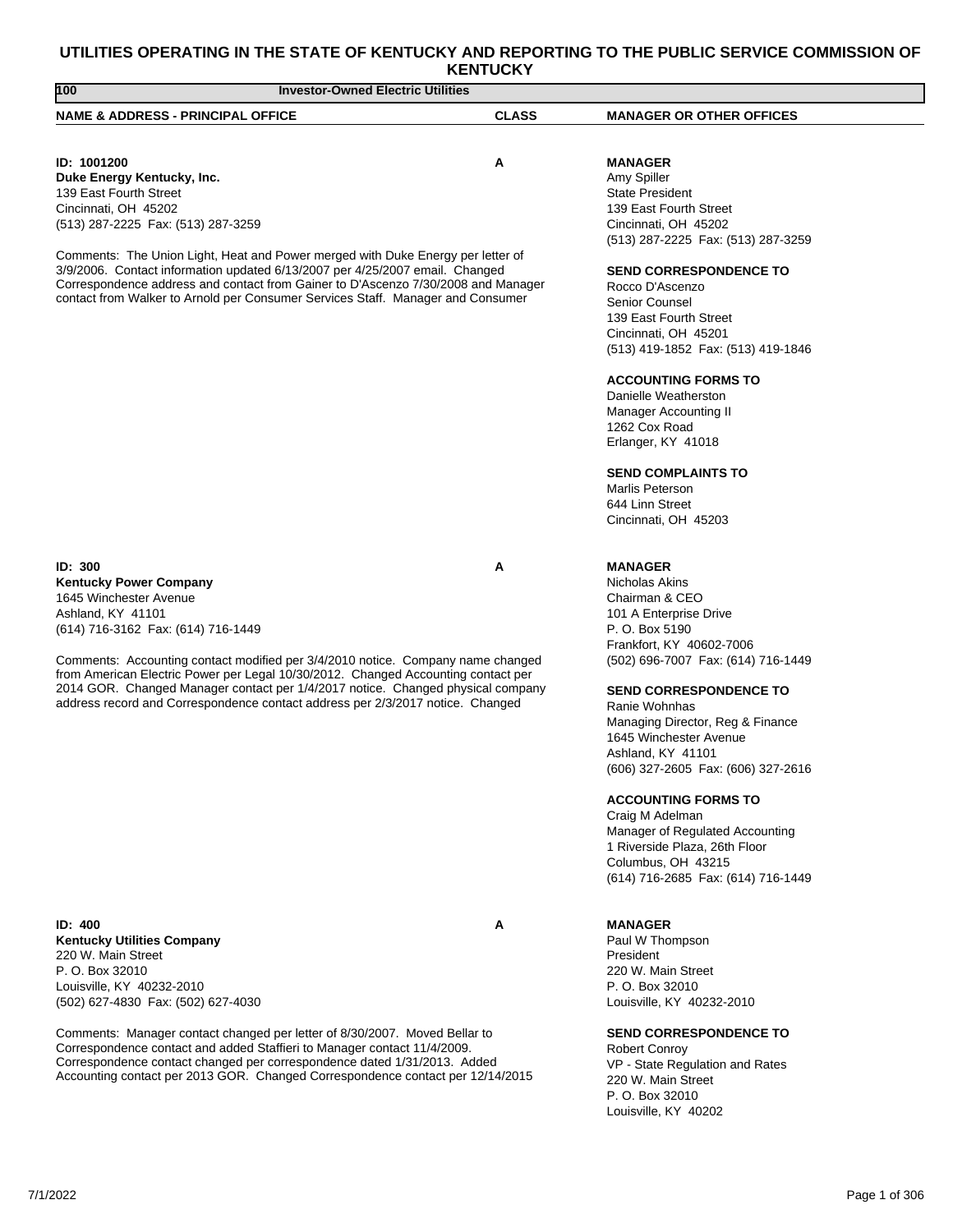| 100<br><b>Investor-Owned Electric Utilities</b>                                                                                                                                                                                                                                                                                         |              |                                                                                                                                                           |
|-----------------------------------------------------------------------------------------------------------------------------------------------------------------------------------------------------------------------------------------------------------------------------------------------------------------------------------------|--------------|-----------------------------------------------------------------------------------------------------------------------------------------------------------|
| <b>NAME &amp; ADDRESS - PRINCIPAL OFFICE</b>                                                                                                                                                                                                                                                                                            | <b>CLASS</b> | <b>MANAGER OR OTHER OFFICES</b>                                                                                                                           |
| Kentucky Utilities Company Continued                                                                                                                                                                                                                                                                                                    |              | <b>ACCOUNTING FORMS TO</b><br><b>Christopher M Garrett</b><br>Controller<br>220 W. Main Street<br>P. O. Box 32010<br>Louisville, KY 40232-2010            |
|                                                                                                                                                                                                                                                                                                                                         |              | <b>SEND COMPLAINTS TO</b><br><b>Tim Melton</b><br><b>Customer Commitment</b><br>220 W. Main Street<br>P. O. Box 32010<br>Louisville, KY 40232-2010        |
| ID: 500<br><b>Louisville Gas and Electric Company</b><br>220 W. Main Street<br>P. O. Box 32010<br>Louisville, KY 40232-2010<br>(502) 627-4830 Fax: (502) 627-4030                                                                                                                                                                       | A            | <b>MANAGER</b><br>Paul W Thompson<br>President<br>220 W. Main Street<br>P. O. Box 32010<br>Louisville, KY 40232-2010                                      |
| Comments: Correspondence contact changed per letter of 8/30/2007. Correspondence<br>contact changed per correspondence dated 1/31/2013. Added Accounting contact per<br>2012 AR. Changed Accounting contact per 2013 GOR. Changed Correspondence<br>contact per 12/14/2015 notice. Changed all contact information per 9/1/2020 notice. |              | <b>SEND CORRESPONDENCE TO</b><br><b>Robert Conroy</b><br>VP - State Regulation and Rates<br>220 W. Main Street<br>P. O. Box 32010<br>Louisville, KY 40202 |
|                                                                                                                                                                                                                                                                                                                                         |              | <b>ACCOUNTING FORMS TO</b><br><b>Christopher M Garrett</b><br>Controller<br>220 W. Main Street<br>P. O. Box 32010<br>Louisville, KY 40232-2010            |

## **SEND COMPLAINTS TO**

Tim Melton Customer Commitment 220 W. Main Street P. O. Box 32010 Louisville, KY 40232-2010

## **200 Rural Electric Cooperative Corporation**

**ID: 900 A Big Rivers Electric Corporation** 201 Third Street P. O. Box 24 Henderson, KY 42420 (270) 827-2561 Fax: (270) 827-2558

Comments: FERC Form 1. Changed Manager contact per 10/23/2008 Notice. Correspondence contact changed per 9/3/2009 notice. Contacts updated per 2010 GOR. Changed Accounting contact per 1/15/2013 notice. Changed Correspondence contact per 2/4/2013 notice. Changed Manager contact per 11/21/2017 notice. Changed Accounting

## **MANAGER**

Robert W Berry President & CEO 201 Third Street P. O. Box 24 Henderson, KY 42420 (270) 827-2561 Fax: (270) 844-6408

#### **SEND CORRESPONDENCE TO**

Senthia Santana Associate Attorney 201 Third Street Henderson, KY 42420

### **ACCOUNTING FORMS TO**

Paul Smith **CFO** 201 Third Street P. O. Box 24 Henderson, KY 42420 (270) 827-2561 Fax: (270) 827-2558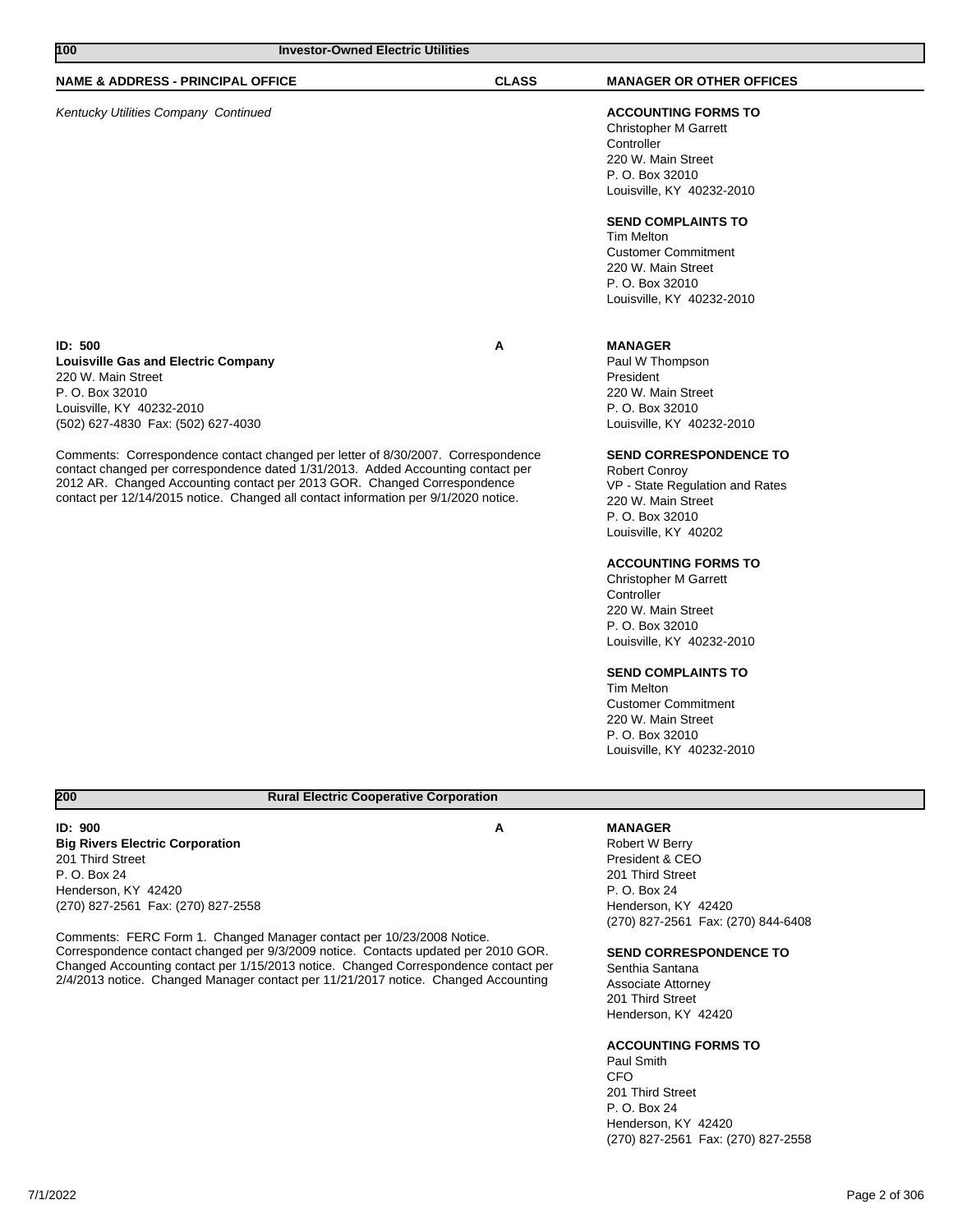| 200<br><b>Rural Electric Cooperative Corporation</b>                                                                                                                                                                                                                                                                                                                                                                                                |              |                                                                                                                                                                                                                                                                                                                                                                                 |
|-----------------------------------------------------------------------------------------------------------------------------------------------------------------------------------------------------------------------------------------------------------------------------------------------------------------------------------------------------------------------------------------------------------------------------------------------------|--------------|---------------------------------------------------------------------------------------------------------------------------------------------------------------------------------------------------------------------------------------------------------------------------------------------------------------------------------------------------------------------------------|
| <b>NAME &amp; ADDRESS - PRINCIPAL OFFICE</b>                                                                                                                                                                                                                                                                                                                                                                                                        | <b>CLASS</b> | <b>MANAGER OR OTHER OFFICES</b>                                                                                                                                                                                                                                                                                                                                                 |
| ID: 1000<br>Big Sandy R.E.C.C.<br>504 11th Street<br>Paintsville, KY 41240<br>(606) 789-4095 Fax: (606) 789-5454<br>Comments: Correspondence contact changed per 11/15/2010 notice. Updated Manager<br>contact per 2011 AR. Changed default electronic contact information and<br>Correspondence contact per 5/25/2017 notice. Changed Manager contact per 1/25/2018<br>notice. Changed President/Manager and Accounting contact per 3/21/2018 GOR. | A            | <b>MANAGER</b><br><b>Bruce Aaron Davis</b><br>President & General Manager<br>504 11th Street<br>Paintsville, KY 41240<br>(606) 789-4095 Fax: (606) 789-5454                                                                                                                                                                                                                     |
| ID: 2000200<br><b>Blue Grass Energy Cooperative Corp.</b><br>1201 Lexington Road<br>P. O. Box 990<br>Nicholasville, KY 40340-0990<br>(859) 885-4191 Fax: (859) 885-2854<br>Comments: Manager contact updated per 5/11/2011 notice. Correspondence updated per<br>9/3/2015 notice.                                                                                                                                                                   | Α            | <b>MANAGER</b><br>Michael I Williams<br>President & CEO<br>1201 Lexington Road<br>P. O. Box 990<br>Nicholasville, KY 40340-0990<br>(859) 885-2120 Fax: (859) 885-2854<br><b>SEND CORRESPONDENCE TO</b><br>Michael I Williams<br>President & CEO<br>1201 Lexington Road<br>P. O. Box 990<br>Nicholasville, KY 40340-0990<br>(859) 885-2118 Fax: (859) 885-2854                   |
| <b>ID: 1200</b><br><b>Clark Energy Cooperative, Inc.</b><br>2640 Ironworks Road<br>P. O. Box 748<br>Winchester, KY 40392-0748<br>(859) 744-4251 Fax: (859) 744-4218<br>Comments: Changed Manager contact per 12/4/2014 notice. Changed Accounting<br>contact per 2020 GOR submitted 3/1/2021.                                                                                                                                                       | A            | <b>MANAGER</b><br>Robert Christopher Brewer<br>President & CEO<br>2640 Ironworks Road<br>P. O. Box 748<br>Winchester, KY 40392-0748<br>(859) 901-9207 Fax: (859) 744-4218<br><b>ACCOUNTING FORMS TO</b><br><b>Billy Frasure</b><br>VP of Finance and Office Services<br>2640 Ironworks Road<br>P. O. Box 748<br>Winchester, KY 40392-0748<br>(859) 744-4251 Fax: (859) 744-4218 |
| ID: 1300<br><b>Cumberland Valley Electric, Inc.</b><br>Highway 25E<br>P. O. Box 440<br>Gray, KY 40734<br>(606) 528-2677 Fax: (606) 526-0158<br>Comments: Accounting contact added per 2011 AR. Changed Manager contact's title per<br>2017 AR.                                                                                                                                                                                                      | A            | <b>MANAGER</b><br>Vernon Shelley<br>Chairman<br>P. O. Box 440<br>Gray, KY 40734<br><b>SEND CORRESPONDENCE TO</b><br>Ted Hampton<br>General Manager<br>Highway 25E<br>P. O. Box 440<br>Gray, KY 40734<br>(606) 528-2677 Fax: (606) 528-8458<br><b>ACCOUNTING FORMS TO</b><br>Barbara Elliott<br>Accountant<br>P. O. Box 440<br>Gray, KY 40734                                    |

(606) 528-2677 Fax: (606) 526-0158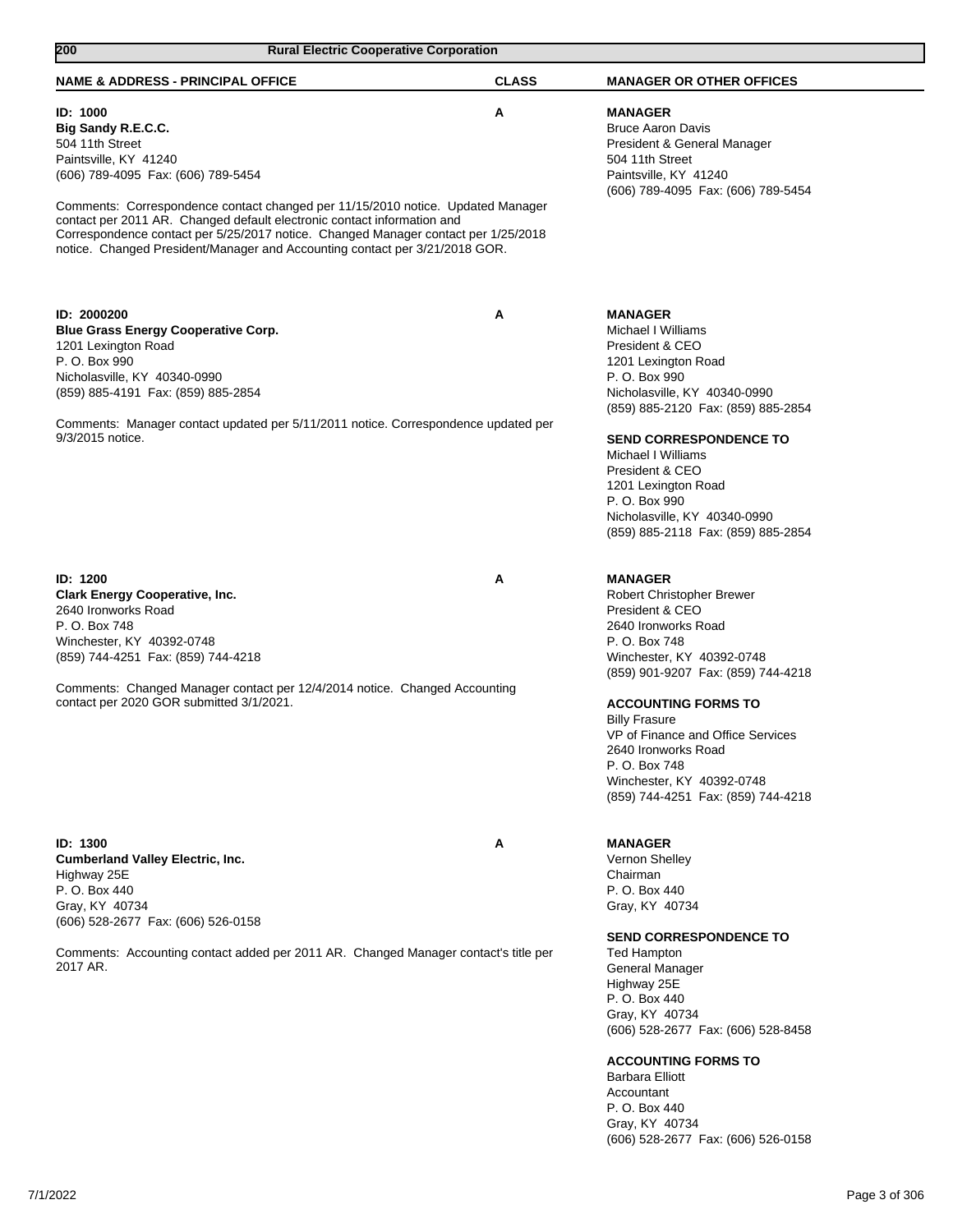| 200<br><b>Rural Electric Cooperative Corporation</b>                                                                                                                                                                                                                                                                      |              |                                                                                                                                                                                                                                                                                                    |
|---------------------------------------------------------------------------------------------------------------------------------------------------------------------------------------------------------------------------------------------------------------------------------------------------------------------------|--------------|----------------------------------------------------------------------------------------------------------------------------------------------------------------------------------------------------------------------------------------------------------------------------------------------------|
| <b>NAME &amp; ADDRESS - PRINCIPAL OFFICE</b>                                                                                                                                                                                                                                                                              | <b>CLASS</b> | <b>MANAGER OR OTHER OFFICES</b>                                                                                                                                                                                                                                                                    |
| ID: 1400<br>East Kentucky Power Cooperative, Inc.<br>4775 Lexington Road<br>P. O. Box 707<br>Winchester, KY 40392-0707<br>(859) 744-4812 Fax: (859) 744-6008                                                                                                                                                              | Α            | <b>MANAGER</b><br>Anthony S Campbell<br>President & CEO<br>4775 Lexington Road<br>P. O. Box 707<br>Winchester, KY 40392-0707                                                                                                                                                                       |
| Comments: FERC Form 1. Contact modified per info received from company 6/22/2009.<br>Correspondence Contact added per 1/14/2013 Letter.                                                                                                                                                                                   |              | (859) 744-4812 Fax: (859) 744-7053<br><b>SEND CORRESPONDENCE TO</b><br>Patrick C Woods<br>Director, Regulatory & Compliance<br>P. O. Box 707<br>Winchester, KY 40392-0707<br>(859) 745-9368 Fax: (859) 744-6008<br><b>ACCOUNTING FORMS TO</b><br>Michelle Carpenter<br>Controller<br>P. O. Box 707 |
|                                                                                                                                                                                                                                                                                                                           |              | Winchester, KY 40392-0707<br>(859) 745-9294 Fax: (859) 744-6008                                                                                                                                                                                                                                    |
| <b>ID: 1500</b><br>Farmers R.E.C.C.<br>504 South Broadway<br>P. O. Box 1298<br>Glasgow, KY 42141-1298<br>(270) 651-2191 Fax: (270) 651-7332<br>Comments: Contact name changed per PSC Staff 1/24/2008. Accounting contact                                                                                                 | A            | <b>MANAGER</b><br><b>Bill T Prather</b><br>President & CEO<br>504 South Broadway<br>P. O. Box 1298<br>Glasgow, KY 42141-1298<br>(270) 651-2191 Fax: (270) 651-7332                                                                                                                                 |
| updated per 2011 AR.                                                                                                                                                                                                                                                                                                      |              | <b>ACCOUNTING FORMS TO</b><br>Jennie G Phelps<br>VP Finance & Accounting<br>504 South Broadway<br>P. O. Box 1298<br>Glasgow, KY 42142<br>(270) 651-2191 Fax: (270) 651-7332                                                                                                                        |
| ID: 1600<br>Fleming-Mason Energy Cooperative, Inc.<br>1449 Elizaville Road<br>P. O. Box 328<br>Flemingsburg, KY 41041<br>(606) 845-2661 Fax: (606) 845-1008                                                                                                                                                               | A            | <b>MANAGER</b><br>Joni K Hazelrigg<br>President & CEO<br>1449 Elizaville Road<br>P. O. Box 328<br>Flemingsburg, KY 41041<br>(606) 845-2661 Fax: (606) 845-1008                                                                                                                                     |
| Comments: Contact person changed per email of 6/14/2007. Name updated 2/1/2011 per<br>SOS. Default contact changed per 8/7/2014 notice. Added Accounting contact per 2019<br>GOR. Changed Manager and Accounting contacts per 10/21/2021 notice. Changed<br>default electronic contact information per 2/21/2022 request. |              | <b>ACCOUNTING FORMS TO</b><br>Lauren C Fritz<br>Office Manager<br>1449 Elizaville Road<br>P. O. Box 328<br>Flemingsburg, KY 41041<br>(606) 845-2661 Fax: (606) 845-1008                                                                                                                            |
| ID: 1800<br>Grayson R.E.C.C.<br>109 Bagby Park<br>Grayson, KY 41143<br>(800) 562-3532 Fax: (606) 474-5862                                                                                                                                                                                                                 | A            | <b>MANAGER</b><br><b>Roger Trent</b><br>Chairman<br>109 Bagby Park<br>Grayson, KY 41143                                                                                                                                                                                                            |
| Comments: Changed Correspondence per 3/27/2020 notice. Updated Correspondence<br>email address to default email. Changed Correspondence contact per 10/21/2021 notice.                                                                                                                                                    |              | <b>SEND CORRESPONDENCE TO</b><br><b>Bradley Cherry</b>                                                                                                                                                                                                                                             |

Bradley Cherry CEO 109 Bagby Park Grayson, KY 41143 (606) 474-5136 Fax: (606) 474-5862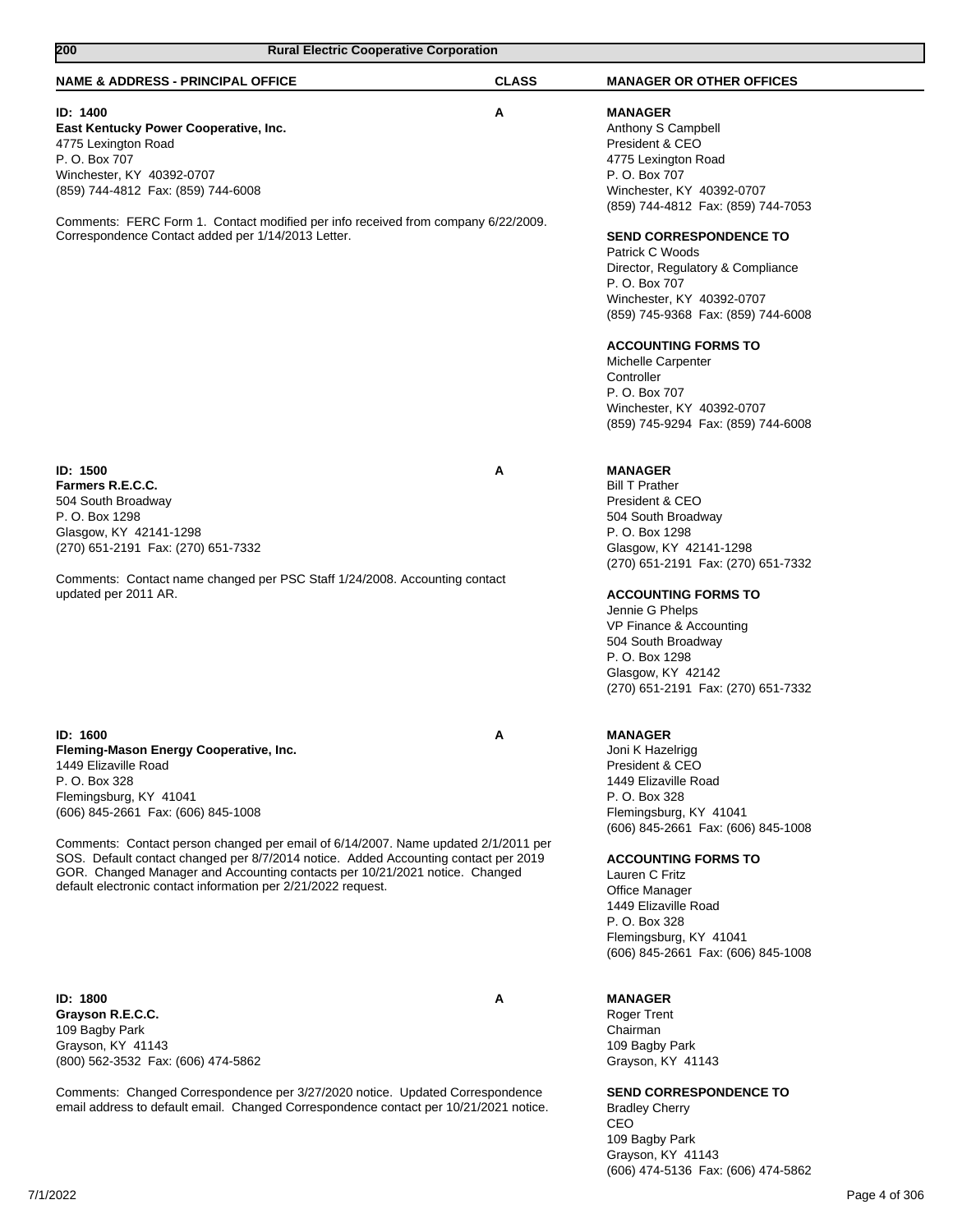| <b>Rural Electric Cooperative Corporation</b><br>200                                                                                                                 |              |                                                           |
|----------------------------------------------------------------------------------------------------------------------------------------------------------------------|--------------|-----------------------------------------------------------|
| <b>NAME &amp; ADDRESS - PRINCIPAL OFFICE</b>                                                                                                                         | <b>CLASS</b> | <b>MANAGER OR OTHER OFFICES</b>                           |
| ID: 2200<br><b>Inter-County Energy Cooperative Corporation</b>                                                                                                       | A            | <b>MANAGER</b><br>Jerry Carter                            |
| 1009 Hustonville Road                                                                                                                                                |              | President & CEO                                           |
| P. O. Box 87<br>Danville, KY 40423-0087                                                                                                                              |              | 1009 Hustonville Road<br>P. O. Box 87                     |
| (859) 236-4561 Fax: (859) 236-3627                                                                                                                                   |              | Danville, KY 40423-0087                                   |
|                                                                                                                                                                      |              | (859) 936-7835 Fax: (859) 936-7850                        |
| Comments: Changed phone and fax per 2011 GOR. Added Accounting contact per 2015<br>GOR. Changed Manager contact per 1/29/2018 notice. Changed Accounting contact per |              | <b>ACCOUNTING FORMS TO</b>                                |
| 2021 GOR filed 3/25/2022.                                                                                                                                            |              | Alyssa Kurtz                                              |
|                                                                                                                                                                      |              | VP Finance & Administration                               |
|                                                                                                                                                                      |              | 1009 Hustonville Road<br>P. O. Box 87                     |
|                                                                                                                                                                      |              | Danville, KY 40423-0087                                   |
|                                                                                                                                                                      |              | (859) 236-4561 Fax: (859) 236-3627                        |
|                                                                                                                                                                      |              |                                                           |
| ID: 2300<br><b>Jackson Energy Cooperative Corporation</b>                                                                                                            | A            | <b>MANAGER</b><br>Carol Wright                            |
| 115 Jackson Energy Lane                                                                                                                                              |              | President & CEO                                           |
| McKee, KY 40447                                                                                                                                                      |              | 115 Jackson Energy Lane                                   |
| (606) 364-1000 Fax: (606) 364-1007                                                                                                                                   |              | McKee, KY 40447                                           |
| Comments: Name corrected 2/1/2011 per SOS. Changed Manager contact per                                                                                               |              | (606) 364-1000 Fax: (606) 364-1007                        |
| 12/3/2012 notice; effective 1/4/2013. Changed Accounting contact per 1/8/2018 phone                                                                                  |              | <b>ACCOUNTING FORMS TO</b>                                |
| inquiry.                                                                                                                                                             |              | Jeffrey Ryan Henderson                                    |
|                                                                                                                                                                      |              | Vice President of Corp Services                           |
|                                                                                                                                                                      |              | 115 Jackson Energy Lane<br>McKee, KY 40447                |
|                                                                                                                                                                      |              |                                                           |
| ID: 2400                                                                                                                                                             | Α            | <b>MANAGER</b>                                            |
| <b>Jackson Purchase Energy Corporation</b>                                                                                                                           |              | Greg Grissom                                              |
| 6525 US Highway 60 W<br>Paducah, KY 42001                                                                                                                            |              | President & CEO<br>6525 US Highway 60 W                   |
| (270) 442-7321 Fax: (270) 441-0866                                                                                                                                   |              | Paducah, KY 42001                                         |
|                                                                                                                                                                      |              | (270) 442-7321 Fax: (270) 441-0866                        |
| Comments: Changed default contact per 2/4/2015 notice. Added Manager contact per<br>2/16/2017 notice. Changed Correspondence contact per 8/2/2018 phone inquiry.     |              | <b>SEND CORRESPONDENCE TO</b>                             |
| Changed default electronic contact information and Manager contact per 1/17/2019 notice.                                                                             |              | <b>Jeff Williams</b>                                      |
| Changed physical address per 6/1/2021 notice.                                                                                                                        |              | VP of Finance                                             |
|                                                                                                                                                                      |              | 6525 US Highway 60 W                                      |
|                                                                                                                                                                      |              | Paducah, KY 42001<br>(270) 441-0825 Fax: (270) 442-5337   |
|                                                                                                                                                                      |              |                                                           |
| ID: 2000100                                                                                                                                                          | Α            | <b>MANAGER</b>                                            |
| Kenergy Corp.                                                                                                                                                        |              | Jeff Hohn                                                 |
| 6402 Old Corydon Road<br>P. O. Box 18                                                                                                                                |              | President & CEO                                           |
| Henderson, KY 42419                                                                                                                                                  |              | 6402 Old Corydon Road<br>P. O. Box 18                     |
| (800) 844-4832 Fax: (270) 685-2279                                                                                                                                   |              | Henderson, KY 42419                                       |
|                                                                                                                                                                      |              | (800) 844-4832 Fax: (270) 830-6934                        |
| Comments: Contact person changed per call from Bonita Martin with Kenergy on<br>9/24/2007. Manager contact address modified per 2008 AR. Manager contact changed     |              | <b>ACCOUNTING FORMS TO</b>                                |
| per 10/3/2012 notice. Added Accounting contact per 2012 GOR. Changed Manager                                                                                         |              | Steve Thompson                                            |
| contact per 6/24/2015 notice. Changed Manager contact per 10/12/2015 notice.                                                                                         |              | VP Finance & Accounting                                   |
|                                                                                                                                                                      |              | P. O. Box 18                                              |
|                                                                                                                                                                      |              | Henderson, KY 42419<br>(800) 844-4832 Fax: (270) 685-2279 |
|                                                                                                                                                                      |              |                                                           |
| <b>ID: 2500</b>                                                                                                                                                      | A            | <b>MANAGER</b>                                            |
| Licking Valley R.E.C.C.<br>P. O. Box 605                                                                                                                             |              | Kerry K Howard                                            |
| 271 Main Street                                                                                                                                                      |              | General Manager & CEO<br>P. O. Box 605                    |
| West Liberty, KY 41472                                                                                                                                               |              | 271 Main Street                                           |

(606) 743-3179 Fax: (606) 743-2415

7/1/2022 Page 5 of 306

West Liberty, KY 41472

(606) 743-3179 Fax: (606) 743-2415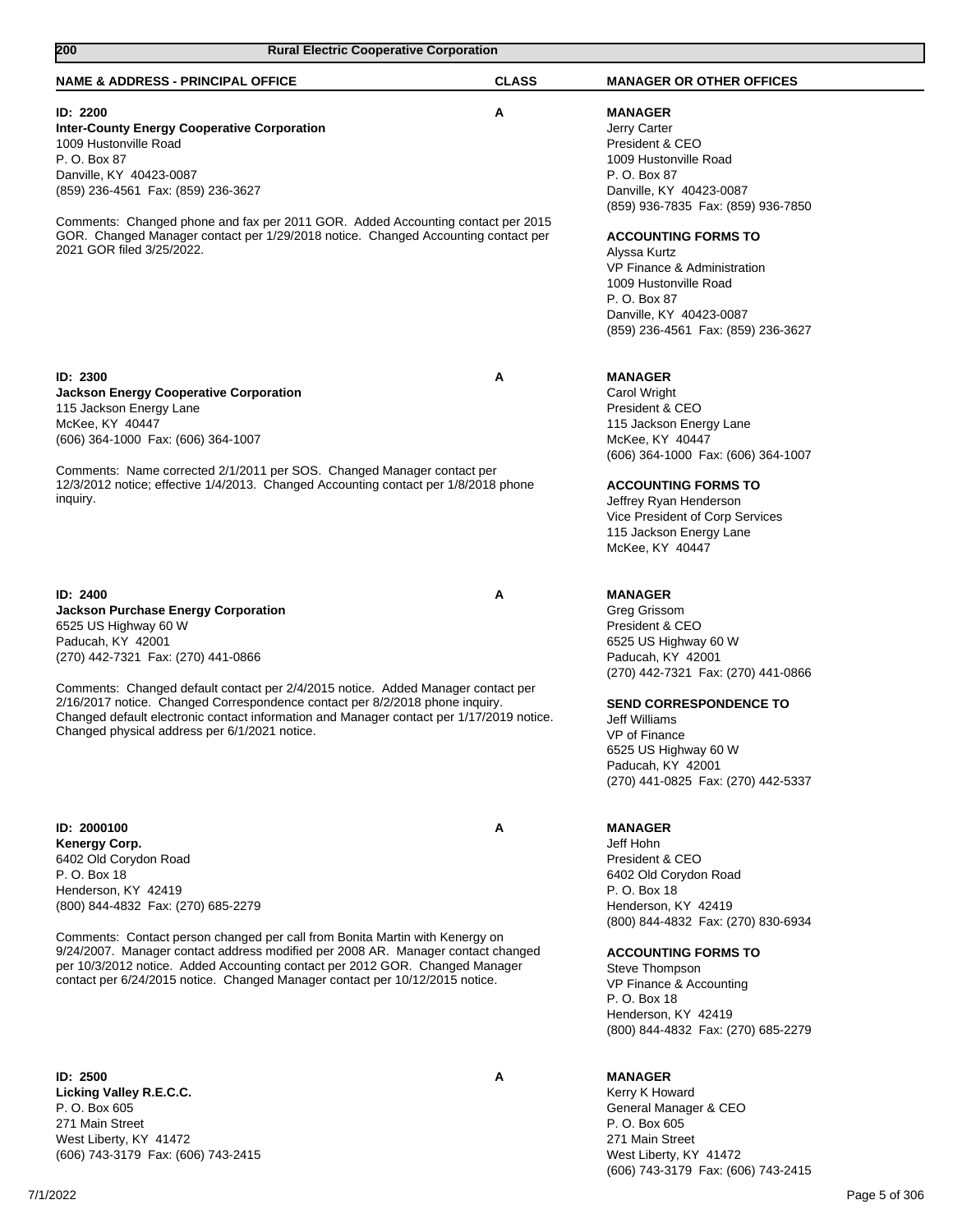| 200<br><b>Rural Electric Cooperative Corporation</b>                                                                                                                                                                                                                                                                                                                                                                                                                       |              |                                                                                                                                                                                                                                                                                                                                                                                                                                                                                                       |  |
|----------------------------------------------------------------------------------------------------------------------------------------------------------------------------------------------------------------------------------------------------------------------------------------------------------------------------------------------------------------------------------------------------------------------------------------------------------------------------|--------------|-------------------------------------------------------------------------------------------------------------------------------------------------------------------------------------------------------------------------------------------------------------------------------------------------------------------------------------------------------------------------------------------------------------------------------------------------------------------------------------------------------|--|
| <b>NAME &amp; ADDRESS - PRINCIPAL OFFICE</b>                                                                                                                                                                                                                                                                                                                                                                                                                               | <b>CLASS</b> | <b>MANAGER OR OTHER OFFICES</b>                                                                                                                                                                                                                                                                                                                                                                                                                                                                       |  |
| Licking Valley R.E.C.C. Continued<br>Comments: Added Accounting contact 5/20/2020 per 2019 GOR.                                                                                                                                                                                                                                                                                                                                                                            |              | <b>ACCOUNTING FORMS TO</b><br>Sandra N Bradley<br>Accountant<br>P. O. Box 605<br>271 Main Street<br>West Liberty, KY 41472<br>(606) 743-3179 Fax: (606) 743-2415                                                                                                                                                                                                                                                                                                                                      |  |
| ID: 2600<br>Meade County R.E.C.C.<br>P. O. Box 489<br>Brandenburg, KY 40108-0489<br>(270) 422-2162 Fax: (270) 422-4705<br>Comments: Changed Manager contact 1/7/2016.                                                                                                                                                                                                                                                                                                      | Α            | <b>MANAGER</b><br><b>Marty Littrel</b><br>President & CEO<br>P. O. Box 489<br>Brandenburg, KY 40108-0489<br>(270) 422-2162 Fax: (270) 422-4705                                                                                                                                                                                                                                                                                                                                                        |  |
| ID: 2700<br>Nolin R.E.C.C.<br>411 Ring Road<br>Elizabethtown, KY 42701-6767<br>(270) 765-6153 Fax: (270) 982-3122                                                                                                                                                                                                                                                                                                                                                          | A            | <b>MANAGER</b><br>Gregory R Lee<br>President & CEO<br>411 Ring Road<br>Elizabethtown, KY 42701-6767<br>(270) 766-7206 Fax: (270) 982-3122                                                                                                                                                                                                                                                                                                                                                             |  |
| Comments: Added Accounting contact per 2011 AR. Changed Manager contact per<br>3/1/2019 notice. Changed Accounting contact per 2018 GOR.                                                                                                                                                                                                                                                                                                                                   |              | <b>ACCOUNTING FORMS TO</b><br>Sara Roberson<br>VP Administration & Finance<br>411 Ring Road<br>Elizabethtown, KY 42701-6767<br>(270) 765-6153 Fax: (270) 982-3122                                                                                                                                                                                                                                                                                                                                     |  |
| ID: 2800<br>Owen Electric Cooperative, Inc.<br>8205 Highway 127 North<br>P. O. Box 400<br>Owenton, KY 40359<br>(502) 484-3471 Fax: (502) 484-2661<br>Comments: Contact person changed per 8/13/2007 email. Company's President/CEO<br>changed per 1/21/2009 correspondence. Accounting contact added per 2011 AR.<br>Changed Accounting contact per 2012 GOR and AR. Changed Accounting and<br>Correspondence contacts per 1/4/2018 notice. Changed Manager and Accounting | A            | <b>MANAGER</b><br>Michael L Cobb<br>President & CEO<br>8205 Highway 127 North<br>P. O. Box 400<br>Owenton, KY 40359<br>(502) 484-3471 Fax: (502) 484-2661<br><b>SEND CORRESPONDENCE TO</b><br>Teresa Hamilton<br><b>Accounting Services Manager</b><br>P. O. Box 400<br>Owenton, KY 40359<br>(502) 563-3568 Fax: (502) 563-3564<br><b>ACCOUNTING FORMS TO</b><br>Shannon Chappell<br>Regulatory and Member Services Coord<br>P. O. Box 400<br>Owenton, KY 40359<br>(502) 484-3471 Fax: (502) 484-2661 |  |
| ID: 2900<br><b>Salt River Electric Cooperative Corp.</b><br>111 West Brashear Avenue<br>P. O. Box 609<br>Bardstown, KY 40004<br>(502) 350-1536 Fax: (502) 348-1993                                                                                                                                                                                                                                                                                                         | Α            | <b>MANAGER</b><br>Timothy J Sharp<br>President & CEO<br>111 West Brashear Avenue<br>P. O. Box 609<br>Bardstown, KY 40004<br>(502) 350-1523 Fax: (502) 350-1623                                                                                                                                                                                                                                                                                                                                        |  |

7/1/2022 Page 6 of 306 Comments: Changed Manager contact per 4/8/2015 notice. Changed default electronic contact information and company phone and fax per 2018 GOR. Default electronic contact information changed per 4/29/2019 notice.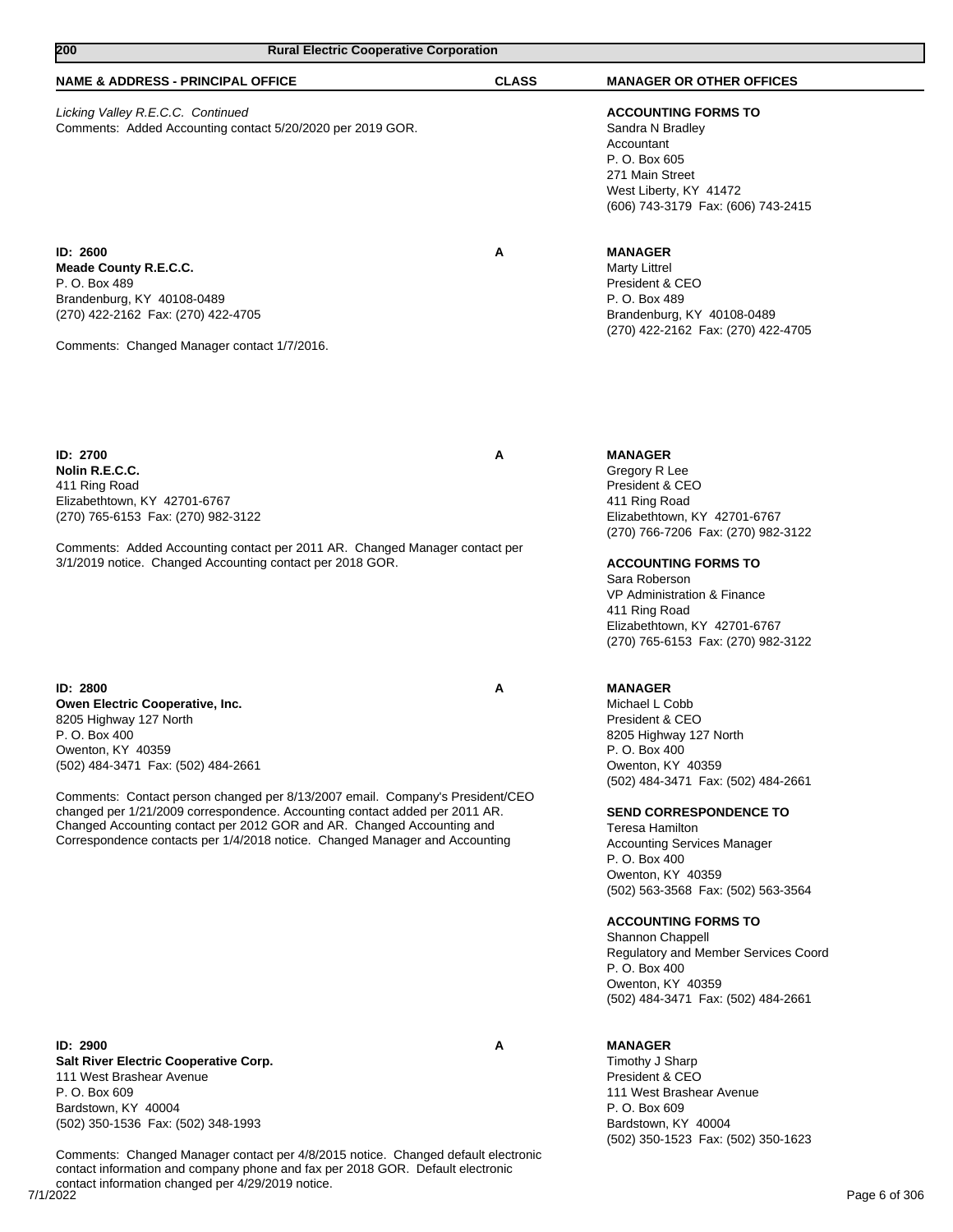| <b>Rural Electric Cooperative Corporation</b><br>200 |                                                                                                                                                                                                                                                                                                                                                                                                                                                                                                                  |  |
|------------------------------------------------------|------------------------------------------------------------------------------------------------------------------------------------------------------------------------------------------------------------------------------------------------------------------------------------------------------------------------------------------------------------------------------------------------------------------------------------------------------------------------------------------------------------------|--|
| <b>CLASS</b>                                         | <b>MANAGER OR OTHER OFFICES</b>                                                                                                                                                                                                                                                                                                                                                                                                                                                                                  |  |
| A                                                    | <b>MANAGER</b><br>Jack Bragg<br>President & CEO<br>620 Old Finchville Road                                                                                                                                                                                                                                                                                                                                                                                                                                       |  |
|                                                      | Shelbyville, KY 40065<br>(502) 633-4420 Fax: (502) 633-2387<br><b>ACCOUNTING FORMS TO</b><br>Sergio Cole<br>Manager of Accounting<br>620 Old Finchville Road<br>Shelbyville, KY 40065<br>(502) 633-4420 Fax: (502) 633-2387<br><b>ENGINEERING</b><br>Jason Ginn<br>VP Operations & Engineering<br>620 Old Finchville Road<br>Shelbyville, KY 40065<br>(502) 633-4420 Fax: (502) 633-2387<br><b>SEND COMPLAINTS TO</b><br><b>Becky Jennings</b><br>Manager Billings & Customer Service<br>620 Old Finchville Road |  |
| A                                                    | Shelbyville, KY 40065<br>(502) 633-4420 Fax: (502) 633-2387<br><b>MANAGER</b><br>Kenneth E Simmons<br>President & CEO<br>P. O. Box 910<br>Somerset, KY 42502-0910                                                                                                                                                                                                                                                                                                                                                |  |
|                                                      | (606) 678-4121 Fax: (606) 679-8279<br><b>SEND CORRESPONDENCE TO</b><br>Kevin Newton<br>VP of Engineering & Operations<br>200 Electric Avenue<br>Somerset, KY 42501<br><b>ACCOUNTING FORMS TO</b><br>Michelle D Herrman<br>VP of Finance & Member Services<br>P. O. Box 910<br>Somerset, KY 42502-0910                                                                                                                                                                                                            |  |
| A                                                    | <b>MANAGER</b><br>Donald Shuffett<br>President<br>625 West Main Street<br>P. O. Box 100<br>Campbellsville, KY 42719<br>(270) 465-4101 Fax: (270) 789-3625<br><b>SEND CORRESPONDENCE TO</b><br>Barry L Myers<br>Manager<br>625 West Main Street<br>P. O. Box 100<br>Campbellsville, KY 42719                                                                                                                                                                                                                      |  |
|                                                      | Comments: Contact changed per 1/28/2008 letter. Changed Accounting contact per<br>Comments: Added Accounting contact per 2010 GOR. Changed Manager contact per<br>2018 GOR. Changed address and Manager contact per 8/26/2019 notice. Changed<br>Comments: Street address changed per 2009 AR submitted 3/29/2010. Accounting<br>contact updated per 2011 AR. Updated contacts per 2013 GOR. Changed Manager                                                                                                     |  |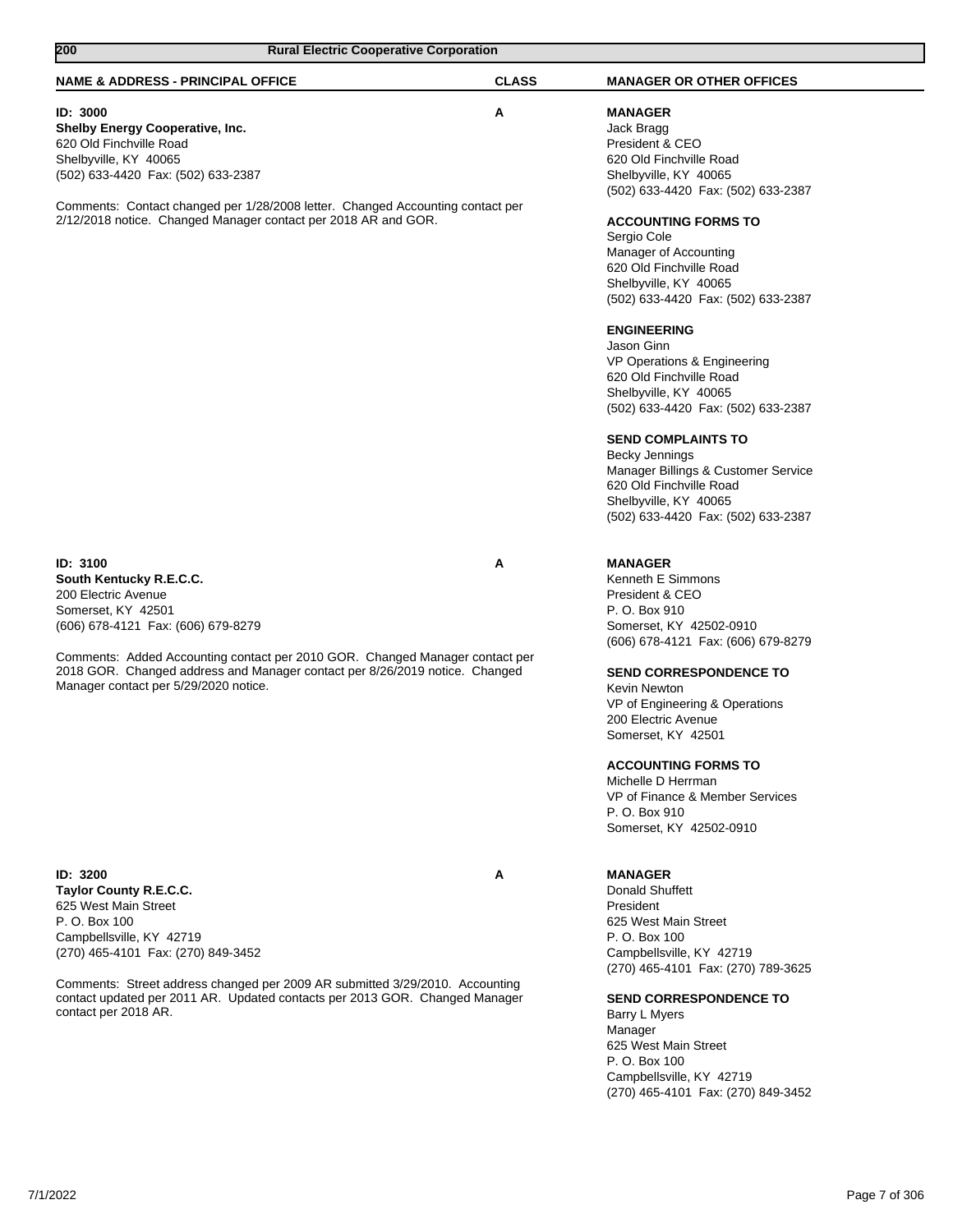| 300<br><b>Gas Distribution Companies</b>                                                                                                                                                                                                                                                                                                       |              |                                                                                                                                                                                                                                                                                                                                  |
|------------------------------------------------------------------------------------------------------------------------------------------------------------------------------------------------------------------------------------------------------------------------------------------------------------------------------------------------|--------------|----------------------------------------------------------------------------------------------------------------------------------------------------------------------------------------------------------------------------------------------------------------------------------------------------------------------------------|
| <b>NAME &amp; ADDRESS - PRINCIPAL OFFICE</b>                                                                                                                                                                                                                                                                                                   | <b>CLASS</b> | <b>MANAGER OR OTHER OFFICES</b>                                                                                                                                                                                                                                                                                                  |
| ID: 6600<br><b>Atmos Energy Corporation</b><br>3275 Highland Pointe Drive<br>Owensboro, KY 42303<br>(888) 954-4321 Fax: (270) 685-8052                                                                                                                                                                                                         | Α            | <b>MANAGER</b><br><b>Richard M Thomas</b><br>Vice President & Controller<br>3275 Highland Pointe Drive<br>Owensboro, KY 42303<br>(888) 954-4321 Fax: (270) 685-8052                                                                                                                                                              |
| Comments: Added PO Box per 6/28/2007 filing. Changed correspondence from William<br>Senter to Mark Martin per 1/2/2008 call from Atmos. Changed Manager contact name per<br>6/24/2008 correspondence from PSC Consumer Services. Removed PO Box per Mark<br>Martin with Atmos 6/30/2008. Changed address per correspondence received 2/2/2009. |              | <b>SEND CORRESPONDENCE TO</b><br>Brannon Taylor<br>VP Rates & Regulatory Affairs<br>810 Crescent Centre Drive, Suite 600<br>Franklin, TN 37067<br><b>ACCOUNTING FORMS TO</b><br>Chad Pilkinton<br><b>Manager Regulatory Reporting</b><br>3275 Highland Pointe Drive<br>Owensboro, KY 42303<br>(972) 855-3203 Fax: (214) 550-8691 |
| ID: 3500<br>Auxier Road Gas Company, Inc.<br>P. O. Box 408<br>Prestonsburg, KY 41653<br>(606) 886-2314 Fax: (606) 889-9196                                                                                                                                                                                                                     | C            | <b>MANAGER</b><br>Larry Rich<br>Member, Manager<br>P. O. Box 408<br>Prestonsburg, KY 41653                                                                                                                                                                                                                                       |
| Comments: Stock acquisition approved for Kentucky Frontier Gas in Case 2011-00443;<br>Control of Auxier Road Gas was achieved by Kentucky Frontier Gas purchasing 100<br>percent of the stock of Auxier Road but continues as a separate corporate entity due to<br>tax implications associated with combining it with Kentucky Frontier Gas.  |              | (606) 886-9991 Fax: (606) 889-9196<br><b>SEND CORRESPONDENCE TO</b><br>Kimberly R Crisp<br>Vice President<br>2963 KY RT 321<br>P. O. Box 408<br>Prestonsburg, KY 41653<br>(606) 886-2314 Fax: (606) 889-9196                                                                                                                     |
| <b>ID: 3725</b><br>Bluegrass Gas Sales, Inc.<br>3620 Rockland Mills Road<br>Center City, KY 42214<br>(800) 317-6350 Fax: (270) 565-5959                                                                                                                                                                                                        | C            | <b>MANAGER</b><br>Mark O'Brien<br>President<br>3620 Rockland Mills Road<br>Center City, KY 42214                                                                                                                                                                                                                                 |
| Comments: Accountant contact updated per 2011 GOR. Changed default contact per<br>11/19/2015 notice. Changed Accounting contact per 2015 GOR. Changed default<br>electronic contact information per 2017 GOR. Updated O'Brien email address to reflect<br>default address.                                                                     |              | (270) 565-5757 Fax: (270) 565-5959<br><b>ACCOUNTING FORMS TO</b><br>Julie Parsons<br>General Manager<br>3620 Rockland Mills Road<br>Center, KY 42214                                                                                                                                                                             |
| <b>ID: 3762</b><br>Burkesville Gas Company, Inc.<br>119 Upper River Street<br>P. O. Box 69<br>Burkesville, KY 42717<br>(903) 268-5122 Fax: (888) 823-7417                                                                                                                                                                                      | C            | <b>MANAGER</b><br>David Thomas Shirey<br>President<br>P. O. Box 861<br>Emory, TX 75440<br>(903) 268-5122 Fax: (888) 823-7417                                                                                                                                                                                                     |
| Comments: Changed Manager contact mailing address per 2015 AR and GOR.<br>Changed Manager electronic contact information per 3/15/2022 GOR.                                                                                                                                                                                                    |              |                                                                                                                                                                                                                                                                                                                                  |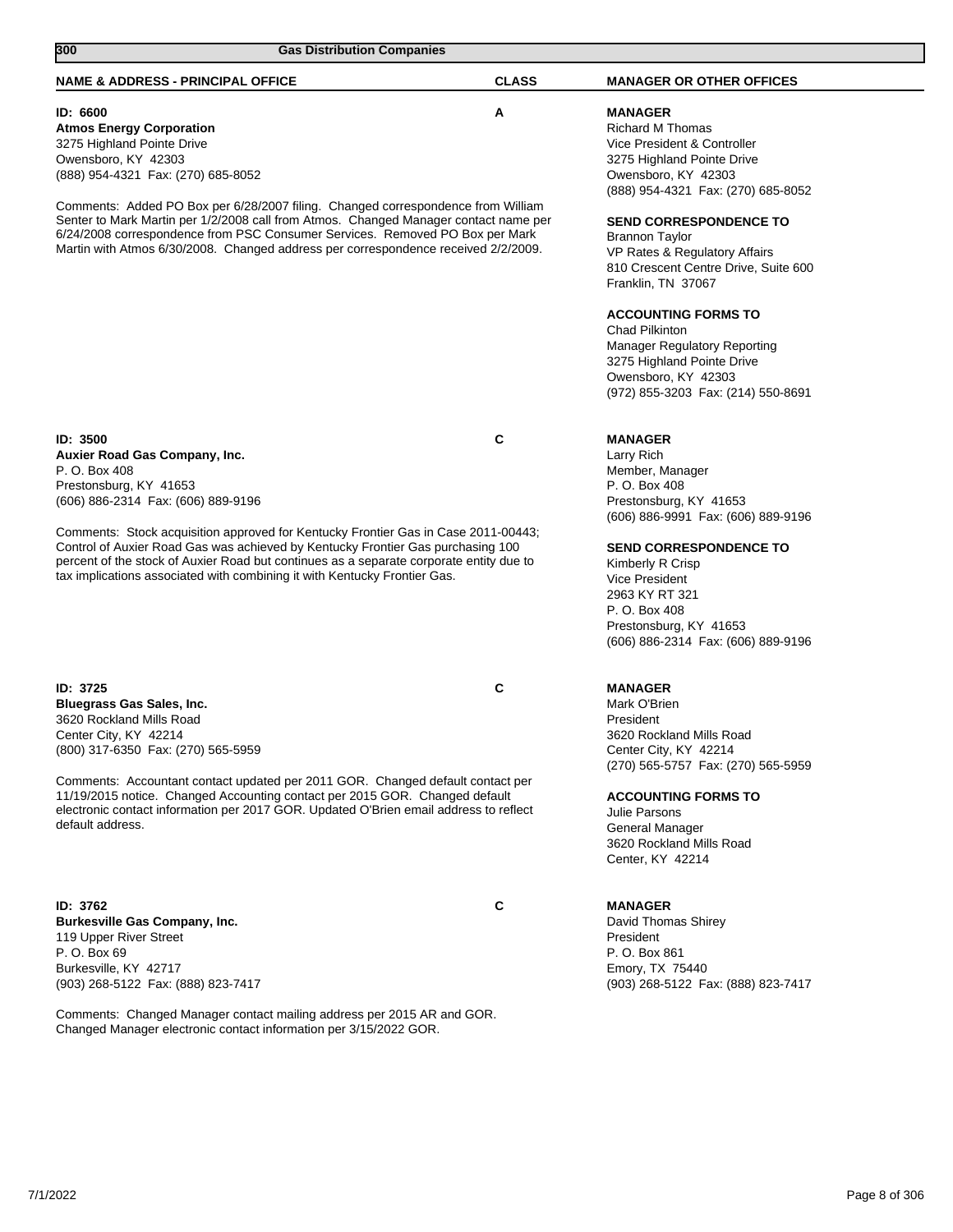| 300<br><b>Gas Distribution Companies</b>                                                                                                                                                                                                                                                                                                                                                                                                                                                                                                     |              |                                                                                                                                                                                                                                                                                                                                                                                                                                                                 |
|----------------------------------------------------------------------------------------------------------------------------------------------------------------------------------------------------------------------------------------------------------------------------------------------------------------------------------------------------------------------------------------------------------------------------------------------------------------------------------------------------------------------------------------------|--------------|-----------------------------------------------------------------------------------------------------------------------------------------------------------------------------------------------------------------------------------------------------------------------------------------------------------------------------------------------------------------------------------------------------------------------------------------------------------------|
| <b>NAME &amp; ADDRESS - PRINCIPAL OFFICE</b>                                                                                                                                                                                                                                                                                                                                                                                                                                                                                                 | <b>CLASS</b> | <b>MANAGER OR OTHER OFFICES</b>                                                                                                                                                                                                                                                                                                                                                                                                                                 |
| ID: 3000400<br>CitiPower, L.L.C.<br>37 Court Street<br>P. O. Box 1309<br>Whitley City, KY 42653<br>(606) 376-8873 Fax: (606) 376-8830                                                                                                                                                                                                                                                                                                                                                                                                        | в            | <b>MANAGER</b><br>Daniel R Forsberg<br>President<br>2309 W Cone Blvd, Suite 200<br>Greensboro, NC 27408                                                                                                                                                                                                                                                                                                                                                         |
| Comments: Added Correspondence contact and changed default per 2011 GOR.<br>Changed Manager contact address per 2017 AR. Changed Correspondence address per<br>2018 AR.                                                                                                                                                                                                                                                                                                                                                                      |              | <b>SEND CORRESPONDENCE TO</b><br>Adam Forsberg<br>Controller<br>2309 W Cone Blvd, Suite 200<br>Greensboro, NC 27408<br>(606) 379-8873 Fax: (606) 379-8830                                                                                                                                                                                                                                                                                                       |
| ID: 3900<br>Columbia Gas of Kentucky, Inc.<br>290 W Nationwide Blvd<br>Columbus, OH 43215<br>(614) 460-6004 Fax: (859) 288-0258<br>Comments: Per notice of 6/2/2014, Bath, Clay, Letcher, Menifee, Owsley, and Robertson<br>counties consist of farm tap customers only. Changed Manager contact per 7/8/2019<br>inquiry. Added Accounting contact per 2019 AR. Changed Accounting contact per 2021<br>GOR filed 3/30/2022.                                                                                                                  | A            | <b>MANAGER</b><br>Kimra H Cole<br>President & COO<br>2001 Mercer Road<br>P. O. Box 14241<br>Lexington, KY 40512-4241<br>(859) 288-0215 Fax: (859) 288-0258<br><b>SEND CORRESPONDENCE TO</b><br>Judy Cooper<br>Manager, Regulatory Services<br>2001 Mercer Road<br>P. O. Box 14241<br>Lexington, KY 40512-4241<br>(859) 288-0242 Fax: (859) 288-0258<br><b>ACCOUNTING FORMS TO</b><br>Gunnar J Gode<br>Controller<br>290 W Nationwide Blvd<br>Columbus, OH 43215 |
| ID: 3001800<br>Commercial Propane Service, LLC d/b/a Bright's Propane Service,<br>160 Sulphur Springs Road<br>Lebanon, KY 40033<br>(270) 242-0386 Fax: (270) 242-0396<br>Comments: Transferred from Bright's Propane per Order of 2/27/08 in Case 2007-00494.<br>AmeriGas acquired Bright's and shall be responsible for filing the 2013 Annual Report per<br>10/11/13 Order in Case 2013-00241. Commercial Propane Service granted acquisition of<br>Heritage per Order of 11/26/14 in Case 2014-00250. Transfer to be effective 1/1/15 per | D            | <b>MANAGER</b><br><b>Adrian N Roberts</b><br>Manager<br>160 Sulphur Springs Road<br>Lebanon, KY 40033<br><b>SEND CORRESPONDENCE TO</b><br>Michael W Roberts<br><b>Owner and President</b><br>160 Sulphur Springs Road<br>Lebanon, KY 40033                                                                                                                                                                                                                      |
| <b>ID: 4100</b><br>Delta Natural Gas Company, Inc.<br>3617 Lexington Road<br>Winchester, KY 40391<br>(859) 744-6171 Fax: (859) 744-3623<br>Comments: Correspondence contact changed per 3/20/2008 notice. Correspondence<br>email address added and fax number changed per 2010 GOR filed 2/21/2011. Added<br>Accounting contact per 2014 GOR.                                                                                                                                                                                               | Α            | (270) 699-9437 Fax: (270) 699-9437<br><b>MANAGER</b><br>Glenn R Jennings<br>President & CEO<br>3617 Lexington Road<br>Winchester, KY 40391<br>(859) 744-6171 Fax: (859) 744-6552<br><b>SEND CORRESPONDENCE TO</b><br>John B Brown<br><b>Chief Financial Officer</b><br>3617 Lexington Road                                                                                                                                                                      |

Winchester, KY 40391

(859) 744-6171 Fax: (859) 744-3623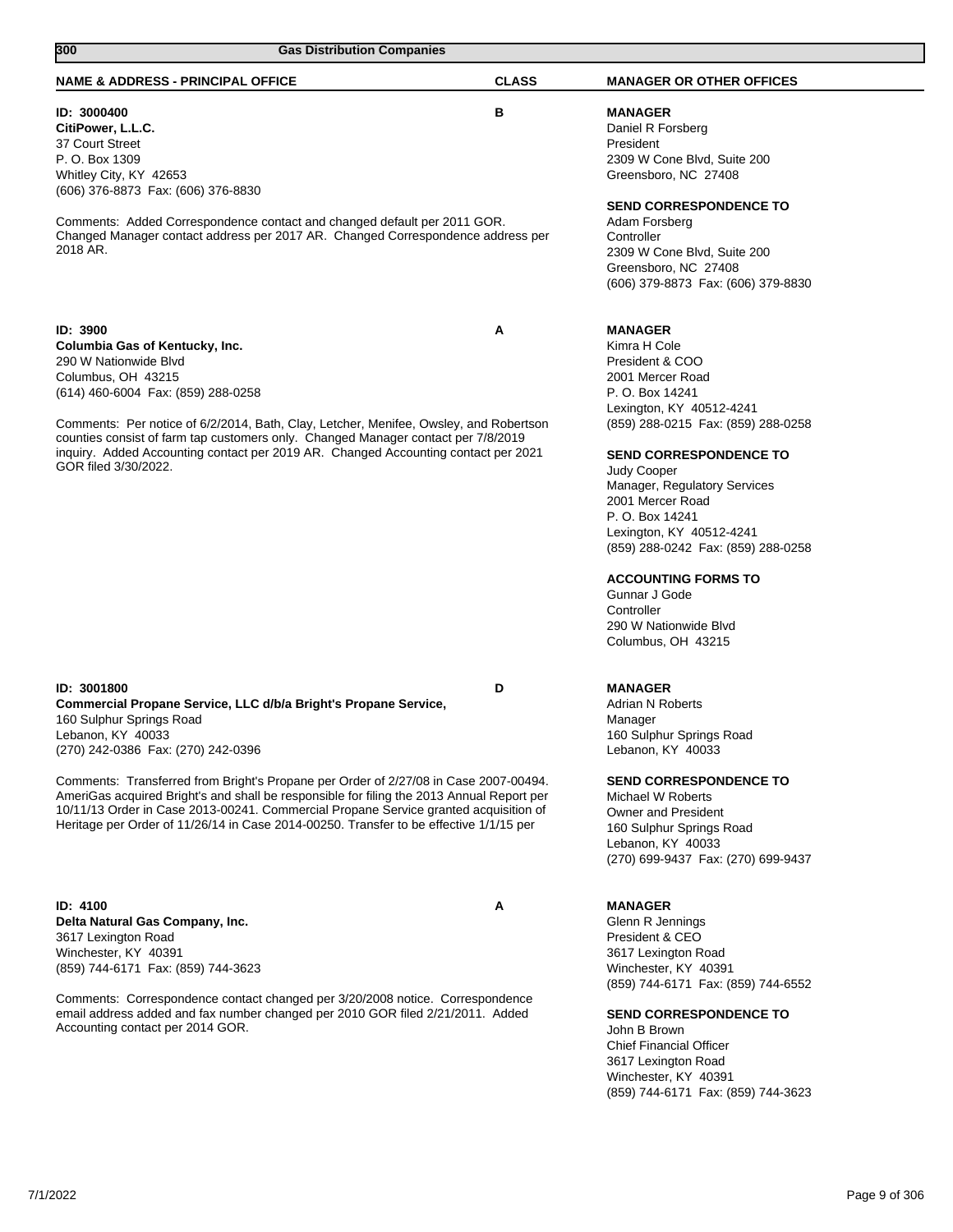| 7/1/2022 | Page 10 of 306 |
|----------|----------------|

| <b>NAME &amp; ADDRESS - PRINCIPAL OFFICE</b>                                        | <b>CLASS</b> | <b>MANAGER OR OTHER OFFICES</b>                                                                                                                       |
|-------------------------------------------------------------------------------------|--------------|-------------------------------------------------------------------------------------------------------------------------------------------------------|
| Delta Natural Gas Company, Inc. Continued                                           |              | <b>ACCOUNTING FORMS TO</b><br>Matthew Wesolosky<br>VP - Controller<br>3617 Lexington Road<br>Winchester, KY 40391<br>(859) 744-6171 Fax: (859) 744-36 |
| ID: 22210012                                                                        | A            | <b>MANAGER</b>                                                                                                                                        |
| Duke Energy Kentucky, Inc.                                                          |              | Amy Spiller                                                                                                                                           |
| 139 East Fourth Street                                                              |              | <b>State President</b>                                                                                                                                |
| Cincinnati, OH 45202                                                                |              | 139 East Fourth Street                                                                                                                                |
| (513) 287-2225 Fax: (513) 287-3259                                                  |              | Cincinnati, OH 45202                                                                                                                                  |
|                                                                                     |              | (513) 287-2225 Fax: (513) 287-32                                                                                                                      |
| Comments: Contact information changed 6/13/2007 per 4/25/2007 email. Changed        |              |                                                                                                                                                       |
| Correspondence address and contact 7/30/2008 from Gainer to D'Ascenzo and Manager   |              | <b>SEND CORRESPONDENCE TO</b>                                                                                                                         |
| contact from Walker to Arnold per Consumer Services Staff. Manager and Consumer     |              | Rocco D'Ascenzo                                                                                                                                       |
| contacts updated per 10/29/2009 notice. Changed Manager contact per Duke's web site |              | Sanior Counsal                                                                                                                                        |

**300 Gas Distribution Companies** 

**ID: 3201700 C Irvington Gas Company, Inc.** 401 S 1st Street P. O. Box 55 Irvington, KY 40146 (270) 547-2455 Fax: (270) 547-2464

Comments: Established per 11/30/2012 notice. Changed service type to Gas Distribution per 11/25/2014 Order in Case 2013-00076. Created Active Date per Comment info 5/27/2016

**ID: 3001900 A Kentucky Frontier Gas, LLC** 111 W 2nd Street Glenwood Springs, CO 81601 (970) 928-9208 Fax: (303) 422-6105

Comments: Kentucky Frontier completed acquisition of Floyd County Gas aka East Kentucky Utilities, Mike Little Gas, Alert Oil and Gas, and Belfy Gas, as of as of 12/31/08 per 1/12/09 notice in Case 2008-00394 and adoption notice of 1/22/09. People's Gas, Inc. (ID 3001200) transferred to Kentucky Frontier Gas per 1/29/2010 Order in case 2009-

Winchester, KY 40391 (859) 744-3623

139 East Fourth Street (513) 287-3259

### **SENCE TO**

Senior Counsel 139 East Fourth Street Cincinnati, OH 45201 (513) 419-1852 Fax: (513) 419-1846

### **ACCOUNTING FORMS TO**

Danielle Weatherston Manager Accounting II 1262 Cox Road Erlanger, KY 41018

## **SEND COMPLAINTS TO**

Marlis Peterson 644 Linn Street Cincinnati, OH 45203

## **MANAGER**

Kerry Kasey President 401 S 1st Street P. O. Box 55 Irvington, KY 40146 (270) 547-2455 Fax: (270) 547-2464

## **MANAGER**

Steve Shute Managing Member 111 W 2nd Street Glenwood Springs, CO 81601 (970) 928-9208 Fax: (606) 889-9196

#### **SEND CORRESPONDENCE TO**

Kimberly Crisp Accountant 2963 KY RT 321 P. O. Box 408 Prestonsburg, KY 41653 (303) 422-3400 Fax: (303) 422-6105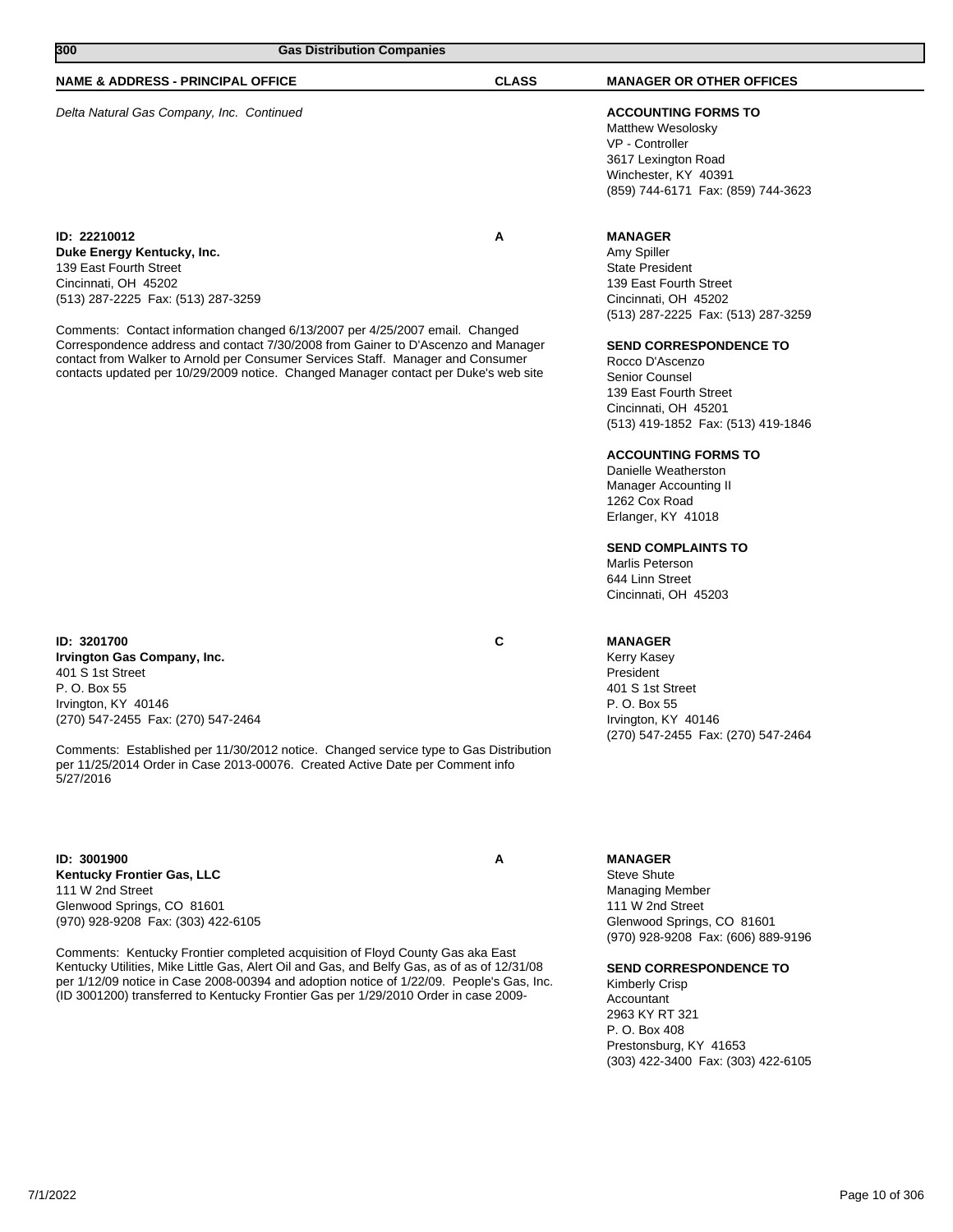| $\overline{300}$<br><b>Gas Distribution Companies</b>                                                                                                                                                                                                                                                                                                                                                                                                                                  |              |                                                                                                                                                                                                                                                                                                                                                                                                                                                                   |
|----------------------------------------------------------------------------------------------------------------------------------------------------------------------------------------------------------------------------------------------------------------------------------------------------------------------------------------------------------------------------------------------------------------------------------------------------------------------------------------|--------------|-------------------------------------------------------------------------------------------------------------------------------------------------------------------------------------------------------------------------------------------------------------------------------------------------------------------------------------------------------------------------------------------------------------------------------------------------------------------|
| <b>NAME &amp; ADDRESS - PRINCIPAL OFFICE</b>                                                                                                                                                                                                                                                                                                                                                                                                                                           | <b>CLASS</b> | <b>MANAGER OR OTHER OFFICES</b>                                                                                                                                                                                                                                                                                                                                                                                                                                   |
| ID: 22200500<br><b>Louisville Gas and Electric Company</b><br>220 W. Main Street<br>P. O. Box 32010<br>Louisville, KY 40232-2010<br>(502) 627-4830 Fax: (502) 627-4030                                                                                                                                                                                                                                                                                                                 | A            | <b>MANAGER</b><br>Paul W Thompson<br>President<br>220 W. Main Street<br>P. O. Box 32010<br>Louisville, KY 40232-2010                                                                                                                                                                                                                                                                                                                                              |
| Comments: Correspondence contact changed per letter of 8/30/2007. Correspondence<br>contacted changed per correspondence dated 1/31/2013. Added Accounting contact per<br>2012 AR. Changed Accounting contact per 2013 GOR. Changed Correspondence<br>contact per 12/14/2015 notice. Changed all contact information per 9/1/2020 notice.                                                                                                                                              |              | <b>SEND CORRESPONDENCE TO</b><br><b>Robert Conroy</b><br>VP - State Regulation and Rates<br>220 W. Main Street<br>P. O. Box 32010<br>Louisville, KY 40202<br><b>ACCOUNTING FORMS TO</b><br><b>Christopher M Garrett</b><br>Controller<br>220 W. Main Street<br>P. O. Box 32010<br>Louisville, KY 40232-2010<br><b>SEND COMPLAINTS TO</b><br><b>Tim Melton</b><br><b>Customer Commitment</b><br>220 W. Main Street<br>P. O. Box 32010<br>Louisville, KY 40232-2010 |
| <b>ID: 5200</b><br><b>Martin Gas, Inc.</b><br>P. O. Box 783<br>Hindman, KY 41822<br>Comments: Changed contacts per 12/18/2012 notice.                                                                                                                                                                                                                                                                                                                                                  | C            | <b>MANAGER</b><br>Zachary C Weinberg<br>President<br>P. O. Box 783<br>Hindman, KY 41822<br>(606) 785-0761 Fax: (606) 785-3021<br><b>SEND CORRESPONDENCE TO</b><br>Zachary C Weinberg<br>President<br>P. O. Box 783<br>Hindman, KY 41822                                                                                                                                                                                                                           |
| ID: 3000900<br>Millennium Energy, Inc.<br>951 Fairview Avenue<br>P. O. Box 1118<br>Bowling Green, KY 42102<br>(270) 842-6541 Fax: (270) 393-2621<br>Comments: Contacts updated per 2011 GOR. Updated contacts per 2013 GOR.<br>Changed default contact per 5/27/2015 notice. Changed Correspondence contact per<br>12/28/2016 notice. Added Accounting contact per 2017 GOR. Correspondence and<br>default electronic contact information changed per 9/5/2018 notice. Changed Manager | C            | <b>MANAGER</b><br>W. Scott Ramsey<br>President & CEO<br>951 Fairview Avenue<br>Bowling Green, KY 42101<br>(270) 842-6541 Fax: (270) 393-2621<br><b>SEND CORRESPONDENCE TO</b><br>Patty Kantosky<br>VP of Member Services<br>951 Fairview Avenue<br>Bowling Green, KY 42101<br><b>ACCOUNTING FORMS TO</b><br>Patty Kantosky<br>VP of Member Services<br>951 Fairview Avenue<br>Bowling Green, KY 42102                                                             |
| ID: 3001400<br>Notural Energy Hillity Carnoration                                                                                                                                                                                                                                                                                                                                                                                                                                      | A            | <b>MANAGER</b><br>$\Box$ Iou Erooman                                                                                                                                                                                                                                                                                                                                                                                                                              |

**Natural Energy Utility Corporation** 2560 Hoods Creek Pike Ashland, KY 41102 (606) 324-3920 Fax: (606) 325-2991

## H. Jay Freeman

President 2560 Hoods Creek Pike Ashland, KY 41102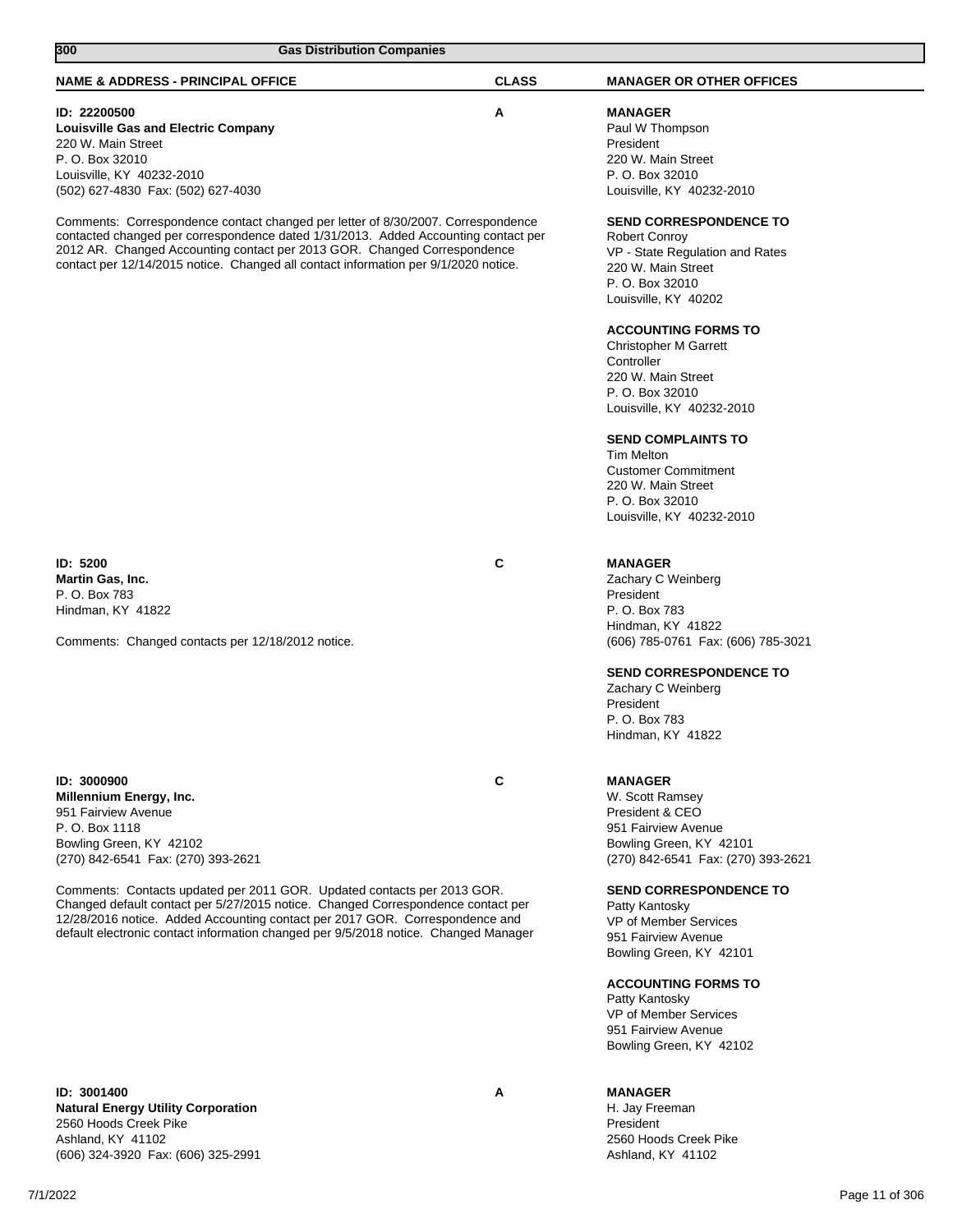| 300<br><b>Gas Distribution Companies</b>                                                                                                                                                                                                                                                                                                                                                                                                                                  |              |                                                                                                                                                                                                                                                                                                                                                                                                                                      |  |
|---------------------------------------------------------------------------------------------------------------------------------------------------------------------------------------------------------------------------------------------------------------------------------------------------------------------------------------------------------------------------------------------------------------------------------------------------------------------------|--------------|--------------------------------------------------------------------------------------------------------------------------------------------------------------------------------------------------------------------------------------------------------------------------------------------------------------------------------------------------------------------------------------------------------------------------------------|--|
| <b>NAME &amp; ADDRESS - PRINCIPAL OFFICE</b>                                                                                                                                                                                                                                                                                                                                                                                                                              | <b>CLASS</b> | <b>MANAGER OR OTHER OFFICES</b>                                                                                                                                                                                                                                                                                                                                                                                                      |  |
| <b>Natural Energy Utility Corporation Continued</b><br>Comments: Contacts updated per 2014 GOR. Changed default electronic contact<br>information per 12/7/2017 notice.                                                                                                                                                                                                                                                                                                   |              | <b>SEND CORRESPONDENCE TO</b><br>Mark T Baldock<br>Treasurer<br>2560 Hoods Creek Pike<br>Ashland, KY 41102<br>(606) 324-3920 Fax: (606) 325-2991                                                                                                                                                                                                                                                                                     |  |
| ID: 3002100<br>Navitas KY NG, LLC<br>3186-D Airway Avenue<br>Costa Mesa, CA 92626<br>(949) 955-2887 Fax: (949) 261-5661<br>Comments: Established per Case 2010-00468 Order of 2/11/2011 approving transfer of<br>GASCO Distributions Systems, Inc (ID 3300). Updated address per returned mailing and<br>SOS. Updated Active Date per Comment info 5/27/2016. Johnson County Gas<br>Company, Inc. (ID 4600) and B & H Gas Company (ID 3600) transferred to Navitas KY     | в            | <b>MANAGER</b><br><b>Thomas Hartline</b><br>Secretary<br>3186-D Airway Avenue<br>Costa Mesa, CA 92626<br>(949) 955-2887 Fax: (949) 261-5661                                                                                                                                                                                                                                                                                          |  |
| ID: 3001700<br><b>Orbit Gas Transmission, Inc.</b><br>1401 Spring Bank Drive, Suite 16<br>Owensboro, KY 42303<br>(270) 689-9554 Fax: (270) 826-3763<br>Comments: Contact changed per notice of 5/7/2010. Changed address per 2016 AR.<br>Removed PO Box per 12/12/2018 notice.                                                                                                                                                                                            | C            | <b>MANAGER</b><br>James F Martin<br>President<br>1401 Spring Bank Drive, Suite 16<br>Owensboro, KY 42303<br>(270) 689-9554 Fax: (270) 826-3763<br><b>ACCOUNTING FORMS TO</b><br>Jane W Berrong<br>Secretary<br>1401 Spring Bank Drive, Suite 16<br>Owensboro, KY 42303<br>(270) 689-9554 Fax: (270) 826-3763                                                                                                                         |  |
| ID: 3000500<br>Sentra Corporation c/o Sentra Resources LLC<br>112 Orchard Lane<br>Tompkinsville, KY 42167<br>(270) 407-5850 Fax: (270) 487-8029<br>Comments: Correspondence Contact changed per 8/2/2012 correspondence.<br>Correspondence Contact updated per 6/24/2013 correspondence. Added Manager<br>contact per 2014 GOR. Changed all contacts per phone inquiry 4/6/2018. Added<br>Accounting contact per 2017 GOR. Changed address, contacts and added c/o Sentra | C            | <b>MANAGER</b><br><b>Wesley Cleary</b><br>President<br>112 Orchard Lane<br>Tompkinsville, KY 42167<br>(270) 407-5850 Fax: (270) 487-8029<br><b>SEND CORRESPONDENCE TO</b><br>John Osgatharp<br>Office Manager<br>112 Orchard Lane<br>Tompkinsville, KY 42167<br><b>ACCOUNTING FORMS TO</b><br>John Osgatherp<br>Office Manager<br>112 Orchard Lane<br>P. O. Box 819<br>Tompkinsville, KY 42167<br>(270) 407-5850 Fax: (270) 487-8029 |  |
| ID: 6500<br>Valley Gas, Inc.<br>401 S First Street                                                                                                                                                                                                                                                                                                                                                                                                                        | C            | <b>MANAGER</b><br>Kerry R Kasey<br>President                                                                                                                                                                                                                                                                                                                                                                                         |  |

401 S First Street P. O. Box 366 Irvington, KY 40146 (270) 547-2455 Fax: (270) 547-2464

Comments: Correspondence contact added per 2010 GOR dated 2/23/2011. Changed PO Box info per 2014 AR. Changed Manager contact per 2018 AR.

401 S First Street P. O. Box 366 Irvington, KY 40146

(270) 547-2455 Fax: (270) 547-2464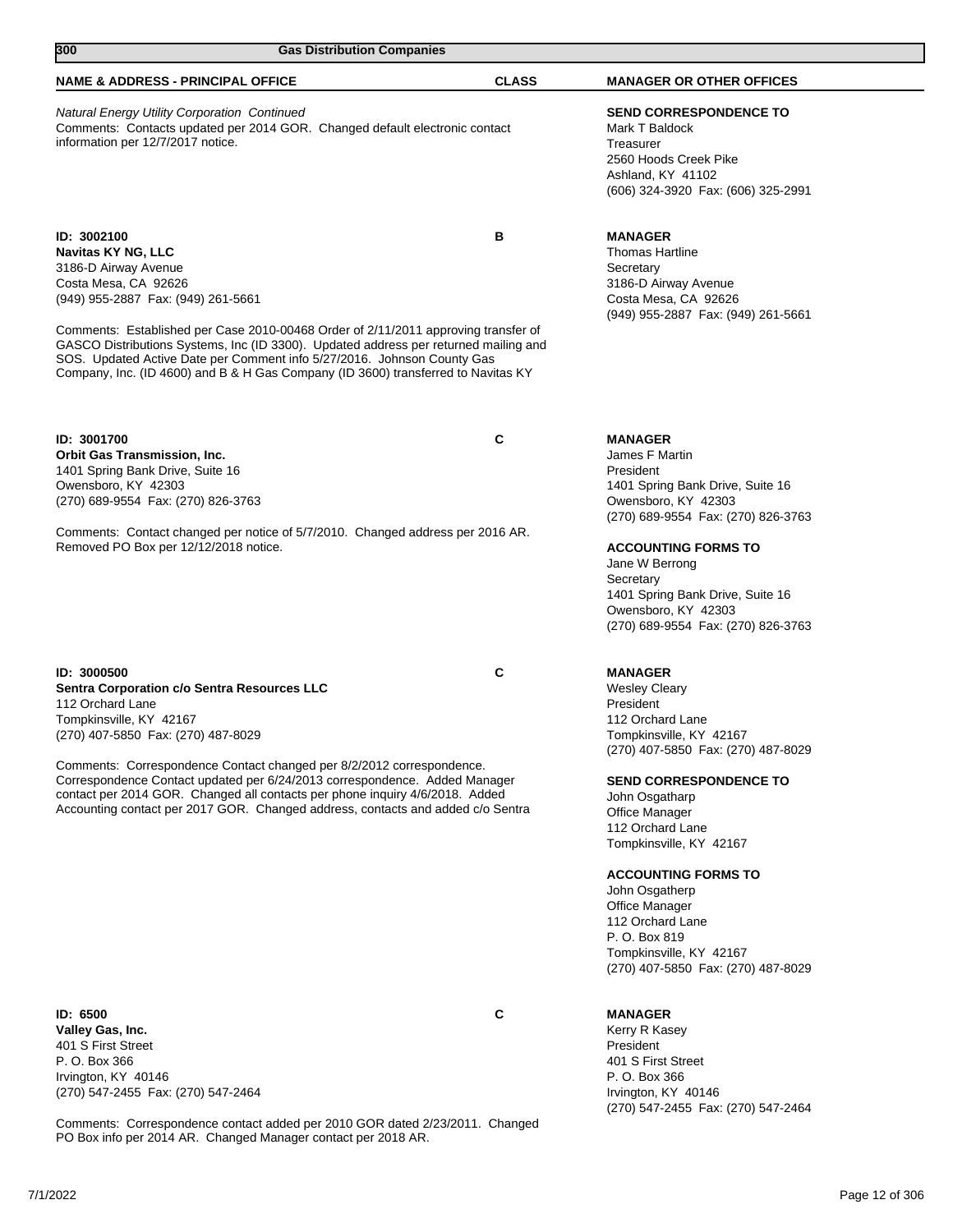| 300<br><b>Gas Distribution Companies</b>                                        |              |                                    |  |
|---------------------------------------------------------------------------------|--------------|------------------------------------|--|
| <b>NAME &amp; ADDRESS - PRINCIPAL OFFICE</b>                                    | <b>CLASS</b> | <b>MANAGER OR OTHER OFFICES</b>    |  |
| ID: 6700                                                                        | С            | <b>MANAGER</b>                     |  |
| Western Lewis-Rectorville Water and Gas District                                |              | <b>Chad Clark</b>                  |  |
| 8044 KY 3161                                                                    |              | General Manager                    |  |
| Maysville, KY 41056-9344                                                        |              | 8044 KY 3161                       |  |
| (606) 742-0014 Fax: (606) 742-0016                                              |              | Maysville, KY 41056-9344           |  |
|                                                                                 |              | (606) 742-0014 Fax: (606) 742-0016 |  |
| Comments: Address changed per 1/3/2011 notice. Changed Manager contact per 2013 |              |                                    |  |
| GOR.                                                                            |              | <b>SEND CORRESPONDENCE TO</b>      |  |
|                                                                                 |              | Sharon Dennison                    |  |
|                                                                                 |              | Senior Office Clerk                |  |
|                                                                                 |              | 8044 KY 3161                       |  |
|                                                                                 |              | Maysville, KY 41056-9344           |  |
|                                                                                 |              | (606) 742-0014 Fax: (606) 742-0016 |  |
| 310<br><b>Intrastate Transmission</b>                                           |              |                                    |  |
|                                                                                 |              |                                    |  |
| ID: 3102700                                                                     |              | <b>SEND CORRESPONDENCE TO</b>      |  |
| <b>Abarta Oil and Gas Company</b>                                               |              | Dave Barker                        |  |
| 24442 KY Rt 32                                                                  |              | Drilling and Production Manager    |  |
| Martha, KY 41159                                                                |              | 24442 KY Rt 32                     |  |
| (606) 652-4600 Fax: (606) 652-4602                                              |              | Martha, KY 41159                   |  |
|                                                                                 |              | (606) 652-4600 Fax: (606) 652-4602 |  |

Comments: Established per 6/11/2009 notice from PSC Engineering. Created Active Date per Comment info 5/27/2016

#### **ID: 3320**

**Anderson Oil & Gas** 836 Euclid Avenue Suite 305 Lexington, KY 40502 (859) 268-7747 Fax: (859) 268-9141

## **ID: 3101000**

**Apache Gas Transmission Co., Inc.** 2718 Wesley Street Greenville, TX 75402

Comments: Address changed 8/13/2007 per referenced address on initial filing of 8/6/2007 in Case 2007-00354. Corporate Mailing Address changed per 1/22/2013 Letter.

#### **MANAGER**

Charles Susie Exploration Manager 836 Euclid Avenue Suite 305 Lexington, KY 40502 (859) 268-7747 Fax: (859) 268-9141

## **MANAGER**

Tom Shirey President P. O. Box 385 Emory, TX 75440

**SEND CORRESPONDENCE TO** Duke Green 1165 Elkview Gaylord, MI 49735

**ID: 3103600 Breitburn Operating LP** 1165 Elkview Gaylord, MI 49735

Comments: Established per 12/7/2012 Correspondence Created Active Date per Comment info 5/27/2016

**ID: 3102200 Century Aluminum Sebree, LLC** 1 South Wacker Drive, Suite 1000 Chicago, IL 60606 (312) 696-3101 Fax: (312) 696-3122

### **MANAGER**

Jason Young Plant Manager 9404 State Route 2096 Robards, KY 42452 (270) 577-1516 Fax: (270) 676-7470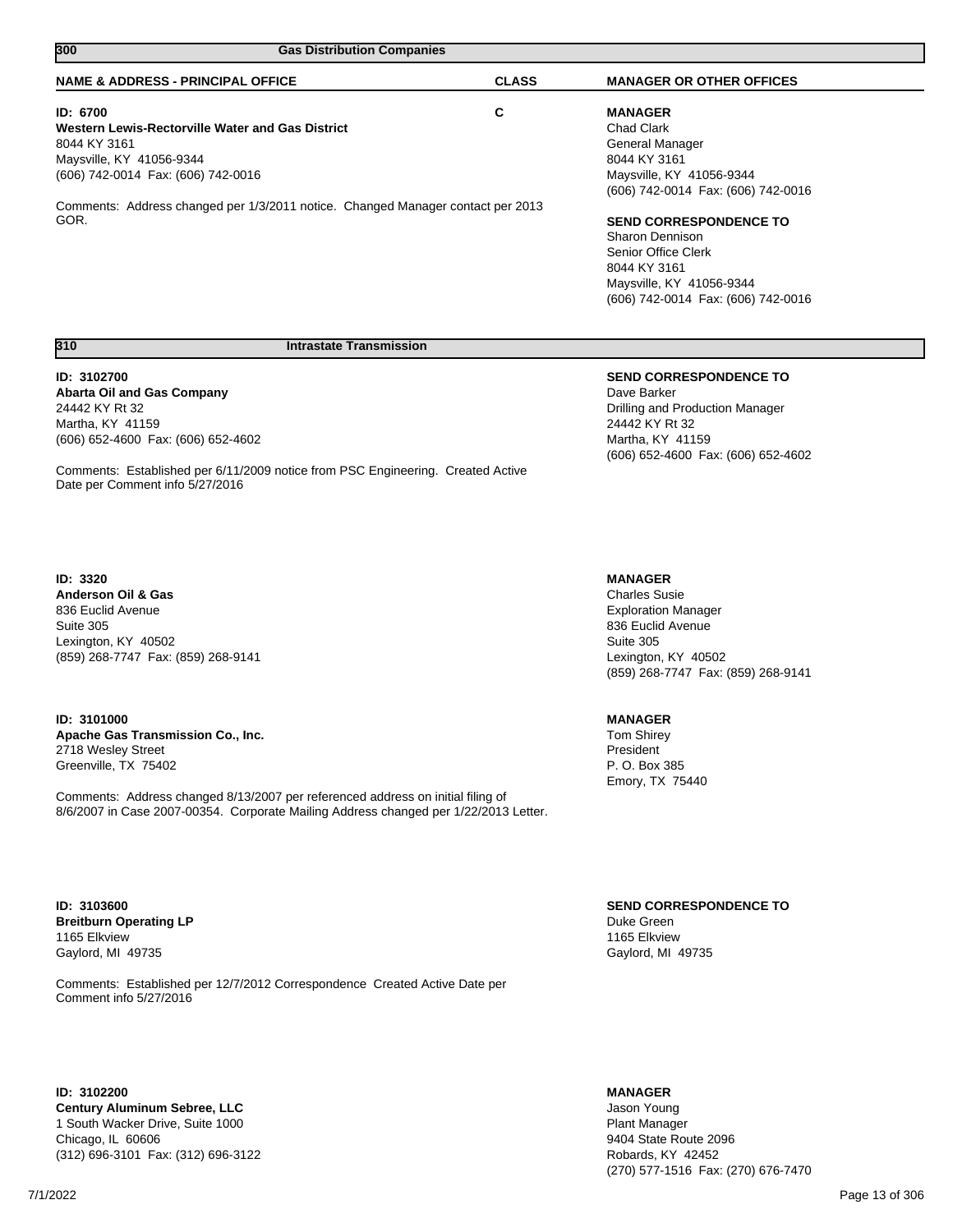## **NAME & ADDRESS - PRINCIPAL OFFICE CLASS MANAGER OR OTHER OFFICES**

Century Aluminum Sebree, LLC Continued Comments: Address changed 6/13/2007 per 5/1/2007 email. Formerly Alcan Primary Metal Group; Name and contacts changed per 7/21/2014 notice.

**ID: 30004360 City of Elizabethtown Elizabethtown Natural Gas** 200 West Dixie Avenue P. O. Box 550 Elizabethtown, KY 42701 (270) 765-6121 Fax: (270) 737-5362

Comments: Municipally owned. Changed contacts per 1/22/2014 notice. Changed contacts per 1/29/2014 notice. Recategorized from type 320 to 310 on 2/5/2015.

**ID: 30018388 City of Somerset Gas Service** 104 College Street P. O. Box 989 Somerset, KY 42502 (606) 678-4466 Fax: (606) 679-6227

Comments: Municipally owned. Correspondence contact updated per 12/3/2014 notice. Recategorized from type 320 to 310 on 2/5/2015.

**ID: 3102100 Core Appalachia Operating LLC** 414 Summers Street Charleston, WV 25301 (606) 298-3400 Fax: (606) 298-0083

Comments: Formerly Columbia Natural Resources. Re-Activated and modified to Chesapeake Appalachia, LLC per 8/24/2010 Adoption Notice. Formerly Chesapeake Appalachia, LLC; Changed name, address, phone, fax, and added Correspondence contact per 3/24/2017 notice.

**ID: 3103300 Diversified Gas and Oil Corporation** 100 Diversified Way Pikeville, KY 41501 (606) 433-2900 Fax: (606) 437-2256

Comments: Established per 11/21/2011 Correspondence. Changed contacts per 11/16/2015 notice. Created Active Date per Comment info 5/27/2016. On 6/16/2016 EQT Production assumed operation of the assets in Kentucky from EQT Midstream on 6/6/2016; EQT Production continued to operate the Kentucky assets until 7/18/2018 when

**ENGINEERING** Dennis Burchett Maintenance Analyst 9404 State Route 2096 Robards, KY 42452 (270) 521-7385 Fax: (270) 676-7470

## **MANAGER**

Edna Berger Mayor 200 West Dixie Avenue P. O. Box 550 Elizabethtown, KY 42701

#### **SEND CORRESPONDENCE TO**

Matthew Hobbs System Engineer 200 West Dixie Avenue P. O. Box 550 Elizabethtown, KY 42701 (270) 765-6121 Fax: (270) 737-5362

### **MANAGER**

James R Williams Mayor, City of Somerset 400 E. Mt. Vernon Street Somerset, KY 42502 (606) 679-6366 Fax: (606) 679-2481

#### **SEND CORRESPONDENCE TO**

Reggie Chaney Gas Manager 104 College Street P. O. Box 989 Somerset, KY 42502 (606) 678-4466 Fax: (606) 679-6227

#### **MANAGER**

Robert L Price Manager - Pipeline Operations 213 Industrial Road Debord, KY 41214 (606) 298-3400 Fax: (606) 298-0083

## **SEND CORRESPONDENCE TO**

John Lawman Sr. VP - Midstream 414 Summers Street Charleston, WV 25301 (304) 353-5013 Fax: (304) 353-5155

#### **MANAGER**

Darrell Smith Vice President, Pipe & Construction 100 Diversified Way Pikeville, KY 41501

## **SEND CORRESPONDENCE TO**

James Shawn Bailey Manager, GIS & Pipeline Safety 100 Diversified Way Pikeville, KY 41501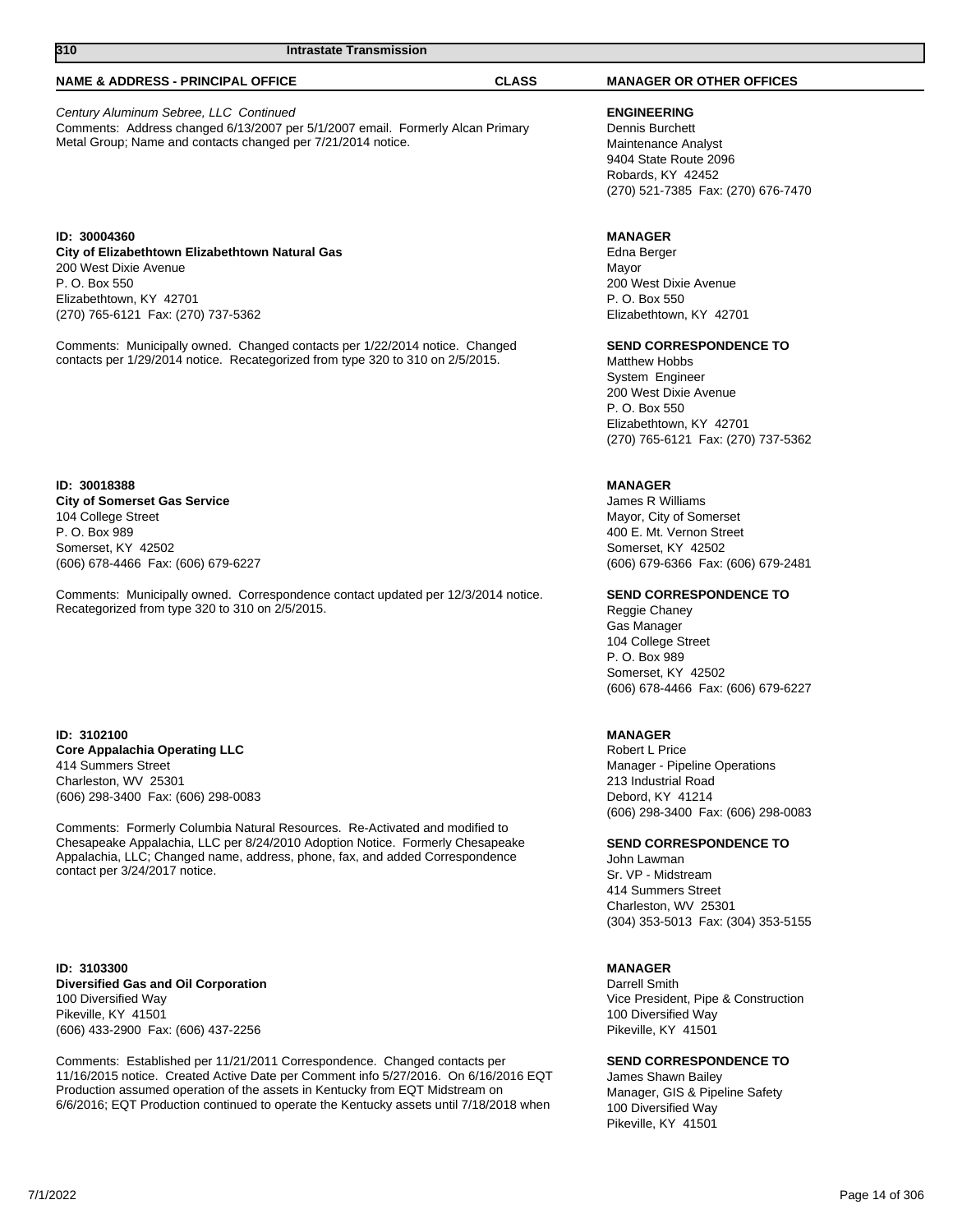### **NAME & ADDRESS - PRINCIPAL OFFICE CLASS MANAGER OR OTHER OFFICES**

Diversified Gas and Oil Corporation Continued **ENGINEERING**

**ID: 22201400 East Kentucky Power Cooperative, Inc.** 4775 Lexington Road P. O. Box 707 Winchester, KY 40392-0707

Comments: Contact modified per info received from company 6/22/2009.

**ID: 6880 Equitable Resources Exploration, Inc.** Two Executive Park Place 1989 E. Stone Drive Kingsport, TN 37660

Comments: Default address changed from Correspondence to Company address after returned mailing on 8/20/2007.

**ID: 3102400 Gibbs Die Casting** 369 Community Drive Henderson, KY 42420 (270) 827-1801 Fax: (270) 827-7829

Comments: Established 12/15/2008 per PSC Engineering. Created Active Date per Comment info 5/27/2016

**ID: 3101900 GTG Subsidiary of Quicksilver Resources** P. O. Box 310 Corydon, IN 47112

**ID: 3104000 Indiana Gas Co. Inc.** 211 NW Riverside Drive Evansville, IN 47708

Comments: Established per 3/10/2015 notice. Created Active Date per Comment info 5/27/2016

James Shawn Bailey Manager, GIS Services & Pipeline Saf 100 Diversified Way Pikeville, KY 41501

## **MANAGER**

Anthony Campbell President/CEO 4775 Lexington Road P. O. Box 707 Winchester, KY 40392-0707

**MANAGER**

A. G Mason Vice President & General Counsel P. O. Box 1983 Kingsport, TN 37662-1983

### **MANAGER**

Chad Cowan Safety, Enviro & Security Manager 369 Community Drive Henderson, KY 42420 (270) 827-1801 Fax: (270) 827-7829

**MANAGER**

Duke Green Production Foreman P. O. Box 310 Corydon, IN 47112

## **MANAGER**

Jon Luttrell Vice President, Energy Delivery 211 NW Riverside Drive Evansville, IN 47708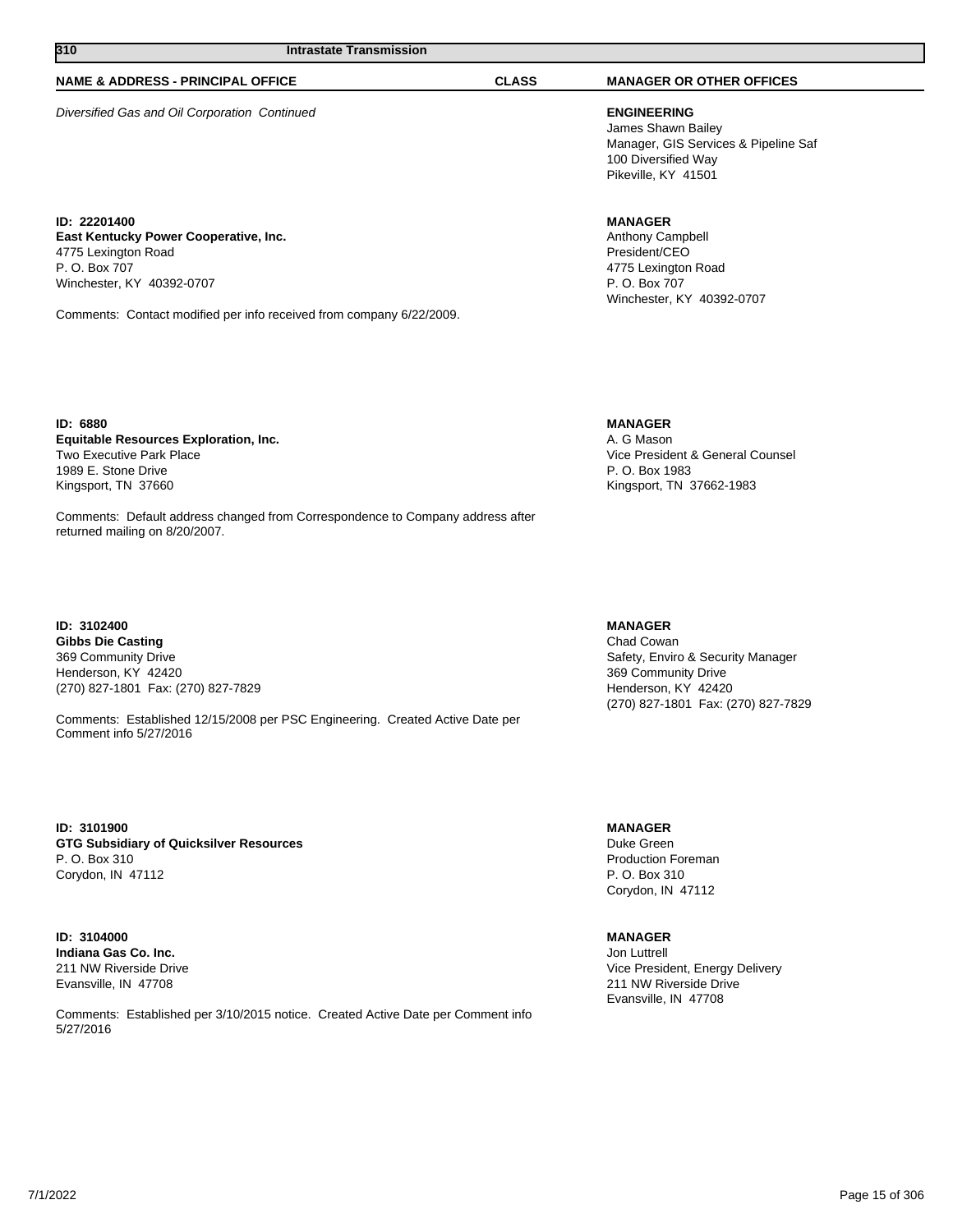#### **NAME & ADDRESS - PRINCIPAL OFFICE CLASS MANAGER OR OTHER OFFICES**

### **ID: 4585**

**Jefferson Gas, LLC** 120 South Maple Street P. O. Box 35 Winchester, KY 40392 (859) 245-8193 Fax: (859) 245-9409

Comments: Name changed 10/14/2011 per 12/11/2002 Merger filed with KSOS (formerly Jefferson Gas Transmission Company, Inc.). Changed address after returned mailing per info obtained from KSOS 10/18/2016.

**ID: 5940 K-Petroleum, Inc.** 905 Creekside Plaza Gahanna, OH 43230 (614) 899-6440 Fax: (614) 899-1097

Comments: Address changed per PSC Engineering 2/8/2010.

**ID: 22200400 Kentucky Utilities Company** 220 W. Main Street P. O. Box 32010 Louisville, KY 40232-2010 (502) 627-4830 Fax: (502) 627-4030

Comments: Changed Correspondence contact per 12/14/2015 notice.

**ID: 7203 Kinhag Development Company** P. O. Box 155 Allen, KY 41601 (606) 874-8041 Fax: (606) 874-2258

**ID: 4607 KLC Enterprises** P. O. Box 155 Allen, KY 41601 (606) 874-8041 Fax: (606) 874-2258

**MANAGER** Mark Enderle **Controller** 120 South Maple Street P. O. Box 35 Winchester, KY 40392

(859) 245-8193 Fax: (859) 245-9409

**MANAGER** Jon Hall 905 Creekside Plaza Gahanna, OH 43230

**SEND CORRESPONDENCE TO**

Jam Khorrami President 905 Creekside Plaza Gahanna, OH 43230 (614) 899-6440 Fax: (614) 899-1097

### **MANAGER**

Victor A Staffieri President 220 W. Main Street P. O. Box 32010 Louisville, KY 40232-2010

## **SEND CORRESPONDENCE TO**

Robert Conroy VP - State Regulation and Rates 220 W. Main Street P. O. Box 32010 Louisville, KY 40232-2010 (502) 627-4830 Fax: (502) 627-4030

### **MANAGER**

J. W Kinzer Owner/Operator P. O. Box 155 Allen, KY 41601 (606) 874-8041 Fax: (606) 874-2258

#### **SEND CORRESPONDENCE TO**

Steve Jenkins P. O. Box 155 Allen, KY 41601 (606) 874-8041 Fax: (606) 874-2258

#### **MANAGER**

J. W Kinzer Owner/Operator P. O. Box 155 Allen, KY 41601 (606) 874-8041 Fax: (606) 874-2258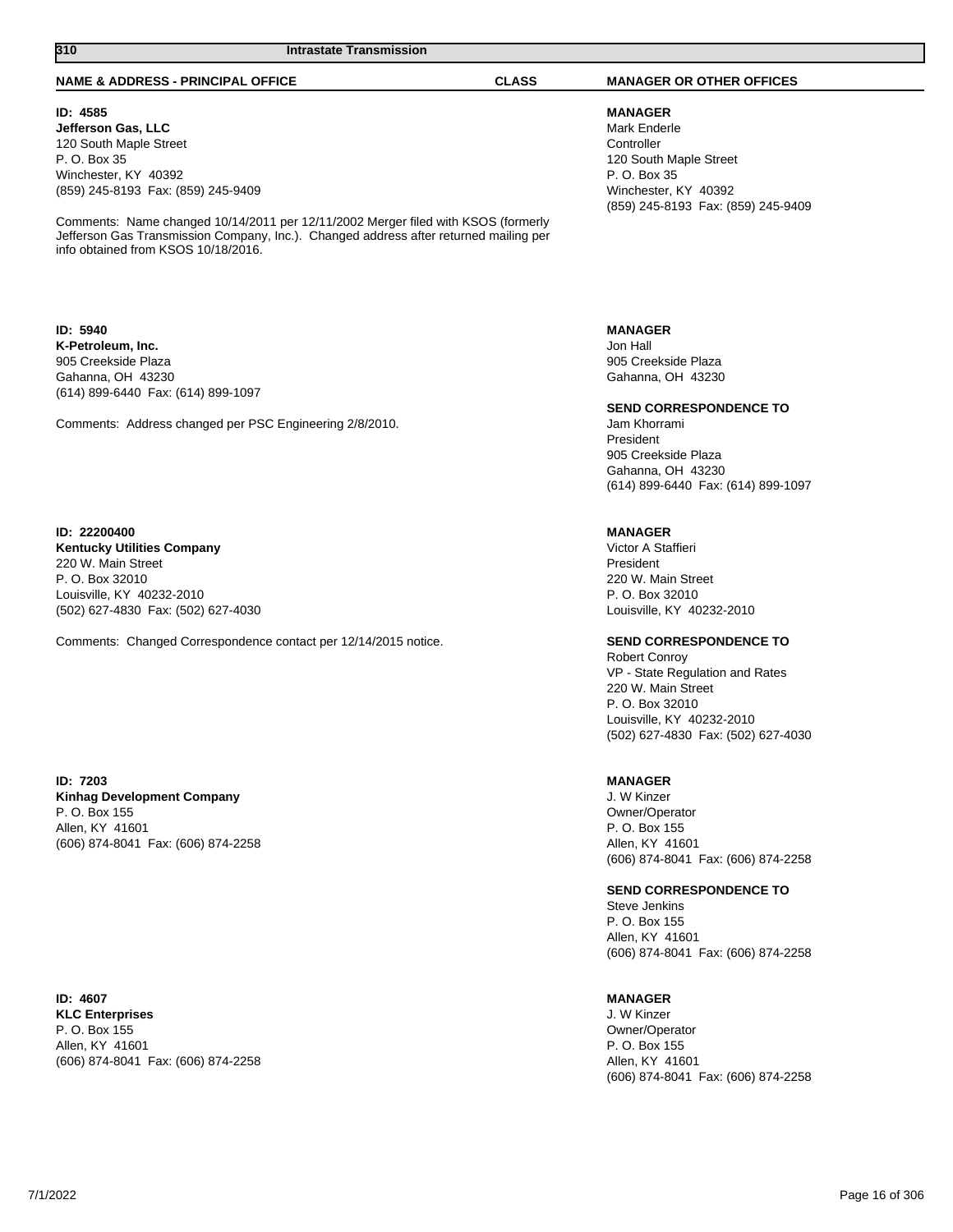#### **NAME & ADDRESS - PRINCIPAL OFFICE CLASS MANAGER OR OTHER OFFICES**

**ID: 4850 Lindsey & Elliott Gas Co.** 229 Main Street, Suite 2 Pikeville, KY 41501 (606) 437-4386 Fax: (606) 432-5350

Comments: Address updated per notice received 3/24/2009.

**ID: 3202100 Magnum Hunter Production, Inc.** 120 Prosperous Place, Suite 201

Lexington, KY 40509 (859) 263-3948 Fax: (859) 263-4228

Comments: Established per 7/16/2014 notice from Engineering; Formerly owned by Daugherty Petroleum, Inc. (ID 3000600). Recategorized from type 320 to 310 on 2/2/2015 Created Active Date per Comment info 5/27/2016

**ID: 3101700 Matriks Energy, LLC** P. O. Box 1298 Ashland, KY 41105-1298 (606) 324-8500 Fax: (606) 324-8515

**ID: 3100300**

**Minerals Management Group, Inc.** 5600 N May Avenue, Suite 295 Oklahoma City, OK 73112 (405) 848-0924 Fax: (405) 848-0926

KLC Enterprises Continued **SEND CORRESPONDENCE TO** Steve Jenkins P. O. Box 155 Allen, KY 41601 (606) 874-8041 Fax: (606) 874-2258

#### **MANAGER**

John D Elliott Owner 229 Main Street, Suite 2 Pikeville, KY 41501 (606) 437-4386 Fax: (606) 432-5350

#### **SEND CORRESPONDENCE TO**

Merion Wright Field Operations 229 Main Street, Suite 2 Pikeville, KY 41501 (606) 437-4386 Fax: (606) 432-5350

### **ACCOUNTING FORMS TO**

Doug Casey Bookkeeper 229 Main Street, Suite 2 Pikeville, KY 41501 (606) 437-4386 Fax: (606) 432-5350

## **MANAGER**

Mike Wallen Senior VP of Operations 120 Prosperous Place, Suite 201 Lexington, KY 40509

### **SEND CORRESPONDENCE TO**

Sheila K Thacker Executive Assistant 120 Prosperous Place, Suite 201 Lexington, KY 40509 (859) 263-6722 Fax: (859) 263-4228

## **ENGINEERING**

Brent Camp VP of Geology 120 Prosperous Place, Suite 201 Lexington, KY 40509

#### **MANAGER**

W. Mark Parks Managing Member P. O. Box 1298 Ashland, KY 41105-1298 (606) 324-8500 Fax: (606) 324-8515

#### **MANAGER**

Richard L Hinkle Vice President 5600 N May Avenue, Suite 295 Oklahoma City, OK 73112 (405) 848-0924 Fax: (405) 848-0926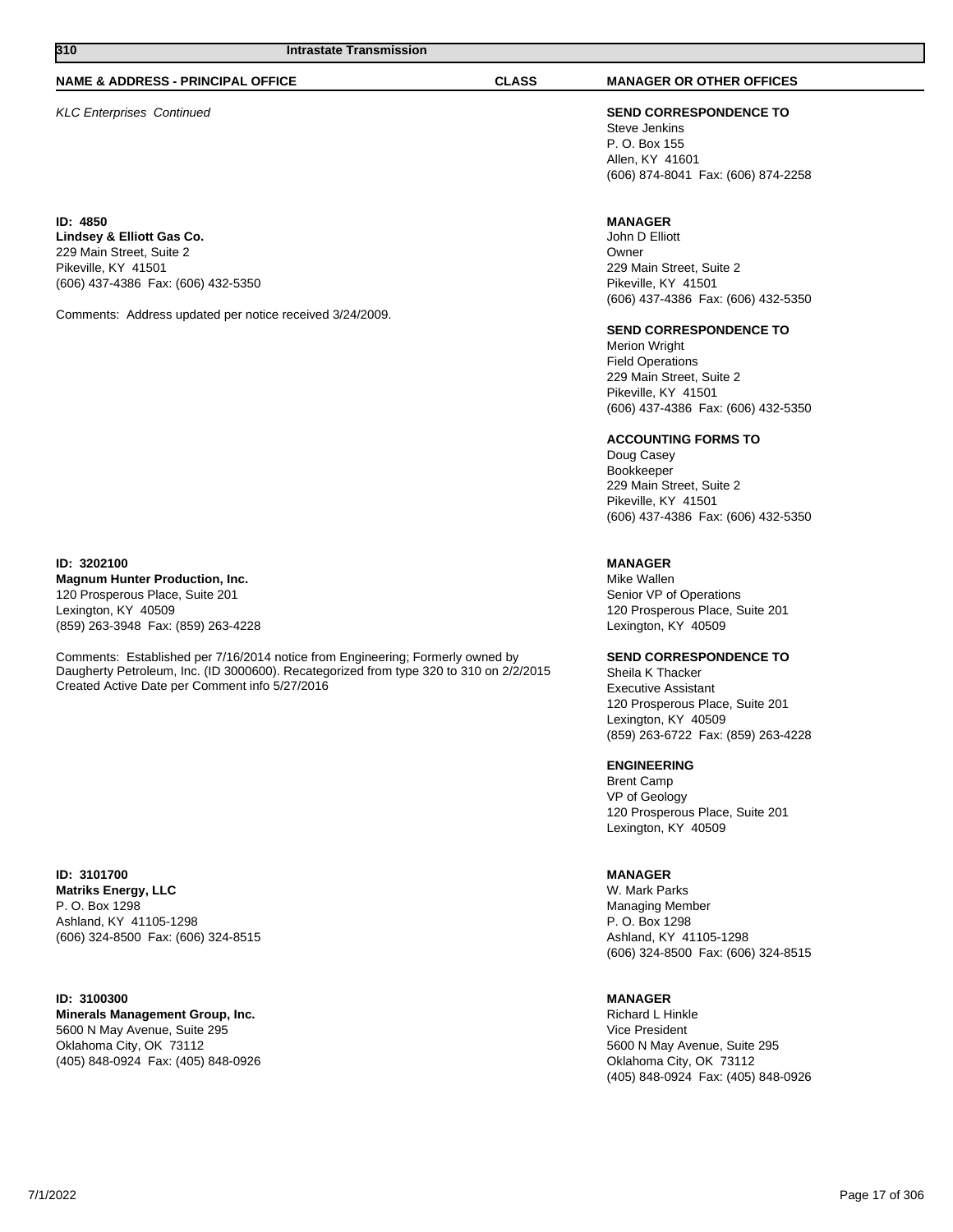## **ID: 3104200**

**Monument Chemical Kentucky, LLC** 2450 Olin Road Brandenburg, KY 40108 (270) 422-6233 Fax: (270) 422-6229

Comments: Established per 3/10/2015 notice. Created Active Date per Comment info 5/27/2016

**310 Intrastate Transmission** 

### **ID: 5563 Natural Gas of Kentucky, Inc.** P. O. Box 23539 Anchorage, KY 40223 (502) 228-9698 Fax: (502) 228-7016

Comments: Address changed after returned mailing of 8/14/2007; Info obtained from KY Sec of State.

#### **ID: 3104300**

**Orbit Gas Transmission, Inc.** 1401 Spring Bank Drive, Suite 16 Owensboro, KY 42303 (270) 689-9554 Fax: (270) 826-3763

Comments: Established per 3/11/2015 notice. Created Active Date per Comment info 5/27/2016. Changed address per 7/11/2016 notice. Removed PO Box per 12/12/2018 notice.

#### **ID: 3102800**

**Paducah Power System** 1500 Broadway P. O. Box 180 Paducah, KY 42002-0180 (270) 575-4000 Fax: (270) 575-4027

Comments: Established per 7/30/2010 notice. Created Active Date per Comment info 5/27/2016

### **ID: 6150 Riley-Scott Gas Company** P. O. Box 507 Pikeville, KY 41501

**ID: 3201200 Riverside Generating Company, LLC (Dynegy)** 604 Pierce Boulevard O'Fallon, IL 62269

Comments: Established 3/10/2009 per PSC Engineering. Name changed to from Dynegy to Riverside Generating Company, LLC (Dynegy) per Engineering 4/28/2009. Created Active Date per Comment info 5/27/2016

#### **NAME & ADDRESS - PRINCIPAL OFFICE CLASS MANAGER OR OTHER OFFICES**

**MANAGER** Danny Williams Manager 2450 Olin Road Brandenburg, KY 40108 (270) 422-6233 Fax: (270) 422-6229

**MANAGER**

Mark O'Brien President P. O. Box 23539 Anchorage, KY 40223 (502) 228-9698 Fax: (502) 228-7016

#### **MANAGER**

James F Martin President 1401 Spring Bank Drive, Suite 16 Owensboro, KY 42303 (270) 689-9554 Fax: (270) 826-3763

## **MANAGER**

Rick Windhorst 1500 Broadway P. O. Box 180 Paducah, KY 42002-0180 (270) 575-4000 Fax: (270) 575-4027

**SEND CORRESPONDENCE TO** Darin L Houchin 1927 Miller Drive Olney, IL 62450

#### **MANAGER**

James J Kreutzer Operator P. O. Box 507 Pikeville, KY 41501

**SEND CORRESPONDENCE TO**

Keith McFarland VP 604 Pierce Boulevard O'Fallon, IL 62269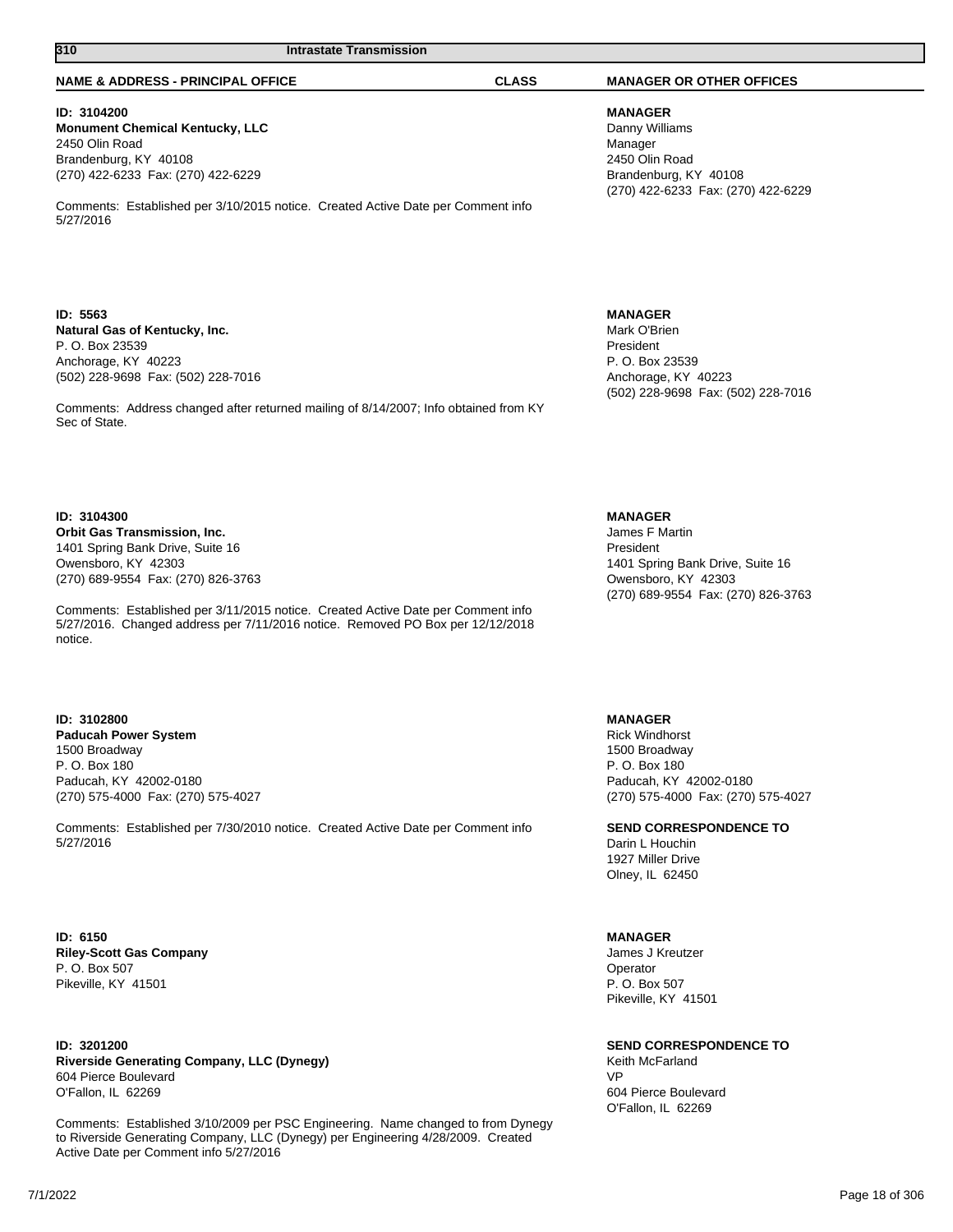| 310<br><b>Intrastate Transmission</b>                                                   |                               |                                     |
|-----------------------------------------------------------------------------------------|-------------------------------|-------------------------------------|
| <b>NAME &amp; ADDRESS - PRINCIPAL OFFICE</b>                                            | <b>CLASS</b>                  | <b>MANAGER OR OTHER OFFICES</b>     |
| ID: 3104500                                                                             | C                             | <b>MANAGER</b>                      |
| <b>United Parcel Service</b>                                                            |                               | Joe Howlett                         |
| 8100 Air Commerce Drive                                                                 |                               | 8100 Air Commerce Drive             |
| Louisville, KY 40210                                                                    |                               | Louisville, KY 40210                |
| Comments: Established per 11/21/2019 notice from KY DOI.                                |                               |                                     |
| ID: 3100700                                                                             |                               | <b>MANAGER</b>                      |
| <b>Westlake PVC Corporation</b>                                                         |                               | <b>Charles Proctor</b>              |
| 230 Johnson Riley Road                                                                  |                               | Supervisor                          |
| P. O. Box 1027                                                                          |                               | 230 Johnson Riley Road              |
| Calvert City, KY 42029                                                                  |                               | P. O. Box 1027                      |
| (270) 395-4860 Fax: (270) 395-4803                                                      |                               | Calvert City, KY 42029              |
|                                                                                         |                               | (270) 395-4860 Fax: (270) 395-4803  |
| ID: 3102000                                                                             | в                             | <b>MANAGER</b>                      |
| <b>WKG Storage, Inc.</b>                                                                |                               | <b>Richard M Thomas</b>             |
| 3275 Highland Pointe Drive                                                              |                               | Vice President and Controller       |
| Owensboro, KY 42303                                                                     |                               | P. O. Box 650205                    |
| (972) 855-3203 Fax: (214) 550-8691                                                      |                               | Dallas, TX 75265                    |
|                                                                                         |                               | (972) 855-3203 Fax: (214) 550-8691  |
| Comments: Formerly Kentucky Pipeline and Storage Co., Inc.; see Case 2001-00235,        |                               |                                     |
| 9/24/2001. Address and contact changed after returned mailing 8/27/2007 and call placed | <b>SEND CORRESPONDENCE TO</b> |                                     |
| to utility. Changed address and added Correspondence contact per 9/6/2013 notice.       |                               | <b>Chad Pilkinton</b>               |
| Changed address and default contact per 2/3/2016 notice. WKG is a utility per 9/30/2016 |                               | <b>Manager Regulatory Reporting</b> |
|                                                                                         |                               | 3275 Highland Pointe Drive          |
|                                                                                         |                               | Owensboro, KY 42303                 |
|                                                                                         |                               | (972) 855-3203 Fax: (214) 550-8691  |

### **ID: 30000500 Alco Apartments** c/o Alco Management, Inc. 35 Union Avenue, Suite 200 Memphis, TN 38103 (615) 833-3593 Fax: (615) 834-3594

Comments: Ownded by ALCO Management, Inc. (company address entry); Established 4/1/2008 per 3/28/2008 notice from PSC Engineering Division. Created Active Date per Comment info 5/27/2016

**ID: 31000100 Alice Lloyd College Caney Creek Community Center** Purpose Road Pippa Passes, KY 41844

**ID: 3201800 Arbors of Glasgow**

108 Adams Place Glasgow, KY 42141 (270) 651-5323 Fax: (270) 651-2451

Comments: Established per 3/31/2014 notice. Created Active Date per Comment info 5/27/2016

## **MANAGER**

Jackie Emerson Office Manager 110 Moncrief Street Scottsville, KY 42164

**MANAGER**

Danny Kimball Director, Physical Plant Purpose Road Pippa Passes, KY 41844

## **MANAGER**

Carolyn Jones Site Manager 108 Adams Place Glasgow, KY 42141 (270) 651-5323 Fax: (270) 651-2451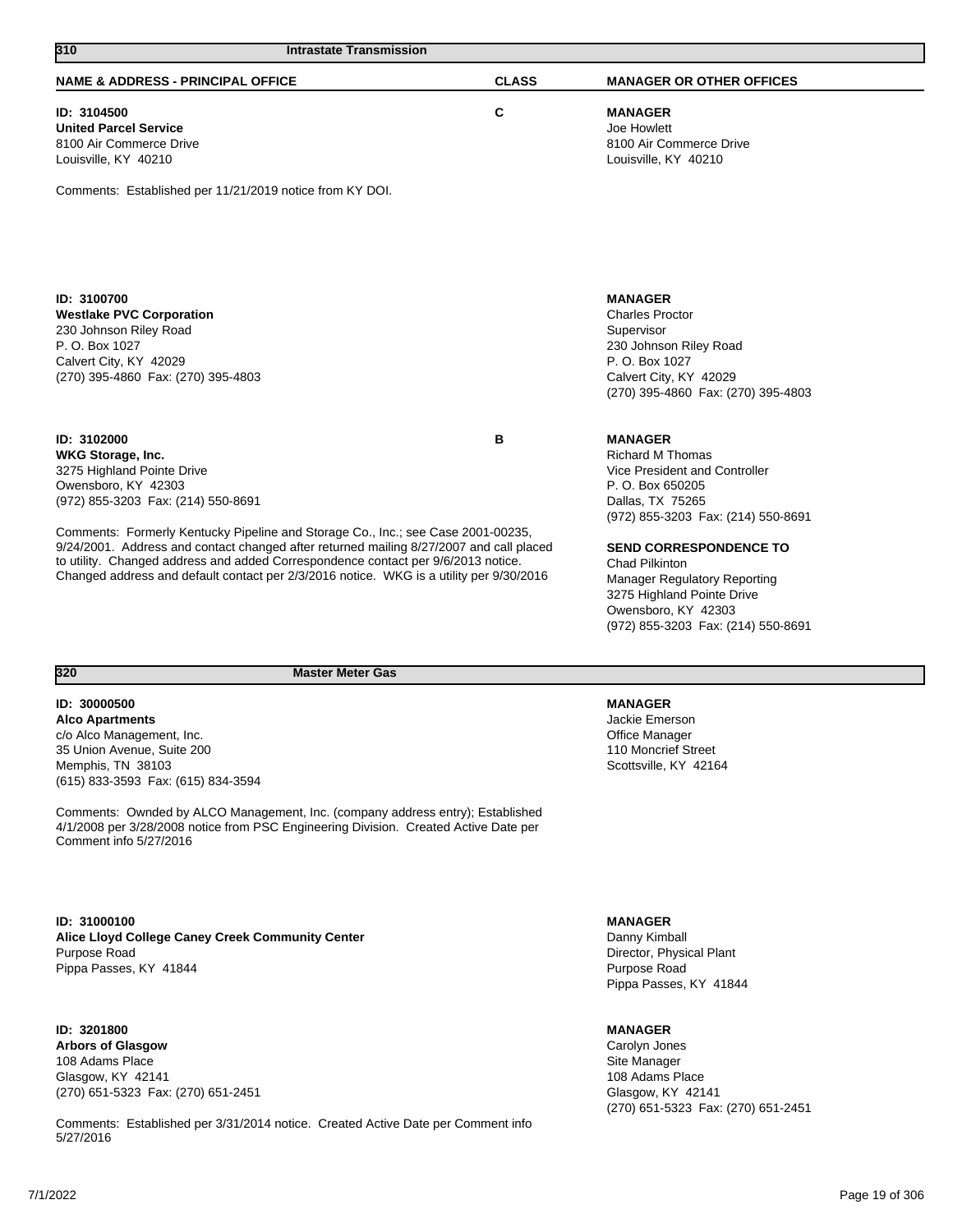#### **NAME & ADDRESS - PRINCIPAL OFFICE CLASS MANAGER OR OTHER OFFICES**

**ID: 32001518 Blue Grass Airport** 4000 Versailles Road Lexington, KY 40511 (859) 254-9336 Fax: (859) 281-1525

#### **ID: 32001100 Campbellsville Housing and Redevelopment Authority** 400 Ingram Avenue P. O. Box 597 Campbellsville, KY 42719 (270) 465-3576 Fax: (502) 465-2444

Comments: Changed Manager and Correspondence contacts per KPSC Inspector 3/5/2018.

**ID: 3201600 Circle View Apartments** 364 Lima Drive, Apartment 11 Lexington, KY 40511

Comments: Established per 6/8/2012 notice. Created Active Date per Comment info 5/27/2016

**ID: 32006500 City of Morganfield Municipal Housing Authority** P. O. Box 574 703 Culver Court Morganfield, KY 42437 (270) 389-3066 Fax: (270) 389-3066

Comments: Street address added per notice from Engineering on 3/19/2008.

**ID: 32001600 Corbin Housing Authority** 1336 Madison Street Corbin, KY 40701 (606) 528-5104 Fax: (606) 528-6662

**ID: 3202500 Dawson Village Apartments** 200 Pine Street Dawson Springs, KY 42408

Comments: Established per 3/5/2019 notice from KPSC DOI.

**MANAGER** John Slone Airport Engineer 4000 Versailles Road Lexington, KY 40511 (859) 254-9336 Fax: (859) 281-1525

### **MANAGER**

David Harris Executive Director 400 Ingram Avenue P. O. Box 597 Campbellsville, KY 42719

**SEND CORRESPONDENCE TO** Rocky Edwards

Maintenance Director 601 David Street Campbellsville, KY 42718 (270) 465-1954 Fax: (270) 789-7417

## **MANAGER**

Suzanne Russell Owner / Manager 364 Lima Drive, Apartment 11 Lexington, KY 40511

**SEND CORRESPONDENCE TO** Carl Gibson Maintenance 364 Lima Drive, Apartment 11 Lexington, KY 40511

#### **MANAGER**

Linda Cowan Executive Director P. O. Box 574 703 Culver Court Morganfield, KY 42437 (270) 389-3066 Fax: (270) 389-3066

**MANAGER**

Michael E Hatfield Executive Director 1336 Madison Street Corbin, KY 40701 (606) 528-5104 Fax: (606) 528-6662

#### **MANAGER**

Crystal Downs Manager 200 Pine Street Dawson Springs, KY 42408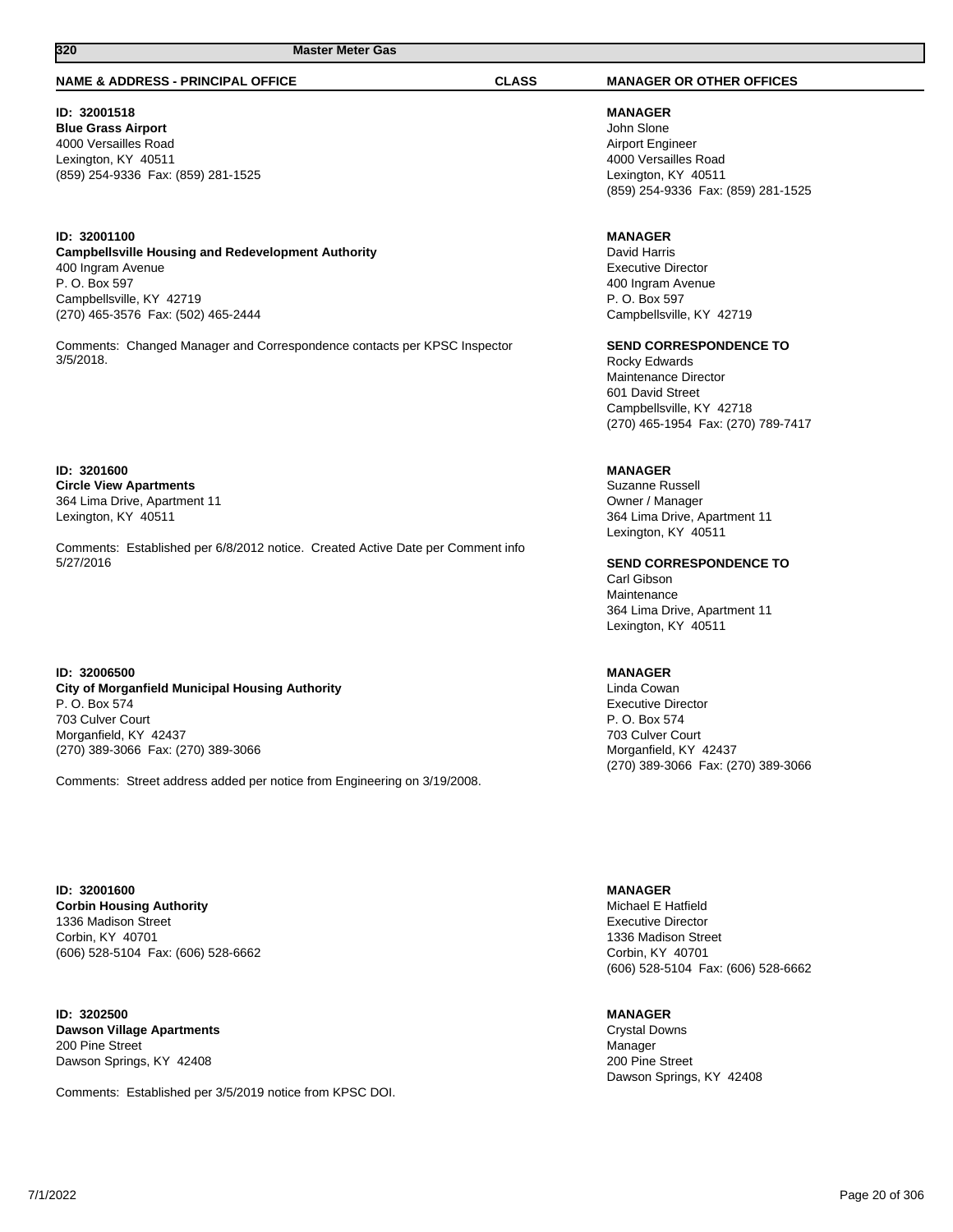## **NAME & ADDRESS - PRINCIPAL OFFICE CLASS MANAGER OR OTHER OFFICES**

Dawson Village Apartments Continued **SEND CORRESPONDENCE TO**

**ID: 3200800 Dogwood Village Apartments** 1270 Village Drive Lexington, KY 40504

Comments: Established per Engineering (Jason Brangers) 5/19/2008. Updated Active Date per Comment info 5/27/2016

**ID: 3201100 Dudley Court Apartments** 801 McGuire Avenue Paducah, KY 42001-4059

Comments: Established per PSC Engineering 11/3/2008 per 10/31/2008 Notice. Company is owned by Seventh Day Adventist Church South Central Conference and a management company overseeing property called TAMCO. Created Active Date per Comment info 5/27/2016

**ID: 31000300 Eastern Kentucky University** Coates Building Room 205, CPO 40A 521 Lancaster Avenue Richmond, KY 40475-3102 (859) 622-6693 Fax: (859) 622-8030

Comments: Address and contact information changed per 8/13/2007 email. Changed default electronic contact information and added Correspondence contact per 10/26/2018 notice. Changed default electronic contact information and Correspondence contact per 8/6/2019 notice.

**ID: 30000600 Fair Acres Apartments** c/o Alco Management, Inc. 35 Union Avenue, Suite 200 Memphis, TN 38103 (615) 833-3593 Fax: (615) 834-3594

Comments: Ownded by ALCO Management, Inc. (company address entry); Established 4/1/2008 per 3/28/2008 notice from PSC Engineering Division. Created Active Date per Comment info 5/27/2016

**ID: 3103700 Fincastle Heights Mutual Ownership Corporation** 3512 Fincastle Road Louisville, KY 40213

Comments: Established per 7/12/2013 Correspondence. Recategorized from type 310 to 320 on 2/2/2015 Created Active Date per Comment info 5/27/2016

Allen Davis Partner Madisonville West Properties 150 Hickory Drive Madisonville, KY 42431

#### **MANAGER**

Grant Webster Owner 1270 Village Drive Lexington, KY 40504

**SEND CORRESPONDENCE TO**

Les Neely President 2930 Sidco Drive Nashville, TN 37204

## **MANAGER**

Cheryl K Harris University Counsel Coates Building Room 205, CPO 40A 521 Lancaster Avenue Richmond, KY 40475-3102 (859) 622-6693 Fax: (859) 622-8030

### **SEND CORRESPONDENCE TO**

Kyle Willis Regulatory Compliance Coates Building Room 205, CPO 40A 521 Lancaster Avenue Richmond, KY 40475-3102

#### **MANAGER**

Gretchen Hallmark Community Manager 500 Fair Street Henderson, KY 42420

## **MANAGER**

Michael J Egan President 3512 Fincastle Road Louisville, KY 40213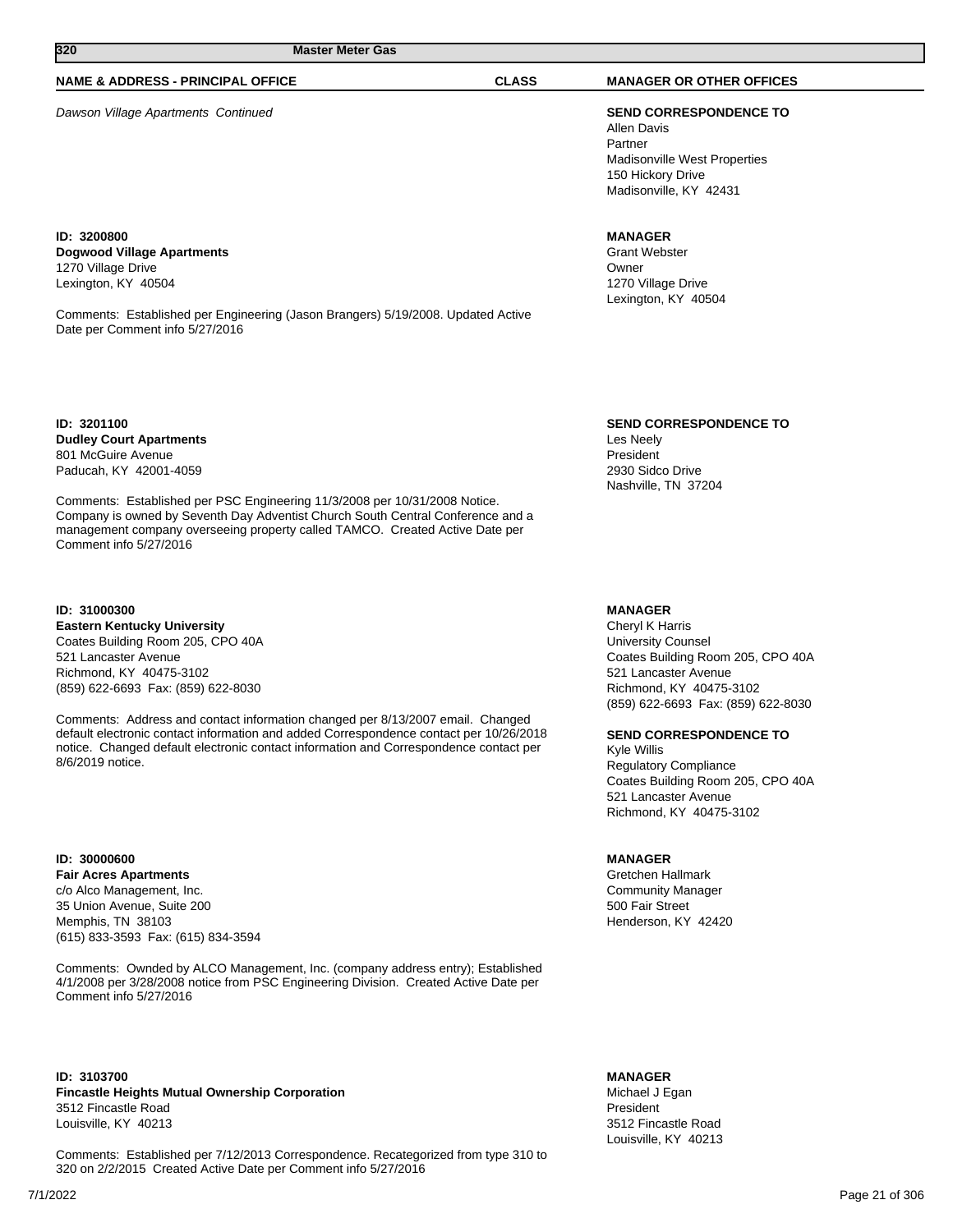### **NAME & ADDRESS - PRINCIPAL OFFICE CLASS MANAGER OR OTHER OFFICES**

**ID: 3200600 Garden Brook Apartments** 1340 Alexandria Drive Lexington, KY 40504

Comments: Established 5/19/2008 per Engineering (Jason Brangers). Created Active Date per Comment info 5/27/2016

**ID: 31001100 Georgetown College** 400 E College Street Georgetown, KY 40324-1696 (502) 863-8182 Fax: (502) 868-8888

Comments: Changed contacts per KPSC Inspector 3/17/2017.

## **ID: 3200500 GLA-Low Apartments** 1200 Stella Drive P. O. Box 1699 Ashland, KY 41102

Comments: Established 5/19/2008 per Engineering (Jason Brangers). Created Active Date per Comment info 5/27/2016

### **ID: 32010600 Greentree Apartments** 1209 W. Seventh Street Owensboro, KY 42301

Comments: Changed contact per 3/31/2014 notice.

**ID: 32003500 Greenville Housing Authority** 613 Reynolds Drive Greenville, KY 42345

Comments: Correspondence contact changed per PSC Engineering 12/10/2008.

**ID: 32000200 Housing Authority of Ashland** 3131 Winchester Avenue Ashland, KY 41101 (606) 325-7112 Fax: (606) 324-1714

Comments: Changed default electronic contact information and Manager contact per<br>7/1/2**02**2 DOL3/21/2019 PS CDOI 3/21/2019.

**MANAGER** Charlie Wright Owner 1340 Alexandria Drive Lexington, KY 40504

**MANAGER** Bart Horne Director of Facilities 400 E College Street Georgetown, KY 40324-1696

**SEND CORRESPONDENCE TO**

Charlie Mingua Building Operation Manager 400 E College Street Georgetown, KY 40324-1696

## **MANAGER**

E. B. Lowman Executive Director 1200 Stella Drive P. O. Box 1699 Ashland, KY 41102

**MANAGER**

Chrissy Robinson Area Manager 1209 W. Seventh Street Owensboro, KY 42301 (270) 683-0664 Fax: (270) 683-2271

### **MANAGER**

Charles Midkiff Chairman of the Board 613 Reynolds Drive Greenville, KY 42345

**SEND CORRESPONDENCE TO**

Brent Miller Executive Director 613 Reynolds Drive Greenville, KY 42345

## **MANAGER**

Mike Miller Executive Director 3131 Winchester Avenue Ashland, KY 41101 (606) 325-7112 Fax: (606) 324-1714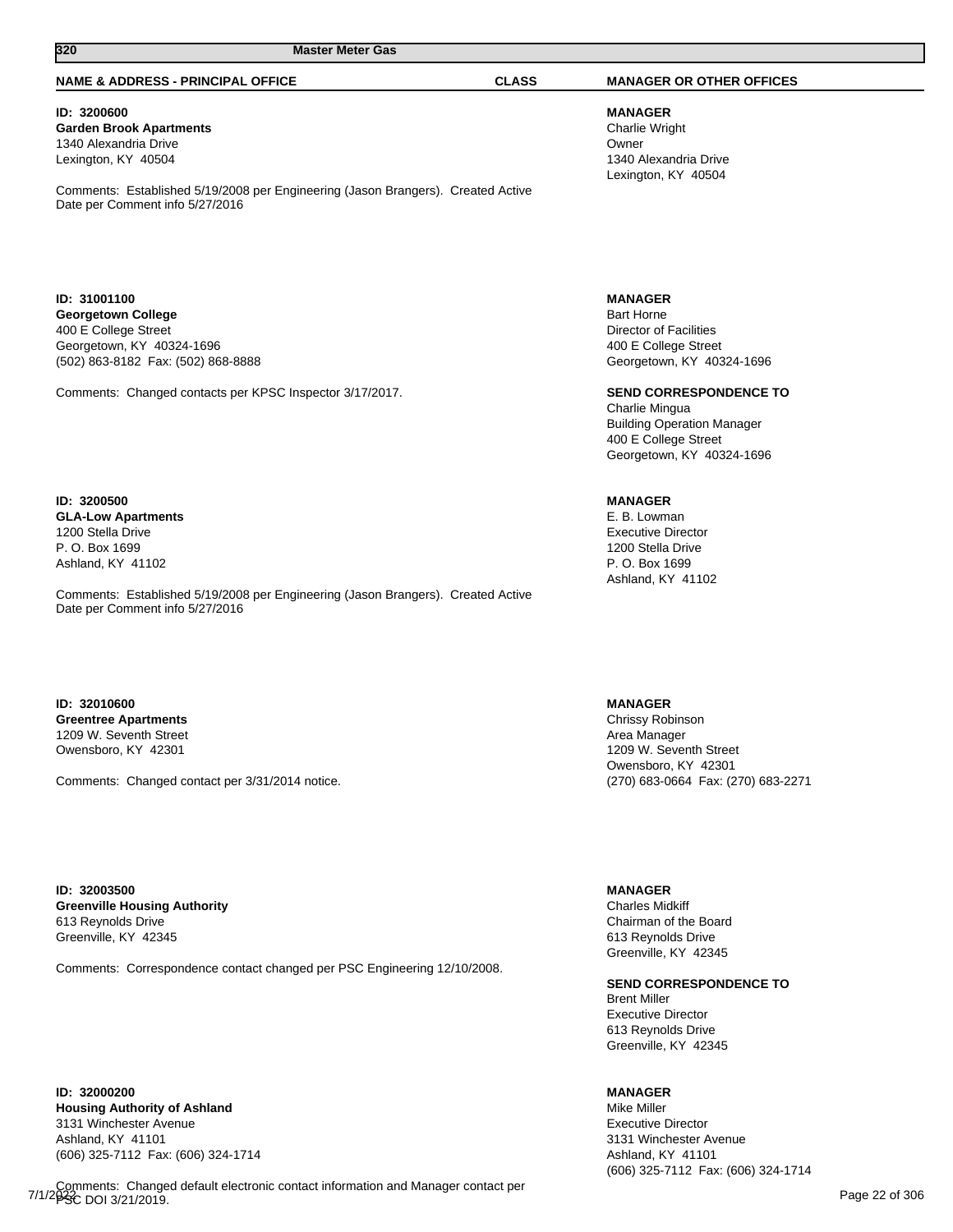#### **NAME & ADDRESS - PRINCIPAL OFFICE CLASS MANAGER OR OTHER OFFICES**

## **ID: 32000400**

**Housing Authority of Bardstown** 513 W Broadway Bardstown, KY 40004 (270) 348-3525 Fax: (502) 348-4165

Comments: Changed Manager contact per 2/6/2017 notice from KPSC Inspector.

#### **ID: 32000700 Housing Authority of Berea** 101 Orchard Street Berea, KY 40403 (859) 986-4436 Fax: (859) 986-4436

**ID: 32000900 Housing Authority of Burkesville** 401 Sunset Drive Burkesville, KY 42717 (270) 864-5111 Fax: (270) 864-3372

Comments: Made inactive 2/14/1994; Operated by Burkesville Gas. Reactivated per request from PSC Engineering 4/25/2008. Changed contact per 4/25/2014 notice.

**ID: 32001200 Housing Authority of Carrollton** 1201 Ninth Street P. O. Box 305 Carrollton, KY 41008

Comments: Changed Manager contact per 1/17/2018 notice from KPSC Inspector. Added Correspondence contact per 2/8/2018 notice from KPSC Inspector.

**ID: 32001300 Housing Authority of Catlettsburg** 210 24th. Street P. O. Box 305 Catlettsburg, KY 41129

#### **ID: 32001400 Housing Authority of Central City** 509 South 9th Street P. O. Box 348 Central City, KY 42330 (270) 754-2521 Fax: (502) 754-2238

**MANAGER** Jackie Mudd Executive Director 513 W Broadway Bardstown, KY 40004

**SEND CORRESPONDENCE TO**

David Moran Maintenance Supervisor 513 W. Broadway Bardstown, KY 40004 (270) 348-4819 Fax: (502) 348-4165

(270) 348-3525 Fax: (502) 348-4165

#### **MANAGER**

Doris Wyatt Executive Director 101 Orchard Street Berea, KY 40403 (859) 986-4436 Fax: (859) 986-4436

## **MANAGER**

Mike Turner Executive Director 401 Sunset Drive Burkesville, KY 42717 (270) 864-5111 Fax: (270) 864-3372

**MANAGER**

Patricia Baker Executive Director 1201 Ninth Street Carrollton, KY 41008

### **SEND CORRESPONDENCE TO**

Lester Osbourne Maintenance Supervisor 1201 Ninth Street P. O. Box 305 Carrollton, KY 41008

#### **MANAGER**

Cheri James Executive Director 210 24th. Street P. O. Box 305 Catlettsburg, KY 41129

#### **MANAGER**

Johnny D Clark Executive Director 509 South 9th Street P. O. Box 348 Central City, KY 42330 (270) 754-2521 Fax: (502) 754-2238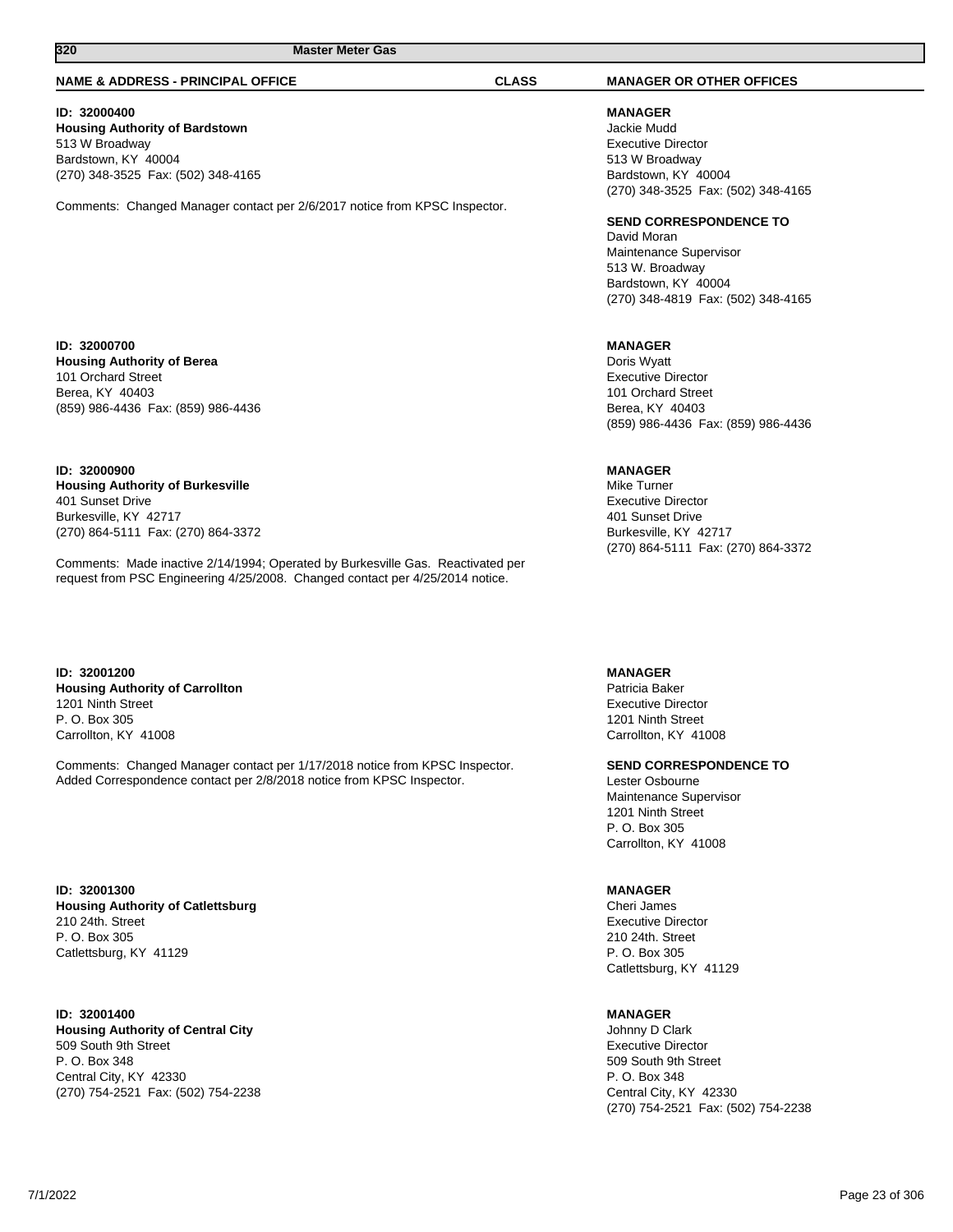## **NAME & ADDRESS - PRINCIPAL OFFICE CLASS MANAGER OR OTHER OFFICES**

Housing Authority of Central City Continued **SEND CORRESPONDENCE TO**

**ID: 32001500 Housing Authority of Columbia** P. O. Box 205 Columbia, KY 42728 (270) 384-2271 Fax: (502) 384-9330

**ID: 32001700 Housing Authority of Covington** 2940 Madison Avenue Covington, KY 41015-0279 (859) 491-5311 Fax: (859) 292-3240

**ID: 32001800 Housing Authority of Cumberland** 178 Russell Street Cumberland, KY 40823

Comments: Uses propane \*\*\*

**ID: 32001900 Housing Authority of Cynthiana** P. O. Box 351 Cynthiana, KY 47031

Comments: Changed default electronic contact information per 4/16/2019 DOI notice.

**ID: 32002000 Housing Authority of Danville** 102 McIntyre Circle P. O. Box 666 Danville, KY 40423-0666 (859) 236-6116 Fax: (859) 236-7548

Wallace Martin Maintenance Supervisor 509 South 9th Street P. O. Box 348 Central City, KY 42330 (270) 754-2521 Fax: (502) 754-2238

## **MANAGER**

Shannon Biggs Executive Director P. O. Box 205 Columbia, KY 42728 (270) 384-2271 Fax: (502) 384-9330

#### **MANAGER**

Oneita A Perry Executive Director 2940 Madison Avenue Covington, KY 41015-0279 (859) 491-5311 Fax: (859) 292-3240

### **SEND CORRESPONDENCE TO**

Phillip Connell Superintendent of Maintenance 2940 Madison Avenue Covington, KY 41015-0279 (859) 491-5311 Fax: (859) 292-3240

## **MANAGER**

Jack Creech Chairman of Board of Commissioners 178 Russell Street Cumberland, KY 40823

## **SEND CORRESPONDENCE TO**

Mary Ann Bailey Executive Director 178 Russell Street Cumberland, KY 40823

### **MANAGER**

Michael A Buis Executive Director P. O. Box 351 Cynthiana, KY 47031

## **MANAGER**

Rachel R White Executive Director 102 McIntyre Circle P. O. Box 666 Danville, KY 40423-0666 (859) 236-6116 Fax: (859) 236-7548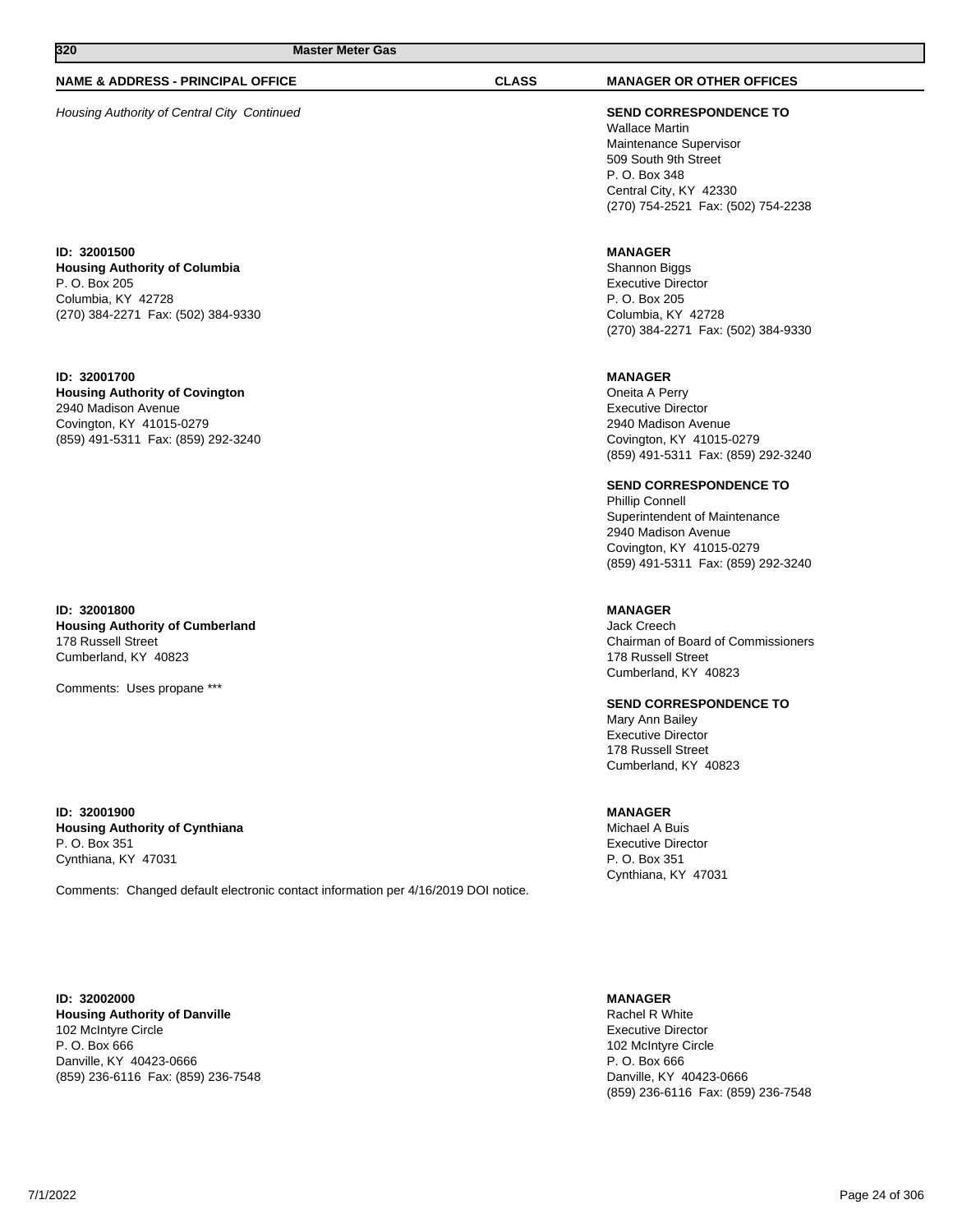Comments: Changed Manager and Correspondence contacts per 2/7/2018 notice from

Comments: Changed default regulatory electronic contact information and Manager

#### **NAME & ADDRESS - PRINCIPAL OFFICE CLASS MANAGER OR OTHER OFFICES**

## **ID: 32002100**

**ID: 32002400**

63 Public Square Elizabethtown, KY 42701

KPSC Inspector.

**ID: 32002500**

791 Canon Court P. O. Box 185 Eminence, KY 40019

**Housing Authority of Dawson Springs** 100 Clarkdale Court Dawson Springs, KY 42408-1405

**Housing Authority of Elizabethtown**

**Housing Authority of Eminence**

(502) 845-4769 Fax: (502) 845-1330

contact per 2/9/2018 notice from KPSC Inspector.

**MANAGER** Donald H Inglis Executive Director 100 Clarkdale Court Dawson Springs, KY 42408-1405

**SEND CORRESPONDENCE TO**

William Adams Maintenance Foreman 100 Clarkdale Court Dawson Springs, KY 42408-1405 (270) 797-2512 Fax: (270) 797-5581

#### **MANAGER**

Margaret Peake Executive Director 63 Public Square Elizabethtown, KY 42701

**SEND CORRESPONDENCE TO**

Roger Hagen Maintenance Supervisor 63 Public Square Elizabethtown, KY 42701

### **MANAGER**

Michelle Walker Executive Director 791 Canon Court P. O. Box 185 Eminence, KY 40019 (502) 845-4769 Fax: (502) 845-1330

**ID: 32002700 Housing Authority of Flemingsburg** 142 Circle Drive Flemingsburg, KY 41041

**ID: 32002900 Housing Authority of Frankfort** 590 Walter Todd Drive Frankfort, KY 40601

**ID: 32003000 Housing Authority of Franklin** 1301 Crestmore Drive Franklin, KY 42134 (270) 586-8500 Fax: (502) 586-8500 **MANAGER**

Judy K Muse Executive Director 142 Circle Drive Flemingsburg, KY 41041 (606) 845-1651 Fax: (606) 845-1651

**MANAGER** Michael A Fields Executive Director 590 Walter Todd Drive Frankfort, KY 40601

**MANAGER**

Glenda F Madison Executive Director 1301 Crestmore Drive Franklin, KY 42134 (270) 586-8500 Fax: (502) 586-8500

(606) 845-1651 Fax: (606) 845-1651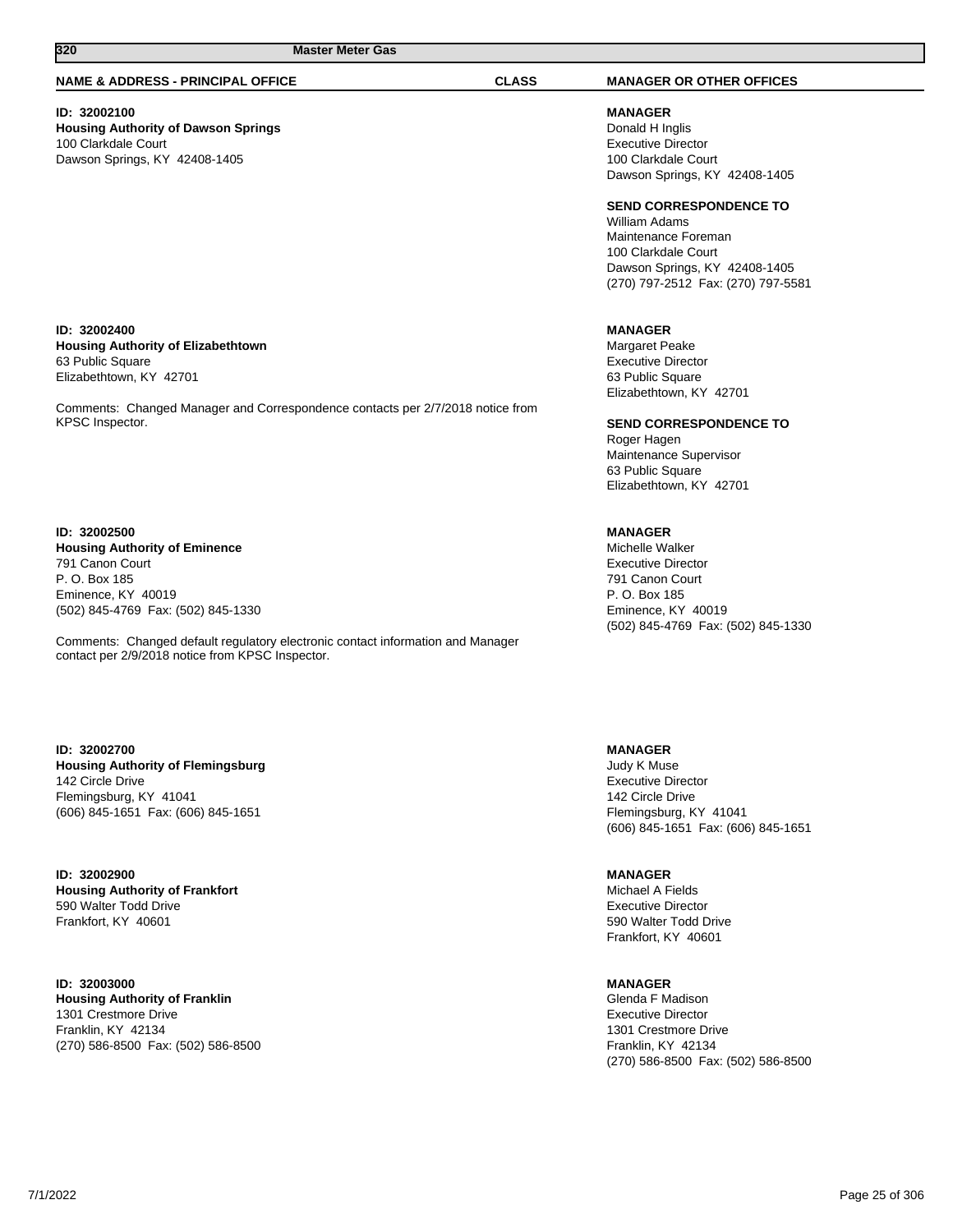#### **NAME & ADDRESS - PRINCIPAL OFFICE CLASS MANAGER OR OTHER OFFICES**

### **ID: 32003100**

**Housing Authority of Fulton** 201 N Highland Drive Fulton, KY 42041 (270) 472-1115 Fax: (502) 472-9519

Comments: Changed address and Manager and Correspondence contacts per 4/2/2012 notice. Changed default regulatory electronic contact information, Manager contact and phone number of Correspondence contact per 2/7/2018 notice from KPSC Inspector.

## **MANAGER**

Lisa French Executive Director 201 N Highland Drive Fulton, KY 42041 (270) 472-1115 Fax: (502) 472-9519

#### **SEND CORRESPONDENCE TO**

Scott Smith Maintenance Supervisor 201 N Highland Drive Fulton, KY 42041 (270) 472-1022 Fax: (502) 472-9519

**ID: 32003200 Housing Authority of Georgetown** 139 Scroggin Park Georgetown, KY 40324 (502) 863-3773 Fax: (502) 863-3771

Comments: Address changed after returned mailing of 8/16/2007; Info obtained from web.

#### **ID: 32003300**

**Housing Authority of Glasgow** 106 Bunche Avenue P. O. Box 1745 Glasgow, KY 42142 (270) 651-3859 Fax: (502) 651-9883

#### **ID: 32003600**

**Housing Authority of Harlan** P. O. Box 855 Harlan, KY 40831 (606) 573-5800 Fax: (606) 573-5800

Comments: Uses propane \*\*\*

**ID: 32003700 Housing Authority of Harrodsburg** 502 W. Office Street Harrodsburg, KY 40330 (859) 734-4447 Fax: (859) 734-9180 **MANAGER**

Joe Austin 106 Bunche Avenue P. O. Box 1745 Glasgow, KY 42142 (270) 651-3387 Fax: (502) 651-9883

**SEND CORRESPONDENCE TO**

Sheri D Lee Executive Director 106 Bunche Avenue P. O. Box 1745 Glasgow, KY 42142 (270) 651-3859 Fax: (502) 651-9883

#### **MANAGER**

Donald Deaton Executive Director P. O. Box 855 Harlan, KY 40831 (606) 573-5800 Fax: (606) 573-5800

### **SEND CORRESPONDENCE TO**

Wanda B Powell Assistant Director P. O. Box 855 Harlan, KY 40831 (606) 573-5800 Fax: (606) 573-5800

#### **MANAGER**

Mary Alice Holiday Executive Director 502 W. Office Street Harrodsburg, KY 40330 (859) 734-4447 Fax: (859) 734-9180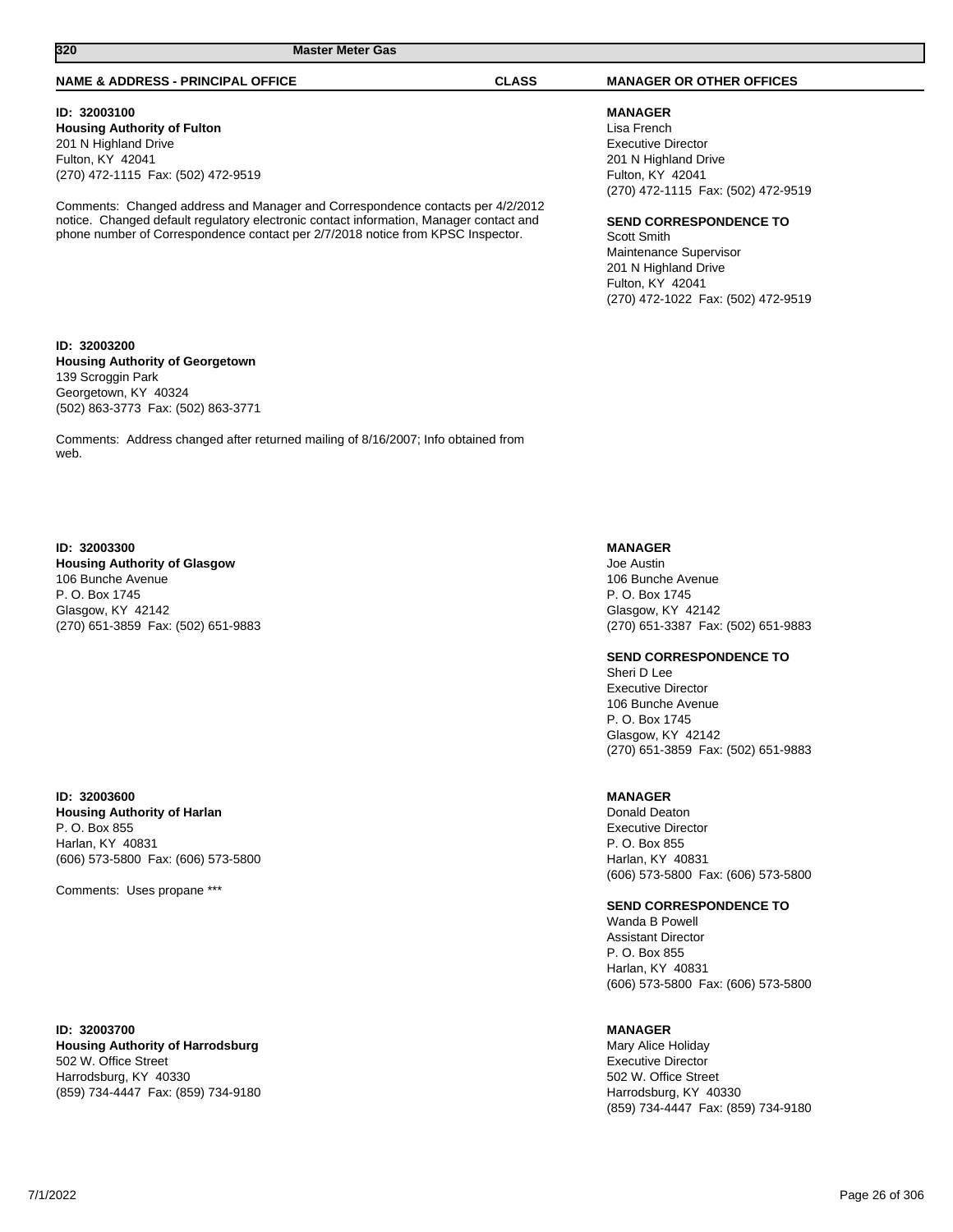#### **NAME & ADDRESS - PRINCIPAL OFFICE CLASS MANAGER OR OTHER OFFICES**

## **ID: 32003800**

**Housing Authority of Hazard** 100 Campbell St., Room A Hazard, KY 41701 (606) 436-5741 Fax: (606) 436-2617

## **ID: 32003900**

**Housing Authority of Henderson** 111 South Adams Street Henderson, KY 42420 (270) 827-1294 Fax: (502) 827-1482

Comments: Changed Manager and Correspondence contacts per 3/6/2019 notice from KPSC DOI.

#### **ID: 32004000**

**Housing Authority of Hickman** 50 Holly Court Hickman, KY 42050 (270) 236-2888 Fax: (502) 236-2204

**ID: 32004100 Housing Authority of Hodgenville** 501 Miami Court Hodgenville, KY 42748 (270) 358-4705 Fax: (502) 358-4705

Comments: Changed Manager contact per KPSC Inspector 3/19/2018.

**ID: 32004300 Housing Authority of Horse Cave** P. O. Box 8 Horse Cave, KY 42749 (270) 786-2481 Fax: (502) 786-2481

**ID: 32004400 Housing Authority of Irvine** 285 Mountain Crest Irvine, KY 40336

**MANAGER** Ronald Bersaglia Executive Director 100 Campbell St., Room A Hazard, KY 41701 (606) 436-5741 Fax: (606) 436-2617

#### **SEND CORRESPONDENCE TO**

Lisa L Campbell Assistant Director 100 Campbell St., Room A Hazard, KY 41701 (606) 436-5741 Fax: (606) 436-2617

#### **MANAGER**

Bobbie Jarrett Executive Director 111 South Adams Street Henderson, KY 42420 (270) 827-1294 Fax: (502) 827-1482

#### **SEND CORRESPONDENCE TO**

Troy Cox Maintenance Superintendent 111 South Adams Street Henderson, KY 42420 (270) 869-8062 Fax: (502) 869-8473

**MANAGER** William E Powers Executive Director 50 Holly Court Hickman, KY 42050 (270) 236-2888 Fax: (502) 236-2204

### **MANAGER**

Glenda Wathen Executive Director 501 Miami Court Hodgenville, KY 42748

#### **MANAGER**

Robert L Bybee Executive Director P. O. Box 8 Horse Cave, KY 42749 (270) 786-2481 Fax: (502) 786-2481

#### **MANAGER**

O'brene Richardson Executive Director 285 Mountain Crest Irvine, KY 40336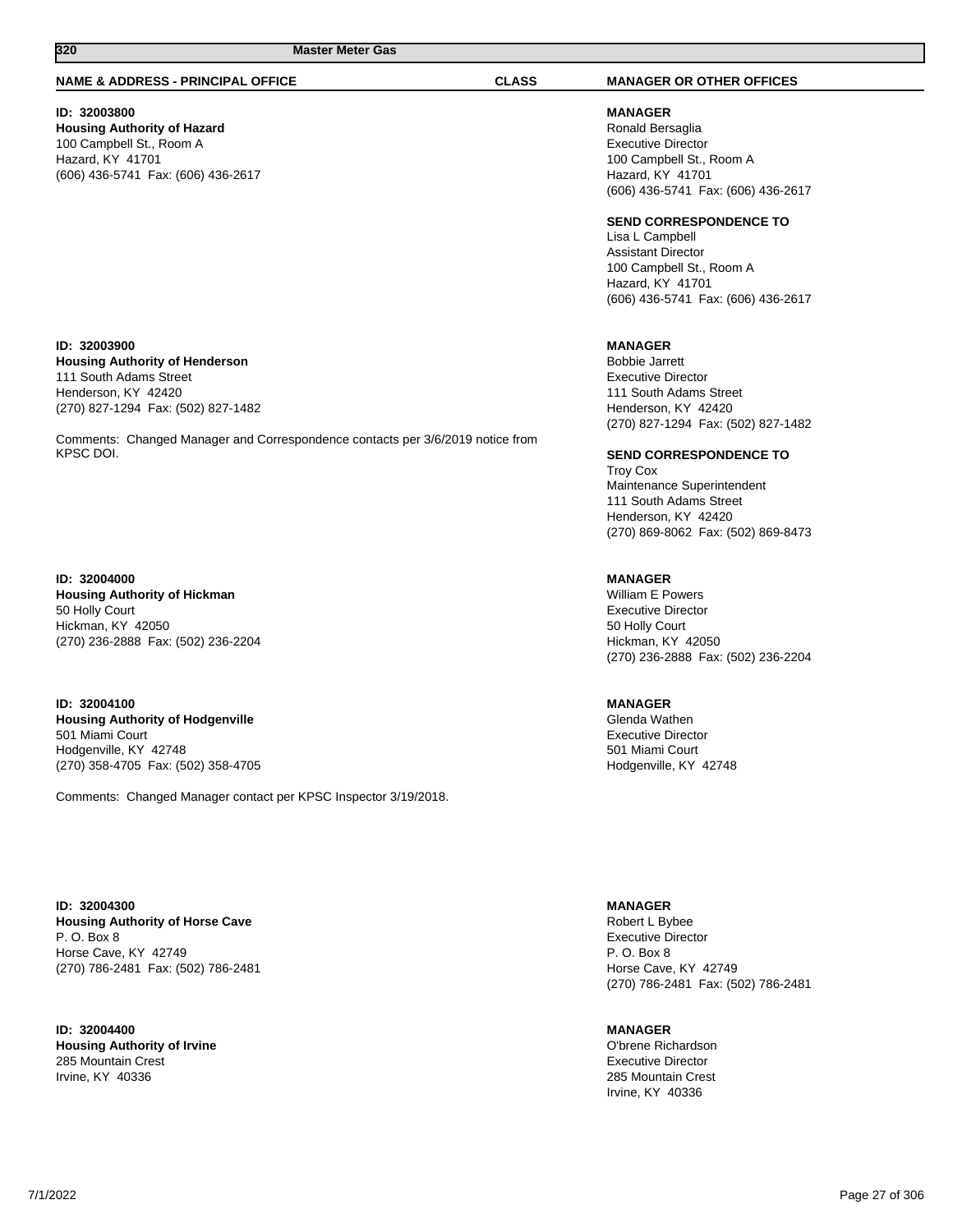#### **NAME & ADDRESS - PRINCIPAL OFFICE CLASS MANAGER OR OTHER OFFICES**

#### **ID: 32004500 Housing Authority of Irvington** Box 399, Hillview Apts. Irvington, KY 40146

**ID: 3200200 Housing Authority of Jamestown** P. O. Box 205 922 Carrie Bolin Street Columbia, KY 42728

Comments: Established per 2/29/2008 notice from PSC Engineering. Created Active Date per Comment info 5/27/2016

**ID: 32005000**

**Housing Authority of Lancaster** P. O. Box 207 Lancaster, KY 40444

**ID: 32005500 Housing Authority of London** 100 Scott Street London, KY 40741 (606) 864-5474 Fax: (502) 864-5429

**ID: 32005600 Housing Authority of Louisville** 420 S 8th Street Louisville, KY 40203 (502) 569-6700 Fax: (502) 574-3459

Comments: Changed default regulatory electronic contact information, Manager contact and deleted Correspondence contact per KPSC Inspector 4/5/2018.

**ID: 32005800 Housing Authority of Madisonville** 211 Pride Avenue Madisonville, KY 42431 (270) 821-5517 Fax: (502) 825-4517

Comments: Changed default electronic contact information and Correspondence contact per 11/29/2018 notice.

**MANAGER** Edna D Luney Executive Director Box 399, Hillview Apts. Irvington, KY 40146

#### **MANAGER**

Shannon Biggs Executive Director P. O. Box 205 922 Carrie Bolin Street Columbia, KY 42728

#### **MANAGER**

Curtis W Clark Chairman of Board of Commissioners P. O. Box 207 Lancaster, KY 40444

**SEND CORRESPONDENCE TO**

Janie Gaffney Executive Director P. O. Box 207 Lancaster, KY 40444

#### **MANAGER**

Grant Phillips Executive Director 100 Scott Street London, KY 40741 (606) 864-5474 Fax: (502) 864-5429

#### **MANAGER**

Tim Barry Executive Director 420 S 8th Street Louisville, KY 40203 (502) 569-6700 Fax: (502) 574-1348

#### **MANAGER**

James C Calvert Chairman, Board of Commissioners 211 Pride Avenue Madisonville, KY 42431 (270) 821-6075 Fax: (502) 825-4517

**SEND CORRESPONDENCE TO**

Whitney Bundren Executive Director 211 Pride Avenue Madisonville, KY 42431 (270) 821-5517 Fax: (502) 825-4517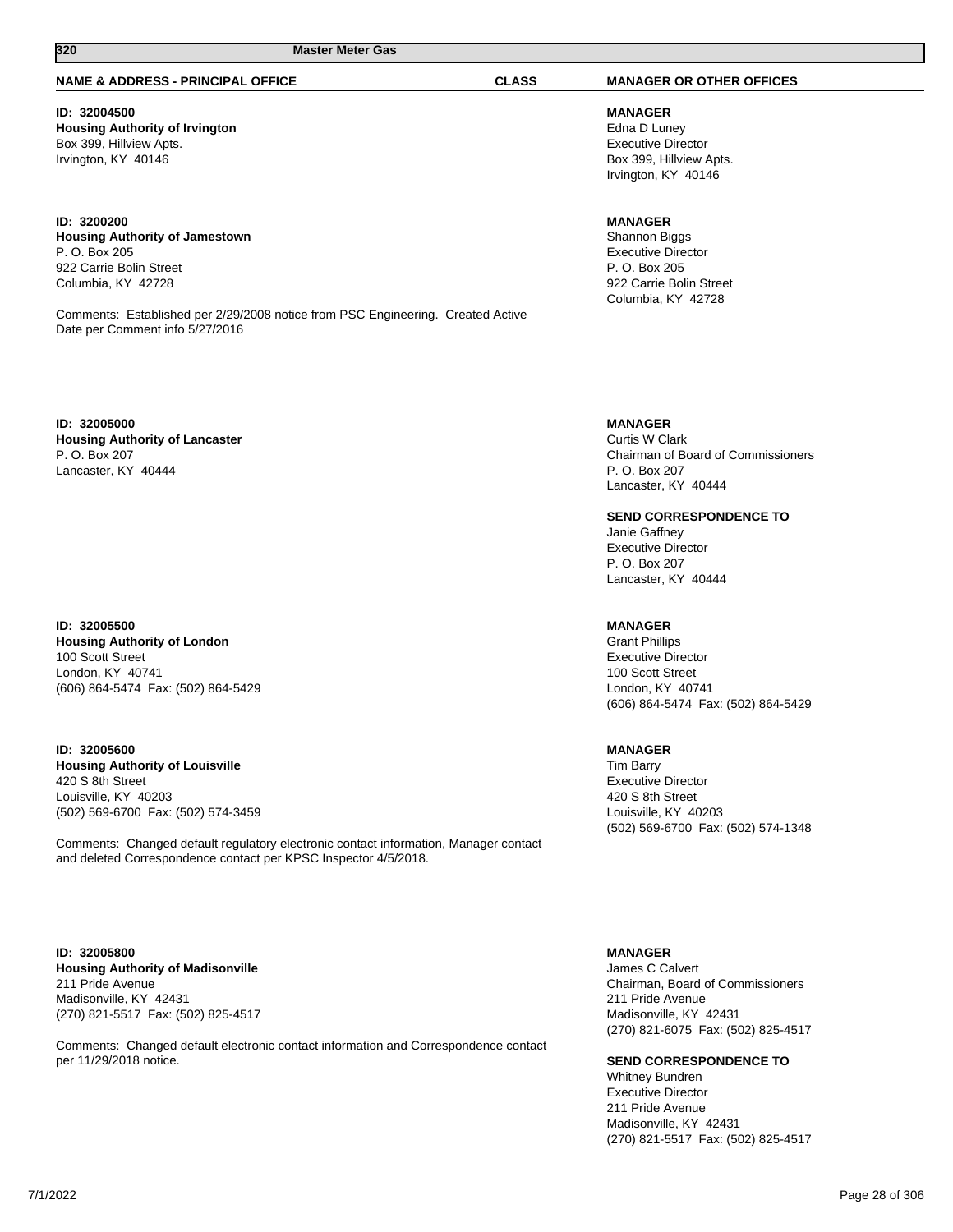#### **NAME & ADDRESS - PRINCIPAL OFFICE CLASS MANAGER OR OTHER OFFICES**

## **ID: 32005900**

**Housing Authority of Manchester** 100 Campbell Street, Room A Hazard, KY 41701 (606) 436-5741 Fax: (606) 436-2617

**MANAGER** Ron Bersaglia Executive Director 100 Campbell Street, Room A Hazard, KY 41701 (606) 436-5741 Fax: (606) 436-2617

#### **SEND CORRESPONDENCE TO**

Lisa L Campbell Bookkeeper 100 Campbell Street, Room A Hazard, KY 41701 (606) 436-5741 Fax: (606) 436-2617

#### **MANAGER**

Peter Jones Executive Director 600 Clark Street P. O. Box 446 Maysville, KY 41056

**SEND CORRESPONDENCE TO**

Chadwick S Thomas Maintenance Director 600 Clark Street P. O. Box 446 Maysville, KY 41056

#### **MANAGER**

June R Rowlett Executive Director South 38th Street P. O. Box 977 Middlesboro, KY 40965 (606) 248-1940 Fax: (606) 242-2309

## **MANAGER**

Ron Clark Executive Director P. O. Box 245 Mt. Sterling, KY 40353

**MANAGER**

Sherry Robinson Executive Director 50 Lovell Lane P. O. Box 456 Mt. Vernon, KY 40456

**MANAGER** Mary B Graves Executive Director 716 Nash Drive Murray, KY 42071

**ID: 32006200 Housing Authority of Maysville** 600 Clark Street P. O. Box 446 Maysville, KY 41056 (606) 564-4409 Fax: (606) 564-3826

Comments: Changed contacts per KPSC Inspectors 2/9/2017.

#### **ID: 32006300**

**Housing Authority of Middlesboro** South 38th Street P. O. Box 977 Middlesboro, KY 40965 (606) 248-1940 Fax: (606) 242-2309

**ID: 32006700 Housing Authority of Mt. Sterling** P. O. Box 245 Mt. Sterling, KY 40353

**ID: 32006800 Housing Authority of Mt. Vernon** 50 Lovell Lane P. O. Box 456 Mt. Vernon, KY 40456

Comments: Uses propane \*\*\*

**ID: 32006900 Housing Authority of Murray** 716 Nash Drive Murray, KY 42071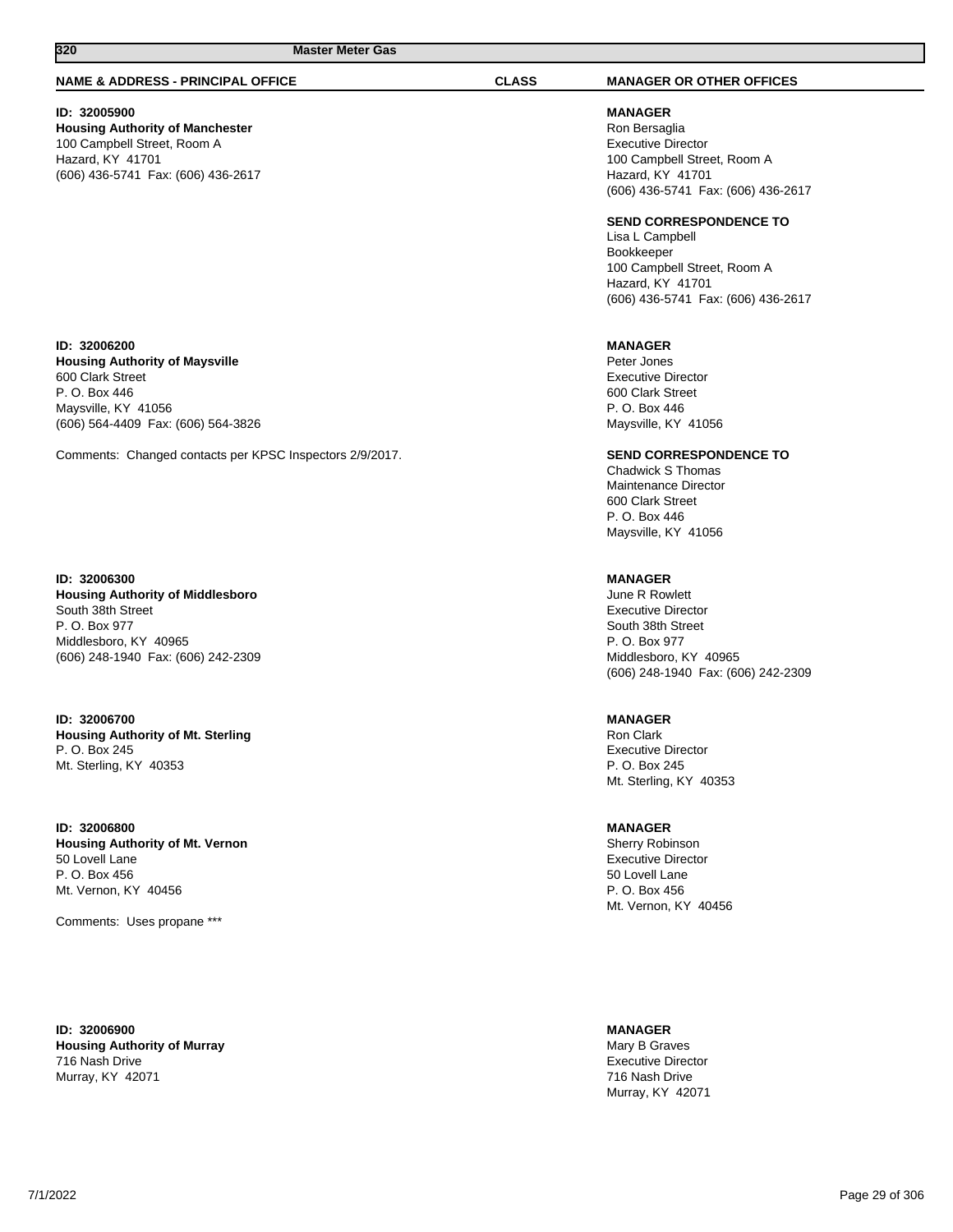#### **NAME & ADDRESS - PRINCIPAL OFFICE CLASS MANAGER OR OTHER OFFICES**

## **ID: 32007300**

**Housing Authority of Owensboro** 2161 E. 19th. Street Owensboro, KY 42303 (270) 683-5365 Fax: (502) 685-3170

## **ID: 32007400**

**Housing Authority of Owingsville** 180 Kandall Springs Road P. O. Box 778 Owingsville, KY 40360 (606) 674-2704 Fax: (606) 674-2704

## **ID: 32007600**

**Housing Authority of Paintsville** 700 Sixth Street Paintsville, KY 41240 (606) 789-1782 Fax: (606) 789-7271

**ID: 32007700 Housing Authority of Paris** #2 Horton Drive P. O. Box 468 Paris, KY 40361 (859) 987-2575 Fax: (859) 987-2462

**ID: 32008200 Housing Authority of Radcliff** 480 Robbie Valentine Drive P. O. Box 755 Radcliff, KY 40160

Comments: Changed Manager contact per KPSC Inspector 3/7/2018.

**MANAGER** Shauna Boom Executive Director 2161 E. 19th. Street Owensboro, KY 42303 (270) 683-5365 Fax: (502) 685-3170

#### **SEND CORRESPONDENCE TO**

Raymond Fulkerson Director of Maintenance 2161 E. 19th. Street Owensboro, KY 42303 (270) 683-5365 Fax: (502) 685-3170

#### **MANAGER**

Lance G Davis Executive Director 180 Kandall Springs Road P. O. Box 778 Owingsville, KY 40360

## **MANAGER**

Susie Williams Executive Director 700 Sixth Street Paintsville, KY 41240 (606) 789-1782 Fax: (606) 789-7271

**SEND CORRESPONDENCE TO**

Daryl Baldwin Maintenance Supervisor 700 Sixth Street Paintsville, KY 41240 (606) 789-1782 Fax: (606) 789-7271

### **MANAGER**

Wilma Lowry Chairman of the Board #2 Horton Drive P. O. Box 468 Paris, KY 40361 (859) 987-4679 Fax: (859) 987-2462

## **SEND CORRESPONDENCE TO**

Anna H Preston Executive Director #2 Horton Drive P. O. Box 468 Paris, KY 40361 (859) 987-2575 Fax: (859) 987-2462

### **MANAGER**

Shonda Beeler Executive Director 480 Robbie Valentine Drive P. O. Box 755 Radcliff, KY 40160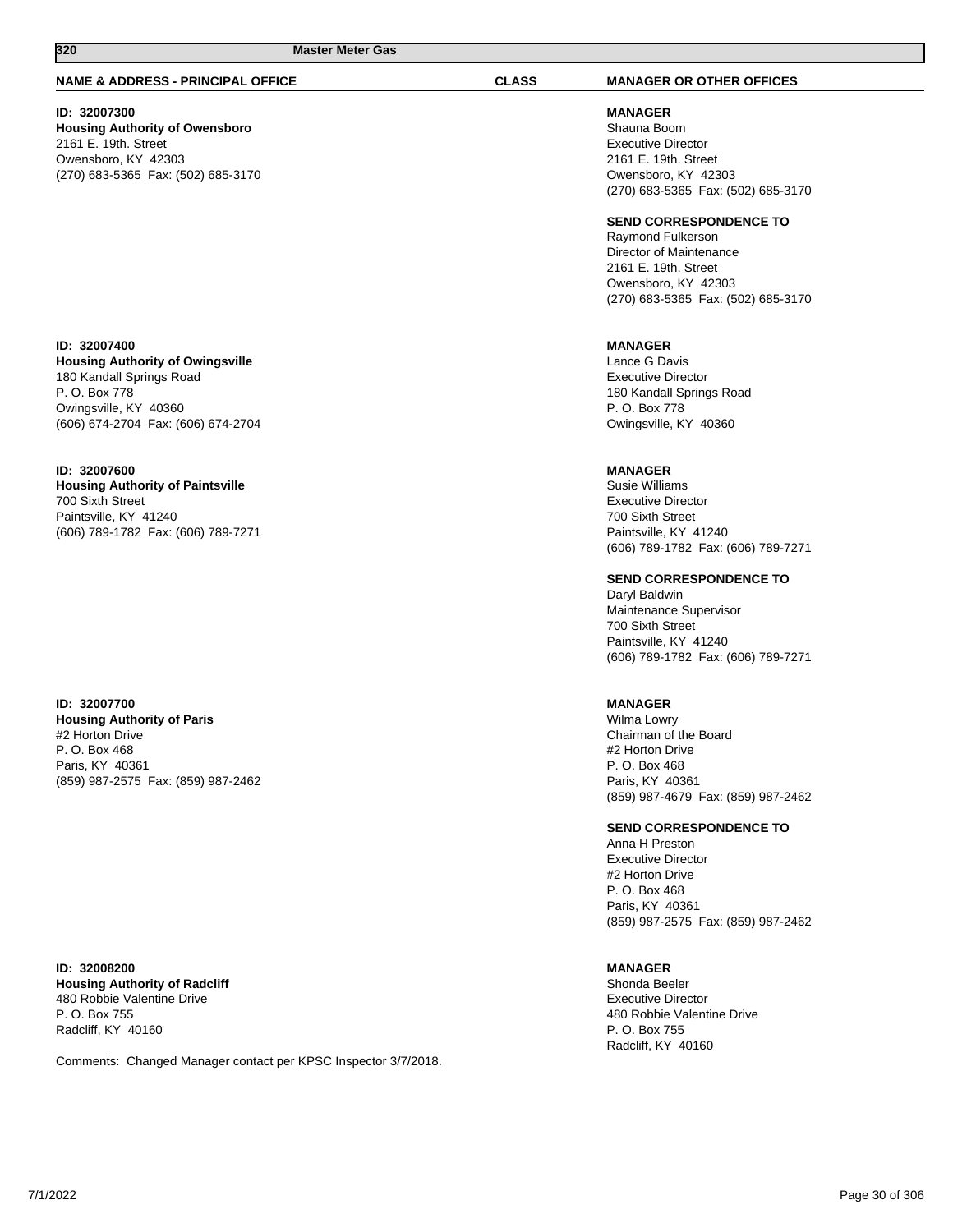#### **NAME & ADDRESS - PRINCIPAL OFFICE CLASS MANAGER OR OTHER OFFICES**

## **ID: 32008300**

**ID: 32008500**

110 South Court Street Scottsville, KY 42164

**Housing Authority of Richmond** P. O. Box 786 Richmond, KY 40476-0786 (859) 623-5968 Fax: (859) 624-0640

**MANAGER** Shirley T Hacker Executive Director P. O. Box 786 Richmond, KY 40476-0786 (859) 623-5968 Fax: (859) 624-0640

#### **SEND CORRESPONDENCE TO**

Lee E Fain Maintenance Supervisor P. O. Box 786 Richmond, KY 40476-0786 (859) 623-5968 Fax: (859) 624-0640

#### **MANAGER**

Betty N Jones Executive Director 110 South Court Street Scottsville, KY 42164

**ID: 32008600 Housing Authority of Shelbyville** 41 Cardinal Drive Shelbyville, KY 40065

**Housing Authority of Scottsville**

Comments: Changed Manager contact and deleted Correspondence contact per KPSC Inspector 3/16/2018.

Comments: Address changed after returned mailing of 8/16/2007; Info obtained from

web. Changed address per notice from Engineering on 3/19/2008.

#### **ID: 32008800 Housing Authority of Springfield**

1057 Melavin Circle Springfield, KY 40069 (859) 336-7645 Fax: (859) 336-7644

**ID: 32008900 Housing Authority of Stanford** 100 Lacy Street Stanford, KY 40484

**ID: 32009000 Housing Authority of Stanton** Brad Lee Court Stanton, KY 40380

Comments: Address changed after returned mailing of 8/14/2007; Info obtained from research on web.

## **MANAGER**

Aneta Grugin Executive Director 41 Cardinal Drive Shelbyville, KY 40065

## **MANAGER**

Mary Ellen Logsdon Executive Director 1057 Melavin Circle Springfield, KY 40069 (859) 336-7645 Fax: (859) 336-7644

**SEND CORRESPONDENCE TO**

Lucy Ann Embry Executive Director 100 Lacy Street Stanford, KY 40484

#### **MANAGER**

Christine Brandenburg Executive Director Brad Lee Court Stanton, KY 40380

**SEND CORRESPONDENCE TO**

Glen Fryar Maintenance Mechanic P. O. Box 132 Irvine, KY 40336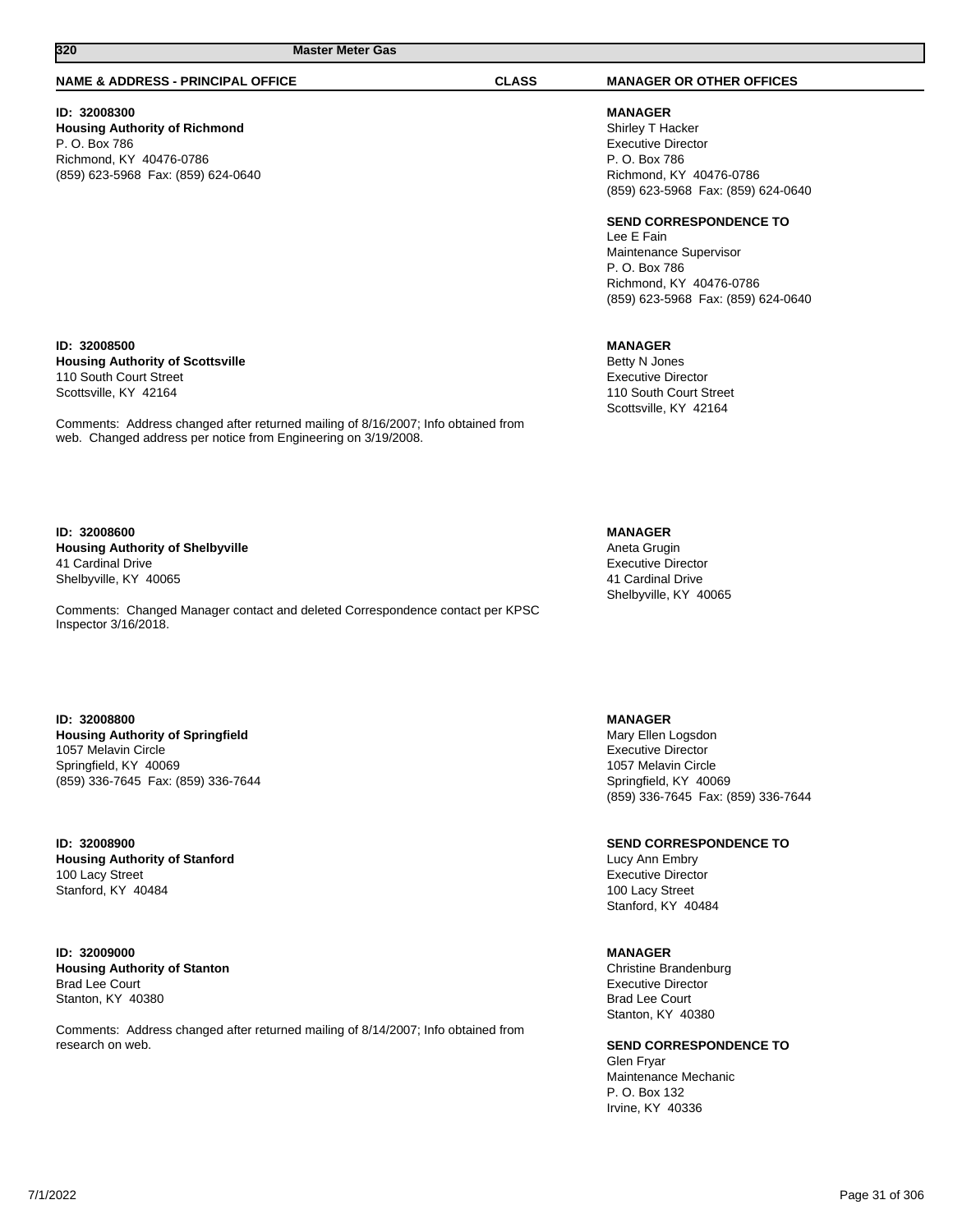### **NAME & ADDRESS - PRINCIPAL OFFICE CLASS MANAGER OR OTHER OFFICES**

**ID: 32009200 Housing Authority of Tompkinsville** 1023 Greenhills Tompkinsville, KY 42167

**ID: 32009250 Housing Authority of Vanceburg** 802 Fairland Drive Vanceburg, KY 41179 (606) 796-2241 Fax: (606) 796-6933

**ID: 32009300 Housing Authority of Versailles** 519 Poplar Street Versailles, KY 40383

**ID: 32009700 Housing Authority of Winchester** Box 56 Sequoia Village, Canewood Drive Winchester, KY 40392 (859) 744-2960 Fax: (859) 744-2544

**ID: 31000500 Kentucky Mountain Bible College** Box 10 Vancleve, KY 41385 (606) 666-5000 Fax: (606) 666-7744

**ID: 31001300 Kentucky Wesleyan College** 3000 Frederica Street Owensboro, KY 42301

**ID: 32004900 Knott County Housing Authority** Box 225 Hindman, KY 41822 (606) 785-3451 Fax: (606) 785-0994

**MANAGER** Charles A Kirkpatrick Executive Director 1023 Greenhills Tompkinsville, KY 42167

**MANAGER** Homer G Conley Executive Director 802 Fairland Drive Vanceburg, KY 41179 (606) 796-2241 Fax: (606) 796-6933

**MANAGER** Patsy J Wood Executive Director 519 Poplar Street Versailles, KY 40383

#### **MANAGER**

Edward Stone Executive Director Box 56 Sequoia Village, Canewood Drive Winchester, KY 40392 (859) 744-2960 Fax: (859) 744-2544

**MANAGER** Rob Roy MacGregor Vice President of Business Affairs Box 10 Vancleve, KY 41385 (606) 666-5000 Fax: (606) 666-7744

**SEND CORRESPONDENCE TO**

Gene K Light Superintendent-Building Box 10 Vancleve, KY 41385 (606) 666-5000 Fax: (606) 666-7744

## **MANAGER**

Paul M O'Brien Physical Plant Director 3000 Frederica Street Owensboro, KY 42301

## **MANAGER**

Robert Young Chairman Box 225 Hindman, KY 41822 (606) 785-3451 Fax: (606) 785-0994

**SEND CORRESPONDENCE TO**

Linda Hall Executive Director Box 225 Hindman, KY 41822 (606) 785-3451 Fax: (606) 785-0994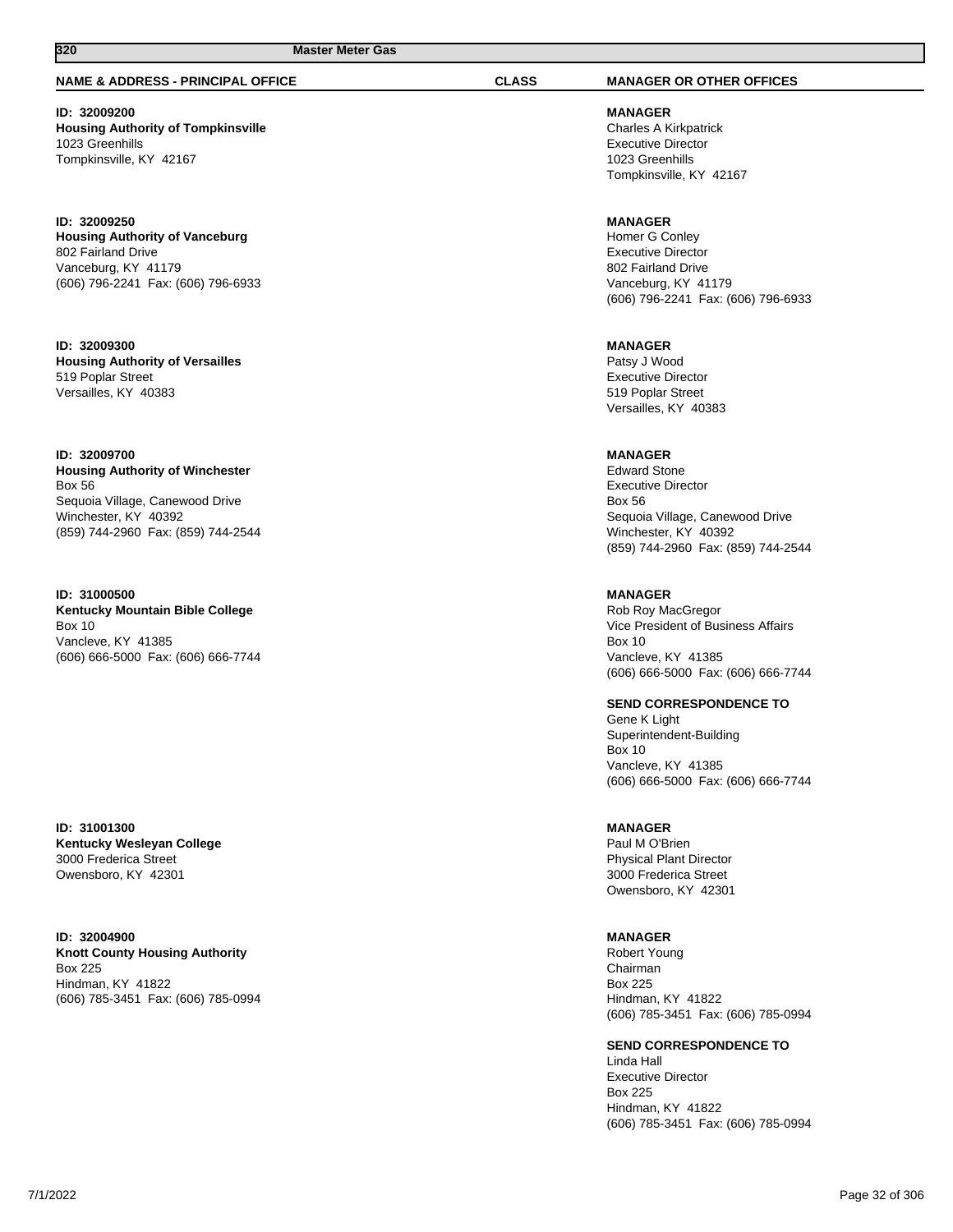#### **NAME & ADDRESS - PRINCIPAL OFFICE CLASS MANAGER OR OTHER OFFICES**

## **ID: 32005200**

**Lebanon Housing Authority** 100 Sunset Terrace P. O. Box 633 Lebanon, KY 40033 (270) 692-8345 Fax: (502) 692-1825

Comments: Changed Manager and Correspondence contact per KPSC Inspector 3/5/2018.

#### **ID: 32010200 Legacy Farm Townhomes** 200 Alsab Court Lexington, KY 40509

### **ID: 32011200 Liberty Heights Apartments, Inc.** 1749 Liberty Road Lexington, KY 40505

Comments: Changed contacts and address per 4/25/2014 notice.

### **ID: 32005400 Liberty Housing Authority** P. O. Box 267 Liberty, KY 42539

**ID: 30000700 Lincoln Shire Apartments** 1700 West 5th Street Owensboro, KY 42301

Comments: Owned by Audubon Community Service, Inc. (same address); Established 4/1/2008 per 3/28/2008 notice from PSC Engineering Division. Changed address and contact per 7/14/2014 notice. Created Active Date per Comment info 5/27/2016

**ID: 32009800 Livermore Heights** 900 Hartford Pike, Apartment 50 Livermore, KY 42352

**ID: 3200700 Marlin Garden Apartments** 500 Marlin Street Providence, KY 42450

Comments: Established 5/19/2008 per Engineering (Jason Brangers). Created Active Date per Comment info 5/27/2016

**MANAGER** David Harris Executive Director P. O. Box 633 Lebanon, KY 40033

### **SEND CORRESPONDENCE TO**

Jimmy Gribbins Maintenance Director 101 Hamilton Heights Lebanon, KY 40033

## **MANAGER**

Angela Cheek Property Manager 200 Alsab Court Lexington, KY 40509

#### **MANAGER**

Jack Veljkovic Owner c/o 10 Foot Ceiling 201 W Vine Street Lexington, KY 40507

**SEND CORRESPONDENCE TO**

Grant Owen Kentucky Manager c/o 10 Foot Ceiling 201 W Vine Street Lexington, KY 40507

## **MANAGER**

John C Byrd Executive Director P. O. Box 267 Liberty, KY 42539

#### **MANAGER**

Aubrey Nehring President 1700 West 5th Street Owensboro, KY 42301

#### **MANAGER**

Sheila Smith Manager 900 Hartford Pike, Apartment 50 Livermore, KY 42352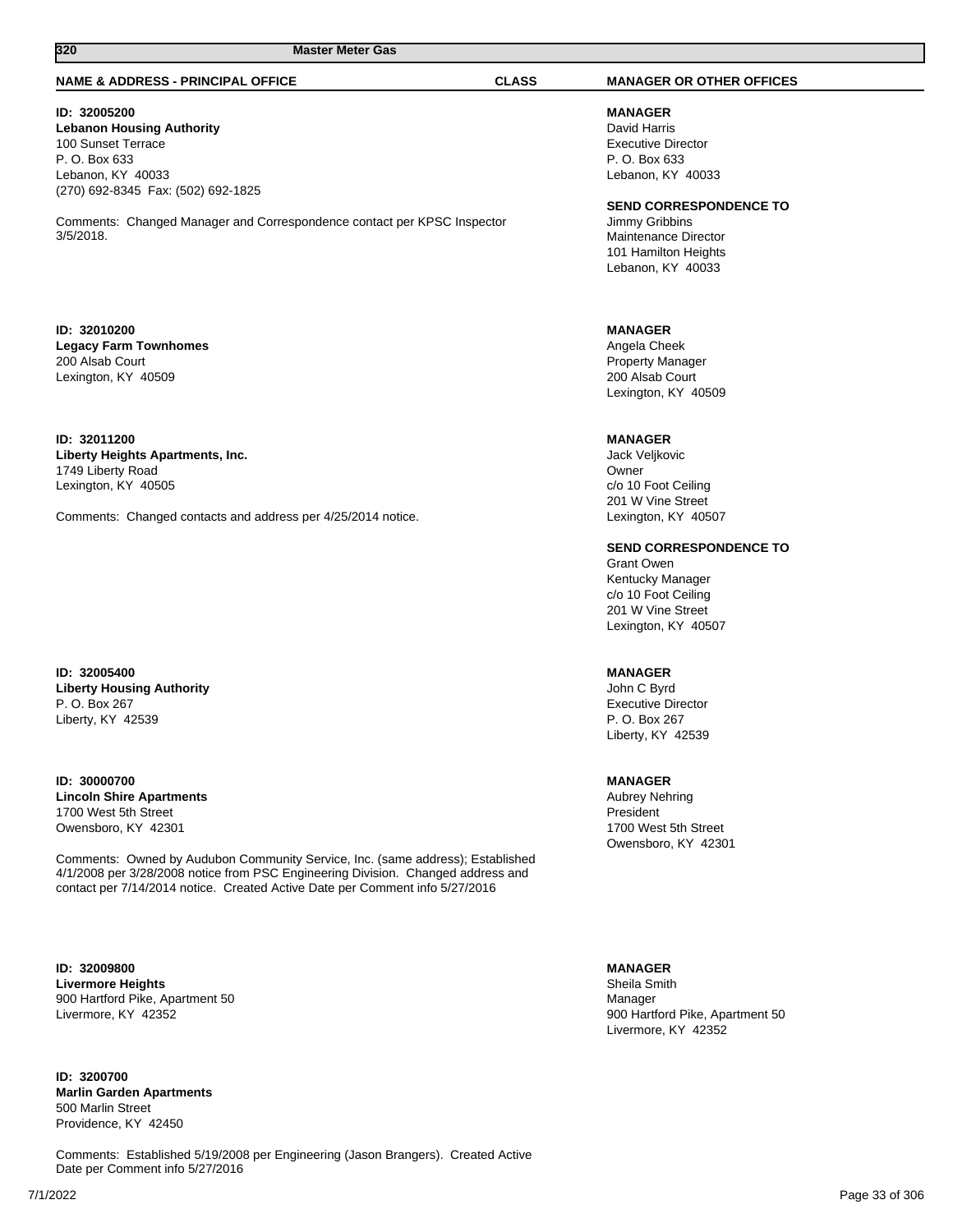#### **NAME & ADDRESS - PRINCIPAL OFFICE CLASS MANAGER OR OTHER OFFICES**

#### **ID: 30000800 Merrick Place Apartments** 3260 Commodore Drive Lexington, KY 40502

Comments: Established per 8/6/2009 correspondence. Created Active Date per Comment info 5/27/2016

#### **ID: 31001200 Midway College** 512 East Stephens Street Midway, KY 40347-1120 (859) 846-4221 Fax: (859) 846-5349

## **ID: 31000600**

**Morehead State University** W. H. Rice Service Building UPO 831 Morehead, KY 40351-1689 (606) 783-2066 Fax: (606) 783-2213

#### **ID: 31000800 Mt. Carmel High School** Box 2 Vancleve, KY 41385 (606) 666-5008 Fax: (606) 666-4612

### **ID: 3201900 Munfordville Apartments** 175 Woods Road Munfordville, KY 42765

Comments: Established per 4/25/2014 notice. Created Active Date per Comment info 5/27/2016. Changed Manager contact per KPSC Inspectors 2/20/2017.

**ID: 31000900 Northern Kentucky University Physical Plant Department** Willie B. Nunn Drive Highland Hgts., KY 41099-8301 (859) 572-5293 Fax: (859) 572-5566

**MANAGER** Cathy Sizemore Onsite Manager 3260 Commodore Drive Lexington, KY 40502

#### **MANAGER**

Robert R Botkin President 512 East Stephens Street Midway, KY 40347

#### **SEND CORRESPONDENCE TO**

Phyllis Whitney Vice President for Business Affairs 512 East Stephens Street Midway, KY 40347-1120 (859) 846-5407 Fax: (859) 846-5349

### **MANAGER**

Ronald G Eaglin President Howell-McDowell Admin. Building 201 Morehead, KY 40351-1689

**SEND CORRESPONDENCE TO**

Joe Planck Director of Physical Plant W. H. Rice Service Building UPO 831 Morehead, KY 40351-1689 (606) 783-2066 Fax: (606) 783-2213

#### **MANAGER**

J. Eldon Niehof Association President Box 2 Vancleve, KY 41385

#### **MANAGER**

Lanea Cottrell Manager 175 Woods Road Munfordville, KY 42765

**SEND CORRESPONDENCE TO** Miegon Hatchett

175 Woods Road Munfordville, KY 42765

#### **MANAGER**

Daniel L Drake Director of Physical Plant Willie B. Nunn Drive Highland Hgts., KY 41099-8301 (859) 572-5294 Fax: (859) 572-5566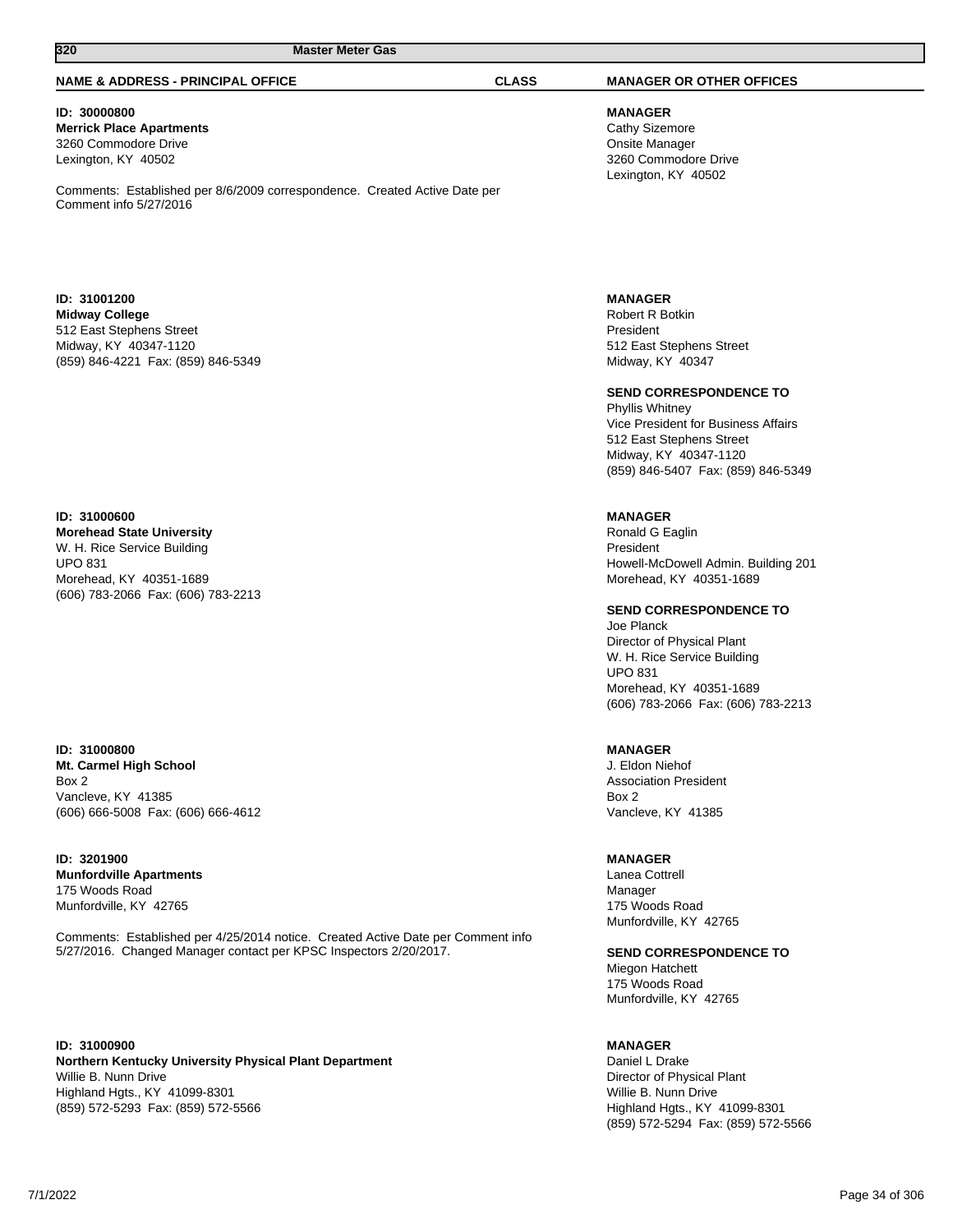### **NAME & ADDRESS - PRINCIPAL OFFICE CLASS MANAGER OR OTHER OFFICES**

Northern Kentucky University Physical Plant Department Continued **SEND CORRESPONDENCE TO**

**ID: 3201400 Northfield Manor Apartments** 1001 West 9th Street Russellville, KY 42276

Comments: Established per 8/2/2010 PSC Engineering notice. Created Active Date per Comment info 5/27/2016. Added default electronic contact information and changed Manager contact per PSC DOI 1/8/2019.

**ID: 3210500 Parkway Plaza Apartments** 431 Rogers Rd # P2 Lexington, KY 40505

Comments: Address changed after returned mailing of 8/14/2007; Info obtained from research on web.

**ID: 32010000 Patchen Place Apartments** 200 Patchen Place Lexington, KY 40517 (859) 269-4913 Fax: (859) 269-3698

Comments: Utility made inactive after returned mailing of 8/20/2007; No additional info found. The Utility Type description for code 320 was changed from Municipally Owned / Colleges and Universities / Housing Authorities to Master Meter Gas on 2/2/2015. Reactivated per 5/4/2015 notice from KPSC Engineering.

**ID: 3202000 Pennyrile Park Apartments** 652 Kentucky Avenue Madisonville, KY 42431

Comments: Established per 7/14/2014 notice. Created Active Date per Comment info 5/27/2016

**ID: 32010700 Pine Crest Apartments** 513 Vista Drive Elizabethtown, KY 40533 (270) 769-5645 Fax: (270) 769-5645

Robert L Bolce Associate Director of Physical Plant Willie B. Nunn Drive Highland Hgts., KY 41099-8301 (859) 572-5295 Fax: (859) 572-5566

#### **MANAGER**

Deborah Ingram Property Manager 1001 West 9th Street Russellville, KY 42276

#### **MANAGER**

Henry Hollan Manager 431 Rogers Rd # P2 Lexington, KY 40505

#### **MANAGER**

Lea May Property Manager 200 Patchen Place Lexington, KY 40517 (859) 269-4913 Fax: (859) 269-3698

#### **MANAGER**

John Joyce d/b/a Retiree Housing Management 26949 Chagrin Blvd, Suite 208 Beechwood, OH 44122

**SEND CORRESPONDENCE TO**

Trudy Parker Manager 652 Kentucky Avenue Madisonville, KY 42431

#### **MANAGER**

Cathy Jones Manager 513 Vista Drive Elizabethtown, KY 42071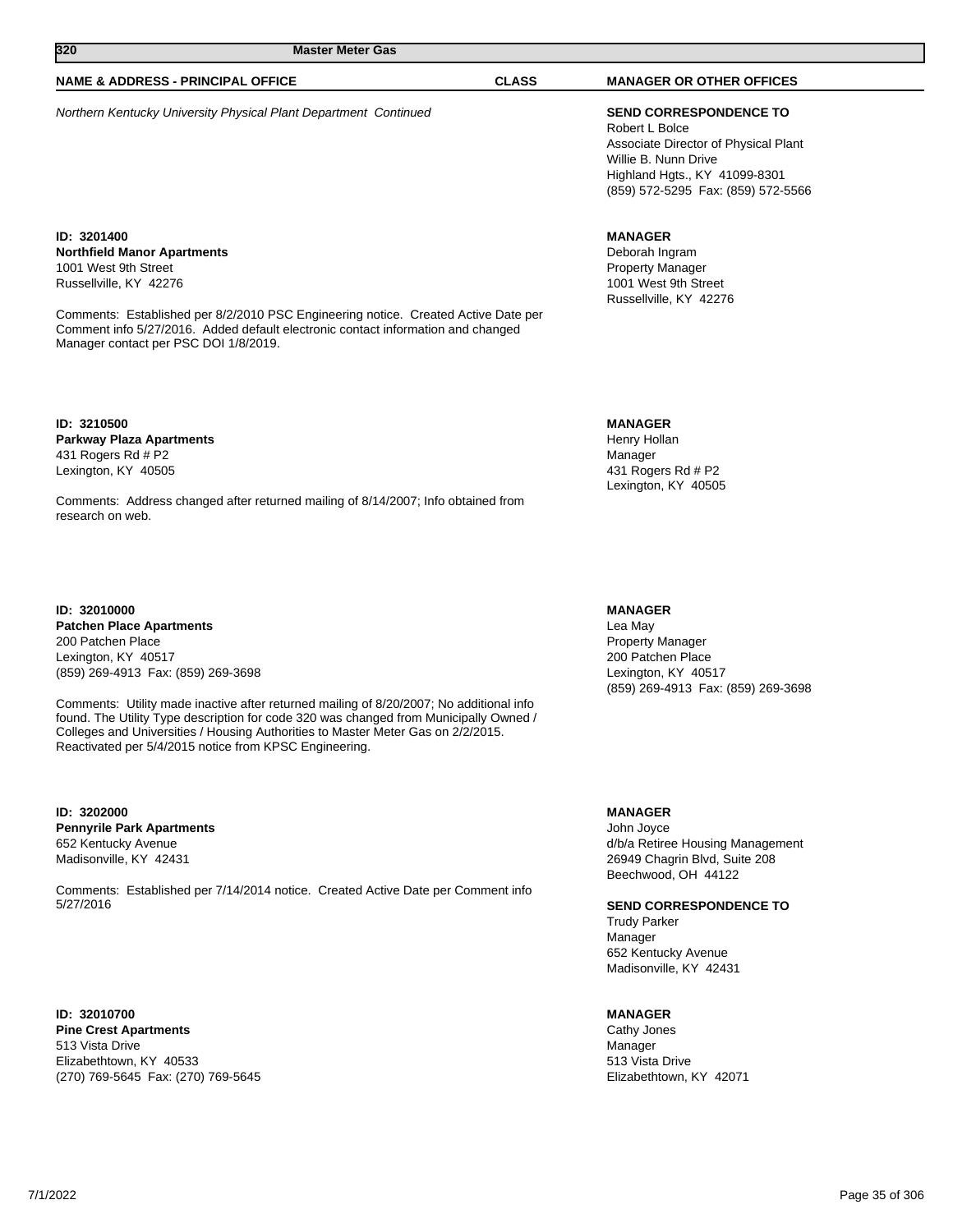## **NAME & ADDRESS - PRINCIPAL OFFICE CLASS MANAGER OR OTHER OFFICES**

Pine Crest Apartments Continued Comments: Changed default electronic contact information, Manager contact and Added Correspondence contact per KPSC Inspector 3/23/2018.

**ID: 32007900 Prestonsburg Housing Authority** 12 Blaine Hall Street Prestonsburg, KY 41653 (606) 886-2717 Fax: (606) 886-0900

Comments: Address changed after returned mailing of 8/14/2007; Info obtained from web.

**ID: 32011000 Prince Hall Village Apartments** 1100 Prince Hall Drive Frankfort, KY 40601 (502) 223-3236 Fax: (502) 223-9055

**ID: 32008100 Providence Municipal Housing Authority** 101 Center Ridge Drive Providence, KY 42450 (270) 667-5786 Fax: (270) 667-5786

**ID: 3200300 Regency Manor Apartments** 2075 Regency Road Lexington, KY 40503-0232

Comments: Established per 3/3/2008 notice from PSC Engineering. Created Active Date per Comment info 5/27/2016

#### **ID: 32011100 Saddlebrook Apartments** 633 Big Hill Avenue Richmond, KY 40475-2573 (859) 623-8860 Fax: (859) 623-4261

Comments: Formerly Richmond East Apartments; Changed per 3/13/2007 email.

**SEND CORRESPONDENCE TO** Jesse Mullis General Manager c/o South Creek Management P. O. Box 8250

Lexington, KY 40533

## **MANAGER**

Julia M May Executive Director 12 Blaine Hall Street Prestonsburg, KY 41653 (606) 886-2717 Fax: (606) 886-0900

#### **SEND CORRESPONDENCE TO**

Brenda Harris Deputy Director P. O. Box 687 Prestonsburg, KY 41653 (606) 886-2717 Fax: (606) 886-0900

## **MANAGER**

Linda Arnold Executive Director 1100 Prince Hall Drive Frankfort, KY 40601 (502) 223-3236 Fax: (502) 223-9055

### **MANAGER**

Frank J Skinner Executive Director 101 Center Ridge Drive Providence, KY 42450 (270) 667-5786 Fax: (270) 667-5786

## **MANAGER**

Paula Moberly Manager 2075 Regency Road Lexington, KY 40503-0232

#### **MANAGER**

Tim Millisor District Property Manager 1009 2-A Townbranch Road Graham, NC 27253 (336) 228-7984 Fax: (336) 458-9494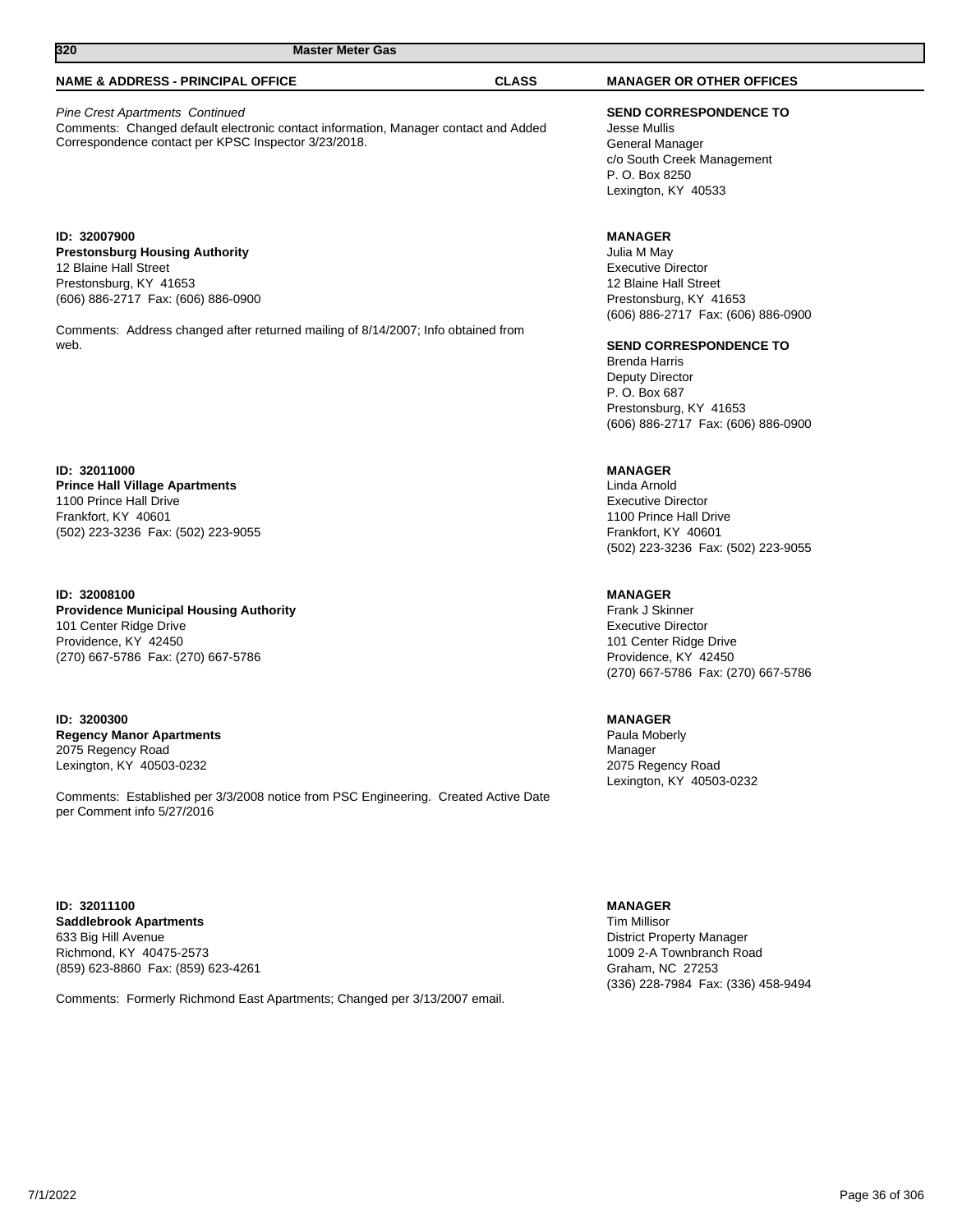# **320 Master Meter Gas**

#### **NAME & ADDRESS - PRINCIPAL OFFICE CLASS MANAGER OR OTHER OFFICES**

**ID: 3200400 Shelby Manor Apartments** 100 Shelby Hall Drive Shelbyville, KY 40065

Comments: Established 5/19/2008 per Engineering (Jason Brangers). Created Active Date per Comment info 5/27/2016

**ID: 32009100 Sturgis Housing Authority** P. O. Box 283 Sturgis, KY 42459

Comments: Changed default electronic contact information and all contacts per KPSC DOI 3/5/2019.

**ID: 3202300 Summit Apartments** 260 Oxford Drive Winchester, KY 40391

Comments: Established as Master Meter Operator 8/24/2018 per KPSC Inspector.

**ID: 3202400 Sunset Rental Properties, LLC** 101 McCreary Court Hartford, KY 42347

Comments: Established as Master Meter Operator 8/24/2018 per KPSC Inspector. Name changed Sunset Rental Properties, LLC per KPSC Inspector 9/7/2018; formerly Mulberry Court Apartments.

**ID: 32010100 The August Apartments** 4070 Victoria Way Lexington, KY 40515

Comments: Manager and Correspondence contacts, default electronic contact information and company name changed per KPSC DOI 2/19/2020; Formerly Pickway Manor Apartments.

**ID: 3200100 Thoroughbred Crossings** 1346 Village Drive Lexington, KY 40504

**MANAGER** Terry Nethery Owner 100 Shelby Hall Drive Shelbyville, KY 40065

**MANAGER** Frank Skinner Interim E.D. P. O. Box 283 Sturgis, KY 42459

## **MANAGER**

Mike Mackin Property Owner 260 Oxford Drive Winchester, KY 40391

**SEND CORRESPONDENCE TO**

Meaghan Bartley Property Manager 260 Oxford Drive Winchester, KY 40391

## **MANAGER**

Jared Hall Owner / Manager 101 McCreary Court Hartford, KY 42347

**MANAGER**

Brian Polley Regional Manager 9918 Carver Road, Suite 110 Cincinnati, OH 45242

**SEND CORRESPONDENCE TO**

Sara Gavin Property Manager 4070 Victoria Way Lexington, KY 40515

## **MANAGER**

Sylvia Garten 1346 Village Drive Lexington, KY 40504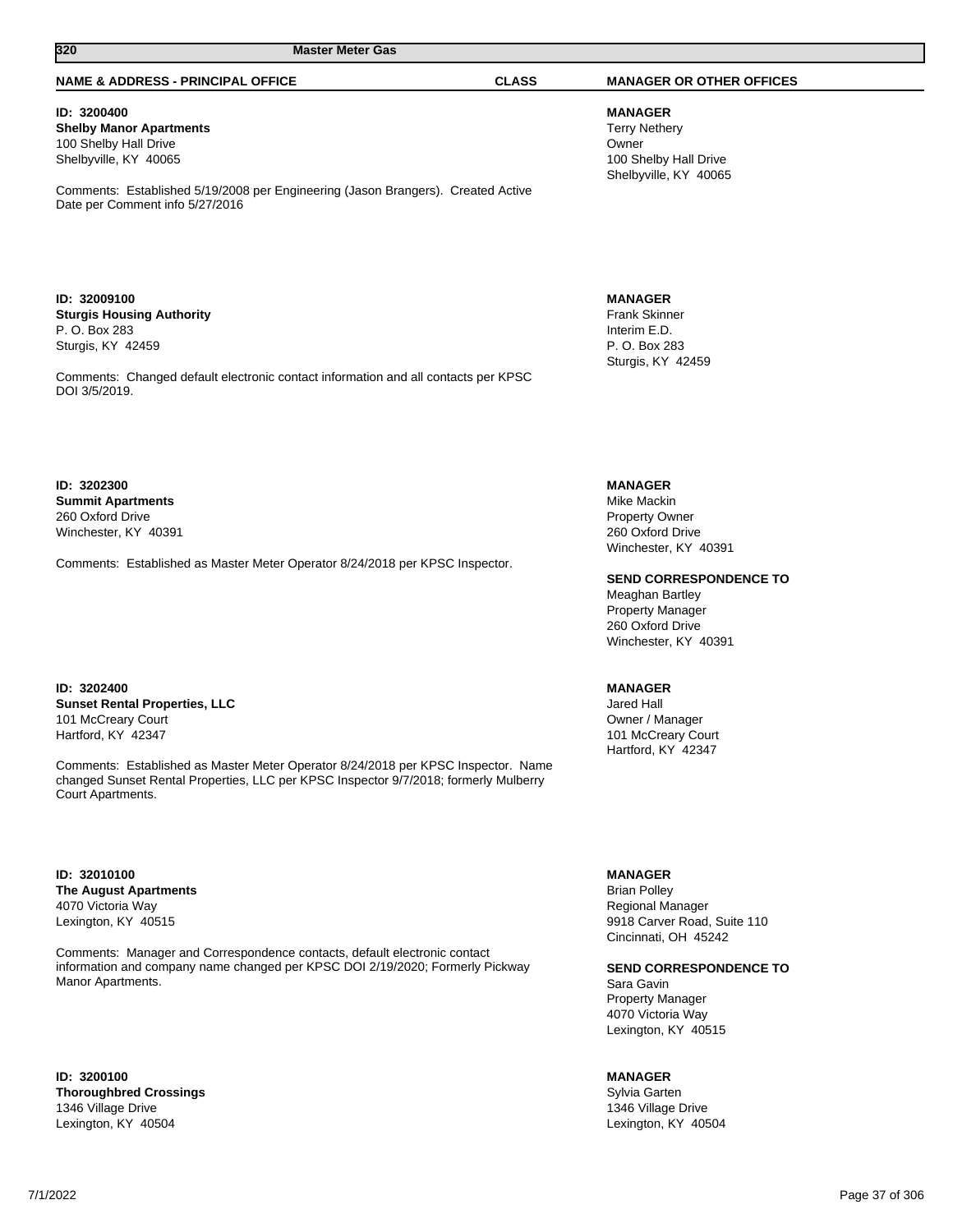**320 Master Meter Gas** 

## Thoroughbred Crossings Continued

Comments: Established per 2/22/2008 correspondence from Engineering. Formerly Village Square Apartments (LEX); Changed per Engineering 8/8/2008. Formerly Cardinal Crossings; Name, address and contacts changed per 9/8/2014 notice. Created Active Date per Comment info 5/27/2016

#### **ID: 31001000**

**ID: 32010800**

**Union College** 310 College Street Barbourville, KY 40906 (606) 546-2553 Fax: (606) 546-2763

#### **Village Square Apartments (LAN)** 202 Doty Lane

Lancaster, KY 40444-0128

Comments: Added (LAN) to company name per correspondence from Engineering on 2/22/2008. Operated by Homeland, Inc. per 5/4/2015 notice from KPSC Engineering.

# **ID: 32010900**

**Weatherholt Hills Apartments** 707 Elm Street Cloverport, KY 40111-0117 (270) 788-6771 Fax: (270) 788-3830

## **ID: 3200900**

**Wolf Run Homeowners Association** 1281 Village Drive Unit D7 Lexington, KY 40504

Comments: Established per Engineering Staff 6/3/2008. Contact changed 7/30/2008 per notice from Engineering Staff. Contact changed per 9/8/2014 notice. Updated Active Date per Comment info 5/27/2016

**ID: 3202200 Yellow Brick Properties** 701 Wilkerson Blvd Frankfort, KY 40601

Comments: Established per 3/10/2015 notice. Created Active Date per Comment info 5/27/2016

**MANAGER** Crissy Robinson Manager

707 Elm Street Cloverport, KY 40111-0117 (270) 788-6771 Fax: (270) 788-3830

## **MANAGER**

Walt Watkins 1281 Village Drive Unit D6 Lexington, KY 40504

### **MANAGER**

**MANAGER** Bobby McGee Mayor P. O. Box 399 Arlington, KY 42021

J. C. Pyles President 701 Wilkerson Blvd Frankfort, KY 40601

**330 Municipal Gas Distribution** 

**ID: 30000648 Arlington Gas c/o New Commonwealth Natural Gas Company, Inc.** P. O. Box 590 Wickliffe, KY 42087 (270) 335-3116 Fax: (502) 335-3115

**SEND CORRESPONDENCE TO** c/o Denton Floyd Real Estate Group Lexington, KY 40504

#### **MANAGER**

Bob Ward Director, Physical Plant 310 College Street Barbourville, KY 40906 (606) 546-2553 Fax: (606) 546-2763

#### **MANAGER**

Jean Goins Manager 202 Doty Lane Lancaster, KY 40444-0128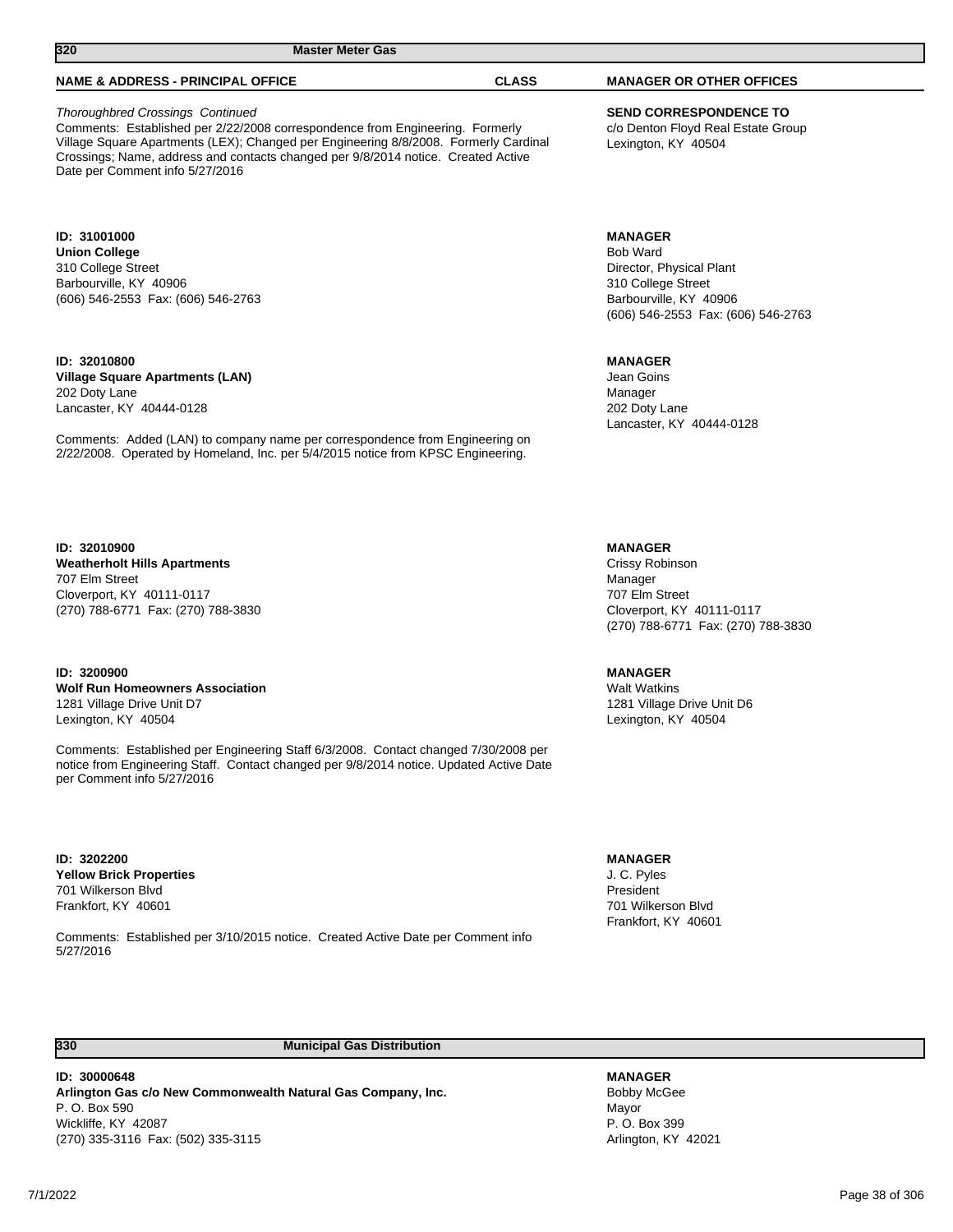| 330<br><b>Municipal Gas Distribution</b>                                                                                                                                                                                                                                                                                                                                          |                    |                                                                                                                                                         |
|-----------------------------------------------------------------------------------------------------------------------------------------------------------------------------------------------------------------------------------------------------------------------------------------------------------------------------------------------------------------------------------|--------------------|---------------------------------------------------------------------------------------------------------------------------------------------------------|
| <b>NAME &amp; ADDRESS - PRINCIPAL OFFICE</b>                                                                                                                                                                                                                                                                                                                                      | <b>CLASS</b>       | <b>MANAGER OR OTHER OFFICES</b>                                                                                                                         |
| Arlington Gas c/o New Commonwealth Natural Gas Company, Inc.<br>Comments: Municipally owned. Contacts and address changed per 4/29/2014 notice.<br>Manager contact updated per 8/11/2014 notice. Recategorized from type 320 to 330 on<br>2/2/2015                                                                                                                                |                    | <b>SEND CORRESPONDENCE TO</b><br>Carol Draper<br>President<br>P. O. Box 590<br>Wickliffe, KY 42087                                                      |
| ID: 30001120<br><b>Bardwell City Utilities</b><br>P. O. Box 639<br>Bardwell, KY 42023                                                                                                                                                                                                                                                                                             | C                  | <b>MANAGER</b><br>Philip King<br>Mayor<br>P. O. Box 639<br>Bardwell, KY 42023                                                                           |
| Comments: Municipally owned. Changed address and contacts per 4/24/2014 notice.<br>Recategorized from type 320 to 330 on 2/2/2015                                                                                                                                                                                                                                                 |                    | <b>SEND CORRESPONDENCE TO</b><br>Robin Phelps<br><b>Utility Manager</b><br>225 Front Street<br>P. O. Box 639<br>Bardwell, KY 42023                      |
| ID: 30001128<br>Barlow Natural Gas System c/o New Commonwealth Natural Gas<br>P. O. Box 590<br>Wickliffe, KY 42087<br>(270) 335-3116 Fax: (502) 335-3115                                                                                                                                                                                                                          |                    | <b>MANAGER</b><br>John Wood<br>Mayor<br>P. O. Box 189<br>Barlow, KY 42024                                                                               |
| Comments: Municipally owned. Changed contacts per 4/30/2014 notice. Manager<br>contact updated per 8/11/2014 notice. Recategorized from type 320 to 330 on 2/2/2015                                                                                                                                                                                                               |                    | <b>SEND CORRESPONDENCE TO</b><br>Carol Draper<br>President<br>311 Court Street<br>P. O. Box 590<br>Wickliffe, KY 42087                                  |
| ID: 30001328<br><b>Benton Gas System City of Benton</b><br>201 Main Street<br>Benton, KY 42025<br>Comments: Municipally owned; Turned over to local gas supplier per letter of 10/24/2005.<br>Reactivated per 2/5/2014 notice. Changed address and contacts per 2/7/2014 notice.<br>Recategorized from type 320 to 330 on 2/2/2015. Changed all contacts per 10/4/2018<br>notice. | C                  | <b>MANAGER</b><br>Rita Dotson<br>Mayor<br>1009 Main Street<br>Benton, KY 42025<br><b>SEND CORRESPONDENCE TO</b><br><b>Todd Riley</b><br>Systems Manager |
| ID: 30001816<br><b>Brooksville Utilities</b><br>P. O. Box 216<br>Brooksville, KY 41004                                                                                                                                                                                                                                                                                            | C                  | 201 Main Street<br>Benton, KY 42025<br><b>MANAGER</b><br><b>Betty Rudd</b><br>Mayor<br>P. O. Box 216                                                    |
| Comments: Municipally owned<br>type 320 to 330 on 2/2/2015                                                                                                                                                                                                                                                                                                                        | Recategorized from | Brooksville, KY 41004<br><b>SEND CORRESPONDENCE TO</b><br>Sandra Garrett                                                                                |

**ID: 30002096 C Carlisle Gas System** 107 East Chestnut Street Carlisle, KY 40311 (859) 289-3700 Fax: (859) 289-7704

7/1/2022 Page 39 of 306

City Clerk, Treasurer P. O. Box 216 Brooksville, KY 41004

107 East Chestnut Street Carlisle, KY 40311

(859) 289-3700 Fax: (859) 289-7704

**MANAGER** Ronnie Clark Mayor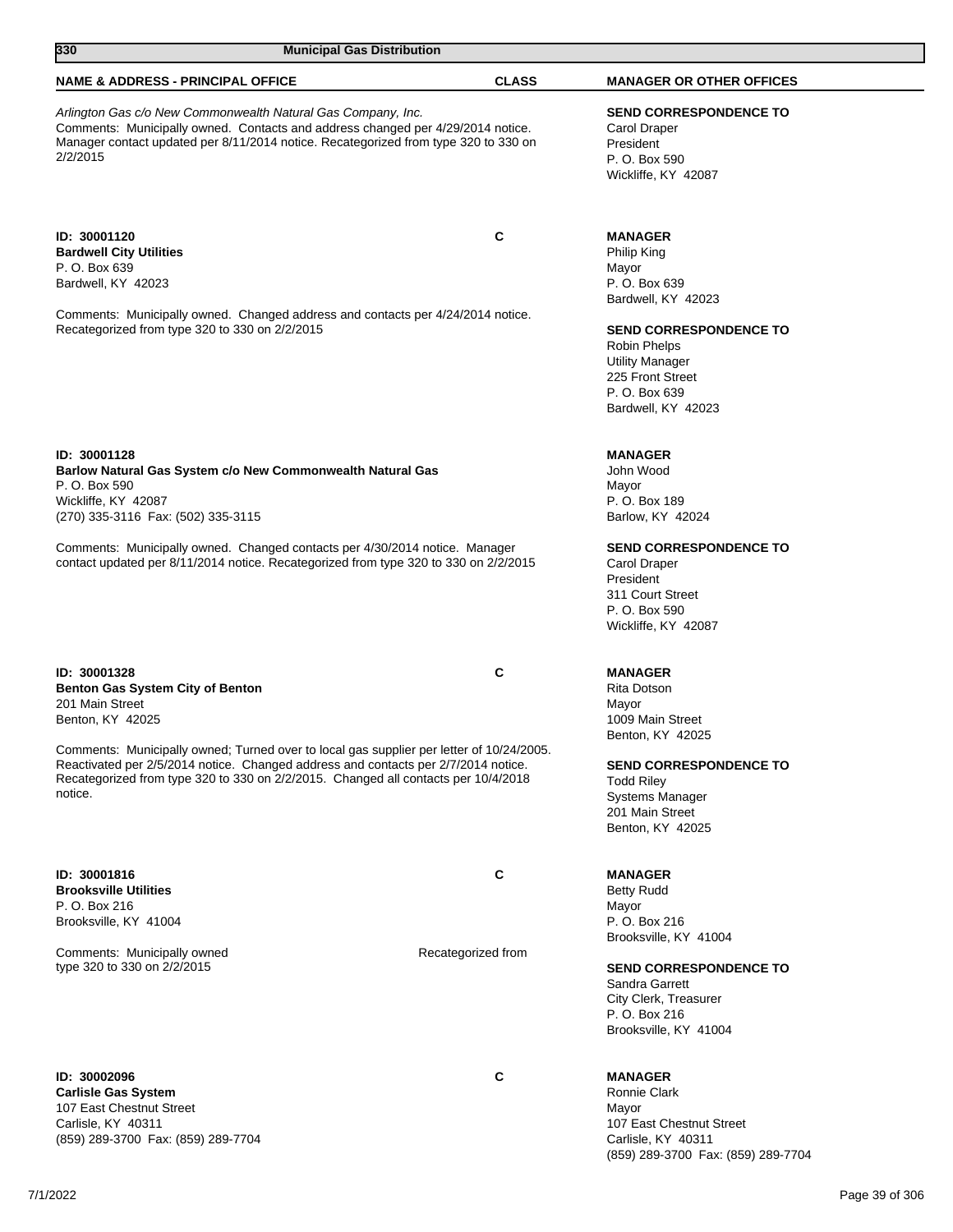| 330<br><b>Municipal Gas Distribution</b>                                                                                                                                                                                                                                                                  |                    |                                                                                                                                                                            |
|-----------------------------------------------------------------------------------------------------------------------------------------------------------------------------------------------------------------------------------------------------------------------------------------------------------|--------------------|----------------------------------------------------------------------------------------------------------------------------------------------------------------------------|
| <b>NAME &amp; ADDRESS - PRINCIPAL OFFICE</b>                                                                                                                                                                                                                                                              | <b>CLASS</b>       | <b>MANAGER OR OTHER OFFICES</b>                                                                                                                                            |
| Carlisle Gas System Continued<br>Comments: Municipally owned<br>type 320 to 330 on 2/2/2015                                                                                                                                                                                                               | Recategorized from | <b>SEND CORRESPONDENCE TO</b><br>Gayle Vanlandingham<br><b>City Superintendent</b><br>107 East Chestnut Street<br>Carlisle, KY 40311<br>(859) 289-3700 Fax: (859) 289-7704 |
| ID: 30002116<br><b>Carrollton Utilities</b><br>225 6th Street<br>P. O. Box 269<br>Carrollton, KY 41008<br>Comments: Municipally owned. Changed contacts per 4/1/2014 notice. Recategorized<br>from type 320 to 330 on 2/2/2015                                                                            |                    | <b>MANAGER</b><br>Gene McMurray<br>Mayor<br>750 Clay Street<br>Carrollton, KY 41008<br>(502) 732-7051 Fax: (502) 732-6738<br><b>SEND CORRESPONDENCE TO</b>                 |
|                                                                                                                                                                                                                                                                                                           |                    | <b>Bill Osborne</b><br>General Manager<br>225 6th Street<br>P. O. Box 269<br>Carrollton, KY 41008                                                                          |
|                                                                                                                                                                                                                                                                                                           |                    | <b>ENGINEERING</b><br><b>Terry Roach</b><br>Engineer<br>225 6th Street<br>P. O. Box 269<br>Carrollton, KY 41008                                                            |
| ID: 30000864<br>City of Augusta Augusta Public Gas Project<br>219 Main Street<br>Augusta, KY 41002<br>(606) 756-2183 Fax: (606) 756-2185                                                                                                                                                                  | C                  | <b>MANAGER</b><br>John Laycock<br>Mayor<br>219 Main Street<br>Augusta, KY 41002<br>(606) 756-2183 Fax: (606) 756-2185                                                      |
| Comments: Municipally owned Recategorized from type 320 to 330 on 2/2/2015.<br>Changed Correspondence contact per 6/5/2018 email.                                                                                                                                                                         |                    | <b>SEND CORRESPONDENCE TO</b><br>Darrin Blevins<br><b>Gas Superintendent</b><br>219 Main Street<br>Augusta, KY 41002<br>(606) 756-2183 Fax: (606) 756-2185                 |
| ID: 30002624<br><b>City of Columbia Gas Department</b><br>116 Campbellsville Street, Suite 1<br>Columbia, KY 42728<br>(270) 384-2006 Fax: (270) 384-2006                                                                                                                                                  | С                  | <b>MANAGER</b><br>Mark Harris<br>Mayor<br>116 Campbellsville Street, Suite 1<br>Columbia, KY 42728                                                                         |
| Comments: Municipally owned. Company name, address and contact modified per<br>notice received 3/23/2009. Changed contacts per 2/12/2014 notice. Recategorized from<br>type 320 to 330 on 2/2/2015. Name changed to City of Columbia Gas Department per<br>12/9/2015 notice; Formerly Columbia Utilities. |                    | <b>SEND CORRESPONDENCE TO</b><br><b>Ronald Cook</b><br>Gas Supervisor<br>116 Campbellsville Street, Suite 1<br>Columbia, KY 42728                                          |

**ID: 30004260 C City of Edmonton** 207 East Street P. O. Box 374 Edmonton, KY 42129 (270) 432-2811 Fax: (270) 432-3949

**MANAGER** Howard Garrett Mayor 207 East Street P. O. Box 374 Edmonton, KY 42129 (270) 432-2811 Fax: (270) 432-3949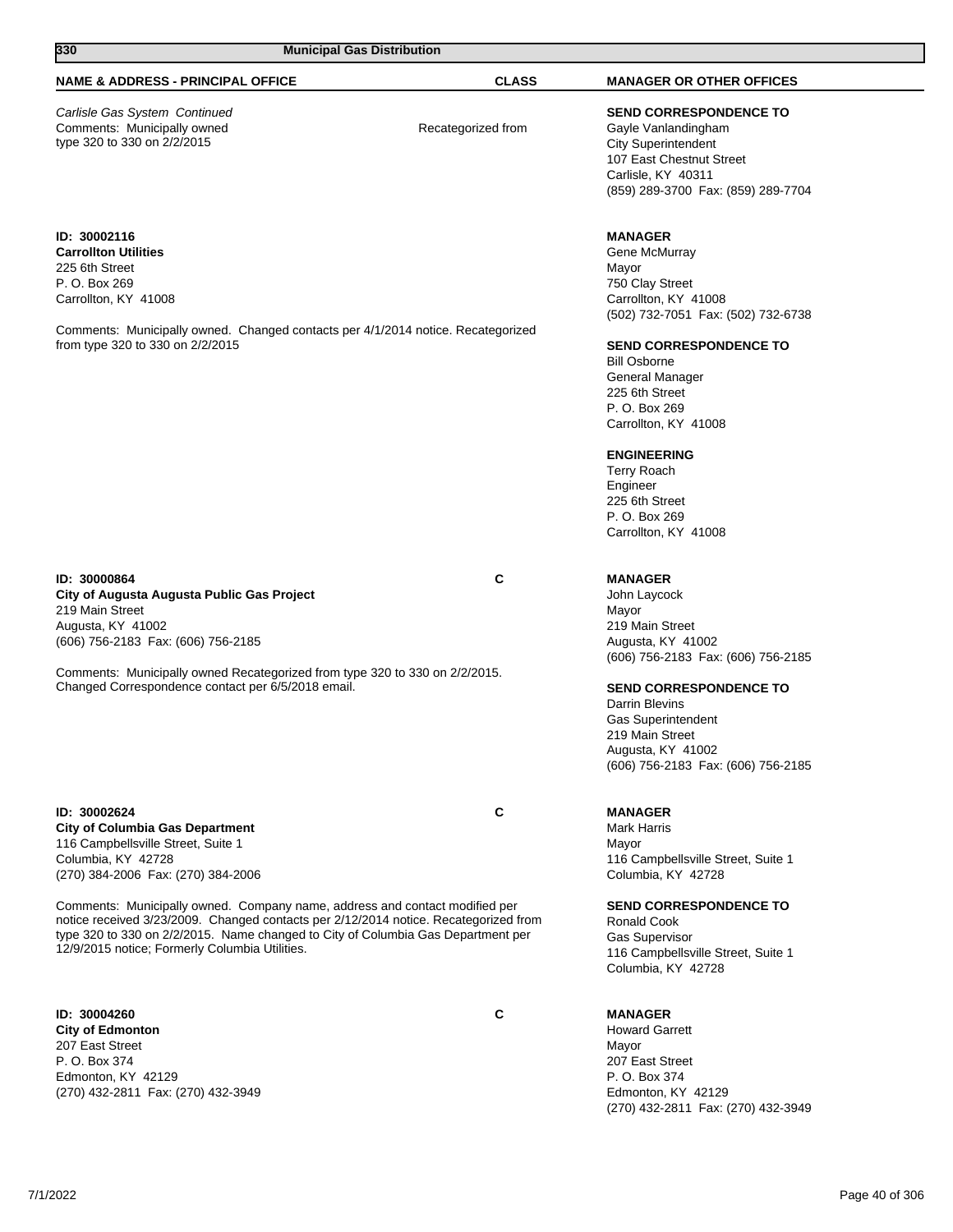| 330<br><b>Municipal Gas Distribution</b>                                                                                                                                                                                                                                                                                                                        |              |                                                                                                                                                                                            |
|-----------------------------------------------------------------------------------------------------------------------------------------------------------------------------------------------------------------------------------------------------------------------------------------------------------------------------------------------------------------|--------------|--------------------------------------------------------------------------------------------------------------------------------------------------------------------------------------------|
| <b>NAME &amp; ADDRESS - PRINCIPAL OFFICE</b>                                                                                                                                                                                                                                                                                                                    | <b>CLASS</b> | <b>MANAGER OR OTHER OFFICES</b>                                                                                                                                                            |
| City of Edmonton Continued<br>Comments: Municipally owned. Updated contacts per 5/30/2014 notice. Recategorized<br>from type 320 to 330 on 2/2/2015                                                                                                                                                                                                             |              | <b>SEND CORRESPONDENCE TO</b><br><b>Howard Dickson</b><br>Superintendent of Public Works<br>207 East Street<br>P. O. Box 374<br>Edmonton, KY 42129<br>(270) 432-4844 Fax: (270) 432-3949   |
| ID: 3300100<br>City of Elizabethtown Elizabethtown Natural Gas<br>200 West Dixie Avenue<br>P. O. Box 550<br>Elizabethtown, KY 42701<br>(270) 765-6121 Fax: (270) 737-5362                                                                                                                                                                                       | C            | <b>MANAGER</b><br>Edna Berger<br>Mayor<br>200 West Dixie Avenue<br>P. O. Box 550<br>Elizabethtown, KY 42701                                                                                |
| Comments: Established per 11/19/2014 notice from KPSC Engineering. Created Active<br>Date per Comment info 5/27/2016                                                                                                                                                                                                                                            |              | <b>SEND CORRESPONDENCE TO</b><br><b>Matthew Hobbs</b><br><b>System Engineer</b><br>200 West Dixie Avenue<br>P. O. Box 550<br>Elizabethtown, KY 42701<br>(270) 765-6121 Fax: (270) 737-5362 |
| ID: 30005230<br><b>City of Flemingsburg Utilities</b><br>140 W Electric Avenue<br>P. O. Box 406<br>Flemingsburg, KY 41041<br>Comments: Municipally owned. Changed company name, contacts, and removed PO<br>Box per KPSC GIS after returned mailing per 1/30/2014 notice. Recategorized from type<br>320 to 330 on 2/2/2015. Added PO Box per 4/24/2017 notice. | C            | <b>MANAGER</b><br>Martin L Voiers<br>Mayor<br>P. O. Box 406<br>Flemingsburg, KY 41041                                                                                                      |
| ID: 30007075<br><b>City of Hardin</b><br>104 2nd Street<br>P. O. Box 57<br>Hardin, KY 42048<br>(270) 226-3435 Fax: (502) 437-4359                                                                                                                                                                                                                               | C            | <b>MANAGER</b><br>Eddie Washam<br>Superintendent<br>104 2nd Street<br>P. O. Box 57<br>Hardin, KY 42048                                                                                     |
| Comments: Municipally owned. Recategorized from type 320 to 330 on 2/2/2015. Added<br>Correspondence contact and changed address and phone per KPSC Inspector.                                                                                                                                                                                                  |              | (270) 226-3435 Fax: (502) 437-4359<br><b>SEND CORRESPONDENCE TO</b><br><b>Randal Scott</b><br>Mayor<br>104 2nd Street<br>P. O. Box 57<br>Hardin, KY 42048                                  |

**ID: 30007185 City of Hazard Gas Company** 700 Main Street P. O. Box 420 Hazard, KY 41701 (606) 436-3171 Fax: (606) 436-3252

Comments: Municipally owned. Changed contacts per 2/25/2014 notice. Recategorized from type 320 to 330 on 2/2/2015

### **MANAGER**

Carlos Combs City Manager 700 Main Street P. O. Box 420 Hazard, KY 41701 (606) 436-3171 Fax: (606) 436-3252

## **SEND CORRESPONDENCE TO**

Darrell Combs Gas Superintendent 700 Main Street P. O. Box 420 Hazard, KY 41701 (606) 436-3171 Fax: (606) 436-3252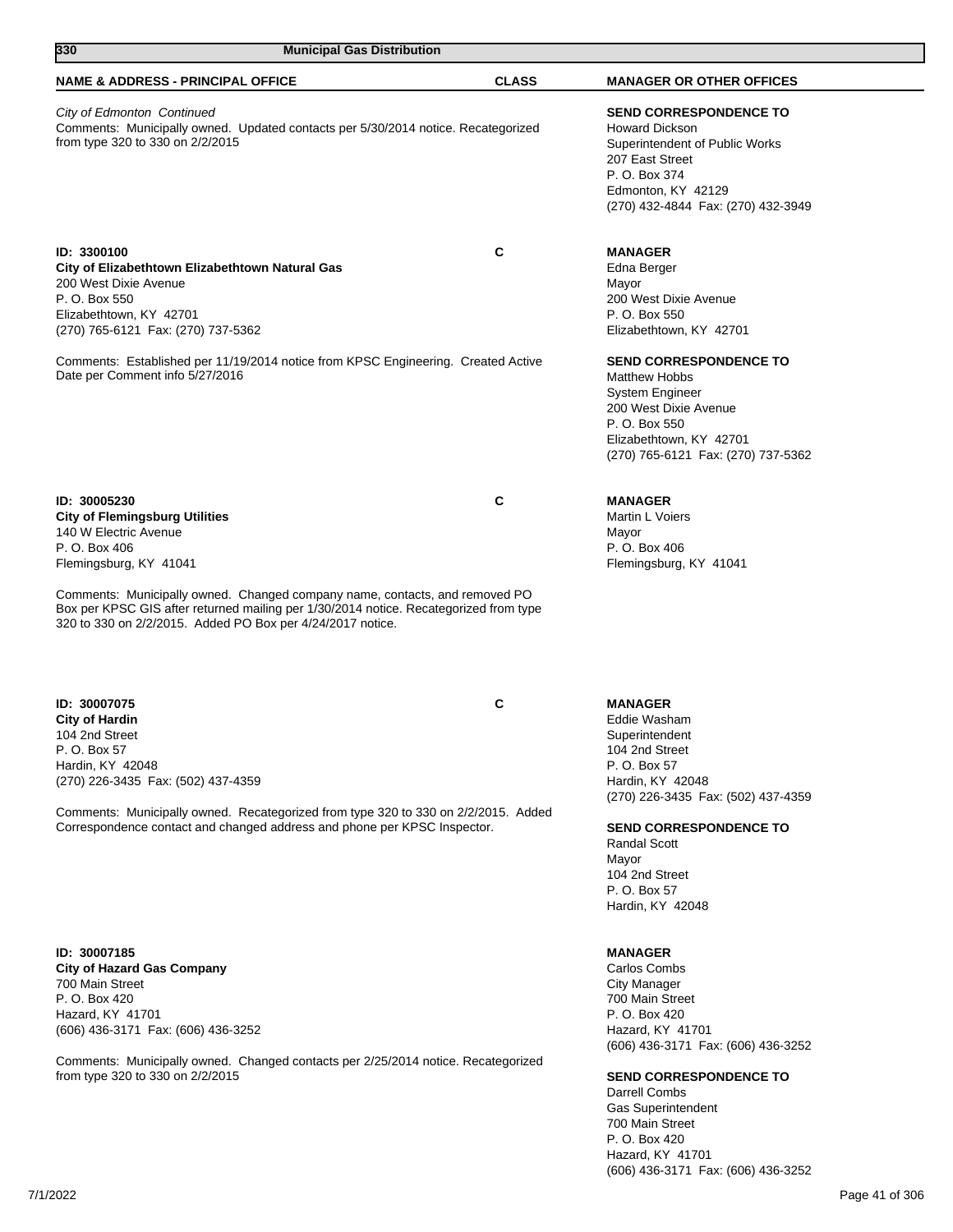| 330<br><b>Municipal Gas Distribution</b>                                                                                                                                                                                                                                                                                                                            |              |                                                                                                                                                                                                                                                                                                                            |
|---------------------------------------------------------------------------------------------------------------------------------------------------------------------------------------------------------------------------------------------------------------------------------------------------------------------------------------------------------------------|--------------|----------------------------------------------------------------------------------------------------------------------------------------------------------------------------------------------------------------------------------------------------------------------------------------------------------------------------|
| <b>NAME &amp; ADDRESS - PRINCIPAL OFFICE</b>                                                                                                                                                                                                                                                                                                                        | <b>CLASS</b> | <b>MANAGER OR OTHER OFFICES</b>                                                                                                                                                                                                                                                                                            |
| ID: 30007255<br><b>City of Hickman</b><br>1812 South Seventh St.<br>Hickman, KY 42050<br>(270) 236-3441 Fax: (270) 236-2535<br>Comments: Municipally owned. Recategorized from type 320 to 330 on 2/2/2015.<br>Default Regulatory Email and Correspondence Contact updated per 7/30/2021<br>correspondence.                                                         | C            | <b>MANAGER</b><br>Danny Lane<br><b>Public Works Director</b><br>1812 South Seventh St.<br>Hickman, KY 42050<br>(270) 236-3441 Fax: (270) 236-2535<br><b>SEND CORRESPONDENCE TO</b><br>Donna Haney<br><b>City Clerk</b><br>1812 South Seventh St.<br>Hickman, KY 42050<br>(270) 236-3441 Fax: (270) 236-2535                |
| ID: 30010350<br>City of Kuttawa Municipal Natural Gas System<br>82 Cedar Street<br>P. O. Box 400<br>Kuttawa, KY 42055<br>(270) 388-7531 Fax: (270) 388-7695<br>Comments: Municipally owned. Changed contacts per 6/3/2014 notice. Recategorized<br>from type 320 to 330 on 2/2/2015. Changed electronic contact information per 6/7/2018<br>notice.                 | C            | <b>MANAGER</b><br>Lee McCollum<br>Mayor<br>82 Cedar Street<br>P. O. Box 400<br>Kuttawa, KY 42055<br>(270) 388-7531 Fax: (270) 388-7695<br><b>SEND CORRESPONDENCE TO</b><br>Mike Avery<br><b>Gas Superintendent</b><br>82 Cedar Street<br>P. O. Box 400<br>Kuttawa, KY 42055<br>(270) 388-7151 Fax: (270) 388-7695          |
| ID: 30011410<br><b>City of Lewisport Natural Gas System</b><br>City Hall<br>P. O. Box 22<br>Lewisport, KY 42351<br>(270) 295-3324 Fax: (502) 295-3354<br>Comments: Municipally owned. Changed contacts per 3/18/2014 notice. Recategorized<br>from type 320 to 330 on 2/2/2015                                                                                      |              | <b>MANAGER</b><br><b>Chad Gregory</b><br>Mayor<br><b>City Hall</b><br>P. O. Box 22<br>Lewisport, KY 42351<br>(270) 295-3324 Fax: (502) 295-3354<br><b>SEND CORRESPONDENCE TO</b><br><b>Brent Wigginton</b><br>City Administrator<br>City Hall<br>P. O. Box 22<br>Lewisport, KY 42351<br>(270) 295-3324 Fax: (502) 295-3354 |
| ID: 30011480<br><b>City of Liberty Gas Company</b><br><b>Courthouse Square</b><br>P. O. Box 127<br>Liberty, KY 42539<br>(606) 787-9973 Fax: (606) 787-7992<br>Comments: Municipally owned. Changed Manager contact per 5/19/2014 notice.<br>Recategorized from type 320 to 330 on 2/2/2015. Changed default electronic contact<br>information per 3/30/2017 notice. | C            | <b>MANAGER</b><br><b>Bridgett Blake</b><br><b>City Clerk</b><br>P. O. Box 127<br>Liberty, KY 42539<br>(606) 787-9973 Fax: (606) 787-7992                                                                                                                                                                                   |
| ID: 30012778<br>City of Morganfield Morganfield Gas System<br>526 N. Court Street<br>Morganfield, KY 42437<br>(270) 389-2525 Fax: (502) 389-0944                                                                                                                                                                                                                    | C            | <b>MANAGER</b><br>Byron F Heffington<br>City Administrator<br>526 N. Court Street<br>Morganfield, KY 42437<br>(270) 389-2525 Fax: (502) 389-0944                                                                                                                                                                           |

7/1/2022 Page 42 of 306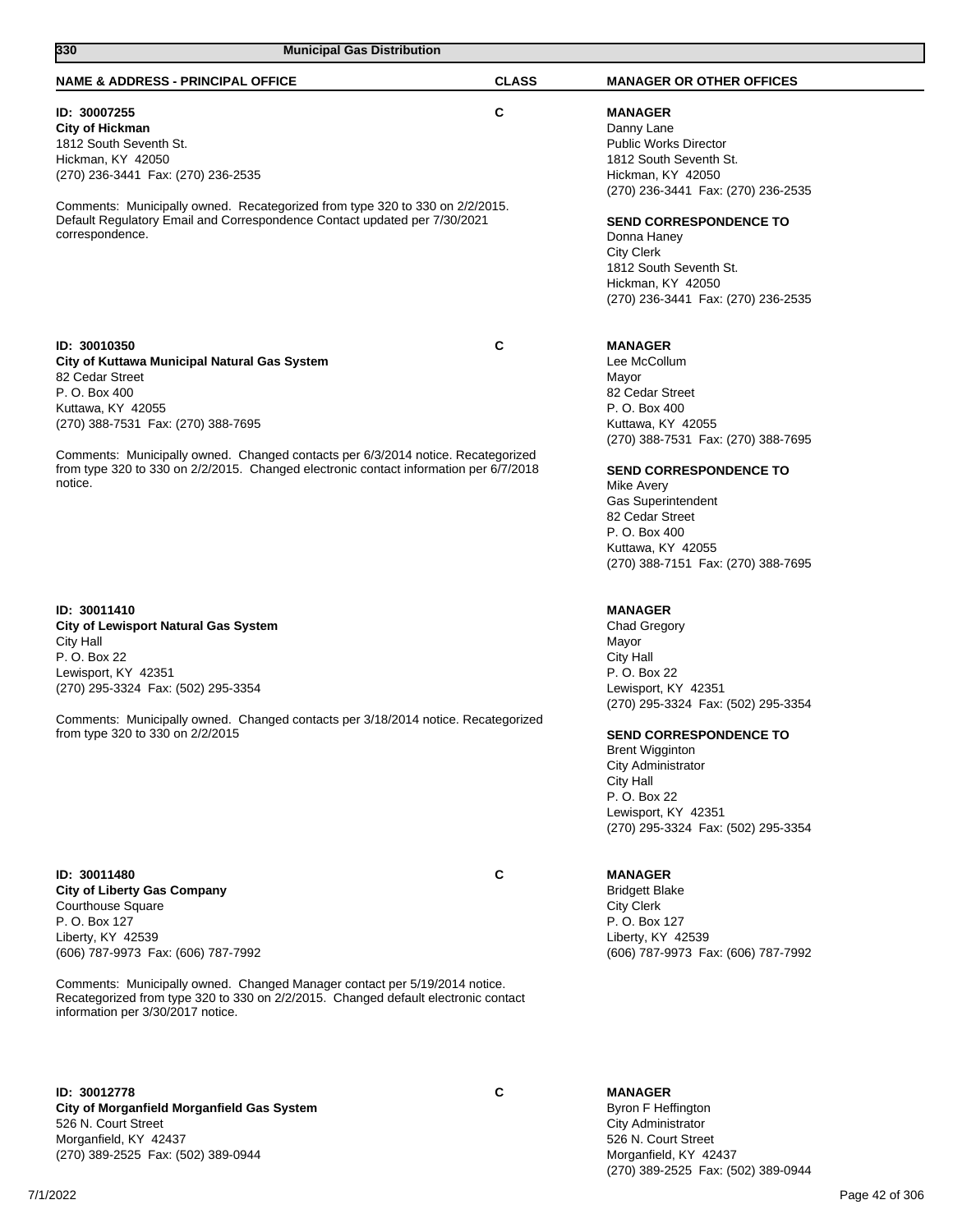| 330<br><b>Municipal Gas Distribution</b>                                                                                                                                                                                                                                                                                                                   |              |                                                                                                                                                                                                                                                                                                                                               |
|------------------------------------------------------------------------------------------------------------------------------------------------------------------------------------------------------------------------------------------------------------------------------------------------------------------------------------------------------------|--------------|-----------------------------------------------------------------------------------------------------------------------------------------------------------------------------------------------------------------------------------------------------------------------------------------------------------------------------------------------|
| <b>NAME &amp; ADDRESS - PRINCIPAL OFFICE</b>                                                                                                                                                                                                                                                                                                               | <b>CLASS</b> | <b>MANAGER OR OTHER OFFICES</b>                                                                                                                                                                                                                                                                                                               |
| City of Morganfield Morganfield Gas System Continued<br>Comments: Municipally owned Recategorized from type 320 to 330 on 2/2/2015                                                                                                                                                                                                                         |              | <b>SEND CORRESPONDENCE TO</b><br>Linda Cowan<br><b>Executive Director</b><br>526 N. Court Street<br>Morganfield, KY 42437<br>(270) 389-2525 Fax: (502) 389-0944                                                                                                                                                                               |
| ID: 30015903<br><b>City of Providence</b><br>201 E. Main Street<br>P. O. Box 128<br>Providence, KY 42450<br>(270) 667-2511 Fax: (502) 667-5125<br>Comments: Municipally owned. Changed contacts per 3/31/2014 notice. Recategorized<br>from type 320 to 330 on 2/2/2015                                                                                    | С            | <b>MANAGER</b><br>Eddie Gooch<br>Mayor<br>201 E. Main Street<br>P. O. Box 128<br>Providence, KY 42450<br>(270) 667-2511 Fax: (502) 667-5125<br><b>SEND CORRESPONDENCE TO</b><br><b>Richard Crowley</b><br>Department Head Gas Department<br>201 E. Main Street<br>P. O. Box 128<br>Providence, KY 42450<br>(270) 667-2511 Fax: (502) 667-5125 |
| ID: 3300200<br><b>City of Somerset Gas Service</b><br>104 College Street<br>P. O. Box 989<br>Somerset, KY 42502<br>(606) 678-4466 Fax: (606) 679-6227<br>Comments: Established per 11/19/2014 notice from KPSC Engineering. Created Active<br>Date per Comment info 5/27/2016. Changed Correspondence contact per 11/9/2017<br>notice from KPSC Inspector. | С            | <b>MANAGER</b><br>James R Williams<br>Mayor, City of Somerset<br>400 E. Mt. Vernon Street<br>Somerset, KY 42502<br>(606) 679-6366 Fax: (606) 679-2481<br><b>SEND CORRESPONDENCE TO</b><br><b>Bruce Neely</b><br>Gas Manager<br>P. O. Box 989<br>Somerset, KY 42502<br>(606) 875-4766 Fax: (606) 679-6227                                      |
| ID: 30002472<br><b>Clay Natural Gas Company</b><br>9100 State Route 132 West<br>Clay, KY 42404<br>(270) 664-2444 Fax: (270) 664-9185<br>Comments: Municipally owned. Changed contacts per 1/30/2014 notice. Recategorized<br>from type 320 to 330 on 2/2/2015                                                                                              |              | <b>MANAGER</b><br>Rick C Householder<br>Mayor<br>9100 State Route 132 West<br>Clay, KY 42404<br>(270) 664-2444 Fax: (270) 664-9185<br><b>SEND CORRESPONDENCE TO</b><br>Paul Stone<br>Director of Public Works<br>9100 State Route 132 West<br>Clay, KY 42404<br>(270) 664-2444 Fax: (270) 664-9185                                            |
| ID: 30002508<br>Clinton Natural Gas System c/o New Commonwealth Natural Gas<br>P. O. Box 590                                                                                                                                                                                                                                                               |              | <b>MANAGER</b><br>Tommy Kimbro<br>Mayor                                                                                                                                                                                                                                                                                                       |

Wickliffe, KY 42087 (270) 335-3116 Fax: (502) 335-3115

Comments: Municipally owned. Changed contacts per 5/1/2014 notice. Changed Manager contact per 8/11/2014 notice. Recategorized from type 320 to 330 on 2/2/2015

# **SEND CORRESPONDENCE TO**

(270) 653-6419 Fax: (270) 353-6422

Carol Draper President 311 Court Street P. O. Box 590 Wickliffe, KY 42087

P. O. Box 303 Clinton, KY 42031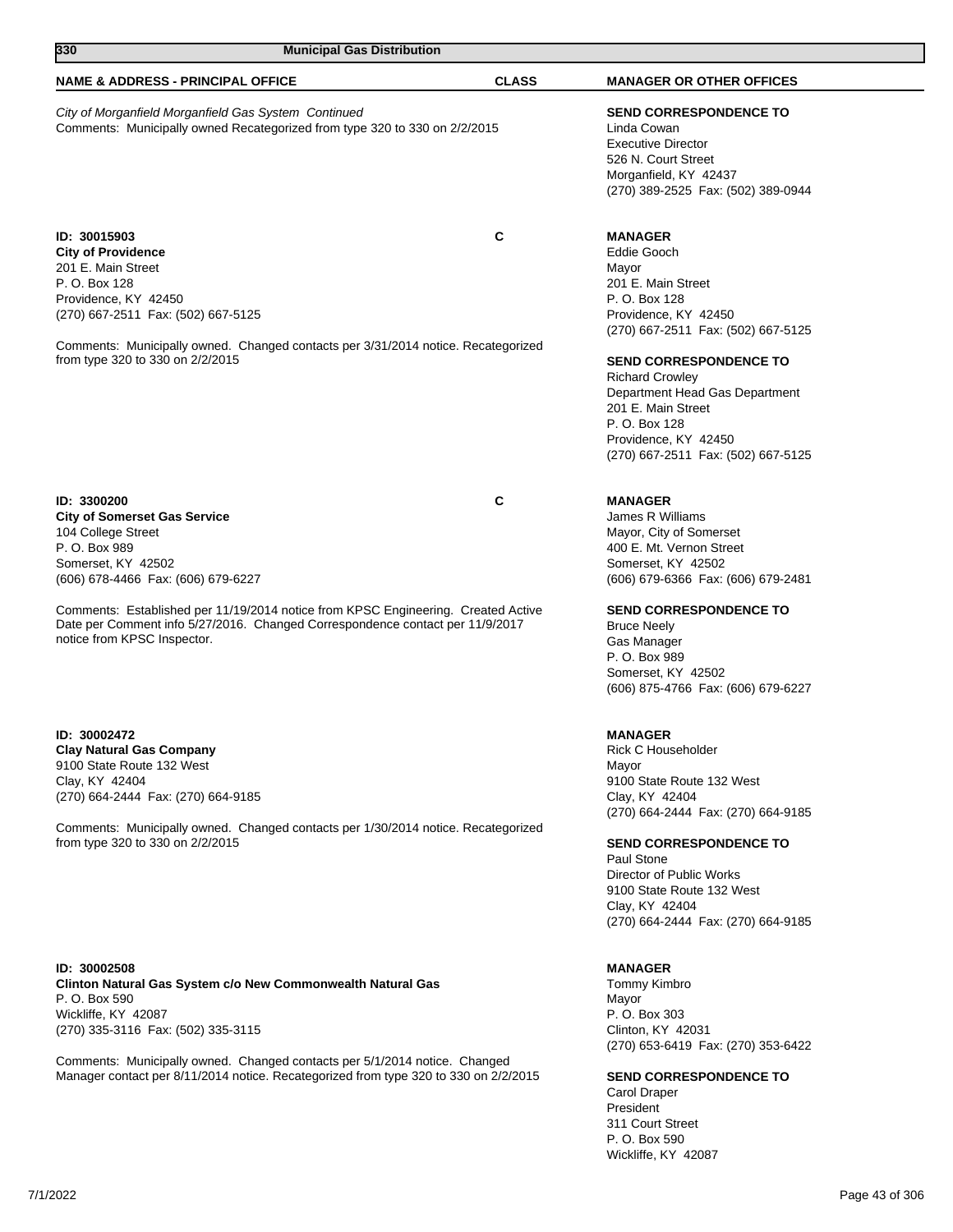| 330<br><b>Municipal Gas Distribution</b>                                                                                                                                                                                                                                                                   |              |                                                                                                                                                                                                                                                                                                                                                                           |
|------------------------------------------------------------------------------------------------------------------------------------------------------------------------------------------------------------------------------------------------------------------------------------------------------------|--------------|---------------------------------------------------------------------------------------------------------------------------------------------------------------------------------------------------------------------------------------------------------------------------------------------------------------------------------------------------------------------------|
| <b>NAME &amp; ADDRESS - PRINCIPAL OFFICE</b>                                                                                                                                                                                                                                                               | <b>CLASS</b> | <b>MANAGER OR OTHER OFFICES</b>                                                                                                                                                                                                                                                                                                                                           |
| ID: 30003538<br>Drakesboro Natural Gas Co.<br>212 Mose Rager Boulevard<br>P. O. Box 129<br>Drakesboro, KY 42337<br>Comments: Municipally owned. Changed contacts per 6/18/2014 notice. Recategorized<br>from type 320 to 330 on 2/2/2015. JC changed Manager contact per 1/7/2019 notice from<br>KPSC DOI. | $\mathbf{C}$ | <b>MANAGER</b><br>Mike Jones<br>Mayor<br>212 Mose Rager Boulevard<br>P. O. Box 129<br>Drakesboro, KY 42337<br><b>SEND CORRESPONDENCE TO</b><br><b>Eddie Brake</b><br>Gas Superintendent<br>212 Mose Rager Boulevard<br>P. O. Box 129<br>Drakesboro, KY 42337<br><b>SEND CORRESPONDENCE TO</b><br>Joe Dunaway<br>Superintendent<br>P. O. Box 406<br>Flemingsburg, KY 41041 |
| ID: 3300400<br><b>Fort Campbell</b><br>1 Public Square, 4th Floor<br>Clarksville, TN 37040<br>Comments: Established per 10/2/2019 notice from KPSC DOI.                                                                                                                                                    | С            | <b>MANAGER</b><br>Joe Pitts<br>Mayor<br>1 Public Square, 4th Floor<br>Clarksville, TN 37040                                                                                                                                                                                                                                                                               |
| ID: 30005680<br><b>Fulton Public Works Department City of Fulton</b><br>200 Nolan Avenue<br>Fulton, KY 42041<br>(270) 472-2434 Fax: (270) 472-1620<br>Comments: Municipally owned. Changes contacts per 4/2/2014 notice. Recategorized<br>from type 320 to 330 on 2/2/2015                                 |              | <b>MANAGER</b><br><b>Cubb Stokes</b><br><b>City Manager</b><br>Fulton City Hall<br>101 Nelson Tripp Place<br>Fulton, KY 42041<br><b>SEND CORRESPONDENCE TO</b><br>Billy "Bubba" Nelms<br>Director of Public Works<br><b>Fulton Public Works Facility</b><br>200 Nolan Avenue<br>Fulton, KY 42041<br>(270) 472-2434 Fax: (270) 472-1620                                    |
| ID: 30006620<br><b>Grayson Utilities Commission</b><br>671 South State Hwy 7<br>Grayson, KY 41143<br>(606) 474-7569 Fax: (606) 474-2662                                                                                                                                                                    | C            | <b>MANAGER</b><br>George Steele<br>Mayor<br>671 South State Hwy 7<br>Grayson, KY 41143                                                                                                                                                                                                                                                                                    |

Comments: Municipally owned. Changed address and contacts per 2/21/2014 notice. Recategorized from type 320 to 330 on 2/2/2015

**ID: 30000200 Guthrie Gas System** P. O. Box 125 Guthrie, KY 42234

7/1/2022 Page 44 of 306

**SEND CORRESPONDENCE TO**

(606) 474-7569 Fax: (606) 474-2662

Gerald W Haney Utilities Superintendent 671 South State Hwy 7 Grayson, KY 41143

**MANAGER** Scott Marshall Mayor Guthrie City Hall P. O. Box 125 Guthrie, KY 42234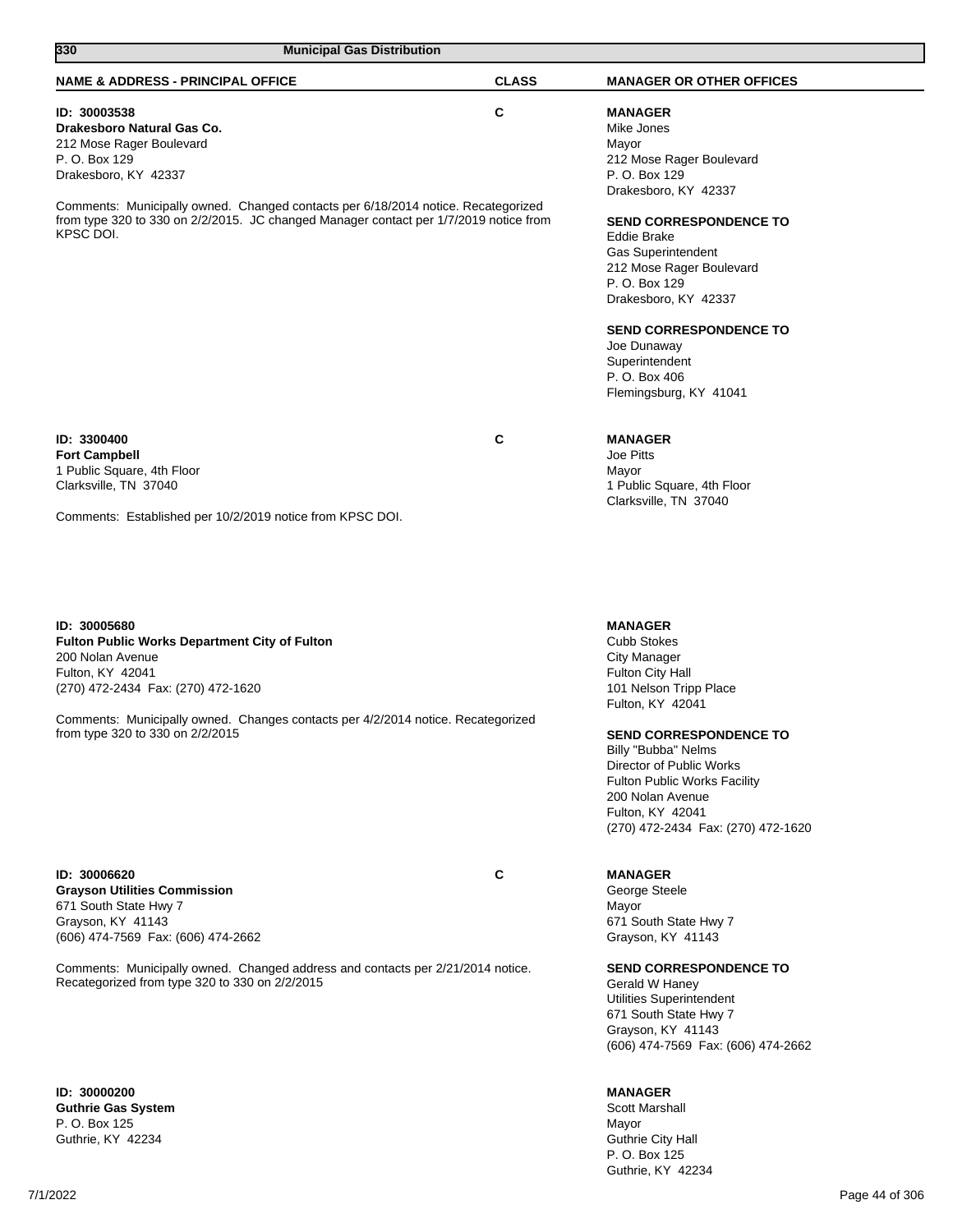| 330<br><b>Municipal Gas Distribution</b>                                                                                                                                                                                                                                                                                                                                                                                                                                                                                 |              |                                                                                                                                                                                                                                                                                                    |
|--------------------------------------------------------------------------------------------------------------------------------------------------------------------------------------------------------------------------------------------------------------------------------------------------------------------------------------------------------------------------------------------------------------------------------------------------------------------------------------------------------------------------|--------------|----------------------------------------------------------------------------------------------------------------------------------------------------------------------------------------------------------------------------------------------------------------------------------------------------|
| <b>NAME &amp; ADDRESS - PRINCIPAL OFFICE</b>                                                                                                                                                                                                                                                                                                                                                                                                                                                                             | <b>CLASS</b> | <b>MANAGER OR OTHER OFFICES</b>                                                                                                                                                                                                                                                                    |
| Guthrie Gas System Continued<br>Comments: Municipally Owned. Changed contacts per 5/13/2014 notice. Recategorized<br>from type 320 to 330 on 2/2/2015                                                                                                                                                                                                                                                                                                                                                                    |              | <b>SEND CORRESPONDENCE TO</b><br>Dwight Luton<br>President<br>c/o Kentucky Energy Systems<br>P. O. Box 632<br>Guthrie, KY 42234                                                                                                                                                                    |
| ID: 4580<br>Hazel, Kentucky Gas System c/o Paris-Henry Co. Public Utility<br>215 W Wood Street<br>P. O. Box 309<br>Paris, TN 38242<br>(901) 642-5635 Fax: (901) 642-7670<br>Comments: Established per 10/2/1989 Memo from KPSC Engineer. Contact changed<br>per 3/11/2008 phone call from Don Green. Contact changed per 2009 AR. Utility Type<br>changed from Gas Distribution (300) to Municipal Gas Distribution (330) per 2/13/2019<br>notice; this action removes requirements for Annual and Gross Reports and PSC | D            | <b>MANAGER</b><br>Tae Eaton<br>General Manager<br>215 W Wood Street<br>P. O. Box 309<br>Paris, TN 38242<br>(731) 642-5635 Fax: (731) 642-7670                                                                                                                                                      |
| ID: 30007220<br><b>Henderson Municipal Gas System</b><br>222 First Street<br>Henderson, KY 42420<br>(270) 831-1200 Fax: (502) 826-1974<br>Comments: Municipally owned. Contact changed per 2/14/2007 call/email. Changed PO<br>Box and contacts per 2/24/2014 notice. Recategorized from type 320 to 330 on 2/2/2015                                                                                                                                                                                                     |              | <b>MANAGER</b><br><b>Russell Sights</b><br>City Manager<br>P. O. Box 716<br>Henderson, KY 42419<br>(270) 831-1200 Fax: (502) 826-1974<br><b>SEND CORRESPONDENCE TO</b><br>Owen Reeves<br><b>Gas Systems Director</b><br>P. O. Box 716<br>Henderson, KY 42419<br>(270) 831-4913 Fax: (270) 826-1974 |
| ID: 3300300<br><b>Hopkinsville Water Environment Authority</b><br>401 East 9th Street<br>Hopkinsville, KY 42241<br>Comments: Established as Master Meter Gad Distribution per KPSC DOI 7/9/2019.                                                                                                                                                                                                                                                                                                                         | С            | <b>MANAGER</b><br>Eric Allen<br>Operator<br>401 East 9th Street<br>Hopkinsville, KY 42241                                                                                                                                                                                                          |
| ID: 3300500<br><b>Indiana Utilities Corporation</b><br>123 West Chestnut Street                                                                                                                                                                                                                                                                                                                                                                                                                                          | C            | <b>MANAGER</b><br>Scott Schmitt<br><b>Operations Manager</b>                                                                                                                                                                                                                                       |

Corydon, IN 47112

Comments: Established 11/26/2019 per KY DOI.

**ID: 30010210 Kevil Natural Gas System c/o New Commonwealth Natural Gas** 311 Court Street P. O. Box 590 Wickliffe, KY 42087

**MANAGER** Charles Burnley Mayor P. O. Box 70 Kevil, KY 42053

123 West Chestnut Street Corydon, IN 47112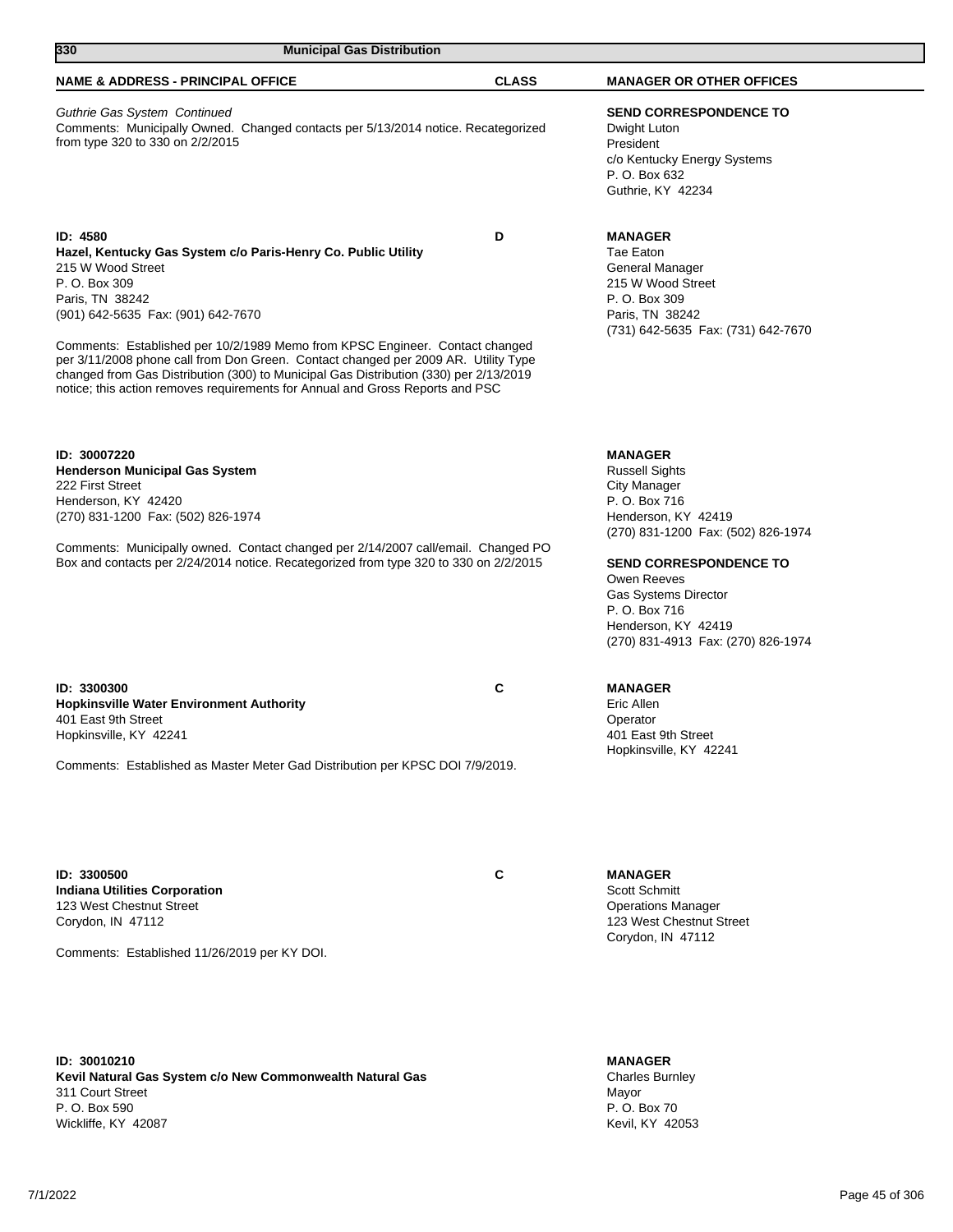| 330<br><b>Municipal Gas Distribution</b>                                                                                                                                                                                                                                                                                                                                                                                                               |              |                                                                                                                                                                                                                                                                                         |  |
|--------------------------------------------------------------------------------------------------------------------------------------------------------------------------------------------------------------------------------------------------------------------------------------------------------------------------------------------------------------------------------------------------------------------------------------------------------|--------------|-----------------------------------------------------------------------------------------------------------------------------------------------------------------------------------------------------------------------------------------------------------------------------------------|--|
| <b>NAME &amp; ADDRESS - PRINCIPAL OFFICE</b>                                                                                                                                                                                                                                                                                                                                                                                                           | <b>CLASS</b> | <b>MANAGER OR OTHER OFFICES</b>                                                                                                                                                                                                                                                         |  |
| Kevil Natural Gas System c/o New Commonwealth Natural Gas<br>Comments: Municipally owned. Changed contacts and address per 4/28/2014 Notice.<br>Manager contact updated per 8/11/2014 notice. Recategorized from type 320 to 330 on<br>2/2/2015                                                                                                                                                                                                        |              | <b>SEND CORRESPONDENCE TO</b><br>Carol Draper<br>President<br>311 Court Street<br>P. O. Box 590<br>Wickliffe, KY 42087                                                                                                                                                                  |  |
| ID: 30011016<br>LaCenter Natural Gas System c/o New Commonwealth Natural Gas<br>P. O. Box 420<br>LaCenter, KY 42056<br>Comments: Municipally owned. Contacts updated per 8/11/2014 notice. Recategorized<br>from type 320 to 330 on 2/2/2015                                                                                                                                                                                                           |              | <b>MANAGER</b><br>Jamie Hack<br>Mayor<br>P. O. Box 420<br>LaCenter, KY 42056                                                                                                                                                                                                            |  |
| ID: 30000400<br>Lake Cumberland Natural Gas Authority<br>42 Utilities Drive<br>Russell Springs, KY 42642<br>Comments: Municipally owned. Manager contact updated per 12/3/2014 notice.<br>Recategorized from type 320 to 330 on 2/2/2015. Changed default electronic contact<br>information, address and all contacts per KPSC Inspector 3/6/2018.                                                                                                     | C            | <b>MANAGER</b><br><b>Bruce Neely</b><br>Gas Manager<br>306 E Mount Vernon<br>Somerset, KY 42501<br><b>SEND CORRESPONDENCE TO</b><br>Jeff Warner<br>Chairman<br>42 Utilities Drive<br>Russell Springs, KY 42642                                                                          |  |
| ID: 30011368<br>Leitchfield Gas Company<br>314 West White Oak Street<br>P. O. Box 398<br>Leitchfield, KY 42755<br>(270) 259-4034 Fax: (270) 259-5858<br>Comments: Municipally owned. Changed contacts per notice of 6/2/2014. Operates in<br>Breckinridge, Grayson, Edmonson, and Warren counties. In addition to Leitchfield,<br>operates gas systems for City of Brownsville and City of Clarkson. Recategorized from<br>type 320 to 330 on 2/2/2015 | C            | <b>MANAGER</b><br>William H Thomason<br>Mayor of Leitchfield<br>309 West Walnut Street<br>P. O. Box 425<br>Leitchfield, KY 42755<br>(270) 259-5161 Fax: (270) 259-5653<br><b>SEND CORRESPONDENCE TO</b><br><b>Kevin Pharis</b><br>Utilities Superintendent<br>314 West White Oak Street |  |

**ID: 30012774 C Morehead Utilities** 135 S. Wilson Morehead, KY 40351

Comments: Municipally owned. Recategorized from type 320 to 330 on 2/2/2015. Changed Manager and electronic contact information per 6/6/2018 notice.

**MANAGER**

P. O. Box 398 Leitchfield, KY 42755

**ENGINEERING** Jimmy Wells Gas Foreman

P. O. Box 398 Leitchfield, KY 42755

Holly McGrath General Manager 135 S. Wilson Morehead, KY 40351

314 West White Oak Street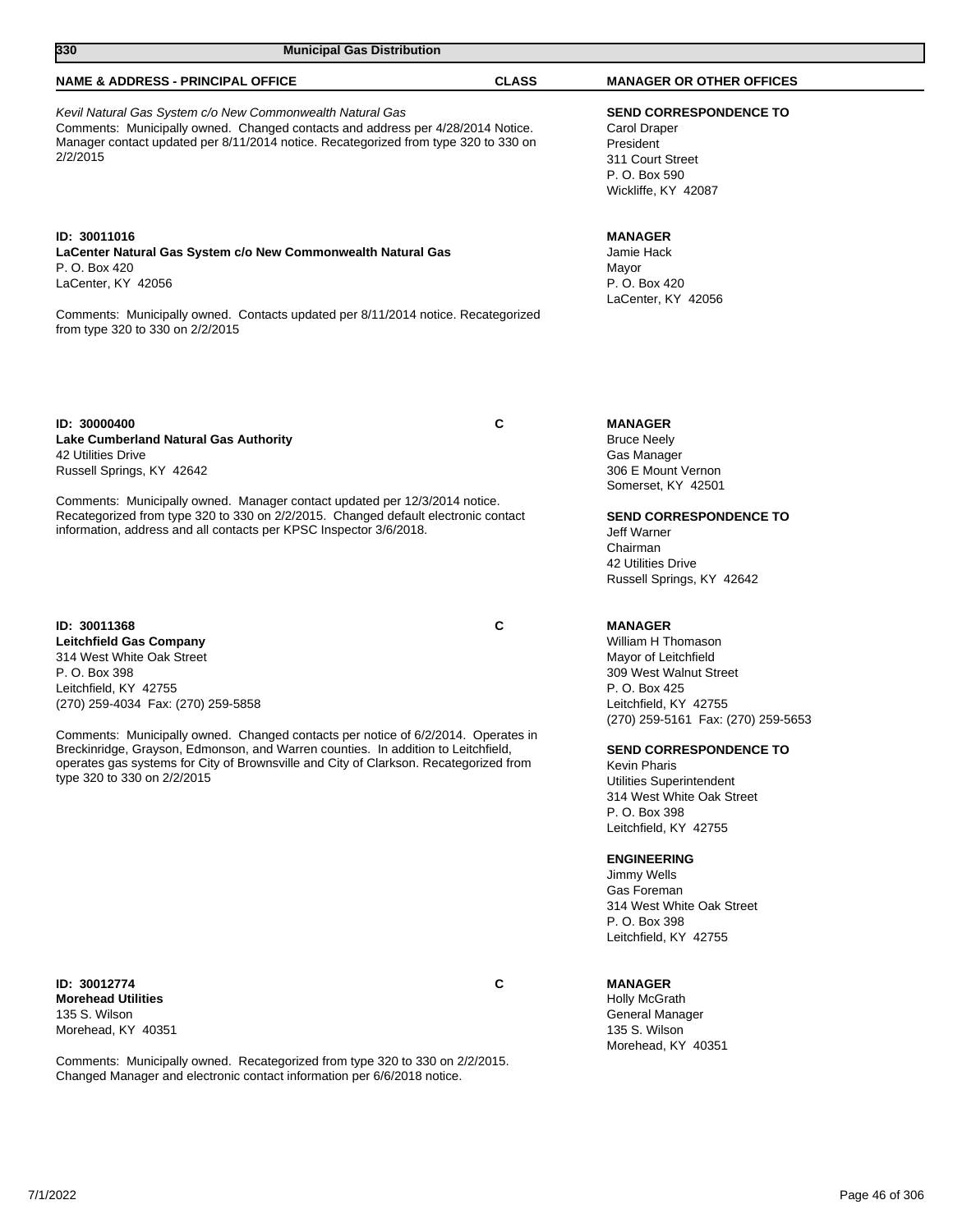| 330<br><b>Municipal Gas Distribution</b>                                                                                                                                                                                                                                                                                                                                                                                                  |              |                                                                                                                                                                                                                                                                                                                   |
|-------------------------------------------------------------------------------------------------------------------------------------------------------------------------------------------------------------------------------------------------------------------------------------------------------------------------------------------------------------------------------------------------------------------------------------------|--------------|-------------------------------------------------------------------------------------------------------------------------------------------------------------------------------------------------------------------------------------------------------------------------------------------------------------------|
| <b>NAME &amp; ADDRESS - PRINCIPAL OFFICE</b>                                                                                                                                                                                                                                                                                                                                                                                              | <b>CLASS</b> | <b>MANAGER OR OTHER OFFICES</b>                                                                                                                                                                                                                                                                                   |
| ID: 30012780<br><b>Morgantown Natural Gas System</b><br>1308 South Main Street<br>P. O. 417<br>Morgantown, KY 42261<br>(270) 526-3623 Fax: (270) 526-2093<br>Comments: Municipally owned. Contacts changed per 5/5/2014 notice. Recategorized<br>from type 320 to 330 on 2/2/2015. Changed default electronic contact information,<br>Manager contact and Correspondence's electronic contact information per 7/17/2018<br>phone inquiry. | С            | <b>MANAGER</b><br><b>Billy Phelps</b><br>Mayor<br>117 North Main Street<br>P. O. Box 397<br>Morgantown, KY 42261<br>(270) 526-3357 Fax: (270) 526-6295<br><b>SEND CORRESPONDENCE TO</b><br><b>Randall Gaskey</b><br>Superintendent<br>P. O. Box 417<br>Morgantown, KY 42261<br>(270) 526-3623 Fax: (270) 526-2093 |
| ID: 30012918<br><b>Murray Natural Gas System</b><br>200 Andrus Drive<br>Murray, KY 42071<br>Comments: Municipally owned. Changed contacts per 1/29/2014 notice. Recategorized<br>from type 320 to 330 on 2/2/2015. Changed contacts per KPSC Inspectors 2/10/2017.                                                                                                                                                                        | C            | <b>MANAGER</b><br>Jack Rose<br>Mayor<br>104 North 5th Street<br>Murray, KY 42071<br><b>SEND CORRESPONDENCE TO</b><br>Jaimey Erwin<br><b>Field Operations Manager</b><br>200 Andrus Drive<br>Murray, KY 42071                                                                                                      |
| ID: 30014280<br><b>Olive Hill Natural Gas System</b><br>City of Olive Hill Utility Dept<br>225 Roger Patton Drive<br>Olive Hill, KY 41164<br>(606) 286-2192 Fax: (606) 286-8538<br>Comments: Municipally owned. Changed address and contacts per 4/4/2014 notice.<br>Recategorized from type 320 to 330 on 2/2/2015                                                                                                                       |              | <b>MANAGER</b><br>Kenny Fankell<br>Mayor<br>225 Roger Patton Drive<br>Olive Hill, KY 41164<br>(606) 286-0585 Fax: (606) 286-8538<br><b>SEND CORRESPONDENCE TO</b><br><b>Cathy Fisher</b><br><b>Head Utility Clerk</b><br>225 Roger Patton Drive<br>Olive Hill, KY 41164<br>(606) 286-2192 Fax: (606) 286-8538     |
| ID: 30015035<br><b>Paintsville Utilities</b><br>137 Main Street<br>P. O. Box 630<br>Paintsville, KY 41240-0630<br>(606) 789-2630 Fax: (606) 789-2631<br>Comments: Municipally owned. Changed contacts and PO Box per 3/17/2014 notice.<br>Recategorized from type 320 to 330 on 2/2/2015                                                                                                                                                  |              | <b>MANAGER</b><br><b>Bob Porter</b><br>Mayor<br>137 Main Street<br>P. O. Box 631<br>Paintsville, KY 41240-0631<br><b>SEND CORRESPONDENCE TO</b><br><b>Rick Meece</b><br>Engineer<br>137 Main Street<br>P. O. Box 630<br>Paintsville, KY 41240-0631<br>(606) 789-2630 Fax: (606) 789-2631                          |
| ID: 30015553<br>Pikeville Gas System c/o Professional Services Group<br>352 Island Creek Road<br>Pikeville, KY 41501<br>(606) 437-5114 Fax: (606) 432-1660                                                                                                                                                                                                                                                                                | C            | <b>MANAGER</b><br>Greg May<br><b>Project Manager</b><br>352 Island Creek Road<br>Pikeville, KY 41501<br>(606) 437-5114 Fax: (606) 432-1660                                                                                                                                                                        |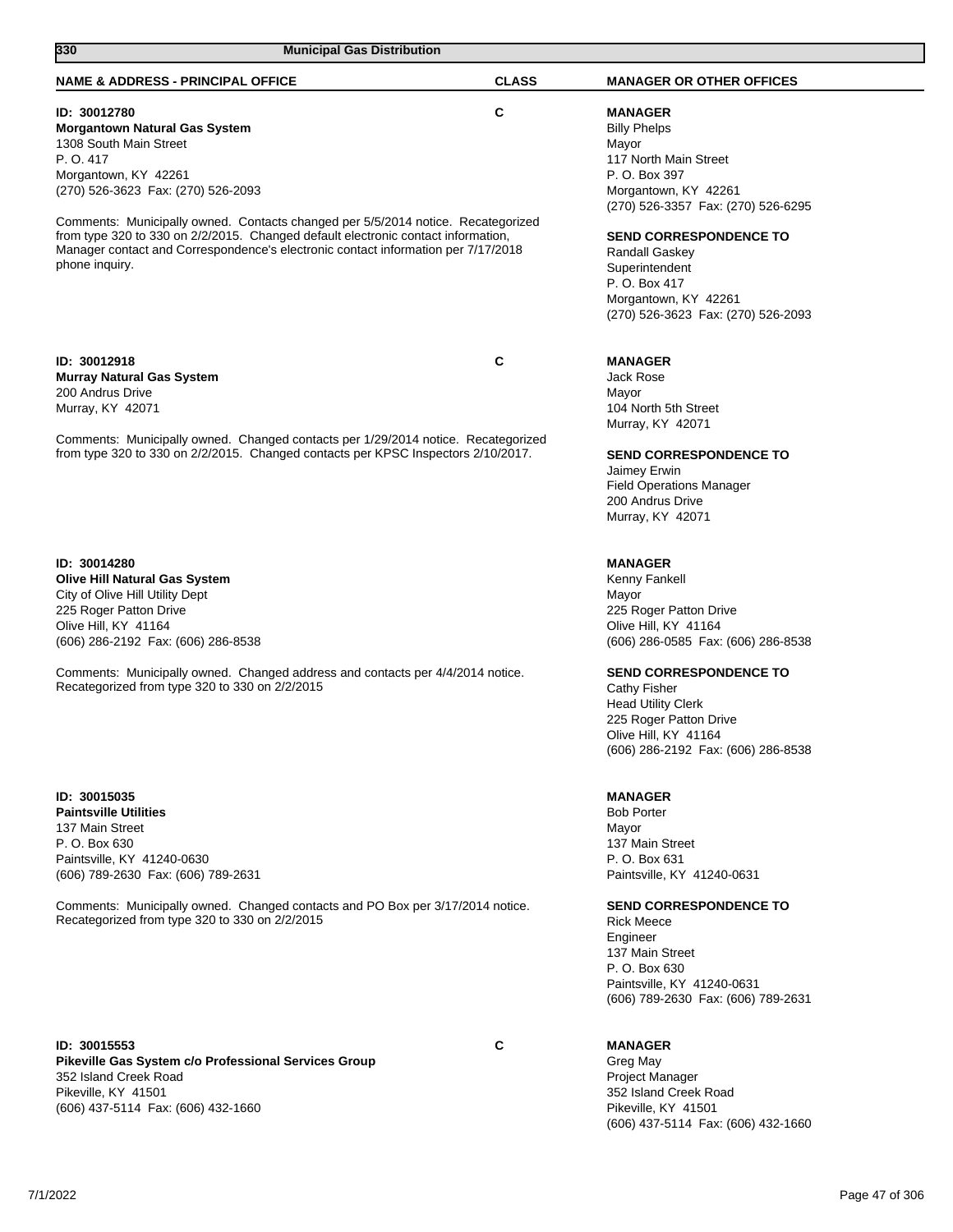| 330<br><b>Municipal Gas Distribution</b>                                                                                                                                                                                                                                                                                                                                                                                                       |                    |                                                                                                                                                                                                                                                                                                                                                                          |
|------------------------------------------------------------------------------------------------------------------------------------------------------------------------------------------------------------------------------------------------------------------------------------------------------------------------------------------------------------------------------------------------------------------------------------------------|--------------------|--------------------------------------------------------------------------------------------------------------------------------------------------------------------------------------------------------------------------------------------------------------------------------------------------------------------------------------------------------------------------|
| <b>NAME &amp; ADDRESS - PRINCIPAL OFFICE</b>                                                                                                                                                                                                                                                                                                                                                                                                   | <b>CLASS</b>       | <b>MANAGER OR OTHER OFFICES</b>                                                                                                                                                                                                                                                                                                                                          |
| Pikeville Gas System c/o Professional Services Group Continued<br>Comments: Municipally owned<br>type 320 to 330 on 2/2/2015                                                                                                                                                                                                                                                                                                                   | Recategorized from | <b>SEND CORRESPONDENCE TO</b><br>Dale Hamilton<br>Utilities Manager<br>352 Island Creek Road<br>Pikeville, KY 41501<br>(606) 437-5114 Fax: (606) 432-1660                                                                                                                                                                                                                |
| ID: 30015854<br><b>Prestonsburg City Utilities Commission</b><br>2560 South Lake Drive<br>Prestonsburg, KY 41653<br>(606) 886-6871 Fax: (606) 886-8779<br>Comments: Municipally owned. Changed contact address per 4/12/2007 letter. Address<br>changed 6/13/2007 per 4/16/2007 email. Changed Correspondence contact per 4/4/2014<br>notice. Recategorized from type 320 to 330 on 2/2/2015. Changed default contact per<br>1/23/2017 notice. | C                  | <b>MANAGER</b><br><b>Turner E Campbell</b><br>Superintendent & CEO<br>2560 South Lake Drive<br>Prestonsburg, KY 41653<br>(606) 886-6871 Fax: (606) 886-8779<br><b>SEND CORRESPONDENCE TO</b><br>Dwight Slone<br>Natural Gas Supervisor<br>2560 South Lake Drive<br>Prestonsburg, KY 41653                                                                                |
| ID: 30017360<br><b>Richmond Utilities Board</b><br>300 Hallie Irvine Street<br>P. O. Box 700<br>Richmond, KY 40475<br>(859) 623-2323 Fax: (859) 624-0805<br>Comments: Municipally owned. Contact person changed per email of 8/13/2007.<br>Recategorized from type 320 to 330 on 2/2/2015                                                                                                                                                      | C                  | <b>MANAGER</b><br>W. Scott Althauser<br>Superintendent<br>300 Hallie Irvine Street<br>P. O. Box 700<br>Richmond, KY 40475<br>(859) 623-2323 Fax: (859) 624-0805<br><b>SEND CORRESPONDENCE TO</b><br><b>Hershell W Sparks</b><br>Asst. Superintendent-Gas System<br>300 Hallie Irvine Street<br>P. O. Box 700<br>Richmond, KY 40475<br>(859) 623-2323 Fax: (859) 624-0805 |
| ID: 30018144<br><b>Scottsville Gas Company</b><br><b>City-County Building</b><br>201 W Main Street<br>Scottsville, KY 42164<br>Comments: Municipally owned. Changed contacts per 1/30/2014 notice. Recategorized<br>from type 320 to 330 on 2/2/2015. Changed electronic contact information per 6/6/2018<br>notice. Changed electronic contact information and Correspondence contact per 5/6/2020<br>notice.                                 | С                  | <b>MANAGER</b><br>Roger Cherry<br><b>City Superintendent</b><br><b>City-County Building</b><br>201 W Main Street<br>Scottsville, KY 42164<br><b>SEND CORRESPONDENCE TO</b><br>Greg Cook<br>City of Scottsville Natural Gas Depa<br>201 W Main Street<br>Scottsville, KY 42164                                                                                            |
| ID: 30018676<br><b>Sturgis Natural Gas System</b><br>P. O. Box 98<br>Sturgis, KY 42459<br>(270) 333-2166 Fax: (270) 333-2724<br>Comments: Municipally owned. Changed contacts per 6/11/2014 notice. Recategorized<br>from type 320 to 330 on 2/2/2015. Changed Correspondence contact per PSC Inspector<br>11/9/2017.                                                                                                                          | C                  | <b>MANAGER</b><br>Thomas Holt<br>Mayor<br>P. O. Box 98<br>Sturgis, KY 42459<br>(270) 333-2166 Fax: (270) 333-2724<br><b>SEND CORRESPONDENCE TO</b><br>Chase Robertson<br><b>Public Works Superintendent</b><br>P. O. Box 98                                                                                                                                              |

7/1/2022 Page 48 of 306

Sturgis, KY 42459

(270) 333-2166 Fax: (270) 333-2724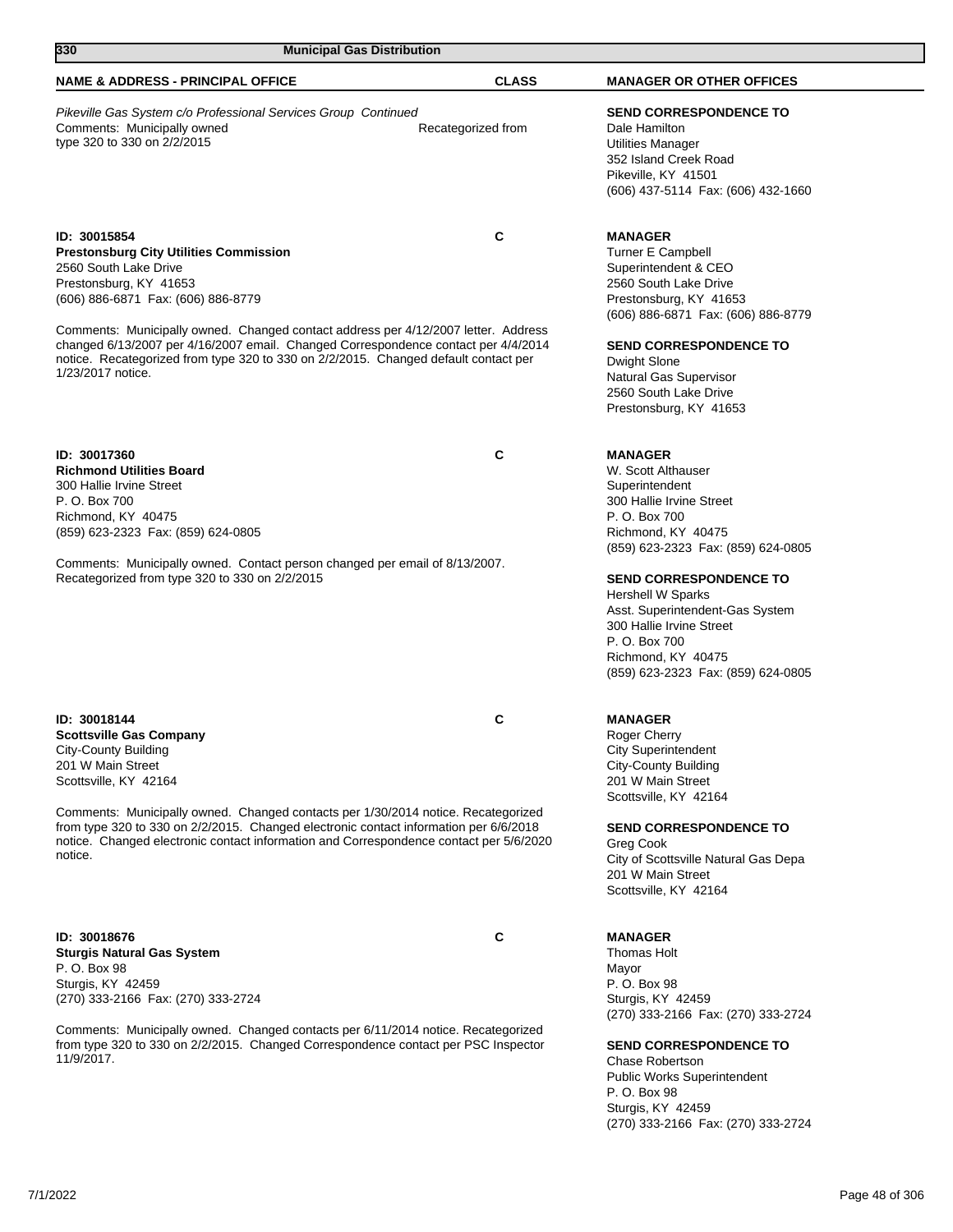| 330<br><b>Municipal Gas Distribution</b>                                                                                                                                    |                    |                                                                                                                                                                                                                                                                                                                                                   |
|-----------------------------------------------------------------------------------------------------------------------------------------------------------------------------|--------------------|---------------------------------------------------------------------------------------------------------------------------------------------------------------------------------------------------------------------------------------------------------------------------------------------------------------------------------------------------|
| <b>NAME &amp; ADDRESS - PRINCIPAL OFFICE</b>                                                                                                                                | <b>CLASS</b>       | <b>MANAGER OR OTHER OFFICES</b>                                                                                                                                                                                                                                                                                                                   |
| ID: 30019530<br><b>Tompkinsville Natural Gas System</b><br>206 N. Magnolia Street<br>Tompkinsville, KY 42167                                                                | C                  | <b>MANAGER</b><br>J. E Petett<br><b>City Works Manager</b><br>206 N. Magnolia Street                                                                                                                                                                                                                                                              |
| Comments: Municipally owned<br>type 320 to 330 on 2/2/2015                                                                                                                  | Recategorized from | Tompkinsville, KY 42167<br><b>SEND CORRESPONDENCE TO</b><br>Harold Frazier<br><b>Gas Superintendent</b><br>206 N. Magnolia Street<br>Tompkinsville, KY 42167                                                                                                                                                                                      |
| ID: 30021120<br>Vanceburg Utilities Gas Dept.<br>191 Front Street<br>P. O. Box 489<br>Vanceburg, KY 41179<br>(606) 796-2641 Fax: (606) 796-6311                             | C                  | <b>MANAGER</b><br>Chris McGlone<br>Mayor of City of Vanceburg<br>189 Second Street<br>Vanceburg, KY 41179<br>(606) 796-6003 Fax: (606) 796-6096                                                                                                                                                                                                   |
| Comments: Municipally owned. Contacts changed per 4/2/2014 notice. Recategorized<br>from type 320 to 330 on 2/2/2015                                                        |                    | <b>SEND CORRESPONDENCE TO</b><br><b>Bill Tom Stone</b><br>Superintendent<br>191 Front Street<br>P. O. Box 489<br>Vanceburg, KY 41179<br>(606) 796-2641 Fax: (606) 796-6311<br><b>ENGINEERING</b><br>Danny Enix<br>Manager of Water and Gas Dept<br>191 Front Street<br>P. O. Box 489<br>Vanceburg, KY 41179<br>(606) 796-2641 Fax: (606) 796-6311 |
| ID: 3201500<br><b>West Liberty Gas Service</b><br>565 Main Street<br>West Liberty, KY 41472                                                                                 | C                  | <b>SEND CORRESPONDENCE TO</b><br>Jeremy Lewis<br>565 Main Street<br>West Liberty, KY 41472                                                                                                                                                                                                                                                        |
| Comments: Municipally owned. Established per 12/19/2011 Correspondence.<br>Recategorized from type 320 to 330 on 2/2/2015 Created Active Date per Comment info<br>5/27/2016 |                    |                                                                                                                                                                                                                                                                                                                                                   |
| ID: 30000001<br><b>Wheelwright Utility Commission</b><br>P. O. Box 255<br>Wheelwright, KY 41669<br>(606) 452-4266 Fax: (606) 452-4203                                       |                    | <b>MANAGER</b><br>Jimmy Little<br>Chairman of Utility Commission<br>P. O. Box 255<br>Wheelwright, KY 41669<br>(606) 452-4266 Fax: (606) 452-4203                                                                                                                                                                                                  |

Comments: Municipally owned **Recategorized from Recategorized** from type 320 to 330 on 2/2/2015

## **SEND CORRESPONDENCE TO**

Gary McCoy Superintendent P. O. Box 255 Wheelwright, KY 41669 (606) 452-4266 Fax: (606) 452-4203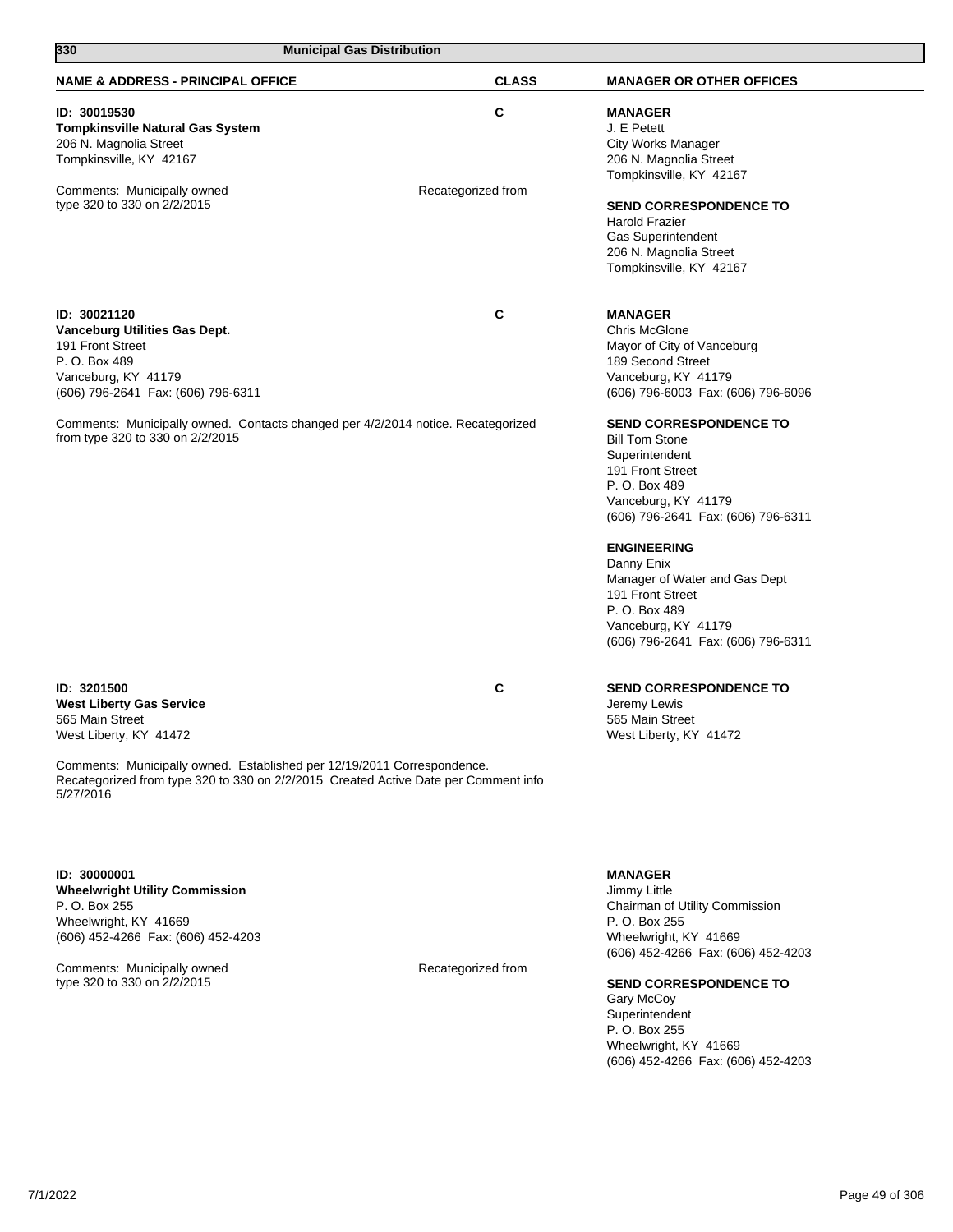| 330<br><b>Municipal Gas Distribution</b>                                                                                                                                                                                                                                                                                                         |              |                                                                                                                                                                                                           |
|--------------------------------------------------------------------------------------------------------------------------------------------------------------------------------------------------------------------------------------------------------------------------------------------------------------------------------------------------|--------------|-----------------------------------------------------------------------------------------------------------------------------------------------------------------------------------------------------------|
| <b>NAME &amp; ADDRESS - PRINCIPAL OFFICE</b>                                                                                                                                                                                                                                                                                                     | <b>CLASS</b> | <b>MANAGER OR OTHER OFFICES</b>                                                                                                                                                                           |
| ID: 30000100<br><b>White Plains Gas System</b><br>P. O. Box 399<br>White Plains, KY 42464<br>Comments: Municipally owned. Changed Manager contact per 5/23/2014 notice.<br>Recategorized from type 320 to 330 on 2/2/2015. Changed electronic contact information<br>per 6/6/2018 notice.                                                        | С            | <b>MANAGER</b><br>David Crick<br>Public Works Manager<br>P. O. Box 399<br>White Plains, KY 42464<br>(270) 676-8639 Fax: (270) 676-8622                                                                    |
| ID: 30022602<br>Wickliffe Natural Gas System c/o New Commonwealth Natural Gas<br>P. O. Box 590<br>Wickliffe, KY 42087<br>(270) 335-3116 Fax: (502) 335-3115<br>Comments: Municipally owned. Changed address and contacts per 5/5/2014 notice.<br>Manager contact updated per 8/11/2014 notice. Recategorized from type 320 to 330 on<br>2/2/2015 |              | <b>MANAGER</b><br>Lynn Hopkins<br>Mayor<br>P. O. Box 175<br>Wickliffe, KY 42087<br><b>SEND CORRESPONDENCE TO</b><br>Carol Draper<br>President<br>311 Court Street<br>P. O. Box 590<br>Wickliffe, KY 42087 |
| 340<br><b>Gas Gathering</b>                                                                                                                                                                                                                                                                                                                      |              |                                                                                                                                                                                                           |
| ID: 3400100<br><b>City of Somerset Gas Service</b><br>104 College Street<br>P. O. Box 989<br>Somerset, KY 42502<br>(606) 678-4466 Fax: (606) 679-6227                                                                                                                                                                                            | С            | <b>MANAGER</b><br>James R Williams<br>Mayor, City of Somerset<br>400 E. Mt. Vernon Street<br>Somerset, KY 42502<br>(606) 679-6366 Fax: (606) 679-2481                                                     |
| Comments: Established per 11/19/2014 notice from KPSC Engineering. Created Active<br>Date per Comment info 5/27/2016                                                                                                                                                                                                                             |              | <b>SEND CORRESPONDENCE TO</b><br>Reggie Chaney<br>Gas Manager<br>104 College Street<br>P. O. Box 989<br>Somerset, KY 42502<br>(606) 678-4466 Fax: (606) 679-6227                                          |
| ID: 3102600<br><b>Clean Gas</b><br>P. O. Box 783<br>Hindman, KY 41822                                                                                                                                                                                                                                                                            |              | <b>MANAGER</b><br>Jed Weinberg<br>P. O. Box 783<br>Hindman, KY 41822                                                                                                                                      |
| Comments: Established per 5/28/2009 notice from PSC Engineering. Recategorized from<br>type 310 to 340 on 2/2/2015 Created Active Date per Comment info 5/27/2016                                                                                                                                                                                |              |                                                                                                                                                                                                           |
| <b>ID: 7205</b><br>Cohra Petroleum Production Corn                                                                                                                                                                                                                                                                                               | С            | <b>MANAGER</b><br><b>Paul H Elliott</b>                                                                                                                                                                   |

**Cobra Petroleum Production Corp.** 1214 North Mayo Trail #200 Pikeville, KY 41502 (859) 225-9300 Fax: (859) 225-9400

Comments: Address changed after returned mailing of 8/15/2007; Info obtained from KY Sec of State. Recategorized from type 310 to 340 on 2/2/2015. Changed address per 5/4/2015 notice.

Paul H Elliott President 1214 North Mayo Trail #200 Pikeville, KY 41502 (859) 225-9300 Fax: (859) 225-9400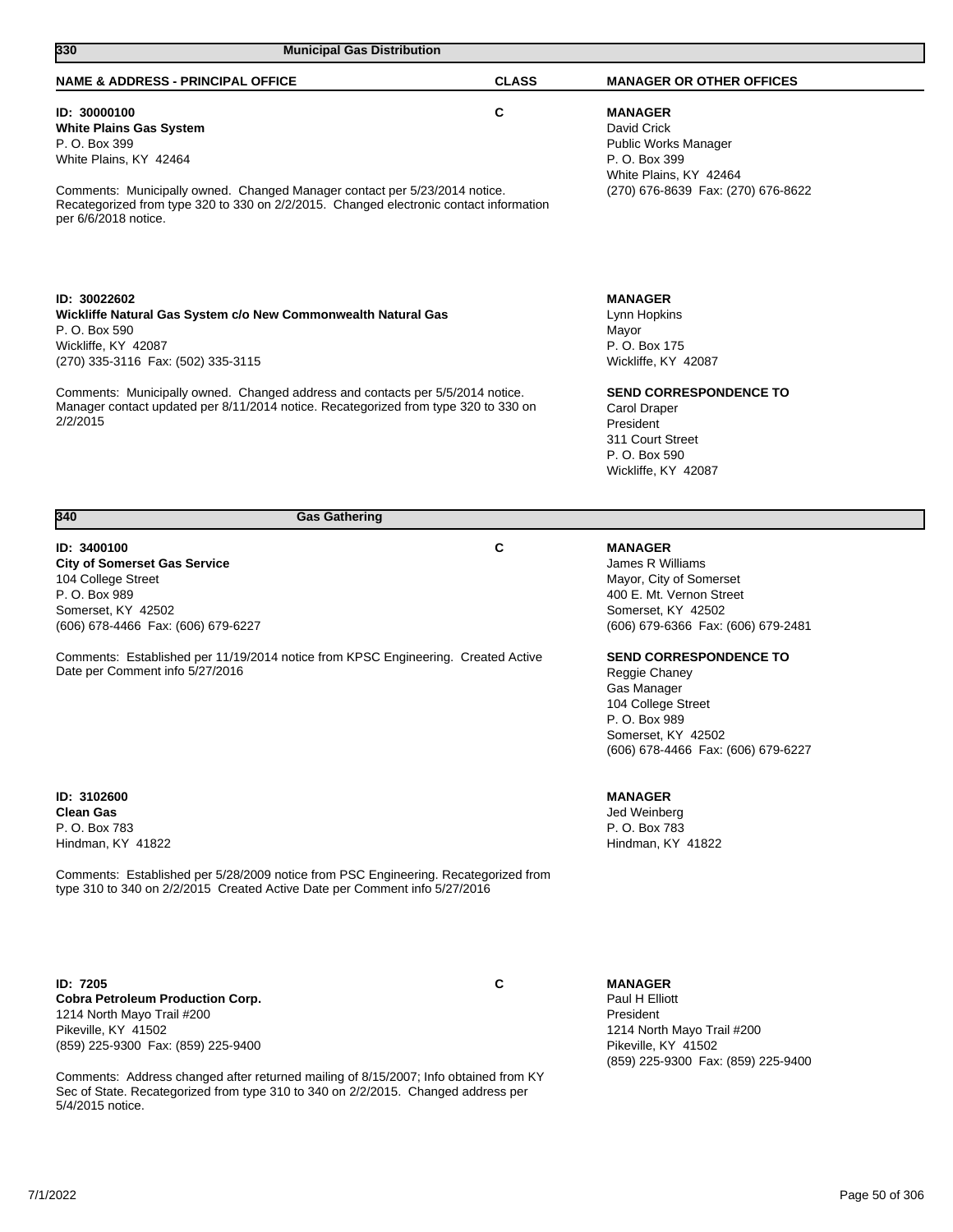| 340<br><b>Gas Gathering</b>                                                                                                                                                                                                                                                                                                                                                                                                                                      |              |                                                                                                                                                                                                                                                                                                                                        |
|------------------------------------------------------------------------------------------------------------------------------------------------------------------------------------------------------------------------------------------------------------------------------------------------------------------------------------------------------------------------------------------------------------------------------------------------------------------|--------------|----------------------------------------------------------------------------------------------------------------------------------------------------------------------------------------------------------------------------------------------------------------------------------------------------------------------------------------|
| <b>NAME &amp; ADDRESS - PRINCIPAL OFFICE</b>                                                                                                                                                                                                                                                                                                                                                                                                                     | <b>CLASS</b> | <b>MANAGER OR OTHER OFFICES</b>                                                                                                                                                                                                                                                                                                        |
| ID: 3400200<br><b>Core Appalachia Operating LLC</b><br>414 Summers Street<br>Charleston, WV 25301<br>(606) 298-3400 Fax: (606) 298-0083<br>Comments: Established per 11/19/2014 notice from KPSC Engineering. Created Active<br>Date per Comment info 5/27/2016. Formerly Chesapeake Appalachia, LLC; Changed<br>name, address, phone, fax, and added Correspondence contact per 3/24/2017 notice.                                                               | С            | <b>MANAGER</b><br>Robert L Price<br>Manager - Pipeline Operations<br>900 Pennsylvania Avenue<br>P. O. Box 6070<br>Charleston, WV 25302<br>(606) 298-3400 Fax: (606) 298-0083<br><b>SEND CORRESPONDENCE TO</b><br>John Lawman<br>Sr. VP - Midstream<br>414 Summers Street<br>Charleston, WV 25301<br>(304) 353-5013 Fax: (304) 353-5155 |
| ID: 3400600<br><b>Cumberland Valley Resources</b><br>2647 Cherokee Parkway<br>Louisville, KY 40204<br>Comments: Established as new Gas Gathering 4/17/2017 per KPSC Inspector.                                                                                                                                                                                                                                                                                   | C            | <b>MANAGER</b><br>Rudy Vogt<br>Owner<br>2647 Cherokee Parkway<br>Louisville, KY 40204                                                                                                                                                                                                                                                  |
| ID: 3400300<br>Diversified Gas and Oil Corporation<br>100 Diversified Way<br>Pikeville, KY 41501<br>(606) 433-2900 Fax: (606) 437-2256<br>Comments: Established per 11/19/2014 notice from KPSC Engineering. Changed<br>contacts per 11/16/2015 notice. Created Active Date per Comment info 5/27/2016. On                                                                                                                                                       | C            | <b>MANAGER</b><br>Darrell Smith<br>Vice President, Pipe and Constructio<br>100 Diversified Way<br>Pikeville, KY 41501<br><b>SEND CORRESPONDENCE TO</b><br>James Shawn Bailey                                                                                                                                                           |
| 6/16/2016 EQT Production assumed operation of the assets in Kentucky from EQT<br>Midstream on 6/6/2016; EQT Production continued to operate the Kentucky assets until                                                                                                                                                                                                                                                                                            |              | Manager, GIS & Pipeline Safety<br>100 Diversified Way<br>Pikeville, KY 41501<br><b>ENGINEERING</b><br>James Shawn Bailey<br>Manager, GIS & Pipeline Safety<br>100 Diversified Way<br>Pikeville, KY 41501                                                                                                                               |
| ID: 3102300<br><b>Gas Acquisition Corporation</b><br>65 lvyton Road<br>Salversville, KY 41465<br>Comments: Equitable Gas Company farm tap natural gas service accounts and pipeline<br>transfer for 7 customers in Lawrence County, Kentucky transferred to Gas Acquisition<br>Corporation (GAC) per notices of 5/13/2008 and 5/20/2008; GAC adopted rates, rules and<br>regulations in effect for Equitable on 6/23/1998. Recategorized from type 310 to 340 on | С            | <b>MANAGER</b><br><b>Jack Justice</b><br>President<br>65 lvyton Road<br>Salversville, KY 41465<br><b>SEND CORRESPONDENCE TO</b><br><b>Russell Parsons</b><br>Secretary                                                                                                                                                                 |
| <b>ID: 6980</b>                                                                                                                                                                                                                                                                                                                                                                                                                                                  | С            | 65 lvyton Road<br>Salyersville, KY 41465<br><b>MANAGER</b>                                                                                                                                                                                                                                                                             |

**Jackson Enterprises** 6074 Highway 92 East Williamsburg, KY 40769

Comments: Recategorized from type 310 to 340 on 2/2/2015

Howard Jackson Owner 6074 Highway 92 East Williamsburg, KY 40769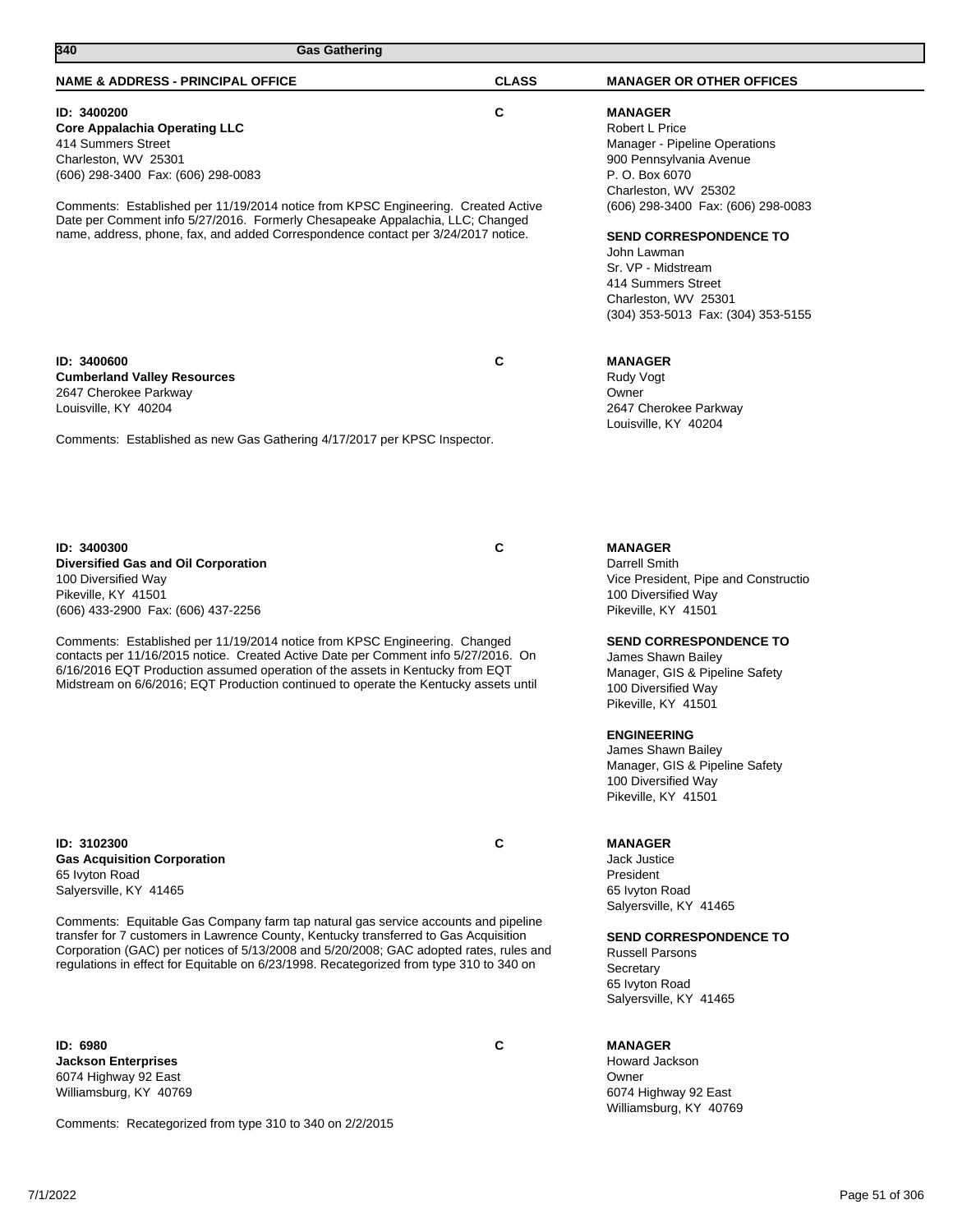| 340<br><b>Gas Gathering</b>                                                                                                                                                                                                                                                        |              |                                                                                                                                                                                                                                                                                                                                                                                                                                                                    |
|------------------------------------------------------------------------------------------------------------------------------------------------------------------------------------------------------------------------------------------------------------------------------------|--------------|--------------------------------------------------------------------------------------------------------------------------------------------------------------------------------------------------------------------------------------------------------------------------------------------------------------------------------------------------------------------------------------------------------------------------------------------------------------------|
| <b>NAME &amp; ADDRESS - PRINCIPAL OFFICE</b>                                                                                                                                                                                                                                       | <b>CLASS</b> | <b>MANAGER OR OTHER OFFICES</b>                                                                                                                                                                                                                                                                                                                                                                                                                                    |
| ID: 3400400<br>Jefferson Gas, LLC<br>220 Lexington Green Circle, #130<br>P. O. Box 24032<br>Lexington, KY 40503-3333<br>(859) 245-8193 Fax: (859) 245-9409<br>Comments: Established per 11/19/2014 notice from KPSC Engineering. Created Active<br>Date per Comment info 5/27/2016 | C            | <b>MANAGER</b><br>Mark Enderle<br>Controller<br>220 Lexington Green Circle, #130<br>P. O. Box 24032<br>Lexington, KY 40503-3333<br>(859) 245-8193 Fax: (859) 245-9409                                                                                                                                                                                                                                                                                              |
| ID: 3400500<br>Lindsey & Elliott Gas Co.<br>229 Main Street, Suite 2<br>Pikeville, KY 41501<br>(606) 437-4386 Fax: (606) 432-5350<br>Comments: Established per 11/19/2014 notice from KPSC Engineering. Created Active<br>Date per Comment info 5/27/2016                          | C            | <b>MANAGER</b><br>John D Elliott<br>Owner<br>229 Main Street, Suite 2<br>Pikeville, KY 41501<br>(606) 437-4386 Fax: (606) 432-5350<br><b>SEND CORRESPONDENCE TO</b><br><b>Merion Wright</b><br><b>Field Operations</b><br>229 Main Street, Suite 2<br>Pikeville, KY 41501<br>(606) 437-4386 Fax: (606) 432-5350<br><b>ACCOUNTING FORMS TO</b><br>Doug Casey<br>Bookkeeper<br>229 Main Street, Suite 2<br>Pikeville, KY 41501<br>(606) 437-4386 Fax: (606) 432-5350 |
| ID: 3400700<br><b>Nytis Exploration Company, LLC</b><br>2480 Fortune Drive, Suite 300<br>Lexington, KY 40509<br>Comments: Established 11/5/2019 per KPSC DOI.                                                                                                                      | C            | <b>MANAGER</b><br>Lloyd Hall<br>VP of Operations<br>2480 Fortune Drive, Suite 300<br>Lexington, KY 40509<br><b>ENGINEERING</b><br>Jeff Burke<br><b>Operations Manager</b><br>1147 Stone Coal Road<br>Pikeville, KY 41501                                                                                                                                                                                                                                           |
| ID: 3601000<br>Southern Kentucky Energy, LLC<br>425 Power Street<br>Bowling Green, KY 42101<br>Comments: Established as Gas Gathering 10/1/2019 per KPSC DOI; formerly Intrastate<br>Transmission.                                                                                 | C            | <b>MANAGER</b><br>Wendell Wooden<br><b>Operations Manager</b><br>425 Power Street<br>Caneyville, KY 42721<br><b>ENGINEERING</b><br>Jason Sharp<br>425 Power Street<br>Bowling Green, KY 42101                                                                                                                                                                                                                                                                      |
| ID: 3103000<br>Tackett & Sons Drilling Contractors, Inc.<br>264 Twin Lick Road<br>Salyersville, KY 41465                                                                                                                                                                           | C            | <b>MANAGER</b><br>David B Tackett<br>President<br>264 Twin Lick Road<br>Salyersville, KY 41465                                                                                                                                                                                                                                                                                                                                                                     |

Comments: Farm Tap established 3/7/2011 per Tariff Branch. Recategorized from type 310 to 340 on 2/2/2015 Created Active Date per Comment info 5/27/2016

7/1/2022 Page 52 of 306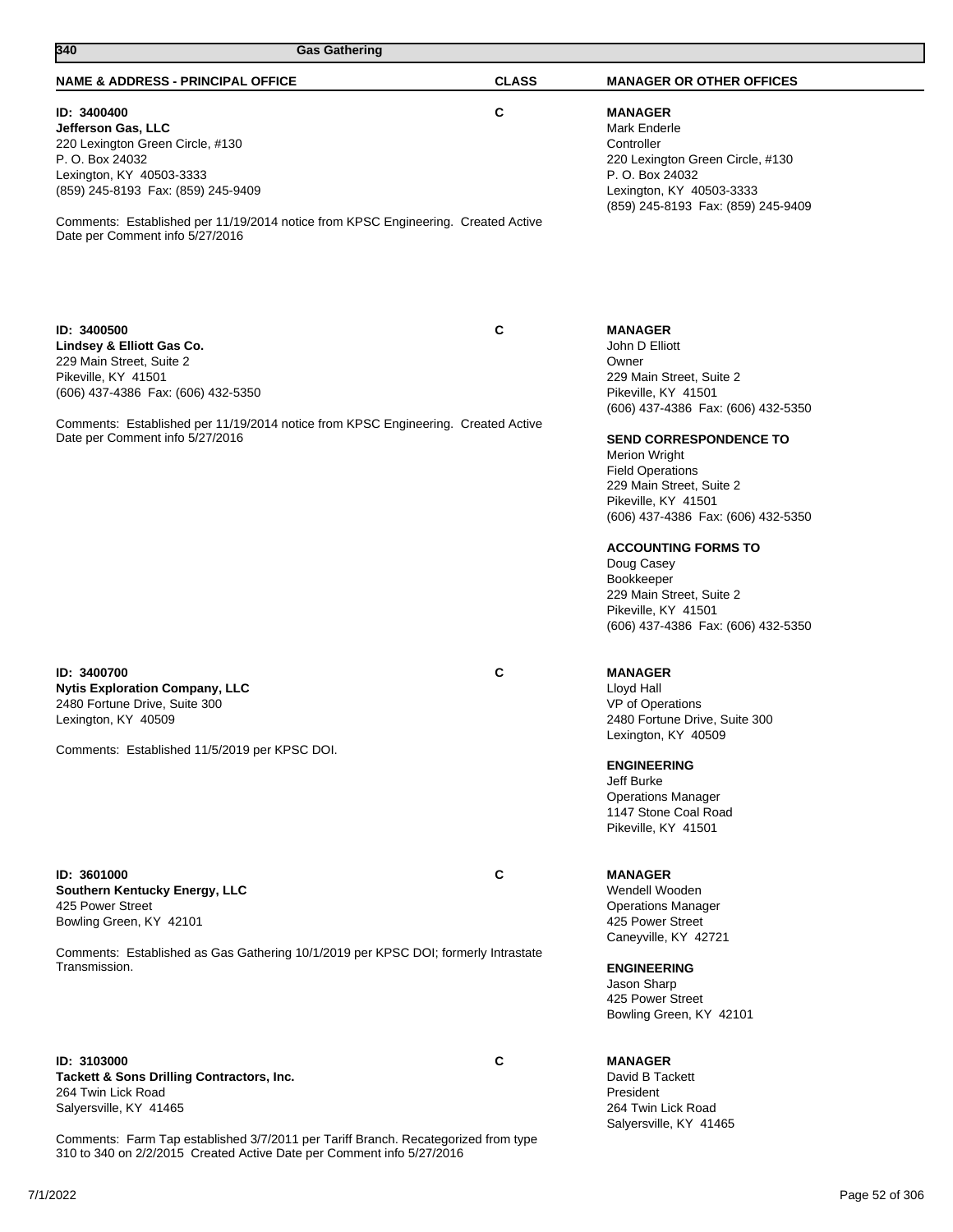| 340<br><b>Gas Gathering</b>                                                                                                                                                                                                                                                                                                                                                                                                             |              |                                                                                                                                                                                                                                                                                                              |
|-----------------------------------------------------------------------------------------------------------------------------------------------------------------------------------------------------------------------------------------------------------------------------------------------------------------------------------------------------------------------------------------------------------------------------------------|--------------|--------------------------------------------------------------------------------------------------------------------------------------------------------------------------------------------------------------------------------------------------------------------------------------------------------------|
| <b>NAME &amp; ADDRESS - PRINCIPAL OFFICE</b>                                                                                                                                                                                                                                                                                                                                                                                            | <b>CLASS</b> | <b>MANAGER OR OTHER OFFICES</b>                                                                                                                                                                                                                                                                              |
| ID: 3104100<br><b>Vinland Energy</b><br>104 Nami Plaza, Suite 1<br>London, KY 40743-0948<br>Comments: Formerly Nami Resources Company; Changed contact and company name<br>per email of 10/22/07 from PSC Engineer Jason Brangers. Recategorized from type 310<br>to 340 on 2/2/2015                                                                                                                                                    | C            | <b>MANAGER</b><br>Thomas H Blake<br>President<br>104 Nami Plaza, Suite 1<br>London, KY 40741<br>(606) 862-6402 Fax: (606) 862-6403<br><b>SEND CORRESPONDENCE TO</b><br>Joe E Caldwell<br>Manager - Compliance<br>104 Nami Plaza, Suite 1<br>London, KY 40743-0948<br>(606) 862-6402 Fax: (606) 862-6403      |
| <b>Farm Taps</b><br>350                                                                                                                                                                                                                                                                                                                                                                                                                 |              |                                                                                                                                                                                                                                                                                                              |
| ID: 3501000<br><b>B&amp;S Oil &amp; Gas Company</b><br>P. O. Box 155<br>Harold, KY 41635<br>Comments: Established per 12/16/2021 application for Farm Tap.                                                                                                                                                                                                                                                                              | C            | <b>MANAGER</b><br><b>Bud Rife</b><br>P. O. Box 155<br>Harold, KY 41635                                                                                                                                                                                                                                       |
| <b>ID: 3607</b><br><b>Bear Fork Gas Company</b><br>P. O. Box 2227<br>Pikeville, KY 41502<br>Comments: FARM TAP<br>No compressor or Class 3 customers; Inactivated 11/20/1991. Reactivated per rate<br>increase received 6/1/2009. Recategorized from type 310 to 350 on 2/2/2015                                                                                                                                                        |              | <b>MANAGER</b><br>Sandra C Newsom<br>President<br>P. O. Box 2227<br>Pikeville, KY 41502                                                                                                                                                                                                                      |
| ID: 3500100<br><b>Core Appalachia Operating LLC</b><br>414 Summers Street<br>Charleston, WV 25301<br>(606) 298-3400 Fax: (606) 298-0083<br>Comments: Established per 3/10/2015 notice. Created Active Date per Comment info<br>5/27/2016. Formerly Chesapeake Appalachia, LLC; Changed name, address, phone, fax,<br>and added Correspondence contact per 3/24/2017 notice.                                                             | C            | <b>MANAGER</b><br>Robert L Price<br>Manager - Pipeline Operations<br>213 Industrial Road<br>Debord, KY 41214<br>(606) 298-3400 Fax: (606) 298-0083<br><b>SEND CORRESPONDENCE TO</b><br>John Lawman<br>Sr. VP - Midstream<br>414 Summers Street<br>Charleston, WV 25301<br>(304) 353-5013 Fax: (304) 353-5155 |
| ID: 3103500<br>Forexco, Inc.<br>2122 Enterprise Road<br>Greensboro, NC 27408<br>Comments: Established as a Farm Tap per 1/19/2012 Application for furnishing gas<br>service pursuant to KRS 278.485 for natural gas Farm Tap customers in Bell County,<br>Kentucky. Recategorized from type 310 to 350 on 2/2/2015 Recategorized from type 310<br>to 350 on 2/2/2015 Established as a Farm Tap per 1/19/2012 Application for furnishing |              | <b>MANAGER</b><br>Vernon Smith<br><b>Operations Manager</b><br>2122 Enterprise Road<br>Greensboro, NC 27408                                                                                                                                                                                                  |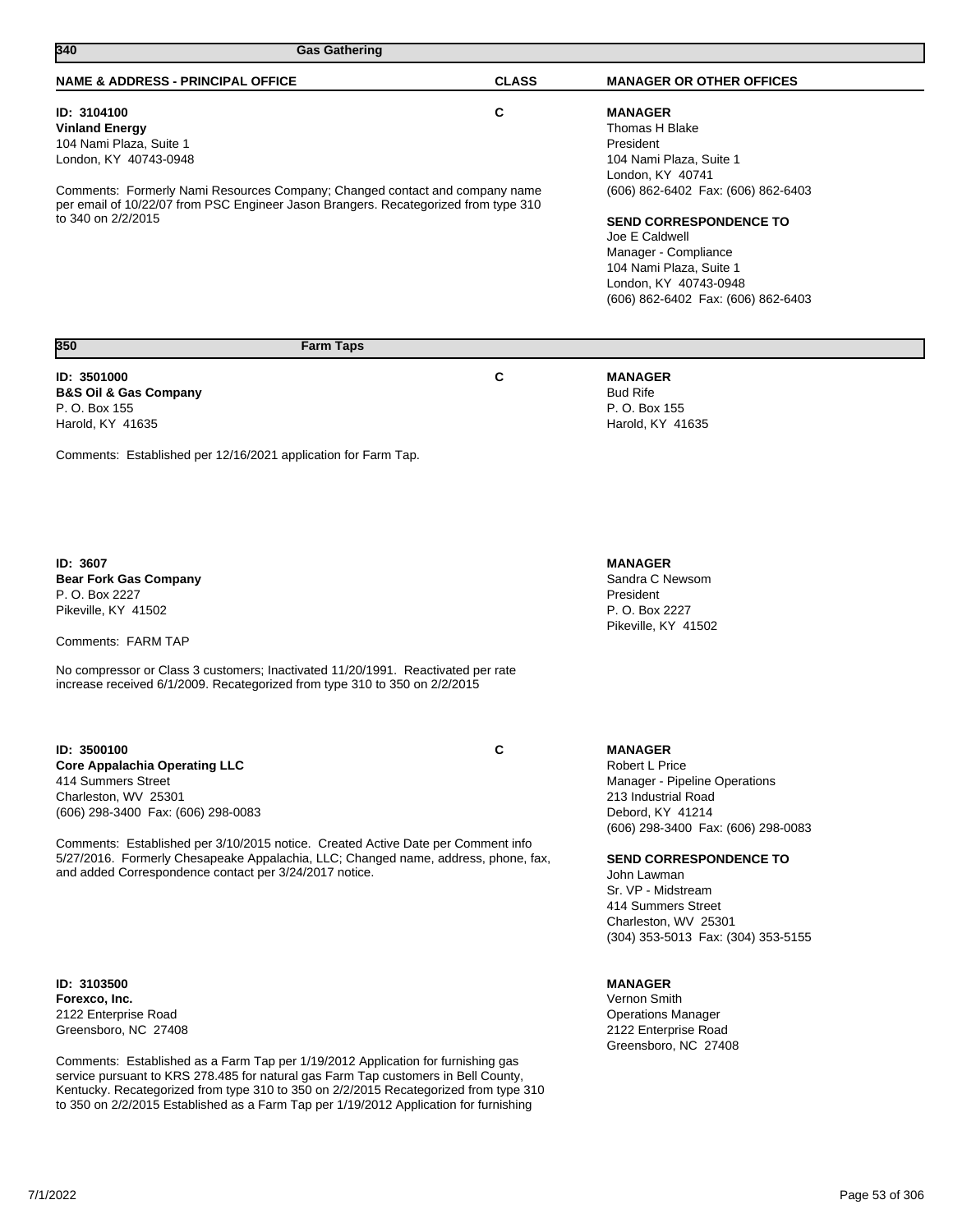| 350<br><b>Farm Taps</b>                                                                                                                                                                                                                                                                                                                                                                                                                |              |                                                                                                                                                                                                                                |
|----------------------------------------------------------------------------------------------------------------------------------------------------------------------------------------------------------------------------------------------------------------------------------------------------------------------------------------------------------------------------------------------------------------------------------------|--------------|--------------------------------------------------------------------------------------------------------------------------------------------------------------------------------------------------------------------------------|
| <b>NAME &amp; ADDRESS - PRINCIPAL OFFICE</b>                                                                                                                                                                                                                                                                                                                                                                                           | <b>CLASS</b> | <b>MANAGER OR OTHER OFFICES</b>                                                                                                                                                                                                |
| ID: 3500600<br><b>Greylock Conventional, LLC</b><br>500 Corporate Landing<br>Charleston, WV 25311                                                                                                                                                                                                                                                                                                                                      | C            | <b>MANAGER</b><br>Joseph Lowe<br><b>Production Analyst</b><br>500 Corporate Landing<br>Charleston, WV 25311                                                                                                                    |
| Comments: Formerly Energy Corporation of America (ID 3101500); Acquired by Greylock<br>Conventional, LLC (ID 3500600) per 6/19/2018 notice and Farm Tap Tariff.                                                                                                                                                                                                                                                                        |              |                                                                                                                                                                                                                                |
| ID: 3103100<br>Jakes Branch Gas Company, Inc.<br>P. O. Box 783<br>Hindman, KY 41822<br>Comments: Farm Tap established per 9/21/2011 request for rate change. Recategorized<br>from type 310 to 350 on 2/2/2015 Recategorized from type 310 to 350 on 2/2/2015 Farm<br>Tap established per 9/21/2011 request for rate change. Recategorized from type 310 to<br>350 on 2/2/2015. Created Active Date per Comment info 5/27/2016         | C            | <b>MANAGER</b><br>Jed Weinberg<br>Manager<br>P. O. Box 783<br>Hindman, KY 41822                                                                                                                                                |
| ID: 3500500<br>Jetta Operating Appalachia, LLC<br>777 Taylor Street, Suite P-1<br>Fort Worth, TX 76102<br>Comments: Established per 5/24/2018 inquiry from KPSC Inspector.                                                                                                                                                                                                                                                             | C            | <b>MANAGER</b><br>Mary Carter Starkey<br><b>Regulatory Manager</b><br>777 Taylor Street, Suite P-1<br>Fort Worth, TX 76102<br><b>SEND CORRESPONDENCE TO</b><br>Danny Huff<br>Manager<br>305 Dawahare Drive<br>Hazard, KY 41701 |
| ID: 3103400<br>KYTX Oil & Gas, LLC<br>6423 KY 1232<br>P. O. Box 569<br>Gray, KY 40734<br>(606) 526-1113 Fax: (606) 526-1158<br>Comments: Farm Tap established per 12/12/2011 Letter. Recategorized from type 310 to<br>350 on 2/2/2015 Recategorized from type 310 to 350 on 2/2/2015 Farm Tap established<br>per 12/12/2011 Letter. Recategorized from type 310 to 350 on 2/2/2015. Created Active<br>Date per Comment info 5/27/2016 | C            | <b>SEND CORRESPONDENCE TO</b><br>Leslie Derr<br>6423 KY 1232<br>P. O. Box 569<br>Gray, KY 40734<br>(606) 526-1113 Fax: 606-1152                                                                                                |
| ID: 3500200<br><b>Matriks Energy, LLC</b><br>P. O. Box 1298<br>Ashland, KY 41105-1298<br>(606) 324-8500 Fax: (606) 324-8515<br>Comments: Established per 3/10/2015 notice. Created Active Date per Comment info<br>5/27/2016                                                                                                                                                                                                           | C            | <b>MANAGER</b><br>W. Mark Parks<br><b>Managing Member</b><br>P. O. Box 1298<br>Ashland, KY 41105-1298<br>(606) 324-8500 Fax: (606) 324-8515                                                                                    |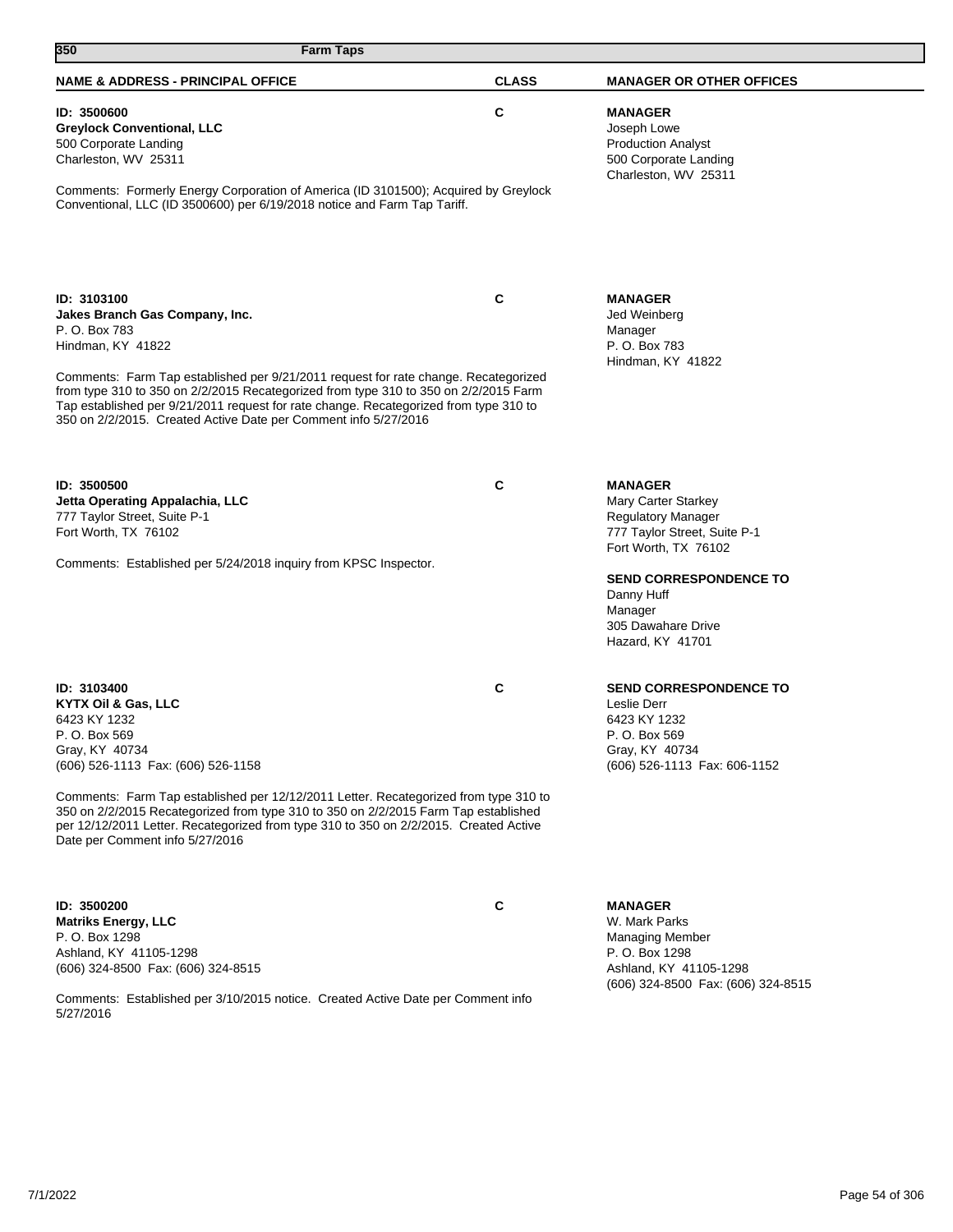| 350<br><b>Farm Taps</b>                                                                                                                                                                                                                                                                                                                                                                                                             |              |                                                                                                                                                                 |
|-------------------------------------------------------------------------------------------------------------------------------------------------------------------------------------------------------------------------------------------------------------------------------------------------------------------------------------------------------------------------------------------------------------------------------------|--------------|-----------------------------------------------------------------------------------------------------------------------------------------------------------------|
| <b>NAME &amp; ADDRESS - PRINCIPAL OFFICE</b>                                                                                                                                                                                                                                                                                                                                                                                        | <b>CLASS</b> | <b>MANAGER OR OTHER OFFICES</b>                                                                                                                                 |
| ID: 3500300<br>Minerals Management Group, Inc.<br>5600 N May Avenue, Suite 295<br>Oklahoma City, OK 73112<br>(405) 848-0924 Fax: (405) 848-0926<br>Comments: Established per 3/10/2015 notice. Created Active Date per Comment info<br>5/27/2016                                                                                                                                                                                    | С            | <b>MANAGER</b><br>Richard L Hinkle<br>Vice President<br>5600 N May Avenue, Suite 295<br>Oklahoma City, OK 73312<br>(405) 848-0924 Fax: (405) 848-0926           |
| ID: 3103200<br><b>Montgomery Creek Gas Company</b><br>P. O. Box 783<br>Hindman, KY 41822<br>Comments: Farm Tap established per 9/21/2011 request for rate change. Recategorized<br>from type 310 to 350 on 2/2/2015 Recategorized from type 310 to 350 on 2/2/2015 Farm<br>Tap established per 9/21/2011 request for rate change. Recategorized from type 310 to<br>350 on 2/2/2015. Created Active Date per Comment info 5/27/2016 | C            | <b>MANAGER</b><br>Jed Weinberg<br>Manager<br>P. O. Box 783<br>Hindman, KY 41822                                                                                 |
| ID: 3500900<br><b>Natural Gas Services, LLC</b><br>1544 Winchester Avenue, Suite 1108<br>Ashland, KY 41101<br>(606) 324-7971 Fax: (606) 324-6340<br>Comments: Established per 9/24/2021 notice to provide service to Farm Tap customers.                                                                                                                                                                                            | C            | <b>MANAGER</b><br>Monica Sturgill<br><b>Operations Manager</b><br>1544 Winchester Avenue, Suite 1108<br>Ashland, KY 41101<br>(606) 324-7971 Fax: (606) 324-6340 |
| ID: 3500400<br>Orbit Gas Transmission, Inc.<br>1401 Spring Bank Drive, Suite 16<br>Owensboro, KY 42303<br>(270) 689-9554 Fax: (270) 826-3763<br>Comments: Established per 3/11/2015 notice. Created Active Date per Comment info<br>5/27/2016. Changed address per 7/11/2017 notice. Removed PO Box per 12/12/2018<br>notice.                                                                                                       | С            | <b>MANAGER</b><br>James F Martin<br>President<br>1401 Spring Bank Drive, Suite 16<br>Owensboro, KY 42303<br>(270) 689-9554 Fax: (270) 826-3763                  |
| ID: 3103800<br>Peoples Gas KY, LLC<br>375 North Shore Drive<br>Suite 600<br>Pittsburgh, PA 15212<br>Comments: Farm Tap established per 12/19/2013 Correspondence. Recategorized from<br>type 310 to 350 on 2/2/2015 Recategorized from type 310 to 350 on 2/2/2015 Farm Tap<br>established per 12/19/2013 Correspondence. Recategorized from type 310 to 350 on                                                                     |              | <b>SEND CORRESPONDENCE TO</b><br><b>Andrew Weisner</b><br>Senior Legal Specialist<br>375 North Shore Drive<br>Suite 600<br>Pittsburgh, PA 15212                 |

2/2/2015. Created Active Date per Comment info 5/27/2016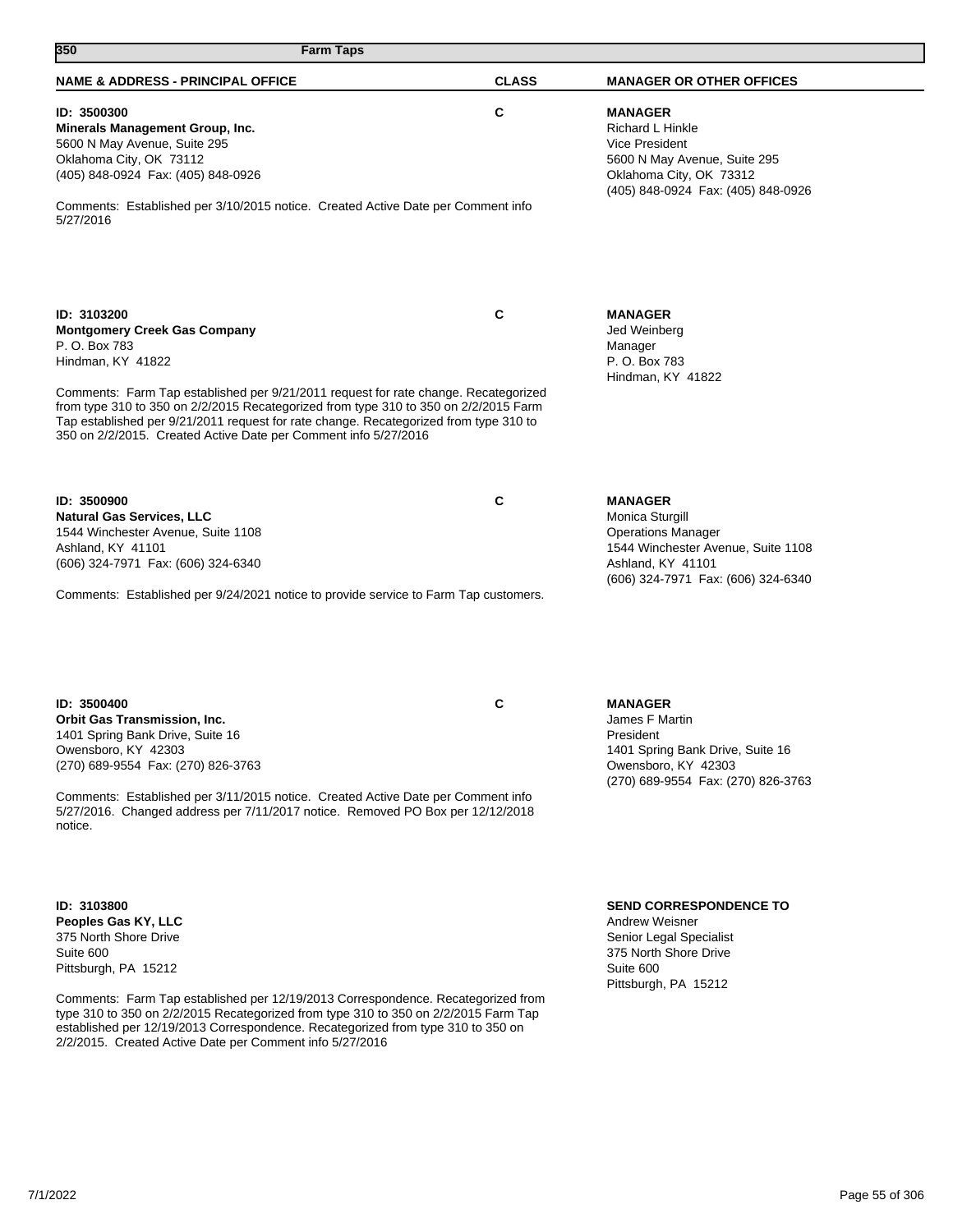| 350<br><b>Farm Taps</b>                                                                                                                                                                                                                       |              |                                                                                                                                                                                                                                                                                                                                           |
|-----------------------------------------------------------------------------------------------------------------------------------------------------------------------------------------------------------------------------------------------|--------------|-------------------------------------------------------------------------------------------------------------------------------------------------------------------------------------------------------------------------------------------------------------------------------------------------------------------------------------------|
| <b>NAME &amp; ADDRESS - PRINCIPAL OFFICE</b>                                                                                                                                                                                                  | <b>CLASS</b> | <b>MANAGER OR OTHER OFFICES</b>                                                                                                                                                                                                                                                                                                           |
| ID: 3103900<br><b>Quality Natural Gas, LLC</b><br>P. O. Box 529<br>Allen, KY 41601<br>(888) 874-8041 Fax: (606) 874-9556<br>Comments: Farm Tap established per revised Tariff on 1/23/2015. Recategorized from<br>type 310 to 350 on 2/2/2015 |              | <b>SEND CORRESPONDENCE TO</b><br>Suzi Flanagan Wright<br>Accountant<br>P. O. Box 529<br>Allen, KY 41601<br>(888) 874-8041 Fax: (606) 874-9556                                                                                                                                                                                             |
| ID: 3500700<br>The Gas Group Inc.<br>13517 Saddlecreek Drive<br>Louisville, KY 40245<br>Comments: Established as Farm Tap per 11/1/2018 notice.                                                                                               | C            | <b>MANAGER</b><br><b>Basil Pollitt</b><br>President & CEO<br>13517 Saddlecreek Drive<br>Louisville, KY 40245                                                                                                                                                                                                                              |
| ID: 3500800<br><b>Troublesome Creek Gas Corporation</b><br>139 Pickett Lane<br>P. O. Box 934<br>Prestonsburg, KY 41653<br>(606) 874-0774 Fax: (606) 874-9090<br>Comments: Established per 12/19/2019 Notice.                                  | C            | <b>MANAGER</b><br>Charles R Bradley<br>President<br>139 Pickett Lane<br>P. O. Box 934<br>Prestonsburg, KY 41653<br>(606) 874-0774 Fax: (606) 874-9090<br><b>SEND CORRESPONDENCE TO</b><br><b>Whitney Bradley</b><br>In-House Counsel<br>139 Pickett Lane<br>P. O. Box 934<br>Prestonsburg, KY 41653<br>(606) 874-0774 Fax: (606) 874-9090 |
| 360<br><b>Hazardous Liquids Inter</b>                                                                                                                                                                                                         |              |                                                                                                                                                                                                                                                                                                                                           |
| ID: 3600100<br><b>BP Oil Pipeline Co</b><br>30 S Wacker Drive<br>Chicago, IL 60606<br>Comments: Established per KPSC Inspectors 7/16/2018.                                                                                                    | C            | <b>SEND CORRESPONDENCE TO</b><br>Jim Bruen<br>30 S Wacker Drive<br>Chicago, IL 60606                                                                                                                                                                                                                                                      |
| ID: 3600200<br>BP Pipeline (North America) Inc.<br>30 S Wacker Drive<br>Chicago, IL 60606<br>Comments: Established per KPSC Inspectors 7/16/2018.                                                                                             | C            | <b>SEND CORRESPONDENCE TO</b><br>Jim Bruen<br>30 S Wacker Drive<br>Chicago, IL 60606                                                                                                                                                                                                                                                      |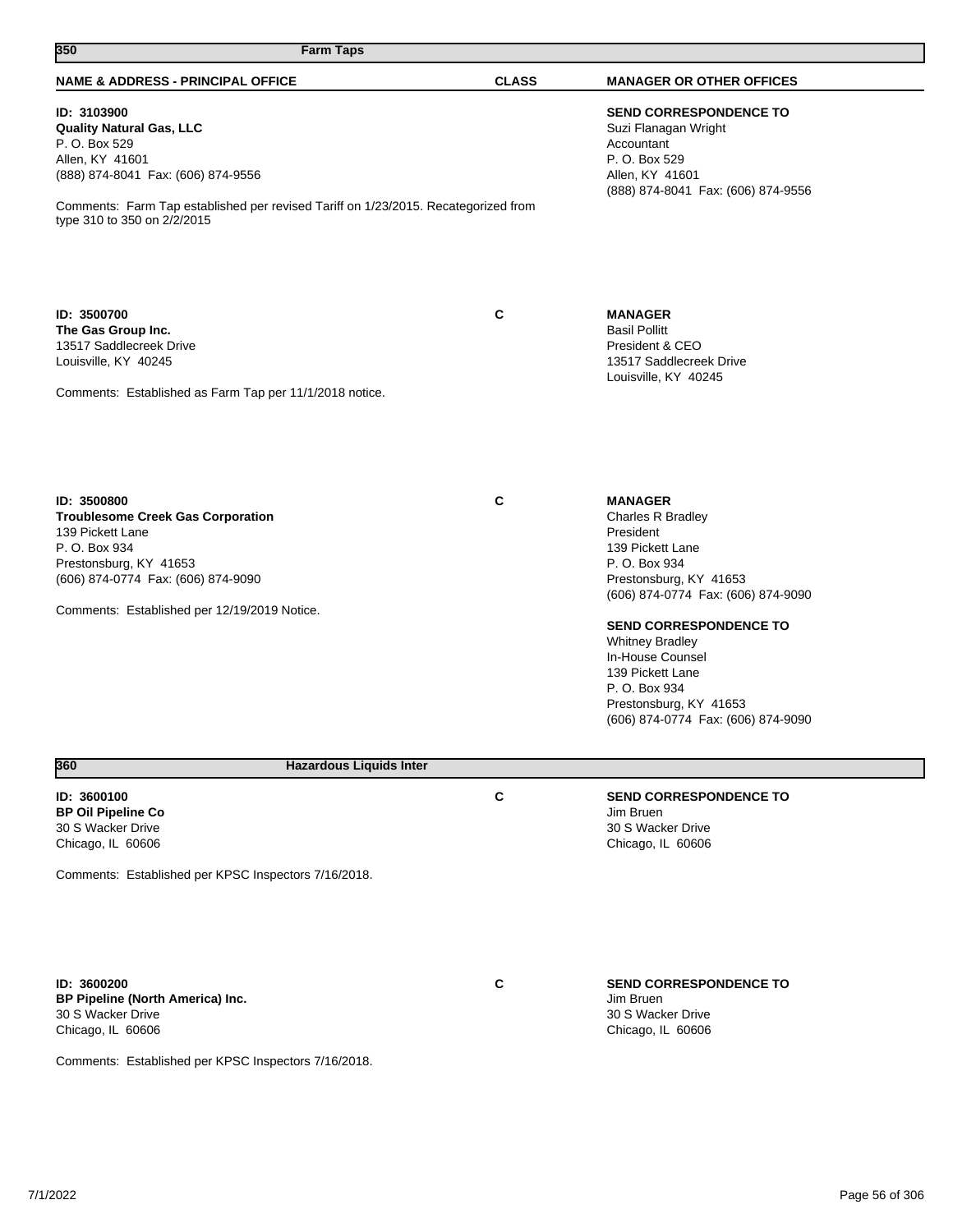| 360<br><b>Hazardous Liquids Inter</b>                                                                                                                                            |              |                                                                                                                       |
|----------------------------------------------------------------------------------------------------------------------------------------------------------------------------------|--------------|-----------------------------------------------------------------------------------------------------------------------|
| <b>NAME &amp; ADDRESS - PRINCIPAL OFFICE</b>                                                                                                                                     | <b>CLASS</b> | <b>MANAGER OR OTHER OFFICES</b>                                                                                       |
| ID: 3600300<br><b>Countrymark Refining and Logistics, LLC</b><br>225 S. E. Street, Suite 44<br>Indianapolis, IN 46202<br>Comments: Established per KPSC Inspectors 7/16/2018.    | C            | <b>SEND CORRESPONDENCE TO</b><br><b>Blair Currie</b><br>225 S. E. Street, Suite 44<br>Indianapolis, IN 46202          |
|                                                                                                                                                                                  |              |                                                                                                                       |
| ID: 3600400<br>Duke Energy Kentucky - Liquid<br>139 East Fourth Street, Mail Drop EX403<br>Cincinnati, OH 45202<br>Comments: Established per KPSC Inspectors 7/16/2018.          | C            | <b>SEND CORRESPONDENCE TO</b><br>Laura Mate<br>139 East Fourth Street, Mail Drop EX403<br>Cincinnati, OH 45202        |
| ID: 3600500<br><b>Enterprise Products Operating LLC</b>                                                                                                                          | C            | <b>SEND CORRESPONDENCE TO</b><br>Leann Williams                                                                       |
| 1100 Louisiana Street<br>Houston, TX 77002<br>Comments: Established per KPSC Inspectors 7/16/2018.                                                                               |              | 1100 Louisiana Street<br>Houston, TX 77002                                                                            |
| ID: 3600600<br><b>Marathon Pipe Line LLC</b><br>539 South Main Street<br>Findlay, OH 45840<br>Comments: Established per KPSC Inspectors 7/16/2018.                               | C            | <b>SEND CORRESPONDENCE TO</b><br>Danielle M Shay<br>539 South Main Street<br>Findlay, OH 45840                        |
| ID: 3600700<br>Markwest Ranger Pipeline Company, L.L.C.<br>1515 Arapahoe Street, Tower 1, Suite 1600<br>Denver, CO 80202<br>Comments: Established per KPSC Inspectors 7/16/2018. | C            | <b>SEND CORRESPONDENCE TO</b><br><b>Anthony Derr</b><br>1515 Arapahoe Street, Tower 1, Suite 1600<br>Denver, CO 80202 |
| ID: 3600800<br>Mid - Valley Pipeline Co<br>800 East Sonterra Blvd<br>San Antonio, TX 78258                                                                                       | C            | <b>SEND CORRESPONDENCE TO</b><br><b>Todd Nardozzi</b><br>800 East Sonterra Blvd<br>San Antonio, TX 78258              |

Comments: Established per KPSC Inspectors 7/16/2018.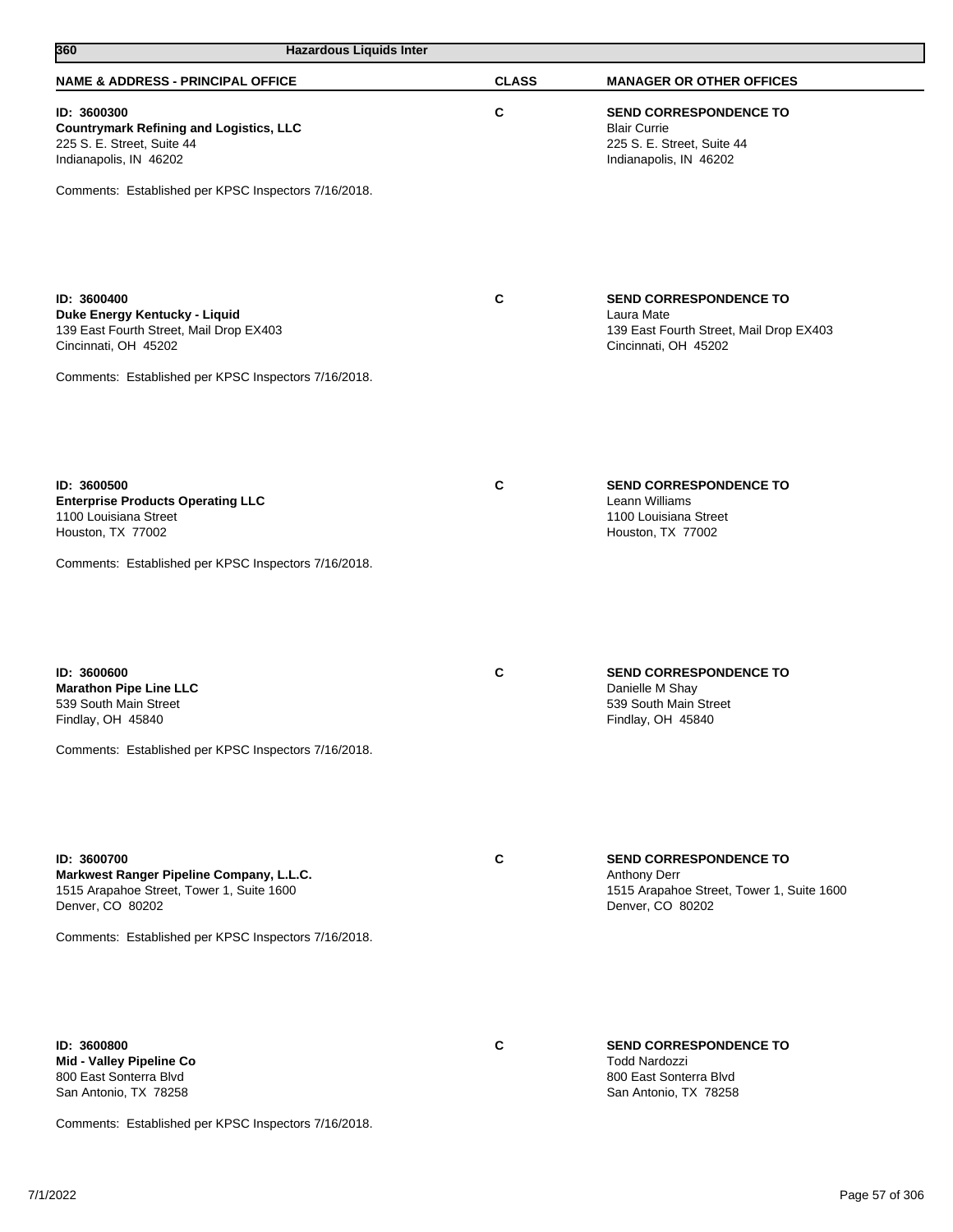| 360<br><b>Hazardous Liquids Inter</b>                                                                           |              |                                                                                                                |
|-----------------------------------------------------------------------------------------------------------------|--------------|----------------------------------------------------------------------------------------------------------------|
| <b>NAME &amp; ADDRESS - PRINCIPAL OFFICE</b>                                                                    | <b>CLASS</b> | <b>MANAGER OR OTHER OFFICES</b>                                                                                |
| ID: 3600900<br>Valero Terminaling and Distribution Company<br>One Valero Way<br>San Antonio, TX 78249           | C            | <b>SEND CORRESPONDENCE TO</b><br>James Trevino<br>One Valero Way<br>San Antonio, TX 78249                      |
| Comments: Established per KPSC Inspectors 7/16/2018.                                                            |              |                                                                                                                |
| 361<br><b>Hazardous Liquids Intra</b>                                                                           |              |                                                                                                                |
| ID: 3610100<br>Duke Energy Kentucky - Liquid<br>139 East Fourth Street, Mail Drop EX403<br>Cincinnati, OH 45202 | C            | <b>SEND CORRESPONDENCE TO</b><br>Laura Mate<br>139 East Fourth Street, Mail Drop EX403<br>Cincinnati, OH 45202 |
| Comments: Established per KPSC Inspectors 7/16/2018.                                                            |              |                                                                                                                |
| ID: 3610200<br><b>Marathon Pipe Line LLC</b><br>539 South Main Street<br>Findlay, OH 45840                      | C            | <b>SEND CORRESPONDENCE TO</b><br>Danielle M Shay<br>539 South Main Street<br>Findlay, OH 45840                 |
| Comments: Established per KPSC Inspectors 7/16/2018.                                                            |              |                                                                                                                |
|                                                                                                                 |              |                                                                                                                |

| 362                                                                                                                                                                        | <b>Gas Transmission Interstate</b> |   |                                                                                                                            |  |
|----------------------------------------------------------------------------------------------------------------------------------------------------------------------------|------------------------------------|---|----------------------------------------------------------------------------------------------------------------------------|--|
| ID: 3620100<br><b>ANR Pipeline Co</b><br>700 Louisiana Street<br>Houston, TX 77002                                                                                         |                                    | C | <b>SEND CORRESPONDENCE TO</b><br>Kathy Escalante<br><b>Integrity Engineer</b><br>700 Louisiana Street<br>Houston, TX 77002 |  |
| Comments: Established per KPSC Inspectors 7/16/2018.                                                                                                                       |                                    |   |                                                                                                                            |  |
| ID: 3620200<br>Big Sandy Pipeline, LLC (Spectra Energy Partners, LP)<br>5400 Westheimer Court<br>Houston, TX 77056<br>Comments: Established per KPSC Inspectors 7/16/2018. |                                    | C | <b>SEND CORRESPONDENCE TO</b><br>Mayra Salinas<br>Engineer<br>5400 Westheimer Court<br>Houston, TX 77056                   |  |
|                                                                                                                                                                            |                                    |   |                                                                                                                            |  |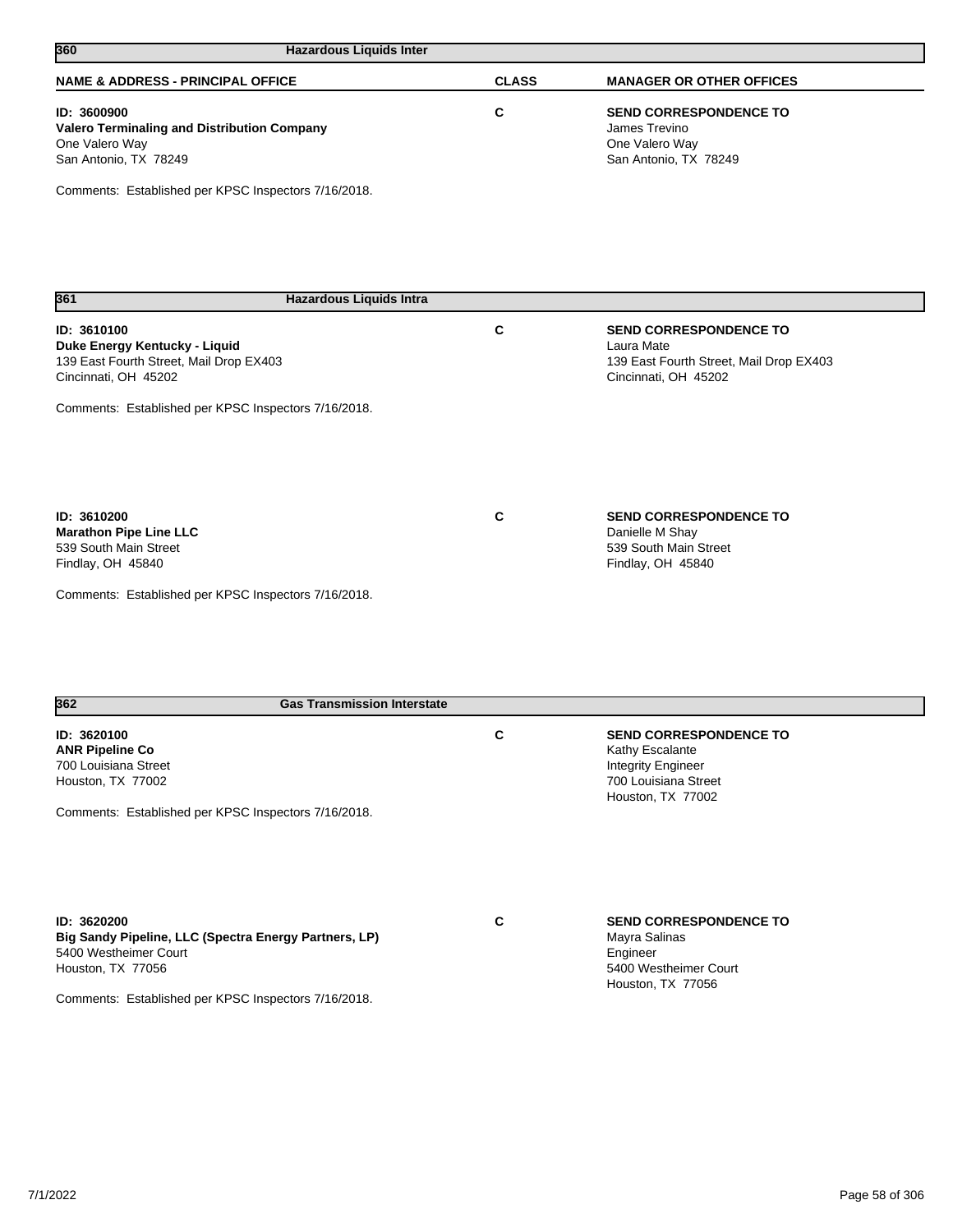| 362<br><b>Gas Transmission Interstate</b>                                                                                                                                               |              |                                                                                                                                               |
|-----------------------------------------------------------------------------------------------------------------------------------------------------------------------------------------|--------------|-----------------------------------------------------------------------------------------------------------------------------------------------|
| <b>NAME &amp; ADDRESS - PRINCIPAL OFFICE</b>                                                                                                                                            | <b>CLASS</b> | <b>MANAGER OR OTHER OFFICES</b>                                                                                                               |
| ID: 3620300<br><b>Columbia Gas Transmission, LLC</b><br>700 Louisiana Street<br>Houston, TX 77002<br>Comments: Established per KPSC Inspectors 7/16/2018.                               | C            | <b>SEND CORRESPONDENCE TO</b><br>Kathy Escalante<br><b>Integrity Engineer</b><br>700 Louisiana Street<br>Houston, TX 77002                    |
| ID: 3620400<br><b>Columbia Gulf Transmission, LLC</b><br>700 Louisiana Street, Suite 700<br>Houston, TX 77002<br>Comments: Established per KPSC Inspectors 7/16/2018.                   | C            | <b>SEND CORRESPONDENCE TO</b><br>Kathy Escalante<br><b>Integrity Engineer</b><br>700 Louisiana Street, Suite 700<br>Houston, TX 77002         |
| ID: 3620500<br><b>K O Transmission Company</b><br>139 East 4th Street<br>P. O. Box 960 - Room 460-Annex<br>Cincinnati, OH 45202<br>Comments: Established per KPSC Inspectors 7/16/2018. | C            | <b>SEND CORRESPONDENCE TO</b><br>Laura Mate<br>Lead Engineer<br>139 East 4th Street<br>P. O. Box 960 - Room 460-Annex<br>Cincinnati, OH 45202 |
| ID: 3620600<br><b>Marathon Pipe Line LLC</b><br>539 South Main Street<br>Findlay, OH 45840<br>Comments: Established per KPSC Inspectors 7/16/2018.                                      | $\mathbf c$  | <b>SEND CORRESPONDENCE TO</b><br>Danielle M Shay<br>539 South Main Street<br>Findlay, OH 45840                                                |
| ID: 3620700<br><b>Midwestern Gas Transmission Co</b><br>100 West Fifth Street<br>Tulsa, OK 74103<br>Comments: Established per KPSC Inspectors 7/16/2018.                                | C            | <b>SEND CORRESPONDENCE TO</b><br>Karen Perez<br>Operator<br>100 West Fifth Street<br>Tulsa, OK 74103                                          |
| ID: 3620800<br><b>Tennessee Gas Pipeline Company</b><br>1001 Louisiana Street, Suite 1000<br>Houston, TX 77002                                                                          | C            | <b>SEND CORRESPONDENCE TO</b><br>Cindy Jacob<br>Senior Administrative Assistant<br>1001 Louisiana Street, Suite 1000                          |

Comments: Established per KPSC Inspectors 7/16/2018.

Houston, TX 77002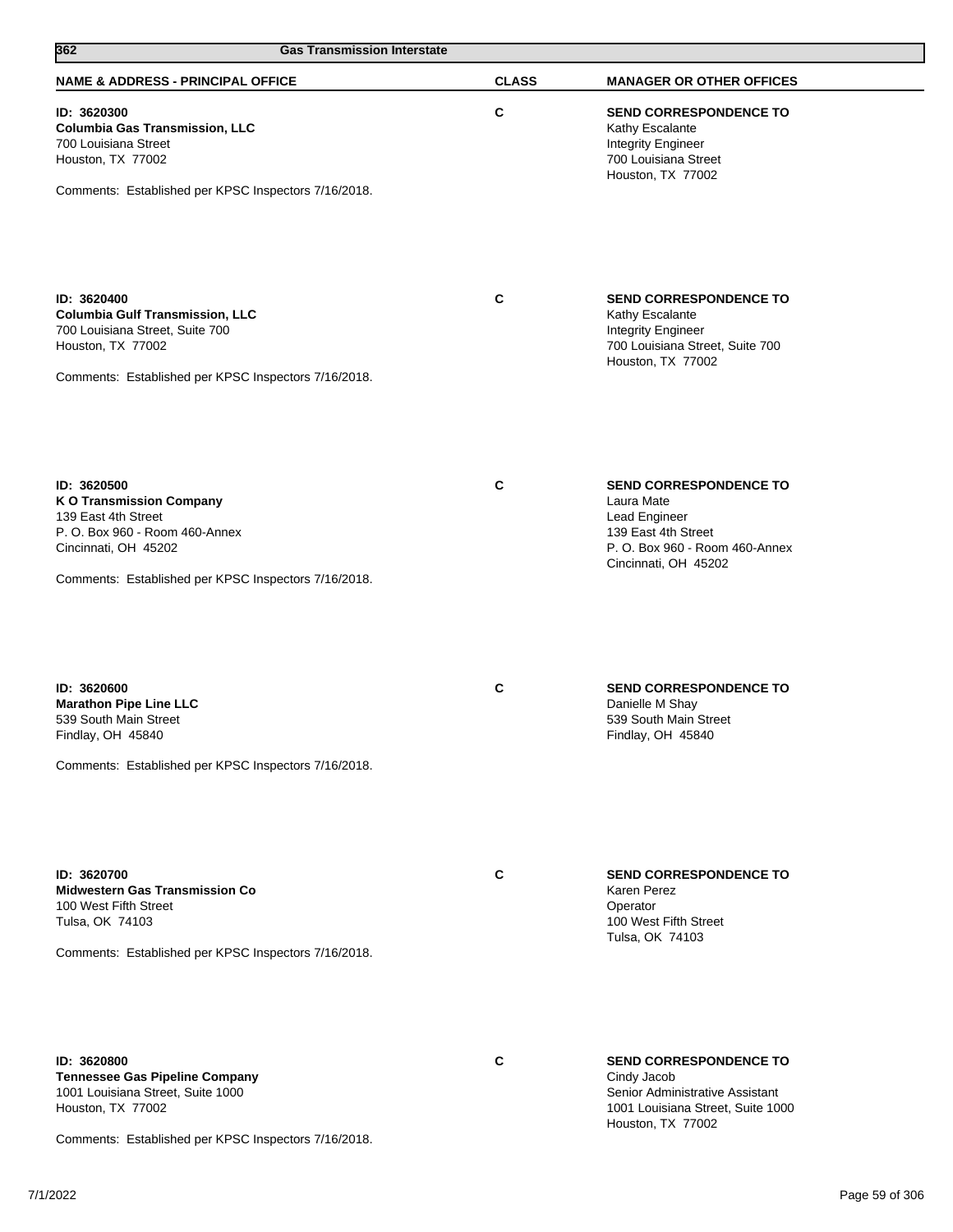| 362<br><b>Gas Transmission Interstate</b>                                                                                                                                         |              |                                                                                                                                            |  |
|-----------------------------------------------------------------------------------------------------------------------------------------------------------------------------------|--------------|--------------------------------------------------------------------------------------------------------------------------------------------|--|
| <b>NAME &amp; ADDRESS - PRINCIPAL OFFICE</b>                                                                                                                                      | <b>CLASS</b> | <b>MANAGER OR OTHER OFFICES</b>                                                                                                            |  |
| ID: 3620900<br>Texas Eastern Transmission, LP (Spectra Energy Partners, LP)<br>5400 Westheimer Court<br>Houston, TX 77056<br>Comments: Established per KPSC Inspectors 7/16/2018. | C            | SEND CORRESPONDENCE TO<br>Mayra Salinas<br>Engineer<br>5400 Westheimer Court<br>Houston, TX 77056                                          |  |
| ID: 3621000<br><b>Texas Gas Transmission, LLC</b><br>9 Greenway Plaza, Suite 2800<br>Houston, TX 77046<br>Comments: Established per KPSC Inspectors 7/16/2018.                    | C            | <b>SEND CORRESPONDENCE TO</b><br>Ashley Kuehn<br><b>GIS Analyst III</b><br>9 Greenway Plaza, Suite 2800<br>Houston, TX 77046               |  |
| ID: 3621100<br><b>Trunkline Gas Co</b><br>800 East Sonterra Blvd<br>San Antonio, TX 78258<br>Comments: Established per KPSC Inspectors 7/16/2018.                                 | C            | <b>SEND CORRESPONDENCE TO</b><br>Nathan Hlavaty<br>Director - Interstate Regulatory Com<br>800 East Sonterra Blvd<br>San Antonio, TX 78258 |  |

| 400<br>Paging                                                                                                                                                                                                                                                                                                                                                                                          |   |                                                                                                                                                                                                                                                                                                                           |
|--------------------------------------------------------------------------------------------------------------------------------------------------------------------------------------------------------------------------------------------------------------------------------------------------------------------------------------------------------------------------------------------------------|---|---------------------------------------------------------------------------------------------------------------------------------------------------------------------------------------------------------------------------------------------------------------------------------------------------------------------------|
| ID: 4001600<br>American Messaging Services, LLC<br>1720 Lakepointe Drive, Suite 100<br>Lewisville, TX 75057<br>(214) 222-6385 Fax: (214) 222-6387<br>Comments: Added "Services" to utility name per 5/15/2007 returned letters and modified<br>contact person. ST Messaging Services (ID 4002200) Merged into American Messaging<br>Services per 2/15/2013 Notice. Added Manager contact per 2017 GOR. | Α | <b>MANAGER</b><br>Jeff Chalmers<br>Sr VP & CFO<br>1720 Lakepointe Drive, Suite 100<br>Lewisville, TX 75057<br>(214) 222-6385 Fax: (214) 222-6387<br><b>SEND CORRESPONDENCE TO</b><br>Linda Parks<br>Director - Taxation<br>1720 Lakepointe Drive, Suite 100<br>Lewisville, TX 75057<br>(214) 222-6385 Fax: (214) 222-6387 |
| ID: 8625<br><b>Ford Communications</b><br>309 Kenwood Lane<br>Greenville, KY 42345<br>(270) 338-0493 Fax: (270) 338-4488                                                                                                                                                                                                                                                                               | D | <b>MANAGER</b><br>Joe L Ford<br>Owner<br>309 Kenwood Lane<br>Greenville, KY 42345<br>(270) 338-0493 Fax: (270) 338-4488                                                                                                                                                                                                   |
| ID: 4002400<br>Spok, Inc.<br>6850 Versar Center, Suite 420<br>Springfield, VA 22151<br>(703) 269-6792 Fax: (703) 269-6805                                                                                                                                                                                                                                                                              | Α | <b>MANAGER</b><br>Shawn E Endsley<br>CFO & CAO<br>6850 Versar Center, Suite 420<br>Springfield, VA 22151<br>(703) 269-6792 Fax: (703) 269-6805                                                                                                                                                                            |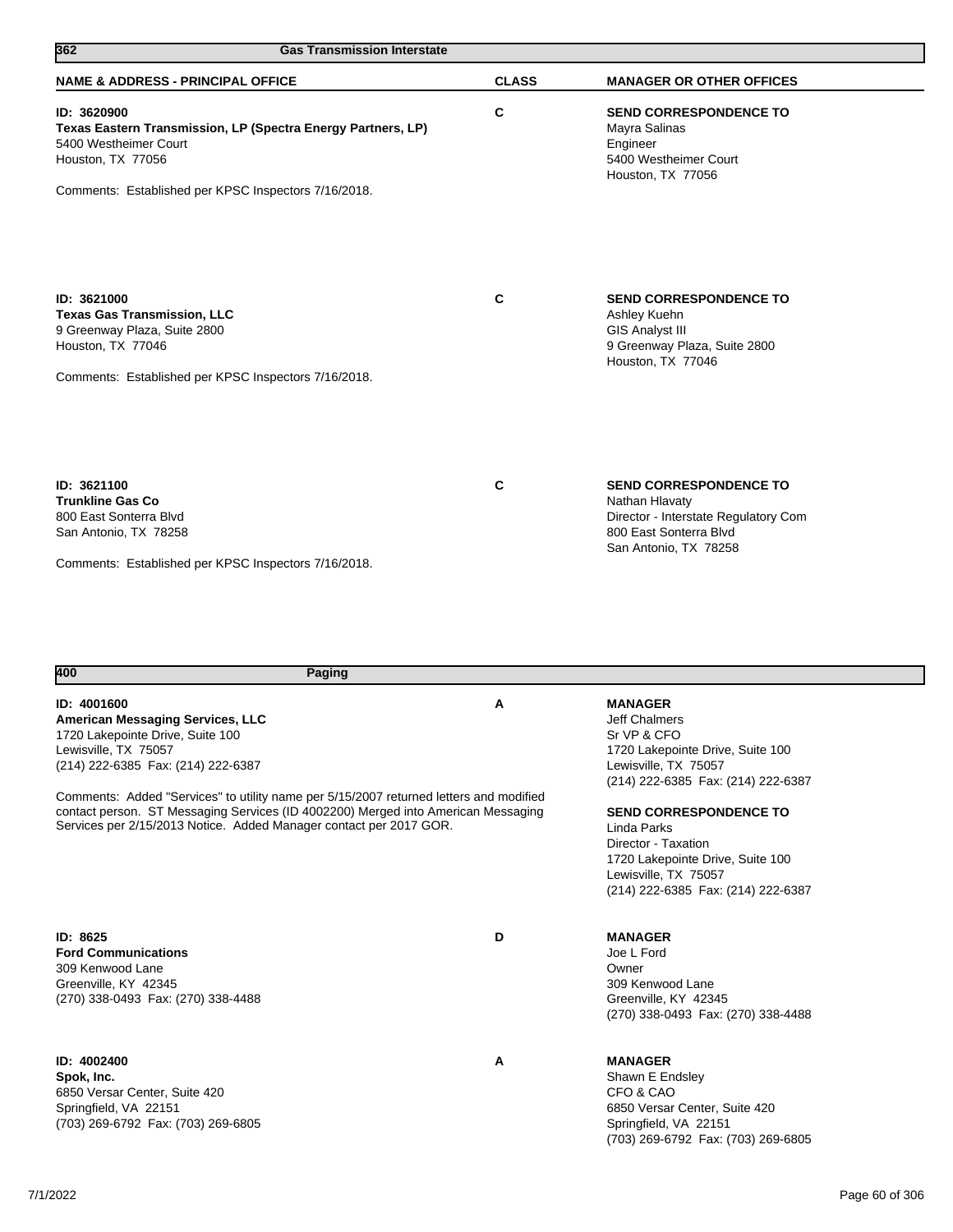**410 Cellular** 

## Spok, Inc. Continued

Comments: Formerly Metrocall, Inc. which merged w/Arch Wireless Operating Company, Inc. per fax 4/26/06. Metrocall inactivated due to merge but then reactivated 5/24/10 per ICA submitted 6/17/09 acknowledging name change from Metrocall, Inc. to USA Mobility Wireless, Inc. CLEC record inactivated per 1/21/11 notice confirming utility type should be

### **ID: 4111300 D 2600Hz, Inc. dba ZSWITCH** 2831 St. Rose Pkwy, Suite 200 Henderson, NV 89052

Comments: Established per 5/23/2018 notice to provide wireless service. Updated default e-mail and correspondence contact per 2018 GOR. Changed default contact 5/14/2020 per 2019 GOR. Changed default and Correspondence contact per 2021 GOR filed 3/30/2022.

### **ID: 4108300 B Air Voice Wireless, LLC d/b/a AirTalk Wireless** 9920 Brooklet Drive Houston, TX 77099 (678) 672-2837 Fax: (678) 672-2830

Comments: Established per 4/1/2013 notice to do business as a wireless carrier. Contacts updated per 3/13/2015 Info Form. Contacts updated per 3/29/2022 Info Form. Added d/b/a AirTalk Wireless to name per 6/21/2022 notice.

**ID: 4111900 D ALLNETAIR, INC.** 801 Northpoint Parkway, #K-7 West Palm Beach, FL 33407

Comments: Established per 7/17/2020 notice to provide wireless service.

# **SEND CORRESPONDENCE TO**

Matt Ford Tax Compliance Manager 6850 Versar Center, Suite 420 Springfield, VA 22151 (703) 269-6792 Fax: (703) 269-6805

## **MANAGER**

Darren Schreiber CEO 140 Geary Street, Floor 3 San Francisco, CA 94108

**SEND CORRESPONDENCE TO**

Nick Caragher Attorney-in-Fact 2831 St. Rose Pkwy, Suite 200 Henderson, NV 89052

**SEND COMPLAINTS TO**

Darren Schreiber CEO 140 Geary Street, Floor 3 San Francisco, CA 94108

## **MANAGER**

Jim Bahri CEO 9920 Brooklet Drive Houston, TX 77099 (248) 345-3900 Fax: (248) 239-0181

## **ACCOUNTING FORMS TO**

Susan Cockerham Regulatory Agent c/o FAS Tek Compliance Solutions 1725 Windward Concourse, Suite 150 Alpharetta, GA 30005 (678) 672-2837 Fax: (678) 672-2830

## **SEND COMPLAINTS TO**

David Stewart Compliance & Legal Affairs Associate 9920 Brooklet Drive Houston, TX 77099 (888) 944-2355 Fax: (678) 672-2830

# **MANAGER**

Michael Richer President 801 Northpoint Parkway, #K-7 West Palm Beach, FL 33407

**ACCOUNTING FORMS TO**

Orvin Moore Regulatory Manager c/o Global Strategic Accountants, LLC 1595 Peachtree Parkway, Suite 204-337 Cumming, GA 30041 (678) 203-0271 Fax: (678) 487-8808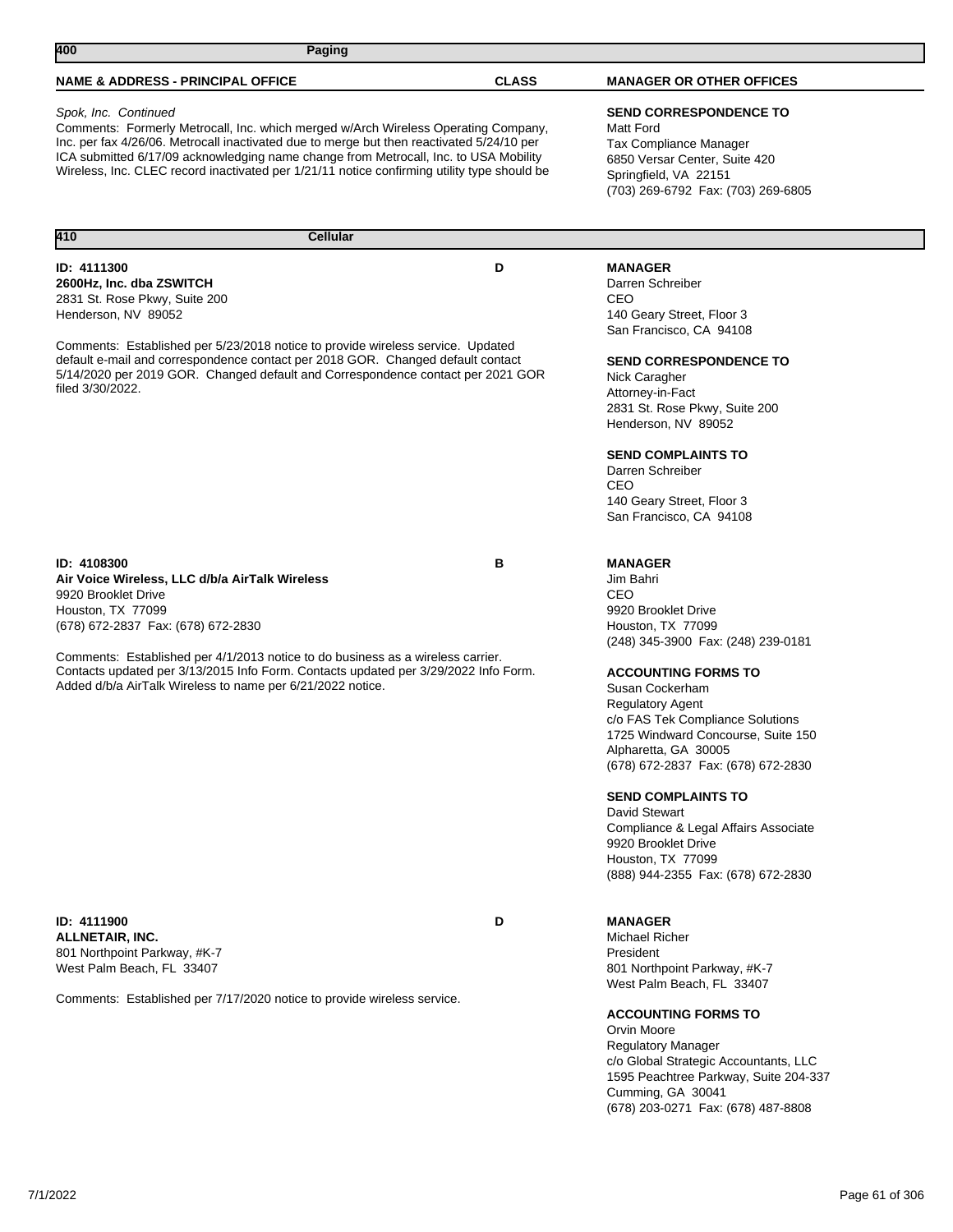Toledo, OH 43699

(419) 824-5810 Fax: (417) 205-9014

**ID: 4107800 D American Broadband and Telecommunications Company** 1 Seagate, Suite 600

### **NAME & ADDRESS - PRINCIPAL OFFICE CLASS MANAGER OR OTHER OFFICES**

ALLNETAIR, INC. Continued **SEND COMPLAINTS TO**

Michael Richer President 801 Northpoint Parkway, #K-7 West Palm Beach, FL 33407

## **MANAGER**

Deisy Carrera Senior Manager One Verizon Way, Mailcde VC53S309D Basking Ridge, NJ 07920 (908) 559-3150 Fax: (908) 630-2615

### **SEND CORRESPONDENCE TO**

Karen M Shipman Assistant Secretary One Verizon Way Basking Ridge, NJ 07920

#### **ACCOUNTING FORMS TO**

Steve Delgado Cslt-Tax One Verizon Way, Mailcde VC53S309D Basking Ridge, NJ 07920 (908) 559-3150 Fax: (908) 630-2615

#### **SEND COMPLAINTS TO**

2200 Cabot Drive, Suite 400 Lisle, IL 60532 (908) 559-3117 Fax: (908) 630-2610

### **MANAGER**

Forrest Derr Director 455 Magnolia Ave, Suite B Fairhope, AL 36532 (210) 338-8760 Fax: (251) 990-4409

### **SEND CORRESPONDENCE TO**

Beth Brandenstein VP, Compliance Op - GSAssociates c/o GSAssociates, LLC 1595 Peachtree Pkwy, Suite 204-337 Cumming, GA 30041

### **ACCOUNTING FORMS TO**

Alisha Garland Attorney-in-Fact 455 Magnolia Ave, Suite B Fairhope, AL 36532 (251) 928-5890 Fax: (888) 470-7918

#### **SEND COMPLAINTS TO**

Forrest Derr **Director** 455 Magnolia Ave, Suite B Fairhope, AL 36532 (844) 387-7383 Fax: (888) 470-7918

# **MANAGER**

Daryl Townsend Director of Finance 1480 Ford Street Maumee, OH 43537 (419) 824-5811 Fax: (419) 205-9014

**ID: 44451184 A Alltel Corporation d/b/a Verizon Wireless** 2200 Cabot Drive, Suite 400 Lisle, IL 60532 (630) 857-2290 Fax: (678) 669-2128

Comments: Changed contact and address per 5/8/2009 notice. Changed address per 2009 GOR. Changed utility name from Inc to LLC per 2010 GOR and KYSOS; Contact modified per 2010 GOR. Alltel Newco, LLC (inactive 12/31/2010) was acquired per letter dated 7/2/2012. Changed address and contacts per 2011 GOR. Changed contacts per

## **ID: 4110850 D AltaWorx, LLC** 455 Magnolia Ave, Suite B Fairhope, AL 36532 (210) 338-8760 Fax: (251) 990-4409

Comments: Established per 8/30/2017 notice to provide Wireless service. Changed physical address per 6/13/2018 notice. Address suite changed per 7/19/2018 notice. Adding Accounting contact per 2019 GOR.

**410 Cellular**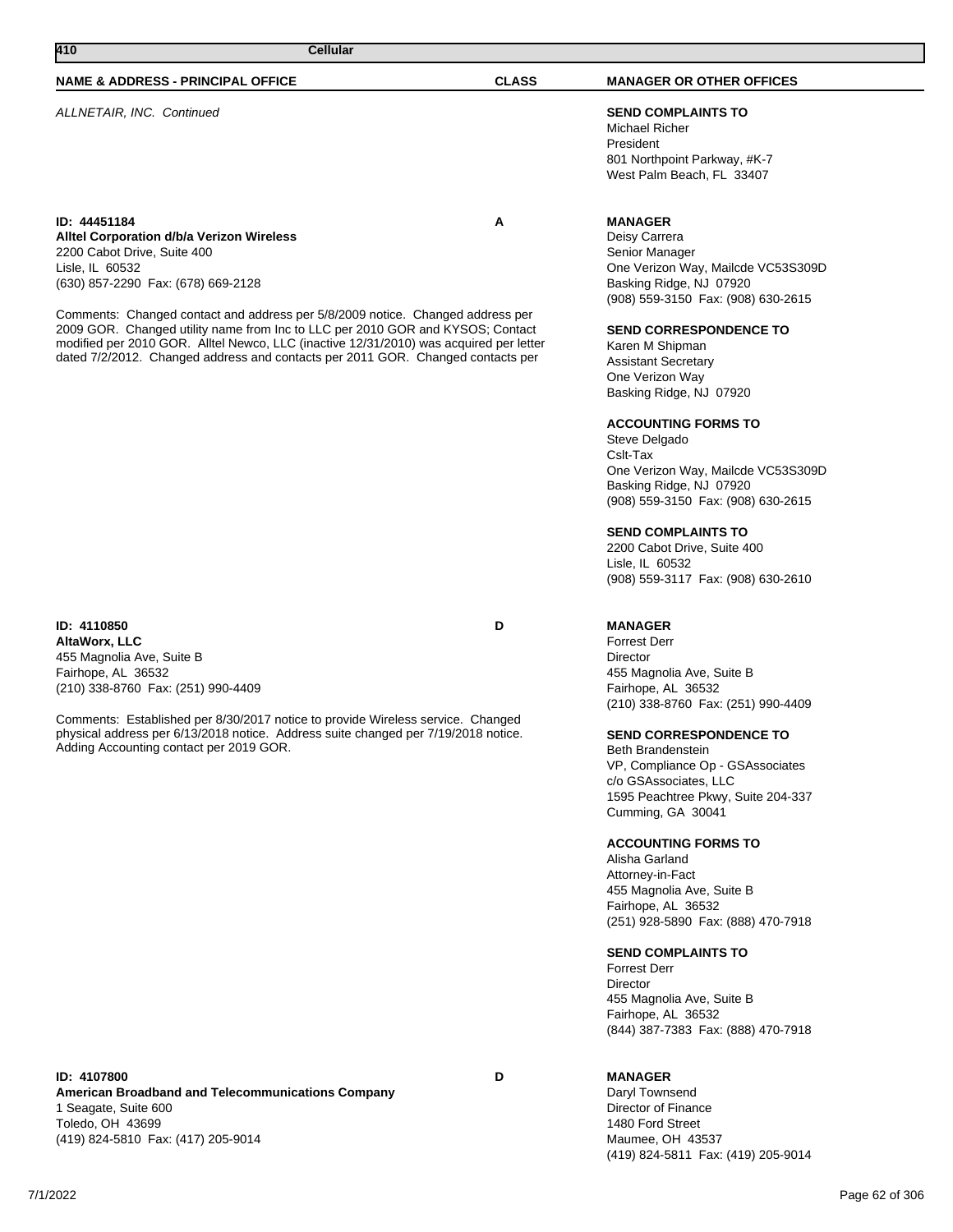| 410<br><b>Cellular</b>                                                                                                                                                                                                                                                                                                                                                                                                                               |              |                                                                                                                                                                                                                                                                                                                                                                                                                                                                                                                                                                                                                                                                                                                |
|------------------------------------------------------------------------------------------------------------------------------------------------------------------------------------------------------------------------------------------------------------------------------------------------------------------------------------------------------------------------------------------------------------------------------------------------------|--------------|----------------------------------------------------------------------------------------------------------------------------------------------------------------------------------------------------------------------------------------------------------------------------------------------------------------------------------------------------------------------------------------------------------------------------------------------------------------------------------------------------------------------------------------------------------------------------------------------------------------------------------------------------------------------------------------------------------------|
| <b>NAME &amp; ADDRESS - PRINCIPAL OFFICE</b>                                                                                                                                                                                                                                                                                                                                                                                                         | <b>CLASS</b> | <b>MANAGER OR OTHER OFFICES</b>                                                                                                                                                                                                                                                                                                                                                                                                                                                                                                                                                                                                                                                                                |
| American Broadband and Telecommunications Company Continued<br>Comments: Established per 12/11/2012 Application for Authority to Operate. Added<br>Accounting contact per 2015 GOR. Created Active Date per Comment info 5/27/2016.<br>Changed default contact 5/27/2020 per 2019 GOR. Changed default electronic contact<br>information per 2/10/2021 notice. Changed default electronic contact information per                                    |              | <b>SEND CORRESPONDENCE TO</b><br>Jeff S Ansted<br>President<br>1 Seagate, Suite 600<br>Toledo, OH 43699<br>(419) 824-5810 Fax: (419) 205-9014<br><b>ACCOUNTING FORMS TO</b><br>Nicole Townsend<br>Manager of Compliance<br>1480 Ford Street<br>Maumee, OH 43537<br><b>SEND COMPLAINTS TO</b><br><b>Curt Church</b><br>Director of Customer Service<br>1 Seagate, Suite 600<br>Toledo, OH 43699<br>(419) 824-5848 Fax: (419) 205-9014                                                                                                                                                                                                                                                                           |
| ID: 4108650<br>AmeriMex Communications Corp. dba SafetyNet Wireless<br>100 Main Street, Suite 304<br>Safety Harbor, FL 34695<br>(877) 312-1691 Fax: (800) 954-1951<br>Comments: Established per Notice of Intent to Provide Service dated 7/19/2013.<br>Changed address and added Accounting contact per 2014 GOR. Updated Active Date per<br>Comment info 5/27/2016. Changed mailing address per 2015 GOR. Changed address<br>per 8/12/2021 notice. | Α            | <b>MANAGER</b><br>Ken King<br><b>Director of Operations</b><br>100 Main Street, Suite 304<br>Safety Harbor, FL 34695<br>(877) 312-1691 Fax: (877) 312-1691<br><b>SEND CORRESPONDENCE TO</b><br>Don Aldridge<br>CEO<br>100 Main Street, Suite 304<br>Safety Harbor, FL 34695<br>(877) 312-1691 Fax: (800) 954-1951<br><b>ACCOUNTING FORMS TO</b><br>Susan Cockerham<br><b>Regulatory Agent</b><br>c/o FAS Tek Compliance Solutions<br>1725 Windward Concourse, Suite 150<br>Alpharetta, GA 30005<br>(678) 672-2800 Fax: (678) 672-2830<br><b>SEND COMPLAINTS TO</b><br>Ken King<br><b>Director of Operations</b><br>100 Main Street, Suite 304<br>Safety Harbor, FL 34695<br>(727) 364-2811 Fax: (877) 312-1691 |
| ID: 4105100<br>AmeriVision Communications, Inc. d/b/a Affinity 4<br>2037 Laskin Road<br>Virginia Beach, VA 23454<br>(757) 228-7976 Fax: (757) 216-3706                                                                                                                                                                                                                                                                                               | D            | <b>MANAGER</b><br><b>Tracy Freeny</b><br>President<br>2037 Laskin Road<br>Viginia Beach, VA 23454                                                                                                                                                                                                                                                                                                                                                                                                                                                                                                                                                                                                              |

Comments: Established per 3/8/2010 notice of intent to resell wireless services. Contacts updated per 1/31/2012 Info Form. Contacts updated per 3/27/2014 Info Form. Changed Accounting contact per 2014 GOR. Created Active Date per Comment info 5/27/2016. Address changed per 3/22/2017 Info Form. Changed accounting contact per 2017 GOR.

Viginia Beach, VA 23454 (757) 228-7976 Fax: (757) 965-4849

## **SEND CORRESPONDENCE TO**

Tammy Ferber VP of Finance 2037 Laskin Road Virgiania Beach, VA 23454 (757) 228-7976 Fax: (757) 965-2232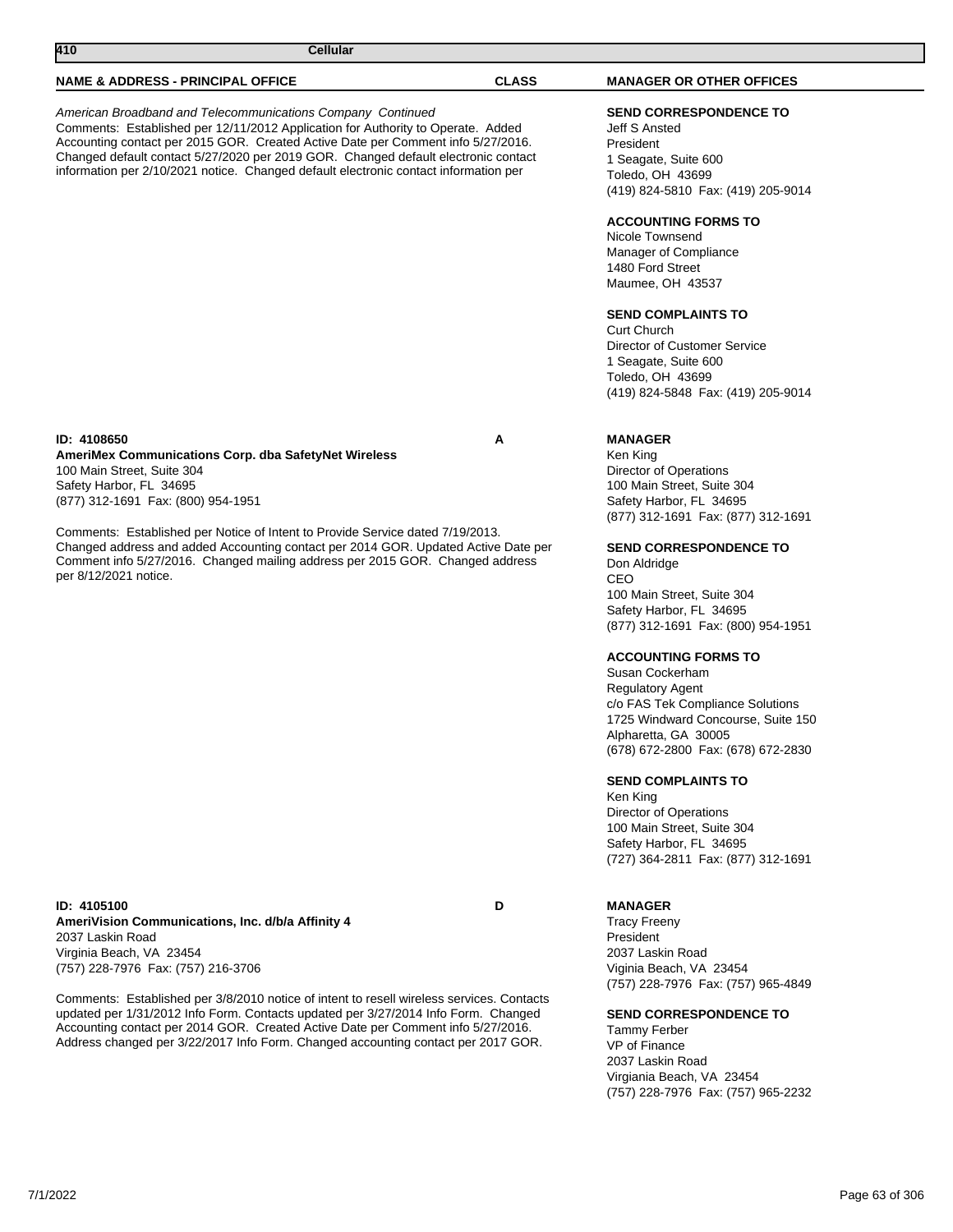AmeriVision Communications, Inc. d/b/a Affinity 4 Continued **ACCOUNTING FORMS TO**

#### **ID: 4105700 A Assurance Wireless USA, L.P.** 3065 Akers Mill Road, SE MS: GAATLD0102 Atlanta, GA 30039 (404) 649-8983 Fax: (404) 649-8979

Comments: Established per Notice by Stoll, Keenon & Ogden dated 1/12/2011. Changed Correspondence contact per 12/20/2011 notice. Changed default contact per 9/5/2014 notice. Changed main physical address and default contact per 3/25/2015 notice. Updated Active Date per Comment info 5/27/2016. Added Accounting contact per 2015

**ID: 4108600 D BCN Telecom, Inc.** 1200 Mt. Kemble Ave, 3rd Floor Morristown, NJ 07960 (800) 768-2852 Fax: (908) 367-5960

Comments: Established per 6/24/2013 Notice of Intent to Provide Service. Address changed per 12/1/2014 Letter. Changed City, Manager and Complaint contacts per 2014 GOR and 2/13/2015 Info Form. Created Active Date per Comment info 5/27/2016. Changed Complaint contact per 3/24/2016 Info Form. Changed Accounting and

Matt W Dean Regulatory Consultant c/o Telecom Professionals, Inc. P. O. Box 720128 Oklahoma City, OK 73172-0128 (405) 755-8177 Fax: (405) 755-8377

## **SEND COMPLAINTS TO**

Carlina Spencer Director 2037 Laskin Road Virginia Beach, VA 23454 (800) 800-7550 Fax: (757) 965-2232

## **MANAGER**

William R Atkinson Senior Counsel & Director 3065 Akers Mill Road, SE MS: GAATLD0102 Atlanta, GA 30339 (404) 649-8981 Fax: (404) 649-8979

## **SEND CORRESPONDENCE TO**

William A Haas Principal Corporate Counsel P. O. Box 10076 Cedar Rapids, IA 52410

## **ACCOUNTING FORMS TO**

Kathy Nill Manager, Tax 6220 Sprint Pkwy, MS: KSOPHT0101-Z2400 Overland Park, KS 66251 (913) 315-3085 Fax: (913) 523-8658

### **SEND COMPLAINTS TO**

Sprint Executive & Regulatory Servic P. O. Box 169014 Irving, TX 75016 (844) 282-8211 Fax: (866) 347-8988

## **MANAGER**

Richard G Schmeling Treasurer / CFO 1200 Mt. Kemble Ave, 3rd Floor Morristown, NJ 07960 (800) 768-2852 Fax: (908) 470-4707

## **SEND CORRESPONDENCE TO**

Kathleen Gorey 1200 Mt. Kemble Ave, 3rd Floor Morristown, NJ 07960 (800) 768-2852 Fax: (908) 367-5960

### **ACCOUNTING FORMS TO**

Amanda Gucich Compliance Specialist, NRC c/o Nationwide Regulatory Compliance 107 West Michigan Avenue, 4th Floor Kalamazoo, MI 49007 (269) 381-8888 Fax: (269) 385-4855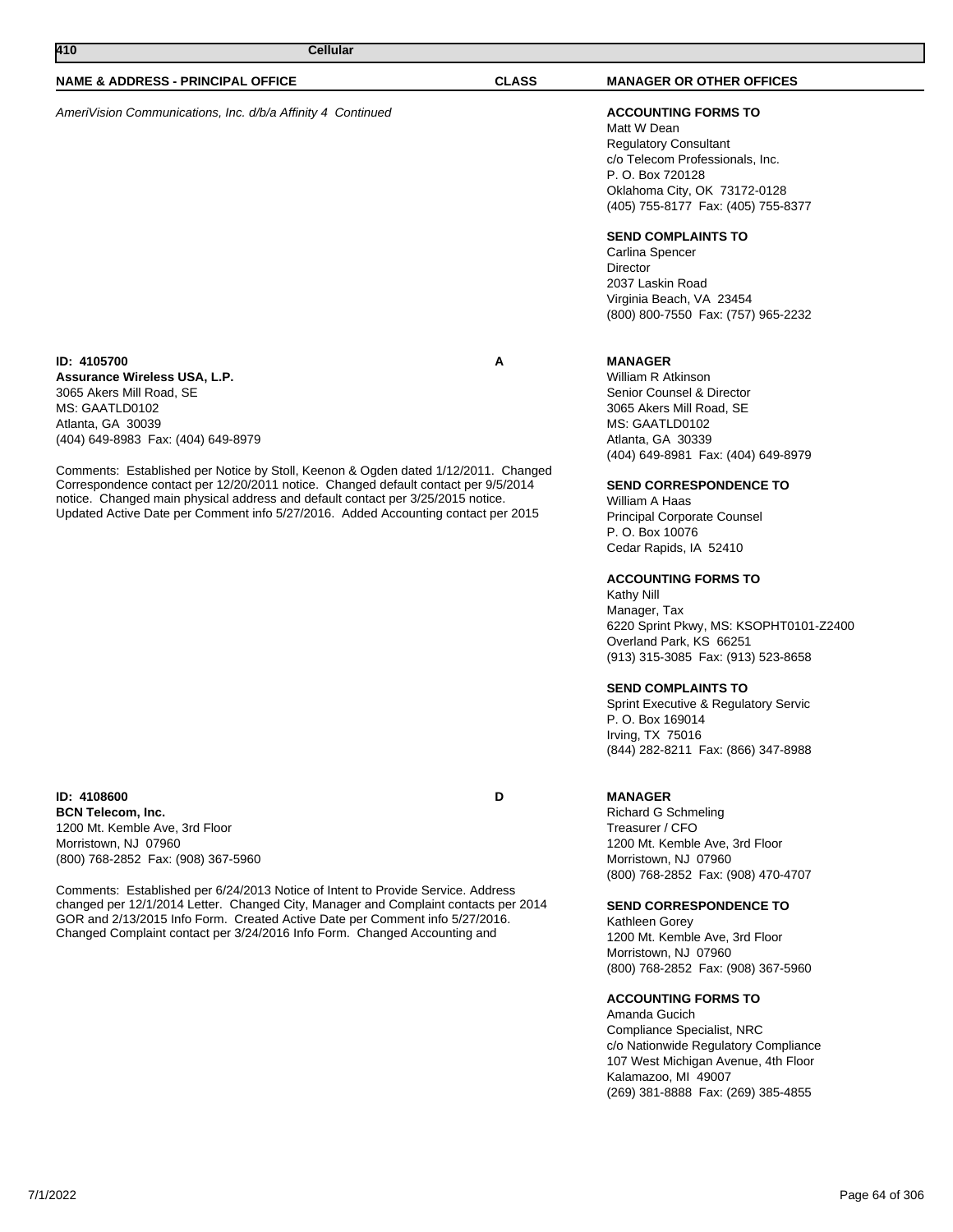BCN Telecom, Inc. Continued **SEND COMPLAINTS TO**

#### **ID: 4106000 A Best Buy Health, Inc. d/b/a GreatCall d/b/a Jitterbug** 10935 Vista Sorrento Pkwy, Suite 200 San Diego, CA 92130

Comments: Established per 6/10/2011 notice to operate as a wireless reseller. Changed address after returned mailing 1/17/2014; Address obtained from returned mailing info and KSOS. Changed Correspondence contact per 2014 GOR. Created Active Date per Comment info 5/27/2016. Changed name to Best Buy Health, Inc. d/b/a GreatCall d/b/a

## **ID: 4111050 D BlueBird Communications, LLC** 447 Broadway, 2nd FL #155 New York, NY 10013

Comments: Established per 2/6/2018 notice to be a CMRS provider; Confirmed contact information is slightly different than that of the CLEC service provider contacts. Contacts updated per 5/24/2019 Info Form. Changed default electronic contact information after returned mailing 1/2/2020. Changed default electronic contact information and deleted

**ID: 4107600 B Boomerang Wireless, LLC** 955 Kacena Road, Suite A

Hiawatha, IA 52233 (319) 294-6080 Fax: (319) 294-6081

Comments: Established per 9/14/2012 Application for Designation as an Eligible Telecom Carrier. Added Accounting contact per 2013 GOR. Added Manager and changed Correspondence contact per 4/25/2014 notice. Changed Correspondence contact per 2014 GOR. Created Active Date per Comment info 5/27/2016, Deleted Accounting

**ID: 4105500 D BullsEye Telecom, Inc.** 25925 Telegraph Road, Suite 210 Southfield, MI 48033 (248) 784-2500 Fax: (248) 784-2501

Ebony Knott Customer & Repair Service Manager 1200 Mt. Kemble Ave, 3rd Floor Morristown, NJ 07960 (269) 381-8888 Fax: (269) 381-4855

### **MANAGER**

David Inns President 10935 Vista Sorrento Pkwy, Suite 200 San Diego, CA 92130

### **SEND CORRESPONDENCE TO**

Chuck Scheiwe **Controller** 10935 Vista Sorrento Pkwy, Suite 200 San Diego, CA 92130

## **ACCOUNTING FORMS TO**

Mark G Lammert Tax Preparer c/o Compliance Solutions, Inc. 242 Rangeline Road Longwood, FL 32750 (407) 260-1011 Fax: (407) 260-1033

### **SEND COMPLAINTS TO**

Chuck Scheiwe **Controller** 10935 Vista Sorrento Pkwy, Suite 200 San Diego, CA 92130

## **MANAGER**

Brian Shepard 447 Broadway, 2nd FL #155 New York, NY 10013

### **MANAGER**

Kim Lehrman President 955 Kacena Road, Suite A Hiawatha, IA 52233 (319) 294-6080 Fax: (319) 294-8061

#### **SEND CORRESPONDENCE TO**

Jim Balvanz C<sub>FO</sub> 955 Kacena Road, Suite A Hiawatha, IA 52233 (319) 294-6080 Fax: (319) 294-6081

## **MANAGER**

David Bailey VP Business Development 25925 Telegraph Road, Suite 210 Southfield, MI 48033 (248) 784-2500 Fax: (248) 784-2501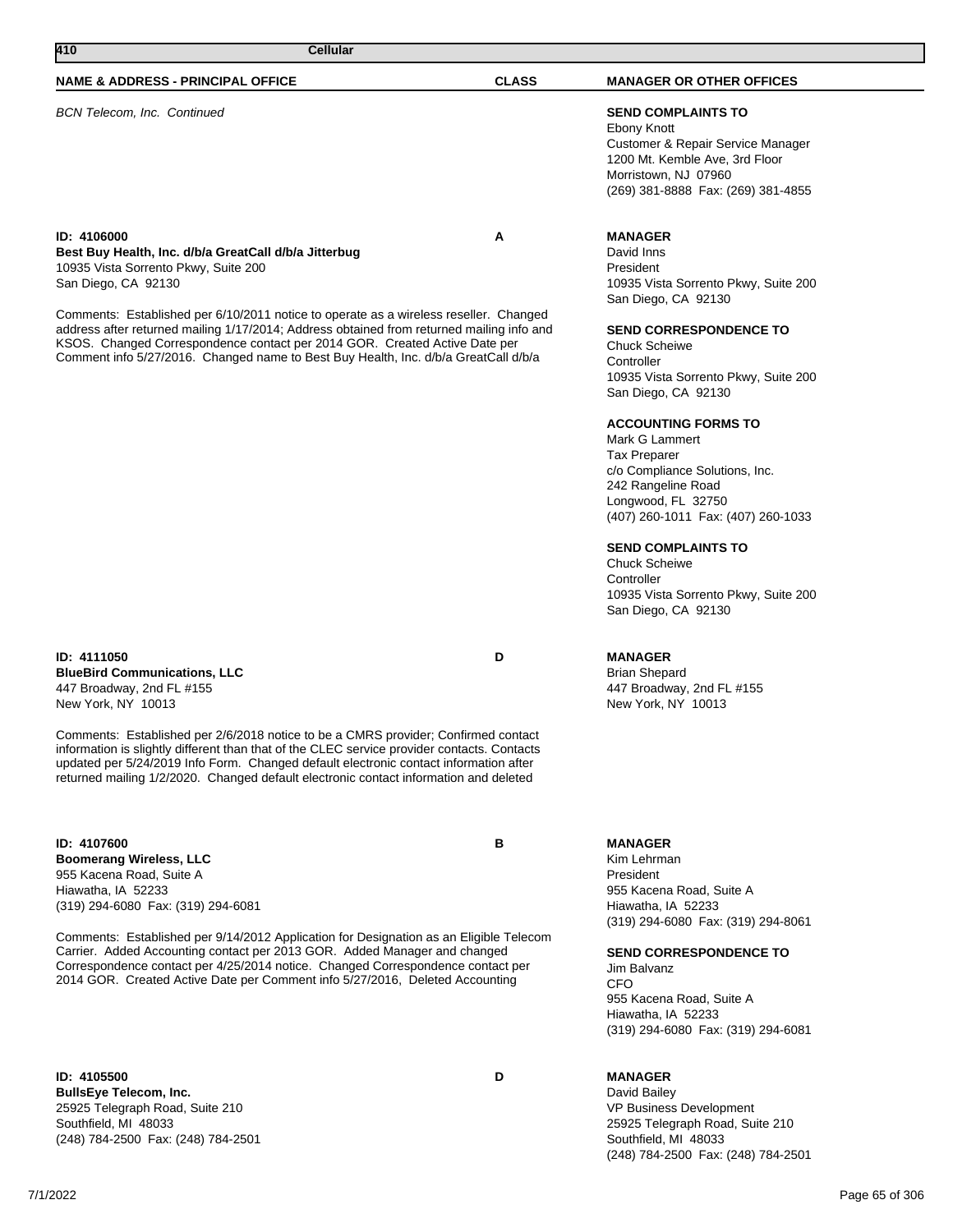#### BullsEye Telecom, Inc. Continued

Comments: Established per 11/29/2010 notice of intent to resell wireless services in Kentucky. Contacts updated per 3/30/2011 Info Form. Changed Complaint and added Accounting contact per 2011 GOR and 3/27/2012 Info Form. Contacts updated per 3/21/2012 Info Form. Removed Correspondence contact per 2013 GOR. Changed

#### **ID: 4100700 A Cellco Partnership dba Verizon Wireless** One Verizon Way, Mailcode VC53S309D Basking Ridge, NJ 07920 (908) 559-3150 Fax: (908) 630-2615

Comments: Cellular Phone of Kentucky and Litchfield County Cellular sold to Verizon Wireless (Cellco Partnership) 8/8/2007 per 3/28/2008 notice. Changed contact and address per 5/8/2009 notice. Changed contact per 2010 GOR. Changed address and contacts per 2011 GOR. Changed contacts per 2012 GOR. Changed Accounting contact

**ID: 4106600 D Cintex Wireless, LLC** 9920 Brooklet Drive Houston, TX 77099

Comments: Established per 10/5/2011 notice of intent to resell wireless services. Added Correspondence contact and changed default per 2013 GOR. Changed address per 2014 GOR. Created Active Date per Comment info 5/27/2016. Changed default electronic contact information, Correspondence and Complaint contacts per 12/7/2017 notice.

**ID: 4112900 C Clear Mobile, LLC** 1050 E 2nd Street, #239 Edmond, OK 73007

Comments: Established per 6/29/2022 notice of intent to do business as a wireless carrier.

## **SEND CORRESPONDENCE TO**

Steven M Avromov General Counsel & Secretary 25925 Telegraph Road, Suite 210 Southfield, MI 48033 (248) 784-2605 Fax: (248) 784-2501

### **ACCOUNTING FORMS TO**

Steve M Avromov General Counsel & Secretary 25925 Telegraph Road, Suite 210 Southfield, MI 48033 (248) 784-2605 Fax: (248) 784-2501

### **SEND COMPLAINTS TO**

Daniel Ossa Senior Director 25925 Telegraph Road, Suite 210 Southfield, MI 48033 (248) 784-2575 Fax: (248) 784-2679

## **MANAGER**

Deisy Carrera Senior Manager One Verizon Way, Mailcode VC53S309D Basking Ridge, NJ 07920 (908) 559-3150 Fax: (908) 630-2615

#### **SEND CORRESPONDENCE TO**

Robert Mutzenback Assistant Secretary One Verizon Way, Mailcode VC53S309D Basking Ridge, NJ 07920 (908) 559-3150 Fax: (908) 630-2615

### **ACCOUNTING FORMS TO**

Steve Delgado Cslt-Tax One Verizon Way, Mailcode VC53S309D Basking Ridge, NJ 07920 (908) 559-3150 Fax: (908) 630-2615

## **SEND CORRESPONDENCE TO**

David Stewart Compliance Manager 9920 Brooklet Drive Houston, TX 77099 (713) 534-1950 Fax: (832) 617-7842

#### **SEND COMPLAINTS TO**

David Stewart Compliance Manager 9920 Brooklet Drive Houston, TX 77099

### **MANAGER**

Richard Yurich President 1050 E 2nd Street, #239 Edmond, OK 73007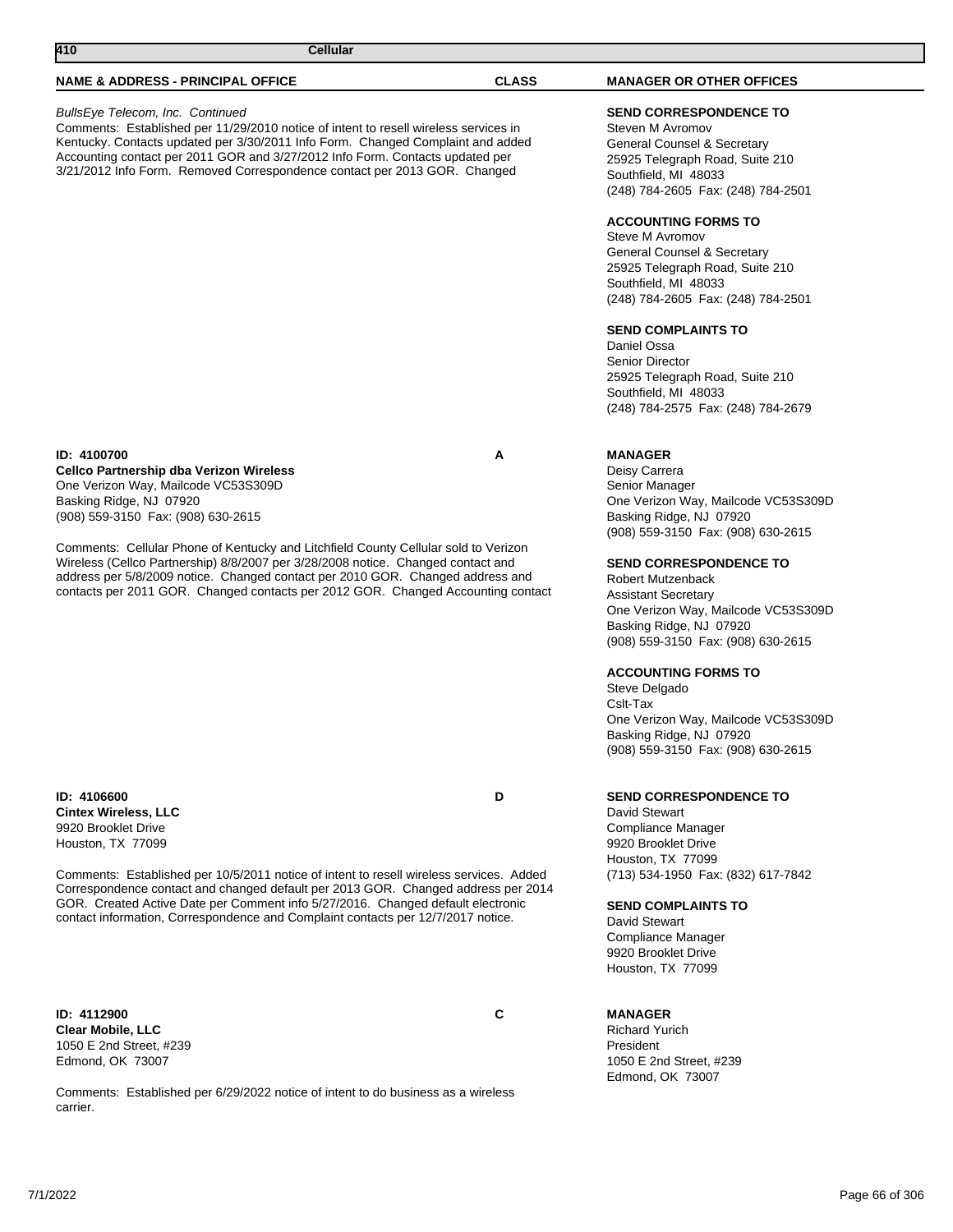Clear Mobile, LLC Continued **SEND CORRESPONDENCE TO**

**ID: 4111150 B Comcast OTR1, LLC** 200 Cresson Blvd Phoeniexville, PA 19460 (678) 630-1307 Fax: (215) 286-8508

Comments: Established per 3/30/2018 notice to provide resold wireless service. Changed default electronic contact information and address 6/30/2020 per 2019 GOR.

**ID: 4101900 A Consumer Cellular, Incorporated** 12447 SW 69th Avenue Portland, OR 97223 (971) 250-3330 Fax: (971) 223-3020

Comments: Correspondence contact updated per 3/26/2012 Info Form. Changed contacts and address per 3/27/2014 Info Form. Changed address, default electronic contact information and Accounting contact per 2016 GOR and 3/24/2017 Info Form. Changed electronic contact information for Correspondence contact per 11/9/2020 notice.

**ID: 4112700 C Cox Wireless, LLC** 6205-B Peachtree Dunwoody Roard Atlanta, GA 30328

Comments: Established per 3/18/2022 notice of intent to provide wireless service.

Heather Thompson Chief Compliance Officer 1050 E 2nd Street, #239 Edmond, OK 73007

## **MANAGER**

David Konuch VP, Government & Regulatory Affairs 2605 Circle 75 Parkway SE Atlanta, GA 30339 (678) 630-1307 Fax: (215) 286-8508

### **ACCOUNTING FORMS TO**

Jim G Gray Sr. Director, Reg. Accounting 200 Cresson Blvd Phoeniexville, PA 19460

### **SEND COMPLAINTS TO**

Nicole Patel Sr Manager 1701 JFK Boulevard, One Comcast Center Philadelphia, PA 19103 (215) 286-7746 Fax: (215) 286-7400

### **MANAGER**

Jason Chan **Controller** 12447 SW 69th Avenue Portland, OR 97223 (971) 250-7544 Fax: (503) 675-8989

#### **SEND CORRESPONDENCE TO**

Jill Leonetti **Treasurer** 12447 SW 69th Avenue Portland, OR 97223 (971) 250-3330 Fax: (971) 223-3020

### **ACCOUNTING FORMS TO**

Shane Bridges **Controller** 12447 SW 69th Avenue Portland, OR 97223 (971) 250-3330 Fax: (971) 223-3020

# **SEND COMPLAINTS TO**

Steve Hopkins COO 9363 E Bahia Drive Scottsdale, AZ 85260

## **SEND CORRESPONDENCE TO**

Mark A DiNunzio Senior Dir, Regulatory 1550 W Deer Valley Road Phoenix, AZ 85027

## **SEND COMPLAINTS TO**

Mark A DiNunzio Senior Dir, Regulatory 1550 W Deer Valley Road Phoenix, AZ 85027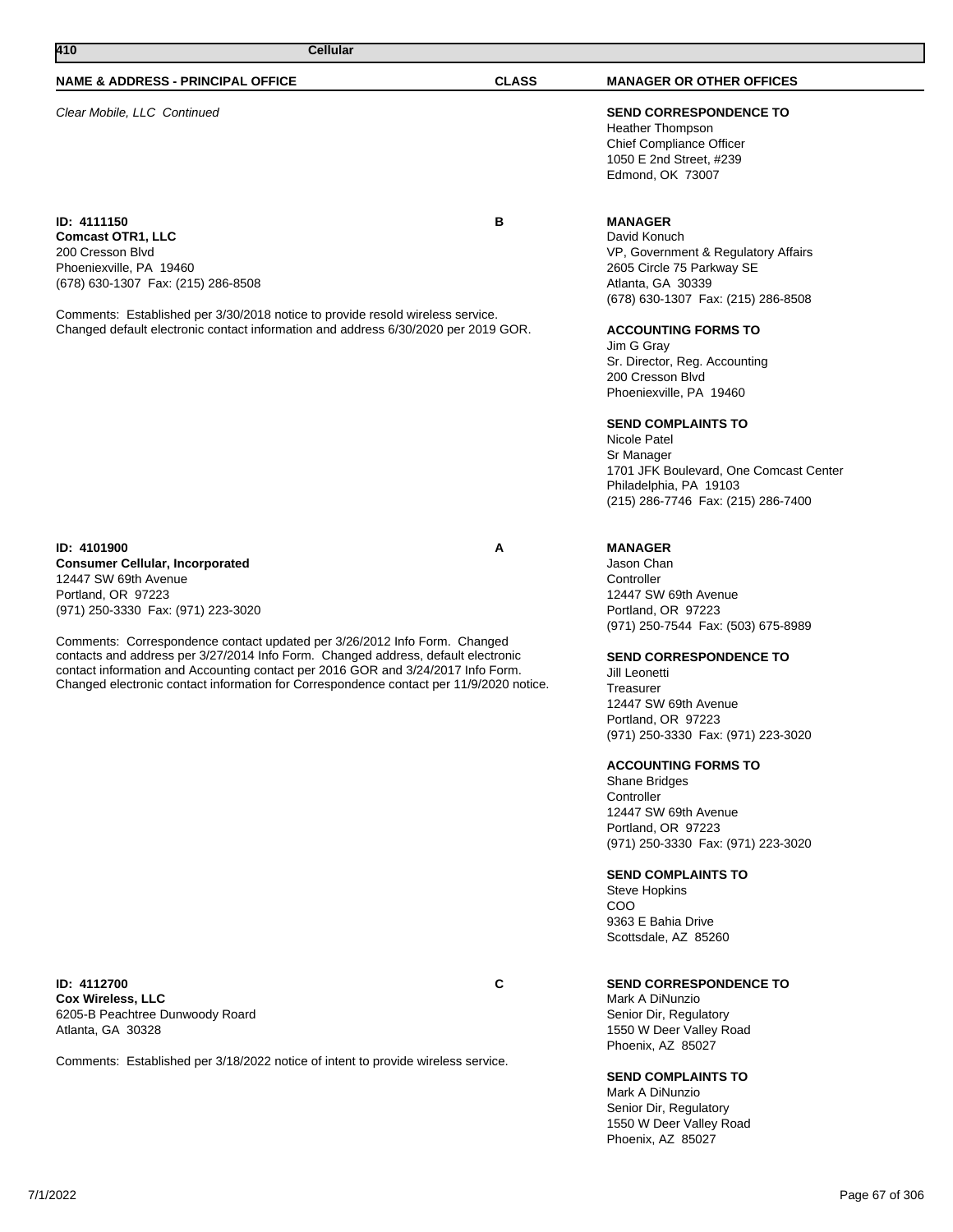| 410<br><b>Cellular</b>                                                                                                                                                                                                                                                                                                                               |              |                                                                                                                                                                                                                                                                                                                                                                                                                                         |
|------------------------------------------------------------------------------------------------------------------------------------------------------------------------------------------------------------------------------------------------------------------------------------------------------------------------------------------------------|--------------|-----------------------------------------------------------------------------------------------------------------------------------------------------------------------------------------------------------------------------------------------------------------------------------------------------------------------------------------------------------------------------------------------------------------------------------------|
| <b>NAME &amp; ADDRESS - PRINCIPAL OFFICE</b>                                                                                                                                                                                                                                                                                                         | <b>CLASS</b> | <b>MANAGER OR OTHER OFFICES</b>                                                                                                                                                                                                                                                                                                                                                                                                         |
| ID: 4108850<br><b>Cricket Wireless, LLC</b><br>1010 N St Mary's Street, 9th Floor<br>San Antonio, TX 78215<br>(469) 785-0341 Fax: (502) 587-0915                                                                                                                                                                                                     | A            | <b>MANAGER</b><br>Michaela Flewallen<br>Area Manager - Regulatory Relations<br>405 N Broadway<br>Oklahoma City, OK 73102                                                                                                                                                                                                                                                                                                                |
| Comments: Established per 11/18/13 per Letter. Name changed to Cricket Wireless, LLC<br>per notice of 4/7/2014; Formerly Aio Wireless, LLC. Created Active Date per Comment<br>info 5/27/2016. Changed address, added Manager and Accounting contacts and changed<br>Complaint contact per 4/3/2017 notice. Changed Correspondence phone and fax and |              | <b>SEND COMPLAINTS TO</b><br>Kristina Bowzer<br>Director, Customer Support<br>575 Morosgo Drive NE, 13H58<br>Atalanta, GA 30324                                                                                                                                                                                                                                                                                                         |
| ID: 4111500<br><b>CSC Wireless, LLC d/b/a Altice Wireless</b><br>One Court Square<br>Long Island City, NY 11120                                                                                                                                                                                                                                      | D            | <b>MANAGER</b><br><b>Brad Ayers</b><br>Senior Director, Government Affairs<br>One Court Square<br>Long Island City, NY 11120                                                                                                                                                                                                                                                                                                            |
| Comments: Established per 3/11/2019 notice of intent to provide wireless service.                                                                                                                                                                                                                                                                    |              | <b>SEND COMPLAINTS TO</b><br>One Court Square<br>Long Island City, NY 11120                                                                                                                                                                                                                                                                                                                                                             |
| ID: 4111650<br>DataBytes, Inc.<br>1800 Osage Spring Drive, Suite 210<br>Rogers, AR 72758                                                                                                                                                                                                                                                             | D            | <b>MANAGER</b><br>Jeff Holley<br>CEO<br>312 S Delaware Avenue<br>Bartlesville, OK 74003                                                                                                                                                                                                                                                                                                                                                 |
| Comments: Established per 6/6/2019 application for authority to operate as a Wireless<br>provider.                                                                                                                                                                                                                                                   |              | <b>ACCOUNTING FORMS TO</b><br>Mark G Lammert<br>Attorney-in-Fact<br>c/o Compliance Solutions, Inc.<br>242 Rangeline Road<br>Longwood, FL 32750<br>(407) 260-1011 Fax: (407) 260-1033<br><b>SEND COMPLAINTS TO</b><br>Jeff Holley<br>CEO<br>312 S Delaware Avenue<br>Bartlesville, OK 74003                                                                                                                                              |
| ID: 4112000<br><b>DISH Wireless L.L.C.</b><br>9601 South Meridian Boulevard<br>Englewood, CO 80112<br>Comments: Established per 7/29/2020 notice to provide CMRS. Added Accounting<br>contact per 2021 GOR filed 4/7/2022.                                                                                                                           | Α            | <b>SEND CORRESPONDENCE TO</b><br><b>Lyndall Nipps</b><br>Senior Regulatory Counsel<br>9601 South Meridian Boulevard<br>Englewood, CO 80112<br><b>ACCOUNTING FORMS TO</b><br>Jason Erdmann<br>Tax Accounting Manager II<br>9601 South Meridian Boulevard<br>Englewood, CO 80112<br>(303) 723-2250 Fax: (720) 514-6327<br><b>SEND COMPLAINTS TO</b><br><b>Lyndall Nipps</b><br>Senior Regulatory Counsel<br>9601 South Meridian Boulevard |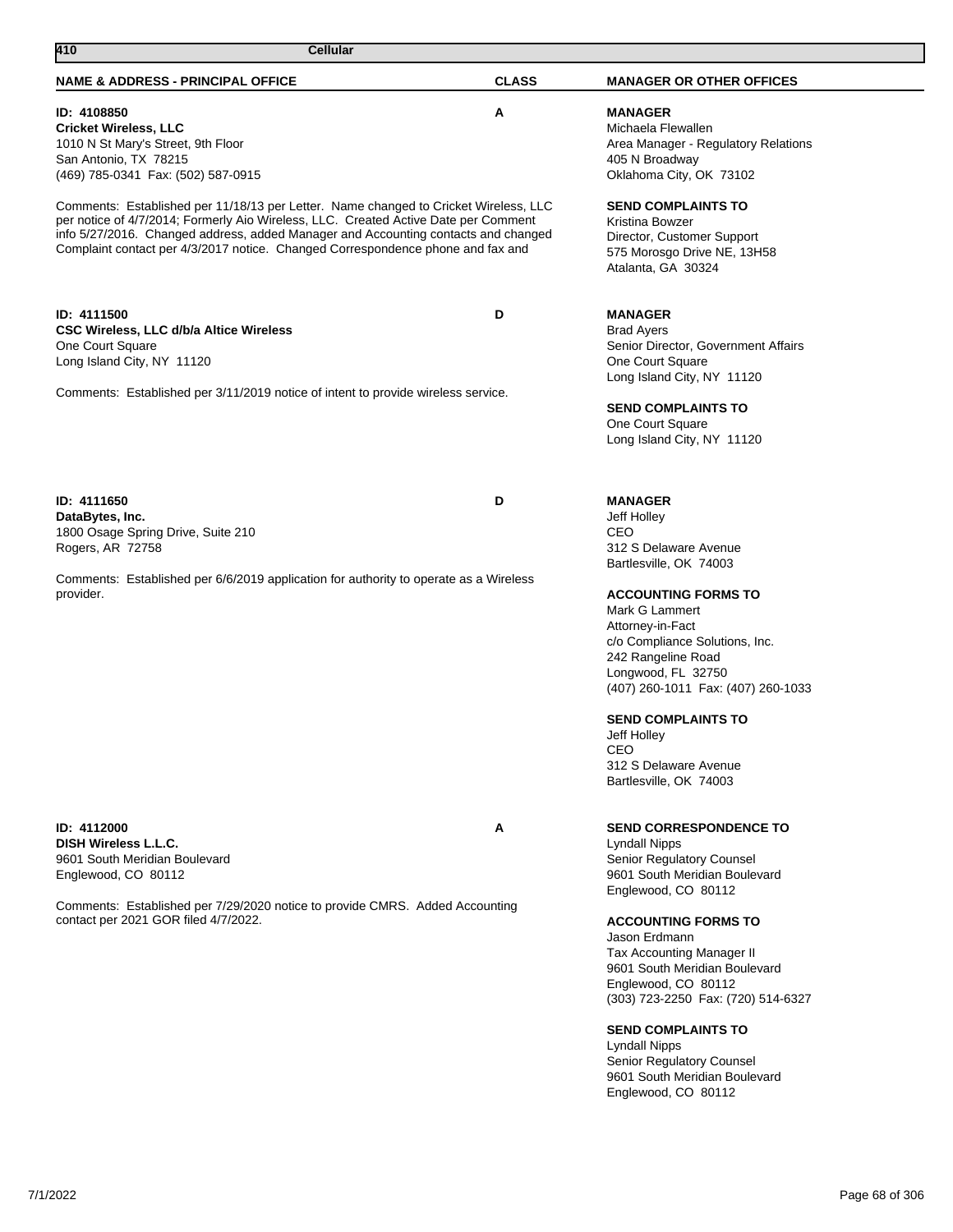| 410<br><b>Cellular</b>                                                                                                                                                                                                                                                                                                                                                                                                                                                                                       |              |                                                                                                                                                                                                                                                                                                                                                                                                               |  |  |
|--------------------------------------------------------------------------------------------------------------------------------------------------------------------------------------------------------------------------------------------------------------------------------------------------------------------------------------------------------------------------------------------------------------------------------------------------------------------------------------------------------------|--------------|---------------------------------------------------------------------------------------------------------------------------------------------------------------------------------------------------------------------------------------------------------------------------------------------------------------------------------------------------------------------------------------------------------------|--|--|
| <b>NAME &amp; ADDRESS - PRINCIPAL OFFICE</b>                                                                                                                                                                                                                                                                                                                                                                                                                                                                 | <b>CLASS</b> | <b>MANAGER OR OTHER OFFICES</b>                                                                                                                                                                                                                                                                                                                                                                               |  |  |
| <b>ID: 4111200</b><br><b>Dynalink Communications, Inc.</b><br>927 McDonald Avenue<br>Brooklyn, NY 11218<br>Comments: Established per 5/7/2018 application for authority to operate as a wireless<br>reseller. Changed phone per 2018 GOR.                                                                                                                                                                                                                                                                    | C            | <b>MANAGER</b><br>Mendel Birnbaum<br>Vice President<br>927 McDonald Avenue<br>Brooklyn, NY 11218<br><b>SEND CORRESPONDENCE TO</b><br>Mark G Lammert<br><b>Tax Preparer</b><br>c/o Compliance Solutions, Inc.<br>242 Rangeline Road<br>Longwood, FL 32750<br>(407) 260-1011 Fax: (407) 260-1033<br><b>SEND COMPLAINTS TO</b><br>Mendel Birnbaum<br>Vice President<br>927 McDonald Avenue<br>Brooklyn, NY 11218 |  |  |
| ID: 4111800<br>Earthlink, LLC<br>980 Hammond Drive, Suite 400<br>Atlanta, GA 30328<br>Comments: Established per 2/4/2020 notice to provide wireless service.                                                                                                                                                                                                                                                                                                                                                 | в            | <b>SEND CORRESPONDENCE TO</b><br>Martha Jenkins<br>Controller<br>980 Hammond Drive, Suite 400<br>Atlanta, GA 30328<br><b>SEND COMPLAINTS TO</b><br>Martha Jenkins<br>Controller<br>980 Hammond Drive, Suite 400<br>Atlanta, GA 30328                                                                                                                                                                          |  |  |
| ID: 4101000<br>East Kentucky Network, LLC dba Appalachian Wireless<br>101 Technology Trail<br>Ivel, KY 41642<br>(606) 874-7550 Fax: (606) 791-2225<br>Comments: Added Manager contact per 10/15/2013 notice. Updated contacts per<br>3/31/2014 Info Form.                                                                                                                                                                                                                                                    | A            | <b>SEND CORRESPONDENCE TO</b><br>Lynn Haney<br>Regulatory and Compliance Director<br>101 Technology Trail<br>Ivel, KY 41642<br>(606) 874-7550 Fax: (606) 339-1363<br><b>SEND COMPLAINTS TO</b><br>William Allen Gillum<br>CEO<br>101 Technology Trail<br>Ivel, KY 41642<br>(606) 874-7550 Fax: (606) 339-1363                                                                                                 |  |  |
| ID: 4002300<br>Easy Telephone Service Company dba Easy Wireless<br>4352 SE 95th Street<br>Ocala, FL 34480<br>(352) 433-2116 Fax: (352) 433-2161<br>Comments: Established per 12/2/2010 notice to provide service as a reseller of CMRS.<br>Modified record from Paging to Cellular per Jim Stevens 5/18/2011. Updated address per<br>9/5/2012 Correspondence. Address discrepancies with address on 2012 GOR; confirmed<br>that current address on file should be used rather than address provided on form. | D            | <b>MANAGER</b><br>Joseph Fernandez<br>President<br>4352 SE 95th Street<br>Ocala, FL 34480<br><b>SEND CORRESPONDENCE TO</b><br>Tina Allen<br>Senior Compliance Manager<br>4352 SE 95th Street<br>Ocala, FL 34480<br>(352) 433-2116 Fax: (352) 433-2161<br><b>SEND COMPLAINTS TO</b>                                                                                                                            |  |  |

Tina Allen Senior Compliance Manager 4352 SE 95th Street Ocala, FL 34480 (352) 433-2116 Fax: (352) 433-2161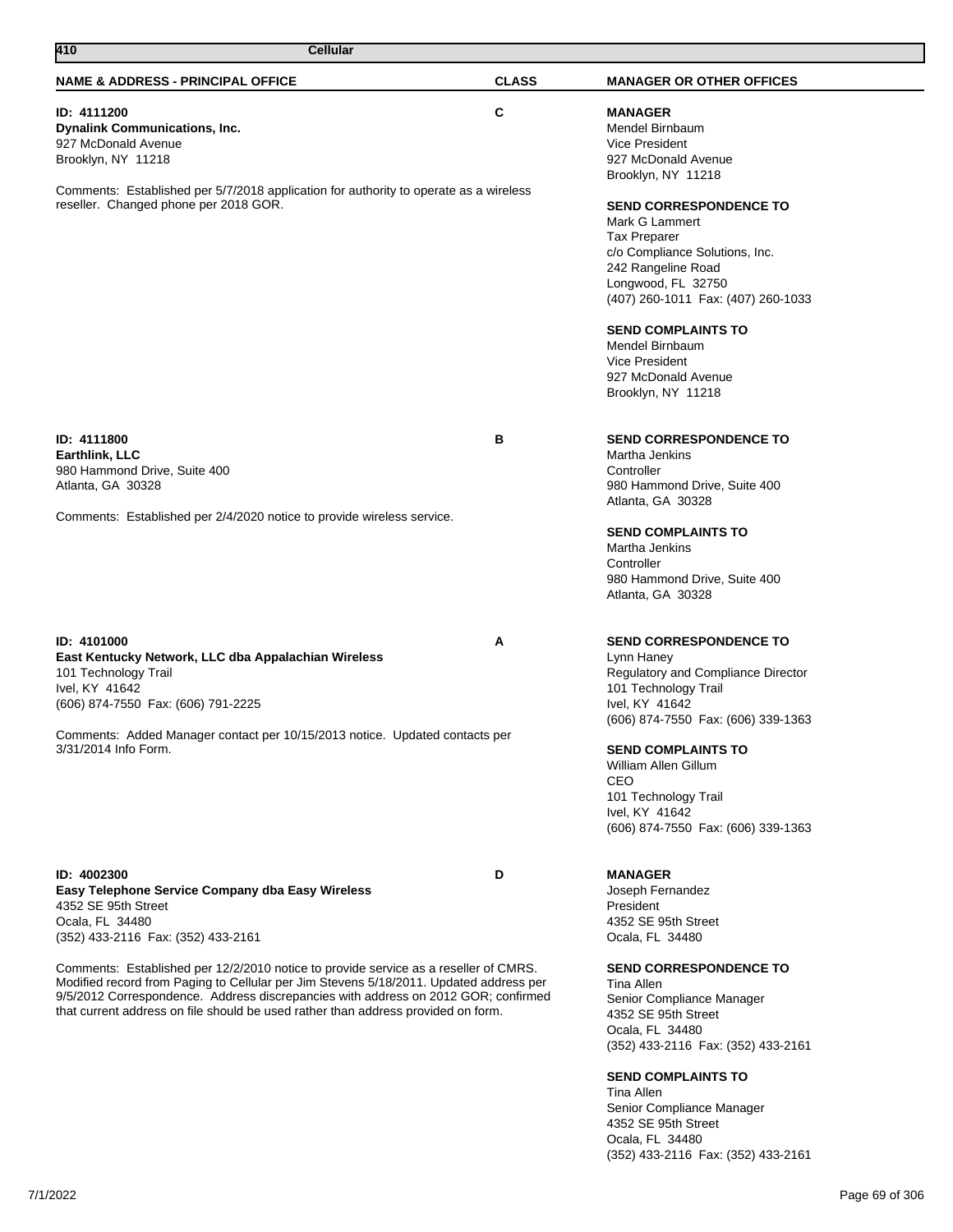# **ID: 4109500 D**

**Enhanced Communications Group, LLC d/b/a Boom Mobile** 312 SE Delaware Avenue P. O. Box 606 Bartlesville, OK 74003 (918) 333-8833 Fax: (310) 362-8601

Comments: Established per 10/24/2014 notice of intent to operate as CMRS. Created Active Date per Comment info 5/27/2016. Changed Manager and Complaint contacts per 2015 GOR and 3/30/2016 Info Form. Changed default electronic contact information per 2018 GOR and 3/29/2019 Info Form.

# **ID: 4110450 D**

**Excellus Communications, LLC** 4531 Highway 58, Suite 103 Chattanooga, TN 37416 (423) 535-9968 Fax: (605) 886-5890

Comments: Established per 10/12/2016 notice of intent to resell wireless services. Changed contacts per 2016 GOR and 3/14/2017 Info Form. Changed address per 2016 GOR. Changed default electronic contact information and Accounting contact's c/o company name per 2/7/2018 notice. Changed default electronic contact information and

# **ID: 4112400 D**

**Excess Telecom Inc.** 9928 Anthony Place Beverly Hills, CA 90210 (800) 615-0898 Fax: (213) 747-3057

**MANAGER** Jeff Holley

President 312 SE Delaware Avenue Bartlesville, OK 74003 (918) 333-8833 Fax: (310) 362-8601

### **SEND CORRESPONDENCE TO**

Carla Turner 312 SE Delaware Avenue P. O. Box 606 Bartlesville, OK 74003 (918) 333-8833 Fax: (918) 333-8843

## **ACCOUNTING FORMS TO**

Mark G Lammert Tax Preparer c/o Compliance Solutions, Inc. 242 Rangeline Road Longwood, FL 32750 (407) 260-1011 Fax: (407) 260-1033

## **SEND COMPLAINTS TO**

Jeff Holley President 312 SE Delaware Avenue P. O. Box 606 Bartlesville, OK 74003 (918) 333-8833 Fax: (310) 362-8601

## **MANAGER**

Michael J Strandell CEO 4531 Highway 58, Suite 103 Chattanooga, TN 37416 (720) 318-1304 Fax: (605) 886-5890

## **SEND CORRESPONDENCE TO**

James Tate General Manager 4531 Highway 58, Suite 103 Chattanooga, TN 37416 (423) 535-9968 Fax: (423) 265-9820

### **ACCOUNTING FORMS TO**

Mark G Lammert Tax Preparer c/o Compliance Solutions, Inc. 242 Rangeline Road Longwood, FL 32750 (407) 260-1011 Fax: (407) 260-1033

## **SEND COMPLAINTS TO**

James Tate General Manager 4531 Highway 58, Suite 103 Chattanooga, TN 37416 (423) 535-9968 Fax: (423) 265-9820

# **MANAGER**

Cobby Pourtavosi President 9928 Anthony Place Beverly Hills, CA 90210 (213) 747-9661 Fax: (213) 747-3057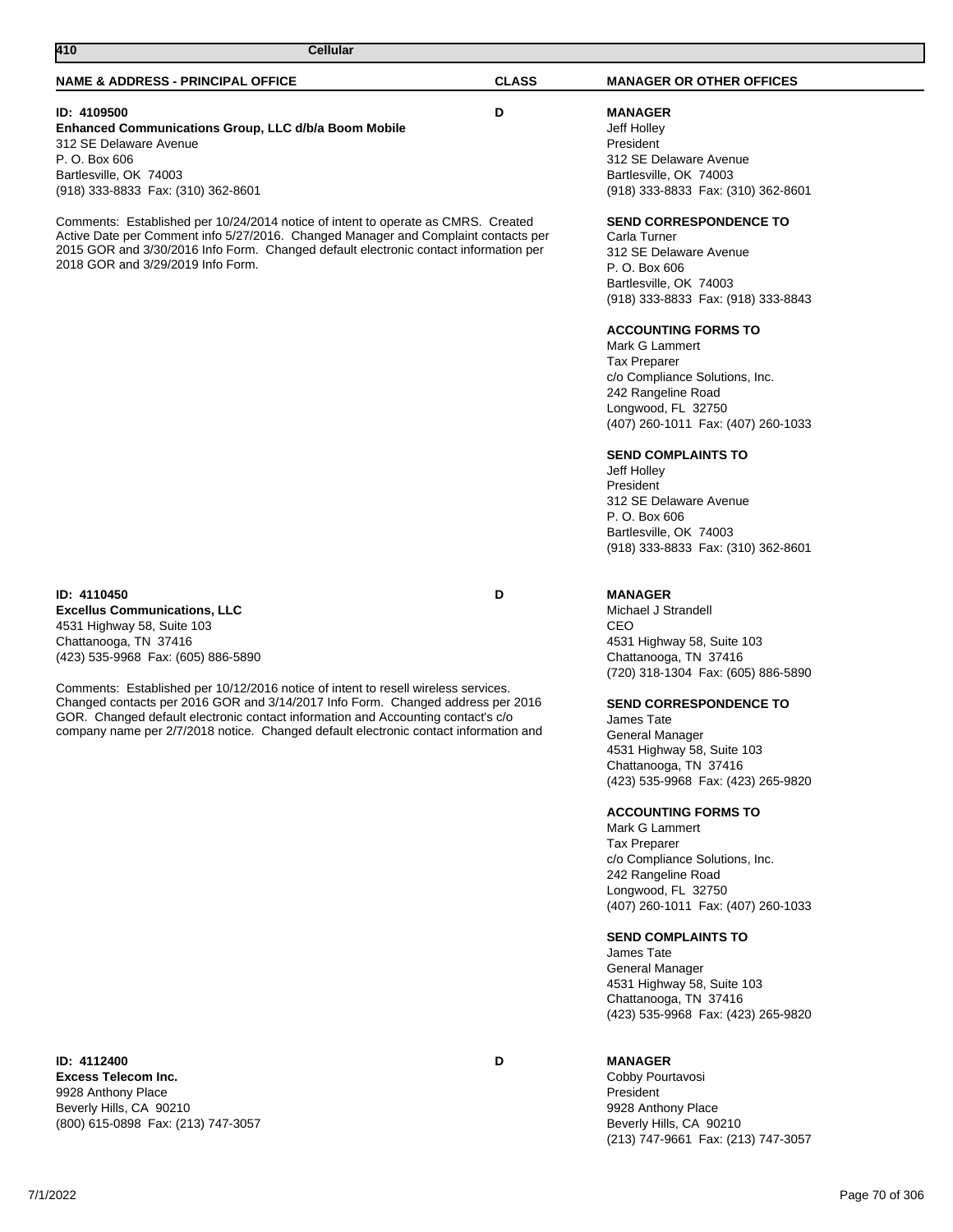**ID: 4111750 D Gabb Wireless, Inc.** 250 W Center Street #320 Provo, UT 84601

Comments: Established per 10/24/2019 notice to provide wireless service. Changed Address and Correspondence contact 5/14/2020 per 2019 GOR. Added suite to address per 9/28/2020 notice.

## **NAME & ADDRESS - PRINCIPAL OFFICE CLASS MANAGER OR OTHER OFFICES**

**410 Cellular** 

# Excess Telecom Inc. Continued

Comments: Established per 4/26/2021 notice of intent to do business as a wireless carrier.

**ID: 4105900 D Flash Wireless, LLC** 1000 Progress Place Concord, NC 28025-2449 (704) 260-3340 Fax: (704) 260-3038

Comments: Established per 5/31/2011 Notice of Intent to Resell Wireless Services. Contacts updated per 4/2/2012 Info Form. Accounting contact changed based on results of assessment inquiry 2/9/2015. Correspondence updated per 3/26/2015 Info Form. Created Active Date per Comment info 5/27/2016. Changed Correspondence and

# **ID: 4104800 D**

**France Telecom Corporate Solutions L.L.C.** 13865 Sunrise Valley Drive Coppermine Commons Building #2, Suite 425 Herndon, VA 20171 (703) 375-7323 Fax: (703) 925-4712

Comments: Established per notice submitted 12/22/2009 to operate as a wireless telecommunications service provider. Created Active Date per Comment info 5/27/2016. Changed Manager contact 5/18/2020 per 2019 GOR. Changed address and default electronic contact information per 10/8/2020 notice.

## **SEND COMPLAINTS TO**

Cobby Pourtavosi President 9928 Anthony Place Beverly Hills, CA 90210 (213) 747-9661 Fax: (213) 747-3057

## **SEND CORRESPONDENCE TO**

Jeremy Smuckler General Counsel, North America 1000 Progress Place Concord, NC 28025 (704) 230-3378 Fax: (704) 260-3625

#### **ACCOUNTING FORMS TO**

Mark G Lammert Tax Preparer c/o Compliance Solutions, Inc. 242 Rangeline Road Longwood, FL 32750 (407) 260-1011 Fax: (407) 260-1033

### **SEND COMPLAINTS TO**

Glenda Earnhardt Sr Manager Wireless Support 1000 Progress Place Concord, NC 28025 (704) 260-3417 Fax: (704) 260-3658

### **MANAGER**

Neomi Groman Treasurer 13865 Sunrise Valley Drive Coppermine Commons Building #2, Suite 425 Herndon, VA 20171 (703) 375-7323 Fax: (703) 925-4712

## **SEND CORRESPONDENCE TO**

Joe Topel Regulatory Manager 13865 Sunrise Valley Drive Coppermine Commons Building #2, Suite 425 Herndon, VA 20171 (703) 375-7323 Fax: (703) 925-4712

#### **SEND COMPLAINTS TO**

Joe Topel Regulatory Manager 13865 Sunrise Valley Drive Coppermine Commons Building #2, Suite 425 Herndon, VA 20171 (703) 375-7323 Fax: (703) 925-4712

## **MANAGER**

Stephen Dalby CEO 250 W Center Street #320 Provo, UT 84601

### **SEND CORRESPONDENCE TO**

Orvin Moore Director of Regulatory Compliance c/o GSAssociates, LLC 6250 Shiloh Road, Suite 110 Alpharetta, GA 30005 (678) 203-0271 Fax: (678) 487-8808

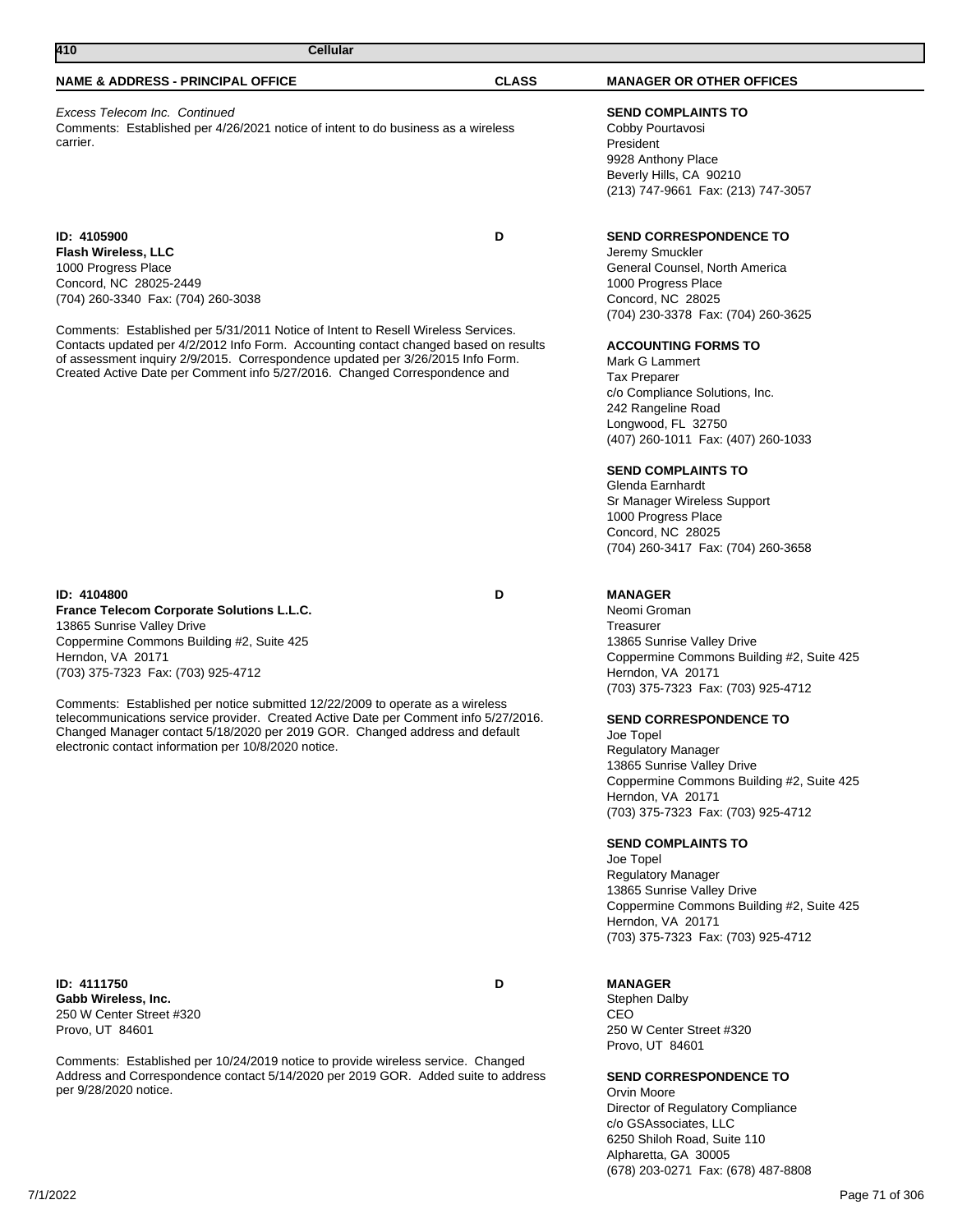# **410 Cellular**

#### **NAME & ADDRESS - PRINCIPAL OFFICE CLASS MANAGER OR OTHER OFFICES**

Gabb Wireless, Inc. Continued **SEND COMPLAINTS TO**

#### **ID: 4109350 D**

**Global Connection Inc. of America dba Stand Up Wireless** 842 Monmouth Street Newport, KY 41071 (678) 741-6245 Fax: (888) 315-2669

Comments: Established 8/18/2014 as per Case 2013-00051 Order of 8/7/2013. Changed Correspondence contact per 12/29/2014 notice. Added Accounting contact per 2014 GOR. Created Active Date per Comment info 5/27/2016. Changed Accounting contact per 2016 GOR. Changed Accounting contact per 5/24/2017 notice. Changed default

#### **ID: 4102200 C Globalstar USA, LLC** 300 Holiday Square Blvd Covington, LA 70433 (985) 335-1500 Fax: (985) 335-1900

Comments: Addresses changed per 2010 Telecom Info Form filed 2/28/2011. Changed contacts per 2011 GOR and 4/3/2012 Info Form. Changed contacts per 2013 GOR and 3/31/2014 Info Form. Default electronic and Accounting contact changed per 1/6/2017 notice. Changed default contact per returned mailing 1/19/2022.

**ID: 4112850 C GO TECHNOLOGY MANAGEMENT, LLC** 6445 Powers Ferry Road, NW Suite 190 Atlanta, GA 30339

Comments: Established per 6/28/2022 notice of intent to provide wireless service.

Stephen Dalby CEO 250 W Center Street #320 Provo, UT 84601

### **MANAGER**

David Skogen CEO 842 Monmouth Street Newport, KY 41071 (678) 741-6240 Fax: (678) 741-6333

### **SEND CORRESPONDENCE TO**

Peggy Aponte Finance & Regulatory Manager 842 Monmouth Street Newport, KY 41071 (678) 741-6200 Fax: (678) 741-6333

### **ACCOUNTING FORMS TO**

Matt W Dean Regulatory Consultant c/o Telecom Professionals, Inc. P. O. Box 720128 Oklahoma City, OK 73172-0128 (405) 755-8177 Fax: (405) 755-8377

#### **SEND COMPLAINTS TO**

Cinthia Pollack 842 Monmouth Street Newport, KY 41071 (877) 511-3009 Fax: (678) 741-6333

### **MANAGER**

L. Barbee J Ponder Manager / Director 300 Holiday Square Blvd Covington, LA 70433 (985) 335-1500 Fax: (985) 335-1900

**SEND CORRESPONDENCE TO**

Cheryl Ortiz Tax Director 300 Holiday Square Blvd Covington, LA 70433 (985) 335-1515 Fax: (985) 335-1904

## **MANAGER**

Erin Perez Director of Operations 6445 Powers Ferry Road, NW Suite 190 Atlanta, GA 30339

## **SEND COMPLAINTS TO**

Erin Perez Director of Operations 6445 Powers Ferry Road, NW Suite 190 Atlanta, GA 30339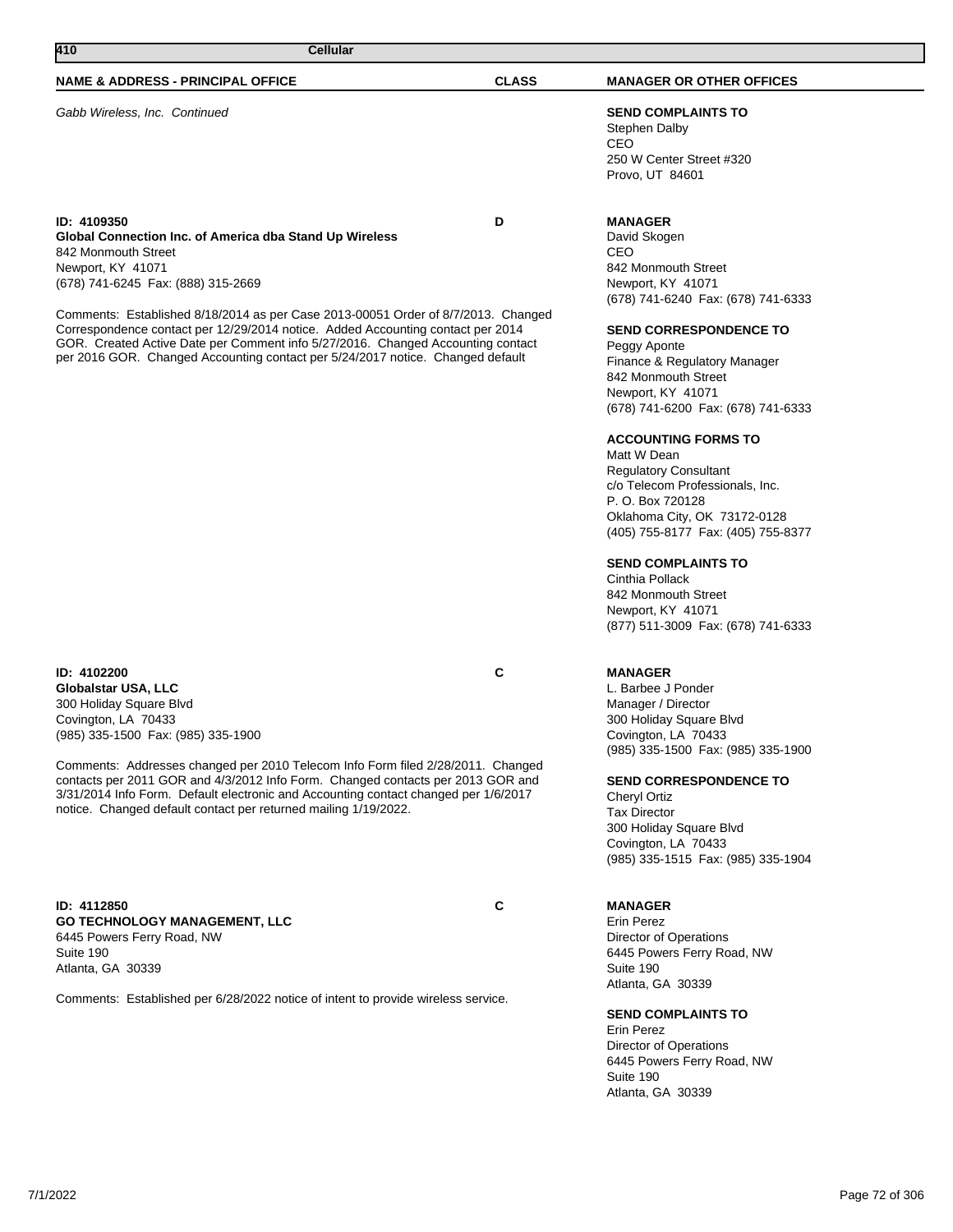**Google North America Inc.** 1600 Amphitheatre Parkway Mountain View, CA 94043 (650) 253-0000 Fax: (650) 253-0001

Comments: Established per 3/19/2015 notice of intent to operate as a wireless Mobile Virtual Network Operator (MVNO) in Kentucky. Created Active Date per Comment info 5/27/2016. Added Accounting and Complaint contacts per 3/29/2016 Info Form. Changed default electronic contact information and Correspondence, Accounting and

**ID: 33350363 D Granite Telecommunications, LLC** 100 Newport Avenue Extension Quincy, MA 02171 (617) 837-4332 Fax: (855) 537-2982

Comments: Established per 7/14/2005 notice of intent to resell wireless service. Changed contacts per 2010 Telecom Info Form filed 3/31/2011. Changed contacts per 5/19/2014 notice. Created Active Date per Comment info 5/27/2016. Changed default electronic contact information per 2016 GOR. Correspondence contact changed per

**ID: 4111350 D HELLO MOBILE TELECOM LLC** 499 East Sheridan Street, Suite 400 Dania Beach, FL 33004 (954) 482-4249 Fax: (305) 402-0224

Comments: Established per 7/18/2018 notice of intent to do business as a Wireless Carrier. Added Accounting and Complaint contacts per 2/25/2019 Info Form. Name changed to HELLO MOBILE TELECOM LLC per 5/24/2019 notice filed with KPSC and 3/28/2019 notice filed with KSOS; Formerly Q LINK MOBILE LLC.

**MANAGER**

Jonathon Parker-Stafford **CFO** 100 Newport Avenue Extension Quincy, MA 02171 (617) 837-4332 Fax: (855) 537-2982

**SEND COMPLAINTS TO**

Joseph Paru Law Clerk 100 Newport Avenue Extension Quincy, MA 02171 (617) 837-4332 Fax: (855) 531-2982

# **MANAGER**

Issa Asad Managing Member 499 East Sheridan Street, Suite 400 Dania Beach, FL 33004 (954) 482-4249 Fax: (305) 402-0224

# **ACCOUNTING FORMS TO**

Susan Cockerham Regulatory Agent c/o FAS Tek Compliance Solutions 1725 Windward Concourse, Suite 150 Alpharetta, GA 30005 (678) 672-2837 Fax: (678) 672-2830

# **SEND COMPLAINTS TO**

Maybell Kelly Director of Compliance 499 East Sheridan Street, Suite 400 Dania Beach, FL 33004 (954) 482-4249 Fax: (305) 402-0224

# **NAME & ADDRESS - PRINCIPAL OFFICE CLASS MANAGER OR OTHER OFFICES ID: 4109600 A MANAGER** Kenneth Yi CEO 1600 Amphitheatre Parkway Mountain View, CA 94043

# **SEND CORRESPONDENCE TO**

Nannan Zhong Business Controller 1600 Amphitheatre Parkway Mountain View, CA 94043 (650) 265-8034 Fax: (650) 963-3515

# **ACCOUNTING FORMS TO**

Cristina Werdebaugh Compliance Officer 1600 Amphitheatre Parkway Mountain View, CA 94043 (650) 265-8034 Fax: (650) 963-3515

# **SEND COMPLAINTS TO**

Katie Pinkson Business Controller 1600 Amphitheatre Parkway Mountain View, CA 94043 (650) 265-8034 Fax: (650) 963-3515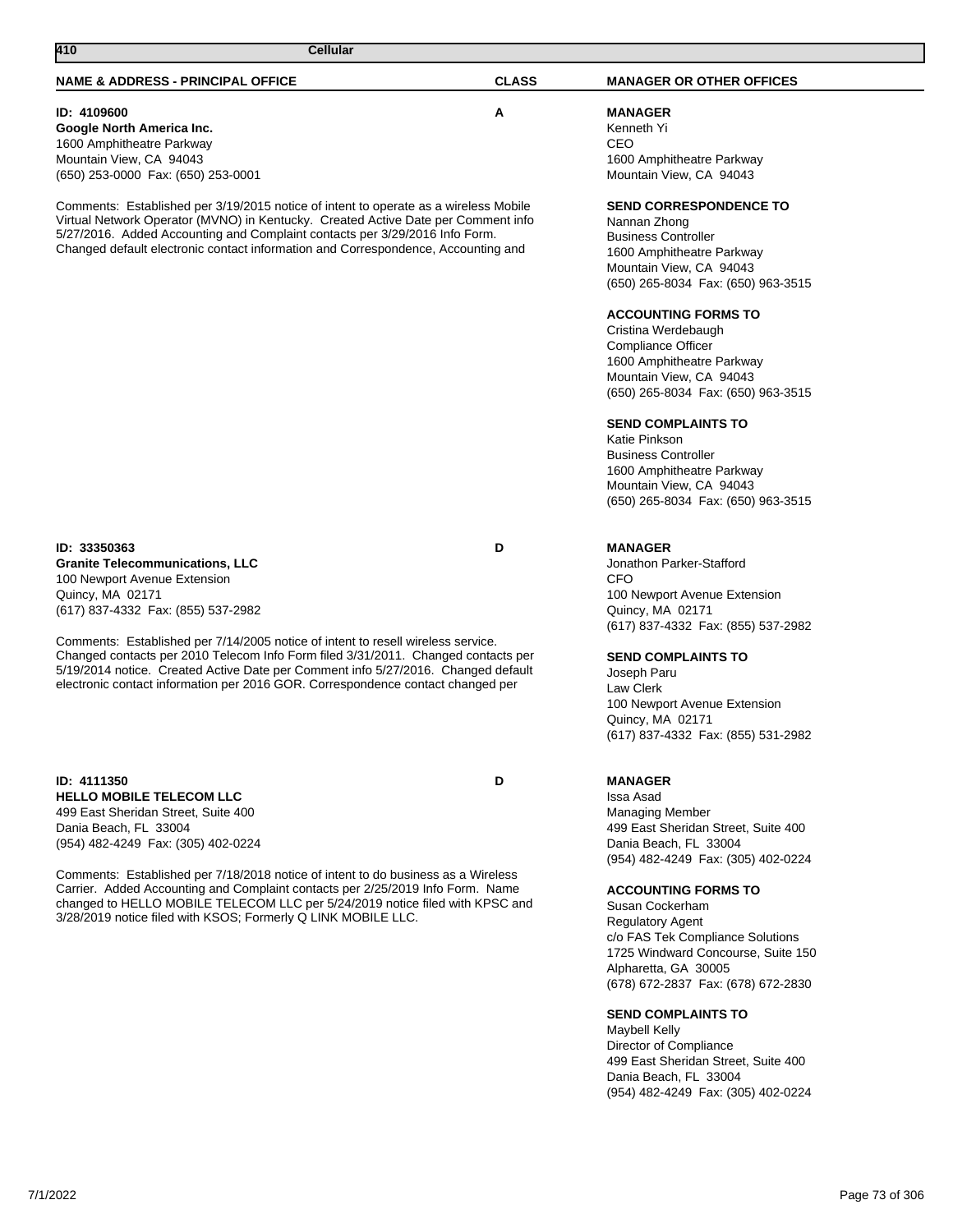# **ID: 4103100 B**

**i-Wireless, LLC** 1 Levee Way, Suite 3104 Newport, KY 41071 (513) 378-1731 Fax: (513) 421-2717

Comments: Established per letter received 1/23/2007. Contacts updated per 2010 GOR. Updated Correspondence info per 2011 GOR. Added Accounting contact per 2012 GOR. Changed default contact information per 2018 GOR and 2/24/2020 Info Form. Complaint contact updated per 3/29/2022 Info Form.

**ID: 4112550 D IDT Domestic Telecom, Inc.** 520 Broad Street Newark, NJ 07102 (973) 438-4854 Fax: (973) 438-1215

# **ID: 4109800 D**

**IM Telecom, LLC d/b/a Infiniti Mobile** 500 North Central Expressway, Suite 202 Plano, TX 75074

Comments: Established per 6/12/2015 notice of intent to do business as a wireless carrier. Changed mailing address and added Complaint and Accounting contacts per GOR and 3/25/2016 Info Form. Created Active Date per Comment info 5/27/2016. Changed Complaint contact per 2/25/2019 Info Form. Changed default contact

**ID: 4112650 C Insight Mobile, Inc.** 12301 Wilshire Blvd, Suite 303 Los Angeles, CA 90025

Comments: Established per 2/23/2022 notice of intent to operate as a Wireless Carrier.

**MANAGER** Steven Abbott VP & Contoller 1 Levee Way, Suite 3104 Newport, KY 41071 (513) 378-1731 Fax: (513) 421-2717

### **SEND CORRESPONDENCE TO**

Victoria Williams **Controller** 1 Levee Way, Suite 3104 Newport, KY 41071 (513) 259-6420 Fax: (513) 421-2717

# **ACCOUNTING FORMS TO**

Susan Cockerham Regulatory Agent c/o FAS Tek Compliance Solutions 1725 Windward Concourse, Suite 150 Alpharetta, GA 30005 (678) 672-2837 Fax: (678) 672-2830

#### **SEND COMPLAINTS TO**

Sean Cullen CFO 1 Levee Way, Suite 3104 Newport, KY 41071 (513) 703-3093 Fax: (859) 261-6639

#### **SEND CORRESPONDENCE TO**

Carl Billek 520 Broad Street Newark, NJ 07102 (973) 438-4854 Fax: (973) 438-1215

# **MANAGER**

Trevan V Morrow COO 500 North Central Expressway, Suite 202 Plano, OK 75074

# **ACCOUNTING FORMS TO**

Susan Cockerham Regulatory Agent c/o FAS Tek Compliance Solutions 1725 Windward Concourse, Suite 150 Alpharetta, GA 30005 (678) 672-2837 Fax: (678) 672-2830

### **SEND COMPLAINTS TO**

Todd Murcer VP, Director of Operations 500 North Central Expressway, Suite 202 Plano, TX 75074

# **MANAGER**

Kevin Pourtavosi President 12301 Wilshire Blvd, Suite 303 Los Angeles, CA 90025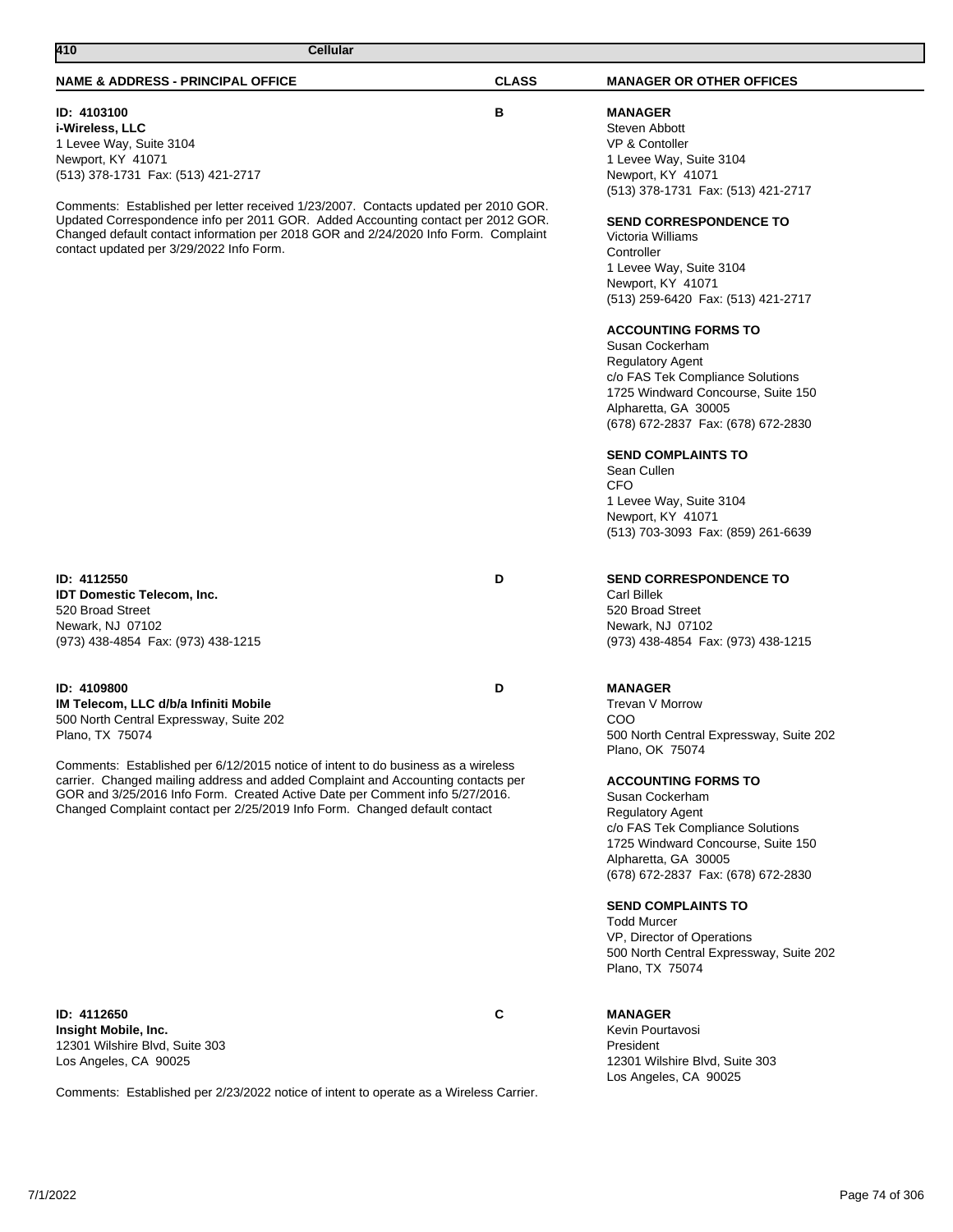| 410<br><b>Cellular</b>                                                                                                                                                                                                                                                                                       |              |                                                                                                                                                                                                                                                                                                                                                                                                                                                                                                                                            |
|--------------------------------------------------------------------------------------------------------------------------------------------------------------------------------------------------------------------------------------------------------------------------------------------------------------|--------------|--------------------------------------------------------------------------------------------------------------------------------------------------------------------------------------------------------------------------------------------------------------------------------------------------------------------------------------------------------------------------------------------------------------------------------------------------------------------------------------------------------------------------------------------|
| NAME & ADDRESS - PRINCIPAL OFFICE                                                                                                                                                                                                                                                                            | <b>CLASS</b> | <b>MANAGER OR OTHER OFFICES</b>                                                                                                                                                                                                                                                                                                                                                                                                                                                                                                            |
| Insight Mobile, Inc. Continued                                                                                                                                                                                                                                                                               |              | <b>SEND CORRESPONDENCE TO</b><br>Kelly King<br>Director of Compliance<br>12301 Wilshire Blvd, Suite 303<br>Los Angeles, CA 90025                                                                                                                                                                                                                                                                                                                                                                                                           |
|                                                                                                                                                                                                                                                                                                              |              | <b>SEND COMPLAINTS TO</b><br>Kevin Pourtavosi<br>President<br>12301 Wilshire Blvd, Suite 303<br>Los Angeles, CA 90025                                                                                                                                                                                                                                                                                                                                                                                                                      |
| ID: 4111950<br>J Rhodes Enterprises LLC<br>1101 Gulf Breeze Pkwy, Suite 17<br>Gulf Breeze, FL 32561                                                                                                                                                                                                          | D            | <b>MANAGER</b><br>Jessica Rhodes<br>Manager<br>1101 Gulf Breeze Pkwy, Suite 17<br>Gulf Breeze, FL 32561                                                                                                                                                                                                                                                                                                                                                                                                                                    |
| Comments: Established per 7/20/2020 application for authority to operate as a Wireless<br>provider.                                                                                                                                                                                                          |              | <b>ACCOUNTING FORMS TO</b><br>Mark G Lammert<br>Attorney-in-Fact<br>c/o Compliance Solutions, Inc.<br>242 Rangeline Road<br>Longwood, FL 32750<br>(407) 260-1011 Fax: (407) 260-1033<br><b>SEND COMPLAINTS TO</b><br><b>Chesley Polk</b><br>Chief of Staff<br>1101 Gulf Breeze Pkwy, Suite 17<br>Gulf Breeze, FL 32561                                                                                                                                                                                                                     |
| ID: 22215360<br>KDDI America, Inc.<br>7 Teleport Drive<br>Staten Island, NY 10311<br>(212) 295-1200 Fax: (212) 295-1080<br>Comments: Changed Manager contact per 2013 GOR. Changed Accounting contact per<br>2016 GOR. Changed default contact, Manager and address per 2019 GOR and<br>2/24/2020 Info Form. | D            | <b>MANAGER</b><br>Osamu Shibuya<br><b>CFO</b><br>7 Teleport Drive<br>Staten Island, NY 10311<br>(212) 295-1200 Fax: (212) 295-1087<br><b>ACCOUNTING FORMS TO</b><br>Amanda Gucich<br><b>Compliance Specialist, NRC</b><br>c/o Nationwide Regulatory Compliance<br>107 West Michigan Avenue, 4th Floor<br>Kalamazoo, MI 49007<br>(269) 381-8888 Fax: (269) 381-4855<br><b>SEND COMPLAINTS TO</b><br>Shin Shinohara<br><b>Director Customer Service</b><br>7 Teleport Drive<br>Staten Island, NY 10311<br>(212) 295-1200 Fax: (212) 295-1080 |
| ID: 10872<br>Kentucky RSA #1 Partnership<br>One Verizon Way, Mailcode VC53S309D                                                                                                                                                                                                                              | Α            | <b>MANAGER</b><br>Deisy Carrera<br>Senior Manager                                                                                                                                                                                                                                                                                                                                                                                                                                                                                          |

One Verizon Way, Mailcode VC53S309D Basking Ridge, NJ 07920 (908) 559-3150 Fax: (908) 630-2615

Comments: Changed contact per 2010 GOR. Changed address and contacts per 2011 GOR. Changed contacts per 2012 GOR. Changed Accounting contact per 11/18/2013 notice. Changed Correspondence contact per 2016 GOR. Added Manager contact and changed physical address per 2018 GOR. Changed Manager contact 5/20/2020 per 2019 One Verizon Way, Mailcode VC53S309D

(908) 559-3150 Fax: (908) 630-2615

Basking Ridge, NJ 07920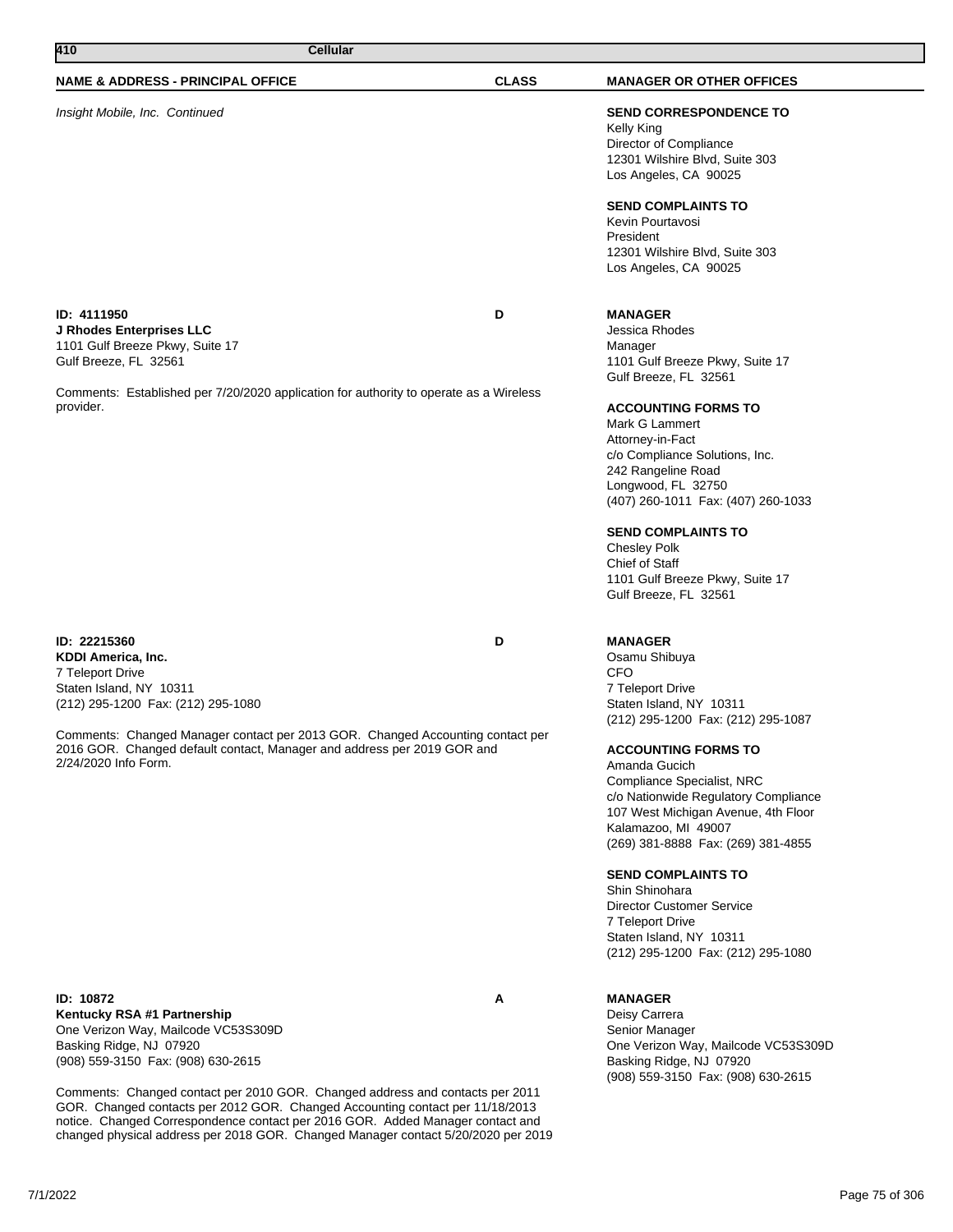| 410<br><b>Cellular</b>                                                                                                                                                                                            |              |                                                                                                                                                                                                                                                                                                                                                                               |
|-------------------------------------------------------------------------------------------------------------------------------------------------------------------------------------------------------------------|--------------|-------------------------------------------------------------------------------------------------------------------------------------------------------------------------------------------------------------------------------------------------------------------------------------------------------------------------------------------------------------------------------|
| <b>NAME &amp; ADDRESS - PRINCIPAL OFFICE</b>                                                                                                                                                                      | <b>CLASS</b> | <b>MANAGER OR OTHER OFFICES</b>                                                                                                                                                                                                                                                                                                                                               |
| Kentucky RSA #1 Partnership Continued                                                                                                                                                                             |              | <b>SEND CORRESPONDENCE TO</b><br><b>Robert Mutzenback</b><br><b>Assistant Secretary</b><br>One Verizon Way, Mailcode VC53S309D<br>Basking Ridge, NJ 07920<br>(908) 559-3150 Fax: (908) 630-2615                                                                                                                                                                               |
|                                                                                                                                                                                                                   |              | <b>ACCOUNTING FORMS TO</b><br>Steve Delgado<br>Cslt-Tax<br>One Verizon Way, Mailcode VC53S309D<br>Basking Ridge, NJ 07920<br>(908) 559-3150 Fax: (908) 630-2615                                                                                                                                                                                                               |
| ID: 4112200<br>Lexvor Inc.<br>19800 MacAurthor Blvd<br>Irvine, CA 92612                                                                                                                                           | D            | <b>MANAGER</b><br><b>Mychal Riley</b><br>President<br>19800 MacAurthor Blvd<br>Irvine, CA 92612                                                                                                                                                                                                                                                                               |
| Comments: Established per 11/16/2020 application for authority to operate as a wireless<br>reseller.                                                                                                              |              | <b>ACCOUNTING FORMS TO</b><br>Mark G Lammert<br>Attorney-in-Fact<br>c/o Compliance Solutions, Inc.<br>Longwood, FL 32750<br>(407) 260-1011 Fax: (407) 260-1033                                                                                                                                                                                                                |
| ID: 4111250<br><b>Liberty Mobile Wireless, LLC</b><br>16001 Collins Avenue, #1204<br>Sunny Isles Beach, FL 33160                                                                                                  | Α            | <b>MANAGER</b><br>Matt Lopatin<br>President<br>16001 Collins Avenue, #1204                                                                                                                                                                                                                                                                                                    |
| Comments: Established per 5/21/2018 application for authority to operate as a wireless<br>reseller. Changed Manager contact per 2018 GOR.                                                                         |              | Sunny Isles Beach, FL 33160<br><b>SEND CORRESPONDENCE TO</b><br>Mark G Lammert<br><b>Tax Preparer</b><br>c/o Compliance Solutions, Inc.<br>242 Rangeline Road<br>Longwood, FL 32750<br>(407) 260-1011 Fax: (407) 260-1033<br><b>SEND COMPLAINTS TO</b><br>Bruce Li<br>COO<br>16001 Collins Avenue, #1204<br>Sunny Isles Beach, FL 33160<br>(855) 566-1776 Fax: (610) 340-9085 |
| ID: 4111400<br><b>Locus Telecommunications, LLC</b><br>2200 Fletcher Avenue, Suite 600<br>Fort Lee, NJ 07024                                                                                                      | D            | <b>MANAGER</b><br>Jack Woo<br>President<br>2200 Fletcher Avenue, Suite 600                                                                                                                                                                                                                                                                                                    |
| Comments: Established per 8/28/2018 notice to provide wireless resale service.<br>Changed Manager contact per 2018 GOR. Notice of Intent to Operate as CMRS filed<br>10/18/2019; Wireless record already existed. |              | Fort Lee, NJ 07024<br><b>SEND CORRESPONDENCE TO</b><br>Mara Soto<br>Compliance Lead<br>2200 Fletcher Avenue, Suite 600<br>Fort Lee, NJ 07024<br><b>SEND COMPLAINTS TO</b><br>Mara Soto<br>Compliance Lead                                                                                                                                                                     |

2200 Fletcher Avenue, Suite 600

Fort Lee, NJ 07024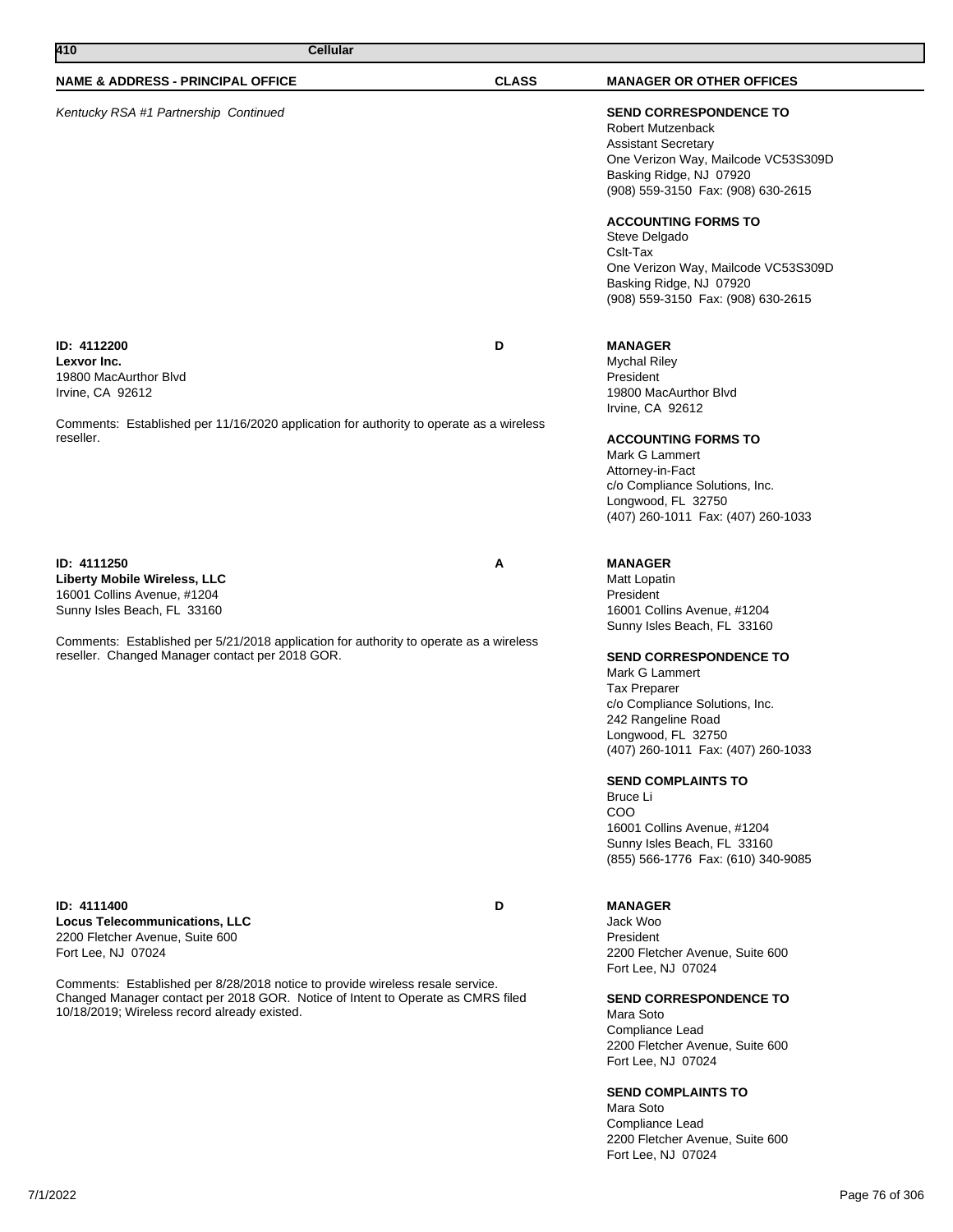# **ID: 4107300 D**

**Lycamobile USA, Inc.** 24 Commerce Street, Suite 100 Newark, NJ 07102 (973) 286-0771 Fax: (973) 286-0773

Comments: Established per 4/13/2012 notice to provide wireless service. Changed default contact per 11/7/2013 research. Changed Correspondence contact and address per 1/26/2015 notice. Created Active Date per Comment info 5/27/2016.

# **ID: 4112500 D Marconi Wireless Holdings, LLC**

30870 Russel Ranch Road, Suite 250 Westlake Village, CA 91362

Comments: Established per 9/16/2021 request for authority to operate as a Wireless provider, effective 10/1/2021. Added Manager contact and changed Complaint contact per 2021 GOR and Info Form filed 3/30/2022.

**ID: 4108800 A MetroPCS Michigan, LLC** 12920 SE 38th Street Bellevue, WA 98006 (425) 378-4000 Fax: (425) 378-5071

Comments: Established per 11/6/2013 notice to provide wireless service. Changed from Inc to LLC per 12/27/2013 notice filed with KSOS. Changed address and contacts per 2013 GOR. Changed address contact per 2014 GOR. Changed default electronic contact information and Correspondence contact per 8/27/2020 notice. Changed default

**ID: 4111700 C Mint Mobile, LLC** 1550 Scenic Avenue, Sutie 100 Costa Mesa, CA 92626

Comments: Established per 8/12/2019 notice of intent to operate as CMRS provider. KPSC issued phone inquiry prior to establishing record to receive confirmation that company intended to have record under Mint Mobile, LLC name as record already existed for UVNV, Inc. d/b/a Mint Mobile and KPSC Staff further acknowledged the company

# **ACCOUNTING FORMS TO**

931 Village Blvd, Suite 905

West Palm Beach, FL 33409

**SEND CORRESPONDENCE TO** Department of Regulatory Affairs 931 Village Blvd, Suite 905, Box 386 West Palm Beach, FL 33409

Sharon Thomas **Consultant** c/o Inteserra Consulting Group, Inc. P. O. Drawer 200 Winter Park, FL 32790-0200

# **SEND COMPLAINTS TO**

Laurie Frank VP Operations 931 Village Blvd, Suite 905 Box 386 West Palm Beach, FL 33409

# **SEND CORRESPONDENCE TO**

Rosemary Bloom Tax Manager P. O. Box 10076 Cedar Rapids, IA 52410 (425) 383-4000 Fax: (425) 378-5072

#### **ACCOUNTING FORMS TO**

David Sant Senior Tax Manager 12920 SE 38th Street Bellevue, WA 98006 (425) 378-4000 Fax: (425) 378-5071

### **MANAGER**

Gary Grinham VP, Controller 1550 Scenic Avenue, Sutie 100 Costa Mesa, CA 92626

24 Commerce Street, Suite 100

**SEND CORRESPONDENCE TO**

24 Commerce Street, Suite 100

(973) 820-4361 Fax: (973) 286-0773

(973) 820-4372 Fax: (973) 286-0773

**MANAGER** Abhay Kangle Financial Analyst

Newark, NJ 07102

Newark, NJ 07102

Roberta Kraus General Counsel

**MANAGER** Laurie Frank VP Operations

Box 386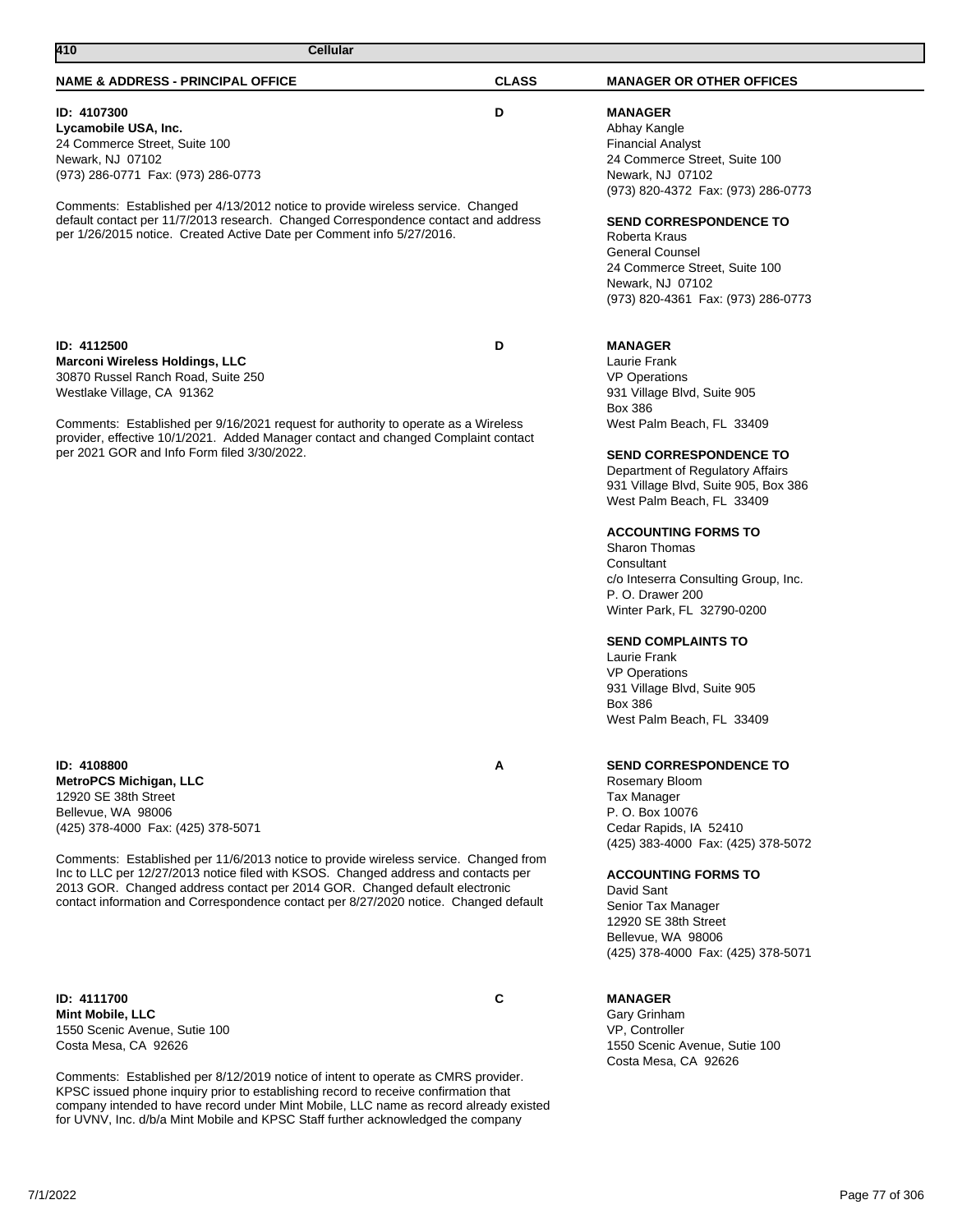**New Cingular Wireless PCS, LLC dba AT&T Mobility, PCS** 1010 N St Mary's Street, 9th Floor San Antonio, TX 78215 (469) 785-0341 Fax: (502) 587-0915

Comments: Address changed per Gross Report of 4/2/2007. Added dba per 11/10/2008 notice that assumed name filed with KY Secretary of State on 7/9/2007. Contacts modified per 12/9/2009 correspondence. Physical address modified per 2010 GOR. Telecorp (ID 4200800) and Cincinnati SMSA (ID 10600) merged into New Cingular per

**ID: 4202400 A**

### **NAME & ADDRESS - PRINCIPAL OFFICE CLASS MANAGER OR OTHER OFFICES**

**MANAGER** Justen Burdette President & CEO P. O. Box 4150 lonolulu, HI 96812 (808) 723-2000 Fax: (808) 723-2001

#### **SEND CORRESPONDENCE TO**

Mark G Lammert Attorney-in-Fact /o Compliance Solutions, Inc. 242 Rangeline Road Longwood, FL 32750 (407) 260-1011 Fax: (407) 260-1033

#### **SEND COMPLAINTS TO**

usten Burdette President & CEO . O. Box 4150 lonolulu, HI 96812 (808) 723-2000 Fax: (808) 723-2001

# **MANAGER**

Laurie Frank VP, Operations 30870 Russell Ranch Road, Suite 250 Westlake Village, CA 91362

#### **SEND CORRESPONDENCE TO**

epartment of Regulatory Affairs 931 Village Blvd, Suite 905, Box 386 West Palm Beach, CA 33409

# **ACCOUNTING FORMS TO**

Tina Tecce Regulatory Manager 931 Village Blvd, Suite 905 West Palm Beach, FL 33409

#### **SEND COMPLAINTS TO**

Tina Tecce Regulatory Manager 931 Village Blvd, Suite 905 West Palm Beach, VL 33409

# **MANAGER**

Michaela Flewallen Area Manager - Regulatory Relations 405 N Broadway Oklahoma City, OK 73102

# **ACCOUNTING FORMS TO**

Gerald R Guardiola Senior Tax Accountant 1010 N St Mary's Street, 9P05 San Antonio, TX 78215 (210) 886-1589 Fax: (214) 486-8129

#### **SEND COMPLAINTS TO**

Gary Allen Mobility Office of President 3051 Bienville Blvd Ocean Springs, MS 39564 (866) 539-1467 Fax: (214) 761-4600

| ID: 4111850<br>Mobi, Inc.<br>307 Kamani Street, Suite A<br>Honolulu, HI 96813<br>(808) 723-2000 Fax: (808) 723-2001                                                                                                                                                                                                                                            | D | N<br>J<br>P<br>P<br>Н                                              |
|----------------------------------------------------------------------------------------------------------------------------------------------------------------------------------------------------------------------------------------------------------------------------------------------------------------------------------------------------------------|---|--------------------------------------------------------------------|
| Comments: Established per 6/22/2020 application to operate as a wireless reseller.                                                                                                                                                                                                                                                                             |   | (8<br>S<br>N<br>A<br>C,<br>$\overline{2}$<br>L<br>$\left( \right)$ |
|                                                                                                                                                                                                                                                                                                                                                                |   | S<br>J<br>P<br>P<br>Н<br>(8                                        |
| ID: 4109400<br>NetZero Wireless, Inc. dba magicJack Wireless<br>931 Village Blvd, Suite 905<br>West Palm Beach, FL 33409                                                                                                                                                                                                                                       | D | N<br>L<br>$\vee$<br>3<br>V                                         |
| Comments: Established per 9/19/2014 notice of intent to resell wireless services and<br>9/25/2014 KSOS submission. Created Active Date per Comment info 5/27/2016. Made<br>inactive per 9/12/2016 notice to discontinue service. Reactivated and contact information<br>changed per 9/16/2021 request for authority to operate as Wireless provider, effective |   | S<br>D<br>9                                                        |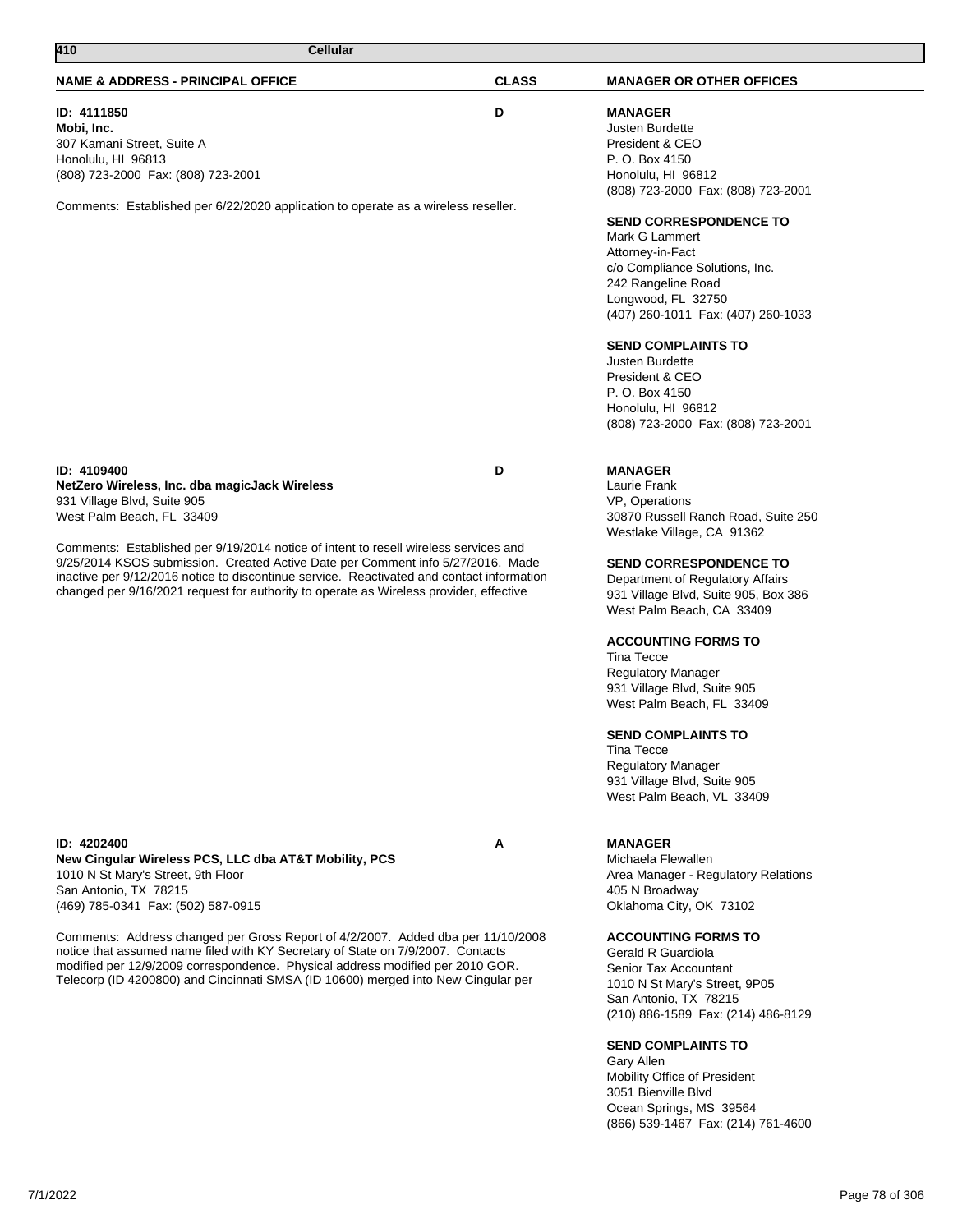# **NAME & ADDRESS - PRINCIPAL OFFICE CLASS MANAGER OR OTHER OFFICES 410 Cellular ID: 4112350 D NewPhone Wireless, L.L.C.** 9920 Brooklet Drive Houston, TX 77099 (855) 204-3667 Fax: (832) 617-7842 Comments: Established per 4/5/2021 notice of intent to do business as a wireless carrier. Changed default contact information and added Correspondence contact per 2/28/2022 GOR. **MANAGER** Henry Hung Do Member, CEO 9920 Brooklet Drive Houston, TX 77099 **SEND CORRESPONDENCE TO** David Stewart MVNO Opeartiosn Manager 9920 Brooklet Drive Houston, TX 77099 (713) 534-1950 Fax: (832) 617-7842 **SEND COMPLAINTS TO** Henry Hung Do Member, CEO 9920 Brooklet Drive Houston, TX 77099 **ID: 4000800 D Nextel West Corporation** 6391 Sprint Pkwy MS: KSOPHT0101-Z2400 Overland Park, KS 66251-2400 (913) 762-6107 Fax: (913) 523-8658 Comments: Address changed per Gross Operating Report filed 3/30/2007. Added Accounting contact per 2009 GOR submitted 3/31/2010. Correspondence contact name changed per 8/27/2010 notice. Added Accounting contact per 2010 GOR. Correspondence contact updated per 12/20/2011 Correspondence. Changed Accounting **SEND CORRESPONDENCE TO** Susan J Berlin Counsel, Regulatory Affairs 3065 Akers Mill Road SE, 7th Floor Mailstop GAATLD0704 Atlanta, GA 30339 (404) 649-8983 Fax: (404) 649-8980 **ACCOUNTING FORMS TO** Kathy Nill Manager, Tax 6220 Sprint Pkwy, MS: KSOPHT0101-Z2400 Overland Park, KS 66251 (913) 315-3085 Fax: (913) 523-8658 **ID: 4110700 D Norcell, LLC** 4330 South Lee Street, Building 800B Buford, GA 30518 (509) 262-2689 Fax: (509) 293-4997 Comments: Established per 2/21/2017 notice to be a reseller (MVNO) of cellular telephone service. Changed default electronic contact information and added Accounting contact per 2018 GOR. Changed address 5/27/2020 per 2019 GOR. Changed company name to Norcell, LLC per 9/8/2021 notice; Formerly Andrew David Balholm dba Norcell. **MANAGER** Andy Balholm Owner 4330 South Lee Street, Building 800B Buford, GA 30518 (509) 262-2689 Fax: (509) 293-4997

**ID: 4001300 D NPCR, Inc. dba Nextel Partners** 6391 Sprint Pkwy MS: KSOPHT0101-Z2400 Overland Park, KS 66251-2400 (913) 762-6107 Fax: (913) 523-8658

Comments: Changed address per 2006 GOR. Changed Correspondence contact and address per 6/1/2010 notice. Changed Correspondence contact name per 8/27/2010 notice. Changed Correspondence contact per 12/20/2011 notice. Changed Accounting contact per 2012 GOR. Changed default and Accounting contact per 2021 GOR filed

# **SEND CORRESPONDENCE TO**

Susan J Berlin Counsel, Regulatory Affairs 3065 Akers Mill Road SE, 7th Floor Mailstop GAATLD0704 Atlanta, GA 30339 (404) 649-8983 Fax: (404) 649-8980

### **ACCOUNTING FORMS TO**

Kathy Nill Manager, Tax 6220 Sprint Pkwy, MS: KSOPHT0101-Z2400 Overland Park, KS 66251 (913) 315-3085 Fax: (913) 523-8658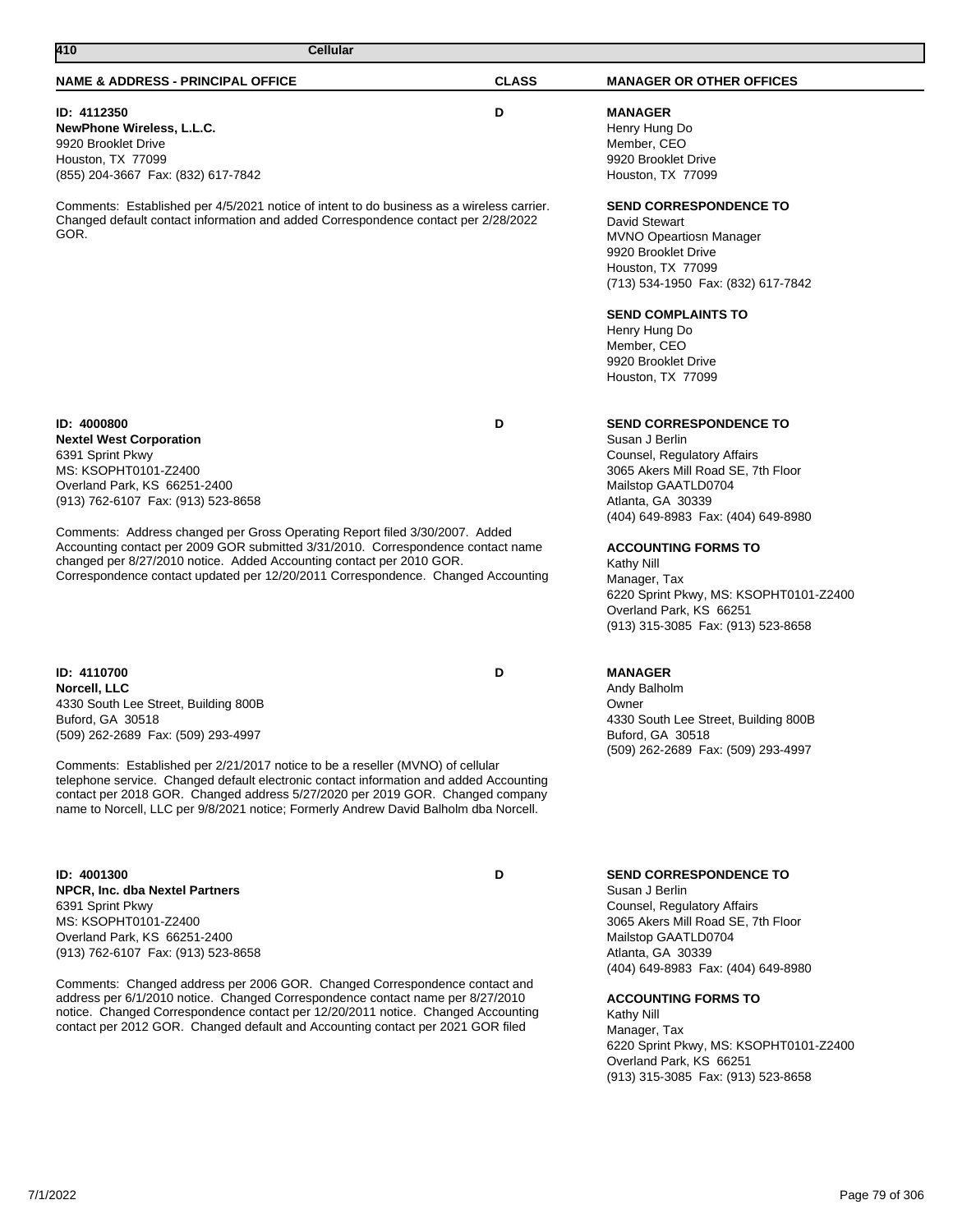# Comments: Established per 5/13/2016 notice of intent to provide wireless services. Created Active Date per Comment info 5/27/2016. Changed default electronic contact information and added Manager and Complaint contacts per 2016 GOR and 3/22/2017 Info Form. Changed Address per 2017 GOR and Secretary of State Document dated

**ID: 4110250 D**

Comments: Established per 5/7/2014 notice of intent to provide wireless service. Formerly EOS Mobile Holdings LLC; Name and address changed per 5/13/2016 notice. Created Active Date per Comment info 5/27/2016. Changed default electronic contact information and added Accounting contact per 2016 GOR and changed address per

**ID: 4109050 D Patriot Mobile LLC** 3341 Regent Blvd, Suite 130-352 Irving, TX 75063

**Plintron Technologies USA LLC** 40 Lake Bellevue Drive, Suite 350

Bellevue, WA 98005

500 West Adams Street, Suite 900 Chicago, IL 60661 (312) 348-8834 Fax: (763) 230-4200

**ID: 4110750 D**

**ID: 4001800 A**

MC 482-C14-C66 Detroit, MI 48265 (313) 665-2805 Fax: (313) 665-4123

**410 Cellular** 

**OnStar, LLC dba Telematics Services**

300 Renaissance Center

**Onvoy Spectrum, LLC**

Comments: Established per 11/8/2007 filing. Formerly OnStar Corporation; Changed to LLC per 1/27/2009 correspondence. Modified record from Paging to Cellular per Jim Stevens 5/18/2011. Changed contacts per 2/11/2013 Info Form. Changed contacts per 2013 GOR. Changed contacts per 2/15/2016 notice. Changed contacts per 2015 GOR.

**NAME & ADDRESS - PRINCIPAL OFFICE CLASS MANAGER OR OTHER OFFICES**

Comments: Established per 5/18/2017 notice to provide wireless services as a CMRS. Contacts updated per 3/26/2019 Info Form.

Marvin Najor Manager Indirect Tax 300 Renaissance Center MC 482-C14-C66 Detroit, MI 48265 (313) 665-3511 Fax: (313) 665-4125

# **ACCOUNTING FORMS TO**

**MANAGER**

Jessica Wisniewski Manager, Indirect Tax 300 Renaissance Center MC 482-C14-C66 Detroit, MI 48265

**SEND CORRESPONDENCE TO**

Daniel Meldazis Regulatory Manager 550 West Adams Street, Suite 900 Chicago, IL 60661 (312) 348-8834 Fax: (763) 230-4200

# **SEND COMPLAINTS TO**

Daniel Meldazis Regulatory Manager 550 West Adams Street, Suite 900 Chicago, IL 60661 (312) 348-8834 Fax: (763) 230-4200

# **SEND CORRESPONDENCE TO**

Glenn P Story CFO 3341 Regent Blvd, Suite 130-352 Irving, TX 75063

# **ACCOUNTING FORMS TO**

Lucile Fergile Attorney-in-Fact 3341 Regent Blvd, Suite 130-352 Irving, TX 75063

# **SEND COMPLAINTS TO**

Glenn P Story C<sub>FO</sub> 3341 Regent Blvd, Suite 130-352 Irving, TX 75063

# **MANAGER**

Richard Pelly VP of Sales & Operations 40 Lake Bellevue Drive, Suite 350 Bellevue, WA 98005

# **ACCOUNTING FORMS TO**

Matt W Dean Regulatory Consultant c/o Telecom Professionals, Inc. P. O. Box 720128 Oklahoma City, OK 73172 (405) 755-8177 Fax: (405) 755-8377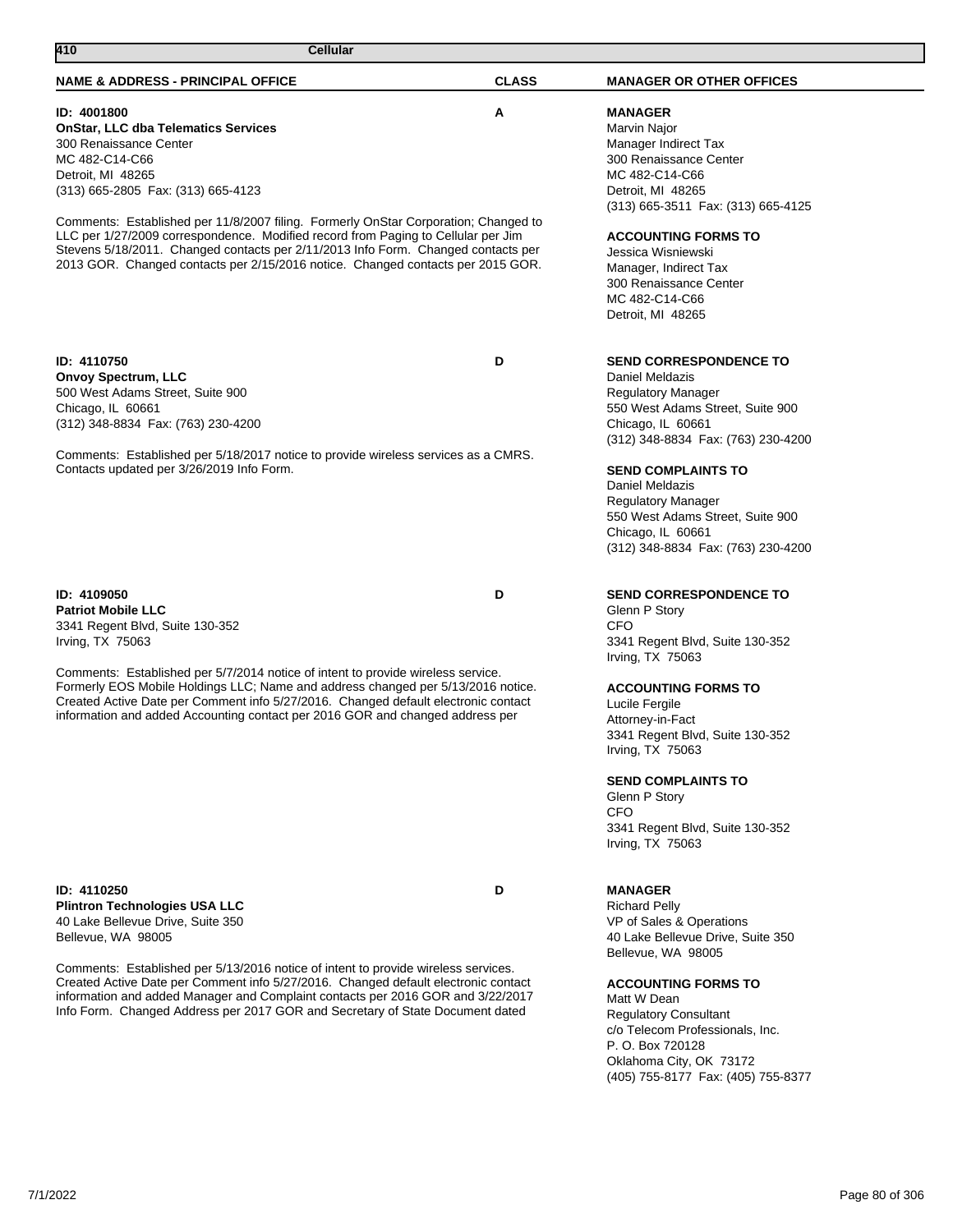Plintron Technologies USA LLC Continued **SEND COMPLAINTS TO**

**ID: 33351182 D PNG Telecommunications, Inc. dba PowerNet Global** 8805 Governor's Hill Drive Suite 250 Cincinnati, OH 45249 (513) 942-7900 Fax: (888) 549-8823

Comments: Manager Contact and Complaint Contact added per 2010 Telecom Info Form filed 2/10/2011. Correspondence updated per 4/29/2011 letter. Name changed per 12/7/2009 letter and SOS records. Contacts updated per 3/27/2012 Info Form and 2011 GOR. Correspondence Contact updated per 10/25/2012 letter. Changed Complaint

**ID: 4112800 C Prepaid Wireless Group, LLC dba Prepaid Wireless Wholesale** 6100 Executive Blvd, Suite 202 Rockville, MD 20852 (877) 304-9183 Fax: (301) 770-0650

Comments: Established per 6/9/2022 notice to operate as Wireless Carrier.

**ID: 4107700 A Puretalk Holdings, Inc.** 4113 Monticello Street Covington, GA 30014 (678) 202-1294 Fax: (678) 202-1325

Comments: Established per 11/15/2012 notice of intent to operate as a CMRS. Created Active Date per Comment info 5/27/2016. Changed from LLC to Inc per 2/4/2021 notice; Effective 12/20/2019.

Richard Pelly VP of Sales & Operations 40 Lake Bellevue Drive, Suite 350 Bellevue, WA 98005

# **MANAGER**

Allison Stevens CEO 8805 Governor's Hill Drive Suite 250 Cincinnati, OH 45249 (513) 942-7900 Fax: (888) 549-8823

#### **SEND CORRESPONDENCE TO**

Darryl Williams Tax Analyst 8805 Governor's Hill Drive Suite 250 Cincinnati, OH 45249 (513) 942-7900 Fax: (888) 549-8823

# **ACCOUNTING FORMS TO**

Darryl Williams Tax Analyst 8805 Governor's Hill Drive Suite 250 Cincinnati, OH 45249 (513) 942-7900 Fax: (888) 549-8823

# **SEND COMPLAINTS TO**

Jules Coffman Corporation Counsel 8805 Governor's Hill Drive Suite 250 Cincinnati, OH 45249 (513) 942-7900 Fax: (888) 549-8823

**MANAGER**

John Walden

CFO 6100 Executive Blvd, Suite 202 Rockville, MD 20852 (877) 304-9183 Fax: (301) 770-0650

**SEND COMPLAINTS TO**

John Walden CFO 6100 Executive Blvd, Suite 202 Rockville, MD 20852

# **MANAGER**

Kelly Jesel Treasurer 4113 Monticello Street Covington, GA 30014 (678) 202-1294 Fax: (678) 202-1325

**SEND CORRESPONDENCE TO**

Mark G Lammert Tax Preparer c/o Compliance Solutions, Inc. 242 Rangeline Road Longwood, FL 32750 (407) 260-1101 Fax: (407) 260-1033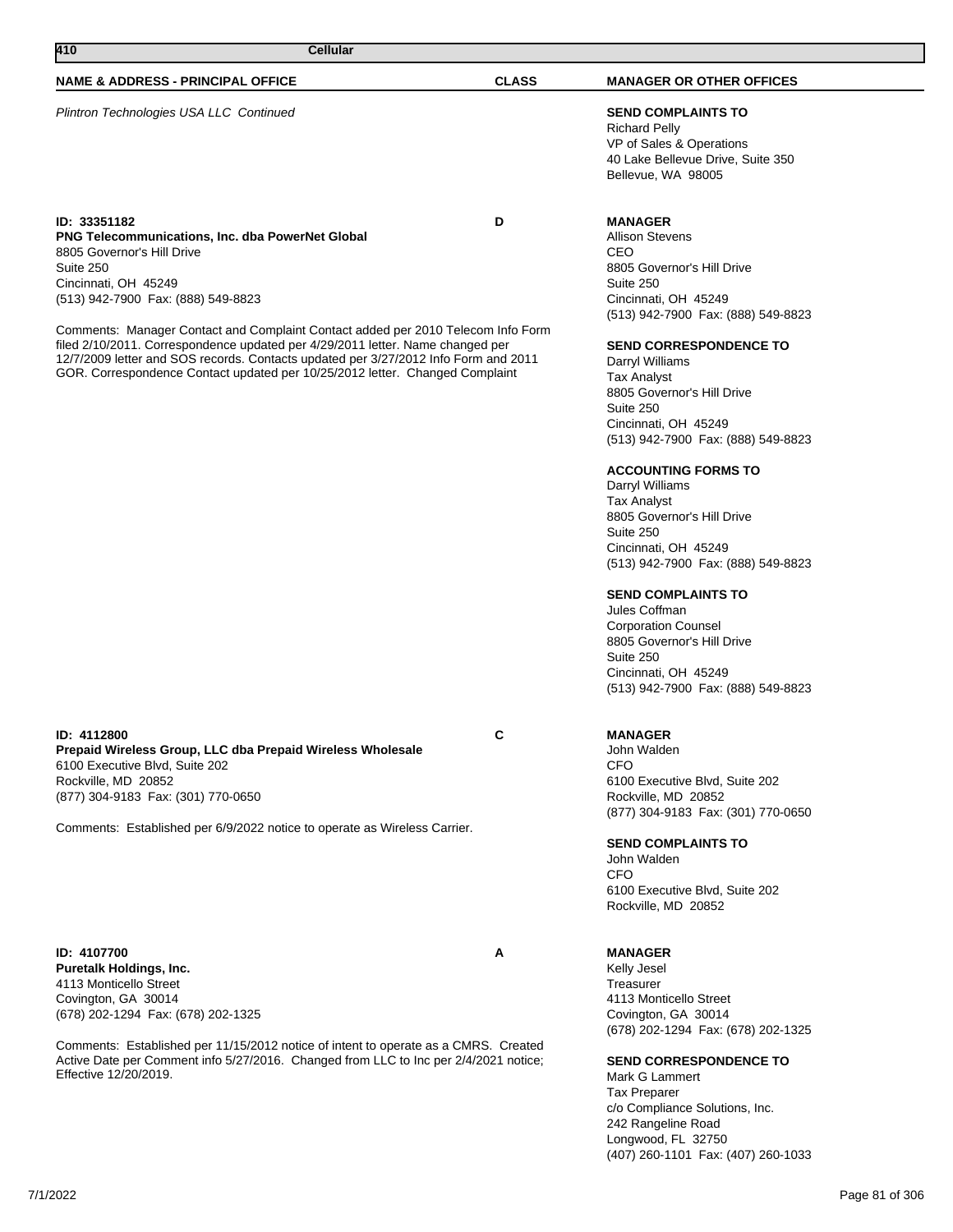# **ID: 4106700 A**

**Q Link Wireless, LLC** 499 East Sheridan Street, Suite 400 Dania, FL 33004 (800) 610-1540 Fax: (305) 402-0224

Comments: Established per 11/4/2011 Letter. Added Accounting and Complaint contacts per 2012 GOR and 3/18/2013 Info Form. Changed address per 2014 GOR. Created Active Date per Comment info 5/27/2016

**ID: 4108700 D Ready Wireless, LLC** 955 Kacena Road, Suite A Hiawatha, IA 52233 (319) 294-6080 Fax: (319) 294-6081

Comments: Established per 9/19/2013 notice of intent to operate as a CMRS. Created Active Date per Comment info 5/27/2016. Changed default electronic contact information and deleted Accounting contact per 6/12/2017 notice. Changed default electronic contact information and all contacts per 12/7/2017 notice. Changed default electronic contact

**ID: 4106200 A Rural Cellular Corporation dba Verizon Wireless** One Verizon Way, Mailcode VC53S309D Basking Ridge, NJ 07920 (908) 559-3150 Fax: (908) 630-2615

Comments: Established per 7/25/2011 letter. DC Kentucky Newco, LLC (ID 4105300) merged into record per 1/2/2013 notice effective 12/31/2010. Changed contacts per 2012 GOR. Changed Accounting contact per 11/18/2013 notice. Created Active Date per Comment info 5/27/2016. Changed Correspondence contact per 2016 GOR. Changed

### **ID: 4108550 A Sage Telecom Communications, LLC dba TruConnect** 1149 South Hill Street, Suite H-400 Los Angeles, CA 90015 (214) 495-4700 Fax: (214) 495-4789

Comments: Established per Letter dated 5/28/2013. Contacts updated per 3/28/2014 Info Form. Changed Correspondence and Complaint contacts and added Accounting contact per 2014 GOR and 3/30/2015 Info Form. Added Manager and changed Complaint contact per 2015 GOR and 3/30/2016 Info Form. Updated Active Date per Comment info

# **MANAGER**

Issa Asad Managing Member 499 East Sheridan Street, Suite 400 Dania, FL 33004 (855) 754-6543 Fax: (305) 402-0224

### **ACCOUNTING FORMS TO**

Susan Cockerham Attorney in Fact c/o FAS Tek Compliance Solutions 1725 Windward Concourse, Suite 150 Alpharetta, GA 30005 (678) 672-2837 Fax: (678) 672-2830

#### **SEND COMPLAINTS TO**

Maybell Kelly Compliance Director 499 East Sheridan Street, Suite 400 Dania, FL 33004 (855) 754-6543 Fax: (855) 837-5465

# **MANAGER**

Dennis Henderson Manager 955 Kacena Road, Suite A Hiawatha, IA 52233 (319) 294-6080 Fax: (319) 294-6081

#### **SEND COMPLAINTS TO**

Dennis Henderson Manager 955 Kacena Road, Suite A Hiawatha, IA 52233 (800) 516-0414 Fax: (319) 294-6081

# **MANAGER**

Deisy Carrera Senior Manager One Verizon Way, Mailcode VC53S309D Basking Ridge, NJ 07920 (908) 559-3150 Fax: (908) 630-2615

#### **ACCOUNTING FORMS TO**

Steve Delgado Cslt-Tax One Verizon Way, Mailcode VC53S309D Basking Ridge, NJ 07920 (908) 559-3150 Fax: (908) 630-2615

# **MANAGER**

Nathan Johnson CEO 1149 South Hill Street, Suite H-400 Los Angeles, CA 90015 (214) 495-4700 Fax: (214) 495-4789

# **ACCOUNTING FORMS TO**

Susan Cockerham Regulatory Agent c/o FAS Tek Compliance Solutions 1725 Windward Concourse, Suite 150 Alpharetta, GA 30005 (678) 672-2837 Fax: (678) 672-2830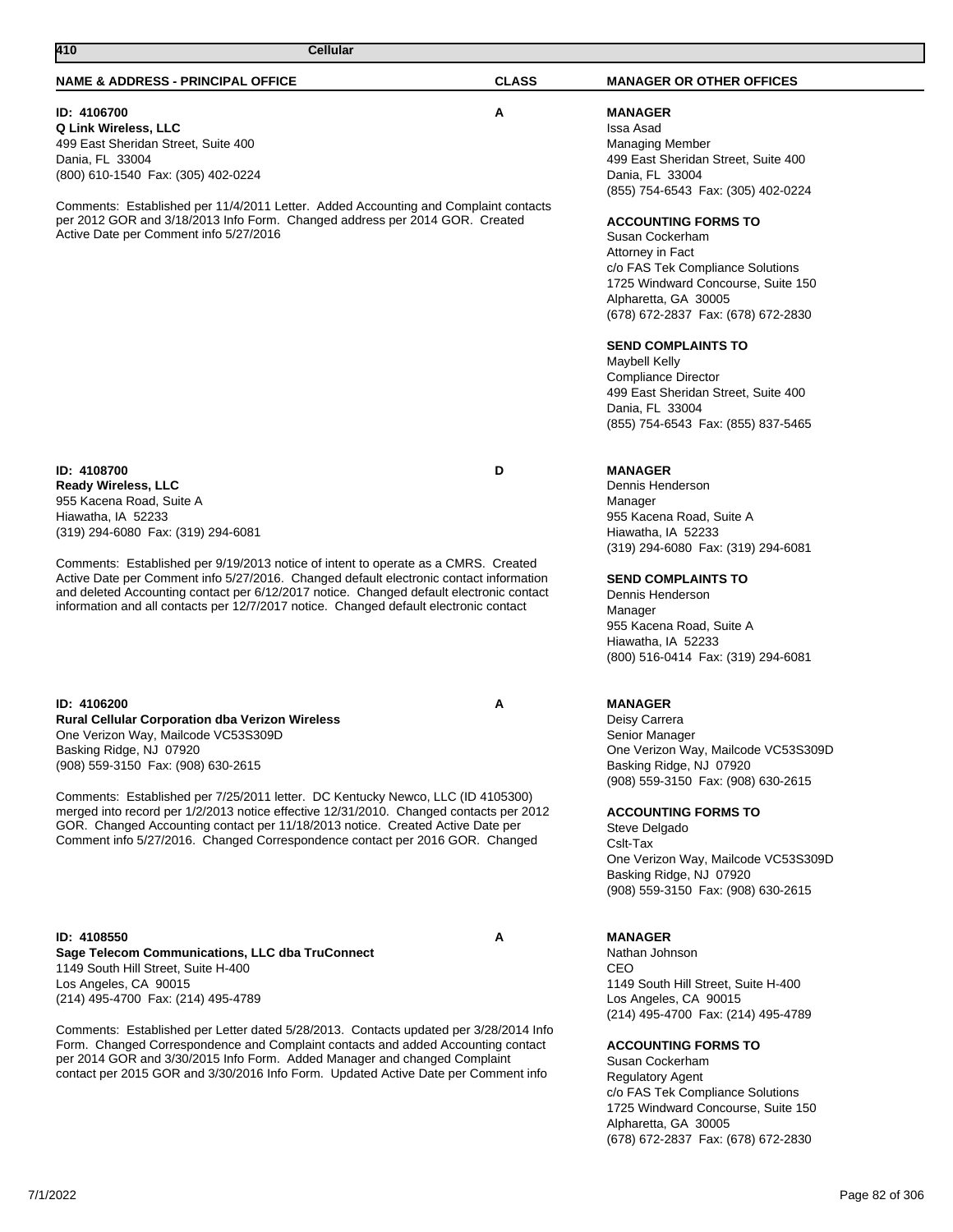| 410<br>Cellular                                                                                                                                                                                                                                                                                                                                                                          |              |                                                                                                                                                                                                                                                                                                                                                                                                                                                                                                   |
|------------------------------------------------------------------------------------------------------------------------------------------------------------------------------------------------------------------------------------------------------------------------------------------------------------------------------------------------------------------------------------------|--------------|---------------------------------------------------------------------------------------------------------------------------------------------------------------------------------------------------------------------------------------------------------------------------------------------------------------------------------------------------------------------------------------------------------------------------------------------------------------------------------------------------|
| <b>NAME &amp; ADDRESS - PRINCIPAL OFFICE</b>                                                                                                                                                                                                                                                                                                                                             | <b>CLASS</b> | <b>MANAGER OR OTHER OFFICES</b>                                                                                                                                                                                                                                                                                                                                                                                                                                                                   |
| Sage Telecom Communications, LLC dba TruConnect Continued                                                                                                                                                                                                                                                                                                                                |              | <b>SEND COMPLAINTS TO</b><br>Nathan Johnson<br>CEO<br>1149 South Hill Street, Suite H-400<br>Los Angeles, CA 90015                                                                                                                                                                                                                                                                                                                                                                                |
| <b>ID: 4109150</b><br>SelecTel, Inc. d/b/a SelecTel Wireless<br>1825 N Bell Street<br>Fremont, NE 40504<br>(386) 492-7927 Fax: (386) 492-7928<br>Comments: Established per 5/15/2014 notice of intent to do business as a wireless<br>carrier. Added Accounting contact per 2014 GOR. Added Complaint contact per<br>3/10/2015 Info Form. Created Active Date per Comment info 5/27/2016 | D            | <b>MANAGER</b><br>Matt O'Flaherty<br>President<br>1825 N Bell Street<br>Fremont, NE 40504<br>(386) 492-7927 Fax: (386) 492-7928<br><b>ACCOUNTING FORMS TO</b><br>Susan Cockerham<br><b>Regulatory Agent</b><br>c/o FAS Tek Compliance Solutions<br>1725 Windward Concourse, Suite 150<br>Alpharetta, GA 30005<br>(678) 672-2837 Fax: (678) 672-2830<br><b>SEND COMPLAINTS TO</b><br>Matt O'Flaherty<br>President<br>1825 N Bell Street<br>Fremont, NE 40504<br>(386) 492-7927 Fax: (386) 492-7928 |
| ID: 4110150<br>Spectrotel of the South LLC dba Touch Base Communications<br>3535 State Highway 66, Suite 7<br>Neptune, NJ 07753<br>(732) 345-7000 Fax: (732) 345-7893                                                                                                                                                                                                                    | D            | <b>MANAGER</b><br>Ross Artale<br>President & COO<br>3535 State Highway 66, Suite 7<br>Neptune, NJ 07753                                                                                                                                                                                                                                                                                                                                                                                           |
| Comments: Established per 4/18/2016 Notice of Intent to Resell Wireless Services.<br>Created Active Date per Comment info 5/27/2016. Changed Correspondence and<br>Complaint contacts per 2016 GOR and 3/28/2017 Info Form. Changed contact<br>information per 12/16/2019 notice. Added Correspondence Contact per 2019 GOR.                                                             |              | (732) 345-7845 Fax: (732) 345-7893<br><b>SEND CORRESPONDENCE TO</b><br>David Zahka<br>CFO<br>3535 State Highway 66, Suite 7<br>Neptune, NJ 07753<br>(973) 345-7834 Fax: (732) 345-7893<br><b>ACCOUNTING FORMS TO</b><br>Mark G Lammert<br><b>Tax Preparer</b><br>c/o Compliance Solutions, Inc.<br>242 Rangeline Road<br>Longwood, FL 32750<br>(407) 260-1011 Fax: (407) 260-1033                                                                                                                 |
| ID: 4111450<br><b>Spectrum Mobile, LLC</b><br>12405 Powerscourt Drive<br>St. Louis, MO 63131                                                                                                                                                                                                                                                                                             | Α            | <b>SEND CORRESPONDENCE TO</b><br>Page Dunnegan<br>12405 Powerscourt Drive<br>St. Louis, MO 63131                                                                                                                                                                                                                                                                                                                                                                                                  |
| Comments: Established per 12/20/2018 Correspondence.                                                                                                                                                                                                                                                                                                                                     |              | <b>ACCOUNTING FORMS TO</b><br>Nicole M Allen<br><b>Tax Accountant</b>                                                                                                                                                                                                                                                                                                                                                                                                                             |

12405 Powerscourt Drive St. Louis, MO 63131 (314) 543-2442 Fax: (314) 909-0675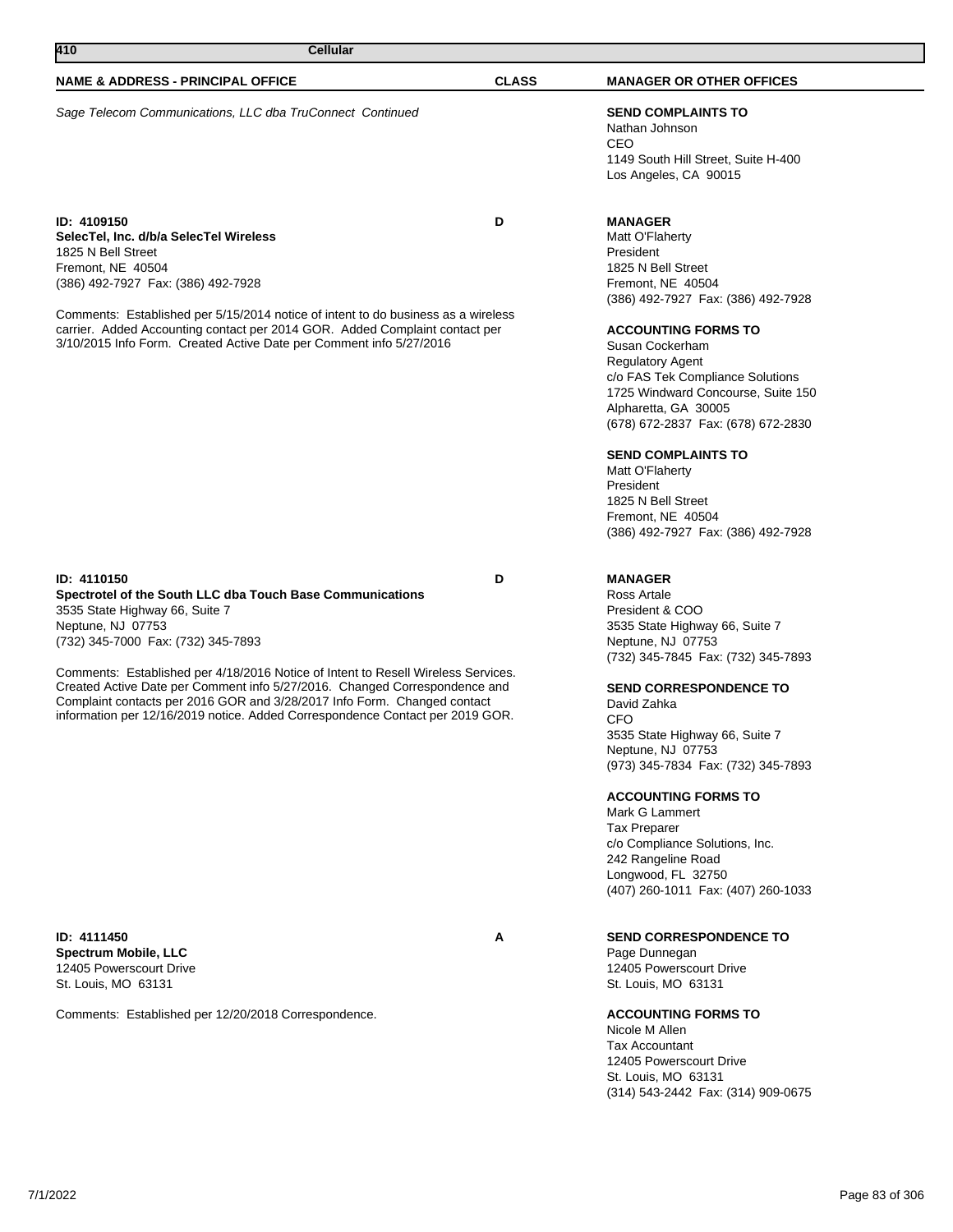# **ID: 4200100 A**

**Sprint Spectrum, L.P. Agent for WirelessCo., L.P.** 3065 Akers Mill Road, SE MS: GAATLD0102 Atlanta, GA 30039 (404) 649-8983 Fax: (404) 649-8979

Comments: Changed Correspondence contact and address per 6/1/2010 notice. Changed Correspondence contact name changed per 8/27/2010 notice. Changed Correspondence contact per 2/3/2011 notice. Changed default contact per 9/5/2014 notice. Changed main physical address and default contact per 3/25/2015 notice. Added

**MANAGER** William R Atkinson Senior Counsel & Director 3065 Akers Mill Road, SE MS: GAATLD0102 Atlanta, GA 30339 (404) 649-8981 Fax: (404) 649-8979

# **SEND CORRESPONDENCE TO**

William A Haas Principal Corporate Counsel P. O. Box 10076 Cedar Rapids, IA 52410 (630) 290-7615 Fax: (404) 649-8979

# **ACCOUNTING FORMS TO**

Kathy Nill Manager, Tax 6220 Sprint Pkwy, MS: KSOPHT0101-Z2400 Overland Park, KS 66251 (913) 315-3085 Fax: (913) 523-8658

**ID: 4200500 A SprintCom, LLC** 3065 Akers Mill Road, SE MS: GAATLD0102 Atlanta, GA 30039 (404) 649-8983 Fax: (404) 649-8979

Comments: Correspondence contact and address updated per 6/1/2010 notice. Correspondence contact changed per 2/3/2011 notice. Changed default contact per 9/5/2014 notice. Changed main physical address and default contact per 3/25/2015 notice. Added Accounting contact per 2015 GOR. Changed physical address per

**ID: 4111600 D STX Group LLC dba Twigby** 1418 Kensington Square Court, Building B Murfreesboro, TN 37130

Comments: Established per 4/29/2019 request to provide wireless service.

# **MANAGER**

William R Atkinson Senior Counsel & Director 3065 Akers Mill Road, SE MS: GAATLD0102 Atlanta, GA 30339 (404) 649-8981 Fax: (404) 649-8979

# **SEND CORRESPONDENCE TO**

William A Haas Principal Corporate Counsel P. O. Box 10076 Cedar Rapids, IA 52410 (630) 290-7615 Fax: (404) 649-8979

# **ACCOUNTING FORMS TO**

Kathy Nill Manager, Tax 6220 Sprint Pkwy, MS: KSOPHT0101-Z2400 Overland Park, KS 66251 (913) 315-3085 Fax: (913) 523-8658

# **MANAGER**

Jason Narrell CFO 1418 Kensington Square Court, Building B Murfreesboro, TN 37130

# **SEND CORRESPONDENCE TO**

Rhonda Barnard **CHRO** 1418 Kensington Square Court, Building B Murfreesboro, TN 37130

# **SEND COMPLAINTS TO**

Jason Narrell CFO 1418 Kensington Square Court, Building B Murfreesboro, TN 37130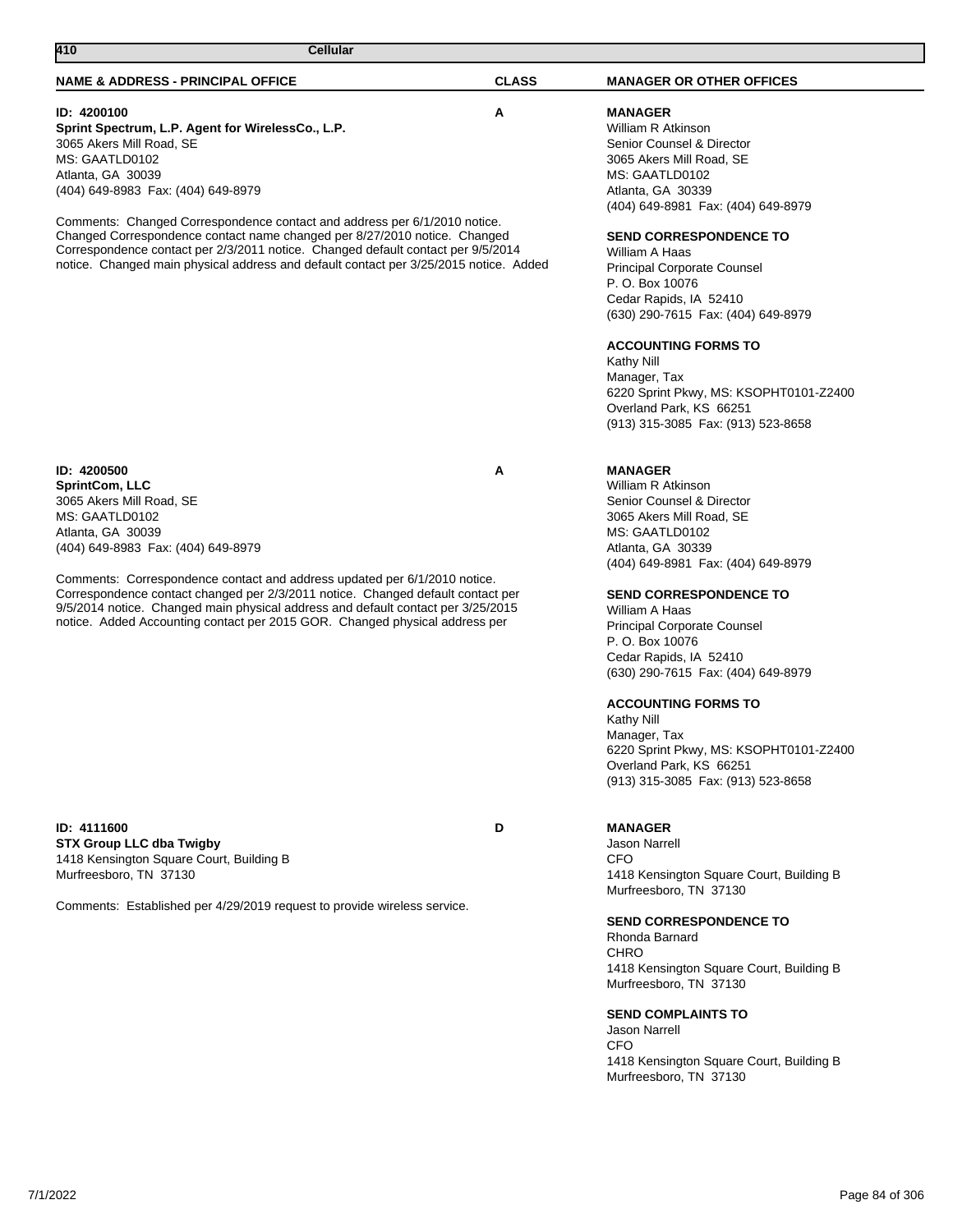# **ID: 4202200 A**

**T-Mobile Central, LLC dba T-Mobile** 12920 SE 38th Street Bellevue, WA 98006 (425) 378-4000 Fax: (425) 378-5071

Comments: Formerly VoiceStream Columbus, Inc; See letter of 1/30/2006. Contact updated per 7/16/2009 notice. Added Accounting contact per 2009 GOR submitted 3/25/2010. Changed Correspondence contact per 3/9/2012 notice. Changed Correspondence contact per 5/4/2012 notice. Changed physical address,

**ID: 4002500 D TAG Mobile, LLC** 701 East Plano Parkway Suite 408 Plano, TX 75074

Comments: Established per 5/13/2011 Notice for Registration as a Commercial Mobile Radiotelephone Service Provider. Modified record from Paging to Cellular per Jim Stevens 5/18/2011. Default contact changed per 10/5/2011 notice. Added Manager and Accounting contacts per 2013 GOR. Added Correspondence contact per 2016 GOR.

**ID: 4109700 D Telecom Management, Inc. dba Pioneer Telephone** 100 Main Street, #205 Saco, ME 04072 (207) 774-9500 Fax: (207) 774-9508

Comments: Established per 3/26/2015 notice of intent to operate as CMRS. Added Manager and Accounting contacts and changed Complaint contact per 2015 GOR and 3/30/2016 Info Form. Created Active Date per Comment info 5/27/2016. Changed default regulatory electronic contact information, Correspondence and Complaint contacts per

# **SEND CORRESPONDENCE TO**

William A Haas Principal Corporate Counsel P. O. Box 10076 Cedar Rapids, IA 52410

# **ACCOUNTING FORMS TO**

David Sant Senior Tax Manager 12920 SE 38th Street Bellevue, WA 98006 (425) 378-4000 Fax: (425) 378-5071

# **MANAGER**

Zahed Lateef Founder 701 East Plano Parkway Suite 408 Carrollton, TX 75006

# **SEND CORRESPONDENCE TO**

Mary Calderon VP of Compliance 701 East Plano Parkway Suite 408 Plano, TX 75074

# **ACCOUNTING FORMS TO**

Mark G Lammert Tax Preparer c/o Compliance Solutions, Inc. 242 Rangeline Road Longwood, FL 32750 (407) 260-1011 Fax: (407) 260-1033

# **SEND COMPLAINTS TO**

George Connett Complaints Department Manager 701 East Plano Parkway Suite 408 Plano, TX 75074

# **MANAGER**

Peter Bouchard CEO 100 Main Street, #205 Saco, ME 04072 (207) 774-9500 Fax: (207) 774-9508

# **SEND CORRESPONDENCE TO**

Mark G Lammert Tax Preparer c/o Compliance Solutions, Inc. 242 Rangeline Road Longwood, FL 32750 (407) 260-1011 Fax: (407) 260-1033

# **SEND COMPLAINTS TO**

Peter Bouchard CEO 100 Main Street, #205 Saco, ME 04072 (207) 774-9500 Fax: (207) 774-9508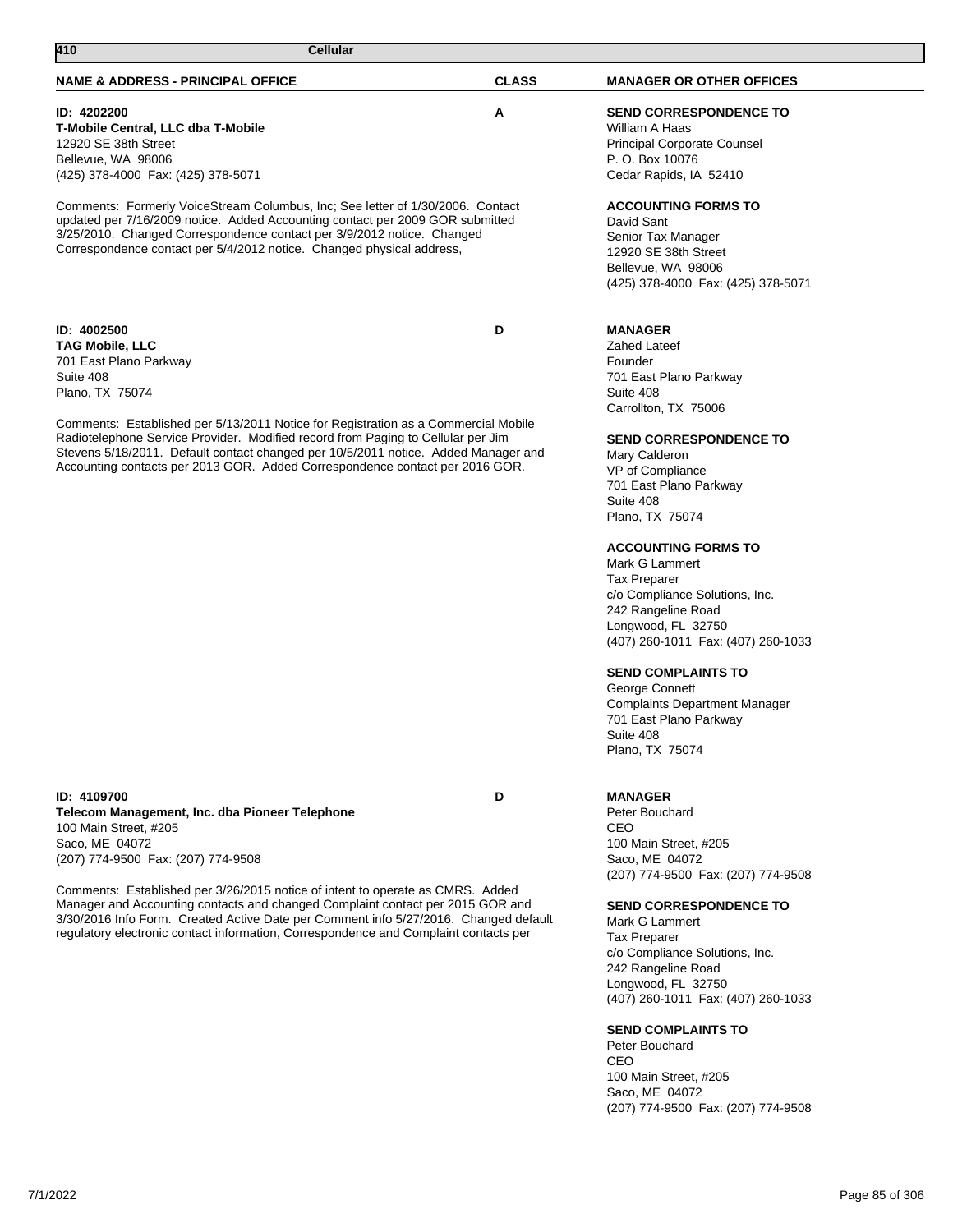# **ID: 4107200 D Telefonica USA, Inc.** 800 Waterford Way, Suite 300 Miami, FL 33136 (305) 925-5300 Fax: (305) 925-5239

Comments: Established per 4/12/2012 notice to provide resale of local exchange, interexchange and commercial mobile wireless services. Changed Complaint and added Accounting contact per 2013 GOR and 3/27/2014 Info Form. Changed Correspondence contact per 6/17/2014 notice. Changed Correspondence and Complaint contacts per

**ID: 4112100 C Tello LLC** 4780 Ashford Dunwoody Road, Suite A236 Atlanta, GA 30338

Comments: Established per 10/28/2020 notice of intent to provide wireless service.

**ID: 4108900 D Telrite Corporation** 4113 Monticello Street Covington, GA 30014 (678) 202-1294 Fax: (678) 202-1325

Comments: Established per 6/28/2013 Order in case 2013-00031. Added Accounting contact and changed Complaint contact per 2015 GOR and 3/30/2016 Info Form. Created Active Date per Comment info 5/27/2016. Changed default electronic contact information, Correspondence and Complaint contacts, and physical address per 10/17/2018 notice and

# **SEND CORRESPONDENCE TO**

Daniela Yanez Tax Analyst 800 Waterford Way, Suite 300 Miami, FL 33136 (305) 925-5300 Fax: (305) 925-5239

# **ACCOUNTING FORMS TO**

Mark G Lammert Tax Preparer c/o Compliance Solutions, Inc. 242 Rangeline Road Longwood, FL 32750 (407) 260-1011 Fax: (407) 260-1033

# **SEND COMPLAINTS TO**

Daniela Yanez Tax Analyst 800 Waterford Way, Suite 300 Miami, FL 33136 (305) 925-5300 Fax: (305) 925-5239

# **MANAGER**

Abdul T Molvi CFO 4780 Ashford Dunwoody Road, Suite A236 Atlanta, GA

# **SEND COMPLAINTS TO**

Abdul T Molvi CFO 4780 Ashford Dunwoody Road, Suite A236 Atlanta, GA 30338

# **MANAGER**

Jim Carpenter President 4113 Monticello Street Covington, GA 30014 (678) 202-1294 Fax: (678) 202-1325

# **SEND CORRESPONDENCE TO**

Kelly Jesel **Treasurer** 4113 Monticello Street Covington, GA 30014 (678) 202-1294 Fax: (678) 202-1325

# **ACCOUNTING FORMS TO**

Mark G Lammert Tax Preparer c/o Compliance Solutions, Inc. 242 Rangeline Road Longwood, FL 32750 (407) 260-1011 Fax: (407) 260-1033

# **SEND COMPLAINTS TO**

Kelly Jesel Treasurer 4113 Monticello Street Covington, GA 30014 (678) 202-1294 Fax: (678) 202-1325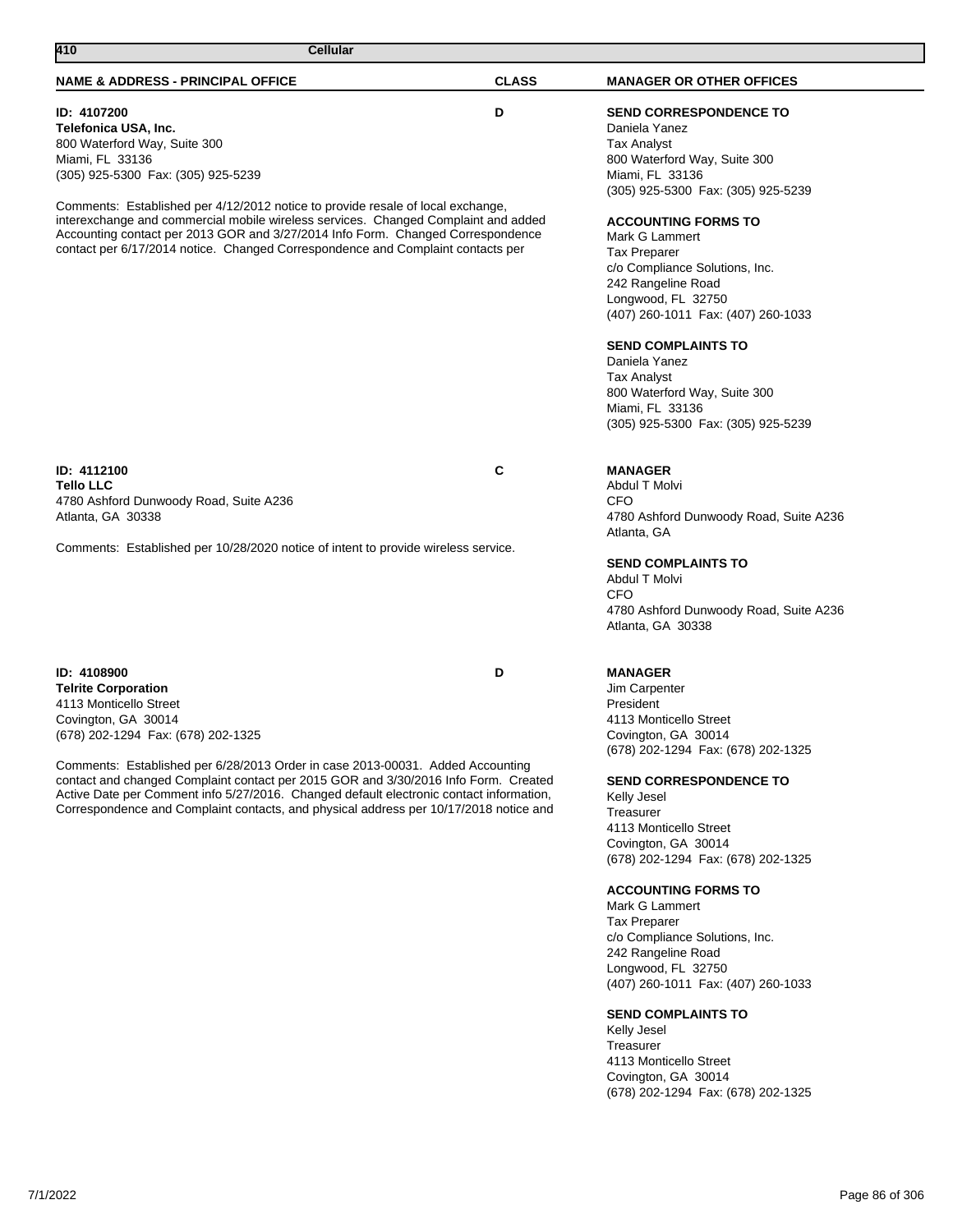| <b>NAME &amp; ADDRESS - PRINCIPAL OFFICE</b>                                                                                                                                                                                                                                                                                                                                                                                          | <b>CLASS</b> | <b>MANAGER OR OTHER OFFICES</b>                                                                                                                                                                                                                                                                                                                                                                                                                                                                       |
|---------------------------------------------------------------------------------------------------------------------------------------------------------------------------------------------------------------------------------------------------------------------------------------------------------------------------------------------------------------------------------------------------------------------------------------|--------------|-------------------------------------------------------------------------------------------------------------------------------------------------------------------------------------------------------------------------------------------------------------------------------------------------------------------------------------------------------------------------------------------------------------------------------------------------------------------------------------------------------|
| ID: 4108450<br><b>Tempo Telecom, LLC</b><br>9330 LBJ Freeway, Suite 944<br>Dallas, TX 75243<br>Comments: Established per 4/22/2013 Letter. Contacts updated per 3/28/2014 Info<br>Form. Added Manager contact and changed address per 2014 GOR. Created Active<br>Date per Comment info 5/27/2016. Changed default electronic contact information and<br>Correspondence and Accounting contacts per notice 5/30/2017; Changed Manager | D            | <b>SEND CORRESPONDENCE TO</b><br><b>Bill Morris</b><br>CFO<br>9330 LBJ Freeway, Suite 944<br>Dallas, TX 75243<br><b>SEND COMPLAINTS TO</b><br><b>Bill Morris</b><br>CFO<br>9330 LBJ Freeway, Suite 944<br>Dallas, TX 75243                                                                                                                                                                                                                                                                            |
| ID: 4109000<br>Ting, Inc.<br>96 Mowat Avenue<br>Toronto, ON M6K3M1<br>(662) 324-6163 Fax: (416) 531-1257                                                                                                                                                                                                                                                                                                                              | С            | <b>MANAGER</b><br><b>Elliot Noss</b><br>President<br>96 Mowat Avenue<br>Toronto, ON M6K3M1                                                                                                                                                                                                                                                                                                                                                                                                            |
| Comments: Established per 3/14/2014 notice of intent to operate as a CMRS. Created<br>Active Date per Comment info 5/27/2016. Changed default electronic contact information<br>per 2018 GOR.                                                                                                                                                                                                                                         |              | <b>SEND CORRESPONDENCE TO</b><br>Christina Meyering<br>Controller<br>96 Mowat Avenue<br>Toronto, ON M6K3M1<br>(662) 324-6163 Fax: (416) 531-1257<br><b>ACCOUNTING FORMS TO</b><br>Mark G Lammert<br><b>Tax Preparer</b><br>c/o Compliance Solutions, Inc.<br>242 Rangeline Road<br>Longwood, FL 32750<br>(407) 260-1011 Fax: (407) 260-1033<br><b>SEND COMPLAINTS TO</b><br>Michael Cooperman<br>Secretary / Treasurer<br>96 Mowat Avenue<br>Toronto, ON M6K3M1<br>(855) 846-4389 Fax: (416) 531-1257 |
| ID: 4110400<br><b>Torch Wireless Corp.</b><br>4320 Deerwood Lake Pwky<br>Suite 101-158<br>Jacksonville, FL 32216<br>(877) 998-6724 Fax: (904) 584-9026<br>Comments: Established per 8/1/2016 notice of intent to provide CMRS service.                                                                                                                                                                                                | D            | <b>MANAGER</b><br>Jorge E Perea<br>CEO<br>4320 Deerwood Lake Pwky<br>Suite 101-158<br>Jacksonville, FL 32216<br>(877) 998-7624 Fax: (904) 584-9026                                                                                                                                                                                                                                                                                                                                                    |
| ID: 4103300<br><b>Touchtone Communications, Inc.</b><br>3 Wing Drive, Suite 103<br>Cedar Knolls, NJ 07927<br>(866) 727-3323 Fax: (973) 352-6076                                                                                                                                                                                                                                                                                       | D            | <b>MANAGER</b><br>Giuseppe Bio<br>President<br>3 Wing Drive, Suite 103<br>Cedar Knolls, NJ 07927                                                                                                                                                                                                                                                                                                                                                                                                      |

Comments: Established per 6/29/2007 filing. Added correspondence contact per information obtained during inquiry made to company for 2008 GOR via telephone. Complaint contact changed per 2/17/2011 Telecom Info Form. Added Accounting and changed Complaint contact per 2012 GOR and 3/18/2013 Info Form. Changed default

**410 Cellular** 

(973) 739-0039 Fax: (973) 739-9366

# **ACCOUNTING FORMS TO**

Kitty Whitt Attorney in Fact 1595 Peachtree Pkwy, Ste 204-337 Cumming, GA 30041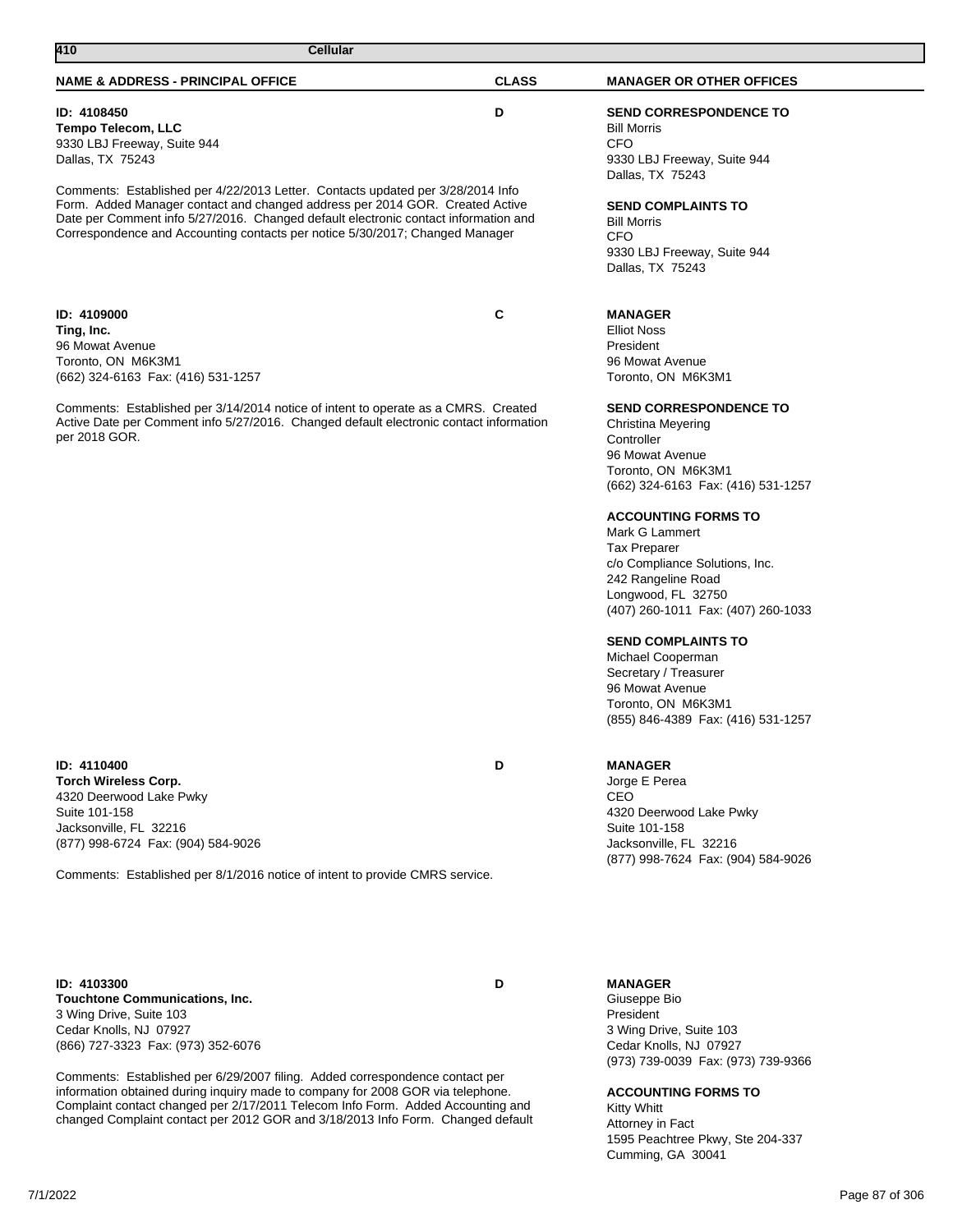Touchtone Communications, Inc. Continued **SEND COMPLAINTS TO**

**ID: 4104200 D TracFone Wireless, Inc.** 9700 NW 112th Avenue Miami, FL 33178 (305) 640-2000 Fax: (305) 418-2696

Comments: GROSS REPORT EXEMPT per 6/13/2016 Order in Case 2011-00322; Franklin Circuit Court ruled 3/20/2015 that TracFone is not a utility under KPSC's definition. Initially established per 3/16/2009 registration. Contact information and address updated per 2010 GOR. Created Active Date per Comment info 5/27/2016

**ID: 4112250 D TROOMI WIRELESS, Inc.** 3300 N Triumph Blvd, Suite 100 Lehi, UT 84043

Comments: Established per 3/9/2021 notice of intent to operate as a Wireless carrier. Contacts updated per 3/29/2022 Info Form.

**ID: 4002000 D Truphone, Inc.** 4819 Emperor Blvd, Suite 400 Durham, NC 27703 (704) 817-0118 Fax: (919) 313-4786

Comments: Established per 1/4/2010 registration for Commercial Mobile Radiotelephone Services in KY. Modified record from Paging to Cellular per Jim Stevens 5/18/2011. Updated contacts per 5/25/2011 notice. Default contact changed per 7/5/2011 notice. Updated Manager contact per 9/16/2011 notice. Contacts changed per 2011 GOR. Name

Gregory Glodek CFO

3 Wing Drive, Suite 103 Cedar Knolls, NJ 07927 (973) 739-0039 Fax: (973) 739-9366

# **MANAGER**

Richard Salzman Executive VP & General Counsel 9700 NW 112th Avenue Miami, FL 33178 (305) 640-2000 Fax: (305) 418-2696

#### **ACCOUNTING FORMS TO**

Chesley Dillon VP - Corporate Tax 9700 NW 112th Avenue Miami, FL 33178 (305) 715-3733 Fax: (305) 418-2696

# **SEND COMPLAINTS TO**

Richard B Salzman Executive VP and General Counsel 9700 NW 112th Avenue Miami, FL 33178 (305) 640-2054 Fax: (305) 640-2070

# **MANAGER**

David Preece Chairman of The Board/CSO 3300 N Triumph Blvd, Suite 100 Lehi, UT 84043

# **ACCOUNTING FORMS TO**

Susan Cockerham Regulatory Agent 3300 N Triumph Blvd, Suite 100 Lehi, UT 84043 (678) 672-2837 Fax: (678) 672-2830

#### **SEND COMPLAINTS TO**

Dan Vera Director of Operations 3300 N Triumph Blvd, Suite 100 Lehi, UT 84043

# **MANAGER**

Ralph Steffens President & CEO 4819 Emperor Blvd, Suite 400 Durham, NC 27703

# **SEND CORRESPONDENCE TO**

James S Wild Regulatory Administrator 4819 Emperor Blvd, Suite 400 Durham, NC 27703 (704) 817-0118 Fax: (919) 313-4786

#### **SEND COMPLAINTS TO**

Rodney Sheriff Director, Customer Service 4819 Emperor Blvd, Suite 400 Durham, NC 27703

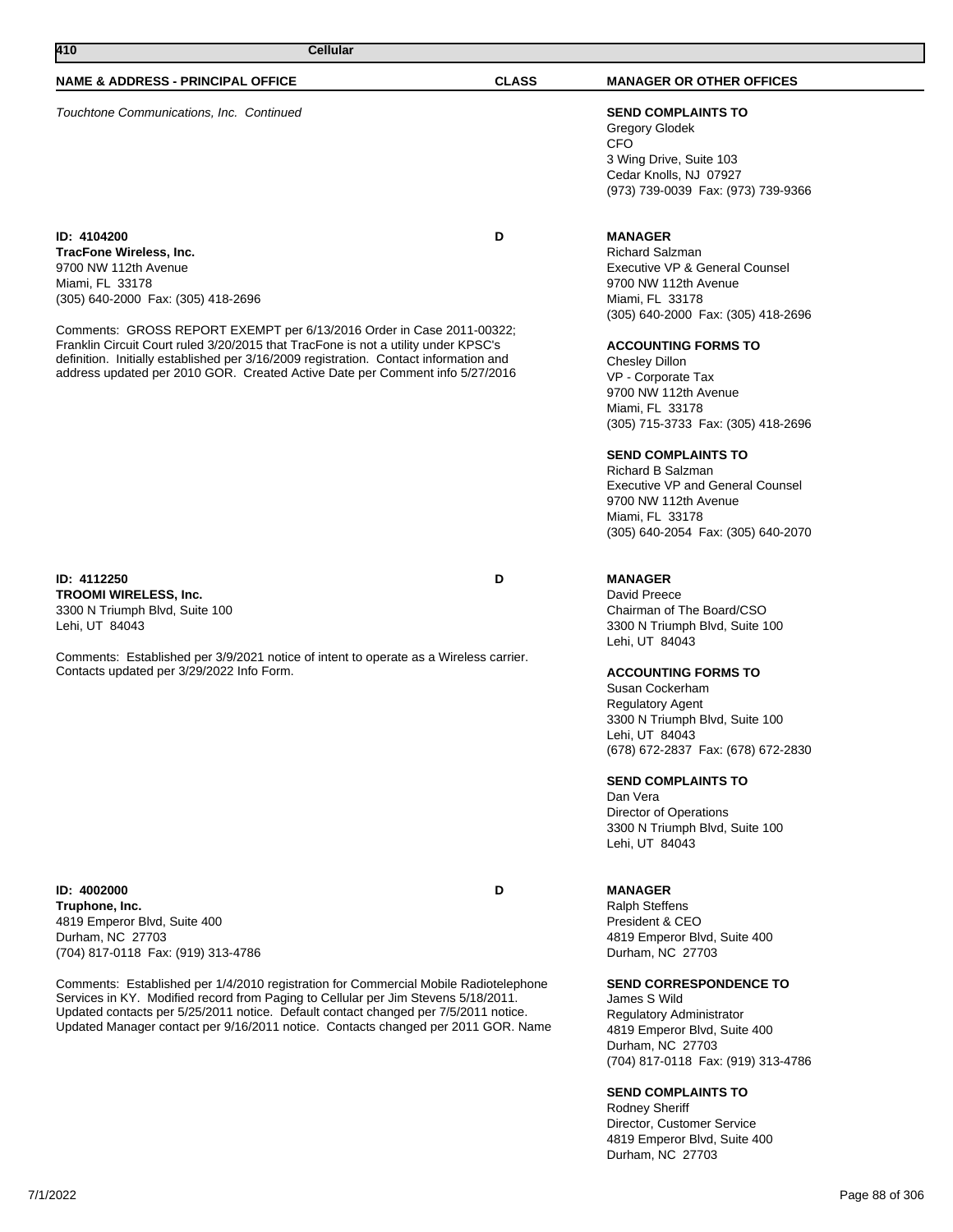| 410<br>Cellular                                                                                                                                                                                                                                                                                                                                        |              |                                                                                                                                                                                                                                                                                                                                                                                                               |
|--------------------------------------------------------------------------------------------------------------------------------------------------------------------------------------------------------------------------------------------------------------------------------------------------------------------------------------------------------|--------------|---------------------------------------------------------------------------------------------------------------------------------------------------------------------------------------------------------------------------------------------------------------------------------------------------------------------------------------------------------------------------------------------------------------|
| <b>NAME &amp; ADDRESS - PRINCIPAL OFFICE</b>                                                                                                                                                                                                                                                                                                           | <b>CLASS</b> | <b>MANAGER OR OTHER OFFICES</b>                                                                                                                                                                                                                                                                                                                                                                               |
| ID: 4112600<br><b>Tube Incorporated dba Reach Mobile</b><br>285 Billerica Road, Suite 203<br>Chelmsford, MA 01824<br>(844) 445-3665 Fax: (678) 487-8808<br>Comments: Established per 12/30/2021 notice to provide Wireless service. Added<br>Accounting contact per 2021 GOR filed 4/7/2022.                                                           | D            | <b>MANAGER</b><br>Harjot Saluja<br><b>CEO</b><br>285 Billerica Road, Suite 203<br>Chelmsford, MA 01824<br>(844) 445-3665 Fax: (678) 487-8808<br><b>ACCOUNTING FORMS TO</b><br><b>Shanta Mendes</b><br>Attorney-in-Fact<br>285 Billerica Road, Suite 203<br>Chelmsford, MA 01824                                                                                                                               |
| ID: 4112750<br>Unity Wireless, Inc.<br>10625 SW 6th Street<br>Pembroke Pines, FL 33025<br>Comments: Established per 4/11/2022 notice of intent to operate as a wireless carrier.                                                                                                                                                                       | C            | <b>MANAGER</b><br><b>Bilal Saleh</b><br>President<br>10625 SW 6th Street<br>Pembroke Pines, FL 33025<br><b>ACCOUNTING FORMS TO</b><br>Susan Cockerham<br>Regulatory Compliance Manager<br>c/o FAS Tek Compliance Solutions<br>1725 Windward Concourse, Suite 150<br>Alpharetta, GA 30005                                                                                                                      |
| ID: 4110300<br>UVNV, Inc. d/b/a Mint Mobile<br>1550 Scenic Avenue, Suite 100<br>Costa Mesa, CA 92626<br>(678) 203-0271 Fax: (678) 329-3329                                                                                                                                                                                                             | D            | <b>MANAGER</b><br>David Schofield<br>President<br>1550 Scenic Avenue, Suite 100<br>Costa Mesa, CA 92626                                                                                                                                                                                                                                                                                                       |
| Comments: Established per 5/16/2016 notice to provide wireless service. Created Active<br>Date per Comment info 5/27/2016. Changed default electronic contact information,<br>changed Correspondence contact and added Accounting contact per 2016 GOR. Added<br>d/b/a Mint Mobile per 9/10/2018 notice. Updated Accounting Information, phone number, |              | <b>SEND CORRESPONDENCE TO</b><br>Gary Grinham<br>VP, Controller<br>1550 Scenic Avenue, Suite 100<br>Costa Mesa, CA 92626<br><b>ACCOUNTING FORMS TO</b><br>Orvin Moore<br>Attorney-in-Fact<br>1550 Scenic Ave., Ste. 100<br>Costa Mesa, CA 92626<br>(678) 203-0271 Fax: (678) 329-3329<br><b>SEND COMPLAINTS TO</b><br>Gary Grinham<br>VP, Controller<br>1550 Scenic Avenue, Suite 100<br>Costa Mesa, CA 92626 |
| ID: 10630<br>Verizon Americas LLC dba Verizon Wireless<br>One Verizon Way, Mailcode VC53S309D<br>Basking Ridge, NJ 07920<br>(908) 559-3150 Fax: (908) 630-2615                                                                                                                                                                                         | A            | <b>MANAGER</b><br>Deisy Carrera<br>Senior Manager<br>One Verizon Way, Mailcode VC53S309D<br>Basking Ridge, NJ 07920                                                                                                                                                                                                                                                                                           |
| Comments: Serves Evansville/Owensboro MSA. Changed contact per 2010 GOR.<br>Changed address and contacts per 2011 GOR. Changed contacts per 2012 GOR.<br>Changed Accounting contact per 11/18/2013 notice. Changed Correspondence contact<br>per 2016 GOR. Added Manager contact and changed physical address per 2018 GOR.                            |              | (908) 559-3150 Fax: (908) 630-2615<br><b>ACCOUNTING FORMS TO</b><br>Steve Delgado<br>Cslt-Tax<br>One Verizon Way, Mailcode VC53S309D<br>Basking Ridge, NJ 07920<br>(908) 559-3150 Fax: (908) 630-2615                                                                                                                                                                                                         |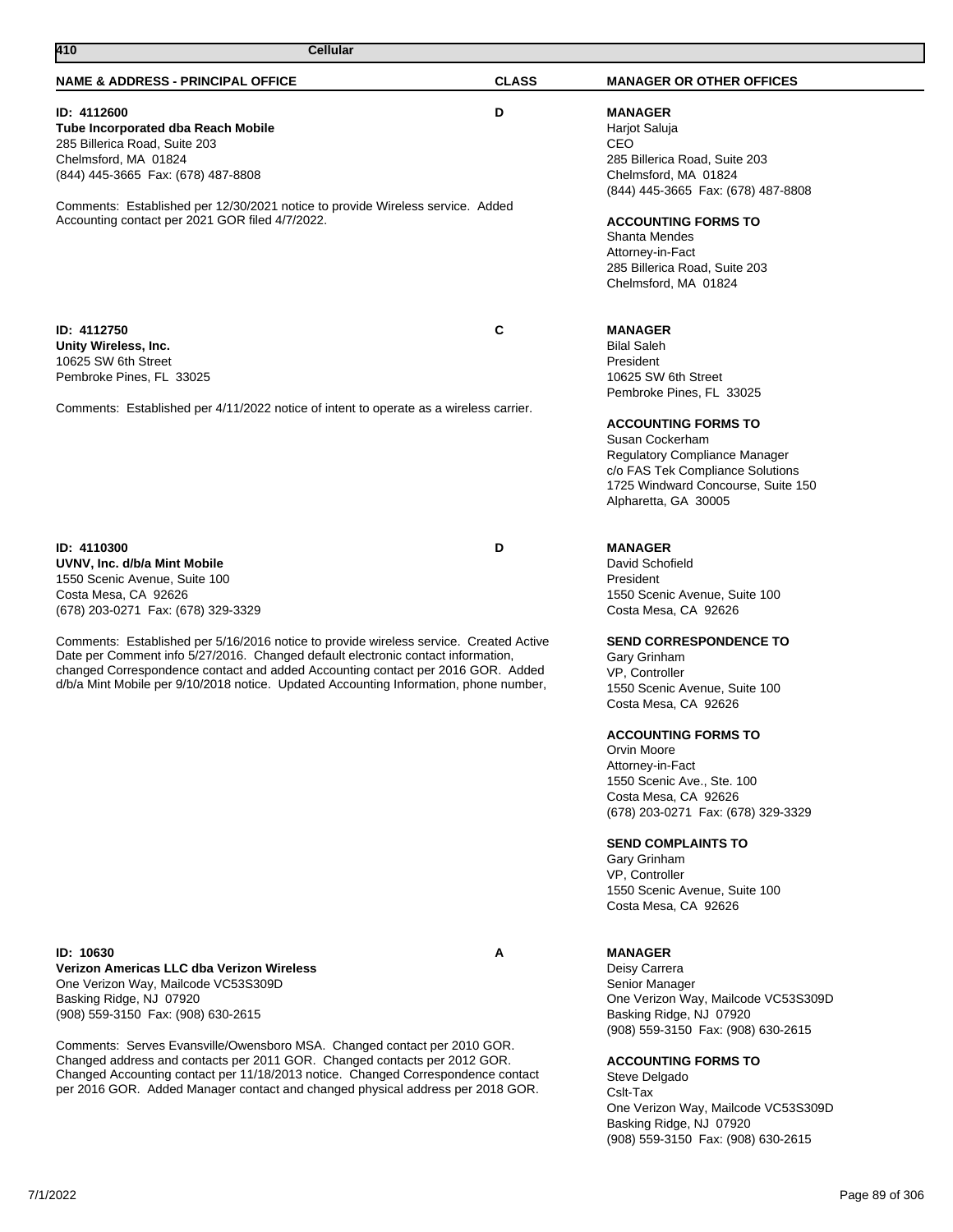# **NAME & ADDRESS - PRINCIPAL OFFICE CLASS MANAGER OR OTHER OFFICES 410 Cellular ID: 4110800 D Visible Service LLC** One Verizon Way, Mailcode VC53S309D Basking Ridge, NJ 07920 (908) 559-3150 Fax: (908) 630-2615 Comments: Established per 8/17/2017 notice of intent to do business as a prepaid wireless telecommunications carrier on or around 10/1/2017. Changed default electronic contact information and added Accounting contact per 2017 GOR. Changed Complaint contact per 6/26/2018 notice. Changed Manager contact, changed physical address and **MANAGER** Deisy Carrera Senior Manager One Verizon Way, Mailcode VC53S309D Basking Ridge, NJ 07920 (908) 559-3150 Fax: (908) 630-2615 **ACCOUNTING FORMS TO** Steve Delgado Consultant - Tax One Verizon Way, Mailcode VC53S309D Basking Ridge, NJ 07920 (908) 559-3150 Fax: (908) 630-2615 **ID: 4106500 D WiMacTel, Inc.** 6420 6A Street SE, Suite 200 Calgary, AB, CA T2H2B7 (877) 776-0042 Fax: (877) 476-0890 Comments: Created per 9/28/2011 Letter. Changed address per 12/9/2013 notice. Changed Accounting contact per 2013 GOR. Contacts updated per 3/31/2017 Info Form. Changed Accounting contact's c/o company name and electronic contact information per 2/7/2018 notice. Deleted Accounting contact per 2018 GOR and 3/29/2019 Info Form. **SEND CORRESPONDENCE TO** James MacKenzie President & CEO 6420 6A Street SE, Suite 200 Calgary, AB, CA T2H2B7 (877) 776-0042 Fax: (877) 476-0890 **SEND COMPLAINTS TO** James MacKenzie President & CEO 6420 6A Street SE, Suite 200 Calgary, AB, CA T2H2B7 (800) 820-4680 Fax: (877) 476-0890 **ID: 4110950 D Wing Tel Inc.** 26 Broadway, Suite 801 New York, NY 10004 Comments: Established per 11/30/2017 notice to provide wireless service. Changed address per 11/6/2019 notice. Changed default contact 5/14/2020 per 2019 GOR. **MANAGER** David Arabov Executive Director 26 Broadway, Suite 801 New York, NY 10004 **SEND CORRESPONDENCE TO** Orvin Moore Attorney-in-Fact c/o GSAssociates, LLC 6250 Shiloh Road, Suite 110

**ID: 4112150 D Zefcom, LLC** 4245 Kemp Blvd, Suite 220 Wichita Falls, TX 76308 (940) 397-9600 Fax: (940) 397-9628

Comments: Established per 11/12/2020 application for authority to operate as wireless reseller.

# **MANAGER**

COO

Alpharetta, GA 30005

**SEND COMPLAINTS TO** Jonathon Francis

26 Broadway, Suite 801 New York, NY 10004

Craig Andrew COO 4245 Kemp Blvd, Suite 220 Wichita Falls, TX 76308 (940) 397-9600 Fax: (940) 397-9628

(678) 203-0271 Fax: (678) 487-8808

# **SEND CORRESPONDENCE TO**

Michelle Hooker VP of Accounting / HR 4245 Kemp Blvd, Suite 220 Wichita Falls, TX 76308 (940) 397-9600 Fax: (940) 397-9628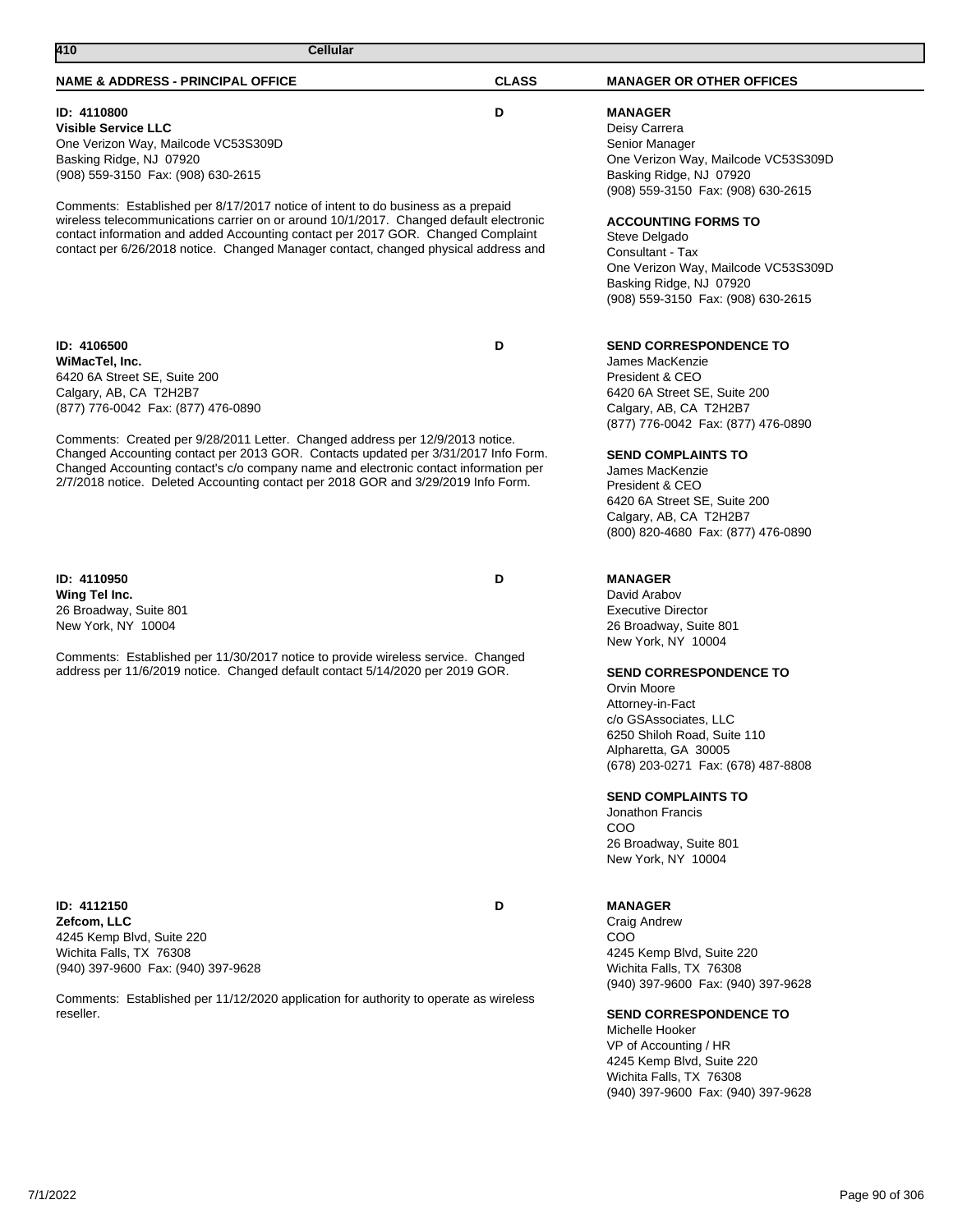| 410<br>Cellular                                                                                                                                                                                                                                                                                                                                                                                                                                                                                                                                              |              |                                                                                                                                                                                                                                                                                                                                                                                                                                                                                                                                                                                                                                                                                          |
|--------------------------------------------------------------------------------------------------------------------------------------------------------------------------------------------------------------------------------------------------------------------------------------------------------------------------------------------------------------------------------------------------------------------------------------------------------------------------------------------------------------------------------------------------------------|--------------|------------------------------------------------------------------------------------------------------------------------------------------------------------------------------------------------------------------------------------------------------------------------------------------------------------------------------------------------------------------------------------------------------------------------------------------------------------------------------------------------------------------------------------------------------------------------------------------------------------------------------------------------------------------------------------------|
| <b>NAME &amp; ADDRESS - PRINCIPAL OFFICE</b>                                                                                                                                                                                                                                                                                                                                                                                                                                                                                                                 | <b>CLASS</b> | <b>MANAGER OR OTHER OFFICES</b>                                                                                                                                                                                                                                                                                                                                                                                                                                                                                                                                                                                                                                                          |
| Zefcom, LLC Continued                                                                                                                                                                                                                                                                                                                                                                                                                                                                                                                                        |              | <b>ACCOUNTING FORMS TO</b><br>Mark G Lammert<br>Attorney-in-Fact<br>c/o Compliance Solutions, Inc.<br>242 Rangeline Road<br>Longwood, FL 32750<br>(407) 260-1011 Fax: (407) 260-1033                                                                                                                                                                                                                                                                                                                                                                                                                                                                                                     |
| 500<br><b>Local Exchange Carriers</b>                                                                                                                                                                                                                                                                                                                                                                                                                                                                                                                        |              |                                                                                                                                                                                                                                                                                                                                                                                                                                                                                                                                                                                                                                                                                          |
| <b>ID: 11100</b><br><b>Ballard Rural Telephone Cooperative Corporation, Inc.</b><br>159 W 2nd Street<br>P. O. Box 209<br>La Center, KY 42056-0209<br>(270) 665-5186 Fax: (270) 665-9186<br>Comments: Added Accounting contact per 2011 GOR. Added Correspondence contact<br>and changed default per 2013 GOR. Changed contacts per 9/9/2014 notice. Changed<br>default electronic contact information and Correspondence contact per 2016 GOR.<br>Changed Manager contact per 2016 AR.                                                                       | A            | <b>MANAGER</b><br>Mike Jones<br>President<br>159 W 2nd Street<br>P. O. Box 209<br>La Center, KY 42056-0209<br>(270) 665-5186 Fax: (270) 665-9186<br><b>SEND CORRESPONDENCE TO</b><br>Stephen P Jones<br><b>IT Network Manager</b><br>159 W 2nd Street<br>P. O. Box 209<br>La Center, KY 42056-0209<br>(270) 665-5186 Fax: (270) 665-9186<br><b>ACCOUNTING FORMS TO</b><br>Karen Hensley<br><b>Accounting Manager</b><br>159 W 2nd Street<br>P. O. Box 209<br>La Center, KY 42056-0209<br>(270) 665-5186 Fax: (270) 665-9186<br><b>SEND COMPLAINTS TO</b><br>Randy C Grogan<br>CEO<br>159 W 2nd Street<br>P. O. Box 209<br>La Center, KY 42056-0209<br>(270) 665-5186 Fax: (270) 665-9186 |
| <b>ID: 12700</b><br>BellSouth Telecommunications, LLC dba AT&T Kentucky and AT&T<br><b>Meidinger Tower</b><br>462 S 4th Street, Suite 2400<br>Louisville, KY 40202<br>(469) 785-0341 Fax: (502) 587-0915<br>Comments: Opted Out of Annual Report Filing per 7/12/2006 notice. Merger with AT&T<br>closed on 12/29/06 per letter received 1/2/07 - now to operate as BellSouth dba AT&T<br>Kentucky and AT&T Southeast. Contacts modified per 12/9/2009 correspondence.<br>Updated Accounting contact 6/9/2010. Changed from Inc. to LLC per 6/16/2011 notice | Α            | <b>MANAGER</b><br>Michaela Flewallen<br>Area Manager - Regulatory Relations<br>405 N Broadway<br>Oklahoma City, OK 73102<br><b>ACCOUNTING FORMS TO</b><br>Rufus A Moore<br>Lead Financial Analyst<br>754 Peachtree Street, NE, Cube 10a91<br>Atlanta, GA 30308<br>(770) 810-0886 Fax: (678) 297-3127<br><b>SEND COMPLAINTS TO</b><br><b>Chris Timmermans</b><br><b>Associate Director</b><br>2121 E 63rd Street, Buidling C<br>Kansas City, MO 64130<br>(816) 363-7437 Fax: (281) 664-5365                                                                                                                                                                                               |

┐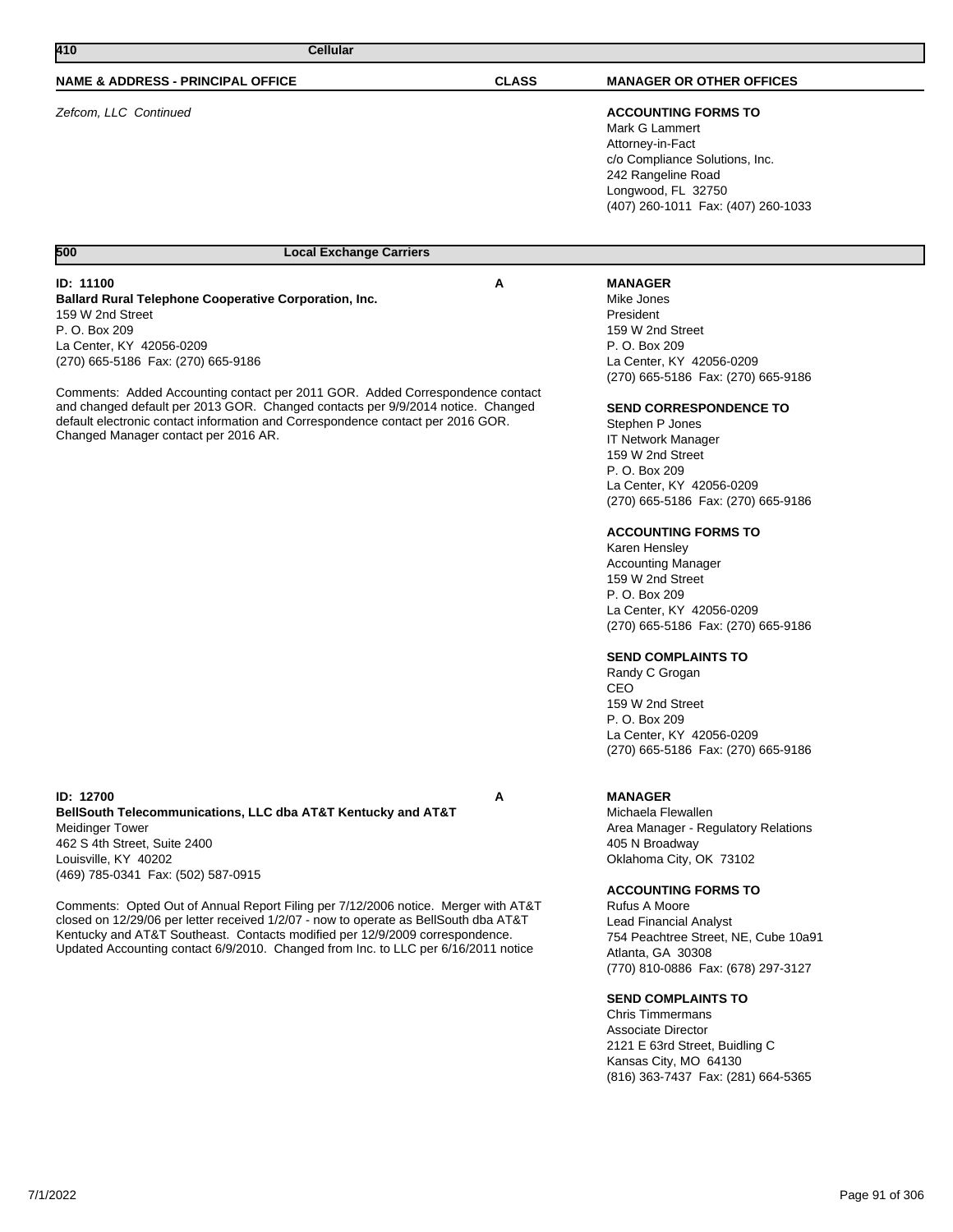| <b>NAME &amp; ADDRESS - PRINCIPAL OFFICE</b>                                                                                                                                                                                                                                                                                                                                                                                                                                                                                       | <b>CLASS</b> | <b>MANAGER OR OTHER OFFICES</b>                                                                                                                                                                                                                                                                                                                                                                                                                                                                                                                                                                |
|------------------------------------------------------------------------------------------------------------------------------------------------------------------------------------------------------------------------------------------------------------------------------------------------------------------------------------------------------------------------------------------------------------------------------------------------------------------------------------------------------------------------------------|--------------|------------------------------------------------------------------------------------------------------------------------------------------------------------------------------------------------------------------------------------------------------------------------------------------------------------------------------------------------------------------------------------------------------------------------------------------------------------------------------------------------------------------------------------------------------------------------------------------------|
| ID: 11200<br>Brandenburg Telephone Company, Inc.<br>200 Telco Road<br>P. O. Box 599<br>Brandenburg, KY 40108<br>(270) 422-2121 Fax: (270) 422-4448<br>Comments: Added Correspondence contact per 2009 GOR submitted 4/2/2010. Added<br>email address for Manager, Correspondence & Complaint Contacts per Telecom Info<br>Form filed 4/4/2011. Updated contacts per 1/11/2013 letter.                                                                                                                                              | Α            | <b>MANAGER</b><br>Allison Willoughby<br>President & General Manager<br>200 Telco Road<br>P. O. Box 599<br>Brandenburg, KY 40108<br>(270) 422-2121 Fax: (270) 422-4448<br><b>SEND COMPLAINTS TO</b><br>Allison Willoughby<br>President & General Manager<br>200 Telco Road<br>P. O. Box 599<br>Brandenburg, KY 40108<br>(270) 422-2121 Fax: (270) 422-4448                                                                                                                                                                                                                                      |
| ID: 11300<br>Cincinnati Bell Telephone Company LLC dba altafiber Network<br>221 E Fourth Street. Room 103-1080<br>Cincinnati, OH 45201-2301<br>(513) 565-2421 Fax: (513) 421-1367<br>Comments: Opted Out of Annual Report Filing per 7/12/2006 notice. Changed default<br>contact per Cincinnati Bell 5/25/2010. Revised Correspondence Contact & added fax<br>numbers per Telecom Info Form filed 3/29/2011. Changed Accounting contact per 2011<br>GOR. Changed Correspondence and Accounting contacts and added Manager contact | Α            | <b>MANAGER</b><br>Leigh Fox<br>CEO<br>221 E Fourth Street, Room 103-1050<br>Cincinnati, OH 45201<br><b>SEND CORRESPONDENCE TO</b><br>Kevin Mann<br><b>Regulatory Specialist</b><br>221 E Fourth Street, Room 103-1080<br>Cincinnati, OH 45201-2301<br><b>ACCOUNTING FORMS TO</b><br><b>Thomas Paolucci</b><br><b>Division Controller</b><br>221 E Fourth Street, Room 103-1060<br>Cincinnati, OH 45201<br><b>SEND COMPLAINTS TO</b><br>Kathy Campbell<br><b>Regulatory Specialist</b><br>221 E Fourth Street, Room 103-1080<br>Cincinnati, OH 45201-2301<br>(513) 397-1296 Fax: (513) 421-1367 |
| <b>ID: 11500</b><br>Duo County Telephone Cooperative Corporation, Inc.<br>2150 N Main Street<br>P. O. Box 80<br>Jamestown, KY 42629<br>(270) 343-3131 Fax: (270) 343-3800<br>Comments: Manager contact modified per 4/15/2011 notice. Revised email address for<br>Manager Contact per 2010 Telecom Info Form filed 3/29/2011. Changed Zip and added<br>Accounting contact per 2011 GOR. Changed Accounting contact's address per 2017<br>GOR.                                                                                     | А            | <b>MANAGER</b><br>Thomas E Preston<br>CEO<br>2150 N Main Street<br>P. O. Box 80<br>Jamestown, KY 42629<br>(270) 343-3131 Fax: (270) 343-3800<br><b>ACCOUNTING FORMS TO</b><br>Penny J Stephens<br>Accountant<br>P. O. Box 80<br>Jamestown, KY 42629<br><b>SEND COMPLAINTS TO</b><br>Daryl L Hammond<br>VP / CFO<br>2150 N Main Street<br>Jamestown, KY 42629<br>(270) 343-3131 Fax: (270) 343-2600                                                                                                                                                                                             |

**500 Local Exchange Carriers**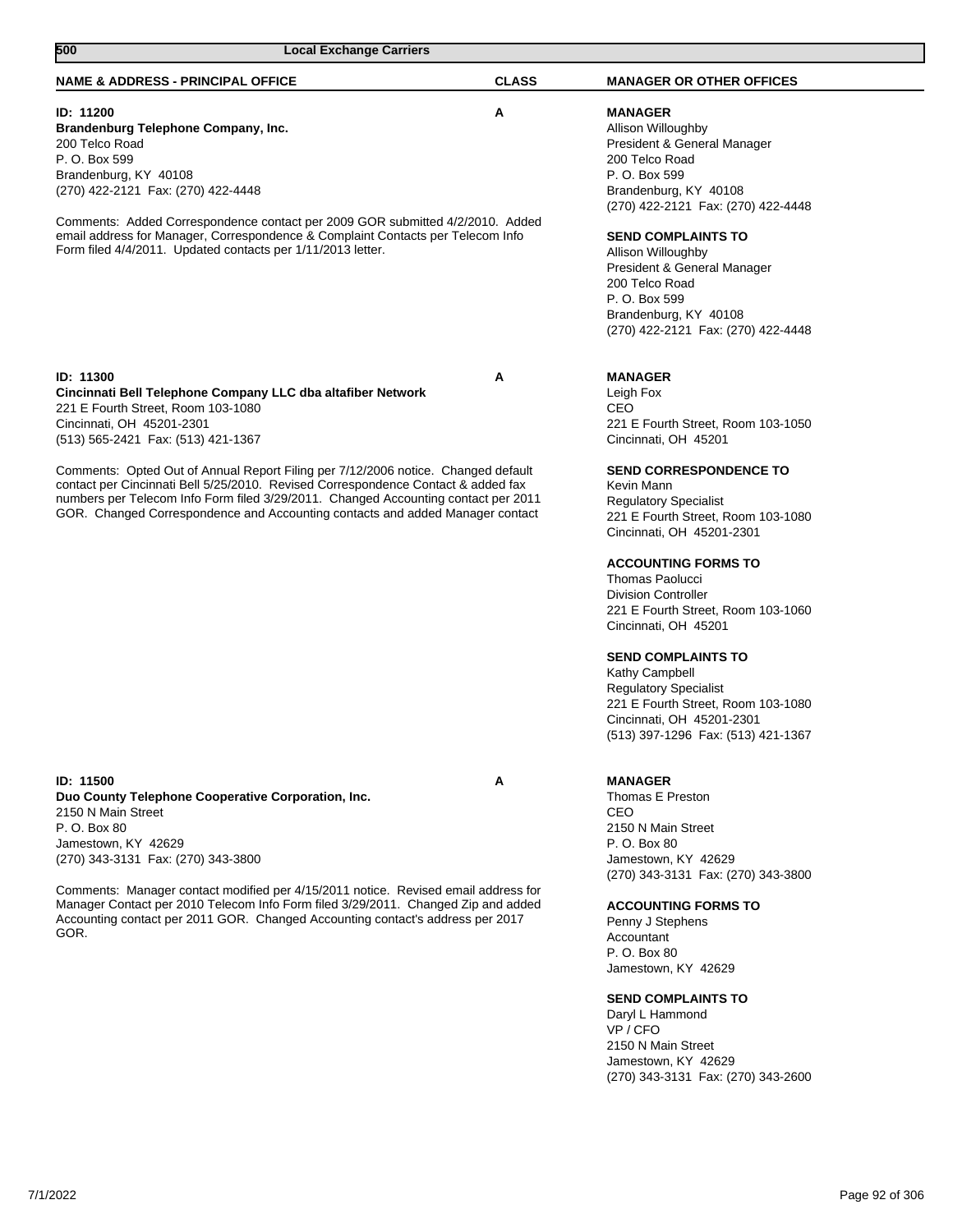| 500<br><b>Local Exchange Carriers</b>                                                                                                                                                                                                                                                                                                     |              |                                                                                                                                                                                                                                           |
|-------------------------------------------------------------------------------------------------------------------------------------------------------------------------------------------------------------------------------------------------------------------------------------------------------------------------------------------|--------------|-------------------------------------------------------------------------------------------------------------------------------------------------------------------------------------------------------------------------------------------|
| <b>NAME &amp; ADDRESS - PRINCIPAL OFFICE</b>                                                                                                                                                                                                                                                                                              | <b>CLASS</b> | <b>MANAGER OR OTHER OFFICES</b>                                                                                                                                                                                                           |
| ID: 11600<br>Foothills Rural Telephone Cooperative Corporation, Inc.<br>1621 Kentucky Route 40 W<br>P. O. Box 240<br>Staffordsville, KY 41256<br>(606) 297-3501 Fax: (606) 297-2000                                                                                                                                                       | A            | <b>MANAGER</b><br><b>Ruth Conley</b><br>CEO<br>1621 Kentucky Route 40 W<br>P. O. Box 240<br>Staffordsville, KY 41256                                                                                                                      |
| Comments: New CEO; contact updated per 3/29/2011 notice. Added Correspondence<br>contact per 12/16/2019 notice.                                                                                                                                                                                                                           |              | <b>SEND CORRESPONDENCE TO</b><br>Jarrod Hardin<br><b>Director of Customer Relations</b><br>1621 Kentucky Route 40 W<br>P. O. Box 240<br>Staffordsville, KY 41256<br><b>SEND COMPLAINTS TO</b><br>Susan Fairchild<br><b>Office Manager</b> |
|                                                                                                                                                                                                                                                                                                                                           |              | 1621 Kentucky Route 40 W<br>P. O. Box 240<br>Staffordsville, KY 41256                                                                                                                                                                     |
| ID: 11800<br><b>Gearheart Communications Company, Inc. dba Coalfields</b><br>20 Laynesville Road<br>Harold, KY 41635<br>(606) 478-9401 Fax: (606) 478-3650                                                                                                                                                                                | Α            | <b>MANAGER</b><br>Paul D Gearheart<br>VP / General Manager<br>20 Laynesville Road<br>P. O. Box 160<br>Harold, KY 41635                                                                                                                    |
| Comments: Formerly Harold Telephone Company. Address changed 8/7/2008 per<br>Information Form. Removed Accounting contact per 2019 GOR and 3/31/2020 Info Form.                                                                                                                                                                           |              | (606) 478-9401 Fax: (606) 478-3650<br><b>SEND CORRESPONDENCE TO</b><br>James Campbell<br><b>CFO</b><br>20 Laynesville Road<br>Harold, KY 41635<br>(606) 479-6254 Fax: (606) 478-8944                                                      |
|                                                                                                                                                                                                                                                                                                                                           |              | <b>SEND COMPLAINTS TO</b><br>Joella Newsome<br><b>Customer Service Manager</b><br>20 Laynesville Road<br>Harold, KY 41635<br>(606) 479-6156 Fax: (606) 478-3650                                                                           |
| ID: 11900<br>Highland Telephone Cooperative, Inc.<br>7840 Morgan County Highway<br>P. O. Box 119<br>Sunbright, TN 37872<br>(423) 628-2121 Fax: (423) 628-2409                                                                                                                                                                             | A            | <b>MANAGER</b><br>Mark Patterson<br>General Manager & CEO<br>P. O. Box 119<br>Sunbright, TN 37872<br>(423) 628-2121 Fax: (423) 628-2409                                                                                                   |
| Comments: Kentucky operations supplement required. Manager contact changed per<br>2009 AR submitted 4/1/2010. Revised Manager Contact per 2010 Telecom Info Form<br>filed 3/31/2011. Added Manager contact per 5/31/2012 notice. Contacts updated per<br>3/31/2014 Info Form. Added Accounting contact per 2014 GOR. Contacts updated per |              | <b>SEND CORRESPONDENCE TO</b><br>Dave Crawford<br>Access Service Manager<br>7840 Morgan County Highway<br>P. O. Box 119<br>Sunbright, TN 37872<br>(423) 628-2121 Fax: (423) 628-2409                                                      |
|                                                                                                                                                                                                                                                                                                                                           |              | <b>ACCOUNTING FORMS TO</b><br>Joey Mitchell<br><b>Utilities Distribution Manager</b><br>7840 Morgan County Highway<br>P. O. Box 119<br>Sunbright, TN 37872                                                                                |

(423) 928-2121 Fax: (423) 628-2409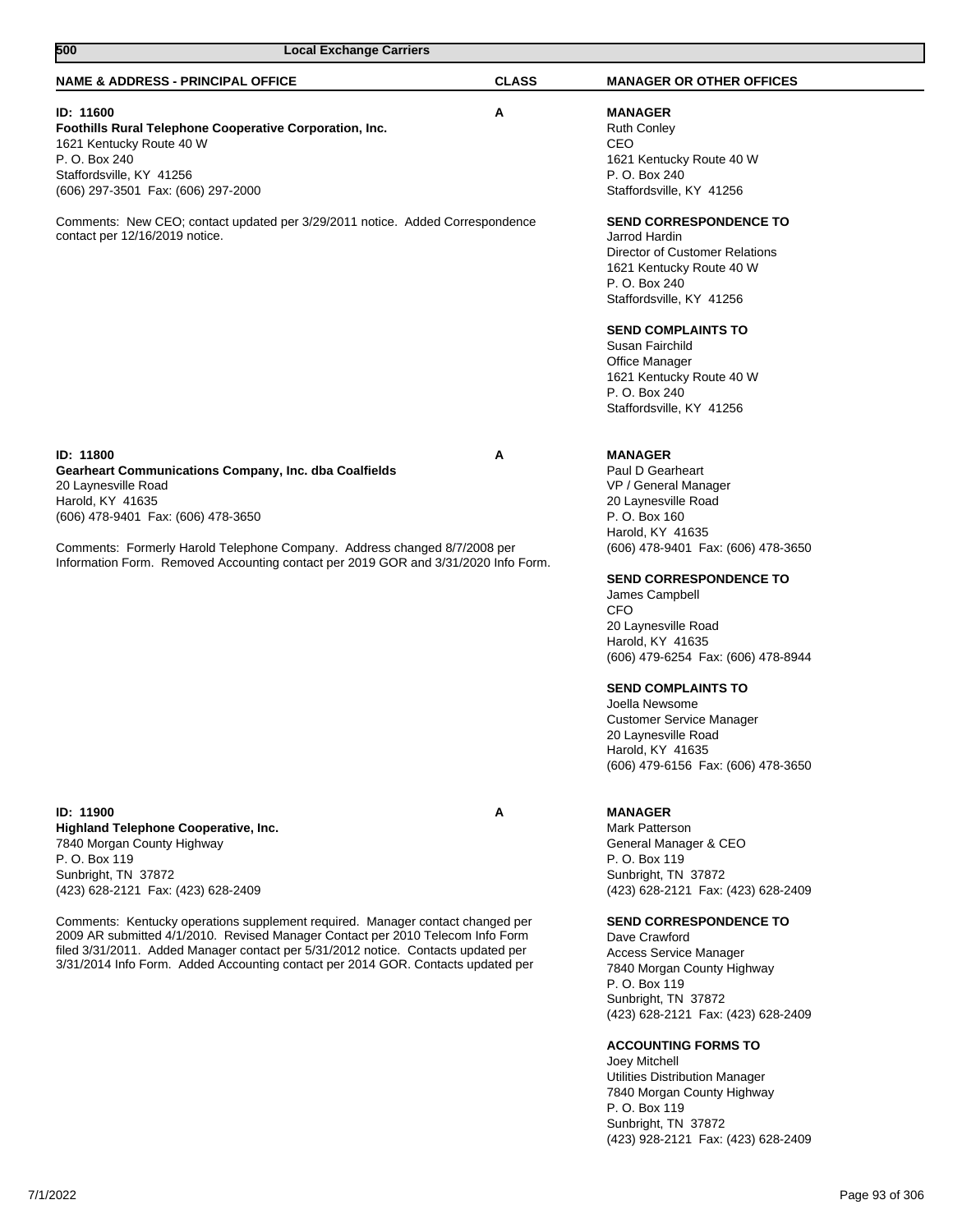| 500                                                                                                                                                      | <b>Local Exchange Carriers</b>                                                                                                                                                                                                                                                                                                                       |              |                                                                                                                                                                                       |  |
|----------------------------------------------------------------------------------------------------------------------------------------------------------|------------------------------------------------------------------------------------------------------------------------------------------------------------------------------------------------------------------------------------------------------------------------------------------------------------------------------------------------------|--------------|---------------------------------------------------------------------------------------------------------------------------------------------------------------------------------------|--|
| <b>NAME &amp; ADDRESS - PRINCIPAL OFFICE</b>                                                                                                             |                                                                                                                                                                                                                                                                                                                                                      | <b>CLASS</b> | <b>MANAGER OR OTHER OFFICES</b>                                                                                                                                                       |  |
| Highland Telephone Cooperative, Inc. Continued                                                                                                           |                                                                                                                                                                                                                                                                                                                                                      |              | <b>SEND COMPLAINTS TO</b><br>Joy Brown<br><b>Customer Service Manager</b><br>7840 Morgan County Highway<br>P. O. Box 119<br>Sunbright, TN 37872<br>(423) 628-2121 Fax: (423) 628-2409 |  |
| <b>ID: 12000</b><br>Leslie County Telephone Company, Inc.<br>24014 Highway 421<br>P. O. Box 969<br>Hyden, KY 41749<br>(765) 522-0240 Fax: (765) 522-0244 |                                                                                                                                                                                                                                                                                                                                                      | A            | <b>MANAGER</b><br>Edward A Mattingly<br>Chairman/Director<br>24014 Highway 421<br>P. O. Box 969<br>Hyden, KY 41749                                                                    |  |
|                                                                                                                                                          | Comments: Correspondence Contact's address modified per 7/15/2010 notice. Added<br>Accounting contact per 4/1/2011 Info Form. Contacts updated per 4/2/2012 Info Form and<br>2011 GOR. Changed default contact per 2/26/2016 notice. Changed Accounting contact<br>address per 2016 GOR. Changed Accounting contact per 6/26/2018 inquiry. Addresses |              | <b>SEND CORRESPONDENCE TO</b><br>Kimberly Behm<br>Manager, Accounting<br>10025 Investment Drive                                                                                       |  |

### **ID: 12100 A Lewisport Telephone Company, Inc.** 30 Pell Street Lewisport, KY 42351 (765) 522-0240 Fax: (765) 522-0244

Comments: Address and contacts updated per 2009 GOR. Correspondence Contact changed per 7/15/2010 notice. Contacts updated per 4/1/2011 Info Form. Accounting contact added per 2/20/2014 notice. Changed default contact per 2/26/2016 notice. Changed Accounting contact per 6/26/2018 inquiry. Changed Manager contact per 2017

# **MANAGER**

James W Butm President 30 Pell Street Lewisport, KY 42351 (765) 522-0240 Fax: (765) 522-0244

# **SEND CORRESPONDENCE TO**

Kimberly Behm Manager, Accounting 30 Pell Street Lewisport, KY 42351

10025 Investment Drive

**ACCOUNTING FORMS TO**

**SEND COMPLAINTS TO**

10025 Investment Drive

Knoxville, TN 37932

Knoxville, TN 37932

Michael Ebaugh Staff Accountant P. O. Box 248 Roachdale, IN 46172

Bruce Mottern Manager

Suite 200

Suite 200

# **ACCOUNTING FORMS TO**

Amanda Moore Manager, Accounting 30 Pell Street Lewisport, KY 42351

### **SEND COMPLAINTS TO**

Bruce Mottern Manager 10025 Investment Drive Suite 200 Knoxville, TN 37932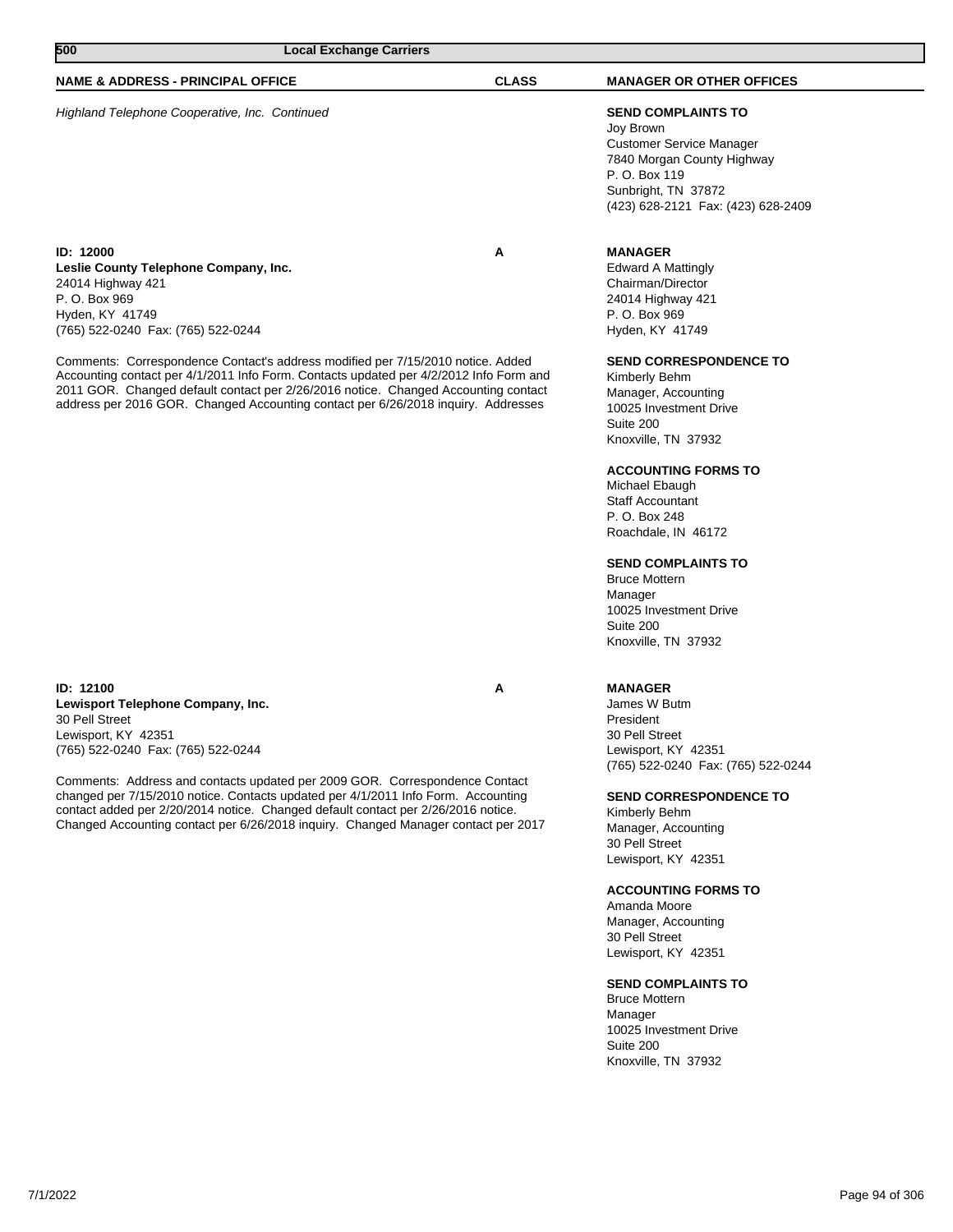| 500<br><b>Local Exchange Carriers</b>                                                                                                                           |              |                                                        |
|-----------------------------------------------------------------------------------------------------------------------------------------------------------------|--------------|--------------------------------------------------------|
| <b>NAME &amp; ADDRESS - PRINCIPAL OFFICE</b>                                                                                                                    | <b>CLASS</b> | <b>MANAGER OR OTHER OFFICES</b>                        |
| ID: 12200                                                                                                                                                       | А            | <b>MANAGER</b>                                         |
| Logan Telephone Cooperative, Inc. dba LTC Connect                                                                                                               |              | John Lee Barnes                                        |
| 10725 Bowling Green Road                                                                                                                                        |              | President                                              |
| P. O. Box 97                                                                                                                                                    |              | 10725 Bowling Green Road                               |
| Auburn, KY 42206                                                                                                                                                |              | P. O. Box 97                                           |
| (270) 542-4121 Fax: (270) 542-6600                                                                                                                              |              | Auburn, KY 42206                                       |
|                                                                                                                                                                 |              | (270) 542-4121 Fax: (270) 542-6600                     |
| Comments: Updated Manager contact per 2009 GOR submitted 4/2/2010. Added                                                                                        |              |                                                        |
| Correspondence contact; changed default per 2/27/2012 notice. Complaint Contact<br>updated per 3/28/2013 Info Form. Added dba LTC Connect per 9/18/2020 notice. |              | <b>SEND CORRESPONDENCE TO</b>                          |
|                                                                                                                                                                 |              | Greg Hale                                              |
|                                                                                                                                                                 |              | General Manager                                        |
|                                                                                                                                                                 |              | P. O. Box 97                                           |
|                                                                                                                                                                 |              | Auburn, KY 42206<br>(270) 542-4121 Fax: (270) 542-6600 |
|                                                                                                                                                                 |              |                                                        |
|                                                                                                                                                                 |              | <b>SEND COMPLAINTS TO</b>                              |
|                                                                                                                                                                 |              | Jennifer Duncan                                        |
|                                                                                                                                                                 |              | <b>Customer Service Manager</b>                        |
|                                                                                                                                                                 |              | 10725 Bowling Green Road                               |
|                                                                                                                                                                 |              | P. O. Box 97                                           |
|                                                                                                                                                                 |              | Auburn, KY 42206                                       |
|                                                                                                                                                                 |              | (270) 542-4121 Fax: (270) 542-6600                     |
|                                                                                                                                                                 |              |                                                        |
| <b>ID: 12300</b>                                                                                                                                                | А            | <b>MANAGER</b>                                         |
| <b>Mountain Rural Telephone Cooperative Corporation</b>                                                                                                         |              | Jimmie Jones                                           |
| 425 Main Street, Suite A                                                                                                                                        |              | President                                              |
| P. O. Box 399                                                                                                                                                   |              | 425 Main Street, Suite A                               |
| West Liberty, KY 41472                                                                                                                                          |              | P. O. Box 399                                          |
| (606) 743-3121 Fax: (606) 743-3635                                                                                                                              |              | West Liberty, KY 41472                                 |
|                                                                                                                                                                 |              | (606) 743-3121 Fax: (606) 743-3635                     |
| Comments: Name changed per tariff 2/24/2011. Revised Complaint Contact per 2010                                                                                 |              |                                                        |
| Telecom Info Form filed 3/30/2011. Changed Correspondence contact per 1/29/2014                                                                                 |              | <b>SEND CORRESPONDENCE TO</b>                          |
| notice. Changed physical address per 12/16/2016 notice. Changed Manager contact per                                                                             |              | Shayne Ison                                            |
| 2016 AR. Changed default electronic contact information per 12/30/2020 notice.                                                                                  |              | General Manager                                        |
|                                                                                                                                                                 |              | 425 Main Street, Suite A                               |
|                                                                                                                                                                 |              | P. O. Box 399                                          |
|                                                                                                                                                                 |              | West Liberty, KY 41472                                 |
|                                                                                                                                                                 |              | (606) 743-3121 Fax: (606) 743-3635                     |
|                                                                                                                                                                 |              | <b>SEND COMPLAINTS TO</b>                              |
|                                                                                                                                                                 |              | Angela Pennington                                      |
|                                                                                                                                                                 |              | Office Manager                                         |
|                                                                                                                                                                 |              | 425 Main Street, Suite A                               |
|                                                                                                                                                                 |              | P. O. Box 399                                          |
|                                                                                                                                                                 |              | West Liberty, KY 41472                                 |
|                                                                                                                                                                 |              |                                                        |
| ID: 12400                                                                                                                                                       | Α            | <b>MANAGER</b>                                         |
| North Central Telephone Cooperative, Inc.                                                                                                                       |              | Johnny L McClanahan                                    |
| 872 Highway 52 By-Pass E                                                                                                                                        |              | President & CEO                                        |
| P. O. Box 70                                                                                                                                                    |              | 872 Highway 52 By-Pass E                               |
| Lafayette, TN 37083-0070                                                                                                                                        |              | P. O. Box 70                                           |
| (615) 666-2151 Fax: (615) 666-6118                                                                                                                              |              | Lafayette, TN 37083-0070                               |
|                                                                                                                                                                 |              | (615) 666-2151 Fax: (615) 666-6118                     |
| Comments: Kentucky operations supplement required. Manager contact changed per                                                                                  |              |                                                        |
| Info Form submitted 4/1/2009. Contacts updated per notice submitted 2/18/2010.                                                                                  |              | <b>ACCOUNTING FORMS TO</b>                             |
| Contacts updated per 2013 GOR and 4/1/2014 Info Form. Changed last name and                                                                                     |              | Kim Button                                             |
| electronic contact information of Accounting contact per 2016 GOR. Changed default                                                                              |              | Accountant                                             |
|                                                                                                                                                                 |              | 872 Highway 52 By-Pass E                               |
|                                                                                                                                                                 |              | P. O. Box 70                                           |
|                                                                                                                                                                 |              | Lafayette, TN 37083-0070                               |
|                                                                                                                                                                 |              | (615) 666-2151 Fax: (615) 666-6118                     |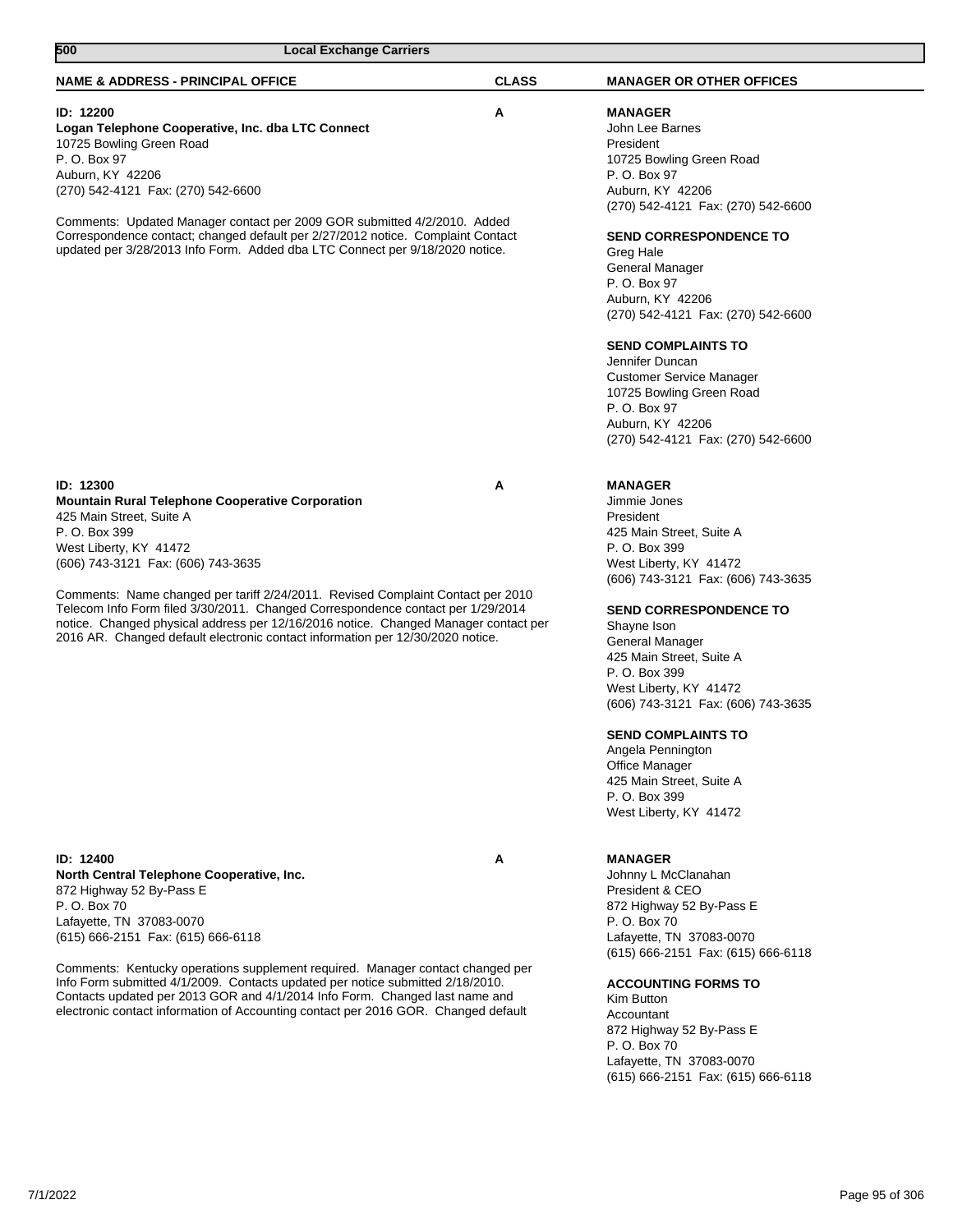| 500<br><b>Local Exchange Carriers</b>                                                                                                                                                                                                                                         |              |                                                                                                                                                                                                                                                                                                                                                                                                                                                                                   |
|-------------------------------------------------------------------------------------------------------------------------------------------------------------------------------------------------------------------------------------------------------------------------------|--------------|-----------------------------------------------------------------------------------------------------------------------------------------------------------------------------------------------------------------------------------------------------------------------------------------------------------------------------------------------------------------------------------------------------------------------------------------------------------------------------------|
| <b>NAME &amp; ADDRESS - PRINCIPAL OFFICE</b>                                                                                                                                                                                                                                  | <b>CLASS</b> | <b>MANAGER OR OTHER OFFICES</b>                                                                                                                                                                                                                                                                                                                                                                                                                                                   |
| North Central Telephone Cooperative, Inc. Continued                                                                                                                                                                                                                           |              | <b>SEND COMPLAINTS TO</b><br>Johnny L McClanahan<br>President & CEO<br>872 Highway 52 By-Pass E<br>P. O. Box 70<br>Lafayette, TN 37083-0070<br>(615) 666-2151 Fax: (615) 666-6772                                                                                                                                                                                                                                                                                                 |
| ID: 12500<br>Peoples Rural Telephone Cooperative Corporation, Inc.<br>1080 Main Street South<br>McKee, KY 40447<br>(606) 287-7101 Fax: (606) 287-8332<br>Comments: Changed fax per 2012 GOR. Changed Manager contact per 2014 AR.<br>Address updated per 3/25/2022 Info Form. | A            | <b>MANAGER</b><br>Donald Hughes<br>President<br>1080 Main Street South<br>McKee, KY 40447<br>(606) 287-7101 Fax: (606) 287-8332<br><b>SEND CORRESPONDENCE TO</b><br>Keith Gabbard<br><b>General Manager</b><br>1080 Main Street South<br>McKee, KY 40447<br>(606) 287-7101 Fax: (606) 287-2200<br><b>ACCOUNTING FORMS TO</b><br><b>Christine Duncan</b><br>1080 Main Street South<br>McKee, KY 40447<br><b>SEND COMPLAINTS TO</b><br>Timothy Bingham<br><b>Commercial Manager</b> |

**ID: 12600 A Salem Telephone Company** 221 East Main Street P. O. Box 25 Salem, KY 42078-0025

Comments: Changed address 8/14/2008 per Information Form. Correspondence Contact's address modified per 7/15/2010 notice. Correspondence Contact changed and Complaint Contact added per 2010 Telecom Info Form filed 4/1/2011. Changed Correspondence address per 2011 GOR. Changed default contact per 2/26/2016 notice.

**ID: 12800 A South Central Rural Telecommunications Cooperative, Inc.** 1399 Happy Valley Road P. O. Box 159 Glasgow, KY 42142 (270) 678-2111 Fax: (270) 678-2164

# **MANAGER**

Zack Kender President 1399 Happy Valley Road P. O. Box 159 Glasgow, KY 42142

1080 Main Street South McKee, KY 40447

Salem, KY 42078-0025

Kimberly Behm Manager, Accounting TDS Telecom

Knoxville, TN 37932

Michael Ebaugh Staff Accountant P. O. Box 88 Roachdale, IN 46172

Bruce Mottern Manager

**SEND CORRESPONDENCE TO**

10025 Investment Dr., Sutie 200

**ACCOUNTING FORMS TO**

**SEND COMPLAINTS TO**

Knoxville, TN 37932

10025 Investment Drive, Suite 200

**MANAGER** William Butler Chairman/Director 221 East Main Street P. O. Box 25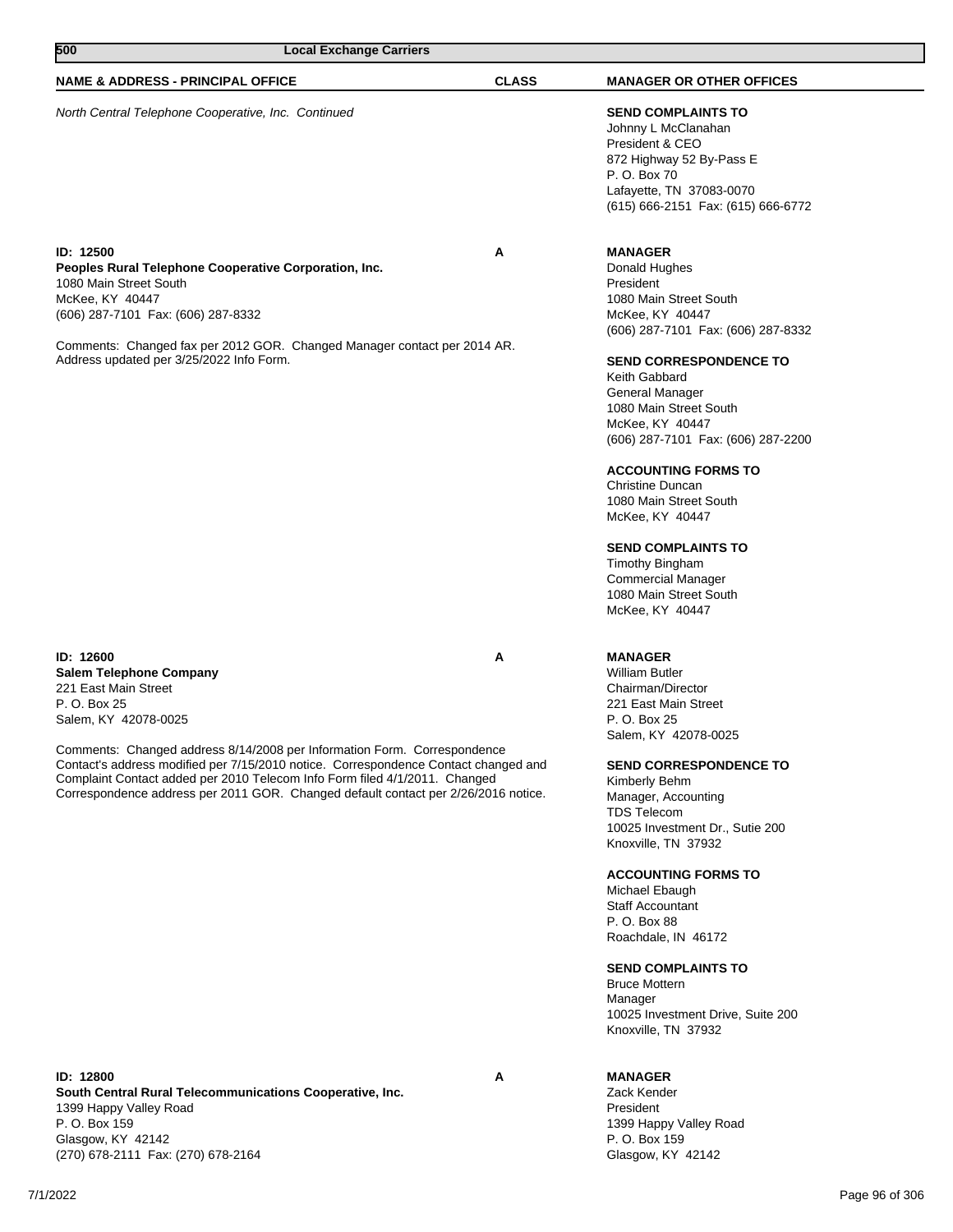| 500<br><b>Local Exchange Carriers</b>                                                                                                                                                                                                                                                                                                                                                                                                                                                                                                |              |                                                                                                                                                                                                                                                                                                                                                                                                                                                                                                                                            |
|--------------------------------------------------------------------------------------------------------------------------------------------------------------------------------------------------------------------------------------------------------------------------------------------------------------------------------------------------------------------------------------------------------------------------------------------------------------------------------------------------------------------------------------|--------------|--------------------------------------------------------------------------------------------------------------------------------------------------------------------------------------------------------------------------------------------------------------------------------------------------------------------------------------------------------------------------------------------------------------------------------------------------------------------------------------------------------------------------------------------|
| <b>NAME &amp; ADDRESS - PRINCIPAL OFFICE</b>                                                                                                                                                                                                                                                                                                                                                                                                                                                                                         | <b>CLASS</b> | <b>MANAGER OR OTHER OFFICES</b>                                                                                                                                                                                                                                                                                                                                                                                                                                                                                                            |
| South Central Rural Telecommunications Cooperative, Inc. Continued<br>Comments: Manager name changed per telephone call from Donnie Bennett with South<br>Central on 11/7/2007. Manager contact changed per 1/7/2011 notice. Updated per<br>2/14/2011 Telecom Info Form. Manager and Complaint contacts changed per 11/1/2011<br>Telecom Info Form. Complaint Contact updated per 2/13/2012 Info Form. Complaint                                                                                                                     |              | <b>SEND CORRESPONDENCE TO</b><br>Jeff Eaton<br>General Manager<br>1399 Happy Valley Road<br>P. O. Box 159<br>Glasgow, KY 42141<br>(270) 678-8200 Fax: (270) 678-2164<br><b>SEND COMPLAINTS TO</b><br><b>Chris Lawrence</b><br><b>Business Director</b><br>1399 Happy Valley Road<br>P. O. Box 159<br>Glasgow, KY 42141<br>(270) 678-8230 Fax: (270) 678-4436                                                                                                                                                                               |
| <b>ID: 12900</b><br>Thacker-Grigsby Telephone Company, Incorporated<br>9500 Communications Lane<br>P. O. Box 789<br>Hindman, KY 41822<br>(606) 785-9500 Fax: (606) 785-9521<br>Comments: Changed name 8/12/2016 Inc. to Incorporated to match KSOS. Changed<br>Complaint contact per 2/28/2017 Info Form. Changed Complaint contact's address per<br>3/9/2018 Info Form. Address updated per 3/31/2022 Info Form.                                                                                                                    | A            | <b>MANAGER</b><br>William K Grigsby<br><b>President and General Manager</b><br>9500 Communications Lane<br>P. O. Box 789<br>Hindman, KY 41822<br>(606) 785-9500 Fax: (606) 785-9521<br><b>SEND COMPLAINTS TO</b><br>Loretta Watts<br>Office Manager<br>9500 Communications Lane<br>Hindman, KY 41822<br>(606) 785-9500 Fax: (606) 785-9521                                                                                                                                                                                                 |
| ID: 13000<br>West Kentucky Rural Telephone Cooperative Corporation, Inc. dba<br>100 WK&T Technology Drive<br>P. O. Box 649<br>Mayfield, KY 42066-0649<br>(270) 674-1000 Fax: (270) 856-3611<br>Comments: Kentucky operations supplement required. Added dba WK&T dba West<br>Kentucky and Tennessee Telecommunications Cooperative per 10/19/2010 notice.<br>Added Accounting contact per 2010 GOR. Contacts updated per 3/31/2014 Info Form.<br>Changed Correspondence and default electronic contact per 2/22/2017 notice. Address | A            | <b>MANAGER</b><br>Joe Thompson<br>President, Board of Trustees<br>100 WK&T Technology Drive<br>P. O. Box 649<br>Mayfield, KY 42066-0649<br>(270) 674-1000 Fax: (270) 856-3611<br><b>SEND CORRESPONDENCE TO</b><br><b>Tiffany Myers</b><br><b>CFO</b><br>100 WK&T Technology Drive<br>P. O. Box 649<br>Mayfield, KY 42066-0649<br>(270) 804-4110 Fax: (270) 856-3045<br><b>ACCOUNTING FORMS TO</b><br>Cathy Pigg<br>Accountant<br>100 WK&T Technology Drive<br>Mayfield, KY 42066-0649<br><b>SEND COMPLAINTS TO</b><br>Karen Jackson-Furman |
|                                                                                                                                                                                                                                                                                                                                                                                                                                                                                                                                      |              | COO<br>100 WK&T Technology Drive<br>P. O. Box 649<br>Mayfield, KY 42066-0649                                                                                                                                                                                                                                                                                                                                                                                                                                                               |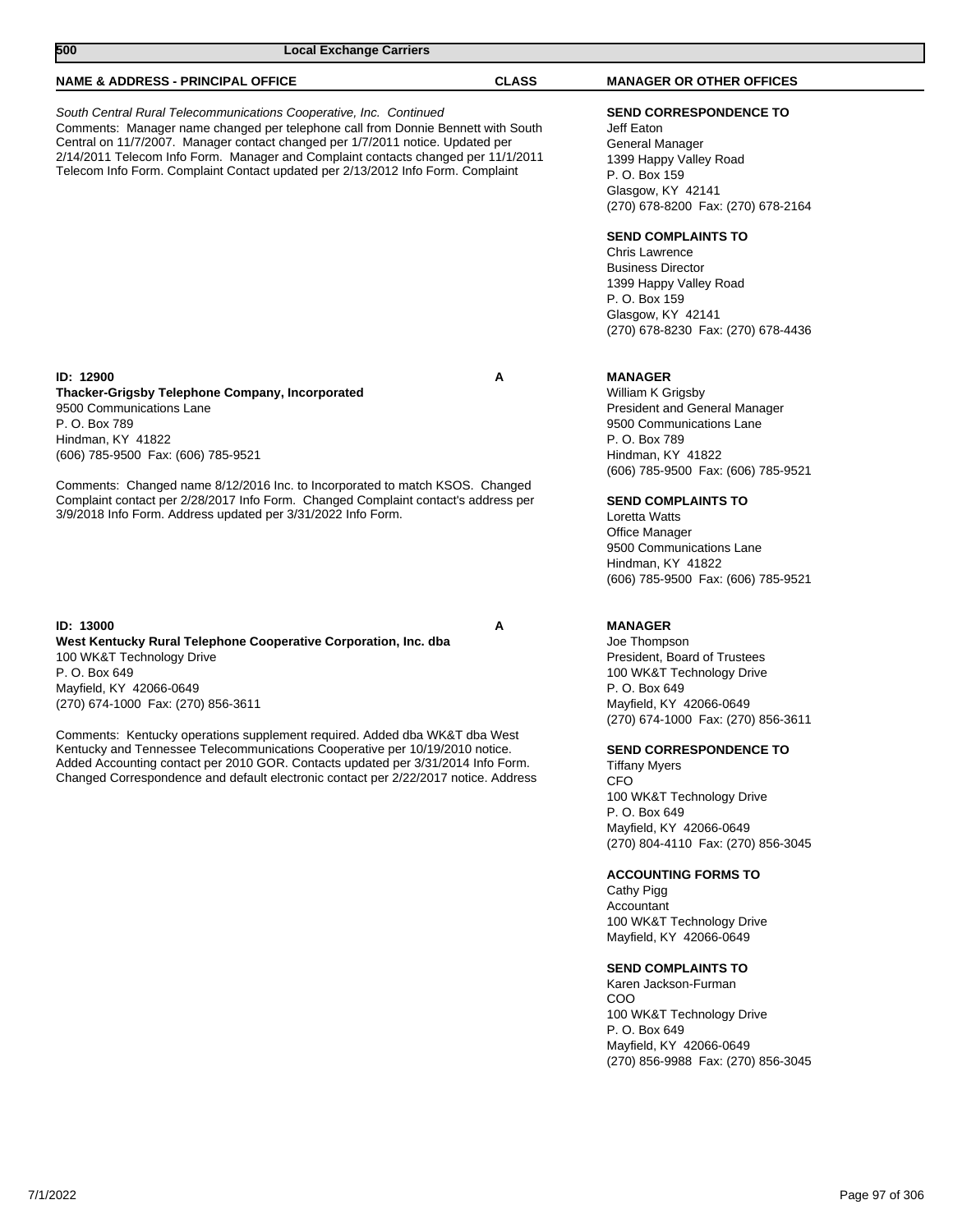| 500<br><b>Local Exchange Carriers</b>                                                                                                                                                                                                                                                                                                             |              |                                                                                                                                                               |
|---------------------------------------------------------------------------------------------------------------------------------------------------------------------------------------------------------------------------------------------------------------------------------------------------------------------------------------------------|--------------|---------------------------------------------------------------------------------------------------------------------------------------------------------------|
| <b>NAME &amp; ADDRESS - PRINCIPAL OFFICE</b>                                                                                                                                                                                                                                                                                                      | <b>CLASS</b> | <b>MANAGER OR OTHER OFFICES</b>                                                                                                                               |
| ID: 5022700<br>Windstream Kentucky East, LLC<br>4001 N Rodney Parham Road<br>Little Rock, AR 72212                                                                                                                                                                                                                                                | A            | <b>MANAGER</b><br>Stephanie Bell<br>Vice President of Government Affairs<br>130 W New Circle Road, Suite 170<br>Lexington, KY 40505                           |
| Comments: Opted Out of Annual Report Filing per 7/12/2006 notice. Formerly Kentucky<br>ALLTEL; Name changed per Case 2005-00534 5/23/2006. LLC added to name per<br>12/21/2007 filing. Changed Manager contact 1/5/2010. Manager contact record address<br>changed per 8/26/2010 notice. Manager Contact's address changed per 2010 Telecom       |              | <b>SEND CORRESPONDENCE TO</b><br>Stephanie Bell<br>Vice President of Government Affairs<br>130 W. New Circle Rd. Suite 170<br>Lexington, KY 40505             |
|                                                                                                                                                                                                                                                                                                                                                   |              | <b>ACCOUNTING FORMS TO</b><br>Becky West<br>Staff Manager - Regulatory Complianc<br>4001 N Rodney Parham Road, MS 1170-B1F2-1216C<br>Little Rock, AR 72212    |
|                                                                                                                                                                                                                                                                                                                                                   |              | <b>SEND COMPLAINTS TO</b><br>Andrea Curtis<br>Manager- Customer Experience<br>1720 Galleria Blvd<br>Charlotte, NC 28270<br>(855) 352-2731 Fax: (704) 849-2241 |
| <b>ID: 11000</b><br>Windstream Kentucky West, LLC<br>4001 N Rodney Parham Road<br>Little Rock, AR 72212                                                                                                                                                                                                                                           | Α            | <b>MANAGER</b><br>Stephanie Bell<br>Vice President of Government Affairs<br>130 W New Circle Road, Suite 170<br>Lexington, KY 40505                           |
| Comments: Opted Out of Annual Report Filing per 7/12/2006 notice. Formerly ALLTEL<br>Kentucky; Name changed Case 2005-00534 5/23/06. Physical address and Complaint<br>contact modified per 11/28/07 filing. LLC added to name per 12/21/07 filing. Changed<br>Manager contact 1/5/10. Manager contact record address changed per 8/26/10 notice. |              | <b>SEND CORRESPONDENCE TO</b><br>Stephanie Bell<br>Vice President of Government Affairs<br>130 W. New Circle Rd. Suite 170<br>Lexington, KY 40505             |
|                                                                                                                                                                                                                                                                                                                                                   |              | <b>ACCOUNTING FORMS TO</b><br>Becky West<br>Staff Manager - Regulatory Complianc<br>4001 N Rodney Parham Road, MS 1170-B1F2-1216C<br>Little Rock, AR 72212    |
|                                                                                                                                                                                                                                                                                                                                                   |              | <b>SEND COMPLAINTS TO</b><br>Andrea Curtis<br>Manager- Customer Experience<br>1720 Galleria Blvd<br>Charlotte, NC 28270<br>(855) 352-2731 Fax: (704) 849-2241 |
| <b>Competitive Local Exchange Carrier</b><br>505                                                                                                                                                                                                                                                                                                  |              |                                                                                                                                                               |
| ID: 5058130<br><b>4 Voice LLC</b><br>1095 Broken Sound Pkwy NW, Suite 201<br>Boca Raton, FL 33487                                                                                                                                                                                                                                                 | D            | <b>MANAGER</b><br>Harold Forman<br><b>CFO</b><br>1095 Broken Sound Pkwy NW, Suite 201                                                                         |
| Comments: Established per 8/31/2020 application for authority to operate as a fixed VoIP<br>provider.                                                                                                                                                                                                                                             |              | Boca Raton, FL 33487<br><b>ACCOUNTING FORMS TO</b><br>Mark G Lammert                                                                                          |

Attorney-in-Fact c/o Compliance Solutions, Inc. 242 Rangeline Road Longwood, FL 32750 (407) 260-1011 Fax: (407) 260-1033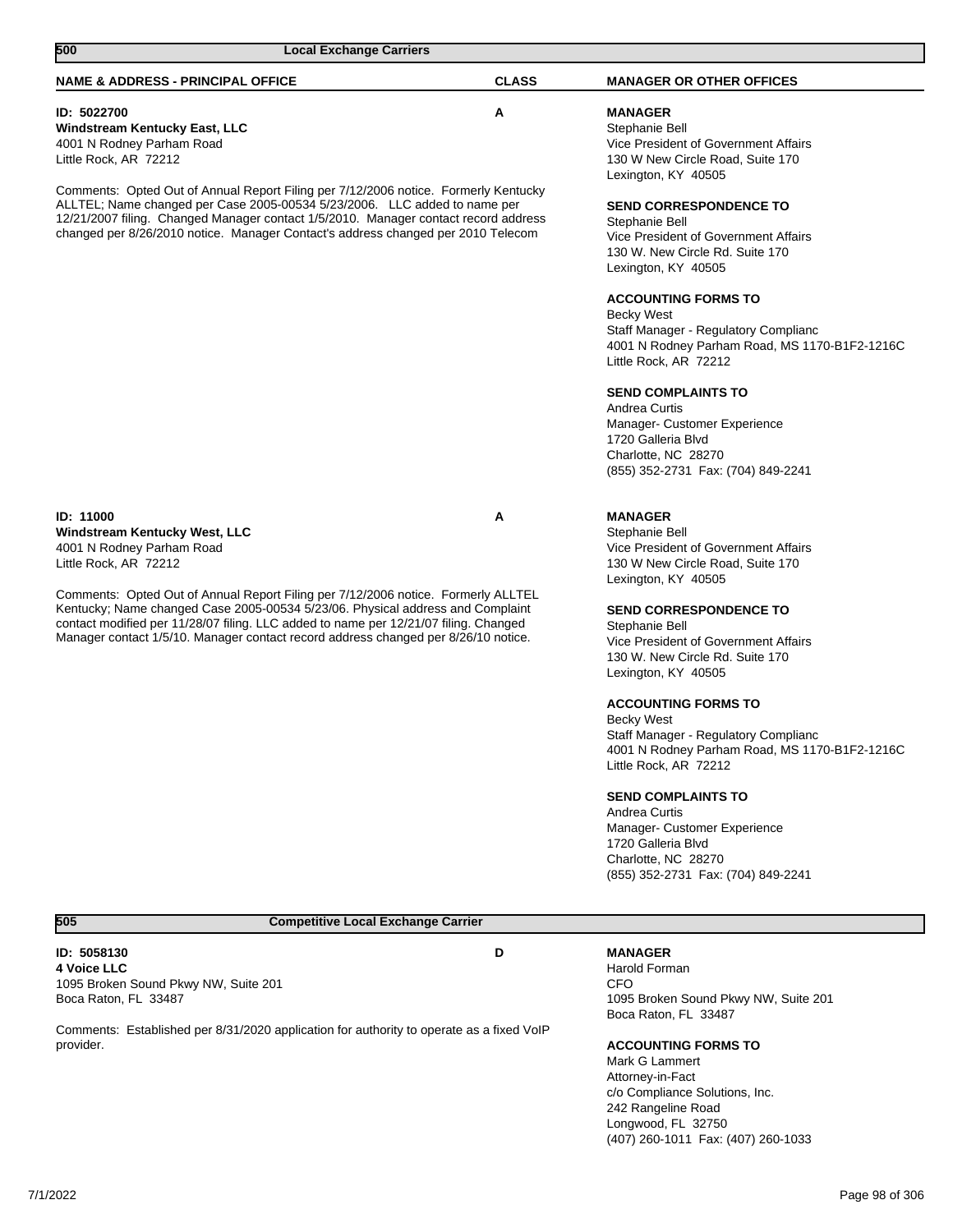| 505<br><b>Competitive Local Exchange Carrier</b>                                                                                                                                                                                                                                                                                                                                                                                                                                      |              |                                                                                                                                                                                                                                                                                                                                                                                                                                                                                                                                                                                                                                           |
|---------------------------------------------------------------------------------------------------------------------------------------------------------------------------------------------------------------------------------------------------------------------------------------------------------------------------------------------------------------------------------------------------------------------------------------------------------------------------------------|--------------|-------------------------------------------------------------------------------------------------------------------------------------------------------------------------------------------------------------------------------------------------------------------------------------------------------------------------------------------------------------------------------------------------------------------------------------------------------------------------------------------------------------------------------------------------------------------------------------------------------------------------------------------|
| <b>NAME &amp; ADDRESS - PRINCIPAL OFFICE</b>                                                                                                                                                                                                                                                                                                                                                                                                                                          | <b>CLASS</b> | <b>MANAGER OR OTHER OFFICES</b>                                                                                                                                                                                                                                                                                                                                                                                                                                                                                                                                                                                                           |
| ID: 5057300<br>Access One, Inc.<br>820 W Jackson Blvd, Suite 650<br>Chicago, IL 60607<br>(312) 441-1000 Fax: (312) 441-1010<br>Comments: Established per 6/5/2015 application for authority to operate as a fixed VoIP<br>provider. Added Accounting contact per 2015 GOR. Created Active Date per Comment<br>info 5/27/2016. Changed Correspondence and Complaint contacts per 2016 GOR and<br>3/28/2017 Info form.                                                                  | D            | <b>MANAGER</b><br>Mark A Jozwiak<br>President<br>820 W Jackson Blvd, Suite 650<br>Chicago, IL 60607<br>(312) 441-1000 Fax: (312) 441-1010<br><b>SEND CORRESPONDENCE TO</b><br>Julie May<br>Controller<br>820 W Jackson Blvd, Suite 650<br>Chicago, IL 60607<br>(270) 674-1000 Fax: (312) 441-1010<br><b>ACCOUNTING FORMS TO</b><br>Mark G Lammert<br>Tax Preparer<br>c/o Compliance Solutions, Inc.<br>242 Rangeline Road<br>Longwood, FL 32750<br>(407) 260-1011 Fax: (407) 260-1033<br><b>SEND COMPLAINTS TO</b><br>Julie May<br>Controller<br>820 W Jackson Blvd, Suite 650<br>Chicago, IL 60607<br>(312) 441-1000 Fax: (312) 441-1010 |
| ID: 5058300<br>Access, Inc. dba Access Voice & Data Solutions, Inc.<br>1441 Lincoln Avenue<br>Louisville, KY 40213<br>(502) 367-1881 Fax: (502) 368-4132<br>Comments: Established per 6/28/2021 application.                                                                                                                                                                                                                                                                          | D            | <b>MANAGER</b><br>Erin Watson<br>Office Manager<br>1441 Lincoln Avenue<br>Louisville, KY 40213<br>(502) 367-1881 Fax: (502) 368-4132<br><b>SEND COMPLAINTS TO</b><br>Erin Watson<br>Office Manager<br>1441 Lincoln Avenue<br>Louisville, KY 40213<br>(502) 367-1881 Fax: (502) 368-4132                                                                                                                                                                                                                                                                                                                                                   |
| ID: 22251508<br><b>ACN Communication Services, LLC</b><br>1000 Progress Place<br>Concord, NC 28025<br>(704) 260-3000 Fax: (704) 260-3625<br>Comments: Address changed per 1/7/2009 notice. Contacts modified per 2010 GOR.<br>Changed Correspondence contact per 2012 GOR. Changed Accounting contact per 2013<br>GOR. Changed from Inc to LLC per 8/14/2015 notice. Changed Accounting contact per<br>2016 GOR. Changed Accounting contact's c/o company name and electronic contact | D            | <b>SEND CORRESPONDENCE TO</b><br>Jeff Myers<br>Manager, Transaction Tax<br>1000 Progress Place<br>Concord, NC 28025<br>(704) 260-3000 Fax: (704) 260-3038<br><b>ACCOUNTING FORMS TO</b><br>Matt Brown<br>Attorney-In-Fact<br>1000 Progress Place<br>Concord, NC 28025<br>(704) 367-7020 Fax: (704) 367-7760<br><b>SEND COMPLAINTS TO</b><br>Matt Brown<br>Attorney-in-Fact<br>1000 Progress Place<br>Concord, NC 28025<br>(704) 367-7020 Fax: (704) 367-7760                                                                                                                                                                              |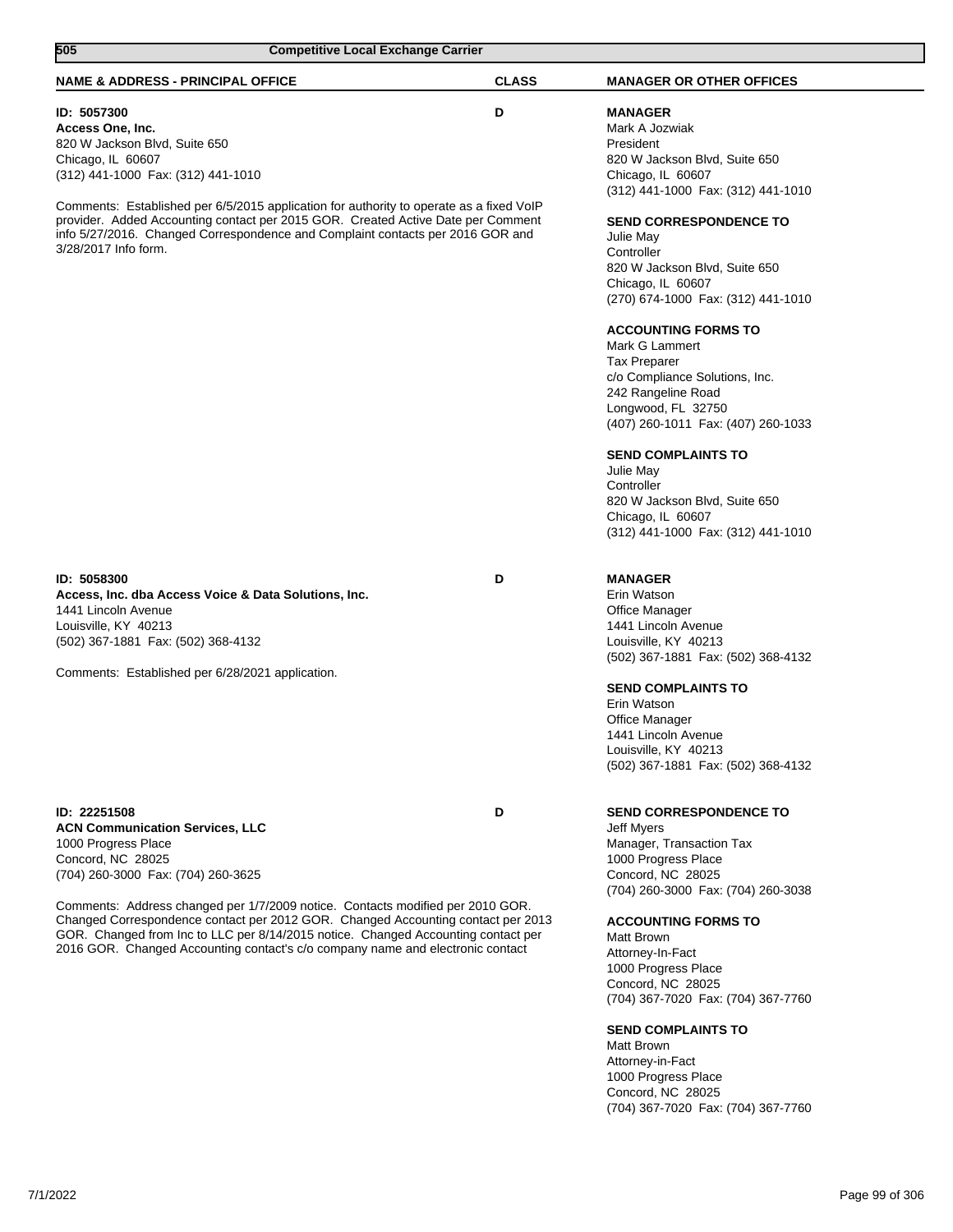| 505                                                                                                                                                                                                                                                                                                                                                                                                                                                                               | <b>Competitive Local Exchange Carrier</b> |                                                                                                                                                                                                                                                                                                                                                                                                                                                                                                 |  |
|-----------------------------------------------------------------------------------------------------------------------------------------------------------------------------------------------------------------------------------------------------------------------------------------------------------------------------------------------------------------------------------------------------------------------------------------------------------------------------------|-------------------------------------------|-------------------------------------------------------------------------------------------------------------------------------------------------------------------------------------------------------------------------------------------------------------------------------------------------------------------------------------------------------------------------------------------------------------------------------------------------------------------------------------------------|--|
| <b>NAME &amp; ADDRESS - PRINCIPAL OFFICE</b>                                                                                                                                                                                                                                                                                                                                                                                                                                      | <b>CLASS</b>                              | <b>MANAGER OR OTHER OFFICES</b>                                                                                                                                                                                                                                                                                                                                                                                                                                                                 |  |
| ID: 22251718<br><b>Acorn Telephone LLC</b><br>5550 77 Center Drive, Suite 220<br>Charlotte, NC 28217<br>(704) 887-1340 Fax: (866) 882-3898<br>Comments: Changed contact per 2009 GOR submitted 4/5/2010. Address changed per<br>4/4/2011 Info Form.                                                                                                                                                                                                                               | Α                                         | <b>MANAGER</b><br>Amy Radke<br><b>CFO</b><br>5550 77 Center Drive, Suite 220<br>Charlotte, NC 28224<br>(704) 887-1340 Fax: (704) 325-2129<br><b>SEND CORRESPONDENCE TO</b><br>Chris Turbyfill<br>Controller<br>5550 77 Center Drive, Suite 220<br>Charlotte, NC 28217<br>(704) 887-1375 Fax: (866) 882-3898<br><b>SEND COMPLAINTS TO</b><br>Norma Baker<br><b>EVP</b><br>5550 77 Center Drive, Suite 220<br>Charlotte, NC 28270                                                                 |  |
| ID: 5057840<br><b>Advanced Global Communications, Inc.</b><br>13314 West Highway 42<br>Prospect, KY 40059<br>(502) 583-6000 Fax: (502) 582-1914<br>Comments: Established per 11/14/2018 notice to provide fixed VoIP Service and<br>10/8/2018 Information Form. Changed default electronic contact information and added<br>Accounting contact per 2019 GOR and 3/27/2020 Info Form.                                                                                              | C                                         | <b>MANAGER</b><br><b>Patrick Keller</b><br>Vice President<br>13314 West Highway 42<br>Prospect, KY 40059<br>(502) 583-6000 Fax: (502) 582-1914<br><b>ACCOUNTING FORMS TO</b><br>Mark G Lammert<br>Attorney-in-Fact<br>c/o Compliance Solutions, Inc.<br>242 Rangeline Road<br>Longwood, FL 32750<br>(407) 260-1011 Fax: (407) 260-1033<br><b>SEND COMPLAINTS TO</b><br><b>Patrick Keller</b><br><b>Tax Manager</b><br>P. O. Box 177<br>Prospect, KY 40059<br>(502) 583-6000 Fax: (502) 582-1914 |  |
| ID: 5051300<br><b>Aero Communications, LLC</b><br>3901 Technology Drive<br>Paducah, KY 42001<br>(270) 442-7361 Fax: (270) 575-9569<br>Comments: Address changed per 2009 GOR submitted 3/22/2010. Default contact<br>changed per company's request 11/23/2010. Added email address for Correspondence<br>Contact per Telecom Info Form filed 3/31/2011. Changed Correspondence and Complaint<br>contacts per 2014 GOR and 4/3/2015 Info Form. Added Manager contact per 2015 GOR. | Α                                         | <b>MANAGER</b><br>J. Brian Glover<br>Director of Telecom<br>3901 Technology Drive<br>Paducah, KY 42001<br>(270) 442-7361 Fax: (270) 575-9569<br><b>SEND COMPLAINTS TO</b><br>J. Brian Glover<br>Director of Telecom<br>3901 Technology Drive<br>Paducah, KY 42001<br>(270) 442-7361 Fax: (270) 575-9569                                                                                                                                                                                         |  |
| ID: 5057570<br><b>Affiliated Technology Solutions, LLC</b><br>777 New Durham Road<br>Edison, NJ 08817<br>(732) 225-3099 Fax: (732) 429-1299                                                                                                                                                                                                                                                                                                                                       | D                                         | <b>MANAGER</b><br>Thomas W Welsh<br>General Manager<br>777 New Durham Road<br>P. O. Box 3300<br>Edison, NJ 08818                                                                                                                                                                                                                                                                                                                                                                                |  |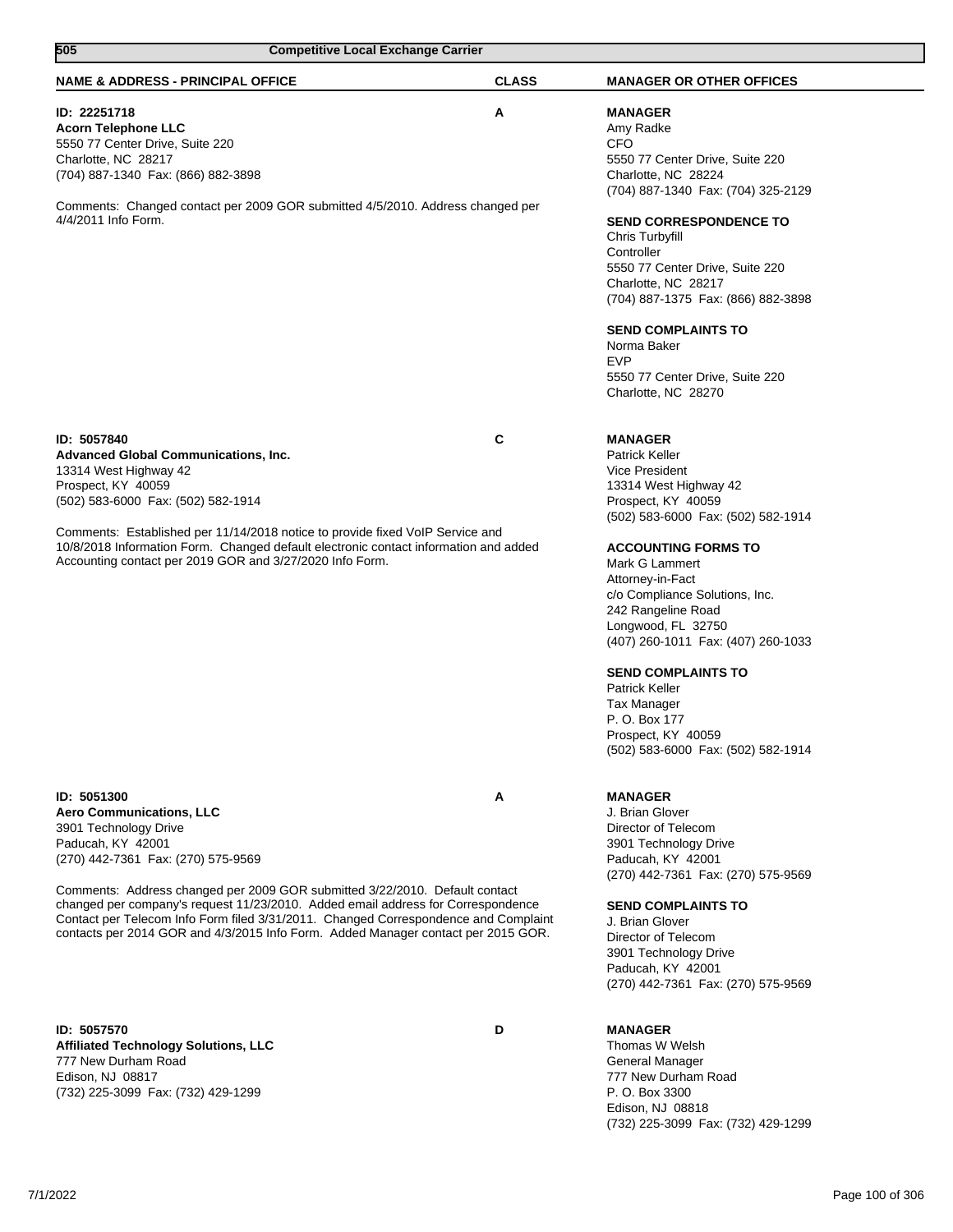| 505<br><b>Competitive Local Exchange Carrier</b>                                                                                                                                                                                                                                                                                                                                                                                                                                                |              |                                                                                                                                                                                                                                                                                                                    |
|-------------------------------------------------------------------------------------------------------------------------------------------------------------------------------------------------------------------------------------------------------------------------------------------------------------------------------------------------------------------------------------------------------------------------------------------------------------------------------------------------|--------------|--------------------------------------------------------------------------------------------------------------------------------------------------------------------------------------------------------------------------------------------------------------------------------------------------------------------|
| <b>NAME &amp; ADDRESS - PRINCIPAL OFFICE</b>                                                                                                                                                                                                                                                                                                                                                                                                                                                    | <b>CLASS</b> | <b>MANAGER OR OTHER OFFICES</b>                                                                                                                                                                                                                                                                                    |
| Affiliated Technology Solutions, LLC Continued<br>Comments: Established per 11/17/2016 application for authority to operate as a fixed<br>VoIP service provider. Changed default electronic contact information and Complaint<br>contact and moved Correspondence to Accounting contact per 2017 GOR and 3/29/2018<br>Info Form.                                                                                                                                                                |              | <b>ACCOUNTING FORMS TO</b><br>Mark G Lammert<br><b>Tax Preparer</b><br>c/o Compliance Solutions, Inc.<br>242 Rangeline Road<br>Longwood, FL 32750<br>(407) 260-1011 Fax: (407) 260-1033<br><b>SEND COMPLAINTS TO</b><br>Thomas W Welsh<br>General Manager<br>P. O. Box 3300                                        |
|                                                                                                                                                                                                                                                                                                                                                                                                                                                                                                 |              | Edison, NJ 08818<br>(732) 225-3099 Fax: (732) 429-1299                                                                                                                                                                                                                                                             |
| ID: 5050560<br><b>Affinity Network, Inc.</b><br>250 Pilot Road, Suite 300<br>Las Vegas, NV 89119<br>(702) 547-8486 Fax: (702) 942-5055<br>Comments: Changed physical address 8/15/2005 per Information Form; If problem with<br>mailing to other addresses occurs, may need to change to match new changes to physical<br>address. Address changed per 8/18/2010 notice. Correspondence contact updated per<br>5/24/2011 Info Form. Changed Manager and Complaint contacts and added Accounting | D            | <b>MANAGER</b><br>Joseph T Koppy<br>CEO<br>250 Pilot Road, Suite 300<br>Las Vegas, NV 89119<br>(702) 547-8486 Fax: (702) 942-5055<br><b>SEND CORRESPONDENCE TO</b><br>Jessica Renneker<br>Director of Regulatory Affairs<br>250 Pilot Road, Suite 300<br>Las Vegas, NV 89119<br>(702) 547-8486 Fax: (702) 942-5055 |
|                                                                                                                                                                                                                                                                                                                                                                                                                                                                                                 |              | <b>ACCOUNTING FORMS TO</b><br>Mark G Lammert<br><b>Tax Preparer</b><br>c/o Compliance Solutions, Inc.<br>242 Rangeline Road<br>Longwood, FL 32750<br>(407) 260-1011 Fax: (407) 260-1033                                                                                                                            |
|                                                                                                                                                                                                                                                                                                                                                                                                                                                                                                 |              | <b>SEND COMPLAINTS TO</b><br>Joseph T Koppy                                                                                                                                                                                                                                                                        |

**ID: 5055510 B Airespring, Inc.** 7800 Woodley Avenue Van Nuys, CA 91406 (818) 786-8990 Fax: (818) 786-9225

Comments: Established 4/17/2007 per ICA. Added Suite 8/13/2008 per Information Form. Contacts updated per 3/28/2012 Info Form. Changed physical address per 2017 GOR.

**ID: 5056510 D Airus, Inc.** 840 S Canal Street, 7th Floor Chicago, IL 60607 (312) 878-4164 Fax: (312) 757-4646

# **SEND CORRESPONDENCE TO**

250 Pilot Road, Suite 300 Las Vegas, NV 89119

Cynthia Firstman Director of Finance 7800 Woodley Avenue Van Nuys, CA 91406 (818) 786-8990 Fax: (818) 786-9225

(702) 547-8486 Fax: (702) 942-5055

### **SEND COMPLAINTS TO**

Cynthia Firstman Director of Finance 7800 Woodley Avenue Van Nuys, CA 91406 (818) 786-8990 Fax: (818) 786-9225

# **MANAGER**

CEO

John Barnicle President 840 S Canal Street, 7th Floor Chicago, IL 60607 (312) 878-4164 Fax: (312) 506-0931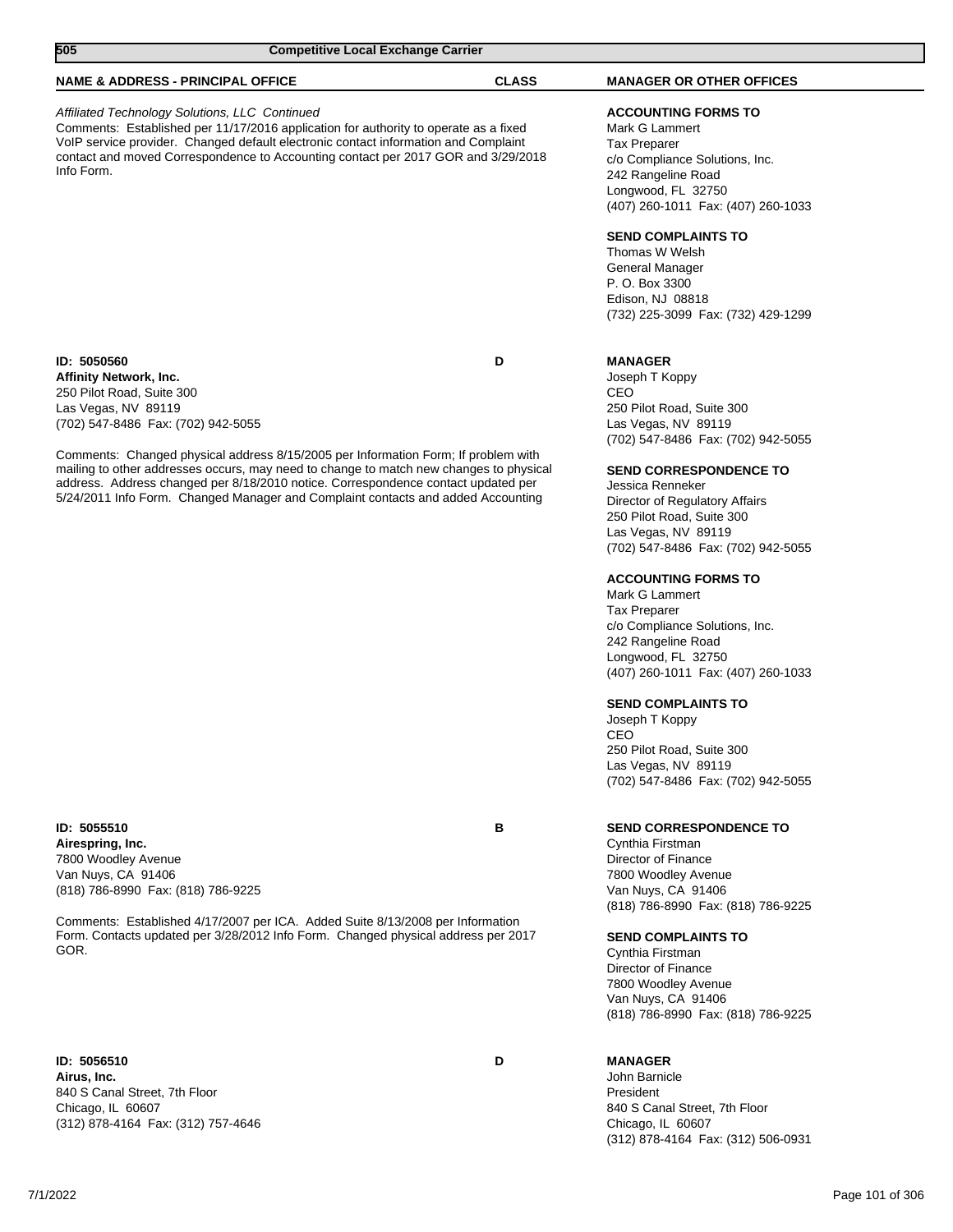| 505<br><b>Competitive Local Exchange Carrier</b>                                                                                                                                                                                                                                                                                                                                                                                                                                         |              |                                                                                                                                                                                                                                                                                                                                                                                                                                                                                              |  |
|------------------------------------------------------------------------------------------------------------------------------------------------------------------------------------------------------------------------------------------------------------------------------------------------------------------------------------------------------------------------------------------------------------------------------------------------------------------------------------------|--------------|----------------------------------------------------------------------------------------------------------------------------------------------------------------------------------------------------------------------------------------------------------------------------------------------------------------------------------------------------------------------------------------------------------------------------------------------------------------------------------------------|--|
| <b>NAME &amp; ADDRESS - PRINCIPAL OFFICE</b>                                                                                                                                                                                                                                                                                                                                                                                                                                             | <b>CLASS</b> | <b>MANAGER OR OTHER OFFICES</b>                                                                                                                                                                                                                                                                                                                                                                                                                                                              |  |
| Airus, Inc. Continued<br>Comments: Established per 1/8/2010 notice to provide resold and facilities-based local<br>exchange, access, and interexchange telecommunication services in KY. Changed name<br>to Airus, Inc. per 5/1/2014 notice; Formerly IntelePeer, Inc. Changed address 7/9/2014<br>after returned mailing; New address pulled from KSOS. Utility now also a fixed VoIP                                                                                                   |              | <b>SEND CORRESPONDENCE TO</b><br>John McCluskey<br>General Manager<br>840 S Canal Street, 7th Floor<br>Chicago, IL 60607<br>(312) 878-4164 Fax: (312) 757-4646                                                                                                                                                                                                                                                                                                                               |  |
| ID: 5056290<br><b>Alliance Global Networks, LLC</b><br>606 Post Road East, Suite 170<br>Westport, CT 06880<br>(203) 221-8700 Fax: (203) 221-8705<br>Comments: Established per 11/6/2008 correspondence. Added Accounting Contact per<br>2010 Telecom Info Form filed 2/16/2011. Changed contacts per 2014 GOR and<br>2/27/2015 Info Form. Created Active Date per Comment info 5/27/2016. Changed<br>Accounting contact per 2016 GOR. Changed default electronic contact information and | D            | <b>MANAGER</b><br>Jess DiPasquale<br>President<br>606 Past Road East, Suite 170<br>Westport, CT 06880<br>(203) 221-8700 Fax: (203) 221-8705<br><b>SEND COMPLAINTS TO</b><br>Jess DiPasquale<br>President<br>606 Post Road East, Suite 170<br>Westport, CT 06880<br>(203) 221-8700 Fax: (203) 221-8705                                                                                                                                                                                        |  |
| ID: 5057100<br>AltaWorx, LLC<br>455 Magnolia Ave, Suite B<br>Fairhope, AL 36532<br>(210) 338-8760 Fax: (251) 990-4409<br>Comments: Established per 4/10/2014 application for authority to operate as a VoIP<br>provider. Changed address and default contact per 12/11/2015 notice. Created Active<br>Date per Comment info 5/27/2016. Changed Manager and Complaint contacts per<br>3/25/2016 Info Form. Updated Correspondence and Complaint contact per 8/30/2017                     | D            | <b>MANAGER</b><br><b>Forrest Derr</b><br>Director<br>455 Magnolia Ave, Suite B<br>Fairhope, AL 36532<br>(210) 338-8760 Fax: (251) 990-4409<br><b>SEND CORRESPONDENCE TO</b><br><b>Beth Brandenstein</b><br>VP, Compliance Op - GSAssociates<br>c/o GSAssociates. LLC<br>1595 Peachtree Pkwy, Suite 204-337<br>Cumming, GA 30041<br><b>ACCOUNTING FORMS TO</b><br>Alisha Garland<br>Attorney-in-Fact<br>455 Magnolia Ave, Suite B<br>Fairhope, AL 36532<br>(251) 928-5890 Fax: (888) 470-7918 |  |

Forrest Derr Director 455 Magnolia Ave, Suite B Fairhope, AL 36532 (844) 387-7383 Fax: (888) 470-7918

**ID: 5056940 D American Broadband and Telecommunications Company** 1 Seagate, Suite 600 Toledo, OH 43699 (417) 824-5810 Fax: (417) 205-9014

Comments: Established per 12/11/2012 Application for Authority to Operate. Created Active Date per Comment info 5/27/2016. Changed default contact 5/27/2020 per 2019 GOR. Changed default electronic contact information per 2/10/2021 notice. Changed default electronic contact information per 2021 GOR filed 3/15/2022.

**MANAGER**

Daryl Townsend Director of Finance 1480 Ford Street Maumee, OH 43537

**SEND CORRESPONDENCE TO**

Jeff S Ansted President 1 Seagate, Suite 600 Toledo, OH 43699 (419) 824-5810 Fax: (417) 205-9014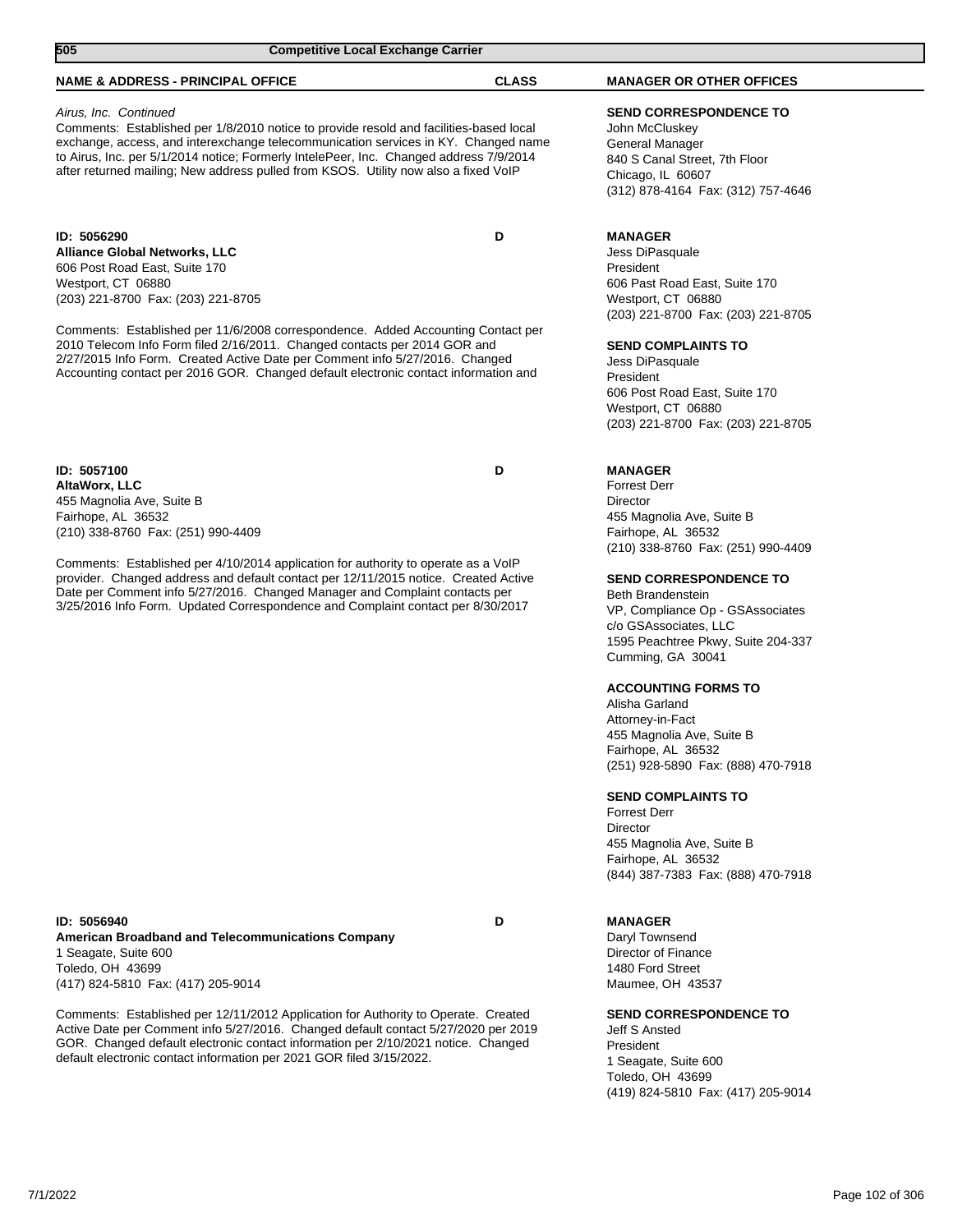| 505<br><b>Competitive Local Exchange Carrier</b>                                                                                                                    |              |                                    |  |
|---------------------------------------------------------------------------------------------------------------------------------------------------------------------|--------------|------------------------------------|--|
|                                                                                                                                                                     |              |                                    |  |
| <b>NAME &amp; ADDRESS - PRINCIPAL OFFICE</b>                                                                                                                        | <b>CLASS</b> | <b>MANAGER OR OTHER OFFICES</b>    |  |
| American Broadband and Telecommunications Company Continued                                                                                                         |              | <b>ACCOUNTING FORMS TO</b>         |  |
|                                                                                                                                                                     |              | Nicole Townsend                    |  |
|                                                                                                                                                                     |              | Manager of Compliance              |  |
|                                                                                                                                                                     |              | 1480 Ford Street                   |  |
|                                                                                                                                                                     |              | Maumee, OH 43537                   |  |
|                                                                                                                                                                     |              | <b>SEND COMPLAINTS TO</b>          |  |
|                                                                                                                                                                     |              | <b>Curt Church</b>                 |  |
|                                                                                                                                                                     |              | Director of Customer Service       |  |
|                                                                                                                                                                     |              | 1 Seagate, Suite 600               |  |
|                                                                                                                                                                     |              | Toledo, OH 43699                   |  |
|                                                                                                                                                                     |              | (419) 824-5848 Fax: (417) 205-9014 |  |
|                                                                                                                                                                     |              |                                    |  |
| ID: 5053960                                                                                                                                                         | D            | <b>MANAGER</b>                     |  |
| Armstrong Telecommunications, Inc.                                                                                                                                  |              | Diane Potochny                     |  |
| One Armstrong Place                                                                                                                                                 |              | CFO                                |  |
| Butler, PA 16001                                                                                                                                                    |              | One Armstrong Place                |  |
| (724) 283-0925 Fax: (724) 283-9655                                                                                                                                  |              | Butler, PA 16001                   |  |
|                                                                                                                                                                     |              | (724) 283-0925 Fax: (724) 283-9655 |  |
| Comments: Was inadvertently on PENDING. Made active 2/13/2007. Contact person<br>changed per notice received 6/23/2008 from company. Complaint Contact's fax number |              |                                    |  |
| and email address added per 2010 Telecom Info Form filed 3/14/2011. Correspondence                                                                                  |              | <b>SEND CORRESPONDENCE TO</b>      |  |
| contact updated per 4/2/2012 Info Form. Default contact information updated per PSC                                                                                 |              | Joe Taylor<br>VP of Regulatory     |  |
|                                                                                                                                                                     |              | One Armstrong Place                |  |
|                                                                                                                                                                     |              | Butler, PA 16001                   |  |
|                                                                                                                                                                     |              | (724) 283-0925 Fax: (724) 283-9655 |  |
|                                                                                                                                                                     |              |                                    |  |
|                                                                                                                                                                     |              | <b>ACCOUNTING FORMS TO</b>         |  |
|                                                                                                                                                                     |              | Diane Potochny                     |  |
|                                                                                                                                                                     |              | CFO                                |  |
|                                                                                                                                                                     |              | One Armstrong Place                |  |
|                                                                                                                                                                     |              | Butler, PA 16001                   |  |
|                                                                                                                                                                     |              | (724) 283-0925 Fax: (724) 283-9655 |  |
|                                                                                                                                                                     |              | <b>SEND COMPLAINTS TO</b>          |  |
|                                                                                                                                                                     |              | Joe Taylor                         |  |
|                                                                                                                                                                     |              | VP of Regulatory                   |  |
|                                                                                                                                                                     |              | One Armstrong Place                |  |
|                                                                                                                                                                     |              | Butler, PA 16001                   |  |
|                                                                                                                                                                     |              | (724) 283-0925 Fax: (724) 283-9655 |  |
|                                                                                                                                                                     |              |                                    |  |
| ID: 5057970                                                                                                                                                         | D            | <b>SEND CORRESPONDENCE TO</b>      |  |
| <b>Astro Telecommunications, LLC</b>                                                                                                                                |              | John Ofenloch                      |  |
| 2501 N Harwood Street, 20th Floor                                                                                                                                   |              | CEO                                |  |
| <b>Suite 2001</b><br>Dallas, TX 75201                                                                                                                               |              | 259 Hoover Blvd, Suite 160         |  |
| (616) 212-2121 Fax: (616) 255-2248                                                                                                                                  |              | Holland, MI 49423                  |  |
|                                                                                                                                                                     |              | <b>SEND COMPLAINTS TO</b>          |  |

Comments: Established per 10/28/2019 application for authority to operate as a fixed VoIP provider. Correspondence contact updated per 3/31/2021 Info Form.

**ID: 33313800 A AT&T Corp.** Meidinger Tower 462 S 4th Street, Suite 2400 Louisville, KY 40202 (469) 785-0341 Fax: (502) 587-0915

**SEND COMPLAINTS TO** Gerardo Tonini

Vice President 259 Hoover Blvd, Suite 160 Holland, MI 49423

# **MANAGER**

Michaela Flewallen Area Manager - Regulatory Relations 405 N Broadway Oklahoma City, OK 73102

### **ACCOUNTING FORMS TO**

Robert Cancillieri Lead Financial Analyst One AT&T Way, Room 3B111H Bedminster, NJ 07921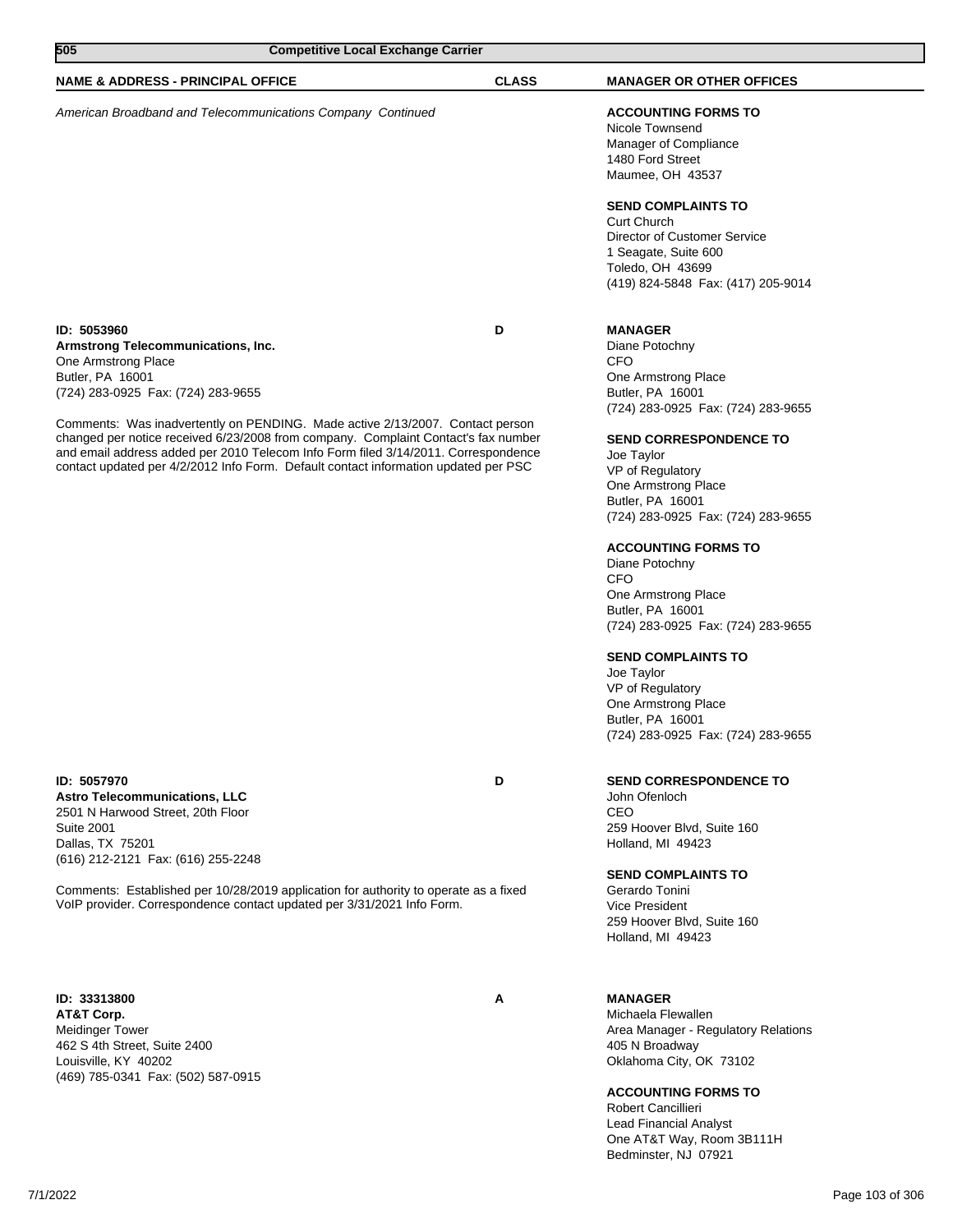| 505<br><b>Competitive Local Exchange Carrier</b>                                                                                                                                                                                                                                                                                                                                                                                                                                        |              |                                                                                                                                                                                                                                                                                                                                                                                                                                                                                                                                                                                                                                                                        |
|-----------------------------------------------------------------------------------------------------------------------------------------------------------------------------------------------------------------------------------------------------------------------------------------------------------------------------------------------------------------------------------------------------------------------------------------------------------------------------------------|--------------|------------------------------------------------------------------------------------------------------------------------------------------------------------------------------------------------------------------------------------------------------------------------------------------------------------------------------------------------------------------------------------------------------------------------------------------------------------------------------------------------------------------------------------------------------------------------------------------------------------------------------------------------------------------------|
| <b>NAME &amp; ADDRESS - PRINCIPAL OFFICE</b>                                                                                                                                                                                                                                                                                                                                                                                                                                            | <b>CLASS</b> | <b>MANAGER OR OTHER OFFICES</b>                                                                                                                                                                                                                                                                                                                                                                                                                                                                                                                                                                                                                                        |
| AT&T Corp. Continued<br>Comments: Changed contact from Joan Coleman to Mary Pat Regan per 2/3/2009 notice.<br>Contacts modified per 12/9/2009 correspondence. Contacts modified per 2010 GOR and<br>Info Form submitted 3/31/2011. Formerly AT&T Communications of the South Central<br>States, LLC; Changed per 10/1/2012 notice. Changed Manager contact per 8/6/2013                                                                                                                 |              | <b>SEND COMPLAINTS TO</b><br><b>Chris Timmermans</b><br>Associate Dir - Office of President<br>2121 East 63rd Street<br>Building C<br>Kansas City, MO 64130<br>(816) 363-7437 Fax: (281) 664-5365                                                                                                                                                                                                                                                                                                                                                                                                                                                                      |
| ID: 5056440<br><b>ATC Outdoor DAS, LLC</b><br>116 Huntington Avenue, 11th Floor<br>Boston, MA 02116<br>(781) 926-4500 Fax: (781) 926-4555<br>Comments: Established per 7/24/2009 notice. Address Changed per 2/25/2011 Telecom<br>Info Form. Contacts updated per 3/13/2012 Info Form. Correspondence contact updated<br>per 3/19/2014 Info Form. Correspondence contact changed per 8/19/2014 notice.<br>Changed contacts per 2014 GOR and 3/10/2015 Info Form. Changed Correspondence | D            | <b>MANAGER</b><br>Lisa Lombino<br><b>Vice President</b><br>116 Huntington Avenue, 11th Floor<br>Boston, MA 02116<br>(781) 926-4500 Fax: (781) 926-4555<br><b>SEND CORRESPONDENCE TO</b><br><b>Taylor Lovely</b><br>Attorney<br>116 Huntington Avenue, 11th Floor<br>Boston, MA 02116<br>(781) 926-4500 Fax: (781) 926-4555<br><b>ACCOUNTING FORMS TO</b><br>Dominique Bolden<br>Compliance Reporting Specialist I<br>c/o Inteserra Consulting Group, Inc.<br>P. O. Drawer 200<br>Winter Park, FL 32790<br><b>SEND COMPLAINTS TO</b><br><b>Taylor Lovely</b><br>Attorney<br>116 Huntington Avenue, 11th Floor<br>Boston, MA 02116<br>(781) 926-4500 Fax: (781) 926-4555 |
| ID: 5057780<br><b>Autus Technology, LLC</b><br>21515 Baltic Drive<br>Cornelius, NC 28031                                                                                                                                                                                                                                                                                                                                                                                                | D            | <b>MANAGER</b><br><b>Brian Tolleson</b><br>CEO<br>21515 Baltic Drive                                                                                                                                                                                                                                                                                                                                                                                                                                                                                                                                                                                                   |

Comments: Established per 10/15/2018 application for authority to operate as fixed VoIP provider. Changed default electronic contact information and physical address per 2018 GOR and 4/15/2019 Info Form. Changed default electronic contact information per 2019 GOR.

**ID: 5058100 D Bandwidth Services LLC** 3616 Park Pointe Drive Lexington, KY 40509

(704) 754-5000 Fax: (888) 593-0117

21515 Baltic Drive Cornelius, NC 28031 (704) 754-5000 Fax: (888) 593-0117

# **ACCOUNTING FORMS TO**

Mark G Lammert Attorny-in-Fact c/o Compliance Solutions, Inc. 242 Rangeline Road Longwood, FL 32750 (407) 260-1011 Fax: (407) 260-1033

#### **SEND COMPLAINTS TO**

Brian Tolleson CEO 21515 Baltic Drive Cornelius, NC 28031 (704) 754-5000 Fax: (888) 593-0117

**MANAGER**

Gary I York President 3616 Park Pointe Drive Lexington, KY 40509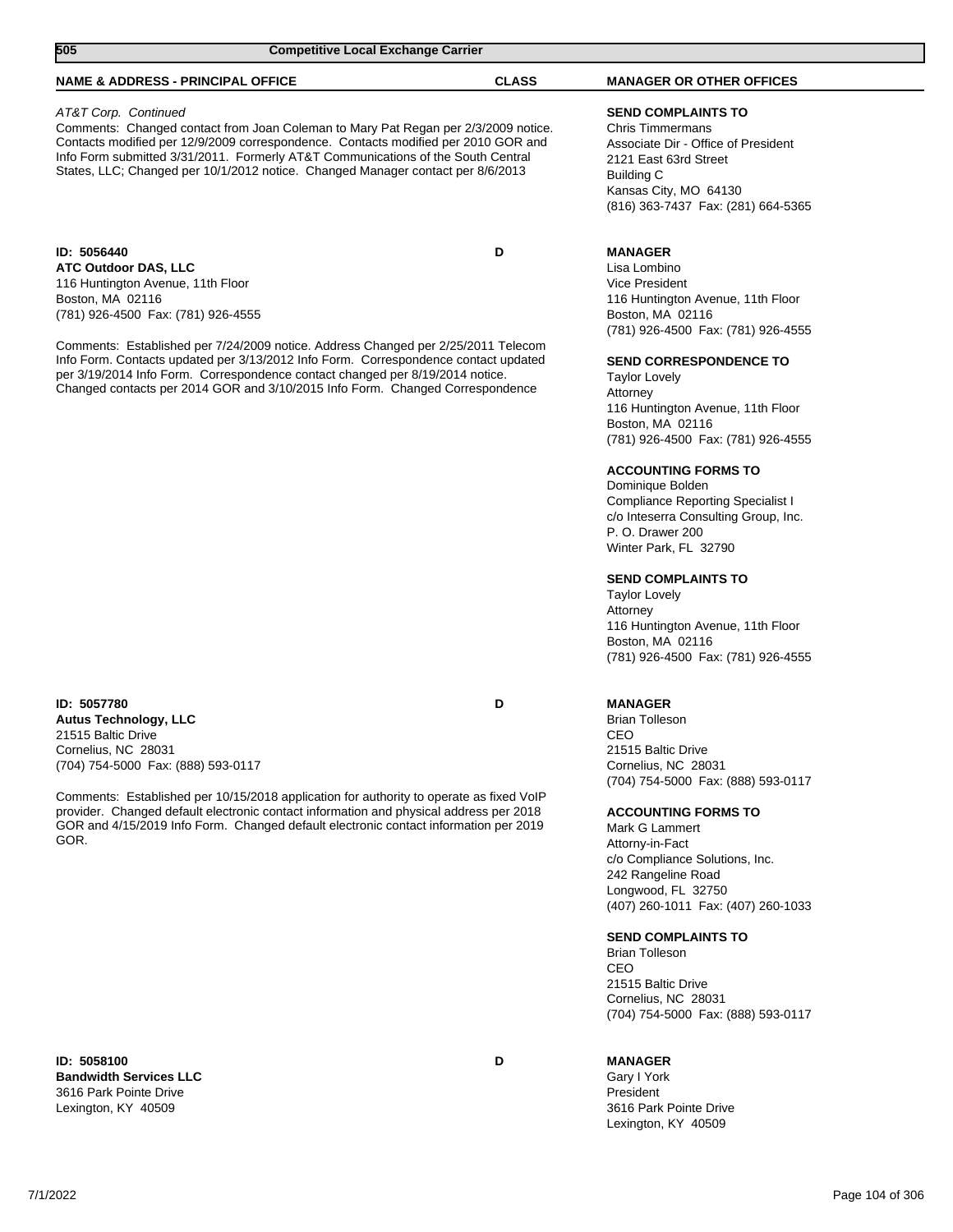| 505<br><b>Competitive Local Exchange Carrier</b>                                                                                                                                                                                                                                                                                      |              |                                                                                                                                                                                                                                                                                                                                                                                                         |
|---------------------------------------------------------------------------------------------------------------------------------------------------------------------------------------------------------------------------------------------------------------------------------------------------------------------------------------|--------------|---------------------------------------------------------------------------------------------------------------------------------------------------------------------------------------------------------------------------------------------------------------------------------------------------------------------------------------------------------------------------------------------------------|
| <b>NAME &amp; ADDRESS - PRINCIPAL OFFICE</b>                                                                                                                                                                                                                                                                                          | <b>CLASS</b> | <b>MANAGER OR OTHER OFFICES</b>                                                                                                                                                                                                                                                                                                                                                                         |
| <b>Bandwidth Services LLC Continued</b><br>Comments: Established per 7/24/2020 application for authority to operate as a fixed VoIP<br>provider.                                                                                                                                                                                      |              | <b>ACCOUNTING FORMS TO</b><br>Mark G Lammert<br>Attorney-in-Fact<br>c/o Compliance Solutions, Inc.<br>242 Rangeline Road<br>Longwood, FL 32750<br>(407) 260-1011 Fax: (407) 260-1033                                                                                                                                                                                                                    |
|                                                                                                                                                                                                                                                                                                                                       |              | <b>SEND COMPLAINTS TO</b><br>Gary I York<br>President<br>3616 Park Pointe Drive<br>Lexington, KY 40509                                                                                                                                                                                                                                                                                                  |
| ID: 5056020<br><b>Bandwidth.com CLEC, LLC</b><br>900 Main Campus Drive, Suite 100<br>Raleigh, NC 27606<br>(919) 439-3571 Fax: (919) 238-9903                                                                                                                                                                                          | D            | <b>SEND CORRESPONDENCE TO</b><br>Lisa Jill Freeman<br>VP and Regulatory Compliance<br>900 Main Campus Drive, Suite 100<br>Raleigh, NC 27606<br>(919) 439-3571 Fax: (919) 238-9903                                                                                                                                                                                                                       |
| Comments: Established per 11/2/2007 filing. Accounting contact added per 2011 GOR.<br>Changed physical and Correspondence address per 10/22/2012 notice. Changed<br>Accounting contact per 2014 GOR. Address updated per 3/29/2019 Info Form.                                                                                         |              | <b>ACCOUNTING FORMS TO</b><br>Priscilla Feliciano<br><b>Compliance Reporting Specialist</b><br>c/o Inteserra Consulting Group, Inc.<br>P. O. Drawer 200<br>Winter Park, FL 32790<br>(407) 740-8575 Fax: (407) 740-0613<br><b>SEND COMPLAINTS TO</b><br>Lisa Jill Freeman<br>VP and Regulatory Compliance<br>900 Main Campus Drive, Suite 100<br>Raleigh, NC 27606<br>(919) 439-3571 Fax: (919) 238-9903 |
| ID: 5056920<br><b>BCM One, Inc.</b><br>295 Madison Avenue, 5th Floor<br>New York, NY 10017<br>(888) 543-2000 Fax: (212) 849-2283                                                                                                                                                                                                      | С            | <b>MANAGER</b><br>Geoffrey Bloss<br><b>CEO</b><br>295 Madison Avenue, 5th Floor<br>New York, NY 10017                                                                                                                                                                                                                                                                                                   |
| Comments: Established per 11/1/2012 Application for Authority to Operate as a CLEC.<br>Address updated per returned mailing and SOS. Name changed to BCM One, Inc. per<br>7/29/2015 notice; formerly McGraw Communications, Inc. Created Active Date per<br>Comment info 5/27/2016. Added Manager contact per KSOS 5/24/2017. Changed |              | <b>ACCOUNTING FORMS TO</b><br>Mark G Lammert<br>Attorney-in-Fact<br>c/o Compliance Solutions, Inc.<br>242 Rangeline Road                                                                                                                                                                                                                                                                                |

**ID: 5053500 A BCN Telecom, Inc.** 1200 Mt. Kemble Ave, 3rd Floor Morristown, NJ 07960 (800) 768-2852 Fax: (908) 470-4707

Longwood, FL 32750 (407) 260-1011 Fax: (407) 260-1033

# **SEND COMPLAINTS TO**

Mark G Lammert Attorney-in-Fact c/o Compliance Solutions, Inc. 242 Rangeline Road Longwood, FL 32750 (407) 260-1011 Fax: (407) 260-1033

# **MANAGER**

Richard G Schmeling Treasurer / CFO 1200 Mt. Kemble Ave, 3rd Floor Morristown, NJ 07960 (800) 768-2852 Fax: (908) 470-4707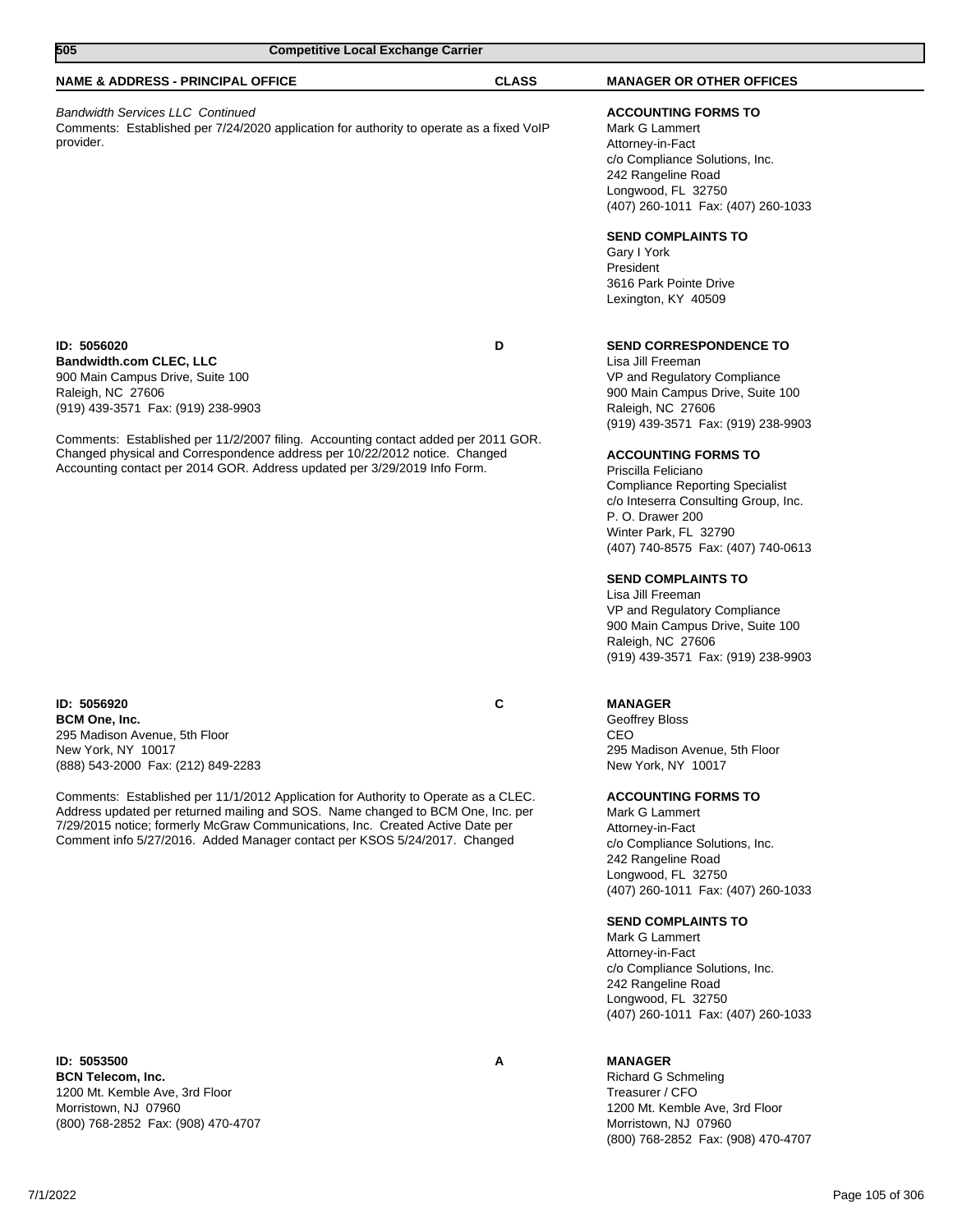| 505                                                                                                                           | <b>Competitive Local Exchange Carrier</b>                                                                                                                                                                                                                                                                                                           |              |                                                                                                                                                                                                                    |
|-------------------------------------------------------------------------------------------------------------------------------|-----------------------------------------------------------------------------------------------------------------------------------------------------------------------------------------------------------------------------------------------------------------------------------------------------------------------------------------------------|--------------|--------------------------------------------------------------------------------------------------------------------------------------------------------------------------------------------------------------------|
| <b>NAME &amp; ADDRESS - PRINCIPAL OFFICE</b>                                                                                  |                                                                                                                                                                                                                                                                                                                                                     | <b>CLASS</b> | <b>MANAGER OR OTHER OFFICES</b>                                                                                                                                                                                    |
| <b>BCN Telecom, Inc. Continued</b>                                                                                            | Comments: Formerly NUI Telecom, Inc.; see letter of 4/14/2004. Modified address per<br>Info Form filed 2/27/2009. Added Correspondence Contact per 7/20/2010 notice. Address<br>updated per 12/1/2014 Info Form. Changed City, Manager and Complaint contacts per<br>2014 GOR and 2/13/2015 Info Form. Changed Complaint contact per 3/24/2016 Info |              | <b>SEND CORRESPONDENCE TO</b><br>Kathleen Gorey<br>1200 Mt. Kemble Ave, 3rd Floor<br>Morristown, NJ 07960<br>(800) 768-2852 Fax: (908) 367-5960                                                                    |
|                                                                                                                               |                                                                                                                                                                                                                                                                                                                                                     |              | <b>ACCOUNTING FORMS TO</b><br>Amanda Gucich<br>Compliance Specialist, NRC<br>c/o Nationwide Regulatory Compliance<br>107 W Michigan Avenue, 4th Floor<br>Kalamazoo, MI 49007<br>(269) 381-8888 Fax: (269) 381-4855 |
|                                                                                                                               |                                                                                                                                                                                                                                                                                                                                                     |              | <b>SEND COMPLAINTS TO</b><br>Ebony Knott<br>Customer & Repair Service Manager<br>1200 Mt. Kemble Ave, 3rd Floor<br>Morristown, NJ 07960<br>(269) 381-8888 Fax: (269) 381-4855                                      |
| ID: 33351330<br>462 S 4th Street, Suite 2400<br>Louisville, KY 40202<br>(469) 785-0341 Fax: (502) 587-0915                    | BellSouth Long Distance, Inc. dba AT&T Long Distance Service                                                                                                                                                                                                                                                                                        | D            | <b>MANAGER</b><br>Michaela Flewallen<br>Area Manager - Regulatory Relations<br>405 N Broadway<br>Oklahoma City, OK 73102                                                                                           |
|                                                                                                                               | Comments: Merger with AT&T closed on 12/29/06 per letter received 1/2/07 - now to<br>operate as BellSouth dba AT&T Long Distance Service. Changed Correspondence<br>contact per 5/11/2009 notice. Contacts modified per 12/9/2009 correspondence. Added<br>fax number & email address to Accounting Contact per 2010 Telecom Info Form filed        |              | <b>ACCOUNTING FORMS TO</b><br>Thomas Margavio<br>Senior Financial Analyst<br>754 Peachtree Street, Floor 10A86<br>Atlanta, GA 30308                                                                                |
|                                                                                                                               |                                                                                                                                                                                                                                                                                                                                                     |              | <b>SEND COMPLAINTS TO</b><br><b>Chris Timmermans</b><br><b>Associate Director</b><br>2121 E 63rd Street, Buidling C<br>Kansas City, MO 64130<br>(816) 363-7437 Fax: (281) 664-5365                                 |
| ID: 22212700<br>Meidinger Tower<br>462 S 4th Street, Suite 2400<br>Louisville, KY 40202<br>(469) 785-0341 Fax: (502) 587-0915 | BellSouth Telecommunications, LLC dba AT&T Kentucky and AT&T                                                                                                                                                                                                                                                                                        | D            | <b>MANAGER</b><br>Michaela Flewallen<br>Area Manager - Regulatory Relations<br>405 N Broadway<br>Oklahoma City, OK 73102                                                                                           |
|                                                                                                                               | Comments: Was inadvertently on PENDING. Made inactive 2/13/2007. Made Active and<br>updated Contacts 10/25/2011 per Research initiated by Jim Stevens. Changed<br>Accounting contact per 2012 GOR. Changed Manager contact per 8/6/2013 news<br>release. Updated contacts per 2013 GOR and 3/28/2014 Info Form. Changed Complaint                   |              | <b>ACCOUNTING FORMS TO</b><br>Rufus A Moore<br>Lead Financial Analyst<br>754 Peachtree Street, NE, Cube 10a91<br>Atlanta, GA 30308                                                                                 |
|                                                                                                                               |                                                                                                                                                                                                                                                                                                                                                     |              | <b>SEND COMPLAINTS TO</b><br><b>Chris Timmermans</b><br><b>Associate Director</b><br>2121 E 63rd Street, Buidling C<br>Kansas City, KS 64130<br>(816) 363-7437 Fax: (281) 664-5365                                 |

**ID: 5056460 D BetterWorld Telecom, LLC** 11951 Freedom Drive, 13th Floor Reston, VA 20190 (703) 797-1750 Fax: (866) 888-1035

**MANAGER** James F Kenefick

CEO 11951 Freedom Drive, 13th Floor Reston, VA 20190 (703) 797-1750 Fax: (866) 888-1035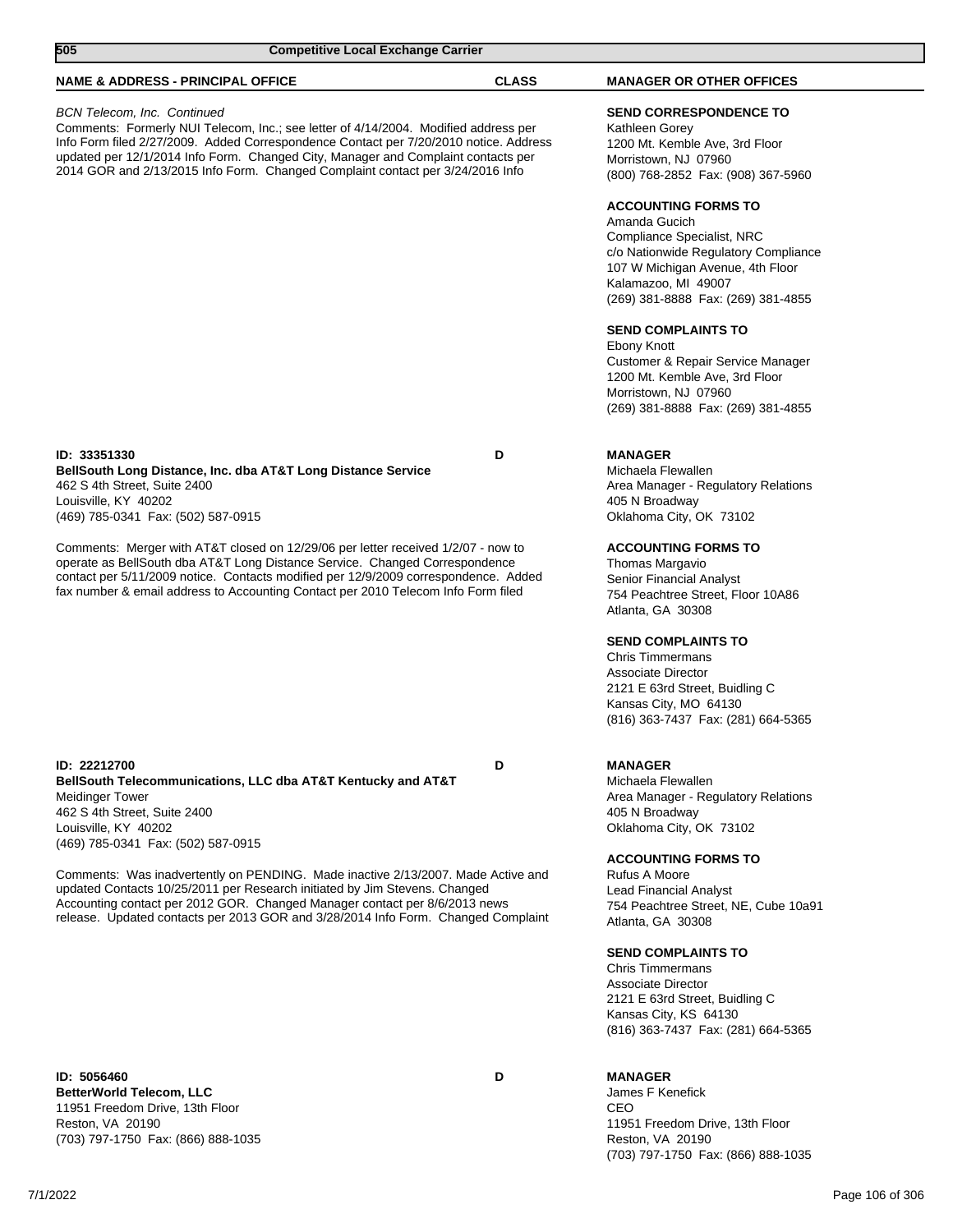| 505                                                                                                                                                                                   | <b>Competitive Local Exchange Carrier</b>                                                                                                                                                                                                                                                                                                      |              |                                                                                                                                                                                                                                                                                                                                                                                                                        |
|---------------------------------------------------------------------------------------------------------------------------------------------------------------------------------------|------------------------------------------------------------------------------------------------------------------------------------------------------------------------------------------------------------------------------------------------------------------------------------------------------------------------------------------------|--------------|------------------------------------------------------------------------------------------------------------------------------------------------------------------------------------------------------------------------------------------------------------------------------------------------------------------------------------------------------------------------------------------------------------------------|
| <b>NAME &amp; ADDRESS - PRINCIPAL OFFICE</b>                                                                                                                                          |                                                                                                                                                                                                                                                                                                                                                | <b>CLASS</b> | <b>MANAGER OR OTHER OFFICES</b>                                                                                                                                                                                                                                                                                                                                                                                        |
| BetterWorld Telecom, LLC Continued                                                                                                                                                    | Comments: Established per 10/23/09 notice of intent for authority to operate as a CLEC.<br>Changed Correspondence contact and address per 2011 GOR. Correspondence Contact<br>updated per 2012 GOR. Created Active Date per Comment info 5/27/2016. Default<br>contact information changed per PSC Legal 10/12/2016. Added Manager contact per |              | <b>SEND CORRESPONDENCE TO</b><br>John Jordan<br>VP of Operations<br>11951 Freedom Drive, 13th Floor<br>Reston, VA 20190<br>(703) 797-1750 Fax: (866) 888-1035<br><b>SEND COMPLAINTS TO</b><br>John Jordan<br>VP of Operations<br>11951 Freedom Drive, 13th Floor<br>Reston, VA 20190<br>(703) 797-1750 Fax: (866) 888-1035                                                                                             |
| ID: 5056690<br><b>BGN Networks, LLC</b><br>321 East Breckinridge Street<br>Louisville, KY 40203<br>(502) 589-4638 Fax: (502) 805-1588<br>removed Correspondence contact per 2019 GOR. | Comments: Made active per Formal Registration to become CLEC dated 2/15/2011.<br>Changed default electronic contact information, Manager and Accounting contacts and<br>added Correspondence contact per 2016 GOR. Changed default contact information and                                                                                     | D            | <b>MANAGER</b><br>Thomas Galla<br>President<br>321 East Breckinridge Street<br>Louisville, KY 40203<br><b>ACCOUNTING FORMS TO</b><br><b>Bradford Jones</b><br>COO/Manager<br>321 East Breckinridge Street<br>Louisville, KY 40203<br>(502) 589-4638 Fax: (502) 805-1588<br><b>SEND COMPLAINTS TO</b><br>Norman Schippert<br>321 East Breckinridge Street<br>Louisville, KY 40203<br>(502) 589-4638 Fax: (502) 805-1588 |
| ID: 5058800<br><b>BIF IV INTREPID OPCO LLC</b><br>2033 11th Street, Suite 5<br>Boulder, CO 80302<br>telecommunications services in Kentucky.                                          | Comments: Established per 6/23/2022 notice of intent to provide CLEC and IXC                                                                                                                                                                                                                                                                   | C            | <b>MANAGER</b><br><b>Jack Waters</b><br>CEO<br>2033 11th Street, Suite 5<br>Boulder, CO 80302<br><b>SEND COMPLAINTS TO</b><br>Patrick Hildebrand<br><b>Business Development Lead</b><br>2033 11th Street, Suite 5<br>Boulder, CO 80302                                                                                                                                                                                 |
| ID: 22213610<br><b>Big River Telephone Company, LLC</b><br>24 South Minnesota<br>P. O. Box 1608<br>Cape Girardeau, MO 63703<br>(573) 651-3373 Fax: (573) 651-3605                     | Comments: Changed contacts and phone numbers per 2009 GOR submitted 4/2/2010.<br>Added email address for Manager Contact & fax number for Complaint Contact per<br>4/1/2011 Telecom Info Form. Updated Complaint contact per 4/3/2012 Info Form. Added<br>Accounting contact per 2014 GOR. Changed default electronic contact information per  | В            | <b>MANAGER</b><br>John F Jennings<br><b>CFO</b><br>24 South Minnesota<br>P. O. Box 1608<br>Cape Girardeau, MO 63702<br>(573) 651-3373 Fax: (573) 651-3605<br><b>ACCOUNTING FORMS TO</b><br>Matt Diebold<br><b>Accounting Manager</b><br>24 South Minnesota<br>P. O. Box 1608<br>Cape Girardeau, MO 63703<br>(573) 651-3373 Fax: (573) 388-4585                                                                         |

7/1/2022 Page 107 of 306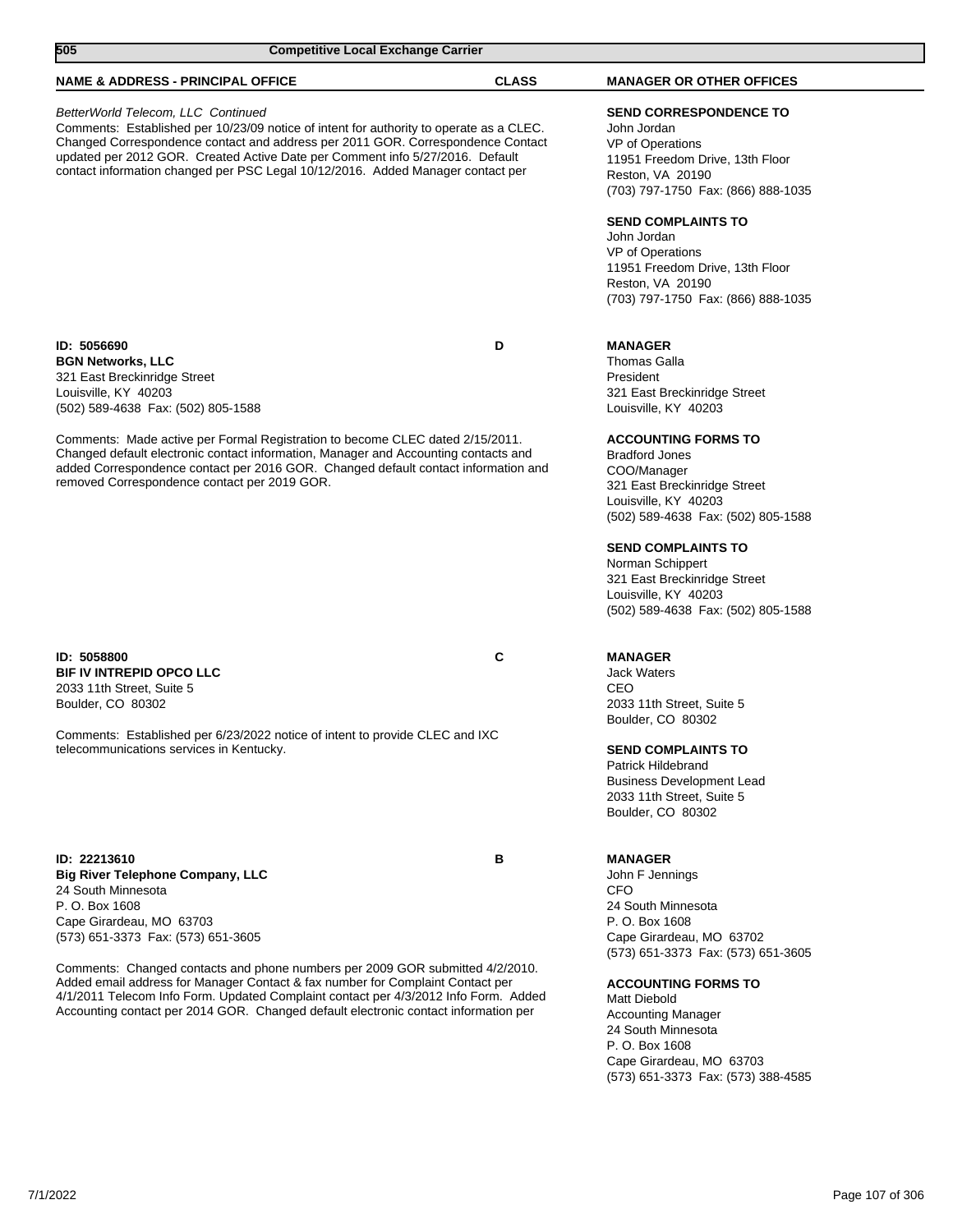| 505<br><b>Competitive Local Exchange Carrier</b>                                                                                                                                                                                                                                                                                                                                                                                                          |              |                                                                                                                                                                                                                                                                                                                                                                                                                   |  |
|-----------------------------------------------------------------------------------------------------------------------------------------------------------------------------------------------------------------------------------------------------------------------------------------------------------------------------------------------------------------------------------------------------------------------------------------------------------|--------------|-------------------------------------------------------------------------------------------------------------------------------------------------------------------------------------------------------------------------------------------------------------------------------------------------------------------------------------------------------------------------------------------------------------------|--|
| <b>NAME &amp; ADDRESS - PRINCIPAL OFFICE</b>                                                                                                                                                                                                                                                                                                                                                                                                              | <b>CLASS</b> | <b>MANAGER OR OTHER OFFICES</b>                                                                                                                                                                                                                                                                                                                                                                                   |  |
| Big River Telephone Company, LLC Continued                                                                                                                                                                                                                                                                                                                                                                                                                |              | <b>SEND COMPLAINTS TO</b><br><b>Chris Foeste</b><br>General Manager<br>24 South Minnesota<br>P. O. Box 1608<br>Cape Girardeau, MO 63703<br>(573) 651-3373 Fax: (573) 651-3605                                                                                                                                                                                                                                     |  |
| ID: 5058120<br><b>BLOCK LINE SYSTEMS, LLC</b><br>2700 Oregon Road<br>Northwood, OH 43619<br>(910) 355-9746 Fax: (610) 918-1646<br>Comments: Established per 8/20/2020 application for authority to operate as CLEC, IXC<br>and fixed VoIP provider. Added Correspondence contact and changed Complaint contact<br>per 2021 GOR and Info Form filed 3/16/2022.                                                                                             | D            | <b>MANAGER</b><br>John Martin<br>President<br>2700 Oregon Road<br>Northwood, OH 43619<br><b>SEND CORRESPONDENCE TO</b><br><b>Rick Micek</b><br><b>CFO</b>                                                                                                                                                                                                                                                         |  |
|                                                                                                                                                                                                                                                                                                                                                                                                                                                           |              | 2700 Oregon Road<br>Northwood, OH 43619<br>(419) 724-7244 Fax: (419) 724-7074<br><b>SEND COMPLAINTS TO</b><br><b>Rick Micek</b><br><b>CFO</b><br>2700 Oregon Road<br>Northwood, OH 43619<br>(419) 724-7244 Fax: (419) 724-7074                                                                                                                                                                                    |  |
| ID: 5057900<br><b>Blue Casa Telephone, LLC</b><br>114 E Haley Street, Suite A<br>Santa Barbara, CA 93101<br>Comments: Established per 3/1/2019 application for authority to operate as a CLEC and<br>IXC. Added Accounting and changed Complaint contact per 2019 GOR.                                                                                                                                                                                    | D            | <b>MANAGER</b><br>Jeff Compton<br>President<br>114 E Haley Street, Suite A<br>Santa Barbara, CA 93101<br><b>ACCOUNTING FORMS TO</b><br>Mark G Lammert<br>Attorney-in-Fact<br>c/o Compliance Solutions, Inc.<br>242 Rangeline Road<br>Longwood, FL 32750<br>(407) 260-1011 Fax: (407) 260-1033<br><b>SEND COMPLAINTS TO</b><br>Jeff Compton<br>President<br>114 E Haley Street, Suite A<br>Santa Barbara, CA 93101 |  |
| ID: 5057590<br><b>BlueBird Communications, LLC</b><br>447 Broadway, 2nd FL #155<br>New York, NY 10013<br>Comments: Established per 12/21/2016 request for authority to operate as CLEC. Added<br>Complaint Contact per 5/8/2017 Info Form. Changed default contact info per 2/24/2022<br>notice. Changed default electronic contact information and deleted Accounting contact<br>per 6/3/2022 notice. Changed address and contacts per 6/21/2022 notice. | D            | <b>MANAGER</b><br><b>Brian Shepard</b><br>447 Broadway, 2nd FL #155<br>New York, NY 10013                                                                                                                                                                                                                                                                                                                         |  |
| ID: 5057550                                                                                                                                                                                                                                                                                                                                                                                                                                               | Α            | <b>MANAGER</b>                                                                                                                                                                                                                                                                                                                                                                                                    |  |

**Bluegrass Network LLC d/b/a Bluegrass Telecom** 115 West Williams Street Elizabethtown, KY 42701 (270) 982-8860 Fax: (270) 737-0580

Bryan Bell Vice President 115 West Williams Street Elizabethtown, KY 42701 (270) 765-6361 Fax: (270) 234-0199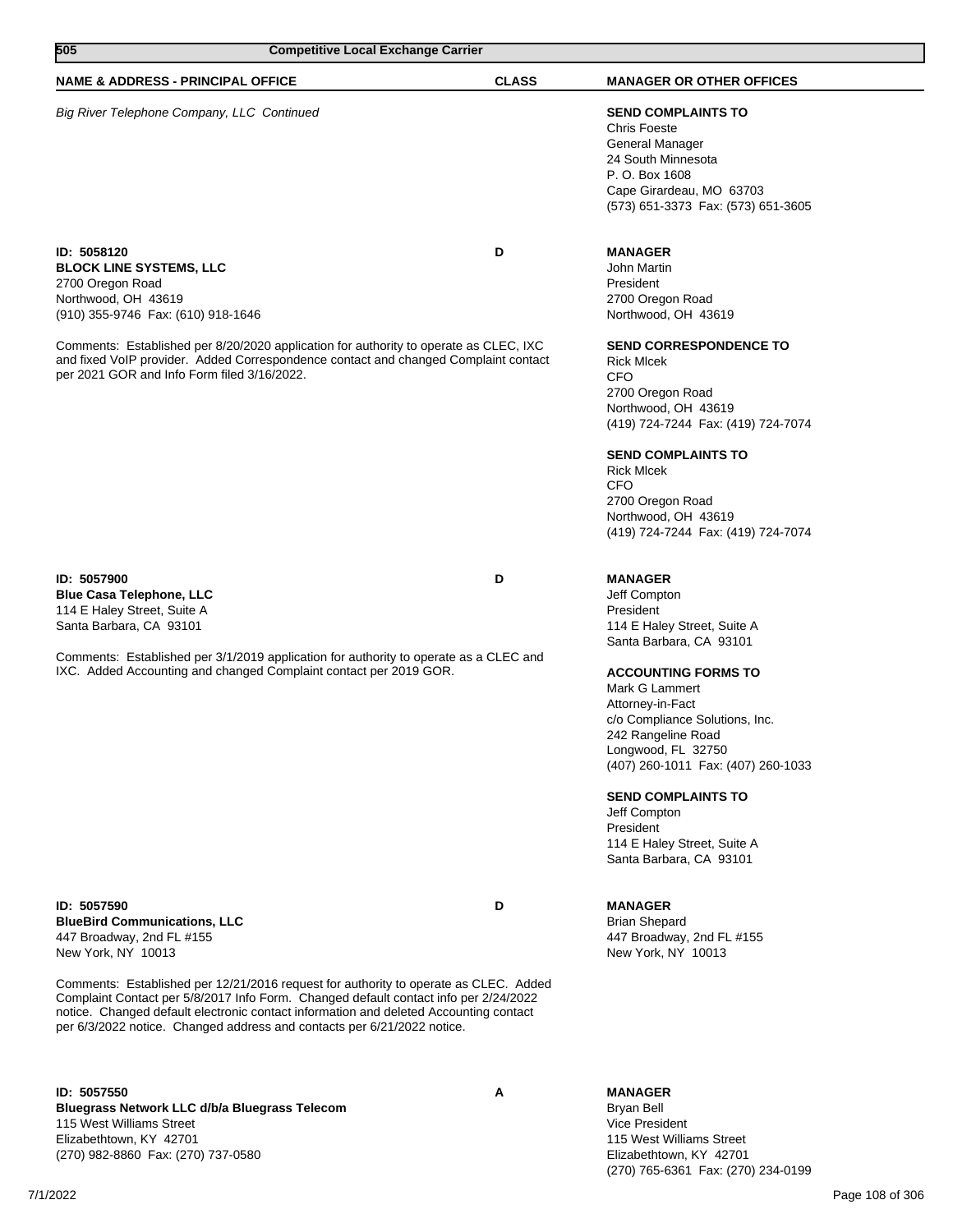| 505<br><b>Competitive Local Exchange Carrier</b>                                                                                                                                                                                                                                                                                                           |                                                                                          |              |                                                                                                                                                               |
|------------------------------------------------------------------------------------------------------------------------------------------------------------------------------------------------------------------------------------------------------------------------------------------------------------------------------------------------------------|------------------------------------------------------------------------------------------|--------------|---------------------------------------------------------------------------------------------------------------------------------------------------------------|
| <b>NAME &amp; ADDRESS - PRINCIPAL OFFICE</b>                                                                                                                                                                                                                                                                                                               |                                                                                          | <b>CLASS</b> | <b>MANAGER OR OTHER OFFICES</b>                                                                                                                               |
| Bluegrass Network LLC d/b/a Bluegrass Telecom Continued<br>Comments: Established per 10/18/2016 application for authority to operate as a CLEC.<br>Changed default regulatory email contact information and added Correspondence contact<br>per 2/22/2018 notice. Added Accounting contact per 2017 GOR. Contacts updated per<br>3/24/2021 correspondence. |                                                                                          |              | <b>SEND CORRESPONDENCE TO</b><br>Harold Allen<br>Controller<br>115 West Williams Street<br>Elizabethtown, KY 42701                                            |
|                                                                                                                                                                                                                                                                                                                                                            |                                                                                          |              | <b>SEND COMPLAINTS TO</b><br>Bryan Bell<br><b>Vice President</b><br>115 West Williams Street<br>Elizabethtown, KY 42702<br>(270) 765-6361 Fax: (270) 234-0199 |
| ID: 5054110                                                                                                                                                                                                                                                                                                                                                |                                                                                          | D            | <b>MANAGER</b>                                                                                                                                                |
|                                                                                                                                                                                                                                                                                                                                                            | Bluegrass Telephone Company, Inc. dba Kentucky Telephone                                 |              | Joe McClung                                                                                                                                                   |
| 101 Mill Street                                                                                                                                                                                                                                                                                                                                            |                                                                                          |              | President                                                                                                                                                     |
| Leitchfield, KY 42754<br>(270) 259-8504 Fax: (270) 242-4600                                                                                                                                                                                                                                                                                                |                                                                                          |              | 101 Mill Street<br>Leitchfield, KY 42754                                                                                                                      |
|                                                                                                                                                                                                                                                                                                                                                            |                                                                                          |              | (270) 259-8504 Fax: (270) 242-4600                                                                                                                            |
|                                                                                                                                                                                                                                                                                                                                                            | Comments: Changed telephone number per 2009 GOR submitted 4/2/2010. Complaint            |              |                                                                                                                                                               |
| Form. Changed Complaint contact per 4/4/2018 Info Form.                                                                                                                                                                                                                                                                                                    | contact changed per 3/28/2011 Info Form. Complaint contact updated per 4/11/2012 Info    |              | <b>SEND COMPLAINTS TO</b><br>SaraBeth Mattingly<br><b>CSR</b>                                                                                                 |
|                                                                                                                                                                                                                                                                                                                                                            |                                                                                          |              | 101 Mill Street                                                                                                                                               |
|                                                                                                                                                                                                                                                                                                                                                            |                                                                                          |              | Leitchfield, KY 42754                                                                                                                                         |
|                                                                                                                                                                                                                                                                                                                                                            |                                                                                          |              | (270) 259-8504 Fax: (270) 242-4600                                                                                                                            |
| ID: 5058330                                                                                                                                                                                                                                                                                                                                                |                                                                                          | D            | <b>MANAGER</b>                                                                                                                                                |
| <b>Blueline Telecom Group, LLC</b>                                                                                                                                                                                                                                                                                                                         |                                                                                          |              | <b>Scott Williams</b>                                                                                                                                         |
| 1130 Business Center Drive                                                                                                                                                                                                                                                                                                                                 |                                                                                          |              | CEO                                                                                                                                                           |
| Lake Mary, FL 32746                                                                                                                                                                                                                                                                                                                                        |                                                                                          |              | 1130 Business Center Drive<br>Lake Mary, FL 32746                                                                                                             |
| reseller.                                                                                                                                                                                                                                                                                                                                                  | Comments: Established per 11/1/2021 application for authority to operate as a fixed VoIP |              | <b>ACCOUNTING FORMS TO</b>                                                                                                                                    |
|                                                                                                                                                                                                                                                                                                                                                            |                                                                                          |              | Mark G Lammert                                                                                                                                                |
|                                                                                                                                                                                                                                                                                                                                                            |                                                                                          |              | Attorney-in-Fact                                                                                                                                              |
|                                                                                                                                                                                                                                                                                                                                                            |                                                                                          |              | c/o Compliance Solutions, Inc.                                                                                                                                |
|                                                                                                                                                                                                                                                                                                                                                            |                                                                                          |              | 242 Rangeline Road<br>Longwood, FL 32750                                                                                                                      |
|                                                                                                                                                                                                                                                                                                                                                            |                                                                                          |              | (407) 260-1011 Fax: (407) 260-1033                                                                                                                            |
|                                                                                                                                                                                                                                                                                                                                                            |                                                                                          |              | <b>SEND COMPLAINTS TO</b>                                                                                                                                     |
|                                                                                                                                                                                                                                                                                                                                                            |                                                                                          |              | Lori Williams                                                                                                                                                 |
|                                                                                                                                                                                                                                                                                                                                                            |                                                                                          |              | VP of Operations<br>1130 Business Center Drive                                                                                                                |
|                                                                                                                                                                                                                                                                                                                                                            |                                                                                          |              | Lake Mary, FL 32746                                                                                                                                           |
|                                                                                                                                                                                                                                                                                                                                                            |                                                                                          |              |                                                                                                                                                               |
| ID: 5052810<br><b>Brandenburg Telecom, LLC</b>                                                                                                                                                                                                                                                                                                             |                                                                                          | Α            | <b>MANAGER</b><br>Allison T Willoughby                                                                                                                        |
| 200 Telco Drive                                                                                                                                                                                                                                                                                                                                            |                                                                                          |              | President                                                                                                                                                     |
| Brandenburg, KY 40108                                                                                                                                                                                                                                                                                                                                      |                                                                                          |              | 200 Telco Drive                                                                                                                                               |
| (270) 422-2121 Fax: (270) 422-4448                                                                                                                                                                                                                                                                                                                         |                                                                                          |              | Brandenburg, KY 40108                                                                                                                                         |
|                                                                                                                                                                                                                                                                                                                                                            | Comments: Added email address for Manager & Complaint Contact per Telecom Info           |              | (270) 422-2121 Fax: (270) 422-4448                                                                                                                            |
| Form filed 4/4/2011.                                                                                                                                                                                                                                                                                                                                       |                                                                                          |              | <b>SEND COMPLAINTS TO</b>                                                                                                                                     |
|                                                                                                                                                                                                                                                                                                                                                            |                                                                                          |              | Allison Willoughby                                                                                                                                            |
|                                                                                                                                                                                                                                                                                                                                                            |                                                                                          |              | President<br>200 Telco Drive                                                                                                                                  |
|                                                                                                                                                                                                                                                                                                                                                            |                                                                                          |              | Brandenburg, KY 40108                                                                                                                                         |
|                                                                                                                                                                                                                                                                                                                                                            |                                                                                          |              | (270) 422-2121 Fax: (270) 422-4448                                                                                                                            |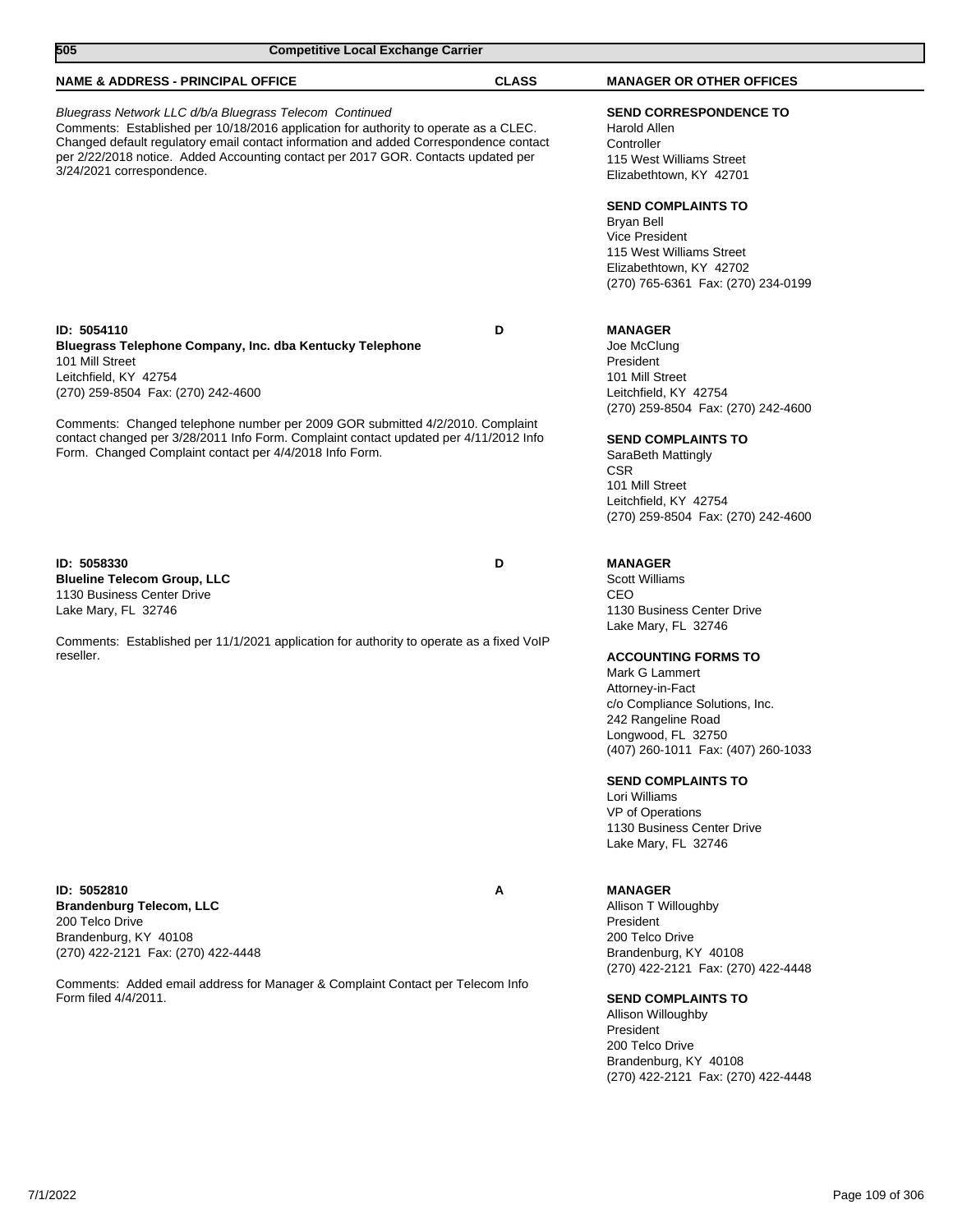| 505<br><b>Competitive Local Exchange Carrier</b>                                                                                                                            |              |                                                            |
|-----------------------------------------------------------------------------------------------------------------------------------------------------------------------------|--------------|------------------------------------------------------------|
| <b>NAME &amp; ADDRESS - PRINCIPAL OFFICE</b>                                                                                                                                | <b>CLASS</b> | <b>MANAGER OR OTHER OFFICES</b>                            |
| ID: 5057200                                                                                                                                                                 | D            | <b>MANAGER</b>                                             |
| <b>Broadband Dynamics, LLC</b>                                                                                                                                              |              | Robert S Rife                                              |
| 8757 E Via De Commercio                                                                                                                                                     |              | President                                                  |
| 1st Floor                                                                                                                                                                   |              | 8757 E Via De Commercio                                    |
| Scottsdale, AZ 85258                                                                                                                                                        |              | 1st Floor                                                  |
| (480) 941-0444 Fax: (480) 941-1143                                                                                                                                          |              | Scottsdale, AZ 85258<br>(480) 941-0444 Fax: (480) 941-1143 |
| Comments: Established as a "fixed" VoIP Provider per 12/15/2014 Letter. Added                                                                                               |              |                                                            |
| Accounting contact and changed Complaint contact per 5/24/2015 Info Form. Added                                                                                             |              | <b>SEND CORRESPONDENCE TO</b>                              |
| Manager contact per 2014 GOR. Created Active Date per Comment info 5/27/2016.                                                                                               |              | Kim Havins                                                 |
| Changed Complaint contact per 3/31/2017 Info Form. Changed Correspondence and                                                                                               |              | Tax & Compliance                                           |
|                                                                                                                                                                             |              | 8757 E Via De Commercio                                    |
|                                                                                                                                                                             |              | 1st Floor                                                  |
|                                                                                                                                                                             |              | Scottsdale, AZ 85258                                       |
|                                                                                                                                                                             |              | (480) 941-0444 Fax: (480) 941-1143                         |
|                                                                                                                                                                             |              | <b>SEND COMPLAINTS TO</b>                                  |
|                                                                                                                                                                             |              | <b>Stephanie Price</b>                                     |
|                                                                                                                                                                             |              | Director, Service Delivery & Tech                          |
|                                                                                                                                                                             |              | 8757 E Via De Commercio                                    |
|                                                                                                                                                                             |              | 1st Floor                                                  |
|                                                                                                                                                                             |              | Scottsdale, AZ 85258                                       |
|                                                                                                                                                                             |              | (480) 941-0444 Fax: (480) 941-1143                         |
| ID: 5057880                                                                                                                                                                 | D            | <b>MANAGER</b>                                             |
| <b>Broadband Voice, LLC</b>                                                                                                                                                 |              | <b>Gary Watts</b>                                          |
| 175 E Capitol Street, Suite 175                                                                                                                                             |              | CEO                                                        |
| Jackson, MS 39201                                                                                                                                                           |              | 175 E Capitol Street, Suite 175                            |
|                                                                                                                                                                             |              | Jackson, MS 39201                                          |
| Comments: Established per 2/13/2019 application for authority to operate as a fixed VoIP<br>provider. Changed Complaint contact per 4/10/2020 Info Form.                    |              | (844) 926-6000 Fax: (866) 550-5671                         |
|                                                                                                                                                                             |              | <b>SEND CORRESPONDENCE TO</b>                              |
|                                                                                                                                                                             |              | Mark G Lammert                                             |
|                                                                                                                                                                             |              | Attorney-in-Fact                                           |
|                                                                                                                                                                             |              | c/o Compliance Solutions, Inc.<br>242 Rangeline Road       |
|                                                                                                                                                                             |              | Longwood, FL 32750                                         |
|                                                                                                                                                                             |              | (407) 260-1011 Fax: (407) 260-1033                         |
|                                                                                                                                                                             |              | <b>SEND COMPLAINTS TO</b>                                  |
|                                                                                                                                                                             |              | Mark G Lammert                                             |
|                                                                                                                                                                             |              | Attorney-in-Fact                                           |
|                                                                                                                                                                             |              | c/o Compliance Solutions, Inc.                             |
|                                                                                                                                                                             |              | 242 Rangeline Road                                         |
|                                                                                                                                                                             |              | Longwood, FL 32750                                         |
|                                                                                                                                                                             |              | (407) 260-1011 Fax: (407) 260-1033                         |
| ID: 5056480                                                                                                                                                                 | в            | <b>MANAGER</b>                                             |
| <b>Broadview Networks, Inc.</b>                                                                                                                                             |              | <b>Timothy Loken</b>                                       |
| 4001 N Rodney Parham Road                                                                                                                                                   |              | Director, Regulatory Reporting                             |
| Little Rock, AR 72212                                                                                                                                                       |              | 1018 West 9th Avenue                                       |
|                                                                                                                                                                             |              | King of Prussia, PA 19406                                  |
| Comments: Established per 11/13/2009 filing for authority to operate as a CLEC. Contact<br>and address changed per 11/24/2010 notice. Address Changed per 2/14/2011 Telecom |              | <b>SEND CORRESPONDENCE TO</b>                              |
| Info Form. Complaint Contact updated per 3/8/2013 Info Form. Created Active Date per                                                                                        |              | Stephanie Bell                                             |
| Comment info 5/27/2016. Changed Complaint contact address per 2/20/2017 Info Form.                                                                                          |              | Vice President of Government Affairs                       |
|                                                                                                                                                                             |              | 130 W. New Circle Rd.                                      |
|                                                                                                                                                                             |              | Suite 170                                                  |
|                                                                                                                                                                             |              | Lexington, KY 40505                                        |
|                                                                                                                                                                             |              |                                                            |
|                                                                                                                                                                             |              | <b>ACCOUNTING FORMS TO</b>                                 |

Becky West Staff Manager - Regulatory Complianc 4001 N Rodney Parham Road, MS 1170-B1F2-1216C Little Rock, AR 72212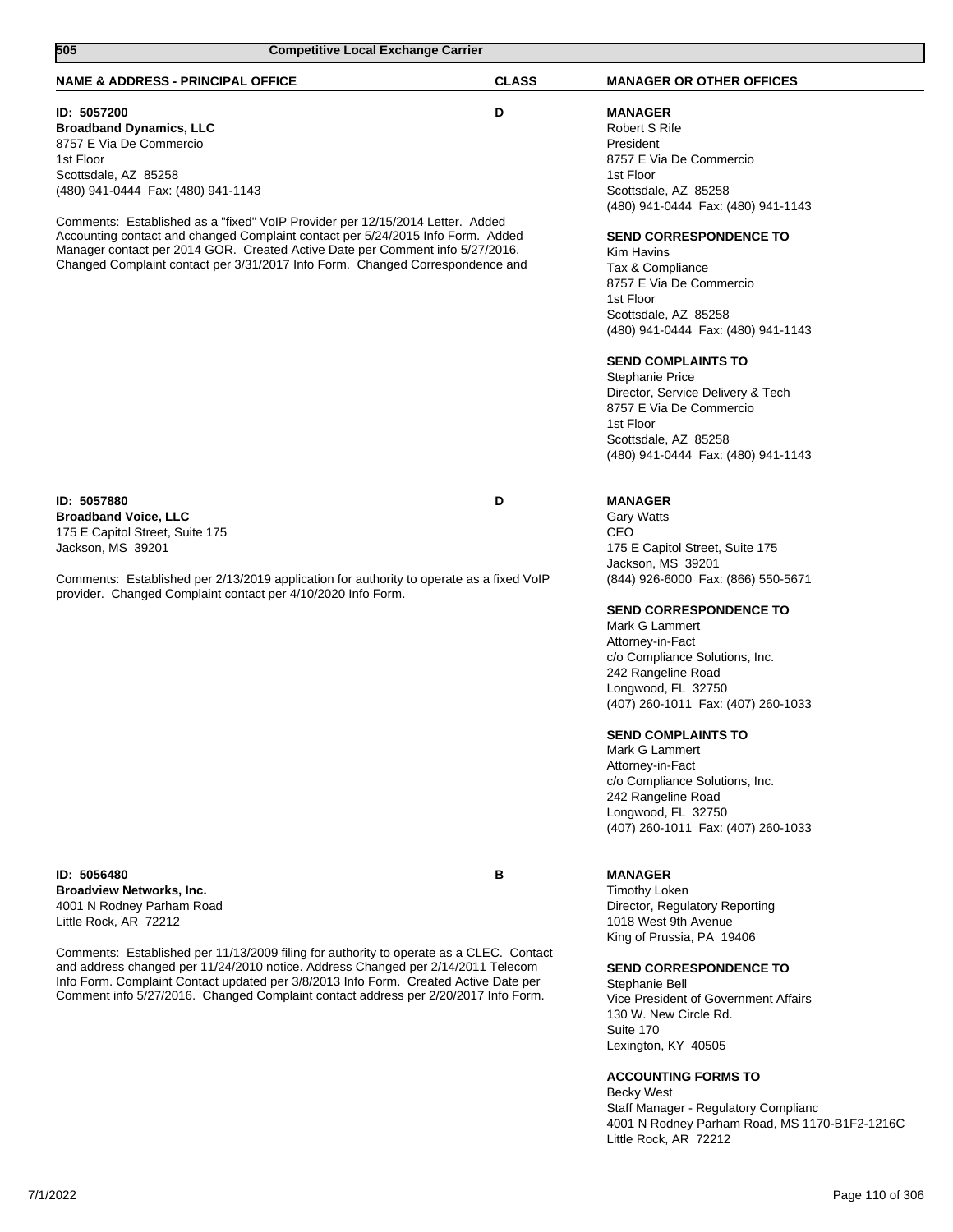| 505<br><b>Competitive Local Exchange Carrier</b>                                                                                                                                                                                                                                                                                                                                                                                                                                 |              |                                                                                                                                                                                                                                                                                                                                                                                                                                                                                                   |
|----------------------------------------------------------------------------------------------------------------------------------------------------------------------------------------------------------------------------------------------------------------------------------------------------------------------------------------------------------------------------------------------------------------------------------------------------------------------------------|--------------|---------------------------------------------------------------------------------------------------------------------------------------------------------------------------------------------------------------------------------------------------------------------------------------------------------------------------------------------------------------------------------------------------------------------------------------------------------------------------------------------------|
| <b>NAME &amp; ADDRESS - PRINCIPAL OFFICE</b>                                                                                                                                                                                                                                                                                                                                                                                                                                     | <b>CLASS</b> | <b>MANAGER OR OTHER OFFICES</b>                                                                                                                                                                                                                                                                                                                                                                                                                                                                   |
| Broadview Networks, Inc. Continued                                                                                                                                                                                                                                                                                                                                                                                                                                               |              | <b>SEND COMPLAINTS TO</b><br>Andrea Curtis<br>Manager- Customer Experience<br>1720 Galleria Blvd<br>Charlotte, NC 28270<br>(855) 352-2731 Fax: (704) 849-2241                                                                                                                                                                                                                                                                                                                                     |
| ID: 5056340<br><b>Broadvox-CLEC, LLC</b><br>550 West Adams Street, Suite 900<br>Chicago, IL 60661<br>(844) 276-2386 Fax: (312) 346-2601<br>Comments: Established per 3/3/2009 correspondence. Changed contacts per 2010 GOR<br>and Info Form submitted 3/18/2011. Changed contacts per 2012 GOR. Infotelecom, LLC<br>(ID 5054960 and 22205496) transferred to Broadvox-CLEC per notice of 1/9/2014<br>acknowledging transfer was consummated on 12/15/2013. Contacts updated per | D            | <b>MANAGER</b><br>Edward O'Hara<br>CFO<br>550 West Adams Street, Suite 900<br>Chicago, IL 60661<br>(844) 276-2386 Fax: (312) 346-2601<br><b>SEND CORRESPONDENCE TO</b><br>Daniel Meldazis<br><b>Regulatory Manager</b><br>550 West Adams Street, Suite 900<br>Chicago, IL 60661<br>(312) 348-8834 Fax: (312) 346-2601<br><b>SEND COMPLAINTS TO</b><br><b>Daniel Meldazis</b><br>Regulatory Manager<br>550 West Adams Street, Suite 900<br>Chicago, IL 60661<br>(312) 348-8834 Fax: (312) 346-2601 |
| ID: 5058030<br><b>BTC Broadband, LLC</b><br>159 West Second Street<br>P. O. Box 209<br>La Center, KY 42056<br>(270) 665-5186 Fax: (270) 665-9186<br>Comments: Established per 3/6/2020 application for authority to operate as a CLEC.<br>Changed default and added Accounting contact per 2021 GOR filed 3/30/2022.                                                                                                                                                             | D            | <b>MANAGER</b><br>Randy C Grogan<br>CEO / General Manager<br>159 West Second Street<br>P. O. Box 209<br>La Center, KY 42056<br>(270) 665-5816 Fax: (270) 665-9186<br><b>SEND CORRESPONDENCE TO</b><br>Stephen Jones<br>159 West Second Street<br>P. O. Box 209<br>La Center, KY 42056<br>(270) 665-5186 Fax: (270) 665-9186<br><b>ACCOUNTING FORMS TO</b><br>Karen Hensley<br><b>Accounting Manager</b><br>159 West Second Street<br>P. O. Box 209<br>La Center, KY 42056                         |

**ID: 22251673 A BullsEye Telecom, Inc.** 25925 Telegraph Road, Suite 210 Southfield, MI 48033 (248) 784-2500 Fax: (248) 784-2501

Comments: Address and contacts changed per 11/22/2010 notice. Contacts updated per 3/30/2011 Info Form. Changed Complaint and added Accounting contact per 2011 GOR and 3/27/2012 Info Form. Contacts updated per 3/21/2012 Info Form. Removed Correspondence contact per 2013 GOR. Changed Accounting contact per 2014 GOR.

## **MANAGER**

David Bailey VP Business Development 25925 Telegraph Road, Suite 210 Southfield, MI 48033 (248) 784-2500 Fax: (248) 784-2501

## **SEND CORRESPONDENCE TO**

Steven M Avromov General Counsel & Secretary 25925 Telegraph Road, Suite 210 Southfield, MI 48033 (248) 784-2605 Fax: (248) 784-2501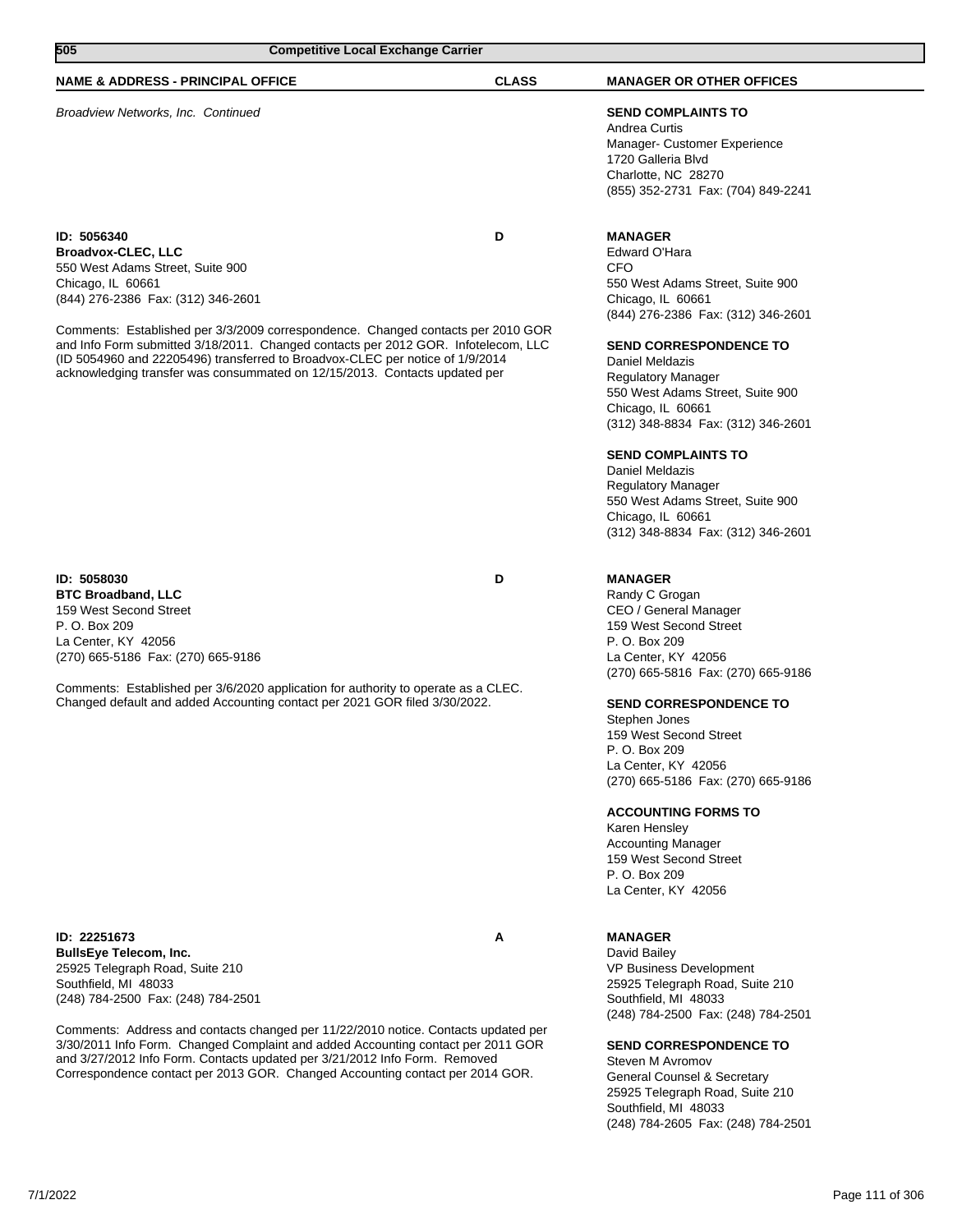| 505<br><b>Competitive Local Exchange Carrier</b>                                                                                                                                                                                                                                                                                                                                                                                                                               |              |                                                                                                                                                                                                                                                                                                                                                                                                                                                                                                                                                                                                                        |
|--------------------------------------------------------------------------------------------------------------------------------------------------------------------------------------------------------------------------------------------------------------------------------------------------------------------------------------------------------------------------------------------------------------------------------------------------------------------------------|--------------|------------------------------------------------------------------------------------------------------------------------------------------------------------------------------------------------------------------------------------------------------------------------------------------------------------------------------------------------------------------------------------------------------------------------------------------------------------------------------------------------------------------------------------------------------------------------------------------------------------------------|
| <b>NAME &amp; ADDRESS - PRINCIPAL OFFICE</b>                                                                                                                                                                                                                                                                                                                                                                                                                                   | <b>CLASS</b> | <b>MANAGER OR OTHER OFFICES</b>                                                                                                                                                                                                                                                                                                                                                                                                                                                                                                                                                                                        |
| BullsEye Telecom, Inc. Continued                                                                                                                                                                                                                                                                                                                                                                                                                                               |              | <b>ACCOUNTING FORMS TO</b><br>Steve M Avromov<br>Corporate Tax Counsel<br>25925 Telegraph Road, Suite 210<br>Southfield, MI 48033<br>248782605 Fax: (248) 784-2501<br><b>SEND COMPLAINTS TO</b><br>Daniel Ossa<br>Senior Director<br>25925 Telegraph Road, Suite 210<br>Southfield, MI 48033<br>(248) 784-2575 Fax: (248) 784-2679                                                                                                                                                                                                                                                                                     |
| ID: 22251011<br><b>Business Telecom, LLC d/b/a EarthLink Business IV</b><br>4001 N Rodney Parham Road<br>Little Rock, AR 72212<br>Comments: Changed contacts per 2009 GOR submitted 4/2/2010. Name changed per<br>8/30/2011 Notice. Correspondence contact updated per 4/9/2012 Info Form. Changed<br>address and contacts per 2012 GOR. Changed from Inc to LLC per 11/25/2014 Letter.<br>Complaint Contact updated per 3/31/2015 Info Form. Changed Manager contact per 2016 | D            | <b>MANAGER</b><br>Timothy P Loken<br><b>Director Regulatory Reporting</b><br>4001 N Rodney Parham Road<br>Grand Rapids, MI 49546<br><b>SEND CORRESPONDENCE TO</b><br>Stephanie Bell<br>Vice President of Government Affairs<br>4001 N Rodney Parham Road<br>Lexington, KY 40505<br><b>ACCOUNTING FORMS TO</b><br><b>Becky West</b><br>Staff Manager - Regulatory Complianc<br>4001 N Rodney Parham Road, MS 1170-B1F2-1216C<br>Little Rock, AR 72212<br><b>SEND COMPLAINTS TO</b><br>Andrea Curtis<br>Manager- Customer Experience<br>1720 Galleria Blvd.<br>Charlotte, NC 28270<br>(855) 352-2731 Fax: (704) 849-2241 |
| ID: 5057080<br><b>Campus Communications Group, Inc.</b><br>601 North Country Fair Drive<br>Champaign, IL 61821<br>(217) 353-3022 Fax: (217) 398-1429<br>Comments: Established per 3/25/2014 notice to provide local exchange<br>telecommunications service. Created Active Date per Comment info 5/27/2016. Address<br>updated per 2019 GOR.                                                                                                                                   | D            | <b>MANAGER</b><br><b>William Clavey</b><br><b>Vice President Finance</b><br>601 North Country Fair Drive<br>Champaign, IL 61821<br>(217) 353-3022 Fax: (217) 398-1429<br><b>SEND COMPLAINTS TO</b><br>Michael O'Linc<br>President<br>601 North Country Fair Drive<br>Champaign, IL 61821<br>(217) 353-3021 Fax: (217) 398-1429                                                                                                                                                                                                                                                                                         |
| ID: 5058180<br><b>Cathect Communications Inc.</b><br>2160 Lexington Lane<br>Cummings, GA 30040<br>Comments: Established per 11/19/2020 application to provide CLEC service. Contacts<br>updated per 4/23/2022 Info Form.                                                                                                                                                                                                                                                       | D            | <b>SEND CORRESPONDENCE TO</b><br><b>Nawal Williams</b><br><b>Assistant Controller</b><br>2160 Lexington Lane<br>Cumming, GA 30040<br><b>SEND COMPLAINTS TO</b>                                                                                                                                                                                                                                                                                                                                                                                                                                                         |

Daniel Winchester Manager Customer Services 2160 Lexington Lane Cummings, GA 30040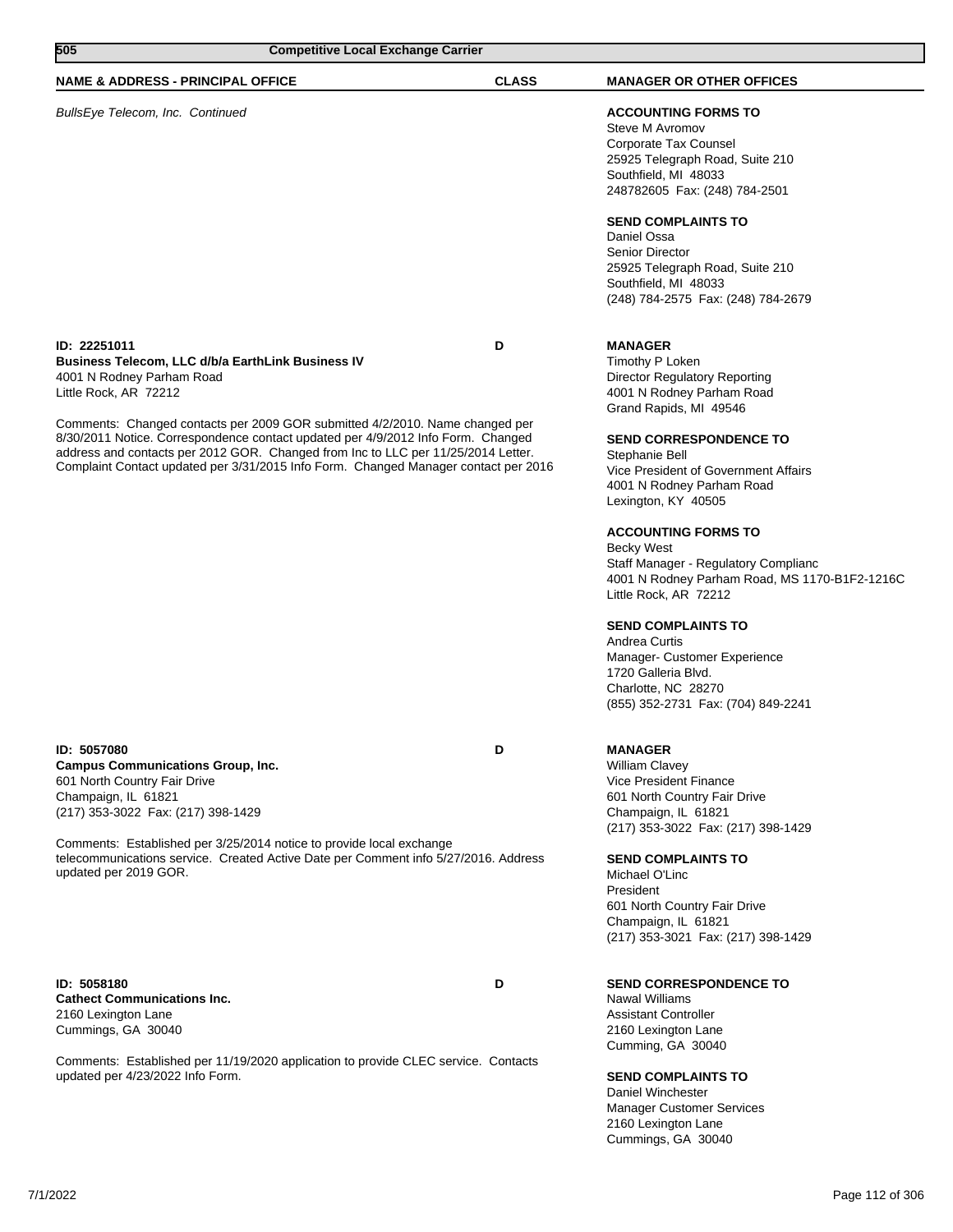| 505<br><b>Competitive Local Exchange Carrier</b>                                                                                                                                                                                                                                                                                                                                                                                                                                                                        |              |                                                                                                                                                                                                                                                                                                                                                                                                                                                                                                                                                                                                                                                                                                                   |
|-------------------------------------------------------------------------------------------------------------------------------------------------------------------------------------------------------------------------------------------------------------------------------------------------------------------------------------------------------------------------------------------------------------------------------------------------------------------------------------------------------------------------|--------------|-------------------------------------------------------------------------------------------------------------------------------------------------------------------------------------------------------------------------------------------------------------------------------------------------------------------------------------------------------------------------------------------------------------------------------------------------------------------------------------------------------------------------------------------------------------------------------------------------------------------------------------------------------------------------------------------------------------------|
| <b>NAME &amp; ADDRESS - PRINCIPAL OFFICE</b>                                                                                                                                                                                                                                                                                                                                                                                                                                                                            | <b>CLASS</b> | <b>MANAGER OR OTHER OFFICES</b>                                                                                                                                                                                                                                                                                                                                                                                                                                                                                                                                                                                                                                                                                   |
| ID: 5055750<br><b>CBTS Technology Solutions LLC</b><br>221 East Fourth Street<br>Room 103-1170<br>Cincinnati, OH 45202<br>(513) 397-7893 Fax: (513) 421-1367<br>Comments: Established per 5/11/2007 Tariff Filing. Revised phone number & added<br>email address for Manager Contact and revised Complaint Contact per Telecom Info Form<br>filed 4/1/2011. Added Accounting contact per 2011 GOR. Contacts updated per 3/31/2014<br>Info Form. Contacts updated per 4/1/2015 Info Form. Changed Accounting contact per | A            | <b>MANAGER</b><br>Ted Heckmann<br>Manager Director - Regulatory<br>221 East Fourth Street<br>Room 103-1170<br>Cincinnati, OH 45202<br>(513) 397-7893 Fax: (513) 421-1367<br><b>SEND CORRESPONDENCE TO</b><br>Elizabeth Holiday<br>Compliance Manager<br>221 East Fourth Street<br>Room 103-1170<br>Cincinnati, OH 45202<br>(513) 397-8374 Fax: (513) 397-1337<br><b>ACCOUNTING FORMS TO</b><br>Michael Murphy<br>Senior Director - Corporate Tax<br>221 East Fourth Street<br>Room 103-1070<br>Cincinnati, OH 45202<br>(513) 397-7893 Fax: (513) 397-1337<br><b>SEND COMPLAINTS TO</b><br>Ted Heckmann<br>Managing Director - Regulatory Affai<br>221 East Fourth Street<br>Room 103-1070<br>Cincinnati, OH 45202 |
| ID: 5056990<br>Cebridge Telecom KY, LLC dba Suddenlink Communications V<br>5830 Granite Parkway, Suite 300<br>Plano, TX 75024<br>Comments: Established per 5/10/2013 Notice of Intent to Provide Service Created Active<br>Date per Comment info 5/27/2016. Changed default electronic contact information per<br>2016 GOR. Addresses and contacts updated per 03/29/2018 Info Form. Changed<br>Complaint contact per 3/21/2019 Info Form. Added Accounting contact per 2018 CLEC                                       | D            | (513) 397-1375 Fax: (513) 421-1367<br><b>SEND CORRESPONDENCE TO</b><br>Dennis D Moffit<br>VP, Senior Counsel<br>5830 Granite Parkway, Suite 300<br>Plano, TX 75024<br><b>ACCOUNTING FORMS TO</b><br><b>Ted Christensen</b><br>VP - Accounting<br>1 Court Square W<br>Long Island City, NY 11101<br><b>SEND COMPLAINTS TO</b><br>200 Jericho Quadrangle, 3rd Floor<br>Jerico, NY 11753                                                                                                                                                                                                                                                                                                                             |
| ID: 5055490<br><b>Cellular Services, LLC</b><br>1621 KY Route 40W<br>P. O. Box 240<br>Staffordsville, KY 41256<br>(606) 297-3501 Fax: (606) 297-2000<br>Comments: Established 1/9/2007 per 12/28/2006 filing. Updated contacts per 2010<br>GOR. Contacts updated per 2011 GOR. Created Active Date per Comment info<br>5/27/2016.                                                                                                                                                                                       | C            | <b>MANAGER</b><br>Susan Fairchild<br>COO<br>1621 KY Route 40W<br>P. O. Box 240<br>Staffordsville, KY 41256<br><b>SEND CORRESPONDENCE TO</b><br><b>Ruth Conley</b><br>CEO & General Manager<br>1621 KY Route 40W<br>P. O. Box 240<br>Staffordsville, KY 41256<br>(606) 743-3121 Fax: (606) 297-2000                                                                                                                                                                                                                                                                                                                                                                                                                |

 $\overline{\phantom{a}}$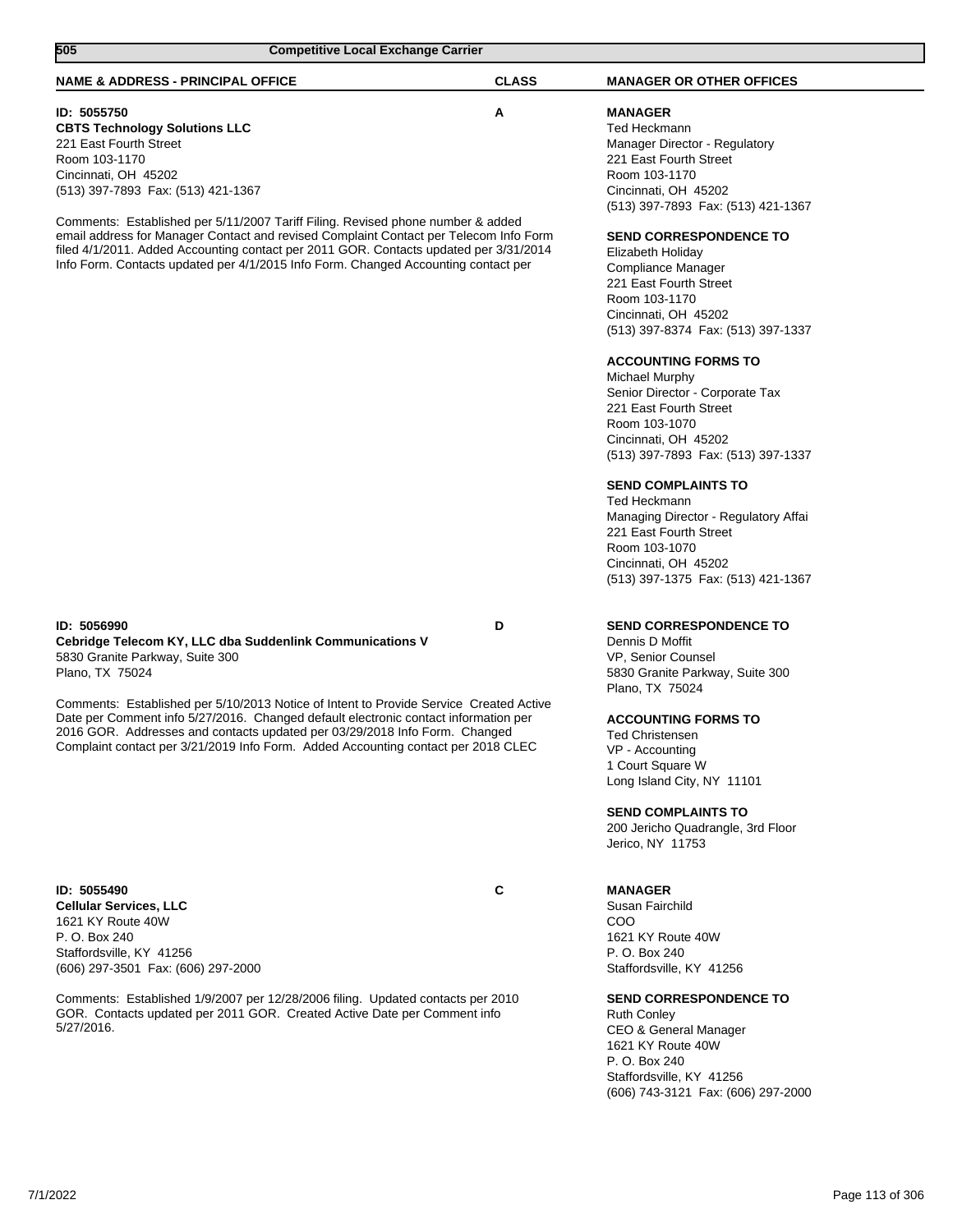| <b>Competitive Local Exchange Carrier</b><br>505                                                                                                                                                                                                                                                                                                                                                                                                                                                                                              |              |                                                                                                                                                                                                                                                                                                                                                                                                                                                                                                        |  |
|-----------------------------------------------------------------------------------------------------------------------------------------------------------------------------------------------------------------------------------------------------------------------------------------------------------------------------------------------------------------------------------------------------------------------------------------------------------------------------------------------------------------------------------------------|--------------|--------------------------------------------------------------------------------------------------------------------------------------------------------------------------------------------------------------------------------------------------------------------------------------------------------------------------------------------------------------------------------------------------------------------------------------------------------------------------------------------------------|--|
| <b>NAME &amp; ADDRESS - PRINCIPAL OFFICE</b>                                                                                                                                                                                                                                                                                                                                                                                                                                                                                                  | <b>CLASS</b> | <b>MANAGER OR OTHER OFFICES</b>                                                                                                                                                                                                                                                                                                                                                                                                                                                                        |  |
| ID: 22251087<br>CenturyLink Communications, LLC dba Lumen dba Lumen<br>100 CenturyLink Drive<br>Monroe, LA 71203<br>(913) 884-1116 Fax: (318) 362-1525<br>Comments: Formerly Qwest Communications Corporation; Name changed per 1/7/2009<br>notice. Local Exchange Tariff 4 withdrawn 3/31/2014; CLEC record remains intact to<br>support Access Service tariff. Formerly Qwest Communications Company, LLC dba<br>CenturyLink QCC; Name changed per 7/15/2014 notice. Changed address and contacts                                           | D            | <b>MANAGER</b><br>Al Lubeck<br>Director of Public Policy II<br>100 CenturyLink Drive<br>Monroe, LA 71203<br>(913) 884-1116 Fax: (318) 362-1525<br><b>SEND COMPLAINTS TO</b><br>Scott Belka<br><b>Manager Customer Service</b><br>931 14th Street, 10th Floor<br>Denver, CO 80202<br>(720) 779-8369 Fax: (720) 578-2751                                                                                                                                                                                 |  |
| ID: 5057710<br>Cincinnati Bell Extended Territories LLC dba altafiber Extended<br>201 E 4th Street, Room 102-1290<br>Cincinnati, OH 45202<br>(513) 397-6503 Fax: (513) 723-9655<br>Comments: Established 8/3/2018 per application for CLEC and IXC status. Changed<br>default electronic contact information and Added Accounting contact per 2019 GOR.<br>Changed default electronic contact information per 7/29/2020 notice; Default should not<br>be changed until further notice. Added dba altafiber Extended Territories per 6/10/2022 | D            | <b>SEND CORRESPONDENCE TO</b><br>Kevin Mann<br><b>Regulatory Specialist</b><br>201 E 4th Street, Suite 103-1080<br>Cincinnati, OH 45202<br>(513) 565-2421 Fax: (513) 421-1367<br><b>ACCOUNTING FORMS TO</b><br><b>Thomas Paolucci</b><br><b>Division Controller</b><br>221 E Fourth Street<br>Cincinnati, OH 45201<br><b>SEND COMPLAINTS TO</b><br>Kathleen Campbell<br><b>Regulatory Specialist</b><br>201 E 4th Street, Suite 103-1080<br>Cincinnati, OH 45202<br>(513) 397-1296 Fax: (513) 421-1367 |  |
| ID: 5057610<br><b>City Communications, Inc.</b><br>300 Village Center Drive, Suite 103<br>Woodstock, GA 30188<br>Comments: Established as CLEC per 4/21/2017 notice. Changed default electronic<br>contact information and added Accounting contact per 2018 GOR. Changed default<br>contact information per 1/15/2021 undeliverable notice.                                                                                                                                                                                                  | D            | <b>MANAGER</b><br>Faraz M Mobeen<br>CEO<br>300 Village Center Drive, Suite 103<br>Woodstock, GA 30188<br><b>SEND CORRESPONDENCE TO</b><br>Rachel Haxo<br><b>Account Manager</b><br>300 Village Center Drive, Suite 103<br>Woodstock, GA 30188<br>(678) 436-5590 Fax: (678) 802-3483<br><b>ACCOUNTING FORMS TO</b><br><b>Kenny Perkins</b><br><b>Account Manager</b><br>c/o RTC Associates, LLC<br>3075 Breckinridge Blvd, Suite 425<br>Duluth, GA 30096<br>(678) 436-5590 Fax: (678) 894-3843          |  |
| ID: 5054060<br><b>CityNet Kentucky, LLC</b><br>3600 University Avenue<br>Morgantown, WV 26505<br>(304) 848-6205 Fax: (304) 292-5040                                                                                                                                                                                                                                                                                                                                                                                                           | D            | <b>SEND CORRESPONDENCE TO</b><br><b>Brian Pancoast</b><br>Controller<br>3600 University Avenue<br>Morgantown, WV 26505                                                                                                                                                                                                                                                                                                                                                                                 |  |

Comments: Changed contact per 12/19/2008 notice. Correspondence Contact changed and address changed for all contacts per 2010 Telecom Info Form filed 3/10/2011. Changed Correspondence contact address per 2016 GOR. Changed physical address per 2017 GOR.

7/1/2022 Page 114 of 306

(304) 848-6205 Fax: (304) 292-5040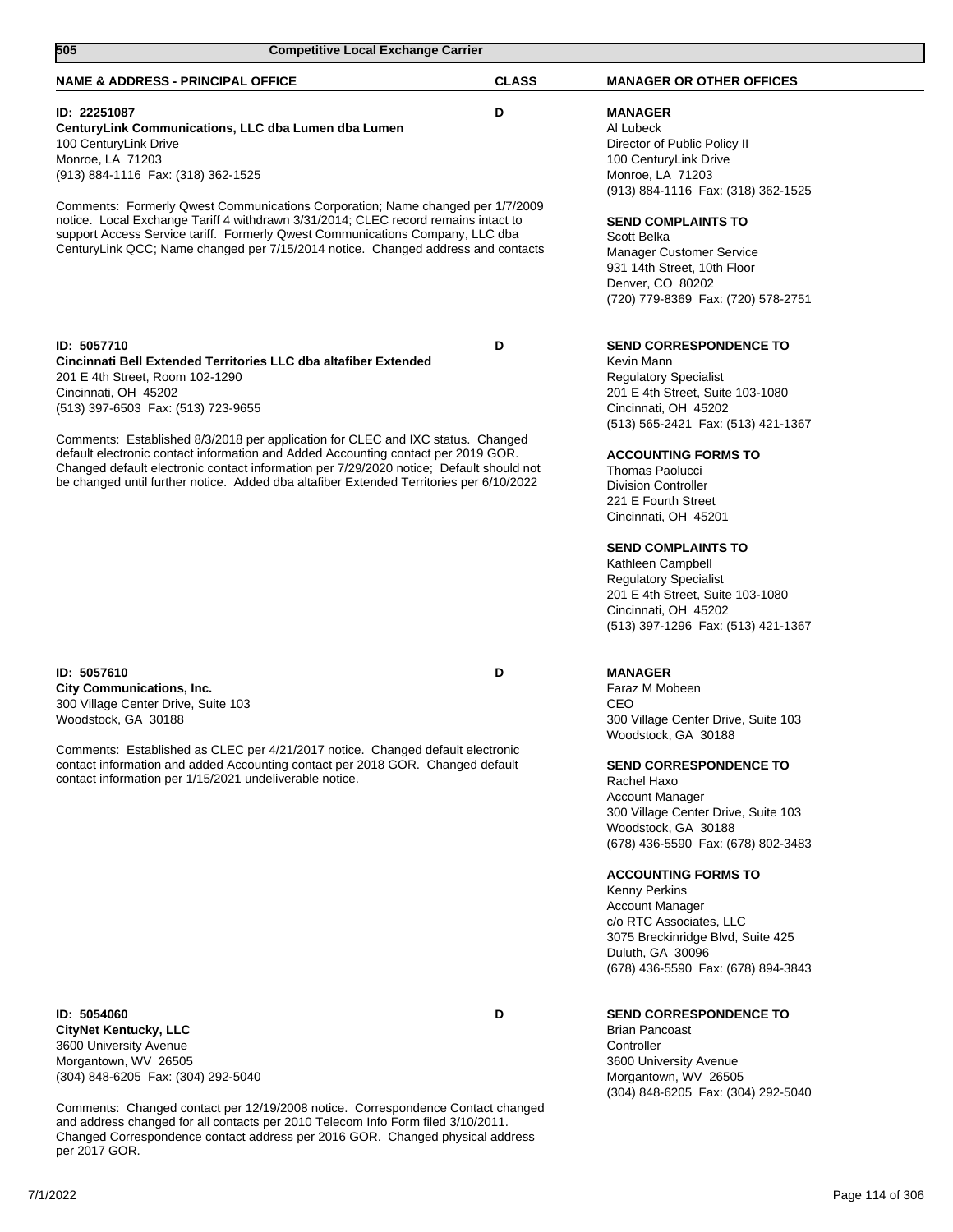| 505<br><b>Competitive Local Exchange Carrier</b>                                                                                                                                                                                                                                                                                                                                                                                                              |              |                                                                                                                                                                                                                                                                                                                                                                                                                            |  |
|---------------------------------------------------------------------------------------------------------------------------------------------------------------------------------------------------------------------------------------------------------------------------------------------------------------------------------------------------------------------------------------------------------------------------------------------------------------|--------------|----------------------------------------------------------------------------------------------------------------------------------------------------------------------------------------------------------------------------------------------------------------------------------------------------------------------------------------------------------------------------------------------------------------------------|--|
| <b>NAME &amp; ADDRESS - PRINCIPAL OFFICE</b>                                                                                                                                                                                                                                                                                                                                                                                                                  | <b>CLASS</b> | <b>MANAGER OR OTHER OFFICES</b>                                                                                                                                                                                                                                                                                                                                                                                            |  |
| ID: 5057700<br><b>Claro Enterprise Solutions, LLC</b><br>3350 SW 148th Avenue, Suite 400<br>Miramar, FL 33027<br>(954) 517-7303 Fax: (954) 517-7305<br>Comments: Established as a fixed VoIP provider per 7/6/2018 notice. Contacts updated<br>per 4/19/2022 Info Form.                                                                                                                                                                                       | D            | <b>MANAGER</b><br>Luis Segovia<br>Controller<br>3350 SW 148th Avenue, Suite 400<br>Miramar, FL 33027<br>(954) 517-7300 Fax: (954) 517-7305<br><b>SEND CORRESPONDENCE TO</b><br>Naisleth Rodriguez<br>Sr. Commercial Attorney<br>3350 SW 148th Avenue, Suite 400<br>Miramar, FL 33027<br><b>SEND COMPLAINTS TO</b><br>Naisleth Rodriguez<br>Sr. Commercial Attorney<br>3350 SW 148th Avenue, Suite 400<br>Miramar, FL 33027 |  |
| ID: 5058290<br>Clear Live, LLC<br>1309 Coffeen Avenue, Suite 1200<br>Sheridan, WY 82801<br>Comments: Established per 6/22/2021 per application for authority to operate as fixed<br>VoIP provider. Address updated per 5/9/2022 Info Form.                                                                                                                                                                                                                    | D            | <b>MANAGER</b><br>Peter Bouchard<br>Member<br>500 Washington Avenue, Suite 300<br>Portland, ME 04103<br><b>ACCOUNTING FORMS TO</b><br>Mark G Lammert<br>Attorney-in-Fact<br>c/o Compliance Solutions, Inc.<br>242 Rangeline Road<br>Longwood, FL 32750<br>(407) 794-3488 Fax: (407) 260-1033<br><b>SEND COMPLAINTS TO</b><br>Peter Bouchard<br>Member<br>1309 Coffeen Avenue, Suite 1200<br>Sheridan, WY 82801             |  |
| ID: 5055160<br>CMN-RUS, Inc.<br>3701 Communications Way<br>Evansville, IN 47712<br>(913) 754-3305 Fax: (812) 759-6823<br>Comments: Was inadvertently on PENDING. Made active 2/13/2007. Contact<br>information changed 6/13/2007 per letter of 4/16/2007. Physical address changed<br>8/15/2008 per Information Form. Revised address for Correspondence Contact, revised<br>Complaint Contact & added fax numbers per 2010 Telecom Info Form filed 4/4/2011. | D            | <b>MANAGER</b><br>John Chuang<br>Corporate Counsel<br>8829 Bond Street<br>Overland Park, KS 66214<br><b>SEND CORRESPONDENCE TO</b><br>Ed Corr<br>Vice President Tax<br>8837 Bond Street<br>Overland Park, KS 66214<br>(812) 213-1082 Fax: (317) 599-1149<br><b>SEND COMPLAINTS TO</b><br><b>Customer Service</b><br>3701 Communications Way<br>Evansville, IN 47715                                                        |  |
| ID: 22251722<br>Comcast Phone of Kentucky, LLC d/b/a Comcast Digital Phone<br>200 Cresson Boulevard<br>Phoenixville, PA 19460<br>(610) 665-2536 Fax: (610) 665-2753                                                                                                                                                                                                                                                                                           | Α            | <b>SEND CORRESPONDENCE TO</b><br>James G Gray<br>Sr. Director, Regulatory<br>200 Cresson Boulevard<br>Phoenixville, PA 19460<br>(610) 665-2536 Fax: (770) 863-5057                                                                                                                                                                                                                                                         |  |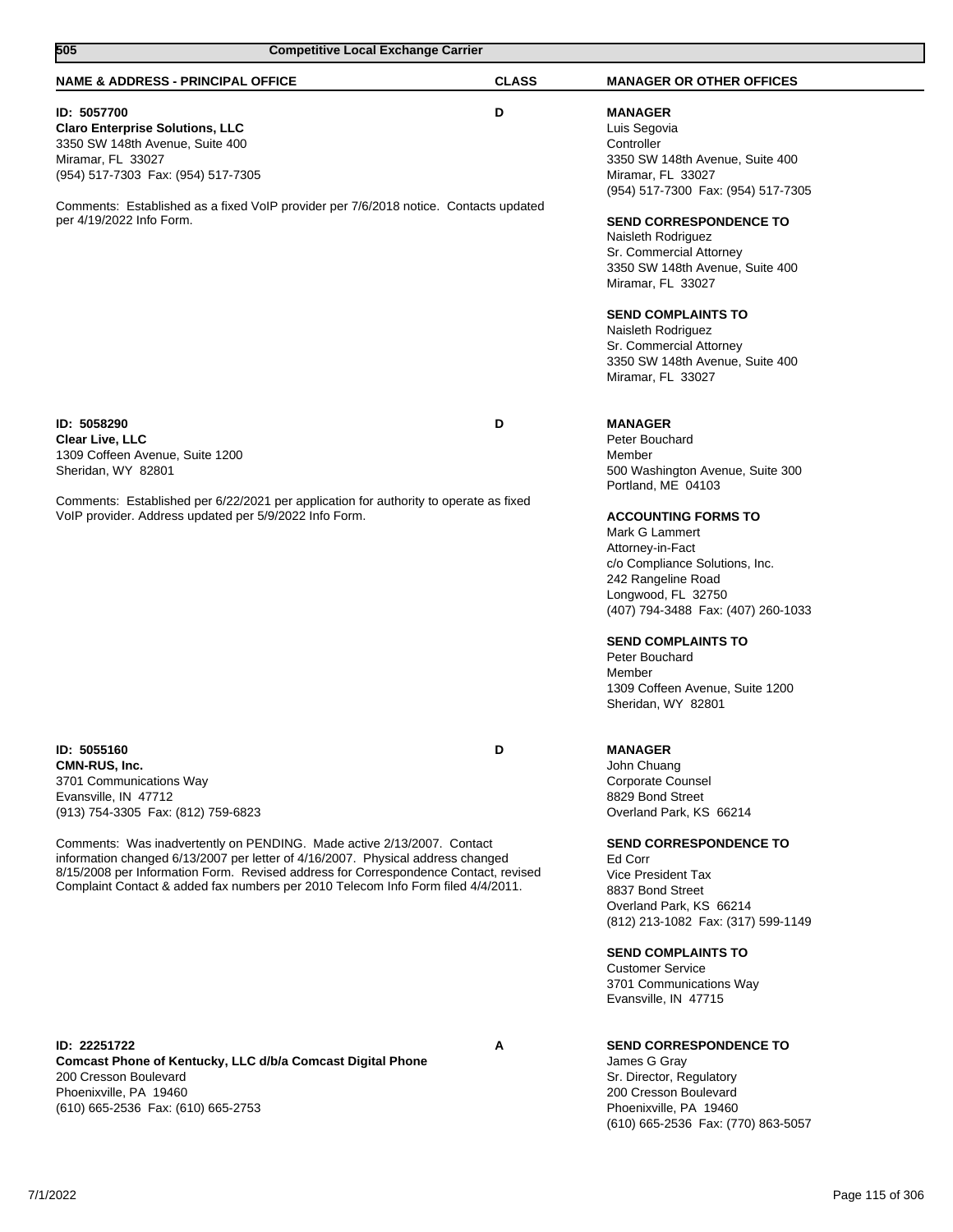| 505<br><b>Competitive Local Exchange Carrier</b>                                         |              |                                    |  |
|------------------------------------------------------------------------------------------|--------------|------------------------------------|--|
| <b>NAME &amp; ADDRESS - PRINCIPAL OFFICE</b>                                             | <b>CLASS</b> | <b>MANAGER OR OTHER OFFICES</b>    |  |
| Comcast Phone of Kentucky, LLC d/b/a Comcast Digital Phone                               |              | <b>SEND COMPLAINTS TO</b>          |  |
| Comments: Activated per tariff submitted 11/26/2008; Contact updated per 11/26/2008      |              | Amy K Averill                      |  |
| Info Form. Added Correspondence Contact & revised Complaint Contact per the              |              | VP, Regulatory Affairs             |  |
| 3/29/2011 Info Form. Address updated per Letter dated 1/19/2012. Address updated per     |              | 2605 Circle 75 Parkway SE          |  |
| 3/14/2013 Info Form. Contacts updated per 3/20/2014 Info Form. Modified                  |              | Atlanta, GA 30339                  |  |
|                                                                                          |              | (470) 787-4583 Fax: (770) 863-5057 |  |
| ID: 5057260                                                                              | D            | <b>MANAGER</b>                     |  |
| <b>COMM-CORE, LLC</b>                                                                    |              | Carissa Frame                      |  |
| 3820 S Dixie Highway                                                                     |              | Controller                         |  |
| Lima, OH 45806                                                                           |              | 3820 S Dixie Highway               |  |
| (419) 991-4694 Fax: (419) 991-4329                                                       |              | Lima, OH 45806                     |  |
|                                                                                          |              | (419) 991-4694 Fax: (419) 991-4329 |  |
| Comments: Established per 4/21/2015 application for authority to operate as a fixed VoIP |              |                                    |  |
| provider. Created Active Date per Comment info 5/27/2016 Changed Manager and             |              | <b>ACCOUNTING FORMS TO</b>         |  |
| Complaint contacts per 2017 GOR and 3/29/2018 Info Form. Changed default electronic      |              | Mark G Lammert                     |  |
| contact information per 2018 GOR and 3/29/2019 Info Form.                                |              | <b>Tax Preparer</b>                |  |
|                                                                                          |              | c/o Compliance Solutions, Inc.     |  |
|                                                                                          |              | 242 Rangeline Road                 |  |
|                                                                                          |              | Longwood, FL 32750                 |  |
|                                                                                          |              | (407) 260-1011 Fax: (407) 260-1033 |  |
|                                                                                          |              | <b>SEND COMPLAINTS TO</b>          |  |
|                                                                                          |              | Carissa Frame                      |  |
|                                                                                          |              | Controller                         |  |
|                                                                                          |              | 3820 S Dixie Highway               |  |
|                                                                                          |              | Lima, OH 45806                     |  |
|                                                                                          |              | (419) 991-4694 Fax: (419) 991-4329 |  |
| ID: 5055770                                                                              | D            | <b>MANAGER</b>                     |  |
| <b>Communications Venture Corporation d/b/a INdigital Telecom</b>                        |              | Mark Grady                         |  |
| 1616 Directors Row                                                                       |              | President                          |  |
| Fort Wayne, IN 46808                                                                     |              | 1616 Directors Row                 |  |
| (260) 469-2010 Fax: (260) 469-4329                                                       |              | Fort Wayne, IN 46808               |  |
|                                                                                          |              | (260) 469-2010 Fax: (260) 469-4329 |  |
| Comments: Established per 5/23/2007 Application for Initial Operations as CLEC.          |              |                                    |  |
| Address updated per 2013 GOR and 3/28/2014 Info Form. Changed default electronic         |              | <b>SEND CORRESPONDENCE TO</b>      |  |
| contact information, Correspondence and Complaint contacts per 10/16/2017 notice.        |              | Deb Prather                        |  |
| Changed default, Correspondence contact and added Accounting contact 5/15/2020 per       |              | Director of Regulatory Affairs     |  |
|                                                                                          |              | 1616 Directors Row                 |  |

**ID: 22251546 D ComTech 21, LLC** One Barnes Park South Wallingford, CT 06492 (203) 679-7000 Fax: (877) 312-5544

#### **MANAGER**

CFO

Fort Wayne, IN 46808

1616 Directors Row Fort Wayne, IN 46808

Deb Prather Regulatory 1616 Directors Row Fort Wayne, IN 46808

**SEND COMPLAINTS TO**

**ACCOUNTING FORMS TO** Jeffrey A Humbarger

(260) 469-2010 Fax: (260) 469-4329

Laura Matosian VP Operations One Barnes Park South Wallingford, CT 06492 (203) 679-7000 Fax: (877) 312-5544

(260) 469-2010 Fax: (260) 469-4328

 $\overline{\phantom{a}}$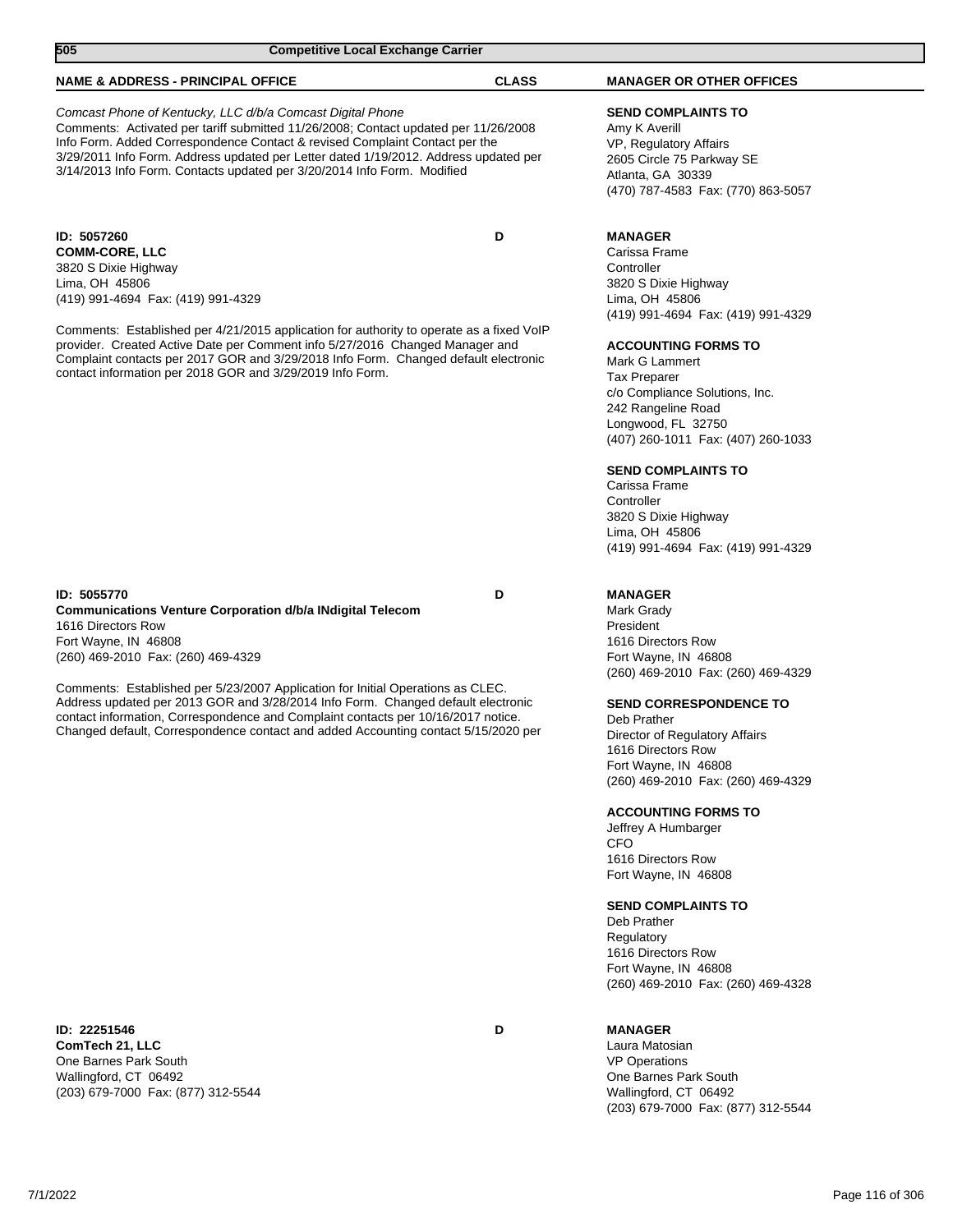| 505<br><b>Competitive Local Exchange Carrier</b>                                                                                                                                                                                                                                                                                                            |              |                                                                                                                                                                                                                                                                                                                                                                                                                                                                                                 |
|-------------------------------------------------------------------------------------------------------------------------------------------------------------------------------------------------------------------------------------------------------------------------------------------------------------------------------------------------------------|--------------|-------------------------------------------------------------------------------------------------------------------------------------------------------------------------------------------------------------------------------------------------------------------------------------------------------------------------------------------------------------------------------------------------------------------------------------------------------------------------------------------------|
| <b>NAME &amp; ADDRESS - PRINCIPAL OFFICE</b>                                                                                                                                                                                                                                                                                                                | <b>CLASS</b> | <b>MANAGER OR OTHER OFFICES</b>                                                                                                                                                                                                                                                                                                                                                                                                                                                                 |
| ComTech 21, LLC Continued<br>Comments: Changed contact name per 1/31/2008 filing. Information changed per<br>Telecom Info Form dated 1/31/2011. Complaint contact updated per 3/2/2012 Info Form.<br>Changed phone per 1/21/2014 Info Form. Changed contacts per 2014 GOR. Changed<br>Fax and added Complaint contact per 2017 GOR and 2/26/2018 Info Form. |              | <b>SEND COMPLAINTS TO</b><br>Laura Matosian<br><b>VP Operations</b><br>One Barnes Park South<br>Wallingford, CT 06492<br>(203) 679-7000 Fax: (877) 312-5544                                                                                                                                                                                                                                                                                                                                     |
| ID: 5058200<br><b>Conexon Connect LLC</b><br>2001 Grand Blvd, Suite 700<br>Kansas City, MO 64108<br>Comments: Established per 1/8/2021 notice to provide CLEC service.                                                                                                                                                                                      | D            | <b>MANAGER</b><br>Teresa Hannay<br>VP, Telecommunications<br>2001 Grand Blvd, Suite 700<br>Kansas City, MO 64108<br><b>SEND COMPLAINTS TO</b><br>Teresa Hannay<br>VP, Telecommunications<br>2001 Grand Blvd, Suite 700<br>Kansas City, MO 64108                                                                                                                                                                                                                                                 |
| ID: 5058240<br>ConnectMe, L.L.C.<br>101 Ivy Terrace Road<br>Summerville, SC 29486<br>Comments: Established per 4/14/2021 Application for Authority to Operate as a fixed<br>VoIP Reseller. Address updated per 3/28/2022 Info Form.                                                                                                                         | D            | <b>MANAGER</b><br><b>Scott Seltzer</b><br>President<br>101 Ivy Terrace Road<br>Summerville, SC 29486<br><b>SEND CORRESPONDENCE TO</b><br>Mark G Lammert<br>Attorney-in-Fact<br>c/o Compliance Solutions, Inc.<br>242 Rangeline Road<br>Longwood, FL 32750<br>(407) 794-3488 Fax: (407) 260-1033                                                                                                                                                                                                 |
| ID: 5058700<br><b>Copperband Technologies, LLC</b><br>1775-A Alpine Drive<br>Clarksville, TN 37040<br>Comments: Established per 5/2/2022 application for authority to operate as a fixed VoIP<br>reseller.                                                                                                                                                  | С            | <b>MANAGER</b><br><b>Chris McQuistion</b><br>President<br>1775-A Alpine Drive<br>Clarksville, TN 37040<br>(931) 263-8003 Fax: (931) 503-7100<br><b>ACCOUNTING FORMS TO</b><br>Mark G Lammert<br>Attorney-in-Fact<br>c/o Compliance Solutions, Inc.<br>242 Rangeline Road<br>Longwood, FL 32750<br>(407) 260-1011 Fax: (407) 260-1033<br><b>SEND COMPLAINTS TO</b><br><b>Chris McQuistion</b><br>President<br>1775-A Alpine Drive<br>Clarksville, TN 37040<br>(931) 263-8003 Fax: (931) 503-7100 |

**ID: 5054770 D CoreTel Kentucky, Inc.** 213 South Main Street Anderson, SC 29624 (410) 216-9865 Fax: (410) 216-9867

## **MANAGER** ,

**SEND CORRESPONDENCE TO** Ralph Gleaton General Counsel 213 South Main Street Anderson, SC 29624 (410) 216-9865 Fax: (410) 216-9867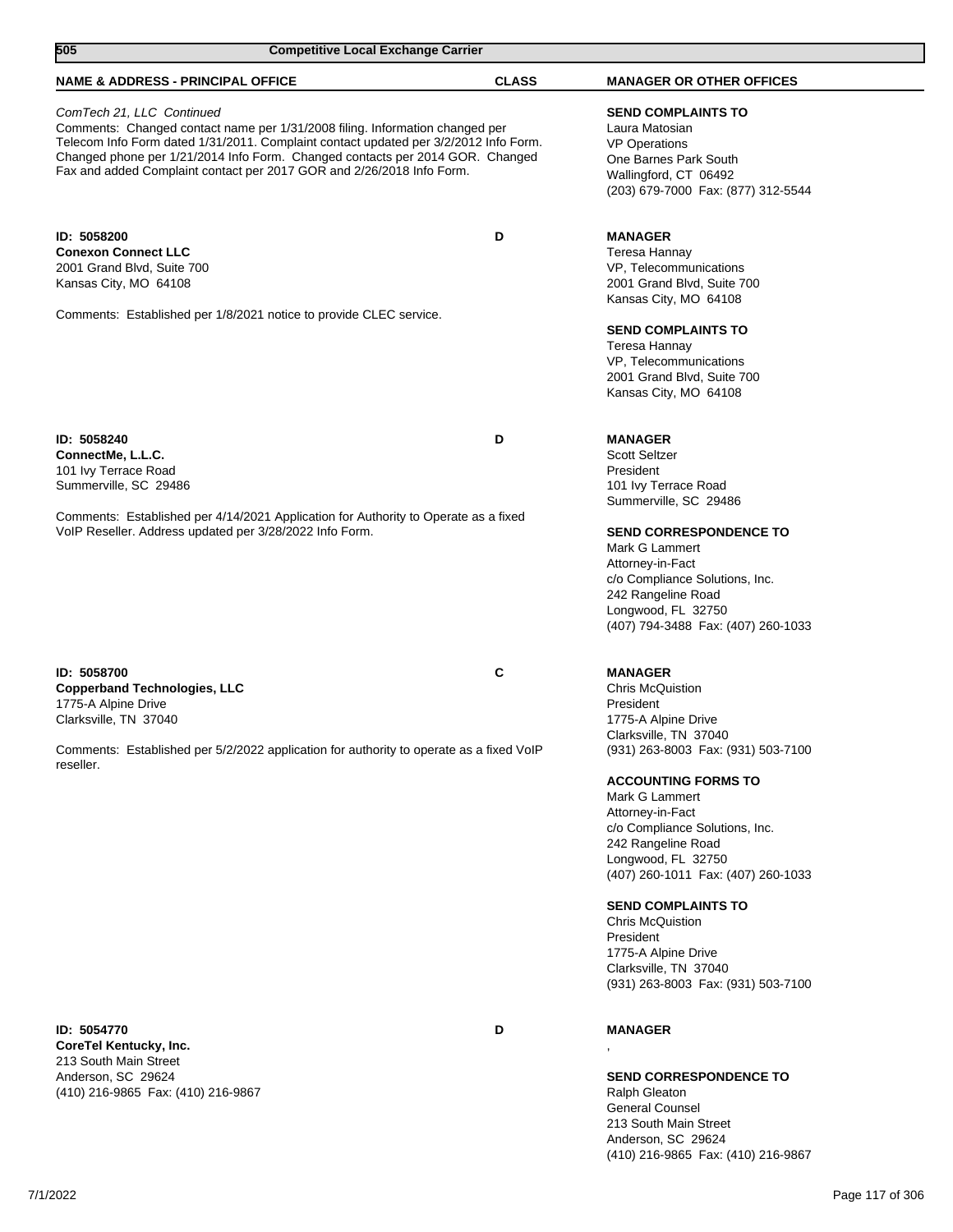| 505<br><b>Competitive Local Exchange Carrier</b>                                                                                                                                                                                                                                                                                                      |              |                                                                                                                                                                                                                                                     |  |
|-------------------------------------------------------------------------------------------------------------------------------------------------------------------------------------------------------------------------------------------------------------------------------------------------------------------------------------------------------|--------------|-----------------------------------------------------------------------------------------------------------------------------------------------------------------------------------------------------------------------------------------------------|--|
| <b>NAME &amp; ADDRESS - PRINCIPAL OFFICE</b>                                                                                                                                                                                                                                                                                                          | <b>CLASS</b> | <b>MANAGER OR OTHER OFFICES</b>                                                                                                                                                                                                                     |  |
| CoreTel Kentucky, Inc. Continued<br>Comments: Was inadvertently on PENDING. Made active 2/13/2007. Changed Address,<br>phone numbers, Complaint Contact, and added Accounting Contact per 2017 GOR and<br>3/30/2018 Info Form. Removed Mr. Van de Verg as Manager per 4/12/2018 Email<br>Correspondence.                                              |              | <b>ACCOUNTING FORMS TO</b><br><b>Judith Martin</b><br><b>Compliance Reporting Specialist</b><br>Inteserra Consulting Group, Inc.<br>P.O. Drawer 200<br>Winter Park, FL 32790                                                                        |  |
|                                                                                                                                                                                                                                                                                                                                                       |              | <b>SEND COMPLAINTS TO</b><br>Ralph Gleaton<br><b>General Counsel</b><br>213 South Main Street<br>Anderson, SC 29624<br>(410) 216-9865 Fax: (410) 216-9567                                                                                           |  |
| ID: 5056580<br><b>Crexendo Business Solutions, Inc.</b><br>1615 S 52nd Street<br>Tempe, AZ 85281<br>(801) 227-0004 Fax: (801) 426-6712                                                                                                                                                                                                                | D            | <b>MANAGER</b><br><b>Richard Braband</b><br>VP of Operations<br>1615 S 52nd Street<br>Tempe, AZ 85281<br>(801) 227-0004 Fax: (801) 426-6712                                                                                                         |  |
| Comments: Established per 5/17/2010 notice to operate as an interexchange and local<br>exchange telecommunications carrier in Kentucky. Address changed per 8/26/2010<br>notice. Modified Correspondence and Complaint contact address per 12/27/2011 notice.<br>Changed address 1/15/2014 after returned mailing; info obtained from KSOS. Complaint |              | <b>ACCOUNTING FORMS TO</b><br>Susan Cockerham<br><b>Regulatory Agent</b><br>c/o FAS Tek Compliance Solutions<br>1615 S. 52nd Street<br>Tempe, AZ 85281<br>(678) 672-2837 Fax: (678) 672-2830<br><b>SEND COMPLAINTS TO</b><br><b>Richard Braband</b> |  |
|                                                                                                                                                                                                                                                                                                                                                       |              | VP of Operations<br>1615 S 52nd Street<br>Tempe, AZ 85281<br>(602) 714-8500 Fax: (801) 426-6712                                                                                                                                                     |  |
| ID: 5057830<br><b>Crown Castle Fiber LLC</b><br>1220 Augusta Drive, Suite 600<br>Houston, TX 77057<br>(724) 416-2000 Fax: (703) 434-8510                                                                                                                                                                                                              | D            | <b>MANAGER</b><br>Fernanda Biehl<br>Manager, Regulatory Affairs - Fiber<br>196 Van Buren Street, Suite 250<br>Herndon, VA 20170<br>(703) 434-8533 Fax: (703) 434-8510                                                                               |  |
| Comments: Established per 11/13/2018 notice of intent to operate as a CLEC and IXC.<br>Consolidation of Crown Castle NG Central, LLC (5057090), Access Fiber Group, Inc. (ID<br>5056250) and Fiber Technologies Networks, LLC (IDs 5056890 & 5179570) into Crown<br>Castle Fiber LLC (IDs 5057830 and 5179930) confirmed per 11/29/2018 notice and    |              | <b>SEND COMPLAINTS TO</b><br>Fernanda Biehl<br>Manager, Regulatory Affairs<br>196 Van Buren Street, Suite 250<br>Herndon, VA 20170<br>(703) 434-8533 Fax: (703) 434-8510                                                                            |  |
| ID: 5057240<br><b>CSL Kentucky System, LLC</b><br>2101 Riverfront Drive, Suite A<br>Little Rock, AR 72202                                                                                                                                                                                                                                             | D            | <b>MANAGER</b><br>Linda Holden-Smith<br><b>Billing Manager</b><br>2101 Riverfront Drive, Suite A                                                                                                                                                    |  |

Comments: Established per Case 2014-00283 Orders dated 12/4/2014 and 12/29/2014 and 3/25/2015 notice (REIT - Acquired assets currently used to provide utility service). Changed Accounting contact per 2015 GOR. Updated Active Date per Comment info 5/27/2016. Changed address and contacts per 2015 GOR. Changed all contacts

(501) 850-0820 Fax: (501) 537-0769

## **SEND CORRESPONDENCE TO**

(501) 850-0820 Fax: (501) 537-0769

Little Rock, AR 72202

Linda Holden-Smith Billing Manager 2101 Riverfront Drive, Suite A Little Rock, AR 72202 (501) 850-0820 Fax: (501) 537-0769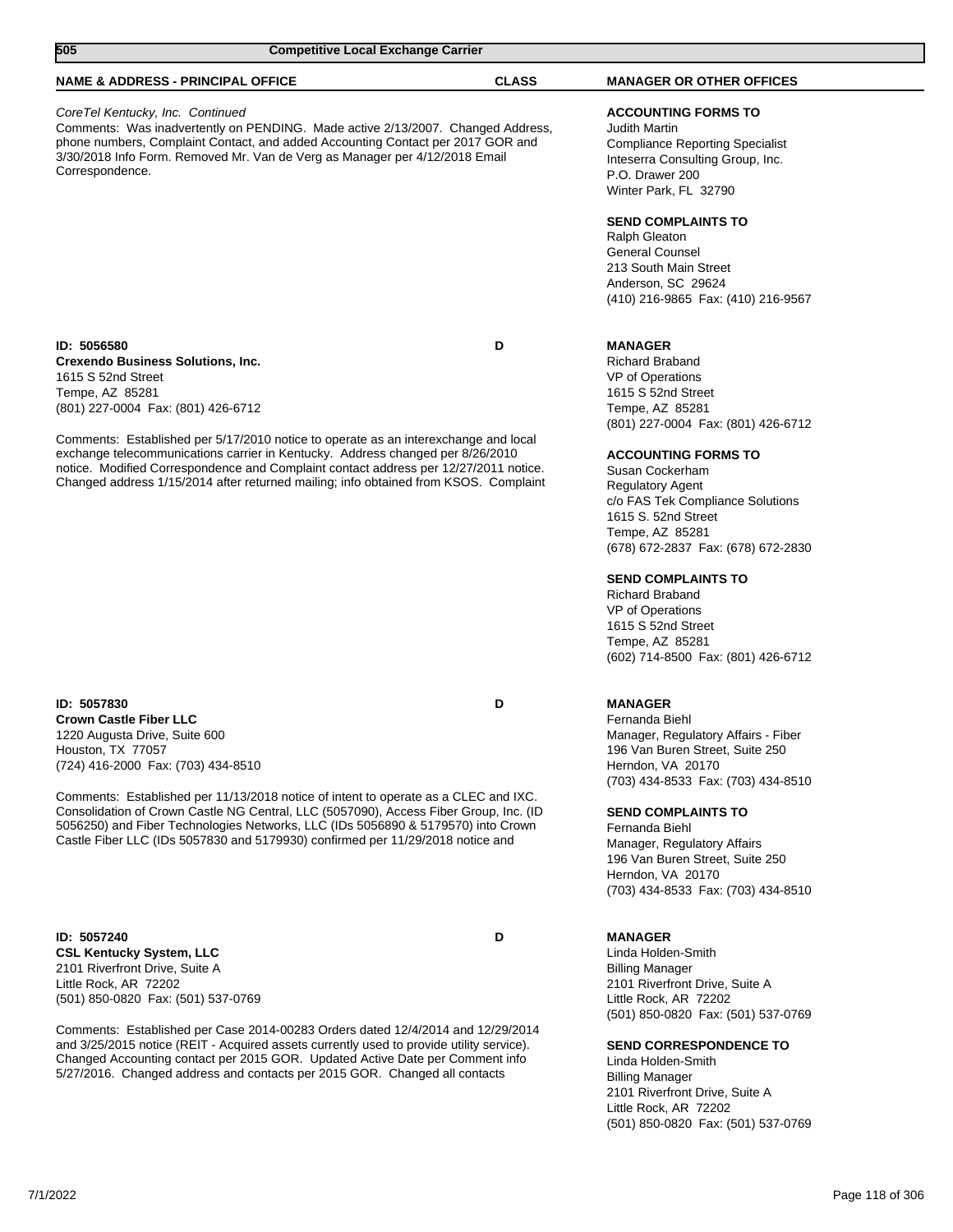| 505<br><b>Competitive Local Exchange Carrier</b>                                                                                                                                                                                                                                                                                    |              |                                                                                                                                                                                                                   |  |
|-------------------------------------------------------------------------------------------------------------------------------------------------------------------------------------------------------------------------------------------------------------------------------------------------------------------------------------|--------------|-------------------------------------------------------------------------------------------------------------------------------------------------------------------------------------------------------------------|--|
| <b>NAME &amp; ADDRESS - PRINCIPAL OFFICE</b>                                                                                                                                                                                                                                                                                        | <b>CLASS</b> | <b>MANAGER OR OTHER OFFICES</b>                                                                                                                                                                                   |  |
| CSL Kentucky System, LLC Continued                                                                                                                                                                                                                                                                                                  |              | <b>ACCOUNTING FORMS TO</b><br>Carly Fiola<br><b>Compliance Reporting Specialist II</b><br>c/o Inteserra Consulting Group, Inc.<br>P. O. Drawer 200<br>Winter Park, FL 32790<br>(407) 740-3010 Fax: (407) 740-0613 |  |
|                                                                                                                                                                                                                                                                                                                                     |              | <b>SEND COMPLAINTS TO</b><br>Linda Holden-Smith<br>Milling Manager/Customer Service<br>2101 Riverfront Drive, Suite A<br>Little Rock, AR 72202<br>(501) 850-0820 Fax: (501) 537-0769                              |  |
|                                                                                                                                                                                                                                                                                                                                     |              | <b>SEND COMPLAINTS TO</b><br><b>Ruth Conley</b><br>CEO & General Manager<br>1621 KY Route 40W<br>P. O. Box 240<br>Staffordsville, KY 41256<br>(606) 743-3121 Fax: (606) 297-9631                                  |  |
| ID: 5055350<br>Cumberland Cellular, LLC dba Duo Broadband<br>2150 N Main Street<br>P. O. Box 80<br>Jamestown, KY 41269<br>(270) 343-3131 Fax: (270) 343-2600                                                                                                                                                                        | A            | <b>MANAGER</b><br>Daryl Hammond<br>Secretary/Treasurer<br>P. O. Box 80<br>Jamestown, KY 42629<br>(270) 343-3131 Fax: (270) 343-2600                                                                               |  |
| Comments: Address changed 8/1/2008 per Information Form. Fax number and email<br>address added for Manager & Complaint Contacts per 2010 Telecom Info Form filed<br>3/14/2011. Added correspondence contact per 1/29/2014 Info Form. Changed name to<br>Cumberland Cellular, LLC dba Duo Broadband per 12/16/2019 notice, effective |              | <b>ACCOUNTING FORMS TO</b><br><b>Teresa Emerson</b><br>Accountant<br>2150 N Main Street<br>Jamestown, KY 41269                                                                                                    |  |
|                                                                                                                                                                                                                                                                                                                                     |              | <b>SEND COMPLAINTS TO</b><br>Daryl Hammond<br>Secretary<br>P. O. Box 80<br>Jamestown, KY 42629<br>(270) 343-3131 Fax: (270) 343-2600                                                                              |  |
| ID: 5058210<br><b>Cumberland Connect, LLC</b><br>1940 Madison Street<br>Clarksville, TN 37043                                                                                                                                                                                                                                       | D            | <b>MANAGER</b><br>Mark T Cook, P.E.<br><b>Broadband Manager</b><br>1940 Madison Street<br>Clarksville, TN 37043                                                                                                   |  |
| Comments: Established per 1/29/2021 registration as a CLEC providing high-speed<br>broadband Internet access and interconnected VoIP services.                                                                                                                                                                                      |              | <b>SEND COMPLAINTS TO</b><br>Emily R Johnson<br><b>Tech Support Supervisor</b><br>1940 Madison Street<br>Clarksville, TN 37043                                                                                    |  |
| ID: 5058380<br>Dagobah Systems Inc. dba Telcloud                                                                                                                                                                                                                                                                                    | C            | <b>MANAGER</b><br>Derek Jacoby                                                                                                                                                                                    |  |

President

651 N Broad Street, Suite 206 Middletown, DE 19709

Comments: Established per 2/17/2022 application for authority to operate as a fixed VoIP provider.

651 N Broad Street, Suite 206 Middletown, DE 19709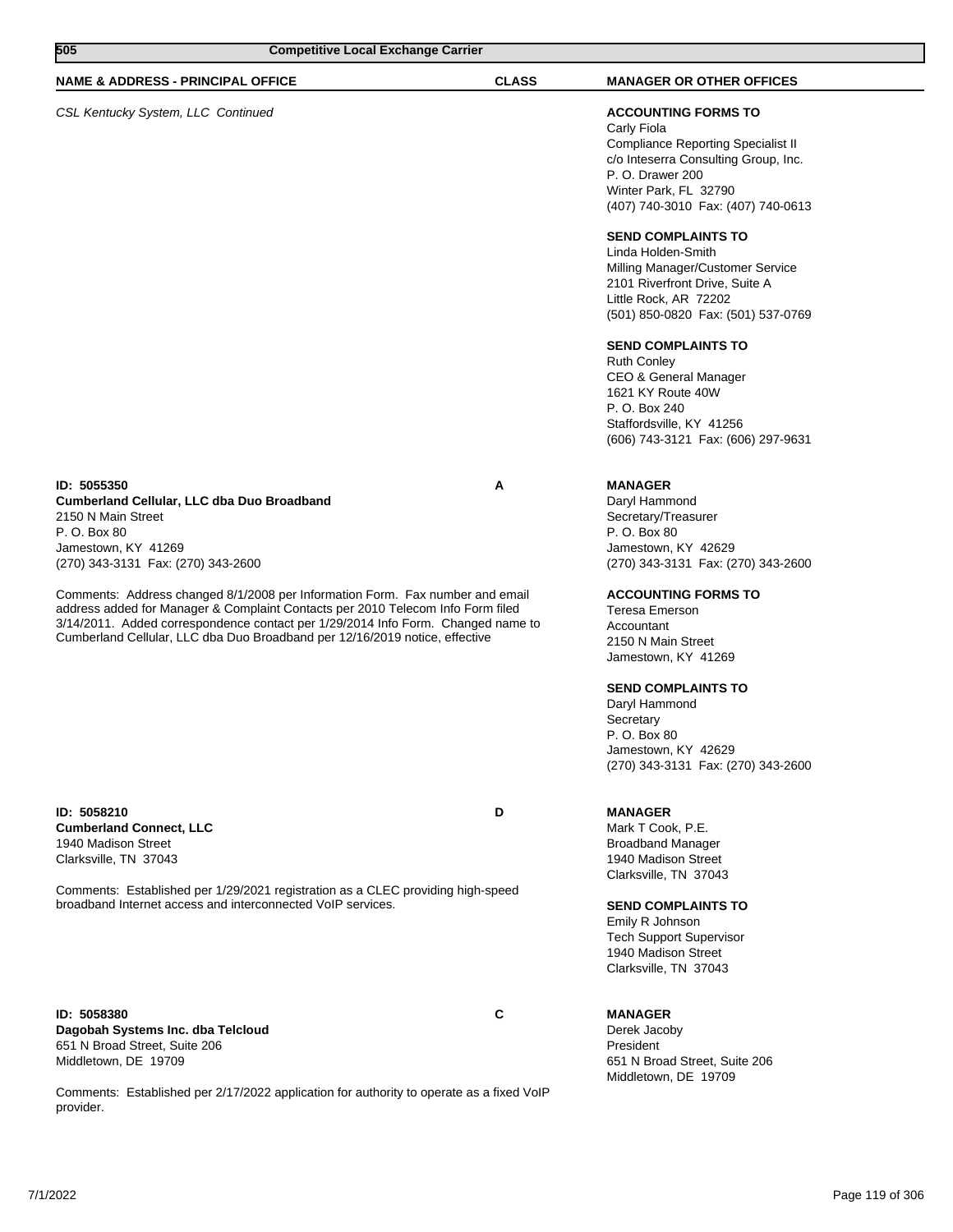| 505<br><b>Competitive Local Exchange Carrier</b>                                                                                                                                                                                                                                                                                                                                                                                                                       |              |                                                                                                                                                                                                                                                                                                                                                                                                                                                               |
|------------------------------------------------------------------------------------------------------------------------------------------------------------------------------------------------------------------------------------------------------------------------------------------------------------------------------------------------------------------------------------------------------------------------------------------------------------------------|--------------|---------------------------------------------------------------------------------------------------------------------------------------------------------------------------------------------------------------------------------------------------------------------------------------------------------------------------------------------------------------------------------------------------------------------------------------------------------------|
| <b>NAME &amp; ADDRESS - PRINCIPAL OFFICE</b>                                                                                                                                                                                                                                                                                                                                                                                                                           | <b>CLASS</b> | <b>MANAGER OR OTHER OFFICES</b>                                                                                                                                                                                                                                                                                                                                                                                                                               |
| Dagobah Systems Inc. dba Telcloud Continued                                                                                                                                                                                                                                                                                                                                                                                                                            |              | <b>ACCOUNTING FORMS TO</b><br>Mark G Lammert<br>Attorney-in-Fact<br>c/o Compliance Solutions, Inc.<br>242 Rangeline Road<br>Longwood, FL 32750<br>(407) 794-3488 Fax: (407) 260-1033<br><b>SEND COMPLAINTS TO</b><br>651 N Broad Street, Suite 206<br>Middletown, DE 19709                                                                                                                                                                                    |
| ID: 5057360<br>DataCenter, LC d/b/a First Hop<br>455 South Fourth Street<br><b>Suite 1446</b><br>Louisville, KY 40202<br>(859) 963-5548 Fax: (855) 694-3300<br>Comments: Established per 10/26/2015 application for authority to operate as a CLEC.<br>Created Active Date per Comment info 5/27/2016. Added dba per 2016 GOR and KSOS.                                                                                                                                | D            | <b>MANAGER</b><br>Zackery Perry<br>Manager<br>455 South Fourth Street<br><b>Suite 1446</b><br>Louisville, KY 40202<br><b>SEND CORRESPONDENCE TO</b><br>Christopher Pemberton<br><b>CFO</b><br>455 South Fourth Street<br><b>Suite 1446</b>                                                                                                                                                                                                                    |
|                                                                                                                                                                                                                                                                                                                                                                                                                                                                        |              | Louisville, KY 40202<br>(859) 963-5548 Fax: (855) 694-3300                                                                                                                                                                                                                                                                                                                                                                                                    |
| ID: 5056750<br>Davey Holdings, LLC<br>12921 W US Hwy 42<br>Prospect, KY 40059<br>(502) 292-0090 Fax: (502) 471-2108<br>Comments: Established per 8/25/2011 Application for Authority to Operate as a CLEC.<br>Created Active Date per Comment info 5/27/2016                                                                                                                                                                                                           | D            | <b>MANAGER</b><br>Dave Wallace<br>Founder<br>12921 W US Hwy 42<br>Prospect, KY 40059<br>(502) 322-6706 Fax: (502) 292-0090<br><b>SEND COMPLAINTS TO</b><br>Dave Wallace<br>Founder<br>12921 W US Hwy 42<br>Prospect, KY 40059<br>(502) 292-0090 Fax: (502) 292-0090                                                                                                                                                                                           |
| ID: 22251072<br>DeltaCom, LLC<br>4001 N Rodney Parham Road<br>Little Rock, AR 72212<br>(859) 357-8600 Fax: (786) 363-0147<br>Comments: Formerly ITC^DeltaCom Communications, Inc. - see letter of 3/30/06.<br>Changed contacts and telephone numbers per 2009 GOR submitted 4/2/2010. Contacts<br>updated per 4/4/2011 Info Form. Name and Physical Address changed per 8/30/2011<br>Notice. Changed address and contacts per 2012 GOR and changed from Inc to LLC and | D            | <b>MANAGER</b><br>Timothy P Loken<br><b>Director Regulatory Reporting</b><br>4001 N Rodney Parham Road<br>Grand Rapids, MI 49546<br><b>SEND CORRESPONDENCE TO</b><br>Stephanie Bell<br>Vice President of Government Affairs<br>130 W. New Circle Rd.<br>Suite 170<br>Lexington, KY 40505<br><b>ACCOUNTING FORMS TO</b><br><b>Becky West</b><br>Staff Manager - Regulatory Complianc<br>4001 N Rodney Parham Road, MS 1170-B1F2-1216C<br>Little Rock, AR 72212 |
|                                                                                                                                                                                                                                                                                                                                                                                                                                                                        |              | <b>SEND COMPLAINTS TO</b><br>Andrea Curtis<br>Manager- Customer Experience<br>1720 Galleria Blvd.<br>Charlotte, NC 28270                                                                                                                                                                                                                                                                                                                                      |

(855) 352-2731 Fax: (704) 849-2241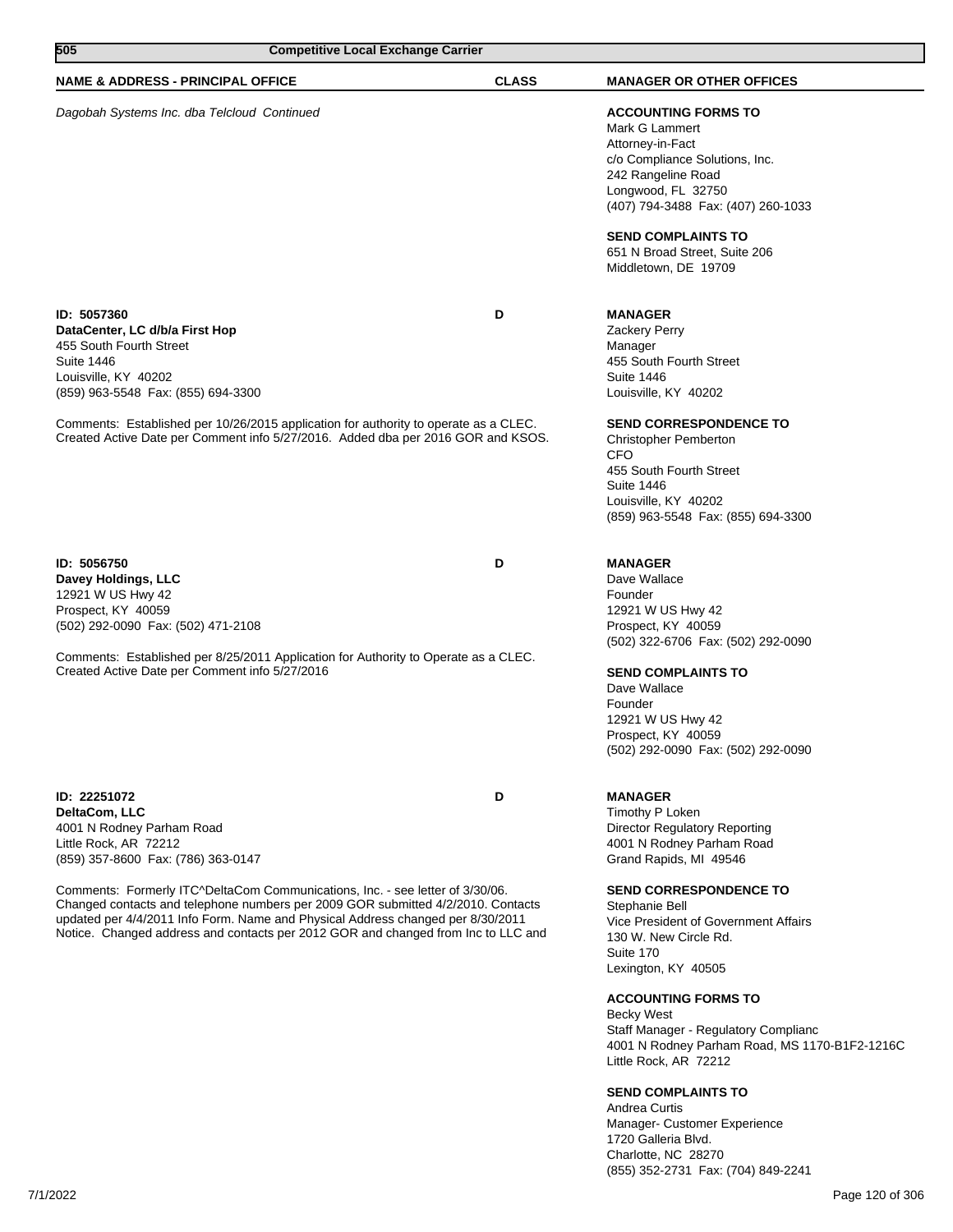| 505                                                                                                                                                                                                                                                                                                                                                                                                                                                                           | <b>Competitive Local Exchange Carrier</b> |              |                                                                                                                                                                                                                                                                                                                                                                                                                                                                                                                           |
|-------------------------------------------------------------------------------------------------------------------------------------------------------------------------------------------------------------------------------------------------------------------------------------------------------------------------------------------------------------------------------------------------------------------------------------------------------------------------------|-------------------------------------------|--------------|---------------------------------------------------------------------------------------------------------------------------------------------------------------------------------------------------------------------------------------------------------------------------------------------------------------------------------------------------------------------------------------------------------------------------------------------------------------------------------------------------------------------------|
| <b>NAME &amp; ADDRESS - PRINCIPAL OFFICE</b>                                                                                                                                                                                                                                                                                                                                                                                                                                  |                                           | <b>CLASS</b> | <b>MANAGER OR OTHER OFFICES</b>                                                                                                                                                                                                                                                                                                                                                                                                                                                                                           |
| ID: 5058140<br>DepositionConferencing.com, Inc.<br>12350 NW 39th Street, Suite 101A<br>Coral Springs, FL 33065                                                                                                                                                                                                                                                                                                                                                                |                                           | D            | <b>MANAGER</b><br>Chris Barton<br>President<br>12350 NW 39th Street, Suite 101A<br>Coral Springs, FL 33065                                                                                                                                                                                                                                                                                                                                                                                                                |
| Comments: Established per 9/22/2020 application for authority to operate as a fixed VoIP<br>reseller.                                                                                                                                                                                                                                                                                                                                                                         |                                           |              | <b>ACCOUNTING FORMS TO</b><br>Mark G Lammert<br>Attorney-in-Fact<br>c/o Compliance Solutions, Inc.<br>242 Rangeline Road<br>Longwood, FL 32750<br>(407) 260-1011 Fax: (407) 260-1033                                                                                                                                                                                                                                                                                                                                      |
| ID: 5003700<br>Dialog Telecommunications, Inc.<br>5550 77 Center Drive, Suite 220<br>Charlotte, NC 28217<br>(704) 887-1375 Fax: (704) 525-2129                                                                                                                                                                                                                                                                                                                                |                                           | Α            | <b>MANAGER</b><br>James Bellina<br>CEO<br>5550 77 Center Drive, Suite 220<br>Charlotte, NC 28217<br>(704) 887-1375 Fax: (704) 525-2129                                                                                                                                                                                                                                                                                                                                                                                    |
| Comments: Changed contacts per 2009 GOR submitted 4/2/2010. Changed address and<br>default per 2011 GOR.                                                                                                                                                                                                                                                                                                                                                                      |                                           |              | <b>SEND CORRESPONDENCE TO</b><br>Chris Turbyfill<br>Controller<br>5550 77 Center Drive, Suite 220<br>Charlotte, NC 28217<br>(704) 887-1375 Fax: (866) 882-3898                                                                                                                                                                                                                                                                                                                                                            |
|                                                                                                                                                                                                                                                                                                                                                                                                                                                                               |                                           |              | <b>SEND COMPLAINTS TO</b><br>Norma Baker<br><b>EVP</b><br>5550 77 Center Drive, Suite 220<br>Charlotte, NC 28217<br>(704) 887-1375 Fax: (866) 882-3898                                                                                                                                                                                                                                                                                                                                                                    |
| ID: 5056770<br>dishNet Wireline, LLC<br>9601 S Meridian Blvd<br>Englewood, CO 80155<br>(303) 723-2250 Fax: (720) 514-6327<br>Comments: Established per 9/16/2011 Letter. Named changed per 7/18/2012 Letter and<br>corresponding Tariff filing. Contacts updated per 2012 GOR and 1/14/2013 Info Form.<br>Changed contacts per 2013 GOR and 3/25/2014 Info Form. Correspondence contact<br>updated per 3/27/2015 Info Form. Changed address, Correspondence default and added |                                           | D            | <b>MANAGER</b><br><b>Shawn Stickle</b><br>Vice President<br>9601 S Meridian Blvd<br>Englewood, CO 80112<br>(303) 831-1977 Fax: (303) 831-1988<br><b>SEND CORRESPONDENCE TO</b><br>Sam Allen<br>Attorney-in-Fact<br>9601 S Meridian Blvd<br>Englewood, CO 80155<br><b>ACCOUNTING FORMS TO</b><br>Jason Erdmann<br>Senior Tax Manager<br>9601 S Meridian Blvd<br>Englewood, CO 80112<br>(303) 723-2250 Fax: (720) 514-6327<br><b>SEND COMPLAINTS TO</b><br>Mark Schmitt<br>Customer Service Manager<br>9601 S Meridian Blvd |
|                                                                                                                                                                                                                                                                                                                                                                                                                                                                               |                                           |              | Englewood, CO 80155                                                                                                                                                                                                                                                                                                                                                                                                                                                                                                       |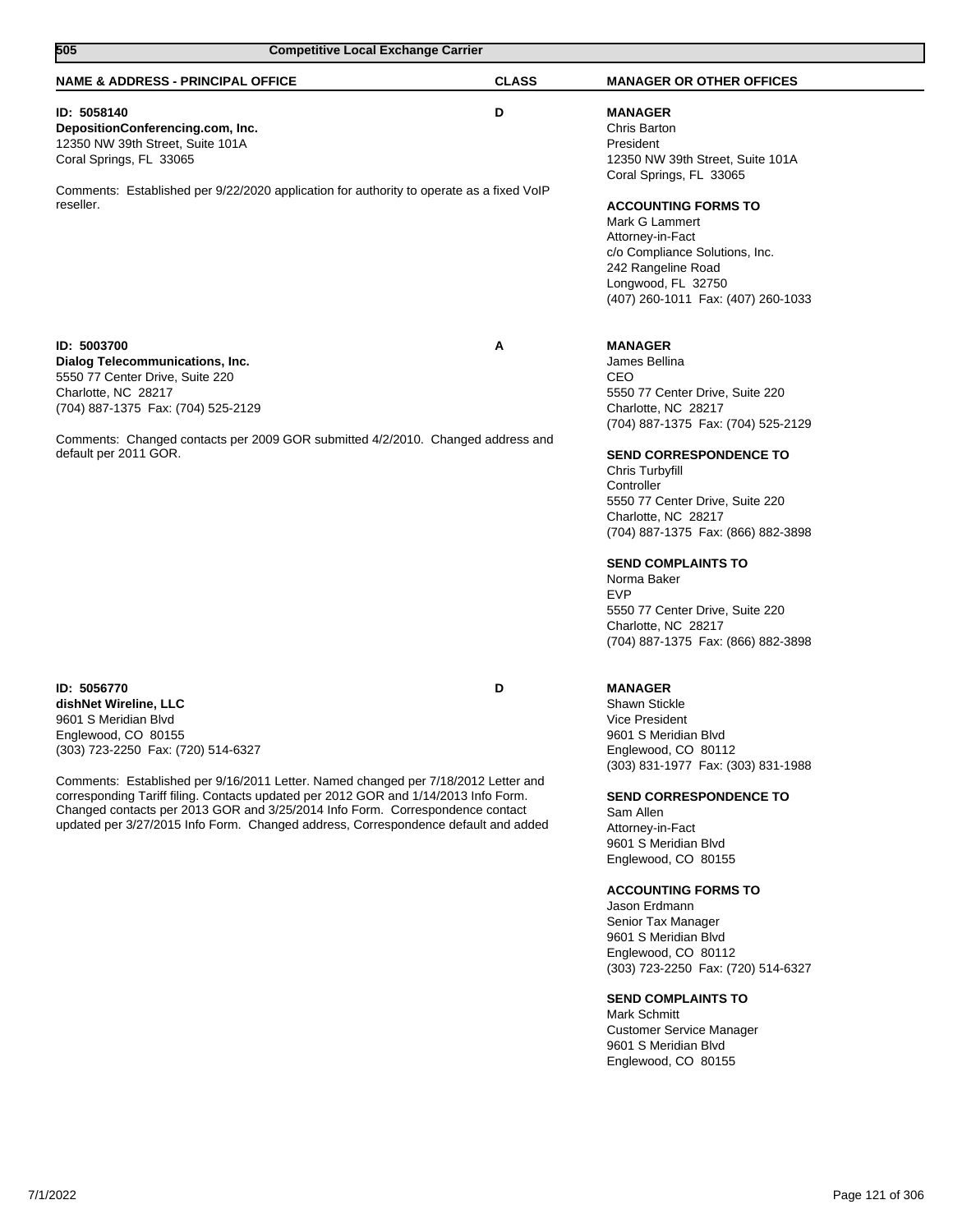| 505<br><b>Competitive Local Exchange Carrier</b>                                                                                                                                                                                                                                                                                                    |              |                                                                                                                                                                                                                                                                                                                                                       |
|-----------------------------------------------------------------------------------------------------------------------------------------------------------------------------------------------------------------------------------------------------------------------------------------------------------------------------------------------------|--------------|-------------------------------------------------------------------------------------------------------------------------------------------------------------------------------------------------------------------------------------------------------------------------------------------------------------------------------------------------------|
| <b>NAME &amp; ADDRESS - PRINCIPAL OFFICE</b>                                                                                                                                                                                                                                                                                                        | <b>CLASS</b> | <b>MANAGER OR OTHER OFFICES</b>                                                                                                                                                                                                                                                                                                                       |
| ID: 5057490<br><b>Distributed Computing, Inc.</b><br>1700 Union Avenue, Suite B<br>Baltimore, MD 21211<br>(410) 464-8900 Fax: (410) 464-8950<br>Comments: Established per 7/25/2016 application for authority to operate as a fixed VoIP<br>provider. Added Complaint contact per 6/2/2017 Info Form. Updated contacts per<br>3/29/2021 Info Form.  | C            | <b>MANAGER</b><br><b>Brad Muser</b><br><b>Vice President</b><br>1700 Union Avenue, Suite B<br>Baltimore, MD 21211<br>(410) 464-8900 Fax: (410) 464-8950<br><b>SEND CORRESPONDENCE TO</b><br>Mark G Lammert<br><b>Tax Preparer</b><br>c/o Compliance Solutions, Inc.<br>242 Rangeline Road<br>Longwood, FL 32750<br>(407) 260-1011 Fax: (407) 260-1033 |
|                                                                                                                                                                                                                                                                                                                                                     |              | <b>SEND COMPLAINTS TO</b><br><b>Brad Muser</b><br><b>Vice President</b><br>1700 Union Avenue, Suite B<br>Baltimore, MD 21211<br>(410) 464-8900 Fax: (410) 464-8950<br><b>SEND COMPLAINTS TO</b><br>Renee Hayden<br>COO<br>1515 Broadway<br>Paducah, KY 42001                                                                                          |
| ID: 5052520<br>e-Tel, LLC dba e-Tel/Murray, LLC<br>1515 Broadway<br>Paducah, KY 42001<br>(270) 441-7799 Fax: (270) 441-7917<br>Comments: Formerly e-Tel, LLC - see e-mail of 7/5/05. Address updated per 3/29/2013<br>Info Form. Changed address per 12/27/2019 notice. Added Correspondence contact and<br>changed default 5/18/2020 per 2019 GOR. | Α            | <b>MANAGER</b><br>Renee Hayden<br>COO<br>1515 Broadway<br>Paducah, KY 42001<br>(270) 441-7799 Fax: (270) 441-7917<br><b>SEND CORRESPONDENCE TO</b><br>Jeannie Englert<br><b>Office Manager</b><br>1515 Broadway<br>Paducah, KY 42001                                                                                                                  |
| ID: 5058190<br>E. Ritter Communications, L.L.C. dba Ritter Communications<br>2400 Ritter Drive<br>Jonesboro, AR 72401                                                                                                                                                                                                                               | D            | <b>MANAGER</b><br>Lexanne Horton<br>2400 Ritter Drive<br>Jonesboro, AR 72401                                                                                                                                                                                                                                                                          |
| Comments: Established per 11/23/2020 application for authority to operate as a CLEC.<br>Correspondence contact updated per 5/5/2022 Info Form.                                                                                                                                                                                                      |              | <b>SEND CORRESPONDENCE TO</b><br>Caleb Smith<br>Reg & Comp.<br>2400 Ritter Drive<br>Jonesboro, AR 72401<br>(870) 336-2311 Fax: (870) 336-9345<br><b>SEND COMPLAINTS TO</b><br>Jeff Kulas<br>2400 Ritter Drive<br>Jonesboro, AR 72401                                                                                                                  |
| ID: 5056370<br><b>East Kentucky Network, LLC</b><br>101 Technology Trail<br>Ivel, KY 41642<br>(606) 874-7550 Fax: (606) 791-2225                                                                                                                                                                                                                    | D            | <b>SEND CORRESPONDENCE TO</b><br>Lynn Haney<br>Regulatory and Compliance Director<br>101 Technology Trail<br>Ivel, KY 41642<br>(606) 874-7550 Fax: (606) 791-2225                                                                                                                                                                                     |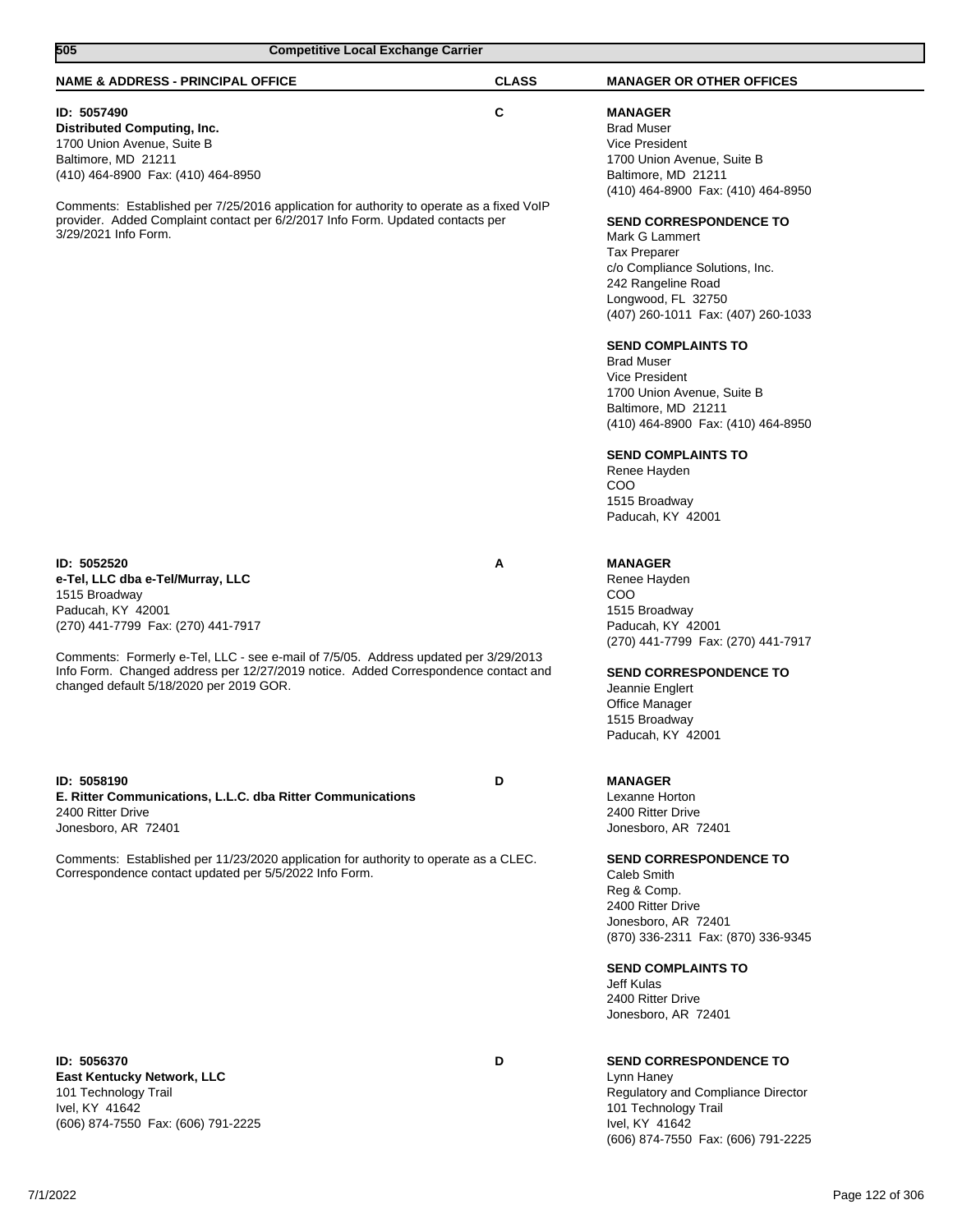| 505<br><b>Competitive Local Exchange Carrier</b>                                                                                                                                                                                                                                                                                                                                                                                                                                                           |              |                                                                                                                                                                                                                                                                                                                                                                                                                                                                                                                                                                                                                                                                                                                            |  |
|------------------------------------------------------------------------------------------------------------------------------------------------------------------------------------------------------------------------------------------------------------------------------------------------------------------------------------------------------------------------------------------------------------------------------------------------------------------------------------------------------------|--------------|----------------------------------------------------------------------------------------------------------------------------------------------------------------------------------------------------------------------------------------------------------------------------------------------------------------------------------------------------------------------------------------------------------------------------------------------------------------------------------------------------------------------------------------------------------------------------------------------------------------------------------------------------------------------------------------------------------------------------|--|
| <b>NAME &amp; ADDRESS - PRINCIPAL OFFICE</b>                                                                                                                                                                                                                                                                                                                                                                                                                                                               | <b>CLASS</b> | <b>MANAGER OR OTHER OFFICES</b>                                                                                                                                                                                                                                                                                                                                                                                                                                                                                                                                                                                                                                                                                            |  |
| East Kentucky Network, LLC Continued<br>Comments: Established per notice received 4/24/2009 for authority to operate as a CLEC<br>in Kentucky. Added Manager contact per 10/15/2013 notice. Updated contacts per<br>3/31/2014 Info form. Created Active Date per Comment info 5/27/2016                                                                                                                                                                                                                    |              | <b>SEND COMPLAINTS TO</b><br>William Allen Gillum<br>CEO<br>101 Technology Trail<br>Ivel, KY 41642<br>(606) 874-7550 Fax: (606) 339-1363                                                                                                                                                                                                                                                                                                                                                                                                                                                                                                                                                                                   |  |
| ID: 5056930<br><b>Eastern Telephone &amp; Technologies</b><br>106 Power Drive<br>Pikeville, KY 41501<br>(606) 432-0043 Fax: (606) 432-2894                                                                                                                                                                                                                                                                                                                                                                 | A            | <b>MANAGER</b><br>Darrell Maynard<br>President<br>106 Power Drive<br>Pikeville, KY 41501<br>(606) 432-0043 Fax: (606) 432-2894                                                                                                                                                                                                                                                                                                                                                                                                                                                                                                                                                                                             |  |
| Comments: Established per 11/30/2012 Letter. Created Active Date per Comment info<br>5/27/2016. Added Accounting contact per 2015 GOR. Changed default, added Manager<br>and removed Correspondence contact 5/21/2020 per 2019 GOR.                                                                                                                                                                                                                                                                        |              | <b>ACCOUNTING FORMS TO</b><br>Kim Daniels<br>Accountant<br>106 Power Drive<br>Pikeville, KY 41501<br>(606) 432-0043 Fax: (606) 432-2894<br><b>SEND COMPLAINTS TO</b><br>Jamie Caines<br>Director of Customer Service<br>106 Power Drive<br>Pikeville, KY 41501<br>(606) 432-0043 Fax: (606) 432-2894                                                                                                                                                                                                                                                                                                                                                                                                                       |  |
| ID: 5056620<br><b>Easton Telecom Services, LLC</b><br>3046 Brecksville Road<br>Summit II, Unit A<br>Richfield, OH 44286<br>(330) 659-6700 Fax: (330) 659-9379<br>Comments: Established per 9/20/2010 app for authority to operate as CLEC. Added<br>Correspondence contact per 2010 GOR. Contacts updated per 3/27/2014 Info Form.<br>Correspondence contact updated per 3/27/2015 Info Form. Changed Default per 2015<br>GOR. Created Active Date per Comment info 5/27/2016. Added Complaint contact per | С            | <b>MANAGER</b><br>Robert E Mocas<br>Manager<br>3046 Brecksville Road<br>Summit II, Unit A<br>Richfield, OH 44286<br>(330) 659-6700 Fax: (330) 659-9379<br><b>SEND CORRESPONDENCE TO</b><br>James Kolezynski<br>Director of Operations<br>3046 Brecksville Road<br>Summit II, Unit A<br>Richfield, OH 44286<br>(330) 659-6700 Fax: (330) 659-9379<br><b>ACCOUNTING FORMS TO</b><br>Pat Hudson<br>Regulatory Revenue Admin<br>3046 Brecksville Road<br>Summit II, Unit A<br>Richfield, OH 44286<br>(330) 659-6700 Fax: (330) 659-9379<br><b>SEND COMPLAINTS TO</b><br>James Kolenzynski<br>Director of Operations<br>3046 Brecksville Road<br>Summit II, Unit A<br>Richfield, OH 44286<br>(330) 659-6700 Fax: (330) 659-9379 |  |

**ID: 5054080 D ECG, Inc.** 505 North Toombs Street Valdosta, GA 31601 (229) 244-2099 Fax: (229) 244-2399

# **SEND CORRESPONDENCE TO**

Stephen Rice Controller 505 North Toombs Street Valdosta, GA 31601 (229) 316-0011 Fax: (229) 316-0440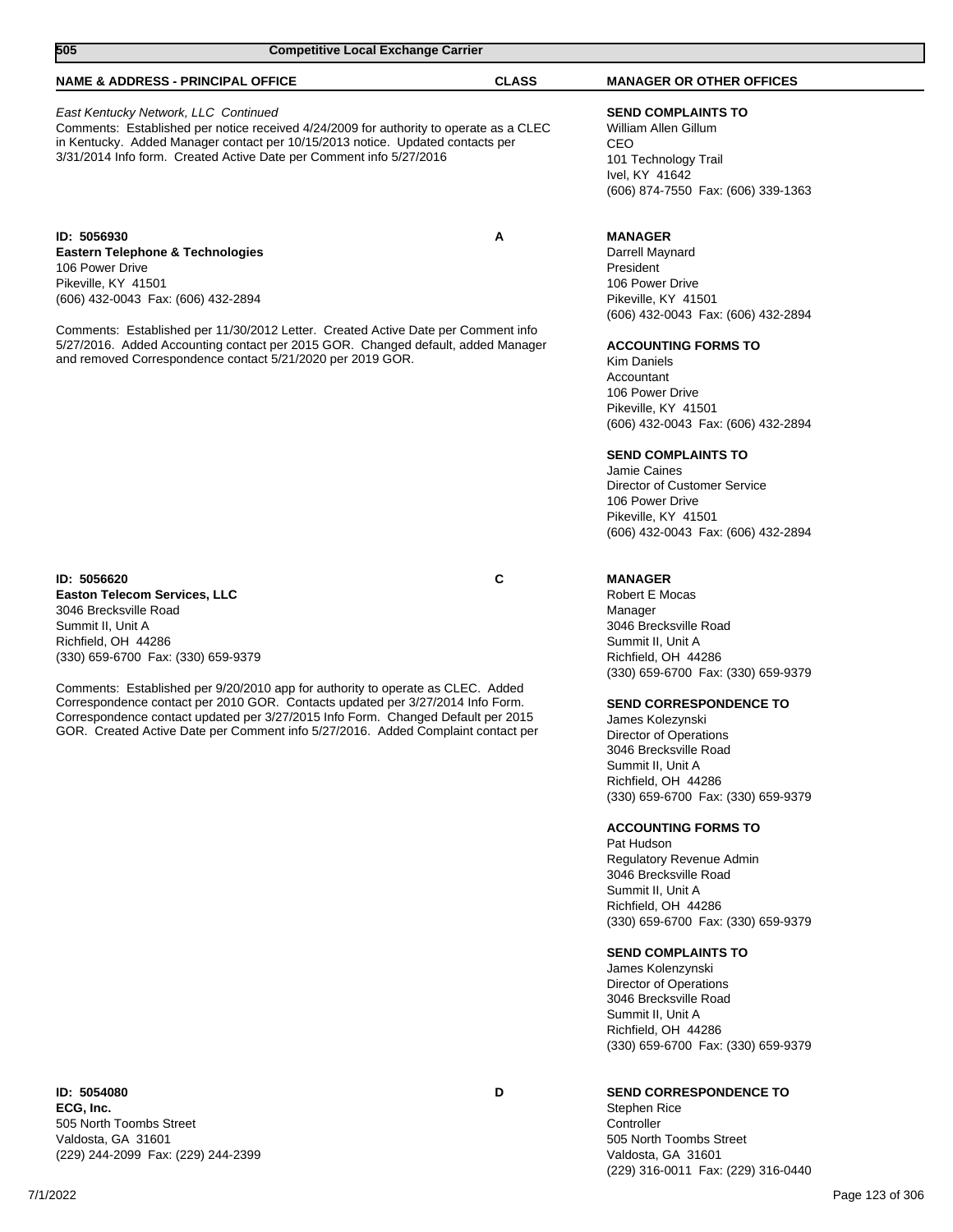| 505<br><b>Competitive Local Exchange Carrier</b>                                                                                                                                                                                                                                                                                                                                                                                                                                                        |              |                                                                                                                                                                                                                                                                                                                                                                                              |
|---------------------------------------------------------------------------------------------------------------------------------------------------------------------------------------------------------------------------------------------------------------------------------------------------------------------------------------------------------------------------------------------------------------------------------------------------------------------------------------------------------|--------------|----------------------------------------------------------------------------------------------------------------------------------------------------------------------------------------------------------------------------------------------------------------------------------------------------------------------------------------------------------------------------------------------|
| <b>NAME &amp; ADDRESS - PRINCIPAL OFFICE</b>                                                                                                                                                                                                                                                                                                                                                                                                                                                            | <b>CLASS</b> | <b>MANAGER OR OTHER OFFICES</b>                                                                                                                                                                                                                                                                                                                                                              |
| ECG, Inc. Continued<br>Comments: Utility was on PENDING. Changed to Active 2/19/2007 due to ICA previously<br>submitted. Contact address changed per 4/9/2008 notice. Contacts updated per 2010<br>GOR. Changed contacts per 12/17/2014 notice. Changed name to ECG, Inc. per<br>5/12/2022 notice; formerly NGTelecom, Inc.                                                                                                                                                                             |              | <b>SEND COMPLAINTS TO</b><br><b>Stephen Rice</b><br>Controller<br>505 North Toombs Street<br>Valdosta, GA 31601<br>(229) 316-0011 Fax: (229) 316-0440                                                                                                                                                                                                                                        |
| ID: 5051760<br>Electric Plant Board of the City of Hopkinsville dba Hopkinsville<br>1820 E. 9th. Street<br>P. O. Box 728<br>Hopkinsville, KY 42240<br>Comments: Utility was on PENDING. Changed to Active 2/19/2007 due to ICA previously<br>submitted. No activity detected; Moved to Pending 5/1/2008. Moved from Pending to<br>Inactive after research 1/27/2012; No activity. Interconnection Agreement with AT&T<br>Kentucky terminated effective 7/12/2013 per 7/29/2013 notice. Re-activated per | C            | <b>MANAGER</b><br><b>Richard Shaw</b><br><b>Telecommunications Manager</b><br>1820 E. 9th. Street<br>P. O. Box 728<br>Hopkinsville, KY 42240<br><b>SEND COMPLAINTS TO</b><br><b>Richard Shaw</b><br><b>Telecommunications Manager</b><br>1820 E. 9th. Street<br>P. O. Box 728<br>Hopkinsville, KY 42240                                                                                      |
| ID: 5057460<br>eNetworks, LLC<br>10130 Mallard Creek Rd., Ste 300<br>Charlotte, NC 28262<br>(704) 658-3787 Fax: (704) 230-1175<br>Comments: Established per 4/26/2016 notice of intent to provide CLEC service. Created<br>Active Date per Comment info 5/27/2016. Changed address per 2016 GOR. Updated<br>Address, Phone number, Fax, website confirmed with SOS.                                                                                                                                     | D            | <b>MANAGER</b><br>Gina Lawrence<br><b>CFO</b><br>10130 Mallard Creek Rd., Ste 300<br>Charlotte, NC 28262<br>(704) 658-3787 Fax: (704) 230-1175<br><b>SEND COMPLAINTS TO</b><br>Gina Lawrence<br><b>CFO</b><br>10130 Mallard Creek Rd., Ste 300                                                                                                                                               |
| ID: 5056330<br><b>EnTelegent Solutions, Inc.</b><br>2520 Whitehall Park Drive, Suite 200<br>Charlotte, NC 28273<br>(704) 909-6410 Fax: (704) 504-5868<br>Comments: Established per 2/19/2009 correspondence. Changed contacts and phone<br>number per 2010 GOR. Contacts updated per 3/19/2013 notice. Contacts updated per<br>2013 GOR and 4/1/2014 Info Form. Created Active Date per Comment info 5/27/2016.<br>Changed physical address per 7/22/2017 notice.                                       | D            | Charlotte, NC 28262<br>(704) 658-3787 Fax: (704) 230-1175<br><b>MANAGER</b><br>Michael Ruziska<br>Vice President<br>2520 Whitehall Park Drive, Suite 200<br>Charlotte, NC 28273<br>(704) 909-6410 Fax: (704) 504-5868<br><b>SEND COMPLAINTS TO</b><br>Michael Ruziska<br>Vice President<br>2520 Whitehall Park Drive, Suite 200<br>Charlotte, NC 28273<br>(704) 909-6410 Fax: (704) 504-5868 |
| ID: 5058090                                                                                                                                                                                                                                                                                                                                                                                                                                                                                             | D            | <b>MANAGER</b>                                                                                                                                                                                                                                                                                                                                                                               |

**Everstream Solutions LLC** 1228 Euclid Avenue, Suite 250 Cleveland, OH 44115 (844) 733-4700 Fax: (216) 394-0596

Comments: Established per 7/1/2020 notice of intent to provide fiber optic network services on a contract-only basis. Changed default electronic contact information and added Correspondence and Complaint contacts per 4/1/2021 Information Form.

Christian Gartner CFO 1228 Euclid Avenue, Suite 250 Cleveland, OH 44115

**SEND CORRESPONDENCE TO**

Angelique Birky Hartmann Telecom Analyst 1228 Euclid Avenue, Suite 250 Cleveland, OH 44115 (216) 923-2374 Fax: (216) 394-0596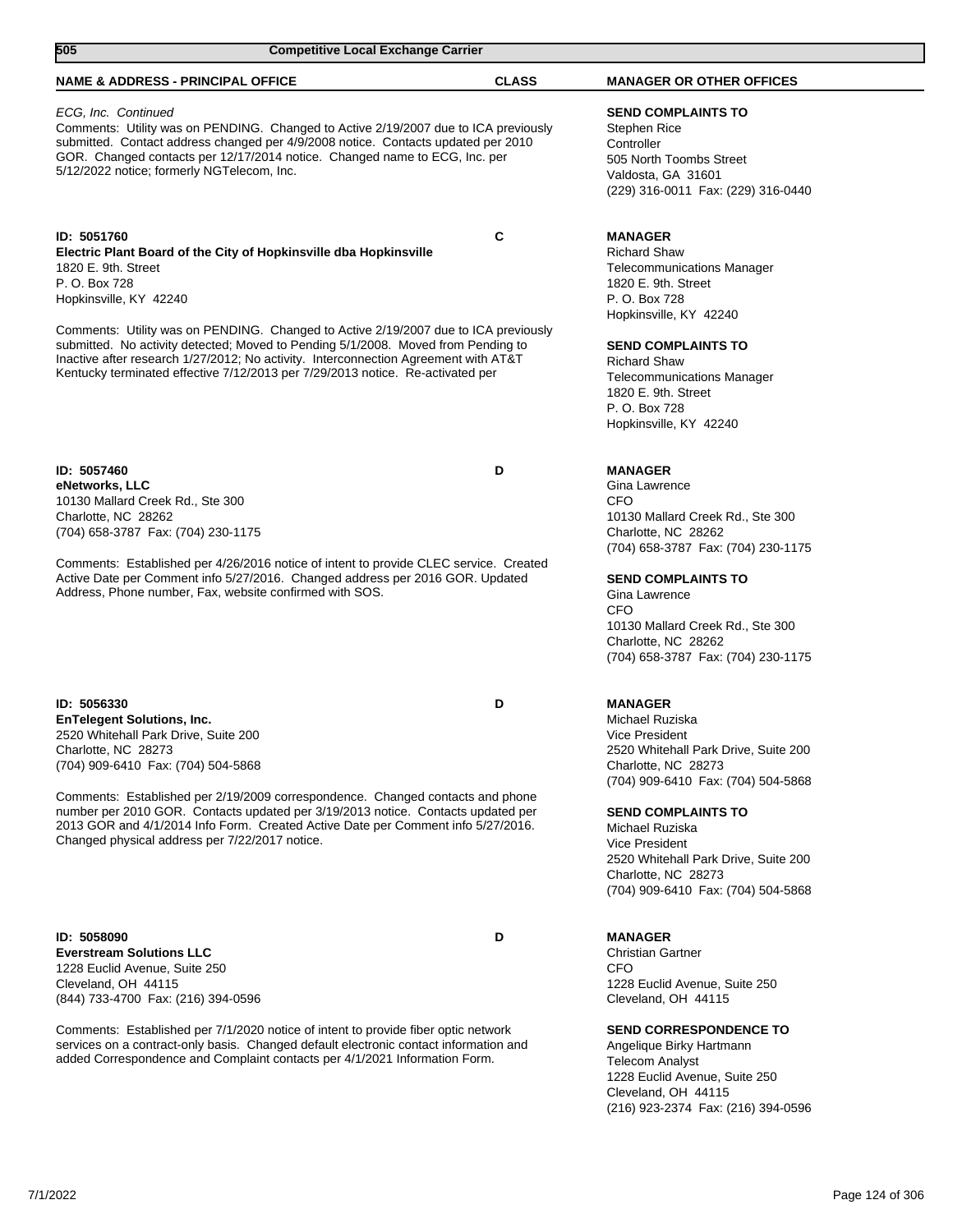| 505<br><b>Competitive Local Exchange Carrier</b>                                                                                                                                                                                                                                                                                                                                                                                                                                            |              |                                                                                                                                                                                                                                                                                                                                                                                                                                                                            |
|---------------------------------------------------------------------------------------------------------------------------------------------------------------------------------------------------------------------------------------------------------------------------------------------------------------------------------------------------------------------------------------------------------------------------------------------------------------------------------------------|--------------|----------------------------------------------------------------------------------------------------------------------------------------------------------------------------------------------------------------------------------------------------------------------------------------------------------------------------------------------------------------------------------------------------------------------------------------------------------------------------|
| <b>NAME &amp; ADDRESS - PRINCIPAL OFFICE</b>                                                                                                                                                                                                                                                                                                                                                                                                                                                | <b>CLASS</b> | <b>MANAGER OR OTHER OFFICES</b>                                                                                                                                                                                                                                                                                                                                                                                                                                            |
| <b>Everstream Solutions LLC Continued</b>                                                                                                                                                                                                                                                                                                                                                                                                                                                   |              | <b>SEND COMPLAINTS TO</b><br>Milan Atanackovic<br>VP, Engineering<br>1228 Euclid Avenue, Suite 250<br>Cleveland, OH 44115<br>(216) 923-2358 Fax: (216) 394-0596                                                                                                                                                                                                                                                                                                            |
| ID: 5057890<br><b>ExteNet Asset Entity, LLC</b><br>3030 Warrenville Road, Suite 340<br>Lisle, IL 60532<br>(630) 505-3800 Fax: (630) 577-1332<br>Comments: Established per 3/4/2019 notice of intent to provide CLEC and IXC service.<br>Added Accounting contact per 2019 GOR. Changed Accounting contact per 3/15/2022<br>Info Form.                                                                                                                                                       | D            | <b>MANAGER</b><br><b>Brian S Kirk</b><br>Deputy General Counsel<br>3030 Warrenville Road, Suite 340<br>Lisle, IL 60532<br><b>ACCOUNTING FORMS TO</b><br><b>Scotty Amos</b><br><b>Authorized Agent</b><br>3030 Warrenville Road, Suite 340<br>Lisle, IL 60532<br>(318) 429-7552 Fax: (630) 577-1322<br><b>SEND COMPLAINTS TO</b><br><b>NOC Director</b><br><b>Network Operations Center</b><br>3030 Warrenville Road, Suite 340<br>Lisle, IL 60532                          |
| ID: 5056960<br><b>ExteNet Systems, LLC</b><br>3030 Warrenville Road, Suite 340<br>Lisle, IL 60532<br>(630) 505-3800 Fax: (630) 577-1365<br>Comments: Established per 2/26/2013 notice to provide point to point fiber optic<br>transport. Contacts updated per 3/31/2014 Info Form. Created Active Date per Comment<br>info 5/27/2016. Added Accounting Contact per 2017 GOR. Updated Complaint Contact<br>phone number and Correspondence contact per 3/30/2018 Info Form. Name changed to | D            | <b>MANAGER</b><br>Daniel L Timm<br>EVP & CFO<br>3030 Warrenville Road, Suite 340<br>Lisle, IL 60532<br><b>SEND CORRESPONDENCE TO</b><br>Donna Cahill<br><b>Tax Director</b><br>3030 Warrenville Road, Suite 340<br>Lisle, IL 60532<br>(630) 505-3800 Fax: (630) 577-1365<br><b>ACCOUNTING FORMS TO</b><br><b>Scotty Amos</b><br>Authorized Agent<br>3030 Warrenville Road, Suite 340<br>Lisle, IL 60532<br>(318) 429-7552 Fax: (630) 577-1322<br><b>SEND COMPLAINTS TO</b> |

Network Operations Center

NOC Director 3030 Warrenville Road, Suite 340 Lisle, IL 60532

**MANAGER** William T Spear Cheif Administrator 392 Fore Street Portland, ME 04101 (207) 317-3512 Fax: (207) 874-9993

**ACCOUNTING FORMS TO** Matt W Dean

Regulatory Consultant c/o Telecom Professionals, Inc. P. O. Box 720128 Oklahoma City, OK 73172 (405) 755-8177 Fax: (405) 755-8377

**ID: 5057510 D Fore Street Telecom, LLC** 7 Custom House Street Portland, ME 04101 (207) 805-3717 Fax: n/a

Comments: Established per 7/20/2016 application for authority to operate as a fixed VoIP provider. Added Accounting and Complaint contacts per 2016 GOR and 3/22/2017 Info Form. Changed Address per Secretary of State Website 4/19/2017 Annual Report. Changed accounting contact per 2017 GOR. Updated website address and physical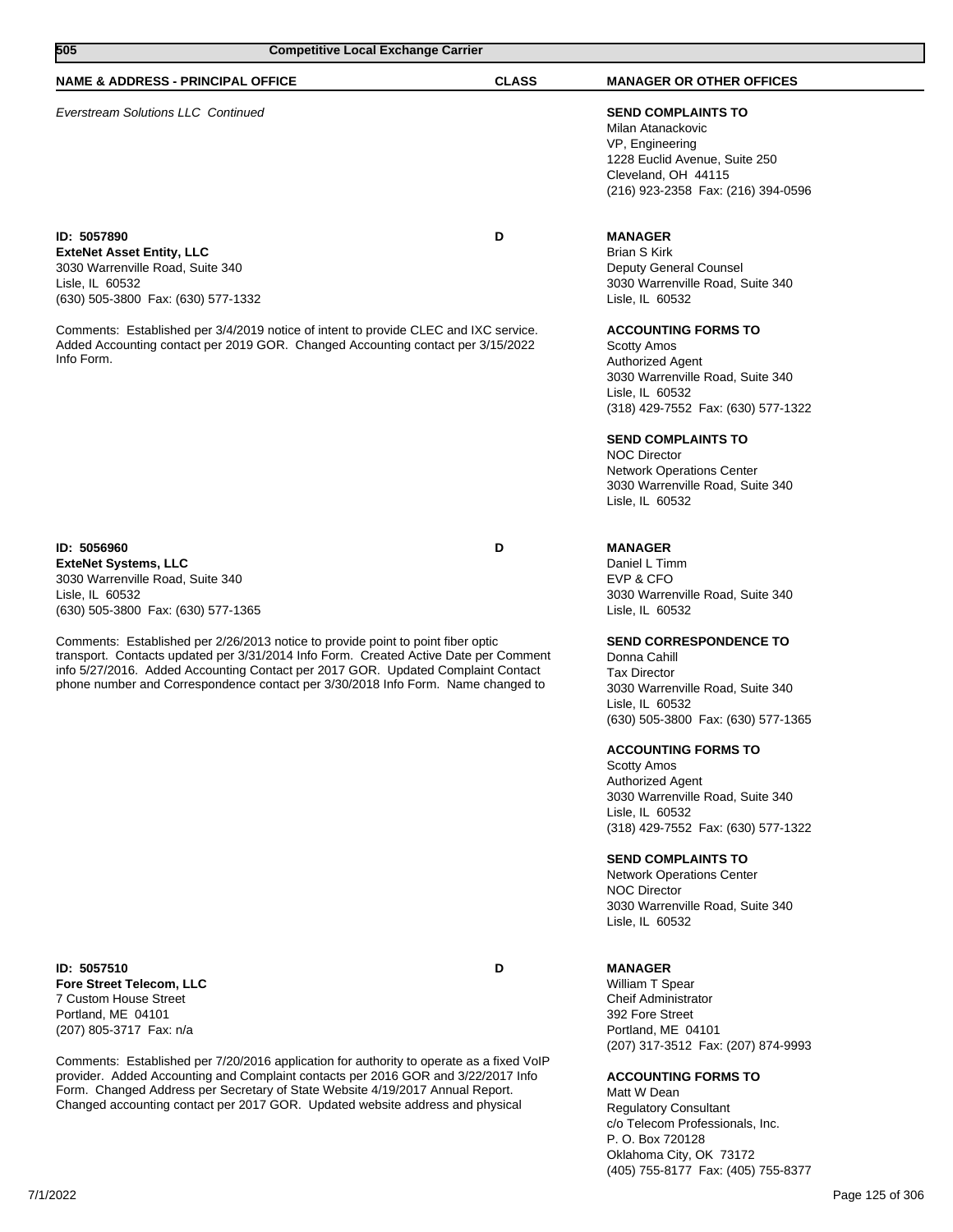| 505<br><b>Competitive Local Exchange Carrier</b>                                         |              |                                           |
|------------------------------------------------------------------------------------------|--------------|-------------------------------------------|
| <b>NAME &amp; ADDRESS - PRINCIPAL OFFICE</b>                                             | <b>CLASS</b> | <b>MANAGER OR OTHER OFFICES</b>           |
| Fore Street Telecom, LLC Continued                                                       |              | <b>SEND COMPLAINTS TO</b>                 |
|                                                                                          |              | <b>William Spear</b>                      |
|                                                                                          |              | <b>Chief Administrator</b>                |
|                                                                                          |              | 7 Custom House Street                     |
|                                                                                          |              | Portland, ME 04101                        |
| ID: 5055170                                                                              | D            | <b>MANAGER</b>                            |
| France Telecom Corporate Solutions L.L.C.                                                |              | Neomi Groman                              |
| 13865 Sunrise Valley Drive                                                               |              | Treasurer                                 |
| Coppermine Commons Building #2, Suite 425                                                |              | 13865 Sunrise Valley Drive                |
| Herndon, VA 20171                                                                        |              | Coppermine Commons Building #2, Suite 425 |
| (703) 375-7323 Fax: (703) 925-4712                                                       |              | Herndon, VA 20171                         |
|                                                                                          |              | (703) 375-7325 Fax: (703) 925-4712        |
| Comments: Modified contacts and address per notice submitted 12/22/2009 to operate as    |              |                                           |
| a wireless telecommunications service provider. Interconnection agreement with AT&T      |              | <b>SEND CORRESPONDENCE TO</b>             |
| inactive 11/25/2013 per 1/13/2014 notice; France Telecom requests CLEC record to         |              | Joe Topel                                 |
| remain active to be ready to provide service in the future per 1/29/2014 notice. Changed |              | <b>Regulatory Manager</b>                 |
|                                                                                          |              | 13865 Sunrise Valley Drive                |
|                                                                                          |              | Coppermine Commons Building #2, Suite 425 |
|                                                                                          |              | Herndon, VA 20171                         |
|                                                                                          |              | (703) 375-7323 Fax: (703) 925-4712        |
|                                                                                          |              | <b>SEND COMPLAINTS TO</b>                 |
|                                                                                          |              | Joe Topel                                 |
|                                                                                          |              | <b>Regulatory Manager</b>                 |
|                                                                                          |              | 13865 Sunrise Valley Drive                |
|                                                                                          |              | Coppermine Commons Building #2, Suite 425 |

**ID: 5058230 B Franklin Electric Plant Board** 309 N High Street P. O. Box 349 Franklin, KY 42135

Comments: Established per 3/9/2021 registration to provided CLEC service.

**ID: 5011600 A Fusion Cloud Services, LLC** 210 Interstate North Parkway, Suite 200 Atlanta, GA 30339 (703) 994-4453 Fax: (678) 324-5458

Comments: Added dba Birch Comm of Southeast per notice with 5/12/08 effective date provided by tariff branch 5/22/08. Name changed to Birch Comm, Inc. per 11/17/08 correspondence; Formerly Access Integrated Networks, Inc. dba Birch Comm of Southeast. Changed suite per 2011 GOR. Manager contact changed per 2012 GOR.

## **SEND CORRESPONDENCE TO**

(703) 375-7323 Fax: (703) 925-4712

Wayne Goodrum Business Development 309 N High Street P. O. Box 349 Franklin, KY 42135

Herndon, VA 20171

#### **SEND COMPLAINTS TO**

Wayne Goodrum Business Development 309 N High Street P. O. Box 349 Franklin, KY 42135

#### **MANAGER**

James Prenetta Manager 210 Interstate North Pkwy, Suite 200 Atlanta, GA 30339

#### **SEND CORRESPONDENCE TO**

Ronald A Sheehan Director of Compliance Reporting 210 Interstate North Pkwy, Suite 200 Atlanta, GA 30339 (781) 519-7424 Fax: (678) 324-5458

## **ACCOUNTING FORMS TO**

Trish Kirby Compliance Reporting Technical c/o Inteserra Consulting Group P. O. Drawer 200 Winter Park, FL 32790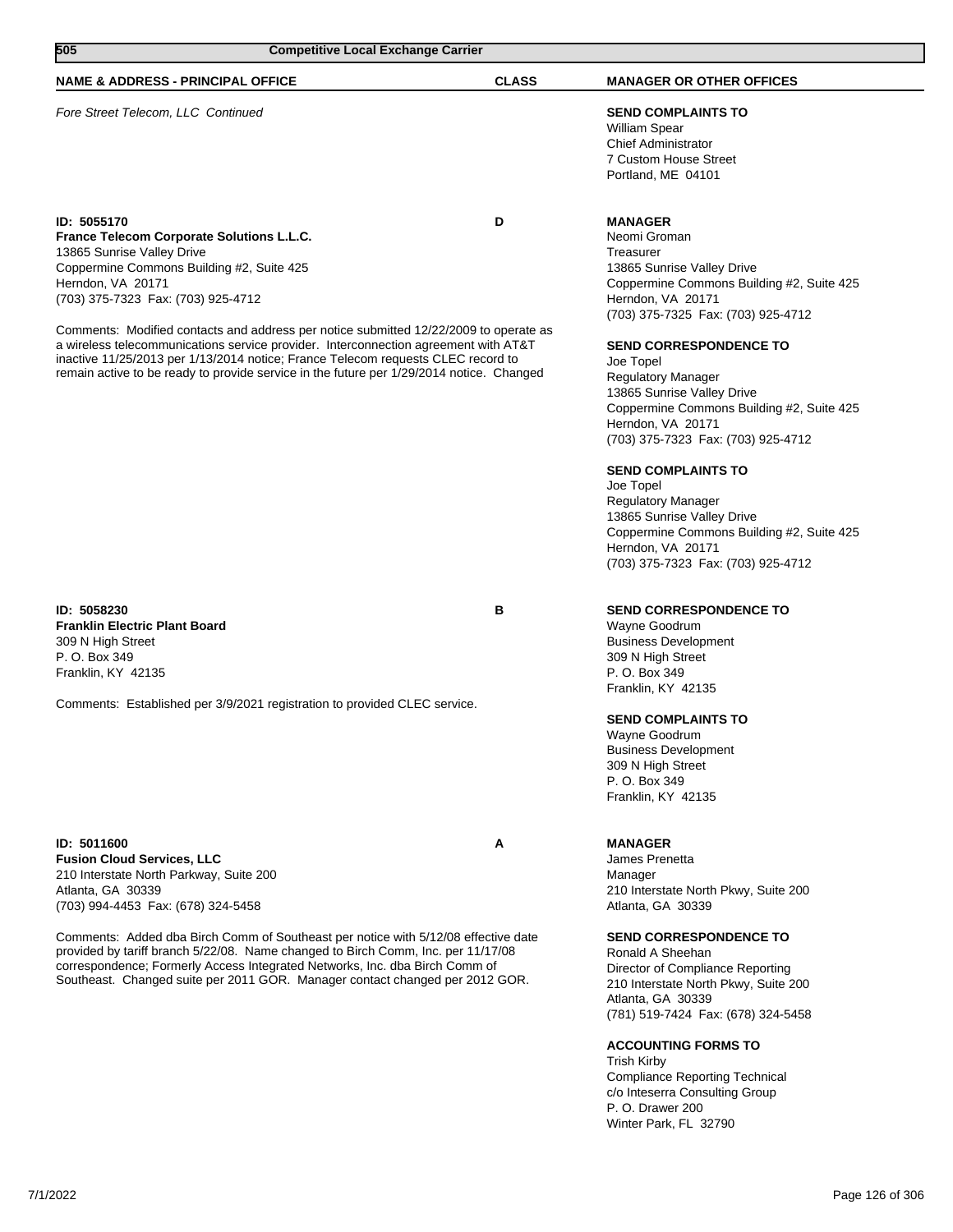| 505<br><b>Competitive Local Exchange Carrier</b>                                                                                                                                                                                                                                                                                                        |              |                                                                                                                                                                                                                                                                                                                                        |  |
|---------------------------------------------------------------------------------------------------------------------------------------------------------------------------------------------------------------------------------------------------------------------------------------------------------------------------------------------------------|--------------|----------------------------------------------------------------------------------------------------------------------------------------------------------------------------------------------------------------------------------------------------------------------------------------------------------------------------------------|--|
| <b>NAME &amp; ADDRESS - PRINCIPAL OFFICE</b>                                                                                                                                                                                                                                                                                                            | <b>CLASS</b> | <b>MANAGER OR OTHER OFFICES</b>                                                                                                                                                                                                                                                                                                        |  |
| Fusion Cloud Services, LLC Continued                                                                                                                                                                                                                                                                                                                    |              | <b>SEND COMPLAINTS TO</b><br>Ronald A Sheehan<br>Director of Compliance Reporting<br>210 Interstate North Pkwy, Suite 200<br>Atlanta, GA 30339<br>(781) 519-7424 Fax: (678) 324-5458                                                                                                                                                   |  |
| ID: 5058010<br>Gabbit, LLC<br>9415 Dielman Rock Island Industrial Drive<br>St. Louis, MO 63132                                                                                                                                                                                                                                                          | D            | <b>MANAGER</b><br>Harry Orchard<br>9415 Dielman Rock Island Industrial Drive<br>St. Louis, MO 63132                                                                                                                                                                                                                                    |  |
| Comments: Established per 2/24/2020 application for authority to operate as a VoIP<br>provider.                                                                                                                                                                                                                                                         |              | <b>ACCOUNTING FORMS TO</b><br>Mark G Lammert<br>Attorney-in-Fact<br>c/o Compliance Solutions, Inc.<br>242 Rangeline Road<br>Longwood, FL 32750<br>(407) 260-1011 Fax: (407) 260-1033<br><b>SEND COMPLAINTS TO</b><br>Harry Orchard<br>9415 Dielman Rock Island Industrial Drive<br>St. Louis, MO 63132                                 |  |
| ID: 5056710<br>GC Pivotal, LLC dba Global Capacity<br>7900 Tysons One Place, Ste 1450<br>McLean, VA 22102<br>(678) 212-1030 Fax: (678) 329-3329                                                                                                                                                                                                         | C            | <b>MANAGER</b><br><b>Patrick Shutt</b><br>CEO<br>7900 Tysons One Place, Ste 1450<br>McLean, VA 22102                                                                                                                                                                                                                                   |  |
| Comments: Established per 2/28/2011 notice. Contacts modified per 10/3/2011 notice.<br>Contacts updated per 3/27/2014 Info Form. MegaPath (ID 5021900 and 22250219) to<br>transfer to GC Pivotal per 9/26/2014 notice. MegaPath's request to cancel authority to be<br>submitted upon consummation of transaction. Changed Correspondence and Complaint |              | <b>SEND CORRESPONDENCE TO</b><br>Kitty Whitt<br>Attorney<br>7900 Tysons One Place, Ste 1450<br>McLean, VA 22102<br><b>ACCOUNTING FORMS TO</b><br>Kitty Whitt<br>Attorney<br>1595 Peachtree Pkwy, Ste 204-337<br>Cumming, GA 30041<br>(678) 212-1030 Fax: (678) 329-3329<br><b>SEND COMPLAINTS TO</b><br><b>Kitty Whitt</b><br>Attorney |  |
| ID: 5057750<br><b>Gibson Connect, LLC</b><br>1207 S College Street<br>P. O. Box 47<br>Trenton, TN 38382                                                                                                                                                                                                                                                 | D            | 1595 Peachtree Pkwy, Ste 204-337<br>Cumming, GA 30041<br>(678) 212-1030 Fax: (678) 329-3329<br><b>MANAGER</b><br>Daniel Rodamaker<br>President & CEO<br>1207 S College Street<br>P. O. Box 47                                                                                                                                          |  |

Comments: Established per 9/27/2018 Petition for limited designation as an Eligible Telecommunications Carrier. Changed default electronic contact information and added Accounting contact per 6/19/2019 notice. Added Complaint Contact per 1/13/2020 Info Form. Changed Complaint contact per 2/17/2021 Info Form.

## **ACCOUNTING FORMS TO**

Richard BeDen CFO 1207 S College Street Trenton, TN 38382

Trenton, TN 38382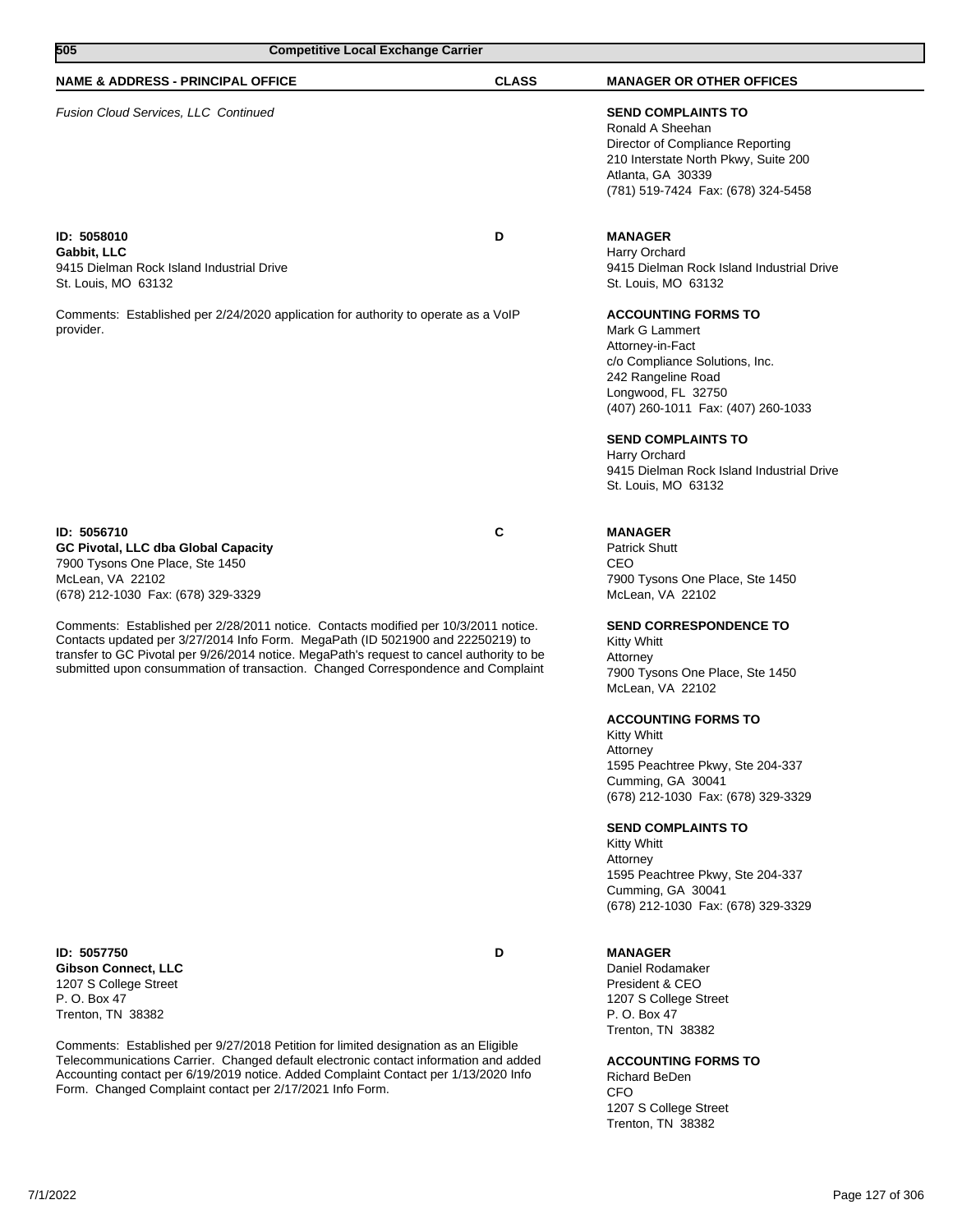| 505                                                                                                                                                                                                                                                                                                                                                 | <b>Competitive Local Exchange Carrier</b> |                                                                                                                                                                    |  |
|-----------------------------------------------------------------------------------------------------------------------------------------------------------------------------------------------------------------------------------------------------------------------------------------------------------------------------------------------------|-------------------------------------------|--------------------------------------------------------------------------------------------------------------------------------------------------------------------|--|
| <b>NAME &amp; ADDRESS - PRINCIPAL OFFICE</b>                                                                                                                                                                                                                                                                                                        | <b>CLASS</b>                              | <b>MANAGER OR OTHER OFFICES</b>                                                                                                                                    |  |
| Gibson Connect, LLC Continued                                                                                                                                                                                                                                                                                                                       |                                           | <b>SEND COMPLAINTS TO</b><br><b>Charles Phillips</b><br><b>VP</b><br>1207 S College Street<br>P. O. Box 47<br>Trenton, TN 38382                                    |  |
| ID: 5051440<br>Global Crossing Local Services, Inc.<br>100 CenturyLink Drive<br>Monroe, LA 71203<br>(913) 884-1116 Fax: (318) 362-1525                                                                                                                                                                                                              | D                                         | <b>MANAGER</b><br>Mary Garris<br>Manager, Regulatory Finance<br>100 CenturyLink Drive<br>Monroe, LA 71203                                                          |  |
| Comments: Global Crossing Telemanagement (ID 5002700) merged into Global Crossing<br>Local Services per notices of 6/11/10 and 2/23/11. Revised contacts per 2010 Telecom<br>Info Form filed 3/31/11. Added Accounting contact per 2011 GOR. Changed default<br>contact per 10/30/12 notice. Changed address, Correspondence and Complaint contacts |                                           | <b>SEND CORRESPONDENCE TO</b><br>Marc Felts<br><b>Mgr-Regulatory Operations</b><br>100 CenturyLink Drive<br>Monroe, LA 71203<br>(318) 330-6450 Fax: (318) 362-1727 |  |
|                                                                                                                                                                                                                                                                                                                                                     |                                           | <b>ACCOUNTING FORMS TO</b>                                                                                                                                         |  |

#### **ID: 5057960 C Google Voice, Inc.** 1600 Amphitheatre Pkwy Mountain View, CA 94043

Comments: Established per 10/17/2019 application for authority to operate as a fixed VoIP provider. Added Manager contact 5/19/2020 per 2019 GOR.

## **MANAGER**

Al Lubeck

Scott Belka

Director of Public Policy II 100 CenturyLink Drive Monroe, LA 71203

**SEND COMPLAINTS TO**

Manager Customer Service 931 14th Street, 10th Floor Denver, CO 80202

(913) 884-1116 Fax: (318) 362-1525

(720) 779-8369 Fax: (720) 578-2751

Devin Morris Compliance Officer 1600 Amphitheatre Pkwy Mountain View, CA 94043

## **SEND CORRESPONDENCE TO**

Mark G Lammert Attorney-in-Fact c/o Compliance Solutions, Inc. 242 Rangeline Road Longwood, FL 32750 (407) 260-1011 Fax: (407) 260-1033

### **ACCOUNTING FORMS TO**

Mark G Lammert Attorney-in-Fact c/o Compliance Solutions, Inc. 242 Rangeline Road Longwood, FL 32750 (407) 260-1011 Fax: (407) 260-1033

#### **SEND COMPLAINTS TO**

Devin Morris Compliance Officer 12396 Grant Street Thornton, CO 80241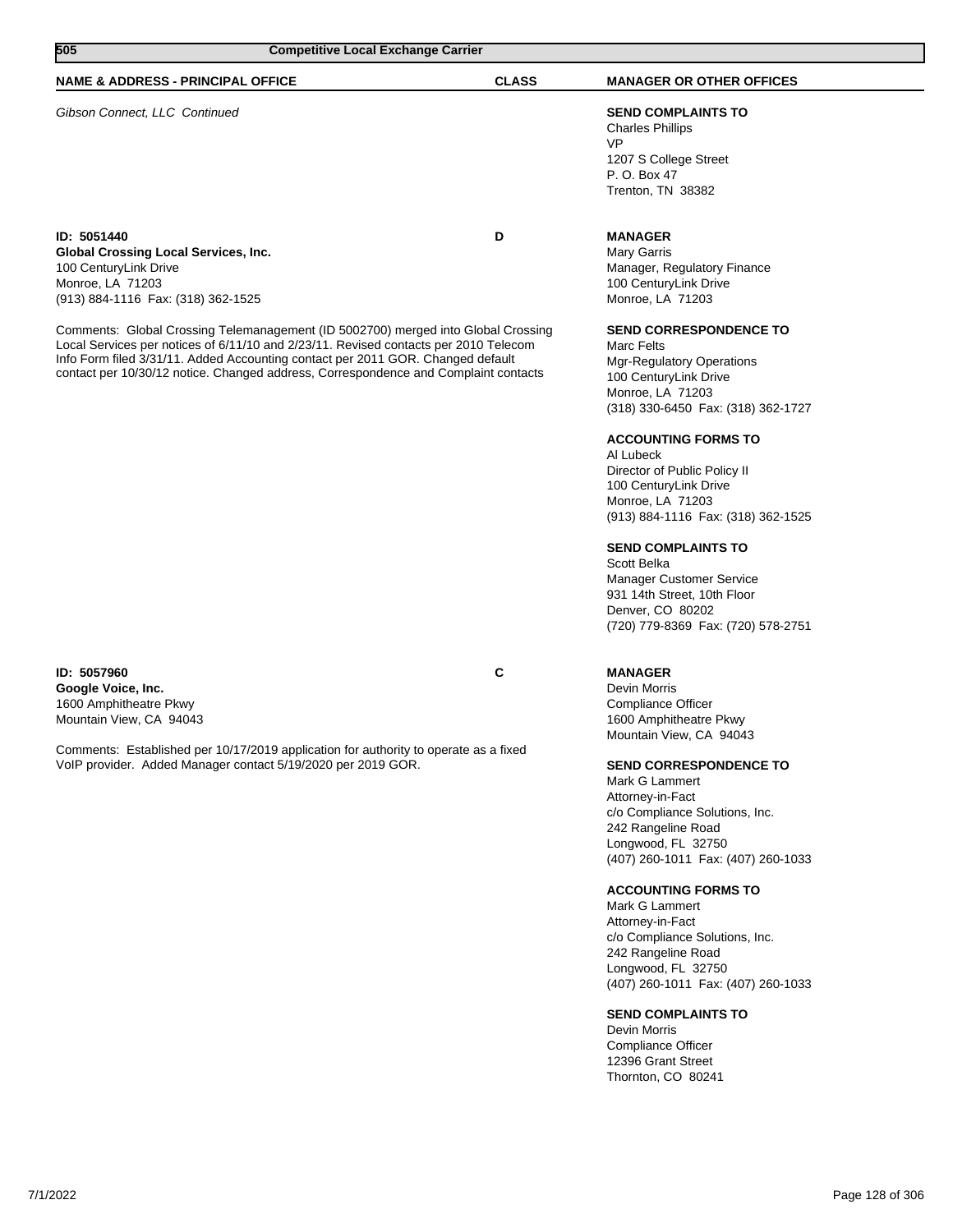| 505                                                                                                                                                                                                                                                                                                                                                                                                                                                                       | <b>Competitive Local Exchange Carrier</b> |                                                                                                                                                                                                                                                                                                                                                                                                                                                                                                                                                                        |
|---------------------------------------------------------------------------------------------------------------------------------------------------------------------------------------------------------------------------------------------------------------------------------------------------------------------------------------------------------------------------------------------------------------------------------------------------------------------------|-------------------------------------------|------------------------------------------------------------------------------------------------------------------------------------------------------------------------------------------------------------------------------------------------------------------------------------------------------------------------------------------------------------------------------------------------------------------------------------------------------------------------------------------------------------------------------------------------------------------------|
| <b>NAME &amp; ADDRESS - PRINCIPAL OFFICE</b>                                                                                                                                                                                                                                                                                                                                                                                                                              | <b>CLASS</b>                              | <b>MANAGER OR OTHER OFFICES</b>                                                                                                                                                                                                                                                                                                                                                                                                                                                                                                                                        |
| ID: 5053630<br><b>Granite Telecommunications, LLC</b><br>100 Newport Avenue Extension<br>Quincy, MA 02171<br>(617) 837-4332 Fax: (855) 537-2982<br>Comments: Changed contacts per 2010 Telecom Info Form filed 3/31/2011. Changed<br>contacts per 5/19/2014 notice. Changed default electronic contact information per 2016<br>GOR. Added Manager and changed Complaint contact per 2019 GOR and 3/25/2020 Info<br>Form. Manager contact updated per 3/29/2022 Info Form. | Α                                         | <b>MANAGER</b><br>Jonathon Parker-Stafford<br><b>CFO</b><br>100 Newport Avenue Extension<br>Quincy, MA 02171<br>(617) 837-4332 Fax: (855) 537-2982<br><b>SEND COMPLAINTS TO</b><br>Joseph Paru<br>Law Clerk<br>100 Newport Avenue Extension<br>Quincy, MA 02171<br>(617) 837-4332 Fax: (855) 531-2982                                                                                                                                                                                                                                                                  |
| ID: 5058040<br><b>High Performance Computer Services LLC</b><br>824 Greenup Avenue<br>Ashland, KY 41101<br>(606) 325-9990 Fax: (606) 393-6114<br>Comments: Established per 3/16/2020 application for authority to operate as a fixed VoIP                                                                                                                                                                                                                                 | C                                         | <b>MANAGER</b><br>Nathan Parks<br>President<br>P. O. Box 2112<br>Ashland, KY 41105<br>(606) 325-9990 Fax: (606) 393-6114                                                                                                                                                                                                                                                                                                                                                                                                                                               |
| provider. Address corrected per 3/23/2020 notice.                                                                                                                                                                                                                                                                                                                                                                                                                         |                                           | <b>SEND CORRESPONDENCE TO</b><br>Mark G Lammert<br>Attorney-in-Fact<br>c/o Compliance Solutions, Inc.<br>242 Rangeline Road<br>Longwood, FL 32750<br>(407) 260-1011 Fax: (407) 260-1033<br><b>SEND COMPLAINTS TO</b><br>Nathan Parks<br>President<br>P. O. Box 2112<br>Ashland, KY 41105<br>(606) 325-9990 Fax: (606) 393-6114                                                                                                                                                                                                                                         |
| ID: 5057920<br><b>Hudson Fiber Network Inc.</b><br>12 N State Route 17, Suite 120<br>Paramus, NJ 07652<br>Comments: Established per 4/26/2019 notice of intent to provide CLEC and IXC service.                                                                                                                                                                                                                                                                           | D                                         | <b>MANAGER</b><br>James A Hyde<br>President<br>3030 Warrenville Road, Suite 340<br>Lisle, IL 60532<br><b>SEND CORRESPONDENCE TO</b><br><b>Brian S Kirk</b><br>Deputy General Counsel<br>3030 Warrenville Road, Suite 340<br>Lisle, IL 60532<br><b>ACCOUNTING FORMS TO</b><br>Jane Wyatt<br><b>Authorized Agent</b><br>12 North State Route 17<br>Suite 120<br>Paramus, NJ 07652<br>(318) 429-7576 Fax: (888) 272-1693<br><b>SEND COMPLAINTS TO</b><br><b>Network Operations Center</b><br><b>NOC Supervisor</b><br>3030 Warrenville Road, Suite 340<br>Lisle, IL 60532 |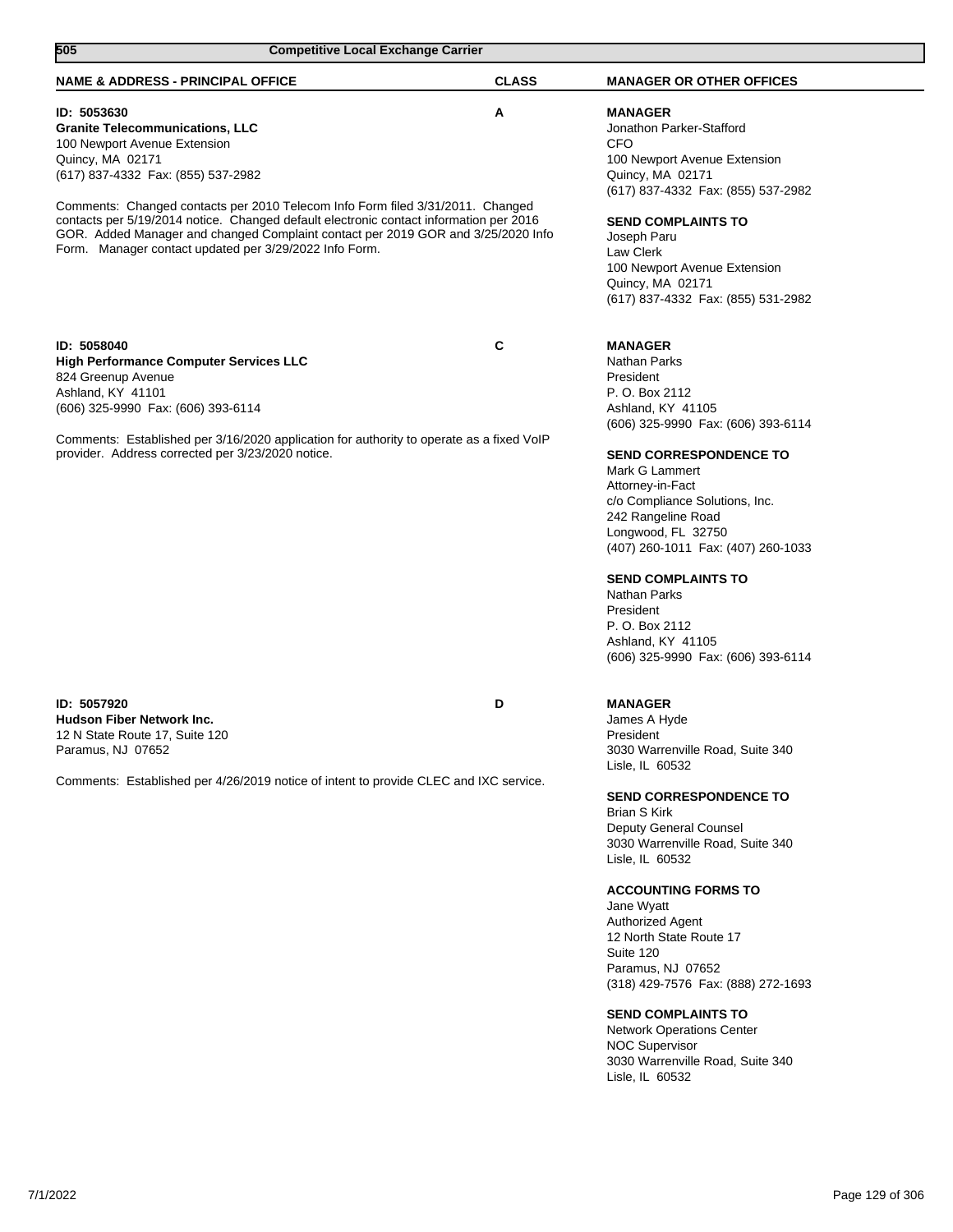| 505<br><b>Competitive Local Exchange Carrier</b>                                                                                                                                                                                                                                                                                                                                                                                                              |              |                                                                                                                                                                                                                                                                                                                                                                                                                                                                                                                                                              |  |
|---------------------------------------------------------------------------------------------------------------------------------------------------------------------------------------------------------------------------------------------------------------------------------------------------------------------------------------------------------------------------------------------------------------------------------------------------------------|--------------|--------------------------------------------------------------------------------------------------------------------------------------------------------------------------------------------------------------------------------------------------------------------------------------------------------------------------------------------------------------------------------------------------------------------------------------------------------------------------------------------------------------------------------------------------------------|--|
| <b>NAME &amp; ADDRESS - PRINCIPAL OFFICE</b>                                                                                                                                                                                                                                                                                                                                                                                                                  | <b>CLASS</b> | <b>MANAGER OR OTHER OFFICES</b>                                                                                                                                                                                                                                                                                                                                                                                                                                                                                                                              |  |
| ID: 5057580<br>iCommerce Services, Inc.<br>200 Central Avenue<br>Osseo, MN 55369<br>Comments: Established per 12/5/2016 application for authority to operate as a fixed VoIP<br>service provider. Changed Manager contact per 2016 GOR. Changed default electronic<br>contact information per 2018 GOR and 3/29/2019 Info Form. Changed default contact<br>information after returned mailing 1/2/2020. Address updated per 3/29/2021 Info Form.              | D            | <b>MANAGER</b><br>Todd Huna<br><b>CEO</b><br>200 Central Avenue<br>Osseo, MN 55369<br><b>ACCOUNTING FORMS TO</b><br>Mark G Lammert<br><b>Tax Preparer</b><br>c/o Compliance Solutions, Inc.<br>242 Rangeline Road<br>Longwood, FL 32750<br>(407) 260-1011 Fax: (407) 260-1033<br><b>SEND COMPLAINTS TO</b><br><b>Todd Huna</b><br>CEO<br>200 Central Avenue<br>Osseo, MN 55369                                                                                                                                                                               |  |
| ID: 22251100<br><b>IDT America, Corp.</b><br>520 Broad Street<br>Newark, NJ 07102<br>(973) 438-4854 Fax: (973) 438-1215<br>Comments: Changed address per 2009 GOR submitted 3/15/2010.                                                                                                                                                                                                                                                                        | D            | <b>MANAGER</b><br>Carl W Billek<br>Senior Regulatory Counsel<br>520 Broad Street<br>Newark, NJ 07102-3111<br>(973) 438-4854 Fax: (973) 438-1215<br><b>SEND COMPLAINTS TO</b><br><b>Carl Billek</b><br>Sr. Reg. Cnsl.<br>520 Broad Street<br>Newark, NJ 07102<br>(973) 438-4854 Fax: (973) 438-1215                                                                                                                                                                                                                                                           |  |
| ID: 5057140<br>Illinois Network Alliance, LLC dba Bluebird Network, LLC<br>4215 Philips Farm Road, Suite 103<br>Columbia, MO 65201<br>Comments: Established per 7/14/2014 Application for Authority to Operate as a CLEC.<br>Added Accounting and changed Complaint contact per 2014 GOR and 4/2/2015 Info<br>Form. Created Active Date per Comment info 5/27/2016. Changed default contact per<br>10/8/2018 notice. Address updated per 3/25/2022 Info Form. | D            | <b>MANAGER</b><br>Michael C Morey<br>COO<br>4215 Philips Farm Road, Suite 103<br>Building A<br>Columbia, MO 65201<br><b>SEND CORRESPONDENCE TO</b><br>Chris Bach<br><b>CFO</b><br>4215 Philips Farm Road, Suite 103<br>Columbia, MO 65201<br><b>ACCOUNTING FORMS TO</b><br>Carla Cooper<br><b>CFO</b><br>4215 Philips Farm Road, Suite 103<br>Columbia, MO 65201<br>(573) 740-0012 Fax: (573) 777-4201<br><b>SEND COMPLAINTS TO</b><br>Michael Morey<br>CEO<br>4215 Philips Farm Road, Suite 103<br>Columbia, MO 65203<br>(573) 777-4211 Fax: (573) 777-4201 |  |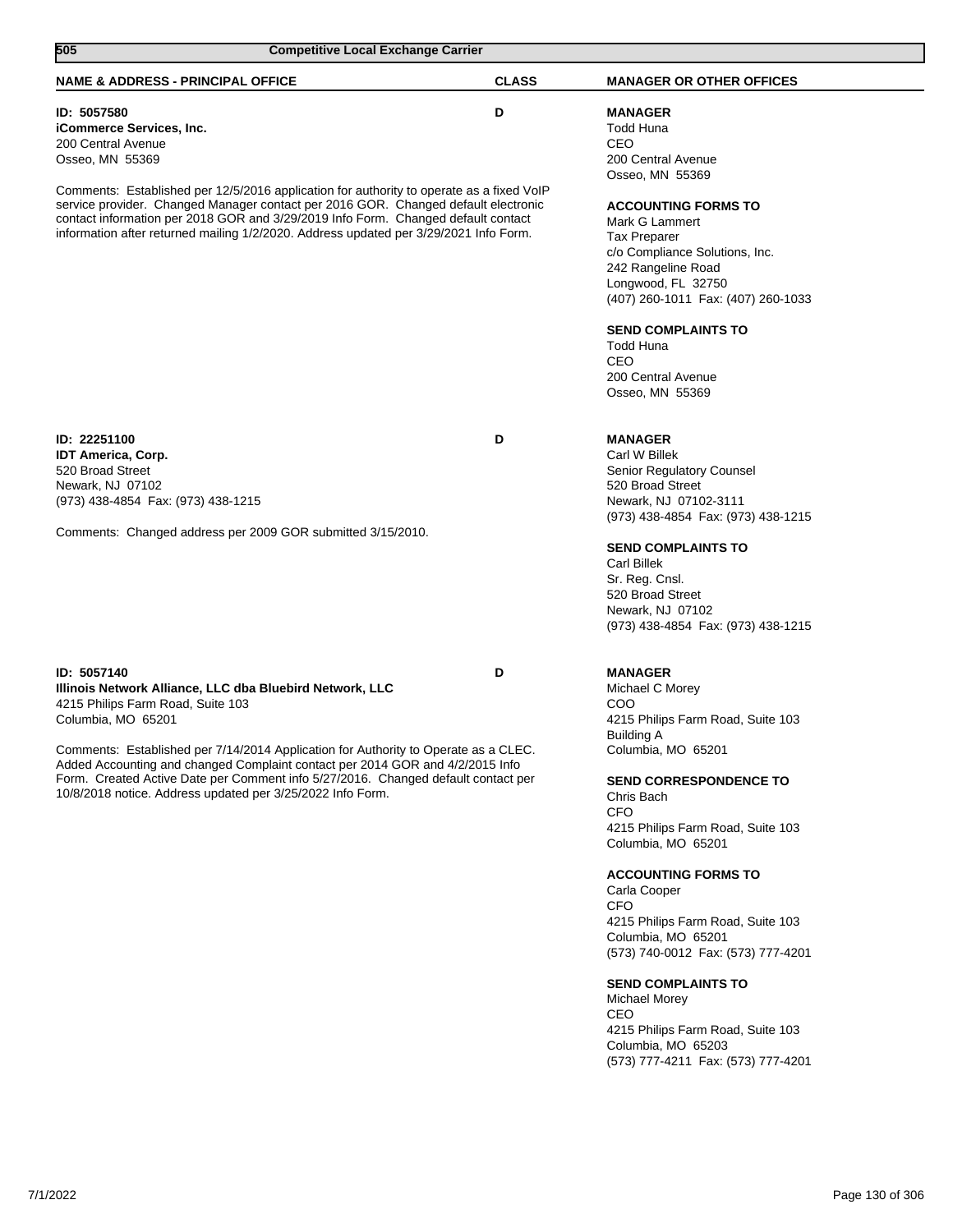| 505<br><b>Competitive Local Exchange Carrier</b>                                                                                                                                                                                                             |              |                                                                                                                                                                                         |
|--------------------------------------------------------------------------------------------------------------------------------------------------------------------------------------------------------------------------------------------------------------|--------------|-----------------------------------------------------------------------------------------------------------------------------------------------------------------------------------------|
| <b>NAME &amp; ADDRESS - PRINCIPAL OFFICE</b>                                                                                                                                                                                                                 | <b>CLASS</b> | <b>MANAGER OR OTHER OFFICES</b>                                                                                                                                                         |
| ID: 5054710<br>inContact, Inc. d/b/a UCN, Inc.<br>75 West Towne Ridge Parkway, Tower 1<br>Sandy, UT 84070<br>(801) 715-5043 Fax: (801) 838-0382<br>Comments: Address changed per 12/17/2007 filing. Formerly UCN, Inc.; Name changed                         | D            | <b>MANAGER</b><br>Kimm Partridge<br><b>Corporate Secretary</b><br>75 West Towne Ridge Parkway, Tower 1<br>Sandy, UT 84070<br>(801) 715-5043 Fax: (801) 838-0382                         |
| per 11/13/2008 Application for Amended Certificate of Authority with SOS effective<br>1/1/2009. Added Accounting contact per 2011 GOR. Updated Address, phone number,<br>default email, Accounting Info, Correspondence Contact per 2018 GOR, confirmed with |              | <b>SEND CORRESPONDENCE TO</b><br>Amy Earnest<br>Compliance Manager<br>75 West Towne Ridge Parkway, Tower 1<br>Sandy, UT 84070<br>(801) 715-5043 Fax: (801) 838-0382                     |
|                                                                                                                                                                                                                                                              |              | <b>ACCOUNTING FORMS TO</b><br>Karen Hyde<br><b>Managing Consultant</b><br>c/o The Commpliance Group<br>1420 Spring Hill Road, Suite 400<br>McLean, VA 22102                             |
|                                                                                                                                                                                                                                                              |              | <b>SEND COMPLAINTS TO</b><br>Kimm Partridge<br>Corporate Secretary<br>75 West Towne Ridge Parkway, Tower 1<br>Sandy, UT 84070<br>(801) 715-5043 Fax: (801) 838-0382                     |
| ID: 5057110<br><b>iNET Communications, LLC</b><br>1 Fanueil Marketplace, 3rd Floor<br>Boston, MA 02106<br>(781) 789-5802 Fax: (855) 500-4638                                                                                                                 | D            | <b>MANAGER</b><br><b>Charles Murray</b><br>CEO<br>1 Fanueil Marketplace, 3rd Floor<br>Boston, MA 02106<br>(781) 789-5802 Fax: (855) 500-4638                                            |
| Comments: Established per 4/10/2014 application for authority to operate as a VoIP<br>provider. Created Active Date per Comment info 5/27/2016. Changed default electronic<br>contact information per 2018 GOR.                                              |              | <b>ACCOUNTING FORMS TO</b><br>Mark G Lammert<br><b>Tax Preparer</b><br>c/o Compliance Solutions, Inc.<br>242 Rangeline Road<br>Longwood, FL 32750<br>(407) 260-1011 Fax: (407) 260-1033 |
|                                                                                                                                                                                                                                                              |              | <b>SEND COMPLAINTS TO</b><br><b>Charles Murray</b><br>CEO<br>1 Fanueil Marketplace, 3rd Floor<br>Boston, MA 02106<br>(855) 563-4638 Fax: (855) 500-4638                                 |
| ID: 5058270<br><b>Infinity Tech Services, LLC</b><br>33 Court Street<br>Gallipolis, OH 45631                                                                                                                                                                 | D            | <b>MANAGER</b><br><b>Travis Dennie</b><br>CEO<br>33 Court Street<br>Gallipolis, OH 45631                                                                                                |
| Comments: Established per 6/9/2021 Application for Authority to Operate as a fixed VoIP<br>reseller.                                                                                                                                                         |              | <b>ACCOUNTING FORMS TO</b><br>Mark G Lammert<br>Attorney-in-Fact<br>c/o Compliance Solutions, Inc.<br>242 Rangeline Road<br>Longwood, FL 32750<br>(407) 260-1011 Fax: (407) 260-1033    |
|                                                                                                                                                                                                                                                              |              |                                                                                                                                                                                         |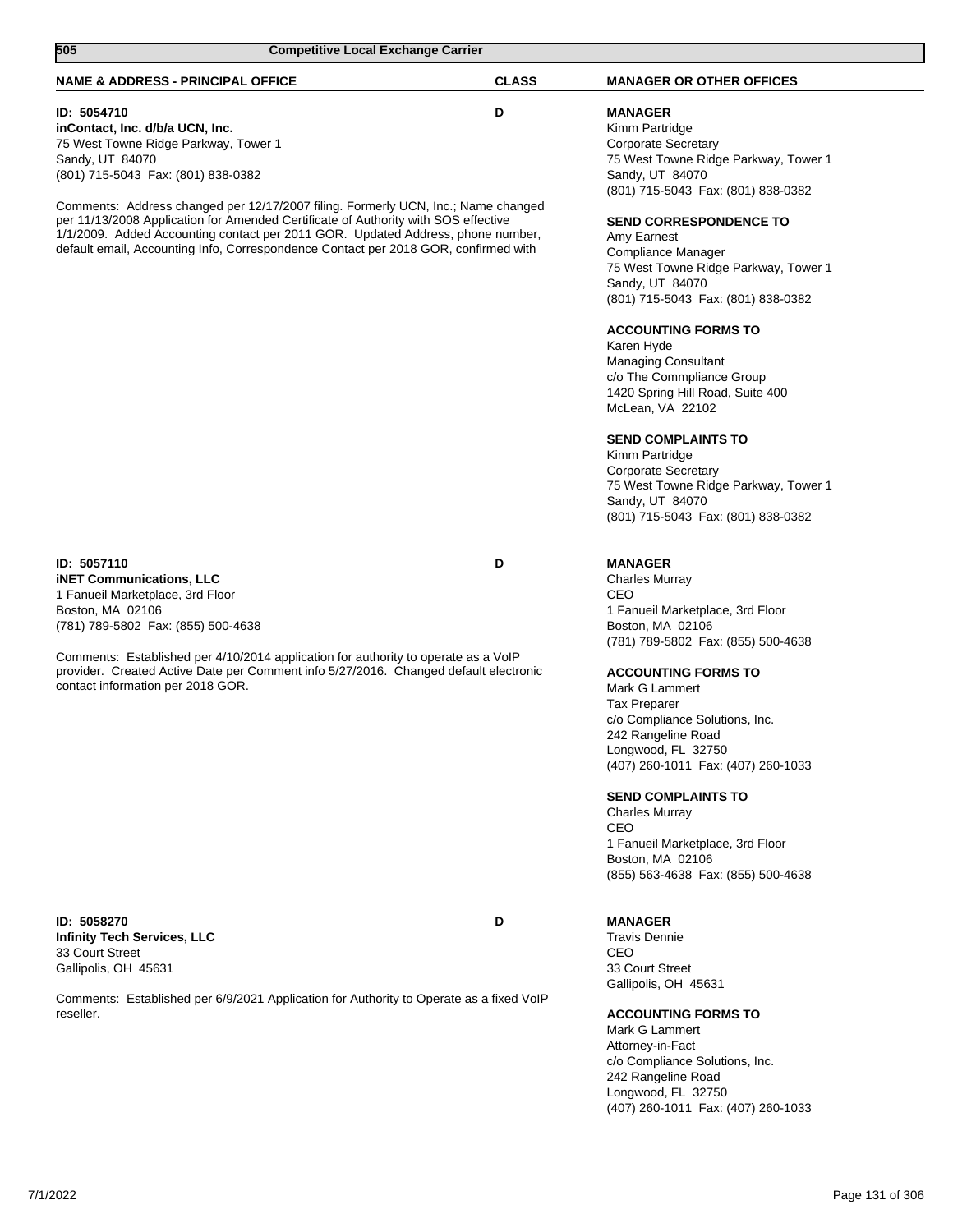| 505<br><b>Competitive Local Exchange Carrier</b>                                                                                                                                                                                                                                                                                                                                                                                                                                                                            |              |                                                                                                                                                                                                                                                                                                                                                                                                                                                                                      |  |
|-----------------------------------------------------------------------------------------------------------------------------------------------------------------------------------------------------------------------------------------------------------------------------------------------------------------------------------------------------------------------------------------------------------------------------------------------------------------------------------------------------------------------------|--------------|--------------------------------------------------------------------------------------------------------------------------------------------------------------------------------------------------------------------------------------------------------------------------------------------------------------------------------------------------------------------------------------------------------------------------------------------------------------------------------------|--|
| <b>NAME &amp; ADDRESS - PRINCIPAL OFFICE</b>                                                                                                                                                                                                                                                                                                                                                                                                                                                                                | <b>CLASS</b> | <b>MANAGER OR OTHER OFFICES</b>                                                                                                                                                                                                                                                                                                                                                                                                                                                      |  |
| Infinity Tech Services, LLC Continued                                                                                                                                                                                                                                                                                                                                                                                                                                                                                       |              | <b>SEND COMPLAINTS TO</b><br><b>Travis Dennie</b><br>CEO<br>33 Court Street<br>Gallipolis, OH 45631                                                                                                                                                                                                                                                                                                                                                                                  |  |
| ID: 5057420<br><b>Integrated Path Communications - Kentucky LLC</b><br>9030 State Route 22, Suite 3<br>Hillsdale, NY 12529<br>(518) 325-1396 Fax: (518) 325-1397<br>Comments: Established per 2/1/2016 request to provide CLEC service. Created Active<br>Date per Comment info 5/27/2016. Changed address per 4/21/2017 Info Form. Changed<br>default electronic contact information, general default and physical mailing address per<br>6/30/2017 notice. Changed Manager and Correspondence contacts' mailing addresses | D            | <b>MANAGER</b><br><b>Brian E Shepard</b><br>President & CEO<br>9030 State Route 22, Suite 3<br>Hillsdale, NY 12529<br>(515) 320-8720 Fax: (518) 325-1397<br><b>SEND COMPLAINTS TO</b><br><b>Customer Service</b><br>9030 State Route 22, Suite 3<br>Hillsdale, NY 12529<br>(518) 325-1396 Fax: (518) 325-1397                                                                                                                                                                        |  |
| ID: 5050480<br>Inter-Mountain Cable, Inc. dba MTS Communications<br>20 Laynesville Road<br>P. O. Box 160<br>Harold, KY 41635<br>(606) 478-9401 Fax: (606) 478-8944<br>Comments: Email address & phone numbers added for Manager Contact per 2010<br>Telecom Info Form filed 3/23/2011. Changed PO Box and default contact per 2012 GOR.                                                                                                                                                                                     | D            | <b>MANAGER</b><br>Paul D Gearheart<br>Vice President & General Manager<br>20 Laynesville Road<br>P. O. Box 160<br>Harold, KY 41635<br>(606) 479-6254 Fax: (606) 478-8944<br><b>ACCOUNTING FORMS TO</b><br>James Campbell<br><b>CFO</b><br>P. O. Box 160<br>Harold, KY 41635<br>(606) 479-6254 Fax: (606) 478-8944<br><b>SEND COMPLAINTS TO</b><br>Joella Newsome<br><b>Customer Service Manager</b><br>20 Laynesville Road<br>Harold, KY 41635<br>(606) 479-6156 Fax: (606) 478-3650 |  |
| ID: 5057770<br><b>InterCarrier Networks, LLC</b><br>1635 Front Street<br>P. O. Box 500<br>Blair, NE 68008<br>(402) 456-9511 Fax: (402) 426-6478<br>Comments: Established per 10/12/2018 notice to operate as a CLEC. Updated Complaint<br>information per 2019-03-18 Info Form and 2018 GOR. Changed default electronic contact                                                                                                                                                                                             | D            | <b>MANAGER</b><br>Erik Roggenburg<br>Vice President Finance<br>1635 Front Street<br>P. O. Box 500<br>Blair, NE 68008<br>(314) 558-0634 Fax: (314) 552-7028<br><b>SEND CORRESPONDENCE TO</b>                                                                                                                                                                                                                                                                                          |  |
| information and added Accounting contact 5/20/2020 per 2019 GOR. Address and<br>Contacts changed per 2020 GOR. Changed address per 2/18/2021 notice filed with                                                                                                                                                                                                                                                                                                                                                              |              | Penny Anderson<br>Financial Planning & Analysis Manage                                                                                                                                                                                                                                                                                                                                                                                                                               |  |

1635 Front Street P. O. Box 500 Blair, NE 68008

P. O. Drawer 200 Blair, NE 68008

**ACCOUNTING FORMS TO** Domingo Chaluisant

Compliance Reporting Specialist I c/o Inteserra Consulting Group, Inc.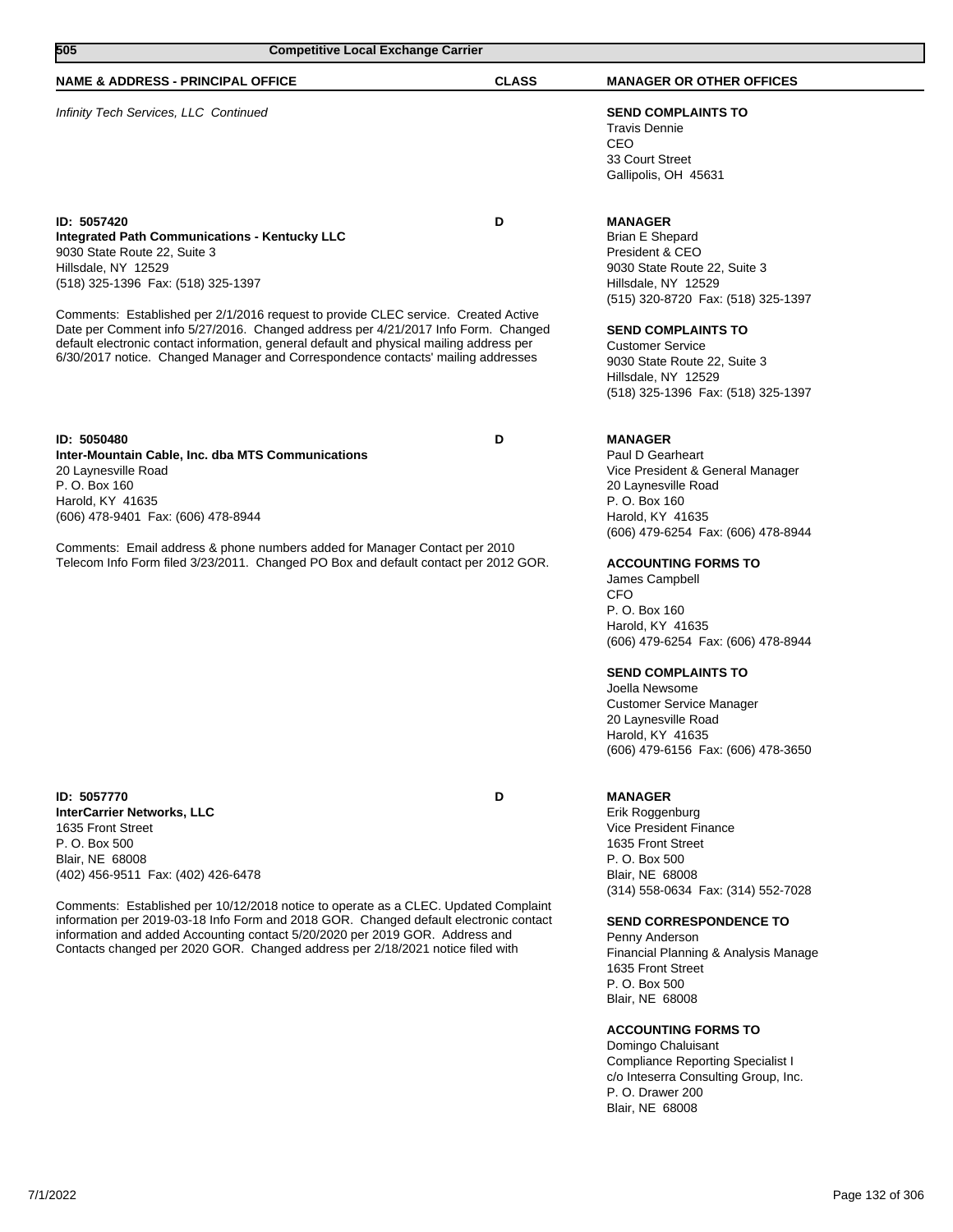| 505<br><b>Competitive Local Exchange Carrier</b>                                                                                                                                                                                                                                                                                                                                                                                                                                                         |              |                                                                                                                                                                                                                                                                                                                                                                                                                                                                                                               |
|----------------------------------------------------------------------------------------------------------------------------------------------------------------------------------------------------------------------------------------------------------------------------------------------------------------------------------------------------------------------------------------------------------------------------------------------------------------------------------------------------------|--------------|---------------------------------------------------------------------------------------------------------------------------------------------------------------------------------------------------------------------------------------------------------------------------------------------------------------------------------------------------------------------------------------------------------------------------------------------------------------------------------------------------------------|
| <b>NAME &amp; ADDRESS - PRINCIPAL OFFICE</b>                                                                                                                                                                                                                                                                                                                                                                                                                                                             | <b>CLASS</b> | <b>MANAGER OR OTHER OFFICES</b>                                                                                                                                                                                                                                                                                                                                                                                                                                                                               |
| InterCarrier Networks, LLC Continued                                                                                                                                                                                                                                                                                                                                                                                                                                                                     |              | <b>SEND COMPLAINTS TO</b><br>Penny Anderson<br>Financial Planning & Analysis Manage<br>1635 Front Street<br>P. O. Box 500<br>Blair, NE 68008                                                                                                                                                                                                                                                                                                                                                                  |
| ID: 5058160<br>International Networks and Communications, L.L.C.<br>190B Saundersville Road<br>Hendersonville, TN 37075<br>(615) 846-7777 Fax: (615) 846-7778<br>Comments: Established per 10/27/2020 application for authority to operate as a fixed<br>VoIP provider. Complaint contact updated per 3/29/2021 Info Form.                                                                                                                                                                               | D            | <b>MANAGER</b><br><b>Felicity Carr</b><br>VP of Operations<br>190B Saundersville Road<br>Hendersonville, TN 37075<br>(615) 846-7777 Fax: (615) 846-7778<br><b>ACCOUNTING FORMS TO</b><br>Mark G Lammert<br>Attorney-in-Fact<br>c/o Compliance Solutions, Inc.<br>242 Rangeline Road<br>Longwood, FL 32750<br>(407) 260-1011 Fax: (407) 260-1033<br><b>SEND COMPLAINTS TO</b><br>Donnie Evans<br>VP of Operations<br>190B Saundersville Road<br>Hendersonville, TN 37075<br>(615) 846-7777 Fax: (615) 846-7778 |
| ID: 5053050<br><b>Intrado Communications, LLC</b><br>3200 West Pleasant Run Road<br>Suite 300<br>Lancaster, TX 75146<br>(469) 727-1510 Fax: (469) 727-1511<br>Comments: Address changed per email of 2/6/2007. Formerly KMC Data, LLC; Name<br>changed per 8/6/2008 notice from company. Address changed per 2008 GOR and Info<br>Form submitted 3/3/2009. Manager contact address modified per notice submitted<br>1/22/2010. Contacts changed per 11/5/2010 notice. Contacts updated per 4/4/2011 Info | А            | <b>MANAGER</b><br>Jeffery Robertson<br>CEO<br>3200 West Pleasant Run Road<br>Suite 300<br>Lancaster, TX 75146<br>(469) 727-1510 Fax: (469) 727-1511<br><b>SEND CORRESPONDENCE TO</b><br>Claude Harrington<br>3200 West Pleasant Run Road<br>Suite 300<br>Lancaster, TX 75146                                                                                                                                                                                                                                  |
| ID: 5056310<br>Intrado Safety Communications, Inc.<br>1601 Dry Creek Drive<br>Longmont, CO 80503<br>(720) 494-5800 Fax: (720) 494-6600<br>Comments: Established per 1/16/2009 notice. Changed Accounting contact per 3/9/2015<br>Info Form. Name changed to West Safety Communications Inc. per 2/19/2016 notice;<br>formerly Intrado Communications, Inc. Changed Accounting contact per 2015 GOR.<br>Created Active Date per Comment info 5/27/2016. Changed Accounting contact's c/o                  | D            | <b>MANAGER</b><br>Jeffery Robertson<br>President<br>1601 Dry Creek Drive<br>Longmont, CO 80503<br>(720) 494-5800 Fax: (720) 494-6600<br><b>SEND CORRESPONDENCE TO</b><br>Mary Jane Rasher<br>Directory, Regulatory & Government A<br>1601 Dry Creek Drive<br>Longmont, CO 80503<br>(720) 494-5800 Fax: (720) 494-6600<br><b>ACCOUNTING FORMS TO</b><br>Tammie King<br><b>Compliance Reporting Specialist</b><br>c/o Inteserra Consulting Group, Inc.<br>P. O. Drawer 200<br>Winter Park, FL 32790             |

┐

(407) 740-3014 Fax: (407) 740-0613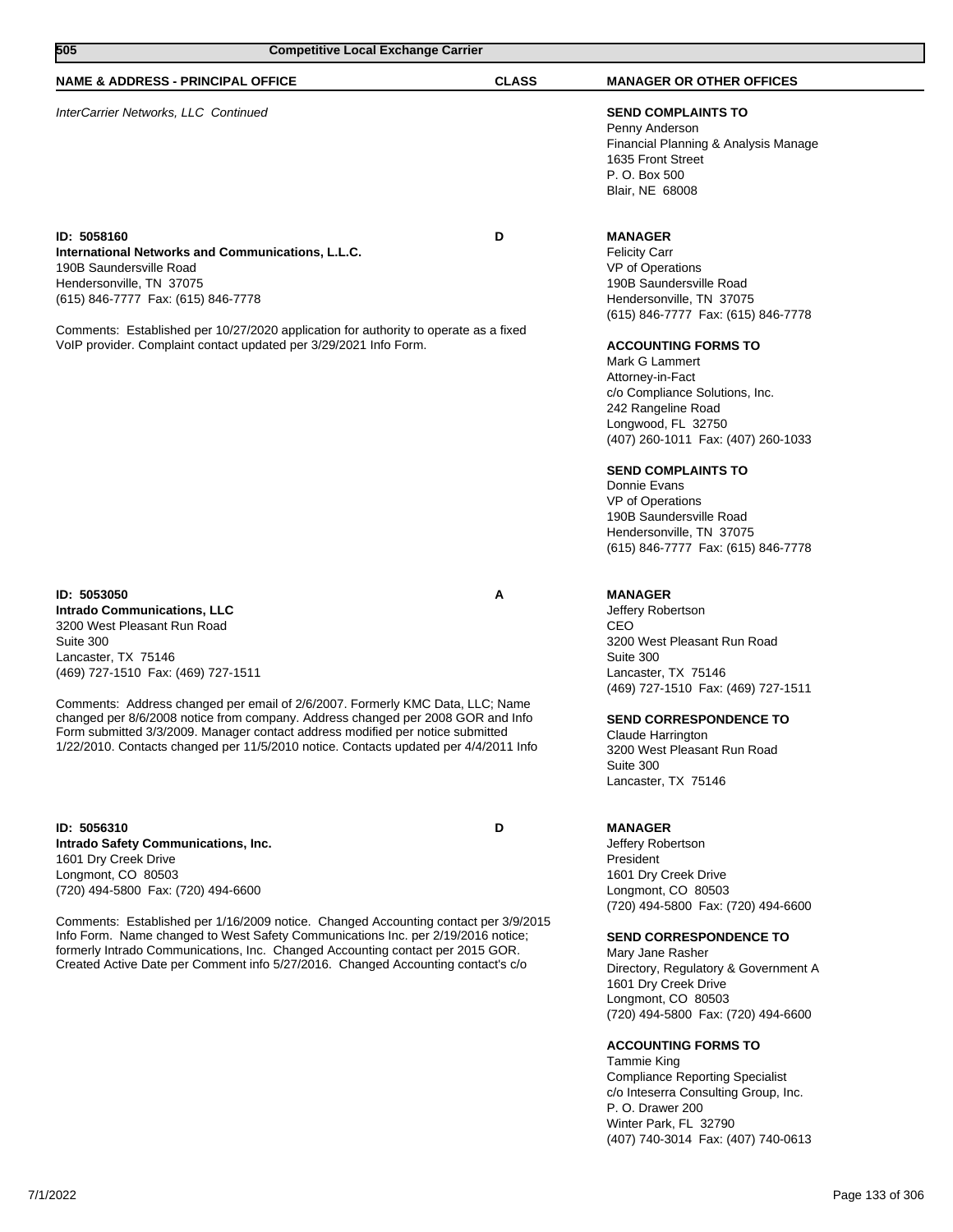| 7/1/2022 | Page 134 of 306 |
|----------|-----------------|
|          |                 |

**ID: 5055940 D IPC Network Services, Inc.** 3 Second Street, 15th Floor Jersey City, NJ 07311 (201) 253-2000 Fax: (201) 253-2361

Comments: Established per 7/16/2007 filing. Added accounting regulatory contact per 12/9/2008 notice. Contacts updated per 3/29/2011 Info Form. Contacts updated per 2011 GOR and 3/30/2012 Info Form. Contacts updated per 3/29/2013 Info Form. Changed contact addresses per 8/19/2013 notice. Contacts updated per 3/28/2014 Info Form.

# **MANAGER**

Sean Donnelly VP, Global Controller 3 Second Street, 15th Floor Jersey City, NJ 07311 (201) 253-2000 Fax: (201) 253-2361

**SEND CORRESPONDENCE TO**

Andrew M Klein Attorney 3 Second Street, 15th Floor Jersey City, NJ 07311 (202) 289-6955 Fax: (954) 246-5662

## **ACCOUNTING FORMS TO**

Donna Palumbo Senior Manager, Tax 3 Second Street, 15th Floor Jersey City, NJ 07311 (201) 253-2000 Fax: (201) 253-2361

## **SEND COMPLAINTS TO**

Mark Beaver GSOC Manager 3 Second Street, 15th Floor Jersey City, NJ 07311 (201) 253-2000 Fax: (201) 253-2361

**ID: 5057980 D Inviacom, Inc.** 2022 Van Buren Avenue Indian Trail, NC 28079 (704) 234-5422 Fax: (866) 314-3885

Comments: Established per 11/14/2019 notice to provide fixed VoIP service. Customer Service Contact updated per 3/17/2020 Info Form.



## **NAME & ADDRESS - PRINCIPAL OFFICE CLASS MANAGER OR OTHER OFFICES**

## Intrado Safety Communications, Inc. Continued **SEND COMPLAINTS TO**

Mary Jane Rasher Directory, Regulatory & Government A 1601 Dry Creek Drive Longmont, CO 80503 (720) 494-5800 Fax: (720) 494-6600

## **MANAGER**

Chris Shupe President & COO 2022 Van Buren Avenue Indian Trail, NC 28079 (704) 234-5422 Fax: (866) 314-3885

## **SEND CORRESPONDENCE TO**

Tom Tison **Controller** 2022 Van Buren Avenue Indian Trail, NC 28079

## **ACCOUNTING FORMS TO**

Matt W Dean Regulatory Agent c/o Telecom Professionals, Inc. P. O. Box 720128 Oklahoma City, OK 73172 (405) 755-8177 Fax: (405) 755-8377

## **SEND COMPLAINTS TO**

 Customer Care 2022 Van Buren Avenue Indian Trail, NC 28079 (704) 234-5422 Fax: (704) 927-6099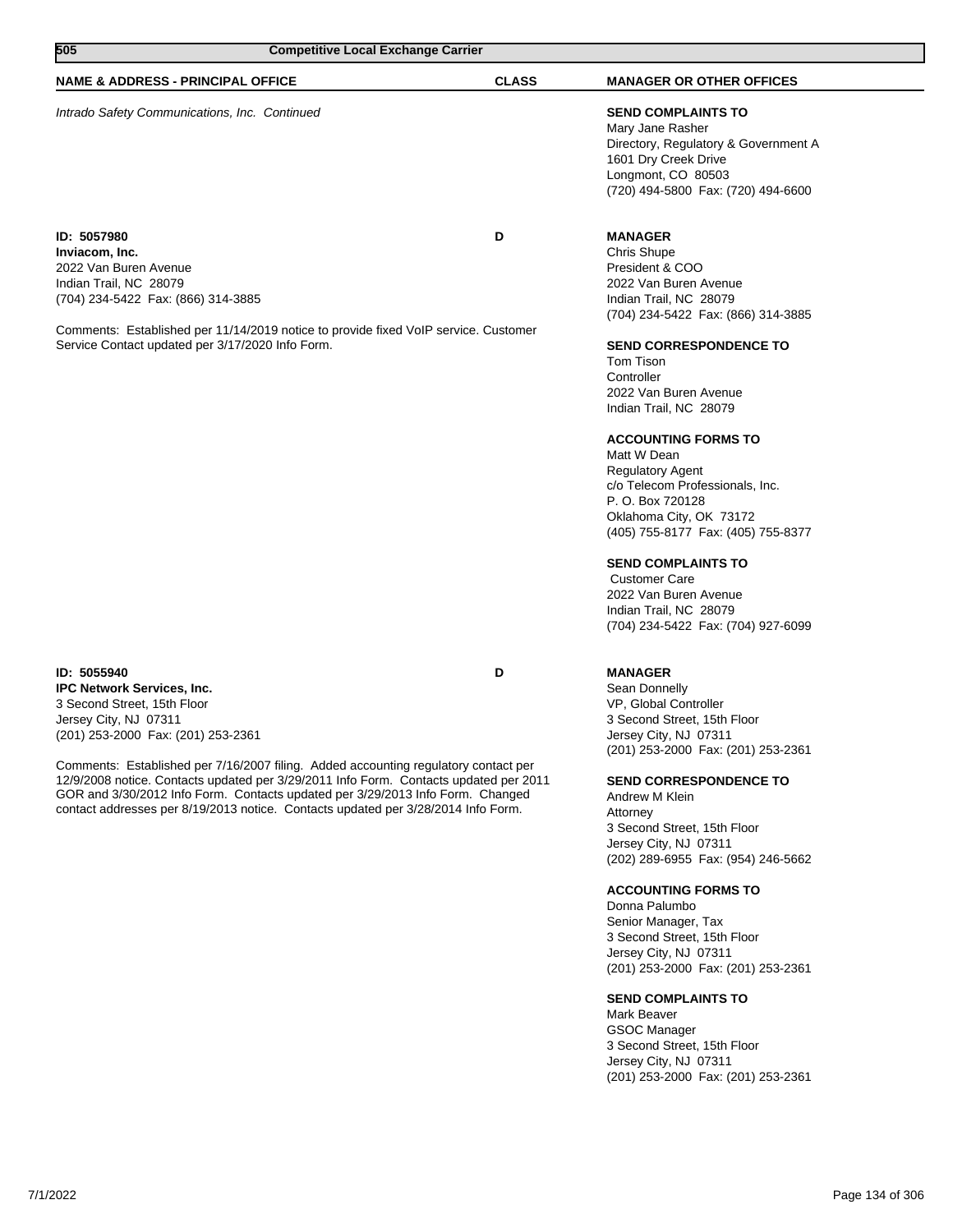| 505<br><b>Competitive Local Exchange Carrier</b>                                                                                                                                                                                                                                                                                                                                                                                                                                                                         |              |                                                                                                                                                                                                                                                                                                                                                                                                                                                                                    |
|--------------------------------------------------------------------------------------------------------------------------------------------------------------------------------------------------------------------------------------------------------------------------------------------------------------------------------------------------------------------------------------------------------------------------------------------------------------------------------------------------------------------------|--------------|------------------------------------------------------------------------------------------------------------------------------------------------------------------------------------------------------------------------------------------------------------------------------------------------------------------------------------------------------------------------------------------------------------------------------------------------------------------------------------|
| <b>NAME &amp; ADDRESS - PRINCIPAL OFFICE</b>                                                                                                                                                                                                                                                                                                                                                                                                                                                                             | <b>CLASS</b> | <b>MANAGER OR OTHER OFFICES</b>                                                                                                                                                                                                                                                                                                                                                                                                                                                    |
| ID: 5052920<br>Jack W. Pruitte dba First Phone<br>3281-C Fort Campbell Blvd<br>P. O. Box 504<br>Clarksville, TN 37042<br>(931) 431-6316 Fax: (931) 431-6316                                                                                                                                                                                                                                                                                                                                                              | D            | <b>MANAGER</b><br>Jack W Pruitte<br>Owner<br>3281-C Fort Campbell Blvd<br>Clarksville, TN 37042<br>(931) 801-2190 Fax: (931) 431-6316                                                                                                                                                                                                                                                                                                                                              |
| Comments: Address updated per 3/26/2020 Info Form.                                                                                                                                                                                                                                                                                                                                                                                                                                                                       |              | <b>SEND COMPLAINTS TO</b><br>Jack W Pruitte<br>Owner<br>3281-C Fort Campbell Blvd<br>P. O. Box 504<br>Clarksville, TN 37041                                                                                                                                                                                                                                                                                                                                                        |
| ID: 5057380<br><b>Kentucky Communications Network Authority</b><br>500 Mero Street, Suite 1-1<br>Frankfort, KY 40601<br>(502) 782-9549 Fax: (502) 564-0883<br>Comments: Established per 11/6/2015 notice of intent to operate as a CLEC. Created<br>Active Date per Comment info 5/27/2016. Changed address per 2017 GOR and 1/9/2018<br>Info Form. Contacts updated per 5/6/2019 Info Form. Changed default electronic contact<br>information, physical address and added Accounting contact per 2020 GOR submitted     | D            | <b>MANAGER</b><br>Mike S Hayden<br><b>Executive Director</b><br>500 Mero Street, Suite 1-1<br>Frankfort, KY 40601<br>(502) 782-9549 Fax: (502) 564-0883<br><b>ACCOUNTING FORMS TO</b><br>Doug Hendrix<br><b>General Counsel</b><br>500 Mero Street, Suite 1-1<br>Frankfort, KY 40601<br>(502) 782-8549 Fax: (502) 564-0883<br><b>SEND COMPLAINTS TO</b><br>Mike Hayden<br>COO<br>500 Mero Street, Suite 1-1<br>Frankfort, KY 40601<br>(502) 782-9649 Fax: (502) 564-0883           |
| ID: 5055550<br>KY Backhaul Transmission Networks, LLC<br>660 Newport Center Dirve, Suite 200<br>Newport Beach, CA 92660<br>(949) 999-5773 Fax: (949) 274-7556<br>Comments: Established per 3/16/2007 filing. Address changed 8/1/2008 per Information<br>Form. Correspondence updated per 3/14/2011 Telecom Info Form. Contacts updated per<br>3/11/2013 Info Form. Address and contacts changed per 2013 GOR. Complaint Contact<br>updated per 3/31/2015 Info Form. Formerly Mobilitie, LLC; Name changed 5/17/2016 per | D            | <b>MANAGER</b><br>Jim Grass<br>Vice President, Corporate Counsel<br>2220 Univeristy Drive<br>Newport Beach, CA 92660<br>(949) 717-6020 Fax: (949) 274-7556<br><b>SEND CORRESPONDENCE TO</b><br>Chris Glass<br>Senior VP and General Counsel<br>660 Newport Center Dirve, Suite 200<br>Newport Beach, CA 92660<br><b>ACCOUNTING FORMS TO</b><br>Chester Bragado<br>Director of Accounting<br>2220 University Drive<br>Newport Beach, CA 92660<br>(949) 515-1500 Fax: (949) 274-7556 |
| ID: 5009400<br>Level 3 Communications, LLC<br>100 CenturyLink Drive<br>Monroe, LA 71203<br>(913) 884-1116 Fax: (318) 362-1525                                                                                                                                                                                                                                                                                                                                                                                            | A            | <b>MANAGER</b><br><b>Mary Garris</b><br><b>Manager Regulatory Finance</b><br>100 CenturyLink Drive<br>Monroe, LA 71203<br>(318) 388-9416 Fax: (318) 362-1525                                                                                                                                                                                                                                                                                                                       |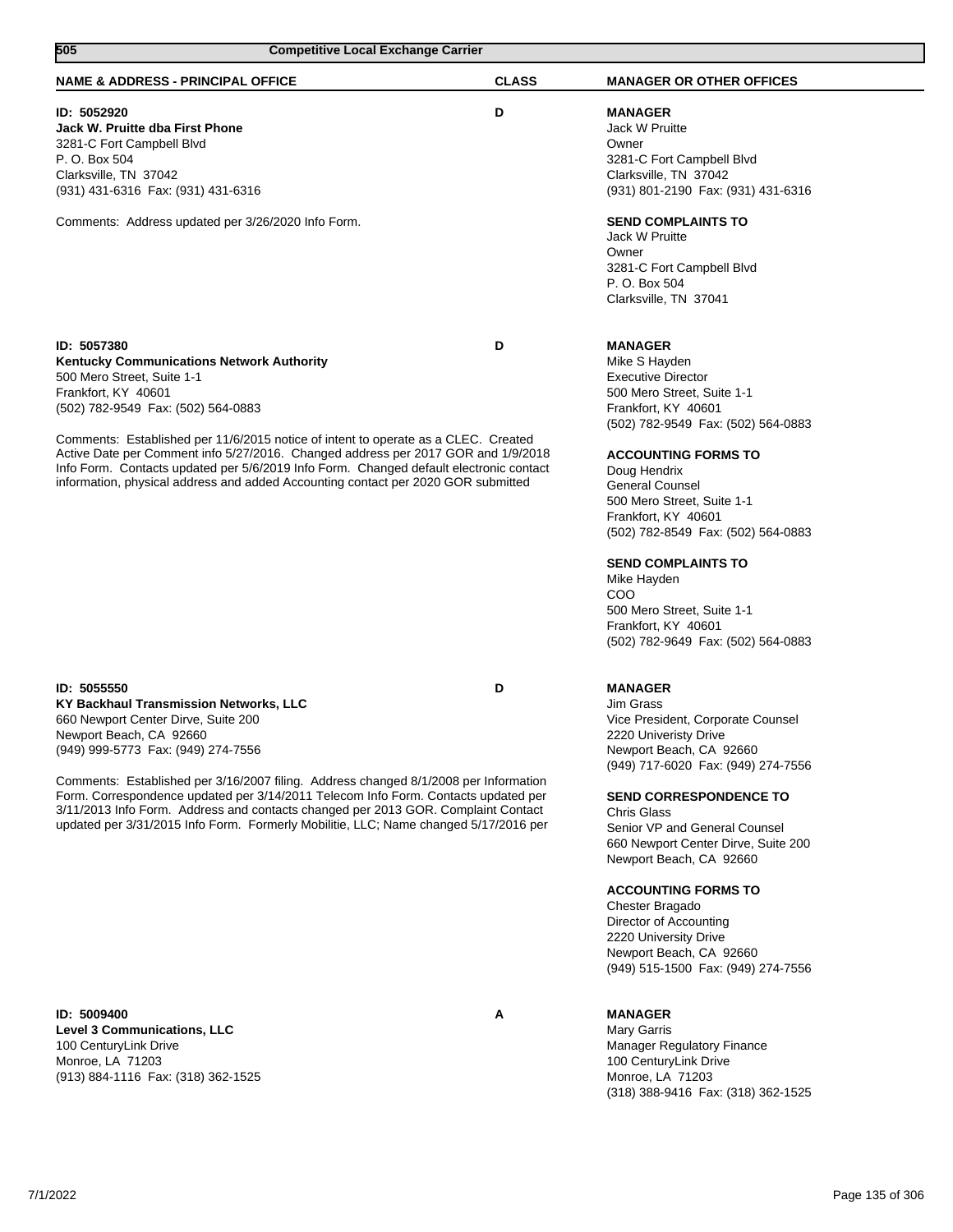| 505<br><b>Competitive Local Exchange Carrier</b>                                                                                                                                                                                                                                                                                                                                                                                                                                                                     |              |                                                                                                                                                                                                                                                                                                                                                                                                                                                                                      |  |
|----------------------------------------------------------------------------------------------------------------------------------------------------------------------------------------------------------------------------------------------------------------------------------------------------------------------------------------------------------------------------------------------------------------------------------------------------------------------------------------------------------------------|--------------|--------------------------------------------------------------------------------------------------------------------------------------------------------------------------------------------------------------------------------------------------------------------------------------------------------------------------------------------------------------------------------------------------------------------------------------------------------------------------------------|--|
| <b>NAME &amp; ADDRESS - PRINCIPAL OFFICE</b>                                                                                                                                                                                                                                                                                                                                                                                                                                                                         | <b>CLASS</b> | <b>MANAGER OR OTHER OFFICES</b>                                                                                                                                                                                                                                                                                                                                                                                                                                                      |  |
| Level 3 Communications, LLC Continued<br>Comments: Utility has acquired subsidiaries of Broadwing Communications, Telcove,<br>WilTel Local Network, WilTel Communications and ICG Telecom Group per 9/24/2007<br>Notice. Changed Correspondence and Complaint contacts per 2012 GOR. Contacts<br>updated per 3/31/2014 Info Form. Level 3 Communications acquired indirect control of                                                                                                                                |              | <b>ACCOUNTING FORMS TO</b><br>Al Lubeck<br>Director of Public Policy II<br>100 CenturyLink Drive<br>Monroe, LA 71203<br>(913) 884-1116 Fax: (318) 362-1525<br><b>SEND COMPLAINTS TO</b><br>Scott Belka<br><b>Manager Customer Service</b><br>931 14th Street, 10th Floor<br>Denver, CO 80202<br>(720) 779-8369 Fax: (720) 578-2751                                                                                                                                                   |  |
| ID: 5056040<br>Level 3 Telecom of Kentucky, LLC<br>100 CenturyLink Drive<br>Monroe, LA 71203<br>(913) 884-1116 Fax: (318) 362-1525<br>Comments: Formerly Xspedius Management Co. Switched Services, LLC, Xspedius<br>Management Company of Lexington, LLC, Xspedius Management Company of Louisville,<br>LLC, and Time Warner Telecom of Ohio, LLC per filings of 9/7/2007 and 11/13/2007.<br>Formerly Time Warner Telecom of Kentucky, LLC; changed name to tw telecom of                                           | А            | <b>MANAGER</b><br>Mary Garris<br><b>Manager Regulatory Finance</b><br>100 CenturyLink Drive<br>Monroe, LA 71203<br>(318) 388-9416 Fax: (318) 362-1525<br><b>ACCOUNTING FORMS TO</b><br>Al Lubeck<br>Director of Public Policy II<br>100 CenturyLink Drive<br>Monroe, LA 71203<br>(913) 884-1116 Fax: (318) 362-1525<br><b>SEND COMPLAINTS TO</b><br>Scott Belka<br>Manager Customer Service<br>931 14th Street, 10th Floor<br>Denver, CO 80202<br>(720) 779-8369 Fax: (720) 578-2751 |  |
| ID: 5057020<br><b>Lingo Communications of Kentucky, LLC</b><br>9330 LBJ Freeway, Suite 944<br>Dallas, TX 75243<br>Comments: Established per 7/17/2013 Notice of Intent to Provide Service. Lightyear<br>Network Solutions (ID 4103800, 5104600, 22251046) transferred to Birch per 12/3/2013<br>notice. SE Acquisitions (ID 5056610 and 5179320) transferred assets and customers to<br>Birch per 12/4/2013 notice. Changed address and contacts per 2013 GOR. Changed                                               | Α            | <b>SEND CORRESPONDENCE TO</b><br><b>Bill Morris</b><br>CFO<br>9330 LBJ Freeway, Suite 944<br>Dallas, TX 75243<br><b>SEND COMPLAINTS TO</b><br>Angela Howard<br>Paralegal - Legal and Regulatory<br>9330 LBJ Freeway, Suite 944<br>Dallas, TX 75243                                                                                                                                                                                                                                   |  |
| ID: 22213425<br>Lingo Telecom, LLC dba Trinsic Communications dba VarTec<br>9330 LBJ Freeway, Suite 944<br>Dallas, TX 75243<br>(813) 892-9053 Fax: (813) 973-3243<br>Comments: Adopted Trinsic Communications per 9/10/2007; Changed 2/13/2008 after<br>additional letter received. Modified company name to add VarTec and Excel and changed<br>default contact per 8/19/2010 notice. Company name modified per 1/30/2015<br>Interconnection Agreement. Impact Telecom, Inc. and Americatel Corporation transferred | А            | <b>MANAGER</b><br>Linda Dellearo<br>Regulatory Compliance Manager<br>9330 LBJ Freeway, Suite 944<br>Dallas, TX 75243<br>(813) 892-9053 Fax: (813) 973-3243<br><b>SEND CORRESPONDENCE TO</b><br>Alex Valencia<br>VP - Government Affairs and Complian<br>0330 LR LEreoway Suite 044                                                                                                                                                                                                   |  |

9330 LBJ Freeway, Suite 944 Dallas, TX 75243 (972) 910-1900 Fax: (866) 418-9750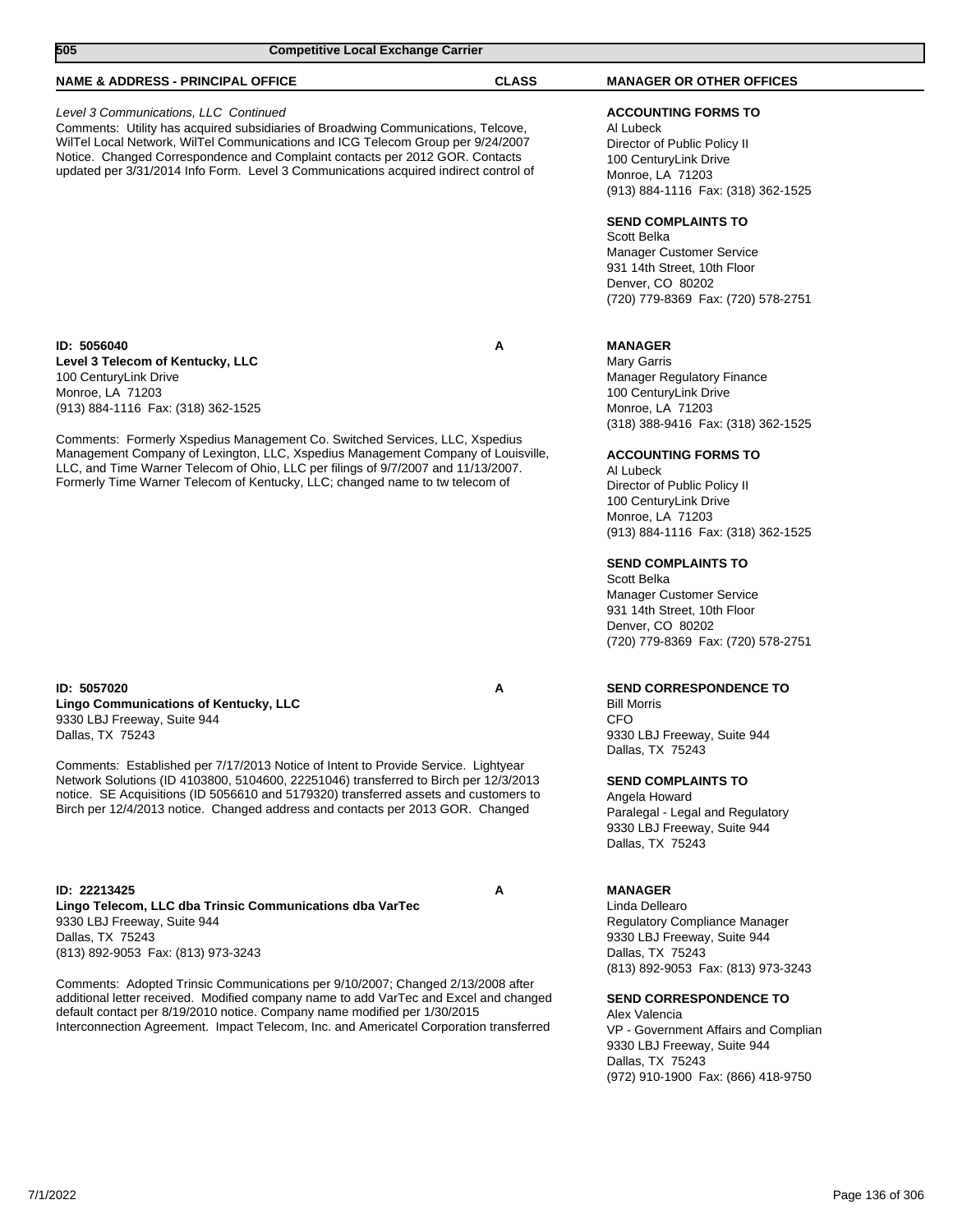| 505<br><b>Competitive Local Exchange Carrier</b>                                                                                                                                                                                                                                                                                                                                                                                                                          |              |                                                                                                                                                                                                                                                                                                                                                                                                                                                  |
|---------------------------------------------------------------------------------------------------------------------------------------------------------------------------------------------------------------------------------------------------------------------------------------------------------------------------------------------------------------------------------------------------------------------------------------------------------------------------|--------------|--------------------------------------------------------------------------------------------------------------------------------------------------------------------------------------------------------------------------------------------------------------------------------------------------------------------------------------------------------------------------------------------------------------------------------------------------|
| <b>NAME &amp; ADDRESS - PRINCIPAL OFFICE</b>                                                                                                                                                                                                                                                                                                                                                                                                                              | <b>CLASS</b> | <b>MANAGER OR OTHER OFFICES</b>                                                                                                                                                                                                                                                                                                                                                                                                                  |
| Lingo Telecom, LLC dba Trinsic Communications dba VarTec Telecom                                                                                                                                                                                                                                                                                                                                                                                                          |              | <b>ACCOUNTING FORMS TO</b><br><b>Judith Martin</b><br><b>Compliance Reporting Specialist I</b><br>c/o Inteserra Consulting Group, Inc.<br>P. O. Drawer 200<br>Winter Park, FL 32790-0200<br><b>SEND COMPLAINTS TO</b><br>Mary Hope<br><b>Regulatory Analyst</b><br>9330 LBJ Freeway, Suite 944<br>Dallas, TX 75243<br>(972) 910-1374 Fax: (866) 418-9750                                                                                         |
| ID: 5053200<br><b>Lumos Networks, LLC</b><br>1200 Greenbrier Street<br>Charleston, WV 25311<br>(304) 720-2159 Fax: (304) 720-2114<br>Comments: Address changed per notice received 4/14/2008. Complaint contact changed<br>per 4/1/2011 Info Form. Company name changed from FiberNet, LLC to Lumos<br>Networks, LLC per 3/28/2012 Info Form and 9/6/2011 KSOS Amended Certificate of<br>Authority. Added Accounting contact per 2011 GOR. Removed reference to FiberNet, | в            | <b>MANAGER</b><br>Steven Hamula<br>Director of Regulatory Affairs<br>1200 Greenbrier Street<br>Charleston, WV 25311<br>(304) 720-2159 Fax: (304) 720-2114<br><b>ACCOUNTING FORMS TO</b><br>Tim Whitener<br><b>Financial Analyst</b><br>One Lumos Plaza<br>Waynesboro, VA 22980<br><b>SEND COMPLAINTS TO</b><br>Steve Hamula<br>Associate General Counsel<br>1200 Greenbrier Street<br>Charleston, WV 25311<br>(304) 720-2159 Fax: (304) 720-2114 |
| ID: 5057270<br><b>Magna5 LLC</b><br>3001 Dallas Pkwy, Suite 610<br>Frisco, TX 75034<br>Comments: Established per 4/30/2015 application for authority to operate as a fixed VoIP<br>provider. Changed address per 11/23/2015 notice. Acquired NovaTel LTD, Inc. (ID<br>5056280 and 5178200) on 2/1/2016 per 2/17/2016 notice. Created Active Date per<br>Comment info 5/27/2016. Changed address and company name from X5 OpCo LLC to                                      | D            | <b>MANAGER</b><br>Joseph O'Hara<br><b>CFO</b><br>3001 Dallas Pkwy, Suite 610<br>Frisco, TX 75034<br><b>SEND CORRESPONDENCE TO</b><br>Joseph O'Hara<br><b>CFO</b><br>3001 Dallas Pkwy, Suite 610<br>Frisco, TX 75034<br>(214) 932-9293 Fax: n/a<br><b>SEND COMPLAINTS TO</b><br><b>Randy Russell</b><br>Tier 1 Support Manager<br>3001 Dallas Pkwy, Suite 610<br>Frisco, TX 75034                                                                 |
| ID: 5058340<br><b>MAXSIP TELECOM CORPORATION</b><br>708 Central Avenue<br>Woodmere, NY 11598<br>(516) 866-7300 Fax: (516) 866-7399<br>Comments: Established per 10/1/2021 notice of intent to provide fixed VoIP service.                                                                                                                                                                                                                                                 | D            | <b>MANAGER</b><br><b>Israel Maxsip</b><br>CEO<br>708 Central Avenue<br>Woodmere, NY 11598<br>(516) 866-7300 Fax: (516) 866-7399<br><b>SEND COMPLAINTS TO</b>                                                                                                                                                                                                                                                                                     |

Israel Maxsip CEO 708 Central Avenue Woodmere, NY 11598 (516) 866-7300 Fax: (516) 866-7399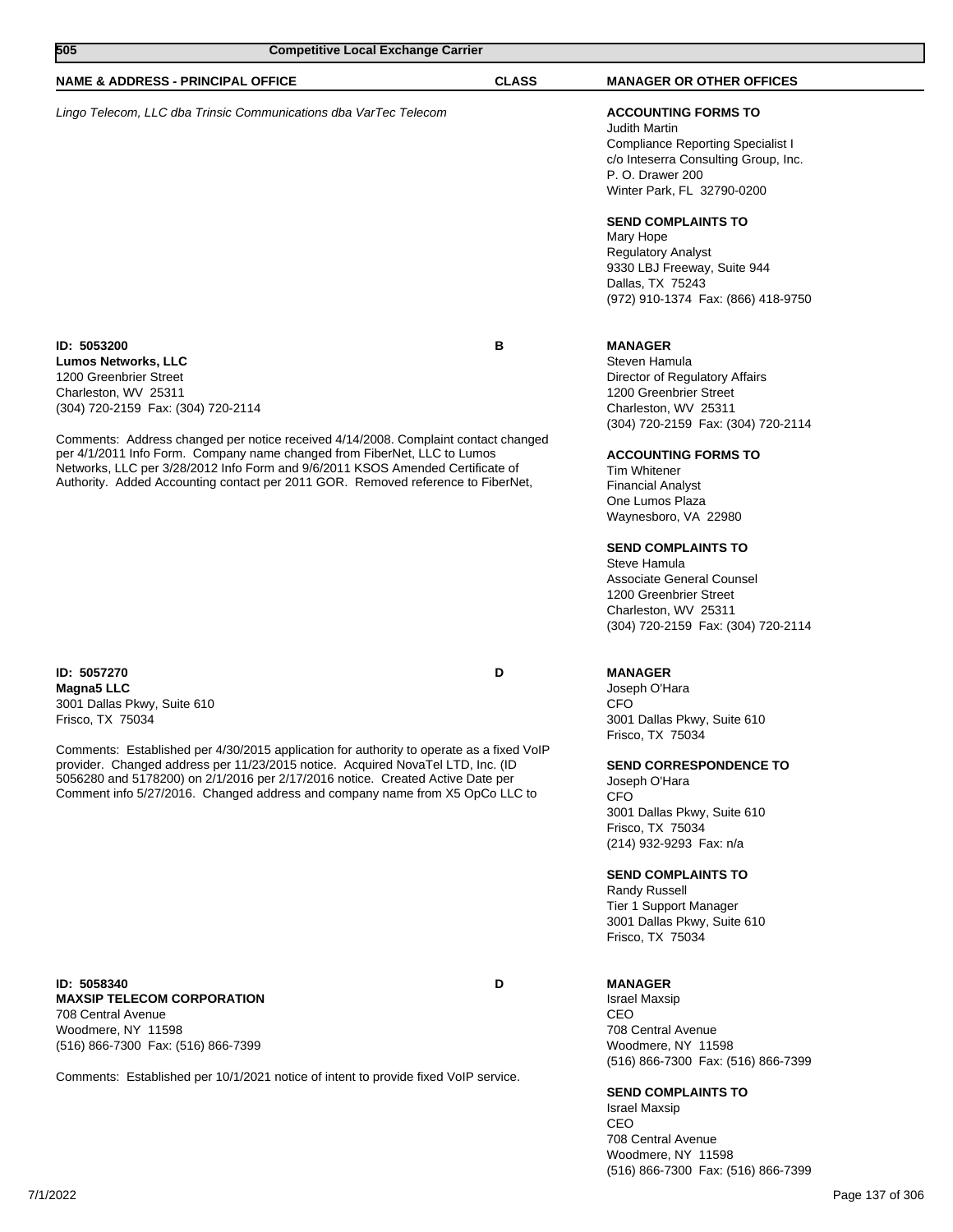| 505<br><b>Competitive Local Exchange Carrier</b>                                                                                                                                                                                                                                                                                               |              |                                                                                                                                                                                   |
|------------------------------------------------------------------------------------------------------------------------------------------------------------------------------------------------------------------------------------------------------------------------------------------------------------------------------------------------|--------------|-----------------------------------------------------------------------------------------------------------------------------------------------------------------------------------|
| <b>NAME &amp; ADDRESS - PRINCIPAL OFFICE</b>                                                                                                                                                                                                                                                                                                   | <b>CLASS</b> | <b>MANAGER OR OTHER OFFICES</b>                                                                                                                                                   |
| ID: 5055370<br>MCC Telephony of the South, LLC<br>One Mediacom Way<br>Mediacom Park, NY 10918<br>(845) 443-2600 Fax: (845) 698-4078                                                                                                                                                                                                            | Α            | <b>MANAGER</b><br>Daniel Templin<br>President<br>One Mediacom Way<br>Mediacom Park, NY 10918                                                                                      |
| Comments: Name changed from "Inc." to "LLC" per 9/9/2009 notice. FEIN changed as of<br>2008 per company's change from "Inc" to "LLC". Changed contacts per 2/27/2013<br>Cellular registration. Contacts updated per 3/26/2013 Info Form. Address and contacts<br>changed per 11/8/2013 notice. Contacts updated per 2013 GOR. Added Accounting |              | <b>SEND CORRESPONDENCE TO</b><br>Anna Sokolin-Maimon<br><b>VP Regulatory Affairs</b><br>One Mediacom Way<br>Mediacom Park, NY 10918<br>(845) 443-2600 Fax: (845) 698-4078         |
|                                                                                                                                                                                                                                                                                                                                                |              | <b>ACCOUNTING FORMS TO</b><br>Melissa Balu<br>Senior Tax Director<br>One Mediacom Way<br>Mediacom Park, NY 10918<br>(845) 443-2600 Fax: (845) 698-4078                            |
|                                                                                                                                                                                                                                                                                                                                                |              | <b>SEND COMPLAINTS TO</b><br>James McKnight<br>Senior Attorney<br>One Mediacom Way<br>Mediacom Park, NY 10918<br>(845) 443-2600 Fax: (845) 698-4078                               |
| ID: 5200700<br><b>MCImetro Access Transmission Services LLC d/b/a Verizon Access</b><br>600 Hidden Ridge<br>Irving, TX 75038<br>(214) 490-4853 Fax: (972) 719-5612                                                                                                                                                                             | Α            | <b>SEND CORRESPONDENCE TO</b><br>Jan Chesney<br>Sr Analyst - Goverment Relations<br>600 Hidden Ridge<br>Irving, TX 75038<br>(214) 490-4853 Fax: (972) 719-5612                    |
| Comments: Formerly MCI WorldCom Commnications, Inc. MCI Communications<br>Services, Inc. (ID 44451325) merged to this company per notice dated 11/7/2003.<br>Correspondence address modified per 2008 GOR. Added "d/b/a Verizon Access<br>Transmission Services" and changed address per Info Form and 2009 GOR submitted                      |              | <b>SEND COMPLAINTS TO</b><br><b>Agency Relations</b><br><b>Agency Relations Specialist</b><br>P. O. Box 1145<br>Cedar Rapids, IA 52406-3187<br>(800) 624-0533 Fax: (800) 854-7960 |
| ID: 22251262<br><b>McLeodUSA Telecommunications Services, LLC</b><br>4001 N Rodney Parham Road<br>Little Rock, AR 72212<br>(859) 357-8600 Fax: (501) 748-7400                                                                                                                                                                                  | D            | <b>MANAGER</b><br>Stephanie D Marsh<br>Senior Analyst - Reg Compliane<br>4001 N Rodney Parham Road<br>Little Rock, AR 72212<br>(501) 748-7897 Fax: (501) 748-7400                 |
| Comments: Address changed after returned mailing of 8/27/2007; Info obtained from KY<br>Sec of State. Changed Manager contact and added Accounting contact per 2009 GOR<br>submitted 3/12/2010. Changed from Inc to LLC per 6/16/2010 notice. Addresses and<br>contacts changed per 2011 GOR and 3/8/2012 Info Form. Contacts updated per      |              | <b>SEND CORRESPONDENCE TO</b><br>Stephanie Bell<br>Vice President of Government Affairs<br>130 W. New Circle Rd.<br>Suite 170<br>Lexington, KY 40505                              |
|                                                                                                                                                                                                                                                                                                                                                |              | <b>ACCOUNTING FORMS TO</b><br><b>Becky West</b><br>Staff Manager - Regulatory Complianc<br>4001 N Rodney Parham Road, MS 1170-B1F2-1216C<br>Little Rock, AR 72212                 |
|                                                                                                                                                                                                                                                                                                                                                |              | <b>SEND COMPLAINTS TO</b><br>Andrea Curtis<br>Manager- Customer Experience                                                                                                        |

1720 Galleria Blvd Charlotte, NC 28270

(855) 352-2731 Fax: (704) 849-2241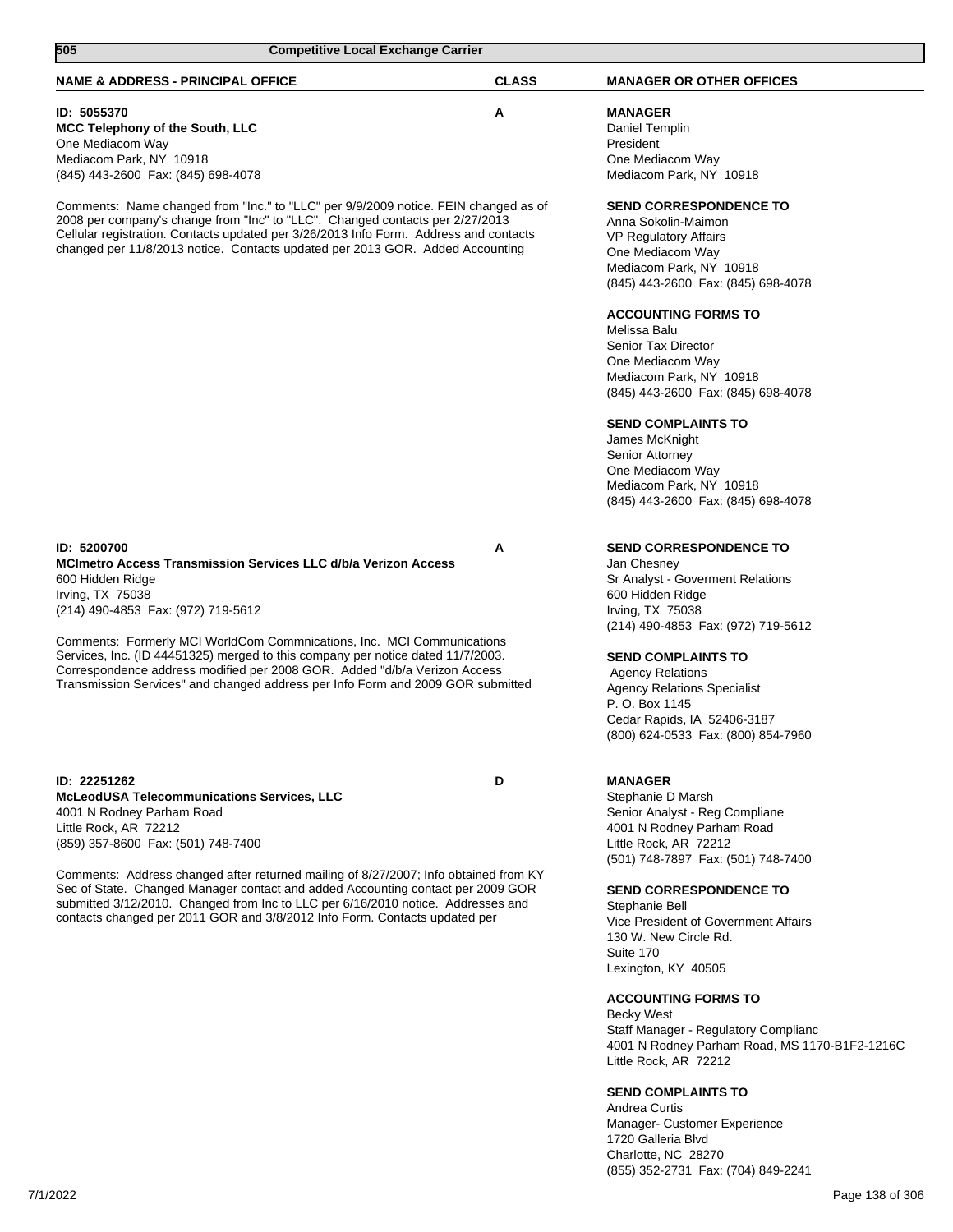| 505<br><b>Competitive Local Exchange Carrier</b>                                                                                                                                                                                                                                                                                                   |              |                                                                                                                                                                                                       |
|----------------------------------------------------------------------------------------------------------------------------------------------------------------------------------------------------------------------------------------------------------------------------------------------------------------------------------------------------|--------------|-------------------------------------------------------------------------------------------------------------------------------------------------------------------------------------------------------|
| <b>NAME &amp; ADDRESS - PRINCIPAL OFFICE</b>                                                                                                                                                                                                                                                                                                       | <b>CLASS</b> | <b>MANAGER OR OTHER OFFICES</b>                                                                                                                                                                       |
| ID: 5057330<br><b>Metro FiberNet, LLC</b><br>3701 Communications Way<br>Evansville, IN 47715<br>(877) 407-3224 Fax: (317) 981-8051                                                                                                                                                                                                                 | Α            | <b>MANAGER</b><br><b>Randy Kiesel</b><br><b>Regulatory Analyst</b><br>3701 Communications Way<br>Evansville, IN 47715                                                                                 |
| Comments: Established per 10/8/2015 application for authority to operate as a CLEC.<br>Created Active Date per Comment info 5/27/2016. Changed default and Complaint<br>contact per 2015 GOR and 4/5/2016 Info Form.                                                                                                                               |              | <b>SEND CORRESPONDENCE TO</b><br>Ed Corr<br>VP - Tax<br>3701 Communications Way<br>Evansville, IN 47715<br>(812) 213-1082 Fax: (317) 599-1149<br><b>SEND COMPLAINTS TO</b><br><b>Customer Service</b> |
|                                                                                                                                                                                                                                                                                                                                                    |              | 3701 Communications Way<br>Evansville, IN 47715                                                                                                                                                       |
| ID: 5052420<br>Metropolitan Telecommunications of Kentucky dba MetTel<br>55 Water Street, 32nd Floor<br>New York, NY 10041<br>(212) 607-6323 Fax: (212) 635-5074<br>Comments: Address and contacts modified per notice submitted 1/15/2010. Address<br>changed per 8/27/2010 notice. Revised Correspondence Contact per 2010 Telecom Info          | Α            | <b>MANAGER</b><br>Ralph Dichy<br><b>Vice President</b><br>55 Water Street, 32nd Floor<br>New York, NY 10041<br>(212) 607-6323 Fax: (212) 635-5074<br><b>SEND CORRESPONDENCE TO</b>                    |
| Form filed 3/25/2011. Changed Manager contact and floor number. Complaint contact<br>updated per 3/29/2019 Info Form.                                                                                                                                                                                                                              |              | Meghan Ruwet<br>Consultant<br>36586 N Windfield Avenue<br>Parker, CO 80134<br>(303) 663-0102 Fax: (303) 663-0084                                                                                      |
|                                                                                                                                                                                                                                                                                                                                                    |              | <b>SEND COMPLAINTS TO</b><br><b>Ralph Dichy</b><br>Vice President<br>55 Water Street, 32nd Floor<br>New York, NY 10041<br>(212) 607-6323 Fax: (212) 635-5074                                          |
| ID: 5058060<br>Middle Mile Infrastructure, LLC<br>1601 Willow Road<br>Menlo Park, CA 94025                                                                                                                                                                                                                                                         | D            | <b>SEND CORRESPONDENCE TO</b><br><b>Andrew Guhr</b><br>575 7th Street NW, Suite 800<br>Washington, DC 20004                                                                                           |
| Comments: Established per 3/27/2020 notice of intent to offer Interexchange Point-to-<br>Point Transmission Services; Record established as a CLEC 6/3/2020 per KPSC FA Staff.<br>Added Accounting contact per 3/31/2022 correspondence. Changed Accounting contact's<br>mailing address per 4/4/2022 notice.                                      |              | <b>ACCOUNTING FORMS TO</b><br>Kari Ballot-Lena<br>Director, Digital Policy & Regulator<br>c/o JMI Consultants LLC<br>5684 Main Street<br>Williamsville, NY 14221                                      |
| ID: 5057940<br>Missouri Network Alliance, LLC<br>4215 Philips Farm Road, Suite 103<br>Columbia, MO 65201<br>(855) 258-2473 Fax: (573) 777-4201                                                                                                                                                                                                     | D            | <b>MANAGER</b><br>Chris Bach<br><b>CFO</b><br>4215 Philips Farm Road, Suite 103<br>Columbia, MO 65201<br>(573) 777-4200 Fax: (573) 777-4201                                                           |
| Comments: Established per 6/25/2019 notice of intent to provide CLEC and<br>Interexchange Service. Changed default contact after returned mailing 1/2/2020. Updated<br>Accounting and Complaint contacts per 3/30/2020 Info Form. Changed default electronic<br>contact information per 1/15/2021 undeliverable notice. Changed default electronic |              | <b>ACCOUNTING FORMS TO</b><br>Douglas Zerr<br>Vice President, Engineering<br>4215 Philips Farm Road, Suite 103<br>Columbia, MO 65201                                                                  |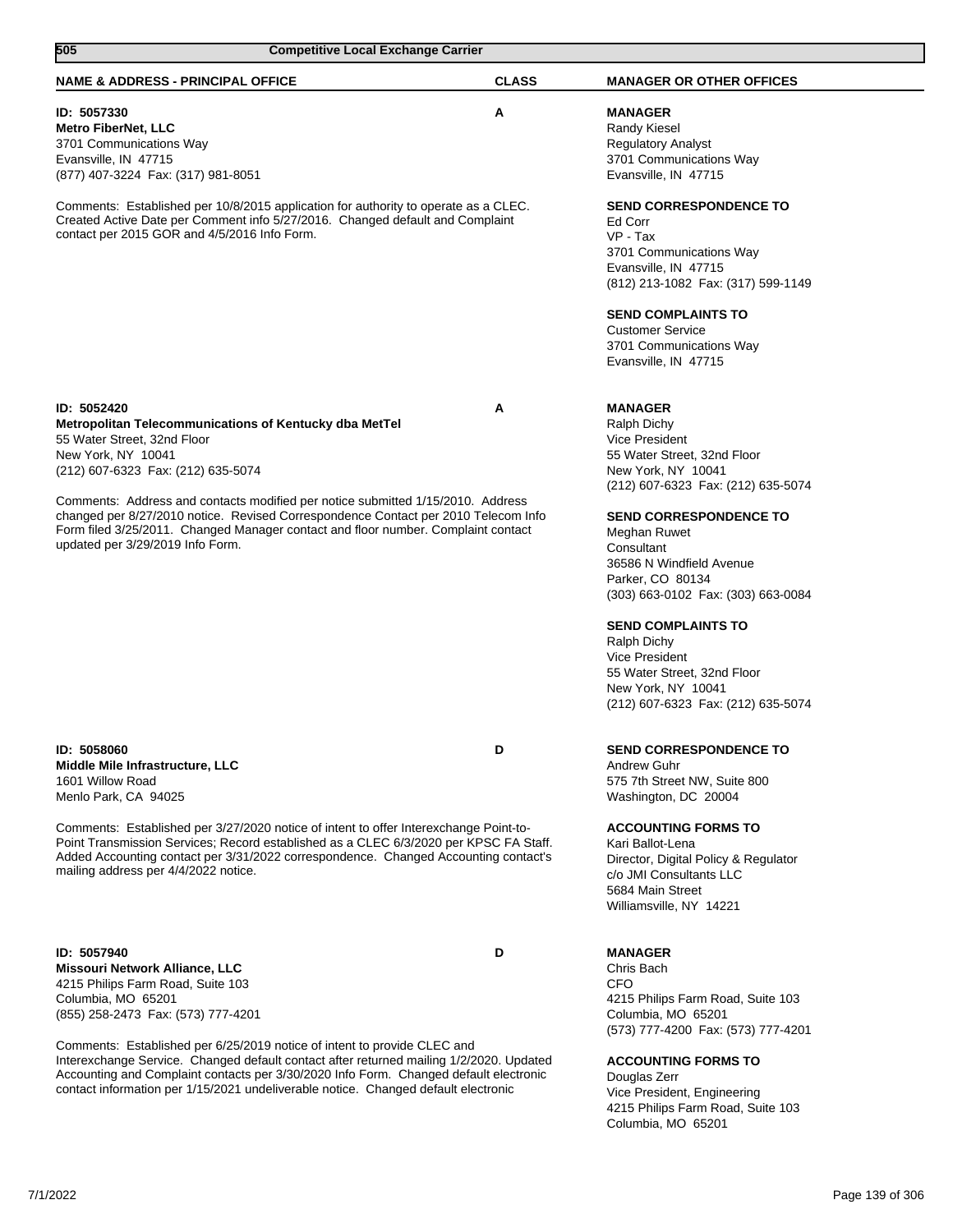| 505                                                                                                                                                                                                                         | <b>Competitive Local Exchange Carrier</b> |                                                                                                                                                    |
|-----------------------------------------------------------------------------------------------------------------------------------------------------------------------------------------------------------------------------|-------------------------------------------|----------------------------------------------------------------------------------------------------------------------------------------------------|
| <b>NAME &amp; ADDRESS - PRINCIPAL OFFICE</b>                                                                                                                                                                                | <b>CLASS</b>                              | <b>MANAGER OR OTHER OFFICES</b>                                                                                                                    |
| Missouri Network Alliance, LLC Continued                                                                                                                                                                                    |                                           | <b>SEND COMPLAINTS TO</b><br>Michael Morey<br>CEO<br>4215 Philips Farm Road, Suite 103<br>Columbia, MO 65201<br>(573) 777-4200 Fax: (573) 777-4201 |
| ID: 5056800<br><b>MuniNet Fiber Agency</b><br>1500 Broadway Street<br>Paducah, KY 42001<br>(270) 575-4000 Fax: (270) 408-4004                                                                                               | D                                         | <b>MANAGER</b><br><b>Brent A Shelton</b><br><b>CTO</b><br>1500 Broadway Street<br>Paducah, KY 42001<br>(270) 575-4004 Fax: (270) 408-4004          |
| Comments: Established per 9/26/2011 submission of local and interexchange tariffs.<br>Accounting contact added per 2011 GOR. Added Correspondence contact per 2016<br>GOR. Added Complaint contact per 2/23/2021 Info Form. |                                           | <b>SEND CORRESPONDENCE TO</b><br>Debbie Adams<br><b>Administrator of Operations</b><br>1500 Broadway Street<br>Paducah, KY 42001                   |

**ACCOUNTING FORMS TO**

Terri K Firestein Sr. Director with CCG Consulting c/o CCG Consulting, LLC 10806 Garrison Hollow Road Clear Spring, MD 21722

(270) 575-4000 Fax: (270) 408-4004

## **SEND COMPLAINTS TO**

Brent Shelton CTO 1500 Broadway Street Paducah, KY 42001 (425) 383-4000 Fax: (270) 408-4004

## **MANAGER**

Kevin Dickens President & CEO 5340 Legacy Drive, Suite 155 Plano, TX 75024 (415) 287-1132 Fax: (415) 683-2532

#### **SEND CORRESPONDENCE TO**

Jason Bunch Vice President, Sales Operations 5340 Legacy Drive, Suite 155 Plano, TX 75024 (469) 252-7366 Fax: (415) 683-2532

### **ACCOUNTING FORMS TO**

Ross A Beretta Senior Consultant - BKD c/o BKD CPAs & Advisors 201 N Illinois Street, Suite 700 Indianapolis, IN 46204 (317) 383-3790 Fax: (317) 383-4200

## **SEND COMPLAINTS TO**

Donna Pecson Escalations Manager 5340 Legacy Drive, Suite 155 Plano, TX 75024 (415) 287-1104 Fax: (415) 683-2504

**ID: 5057220 D NetFortris Acquisition Co, Inc.** 5601 6th Avenue S, Suite 201 Seattle, WA 98108 (415) 287-1132 Fax: (415) 683-2532

Comments: Established as a Fixed VoIP per 1/13/2015 Application for Authority. Created Active Date per Comment info 5/27/2016. Changed default electronic contact information per 4/27/2017 notice. Changed default electronic contact information and all other contacts per 2016 GOR and 5/30/2017 Info Form. Changed default regulatory email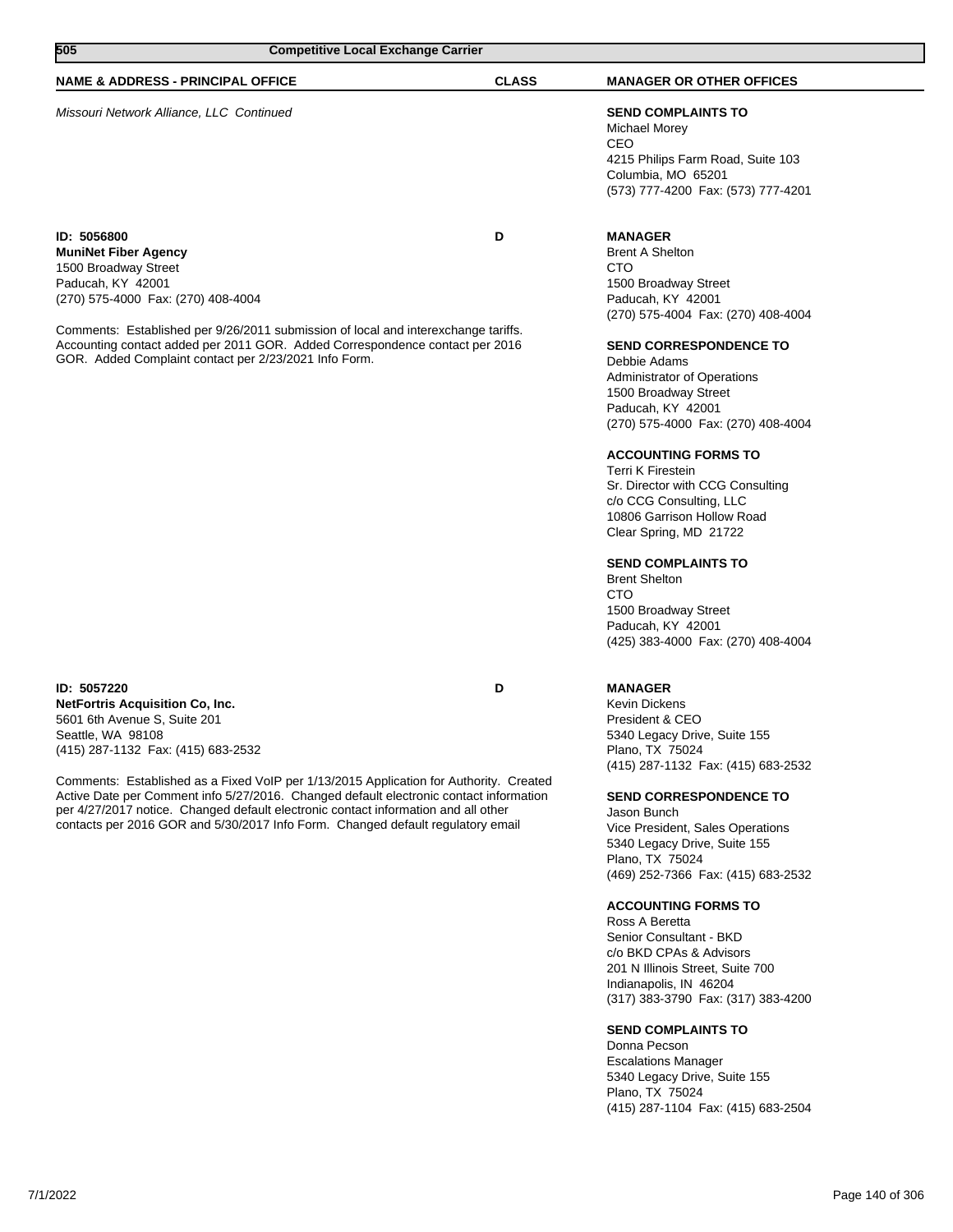| 505<br><b>Competitive Local Exchange Carrier</b>                                                                                                                                                                                                                                                                                                                                                                                                                                         |              |                                                                                                                                                                                                                                                                                                                                                                                                                                                                                                                                                                                                                                                                                               |
|------------------------------------------------------------------------------------------------------------------------------------------------------------------------------------------------------------------------------------------------------------------------------------------------------------------------------------------------------------------------------------------------------------------------------------------------------------------------------------------|--------------|-----------------------------------------------------------------------------------------------------------------------------------------------------------------------------------------------------------------------------------------------------------------------------------------------------------------------------------------------------------------------------------------------------------------------------------------------------------------------------------------------------------------------------------------------------------------------------------------------------------------------------------------------------------------------------------------------|
| <b>NAME &amp; ADDRESS - PRINCIPAL OFFICE</b>                                                                                                                                                                                                                                                                                                                                                                                                                                             | <b>CLASS</b> | <b>MANAGER OR OTHER OFFICES</b>                                                                                                                                                                                                                                                                                                                                                                                                                                                                                                                                                                                                                                                               |
| ID: 5055470<br>Network Innovations, Inc.<br>350 N Orleans Street, Suite 1300N<br>Chicago, IL 60654<br>(773) 770-1360 Fax: (773) 770-0256<br>Comments: Established per 12/21/2006 filing. Address changed per Info Form filed<br>2/25/2009. Changed contacts and added Correspondence contact per 2009 GOR<br>submitted 4/1/2010. Modified contacts per Info Form submitted 4/12/2011. Contacts<br>updated per 3/28/2012 Info Form and 2011 GOR. Changed contacts per 2013 GOR and        | D            | <b>MANAGER</b><br>Ron Grason<br>COO<br>350 N Orleans Street, Suite 1300N<br>Chicago, IL 60607<br>(773) 770-1360 Fax: (773) 770-0256<br><b>SEND CORRESPONDENCE TO</b><br>Junette Bradshaw<br>Regulatory Compliance Manager<br>350 N Orleans Street, Suite 1300N<br>Chicago, IL 60654<br>(773) 661-5543 Fax: (773) 770-0256<br><b>ACCOUNTING FORMS TO</b><br>Matt W Dean<br><b>Regulatory Agent</b><br>c/o Telecom Professionals, Inc.<br>P. O. Box 720128<br>Oklahoma City, OK 73172<br>(405) 755-8177 Fax: (405) 755-8377<br><b>SEND COMPLAINTS TO</b><br>Paul Rios<br><b>General Counsel</b><br>350 N Orleans Street, Suite 1300N<br>Chicago, IL 60654<br>(773) 364-3199 Fax: (773) 770-0256 |
| ID: 5007600<br><b>Network Telephone, LLC</b><br>4001 N Rodney Parham Road<br>Little Rock, AR 72212<br>(859) 357-8600 Fax: (501) 748-7400<br>Comments: Added dba per 2/5/2007 filing. Contact info updated per 12/12/2007 filing.<br>Contacts updated per 2011 GOR and 3/19/2012 Info Form. Changed Manager contact<br>per 2012 GOR. Changed name to Network Telephone, LLC per 11/19/2015 notice;<br>formerly Network Telephone Corporation dba Cavalier Telephone dba Cavalier Business | D            | <b>MANAGER</b><br>Stephanie Bell<br>Vice President of Government Affairs<br>130 W. New Circle Rd.<br>Suite 170<br>Lexington, KY 40505<br><b>SEND CORRESPONDENCE TO</b><br>Stephanie Bell<br>Vice President of Government Affairs<br>130 W. New Circle Rd.<br>Suite 170<br>Lexington, KY 40505<br><b>ACCOUNTING FORMS TO</b><br><b>Becky West</b><br>Staff Manager - Regulatory Complianc<br>4001 N Rodney Parham Road, MS 1170-B1F2-1216C<br>Little Rock, AR 72212<br><b>SEND COMPLAINTS TO</b><br>Andrea Curtis<br>Manager- Customer Experience<br>1720 Galleria Blvd<br>Charlotte, NC 28270<br>(855) 352-2731 Fax: (704) 849-2241                                                           |
| ID: 5055450<br><b>Neutral Tandem-Kentucky, LLC</b><br>550 West Adams Street, Suite 900<br>Chicago, IL 60661<br>(312) 384-8000 Fax: (312) 346-2601                                                                                                                                                                                                                                                                                                                                        | A            | <b>MANAGER</b><br>Eric Carlson<br><b>VP and Treasurer</b><br>550 West Adams Street, Suite 900<br>Chicago, IL 60661<br>(312) 384-8000 Fax: (312) 346-2601                                                                                                                                                                                                                                                                                                                                                                                                                                                                                                                                      |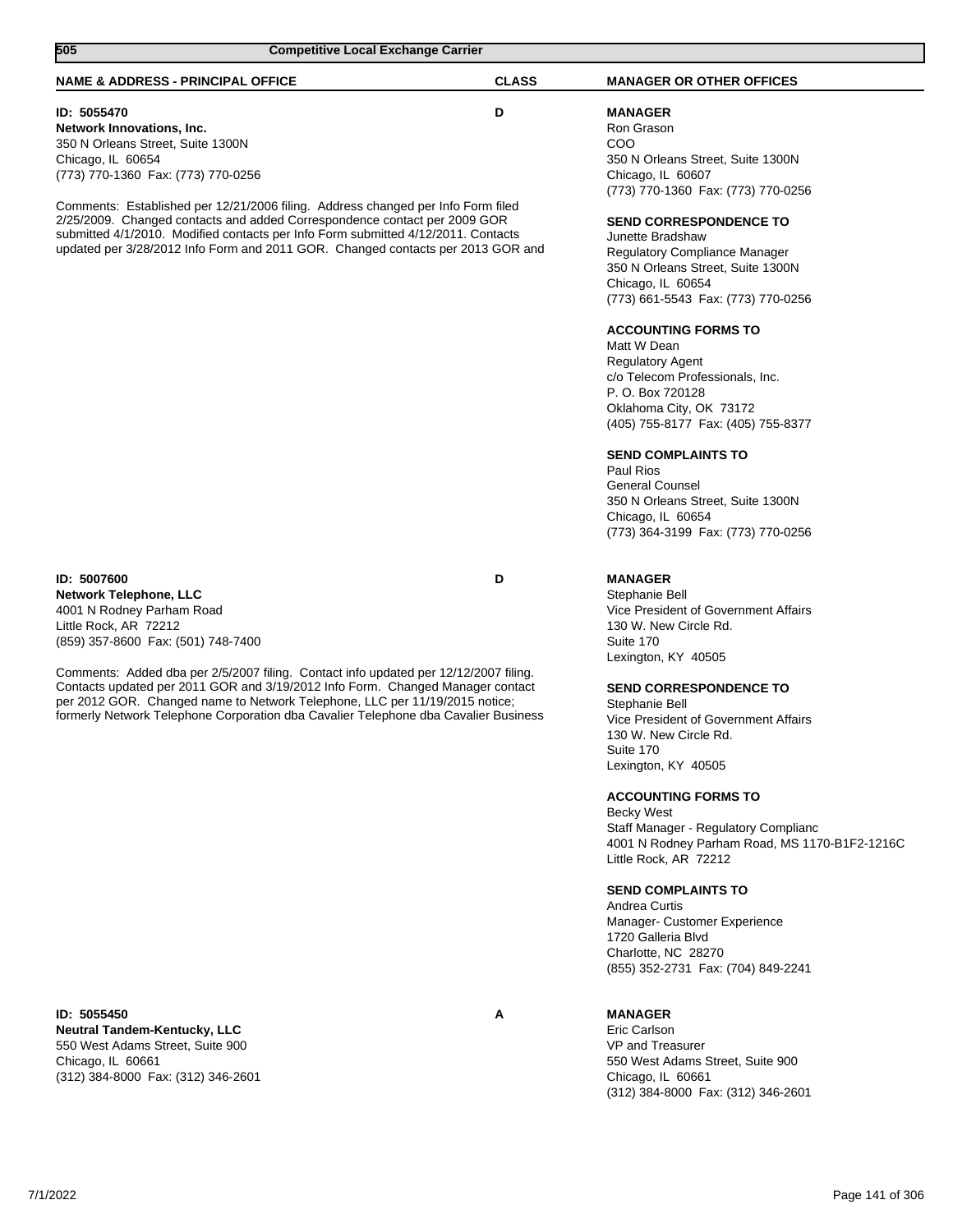| 505<br><b>Competitive Local Exchange Carrier</b> |                                                                                                                                                                                                         |                                                                                                                                                                                                                                                                                                                                                                                                                                                                                                                                                                                                                                                                                |
|--------------------------------------------------|---------------------------------------------------------------------------------------------------------------------------------------------------------------------------------------------------------|--------------------------------------------------------------------------------------------------------------------------------------------------------------------------------------------------------------------------------------------------------------------------------------------------------------------------------------------------------------------------------------------------------------------------------------------------------------------------------------------------------------------------------------------------------------------------------------------------------------------------------------------------------------------------------|
|                                                  | <b>CLASS</b>                                                                                                                                                                                            | <b>MANAGER OR OTHER OFFICES</b>                                                                                                                                                                                                                                                                                                                                                                                                                                                                                                                                                                                                                                                |
|                                                  |                                                                                                                                                                                                         | <b>SEND CORRESPONDENCE TO</b><br>Daniel Meldazis<br><b>Regulatory Manager</b><br>550 West Adams Street, Suite 900<br>Chicago, IL 60661<br>(312) 384-8834 Fax: (312) 346-2601<br><b>ACCOUNTING FORMS TO</b><br>Domingo Chaluisant<br><b>Compliance Reporting Specialist</b><br>Inteserra Consulting Group, Inc.<br>P.O. Drawer 200<br>Winter Park, FL 32790<br><b>SEND COMPLAINTS TO</b><br><b>Richard Monto</b><br>General Counsel and Sr VP Inteliquen<br>550 West Adams Street, Suite 900<br>Chicago, IL 60661<br>(312) 384-8090 Fax: (312) 346-2601                                                                                                                         |
|                                                  | C                                                                                                                                                                                                       | <b>MANAGER</b><br>Glen E Nelson<br><b>Vice President</b><br>200 Baker Avenue, Suite 300<br>Concord, MA 01742<br>(339) 222-7518 Fax: (781) 290-4600<br><b>ACCOUNTING FORMS TO</b><br>Mark G Lammert<br><b>Tax Preparer</b><br>c/o Compliance Solutions, Inc.<br>242 Rangeline Road<br>Longwood, FL 32750<br>(407) 260-1011 Fax: (407) 260-1033<br><b>SEND COMPLAINTS TO</b><br><b>Paul Wieners</b><br>VP of Operations<br>200 Baker Avenue, Suite 300<br>Concord, MA 01742<br>(339) 222-7518 Fax: (781) 290-4600                                                                                                                                                                |
|                                                  | C                                                                                                                                                                                                       | <b>MANAGER</b><br>Derek Gietzen<br>President<br>10967 Via Frontera<br>San Diego, CA 92127<br>(858) 836-0700 Fax: (858) 836-0703<br><b>ACCOUNTING FORMS TO</b><br>Mark G Lammert<br>Attorney-in-Fact<br>c/o Compliance Solutions, Inc.<br>242 Rangeline Road<br>Longwood, FL 32750<br>(407) 260-1011 Fax: (407) 260-1033<br><b>SEND COMPLAINTS TO</b><br>Derek Gietzen                                                                                                                                                                                                                                                                                                          |
|                                                  | <b>NAME &amp; ADDRESS - PRINCIPAL OFFICE</b><br>Neutral Tandem-Kentucky, LLC Continued<br><b>New Horizons Communications Corp.</b><br>200 Baker Avenue, Suite 300<br>(339) 222-7518 Fax: (781) 290-4600 | Comments: Established per 12/11/2006 filing. Address and contact changed per<br>8/20/2010 notice. Contacts changed per 2011 GOR. Created Active Date per Comment<br>info 5/27/2016. Changed Manager contact per 2016 GOR. Contacts updated per<br>Comments: Established per 10/8/2012 Application for Authority to Operate. Changed<br>Manager and Correspondence contacts per 2012 GOR. Changed default, removed<br>Correspondence and added Accounting contact per 2014 GOR. Created Active Date per<br>Comment info 5/27/2016. Changed Complaint contact per 3/28/2017 Info Form.<br>Comments: Established per 4/11/2022 application for authority to operate as fixed VoIP |

San Diego, CA 92127

(858) 836-0700 Fax: (858) 836-0703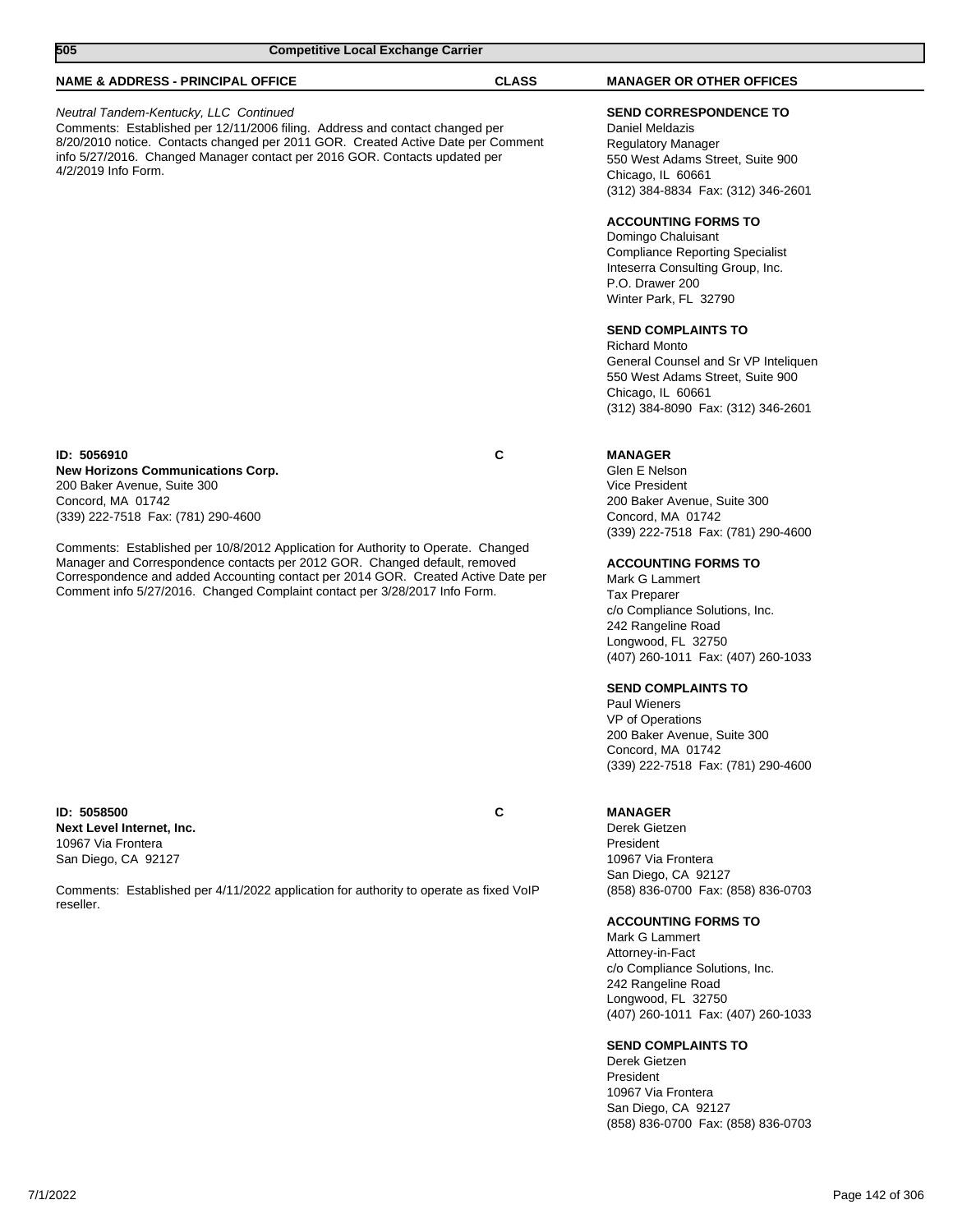| 505<br><b>Competitive Local Exchange Carrier</b>                                                                                                                                                                                                                                                                                                                                                                                                                                                                         |              |                                                                                                                                                                                                                                                                                                                                                                                                                                                                                                                                   |
|--------------------------------------------------------------------------------------------------------------------------------------------------------------------------------------------------------------------------------------------------------------------------------------------------------------------------------------------------------------------------------------------------------------------------------------------------------------------------------------------------------------------------|--------------|-----------------------------------------------------------------------------------------------------------------------------------------------------------------------------------------------------------------------------------------------------------------------------------------------------------------------------------------------------------------------------------------------------------------------------------------------------------------------------------------------------------------------------------|
| <b>NAME &amp; ADDRESS - PRINCIPAL OFFICE</b>                                                                                                                                                                                                                                                                                                                                                                                                                                                                             | <b>CLASS</b> | <b>MANAGER OR OTHER OFFICES</b>                                                                                                                                                                                                                                                                                                                                                                                                                                                                                                   |
| ID: 5056570<br><b>NextGen Communications, Inc.</b><br>2401 Elliott Avenue, Suite 200<br>Seattle, WA 98121<br>(410) 280-1229 Fax: (410) 280-4903<br>Comments: Established per 4/6/2010 application for authority to operate as a CLEC.<br>Complaint Contact changed per Telecom Information Form received 1/10/2011. Contact<br>info updated per 2011 Info Form. Changed contacts per 2013 GOR and Info Form.<br>Created Active Date per Comment info 5/27/2016. Changed Correspondence and                               | D            | <b>MANAGER</b><br>Nancy Stallone<br>Secretary<br>2401 Elliott Avenue, Suite 200<br>Seattle, WA 98121<br>(410) 263-7616 Fax: (410) 280-4903<br><b>SEND CORRESPONDENCE TO</b><br>Susan Ornstein<br>Sr Director, Legal & Regulatory<br>2401 Elliott Avenue, Suite 200<br>Seattle, WA 98121<br>(202) 794-4102 Fax: (410) 280-4903<br><b>SEND COMPLAINTS TO</b><br>Susan Ornstein<br>Sr Director, Legal & Regulatory<br>2401 Elliott Avenue, Suite 200                                                                                 |
| ID: 5057120<br>nexVortex, Inc.<br>510 Spring Street, Suite 250<br>Herndon, VA 20170<br>(703) 579-0204 Fax: (703) 935-3044<br>Comments: Established per 5/6/2014 application for authority to operate as a "fixed" VoIP<br>provider. Created Active Date per Comment info 5/27/2016. Changed default electronic<br>contact information per 2018 GOR. Added Complaint contact per 3/27/2020 Info Form.                                                                                                                     | B            | Seattle, WA 98121<br><b>MANAGER</b><br><b>Frederick R Fromm</b><br>President<br>510 Spring Street, Suite 250<br>Herndon, VA 20170<br>(855) 639-6390 Fax: (703) 935-3044<br><b>ACCOUNTING FORMS TO</b><br>Mark G Lammert<br><b>Tax Preparer</b><br>c/o Compliance Solutions, Inc.<br>242 Rangeline Road<br>Longwood, FL 32750<br>(407) 260-1011 Fax: (407) 260-1033<br><b>SEND COMPLAINTS TO</b><br><b>Frederick Fromm</b><br>President<br>510 Spring Street, Suite 250<br>Herndon, VA 20170<br>(703) 579-0204 Fax: (703) 935-3044 |
| ID: 5053190<br><b>North Central Communications, Inc.</b><br>872 Highway 52 By-Pass E<br>P. O. Box 70<br>Lafayette, TN 37083<br>(615) 666-2151 Fax: (615) 666-6118<br>Comments: Manager contact changed per Info Form submitted 4/1/2009. Contacts<br>updated per notice submitted 2/18/2010. Contacts updated per 2013 GOR and 4/1/2014<br>Info Form. Changed last name and electronic contact information of Accounting contact<br>per 2016 GOR. Changed default electronic contact information and Manager contact per | Α            | <b>MANAGER</b><br>Johnny L McClanahan<br>President & CEO<br>872 Highway 52 By-Pass E<br>P. O. Box 70<br>Lafayette, TN 37083<br>(615) 666-2151 Fax: (615) 666-6118<br><b>ACCOUNTING FORMS TO</b><br>Kim Button<br>Accountant<br>872 Highway 52 By-Pass E<br>P. O. Box 70<br>Lafayette, TN 37083<br>(615) 666-2151 Fax: (615) 666-6118<br><b>SEND COMPLAINTS TO</b><br>Johnny L McClanahan<br>President & CEO<br>872 Highway 52 By-Pass E                                                                                           |

P. O. Box 70 Lafayette, TN 37083-0070 (615) 666-2151 Fax: (606) 666-6772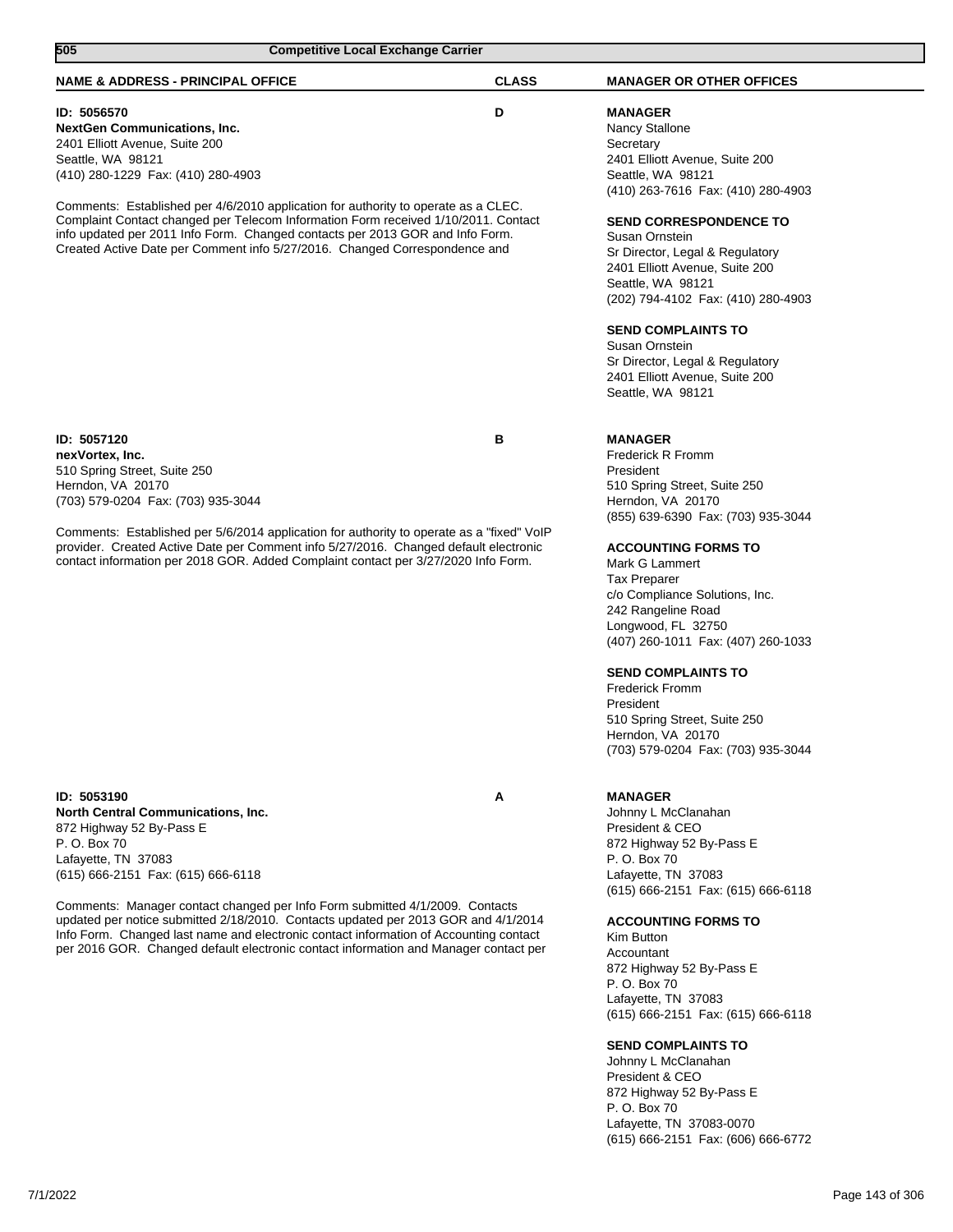| 505<br><b>Competitive Local Exchange Carrier</b>                                                                                                                                                                                                                                                                                                                                                                                                                                           |              |                                                                                                                                                                                                                                                                                                                                                                                                                                                                                                                                                                                                                                                                      |
|--------------------------------------------------------------------------------------------------------------------------------------------------------------------------------------------------------------------------------------------------------------------------------------------------------------------------------------------------------------------------------------------------------------------------------------------------------------------------------------------|--------------|----------------------------------------------------------------------------------------------------------------------------------------------------------------------------------------------------------------------------------------------------------------------------------------------------------------------------------------------------------------------------------------------------------------------------------------------------------------------------------------------------------------------------------------------------------------------------------------------------------------------------------------------------------------------|
| <b>NAME &amp; ADDRESS - PRINCIPAL OFFICE</b>                                                                                                                                                                                                                                                                                                                                                                                                                                               | <b>CLASS</b> | <b>MANAGER OR OTHER OFFICES</b>                                                                                                                                                                                                                                                                                                                                                                                                                                                                                                                                                                                                                                      |
| <b>ID: 22213617</b><br>NOS Communications, Inc. dba 011 Communications, Internet<br>250 Pilot Road, Suite 300<br>Las Vegas, NV 89119<br>(702) 547-8486 Fax: (702) 942-5055                                                                                                                                                                                                                                                                                                                 | D            | <b>MANAGER</b><br>Joseph T Koppy<br>CEO<br>250 Pilot Road, Suite 300<br>Las Vegas, NV 89119<br>(702) 547-8486 Fax: (702) 942-5055                                                                                                                                                                                                                                                                                                                                                                                                                                                                                                                                    |
| Comments: Additions made to Company Name per Info Form filed 2/24/2009. Address<br>changed per 8/18/2010 notice. Added Accounting contact per 2011 GOR. Changed<br>default per 2013 GOR. Added Manager and changed Complaint contact per 2014 GOR<br>and 3/30/2015 Info Form. Changed default electronic contact information per 2018 GOR                                                                                                                                                  |              | <b>SEND CORRESPONDENCE TO</b><br>Jessica Renneker<br>Director of Regulatory Affairs<br>250 Pilot Road, Suite 300<br>Las Vegas, NV 89119<br>(702) 547-8486 Fax: (702) 942-5055<br><b>ACCOUNTING FORMS TO</b><br>Mark G Lammert<br><b>Tax Preparer</b><br>c/o Compliance Solutions, Inc.<br>242 Rangeline Road<br>Longwood, FL 32750<br>(407) 260-1011 Fax: (407) 260-1033<br><b>SEND COMPLAINTS TO</b><br>Joseph T Koppy<br>CEO<br>250 Pilot Road, Suite 300<br>Las Vegas, NV 89119<br>(702) 547-8486 Fax: (702) 547-8546                                                                                                                                             |
| ID: 5057640<br><b>OneStream Networks, LLC</b><br>500 Lee Road, Suite 200<br>Rochester, NY 14606<br>(585) 563-1850 Fax: (585) 445-3471<br>Comments: Established per 10/23/2017 application for authority to operate as a fixed<br>VoIP provider. Changed default electronic contact information, Manager and added<br>Correspondence and Complaint contacts per 2017 GOR and 3/29/2018 Info Form.<br>Changed default contact after returned mailing 1/2/2020. Complaint contact updated per | D            | <b>MANAGER</b><br>Aubrey D Smith<br>President & CEO<br>500 Lee Road, Suite 200<br>Rochester, NY 14606<br>(585) 563-1850 Fax: (585) 445-3471<br><b>SEND CORRESPONDENCE TO</b><br>Gregory Jamele<br>CFO<br>500 Lee Road, Suite 200<br>Rochester, NY 14606<br>(585) 563-1850 Fax: (585) 445-3471<br><b>ACCOUNTING FORMS TO</b><br>Mark G Lammert<br><b>Tax Preparer</b><br>c/o Compliance Solutions, Inc.<br>242 Rangeline Road<br>Longwood, FL 32750<br>(407) 260-1011 Fax: (407) 260-1033<br><b>SEND COMPLAINTS TO</b><br><b>Kristy Gonzalez</b><br><b>Accounting Manager</b><br>500 Lee Road, Suite 200<br>Rochester, NY 14606<br>(585) 563-1850 Fax: (585) 445-3471 |
| ID: 5055780<br><b>OneVoice Communications, Inc.</b><br>19775 Belmont Executive Plaza                                                                                                                                                                                                                                                                                                                                                                                                       | D            | <b>MANAGER</b><br>Stephen C Dize<br>President                                                                                                                                                                                                                                                                                                                                                                                                                                                                                                                                                                                                                        |

19775 Belmont Executive Plaza Suite 410 Ashburn, VA 20147 (703) 880-2502 Fax: (703) 880-2510

President 19775 Belmont Executive Plaza Suite 410 Ashburn, VA 20147 (703) 880-2502 Fax: (703) 880-2510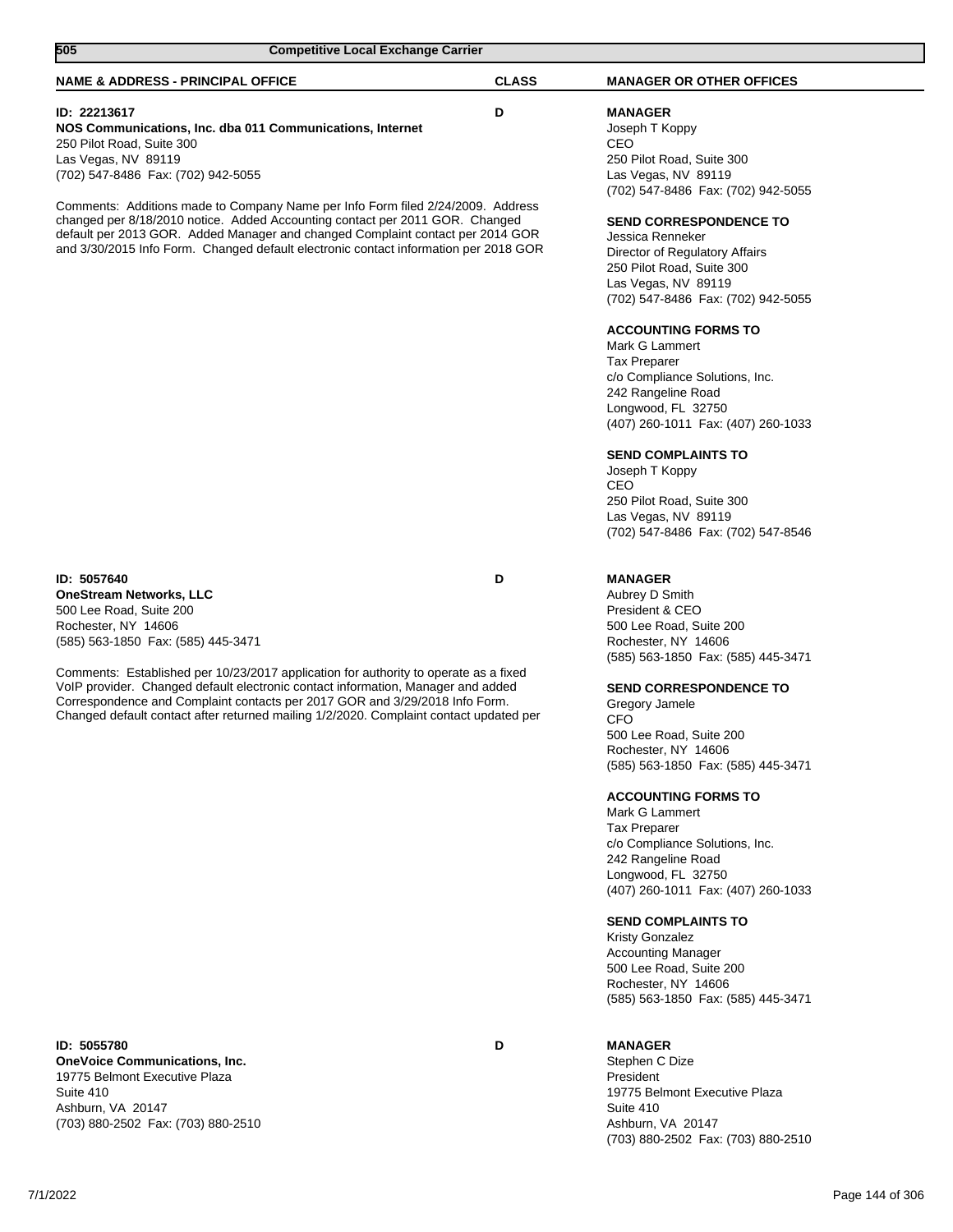| 505                                                                                                                                                                                      | <b>Competitive Local Exchange Carrier</b>                                                                                                                                                                                                                                                                                               |              |                                                                                                                                                                                                                                                                                                                                                                    |
|------------------------------------------------------------------------------------------------------------------------------------------------------------------------------------------|-----------------------------------------------------------------------------------------------------------------------------------------------------------------------------------------------------------------------------------------------------------------------------------------------------------------------------------------|--------------|--------------------------------------------------------------------------------------------------------------------------------------------------------------------------------------------------------------------------------------------------------------------------------------------------------------------------------------------------------------------|
| <b>NAME &amp; ADDRESS - PRINCIPAL OFFICE</b>                                                                                                                                             |                                                                                                                                                                                                                                                                                                                                         | <b>CLASS</b> | <b>MANAGER OR OTHER OFFICES</b>                                                                                                                                                                                                                                                                                                                                    |
| OneVoice Communications, Inc. Continued                                                                                                                                                  | Comments: Established per 6/13/2007 filing. Changed telephone number 5/7/2008 per<br>2007 GOR. Manager Contact and Complaint Contact changed per 2010 Telecom Info<br>Form filed 2/10/2011. Company name modified 2/18/2011 to reflect KSOS. Address,<br>Manager and Complaint contact changed and Accounting record added per 2011 GOR |              | <b>ACCOUNTING FORMS TO</b><br>Mark G Lammert<br><b>Tax Preparer</b><br>c/o Compliance Solutions, Inc.<br>242 Rangeline Road<br>Longwood, FL 32750<br>(407) 260-1011 Fax: (407) 260-1033<br><b>SEND COMPLAINTS TO</b><br>Stephen C Dize<br>President<br>19775 Belmont Executive Plaza<br>Suite 410<br>Ashburn, VA 20147                                             |
|                                                                                                                                                                                          |                                                                                                                                                                                                                                                                                                                                         |              | (703) 880-2502 Fax: (703) 880-2510                                                                                                                                                                                                                                                                                                                                 |
| ID: 5057170<br>Onvoy, LLC<br>550 West Adams Street, Suite 900<br>Chicago, IL 60661<br>(763) 230-4660 Fax: (763) 230-4200<br>9/9/2016 Info Form. Contacts updated per 4/2/2019 Info Form. | Comments: Established per 8/7/2014 notice of intent to provide CLEC and IXC services.<br>Created Active Date per Comment info 5/27/2016. Changed Complaint contact per                                                                                                                                                                  | D            | <b>SEND CORRESPONDENCE TO</b><br>Daniel Meldazis<br><b>Regulatory Manager</b><br>550 West Adams Street, Suite 900<br>Chicago, IL 60661<br>(312) 348-8834 Fax: (763) 230-4200<br><b>SEND COMPLAINTS TO</b><br>Daniel Meldazis<br><b>Regulatory Manager</b><br>550 West Adams Street, Suite 900<br>Chicago, IL 60661                                                 |
| ID: 5057820<br>Ooma, Inc.<br>525 Almanor Avenue, Suite 200<br>Sunnyvale, CA 94085                                                                                                        |                                                                                                                                                                                                                                                                                                                                         | Α            | <b>MANAGER</b><br>Namrata Sabharwal<br>525 Almanor Avenue, Suite 200<br>Sunnyvale, CA 94085                                                                                                                                                                                                                                                                        |
|                                                                                                                                                                                          | Comments: Established per 10/31/2018 notice to provide fixed VoIP service. Added<br>Website address and updated complaint contact information per 2018 GOR and<br>4/12/2019 Info Form. Complaint contact updated per 3/29/2022 Info Form.                                                                                               |              | <b>ACCOUNTING FORMS TO</b><br>Matt W Dean<br><b>Regulatory Agent</b><br>c/o Telecom Professionals, Inc.<br>P. O. Box 720128<br>Oklahoma City, OK 73172<br>(405) 755-8177 Fax: (405) 755-8377<br><b>SEND COMPLAINTS TO</b><br>Jamie Buckley<br>VP of Customer Service<br>525 Almanor Avenue, Suite 200<br>Sunnyvale, CA 94085<br>(888) 711-6662 Fax: (650) 325-7197 |
| ID: 5057990<br>OpenFiber Kentucky Company, LLC d/b/a Accelecom<br>1700 Eastpoint Parkway, Suite 230<br>Louisville, KY 40223                                                              |                                                                                                                                                                                                                                                                                                                                         | D            | <b>MANAGER</b><br>David Flessas<br>CEO<br>1700 Eastpoint Parkway, Suite 230                                                                                                                                                                                                                                                                                        |
| 2/26/2021 notice.                                                                                                                                                                        | Comments: Established per 11/27/2019 application for authority to operate as a CLEC.<br>Added d/b/a Accelecom, changed address, Manager and Complaint contacts per                                                                                                                                                                      |              | Louisville, KY 40223<br><b>ACCOUNTING FORMS TO</b><br>Laura Garfinkel<br>Senior Advisor<br>c/o Global Strategic Accountants, LLC<br>6250 Shilow Road #110<br>Alpharetta, GA 30005                                                                                                                                                                                  |

7/1/2022 Page 145 of 306

(973) 760-9218 Fax: (678) 304-6469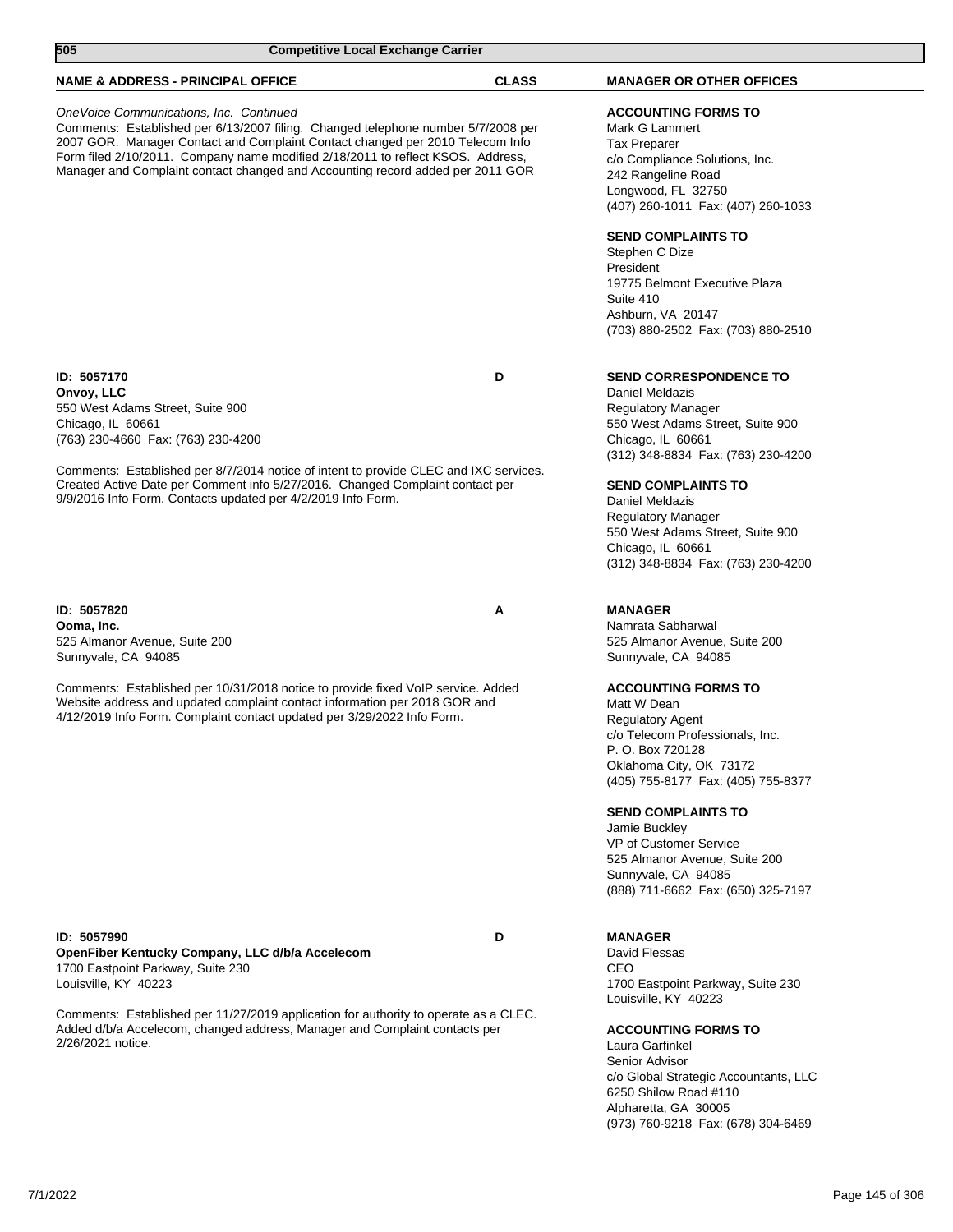| 505                                                                                                                                                                      | <b>Competitive Local Exchange Carrier</b> |                                                           |  |
|--------------------------------------------------------------------------------------------------------------------------------------------------------------------------|-------------------------------------------|-----------------------------------------------------------|--|
| <b>NAME &amp; ADDRESS - PRINCIPAL OFFICE</b>                                                                                                                             | <b>CLASS</b>                              | <b>MANAGER OR OTHER OFFICES</b>                           |  |
| OpenFiber Kentucky Company, LLC d/b/a Accelecom Continued                                                                                                                |                                           | <b>SEND COMPLAINTS TO</b><br>David Flessas<br>CEO         |  |
|                                                                                                                                                                          |                                           | 1700 Eastpoint Parkway, Suite 230<br>Louisville, KY 40223 |  |
| ID: 22251445                                                                                                                                                             | А                                         | <b>MANAGER</b>                                            |  |
| <b>PAETEC Communications, LLC</b>                                                                                                                                        |                                           | Stephanie D Marsh                                         |  |
| 4001 N Rodney Parham Road                                                                                                                                                |                                           | Senior Analyst - Reg Compliane                            |  |
| Little Rock, AR 72212                                                                                                                                                    |                                           | 4001 N Rodney Parham Road                                 |  |
| (859) 357-8600 Fax: (501) 748-7400                                                                                                                                       |                                           | Little Rock, AR 72212                                     |  |
|                                                                                                                                                                          |                                           | (501) 748-7897 Fax: (501) 748-7400                        |  |
| Comments: Utility was on PENDING. Changed to Active 2/19/2007 due to ICA previously                                                                                      |                                           |                                                           |  |
| submitted. Address changed 8/6/2008 per Information Form. Manager contact changed<br>per Info Form submitted 3/31/2009. Accounting contact added per 2010 GOR. Addresses |                                           | <b>SEND CORRESPONDENCE TO</b><br>Stephanie Bell           |  |
| and contacts changed per 2011 GOR and 3/8/2012 Info Form. Contacts updated per                                                                                           |                                           | Vice President of Government Affairs                      |  |

**ID: 5057390 D PanTerra Networks, Inc.** 1737 North First Street, Suite 230 San Jose, CA 95112 (206) 973-5800 Fax: (408) 980-9877

Comments: Established per 12/7/2015 application for authority to operate as a fixed VoIP provider. Created Active Date per Comment info 5/27/2016. Changed Complaint contact per 3/30/2016 Info Form. Changed default electronic contact information per 2018 GOR and 3/29/2019 Info Form. Address updated per 3/29/2021 Info Form.

**ID: 5057870 D PeakNet, LLC** 9887 Fourth Street North, Suite 100 St. Petersburg, FL 33702 (727) 547-3655 Fax: (727) 471-5688

**MANAGER**

130 W. New Circle Rd.

Lexington, KY 40505

Little Rock, AR 72212

**SEND COMPLAINTS TO**

Manager- Customer Experience

**ACCOUNTING FORMS TO**

Staff Manager - Regulatory Complianc

4001 N Rodney Parham Road, MS 1170-B1F2-1216C

Suite 170

Becky West

Andrea Curtis

1720 Galleria Blvd Charlotte, NC 28270

Jeff Boucher CFO 1737 North First Street, Suite 230 San Jose, CA 95112 (800) 805-0558 Fax: (408) 980-9877

(855) 352-2731 Fax: (704) 849-2241

### **ACCOUNTING FORMS TO**

Mark G Lammert Tax Preparer c/o Compliance Solutions, Inc. 242 Rangeline Road Longwood, FL 32750 (407) 260-1011 Fax: (407) 260-1033

### **SEND COMPLAINTS TO**

Jeff Boucher CFO 1737 North First Street, Suite 230 San Jose, CA 95112 (800) 805-0558 Fax: (408) 980-9877

(727) 471-5681 Fax: (727) 471-5688

**MANAGER** Allan Bakalar VP of Operations 9887 Fourth Street North, Suite 100 St. Petersburg, FL 33702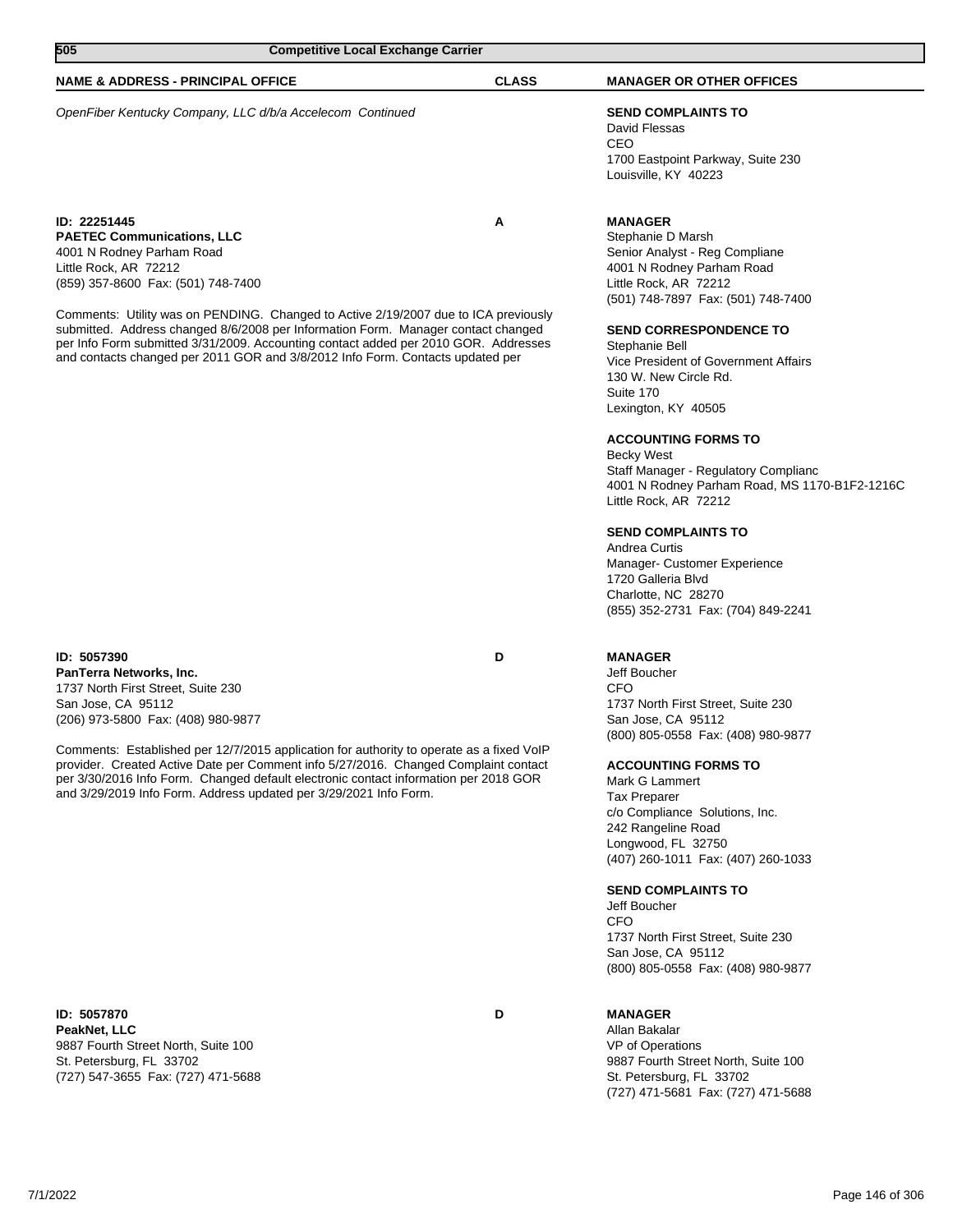| 505                                                                                                                                                                                           | <b>Competitive Local Exchange Carrier</b>                                                                                                                                                                                                                      |              |                                                                                                                                                                                                                                                                                                                                                                                                                                                                                                                                          |
|-----------------------------------------------------------------------------------------------------------------------------------------------------------------------------------------------|----------------------------------------------------------------------------------------------------------------------------------------------------------------------------------------------------------------------------------------------------------------|--------------|------------------------------------------------------------------------------------------------------------------------------------------------------------------------------------------------------------------------------------------------------------------------------------------------------------------------------------------------------------------------------------------------------------------------------------------------------------------------------------------------------------------------------------------|
| <b>NAME &amp; ADDRESS - PRINCIPAL OFFICE</b>                                                                                                                                                  |                                                                                                                                                                                                                                                                | <b>CLASS</b> | <b>MANAGER OR OTHER OFFICES</b>                                                                                                                                                                                                                                                                                                                                                                                                                                                                                                          |
| PeakNet, LLC Continued                                                                                                                                                                        | Comments: Established per 1/28/2019 application for authority to operate as a CLEC and<br>IXC. Changed address per 7/16/2020 notice. Changed default electronic contact<br>information and added Accounting contact per 2020 GOR submitted 2/11/2021.          |              | <b>ACCOUNTING FORMS TO</b><br><b>Tonya Swindell</b><br>VP of Finance<br>9887 Fourth Street North, Suite 100<br>St. Petersburg, FL 33702                                                                                                                                                                                                                                                                                                                                                                                                  |
|                                                                                                                                                                                               |                                                                                                                                                                                                                                                                |              | <b>SEND COMPLAINTS TO</b><br>Allan Bakalar<br>VP of Operations<br>9887 Fourth Street North, Suite 100<br>St. Petersburg, FL 33702<br>(727) 547-3637 Fax: (727) 471-5688                                                                                                                                                                                                                                                                                                                                                                  |
| ID: 5056860<br>Peerless Network of Kentucky, LLC<br>222 S Riverside Plaza, Suite 2730<br>Chicago, IL 60606<br>(312) 506-0920 Fax: (312) 506-0931<br>contact information per 3/30/2017 notice. | Comments: Established per 4/2/2012 tariff and notice for authority to operate as a CLEC.<br>Changed contact per 2013 GOR and 3/27/2014 Info Form. Created Active Date per<br>Comment info 5/27/2016. Removed Accounting contact and changed default electronic | D            | <b>MANAGER</b><br>John Barnicle<br>President & CEO<br>222 S Riverside Plaza, Suite 2730<br>Chicago, IL 60606<br>(312) 506-0920 Fax: (312) 506-0931<br><b>SEND COMPLAINTS TO</b><br>John Barnicle<br>President & CEO<br>222 S Riverside Plaza, Suite 2730<br>Chicago, IL 60606<br>(312) 506-0920 Fax: (312) 506-0931                                                                                                                                                                                                                      |
| ID: 5057150<br>Peoples Telecom, LLC<br>1080 Main Street South<br>McKee, KY 40447<br>(606) 287-7101 Fax: (606) 287-4032<br>3/25/2022 Info Form.                                                | Comments: Established per 8/8/2014 notice to operate as a CLEC. Contacts updated per<br>9/3/2014 notice. Created Active Date per Comment info 5/27/2016. Address updated per                                                                                   | в            | <b>MANAGER</b><br>Keith Gabbard<br>General Manager<br>1080 Main Street South<br>McKee, KY 40447<br>(606) 287-7101 Fax: (606) 287-2200<br><b>SEND COMPLAINTS TO</b><br>Tim Bingham<br>1080 Main Street South<br>McKee, KY 40447<br>(606) 287-7101 Fax: (606) 287-1111                                                                                                                                                                                                                                                                     |
| ID: 5058150<br>Phone.com. Inc.<br>184 S Livingston Avenue, Suite 9-222<br>Livingston, NJ 07039<br>(800) 998-7087 Fax: (973) 577-6384                                                          | Comments: Established per 10/5/2020 application to operate as fixed VoIP reseller.                                                                                                                                                                             | D            | <b>SEND CORRESPONDENCE TO</b><br>Michael Robinson<br>VP of Finance<br>184 S Livingston Avenue, Suite 9-222<br>Livingston, NJ 07039<br>(917) 771-2793 Fax: (973) 577-6384<br><b>ACCOUNTING FORMS TO</b><br>Mark G Lammert<br>Attorney-in-Fact<br>c/o Compliance Solutions, Inc.<br>242 Rangeline Road<br>Longwood, FL 32750<br>(407) 260-1011 Fax: (407) 260-1033<br><b>SEND COMPLAINTS TO</b><br>Michael Robinson<br>VP of Finance<br>184 S Livingston Avenue, Suite 9-222<br>Livingston, NJ 07039<br>(800) 998-7087 Fax: (973) 577-6384 |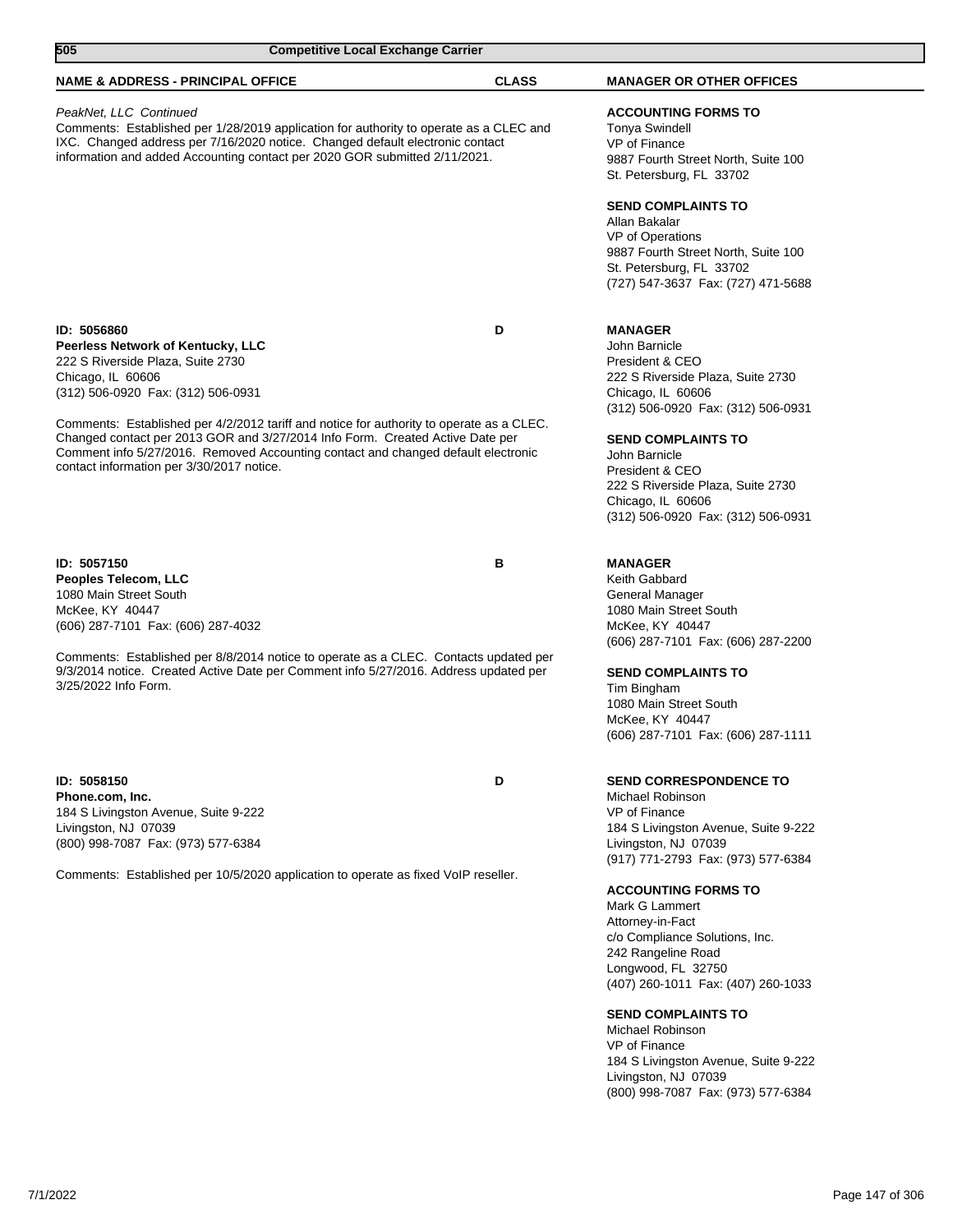| 505<br><b>Competitive Local Exchange Carrier</b>                                                                                                                                                                                                                                                                                                                                                                                                                                                                       |              |                                                                                                                                                                                                                                                                                                                                                                                                                                                                                                                                                                           |
|------------------------------------------------------------------------------------------------------------------------------------------------------------------------------------------------------------------------------------------------------------------------------------------------------------------------------------------------------------------------------------------------------------------------------------------------------------------------------------------------------------------------|--------------|---------------------------------------------------------------------------------------------------------------------------------------------------------------------------------------------------------------------------------------------------------------------------------------------------------------------------------------------------------------------------------------------------------------------------------------------------------------------------------------------------------------------------------------------------------------------------|
| <b>NAME &amp; ADDRESS - PRINCIPAL OFFICE</b>                                                                                                                                                                                                                                                                                                                                                                                                                                                                           | <b>CLASS</b> | <b>MANAGER OR OTHER OFFICES</b>                                                                                                                                                                                                                                                                                                                                                                                                                                                                                                                                           |
| <b>ID: 22251182</b><br><b>PNG Telecommunications, Inc. dba PowerNet Global</b><br>8805 Governor's Hill Drive<br>Suite 250<br>Cincinnati, OH 45249<br>(513) 942-7900 Fax: (888) 549-8823                                                                                                                                                                                                                                                                                                                                | D            | <b>MANAGER</b><br><b>Allison Stevens</b><br>CEO<br>8805 Governor's Hill Drive<br>Suite 250<br>Cincinnati, OH 45249                                                                                                                                                                                                                                                                                                                                                                                                                                                        |
| Comments: Name changed per 12/7/2009 letter and SOS records. Correspondence<br>Contact updated per 10/25/2012 letter. Added Manager and changed Complaint contact<br>per 2/4/2013 Info Form. Adding Accounting contact per 2012 GOR. Changed Accounting<br>contact per 2014 GOR. Changed Correspondence contact per 2016 GOR. Changed                                                                                                                                                                                  |              | (513) 942-7900 Fax: (888) 549-8823<br><b>SEND CORRESPONDENCE TO</b><br>Darryl Williams<br><b>Tax Analyst</b><br>8805 Governor's Hill Drive<br>Suite 250<br>Cincinnati, OH 45249<br>(513) 942-7900 Fax: (888) 549-8823<br><b>ACCOUNTING FORMS TO</b><br>Darryl Williams<br><b>Tax Analyst</b><br>8805 Governor's Hill Drive<br>Suite 250<br>Cincinnati, OH 45249<br>(513) 942-7900 Fax: (888) 549-8823<br><b>SEND COMPLAINTS TO</b><br>Jules Coffman<br>Secretary<br>8805 Governor's Hill Drive<br>Suite 250<br>Cincinnati, OH 45249<br>(513) 942-7900 Fax: (888) 549-8823 |
| ID: 5052830<br><b>QuantumShift Communications, Inc. dba vCom Solutions</b><br>12657 Alcosta Blvd, Suite 418<br>San Ramon, CA 94583<br>(415) 209-7044 Fax: (925) 415-1458<br>Comments: Mailing returned 8/29/2007 with address supplied by Postal Service; Default<br>address changed to reflect. Letter issued to company 9/15/2010 for GOR and<br>Assessment concern. Contacts updated per 12/3/2010 notice. Updated Complaint contact<br>per 3/20/2012 Info Form. Complaint contact updated per 3/27/2015 Info Form. | D            | <b>MANAGER</b><br>Jenna Brown<br>Director, Regulatory Affairs<br>12657 Alcosta Blvd, Suite 418<br>San Ramon, CA 94583<br>(415) 209-7044 Fax: (925) 415-1458<br><b>SEND COMPLAINTS TO</b><br><b>Customer Service</b><br>12657 Alcosta Blvd, Suite 418<br>San Ramon, CA 94583                                                                                                                                                                                                                                                                                               |
| ID: 5057160<br><b>S-Net Communications, Inc.</b><br>2860 South River Road, Suite 220<br>Des Plaines, IL 60018<br>(773) 321-1500 Fax: (773) 321-1529<br>Comments: Established per 8/1/2014 application for authority to operate as a "fixed" VoIP<br>provider. Created Active Date per Comment info 5/27/2016                                                                                                                                                                                                           | D            | <b>MANAGER</b><br>Alex Fayn<br>President<br>2860 South River Road, Suite 220<br>Des Plaines, IL 60018<br>(773) 321-1500 Fax: (773) 321-1529<br><b>SEND CORRESPONDENCE TO</b><br>Mark G Lammert<br><b>Tax Preparer</b><br>c/o Compliance Solutions, Inc.<br>242 Rangeline Road<br>Longwood, FL 32750<br>(407) 260-1011 Fax: (407) 260-1033<br><b>SEND COMPLAINTS TO</b><br>Alex Fayn<br>President<br>2860 South River Road, Suite 220                                                                                                                                      |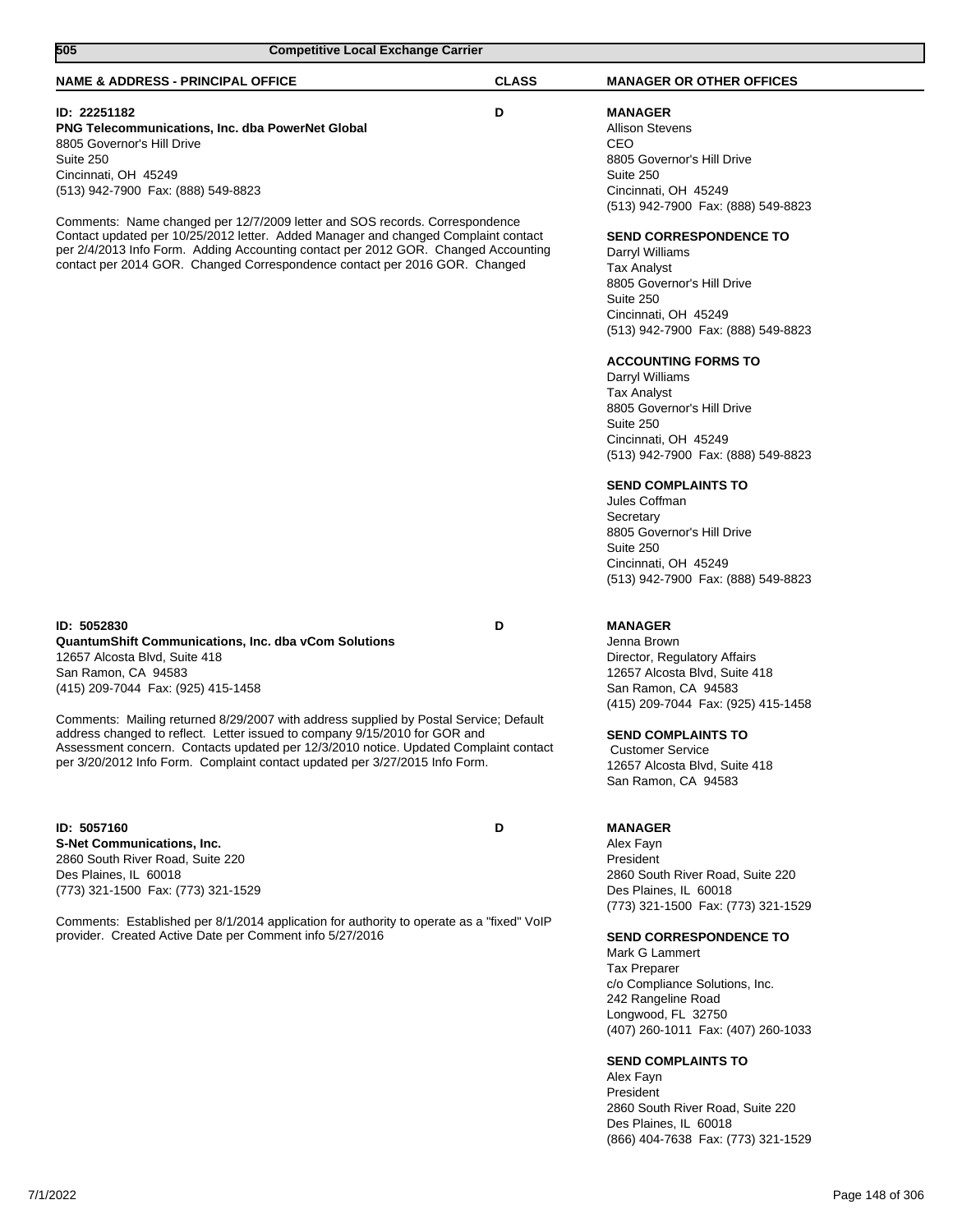| 505<br><b>Competitive Local Exchange Carrier</b>                                                                                                                                                                                                                                                                                                                                                              |              |                                                                                                                                                                                                                                                                                                                                                                                                                                                                                                          |
|---------------------------------------------------------------------------------------------------------------------------------------------------------------------------------------------------------------------------------------------------------------------------------------------------------------------------------------------------------------------------------------------------------------|--------------|----------------------------------------------------------------------------------------------------------------------------------------------------------------------------------------------------------------------------------------------------------------------------------------------------------------------------------------------------------------------------------------------------------------------------------------------------------------------------------------------------------|
| <b>NAME &amp; ADDRESS - PRINCIPAL OFFICE</b>                                                                                                                                                                                                                                                                                                                                                                  | <b>CLASS</b> | <b>MANAGER OR OTHER OFFICES</b>                                                                                                                                                                                                                                                                                                                                                                                                                                                                          |
| ID: 5057350<br><b>Select Communications, LLC</b><br>9601 Tavares Cove<br>Austin, TX 78733<br>(512) 263-5031 Fax: (512) 263-5101<br>Comments: Established per 10/19/2015 application for authority to operate as a Fixed<br>VoIP provider. Created Active Date per Comment info 5/27/2016. Changed default<br>contact information per 2018 GOR and 3/29/2019 Info Form.                                        | D            | <b>MANAGER</b><br>Jerry Goldman<br>President and CEO<br>9601 Tavares Cove<br>Austin, TX 78733<br>(512) 263-5031 Fax: (512) 263-5101<br><b>ACCOUNTING FORMS TO</b><br>Mark G Lammert<br><b>Tax Preparer</b><br>c/o Compliance Solutions, Inc.<br>242 Rangeline Road<br>Longwood, FL 32750<br>(407) 260-1011 Fax: (407) 260-1033<br><b>SEND COMPLAINTS TO</b><br>Jerry Goldman<br>President and CEO<br>9601 Tavares Cove<br>Austin, TX 78733<br>(512) 263-5031 Fax: (512) 263-5101                         |
| ID: 5056320<br><b>Shelby Communications, LLC</b><br>1021 East Cary Street, Suite 1150<br>Richmond, VA 23219<br>Comments: Established per 1/22/2009 notice and tariff. Created Active Date per<br>Comment info 5/27/2016. Changed Complaint contact per 5/31/2016 Info Form.<br>Changed all contact information and address per 2018 GOR and 4/2/2019 Info Form.<br>Addresses updated per 6/15/2022 Info Form. | D            | <b>MANAGER</b><br>James Carr<br>CEO<br>1021 East Cary Street, Suite 1150<br>Leesburg, VA 20175<br><b>SEND CORRESPONDENCE TO</b><br>Mark N Zaruba<br><b>General Counsel</b><br>1021 East Cary Street, Suite 1150<br>Richmond, VA 23219<br><b>ACCOUNTING FORMS TO</b><br><b>Matthew Fisher</b><br><b>CFO</b><br>1021 East Cary Street, Suite 1150<br>Richmond, VA 23219<br><b>SEND COMPLAINTS TO</b><br>Mark N Zaruba<br><b>General Counsel</b><br>1021 East Cary Street, Suite 1150<br>Richmond, VA 23219 |
| ID: 5058310<br><b>SHENANDOAH CABLE TELEVISION, LLC</b><br>500 Shentel Way<br>Edinburg, VA 22824<br>Comments: Established per 7/27/2021 Interconnection Agreement (PSC Reference<br>01242) with AT&T Kentucky.                                                                                                                                                                                                 | Α            | <b>MANAGER</b><br>Matt Estep<br><b>General Counsel</b><br>500 Shentel Way<br>Edinburg, VA 22824                                                                                                                                                                                                                                                                                                                                                                                                          |
| ID: 5057540<br>SimpleVoIP, LLC<br>9450 SW Gemini Drive #72108<br>Beaverton, OR 97008                                                                                                                                                                                                                                                                                                                          | C            | <b>MANAGER</b><br>Josh Robbins<br><b>CEO</b><br>9450 SW Gemini Drive #72108                                                                                                                                                                                                                                                                                                                                                                                                                              |

Beaverton, OR 97008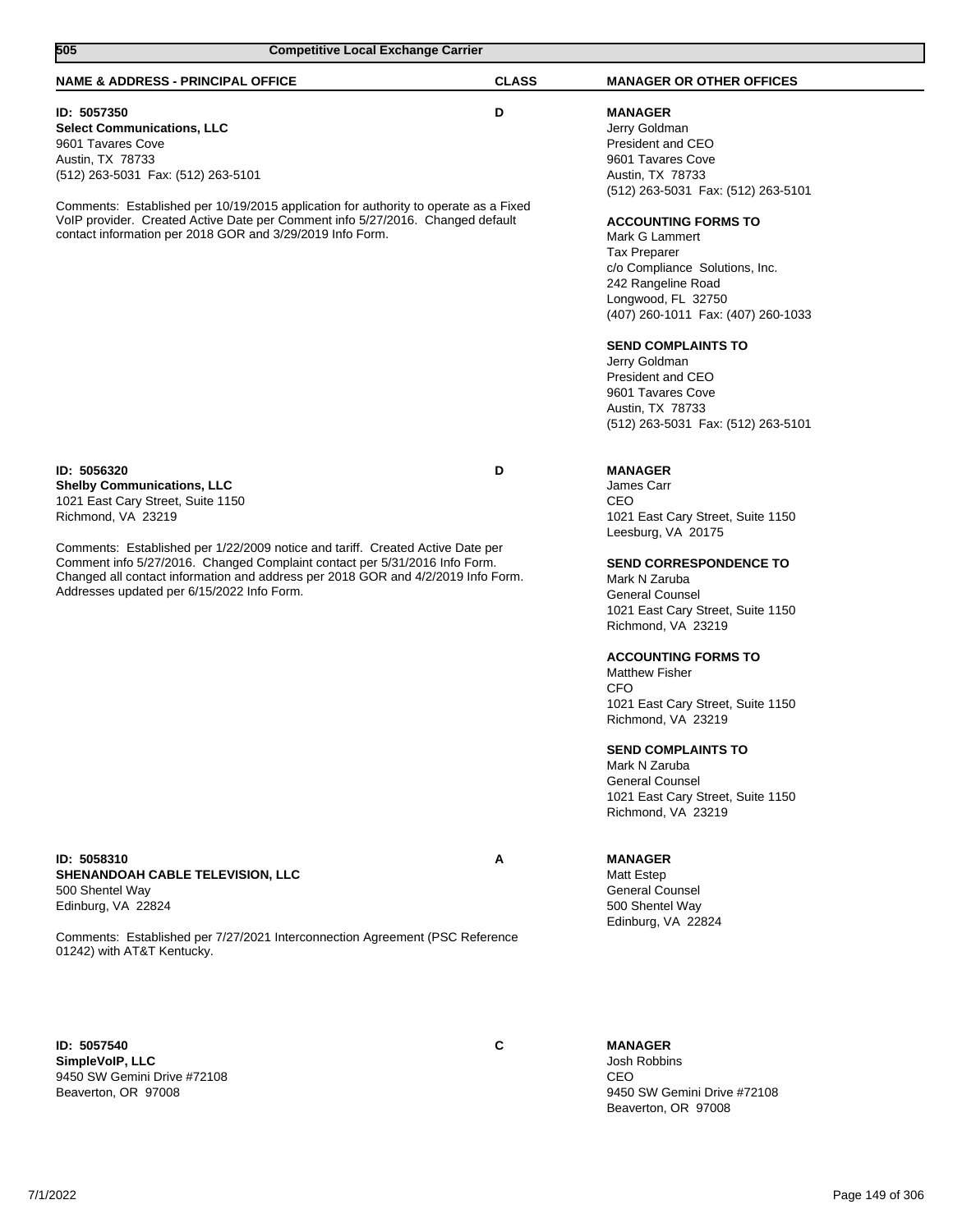| 505                                                                                                                | <b>Competitive Local Exchange Carrier</b>                                                                                                                           |              |                                                                                                                                                                                                                                                                                         |
|--------------------------------------------------------------------------------------------------------------------|---------------------------------------------------------------------------------------------------------------------------------------------------------------------|--------------|-----------------------------------------------------------------------------------------------------------------------------------------------------------------------------------------------------------------------------------------------------------------------------------------|
| <b>NAME &amp; ADDRESS - PRINCIPAL OFFICE</b>                                                                       |                                                                                                                                                                     | <b>CLASS</b> | <b>MANAGER OR OTHER OFFICES</b>                                                                                                                                                                                                                                                         |
| SimpleVoIP, LLC Continued<br>information per 3/29/2019 Info Form.                                                  | Comments: 3Established per 9/21/2016 application for authority to operate as a fixed<br>VoIP provider. Changed address per 3/7/2019 notice. Changed default contact |              | <b>ACCOUNTING FORMS TO</b><br>Mark G Lammert<br><b>Tax Preparer</b><br>c/o Compliance Solutions, Inc.<br>242 Rangeline Road<br>Longwood, FL 32750<br>(407) 260-1011 Fax: (407) 260-1033                                                                                                 |
|                                                                                                                    |                                                                                                                                                                     |              | <b>SEND COMPLAINTS TO</b><br>Josh Robbins<br>CEO<br>9450 SW Gemini Drive #72108<br>Beaverton, OR 97008                                                                                                                                                                                  |
| ID: 5058000<br>Simwood Inc.<br>5016 Spedale Ct #306<br>Spring Hill, TN 37174<br>(833) 857-3277 Fax: (833) 857-2362 |                                                                                                                                                                     | D            | <b>MANAGER</b><br>Thomas Hadden<br>COO<br>5016 Spedale Ct #306<br>Spring Hill, TN 37174                                                                                                                                                                                                 |
|                                                                                                                    | Comments: Established per 1/22/2020 application for authority to operate as an IXC and<br>CLEC. Changed default electronic contact information per 3/9/2022 notice. |              | <b>SEND COMPLAINTS TO</b><br>Thomas Hadden<br>COO<br>5016 Spedale Ct #306<br>Spring Hill, TN 37174                                                                                                                                                                                      |
| ID: 5058350<br>Single Digits, Inc.<br>4 Bedford Farms Drive, Suite 210<br>Bedford, NH 03110                        |                                                                                                                                                                     | C            | <b>MANAGER</b><br>Joseph Hartnett<br>CFO<br>4 Bedford Farms Drive, Suite 210<br>Bedford, NH 03110                                                                                                                                                                                       |
|                                                                                                                    | Comments: Established per 1/6/2022 notice of intent to provide fixed VoIP service.                                                                                  |              | <b>SEND COMPLAINTS TO</b><br>Joseph Hartnett<br>CFO<br>4 Bedford Farms Drive, Suite 210<br>Bedford, NH 03110                                                                                                                                                                            |
| ID: 5058260<br><b>Skye Telecom LLC</b><br>915 Broadway Street, Suite 100<br>Vancouver, WA 98660                    |                                                                                                                                                                     | D            | <b>MANAGER</b><br>Chris Bardos<br>President<br>P. O. Box 2445<br>Vancouver, WA 98668                                                                                                                                                                                                    |
| reseller.                                                                                                          | Comments: Established per 5/17/2021 application for authority to operate as a fixed VoIP                                                                            |              | <b>ACCOUNTING FORMS TO</b><br>Mark G Lammert<br>Attorney-in-Fact<br>c/o Compliance Solutions, Inc.<br>242 Rangeline Road<br>Longwood, FL 32750<br>(407) 794-3488 Fax: (407) 260-1033<br><b>SEND COMPLAINTS TO</b><br>Chris Bardos<br>President<br>P. O. Box 2445<br>Vancouver, WA 98668 |
| ID: 5058220<br><b>SkyNet Communications of Kentucky LLC</b>                                                        |                                                                                                                                                                     | D            | <b>MANAGER</b><br>Jeremy Adkins                                                                                                                                                                                                                                                         |

**SkyNet Communications of Kentucky LLC** 132 Coleman Road Elkhorn City, KY 41522 (877) 596-1853 Fax: (844) 898-6900

Jeremy Adkins Owner 132 Coleman Road Elkhorn City, KY 41522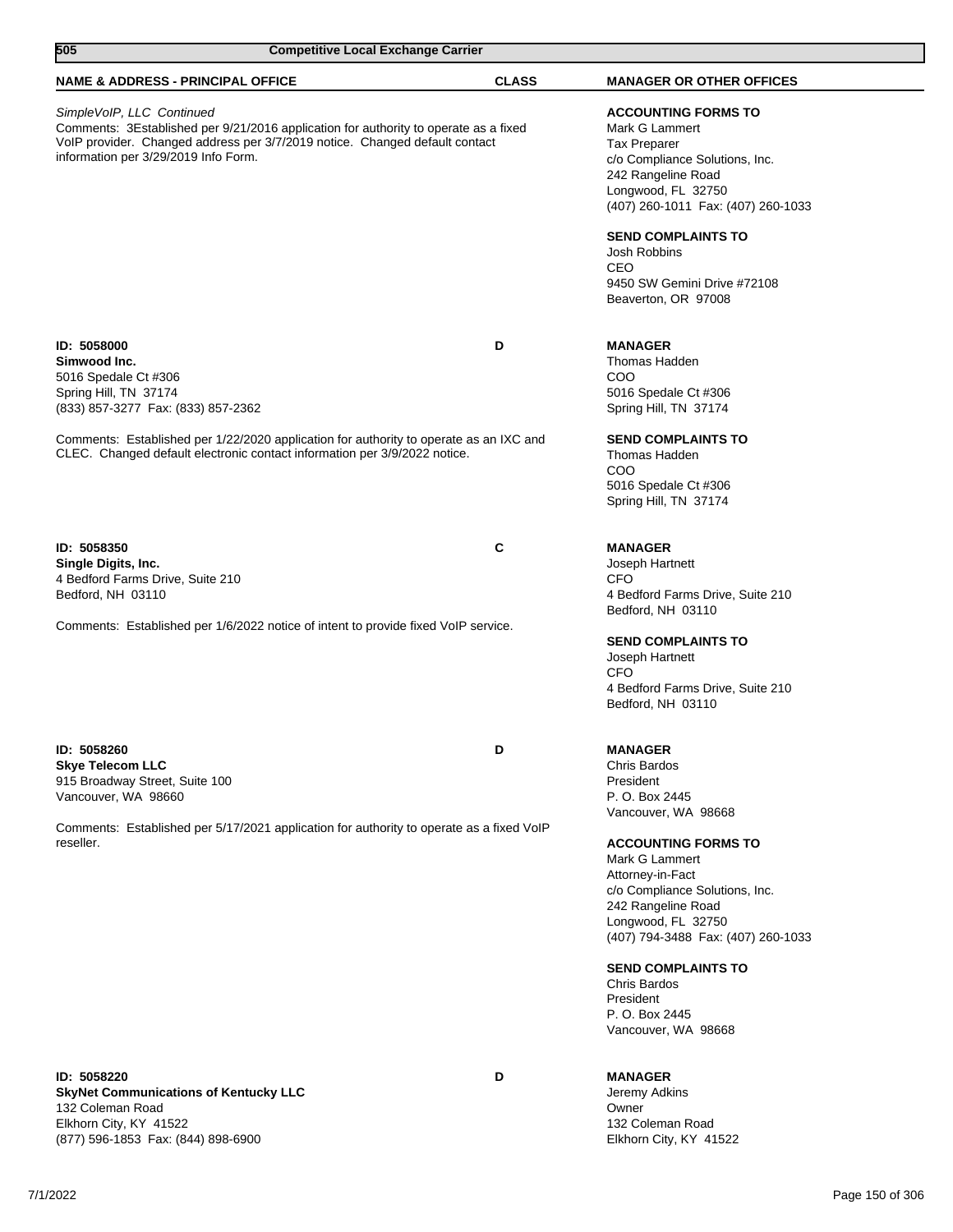| 505                                                                                                                                                 |                                                                                                                                                                                                                                                                                                                                         | <b>Competitive Local Exchange Carrier</b> |                                                                                                                                                                                                                                                                                                                            |  |
|-----------------------------------------------------------------------------------------------------------------------------------------------------|-----------------------------------------------------------------------------------------------------------------------------------------------------------------------------------------------------------------------------------------------------------------------------------------------------------------------------------------|-------------------------------------------|----------------------------------------------------------------------------------------------------------------------------------------------------------------------------------------------------------------------------------------------------------------------------------------------------------------------------|--|
| <b>NAME &amp; ADDRESS - PRINCIPAL OFFICE</b>                                                                                                        |                                                                                                                                                                                                                                                                                                                                         | <b>CLASS</b>                              | <b>MANAGER OR OTHER OFFICES</b>                                                                                                                                                                                                                                                                                            |  |
| SkyNet Communications of Kentucky LLC Continued                                                                                                     | Comments: Established per 2/1/2021 Application for Authority to Operate as a CLEC.                                                                                                                                                                                                                                                      |                                           | <b>SEND COMPLAINTS TO</b><br><b>Timothy Brock</b><br><b>VP</b><br>112 Coleman Road<br>Elkhorn City, KY 41522                                                                                                                                                                                                               |  |
| ID: 5052780<br>South Central Telcom, LLC<br>1399 Happy Valley Road<br>P. O. Box 159<br>Glasgow, KY 42142-0159<br>(270) 629-2111 Fax: (270) 629-3030 | Comments: Information updated per 2/14/2011 Telecom Info Form. Manager and<br>Complaint contacts changed per 11/1/2011 Telecom Info Form. Complaint Contact<br>updated per 2/13/2012 Info Form. Complaint Contact updated per 2/14/2013 Info Form.<br>Changed Manager contact per 4/26/2016 notice. Changed Manager contact's title per | A                                         | <b>MANAGER</b><br>Jeff Eaton<br>CEO<br>1399 Happy Valley Road<br>P. O. Box 159<br>Glasgow, KY 42141<br>(270) 678-8200 Fax: (270) 678-2164<br><b>SEND COMPLAINTS TO</b><br>Chris Lawrence<br><b>Business Director</b><br>1399 Happy Valley Road<br>P. O. Box 159<br>Glasgow, KY 42141<br>(270) 678-8230 Fax: (270) 678-4436 |  |
| ID: 5053410<br>Southern Light, LLC<br>107 St. Francis Street<br><b>Suite 1800</b><br>Mobile, AL 36602                                               |                                                                                                                                                                                                                                                                                                                                         | D                                         | <b>MANAGER</b><br><b>Eric Daniels</b><br>COO<br>107 St. Francis Street<br><b>Suite 1800</b>                                                                                                                                                                                                                                |  |

Mobile, AL 36602 (251) 662-1508 Fax: (251) 662-1297

Comments: Utility was on PENDING. Changed to Active 2/19/2007 due to ICA previously submitted. Contact information changed per 3/3/2008 notice. Contacts updated per 2013 GOR. Address updated per 3/16/2015 Info Form. Complaint contact updated per 3/28/2019 Info Form.

**ID: 5053940 A Spectrotel of the South LLC dba Touch Base Communications** 3535 State Highway 66, Suite 7 Neptune, NJ 07753 (732) 345-7000 Fax: (732) 345-7893

Comments: Utility was on PENDING. Changed to Active 2/19/2007 due to ICA previously submitted. Made inactive after returned mailing 4/14/2008. Reactived 5/8/2008; GOR filed 5/2/2008 and company wishes to be on our active list; Changed contact information (info obtained from 2007 GOR). Company name and contacts changed per 10/7/2011

**MANAGER**

Suite 300

Mobile, AL 36602

107 St. Francis Street

**ACCOUNTING FORMS TO** Olalekan Oloyede VP, Accounting 107 St. Francis Street

**SEND COMPLAINTS TO** Jeffrey R Strenkowski

Little Rock, AR 72211

Greg Tapscott **Controller** 

Suite 1800 Mobile, AL 36602

Suite 1800 Mobile, AL 36602

**SEND CORRESPONDENCE TO**

(251) 662-1508 Fax: (251) 662-1297

(727) 471-5600 Fax: (727) 471-5601

VP - Deputy General Counsel of Gover 10802 Executive Center Drive

(501) 458-4397 Fax: (727) 471-5601

Ross Artale President & COO 3535 State Highway 66, Suite 7 Neptune, NJ 07753 (732) 345-7845 Fax: (732) 345-7893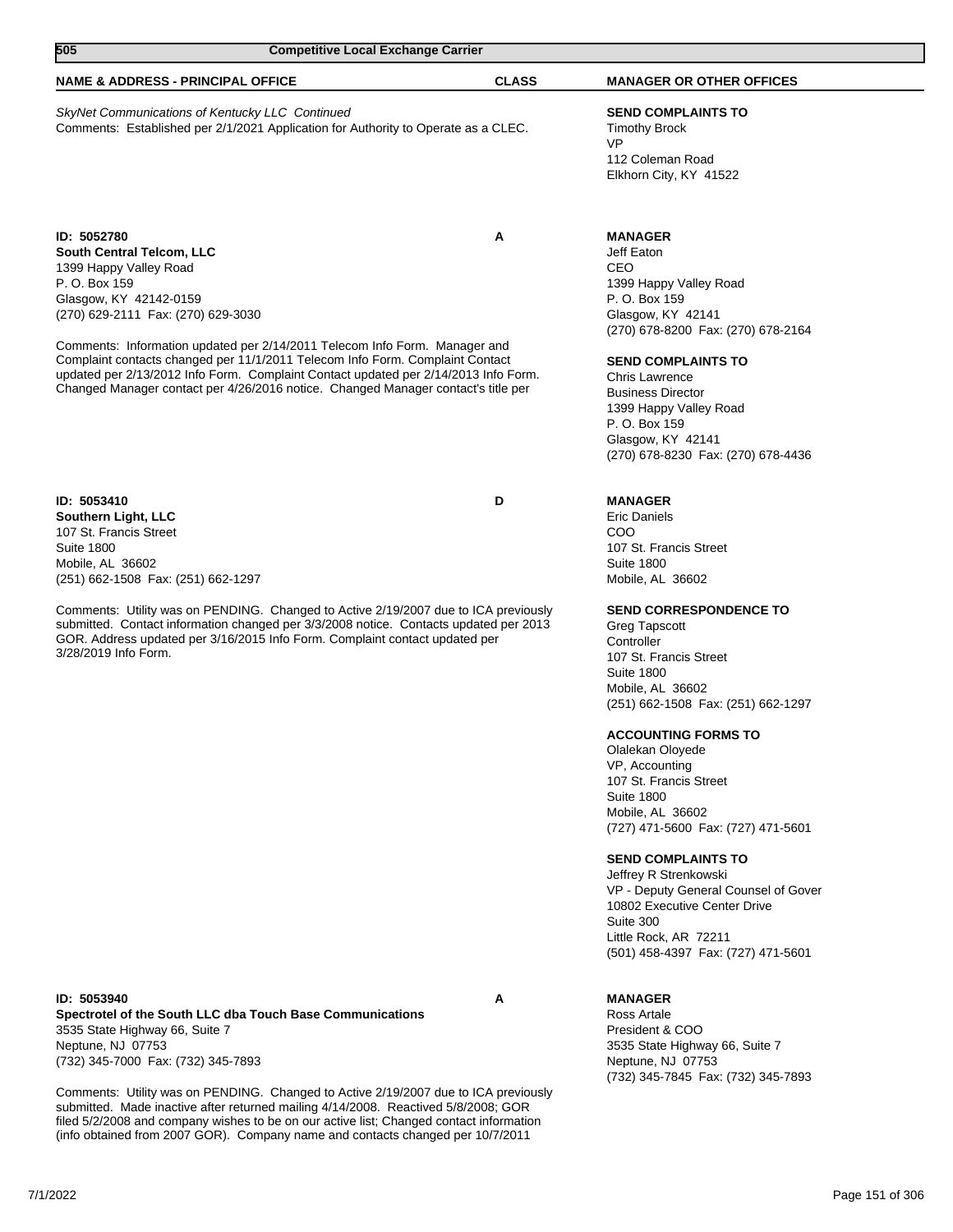| 505                                                                                                                                                   | <b>Competitive Local Exchange Carrier</b>                                                                                                                                                                                                                    |              |                                                                                                                                                                                                                                                                                                                                                             |
|-------------------------------------------------------------------------------------------------------------------------------------------------------|--------------------------------------------------------------------------------------------------------------------------------------------------------------------------------------------------------------------------------------------------------------|--------------|-------------------------------------------------------------------------------------------------------------------------------------------------------------------------------------------------------------------------------------------------------------------------------------------------------------------------------------------------------------|
| <b>NAME &amp; ADDRESS - PRINCIPAL OFFICE</b>                                                                                                          |                                                                                                                                                                                                                                                              | <b>CLASS</b> | <b>MANAGER OR OTHER OFFICES</b>                                                                                                                                                                                                                                                                                                                             |
|                                                                                                                                                       | Spectrotel of the South LLC dba Touch Base Communications                                                                                                                                                                                                    |              | <b>ACCOUNTING FORMS TO</b><br>Mark G Lammert<br><b>Tax Preparer</b><br>c/o Compliance Solutions, Inc.<br>242 Rangeline Road<br>Longwood, FL 32750<br>(407) 260-1011 Fax: (407) 260-1033                                                                                                                                                                     |
| ID: 5057620<br>SQF, LLC<br>16 Middle Street, 4th Floor<br>Portland, ME 04101<br>(207) 358-0008 Fax: (207) 772-3427<br>Form.                           | Comments: Established per 9/11/2017 notice of intent to provide CLEC service.<br>Changed address per 2/1/2018 notice. Changed contacts per 3/14/2022 GOR and Info                                                                                            | Α            | <b>MANAGER</b><br><b>Timothy Schneider</b><br>General Counsel & Secretary<br>16 Middle Street, 4th Floor<br>Portland, ME 04101<br>(207) 591-6427 Fax: (207) 772-3427<br><b>SEND COMPLAINTS TO</b><br>Elizabeth Rancourt-Smith<br><b>Legal Operations Manager</b><br>16 Middle Street, 4th Floor<br>Portland, ME 04101<br>(207) 358-0008 Fax: (207) 772-3427 |
| ID: 5057480<br>Strata Pointe Technologies, LLC<br>160 Rochester Drive<br>Louisville, KY 40214<br>Manager contact per 2018 AR and 3/29/2019 Info Form. | Comments: Established per 5/24/2016 notice for authority to operate as a fixed VoIP<br>provider. Added Correspondence and Complaint contacts and changed default per 2016<br>GOR and 3/31/2017 Info Form. Changed default electronic contact information and | С            | <b>MANAGER</b><br>Melanie Bunger<br>Sr. Business Manager<br>160 Rochester Drive<br>Louisville, KY 40214<br><b>ACCOUNTING FORMS TO</b><br>Matt W Dean<br><b>Regulatory Agent</b><br>c/o Telecom Professionals, Inc.<br>P. O. Box 720128<br>Oklahoma City, OK 73172<br><b>SEND COMPLAINTS TO</b><br>Helpdesk<br>160 Rochester Drive<br>Louisville, KY 40214   |
| ID: 5058390<br>StuppFiber, LLC<br>445 Century Street<br>Bowling Green, KY 42104<br>(833) 593-4237 Fax: (314) 638-2660                                 | Comments: Established per 3/28/2022 notice of intent to operate as a CLEC.                                                                                                                                                                                   | C            | <b>SEND CORRESPONDENCE TO</b><br>Joe McClung<br>Authorized Representative<br>445 Century Street<br>Bowling Green, KY 42104<br>(833) 593-4237 Fax: (314) 638-2660<br><b>SEND COMPLAINTS TO</b><br>Joe McClung<br>Authorized Representative                                                                                                                   |

**ID: 5055540 D T.V. Service, Incorporated** 2742 Hwy 550 E Hindman, KY 41822 (606) 785-3450 Fax: (606) 785-9521

# **MANAGER**

445 Century Street Bowling Green, KY 42104

Archie Everage General Manager 2742 Hwy 550 E Hindman, KY 41822 (606) 785-9500 Fax: (606) 785-9521

(833) 593-4237 Fax: (314) 638-2660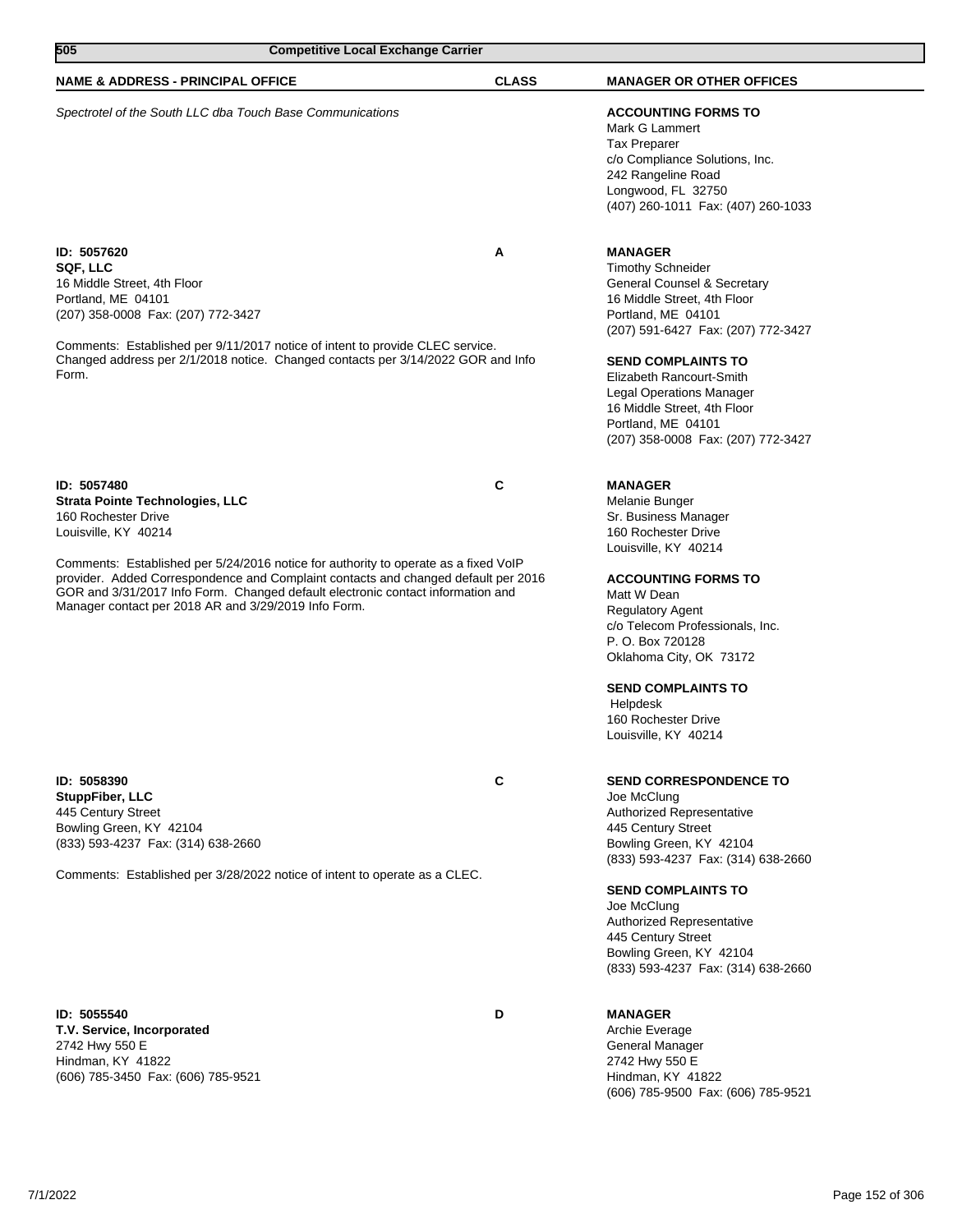| 505<br><b>Competitive Local Exchange Carrier</b>                                                                                                                                                                                                                                                                                                                                |              |                                                                                                                                                                                            |  |
|---------------------------------------------------------------------------------------------------------------------------------------------------------------------------------------------------------------------------------------------------------------------------------------------------------------------------------------------------------------------------------|--------------|--------------------------------------------------------------------------------------------------------------------------------------------------------------------------------------------|--|
| <b>NAME &amp; ADDRESS - PRINCIPAL OFFICE</b>                                                                                                                                                                                                                                                                                                                                    | <b>CLASS</b> | <b>MANAGER OR OTHER OFFICES</b>                                                                                                                                                            |  |
| T.V. Service, Incorporated Continued<br>Comments: Established per ICA with Leslie County Telephone 3/12/2007. Added PO<br>Box per 6/30/2008 correspondence from DOR. Made PO Box default address per KSOS<br>after returned mailing. Added physical address and Manager contact per 2012 GOR.<br>Updated contacts per 2013 GOR. Changed from Inc to Incorporated per KSOS info. |              | <b>SEND CORRESPONDENCE TO</b><br>Kimberly Jones<br><b>Accounting Supervisor</b><br>P. O. Box 1410<br>Hindman, KY 41822<br>(606) 785-9500 Fax: (606) 785-3110                               |  |
| ID: 5057530<br>Tailwind Voice & Data, Inc.<br>5929 Baker Road, Suite 470<br>Minnetonka, MN 55345<br>(763) 577-4000 Fax: (763) 577-4010<br>Comments: Established per 9/21/2016 application for authority to operate as a fixed VoIP                                                                                                                                              | D            | <b>MANAGER</b><br><b>Andy Siemens</b><br>CEO<br>5929 Baker Road, Suite 470<br>Minnentonka, MN 55345<br>(763) 577-4000 Fax: (763) 577-4010                                                  |  |
| provider. Changed Manager and Complaint contacts per 2016 GOR and 3/28/2017 Info<br>Form. Changed physical address per 2018 GOR and 3/29/2019 GOR.                                                                                                                                                                                                                              |              | <b>SEND CORRESPONDENCE TO</b><br>Mark G Lammert<br><b>Tax Preparer</b><br>c/o Compliance Solutions, Inc.<br>242 Rangeline Road<br>Longwood, FL 32750<br>(407) 260-1011 Fax: (407) 260-1033 |  |
|                                                                                                                                                                                                                                                                                                                                                                                 |              | <b>SEND COMPLAINTS TO</b><br><b>Andy Siemens</b>                                                                                                                                           |  |

CEO 5929 Baker Road, Suite 470 Minnetonka, MN 55345 (763) 577-4000 Fax: (763) 577-4010

### **MANAGER**

Stephanie Bell Vice President of Government Affairs 130 W New Circle Road, Suite 170 Lexington, KY 40505

### **SEND CORRESPONDENCE TO**

Stephanie Bell Vice President of Government Affairs 130 W. New Circle Rd. Suite 170 Lexington, KY 40505

### **ACCOUNTING FORMS TO**

Becky West Staff Manager - Regulatory Complianc 4001 N Rodney Parham Road, MS 1170-B1F2-1216C Little Rock, AR 72212

### **SEND COMPLAINTS TO**

Andrea Curtis Manager- Customer Experience 1720 Galleria Blvd Charlotte, NC 28270 (855) 352-2731 Fax: (704) 849-2241

President 2775 Kurtz Street, Suite 6 San Diego, CA 92110

**ID: 5051890 D Talk America, LLC** 4001 N Rodney Parham Road Little Rock, AR 72212

Comments: Contact, address and phone number updated per 2009 GOR submitted 3/24/2010. Added additional d/b/a PAETEC Services per 7/7/2011 notice. Changed address, phone, fax, default contact and Complaint contact and added Accounting contact per 2011 GOR and 3/16/2012 Info Form. Changed Manager, added Correspondence,

### **ID: 5058400 C Telco Bill Center, Inc.** 2775 Kurtz Street, Suite 6 San Diego, CA 92110

Comments: Established per 4/4/2022 application for authority to operate as a fixed VoIP provider.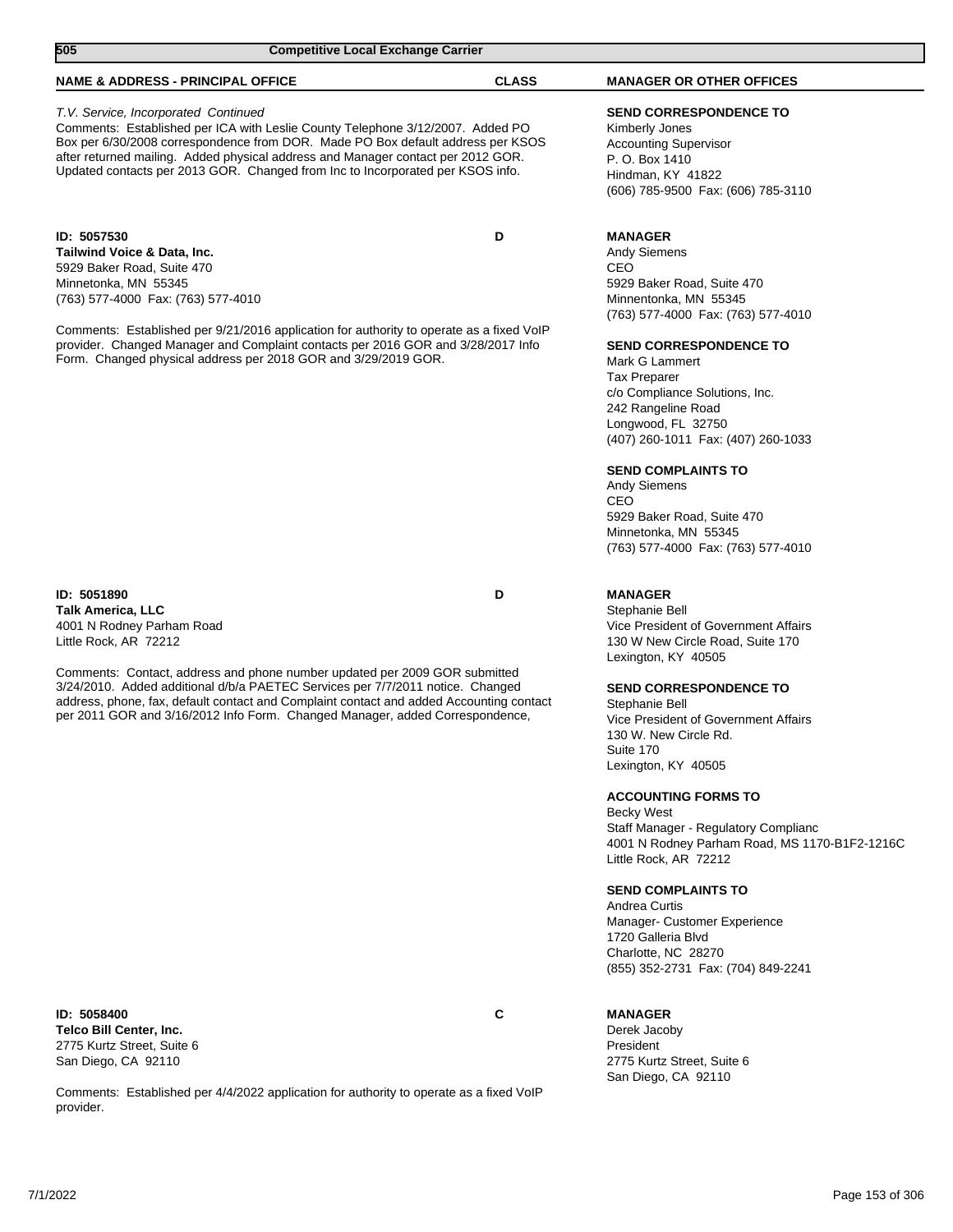| <b>Competitive Local Exchange Carrier</b><br>505                                                                                                                                                                                                                                     |              |                                                                                                                                                                                                                                                                                                                                                                                                                                                                                                                                                                                                                            |
|--------------------------------------------------------------------------------------------------------------------------------------------------------------------------------------------------------------------------------------------------------------------------------------|--------------|----------------------------------------------------------------------------------------------------------------------------------------------------------------------------------------------------------------------------------------------------------------------------------------------------------------------------------------------------------------------------------------------------------------------------------------------------------------------------------------------------------------------------------------------------------------------------------------------------------------------------|
| <b>NAME &amp; ADDRESS - PRINCIPAL OFFICE</b>                                                                                                                                                                                                                                         | <b>CLASS</b> | <b>MANAGER OR OTHER OFFICES</b>                                                                                                                                                                                                                                                                                                                                                                                                                                                                                                                                                                                            |
| Telco Bill Center, Inc. Continued                                                                                                                                                                                                                                                    |              | <b>ACCOUNTING FORMS TO</b><br>Mark G Lammert<br>Attorney-in-Fact<br>c/o Compliance Solutions, Inc.<br>242 Rangeline Road<br>Longwood, FL 32750<br>(407) 260-1011 Fax: (407) 260-1033<br><b>SEND COMPLAINTS TO</b><br>Derek Jacoby<br>President<br>2775 Kurtz Street, Suite 6<br>San Diego, CA 92110                                                                                                                                                                                                                                                                                                                        |
| ID: 5057930<br><b>Telco Experts, LLC</b><br>120 Broadway<br>Suite 240<br>New York, NY 10271<br>(800) 795-6200 Fax: (201) 935-9170<br>Comments: Established per 5/28/2019 application for authority to operate as a fixed VoIP<br>provider. Contacts updated per 2/28/2022 Info Form. | D            | <b>MANAGER</b><br>Adam Goldberg<br>Secretary<br>120 Broadway<br>Suite 240<br>New York, NY 10271<br>(800) 795-6200 Fax: (201) 935-9170<br><b>SEND CORRESPONDENCE TO</b><br>Alex Green<br>CEO<br>120 Broadway<br>Suite 240<br>New York, NY 10271<br>(212) 452-6001 Fax: (212) 452-6011<br><b>ACCOUNTING FORMS TO</b><br>Mark G Lammert<br><b>Tax Preparer</b><br>c/o Compliance Solutions, Inc.<br>242 Rangeline Road<br>Longwood, FL 32750<br>(407) 260-1011 Fax: (407) 260-1033<br><b>SEND COMPLAINTS TO</b><br>Alex Green<br>CEO<br>120 Broadway<br>Suite 240<br>New York, NY 10271<br>(212) 452-6001 Fax: (212) 452-6011 |
| ID: 5019900<br><b>TelCove Operations, LLC</b><br>100 CenturyLink Drive<br>Monroe, LA 71203<br>(913) 884-1116 Fax: (318) 362-1525                                                                                                                                                     | A            | <b>SEND CORRESPONDENCE TO</b><br>Marc Felts<br><b>Mgr-Regulatory Operations</b><br>100 CenturyLink Drive<br>Monroe, LA 71203<br>(318) 330-6450 Fax: (318) 362-1727                                                                                                                                                                                                                                                                                                                                                                                                                                                         |

Comments: FKA Adelphia Business Solutions of KY, Inc (letter of 5/4/04). Name changed from TelCove of KY to TelCove Operations, LLC due to 11/17/2006 reorg letter. Subsidiary of Level 3 Communications, LLC per 9/24/07 Notice. Correspondence contact modified and Accounting record added per 9/26/08 notice. Updated Accounting Contact

### **ACCOUNTING FORMS TO**

Al Lubeck Director of Public Policy II 100 CenturyLink Drive Monroe, LA 71203 (913) 884-1116 Fax: (318) 362-1525

### **SEND COMPLAINTS TO**

Scott Belka Manager Customer Relations 931 14th Street, 10th Floor Denver, CO 80202 (720) 779-8369 Fax: (720) 578-2751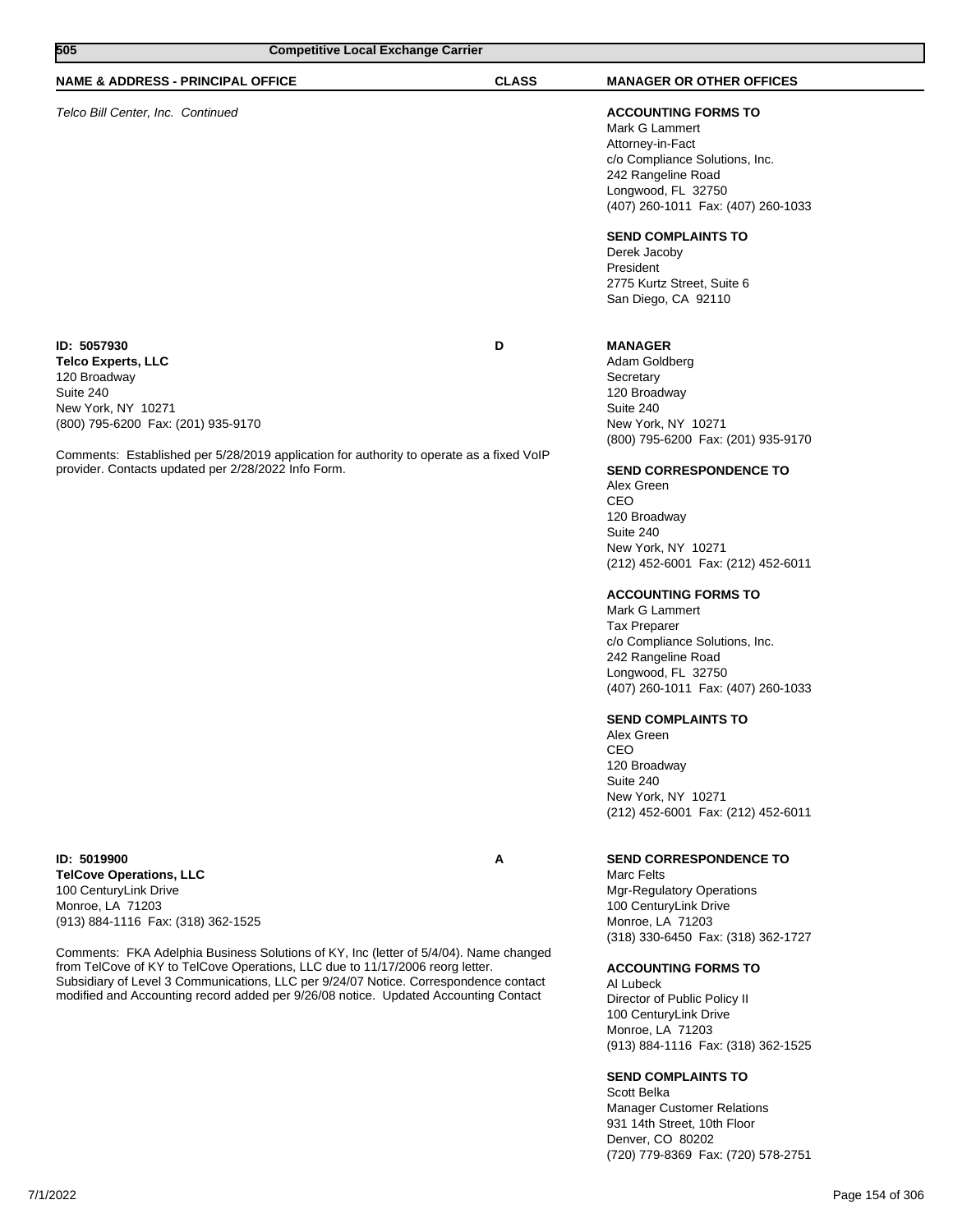| 505<br><b>Competitive Local Exchange Carrier</b>                                                                                                                                                                                                                                                                                                                                                                                                                                                                             |              |                                                                                                                                                                                                                                                                                                                                                                                                                                                               |
|------------------------------------------------------------------------------------------------------------------------------------------------------------------------------------------------------------------------------------------------------------------------------------------------------------------------------------------------------------------------------------------------------------------------------------------------------------------------------------------------------------------------------|--------------|---------------------------------------------------------------------------------------------------------------------------------------------------------------------------------------------------------------------------------------------------------------------------------------------------------------------------------------------------------------------------------------------------------------------------------------------------------------|
| <b>NAME &amp; ADDRESS - PRINCIPAL OFFICE</b>                                                                                                                                                                                                                                                                                                                                                                                                                                                                                 | <b>CLASS</b> | <b>MANAGER OR OTHER OFFICES</b>                                                                                                                                                                                                                                                                                                                                                                                                                               |
| ID: 22251689<br>Telecom Management, Inc. dba Pioneer Telephone<br>100 Main Street, #205<br>Saco, ME 04072<br>(207) 774-9500 Fax: (207) 774-9508<br>Comments: Address changed per Info Form submitted 3/27/2009. Added Manager and<br>Accounting contacts and changed Complaint contact per 2015 GOR and 3/30/2016 Info<br>Form. Changed default regulatory electronic contact information, Correspondence and<br>Complaint contacts per 11/30/2017 Info Form. Changed Complaint contact per 3/29/2018                        | в            | <b>MANAGER</b><br>Peter Bouchard<br>CEO<br>100 Main Street, #205<br>Saco, ME 04072<br>(207) 774-9500 Fax: (207) 774-9508<br><b>SEND CORRESPONDENCE TO</b><br>Mark G Lammert<br><b>Tax Preparer</b><br>c/o Compliance Solutions, Inc.<br>242 Rangeline Road<br>Longwood, FL 32750<br>(407) 260-1011 Fax: (407) 260-1033<br><b>SEND COMPLAINTS TO</b><br>Peter Bouchard<br>CEO<br>100 Main Street, #205<br>Saco, ME 04072<br>(207) 774-9500 Fax: (207) 774-9508 |
| ID: 5056870<br>Telefonica USA, Inc.<br>800 Waterford Way, Suite 300<br>Miami, FL 33136<br>(305) 925-5300 Fax: (305) 925-5239<br>Comments: Established per 4/12/2012 notice to provide resale of local exchange,<br>interexchange and commercial mobile wireless services. Changed Complaint and added<br>Accounting contact per 2013 GOR and 3/27/2014 Info Form. Changed Correspondence<br>contact per 6/17/2014 notice. Changed Correspondence and Complaint contacts per                                                  | D            | SEND CORRESPONDENCE TO<br>Daniela Yanez<br><b>Tax Analyst</b><br>800 Waterford Way, Suite 300<br>Miami, FL 33136<br>(305) 925-5300 Fax: (305) 925-5239<br><b>SEND COMPLAINTS TO</b><br>Daniela Yanez<br><b>Tax Analyst</b><br>800 Waterford Way, Suite 300<br>Miami, FL 33136<br>(305) 925-5300 Fax: (305) 925-5239                                                                                                                                           |
| ID: 5200800<br><b>Teleport Communications America, LLC</b><br><b>Meidinger Tower</b><br>462 S 4th Street, Suite 2400<br>Louisville, KY 40202<br>(469) 785-0341 Fax: (502) 587-0915<br>Comments: Contacts modified per 12/9/2009 correspondence. Contacts modified per<br>2010 GOR and Info Form submitted 3/31/2011. Formerly TCG Ohio; name changed per<br>11/30/2012 notice. Updated comments per 2013 GOR and 3/28/2014 Info Form.<br>Changed default electronic contact information, physical address and Correspondence | в            | <b>MANAGER</b><br>Michaela Flewallen<br>Area Manager - Regulatory Relations<br>405 N Broadway<br>Oklahoma City, OK 73102<br><b>ACCOUNTING FORMS TO</b><br>Eudine Bayne<br><b>Lead Financial Analyst</b><br>One AT&T Way, Room 3C219D<br>Bedminster, NJ 07921<br><b>SEND COMPLAINTS TO</b><br><b>Chris Timmermans</b><br>Associate Dir - Office of President<br>2121 E 63rd Street, Building C<br>Kansas City, MO 64130<br>(816) 363-7437 Fax: (281) 664-5365  |

**ID: 5057850 D Teliax, Inc.** 21699 E Quincy Avenue, Unit F #285 Aurora, CO 80015 (303) 629-8301 Fax: (303) 412-7078

Aurora, CO 80015 (303) 629-8301 Fax: (303) 412-7078

21699 E Quincy Avenue, Unit F #285

**MANAGER** David Aldworth President & CEO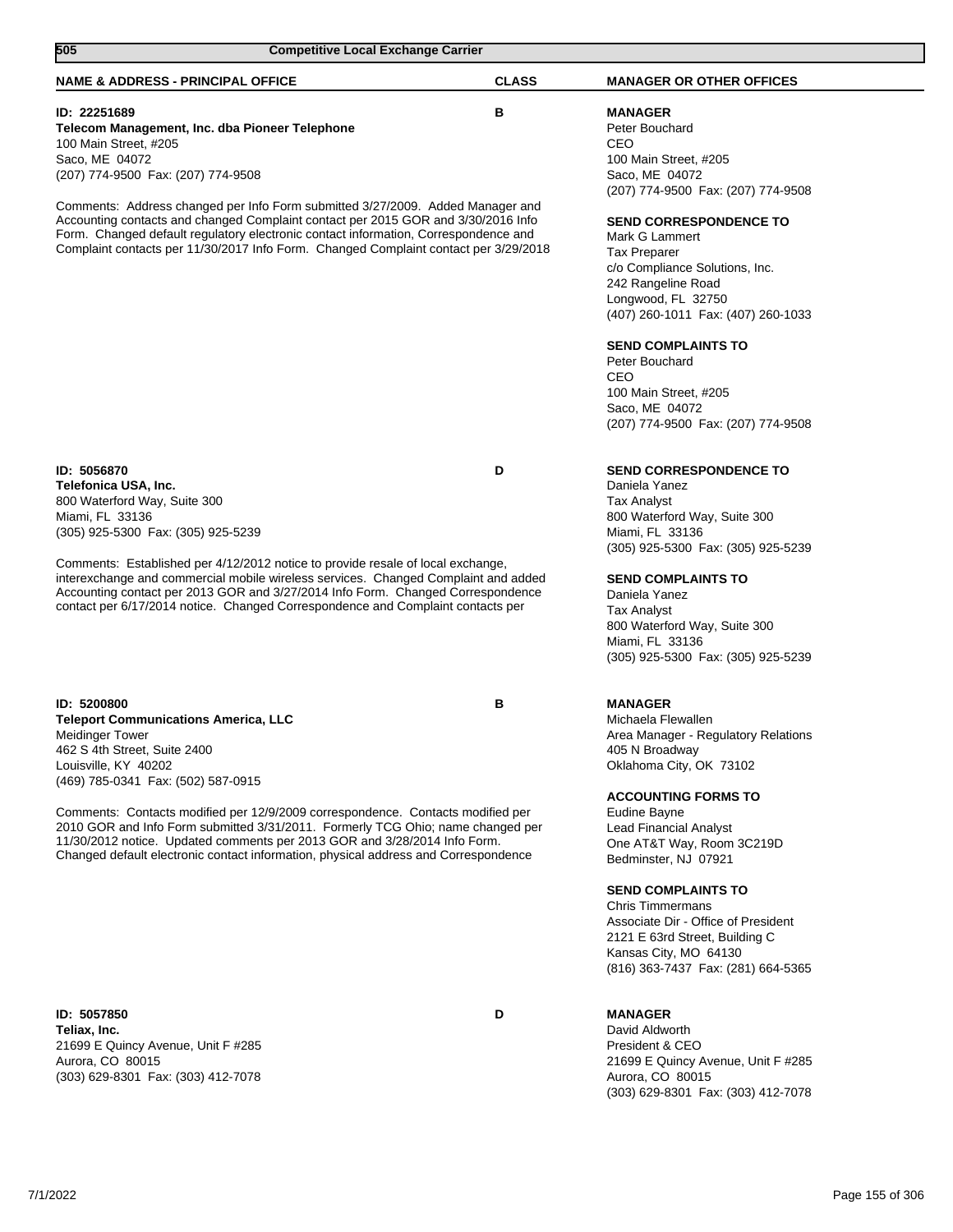| 505                                                                                                                               | <b>Competitive Local Exchange Carrier</b>                                                                                                                                                                                                                                                                                                           |              |                                                                                                                                                                                                                                                                                                                                                                                                                                                                                                                                                        |
|-----------------------------------------------------------------------------------------------------------------------------------|-----------------------------------------------------------------------------------------------------------------------------------------------------------------------------------------------------------------------------------------------------------------------------------------------------------------------------------------------------|--------------|--------------------------------------------------------------------------------------------------------------------------------------------------------------------------------------------------------------------------------------------------------------------------------------------------------------------------------------------------------------------------------------------------------------------------------------------------------------------------------------------------------------------------------------------------------|
| <b>NAME &amp; ADDRESS - PRINCIPAL OFFICE</b>                                                                                      |                                                                                                                                                                                                                                                                                                                                                     | <b>CLASS</b> | <b>MANAGER OR OTHER OFFICES</b>                                                                                                                                                                                                                                                                                                                                                                                                                                                                                                                        |
| Teliax, Inc. Continued                                                                                                            | Comments: Established per 1/2/2019 notice of intent to provide CLEC and IXC services.<br>Changed physical address per 3/21/2019 notice. Updated contacts per 3/19/2020 Info<br>Form. Changed physical address and contacts per 3/15/2022 GOR and Info Form.                                                                                         |              | <b>ACCOUNTING FORMS TO</b><br><b>Ruth Betsy</b><br><b>Compliance Reporting Specialist</b><br>c/o Inteserra Consulting Group, Inc.<br>P. O. Drawer 200<br>Winter Park, FL 32790<br><b>SEND COMPLAINTS TO</b><br><b>Help Desk</b><br>21699 E Quincy Avenue, Unit F #285<br>Aurora, CO 80015<br>(888) 483-5429 Fax: (303) 412-7078                                                                                                                                                                                                                        |
| ID: 22251683<br><b>Telrite Corporation</b><br>4113 Monticello Street<br>Covington, GA 30014<br>(678) 202-1294 Fax: (678) 202-1325 | Comments: Established 10/27/2006 per Interconnection Agreement with BellSouth.<br>Address updated after returned mailing of 8/17/2007; Info provided after call placed to<br>utility. Contacts updated per 2009 GOR. Contacts changed per 2/10/2011 Info Form.<br>Contacts changed per 2/27/2012 Info Form and 2011 GOR. AT&T submitted notice that | D            | <b>MANAGER</b><br>Jim Carpenter<br>President<br>4113 Monticello Street<br>Covington, GA 30014<br><b>SEND CORRESPONDENCE TO</b><br>Kelly Jesel<br>Treasurer<br>4113 Monticello Street<br>Covington, GA 30014<br><b>ACCOUNTING FORMS TO</b><br>Mark G Lammert<br><b>Tax Preparer</b><br>c/o Compliance Solutions, Inc.<br>242 Rangeline Road<br>Longwood, FL 32750<br>(407) 260-1011 Fax: (407) 260-1033<br><b>SEND COMPLAINTS TO</b><br>Kelly Jesel<br>Treasurer<br>4113 Monticello Street<br>Covington, GA 30014<br>(678) 202-1294 Fax: (678) 202-1325 |
| ID: 5056980<br><b>Tempo Telecom, LLC</b><br>9330 LBJ Freeway, Suite 944<br>Dallas, TX 75243                                       | Comments: Established per 4/22/2013 Letter. Contacts updated per 3/28/2014 Info<br>Form. Added Manager contact and changed address per 2014 GOR. Created Active<br>Date per Comment info 5/27/2016. Changed default electronic contact information and<br>Correspondence and Accounting contacts per notice 5/30/2017; Changed Manager              | D            | <b>SEND CORRESPONDENCE TO</b><br><b>Bill Morris</b><br><b>CFO</b><br>9330 LBJ Freeway, Suite 944<br>Dallas, TX 75243<br><b>SEND COMPLAINTS TO</b><br><b>Bill Morris</b><br><b>CFO</b><br>9330 LBJ Freeway, Suite 944<br>Dallas, TX 75243                                                                                                                                                                                                                                                                                                               |
| ID: 5055790<br>211 Commerce Street, Suite 610<br>Nashville, TN 37201<br>(615) 425-2300 Fax: (615) 986-2092                        | Tennessee Independent Telecommunications Group, LLC dba IRIS                                                                                                                                                                                                                                                                                        | C            | <b>MANAGER</b><br><b>Terry Metze</b><br>President<br>211 Commerce Street, Suite 610<br>Nashville, TN 37201                                                                                                                                                                                                                                                                                                                                                                                                                                             |

Comments: Established per 6/20/2007 Initial Application to Operate as Competitive Access Provider. Physical address changed per 2011 GOR and 2/21/2012 Info Form. Added Correspondence contact and changed default per 2015 GOR. Changed Manager contact per 2016 GOR.

7/1/2022 Page 156 of 306

(615) 425-2300 Fax: (615) 986-2092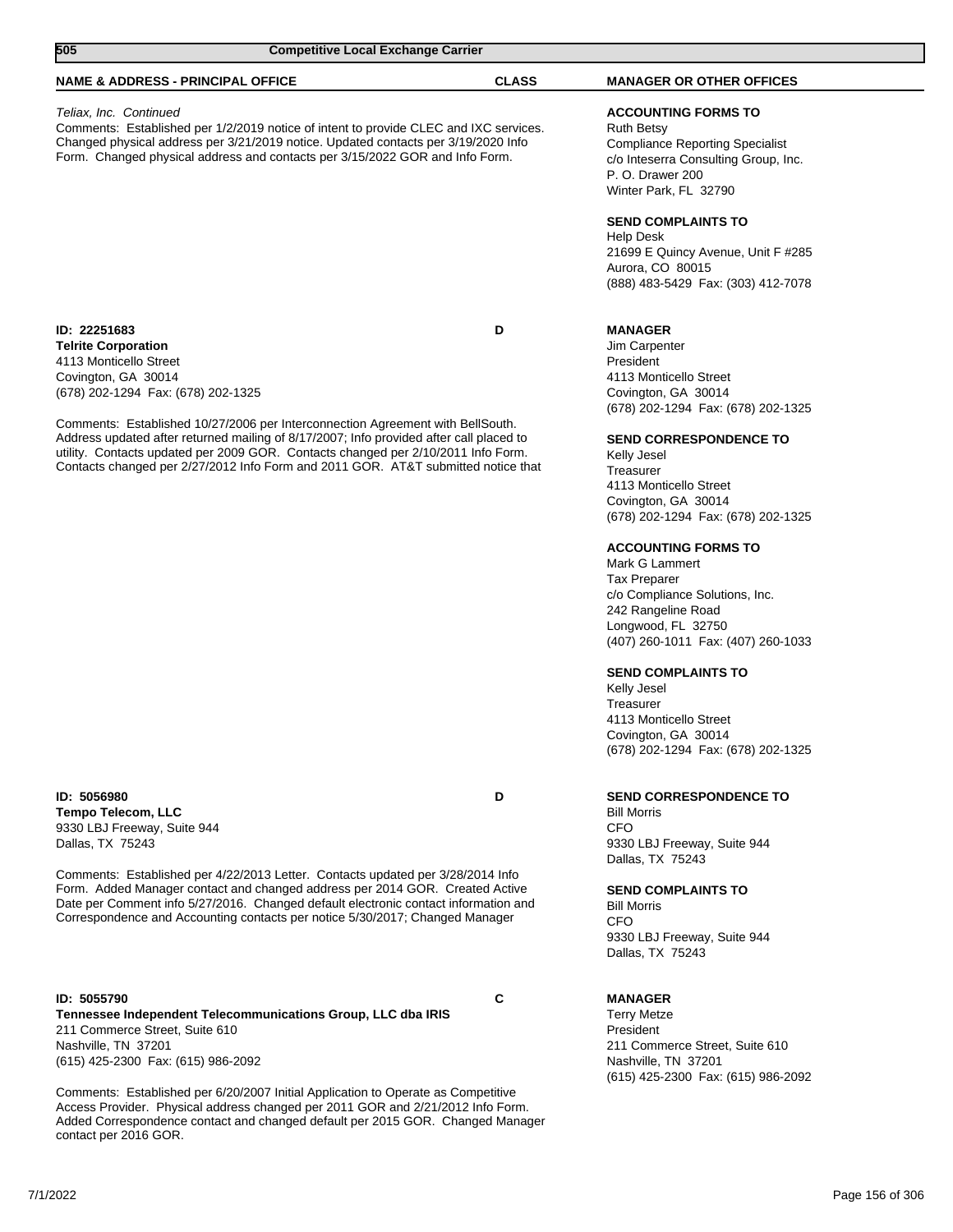| 505<br><b>Competitive Local Exchange Carrier</b>                                                                                                                                                                                                                                                                                      |              |                                                                                                                                                                                                                                                                                                                                                                                                                                                                                                   |
|---------------------------------------------------------------------------------------------------------------------------------------------------------------------------------------------------------------------------------------------------------------------------------------------------------------------------------------|--------------|---------------------------------------------------------------------------------------------------------------------------------------------------------------------------------------------------------------------------------------------------------------------------------------------------------------------------------------------------------------------------------------------------------------------------------------------------------------------------------------------------|
| <b>NAME &amp; ADDRESS - PRINCIPAL OFFICE</b>                                                                                                                                                                                                                                                                                          | <b>CLASS</b> | <b>MANAGER OR OTHER OFFICES</b>                                                                                                                                                                                                                                                                                                                                                                                                                                                                   |
| Tennessee Independent Telecommunications Group, LLC dba IRIS                                                                                                                                                                                                                                                                          |              | <b>SEND CORRESPONDENCE TO</b><br>Sheryl Kilgore<br>Controller<br>211 Commerce Street, Suite 610<br>Nashville, TN 37201<br>(615) 425-2304 Fax: (615) 986-2092<br><b>SEND COMPLAINTS TO</b><br>Jason Pate<br><b>CFO</b><br>211 Commerce Street, Suite 610<br>Nashville, TN 37201<br>(615) 425-2300 Fax: (615) 986-2092                                                                                                                                                                              |
| ID: 5056720<br><b>Thacker-Grigsby Telephone Company, Incorporated</b><br>9500 Communications Lane<br>P. O. Box 789<br>Hindman, KY 41822<br>(606) 785-9500 Fax: (606) 785-9521                                                                                                                                                         | D            | <b>MANAGER</b><br>William K Grigsby<br><b>President and General Manager</b><br>9500 Communications Lane<br>P. O. Box 789<br>Hindman, KY 41822<br>(606) 785-9500 Fax: (606) 785-9521                                                                                                                                                                                                                                                                                                               |
| Comments: Established per 3/8/2011 request for authorization to operate as CLEC.<br>Created Active Date per Comment info 5/27/2016. Changed name 8/12/2016 Inc. to<br>Incorporated to match KSOS. Added Complaint contact per 2/28/2017 Info Form.<br>Changed Complaint contact's address per 3/9/2018 Info Form. Address updated per |              | <b>SEND COMPLAINTS TO</b><br>Loretta Watts<br>Office Manager<br>9500 Communications Lane<br>Hindman, KY 41822<br>(606) 785-9500 Fax: (606) 785-9521                                                                                                                                                                                                                                                                                                                                               |
| ID: 5057720<br>The Chillicothe Telephone Company d/b/a Horizon Telcom<br>68 E Main Street<br>Chillicothe, OH 45601<br>(740) 772-8200 Fax: (740) 774-3400                                                                                                                                                                              | D            | <b>MANAGER</b><br>Pete Holland<br><b>CFO</b><br>68 E Main Street<br>Chillicothe, OH 45601                                                                                                                                                                                                                                                                                                                                                                                                         |
| Comments: Established per 8/21/2018 notice. Added dba Horizon Telcom per 8/29/2018<br>notice. Added Accounting contact per 2018 GOR. Added Manager contact per 2020<br>GOR submitted 1/30/2021. Changed Accounting contact per 2021 GOR.                                                                                              |              | (740) 772-8200 Fax: (740) 774-3400<br><b>SEND CORRESPONDENCE TO</b><br>Kae Diehl<br>Director of Contracts<br>68 E Main Street<br>Chillicothe, OH 45601<br>(740) 772-8200 Fax: (740) 774-3400<br><b>ACCOUNTING FORMS TO</b><br><b>Wendy Cottrill</b><br><b>GM of Accounting</b><br>68 E Main Street<br>Chillicothe, OH 45601<br><b>SEND COMPLAINTS TO</b><br>Kae Diehl<br><b>Director of Contracts</b><br>1123 Goodale Blvd, Suite 550<br>Columbus, OH 43212<br>(888) 410-2580 Fax: (740) 774-3400 |
| ID: 22288021<br>The Electric & Water Plant Board of the City of Frankfort<br>151 Flynn Avenue<br>P. O. Box 308<br>Frankfort, KY 40602                                                                                                                                                                                                 | Α            | <b>MANAGER</b><br><b>Herbbie Bannister</b><br>General Manager<br>151 Flynn Avenue<br>P. O. Box 308                                                                                                                                                                                                                                                                                                                                                                                                |

(502) 352-4372 Fax: (502) 227-4118

Frankfort, KY 40602

(502) 352-4372 Fax: (502) 352-3887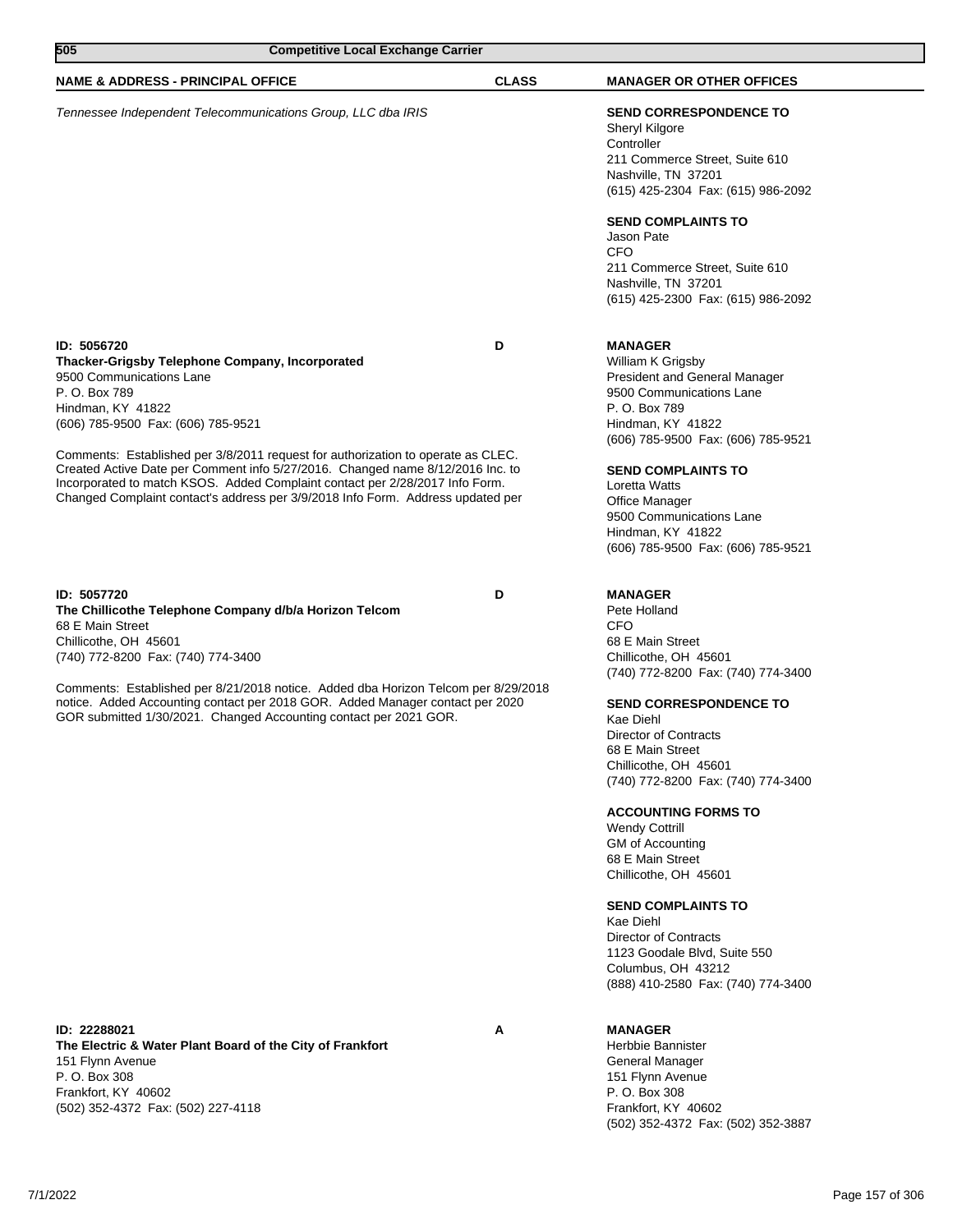| 505                                                                                                          | <b>Competitive Local Exchange Carrier</b>                                                                                                                                                                                                                                                                                                           |              |                                                                                                                                                                                                                                                                                      |
|--------------------------------------------------------------------------------------------------------------|-----------------------------------------------------------------------------------------------------------------------------------------------------------------------------------------------------------------------------------------------------------------------------------------------------------------------------------------------------|--------------|--------------------------------------------------------------------------------------------------------------------------------------------------------------------------------------------------------------------------------------------------------------------------------------|
| <b>NAME &amp; ADDRESS - PRINCIPAL OFFICE</b>                                                                 |                                                                                                                                                                                                                                                                                                                                                     | <b>CLASS</b> | <b>MANAGER OR OTHER OFFICES</b>                                                                                                                                                                                                                                                      |
| contact per 3/6/2018 Info Form.                                                                              | The Electric & Water Plant Board of the City of Frankfort Continued<br>Comments: Contacts modified per 2010 GOR and Info Form submitted 3/10/2011.<br>Changed Manager contact per 2012 GOR. Changed address per 2017 GOR Complaint                                                                                                                  |              | <b>SEND CORRESPONDENCE TO</b><br><b>Hance Price</b><br><b>Staff Attorney</b><br>151 Flynn Avenue<br>P. O. Box 308<br>Frankfort, KY 40602<br>(502) 352-4541 Fax: (502) 223-3887<br><b>SEND COMPLAINTS TO</b>                                                                          |
|                                                                                                              |                                                                                                                                                                                                                                                                                                                                                     |              | Adam Hellard<br>Cable / Telecom Superintendent<br>151 Flynn Avenue<br>P. O. Box 308<br>Frankfort, KY 40602<br>(502) 352-4470 Fax: (502) 227-4118                                                                                                                                     |
| ID: 5056790<br>1500 Broadway Street<br>Paducah, KY 42001<br>(270) 575-4000 Fax: (270) 575-4027<br>Info Form. | The Electric Plant Board of the City of Paducah, Kentucky d/b/a<br>Comments: Established per 9/23/2011 submission of local and interexchange tariffs.<br>Added Accounting contact per 2011 GOR. Created Active Date per Comment info<br>5/27/2016. Deleted Correspondence contact and added Complaint contact per 2/17/2021                         | D            | <b>MANAGER</b><br><b>Brent A Shelton</b><br>Manager of Telecommunications<br>1500 Broadway Street<br>Paducah, KY 42001<br>(270) 575-4004 Fax: (270) 408-4004<br><b>ACCOUNTING FORMS TO</b><br><b>Terri K Firestein</b>                                                               |
|                                                                                                              |                                                                                                                                                                                                                                                                                                                                                     |              | Senior Director with CCG<br>c/o CCG Consulting, LLC<br>10806 Garrison Hollow Road<br>Clear Spring, MD 21722<br><b>SEND COMPLAINTS TO</b><br><b>Brent Shelton</b><br>Manager of Telecommunications<br>1500 Broadway Street<br>Paducah, KY 42001<br>(270) 575-4004 Fax: (270) 575-4027 |
| ID: 5010600<br>The Other Phone Company, LLC<br>4001 N Rodney Parham Road<br>Little Rock, AR 72212            |                                                                                                                                                                                                                                                                                                                                                     | D            | <b>MANAGER</b><br>Stephanie Bell<br>Vice President of Government Affairs<br>130 W New Circle Road, Suite 170<br>Lexington, KY 40505                                                                                                                                                  |
|                                                                                                              | Comments: Main contact information changed using Secretary of State's information after<br>returned mailing on 6/8/2007. Contact info changed per 12/12/2007 filing. Changed<br>address per returned mailing 12/27/2011 and KSOS. Contacts updated per 2011 GOR<br>and 3/22/2012 Info Form. Added Manager and Correspondence and removed Accounting |              | <b>SEND CORRESPONDENCE TO</b><br>Stephanie Bell<br>Vice President of Government Affairs<br>130 W. New Circle Rd. Suite 170<br>Lexington, KY 40505                                                                                                                                    |
|                                                                                                              |                                                                                                                                                                                                                                                                                                                                                     |              | <b>ACCOUNTING FORMS TO</b><br><b>Becky West</b><br>Staff Manager - Regulatory Complianc<br>4001 N Rodney Parham Road, MS 1170-B1F2-1216C<br>Little Rock, AR 72212                                                                                                                    |
|                                                                                                              |                                                                                                                                                                                                                                                                                                                                                     |              | <b>SEND COMPLAINTS TO</b>                                                                                                                                                                                                                                                            |

Andrea Curtis Manager- Customer Experience 1720 Galleria Blvd Charlotte, NC 28270 (855) 352-2731 Fax: (704) 849-2241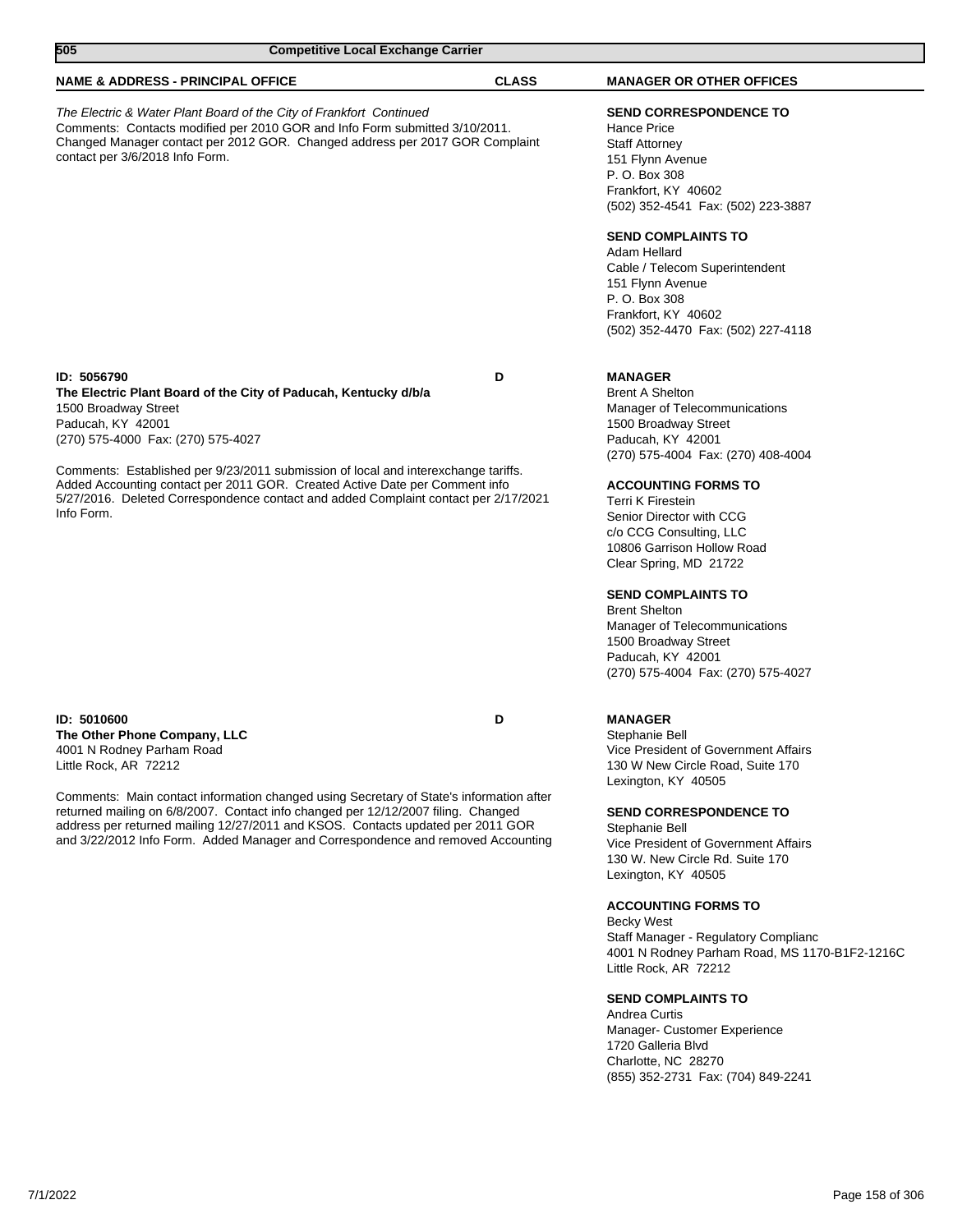| 505<br><b>Competitive Local Exchange Carrier</b>                                                                                                                                                                                                                                                                                            |              |                                                                                                                                                                                                                                                                                                               |
|---------------------------------------------------------------------------------------------------------------------------------------------------------------------------------------------------------------------------------------------------------------------------------------------------------------------------------------------|--------------|---------------------------------------------------------------------------------------------------------------------------------------------------------------------------------------------------------------------------------------------------------------------------------------------------------------|
| <b>NAME &amp; ADDRESS - PRINCIPAL OFFICE</b>                                                                                                                                                                                                                                                                                                | <b>CLASS</b> | <b>MANAGER OR OTHER OFFICES</b>                                                                                                                                                                                                                                                                               |
| ID: 5057950<br><b>The RDI Corporation</b><br>4350 Glendale-Milford Road, Suite 250<br>Cincinnati, OH 45242                                                                                                                                                                                                                                  | D            | <b>MANAGER</b><br><b>Bobbie Jo Raines</b><br>Controller<br>4350 Glendale-Milford Road, Suite 250<br>Cincinnati, OH 45242                                                                                                                                                                                      |
| Comments: Established per 9/30/2019 application for authority to operate as a fixed VoIP<br>provider. Changed contacts per 3/27/2020 Info Form.                                                                                                                                                                                             |              | <b>SEND CORRESPONDENCE TO</b><br><b>Bronson Trebbi</b><br>President<br>4350 Glendale-Milford Road, Suite 250<br>Cincinnati, OH 45242                                                                                                                                                                          |
|                                                                                                                                                                                                                                                                                                                                             |              | <b>ACCOUNTING FORMS TO</b><br>Mark G Lammert<br><b>Tax Preparer</b><br>c/o Compliance Solutions, Inc.<br>242 Rangeline Road<br>Longwood, FL 32750<br>(407) 260-1011 Fax: (407) 260-1033                                                                                                                       |
|                                                                                                                                                                                                                                                                                                                                             |              | <b>SEND COMPLAINTS TO</b><br><b>Bronson Trebbi</b><br>President<br>4350 Glendale-Milford Road, Suite 250<br>Cincinnati, OH 45242                                                                                                                                                                              |
| ID: 5058280<br><b>Thing5 LLC</b><br>1000 Hall of Fame Avenue, Suite 8<br>Springfield, MA 01105                                                                                                                                                                                                                                              | D            | <b>ACCOUNTING FORMS TO</b><br>Mark G Lammert<br>Attorney-in-Fact<br>c/o Compliance Solutions, Inc.<br>242 Rangeline Road                                                                                                                                                                                      |
| Comments: Established per 6/17/2021 application for authority to operate as a fixed VoIP<br>provider. Address updated per 5/9/2022 Info Form.                                                                                                                                                                                               |              | Longwood, FL 32750<br>(407) 794-3488 Fax: (407) 260-1033                                                                                                                                                                                                                                                      |
|                                                                                                                                                                                                                                                                                                                                             |              | <b>SEND COMPLAINTS TO</b><br>Carolyn Taylor<br>Tax Manager<br>1000 Hall of Fame Avenue, Suite 8<br>Springfield, MA 01105                                                                                                                                                                                      |
| ID: 5057810<br>TIME CLOCK SOLUTIONS, LLC<br>6920 Spring Valley Drive, Suite 101<br>Holland, OH 43528<br>(855) 753-0941 Fax: (844) 769-7666<br>Comments: Established per 10/23/2018 application for authority to operate as a CLEC<br>and Interexchange Carrier. Added Accounting and changed Complaint contacts per<br>2/25/2019 Info Form. | D            | <b>MANAGER</b><br>Vance Witt<br>Managing Member / CEO<br>6920 Spring Valley Drive, Suite 101<br>Holland, OH 43528<br>(678) 515-1743 Fax: (844) 769-7666<br><b>ACCOUNTING FORMS TO</b><br>Susan Cockerham<br><b>Regulatory Agent</b><br>c/o FAS Tek Compliance Solutions<br>1725 Windward Concourse, Suite 150 |
|                                                                                                                                                                                                                                                                                                                                             |              | Alpharetta, GA 30005<br>(678) 672-2837 Fax: (678) 672-2830<br><b>SEND COMPLAINTS TO</b><br>Vance Witt<br>Managing Member / CEO<br>6920 Spring Valley Drive, Suite 101<br>Holland, OH 43528<br>(855) 753-0941 Fax: (844) 769-7666                                                                              |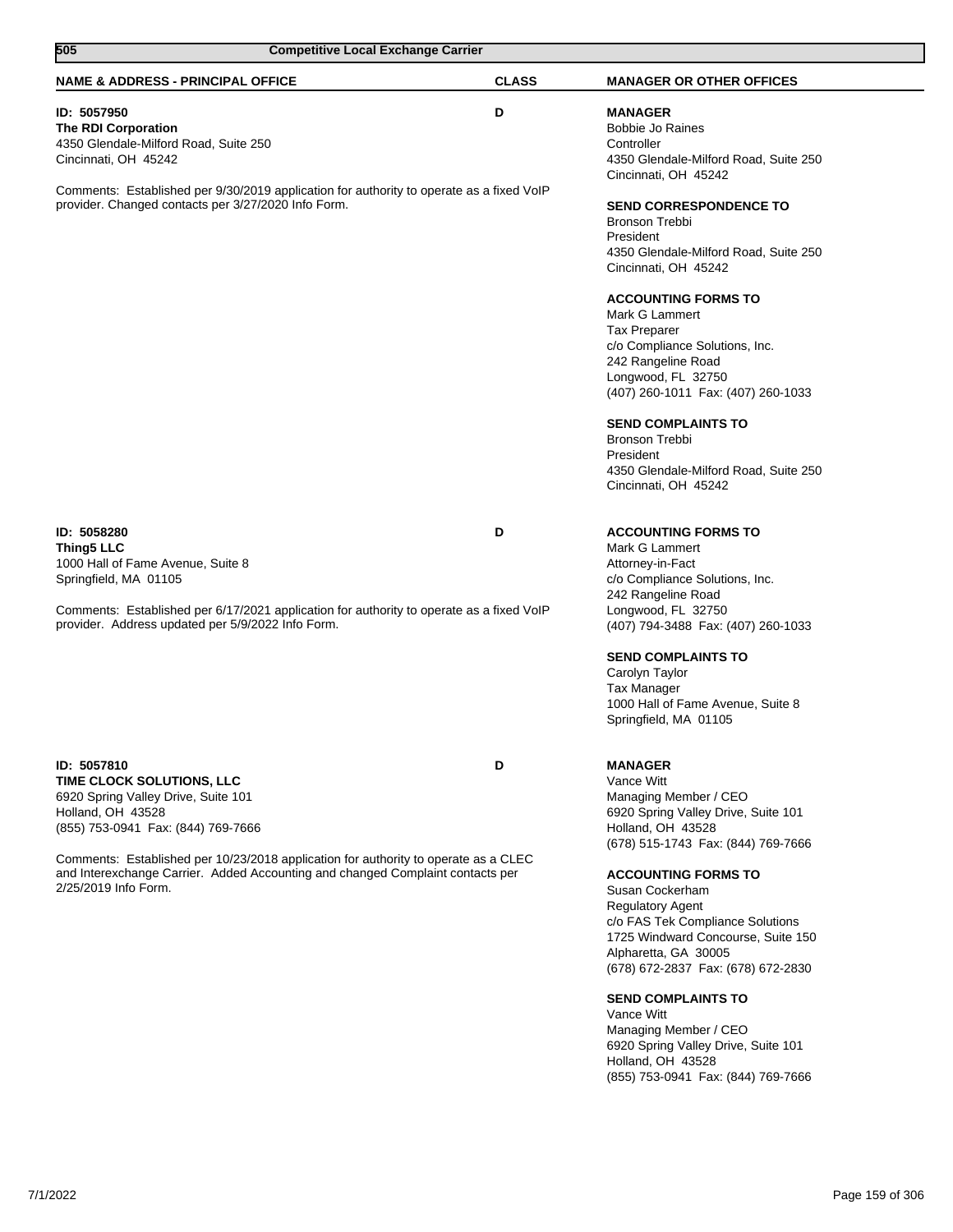| 505<br><b>Competitive Local Exchange Carrier</b>                                                                                                                                                                                                                                                                                                                                                                                                                                                            |              |                                                                                                                                                                                                                                                                                                                                                                                                                                 |
|-------------------------------------------------------------------------------------------------------------------------------------------------------------------------------------------------------------------------------------------------------------------------------------------------------------------------------------------------------------------------------------------------------------------------------------------------------------------------------------------------------------|--------------|---------------------------------------------------------------------------------------------------------------------------------------------------------------------------------------------------------------------------------------------------------------------------------------------------------------------------------------------------------------------------------------------------------------------------------|
| <b>NAME &amp; ADDRESS - PRINCIPAL OFFICE</b>                                                                                                                                                                                                                                                                                                                                                                                                                                                                | <b>CLASS</b> | <b>MANAGER OR OTHER OFFICES</b>                                                                                                                                                                                                                                                                                                                                                                                                 |
| ID: 5055220<br>Time Warner Cable Information Services (Kentucky), LLC<br>12405 Powerscourt Drive<br>St. Louis, MO 63131<br>(314) 965-0555 Fax: (314) 288-3555                                                                                                                                                                                                                                                                                                                                               | Α            | SEND CORRESPONDENCE TO<br><b>Stacey Hines</b><br><b>Regulatory Specialist</b><br>12405 Powerscourt Drive<br>St. Louis, MO 63131                                                                                                                                                                                                                                                                                                 |
| Comments: Was inadvertently on PENDING. Made active 2/13/2007. Changed<br>company name 5/15/2012 after receipt of ICA; information confirmed by 2/25/2011 notice<br>filed with KSOS. Contacts updated per 3/29/2013 Info Form. Contacts updated per<br>3/26/2014 Info Form. Changed address and contacts per 9/8/2014 notice. Changed                                                                                                                                                                       |              | (314) 394-9854 Fax: (314) 288-3555<br><b>ACCOUNTING FORMS TO</b><br><b>Craig Neeld</b><br><b>Compliance Reporting Specialist</b><br>Inteserra Consulting Group, Inc.<br>P.O. Drawer 200<br>Winter Park, FL 32790<br><b>SEND COMPLAINTS TO</b><br>William Wesselman<br>Counsel, Regulatory Compliance<br>6399 Fiddler's Green Circle<br>Greenwood Village, CO 80111<br>(888) 438-2427 Fax: (314) 288-3555                        |
| ID: 5055920<br><b>Touchtone Communications, Inc.</b><br>3 Wing Drive, Suite 103<br>Cedar Knolls, NJ 07927<br>(866) 727-3323 Fax: (973) 352-6076<br>Comments: Established per 7/5/2007 filing to Operate as Reseller and Provider of Local<br>Exchange Telecommunications Services. Added correspondence contact per information<br>obtained during inquiry made to company for 2008 GOR via telephone. Complaint contact<br>changed per 2/17/2011 Telecom Info Form. Added Accounting and changed Complaint | D            | <b>MANAGER</b><br>Giuseppe Bio<br>President<br>3 Wing Drive, Suite 103<br>Cedar Knolls, NJ 07927<br>(973) 739-0039 Fax: (973) 739-9366<br><b>ACCOUNTING FORMS TO</b><br><b>Kitty Whitt</b><br>Attorney in Fact<br>1595 Peachtree Pkwy, Ste 204-337<br>Cumming, GA 30041<br><b>SEND COMPLAINTS TO</b><br>Gregory Glodek<br><b>CFO</b><br>3 Wing Drive, Suite 103<br>Cedar Knolls, NJ 07927<br>(973) 739-0039 Fax: (973) 739-9366 |
| ID: 5057860<br>U. S. South Communications, Inc.<br>250 Williams Street, Suite M-100<br>Atlanta, GA 30303<br>(770) 240-6100 Fax: (678) 713-2029<br>Comments: Established per 12/17/2018 application for authority to operate as a fixed<br>VoIP provider. Added Correspondence contact and changed default per 2018 GOR.<br>Added Correspondence contact and change default per 2018 GOR.                                                                                                                    | D            | <b>MANAGER</b><br>Daniel Anderson<br>President<br>250 Williams Street, Suite M-100<br>Atlanta, GA 30303<br>(770) 240-6100 Fax: (678) 713-2029<br><b>SEND CORRESPONDENCE TO</b><br>Robin Madley<br><b>Director</b><br>250 Williams Street, Suite M-100<br>Atlanta, GA 30303<br>(770) 240-6100 Fax: (678) 713-2029<br><b>ACCOUNTING FORMS TO</b><br>Mark G Lammert<br>Attorney-in-Fact<br>c/o Compliance Solutions, Inc.          |
|                                                                                                                                                                                                                                                                                                                                                                                                                                                                                                             |              | 242 Rangeline Road<br>Longwood, FL 32750<br>(407) 260-1011 Fax: (407) 260-1033                                                                                                                                                                                                                                                                                                                                                  |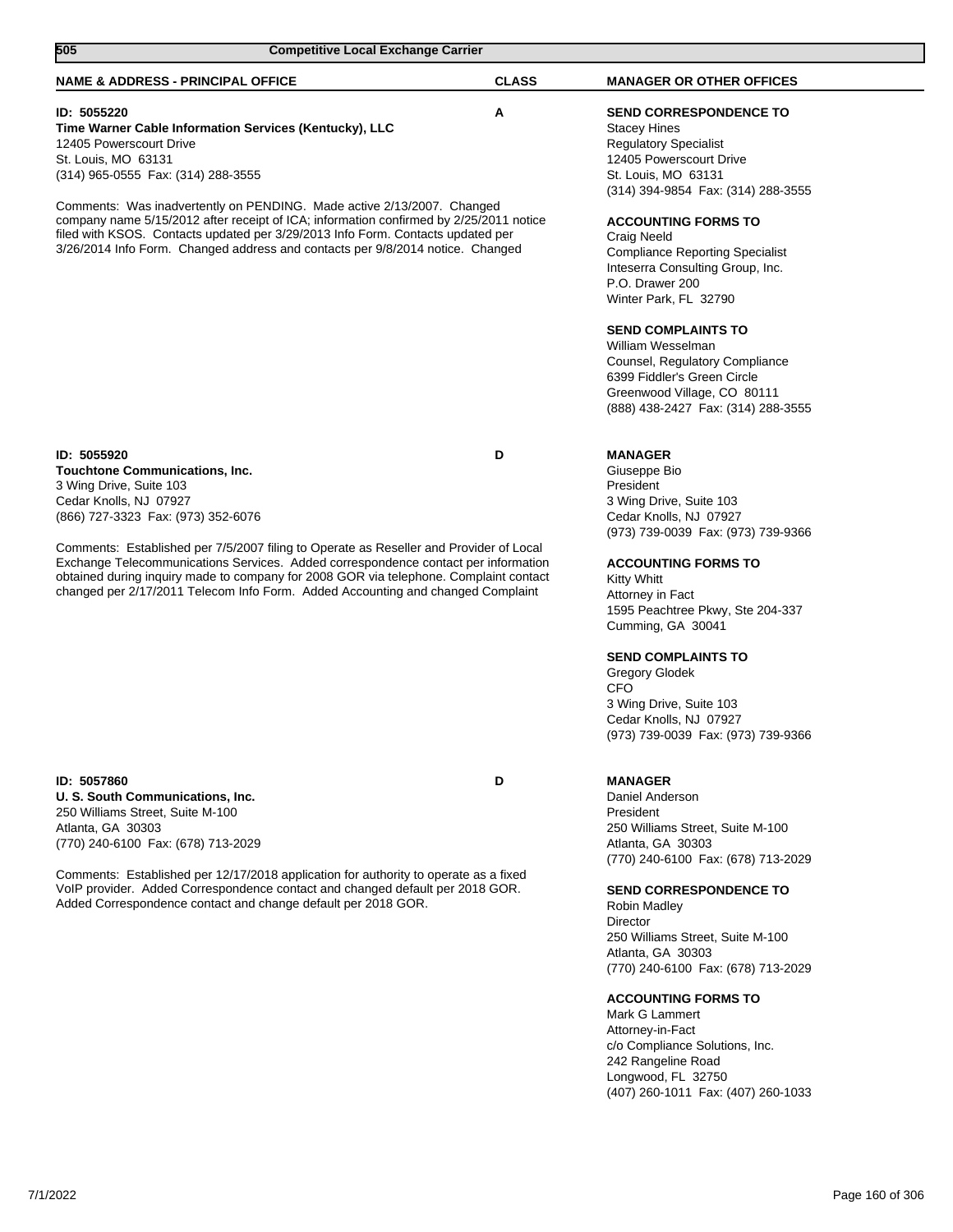| 505<br><b>Competitive Local Exchange Carrier</b>                                                                                                                                                                                                                                       |              |                                                                                                                                                                                                                                                                                                                                                                                                                                                                                              |
|----------------------------------------------------------------------------------------------------------------------------------------------------------------------------------------------------------------------------------------------------------------------------------------|--------------|----------------------------------------------------------------------------------------------------------------------------------------------------------------------------------------------------------------------------------------------------------------------------------------------------------------------------------------------------------------------------------------------------------------------------------------------------------------------------------------------|
| <b>NAME &amp; ADDRESS - PRINCIPAL OFFICE</b>                                                                                                                                                                                                                                           | <b>CLASS</b> | <b>MANAGER OR OTHER OFFICES</b>                                                                                                                                                                                                                                                                                                                                                                                                                                                              |
| U. S. South Communications, Inc. Continued                                                                                                                                                                                                                                             |              | <b>SEND COMPLAINTS TO</b><br>Daniel Anderson<br>President<br>250 Williams Street, Suite M-100<br>Atlanta, GA 30303<br>(770) 240-6100 Fax: (678) 713-2029                                                                                                                                                                                                                                                                                                                                     |
| ID: 5058080<br>United Systems & Software, Inc.<br>205 Ash Street<br>Benton, KY 42025<br>Comments: Established per 6/22/2020 application to operate as a fixed VoIP provider.                                                                                                           | D            | <b>MANAGER</b><br>Jeff Harlan<br>Manager of Network Services<br>205 Ash Street<br>Benton, KY 42025<br><b>SEND CORRESPONDENCE TO</b><br>Jerry Weikle<br>Consultant<br>c/o Weikle & Co.<br>151 Spring Street NW<br>Concord, NC 28025<br>(704) 699-9451 Fax: (704) 793-6338<br><b>SEND COMPLAINTS TO</b><br>Jeff Harlan<br>Manager of Network Services<br>205 Ash Street<br>Benton, KY 42025                                                                                                    |
| ID: 5058360<br><b>Uniti Dark Fiber LLC</b><br>2101 Riverfront Drive, Suite A<br>Little Rock, AR 72202<br>(501) 458-4397 Fax: (501) 537-0769<br>Comments: Established per 1/20/2022 notice of intent to provide CLEC and IXC service.                                                   | C            | <b>MANAGER</b><br>Jeffrey R Strenkowski<br>VP, Deputy Counsel<br>2101 Riverfront Drive, Suite A<br>Little Rock, AR 72202<br>(501) 850-0820 Fax: (501) 537-0769<br><b>SEND COMPLAINTS TO</b><br>Network Operations Center<br>107 St. Francis Street, Suite 1800<br>Mobile, AL 36602                                                                                                                                                                                                           |
| ID: 5058070<br><b>Uniti National LLC</b><br>2101 Riverfront Drive<br>Suite A<br>Little Rock, AR 72202<br>(501) 850-0820 Fax: (501) 537-0769<br>Comments: Established per 6/11/2020 notice to operate as a CLEC and Interexchange<br>Carrier. Contacts updated per 3/21/2022 Info Form. | D            | <b>MANAGER</b><br>Jeffrey R Strenkowski<br>VP, Deputy General Counsel<br>2101 Riverfront Drive<br>Suite A<br>Little Rock, AR 72202<br>(501) 951-0462 Fax: (501) 537-0769<br><b>SEND CORRESPONDENCE TO</b><br>Linda Holden-Smith<br>Manager Billing and Customer Service<br>2101 Riverfront Drive<br>Suite A<br>Little Rock, AR 72202<br><b>SEND COMPLAINTS TO</b><br>Linda Holden-Smith<br>Manager Billing and Customer Service<br>2101 Riverfront Drive<br>Suite A<br>Little Rock, AR 72202 |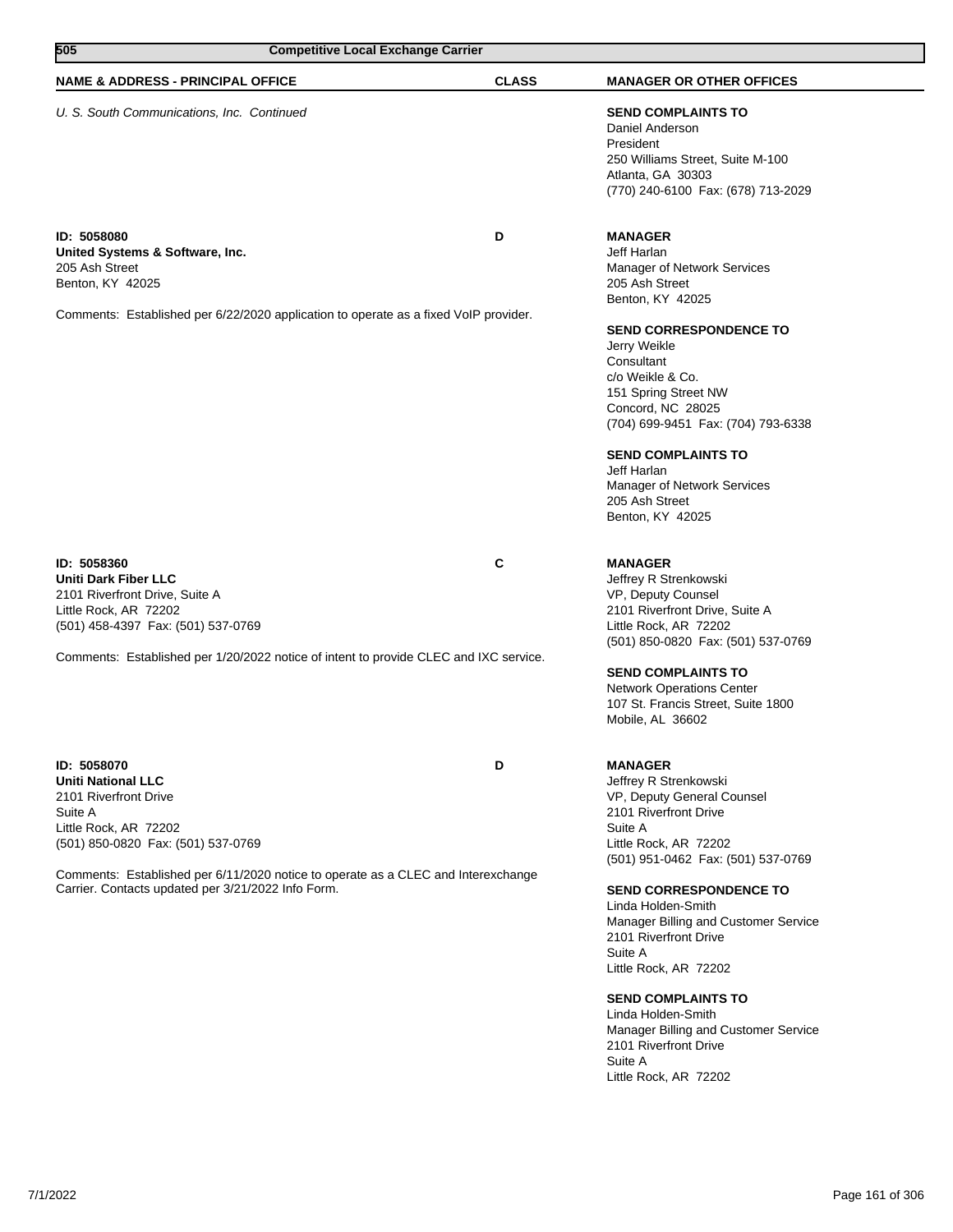| 505<br><b>Competitive Local Exchange Carrier</b>                                                                                                                                                                                                                                                                     |              |                                                                                                                                                                                                                            |
|----------------------------------------------------------------------------------------------------------------------------------------------------------------------------------------------------------------------------------------------------------------------------------------------------------------------|--------------|----------------------------------------------------------------------------------------------------------------------------------------------------------------------------------------------------------------------------|
| <b>NAME &amp; ADDRESS - PRINCIPAL OFFICE</b>                                                                                                                                                                                                                                                                         | <b>CLASS</b> | <b>MANAGER OR OTHER OFFICES</b>                                                                                                                                                                                            |
| ID: 5050370<br><b>US LEC of Tennessee, LLC</b><br>4001 N Rodney Parham Road<br>Little Rock, AR 72212<br>(859) 357-8600 Fax: (501) 748-7400<br>Comments: Formerly dba US LEC Communications, Inc. Name changed 3/9/2007 per                                                                                           | Α            | <b>MANAGER</b><br>Stephanie D Marsh<br>Senior Analyst - Reg Compliane<br>4001 N Rodney Parham Road<br>Little Rock, AR 72212<br>(501) 748-7897 Fax: (501) 748-7400                                                          |
| letter. Changed from Inc to LLC per 6/16/2010 notice. Contacts modified per 2010 GOR<br>and Info Form submitted 3/18/2011. Addresses and contacts changed per 2011 GOR and<br>3/8/2012 Info Form. Contacts updated per 3/26/2013. Changed Manager contact per                                                        |              | <b>SEND CORRESPONDENCE TO</b><br>Stephanie Bell<br>Vice President of Government Affairs<br>130 W. New Circle Rd. Suite 170<br>Lexington, KY 40505                                                                          |
|                                                                                                                                                                                                                                                                                                                      |              | <b>ACCOUNTING FORMS TO</b><br><b>Becky West</b><br>Staff Manager - Regulatory Complianc<br>4001 N Rodney Parham Road, MS 1170-B1F2-1216C<br>Little Rock, AR 72212                                                          |
|                                                                                                                                                                                                                                                                                                                      |              | <b>SEND COMPLAINTS TO</b><br>Andrea Curtis<br>Manager- Customer Experience<br>1720 Galleria Blvd<br>Charlotte, NC 28270<br>(855) 352-2731 Fax: (704) 849-2241                                                              |
| ID: 5056900<br><b>US Signal Company, LLC</b><br>201 Ionia Avenue SW<br>Grand Rapids, MI 49503<br>(616) 233-5715 Fax: (616) 988-0414                                                                                                                                                                                  | D            | <b>MANAGER</b><br><b>Richard Postma</b><br>Chairman<br>201 Ionia Avenue SW<br>Grand Rapids, MI 49503                                                                                                                       |
| Comments: Established per 6/1/2012 Application for Authority to Operate as an<br>Interexchange Carrier and Competitive Local Exchange Carrier. Created Active Date per<br>Comment info 5/27/2016. Changed default electronic contact information,<br>Correspondence and Complaint contacts per 11/19/2020 Info Form. |              | (866) 274-4625 Fax: (616) 988-0414<br><b>SEND CORRESPONDENCE TO</b><br>Linda Manske<br>Compliance Analyst<br>201 Ionia Avenue SW<br>Grand Rapids, MI 49503<br>(616) 233-5715 Fax: (616) 988-0414                           |
|                                                                                                                                                                                                                                                                                                                      |              | <b>SEND COMPLAINTS TO</b><br>Linda Manske<br><b>Compliance Analyst</b><br>201 Ionia Avenue SW<br>Grand Rapids, MI 49503<br>(616) 233-5715 Fax: (616) 988-0414                                                              |
| ID: 5058600<br><b>USIPCommunications, LLC</b><br>3201 Northside Drive, Suite 109<br>Raleigh, NC 27615                                                                                                                                                                                                                | C            | <b>MANAGER</b><br><b>Ed Stewart</b><br>VP of Operations<br>3201 Northside Drive, Suite 109<br>Raleigh, NC 27615                                                                                                            |
| Comments: Established per 5/2/2022 application for authority to operate as a fixed VoIP<br>reseller.                                                                                                                                                                                                                 |              | (800) 972-5004 Fax: (919) 924-0685<br><b>ACCOUNTING FORMS TO</b><br>Mark G Lammert<br>Attorney-in-Fact<br>c/o Compliance Solutions, Inc.<br>242 Rangeline Road<br>Longwood, FL 32750<br>(407) 260-1011 Fax: (407) 260-1033 |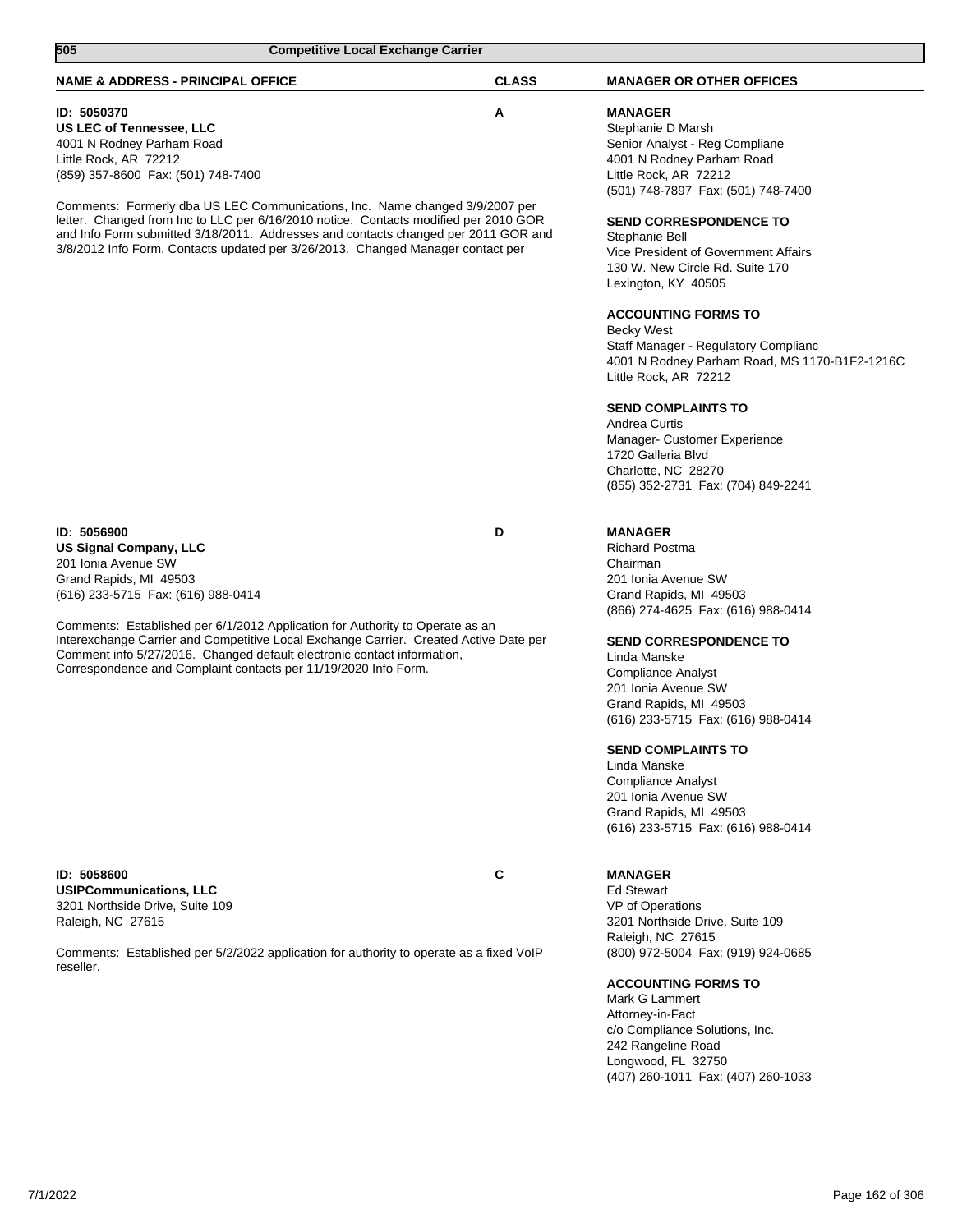| 505<br><b>Competitive Local Exchange Carrier</b>                                                                                                                                                                                                                                                                                              |              |                                                                                                                                                                                                                                                                                                                   |
|-----------------------------------------------------------------------------------------------------------------------------------------------------------------------------------------------------------------------------------------------------------------------------------------------------------------------------------------------|--------------|-------------------------------------------------------------------------------------------------------------------------------------------------------------------------------------------------------------------------------------------------------------------------------------------------------------------|
| <b>NAME &amp; ADDRESS - PRINCIPAL OFFICE</b>                                                                                                                                                                                                                                                                                                  | <b>CLASS</b> | <b>MANAGER OR OTHER OFFICES</b>                                                                                                                                                                                                                                                                                   |
| <b>USIPCommunications, LLC Continued</b>                                                                                                                                                                                                                                                                                                      |              | <b>SEND COMPLAINTS TO</b><br><b>Ed Stewart</b><br>VP of Operations<br>3201 Northside Drive, Suite 109<br>Raleigh, NC 27615<br>(800) 972-5004 Fax: (919) 924-0685                                                                                                                                                  |
| ID: 5058320<br>Utility Telecom Group, LLC<br>4202 Coronado Ave<br>Stockton, CA 95204                                                                                                                                                                                                                                                          | D            | <b>MANAGER</b><br>Erika Russell<br>Controller<br>4202 Coronado Ave<br>Stockton, CA 95204                                                                                                                                                                                                                          |
| Comments: Established per 10/18/2021 application for authority to operate as a fixed<br>VoIP reseller.                                                                                                                                                                                                                                        |              | <b>ACCOUNTING FORMS TO</b><br>Mark G Lammert<br>Attorney-in-Fact<br>c/o Compliance Solutions, Inc.<br>242 Rangeline Road<br>Longwood, FL 32750<br>(407) 260-1011 Fax: (407) 260-1033<br><b>SEND COMPLAINTS TO</b><br>Erika Russell<br>Controller<br>4202 Coronado Ave<br>Stockton, CA 95204                       |
| ID: 5052110<br>Velocity Networks of Kentucky, Inc.<br>5550 77 Center Drive, Suite 220<br>Charlotte, NC 28217<br>(704) 887-1375 Fax: (270) 726-8069                                                                                                                                                                                            | В            | <b>MANAGER</b><br><b>Tammy Thurston</b><br>President & Manager<br>5550 77 Center Drive, Suite 220<br>Charlotte, NC 28217                                                                                                                                                                                          |
| Comments: Annual Report form mailing of 12/15/2006 was returned 1/02/07 as<br>undeliverable for MO address. Default address changed to KY address. Changed<br>manager per 3/24/2011 Info Form. Address updated 9/6/2013 per KSOS info on file after<br>returned mailing. Address updated per 3/24/2014 Info Form. Address and contacts        |              | (270) 893-0012 Fax: (270) 726-8069<br><b>SEND CORRESPONDENCE TO</b><br>Chris Turbyfill<br>Controller<br>5550 77 Center Drive, Suite 220<br>Charlotte, NC 28217<br><b>SEND COMPLAINTS TO</b><br>Norma Baker<br>E&P<br>5550 77 Center Drive, Suite 220<br>Charlotte, NC 28217<br>(270) 893-0012 Fax: (270) 726-8069 |
| ID: 5056410<br>Velocity, A Managed Services Company, Inc.<br>7130 Spring Meadows Drive West<br>Holland, OH 43528<br>(419) 868-9983 Fax: (419) 932-6977                                                                                                                                                                                        | D            | <b>SEND CORRESPONDENCE TO</b><br>Chip Werner<br>Vice President - Operations<br>7130 Spring Meadows West Drive<br>Holland, OH 43528<br>(419) 868-9983 Fax: (419) 932-6977                                                                                                                                          |
| Comments: Established per 6/10/2009 notice and tariff. Contacts updated per 3/22/2012<br>Info Form and 2011 GOR. Created Active Date per Comment info 5/27/2016. Name<br>changed to Velocity, A Managed Services Company, Inc. per 8/25/2020 notice; Formerly<br>Velocity The Greatest Phone Company Ever, Inc. Complaint contact updated per |              | <b>ACCOUNTING FORMS TO</b><br>Susan Cockerham<br><b>Regulatory Agent</b>                                                                                                                                                                                                                                          |

c/o FAS Tek Compliance Solutions 1725 Windward Concourse, Suite 150

(678) 672-2837 Fax: (678) 672-2830

Alpharetta, GA 30005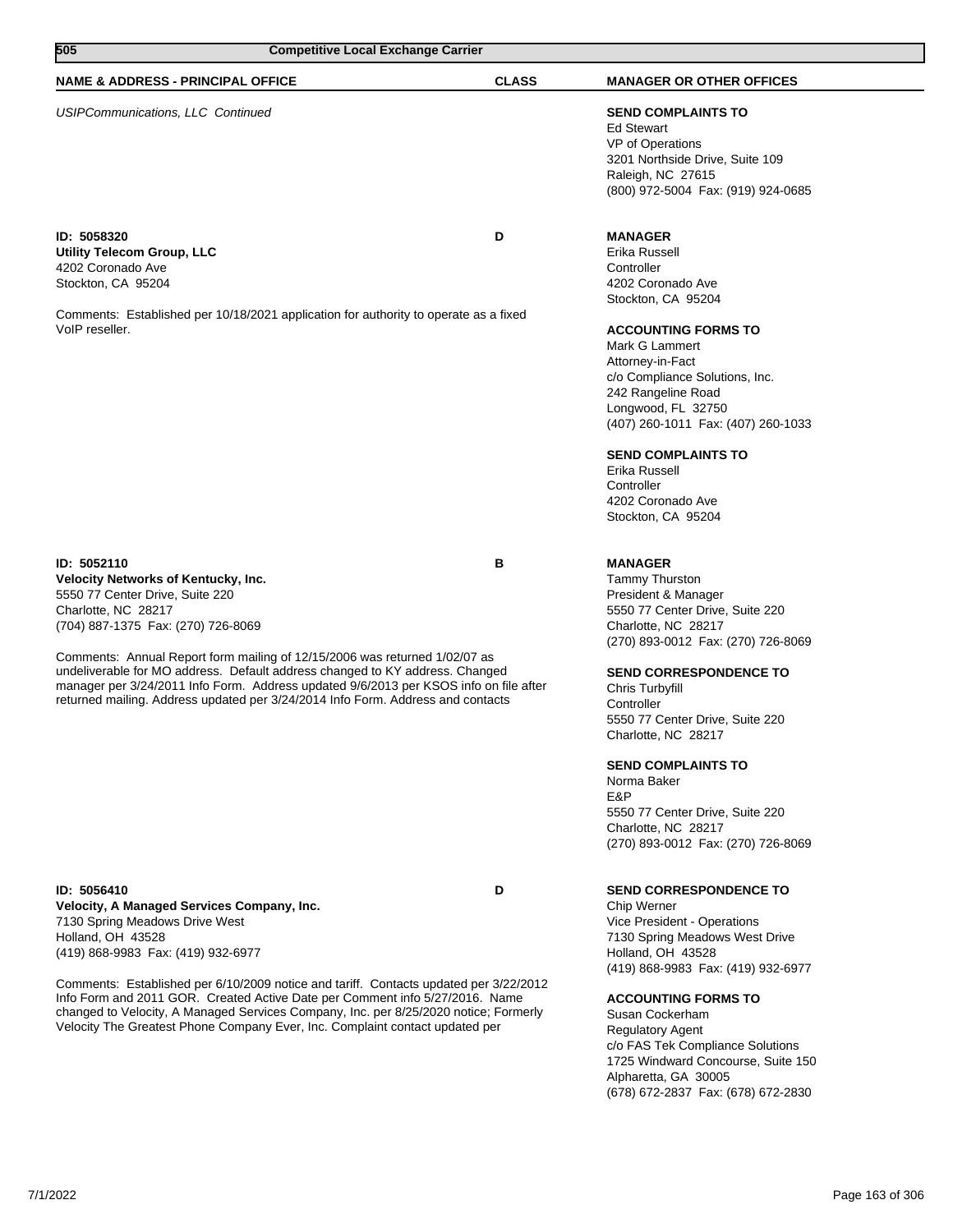| 505                                                                                                                                                                                                                                                                                                                                                                                                                                                                                                  | <b>Competitive Local Exchange Carrier</b> |              |                                                                                                                                                                                                                                                                                                                                                                                                                                                                      |
|------------------------------------------------------------------------------------------------------------------------------------------------------------------------------------------------------------------------------------------------------------------------------------------------------------------------------------------------------------------------------------------------------------------------------------------------------------------------------------------------------|-------------------------------------------|--------------|----------------------------------------------------------------------------------------------------------------------------------------------------------------------------------------------------------------------------------------------------------------------------------------------------------------------------------------------------------------------------------------------------------------------------------------------------------------------|
| <b>NAME &amp; ADDRESS - PRINCIPAL OFFICE</b>                                                                                                                                                                                                                                                                                                                                                                                                                                                         |                                           | <b>CLASS</b> | <b>MANAGER OR OTHER OFFICES</b>                                                                                                                                                                                                                                                                                                                                                                                                                                      |
| Velocity, A Managed Services Company, Inc. Continued                                                                                                                                                                                                                                                                                                                                                                                                                                                 |                                           |              | <b>SEND COMPLAINTS TO</b><br><b>Frank Provino</b><br>VP of Operations<br>7130 Spring Meadows West Drive<br>Holland, OH 43528<br>(419) 868-9983 Fax: (419) 932-6977                                                                                                                                                                                                                                                                                                   |
| ID: 5057740<br>Viasat Carrier Services, Inc.<br>349 Inverness Drive South<br>Englewood, CO 80112<br>Comments: Established per 9/27/2018 Petition for limited designation as an Eligible<br>Telecommunications Carrier.                                                                                                                                                                                                                                                                               |                                           | D            | <b>MANAGER</b><br><b>Robert Blair</b><br>President/Secretary<br>349 Inverness Drive South<br>Englewood, CO 80112<br><b>SEND CORRESPONDENCE TO</b><br>Jason Sophinos<br>Associate General Counsel<br>349 Inverness Drive South<br>Englewood, CO 80112                                                                                                                                                                                                                 |
| ID: 5058050<br><b>Vive Communications, LLC</b><br>780 Dedham Street, Suite 900<br>Canton, MA 02021<br>(617) 479-1814 Fax: (718) 828-1536<br>Comments: Established per 3/16/2020 application for authority to operate as a fixed VoIP<br>provider.                                                                                                                                                                                                                                                    |                                           | D            | <b>MANAGER</b><br>David Dart<br>CEO<br>780 Dedham Street, Suite 900<br>Canton, MA 02021<br>(617) 479-1814 Fax: (718) 828-1536<br><b>SEND CORRESPONDENCE TO</b><br>Mark G Lammert<br>Attorney-in-Fact<br>c/o Compliance Solutions, Inc.<br>242 Rangeline Road<br>Longwood, FL 32750<br>(407) 260-1011 Fax: (407) 260-1033<br><b>SEND COMPLAINTS TO</b><br>David Dart<br>CEO<br>780 Dedham Street, Suite 900<br>Canton, MA 02021<br>(617) 479-1814 Fax: (718) 828-1536 |
| ID: 5057280<br>VoIPStreet, Inc. d/b/a VoIP Innovations<br>Eight Penn Center West, Suite 101<br>Pittsburgh, PA 15276<br>(877) 478-6471 Fax: (412) 379-1008<br>Comments: Established per 5/20/2015 application for authority to operate as a fixed VoIP<br>provider. Created Active Date per Comment info 5/27/2016. Changed Manager and<br>Complaint contacts per 2016 GOR and 3/28/2017 Info Form. Changed default contact<br>and added Correspondence contact per 2018 GOR and 3/29/2019 Info Form. |                                           | D            | <b>MANAGER</b><br>Jeff Tapolci<br>Director<br>Eight Penn Center West, Suite 101<br>Pittsburgh, PA 15276<br>(877) 478-6471 Fax: (412) 379-1008<br><b>SEND CORRESPONDENCE TO</b><br>Erica Penrod<br><b>CFO</b><br>Eight Penn Center West, Suite 101<br>Pittsburgh, PA 15276<br>(877) 478-6471 Fax: (412) 379-1008<br><b>ACCOUNTING FORMS TO</b><br>Mark G Lammert<br><b>Tax Preparer</b><br>c/o Compliance Solutions, Inc.                                             |

242 Rangeline Road Longwood, FL 32750

(407) 260-1011 Fax: (407) 260-1033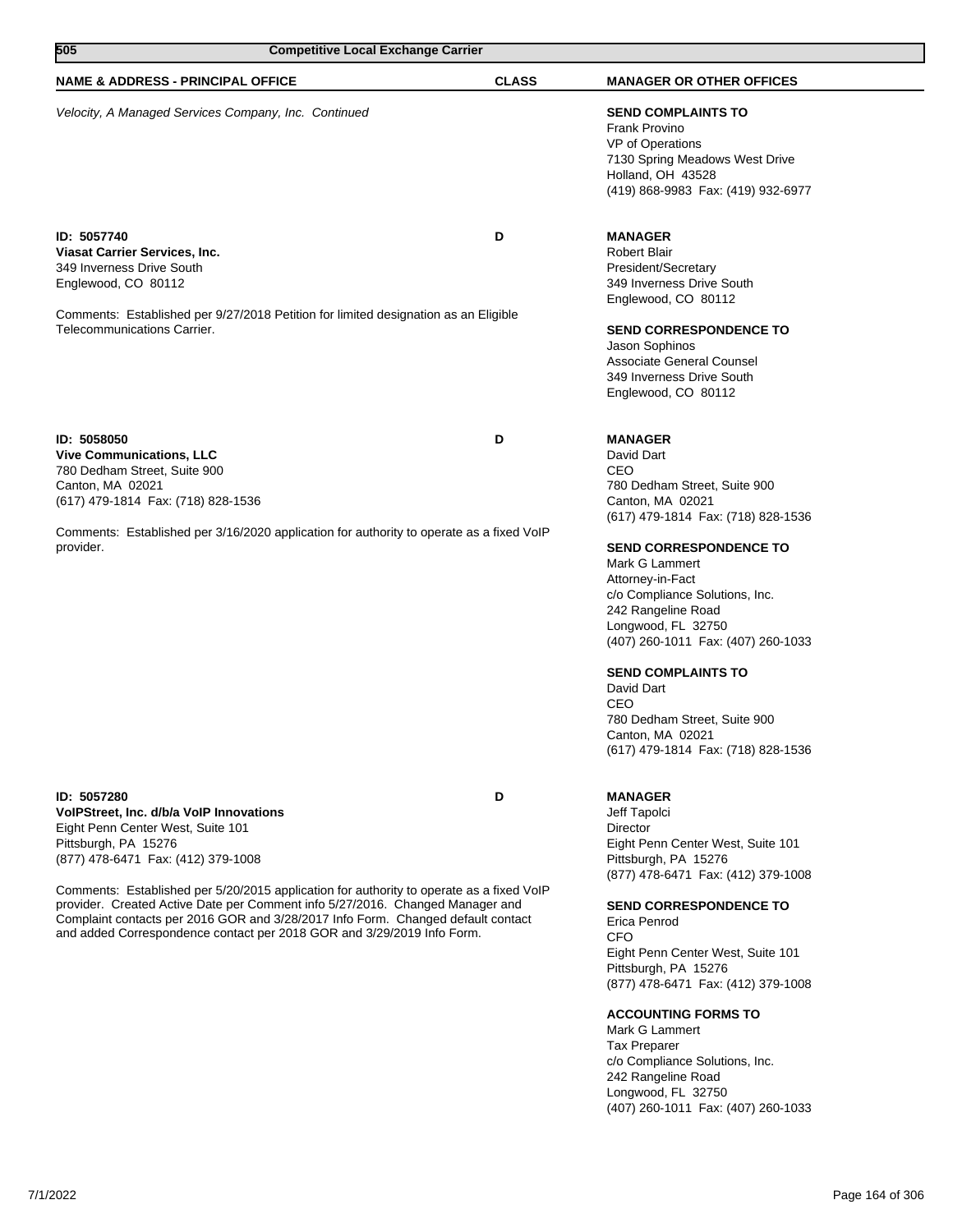| 505<br><b>Competitive Local Exchange Carrier</b>                                                                                                                                                                                                                                                                                                   |              |                                                                                                                                                                                                                                                                                                                                                                                                                                                                                                               |
|----------------------------------------------------------------------------------------------------------------------------------------------------------------------------------------------------------------------------------------------------------------------------------------------------------------------------------------------------|--------------|---------------------------------------------------------------------------------------------------------------------------------------------------------------------------------------------------------------------------------------------------------------------------------------------------------------------------------------------------------------------------------------------------------------------------------------------------------------------------------------------------------------|
| <b>NAME &amp; ADDRESS - PRINCIPAL OFFICE</b>                                                                                                                                                                                                                                                                                                       | <b>CLASS</b> | <b>MANAGER OR OTHER OFFICES</b>                                                                                                                                                                                                                                                                                                                                                                                                                                                                               |
| VoIPStreet, Inc. d/b/a VoIP Innovations Continued                                                                                                                                                                                                                                                                                                  |              | <b>SEND COMPLAINTS TO</b><br>Erica Penrod<br>CFO<br>Eight Penn Center West, Suite 101<br>Pittsburgh, PA 15276<br>(877) 478-6471 Fax: (412) 379-1008                                                                                                                                                                                                                                                                                                                                                           |
| ID: 5057800<br>VoipTec, LLC<br>105 W Wood Street, Unit 1270<br>Paris, TN 38242<br>Comments: Established per 10/22/2018 application for authority to operate as a fixed<br>VoIP service provider. Changed default contact per 2018 GOR and 3/29/2019 Info Form.                                                                                     | D            | <b>MANAGER</b><br>Carl Wood<br><b>President &amp; Treasurer</b><br>105 W Wood Street, Unit 1270<br>Paris, TN 38242<br><b>ACCOUNTING FORMS TO</b><br>Mark G Lammert<br>Attorny-in-Fact<br>c/o Compliance Solutions, Inc.<br>242 Rangeline Road<br>Longwood, FL 32750<br>(407) 260-1011 Fax: (407) 260-1033<br><b>SEND COMPLAINTS TO</b><br>Carl Wood<br>President & Treasurer<br>105 W Wood Street, Unit 1270                                                                                                  |
|                                                                                                                                                                                                                                                                                                                                                    |              | Paris, TN 38242<br>(888) 220-4809 Fax: (615) 220-4846                                                                                                                                                                                                                                                                                                                                                                                                                                                         |
| ID: 5058170<br><b>Votacall, Inc.</b><br>1504 Providence Highway, Suite 19<br>Norwood, MA 02062<br>(781) 693-0600 Fax: (781) 693-0666<br>Comments: Established per 10/27/2020 application for authority to operate as a fixed<br>VoIP provider.                                                                                                     | D            | <b>MANAGER</b><br><b>Edward Lennon</b><br>President<br>1504 Providence Highway, Suite 19<br>Norwood, MA 02062<br>(781) 693-0600 Fax: (781) 693-0666<br><b>ACCOUNTING FORMS TO</b><br>Mark G Lammert<br>Attorney-in-Fact<br>c/o Compliance Solutions, Inc.<br>242 Rangeline Road<br>Longwood, FL 32750<br>(407) 260-1011 Fax: (407) 260-1033<br><b>SEND COMPLAINTS TO</b><br><b>Edward Lennon</b><br>President<br>1504 Providence Highway, Suite 19<br>Norwood, MA 02062<br>(781) 693-0600 Fax: (781) 693-0666 |
| ID: 5057790<br><b>Waddell Solutions Group, LLC</b><br>1717 Dixie Highway, Suite 645<br>Ft. Wright, KY 41011<br>(859) 818-0000 Fax: (859) 818-0300<br>Comments: Established per 10/18/2018 application for authority to operate as a fixed<br>VoIP service provider. Changed default and Complaint contact per 2018 GOR and<br>3/29/2019 Info Form. | C            | <b>MANAGER</b><br>Jeffrey D Waddell<br>President & Treasurer<br>1717 Dixie Highway, Suite 645<br>Ft. Wright, KY 41011<br>(859) 818-0000 Fax: (859) 818-0300<br><b>ACCOUNTING FORMS TO</b><br>Mark G Lammert<br>Attorny-in-Fact<br>c/o Compliance Solutions, Inc.<br>242 Rangeline Road<br>Longwood, FL 32750<br>(407) 260-1011 Fax: (407) 260-1033                                                                                                                                                            |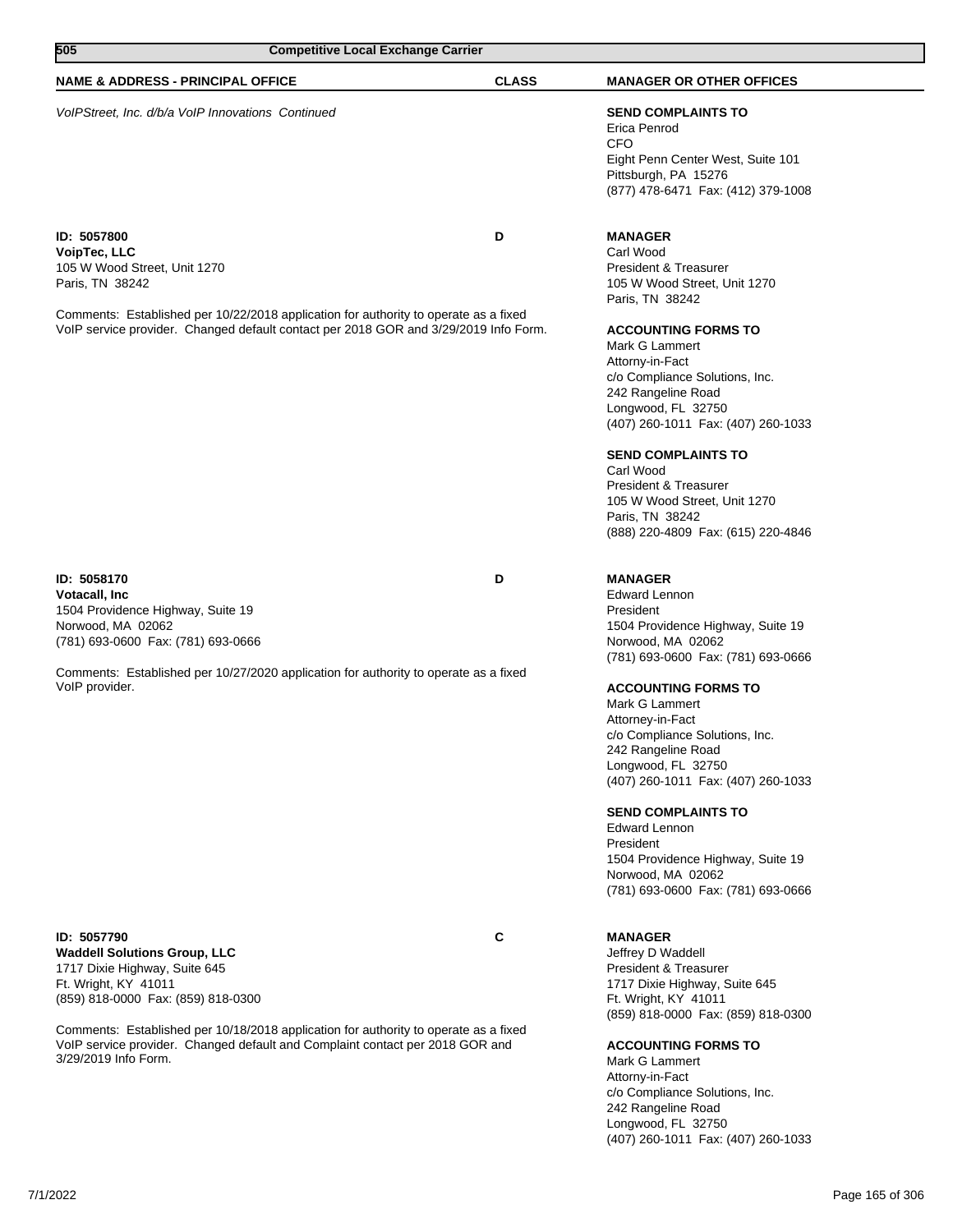| 505<br><b>Competitive Local Exchange Carrier</b>                                                                                                                                                                                                                                                               |              |                                                                                                                                                                                                                                                                                                                                                                                    |  |
|----------------------------------------------------------------------------------------------------------------------------------------------------------------------------------------------------------------------------------------------------------------------------------------------------------------|--------------|------------------------------------------------------------------------------------------------------------------------------------------------------------------------------------------------------------------------------------------------------------------------------------------------------------------------------------------------------------------------------------|--|
| <b>NAME &amp; ADDRESS - PRINCIPAL OFFICE</b>                                                                                                                                                                                                                                                                   | <b>CLASS</b> | <b>MANAGER OR OTHER OFFICES</b>                                                                                                                                                                                                                                                                                                                                                    |  |
| Waddell Solutions Group, LLC Continued                                                                                                                                                                                                                                                                         |              | <b>SEND COMPLAINTS TO</b><br>Jeff Waddell<br><b>President &amp; Treasurer</b><br>1717 Dixie Highway, Suite 645<br>Ft. Wright, KY 41011<br>(859) 818-0000 Fax: (859) 818-0300                                                                                                                                                                                                       |  |
| ID: 5057670<br>WANRack, LLC<br>4550 West 109th Street, Suite 115<br>Overland Park, KS 66211<br>Comments: Established per 4/17/2018 submission of application for authority to operate<br>as an IXC and CLEC. Contacts updated per 4/5/2019 Info Form. Contacts and Address<br>updated per 3/29/2022 Info Form. | D            | <b>MANAGER</b><br>Rob Oyler<br>CEO<br>4550 West 109th Street, Suite 115<br>Overland Park, KS 66211<br><b>SEND CORRESPONDENCE TO</b><br><b>Todd Barfield</b><br>Chief Legal Officer<br>4550 West 109th Street, Suite 115<br>Overland Park, KS 66211<br><b>SEND COMPLAINTS TO</b><br>Sherrie Lynn<br>Project Manager<br>4550 West 109th Street, Suite 115<br>Overland Park, KS 66211 |  |
| ID: 5057760<br>West Kentucky Rural Telephone Cooperative Corporation, Inc. dba<br>100 WK&T Technology Drive<br>Mayfied, KY 42066<br>(877) 954-8748 Fax: (270) 856-3651<br>Comments: Established per 10/5/2018 application for authority to operate as a CLEC.<br>Contacts updated per 3/22/2021 Info Form.     | D            | <b>SEND CORRESPONDENCE TO</b><br><b>Tiffany Myers</b><br><b>CFO</b><br>100 WK&T Technology Drive<br>Mayfied, KY 42066<br>(270) 804-4110 Fax: (270) 856-3045<br><b>SEND COMPLAINTS TO</b><br>Karen Jackson-Furman<br>COO<br>100 WK&T Technology Drive<br>Mayfied, KY 42066<br>(877) 856-9988 Fax: (270) 856-3651                                                                    |  |
| ID: 5058020<br><b>White Label Communications, LLC</b><br>395 Valley Brook Road, Suite 4<br>Canonsburg, PA 15317<br>(855) 952-8647 Fax: (412) 944-2321<br>Comments: Established per 2/27/2020 notice to operate as a Fixed VoIP provider.                                                                       | D            | <b>MANAGER</b><br>Chris Lisle<br>VP of Finance & Operations<br>395 Valley Brook Road, Suite 4<br>Canonsburg, PA 15317<br>(412) 906-8099 Fax: (412) 944-2321<br><b>SEND COMPLAINTS TO</b><br>Chris Lisle<br>VP of Finance & Operations<br>395 Valley Brook Road, Suite 4<br>Canonsburg, PA 15317<br>(412) 906-8099 Fax: (412) 944-2321                                              |  |
| ID: 5055950<br><b>Wholesale Carrier Services, Inc.</b><br>295 Madison Avenue<br>5th Floor<br>New York, NY 10017<br>(954) 227-1700 Fax: (954) 905-4277                                                                                                                                                          | D            | <b>MANAGER</b><br>Chris S Barton<br>President<br>295 Madison Avenue<br>5th Floor<br>New York, NY 10017<br>(954) 227-1700 Fax: (954) 905-4277                                                                                                                                                                                                                                       |  |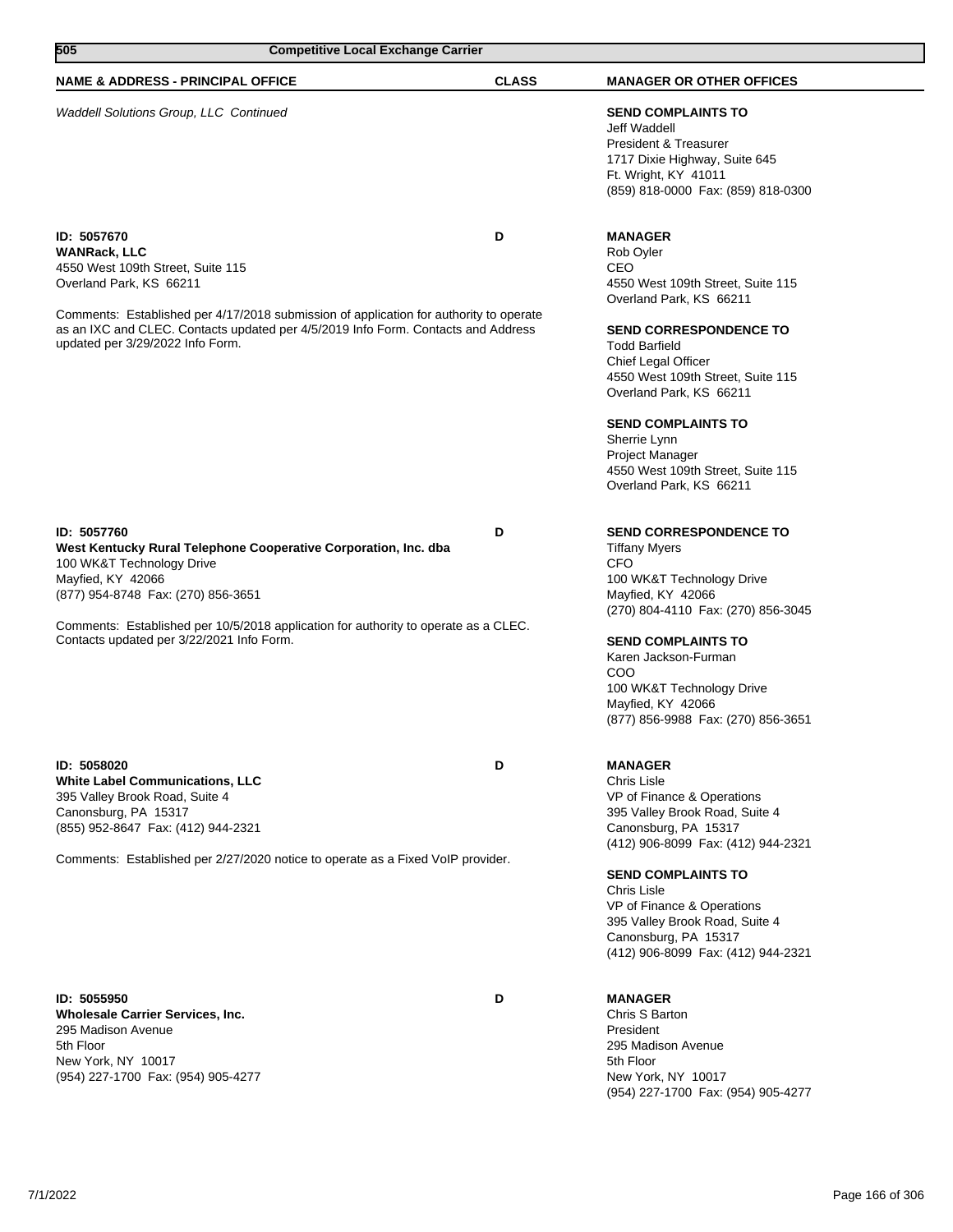| 505<br><b>Competitive Local Exchange Carrier</b>                                                                                                                                                                                                                                                                                                                                      |              |                                                                                                                                                                                             |
|---------------------------------------------------------------------------------------------------------------------------------------------------------------------------------------------------------------------------------------------------------------------------------------------------------------------------------------------------------------------------------------|--------------|---------------------------------------------------------------------------------------------------------------------------------------------------------------------------------------------|
| <b>NAME &amp; ADDRESS - PRINCIPAL OFFICE</b>                                                                                                                                                                                                                                                                                                                                          | <b>CLASS</b> | <b>MANAGER OR OTHER OFFICES</b>                                                                                                                                                             |
| Wholesale Carrier Services, Inc. Continued<br>Comments: Established per 8/24/2007 filing. Manager Contact and Complaint Contact<br>changed per 2010 Telecom Info Form filed 2/10/2011. Manager and Complaint contact<br>changed and Accounting contact added per 2011 GOR and 2/15/2012 Info Form.<br>Contacts updated per 3/27/2014 Info Form. Changed address, added Correspondence |              | <b>SEND CORRESPONDENCE TO</b><br>James M Foster<br>VP of Finance & Accounting<br>295 Madison Avenue<br>5th Floor<br>New York, NY 10017<br>(954) 227-1700 Fax: (954) 905-4277                |
|                                                                                                                                                                                                                                                                                                                                                                                       |              | <b>ACCOUNTING FORMS TO</b><br>Mark G Lammert<br><b>Tax Preparer</b><br>c/o Compliance Solutions, Inc.<br>242 Rangeline Road<br>Longwood, FL 32750<br>(407) 260-1011 Fax: (407) 260-1033     |
|                                                                                                                                                                                                                                                                                                                                                                                       |              | <b>SEND COMPLAINTS TO</b><br>James M Foster<br>VP of Finance & Accounting<br>295 Madison Avenue<br>5th Floor<br>New York, NY 10017<br>(954) 227-1700 Fax: (954) 905-4277                    |
| ID: 5056830<br>Wide Voice, LLC<br>410 South Rampart, Suite 390<br>Las Vegas, NV 89145<br>(702) 913-1084 Fax: (702) 825-2582                                                                                                                                                                                                                                                           | D            | <b>MANAGER</b><br>Patrick J Chicas<br>President<br>410 South Rampart, Suite 390<br>Las Vegas, NV 89145                                                                                      |
| Comments: Established per 2/10/2012 Notice of Intent to Operate. Contacts updated per<br>3/16/2015 Info Form. Added Manager and Accounting contacts per 2015 GOR. Created<br>Active Date per Comment info 5/27/2016. Changed Accounting contact's c/o company<br>name and electronic contact information per 2/7/2018 notice. Changed Accounting                                      |              | (702) 913-1084 Fax: (702) 825-2582<br><b>SEND CORRESPONDENCE TO</b><br>Andrew Nickerson<br>CEO<br>410 South Rampart, Suite 390<br>Las Vegas, NV 89145<br>(702) 913-1083 Fax: (702) 825-2582 |
|                                                                                                                                                                                                                                                                                                                                                                                       |              | <b>ACCOUNTING FORMS TO</b><br>Erla Erlingsdottir<br>Sr. Manager of Telephone Services<br>410 South Rampart, Suite 390<br>Las Vegas, NV 89145<br>(702) 553-3007 Fax: (702) 825-2582          |
|                                                                                                                                                                                                                                                                                                                                                                                       |              | <b>SEND COMPLAINTS TO</b><br><b>Tandy DeCosta</b><br>Director of Telephony Services<br>410 South Rampart, Suite 390<br>Las Vegas, NV 89145<br>(702) 913-1078 Fax: (702) 825-2582            |
| ID: 5056660<br>WiMacTel, Inc.                                                                                                                                                                                                                                                                                                                                                         | D            | <b>SEND CORRESPONDENCE TO</b><br>James MacKenzie                                                                                                                                            |

6420 6A Street SE, Suite 200 Calgary, AB, CA T2H2B7 (877) 776-0042 Fax: (877) 476-0890

Comments: Established per 10/29/2010 notice of intent to provide CLEC and Interexchange services in Kentucky. Address changed per 6/20/2011 email. Changed address per 12/9/2013 notice. Changed Accounting contact per 2013 GOR. Created Active Date per Comment info 5/27/2016. Contacts updated per 3/31/2017 Info Form. President & CEO 6420 6A Street SE, Suite 200 Calgary, AB, CA T2H2B7 (877) 776-0042 Fax: (877) 476-0890

# **SEND COMPLAINTS TO**

James MacKenzie President & CEO 6420 6A Street SE, Suite 200 Calgary, AB, CA T2H2B7 (800) 820-4680 Fax: (877) 476-0890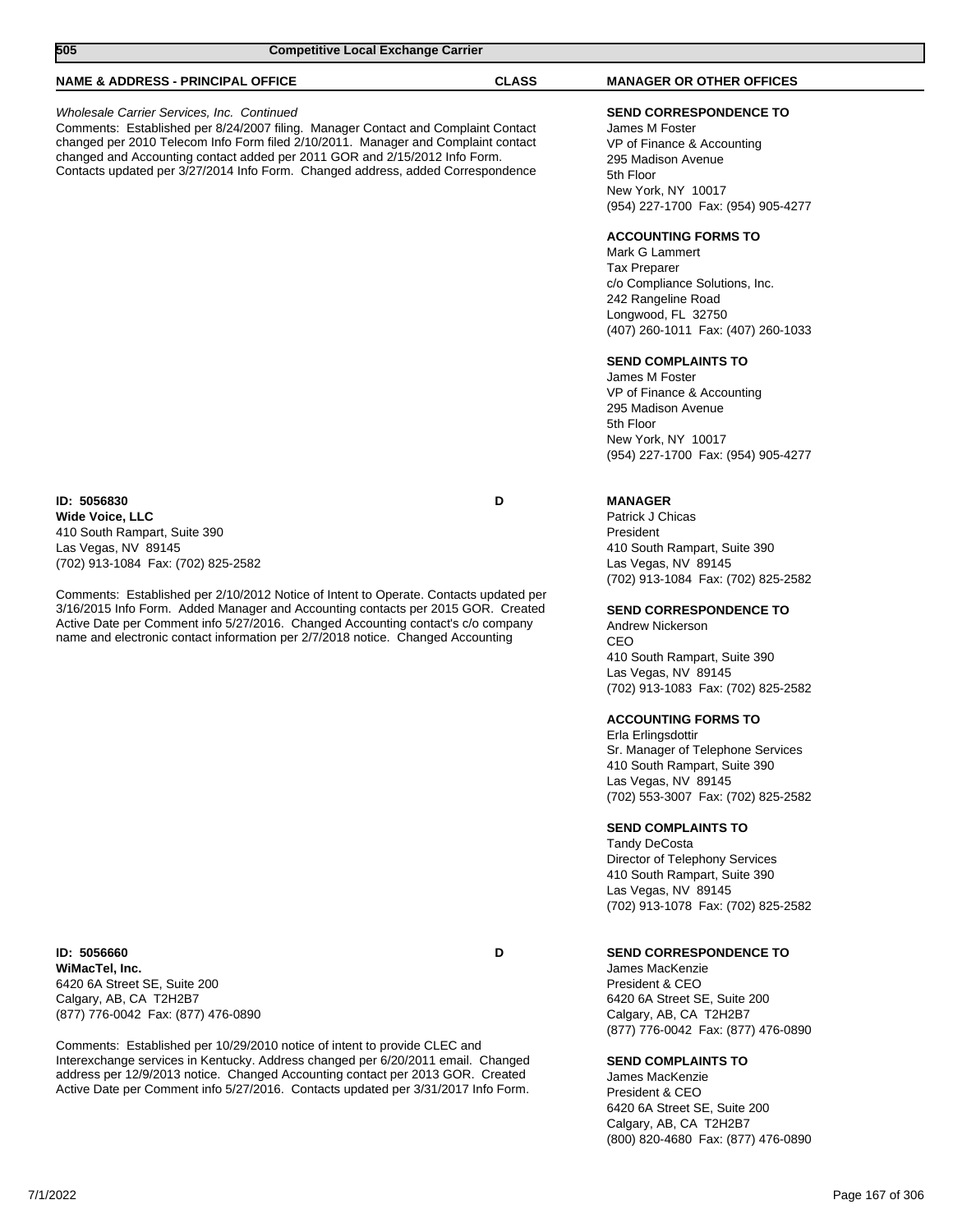| 505<br><b>Competitive Local Exchange Carrier</b>                                                                                                                                                                                                                                                                                                                                                                                                           |              |                                                                                                                                                                                                                                                                                                                                                                                                                                                                                                                                                                                                                                |
|------------------------------------------------------------------------------------------------------------------------------------------------------------------------------------------------------------------------------------------------------------------------------------------------------------------------------------------------------------------------------------------------------------------------------------------------------------|--------------|--------------------------------------------------------------------------------------------------------------------------------------------------------------------------------------------------------------------------------------------------------------------------------------------------------------------------------------------------------------------------------------------------------------------------------------------------------------------------------------------------------------------------------------------------------------------------------------------------------------------------------|
| <b>NAME &amp; ADDRESS - PRINCIPAL OFFICE</b>                                                                                                                                                                                                                                                                                                                                                                                                               | <b>CLASS</b> | <b>MANAGER OR OTHER OFFICES</b>                                                                                                                                                                                                                                                                                                                                                                                                                                                                                                                                                                                                |
| ID: 5053460<br>Win.Net Telecommunications, Inc.<br>11900 E Osage Rd<br>Louisville, KY 40223<br>(502) 815-7000 Fax: (502) 815-7001<br>Comments: Changed address 1/15/2014 after returned mailing; info obtained from KSOS.<br>Changed mailing address per 7/14/2014 notice after returned mailing to physical address.<br>Changed physical address per 5/7/2019 notice at KSOS.                                                                             | D            | <b>MANAGER</b><br>Michael Tague<br>President<br>11900 E Osage Rd<br>Louisville, KY 40223<br>(502) 815-7000 Fax: (502) 815-7001<br><b>SEND COMPLAINTS TO</b><br>Michael Tague<br>President<br>P. O. Box 4189<br>Louisville, KY 40204                                                                                                                                                                                                                                                                                                                                                                                            |
| ID: 33351184<br><b>Windstream Communications, LLC</b><br>4001 N Rodney Parham Road<br>Little Rock, AR 72212<br>Comments: Changed Manager contact 1/5/2010. Manager Contact's address changed<br>per 2010 Telecom Info Form filed 3/15/2011. Default address changed per 6/6/2011<br>notice. Physical address changed per 2011 GOR and 2/21/2012 Info Form; Mailing<br>address not changed per verification by Jeanne Shearer. Added Accounting contact per | в            | <b>MANAGER</b><br>Stephanie Bell<br>Vice President of Government Affairs<br>130 W New Circle Road, Suite 170<br>Lexington, KY 40505<br><b>SEND CORRESPONDENCE TO</b><br>Stephanie Bell<br>Vice President of Government Affairs<br>130 W. New Circle Rd. Suite 170<br>Lexington, KY 40505<br><b>ACCOUNTING FORMS TO</b><br><b>Becky West</b><br>Staff Manager - Regulatory Complianc<br>4001 N Rodney Parham Road, MS 1170-B1F2-1216C<br>Little Rock, AR 72212<br><b>SEND COMPLAINTS TO</b><br>Andrea Curtis<br>Manager- Customer Experience<br>1720 Galleria Blvd<br>Charlotte, NC 28270<br>(855) 352-2731 Fax: (704) 849-2241 |
| ID: 22251009<br>Windstream KDL, LLC<br>4001 N Rodney Parham Road<br>Little Rock, AR 72212<br>Comments: Was inadvertently on PENDING. Made active 2/13/2007. Contact<br>information changed 6/13/2007 per letter of 4/16/2007. Changed physical address<br>8/15/2008 per Information Form. All contacts & addresses changed per 2010 Telecom<br>Info Form filed 3/15/2011. Name changed from Kentucky Data Link, Inc. to Windstream                         | A            | <b>MANAGER</b><br>Stephanie Bell<br>Vice President of Government Affairs<br>130 W New Circle Road, Suite 170<br>Lexington, KY 40505<br><b>SEND CORRESPONDENCE TO</b><br>Stephanie Bell<br>Vice President of Government Affairs<br>130 W. New Circle Rd. Suite 170<br>Lexington, KY 40505<br><b>ACCOUNTING FORMS TO</b><br><b>Becky West</b><br>Staff Manager - Regulatory Complianc<br>4001 N Rodney Parham Road, MS 1170-B1F2-1216C<br>Little Rock, AR 72212<br><b>SEND COMPLAINTS TO</b><br>Andrea Curtis<br>Manager- Customer Experience<br>1720 Galleria Blvd<br>Charlotte, NC 28270                                       |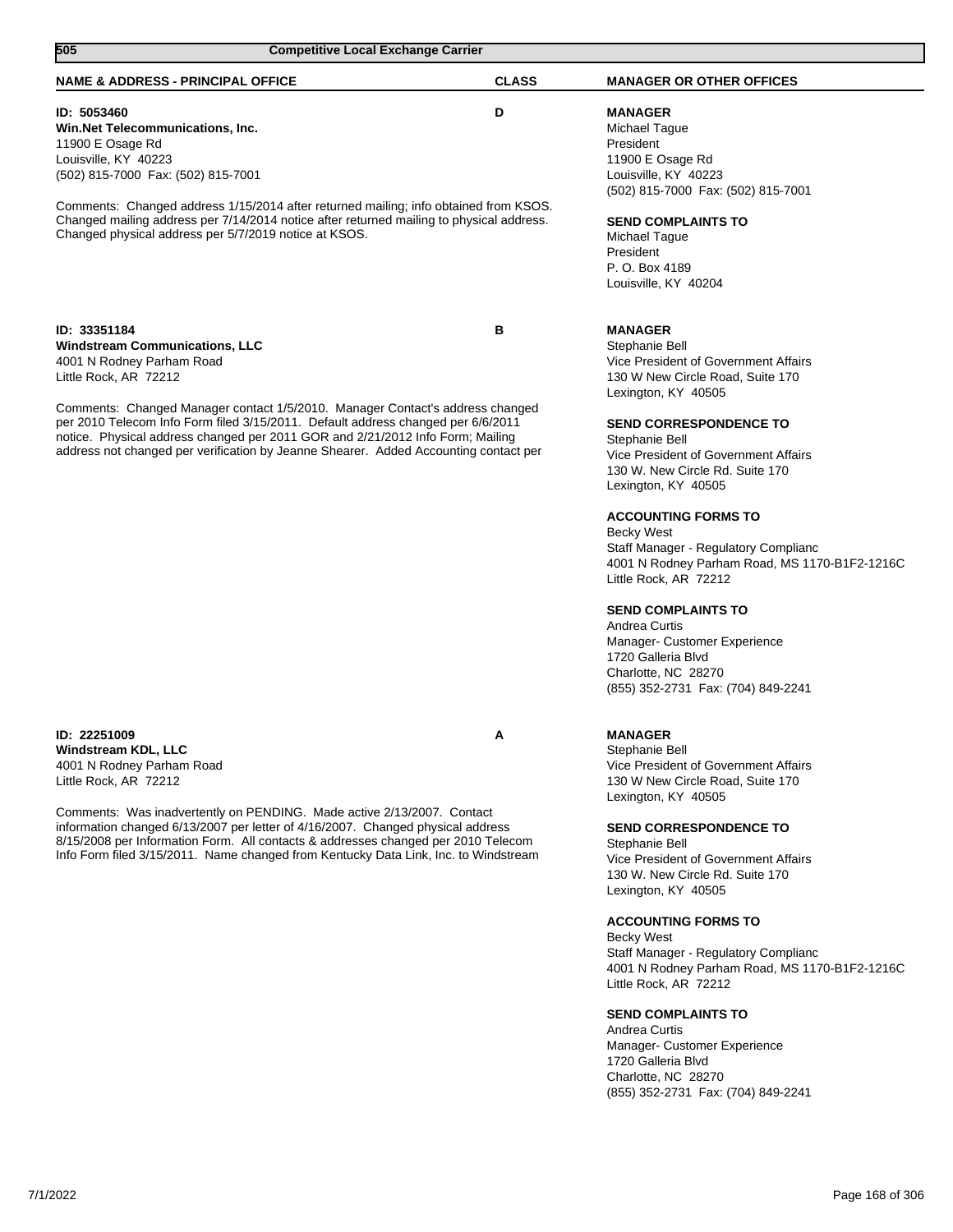| 505<br><b>Competitive Local Exchange Carrier</b>                                                                                                                                                                                                                                                                                                                                                                                        |              |                                                                                                                                                                                                                                                                                             |
|-----------------------------------------------------------------------------------------------------------------------------------------------------------------------------------------------------------------------------------------------------------------------------------------------------------------------------------------------------------------------------------------------------------------------------------------|--------------|---------------------------------------------------------------------------------------------------------------------------------------------------------------------------------------------------------------------------------------------------------------------------------------------|
| <b>NAME &amp; ADDRESS - PRINCIPAL OFFICE</b>                                                                                                                                                                                                                                                                                                                                                                                            | <b>CLASS</b> | <b>MANAGER OR OTHER OFFICES</b>                                                                                                                                                                                                                                                             |
| ID: 5050800<br><b>Windstream New Edge, LLC</b><br>4001 N Rodney Parham Road<br>Little Rock, AR 72212<br>Comments: Contact changed per Info Form submitted 3/8/2010. Contacts updated per<br>3/14/2011 Info Form. Name changed per 8/30/2011 Notice. Address and contacts<br>changed per 2011 GOR and 4/23/2012 Info Form. Name Changed from "New Edge<br>Network, Inc dba EarthLink Business III" per 2012 GOR and 5/13/2013 Info Form. | B            | <b>MANAGER</b><br>Timothy P Loken<br>Director Regulatory Reporting<br>2851 Charlevoix Drive SE, Suite 209<br>Grand Rapids, MI 49546<br><b>SEND CORRESPONDENCE TO</b><br>Stephanie Bell<br>Vice President of Government Affairs<br>130 W. New Circle Rd.<br>Suite 170<br>Lexington, KY 40505 |
|                                                                                                                                                                                                                                                                                                                                                                                                                                         |              | <b>ACCOUNTING FORMS TO</b><br><b>Becky West</b><br>Staff Manager - Regulatory Complianc<br>4001 N Rodney Parham Road, MS 1170-B1F2-1216C<br>Little Rock, AR 72212                                                                                                                           |
|                                                                                                                                                                                                                                                                                                                                                                                                                                         |              | <b>SEND COMPLAINTS TO</b><br>Andrea Curtis<br>Manager- Customer Experience<br>1720 Galleria Blvd<br>Charlotte, NC 28270<br>(855) 352-2731 Fax: (704) 849-2241                                                                                                                               |
| ID: 22213700<br><b>Windstream Norlight, LLC</b><br>4001 Rodney Parham Road<br>Little Rock, AR 72212                                                                                                                                                                                                                                                                                                                                     | Α            | <b>MANAGER</b><br>Stephanie Bell<br>Vice President of Government Affairs<br>130 W New Circle Road, Suite 170<br>Lexington, KY 40505                                                                                                                                                         |
| Comments: Contact information updated 6/13/2007 per letter of 4/16/2007. Name<br>changed from Cinergy to Norlight aka Cinergy per 10/10/07 tariff revisions. All contacts &<br>addresses changed per 2010 Telecom Info Form filed 3/15/2011. Name changed from<br>Norlight, Inc. to Windstream Norlight, Inc. per 4/1/2011 notice. Default address changed                                                                              |              | <b>SEND CORRESPONDENCE TO</b><br>Stephanie Bell<br>Vice President of Government Affairs<br>130 W. New Circle Rd. Suite 170<br>Lexington, KY 40505                                                                                                                                           |
|                                                                                                                                                                                                                                                                                                                                                                                                                                         |              | <b>ACCOUNTING FORMS TO</b><br><b>Becky West</b><br>Staff Manager - Regulatory Complianc<br>4001 N Rodney Parham Road, MS 1170-B1F2-1216C<br>Little Rock, AR 72212                                                                                                                           |
|                                                                                                                                                                                                                                                                                                                                                                                                                                         |              | <b>SEND COMPLAINTS TO</b><br>Andrea Curtis<br>Manager- Customer Experience<br>1720 Galleria Blvd<br>Charlotte, NC 28270<br>(855) 352-2731 Fax: (704) 849-2241                                                                                                                               |
| ID: 5005500<br>Windstream NuVox, LLC<br>4001 N Rodney Parham Road<br>Little Rock, AR 72212                                                                                                                                                                                                                                                                                                                                              | A            | <b>MANAGER</b><br>Stephanie Bell<br>Vice President of Government Affairs<br>130 W New Circle Road, Suite 170<br>Lexington, KY 40505                                                                                                                                                         |
| Comments: NuVox acquired Southern Digital dba FDN Communications 12/31/2007 per<br>2/27/2008 notice. Formerly NuVox Communications, Inc.; Name changed per 3/25/2010<br>notice. All contacts' addresses changed per 2010 Telecom Info Form filed 3/15/11. Default<br>address changed per 6/6/11 notice. Physical address changed per 2011 GOR and                                                                                       |              | <b>SEND CORRESPONDENCE TO</b><br>Stephanie Bell<br>Vice President of Government Affairs<br>130 W. New Circle Rd. Suite 170<br>Lexington, KY 40505                                                                                                                                           |
|                                                                                                                                                                                                                                                                                                                                                                                                                                         |              |                                                                                                                                                                                                                                                                                             |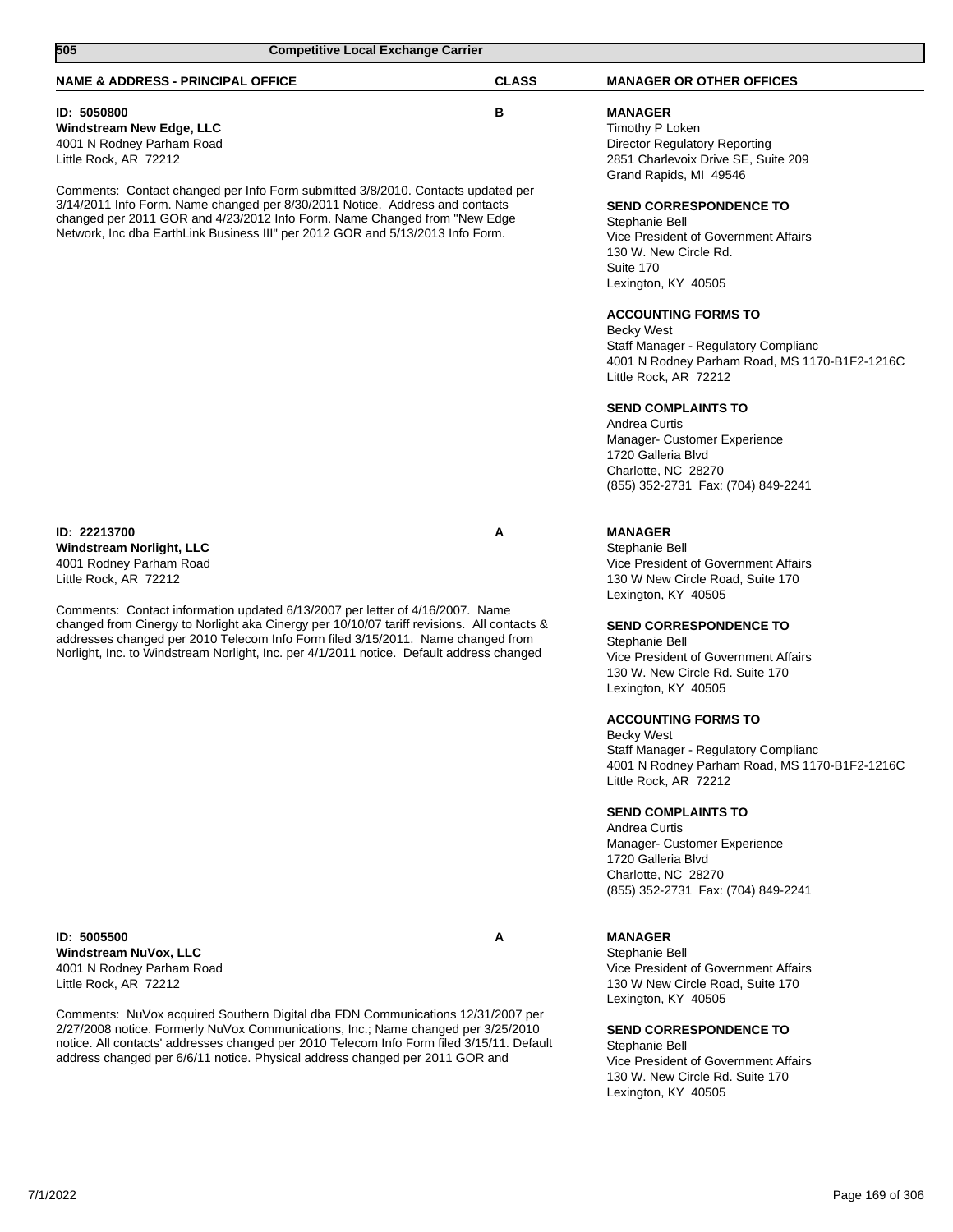| 505<br><b>Competitive Local Exchange Carrier</b>                                                                                                                                                      |                                                                                                                                                                                                                                                                                                                                            |              |                                                                                                                                                                                                                                                                                                                                                                                                                                                                                              |
|-------------------------------------------------------------------------------------------------------------------------------------------------------------------------------------------------------|--------------------------------------------------------------------------------------------------------------------------------------------------------------------------------------------------------------------------------------------------------------------------------------------------------------------------------------------|--------------|----------------------------------------------------------------------------------------------------------------------------------------------------------------------------------------------------------------------------------------------------------------------------------------------------------------------------------------------------------------------------------------------------------------------------------------------------------------------------------------------|
| <b>NAME &amp; ADDRESS - PRINCIPAL OFFICE</b>                                                                                                                                                          |                                                                                                                                                                                                                                                                                                                                            | <b>CLASS</b> | <b>MANAGER OR OTHER OFFICES</b>                                                                                                                                                                                                                                                                                                                                                                                                                                                              |
| Windstream NuVox, LLC Continued                                                                                                                                                                       |                                                                                                                                                                                                                                                                                                                                            |              | <b>ACCOUNTING FORMS TO</b><br><b>Becky West</b><br>Staff Manager - Regulatory Complianc<br>4001 N Rodney Parham Road, MS 1170-B1F2-1216C<br>Little Rock, AR 72212                                                                                                                                                                                                                                                                                                                            |
|                                                                                                                                                                                                       |                                                                                                                                                                                                                                                                                                                                            |              | <b>SEND COMPLAINTS TO</b><br>Andrea Curtis<br>Manager- Customer Experience<br>1720 Galleria Blvd<br>Charlotte, NC 28270<br>(855) 352-2731 Fax: (704) 849-2241                                                                                                                                                                                                                                                                                                                                |
| ID: 5056970<br>Xact Associates, LLC<br>651 Perimeter Drive, Suite 630<br>Lexington, KY 40517<br>(859) 685-2195 Fax: (859) 685-4601<br>3/24/2019 notice. Changed default mailing contact per 2018 GOR. | Comments: Established per 3/18/2013 Application for Authority to Operate as a fixed<br>VolP Provider. Created Active Date per Comment info 5/27/2016. Changed address per                                                                                                                                                                  | в            | <b>MANAGER</b><br>Dale Cooper<br>President<br>651 Perimeter Drive, Suite 630<br>Lexington, KY 40517<br>(859) 685-2195 Fax: (859) 685-4601<br><b>ACCOUNTING FORMS TO</b><br>Mark G Lammert<br><b>Tax Preparer</b><br>c/o Compliance Solutions, Inc.<br>242 Rangeline Road<br>Longwood, FL 32750<br>(407) 260-1011 Fax: (407) 260-1033<br><b>SEND COMPLAINTS TO</b><br>Dale Cooper<br>President<br>651 Perimeter Drive, Suite 630<br>Lexington, KY 40517<br>(401) 260-1011 Fax: (407) 260-1033 |
| ID: 5058370<br><b>XCast Labs, Inc.</b><br>1880 Century Park East, Suite 612<br>Los Angeles, CA 90067                                                                                                  |                                                                                                                                                                                                                                                                                                                                            | C            | <b>MANAGER</b><br>Stephen Nelson<br><b>VP Operations</b><br>1880 Century Park East, Suite 612<br>Los Angeles, CA 90067                                                                                                                                                                                                                                                                                                                                                                       |
|                                                                                                                                                                                                       | Comments: Established per 2/15/2022 notice of intent to provide fixed VoIP service.                                                                                                                                                                                                                                                        |              | <b>SEND COMPLAINTS TO</b><br>Susan Kelley<br>EVP Sales & Business Dev<br>1880 Century Park East, Suite 612<br>Los Angeles, CA 90067                                                                                                                                                                                                                                                                                                                                                          |
| ID: 22251465<br>XO Communications Services, LLC<br>22001 Loudoun County Parkway<br>Ashburn, VA 20147<br>(703) 547-2000 Fax: (703) 547-2420                                                            |                                                                                                                                                                                                                                                                                                                                            | Α            | <b>MANAGER</b><br>Kelly Faul<br>Senior Manager, Government Relations<br>1300 I Street, NW<br>Washington, DC 20005                                                                                                                                                                                                                                                                                                                                                                            |
|                                                                                                                                                                                                       | Comments: Was inadvertently on PENDING. Made active 2/13/2007. Correspondence<br>address changed per letter of 11/30/2007. Changed address and contacts per 2009 GOR<br>submitted 4/21/2010. Contact modified per 2010 GOR. Changed from Inc to LLC per<br>notice of 1/20/2012. Changed contacts per 2011 GOR. Change Accounting contact's |              | <b>ACCOUNTING FORMS TO</b><br>Kelly Faul<br>Senior Manager Government Relations<br>1300 I Street, NW<br>Washington, DC 20005                                                                                                                                                                                                                                                                                                                                                                 |
|                                                                                                                                                                                                       |                                                                                                                                                                                                                                                                                                                                            |              | <b>SEND COMPLAINTS TO</b><br><b>Whitley Rowley</b><br>Supervisor<br>8851 Sandy Pkwy                                                                                                                                                                                                                                                                                                                                                                                                          |

Sandy, UT 84070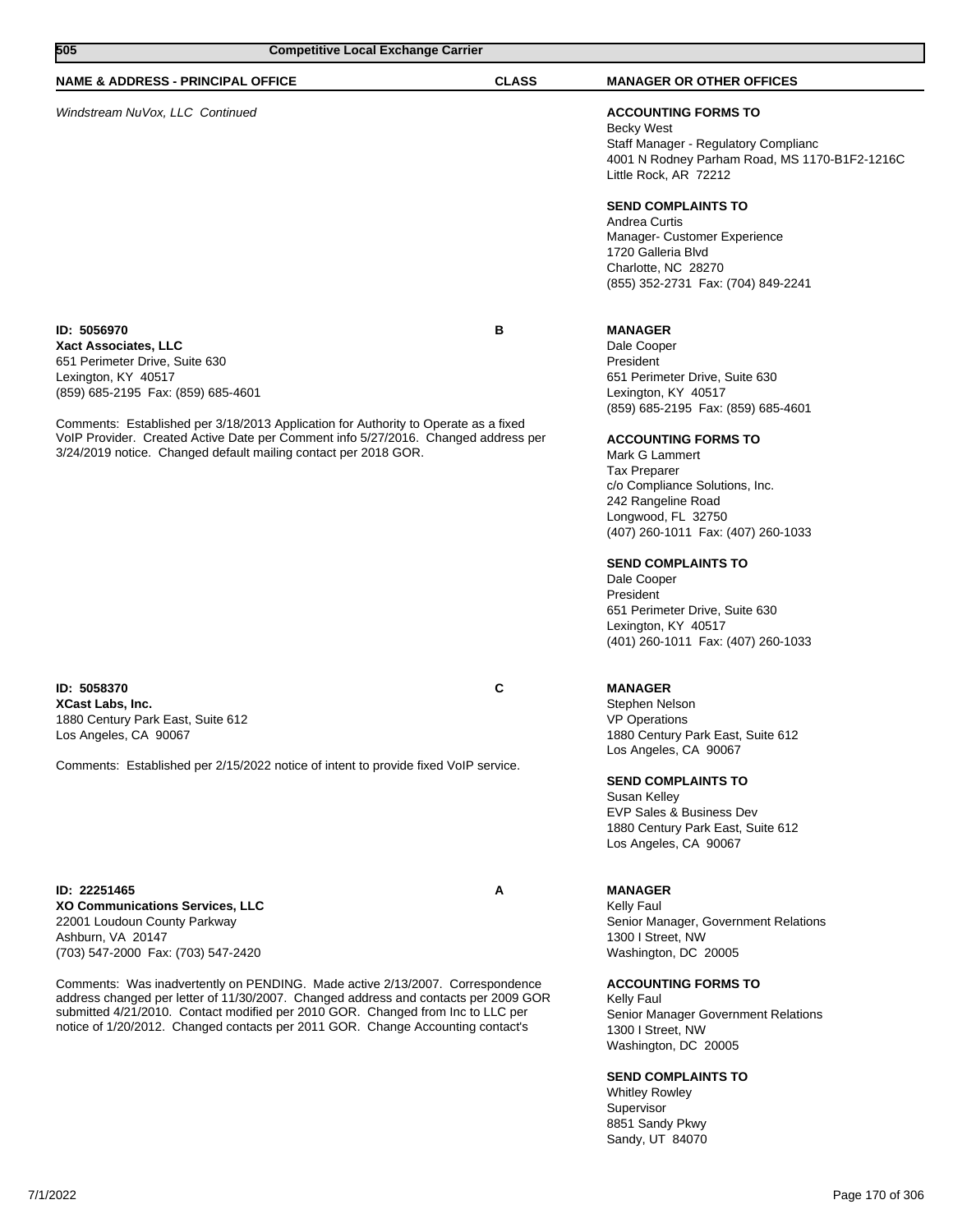| <b>NAME &amp; ADDRESS - PRINCIPAL OFFICE</b>                                                                                                                                                                                                                                                                                                   | <b>CLASS</b> | <b>MANAGER OR OTHER OFFICES</b>                                                                                                                                                                  |
|------------------------------------------------------------------------------------------------------------------------------------------------------------------------------------------------------------------------------------------------------------------------------------------------------------------------------------------------|--------------|--------------------------------------------------------------------------------------------------------------------------------------------------------------------------------------------------|
| ID: 5057630<br>Yazatel, LLC<br>1302 Clear Springs, Suite 101<br>Louisville, KY 40223<br>(502) 442-0018 Fax: (502) 442-0017                                                                                                                                                                                                                     | Α            | <b>MANAGER</b><br>J. P. Harris<br>Vice President<br>1302 Clear Springs, Suite 101<br>Louisville, KY 40223                                                                                        |
| Comments: Established 9/26/2017 per 9/18/2017 Filing to operate as a fixed VoIP<br>provider. Added Manager contact per 2017 GOR and 3/29/2018 Info Form. Changed<br>default contact information per 2018 GOR and 3/29/2019 Info Form. Complaint contact<br>changed per 3/27/2020 Info Form. Changed default electronic contact information per |              | <b>SEND CORRESPONDENCE TO</b><br><b>Bruce Widener</b><br>CEO<br>1302 Clear Springs, Suite 101<br>Louisville, KY 40223<br>(502) 442-0018 Fax: (502) 442-0017                                      |
|                                                                                                                                                                                                                                                                                                                                                |              | <b>ACCOUNTING FORMS TO</b><br>Mark G Lammert<br><b>Tax Preparer</b><br>c/o Compliance Solutions, Inc<br>242 Rangeline Road<br>Longwood, FL 32750<br>(407) 260-1011 Fax: (407) 260-1033           |
|                                                                                                                                                                                                                                                                                                                                                |              | <b>SEND COMPLAINTS TO</b><br><b>Brian McQueary</b><br><b>Operations Manager</b><br>1302 Clear Springs, Suite 101<br>Louisville, KY 40223<br>(502) 442-0018 Fax: (502) 442-0017                   |
| ID: 5055230<br><b>YMax Communications Corp.</b><br>1655 Palm Beach Lakes Blvd.<br><b>Suite 1012</b><br>West Palm Beach, FL 33401<br>(908) 806-7096 Fax: (866) 329-2322                                                                                                                                                                         | D            | <b>MANAGER</b><br>Don Carlos Bell<br>President<br>1655 Palm Beach Lakes Blvd.<br><b>Suite 1012</b><br>West Palm Beach, FL 33401<br>(469) 274-8539 Fax: (214) 871-6711                            |
| Comments: Contact information changed per letter received 1/22/2007. Manager<br>Contact's phone number & email address changed per 2010 Telecom Info Form filed<br>3/17/2011. Changed default and Complaint contact per 2011 GOR and 3/15/2012 Info<br>Form. Contacts updated per 11/4/2013 Letter. Changed address per 9/2/2014 notice.       |              | <b>SEND CORRESPONDENCE TO</b><br><b>Tina Tecce</b><br><b>Regulatory Manager</b><br>931 Village Blvd, Suite 905<br>Box No. 386<br>West Palm Beach, FL 33409<br>(908) 806-7096 Fax: (866) 329-2322 |
|                                                                                                                                                                                                                                                                                                                                                |              | <b>ACCOUNTING FORMS TO</b><br>Carly Fiola<br><b>Compliance Reporting Specialist II</b><br>c/o Inteserra Consulting Group, Inc.<br>P.O. Drawer 200<br>Winter Park, FL 32790                       |
|                                                                                                                                                                                                                                                                                                                                                |              | <b>SEND COMPLAINTS TO</b><br><b>Tina Tecce</b><br><b>Regulatory Manager</b><br>931 Village Blvd, Suite 905<br>Box No. 386<br>West Palm Beach, FL 33409<br>(908) 806-7096 Fax: (866) 329-2322     |
| ID: 5056730                                                                                                                                                                                                                                                                                                                                    | D            | SEND CORRESPONDENCE TO                                                                                                                                                                           |

**505 Competitive Local Exchange Carrier** 

**Zayo Group, LLC** 1401 Wynkoop Street Denver, CO 80202

**SEND CORRESPONDENCE TO**

William McConnell Director - Regulatory Reporting 1401 Wynkoop Street Denver, CO 80202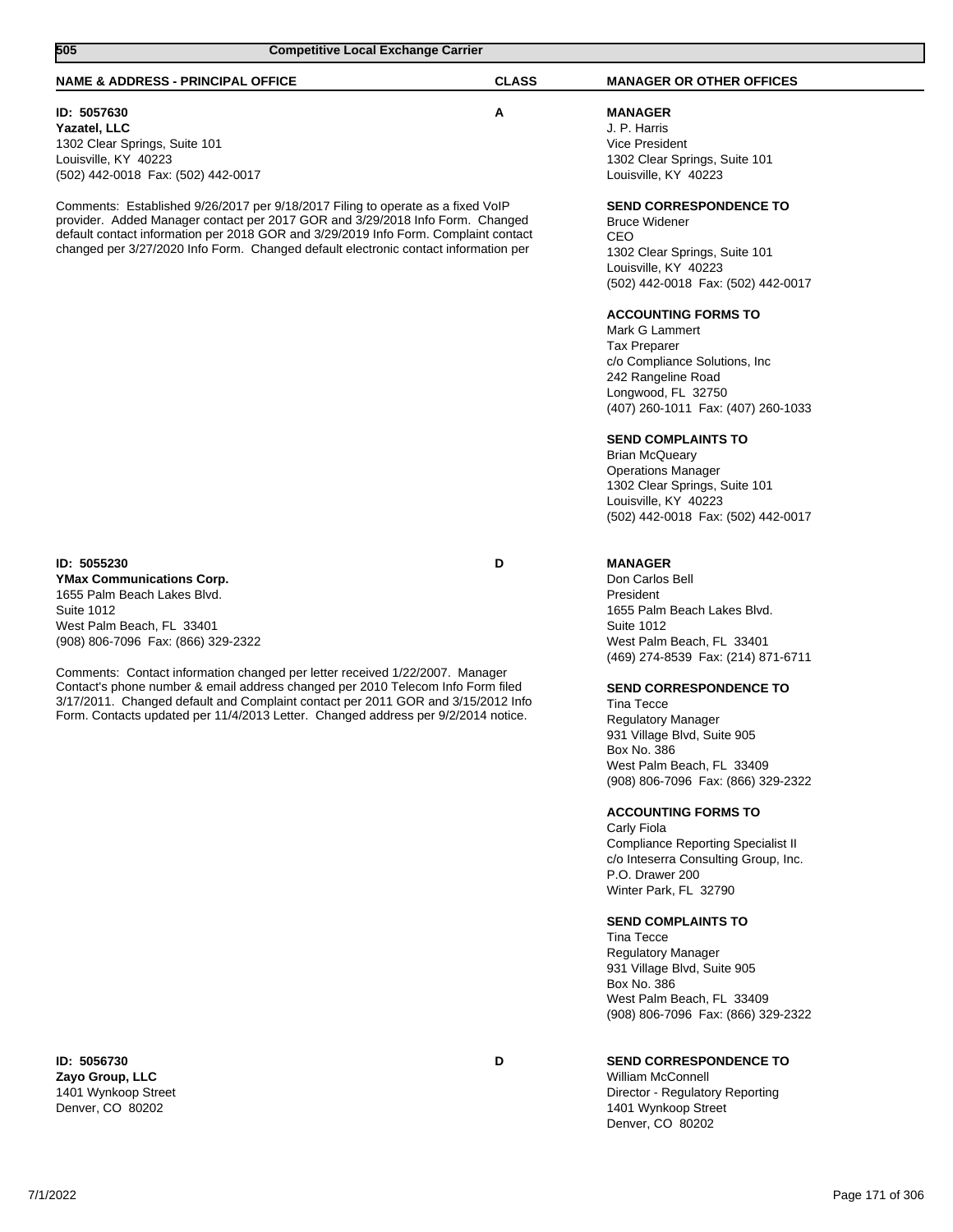| 505<br><b>Competitive Local Exchange Carrier</b>                                                                                                                                                                                                                                                                                                                                                                                                            |              |                                                                                                                                                                                                                                                                                                                                                                                                                                                                                                                                                                                                                                      |
|-------------------------------------------------------------------------------------------------------------------------------------------------------------------------------------------------------------------------------------------------------------------------------------------------------------------------------------------------------------------------------------------------------------------------------------------------------------|--------------|--------------------------------------------------------------------------------------------------------------------------------------------------------------------------------------------------------------------------------------------------------------------------------------------------------------------------------------------------------------------------------------------------------------------------------------------------------------------------------------------------------------------------------------------------------------------------------------------------------------------------------------|
| <b>NAME &amp; ADDRESS - PRINCIPAL OFFICE</b>                                                                                                                                                                                                                                                                                                                                                                                                                | <b>CLASS</b> | <b>MANAGER OR OTHER OFFICES</b>                                                                                                                                                                                                                                                                                                                                                                                                                                                                                                                                                                                                      |
| Zayo Group, LLC Continued<br>Comments: Established per 3/18/2011 notice of intent. Zayo Bandwidth, LLC (IDs<br>5056490 and 5179150) merged to Zayo Group, LLC per notice of 8/10/2011. Changed<br>contacts per 2011 GOR and 4/3/2012 Info Form. Changed contacts per 2013 GOR.<br>Changed address per 7/23/2015 notice. Created Active Date per Comment info                                                                                                |              | <b>SEND COMPLAINTS TO</b><br>Sales Support<br>1401 Wynkoop Street<br>Denver, CO 80202                                                                                                                                                                                                                                                                                                                                                                                                                                                                                                                                                |
| ID: 5058250<br><b>Zito West Holding, LLC</b><br>102 S Main Street<br>Coudersport, PA 16915<br>Comments: Established per 3/9/2021 Standalone Structure Access Agreement.                                                                                                                                                                                                                                                                                     | D            | <b>SEND CORRESPONDENCE TO</b><br>Colin Higgin<br>Vice President<br>102 S Main Street<br>Coudersport, PA 16915                                                                                                                                                                                                                                                                                                                                                                                                                                                                                                                        |
| ID: 5057180<br>Zultys, Inc.<br>785 Lucerne Drive<br>Sunnyvale, CA 94085<br>(408) 328-0450 Fax: (408) 328-0451<br>Comments: Established per 9/18/2014 notice of intent to operate as fixed VoIP provider.<br>Added Accounting, Correspondence and Complaint contacts per 2014 GOR and<br>3/24/2015 Info Form. Created Active Date per Comment info 5/27/2016. Deleted<br>Correspondence contact per 2016 GOR. Changed default electronic contact information | C            | <b>MANAGER</b><br>Vladimir Movshovich<br>President<br>785 Lucerne Drive<br>Sunnyvale, CA 94085<br>(408) 328-0450 Fax: (408) 328-0451<br><b>SEND CORRESPONDENCE TO</b><br>David Termondt<br>CFO<br>785 Lucerne Drive<br>Sunnyvale, CA 94085<br>(408) 328-0450 Fax: (408) 328-0451<br><b>ACCOUNTING FORMS TO</b><br>Matt W Dean<br><b>Regulatory Consultant</b><br>c/o Telecom Professionals, Inc.<br>P. O. Box 720128<br>Oklahoma City, OK 73172<br>(405) 755-8177 Fax: (405) 755-8377<br><b>SEND COMPLAINTS TO</b><br>David Termondt<br><b>CFO</b><br>785 Lucerne Drive<br>Sunnyvale, CA 94085<br>(408) 328-0450 Fax: (408) 328-0451 |
| 510<br><b>Long Distance Carriers</b>                                                                                                                                                                                                                                                                                                                                                                                                                        |              |                                                                                                                                                                                                                                                                                                                                                                                                                                                                                                                                                                                                                                      |
| ID: 5172300<br>800 Response Information Services, LLC<br>1795 Williston Road, Suite 200<br>P. O. Box 2225<br>S Burlington, VT 05403<br>(802) 860-0378 Fax: (802) 860-0395                                                                                                                                                                                                                                                                                   | D            | <b>MANAGER</b><br><b>Robert Cleary</b><br><b>Vice President</b><br>1795 Williston Road, Suite 200<br>P. O. Box 2225<br>S Burlington, VT 05403<br>(802) 860-0378 Fax: (802) 860-0395                                                                                                                                                                                                                                                                                                                                                                                                                                                  |

# **ACCOUNTING FORMS TO**

Stephanie Perrotte Sr. Account Specialist 1795 Williston Road, Suite 200 S Burlington, VT 05403 (802) 860-0378 Fax: (802) 860-0395

Comments: Added floor number and changed title of contact per 2008 Info Form. Contacts changed per Info Form submitted 2/14/2011. Address changed per 2014 GOR.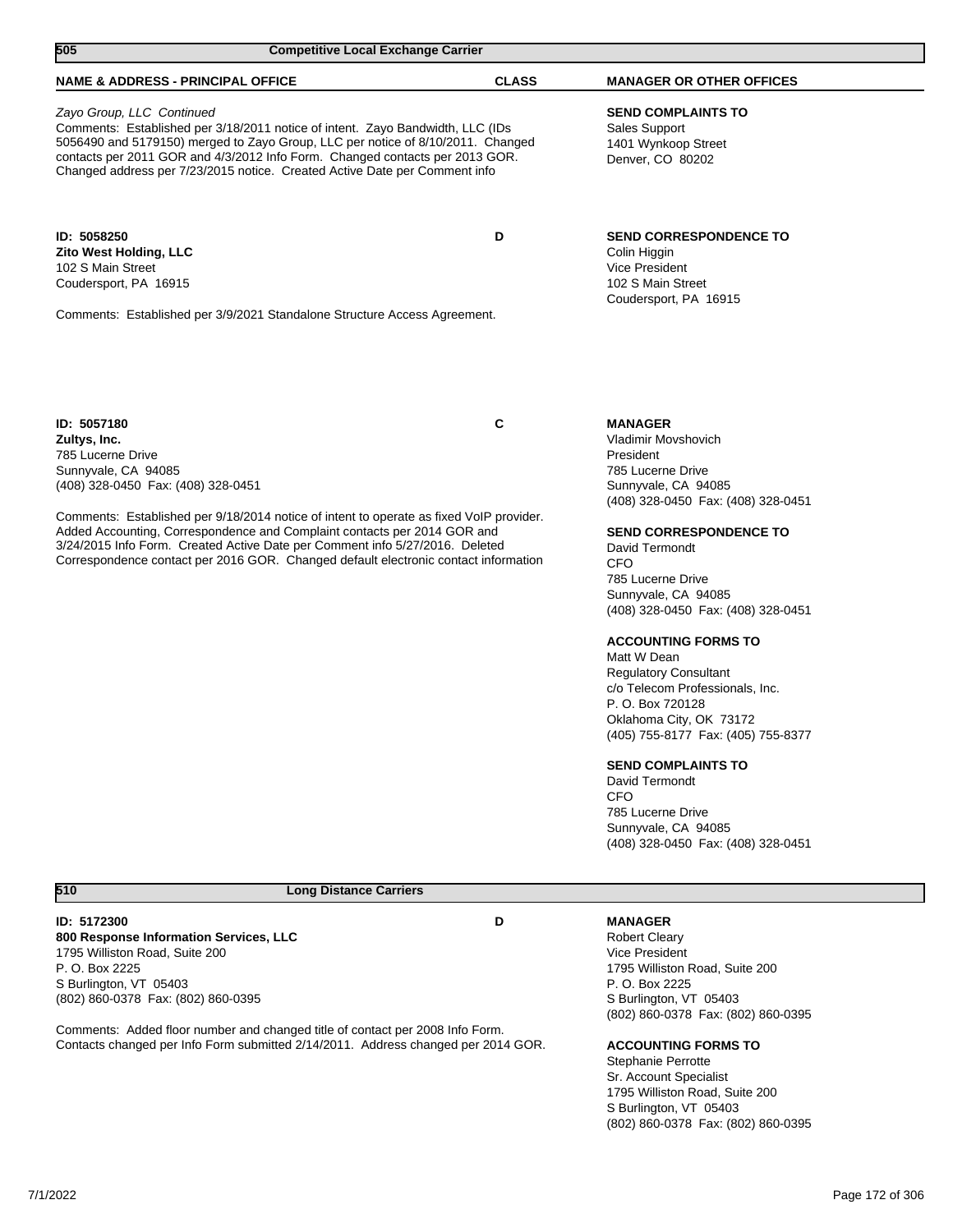**ID: 5143200 D Access One, Inc.** 820 W Jackson Blvd, Suite 650 Chicago, IL 60607 (312) 441-1000 Fax: (312) 441-1010

Comments: Mailing returned 8/29/2007 with address supplied by Postal Service; Default address changed to reflect. Changed correspondence contact per 2/10/2011 Telecom Info Form. Contacts and address updated per 6/5/2015 CLEC registration. Added Accounting contact per 2014 GOR and changed Complaint contact per 3/30/2015 Info Form.

# **NAME & ADDRESS - PRINCIPAL OFFICE CLASS MANAGER OR OTHER OFFICES**

800 Response Information Services, LLC Continued **SEND COMPLAINTS TO**

**510 Long Distance Carriers** 

### **ID: 5179350 D Access Long Distance, Inc.** 1 Imation Way, Suite W330-D

Oakdale, MN 55128 (651) 468-0017 Fax: (651) 649-3580

Comments: Created per 2/21/2011 Notice of Intent to Provide Service. Changed Accounting contact per 2016 GOR. Changed mailing address per 2017 GOR and 2/8/2018 Info Form.

**AccessLine Communications Corporation d/b/a Voice Telco** 100 Mathilda Place, Suite 600 Sunnyvale, CA 94086 (650) 641-4000 Fax: (650) 965-7791

Linda Young VP of Operations 1795 Williston Road, Suite 200 P. O. Box 2225 S Burlington, VT 05403 (802) 860-0378 Fax: (802) 860-0395

### **MANAGER**

Jon Greene President 1 Imation Way, Suite W330-D Oakdale, MN 55118 (651) 468-0017 Fax: (651) 469-3580

### **ACCOUNTING FORMS TO**

Amanda Gucich Compliance Specialist, NRC c/o Nationwide Regulatory Compliance 107 West Michigan Avenue, 4th Floor Kalamazoo, MI 49007 (269) 381-8888 Fax: (269) 381-4855

### **SEND COMPLAINTS TO**

Ann Daily Customer Service 1 Imation Way, Suite W330-D Oakdale, MN 55118

### **MANAGER**

Mark A Jozwiak President 820 W Jackson Blvd, Suite 650 Chicago, IL 60607 (312) 441-1000 Fax: (312) 441-1010

### **SEND CORRESPONDENCE TO**

Julie May Controller 820 W Jackson Blvd, Suite 650 Chicago, IL 60607 (312) 441-1000 Fax: (312) 441-1010

### **ACCOUNTING FORMS TO**

Mark G Lammert Tax Preparer c/o Compliance Solutions, Inc. 242 Rangeline Road Longwood, FL 32750 (407) 260-1011 Fax: (407) 260-1033

### **SEND COMPLAINTS TO**

Julie May **Controller** 820 W Jackson Blvd, Suite 650 Chicago, IL 60607 (312) 441-1000 Fax: (312) 441-1010

## **MANAGER**

Robert Tirva CFO 100 Mathilda Place, Suite 600 Sunnyvale, CA 94086 (650) 641-4000 Fax: (650) 965-7791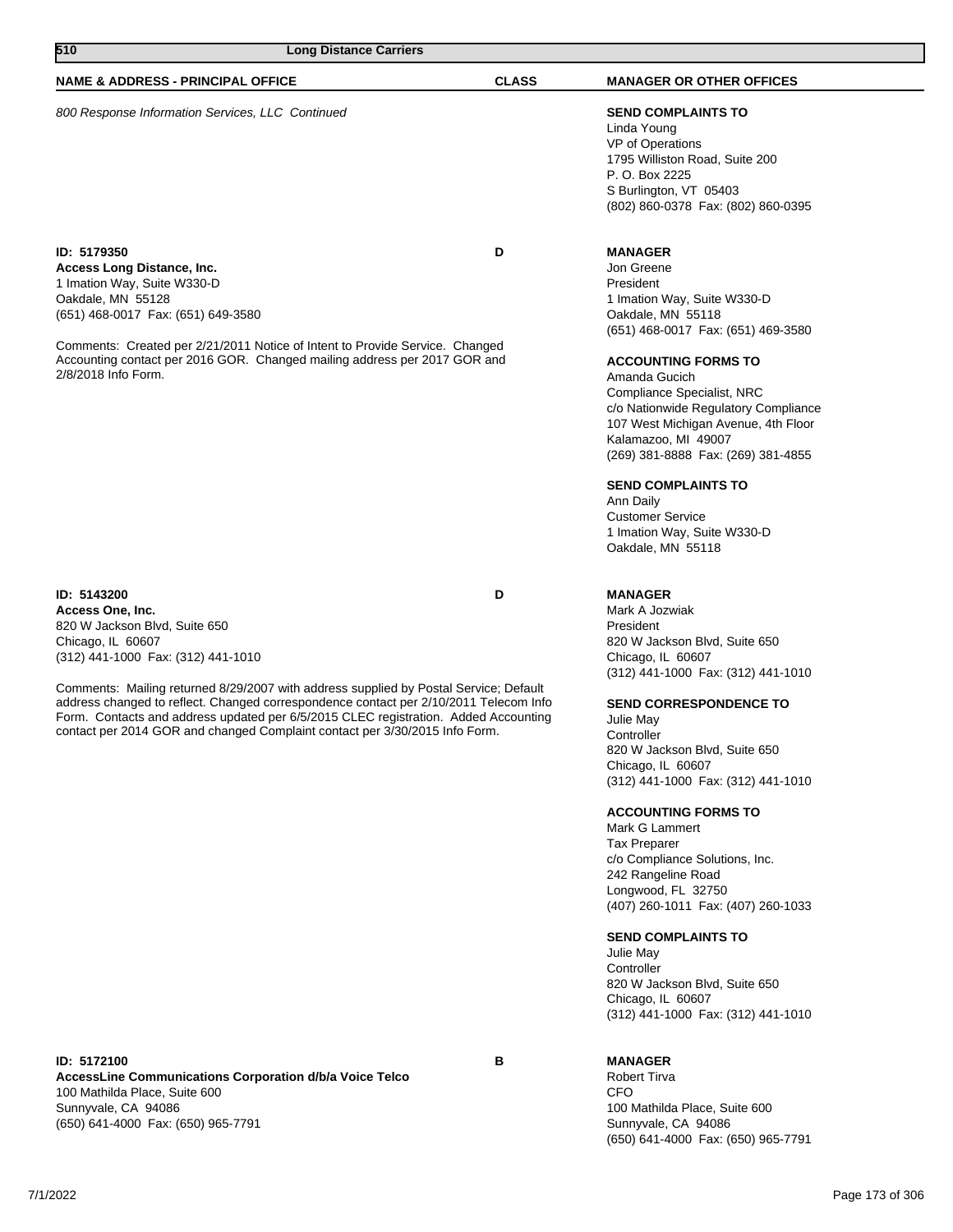| 510<br><b>Long Distance Carriers</b>                                                                                                                                                                                                                                                                                                                                                                            |              |                                                                                                                                                                                         |
|-----------------------------------------------------------------------------------------------------------------------------------------------------------------------------------------------------------------------------------------------------------------------------------------------------------------------------------------------------------------------------------------------------------------|--------------|-----------------------------------------------------------------------------------------------------------------------------------------------------------------------------------------|
| <b>NAME &amp; ADDRESS - PRINCIPAL OFFICE</b>                                                                                                                                                                                                                                                                                                                                                                    | <b>CLASS</b> | <b>MANAGER OR OTHER OFFICES</b>                                                                                                                                                         |
| AccessLine Communications Corporation d/b/a Voice Telco Services,<br>Comments: Contacts updated per 2010 GOR and 2/28/2011 Telecom Info Form.<br>Complaint Contact updated per 3/8/2013 Info Form. Updated contacts per 3/18/2014 Info<br>Form. Added d/b/a Voice Telco Services, Inc. per 4/30/2014 notice. Changed address<br>and Manager contact per 2014 GOR. Changed mailing address and adding Accounting |              | <b>SEND CORRESPONDENCE TO</b><br>Susan Desgrousilliers<br>Regulatory & Compliance Manager<br>100 Mathilda Place, Suite 600<br>Sunnyvale, CA 94086<br>(650) 641-4000 Fax: (650) 965-7791 |
|                                                                                                                                                                                                                                                                                                                                                                                                                 |              | <b>ACCOUNTING FORMS TO</b><br>Mark G Lammert<br>atton<br>c/o Compliance Solutions, Inc.<br>242 Rangeline Road<br>Longwood, FL 32750<br>(407) 260-1011 Fax: (407) 260-1033               |
|                                                                                                                                                                                                                                                                                                                                                                                                                 |              | <b>SEND COMPLAINTS TO</b><br>Mark G Lammert<br>Attorney-in-Fact<br>c/o Compliance Solutions, Inc.<br>242 Rangeline Road<br>Longwood, FL 32750<br>(407) 260-1011 Fax: (407) 260-1033     |
| ID: 5150800<br><b>ACN Communication Services, LLC</b><br>1000 Progress Place<br>Concord, NC 28025<br>(704) 260-3000 Fax: (704) 260-3625                                                                                                                                                                                                                                                                         | D            | <b>SEND CORRESPONDENCE TO</b><br><b>Jeff Myers</b><br>Manager, Transaction Tax<br>1000 Progress Place<br>Concord, NC 28025                                                              |
| Comments: Address changed per 1/7/2009 correspondence. Contacts updated per 2010<br>GOR. Changed Correspondence contact per 2012 GOR. Changed Accounting contact<br>per 2013 GOR. Changed from Inc to LLC per 8/14/2015 notice. Changed Accounting<br>contact per 2016 GOR. Changed Accounting contact's c/o company name and electronic                                                                        |              | (704) 260-3000 Fax: (704) 260-3038<br><b>ACCOUNTING FORMS TO</b><br>Matt Brown<br>Attorney-In-Fact<br>1000 Progress Place<br>Concord, NC 28025<br>(704) 367-7020 Fax: (704) 367-7760    |
|                                                                                                                                                                                                                                                                                                                                                                                                                 |              | <b>SEND COMPLAINTS TO</b><br><b>Matt Brown</b><br>Attorney-in-Fact<br>1000 Progress Place<br>Concord, NC 28025<br>(704) 367-7020 Fax: (704) 367-7760                                    |
| ID: 5171800<br>Acorn Telephone LLC                                                                                                                                                                                                                                                                                                                                                                              | D            | <b>MANAGER</b><br>Amy Radke                                                                                                                                                             |

**Acorn Telephone LLC** 5550 77 Center Drive, Suite 220 Charlotte, NC 28217 (704) 887-1375 Fax: (866) 882-3898

Comments: Changed contact per 2009 GOR submitted 4/5/2010.

CFO 5550 77 Center Drive, Suite 220 Charlotte, NC 28217 (704) 887-1340 Fax: (704) 325-2129

### **SEND CORRESPONDENCE TO**

Chris Turbyfill Controller 5550 77 Center Drive, Suite 220 Charlotte, NC 28217 (704) 887-1375 Fax: (866) 882-3898

### **SEND COMPLAINTS TO**

Norma Baker EVP 5550 77 Center Drive, Suite 220 Charlotte, NC 28270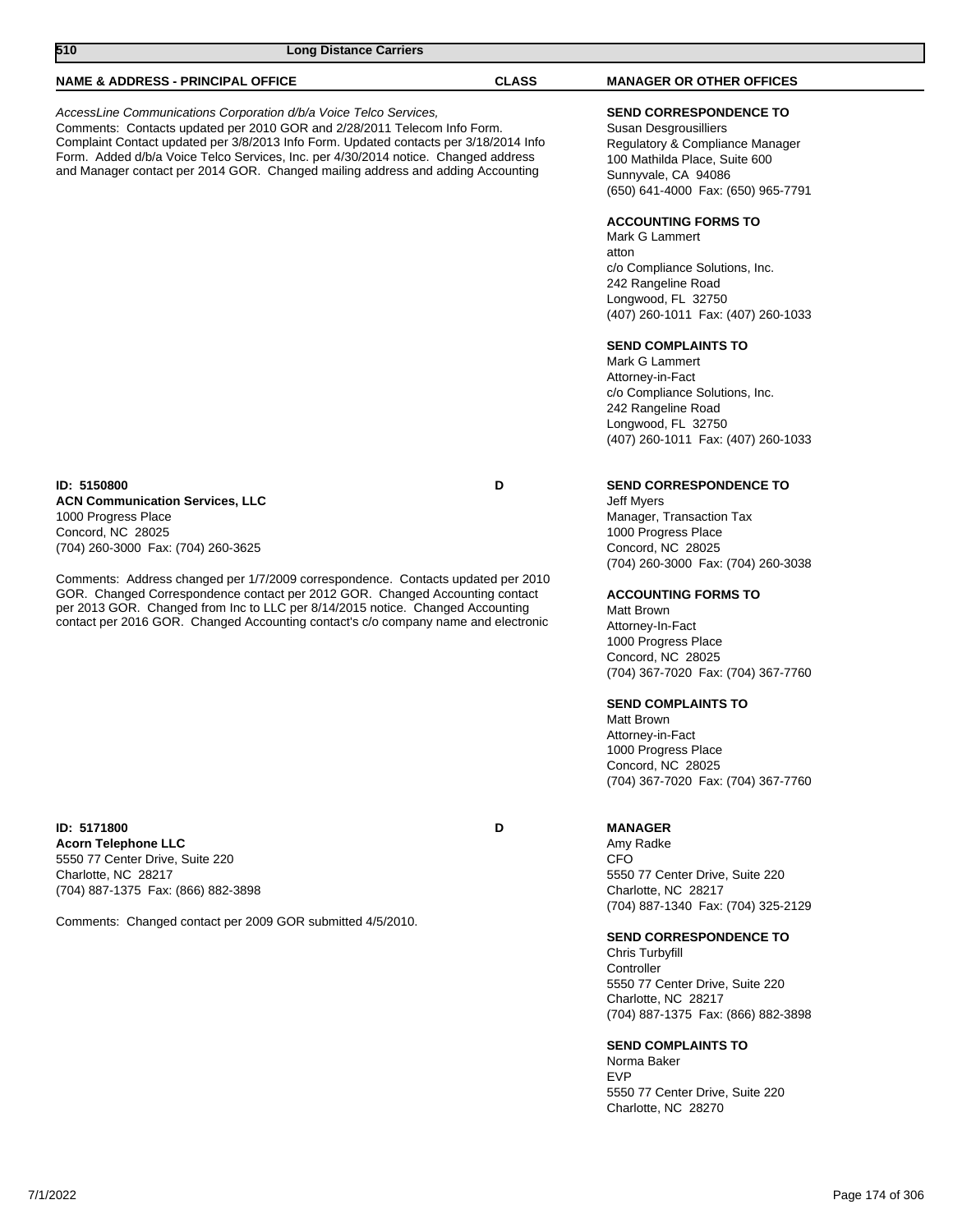| 510<br><b>Long Distance Carriers</b>                                                                                                                                                                                                                                                                                                                                                                                                                                                                      |              |                                                                                                                                                                                                                                                                                                                                                                                                                                                                                                                                                   |
|-----------------------------------------------------------------------------------------------------------------------------------------------------------------------------------------------------------------------------------------------------------------------------------------------------------------------------------------------------------------------------------------------------------------------------------------------------------------------------------------------------------|--------------|---------------------------------------------------------------------------------------------------------------------------------------------------------------------------------------------------------------------------------------------------------------------------------------------------------------------------------------------------------------------------------------------------------------------------------------------------------------------------------------------------------------------------------------------------|
| <b>NAME &amp; ADDRESS - PRINCIPAL OFFICE</b>                                                                                                                                                                                                                                                                                                                                                                                                                                                              | <b>CLASS</b> | <b>MANAGER OR OTHER OFFICES</b>                                                                                                                                                                                                                                                                                                                                                                                                                                                                                                                   |
| ID: 5142100<br><b>Advantage Telecommunications Corp.</b><br>3001 Aloma Avenue, Suite 304<br>Winter Park, FL 32792<br>(800) 435-9217 Fax: (800) 774-9216<br>Comments: Updated information per 2/10/2011 Telecom Info Form. Changed default<br>contact per 2011 GOR. Changed Complaint contact per 3/30/2016 Info Form. Changed<br>default mailing address per 8/19/2016 notice. Changed mailing address for Complaint<br>contact per 2/5/2018 Info Form. Changed mailing address for Complaint contact per | D            | <b>MANAGER</b><br><b>Robert Sorrentino</b><br>President<br>3001 Aloma Avenue, Suite 304<br>Winter Park, FL 32792<br>(800) 435-9217 Fax: (800) 774-9216<br><b>SEND COMPLAINTS TO</b><br><b>Robert Sorrentino</b><br>President<br>P. O. Box 621329<br>Oviedo, FL 32762<br>(800) 841-4614 Fax: (800) 779-8641                                                                                                                                                                                                                                        |
| ID: 22205130<br><b>Aero Communications, LLC</b><br>3901 Technology Drive<br>Paducah, KY 42001<br>(270) 442-7361 Fax: (270) 575-9569<br>Comments: Address changed per 2009 GOR submitted 3/22/2010. Default contact<br>changed per company's request 11/23/2010. Chanced Correspondence and Complaint<br>contacts per 2014 GOR and 4/3/2015 Info Form. Added Manager contact per 2015 GOR.<br>Changed default electronic and general contact information and removed Correspondence                        | A            | <b>MANAGER</b><br>J. Brian Glover<br>Director of Telecom<br>3901 Technology Drive<br>Paducah, KY 42001<br>(270) 442-7361 Fax: (270) 575-9569<br><b>SEND COMPLAINTS TO</b><br><b>Brian Glover</b><br>Director of Telecom<br>3901 Technology Drive<br>Paducah, KY 42001<br>(270) 442-7361 Fax: (270) 575-9569                                                                                                                                                                                                                                       |
| ID: 5174700<br>Affinity Network, Inc. dba ANI Networks<br>250 Pilot Road, Suite 300<br>Las Vegas, NV 89119<br>(702) 547-8486 Fax: (702) 942-5055<br>Comments: Changed physical address 8/15/2005 per Information Form; If problem with<br>mailing to other addresses occurs, may need to change to match new changes to physical<br>address. Address changed per Info Form submitted 5/8/2009. Address changed per<br>8/18/2010 notice. Contact info updated per 2/10/2011 Telecom Info Form. Changed     | D            | <b>MANAGER</b><br>Joseph T Koppy<br><b>CEO</b><br>250 Pilot Road, Suite 300<br>Las Vegas, NV 89119<br>(702) 547-8546 Fax: (702) 547-8546<br><b>SEND CORRESPONDENCE TO</b><br>Jessica Renneker<br>Director of Regulatory Affairs<br>250 Pilot Road, Suite 300<br>Las Vegas, NV 89119<br>(702) 547-8486 Fax: (702) 942-5055<br><b>ACCOUNTING FORMS TO</b><br>Mark G Lammert<br><b>Tax Preparer</b><br>c/o Compliance Solutions, Inc.<br>242 Rangeline Road<br>Longwood, FL 32750<br>(407) 260-1011 Fax: (407) 260-1033<br><b>SEND COMPLAINTS TO</b> |
|                                                                                                                                                                                                                                                                                                                                                                                                                                                                                                           |              | Joseph T Koppy<br>CEO<br>250 Pilot Road, Suite 300<br>Las Vegas, NV 89119                                                                                                                                                                                                                                                                                                                                                                                                                                                                         |

**ID: 13050 D**

**Affinity Network, Inc. dba QuantumLink HorizonOne, VoIP Comm.,** 250 Pilot Road, Suite 300 Las Vegas, NV 89119 (702) 547-8486 Fax: (702) 942-5055

# **MANAGER**

Joseph T Koppy CEO 250 Pilot Road, Suite 300 Las Vegas, NV 89119 (702) 547-8546 Fax: (702) 547-8546

(702) 547-8546 Fax: (702) 942-5055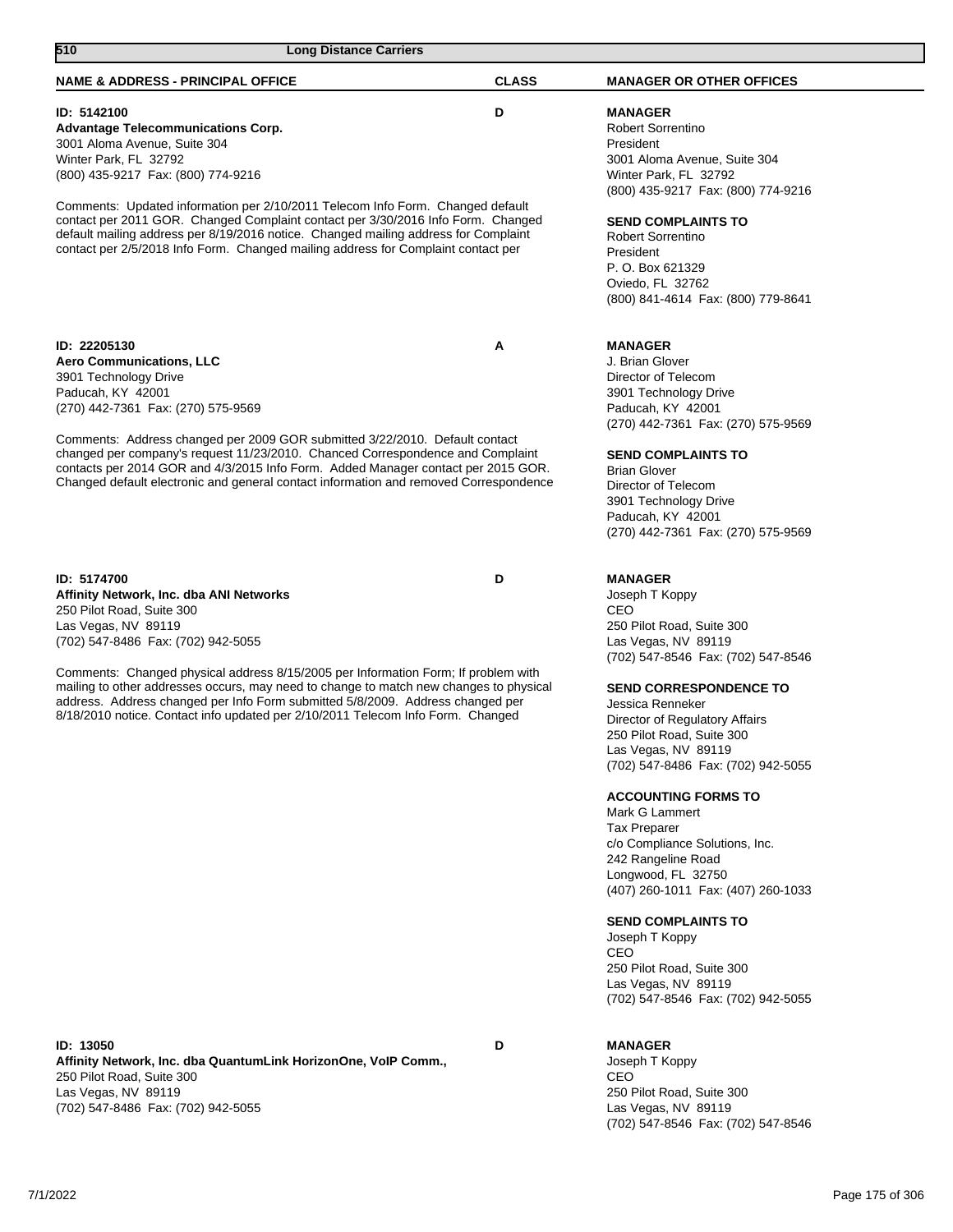| 510<br><b>Long Distance Carriers</b>                                                                                                                                                                                                                                                                                                                                                                                                                                                    |              |                                                                                                                                                                                                                                                 |
|-----------------------------------------------------------------------------------------------------------------------------------------------------------------------------------------------------------------------------------------------------------------------------------------------------------------------------------------------------------------------------------------------------------------------------------------------------------------------------------------|--------------|-------------------------------------------------------------------------------------------------------------------------------------------------------------------------------------------------------------------------------------------------|
| <b>NAME &amp; ADDRESS - PRINCIPAL OFFICE</b>                                                                                                                                                                                                                                                                                                                                                                                                                                            | <b>CLASS</b> | <b>MANAGER OR OTHER OFFICES</b>                                                                                                                                                                                                                 |
| Affinity Network, Inc. dba QuantumLink HorizonOne, VoIP Comm., Optic<br>Comments: Changed physical address 8/15/2005 per Information Form; If problem with<br>mailing to other addresses occurs, may need to change to match new changes to physical<br>address. Address changed per 8/18/2010 notice. Contact changes per 2/10/2011<br>Telecom Info Form. Changed Complaint contact per 3/30/2015 Info Form.                                                                           |              | <b>SEND CORRESPONDENCE TO</b><br>Jessica Renneker<br>Director of Regulatory Affairs<br>250 Pilot Road, Suite 300<br>Las Vegas, NV 89119<br>(702) 547-8486 Fax: (702) 942-5055                                                                   |
|                                                                                                                                                                                                                                                                                                                                                                                                                                                                                         |              | <b>ACCOUNTING FORMS TO</b><br>Mark G Lammert<br><b>Tax Preparer</b><br>c/o Compliance Solutions, Inc.<br>242 Rangeline Road<br>Longwood, FL 32750<br>(407) 260-1011 Fax: (407) 260-1033                                                         |
|                                                                                                                                                                                                                                                                                                                                                                                                                                                                                         |              | <b>SEND COMPLAINTS TO</b><br>Joseph T Koppy<br>CEO<br>250 Pilot Road, Suite 300<br>Las Vegas, NV 89119<br>(702) 547-8546 Fax: (702) 942-5055                                                                                                    |
| ID: 5168100<br>Airespring, Inc.<br>7800 Woodley Avenue<br>Van Nuys, CA 91406<br>(818) 786-8990 Fax: (818) 786-9225                                                                                                                                                                                                                                                                                                                                                                      | D            | <b>SEND CORRESPONDENCE TO</b><br>Cynthia Firstman<br>Director of Finance<br>7800 Woodley Avenue<br>Van Nuys, CA 91406                                                                                                                           |
| Comments: Contacts updated per 3/28/2012 Info Form. Changed physical address per<br>2017 GOR.                                                                                                                                                                                                                                                                                                                                                                                           |              | (818) 786-8990 Fax: (818) 786-9225<br><b>SEND COMPLAINTS TO</b><br>Cynthia Firstman<br>Director of Finance<br>7800 Woodley Avenue<br>Van Nuys, CA 91406<br>(818) 786-8990 Fax: (818) 786-9225                                                   |
| ID: 5179170<br>Airus, Inc.<br>840 S Canal Street, 7th Floor<br>Chicago, IL 60607<br>(312) 878-4164 Fax: (312) 757-4646<br>Comments: Established per 1/8/2010 notice to provide resold and facilities-based local<br>exchange, access, and interexchange telecommunication services in KY. Changed name<br>to Airus, Inc. per 5/1/2014 notice; Formerly IntelePeer, Inc. Changed address 7/9/2014<br>after returned mailing; New address pulled from KSOS. Changed contacts per 2014 GOR | C            | <b>MANAGER</b><br>John Barnicle<br>President<br>840 S Canal Street, 7th Floor<br>Chicago, IL 60607<br>(312) 878-4164 Fax: (312) 506-0931<br><b>SEND CORRESPONDENCE TO</b><br>John McCluskey<br>General Manager<br>840 S Canal Street, 7th Floor |
| ID: 5178300<br><b>Alliance Global Networks, LLC</b><br>606 Post Road East, Suite 170<br>Westport, CT 06880<br>(203) 221-8700 Fax: (203) 221-8705                                                                                                                                                                                                                                                                                                                                        | D            | Chicago, IL 60607<br>(312) 878-4164 Fax: (312) 757-4646<br><b>MANAGER</b><br>Jess DiPasquale<br>President<br>606 Past Road East, Suite 170<br>Westport, CT 06880<br>(203) 221-8700 Fax: (203) 221-8705                                          |

Comments: Established per 11/6/2008 correspondence. Added Accounting Contact per 2010 Telecom Info Form filed 2/16/2011. Changed contacts per 2014 GOR and 2/27/2015 Info Form. Changed Accounting contact per 2016 GOR. Changed default electronic contact information and deleted Accounting contact per 9/8/2021 notice.

**SEND COMPLAINTS TO** Jess DiPasquale President 606 Post Road East, Suite 170 Westport, CT 06880 (203) 221-8700 Fax: (203) 221-8705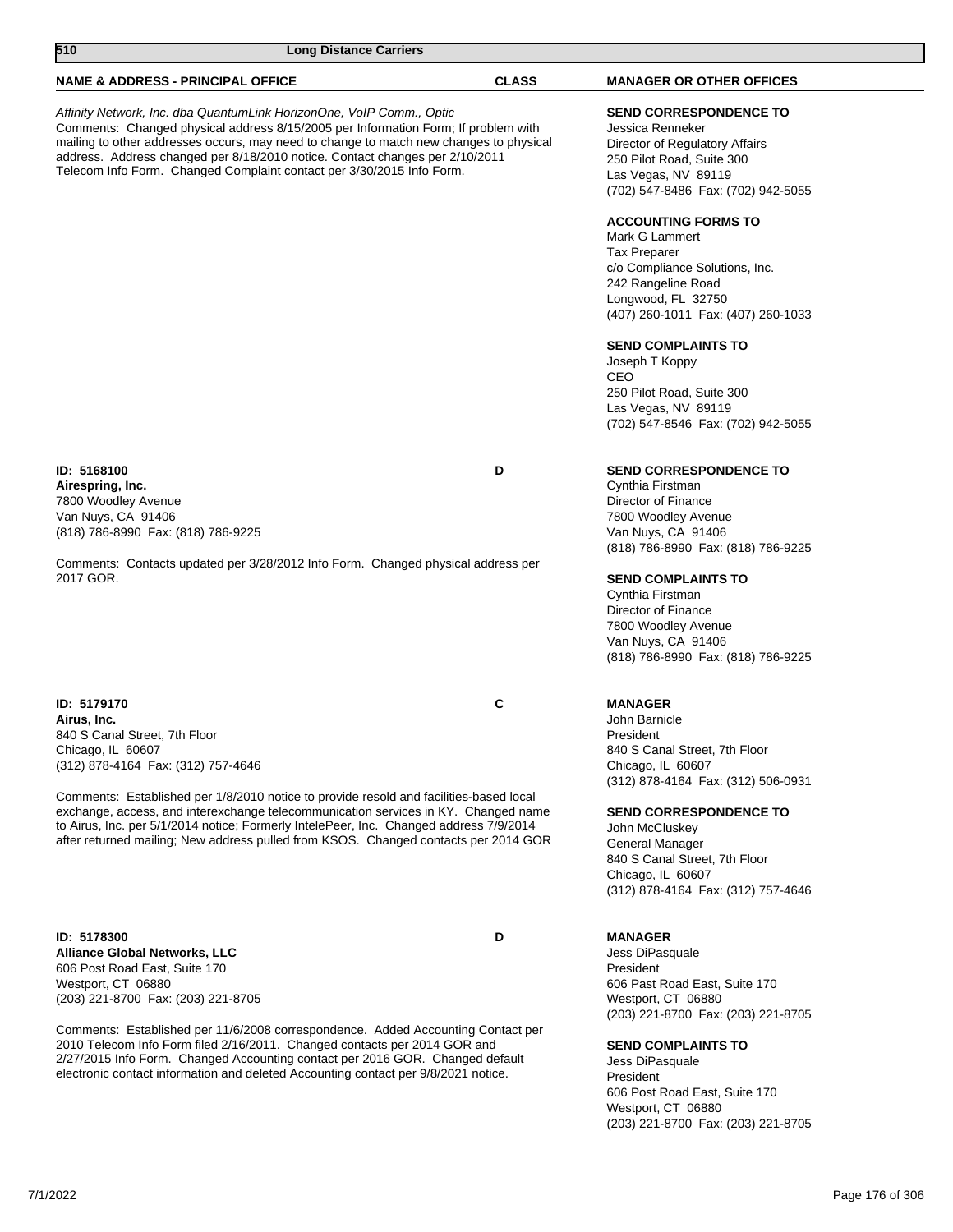| <b>NAME &amp; ADDRESS - PRINCIPAL OFFICE</b>                                                                                                                                                                                                                                                                                                                                                                                        | <b>CLASS</b> | <b>MANAGER OR OTHER OFFICES</b>                                                                                                                                                                                                                                                                                                                                                                                                                                                                                                                                                                                                                                     |
|-------------------------------------------------------------------------------------------------------------------------------------------------------------------------------------------------------------------------------------------------------------------------------------------------------------------------------------------------------------------------------------------------------------------------------------|--------------|---------------------------------------------------------------------------------------------------------------------------------------------------------------------------------------------------------------------------------------------------------------------------------------------------------------------------------------------------------------------------------------------------------------------------------------------------------------------------------------------------------------------------------------------------------------------------------------------------------------------------------------------------------------------|
| ID: 5179610<br>American Broadband and Telecommunications Company<br>1 Seagate, Suite 600<br>Toledo, OH 43699<br>(419) 824-5810 Fax: (419) 205-9014                                                                                                                                                                                                                                                                                  | D            | <b>MANAGER</b><br>Daryl Townsend<br>Director of Finance<br>1480 Ford Street<br>Maumee, OH 43537                                                                                                                                                                                                                                                                                                                                                                                                                                                                                                                                                                     |
| Comments: Established per 12/11/2012 Application for Authority to Operate. Created<br>Active Date per Comment info 5/27/2016. Changed default contact 5/27/2020 per 2019<br>GOR. Changed default electronic contact information per 2/10/2021 notice. Changed<br>default electronic contact information per 2021 GOR filed 3/15/2022.                                                                                               |              | <b>SEND CORRESPONDENCE TO</b><br><b>Jeff Ansted</b><br>President<br>1 Seagate, Suite 600<br>Toledo, OH 43699<br>(419) 824-5810 Fax: (419) 205-9014<br><b>ACCOUNTING FORMS TO</b><br>Nicole Townsend<br>Manager of Compliance<br>1480 Ford Street<br>Maumee, OH 43537<br><b>SEND COMPLAINTS TO</b><br><b>Curt Church</b><br>Director of Customer Service                                                                                                                                                                                                                                                                                                             |
|                                                                                                                                                                                                                                                                                                                                                                                                                                     |              | 1 Seagate, Suite 600<br>Toledo, OH 43699<br>(419) 824-5848 Fax: (419) 205-9014                                                                                                                                                                                                                                                                                                                                                                                                                                                                                                                                                                                      |
| ID: 5106400<br>AmeriVision Communications, Inc. d/b/a Affinity 4<br>2037 Laskin Road<br>Virginia Beach, VA 23454<br>(757) 228-7976 Fax: (757) 216-3706<br>Comments: Address changed after returned mailing 5/5/2008; Address obtained from<br>2007 GOR. Contacts updated per 1/31/2012 Info Form. Contacts updated per 3/27/2014<br>Info Form. Changed Accounting contact per 2014 GOR. Changed accounting contact per<br>2017 GOR. | D            | <b>MANAGER</b><br><b>Tracy Freeny</b><br>President<br>2037 Laskin Road<br>Virginia Beach, VA 23454<br>(757) 228-7976 Fax: (757) 965-4849<br><b>SEND CORRESPONDENCE TO</b><br><b>Tammy Ferber</b><br>VP of Finance<br>2037 Laskin Road<br>Virginia Beach, VA 23454<br>(757) 228-7976 Fax: (757) 965-2232<br><b>ACCOUNTING FORMS TO</b><br>Matt W Dean<br><b>Regulatory Consultant</b><br>c/o Telecom Professionals, Inc.<br>P. O. Box 720128<br>Oklahoma City, OK 73172-0128<br>(405) 755-8177 Fax: (405) 755-8377<br><b>SEND COMPLAINTS TO</b><br>Carlina Spencer<br>Director<br>2037 Laskin Road<br>Virginia Beach, VA 23454<br>(800) 800-7550 Fax: (757) 965-2232 |
| ID: 5156400                                                                                                                                                                                                                                                                                                                                                                                                                         | C            | <b>SEND CORRESPONDENCE TO</b>                                                                                                                                                                                                                                                                                                                                                                                                                                                                                                                                                                                                                                       |

**ANPI Business, LLC c/o Onvoy, LLC** 550 West Adams Street, Suite 900 Chicago, IL 60661

**510 Long Distance Carriers** 

Comments: Address email address for Accounting Contact & changed Complaint Contact per 2010 Telecom Info Form filed 4/4/2011. Company name changed from Inc. to LLC and Manager contact updated per 6/20/2011 notice. Company name changed from Zone Telecom, LLC to ANPI Business, LLC 1/22/2013 per Tariff Filing. Added Accounting

Dan Meldazis Regulatory Manager 550 West Adams Street, Suite 900 Chicago, IL 60661 (866) 629-8200 Fax: n/a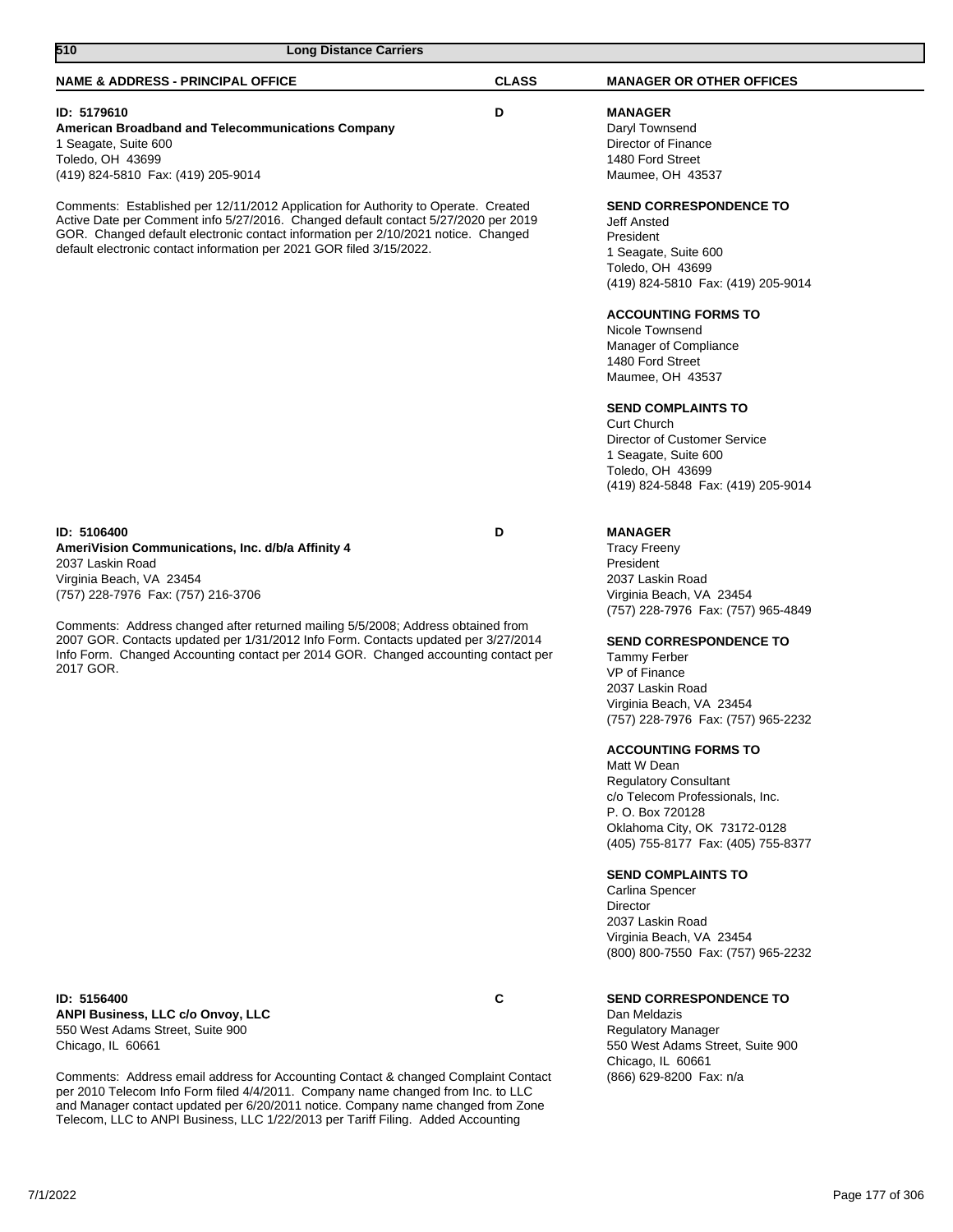| 510<br><b>Long Distance Carriers</b>                                                                                                                                                                                                                                                                                                                                                                                                                                                   |              |                                                                                                                                                                                                                                                                                                                                                                                                                                                                                                                                                                                        |
|----------------------------------------------------------------------------------------------------------------------------------------------------------------------------------------------------------------------------------------------------------------------------------------------------------------------------------------------------------------------------------------------------------------------------------------------------------------------------------------|--------------|----------------------------------------------------------------------------------------------------------------------------------------------------------------------------------------------------------------------------------------------------------------------------------------------------------------------------------------------------------------------------------------------------------------------------------------------------------------------------------------------------------------------------------------------------------------------------------------|
| <b>NAME &amp; ADDRESS - PRINCIPAL OFFICE</b>                                                                                                                                                                                                                                                                                                                                                                                                                                           | <b>CLASS</b> | <b>MANAGER OR OTHER OFFICES</b>                                                                                                                                                                                                                                                                                                                                                                                                                                                                                                                                                        |
| ANPI Business, LLC c/o Onvoy, LLC Continued                                                                                                                                                                                                                                                                                                                                                                                                                                            |              | <b>ACCOUNTING FORMS TO</b><br>Judith A Riley<br><b>Regulatory Consultant</b><br>c/o Telecom Professionals, Inc.<br>P. O. Box 720128<br>Oklahoma City, OK 73172<br>(405) 755-8177 Fax: (405) 755-8377<br><b>SEND COMPLAINTS TO</b><br>Dan Meldazis<br><b>Regulatory Manager</b><br>550 West Adams Street, Suite 900<br>Chicago, IL 60661<br>(866) 629-8200 Fax: n/a                                                                                                                                                                                                                     |
| ID: 22205396<br>Armstrong Telecommunications, Inc.<br>One Armstrong Place<br>Butler, PA 16001<br>(724) 283-0925 Fax: (724) 283-9655<br>Comments: Contact person changed per notice received 6/23/2008 from company. Fax<br>number and email address added to Complaint Contact per 2010 Telecom Info Form filed<br>3/14/2011. Updated Correspondence contact per 4/2/2012 Info Form. Default contact<br>information updated per PSC Legal 10/12/2016. Updated default regulatory email | D            | <b>MANAGER</b><br>Diane Potochny<br><b>CFO</b><br>One Armstrong Place<br>Butler, PA 16001<br>(724) 283-0925 Fax: (724) 283-9655<br><b>SEND CORRESPONDENCE TO</b><br>Joe Taylor<br>VP of Regulatory<br>One Armstrong Place<br>Butler, PA 16001<br>(724) 283-0925 Fax: (724) 283-9655<br><b>ACCOUNTING FORMS TO</b><br>Diane Potochny<br><b>CFO</b><br>One Armstrong Place<br>Butler, PA 16001<br>(724) 283-0925 Fax: (724) 283-9655<br><b>SEND COMPLAINTS TO</b><br>Joe Taylor<br><b>VP Regulatory</b><br>One Armstrong Place<br>Butler, PA 16001<br>(724) 283-0925 Fax: (724) 283-9655 |
| ID: 13800<br>AT&T Corp.<br><b>Meidinger Tower</b><br>462 S 4th Street, Suite 2400<br>Louisville, KY 40202<br>(469) 785-0341 Fax: (502) 587-0915                                                                                                                                                                                                                                                                                                                                        | A            | <b>MANAGER</b><br>Michaela Flewallen<br>Area Manager - Regulatory Relations<br>405 N Broadway<br>Oklahoma City, OK 73102                                                                                                                                                                                                                                                                                                                                                                                                                                                               |
| Comments: Changed contact from Joan Coleman to Mary Pat Regan per 2/3/2009 notice.<br>Contacts modified per 12/9/2009 correspondence. Contacts modified per 2010 GOR and<br>Info Form submitted 3/31/2011. Formerly AT&T Communications of the South Central<br>States, LLC; Changed per 10/1/2012 notice. Changed Manager contact per 8/6/2013                                                                                                                                        |              | <b>ACCOUNTING FORMS TO</b><br>Robert Cancillieri<br>Lead Financial Analyst<br>One AT&T Way, Room 3B111H<br>Bedminster, NJ 07921<br><b>SEND COMPLAINTS TO</b>                                                                                                                                                                                                                                                                                                                                                                                                                           |

Chris Timmermans Associate Dir - Office of President 2121 East 63rd Street Building C Kansas City, MO 64130 (816) 363-7437 Fax: (281) 664-5365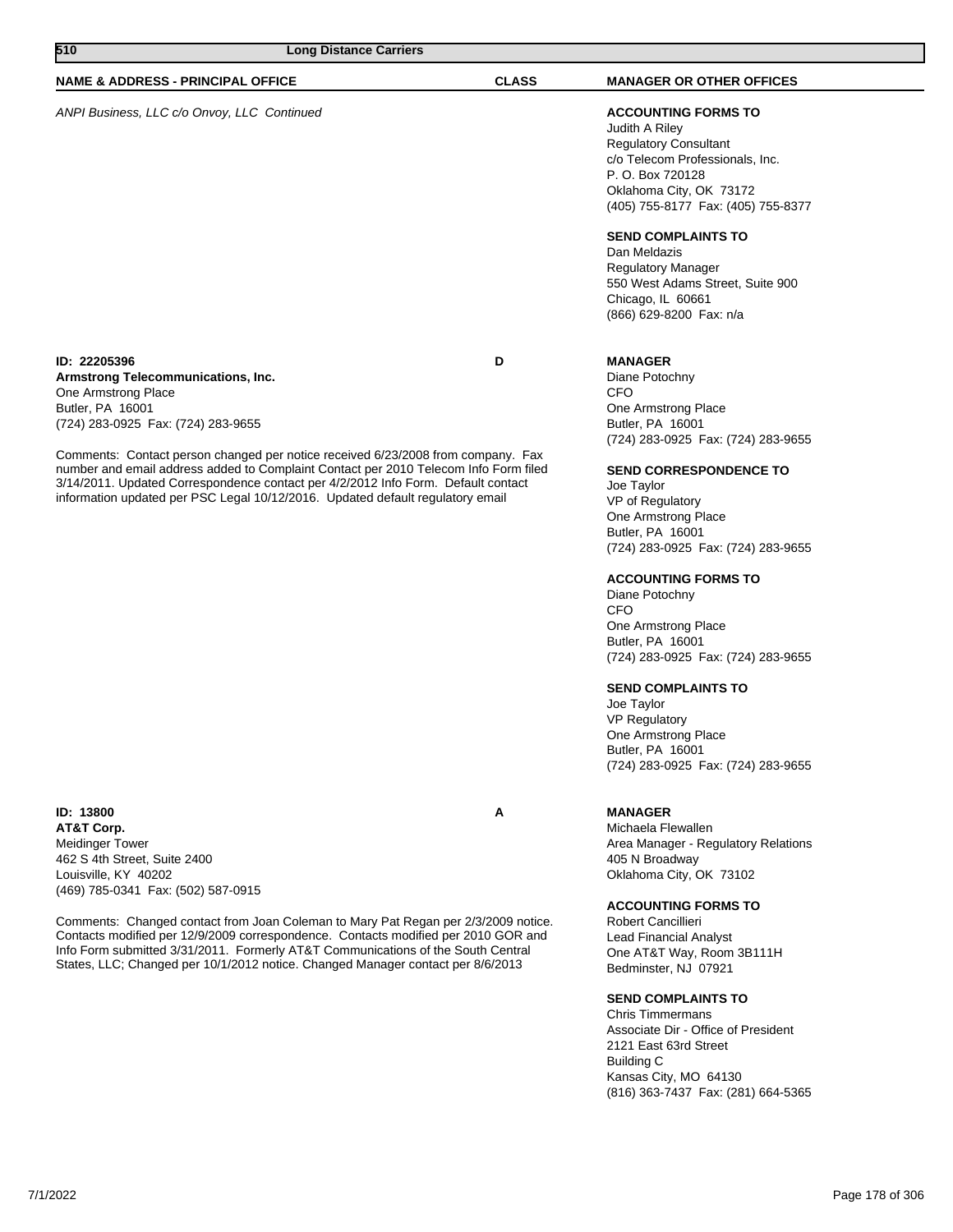| <b>NAME &amp; ADDRESS - PRINCIPAL OFFICE</b>                                                                                                                                                                                                                                                                                                                                                                                                                                              | <b>CLASS</b> | <b>MANAGER OR OTHER OFFICES</b>                                                                                                                                                                                                                                                                                                                                                                                                                                                             |
|-------------------------------------------------------------------------------------------------------------------------------------------------------------------------------------------------------------------------------------------------------------------------------------------------------------------------------------------------------------------------------------------------------------------------------------------------------------------------------------------|--------------|---------------------------------------------------------------------------------------------------------------------------------------------------------------------------------------------------------------------------------------------------------------------------------------------------------------------------------------------------------------------------------------------------------------------------------------------------------------------------------------------|
| ID: 5179110<br><b>ATC Outdoor DAS, LLC</b><br>116 Huntington Avenue, 11th Floor<br>Boston, MA 02116<br>(781) 926-4500 Fax: (781) 926-4555<br>Comments: Established per 7/24/2009 notice. Address changed per 2/25/2011 Telecom<br>Info Form. Correspondence updated per 3/19/2014 Info Form. Correspondence contact<br>changed per 8/19/2014 notice. Changed contacts per 2014 GOR and 3/10/2015 Info<br>Form. Changed Correspondence contact per 3/7/2016 Info Form. Created Active Date | D            | <b>MANAGER</b><br>Lisa Lombino<br><b>Vice President</b><br>116 Huntington Avenue, 11th Floor<br>Boston, MA 02116<br>(781) 926-4500 Fax: (781) 926-4555<br>SEND CORRESPONDENCE TO<br><b>Taylor Lovely</b><br>Attorney<br>116 Huntington Avenue, 11th Floor<br>Boston, MA 02116<br>(781) 926-4500 Fax: (781) 926-4555<br><b>ACCOUNTING FORMS TO</b>                                                                                                                                           |
|                                                                                                                                                                                                                                                                                                                                                                                                                                                                                           |              | Dominique Bolden<br><b>Compliance Reporting Specialist I</b><br>c/o Inteserra Consulting Group, Inc.<br>P.O. Drawer 200<br>Winter Park, FL 32790                                                                                                                                                                                                                                                                                                                                            |
|                                                                                                                                                                                                                                                                                                                                                                                                                                                                                           |              | <b>SEND COMPLAINTS TO</b><br><b>Taylor Lovely</b><br>Attorney<br>116 Huntington Avenue, 11th Floor<br>Boston, MA 02116<br>(781) 926-4500 Fax: (781) 926-4555                                                                                                                                                                                                                                                                                                                                |
| ID: 22211100<br><b>Ballard Rural Telephone Cooperative Corporation, dba Ballard Long</b><br>159 W 2nd Street<br>P. O. Box 209<br>La Center, KY 42056-0209<br>(270) 665-5186 Fax: (270) 665-9186                                                                                                                                                                                                                                                                                           | D            | <b>MANAGER</b><br>Randy C Grogan<br>CEO & General Manager<br>159 W 2nd Street<br>P. O. Box 209<br>LaCenter, KY 42056-0209<br>(270) 665-5186 Fax: (270) 665-9186                                                                                                                                                                                                                                                                                                                             |
| Comments: Adding Accounting contact per 2011 GOR. Added Correspondence contact<br>and changed default per 2013 GOR. Changed contacts per 9/9/2014 notice. Changed<br>Correspondence contact per 2016 GOR.                                                                                                                                                                                                                                                                                 |              | <b>SEND CORRESPONDENCE TO</b><br>Stephen P Jones<br><b>IT Network Manager</b><br>159 W 2nd Street<br>P. O. Box 209<br>LaCenter, KY 42056-0209<br>(270) 665-5186 Fax: (270) 665-9186<br><b>ACCOUNTING FORMS TO</b><br>Karen Hensley<br><b>Accounting Manager</b><br>159 W 2nd Street<br>P. O. Box 209<br>LaCenter, KY 42056-0209<br>(270) 665-5186 Fax: (270) 665-9186<br><b>SEND COMPLAINTS TO</b><br>Randy C Grogan<br>CEO<br>159 W 2nd Street<br>P. O. Box 209<br>LaCenter, KY 42056-0209 |
| ID: 5176900<br><b>Bandwidth.com CLEC, LLC</b><br>900 Main Campus Drive, Suite 100<br>Raleigh, NC 27606<br>(919) 439-3571 Fax: (919) 238-9903                                                                                                                                                                                                                                                                                                                                              | D            | (270) 665-5186 Fax: (270) 665-9186<br><b>SEND CORRESPONDENCE TO</b><br>Lisa Jill Freeman<br>VP and Regulatory Compliance<br>900 Main Campus Drive, Suite 100<br>Raleigh, NC 27606                                                                                                                                                                                                                                                                                                           |

**510 Long Distance Carriers** 

(919) 439-3571 Fax: (919) 238-9903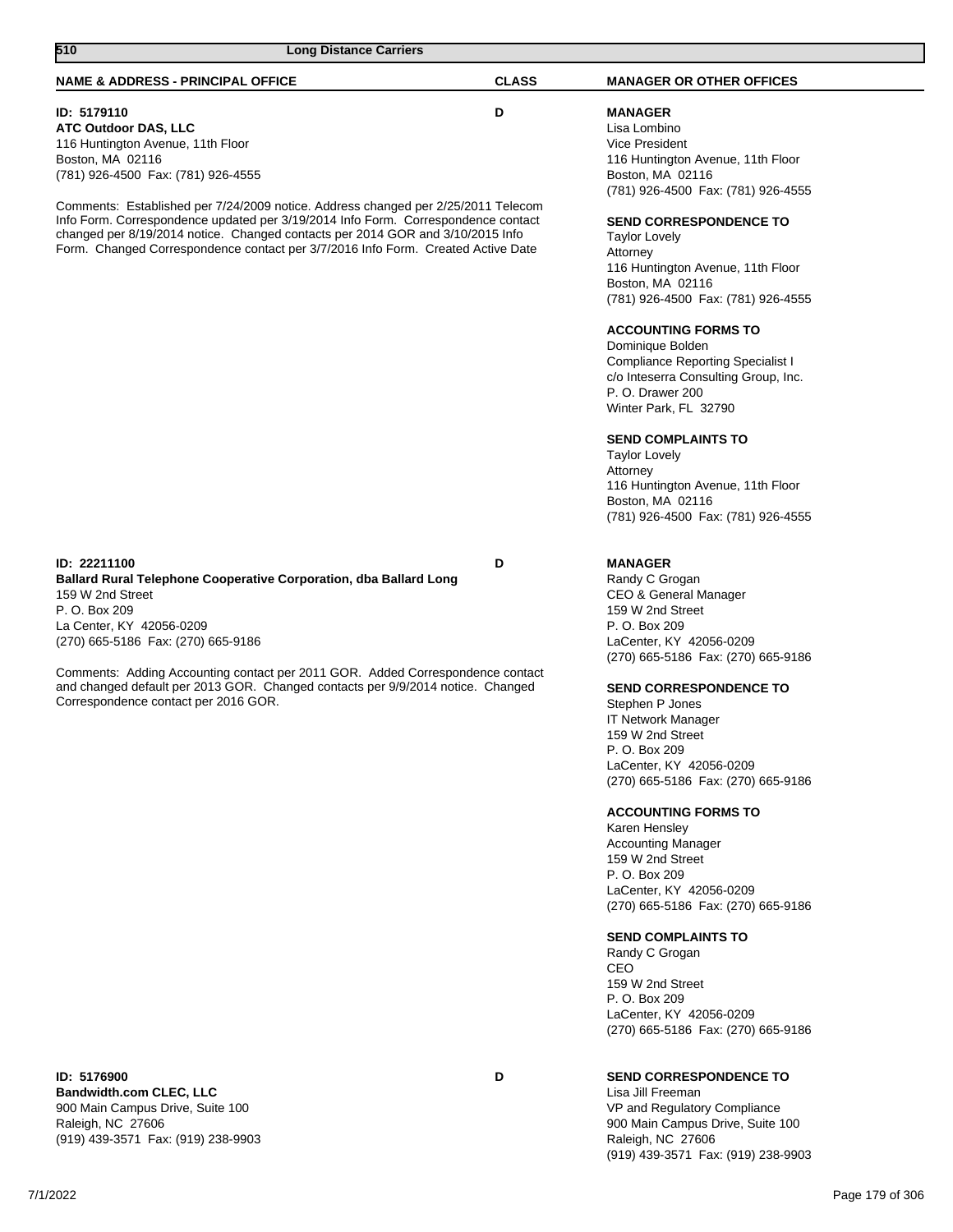| 510<br><b>Long Distance Carriers</b>                                                                                                                                                                                                                                                                                                                                                                                                                                                                 |              |                                                                                                                                                                                                                                                      |
|------------------------------------------------------------------------------------------------------------------------------------------------------------------------------------------------------------------------------------------------------------------------------------------------------------------------------------------------------------------------------------------------------------------------------------------------------------------------------------------------------|--------------|------------------------------------------------------------------------------------------------------------------------------------------------------------------------------------------------------------------------------------------------------|
| <b>NAME &amp; ADDRESS - PRINCIPAL OFFICE</b>                                                                                                                                                                                                                                                                                                                                                                                                                                                         | <b>CLASS</b> | <b>MANAGER OR OTHER OFFICES</b>                                                                                                                                                                                                                      |
| Bandwidth.com CLEC, LLC Continued<br>Comments: Established per 11/2/2007 filing. Letter issued to company 9/10/2010 for<br>Assessment concern. Accounting contact added per 2011 GOR. Changed physical and<br>Correspondence address per 10/22/2012 notice. Changed Accounting contact per 2014<br>GOR. Changed Accounting contact's c/o company name and electronic contact                                                                                                                         |              | <b>ACCOUNTING FORMS TO</b><br>Alex Fernandez<br><b>Compliance Reporting Specialist</b><br>c/o Inteserra Consulting Group, Inc.<br>P. O. Drawer 200<br>Winter Park, FL 32790<br>(407) 740-8575 Fax: (407) 740-8061                                    |
|                                                                                                                                                                                                                                                                                                                                                                                                                                                                                                      |              | <b>SEND COMPLAINTS TO</b><br>Lisa Jill Freeman<br>VP and Regulatory Compliance<br>900 Main Campus Drive, Suite 100<br>Raleigh, NC 27606<br>(919) 439-3571 Fax: (919) 238-9903                                                                        |
| ID: 5169400<br><b>BCM One, Inc.</b><br>295 Madison Avenue, 5th Floor<br>New York, NY 10017<br>(888) 543-2000 Fax: (212) 849-2283                                                                                                                                                                                                                                                                                                                                                                     | D            | <b>MANAGER</b><br>Geoffrey Bloss<br>CEO<br>295 Madison Avenue, 5th Floor<br>New York, NY 10017                                                                                                                                                       |
| Comments: Correspondence contact modified per 7/17/2009 notice. Changed contacts<br>per 2009 GOR submitted 4/2/2010. Name changed to BCM One, Inc. per 7/29/2015<br>notice; formerly McGraw Communications, Inc. Changed Manager contact per KSOS<br>5/24/2017. Changed address and all contacts per 2019 GOR and 5/4/2020 Info Form.                                                                                                                                                                |              | <b>ACCOUNTING FORMS TO</b><br>Mark G Lammert<br>Attorney-in-Fact<br>c/o Compliance Solutions, Inc.<br>242 Rangeline Road<br>Longwood, FL 32750<br>(407) 260-1011 Fax: (407) 260-1033                                                                 |
|                                                                                                                                                                                                                                                                                                                                                                                                                                                                                                      |              | <b>SEND COMPLAINTS TO</b><br>Mark G Lammert<br>Attorney-in-Fact<br>c/o Compliance Solutions, Inc.<br>242 Rangeline Road<br>Longwood, FL 32750<br>(407) 260-1011 Fax: (407) 260-1033                                                                  |
| ID: 5162000<br><b>BCN Telecom, Inc.</b><br>1200 Mt. Kemble Ave, 3rd Floor<br>Morristown, NJ 07960<br>(800) 768-2852 Fax: (908) 470-4707<br>Comments: Formerly NUI Telecom, Inc.; see letter of 4/14/2004. Modified address per<br>Info Form filed 2/27/2009. Added Correspondence Contact per 7/20/2010 notice. Address<br>changed per 12/1/2014 Letter. AMI Communications (ID 5147200) transferred to BCN per<br>notices of 10/8/2014 and 11/12/2014. Changed City, Manager and Complaint contacts | A            | <b>MANAGER</b><br><b>Richard G Schmeling</b><br>Treasurer / CFO<br>1200 Mt. Kemble Ave, 3rd Floor<br>Morristown, NJ 07960<br>(800) 768-2852 Fax: (908) 470-4707<br><b>SEND CORRESPONDENCE TO</b><br>Kathleen Gorey<br>1200 Mt. Kemble Ave, 3rd Floor |
|                                                                                                                                                                                                                                                                                                                                                                                                                                                                                                      |              | Morristown, NJ 07960<br>(800) 768-2852 Fax: (908) 367-5960<br><b>ACCOUNTING FORMS TO</b><br>Amanda Gucich<br>Compliance Specialist, NRC<br>c/o Nationwide Regulatory Compliance<br>107 W Michigan Avenue, 4th Floor                                  |

### **SEND COMPLAINTS TO**

Kalamazoo, MI 49007

Ebony Knott Customer & Repair Service Manager 1200 Mt. Kemble Ave, 3rd Floor Morristown, NJ 07960 (269) 381-8888 Fax: (269) 381-4855

(269) 381-8888 Fax: (269) 381-4855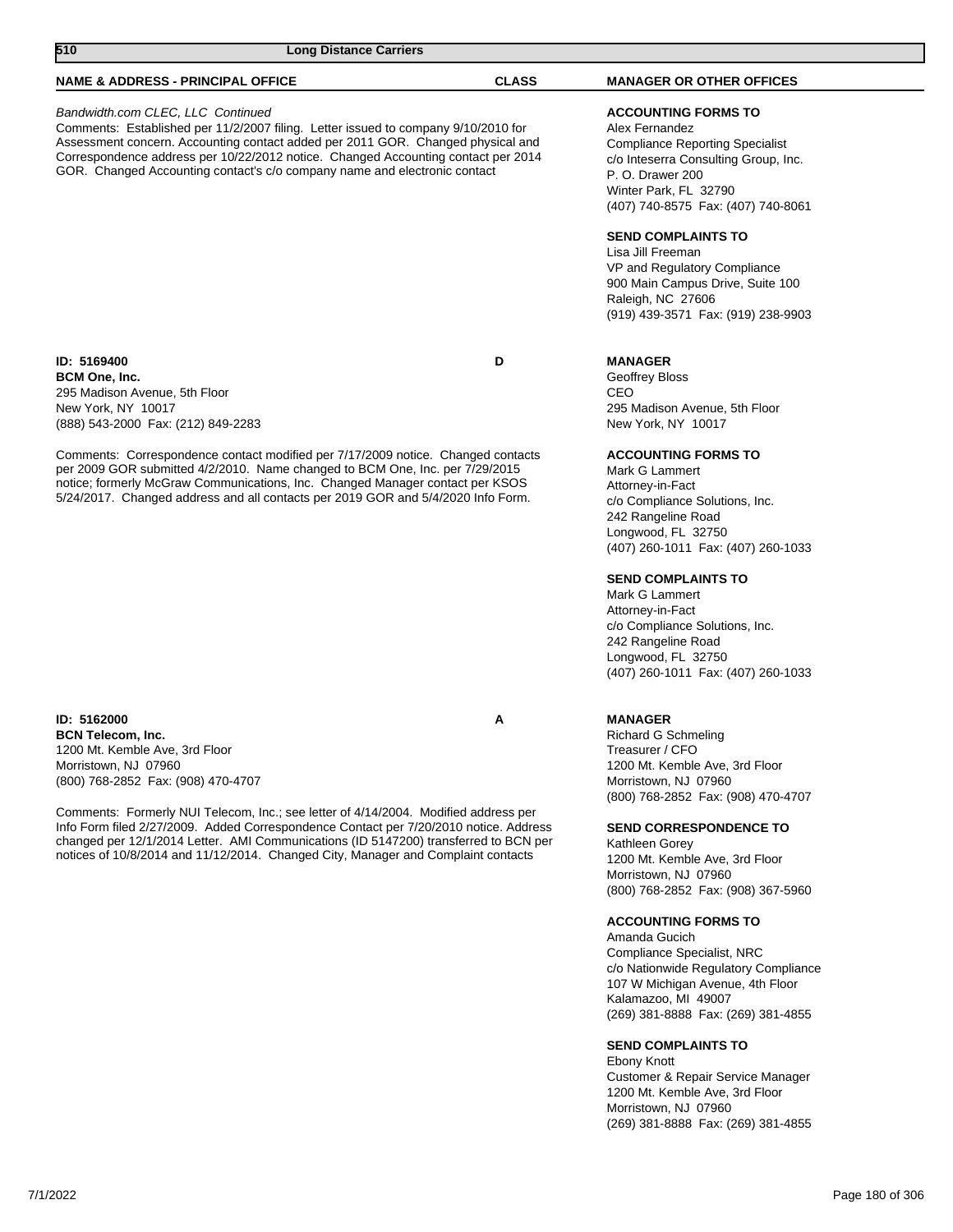| 510<br><b>Long Distance Carriers</b>                                                                                                                                                                                                                                                                                                                                                                                                                                          |              |                                                                                                                                                                                                                                                                                                                                                                                                                                                                      |  |
|-------------------------------------------------------------------------------------------------------------------------------------------------------------------------------------------------------------------------------------------------------------------------------------------------------------------------------------------------------------------------------------------------------------------------------------------------------------------------------|--------------|----------------------------------------------------------------------------------------------------------------------------------------------------------------------------------------------------------------------------------------------------------------------------------------------------------------------------------------------------------------------------------------------------------------------------------------------------------------------|--|
| <b>NAME &amp; ADDRESS - PRINCIPAL OFFICE</b>                                                                                                                                                                                                                                                                                                                                                                                                                                  | <b>CLASS</b> | <b>MANAGER OR OTHER OFFICES</b>                                                                                                                                                                                                                                                                                                                                                                                                                                      |  |
| ID: 5133000<br>BellSouth Long Distance, Inc. dba AT&T Long Distance Service<br>462 S 4th Street, Suite 2400<br>Louisville, KY 40202<br>(469) 785-0341 Fax: (502) 587-0915                                                                                                                                                                                                                                                                                                     | Α            | <b>MANAGER</b><br>Michaela Flewallen<br>Area Manager - Regulatory Relations<br>405 N Broadway<br>Oklahoma City, OK 73102                                                                                                                                                                                                                                                                                                                                             |  |
| Comments: Merger with AT&T closed on 12/29/06 per letter received 1/2/07 - now to<br>operate as BellSouth dba AT&T Long Distance Service. Changed Correspondence<br>contact per 5/11/2009 notice. Contacts modified per 12/9/2009 correspondence. Added<br>fax number & email address to Accounting Contact per 2010 Telecom Info Form filed                                                                                                                                  |              | <b>ACCOUNTING FORMS TO</b><br>Thomas Margavio<br>Senior Financial Analyst<br>754 Peachtree Street, Floor 10A86<br>Atlanta, GA 30308<br><b>SEND COMPLAINTS TO</b><br><b>Chris Timmermans</b><br><b>Associate Director</b><br>2121 E 63rd Street, Buidling C<br>Kansas City, MO 64130<br>(816) 363-7437 Fax: (281) 664-5365                                                                                                                                            |  |
| ID: 5175500<br><b>BetterWorld Telecom, LLC</b><br>11951 Freedom Drive, 13th Floor<br>Reston, VA 20190<br>(703) 797-1750 Fax: (866) 888-1035<br>Comments: Established per 1/26/07 filing. Changed Correspondence contact and<br>address per 2011 GOR. Correspondence Contact updated per 2012 GOR. Default<br>contact information changed per PSC Legal 10/12/2016. Added Manager contact per<br>2016 GOR. Changed Correspondence contact and added Complaint contact per 2017 | D            | <b>MANAGER</b><br>James F Kenefick<br>CEO<br>11951 Freedom Drive, 13th Floor<br>Reston, VA 20190<br>(703) 797-1750 Fax: (866) 888-1035<br><b>SEND CORRESPONDENCE TO</b><br>John Jordan<br>VP of Operations<br>11951 Freedom Drive, 13th Floor<br>Reston, VA 20190<br>(703) 797-1750 Fax: (866) 888-1035<br><b>SEND COMPLAINTS TO</b><br>John Jordan<br>VP of Operations<br>11951 Freedom Drive, 13th Floor<br>Reston, VA 20190<br>(703) 797-1750 Fax: (866) 888-1035 |  |
| ID: 5180050<br><b>BIF IV INTREPID OPCO LLC</b><br>2033 11th Street, Suite 5<br>Boulder, CO 80302<br>Comments: Established per 6/23/2022 notice of intent to provide CLEC and IXC<br>telecommunications services in Kentucky.                                                                                                                                                                                                                                                  | C            | <b>MANAGER</b><br><b>Jack Waters</b><br>CEO<br>2033 11th Street, Suite 5<br>Boulder, CO 80302<br><b>SEND COMPLAINTS TO</b><br>Patrick Hildebrand<br><b>Business Development Lead</b><br>2033 11th Street, Suite 5<br>Boulder, CO 80302                                                                                                                                                                                                                               |  |
| <b>ID: 13610</b><br><b>Big River Telephone Company, LLC</b>                                                                                                                                                                                                                                                                                                                                                                                                                   | D            | <b>MANAGER</b><br>John F Jennings                                                                                                                                                                                                                                                                                                                                                                                                                                    |  |

**Big River Telephone Company, LLC** 24 South Minnesota P. O. Box 1608 Cape Girardeau, MO 63703 (573) 651-3373 Fax: (573) 651-3605

Comments: Changed contacts and phone numbers per 2009 GOR submitted 4/2/2010. Added email address for Manager Contact & fax number for Complaint Contact per 4/1/2011 Telecom Info Form. Complaint contact updated per 4/3/2012 Info Form. Added Accounting contact per 2014 GOR. Changed default electronic contact information per

(573) 651-3373 Fax: (573) 651-3605 **ACCOUNTING FORMS TO** Matt Diebold Accounting Manager 24 South Minnesota P. O. Box 1608

CFO

24 South Minnesota P. O. Box 1608

Cape Girardeau, MO 63702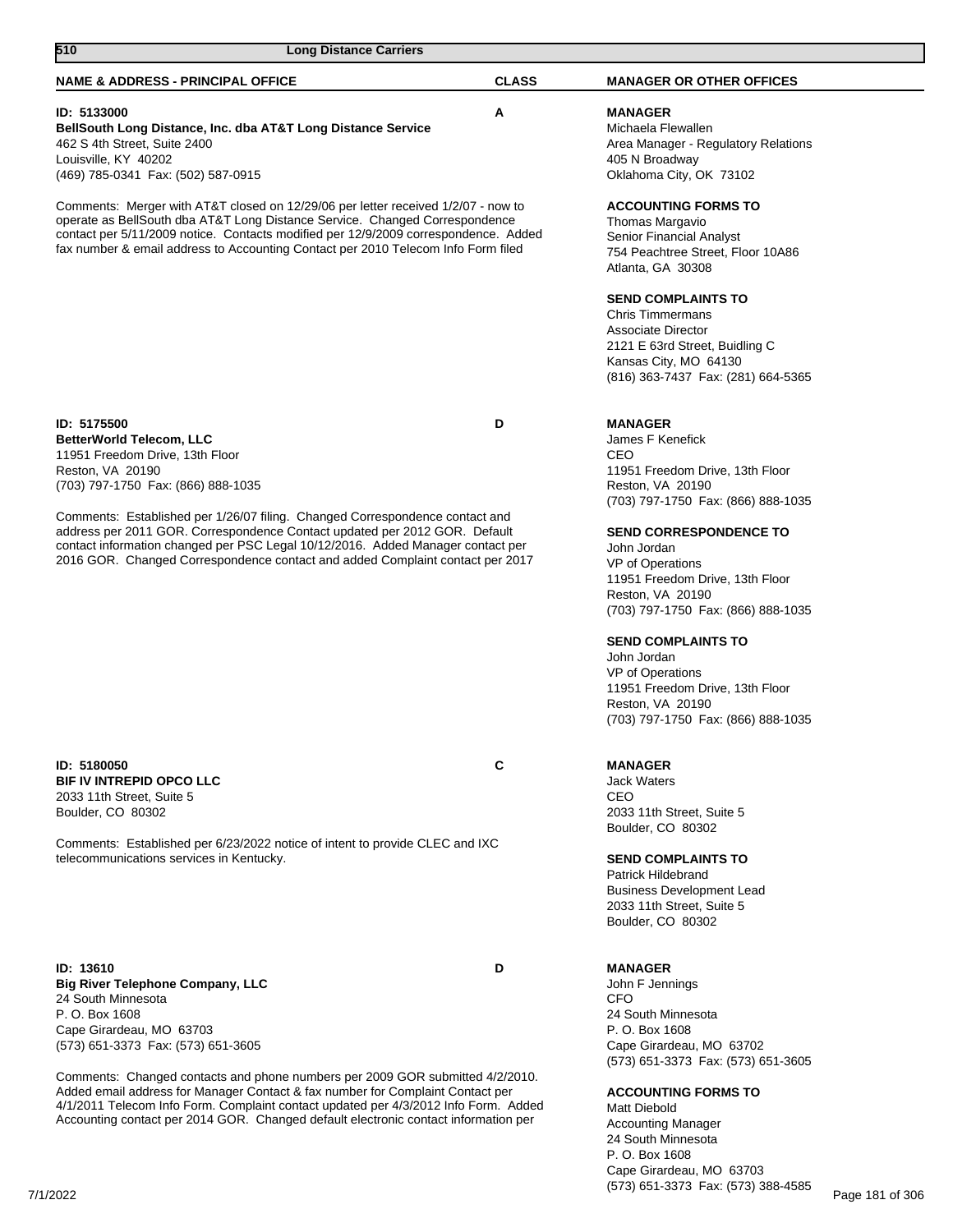| 510<br><b>Long Distance Carriers</b>                                                                                                                                                                                                                |              |                                                                                                                                                                                                                                                                                                          |
|-----------------------------------------------------------------------------------------------------------------------------------------------------------------------------------------------------------------------------------------------------|--------------|----------------------------------------------------------------------------------------------------------------------------------------------------------------------------------------------------------------------------------------------------------------------------------------------------------|
| <b>NAME &amp; ADDRESS - PRINCIPAL OFFICE</b>                                                                                                                                                                                                        | <b>CLASS</b> | <b>MANAGER OR OTHER OFFICES</b>                                                                                                                                                                                                                                                                          |
| Big River Telephone Company, LLC Continued                                                                                                                                                                                                          |              | <b>SEND COMPLAINTS TO</b><br><b>Chris Foeste</b><br>General Manager<br>24 South Minnesota<br>P. O. Box 1608<br>Cape Girardeau, MO 63703<br>(573) 651-3373 Fax: (573) 651-3605                                                                                                                            |
| ID: 5180030<br><b>BLOCK LINE SYSTEMS, LLC</b><br>2700 Oregon Road<br>Northwood, OH 43619<br>Comments: Established per 8/20/2020 application for authority to operate as CLEC, IXC                                                                   | D            | <b>MANAGER</b><br>John Martin<br>President<br>2700 Oregon Road<br>Northwood, OH 43619                                                                                                                                                                                                                    |
| and fixed VoIP provider. Added Correspondence contact and changed Complaint contact<br>per 2021 GOR and Info Form filed 3/16/2022.                                                                                                                  |              | <b>SEND CORRESPONDENCE TO</b><br><b>Rick MIcek</b><br><b>CFO</b><br>2700 Oregon Road<br>Northwood, OH 43619<br>(419) 724-7244 Fax: (419) 724-7074                                                                                                                                                        |
|                                                                                                                                                                                                                                                     |              | <b>SEND COMPLAINTS TO</b><br><b>Rick MIcek</b><br><b>CFO</b><br>2700 Oregon Road<br>Northwood, OH 43619<br>(419) 724-7244 Fax: (419) 724-7074                                                                                                                                                            |
| ID: 5179970<br><b>Blue Casa Telephone, LLC</b><br>114 E Haley Street, Suite A<br>Santa Barbara, CA 93101                                                                                                                                            | D            | <b>MANAGER</b><br>Jeff Compton<br>President<br>114 E Haley Street, Suite A<br>Santa Barbara, CA 93101                                                                                                                                                                                                    |
| Comments: Established per 3/1/2019 application for authority to operate as a CLEC and<br>IXC. Added Accounting and changed Complaint contact per 2019 GOR.                                                                                          |              | <b>ACCOUNTING FORMS TO</b><br>Mark G Lammert<br>Attorney-in-Fact<br>c/o Compliance Solutions, Inc.<br>242 Rangeline Road<br>Longwood, FL 32750<br>(407) 260-1011 Fax: (407) 260-1033<br><b>SEND COMPLAINTS TO</b><br>Jeff Compton<br>President<br>114 E Haley Street, Suite A<br>Santa Barbara, CA 93101 |
| ID: 5135900<br><b>Bluegrass Telecom LLC</b><br>115 West Williams Street<br>Elizabethtown, KY 42701<br>(270) 982-8860 Fax: (270) 766-1550                                                                                                            | A            | <b>SEND CORRESPONDENCE TO</b><br>Bryan Bell<br><b>Vice President</b><br>115 West Williams Street<br>Elizabethtown, KY 42701<br>(270) 769-0339 Fax: (270) 234-0199                                                                                                                                        |
| Comments: Contact changed per 4/28/2008 notice from Revenue after they received<br>change request. Contact changed per 2009 GOR submitted 3/22/2010. Deleted<br>Accounting contact per 2015 GOR. Contacts updated per 3/31/2014 Info Form. Contacts |              | <b>SEND COMPLAINTS TO</b><br><b>Robin Fentress</b>                                                                                                                                                                                                                                                       |

Robin Fentress Director - Customer Support 115 West Williams Street Elizabethtown, KY 42701

updated per 3/24/2021 correspondence. Removed PO Box per 2/23/2022 GOR.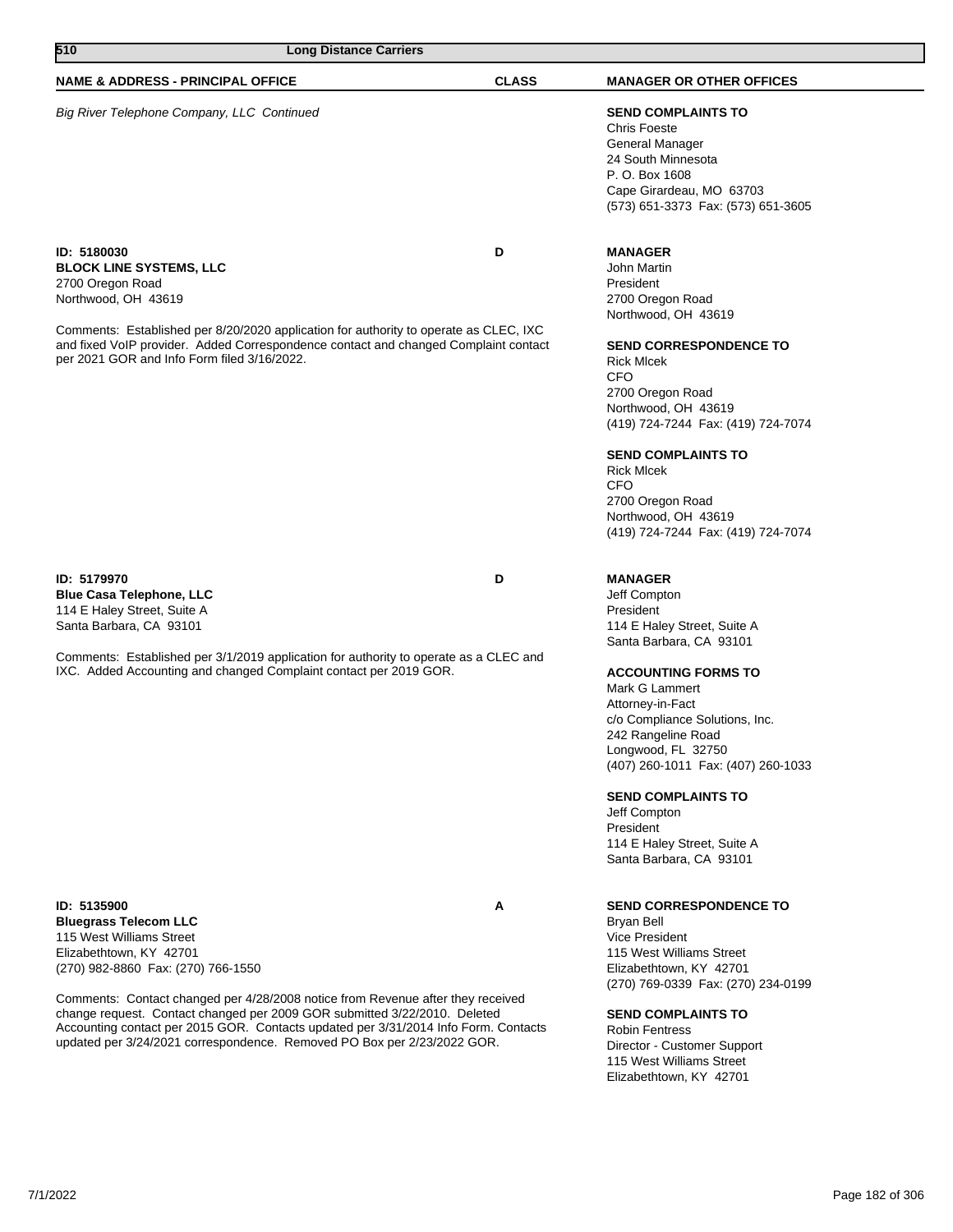| 510<br><b>Long Distance Carriers</b>                                                                                                                                                                                                                                                                                                                                                                                                                                             |              |                                                                                                                                                                                                                                                                                                                                                                                                                                                                                                                                                                                                                      |  |
|----------------------------------------------------------------------------------------------------------------------------------------------------------------------------------------------------------------------------------------------------------------------------------------------------------------------------------------------------------------------------------------------------------------------------------------------------------------------------------|--------------|----------------------------------------------------------------------------------------------------------------------------------------------------------------------------------------------------------------------------------------------------------------------------------------------------------------------------------------------------------------------------------------------------------------------------------------------------------------------------------------------------------------------------------------------------------------------------------------------------------------------|--|
| <b>NAME &amp; ADDRESS - PRINCIPAL OFFICE</b>                                                                                                                                                                                                                                                                                                                                                                                                                                     | <b>CLASS</b> | <b>MANAGER OR OTHER OFFICES</b>                                                                                                                                                                                                                                                                                                                                                                                                                                                                                                                                                                                      |  |
| ID: 22205411<br>Bluegrass Telephone Company, Inc. dba Kentucky Telephone<br>101 Mill Street<br>Leitchfield, KY 42754<br>(270) 259-8504 Fax: (270) 242-4600<br>Comments: Changed telephone number per 2009 GOR submitted 4/2/2010. Complaint<br>contact updated per 4/11/2012 Info Form. Changed Complaint contact per 4/4/2018 Info<br>Form.                                                                                                                                     | D            | <b>MANAGER</b><br>Joe McClung<br>President<br>101 Mill Street<br>Leitchfield, KY 42754<br>(270) 259-8504 Fax: (270) 242-4600<br><b>SEND COMPLAINTS TO</b><br>SaraBeth Mattingly<br><b>CSR</b><br>101 Mill Street<br>Leitchfield, KY 42754<br>(270) 259-8504 Fax: (270) 242-4600                                                                                                                                                                                                                                                                                                                                      |  |
| ID: 5177100<br><b>Broadview Networks, Inc.</b><br>4001 N Rodney Parham Road<br>Little Rock, AR 72212<br>Comments: Established per 11/13/2007 filing. Added Mr. Bogdan's info per 12/17/2007<br>filing. Modified contacts per 11/13/2009 filing for authority to operate as a CLEC. Contact<br>and address changed per 11/24/2010 notice. Updated per 2/14/2011 Telecom Info Form.<br>Complaint Contact updated per 3/8/2013 Info Form. Changed Complaint contact address         | D            | <b>MANAGER</b><br><b>Timothy Loken</b><br>Director, Regulatory Reporting<br>1018 West 9th Avenue<br>King of Prussia, PA 19406<br><b>SEND CORRESPONDENCE TO</b><br>Stephanie Bell<br>Vice President of Government Affairs<br>130 W. New Circle Rd.<br>Suite 170<br>Lexington, KY 40505<br><b>ACCOUNTING FORMS TO</b><br>Becky West<br>Staff Manager - Regulatory Complianc<br>4001 N Rodney Parham Road, MS 1170-B1F2-1216C<br>Little Rock, AR 72212<br><b>SEND COMPLAINTS TO</b><br>Andrea Curtis<br>Manager- Customer Experience<br>1720 Galleria Blyd<br>Charlotte, NC 28270<br>(704) 845-7464 Fax: (704) 849-2241 |  |
| ID: 5178700<br><b>Broadvox-CLEC, LLC</b><br>550 West Adams Street, Suite 900<br>Chicago, IL 60661<br>(844) 276-2386 Fax: (312) 346-2601<br>Comments: Established per 3/3/2009 correspondence. Changed contacts per 2010 GOR<br>and Info Form submitted 3/18/2011. Changed contacts per 2012 GOR. Infotelecom, LLC<br>(ID 5054960 and 22205496) transferred to Broadvox-CLEC per notice of 1/9/2014<br>acknowledging transfer was consummated on 12/15/2013. Updated contacts per | D            | <b>MANAGER</b><br>Edward O'Hara<br><b>CFO</b><br>550 West Adams Street, Suite 900<br>Chicago, IL 60661<br>(844) 276-2386 Fax: (312) 346-2601<br><b>SEND CORRESPONDENCE TO</b><br>Daniel Meldazis<br><b>Regulatory Manager</b><br>550 West Adams Street, Suite 900<br>Chicago, IL 60661<br>(312) 348-8834 Fax: (312) 346-2601<br><b>SEND COMPLAINTS TO</b>                                                                                                                                                                                                                                                            |  |

Daniel Meldazis Regulatory Manager 550 West Adams Street, Suite 900 Chicago, IL 60661 (312) 348-8834 Fax: (312) 346-2601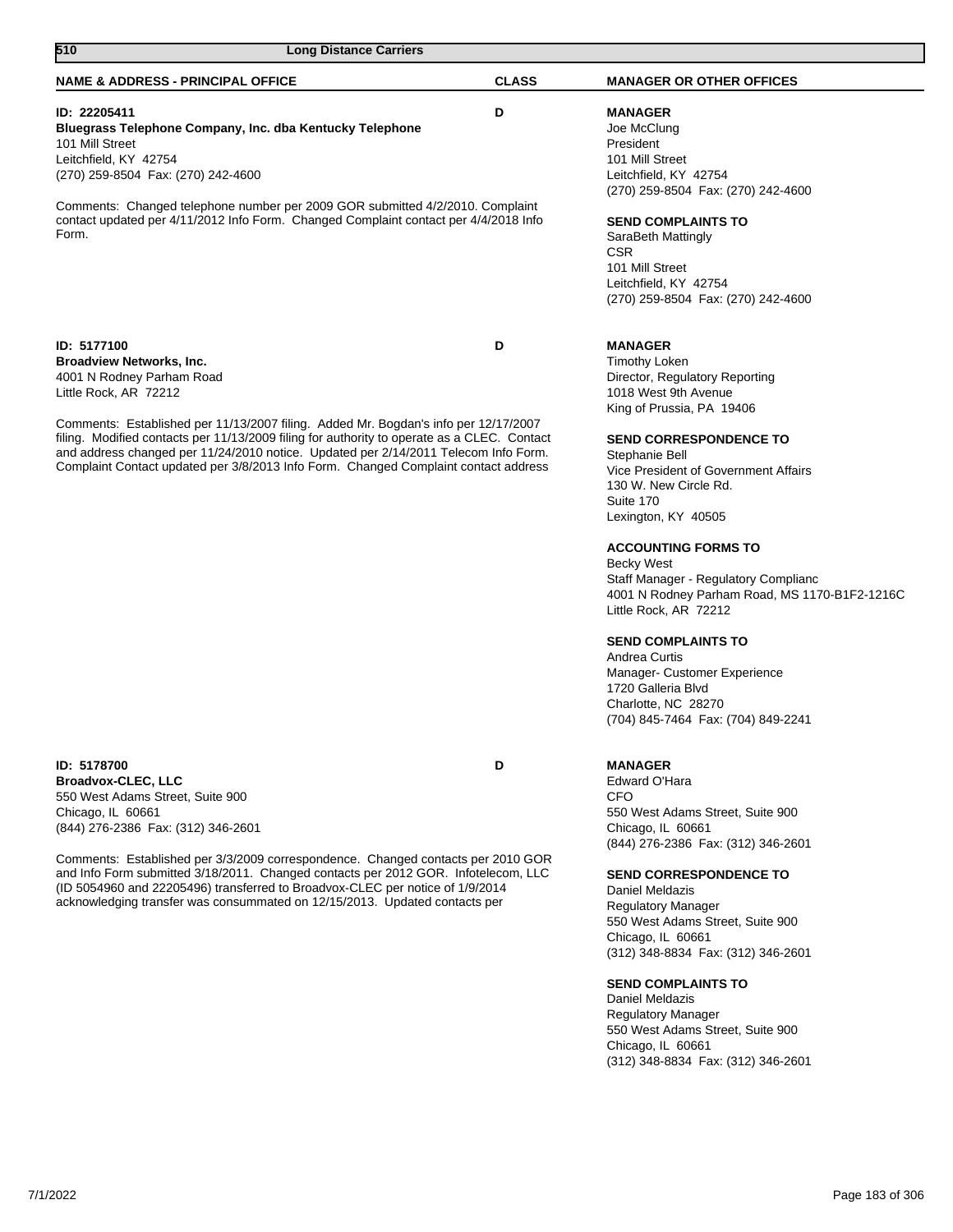| 510<br><b>Long Distance Carriers</b>                                                                                                                                                                                                                                                                                                                                                                                                                                                           |              |                                                                                                                                                                                                                                                                                                                                                                                                                                                                                                                                                                                                                                                                                                                    |
|------------------------------------------------------------------------------------------------------------------------------------------------------------------------------------------------------------------------------------------------------------------------------------------------------------------------------------------------------------------------------------------------------------------------------------------------------------------------------------------------|--------------|--------------------------------------------------------------------------------------------------------------------------------------------------------------------------------------------------------------------------------------------------------------------------------------------------------------------------------------------------------------------------------------------------------------------------------------------------------------------------------------------------------------------------------------------------------------------------------------------------------------------------------------------------------------------------------------------------------------------|
| <b>NAME &amp; ADDRESS - PRINCIPAL OFFICE</b>                                                                                                                                                                                                                                                                                                                                                                                                                                                   | <b>CLASS</b> | <b>MANAGER OR OTHER OFFICES</b>                                                                                                                                                                                                                                                                                                                                                                                                                                                                                                                                                                                                                                                                                    |
| ID: 5167700<br><b>Broadwing Communications, LLC</b><br>100 CenturyLink Drive<br>Monroe, LA 71203<br>(913) 884-1116 Fax: (318) 362-1525<br>Comments: Utility is subsidiary of Level 3 Communications, LLC per 9/24/2007 Notice.<br>Address changed 7/30/2008 per 2007 GOR and accounting address modified per DOR.<br>Correspondence record modified per 9/26/2008 notice. Changed default contact per 2011<br>GOR. Changed default contact per 10/30/2012 notice. Added Accounting contact per | D            | <b>MANAGER</b><br><b>Ted Hankins</b><br>President<br>100 CenturyLink Drive<br>Monroe, LA 71203<br>(318) 388-9416 Fax: (318) 362-1525<br><b>ACCOUNTING FORMS TO</b><br>Al Lubeck<br>Director of Public Policy II<br>100 CenturyLink Drive<br>Monroe, LA 71203<br>(913) 884-1116 Fax: (318) 625-1525<br><b>SEND COMPLAINTS TO</b><br>Scott Belka<br><b>Manager Customer Service</b><br>931 14th Street, 10th Floor<br>Denver, CO 80202<br>(720) 779-8369 Fax: (720) 578-2751                                                                                                                                                                                                                                         |
| ID: 5145800<br><b>BT Communications Sales LLC</b><br>11440 Commerce Park Drive, Suite 100<br>Reston, VA 20191<br>(703) 755-6733 Fax: (703) 755-6740<br>Comments: Contacts modified per Info Form submitted 3/8/2011. Changed default<br>electronic contact information, Manager and Complaint contacts per 2018 GOR. Updated<br>addresses per 2019 GOR and 2020/03/10 Info Form.                                                                                                               | D            | <b>MANAGER</b><br><b>Ruth Holder</b><br>Compliance Manager<br>11440 Commerce Park Drive, Suite 100<br>Reston, VA 20191<br>(703) 755-6733 Fax: (703) 755-6740<br><b>SEND COMPLAINTS TO</b><br>Ruth Holder<br>Regulatory Compliance Manager<br>11440 Commerce Park Drive, Suite 100<br>Reston, VA 20191<br>(703) 755-6733 Fax: (703) 755-6740                                                                                                                                                                                                                                                                                                                                                                        |
| ID: 5167300<br><b>BullsEye Telecom, Inc.</b><br>25925 Telegraph Road, Suite 210<br>Southfield, MI 48033<br>(248) 784-2500 Fax: (248) 784-2501<br>Comments: Address and contacts changed per 11/22/2010 notice. Contacts updated per<br>3/30/2011 Info Form. Changed Complaint and added Accounting contact per 2011 GOR<br>and 3/27/2012 Info Form. Contacts updated per 3/21/2012 Info Form. Removed<br>Correspondence contact per 2013 GOR. Changed Accounting contact per 2014 GOR.         | D            | <b>MANAGER</b><br>David Bailey<br>VP Business Development<br>25925 Telegraph Road, Suite 210<br>Southfield, MI 48033<br>(248) 784-2500 Fax: (248) 784-2501<br><b>SEND CORRESPONDENCE TO</b><br>Steven M Avromov<br>General Counsel & Secretary<br>25925 Telegraph Road, Suite 210<br>Southfield, MI 48033<br>(248) 784-2605 Fax: (248) 784-2501<br><b>ACCOUNTING FORMS TO</b><br>Steve M Avromov<br><b>General Counsel &amp; Secretary</b><br>25925 Telegraph Road, Suite 210<br>Southfield, MI 48033<br>(248) 784-2605 Fax: (248) 784-2501<br><b>SEND COMPLAINTS TO</b><br>Daniel Ossa<br><b>Senior Director</b><br>25925 Telegraph Road, Suite 210<br>Southfield, MI 48033<br>(248) 784-2575 Fax: (248) 784-2679 |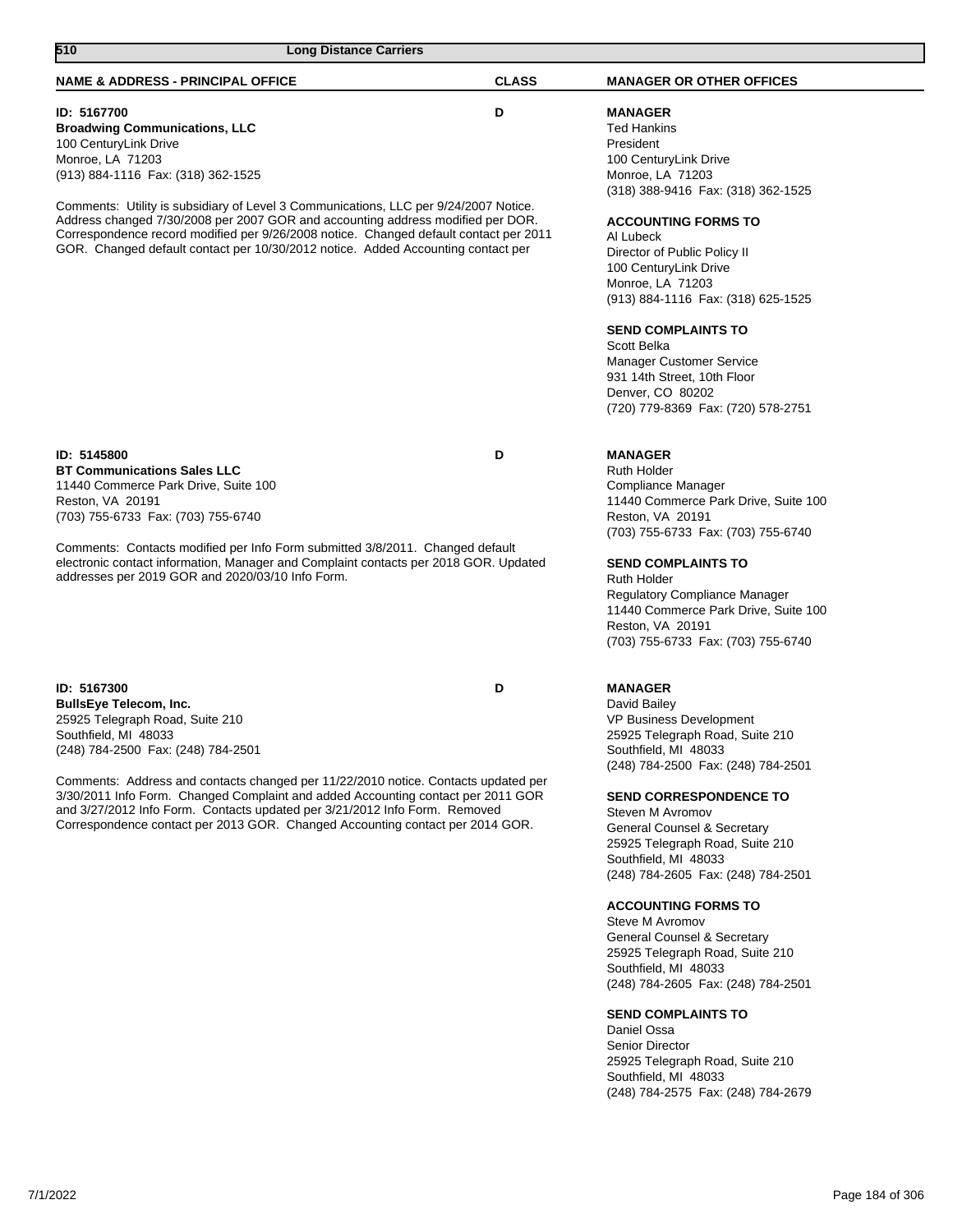| 510<br><b>Long Distance Carriers</b>                                                                                                                                                                                                                                                                                                         |              |                                                                                                                                                                                                                                                                                                                                                                                                                                                                                                                       |
|----------------------------------------------------------------------------------------------------------------------------------------------------------------------------------------------------------------------------------------------------------------------------------------------------------------------------------------------|--------------|-----------------------------------------------------------------------------------------------------------------------------------------------------------------------------------------------------------------------------------------------------------------------------------------------------------------------------------------------------------------------------------------------------------------------------------------------------------------------------------------------------------------------|
| <b>NAME &amp; ADDRESS - PRINCIPAL OFFICE</b>                                                                                                                                                                                                                                                                                                 | <b>CLASS</b> | <b>MANAGER OR OTHER OFFICES</b>                                                                                                                                                                                                                                                                                                                                                                                                                                                                                       |
| ID: 5168600<br><b>Business Network Long Distance, Inc.</b><br>1400 Sixteenth Street, Suite 400<br>Denver, CO 80202<br>(800) 421-9739 Fax: (800) 339-0861                                                                                                                                                                                     | D            | <b>MANAGER</b><br>Martin J Tibbitts<br>President<br>1400 Sixteenth Street, Suite 400<br>Denver, CO 80202                                                                                                                                                                                                                                                                                                                                                                                                              |
| Comments: All contact information updated per 7/17/2009 correspondence.<br>Correspondence contact address updated after inquiry 7/2/2010. Contacts updated per<br>2010 GOR and Info Form submitted 3/9/2011. Accounting Contacted added per 7/25/2011<br>DOR Notice. Changed address and default per 2012 GOR. Correspondence contact        |              | (800) 421-9739 Fax: (800) 339-0861<br><b>ACCOUNTING FORMS TO</b><br>Kenny Perkins<br><b>Account Manager</b><br>c/o RTC Associates, LLC<br>3075 Breckinridge Blvd, Suite 425<br>Duluth, GA 30096<br>(678) 436-5590 Fax: (678) 681-7580<br><b>SEND COMPLAINTS TO</b><br><b>Suzanne Stebbins</b><br>1400 Sixteenth Street, Suite 400<br>Denver, CO 80202<br>(800) 421-9739 Fax: (800) 339-0861                                                                                                                           |
| ID: 5101100<br>Business Telecom, LLC d/b/a EarthLink Business IV<br>4001 N Rodney Parham Road<br>Little Rock, AR 72212                                                                                                                                                                                                                       | D            | <b>MANAGER</b><br>Timothy P Loken<br><b>Director Regulatory Reporting</b><br>4001 N Rodney Parham Road                                                                                                                                                                                                                                                                                                                                                                                                                |
| Comments: Changed contacts per 2009 GOR submitted 4/2/2010. Name changed per<br>8/30/2011 Notice. Correspondence contact updated per 4/9/2012 Info Form. Changed<br>address and contacts per 2012 GOR. Changed from Inc to LLC per 11/25/2014 Letter.<br>Complaint contact updated per 3/31/2015 Info Form. Changed Manager contact per 2016 |              | Grand Rapids, MI 49546<br><b>SEND CORRESPONDENCE TO</b><br>Stephanie Bell<br>Vice President of Government Affairs<br>130 W. New Circle Rd.<br>Suite 170<br>Lexington, KY 40505<br><b>ACCOUNTING FORMS TO</b><br><b>Becky West</b><br>Staff Manager - Regulatory Complianc<br>4001 N Rodney Parham Road, MS 1170-B1F2-1216C<br>Little Rock, AR 72212<br><b>SEND COMPLAINTS TO</b><br>Andrea Curtis<br>Manager- Customer Experience<br>1720 Galleria Blvd.<br>Charlotte, NC 28270<br>(704) 845-7464 Fax: (704) 849-2241 |
| ID: 5174600<br>Cause Based Commerce, Inc. dba Sienna Group<br>8111 Cheviot Road, Suite 201<br>Cincinnati, OH 45253-1640<br>(513) 923-9003 Fax: (513) 245-6382<br>Comments: Contact changed per 2/10/2011 Telecom Info Form. Company's physical<br>address and default contact changed per notice received 10/5/2011.                         | С            | <b>MANAGER</b><br>David Condit<br>President<br>8111 Cheviot Road, Suite 201<br>P. O. Box 531640<br>Cincinnati, OH 45253-1640<br>(513) 923-9003 Fax: (513) 245-6382<br><b>ACCOUNTING FORMS TO</b><br>Mark G Lammert<br><b>Tax Preparer</b><br>c/o Compliance Solutions, Inc.<br>242 Rangeline Road<br>Longwood, FL 32750                                                                                                                                                                                               |

(407) 260-1011 Fax: (407) 260-1033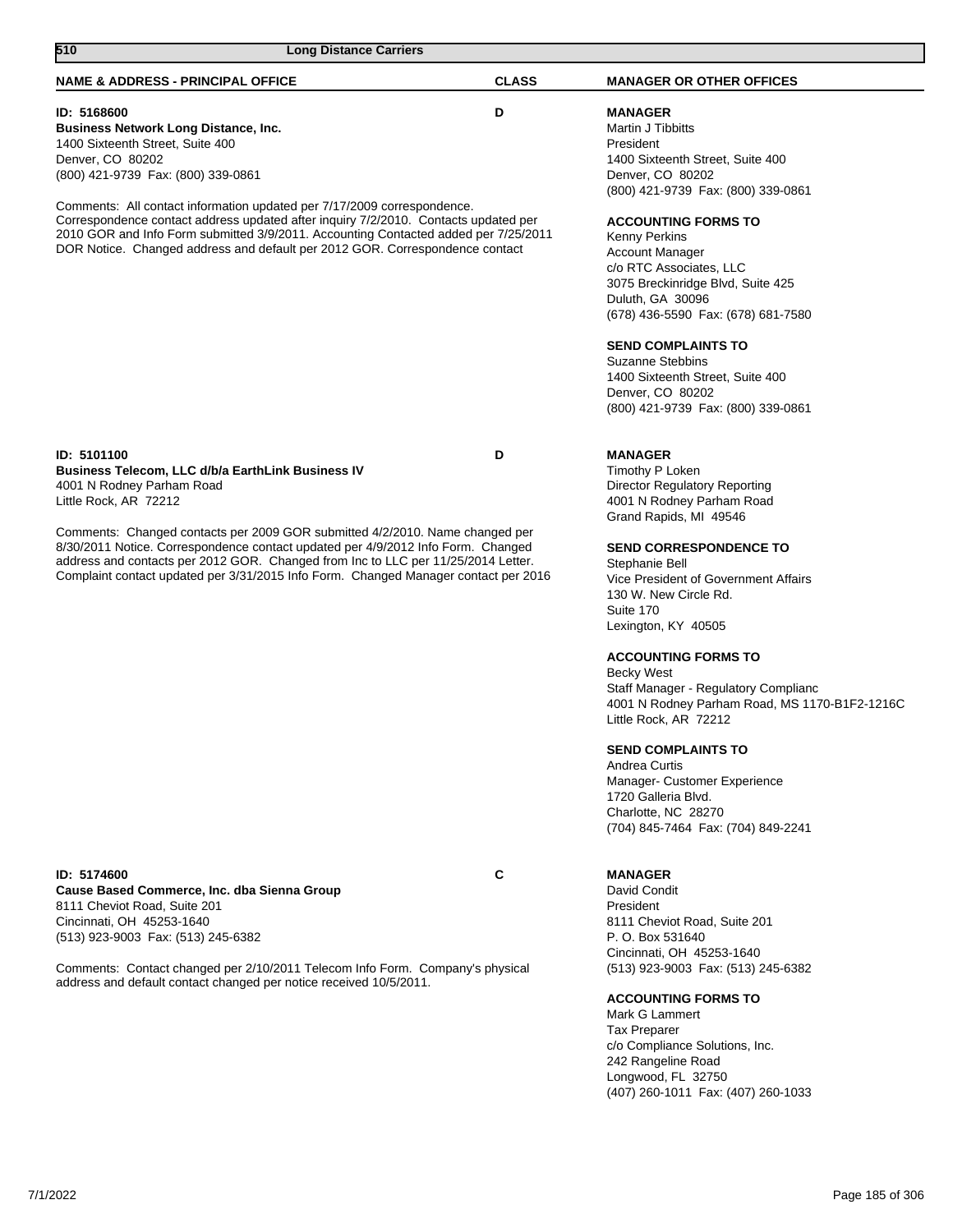| ט ו־כו<br>Long Distance Carriers                                                                                                                                                                                                                                                                                                          |              |                                                                                                                                                                                 |  |
|-------------------------------------------------------------------------------------------------------------------------------------------------------------------------------------------------------------------------------------------------------------------------------------------------------------------------------------------|--------------|---------------------------------------------------------------------------------------------------------------------------------------------------------------------------------|--|
| <b>NAME &amp; ADDRESS - PRINCIPAL OFFICE</b>                                                                                                                                                                                                                                                                                              | <b>CLASS</b> | <b>MANAGER OR OTHER OFFICES</b>                                                                                                                                                 |  |
| Cause Based Commerce, Inc. dba Sienna Group Continued                                                                                                                                                                                                                                                                                     |              | <b>SEND COMPLAINTS TO</b><br>David Condit<br>President<br>8111 Cheviot Road, Suite 201<br>Cincinnati, OH 45247<br>(513) 923-9003 Fax: (513) 245-6382                            |  |
| ID: 5168800<br><b>CBTS Technology Solutions LLC</b><br>221 East Fourth Street<br>Room 103-1170<br>Cincinnati, OH 45201-2301<br>(513) 397-1354 Fax: (513) 421-1367                                                                                                                                                                         | A            | <b>MANAGER</b><br>Ted Heckmann<br>Manager Director - Regulatory Affair<br>221 East Fourth Street<br>Room 103-1170<br>Cincinnati, OH 45202<br>(513) 397-1354 Fax: (513) 421-1367 |  |
| Comments: Address changed per Information Form filed 3/9/2007. Revised phone<br>number & added email address for Manager Contact and revised Complaint Contact per<br>Telecom Info Form filed 4/1/2011. Changed Complaint and added Accounting contact per<br>2011 GOR and 3/30/2012 Info Form. Contacts updated per 3/31/2014 Info Form. |              | <b>SEND CORRESPONDENCE TO</b><br>Elizabeth Holiday<br>Compliance Mgr<br>221 East Fourth Street                                                                                  |  |

**510 Long Distance Carriers** 

Room 103-1170 Cincinnati, OH 45201-2301 (513) 397-8374 Fax: (513) 397-1337

## **ACCOUNTING FORMS TO**

Michael Murphyu Managing Director - Corporate Tax 221 East Fourth Street Room 103-1070 Cincinnati, OH 45202 (513) 397-7893 Fax: (513) 397-1337

#### **SEND COMPLAINTS TO**

Ted Hickman Managing Director - Regulatory Affai 221 East Fourth Street Room 103-1070 Cincinnati, OH 45202 (513) 397-1375 Fax: (513) 421-1367

### **SEND CORRESPONDENCE TO**

Dennis D Moffit VP, Senior Counsel 5830 Granite Parkway, Suite 300 Plano, TX 75024

#### **ACCOUNTING FORMS TO**

Ted Christensen VP - Accounting 1 Court Square W Long Island City, NY 11101

#### **SEND COMPLAINTS TO**

200 Jericho Quadrangle, 3rd Floor Jerico, NY 11753

## **MANAGER**

Al Lubeck Director of Public Policy II 100 CenturyLink Drive Monroe, LA 71203 (913) 884-1116 Fax: (318) 362-1525

#### **ID: 5179660 D Cebridge Telecom KY, LLC dba Suddenlink Communications V** 5830 Granite Parkway, Suite 300 Plano, TX 75024

Comments: Established per 5/10/2013 Notice of Intent to Provide Service. Created Active Date per Comment info 5/27/2016. Changed default electronic contact information per 2016 GOR. Addresses and Contacts updated per 3/29/2018 Info Form. Changed Complaint contact per 3/21/2019 Info Form. Added Accounting contact per 2018 CLEC

**ID: 5108700 A CenturyLink Communications, LLC dba Lumen dba Lumen** 100 CenturyLink Drive Monroe, LA 71203 (913) 884-1116 Fax: (318) 362-1525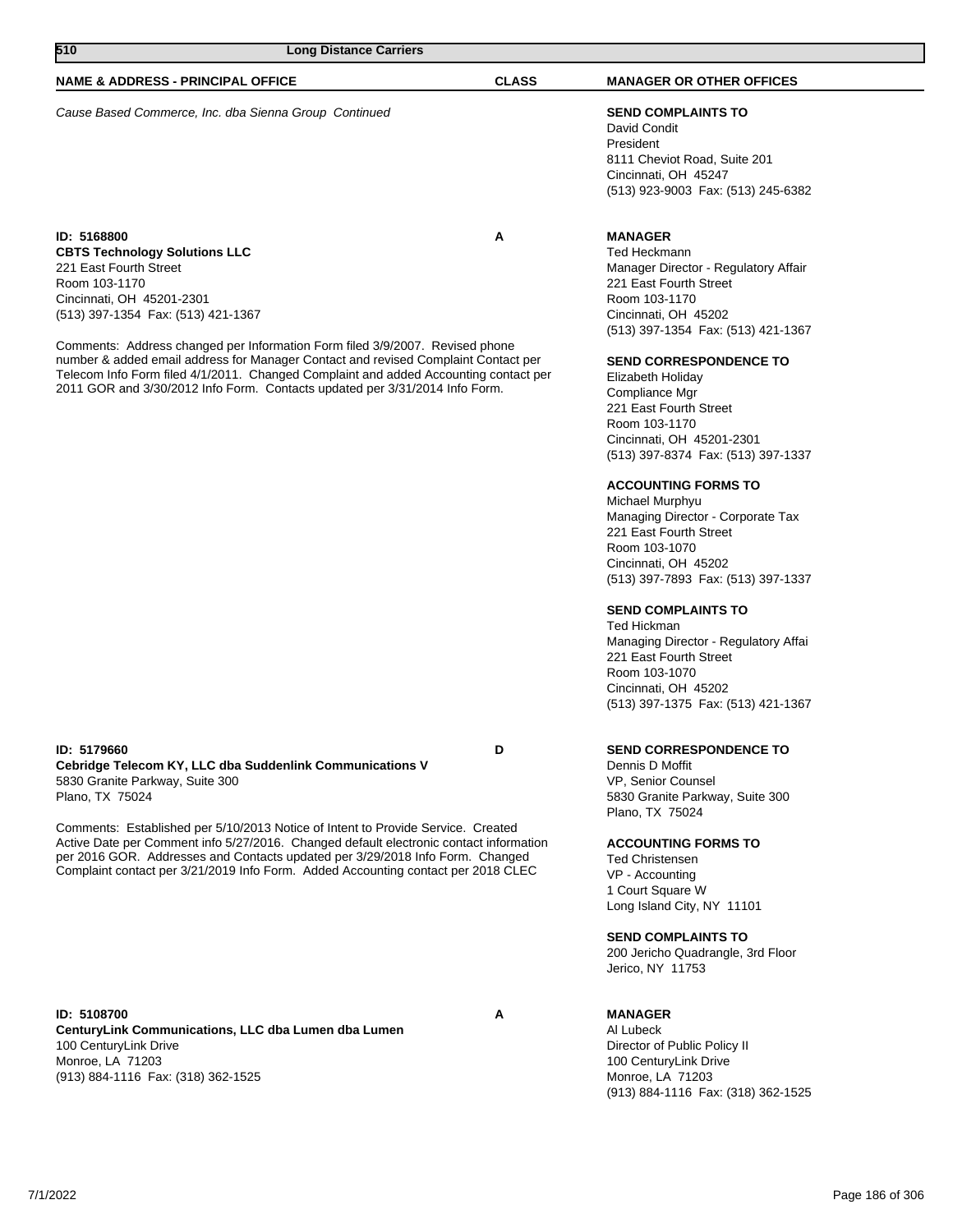| <b>NAME &amp; ADDRESS - PRINCIPAL OFFICE</b>                                                                                                                                                                                                                                                                                                                                                                                                                                                                                                  | <b>CLASS</b> | <b>MANAGER OR OTHER OFFICES</b>                                                                                                                                                                                                                                                                                                                                                                                                                                                                        |
|-----------------------------------------------------------------------------------------------------------------------------------------------------------------------------------------------------------------------------------------------------------------------------------------------------------------------------------------------------------------------------------------------------------------------------------------------------------------------------------------------------------------------------------------------|--------------|--------------------------------------------------------------------------------------------------------------------------------------------------------------------------------------------------------------------------------------------------------------------------------------------------------------------------------------------------------------------------------------------------------------------------------------------------------------------------------------------------------|
| CenturyLink Communications, LLC dba Lumen dba Lumen Technologies<br>Comments: Formerly Qwest Communications Corporation; Name changed per 1/7/2009<br>correspondence. DBA added per 7/1/2011 Notice. Changed phone and fax, added<br>Correspondence contact and changed default per 2011 GOR. Formerly Qwest<br>Communications Company, LLC dba CenturyLink QCC; Name changed per 7/15/2014                                                                                                                                                   |              | <b>SEND COMPLAINTS TO</b><br>Scott Belka<br><b>Manager Customer Service</b><br>931 14th Street, 10th Floor<br>Denver, CO 80202<br>(720) 578-5054 Fax: (720) 578-2751                                                                                                                                                                                                                                                                                                                                   |
| ID: 5179890<br>Cincinnati Bell Extended Territories LLC dba altafiber Extended<br>201 E 4th Street, Room 102-1290<br>Cincinnati, OH 45202<br>(513) 397-6503 Fax: (513) 723-9655<br>Comments: Established 8/3/2018 per application for CLEC and IXC status. Changed<br>default electronic contact information and Added Accounting contact per 2019 GOR.<br>Changed default electronic contact information per 7/29/2020 notice; Default should not<br>be changed until further notice. Added dba altafiber Extended Territories per 6/10/2022 | D            | <b>SEND CORRESPONDENCE TO</b><br>Kevin Mann<br><b>Regulatory Specialist</b><br>201 E 4th Street, Suite 103-1080<br>Cincinnati, OH 45202<br>(513) 565-2421 Fax: (513) 421-1367<br><b>ACCOUNTING FORMS TO</b><br><b>Thomas Paolucci</b><br><b>Division Controller</b><br>221 E Fourth Street<br>Cincinnati, OH 45201<br><b>SEND COMPLAINTS TO</b><br>Kathleen Campbell<br><b>Regulatory Specialist</b><br>201 E 4th Street, Suite 103-1080<br>Cincinnati, OH 45202<br>(513) 397-1296 Fax: (513) 421-1367 |
| ID: 5179100<br>City Tele Coin Company, Inc.<br>4501 Marlena Street<br>Bossier City, LA 71111<br>(318) 629-1595 Fax: (318) 746-1214<br>Comments: Established per 6/22/2009 notice. Contacts updated per 2011 GOR and<br>4/11/2012 Info Form. Contacts updated per 4/4/2013 Info Form. Created Active Date per<br>Comment info 5/27/2016                                                                                                                                                                                                        | D            | <b>MANAGER</b><br>Gerald Juneau<br>President<br>4501 Marlena Street<br>Bossier City, LA 71111<br>(318) 629-1595 Fax: (318) 746-1214<br><b>SEND CORRESPONDENCE TO</b><br><b>Victor Bruce</b><br>CFO<br>4501 Marlena Street<br>Bossier City, LA 71111<br>(318) 629-1595 Fax: (318) 746-1214<br><b>SEND COMPLAINTS TO</b><br>Jodie Cadretta<br><b>CSR Supervisor</b><br>4501 Marlena Street<br>Bossier City, LA 71111<br>(318) 629-1595 Fax: (318) 746-1214                                               |
| ID: 22205406<br><b>Citynet Kentucky, LLC</b>                                                                                                                                                                                                                                                                                                                                                                                                                                                                                                  | D            | <b>MANAGER</b><br>Tom Dlugos                                                                                                                                                                                                                                                                                                                                                                                                                                                                           |

3600 University Avenue Bridgeport, WV 26505 (304) 848-6205 Fax: (304) 292-5040

Comments: Changed contact per 12/19/2008 notice. Correspondence Contact changed and all addresses changed per 2010 Telecom Info Form filed 3/10/2011. Changed Correspondence contact address per 2016 CLEC GOR. Changed Correspondence contact address per 2016 GOR. Changed physical address per 2017 GOR.

**510 Long Distance Carriers** 

CFO 3600 University Avenue Bridgeport, WV 26505 (304) 848-6205 Fax: (304) 292-5400

## **SEND CORRESPONDENCE TO**

Brian Pancoast **Controller** 3600 University Avenue Morgantown, WV 26505 (304) 848-6205 Fax: (304) 292-5400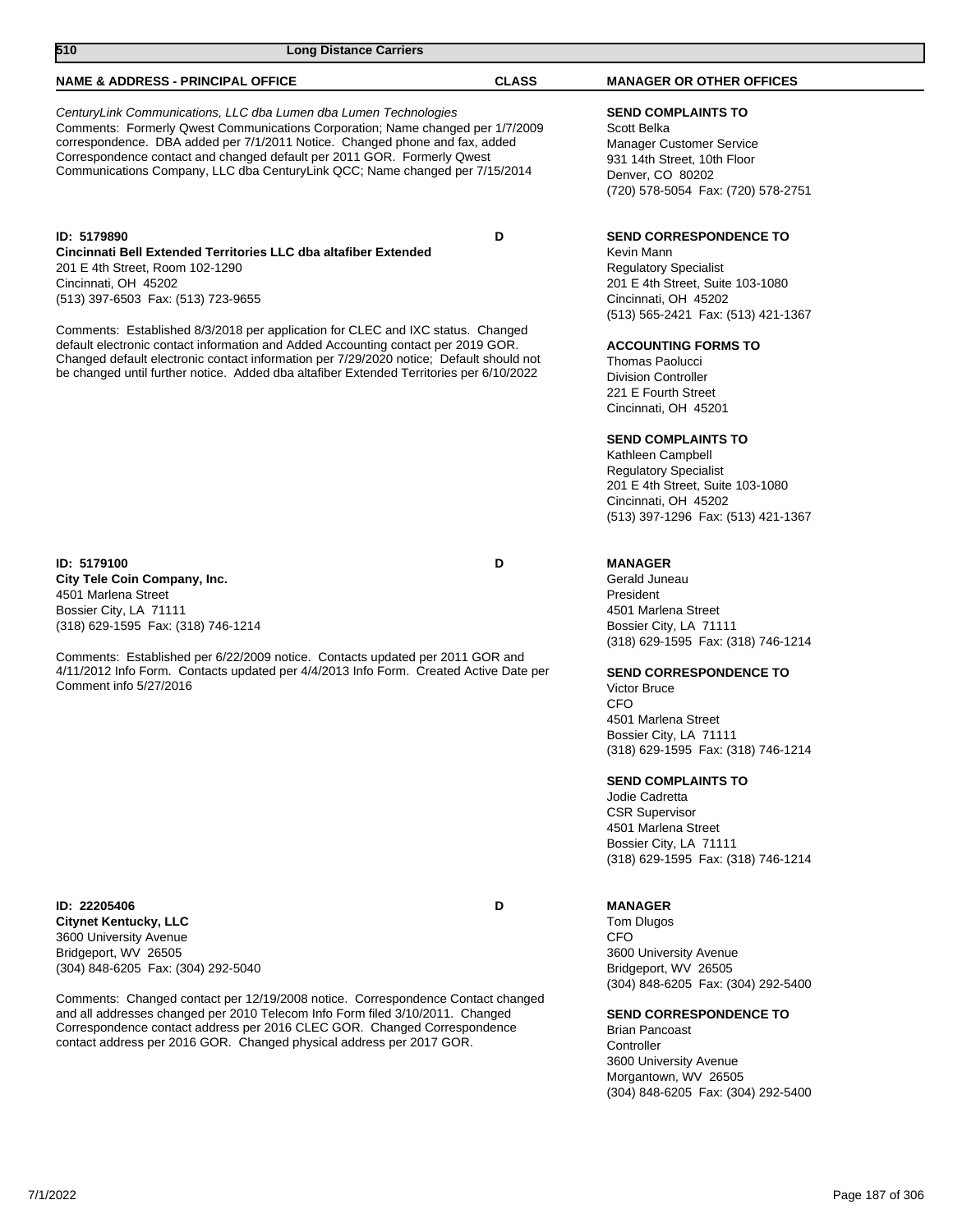# **NAME & ADDRESS - PRINCIPAL OFFICE CLASS MANAGER OR OTHER OFFICES 510 Long Distance Carriers**

## **ID: 5172400 D**

**Claro Enterprise Solutions, LLC** 3350 SW 148th Avenue, Suite 400 Miramar, FL 33027 (954) 517-7303 Fax: (954) 517-7305

Comments: Returned mailing 4/8/2008 with corrected address supplied by Postal Service; Address changed 4/9/2008. Modified Suite for physical address of company 9/9/2010 per KYSOS. Letter issued to company 9/15/2010 for GOR and Assessment concerns. Address and contacts updated per 2010 GOR. Contacts updated per

**ID: 22205516 D CMN-RUS, Inc.** 3701 Communications Way Evansville, IN 47712 (913) 754-3305 Fax: (317) 599-1149

Comments: Contact information changed 6/13/2007 per letter of 4/16/2007. Physical address changed 8/15/2008 per Information Form. Revised address for Correspondence Contact, revised Complaint Contact & added fax numbers per 2010 Telecom Info Form filed 4/4/2011. Formerly Cinergy MetroNet, Inc.; Name changed to CMN-RUS, Inc. per

**ID: 5161700 A Combined Public Communications, LLC** 100 Aqua Drive Cold Spring, KY 41076 (859) 547-5441 Fax: (859) 781-0087

Comments: Address and phone/fax updated per notice of 10/29/2009. Modified address per 2009 GOR submitted 3/12/2010. Modified address per 11/5/2010 notice. Added Correspondence contact per 2016 GOR. Changed Correspondence and Complaint contact title and company name and from Inc to LLC per 3/15/2017 notice. Contacts

**MANAGER** Luis Segovia **Controller** 3350 SW 148th Avenue, Suite 400 Miramar, FL 33027 (954) 517-7300 Fax: (954) 517-7305

## **SEND CORRESPONDENCE TO**

Naisleth Rodriguez Sr. Commercial Attorney 3350 SW 148th Avenue, Suite 400 Miramar, FL 33027

## **SEND COMPLAINTS TO**

Naisleth Rodriguez Sr. Commercial Attorney 3350 SW 148th Avenue, Suite 400 Miramar, FL 33027

## **MANAGER**

John Chuang Corporate Counsel 8829 Bond Street Overland Park, KS 66214 (913) 754-3339 Fax: (812) 759-1647

## **SEND CORRESPONDENCE TO**

Ed Corr Vice President Tax 8837 Bond Street Overland Park, KS 66214 (812) 213-1082 Fax: (317) 599-1149

## **SEND COMPLAINTS TO**

Customer Service 3701 Communications Way Evansville, IN 47715

## **MANAGER**

Melody C Weil President 100 Aqua Drive Cold Spring, KY 41076 (859) 547-5446 Fax: (859) 441-1790

## **SEND CORRESPONDENCE TO**

Vicky Moody Regulatory Administration 100 Aqua Drive Cold Spring, KY 41076 (850) 896-0415 Fax: (850) 392-1695

## **ACCOUNTING FORMS TO**

Tracey Dolezal Accountant 100 Aqua Drive Cold Spring, KY 41076 (859) 547-5441 Fax: (859) 781-0087

## **SEND COMPLAINTS TO**

Vicky Moody Regulatory Administration 100 Aqua Drive Cold Spring, KY 41076 (859) 547-5441 Fax: (859) 781-0087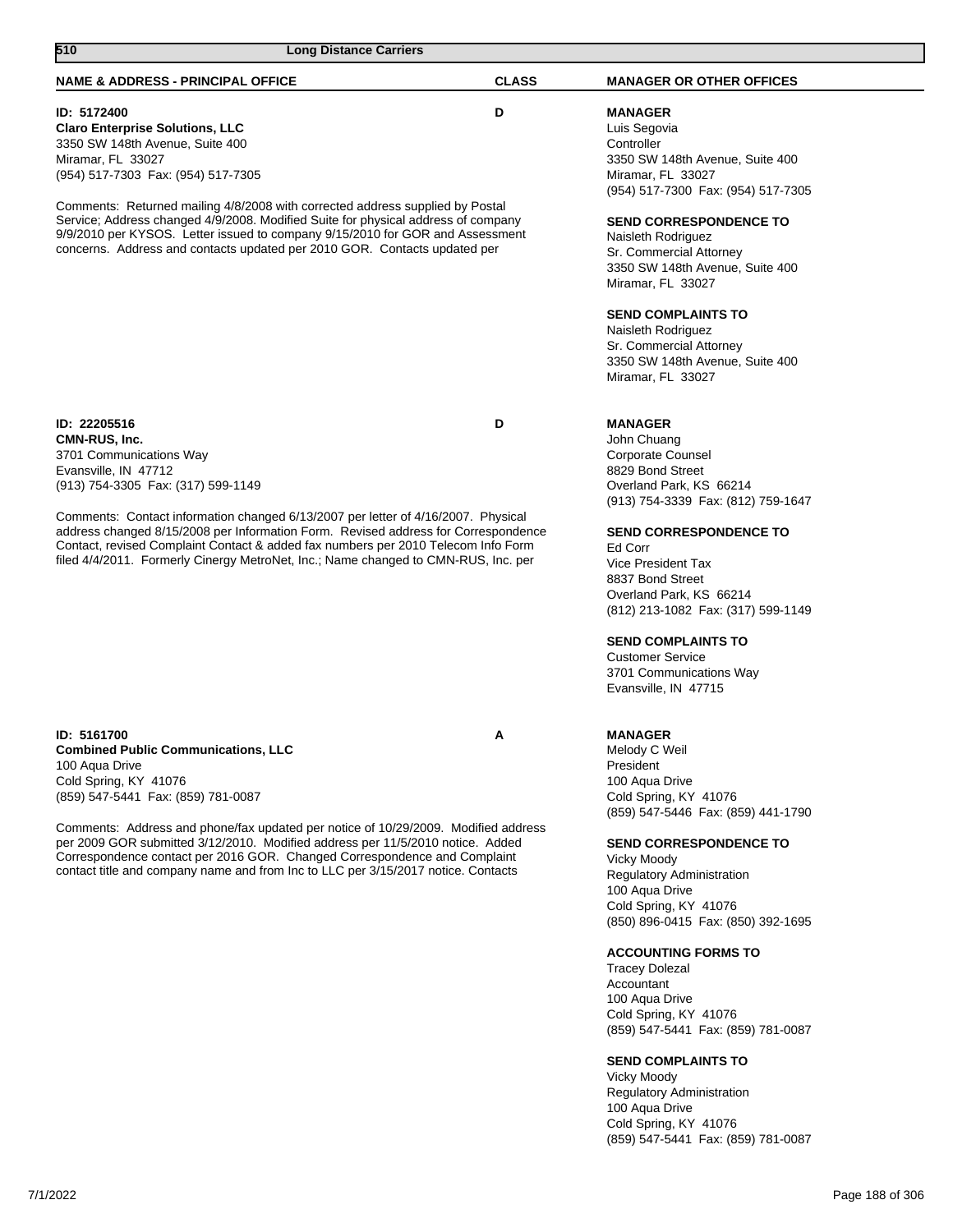| 510<br><b>Long Distance Carriers</b>                                                                                                                                                                                                                                                                                                                                                                                                                                                                                     |              |                                                                                                                                                                                                                                                                                                                                                                                                                                                                                                                       |  |
|--------------------------------------------------------------------------------------------------------------------------------------------------------------------------------------------------------------------------------------------------------------------------------------------------------------------------------------------------------------------------------------------------------------------------------------------------------------------------------------------------------------------------|--------------|-----------------------------------------------------------------------------------------------------------------------------------------------------------------------------------------------------------------------------------------------------------------------------------------------------------------------------------------------------------------------------------------------------------------------------------------------------------------------------------------------------------------------|--|
| <b>NAME &amp; ADDRESS - PRINCIPAL OFFICE</b>                                                                                                                                                                                                                                                                                                                                                                                                                                                                             | <b>CLASS</b> | <b>MANAGER OR OTHER OFFICES</b>                                                                                                                                                                                                                                                                                                                                                                                                                                                                                       |  |
| ID: 5172200<br>Comcast Phone of Kentucky, LLC d/b/a CIMCO A Division of<br>200 Cresson Boulevard<br>Phoenixville, PA 19460<br>(610) 665-2536 Fax: (610) 665-2753<br>Comments: Contact changed reflecting info from 11/26/2008 Info Form. CIMCO<br>Communications, Inc. (ID 5166300) transferred to Comcast per 4/5/2010 notice, effective<br>3/16/2010. Added dba CIMCO per 7/7/2010 tariff. Address updated per 1/19/2012 Letter.<br>Address updated per 3/14/2013 Info Form. Contacts updated per 3/20/2014 Info Form. | Α            | <b>SEND CORRESPONDENCE TO</b><br>James G Gray<br>Sr. Director, Regulatory<br>200 Cresson Boulevard<br>Phoenixville, PA 19460<br>(610) 665-2536 Fax: (610) 665-2753<br><b>SEND COMPLAINTS TO</b><br>Amy K Averill<br>VP, Regulatory Affairs<br>2605 Circle 75 Parkway SE<br>Atlanta, GA 30339<br>(470) 787-4583 Fax: (770) 863-5057                                                                                                                                                                                    |  |
| ID: 5154600<br>ComTech 21, LLC<br>One Barnes Park South<br>Wallingford, CT 06492<br>(203) 679-7000 Fax: (877) 312-5544<br>Comments: Changed contact name per 1/31/2008 filing. Information updated per<br>Telecom Info Form dated 1/31/2011. Complaint contact updated per 3/2/2012 Info Form.<br>Changed contacts per 2014 GOR. Changed Fax and added Complaint contact per 2017<br>GOR and 2/26/2018 Info Form.                                                                                                        | D            | <b>MANAGER</b><br>Laura Matosian<br><b>VP Operations</b><br>One Barnes Park South<br>Wallingford, CT 06492<br>(203) 679-7000 Fax: (877) 312-5544<br><b>SEND COMPLAINTS TO</b><br>Laura Matosian<br><b>VP Operations</b><br>One Barnes Park South<br>Wallingford, CT 06492<br>(203) 679-7000 Fax: (877) 312-5544                                                                                                                                                                                                       |  |
| ID: 5168500<br>Consolidated Communications Enterprise Services, Inc. d/b/a<br>2116 South 17th Street<br>Mattoon, IL 61938<br>(507) 386-3661 Fax: (507) 625-4661<br>Comments: Contact for Correspondence changed per 6/19/2008 request from company.<br>Formerly Consolidated Communications Network Services, Inc.; Name change effective<br>1/1/2009 per 11/20/2008 correspondence. Address and telephone number changed per<br>Info Form submitted 3/9/2009. Revised Correspondence & Complaint Contacts per 2010      | C            | <b>MANAGER</b><br>Michael Shultz<br>VP - Regulatory & Public Policy<br>2116 South 17th Street<br>Mattoon, IL 61938<br>(507) 386-3661 Fax: (507) 386-4661<br><b>SEND CORRESPONDENCE TO</b><br>Anita Yokeil<br><b>Regulatory Relations Specialist</b><br>2116 South 17th Street<br>Mattoon, IL 61938<br>(507) 386-3661 Fax: (507) 625-4661<br><b>SEND COMPLAINTS TO</b><br>Darin Doughty<br><b>Regulatory Relations Specialist</b><br>2116 South 17th Street<br>Mattoon, IL 61938<br>(217) 238-8451 Fax: (217) 235-1058 |  |
| ID: 5178800<br><b>Consumer Telcom, Inc.</b><br>170 S Green Valley Pkwy<br>Suite 300<br>Henderson, NV 89012                                                                                                                                                                                                                                                                                                                                                                                                               | D            | <b>SEND CORRESPONDENCE TO</b><br>Joseph A Nicotra<br>President<br>170 S Green Valley Pkwy<br>Suite 300<br>Henderson, NV 89012                                                                                                                                                                                                                                                                                                                                                                                         |  |

Comments: Established per 4/8/2009 correspondence requesting operating authority. Created Active Date per Comment info 5/27/2016. Changed address per 2016 GOR filed 1/24/2017.

## **SEND COMPLAINTS TO**

Joseph A Nicotra President 170 S Green Valley Pkwy Suite 300 Henderson, NV 89012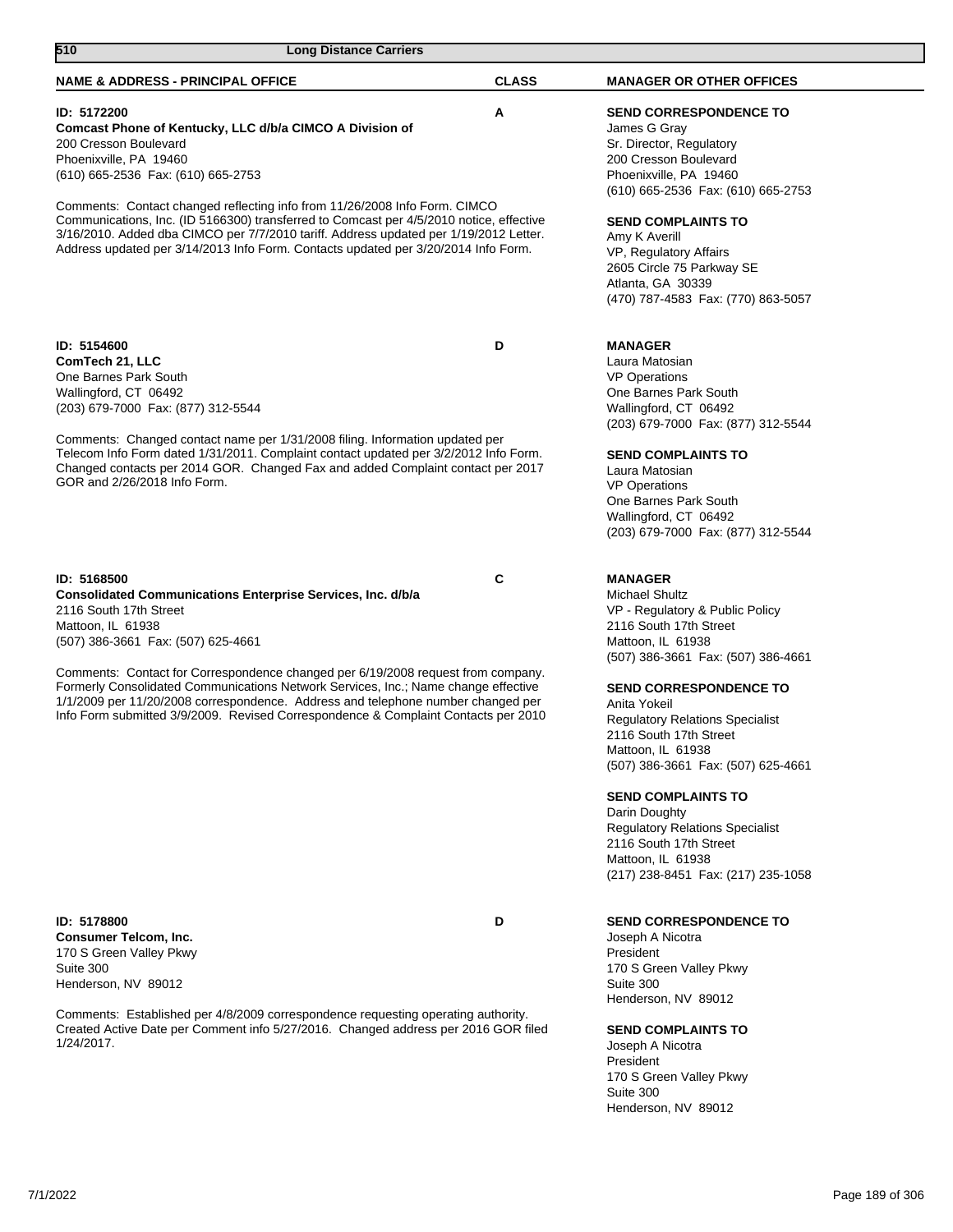# **NAME & ADDRESS - PRINCIPAL OFFICE CLASS MANAGER OR OTHER OFFICES 510 Long Distance Carriers**

**ID: 5166500 D Convergia, Inc.** 237 Hymus Boulevard Pointe Claire, Quebec Canada, H9R5C7 (514) 694-7710 Fax: (514) 693-6354

Comments: Added email address for Accounting Contact and fax number for Complaint Contact per 2010 GOR and Telecom Info Form filed on 2/8/2011. Changed Manager, added Correspondence, and changed Complaint contacts per per 2011 GOR and 2/6/2012 Info Form. Correspondence contact updated per 4/29/2013 Info Form. Changed

**ID: 5179640 D Correct Solutions, LLC** 182 Bastille Lane Ruston, LA 71270 (318) 232-1500 Fax: (318) 232-1501

Comments: Established per 4/26/2013 Letter. Changed Complaint and added Accounting contact per 2014 GOR and 3/30/2015 Info Form. Created Active Date per Comment info 5/27/2016.

**ID: 5179280 D Crexendo Business Solutions, Inc.** 1615 S 52nd Street Tempe, AZ 85281 801227004 Fax: (801) 426-6712

Comments: Established per 5/17/2010 notice to operate as an interexchange and local exchange telecommunications carrier in Kentucky. Address changed per 8/26/2010 notice. Modified Correspondence and Complaint contact address per 12/27/2011 notice. Changed address 1/15/2014; info obtained from KSOS. Complaint contact updated per

**MANAGER** Alejandro Bitar President 237 Hymus Boulevard Pointe Claire, Quebec Canada, H9R5C7 (514) 694-7710 Fax: (514) 428-7533

## **SEND CORRESPONDENCE TO**

Cathy Venardos Senior Accountant 237 Hymus Boulevard Pointe Claire, Quebec Canada, H9R5C7

## **ACCOUNTING FORMS TO**

Ariel Che US Tax Administrator 237 Hymus Boulevard Pointe Claire, Quebec Canada, H9R5C7

## **SEND COMPLAINTS TO**

Fernndo Galvez Assistant Controller 237 Hymus Boulevard Pointe Claire, Quebec Canada, H9R5C7

## **SEND CORRESPONDENCE TO**

Ryan Harvath Member 182 Bastille Lane Ruston, LA 71270 (318) 232-1500 Fax: (318) 232-1501

## **ACCOUNTING FORMS TO**

Mark G Lammert Tax Preparer c/o Compliance Solutions, Inc. 242 Rangeline Road Longwood, FL 32750 (407) 260-1011 Fax: (407) 260-1033

## **SEND COMPLAINTS TO**

Ryan Horvath Member 182 Bastille Lane Ruston, LA 71270 (318) 232-1500 Fax: (318) 232-1501

## **MANAGER**

Richard Braband VP of Operations 1615 S 52nd Street Tempe, AZ 85281 (801) 227-0004 Fax: (801) 426-6712

## **ACCOUNTING FORMS TO**

Susan Cockerham Regulatory Agent c/o FAS Tek Compliance Solutions 1725 Windward Concourse, Suite 150 Alpharetta, GA 30005 (678) 672-2837 Fax: (678) 672-2830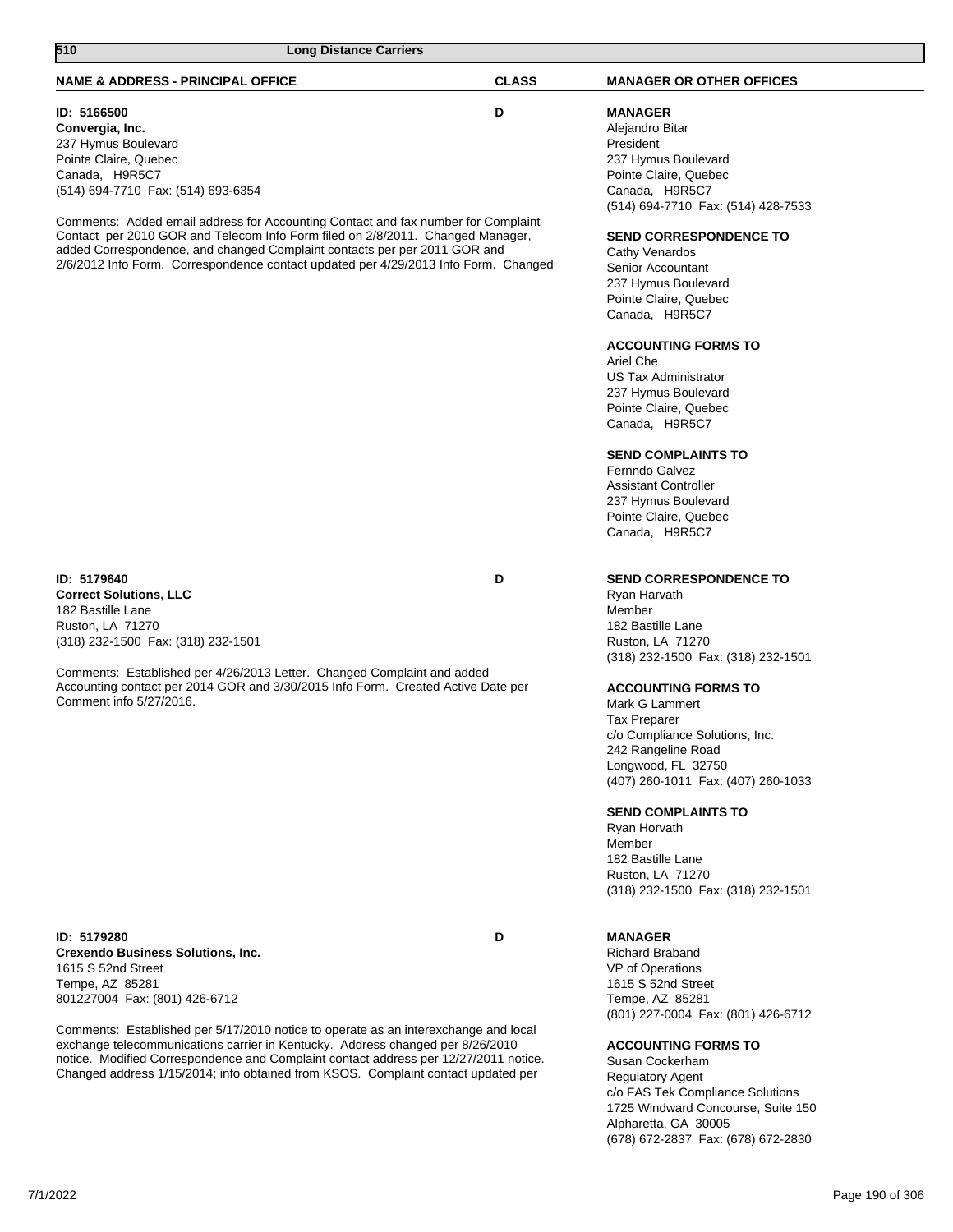## **NAME & ADDRESS - PRINCIPAL OFFICE CLASS MANAGER OR OTHER OFFICES**

Crexendo Business Solutions, Inc. Continued **SEND COMPLAINTS TO**

**ID: 5179930 D Crown Castle Fiber LLC** 1220 Augusta Drive, Suite 600 Houston, TX 77057 (724) 416-2000 Fax: (703) 434-8510

Comments: Established per 11/13/2018 notice of intent to operate as a CLEC and IXC. Consolidation of Crown Castle NG Central, LLC (5057090), Access Fiber Group, Inc. (ID 5056250) and Fiber Technologies Networks, LLC (IDs 5056890 & 5179570) into Crown Castle Fiber LLC (IDs 5057830 and 5179930) confirmed per 11/29/2018 notice and

**ID: 5173300 D Custom Network Solutions, Inc.** 210 Route 4 East, Suite 201 Paramus, NJ 07652 (201) 845-4555 Fax: (201) 845-5005

Comments: Correspondence contact updated per 3/28/2011 Info Form. Contacts updated per 3/26/2013 Info Form. Default contact changed per 2014 GOR.

**ID: 5158700 D Custom Teleconnect, Inc.** 6242 West Desert Inn Road Las Vegas, NV 89146 (702) 368-3324 Fax: (702) 368-0363

Comments: Address changed 7/18/2007 per letter received 7/6/2007. Contacts modified per 2010 GOR. Changed Manager contact and removed Correspondence per 2012 GOR. Contacts updated per 4/1/2019 Info Form. Changed default electronic contact information per 3/14/2022 GOR.

## Richard Braband VP of Operations 1615 S 52nd Street Tempe, AZ 85281

(602) 714-8500 Fax: (801) 426-6712

#### **MANAGER** Fernanda Biehl

Manager, Regulatory Affairs - Fiber 196 Van Buren Street, Suite 250 Herndon, VA 20170 (703) 434-8533 Fax: (703) 434-8510

### **SEND COMPLAINTS TO**

Fernanda Biehl Manager, Regulatory Affairs 196 Van Buren Street, Suite 250 Herndon, VA 20170 (703) 434-8533 Fax: (703) 434-8510

## **MANAGER**

Marc Rozar President 210 Route 4 East, Suite 102 Paramus, NJ 07652 (201) 845-4555 Fax: (201) 845-5005

### **SEND CORRESPONDENCE TO**

Laura Chai **Controller** 210 Route 4 East, Suite 201 Paramus, NJ 07652 (201) 845-4555 Fax: (201) 845-5005

### **SEND COMPLAINTS TO**

Joseph Pugliese VP Business Development 210 Route 4 East, Suite 102 Paramus, NJ 07652 (201) 845-4555 Fax: (201) 845-5005

## **MANAGER**

William Perna General Manager 6242 West Desert Inn Road Las Vegas, NV 89146 (702) 368-3324 Fax: (702) 368-0363

## **SEND CORRESPONDENCE TO**

Ryan Crowder Director of Operations 6242 West Desert Inn Road Las Vegas, NV 89146 (702) 368-3324 Fax: (702) 368-0363

## **SEND COMPLAINTS TO**

Ryan Crowder Director of Operations 6242 West Desert Inn Road Las Vegas, NV 89146 (702) 368-3324 Fax: (702) 368-0363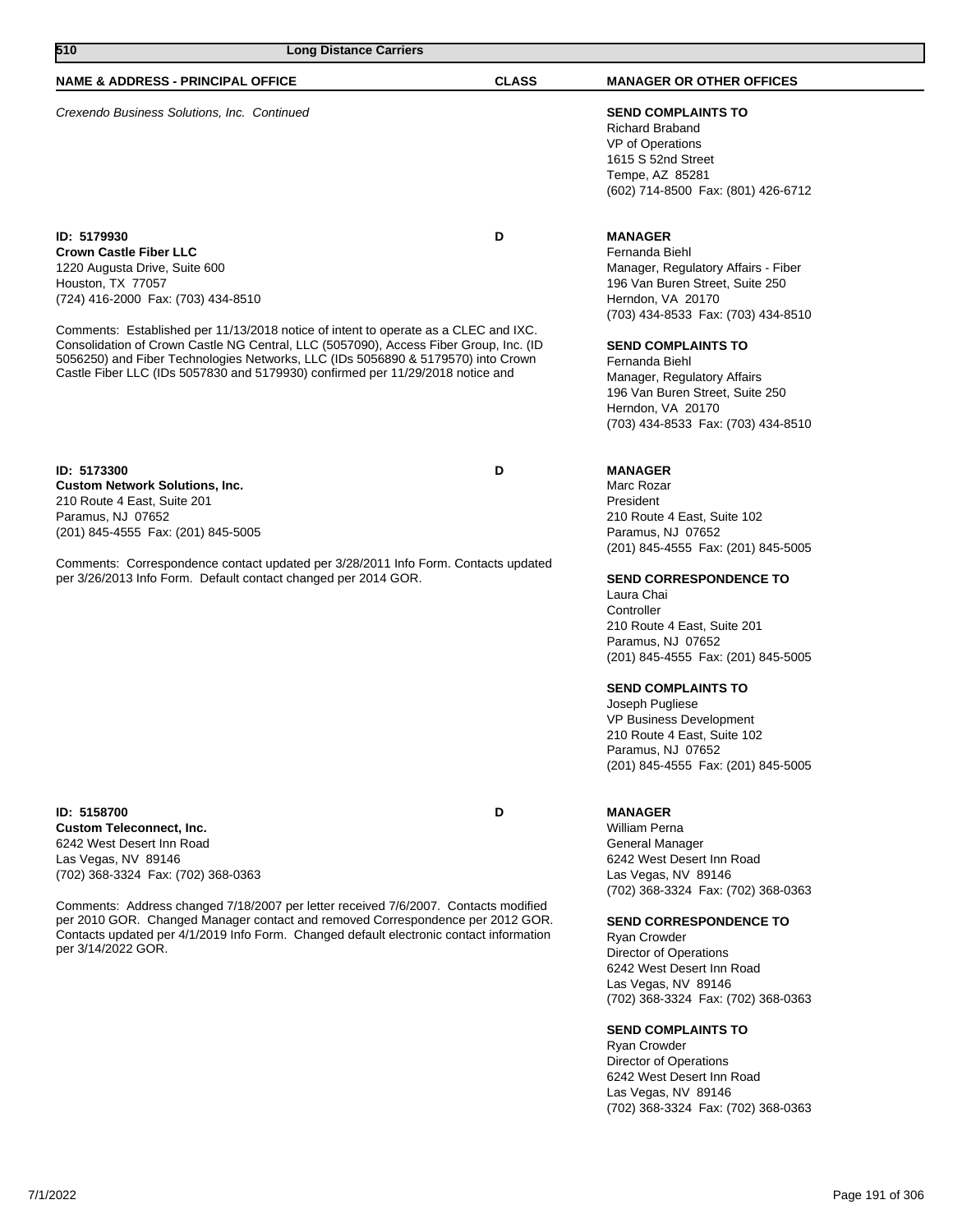| 510<br><b>Long Distance Carriers</b>                                                                                                                                                                                                                                                                                                                                                                                  |              |                                                                                                                                                                                                                                                                                                                                                                                                                                                                                                                                                                                      |
|-----------------------------------------------------------------------------------------------------------------------------------------------------------------------------------------------------------------------------------------------------------------------------------------------------------------------------------------------------------------------------------------------------------------------|--------------|--------------------------------------------------------------------------------------------------------------------------------------------------------------------------------------------------------------------------------------------------------------------------------------------------------------------------------------------------------------------------------------------------------------------------------------------------------------------------------------------------------------------------------------------------------------------------------------|
| <b>NAME &amp; ADDRESS - PRINCIPAL OFFICE</b>                                                                                                                                                                                                                                                                                                                                                                          | <b>CLASS</b> | <b>MANAGER OR OTHER OFFICES</b>                                                                                                                                                                                                                                                                                                                                                                                                                                                                                                                                                      |
| ID: 22205433<br>DCT Telecom Group, LLC d/b/a Momentum Telecom of Ohio<br>1 Concourse Parkway, NE<br>Suite 600<br>Atlanta, GA 30328<br>(440) 892-0300 Fax: (440) 892-2850                                                                                                                                                                                                                                              | D            | <b>MANAGER</b><br>Michael Litten<br>VP Finance & Administration<br>1 Concourse Parkway, NE<br>Suite 600<br>Atlanta, GA 30328<br>(440) 892-0300 Fax: (440) 892-2850                                                                                                                                                                                                                                                                                                                                                                                                                   |
| Comments: Modified record 7/16/2008 to remove Multiple Service; Added accounting<br>record per call from company regarding assessment contact 7/16/2008. Changed title of<br>Rehak per Telecom Registration Info Form submitted 3/18/2009. Added Accounting<br>Contact name per 2010 Telecom Info Form filed 2/17/2011. Changed Accounting contact                                                                    |              | <b>ACCOUNTING FORMS TO</b><br><b>Scotty Amos</b><br><b>Authorized Agent</b><br>1 Concourse Parkway, NE<br>Suite 600<br>Atlanta, GA 30328<br>(318) 429-7552 Fax: (888) 216-5058<br><b>SEND COMPLAINTS TO</b><br>Nancy Drummond<br><b>Tax Director</b><br>1 Concourse Parkway, NE<br>Suite 600                                                                                                                                                                                                                                                                                         |
|                                                                                                                                                                                                                                                                                                                                                                                                                       |              | Atlanta, GA 30328<br>(318) 429-7552 Fax: (888) 216-5058                                                                                                                                                                                                                                                                                                                                                                                                                                                                                                                              |
| ID: 5107200<br>DeltaCom, LLC<br>4001 N Rodney Parham Road<br>Little Rock, AR 72212<br>Comments: Named and Physical Address changed per 8/30/2011 Notice. Changed<br>address and contacts per 2012 GOR and changed from Inc to LLC per 2012 GOR and<br>KSOS. Changed Manager contact per 2016 GOR. Changed default regulatory email<br>address, website address, and Complaint Contact per 2017 GOR and 3/30/2018 Info | D            | <b>MANAGER</b><br>Timothy P Loken<br><b>Director Regulatory Reporting</b><br>4001 N Rodney Parham Road<br>Grand Rapids, MI 49546<br><b>SEND CORRESPONDENCE TO</b><br>Stephanie Bell<br>Vice President of Government Affairs<br>130 W. New Circle Rd.<br>Suite 170<br>Lexington, KY 40505<br><b>ACCOUNTING FORMS TO</b><br>Sandra Blade<br>Senior Analyst-Regulatory Compliance<br>4001 N Rodney Parham Road, MS 1170-B1F2-1216C<br>Little Rock, AR 72212<br><b>SEND COMPLAINTS TO</b><br>Andrea Curtis<br>Manager- Customer Experience<br>1720 Galleria Blvd.<br>Charlotte, NC 28270 |
| ID: 5179420<br>Dialog Telecommunications, Inc.<br>5550 77 Center Drive, Suite 220<br>Charlotte, NC 28217<br>(704) 887-1375 Fax: (704) 525-2129<br>Comments: Established per confirmation from telecom team 9/14/2011 based on tariffs.<br>0.0140000                                                                                                                                                                   | C            | (855) 352-2731 Fax: (704) 849-2241<br><b>MANAGER</b><br>James Bellina<br>CEO<br>5550 77 Center Drive, Suite 220<br>Charlotte, NC 28217<br>(704) 887-1375 Fax: (704) 525-2129                                                                                                                                                                                                                                                                                                                                                                                                         |

Changed address and default per 2011 GOR. Created Active Date per Comment info 5/27/2016

**SEND CORRESPONDENCE TO**

Chris Turbyfill Controller 5550 77 Center Drive, Suite 220 Charlotte, NC 28217 (704) 887-1375 Fax: (866) 882-3898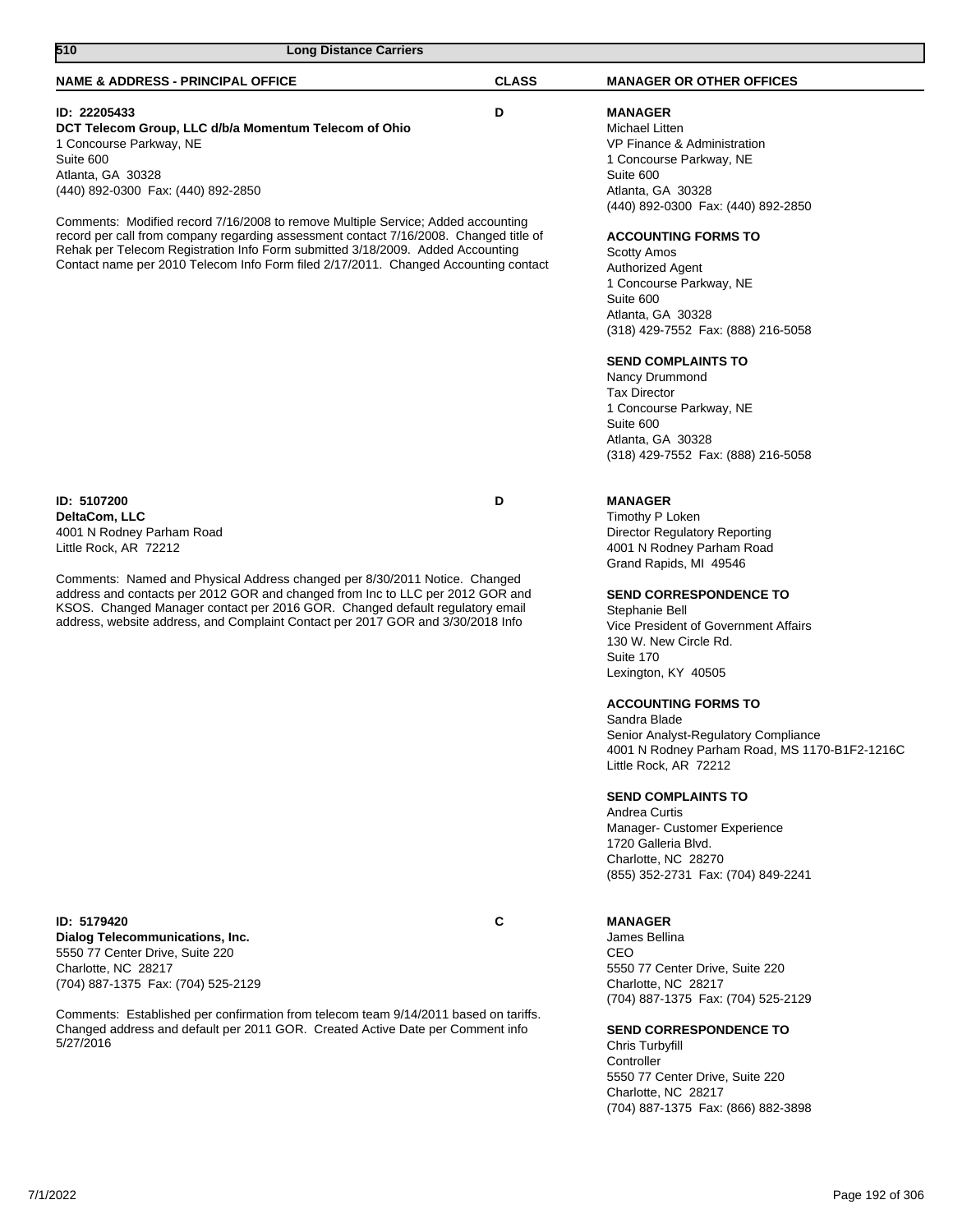## **NAME & ADDRESS - PRINCIPAL OFFICE CLASS MANAGER OR OTHER OFFICES**

Dialog Telecommunications, Inc. Continued **SEND COMPLAINTS TO**

**ID: 5179430 D dishNet Wireline, LLC** 9601 S Meridian Blvd Englewood, CO 80155

Comments: Established per 9/16/2011 Letter. Named changed per 7/18/2012 Letter and corresponding Tariff filing. Contacts updated per 1/14/2013 Info Form and 2012 GOR. Changed contacts per 2013 GOR and 3/25/2014 Info Form. Correspondence contact updated per 3/27/2015 Info Form. Changed address, Correspondence default and added

#### **ID: 22205252 A e-Tel, LLC** 1515 Broadway Paducah, KY 42001 (270) 441-7799 Fax: (270) 441-7917

Comments: Address updated per 3/29/2013 Info Form. Added Correspondence contact and changed default 5/18/2020 per 2019 GOR.

**ID: 5161800 D Easton Telecom Services, LLC** 3046 Brecksville Road Summit II, Unit A Richfield, OH 44286 (330) 659-6700 Fax: (330) 659-9379

Comments: Contacts updated per 9/20/2010 app for authority to operate as CLEC. Added Correspondence contact per 2010 GOR. Contacts updated per 3/27/2014 Info form. Correspondence updated per 3/27/2015 Info Form. Changed Default per 2015 GOR. Added Complaint contact per 3/19/2018 Info Form.

## Norma Baker EVP 5550 77 Center Drive, Suite 220 Charlotte, NC 28217

(704) 887-1375 Fax: (866) 882-3898

## **MANAGER**

Shawn Stickle Vice President 9601 S Meridian Blvd Englewood, CO 80112 (303) 831-1977 Fax: (303) 831-1988

#### **SEND CORRESPONDENCE TO**

Sam Allen Attorney-in-Fact 9601 S Meridian Blvd Englewood, CO 80155

#### **ACCOUNTING FORMS TO**

Jason Erdmann Senior Tax Manager 9601 S Meridian Blvd Englewood, CO 80112

## **SEND COMPLAINTS TO**

Mark Schmitt Customer Service Manager 9601 S Meridian Blvd Englewood, CO 80112

#### **MANAGER**

Renee Hayden COO 1515 Broadway Paducah, KY 42001 (270) 441-7799 Fax: (270) 441-7917

### **SEND CORRESPONDENCE TO**

Jeannie Englert Office Manager 1515 Broadway Paducah, KY 42001

#### **SEND COMPLAINTS TO**

Renee Hayden COO 1515 Broadway Paducah, KY 42001

### **MANAGER**

Robert E Mocas Manager 3046 Brecksville Road Summit II, Unit A Richfield, OH 44286 (330) 659-6700 Fax: (330) 659-9379

## **SEND CORRESPONDENCE TO**

James Kolezynski Director of Operations 3046 Brecksville Road Summit II, Unit A Richfield, OH 44286 (330) 659-6700 Fax: (330) 659-9379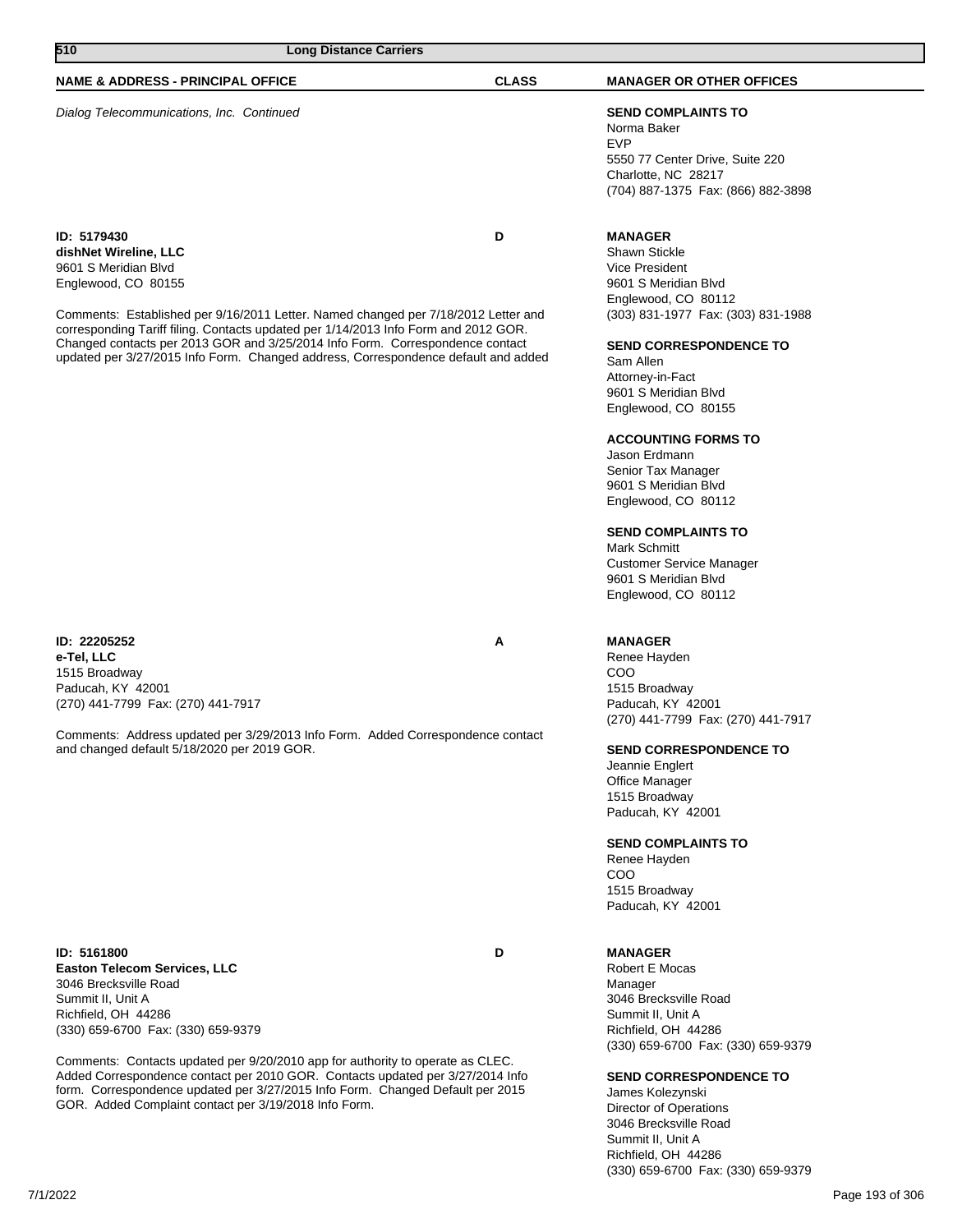| 510<br><b>Long Distance Carriers</b>                                                                                                                                                                                                                                                                                                                                                                                                                      |              |                                                                                                                                                                                                                                                                                                                                                                                                                                                                                                                                                                     |
|-----------------------------------------------------------------------------------------------------------------------------------------------------------------------------------------------------------------------------------------------------------------------------------------------------------------------------------------------------------------------------------------------------------------------------------------------------------|--------------|---------------------------------------------------------------------------------------------------------------------------------------------------------------------------------------------------------------------------------------------------------------------------------------------------------------------------------------------------------------------------------------------------------------------------------------------------------------------------------------------------------------------------------------------------------------------|
| <b>NAME &amp; ADDRESS - PRINCIPAL OFFICE</b>                                                                                                                                                                                                                                                                                                                                                                                                              | <b>CLASS</b> | <b>MANAGER OR OTHER OFFICES</b>                                                                                                                                                                                                                                                                                                                                                                                                                                                                                                                                     |
| Easton Telecom Services, LLC Continued                                                                                                                                                                                                                                                                                                                                                                                                                    |              | <b>ACCOUNTING FORMS TO</b><br>Pat Hudson<br>Regulatory Revenue Admin<br>3046 Brecksville Road<br>Summit II, Unit A<br>Richfield, OH 44286<br>(330) 659-6700 Fax: (330) 659-9379                                                                                                                                                                                                                                                                                                                                                                                     |
|                                                                                                                                                                                                                                                                                                                                                                                                                                                           |              | <b>SEND COMPLAINTS TO</b><br>James Kolenzynski<br>Director of Operations<br>3046 Brecksville Road<br>Summit II, Unit A<br>Richfield, OH 44286<br>(330) 659-6700 Fax: (330) 659-9379                                                                                                                                                                                                                                                                                                                                                                                 |
| ID: 5133100<br><b>Electric Lightwave, LLC</b><br>18110 SE 34th Street, Building One<br>Suite 100<br>Vancouver, WA 98683<br>(763) 745-8466 Fax: (763) 745-8459                                                                                                                                                                                                                                                                                             | D            | <b>SEND CORRESPONDENCE TO</b><br>Donna Heaston<br><b>Manager Regulatory Affairs</b><br>18110 SE 34th Street, Building One<br>Suite 100<br>Vancouver, WA 98683<br>(763) 745-8466 Fax: (763) 745-8459                                                                                                                                                                                                                                                                                                                                                                 |
| Comments: Address changed after returned mailing of 8/27/2007; Info obtained from KY<br>Sec of State. Contacts updated per 4/1/2014 Info form. Addresses updated per 4/1/2015<br>Info Form. Changed mailing address per 2015 GOR. Contacts updated per 3/29/2017<br>Info Form.                                                                                                                                                                            |              | <b>SEND COMPLAINTS TO</b><br>Donna Heaston<br>Corporate Attorney<br>6160 Golden Hills Drive<br>Golden Valley, MN 55416<br>(763) 745-8466 Fax: (763) 745-8459                                                                                                                                                                                                                                                                                                                                                                                                        |
| ID: 5173400<br>Encartele, Inc.<br>8210 South 109 Street<br>LaVista, NE 68128<br>(402) 342-0945 Fax: (402) 342-0945<br>Comments: Contacts changed per 2009 GOR submitted 5/17/2010. Contact changes per<br>2/10/2011 Telecom Info Form. Changed Manager contact per 2011 GOR. Changed<br>contacts per 12/17/2014 notice. Changed Complaint contact per 3/30/2015 Info Form.<br>Moved Manager to Correspondence and added new Manager contact per 2017 GOR. | D            | <b>MANAGER</b><br>Scott Moreland<br>President<br>8210 South 109 Street<br>LaVista, NE 68128<br>(402) 342-0945 Fax: (402) 342-0945<br><b>SEND CORRESPONDENCE TO</b><br>Donald Peeler<br>Secretary<br>8210 South 109 Street<br>LaVista, NE 68128<br>(402) 342-0945 Fax: (402) 342-0945<br><b>ACCOUNTING FORMS TO</b><br>Mark G Lammert<br><b>Tax Preparer</b><br>c/o Compliance Solutions, Inc.<br>242 Rangeline Road<br>Longwood, FL 32750<br>(407) 260-1011 Fax: (407) 260-1033<br><b>SEND COMPLAINTS TO</b><br>Donald Peeler<br>Secretary<br>8210 South 109 Street |

**ID: 5152900 D Enhanced Communications Group, LLC** 312 SE Delaware Avenue P. O. Box 606 Bartlesville, OK 74003 (918) 333-8833 Fax: (310) 362-8601

## **MANAGER**

Jeff Holley **President** 312 SE Delaware Avenue Bartlesville, OK 74003 (918) 333-8833 Fax: (310) 362-8601

(402) 342-0945 Fax: (402) 342-0945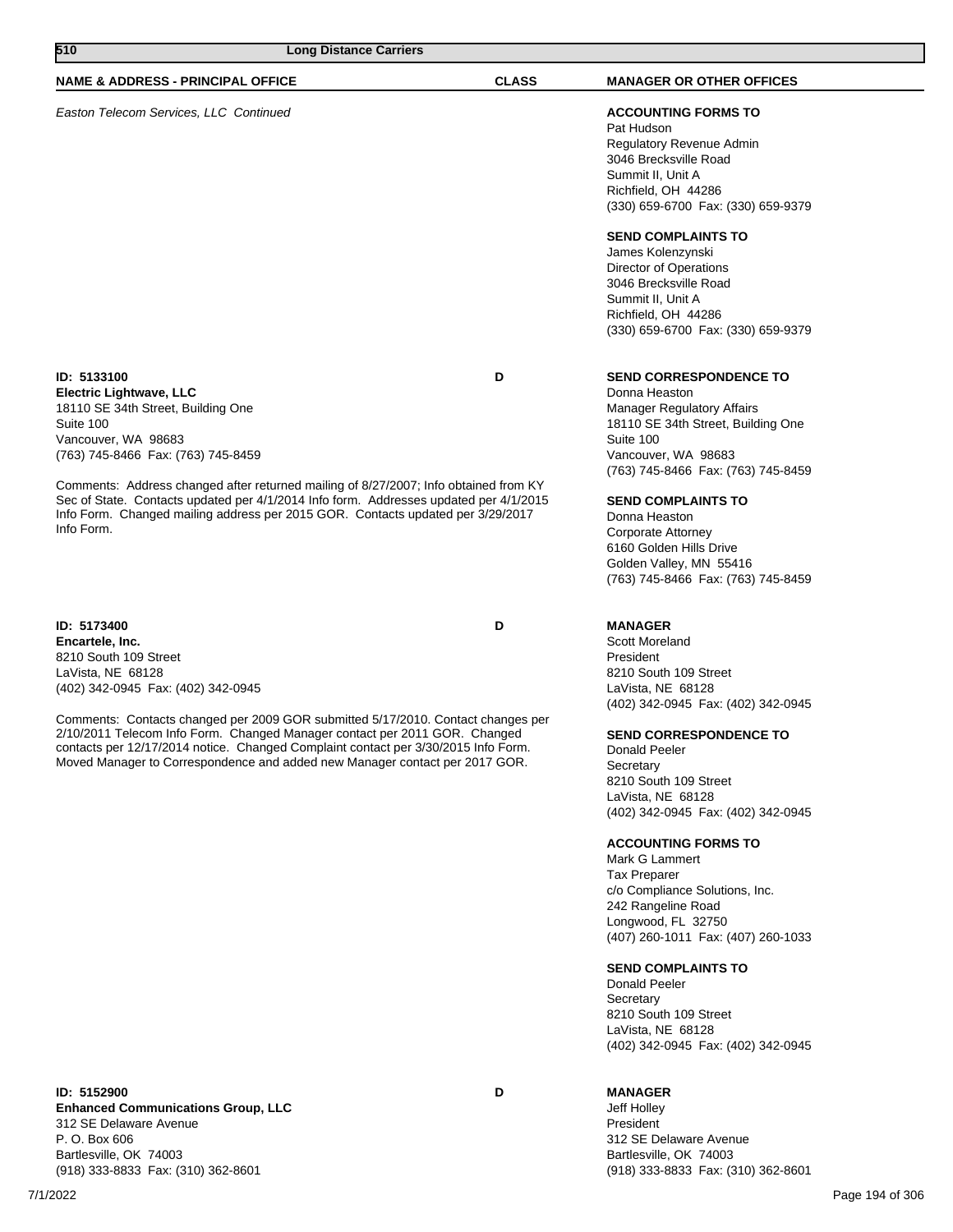| 510<br><b>Long Distance Carriers</b>                                                                                                                                                                                                                                                                                                                                       |              |                                                                                                                                                                                                                                                                                                                                                                                                                                                                                                 |
|----------------------------------------------------------------------------------------------------------------------------------------------------------------------------------------------------------------------------------------------------------------------------------------------------------------------------------------------------------------------------|--------------|-------------------------------------------------------------------------------------------------------------------------------------------------------------------------------------------------------------------------------------------------------------------------------------------------------------------------------------------------------------------------------------------------------------------------------------------------------------------------------------------------|
| <b>NAME &amp; ADDRESS - PRINCIPAL OFFICE</b>                                                                                                                                                                                                                                                                                                                               | <b>CLASS</b> | <b>MANAGER OR OTHER OFFICES</b>                                                                                                                                                                                                                                                                                                                                                                                                                                                                 |
| Enhanced Communications Group, LLC Continued<br>Comments: Contacts updated per 2/10/2011 Telecom Info Form. Changed Manager<br>contact and Complaint contact per 2011 GOR and 1/31/2012 Info Form. Changed<br>Manager and Complaint contacts per 2015 GOR and 3/30/2016 Info Form. Changed<br>default electronic contact information per 2018 GOR and 3/29/2019 Info Form. |              | SEND CORRESPONDENCE TO<br>Carla Turner<br>312 SE Delaware Avenue<br>P. O. Box 606<br>Bartlesville, OK 74003<br>(918) 333-8833 Fax: (918) 333-8843<br><b>ACCOUNTING FORMS TO</b><br>Mark G Lammert<br><b>Tax Preparer</b><br>c/o Compliance Solutions, Inc.<br>242 Rangeline Road<br>Longwood, FL 32750<br>(407) 260-1011 Fax: (407) 260-1033<br><b>SEND COMPLAINTS TO</b><br>Jeff Holley<br>President<br>312 SE Delaware Avenue<br>Bartlesville, OK 74003<br>(918) 333-8833 Fax: (310) 362-8601 |
| ID: 5141600<br><b>Enhanced Communications Network, Inc.</b><br>1031 S Glendora Avenue<br>West Covina, CA 91790<br>(800) 777-8003 Fax: (626) 582-1276<br>Comments: Added information for Manager Contact & Complaint Contact per 2010<br>Telecom Info Form filed 4/4/2011. Changed contacts per 2011 GOR and 4/3/2012 Info<br>Form.                                         | D            | <b>MANAGER</b><br>Raymond Chan<br>President<br>1031 S Glendora Avenue<br>(626) 445-6636 Fax: (626) 582-1276<br><b>SEND CORRESPONDENCE TO</b><br>Thomas J Haluskey<br><b>Director of Operations</b><br>1031 S Glendora Avenue<br>West Covina, CA 91790<br>(800) 777-8003 Fax: (626) 582-1276<br><b>SEND COMPLAINTS TO</b><br>Thomas J Haluskey                                                                                                                                                   |
|                                                                                                                                                                                                                                                                                                                                                                            |              | Director of Operations<br>1031 S Glendora Avenue<br>West Covina, CA 91790<br>(800) 777-8003 Fax: (626) 582-1276                                                                                                                                                                                                                                                                                                                                                                                 |
| ID: 5178600<br><b>EnTelegent Solutions, Inc.</b><br>2520 Whitehall Park Drive, Suite 200<br>Charlotte, NC 28273<br>(704) 909-6410 Fax: (704) 504-5868                                                                                                                                                                                                                      | D            | <b>MANAGER</b><br>Michael Ruziska<br>Vice President<br>2520 Whitehall Park Drive, Suite 200<br>Charlotte, NC 28273                                                                                                                                                                                                                                                                                                                                                                              |
| Comments: Established per 2/19/2009 correspondence. Changed contacts and phone<br>number per 2010 GOR. Contacts updated per 3/19/2013 Info Form. Contacts updated per<br>2013 GOR and 4/1/2014 Info Form. Created Active Date per Comment info 5/27/2016.<br>2520 Whitehall Park Drive                                                                                     |              | (704) 909-6410 Fax: (704) 504-5868<br><b>SEND COMPLAINTS TO</b><br>Michael Ruziska<br>Vice President<br>2520 Whitehall Park Drive, Suite 200<br>Charlotte, NC 28273<br>(704) 909-6410 Fax: (704) 504-5868                                                                                                                                                                                                                                                                                       |
| ID: 5179960<br><b>Extablet Accet Entity IIC</b>                                                                                                                                                                                                                                                                                                                            | D            | <b>MANAGER</b><br>Rrian S Kirk                                                                                                                                                                                                                                                                                                                                                                                                                                                                  |

**ExteNet Asset Entity, LLC** 3030 Warrenville Road, Suite 340 Lisle, IL 60532 (630) 505-3800 Fax: (630) 577-1332

Brian S Kirk Deputy General Counsel 3030 Warrenville Road, Suite 340 Lisle, IL 60532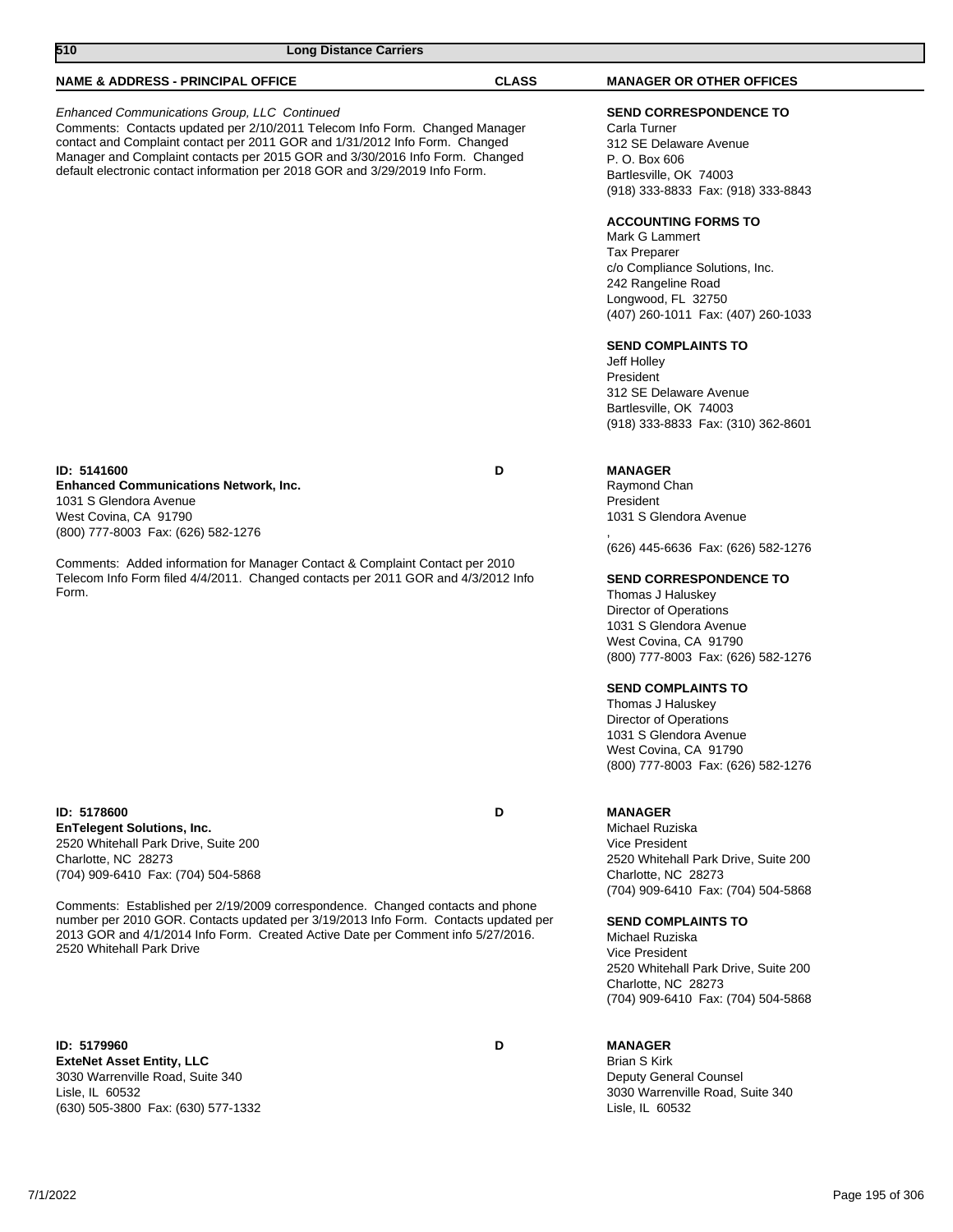| 510                                                                                                                                                                                                                                                                                                                                                                                                                                                                            | <b>Long Distance Carriers</b> |              |                                                                                                                                                                                                                                                                                                                                                                                                                                                                                                           |
|--------------------------------------------------------------------------------------------------------------------------------------------------------------------------------------------------------------------------------------------------------------------------------------------------------------------------------------------------------------------------------------------------------------------------------------------------------------------------------|-------------------------------|--------------|-----------------------------------------------------------------------------------------------------------------------------------------------------------------------------------------------------------------------------------------------------------------------------------------------------------------------------------------------------------------------------------------------------------------------------------------------------------------------------------------------------------|
| <b>NAME &amp; ADDRESS - PRINCIPAL OFFICE</b>                                                                                                                                                                                                                                                                                                                                                                                                                                   |                               | <b>CLASS</b> | <b>MANAGER OR OTHER OFFICES</b>                                                                                                                                                                                                                                                                                                                                                                                                                                                                           |
| ExteNet Asset Entity, LLC Continued<br>Comments: Established per 3/4/2019 notice of intent to provide CLEC and IXC service.<br>Added Accounting contact per 2019 GOR. Changed Accounting contact per 3/15/2022<br>Info Form.                                                                                                                                                                                                                                                   |                               |              | <b>ACCOUNTING FORMS TO</b><br><b>Scotty Amos</b><br>Authorized Agent<br>3030 Warrenville Road, Suite 340<br>Lisle, IL 60532<br>(318) 429-7580 Fax: (630) 577-1322<br><b>SEND COMPLAINTS TO</b><br>Matt Simpson<br>E. D., Network Operations<br>3030 Warrenville Road, Suite 340<br>Lisle, IL 60532                                                                                                                                                                                                        |
| ID: 5171300<br>First Choice Technology, Inc.<br>903 Lake Lilly Drive, Suite A125<br>Maitland, FL 32751<br>(407) 629-0950 Fax: (407) 629-5320<br>Comments: Changed address 8/15/2008 per Information Form. NetLojix Telecom, Inc.<br>acquired by First Choice Technology, Inc. per 11/7/2008 Adoption Notice and other<br>11/10/2008 correspondence. Address changed per 2/10/2011 Telecom Info Form.                                                                           | D                             |              | <b>MANAGER</b><br><b>Scott Howsare</b><br>President<br>903 Lake Lilly Drive, Suite A125<br>Maitland, FL 32751<br>(407) 629-0950 Fax: (407) 629-5320<br><b>ACCOUNTING FORMS TO</b><br>Mark G Lammert<br><b>Tax Preparer</b><br>c/o Compliance Solutions, Inc.<br>242 Rangeline Road<br>Longwood, FL 32750<br>(407) 260-1011 Fax: (407) 260-1033<br><b>SEND COMPLAINTS TO</b><br>Scott Howsare<br>President<br>903 Lake Lilly Drive, Suite A125<br>Maitland, FL 32751<br>(407) 629-0950 Fax: (407) 629-5320 |
| ID: 5145400<br><b>First Communications, L.L.C.</b><br>3340 West Market Street<br>Akron, OH 44333<br>(330) 835-2459 Fax: (866) 540-8518<br>Comments: Address changed per letter received 1/26/2007. New Access<br>Communications sold to First Communications per 8/17/2007 letter. Acceris Management<br>and Acquisition sold to First Communications per 8/20/2007 letter. Changed physical<br>address per 8/14/2008 Info Form. Changed address per 1/22/2009 notice. Changed | D                             |              | <b>MANAGER</b><br>Mary Cegelski<br><b>Regulatory Manager</b><br>3340 West Market Street<br>Akron, OH 44333<br>(330) 835-2275 Fax: (330) 835-2330<br><b>SEND CORRESPONDENCE TO</b><br>Jeffrey Giannantonio<br><b>Contact Administrator</b><br>3340 West Market Street<br>Akron, OH 44333<br>(330) 835-2459 Fax: (866) 540-8518<br><b>ACCOUNTING FORMS TO</b><br>Laura Sanders<br>Attorney-in-Fact<br>3340 West Maket Street<br>Akron, OH 44333<br>(678) 786-1472 Fax: (404) 262-3271                       |

## **SEND COMPLAINTS TO**

Customer Care 3340 West Market Street Akron, OH 44333 (330) 835-2459 Fax: (866) 540-8518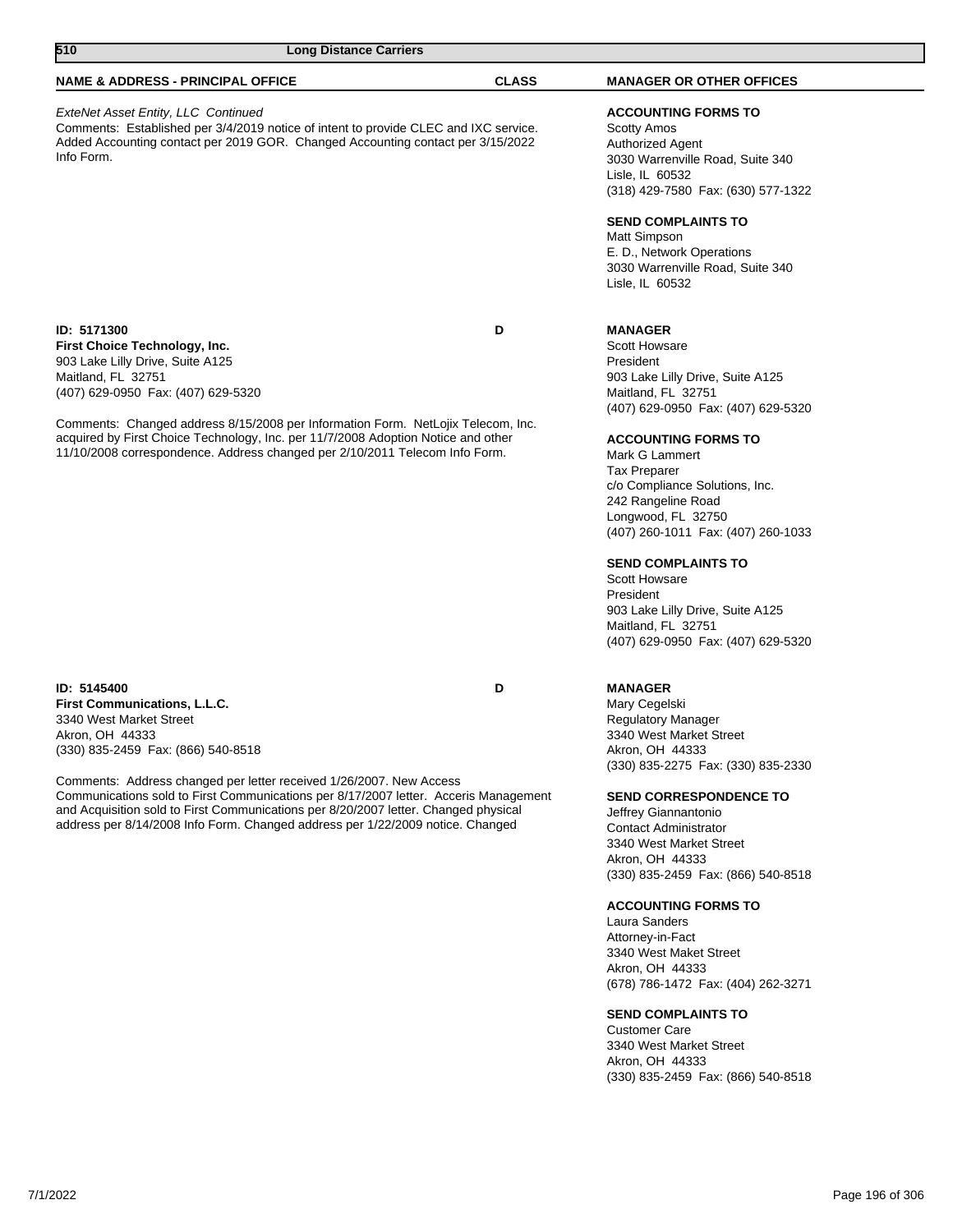| 510<br><b>Long Distance Carriers</b>                                                                                                                                                                                                                                                                                                                                                                                                                                              |              |                                                                                                                                                                                                                                                                                                                                                                                                                                                                                                                                                                                                                 |
|-----------------------------------------------------------------------------------------------------------------------------------------------------------------------------------------------------------------------------------------------------------------------------------------------------------------------------------------------------------------------------------------------------------------------------------------------------------------------------------|--------------|-----------------------------------------------------------------------------------------------------------------------------------------------------------------------------------------------------------------------------------------------------------------------------------------------------------------------------------------------------------------------------------------------------------------------------------------------------------------------------------------------------------------------------------------------------------------------------------------------------------------|
| <b>NAME &amp; ADDRESS - PRINCIPAL OFFICE</b>                                                                                                                                                                                                                                                                                                                                                                                                                                      | <b>CLASS</b> | <b>MANAGER OR OTHER OFFICES</b>                                                                                                                                                                                                                                                                                                                                                                                                                                                                                                                                                                                 |
| ID: 22211600<br>Foothills Rural Telephone Cooperative, Inc. dba Foothills Long<br>1621 Kentucky Route 40 W<br>P. O. Box 240<br>Staffordsville, KY 41256<br>(606) 297-3501 Fax: (606) 297-2000                                                                                                                                                                                                                                                                                     | В            | <b>MANAGER</b><br><b>Ruth Conley</b><br>CEO<br>1621 Kentucky Route 40 W<br>P. O. Box 240<br>Staffordsville, KY 41256                                                                                                                                                                                                                                                                                                                                                                                                                                                                                            |
| Comments: New CEO; Contact updated per 3/29/2011 notice. Added Correspondence<br>contact per 12/16/2019 notice.                                                                                                                                                                                                                                                                                                                                                                   |              | <b>SEND CORRESPONDENCE TO</b><br>Jarrod Hardin<br>Director of Customer Relations<br>1621 Kentucky Route 40 W<br>P. O. Box 240<br>Staffordsville, KY 41256<br><b>SEND COMPLAINTS TO</b><br>Susan Fairchild<br>Office Manager<br>1621 Kentucky Route 40 W<br>P. O. Box 240                                                                                                                                                                                                                                                                                                                                        |
|                                                                                                                                                                                                                                                                                                                                                                                                                                                                                   |              | Staffordsville, KY 41256                                                                                                                                                                                                                                                                                                                                                                                                                                                                                                                                                                                        |
| ID: 5167400<br>France Telecom Corporate Solutions L.L.C.<br>13865 Sunrise Valley Drive<br>Coppermine Commons Building #2, Suite 425<br>Herndon, VA 20171<br>(703) 375-7323 Fax: (703) 925-4712<br>Comments: Modified contacts and address per notice submitted 12/22/2009 to operate as<br>a wireless telecommunications service provider. Changed Manager contact 5/18/2020 per<br>2019 GOR. Changed address and default electronic contact information per 10/8/2020<br>notice. | D            | <b>MANAGER</b><br>Neomi Groman<br>Treasurer<br>13865 Sunrise Valley Drive<br>Coppermine Commons Building #2, Suite 425<br>Herndon, VA 20171<br>(703) 375-7325 Fax: (703) 425-4712<br><b>SEND CORRESPONDENCE TO</b><br>Joe Topel<br><b>Regulatory Manager</b><br>13865 Sunrise Valley Drive<br>Coppermine Commons Building #2, Suite 425<br>Herndon, VA 20171<br>(703) 375-7323 Fax: (703) 925-4712<br><b>SEND COMPLAINTS TO</b><br>Joe Topel<br><b>Regulatory Manager</b><br>13865 Sunrise Valley Drive<br>Coppermine Commons Building #2, Suite 425<br>Herndon, VA 20171<br>(703) 375-7323 Fax: (703) 925-4712 |
| ID: 22250116<br><b>Fusion Cloud Services, LLC</b><br>210 Interstate North Pkwy, Suite 200<br>Atlanta, GA 30339<br>(703) 994-4453 Fax: (678) 324-5458                                                                                                                                                                                                                                                                                                                              | C            | <b>MANAGER</b><br>James Prenetta<br>Manager<br>210 Interstate North Pkwy, Suite 200<br>Atlanta, GA 30339                                                                                                                                                                                                                                                                                                                                                                                                                                                                                                        |
| Comments: Added dba Birch Comm of Southeast per notice with 5/12/08 effective date<br>provided by tariff branch 5/22/08. Name changed to Birch Comm, Inc. per 11/17/08<br>correspondence; Formerly Access Integrated Networks, Inc. dba Birch Comm of<br>Southeast. Changed suite per 2011 GOR. Manager contact changed per 2012 GOR.                                                                                                                                             |              | <b>SEND CORRESPONDENCE TO</b><br>Ronald A Sheehan<br>Director of Compliance Reporting<br>210 Interstate North Pkwy, Suite 200<br>Atlanta, GA 30339<br>(781) 519-7424 Fax: (678) 324-5458                                                                                                                                                                                                                                                                                                                                                                                                                        |

## **ACCOUNTING FORMS TO**

Trish Kirby Compliance Reporting Technical c/o Inteserra Consulting Group P. O. Drawer 200 Winter Park, FL 32790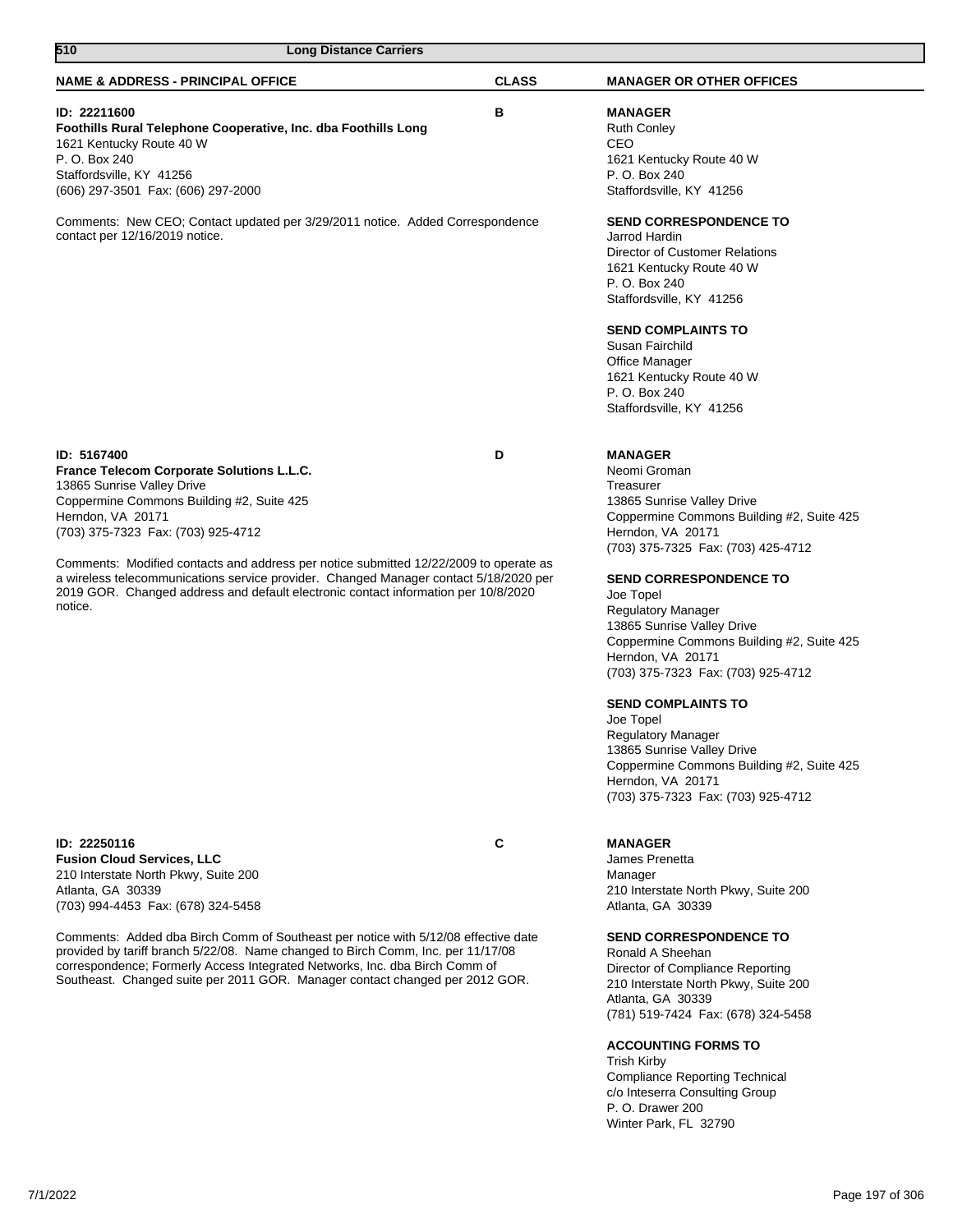| 510<br><b>Long Distance Carriers</b>                                                                                                                                                                                                                                                                                                                 |              |                                                                                                                                                                                          |
|------------------------------------------------------------------------------------------------------------------------------------------------------------------------------------------------------------------------------------------------------------------------------------------------------------------------------------------------------|--------------|------------------------------------------------------------------------------------------------------------------------------------------------------------------------------------------|
| <b>NAME &amp; ADDRESS - PRINCIPAL OFFICE</b>                                                                                                                                                                                                                                                                                                         | <b>CLASS</b> | <b>MANAGER OR OTHER OFFICES</b>                                                                                                                                                          |
| <b>Fusion Cloud Services, LLC Continued</b>                                                                                                                                                                                                                                                                                                          |              | <b>SEND COMPLAINTS TO</b><br>Ronald A Sheehan<br>Director of Compliance Reporting<br>210 Interstate North Pkwy, Suite 200<br>Atlanta, GA 30339<br>(781) 519-7424 Fax: (678) 324-5458     |
| ID: 5141900<br><b>Fusion LLC dba Fusion Connect, LLC</b><br>210 Interstate North Parkway, Suite 300<br>Atlanta, GA 30339<br>(888) 301-1721 Fax: (973) 638-2186                                                                                                                                                                                       | C            | <b>MANAGER</b><br>Ronald A Sheehan<br>Director of Regulatory Compliance<br>210 Interstate North Parkway, Suite 300<br>Fairfield, NJ 07004<br>(781) 519-7424 Fax: (973) 638-2186          |
| Comments: Contacts updated per 3/24/2011 Info Form. Added Accounting contact and<br>changed default per 2016 GOR. Changed default electronic contact information, all<br>contacts, and changed name to Fusion LLC dba Fusion Connect, LLC; formerly Network<br>Billing Systems, L.L.C. per 3/12/2019 notice; Effective 4/1/2019. Changed address and |              | <b>SEND COMPLAINTS TO</b><br>Ronald A Sheehan<br>Director of Regulatory Compliance<br>210 Interstate North Parkway, Suite 300<br>Atlanta, GA 30339<br>(781) 519-7424 Fax: (973) 638-2186 |

**ID: 5179820 D G3 Telecom USA Inc.** 675 Cochrane Drive, East Tower, 6th Floor Markham, Ontario Canada, L3R0B8 (416) 499-5463 Fax: (416) 499-6612

Comments: Established per 1/19/2016 application for authority to operate as a reseller of Interexchange Telephone Service and notice that company will be acquiring customer base of Telecom North America, Inc. (ID 5165200) on 2/1/2016. Created Active Date per Comment info 5/27/2016. Changed default regulatory electronic contact information and

**ID: 5179360 B GC Pivotal, LLC dba Global Capacity** 7900 Tysons One Place, Ste 1450 McLean, VA 22102 (678) 212-1030 Fax: (678) 329-3329

Comments: Established per 2/28/2011 notice. Contacts modified per 10/3/2011 notice. Contacts updated per 3/27/2014 Info Form. MegaPath (ID 5021900 and 22250219) to transfer to GC Pivotal per 9/26/2014 notice. MegaPath's request to cancel authority to be submitted upon consummation of transaction. Changed Correspondence and Complaint

## 7900 Tysons One Place, Ste 1450 McLean, VA 22102

**SEND CORRESPONDENCE TO**

675 Cochrane Drive, East Tower, 6th Floor

(416) 900-0831 Fax: (416) 499-6612

**ACCOUNTING FORMS TO**

**SEND COMPLAINTS TO**

Compliance Reporting Specialist c/o Inteserra Consulting Group, Inc.

(407) 740-3031 Fax: (407) 740-0613

(416) 900-0831 Fax: (416) 499-6612

7900 Tysons One Place, Ste 1450

**SEND CORRESPONDENCE TO**

675 Cochrane Drive, East Tower, 6th Floor

Sharon Pak Director of Finance

Markham, Ontario Canada, L3R0B8

Priscilla Feliciano

P. O. Drawer 200 Winter Park, FL 32790

Sharon Pak Director of Finance

**MANAGER** Patrick Shutt CEO

Markham, Ontario Canada, L3R0B8

McLean, VA 22102

Arminder Kaur Tax Manager

### **ACCOUNTING FORMS TO**

Arminder Kaur Tax Manager 7900 Tysons One Place, Ste 1450 McLean, VA 22102 (800) 457-4831 Fax: (678) 329-3329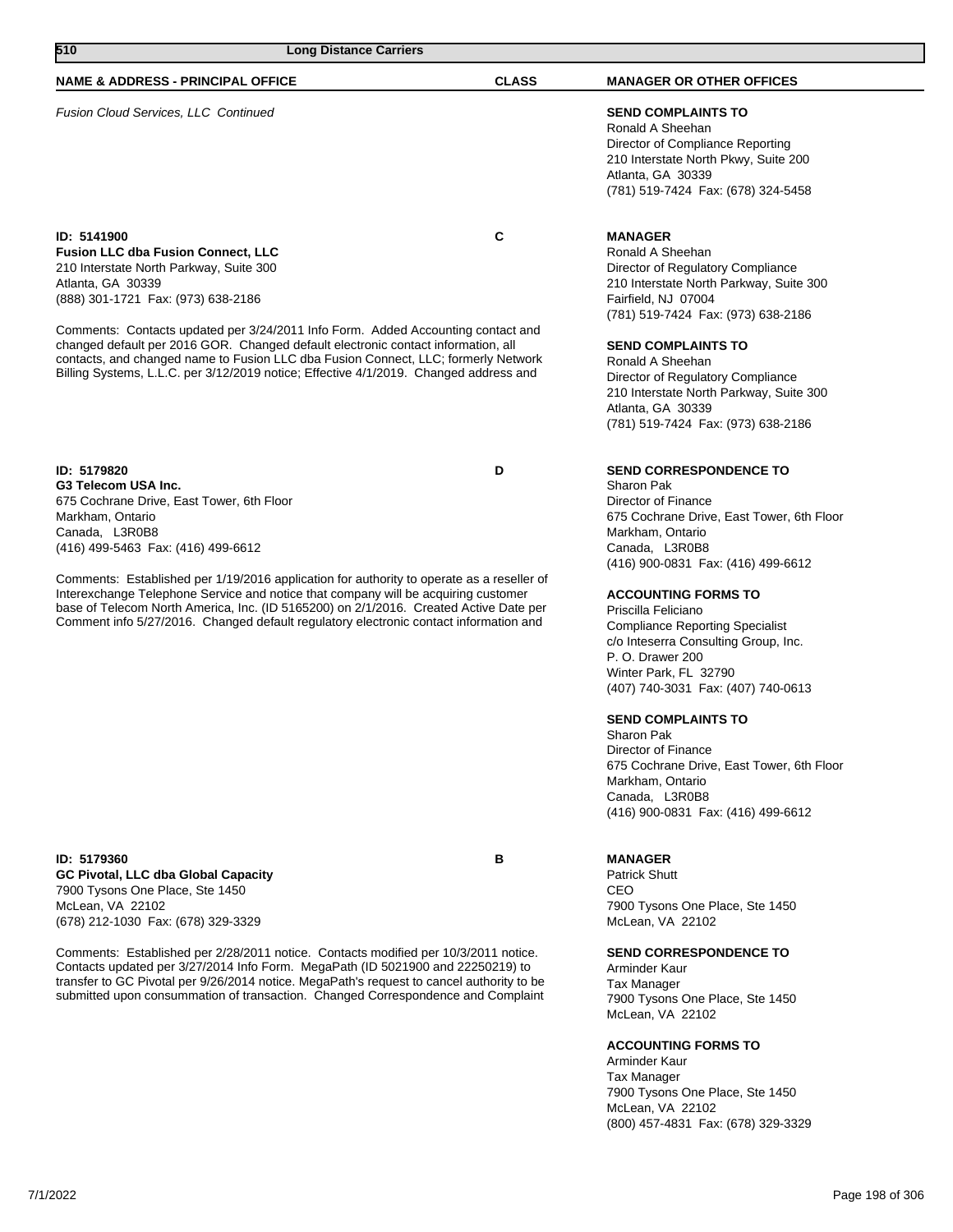| 510<br><b>Long Distance Carriers</b>                                                                                                                                                                                                                                                                                                                                                                                                                                                               |              |                                                                                                                                                                                                                                                                                                                                                                                                                                                                                                                                                                                                                            |
|----------------------------------------------------------------------------------------------------------------------------------------------------------------------------------------------------------------------------------------------------------------------------------------------------------------------------------------------------------------------------------------------------------------------------------------------------------------------------------------------------|--------------|----------------------------------------------------------------------------------------------------------------------------------------------------------------------------------------------------------------------------------------------------------------------------------------------------------------------------------------------------------------------------------------------------------------------------------------------------------------------------------------------------------------------------------------------------------------------------------------------------------------------------|
| <b>NAME &amp; ADDRESS - PRINCIPAL OFFICE</b>                                                                                                                                                                                                                                                                                                                                                                                                                                                       | <b>CLASS</b> | <b>MANAGER OR OTHER OFFICES</b>                                                                                                                                                                                                                                                                                                                                                                                                                                                                                                                                                                                            |
| GC Pivotal, LLC dba Global Capacity Continued                                                                                                                                                                                                                                                                                                                                                                                                                                                      |              | <b>SEND COMPLAINTS TO</b><br>Arminder Kaur<br>Tax Manager<br>7900 Tysons One Place, Ste 1450<br>McLean, VA 22102<br>(800) 457-4831 Fax: (678) 329-3329                                                                                                                                                                                                                                                                                                                                                                                                                                                                     |
| ID: 5179910<br><b>Gibson Connect, LLC</b><br>1207 S College Street<br>P. O. Box 47<br>Trenton, NJ 38382<br>Comments: Established per 10/11/2018 notice to provide interexchange service.<br>Changed default electronic contact information and added Accounting contact per<br>6/19/2019 notice. Complaint Contact added per 1/13/2020 Info Form.                                                                                                                                                  | D            | <b>MANAGER</b><br>Daniel Rodamaker<br>President & CEO<br>1207 S College Street<br>P. O. Box 47<br>Trenton, NJ 38382<br><b>ACCOUNTING FORMS TO</b><br>Richard BeDen<br><b>CFO</b><br>1207 S College Street<br>Trenton, NJ 38382<br><b>SEND COMPLAINTS TO</b><br><b>Charles Phillips</b><br><b>VP</b><br>1207 S College Street<br>P. O. Box 47<br>Trenton, NJ 38382                                                                                                                                                                                                                                                          |
| ID: 5129500<br><b>Global Crossing Telecommunications, Inc.</b><br>100 CenturyLink Drive<br>Monroe, LA 71203<br>(913) 884-1116 Fax: (318) 362-1525<br>Comments: Global Crossing North American Networks (IDs 5106300 and 22251063)<br>merged into Global Crossing Telecommunications per notices of 4/5/2010 and 2/23/2011.<br>Revised Manager Contact per 2010 Telecom Info Form filed 3/31/2011. Added Accounting<br>contact per 2011 GOR. Changed default contact per 10/30/2012 notice. Changed | Α            | <b>MANAGER</b><br>Mary Garris<br>Government Affairs Director<br>100 CenturyLink Drive<br>Monroe, LA 71203<br><b>SEND CORRESPONDENCE TO</b><br>Marc Felts<br><b>Mgr-Regulatory Operations</b><br>100 CenturyLink Drive<br>Monroe, LA 71203<br>(318) 330-6450 Fax: (318) 362-1727<br><b>ACCOUNTING FORMS TO</b><br>Al Lubeck<br><b>Manager Customer Relations</b><br>100 CenturyLink Drive<br>Monroe, LA 71203<br>(913) 884-1116 Fax: (318) 625-1525<br><b>SEND COMPLAINTS TO</b><br>Scott Belka<br><b>Manager Customer Service</b><br>931 14th Street, 10th Floor<br>Denver, CO 80202<br>(720) 779-8369 Fax: (720) 578-2751 |

**ID: 5179850 D GoDaddy.com, LLC** 2155 East GoDaddy Way Tempe, AZ 85284 (408) 505-8877 Fax: (408) 366-3460

Comments: Established per 8/25/2016 Notice for Authority to Operate as a Reseller of Interexchange Telephone Service. Changed default electronic contact information, Added Correspondence contact and set as default and changed Manager and Complaint contacts per 2016 GOR and 4/3/2017 Info Form. Changed Complaint Contact and default

## **MANAGER**

Michael J Holt Vice President 2155 East GoDaddy Way Tempe, AZ 85284 (408) 505-8800 Fax: (408) 366-3460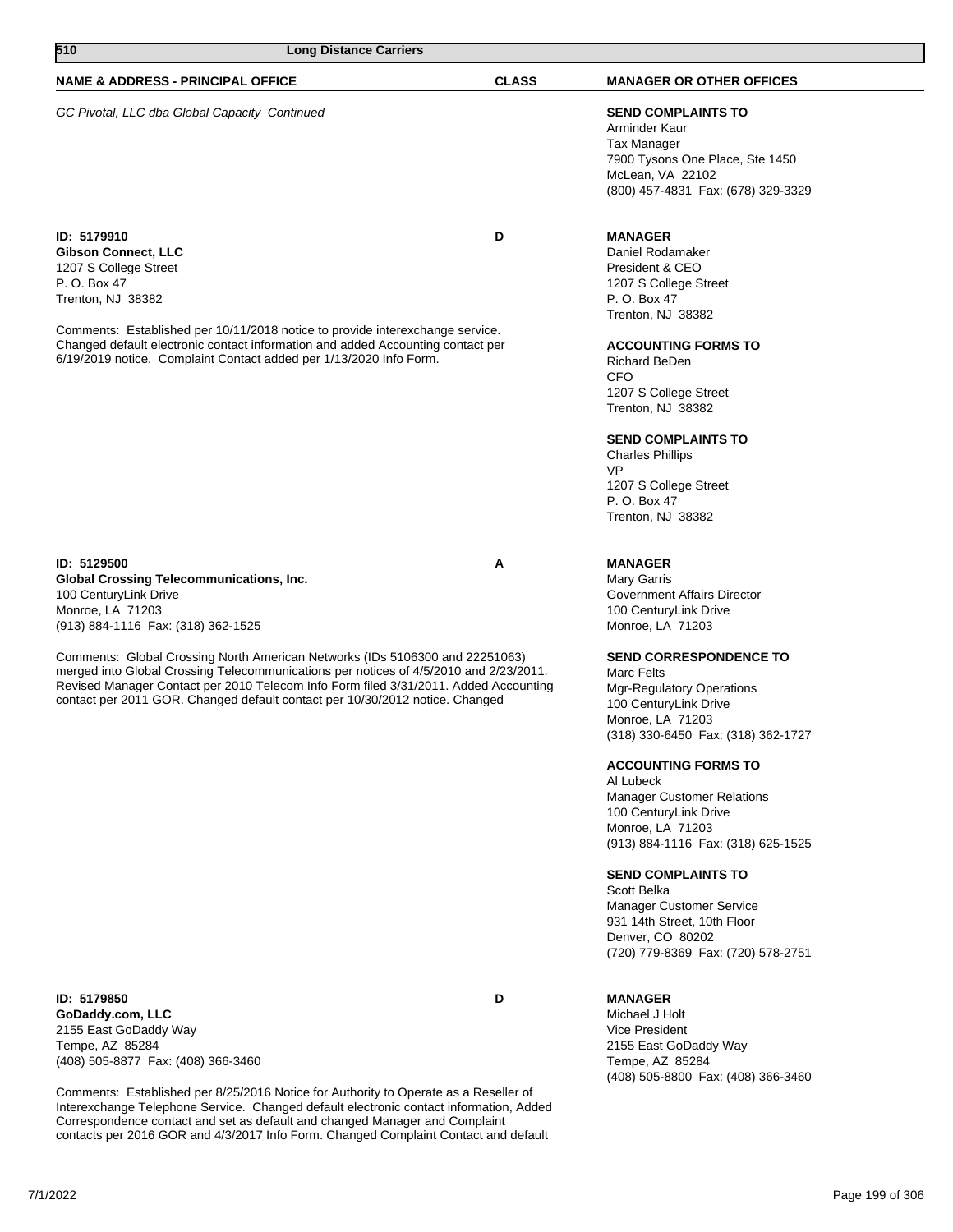## **NAME & ADDRESS - PRINCIPAL OFFICE CLASS MANAGER OR OTHER OFFICES**

## GoDaddy.com, LLC Continued **SEND CORRESPONDENCE TO**

## **ID: 22250363 A**

**Granite Telecommunications, LLC** 100 Newport Avenue Ext Quincy, MA 02171 (617) 837-4332 Fax: (855) 537-2982

Comments: Changed contacts per 2010 Telecom Info Form filed 3/31/2011. Changed contacts per 5/19/2014 notice. Changed default electronic contact information per 2016 GOR. Added Manager and changed Complaint contact per 2019 GOR and 3/25/2020 Info Form. Manager contact updated per 3/29/2022 Info Form.

**ID: 5179600 B Grasshopper Group, LLC** 333 Summer Street Boston, MA 02210 (866) 478-1805 Fax: (866) 466-1618

Comments: Established per 12/7/2012 Application for Authority to Operate. Added Accounting contact per 7/19/20013 notice. Updated contacts per 3/25/2015 Info Form. Created Active Date per Comment info 5/27/2016. Changed default contact per 12/5/2016 notice. Changed address per 4/10/2017 notice. Accounting Contact added per

### **ID: 5129100 B Highland Communications of Tennessee LLC** 119 Hillcrest Street P. O. Box 1278 Wartburg, TN 37887 (423) 346-4000 Fax: (423) 346-4010

Mark VanVleet Senior Director of Compliance 2155 East GoDaddy Way Tempe, AZ 85284 (800) 477-1477 Fax: (800) 477-1477

## **ACCOUNTING FORMS TO**

Paula Peltier Indirect Tax Senior Mgr 2155 East GoDaddy Way Tempe, AZ 85284

### **SEND COMPLAINTS TO**

Tony Guzman Manager - Care Site 2155 East GoDaddy Way Tempe, AZ 85284

### **MANAGER**

Jonathon Parker-Stafford CFO 100 Newport Avenue Ext Quincy, MA 02171 (617) 837-4332 Fax: (855) 537-2982

#### **SEND COMPLAINTS TO**

Joseph Paru Law Clerk 100 Newport Avenue Extension Quincy, MA 02171 (617) 837-4332 Fax: (855) 531-2982

## **MANAGER**

John Markey **Treasurer** 333 Summer Street Boston, MA 02210 (866) 478-1805 Fax: (866) 466-1618

#### **SEND CORRESPONDENCE TO**

Peter McElligott Senior Legal Counsel 333 Summer Street Boston, MA 02210 (866) 478-1805 Fax: (866) 466-1618

#### **ACCOUNTING FORMS TO**

Val Ilchenko Senior Counsel 333 Summer Street Boston, MA 02210 (866) 478-1805 Fax: (866) 466-1618

## **SEND CORRESPONDENCE TO**

G. M. Patterson CEO & General Manager 119 Hillcrest Street P. O. Box 1278 Wartburg, TN 37887 (423) 346-4000 Fax: (423) 346-4010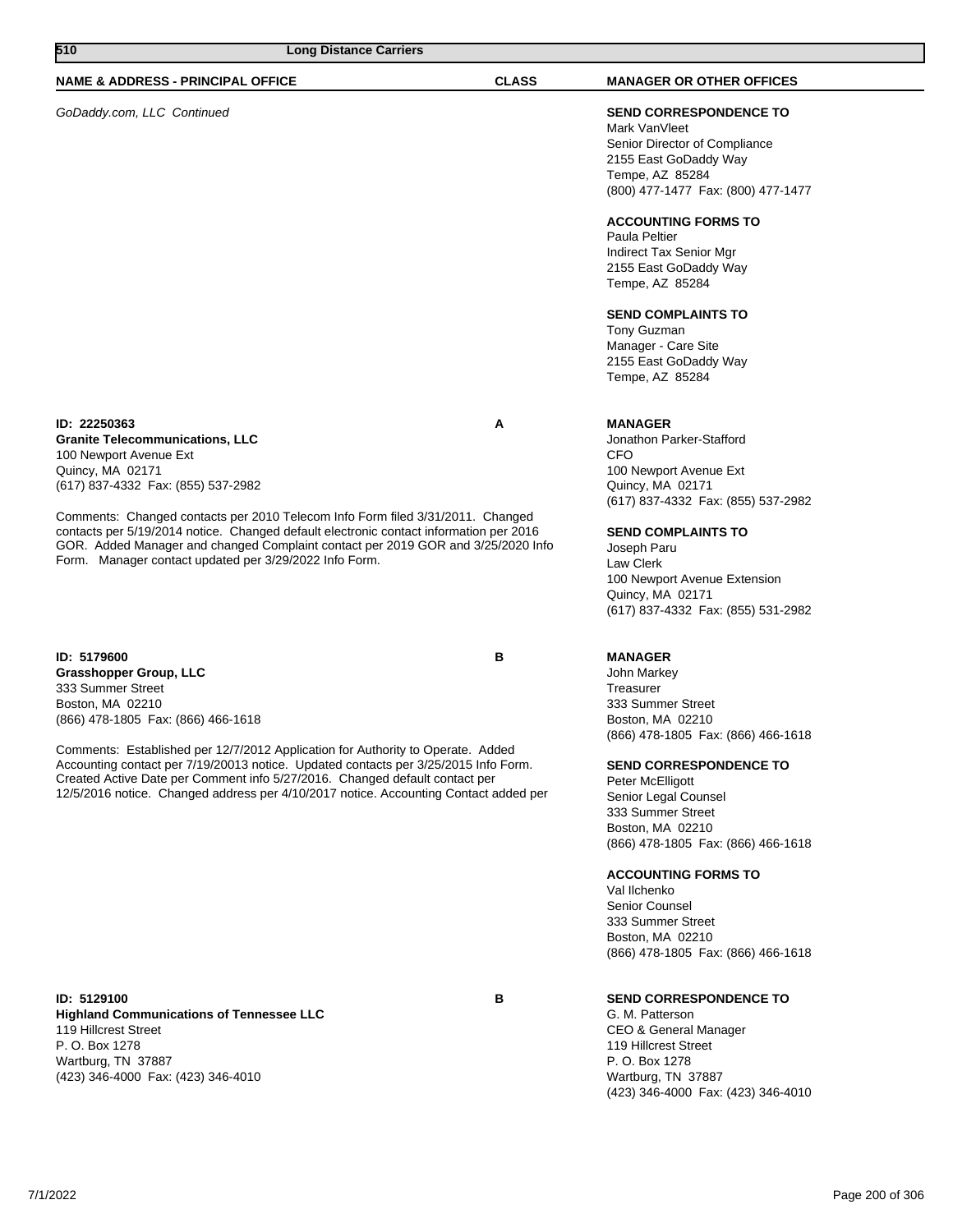| 510<br><b>Long Distance Carriers</b>                                                                                                                                                                                                                                                                                                                                                                                                                                                                          |              |                                                                                                                                                                                                                                                                                                                                                                                                           |
|---------------------------------------------------------------------------------------------------------------------------------------------------------------------------------------------------------------------------------------------------------------------------------------------------------------------------------------------------------------------------------------------------------------------------------------------------------------------------------------------------------------|--------------|-----------------------------------------------------------------------------------------------------------------------------------------------------------------------------------------------------------------------------------------------------------------------------------------------------------------------------------------------------------------------------------------------------------|
| <b>NAME &amp; ADDRESS - PRINCIPAL OFFICE</b>                                                                                                                                                                                                                                                                                                                                                                                                                                                                  | <b>CLASS</b> | <b>MANAGER OR OTHER OFFICES</b>                                                                                                                                                                                                                                                                                                                                                                           |
| <b>Highland Communications of Tennessee LLC Continued</b><br>Comments: Address changed 8/6/2008 per Information Form. Added PO BOX per 2009<br>Info Form filed 2/23/2009. Updated contacts per 2010 GOR and Info Form submitted<br>3/7/2011. Changed default electronic contact information per 2016 GOR. Company<br>name changed per 10/4/2010 certificate filed with KSOS. Changed default electronic                                                                                                       |              | <b>SEND COMPLAINTS TO</b><br>G. M. Patterson<br>CEO & General Manager<br>119 Hillcrest Street<br>P. O. Box 1278<br>Wartburg, TN 37887<br>(423) 346-4000 Fax: (423) 346-4010                                                                                                                                                                                                                               |
| ID: 5179990<br><b>Hudson Fiber Network Inc.</b><br>3030 Warrenville Road, Suite 340<br>Lisle, IL 60532                                                                                                                                                                                                                                                                                                                                                                                                        | D            | <b>MANAGER</b><br>James A Hyde<br>President<br>3030 Warrenville Road, Suite 340<br>Lisle, IL 60532                                                                                                                                                                                                                                                                                                        |
| Comments: Established per 4/26/2019 notice of intent to provide CLEC and IXC service.                                                                                                                                                                                                                                                                                                                                                                                                                         |              | SEND CORRESPONDENCE TO<br>Brian S Kirk<br>Deputy General Counsel<br>3030 Warrenville Road, Suite 340<br>Lisle, IL 60532<br><b>SEND COMPLAINTS TO</b><br><b>NOC</b><br><b>NOC Supervisor</b><br>3030 Warrenville Road, Suite 340<br>Lisle, IL 60532                                                                                                                                                        |
| ID: 5110000<br><b>IDT America, Corp.</b><br>520 Broad Street<br>Newark, NJ 07102<br>(973) 438-4854 Fax: (973) 438-1215<br>Comments: Changed address per 2009 GOR submitted 3/15/2010.                                                                                                                                                                                                                                                                                                                         | D            | <b>MANAGER</b><br>Carl W Billek<br>Senior Regulatory Counsel<br>520 Broad Street<br>Newark, NJ 07102<br>(973) 438-4854 Fax: (973) 438-1215<br><b>SEND COMPLAINTS TO</b><br><b>Carl Billek</b><br>Customer Service Liason<br>520 Broad Street<br>Newark, NJ 07102<br>(973) 438-4827 Fax: (973) 438-1215                                                                                                    |
| <b>ID: 22205471</b><br>inContact, Inc. d/b/a UCN, Inc.<br>75 West Towne Ridge Parkway, Tower 1<br>Sandy, UT 84070<br>(801) 715-5043 Fax: (801) 838-0382<br>Comments: Address changed per 12/17/2007 filing. Formerly UCN, Inc.; Name changed<br>per 11/13/2008 Application for Amended Certificate of Authority with SOS, effective<br>1/1/2009. Added Accounting contact per 2011 GOR. Updated Address, phone number,<br>default email, Accounting Info, Correspondence Contact per 2018 GOR, confirmed with | D            | <b>MANAGER</b><br>Kimm Partridge<br><b>Corporate Secretary</b><br>75 West Towne Ridge Parkway, Tower 1<br>Sandy, UT 84070<br>(801) 715-5043 Fax: (801) 838-0382<br><b>SEND CORRESPONDENCE TO</b><br>Amy Earnest<br>Compliance Manager<br>75 West Towne Ridge Parkway, Tower 1<br>Sandy, UT 84070<br>(801) 715-5043 Fax: (801) 838-0382<br><b>ACCOUNTING FORMS TO</b><br>Karen Hyde<br>Managing Consultant |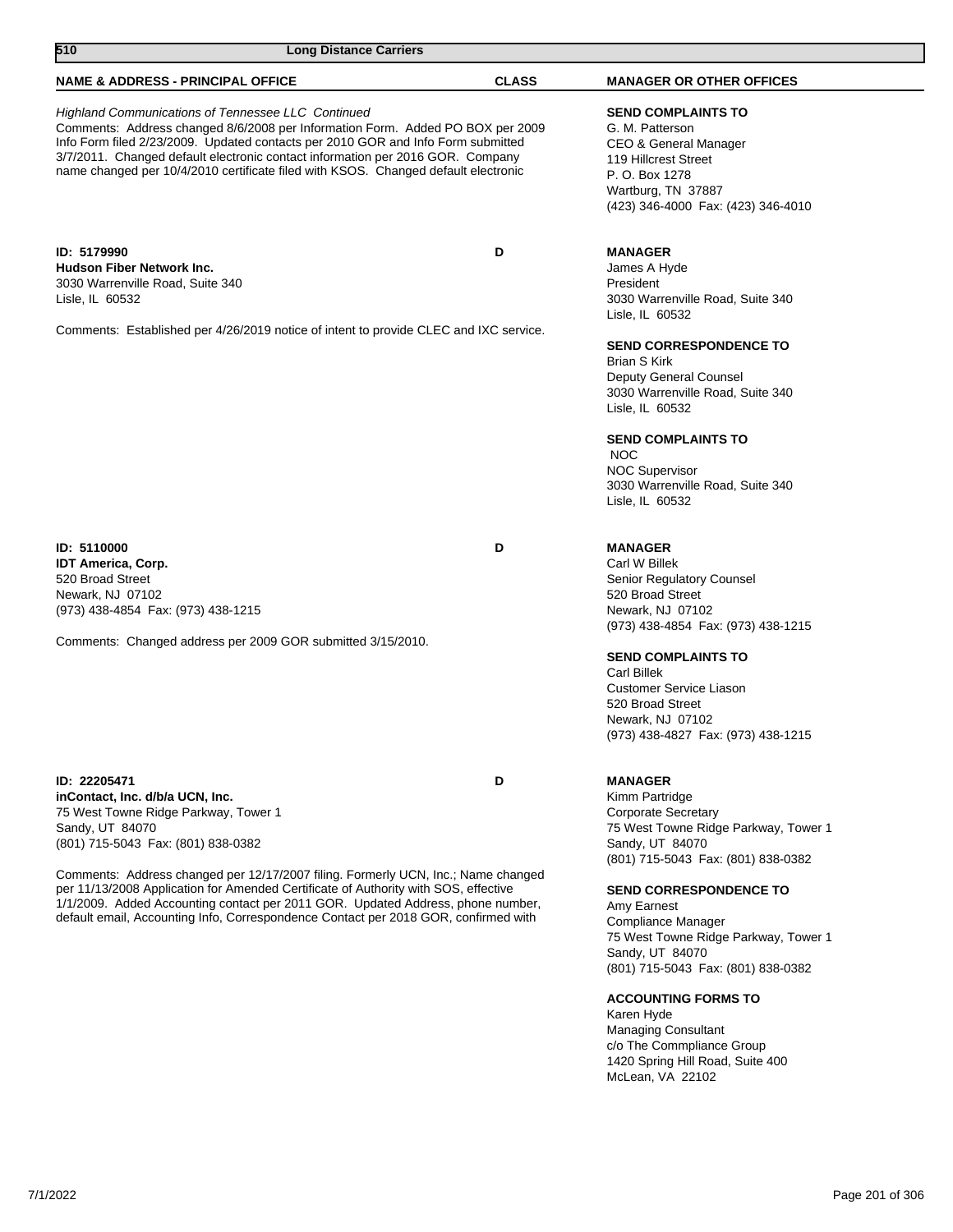| NAME & ADDRESS - PRINCIPAL OFFICE                                                                                                                                                                                                                                                                                                                                                                                                                                                                              | <b>CLASS</b> | <b>MANAGER OR OTHER OFFICES</b>                                                                                                                                                                                                                                                                                                                                                                                                                                                    |
|----------------------------------------------------------------------------------------------------------------------------------------------------------------------------------------------------------------------------------------------------------------------------------------------------------------------------------------------------------------------------------------------------------------------------------------------------------------------------------------------------------------|--------------|------------------------------------------------------------------------------------------------------------------------------------------------------------------------------------------------------------------------------------------------------------------------------------------------------------------------------------------------------------------------------------------------------------------------------------------------------------------------------------|
| inContact, Inc. d/b/a UCN, Inc. Continued                                                                                                                                                                                                                                                                                                                                                                                                                                                                      |              | <b>SEND COMPLAINTS TO</b><br>Kimm Partridge<br><b>Corporate Secretary</b><br>75 West Towne Ridge Parkway, Tower 1<br>Sandy, UT 84070<br>(801) 715-5043 Fax: (801) 838-0382                                                                                                                                                                                                                                                                                                         |
| ID: 5174500<br><b>Inmate Calling Solutions, LLC dba ICSolutions</b><br>2200 Danbury Street<br>San Antonio, TX 78217<br>(210) 581-8104 Fax: (210) 832-8915<br>Comments: Changed street name 8/13/2008 Gerrari to Ferrari per Information Form.<br>Correspondence record created per 12/16/2008 notice; Equity interest transaction from<br>parent company Billing Resource f/k/a Integretel to Michael R. Smith Group. Address<br>changed per 2009 GOR and Info Form submitted 2/16/2010. Contacts modified per | D            | <b>MANAGER</b><br>Tim P McAteer<br>President<br>2200 Danbury Street<br>San Antonio, 78217<br>(210) 581-8100 Fax: (210) 832-8915<br><b>SEND CORRESPONDENCE TO</b><br>Ken Dawson<br>Director - Contracts & Regulatory<br>2200 Danbury Street<br>San Antonio, TX 78217<br>(210) 581-8104 Fax: (210) 832-8915<br><b>SEND COMPLAINTS TO</b><br>Sylvia Castillo<br><b>Customer Service Manager</b><br>2200 Danbury Street<br>San Antonio, TX 78217<br>(800) 464-8957 Fax: (210) 832-8915 |
| ID: 5174400<br>Integrated Services, Inc.<br>2000 Town Center, Suite 1900<br>Southfield, MI 48075<br>(800) 491-5611 Fax: (800) 253-0616<br>Comments: Manager contact changed per 2009 GOR submitted 3/22/2010.<br>Correspondence contact address updated after inquiry 7/2/2010. Complaint Contact<br>updated per 3/16/2011 Info Form. Accounting Contacted added per 7/25/2011 DOR<br>Notice. Removed Correspondence contact per returned mailing 12/27/2011 and diverted                                      | D            | <b>MANAGER</b><br>Alisha J Bennett<br>Secretary<br>2000 Town Center, Suite 1900<br>Southfield, MI 48075<br>(800) 441-5392 Fax: (800) 253-0616<br><b>SEND CORRESPONDENCE TO</b><br>Federico Colman<br>Account Manager<br>2000 Town Center, Suite 1900<br>Southfield, MI 48075<br>(678) 436-5590 Fax: (678) 681-7580<br><b>SEND COMPLAINTS TO</b><br><b>Suzanne Stebbins</b><br>2000 Town Center, Suite 1900<br>Southfield, MI 48075<br>(800) 491-5611 Fax: (800) 253-0616           |
| ID: 5179130<br>Intelletrace, Inc.<br>936 B 7th Street, #122<br>Novato, CA 94945<br>(415) 493-2200 Fax: (415) 598-2108<br>Comments: Established per 11/12/2009 application for authority to offer resold<br>interexchange services. Created Active Date per Comment info 5/27/2016. Changed<br>address and default electronic contact information per 2016 GOR. Updated Accounting<br>and Complaint Contact info per 2017 GOR and 3/26/2018 Info Form. Updated default                                          | D            | <b>MANAGER</b><br>Marc Alciati<br>President<br>936 B 7th Street, #122<br>Novato, CA 94945<br>(415) 493-2200 Fax: (415) 493-2201<br><b>SEND CORRESPONDENCE TO</b><br>Cindy Foster<br><b>Accounting Manager</b><br>936 B 7th Street, #122<br>Novato, CA 94945<br>(800) 618-5877 Fax: (415) 598-2108                                                                                                                                                                                  |

**510 Long Distance Carriers**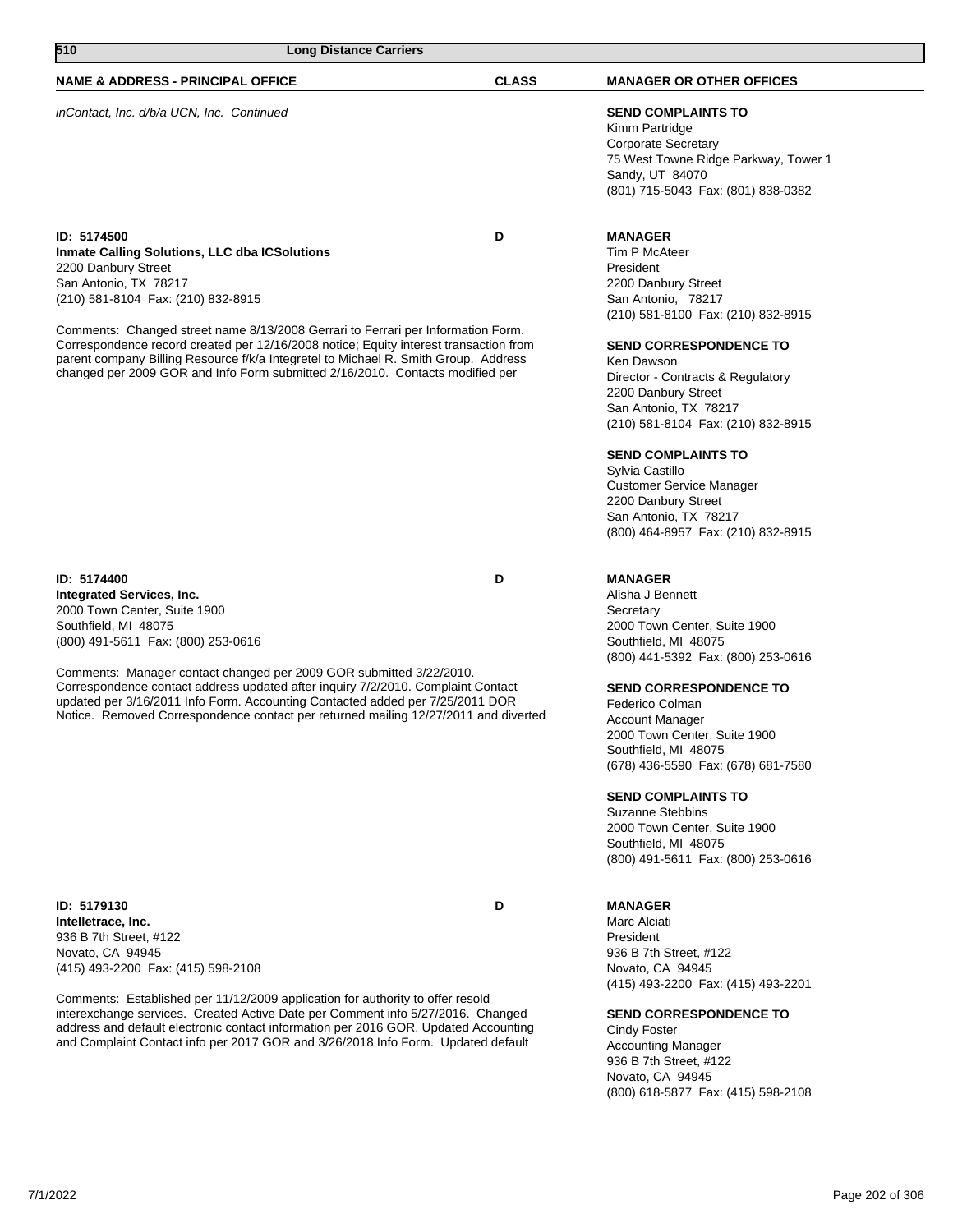| 510<br><b>Long Distance Carriers</b>                                                                                                                                                                                                                                                                                                                                                                                                                                                                      |              |                                                                                                                                                                                                                                                                                                                                                                                                                                                                                 |
|-----------------------------------------------------------------------------------------------------------------------------------------------------------------------------------------------------------------------------------------------------------------------------------------------------------------------------------------------------------------------------------------------------------------------------------------------------------------------------------------------------------|--------------|---------------------------------------------------------------------------------------------------------------------------------------------------------------------------------------------------------------------------------------------------------------------------------------------------------------------------------------------------------------------------------------------------------------------------------------------------------------------------------|
| <b>NAME &amp; ADDRESS - PRINCIPAL OFFICE</b>                                                                                                                                                                                                                                                                                                                                                                                                                                                              | <b>CLASS</b> | <b>MANAGER OR OTHER OFFICES</b>                                                                                                                                                                                                                                                                                                                                                                                                                                                 |
| Intelletrace, Inc. Continued                                                                                                                                                                                                                                                                                                                                                                                                                                                                              |              | <b>ACCOUNTING FORMS TO</b><br>Matt W Dean<br><b>Regulatory Consultant</b><br>c/o Telecom Professionals, Inc.<br>P. O. Box 720128<br>Oklahoma City, OK 73172<br>(405) 755-8177 Fax: (405) 755-8377<br><b>SEND COMPLAINTS TO</b><br>Cindy Foster<br>Controller<br>936 B 7th Street, #122<br>Novato, CA 94945<br>(415) 493-2200 Fax: (415) 598-2108                                                                                                                                |
| ID: 5137400<br>Inter-Mountain Cable, Inc. dba Coalfields Long Distance<br>20 Laynesville Road<br>P. O. Box 160<br>Harold, KY 41635<br>(606) 478-9401 Fax: (606) 478-8944<br>Comments: Email address & phone numbers added for Manager Contact per 2010<br>Telecom Info Form filed 3/23/2011. DBA changed per 2011 GOR and corresponding Info<br>Form. Changed default contact per 2012 GOR.                                                                                                               | С            | <b>MANAGER</b><br>Paul D Gearheart<br>President & General Manager<br>20 Laynesville Road<br>P. O. Box 160<br>Harold, KY 41635<br>(606) 479-6254 Fax: (606) 478-8944<br><b>ACCOUNTING FORMS TO</b><br>James Campbell<br><b>CFO</b><br>P. O. Box 160<br>Harold, KY 41635<br>(606) 479-6254 Fax: (606) 478-8944<br><b>SEND COMPLAINTS TO</b><br>Joella Newsome<br><b>Customer Service Manager</b><br>20 Laynesville Road<br>Harold, KY 41635<br>(606) 479-6156 Fax: (606) 478-3650 |
| ID: 22250530<br><b>Intrado Communications, LLC</b><br>3200 West Pleasant Run Road<br>Suite 300<br>Lancaster, TX 75146<br>(469) 727-1510 Fax: (469) 727-1511<br>Comments: Address changed per email of 2/6/2007. Formerly KMC Data, LLC; Name<br>changed per 8/6/2008 notice from company. Address changed per 2008 GOR and Info<br>Form submitted 3/3/2009. Manager contact address modified per notice submitted<br>1/22/2010. Contacts changed per 11/5/2010 notice. Contacts updated per 4/4/2011 Info | D            | <b>MANAGER</b><br>Jeffery Robertson<br>CEO<br>3200 West Pleasant Run Road<br>Suite 300<br>Lancaster, TX 75146<br>(469) 727-1510 Fax: (469) 727-1511<br><b>SEND CORRESPONDENCE TO</b><br>Claude Harrington<br>3200 West Pleasant Run Road<br>Suite 300<br>Lancaster, TX 75146                                                                                                                                                                                                    |
| ID: 5176500<br>IPC Network Services, Inc.<br>3 Second Street, 15th Floor<br>Jersey City, NJ 07311<br>(201) 253-2000 Fax: (201) 253-2361<br>Comments: Established per 7/16/2007 filing. Added accounting regulatory contact per<br>12/9/2008 notice. Contacts updated per 3/29/2011 Info Form. Contacts updated per 2011<br>GOR and 3/30/2012 Info Form. Contacts updated per 3/29/2013 Info Form. Changed                                                                                                 | D            | <b>MANAGER</b><br>Sean Donnelly<br>VP, Global Controller<br>3 Second Street, 15th Floor<br>Jersey City, NJ 07311<br>(201) 253-2000 Fax: (201) 253-2361<br><b>SEND CORRESPONDENCE TO</b><br>Andrew M Klein                                                                                                                                                                                                                                                                       |

Andrew M Klein Attorney 3 Second Street, 15th Floor Jersey City, NJ 07311 (202) 289-6955 Fax: (954) 246-5662

contact addresses per 8/19/2013 notice. Contacts updated per 3/28/2014 Info Form.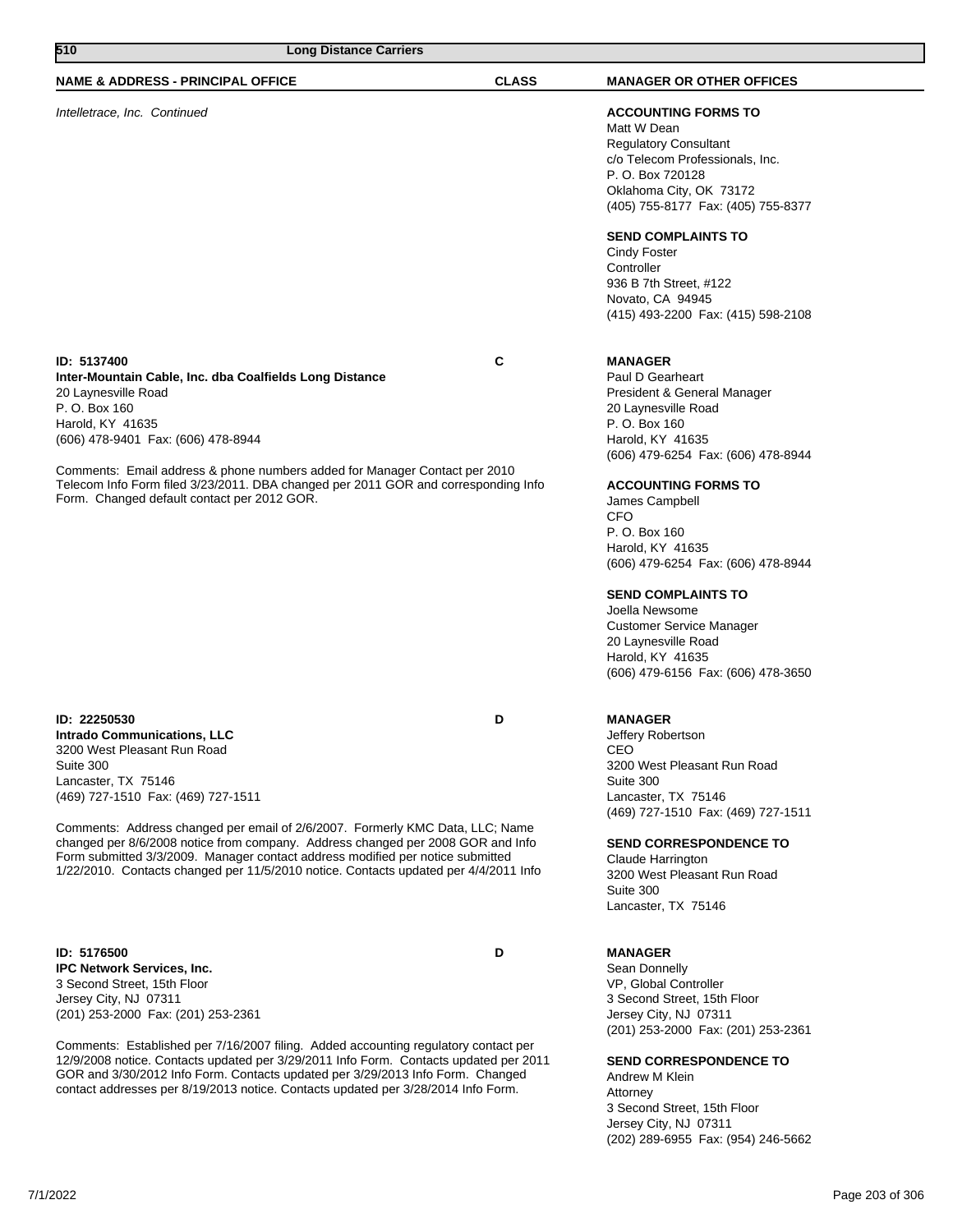| 510<br><b>Long Distance Carriers</b>                                                                                                                                                                                                                                                                                                                                                                                                                                                  |              |                                                                                                                                                                                                                                                                                                                                                                                                                                                                                                                                     |
|---------------------------------------------------------------------------------------------------------------------------------------------------------------------------------------------------------------------------------------------------------------------------------------------------------------------------------------------------------------------------------------------------------------------------------------------------------------------------------------|--------------|-------------------------------------------------------------------------------------------------------------------------------------------------------------------------------------------------------------------------------------------------------------------------------------------------------------------------------------------------------------------------------------------------------------------------------------------------------------------------------------------------------------------------------------|
| <b>NAME &amp; ADDRESS - PRINCIPAL OFFICE</b>                                                                                                                                                                                                                                                                                                                                                                                                                                          | <b>CLASS</b> | <b>MANAGER OR OTHER OFFICES</b>                                                                                                                                                                                                                                                                                                                                                                                                                                                                                                     |
| IPC Network Services, Inc. Continued                                                                                                                                                                                                                                                                                                                                                                                                                                                  |              | <b>ACCOUNTING FORMS TO</b><br>Donna Palumbo<br>Senior Manager, Tax<br>3 Second Street, 15th Floor<br>Jersey City, NJ 07311<br>(201) 253-2000 Fax: (201) 253-2361<br><b>SEND COMPLAINTS TO</b><br>Mark Beaver<br><b>GSOC Manager</b><br>3 Second Street, 15th Floor<br>Jersey City, NJ 07311<br>(201) 253-2000 Fax: (201) 253-2361                                                                                                                                                                                                   |
| ID: 5153600<br>KDDI America, Inc.<br>7 Teleport Drive<br>Staten Island, NY 10311<br>(212) 295-1200 Fax: (212) 295-1080<br>Comments: Changed Manager contact per 2013 GOR. Changed Accounting contact per<br>2016 GOR. Changed default contact, Manager and address per 2019 GOR and<br>2/24/2020 Info Form.                                                                                                                                                                           | D            | <b>MANAGER</b><br>Osamu Shibuya<br><b>CFO</b><br>7 Teleport Drive<br>Staten Island, NY 10311<br>(212) 295-1200 Fax: (212) 295-1087<br><b>ACCOUNTING FORMS TO</b><br>Amanda Gucich<br>Compliance Specialist, NRC<br>c/o Nationwide Regulatory Compliance<br>107 West Michigan Avenue, 4th Floor<br>Kalamazoo, MI 49007<br>(269) 381-8888 Fax: (269) 381-4855<br><b>SEND COMPLAINTS TO</b><br>Shin Shinohara<br><b>Director Customer Service</b><br>7 Teleport Drive<br>Staten Island, NY 10311<br>(212) 295-1200 Fax: (212) 295-1080 |
| ID: 22250094<br><b>Level 3 Communications, LLC</b><br>100 CenturyLink Drive<br>Monroe, LA 71203<br>(913) 884-1116 Fax: (318) 362-1525<br>Comments: Utility has acquired subsidiaries of Broadwing Communications, Telcove,<br>WilTel Local Network, WilTel Communications and ICG Telecom Group per 9/24/2007<br>Notice. Changed Correspondence and Complaint contacts per 2012 GOR. Contacts<br>updated per 3/31/2014 Info Form. Level 3 Communications acquired indirect control of | А            | <b>MANAGER</b><br><b>Mary Garris</b><br><b>Manager Regulatory Finance</b><br>100 CenturyLink Drive<br>Monroe, LA 71203<br>(318) 388-9416 Fax: (318) 362-1525<br><b>ACCOUNTING FORMS TO</b><br>Al Lubeck<br>Director of Public Policy II<br>100 CenturyLink Drive<br>Monroe, LA 71203<br>(913) 884-1116 Fax: (318) 362-1525<br><b>SEND COMPLAINTS TO</b><br>Scott Belka<br><b>Manager Customer Service</b><br>931 14th Street, 10th Floor<br>Denver, CO 80202<br>(720) 779-8369 Fax: (720) 578-2751                                  |
| ID: 5177200                                                                                                                                                                                                                                                                                                                                                                                                                                                                           | А            | <b>MANAGER</b>                                                                                                                                                                                                                                                                                                                                                                                                                                                                                                                      |

**Level 3 Telecom of Kentucky, LLC** 100 CenturyLink Drive Monroe, LA 71203 (913) 884-1116 Fax: (318) 362-1525

## **MANAGER**

Mary Garris Manager Regulatory Finance 100 CenturyLink Drive Monroe, LA 71203 (318) 388-9416 Fax: (318) 362-1525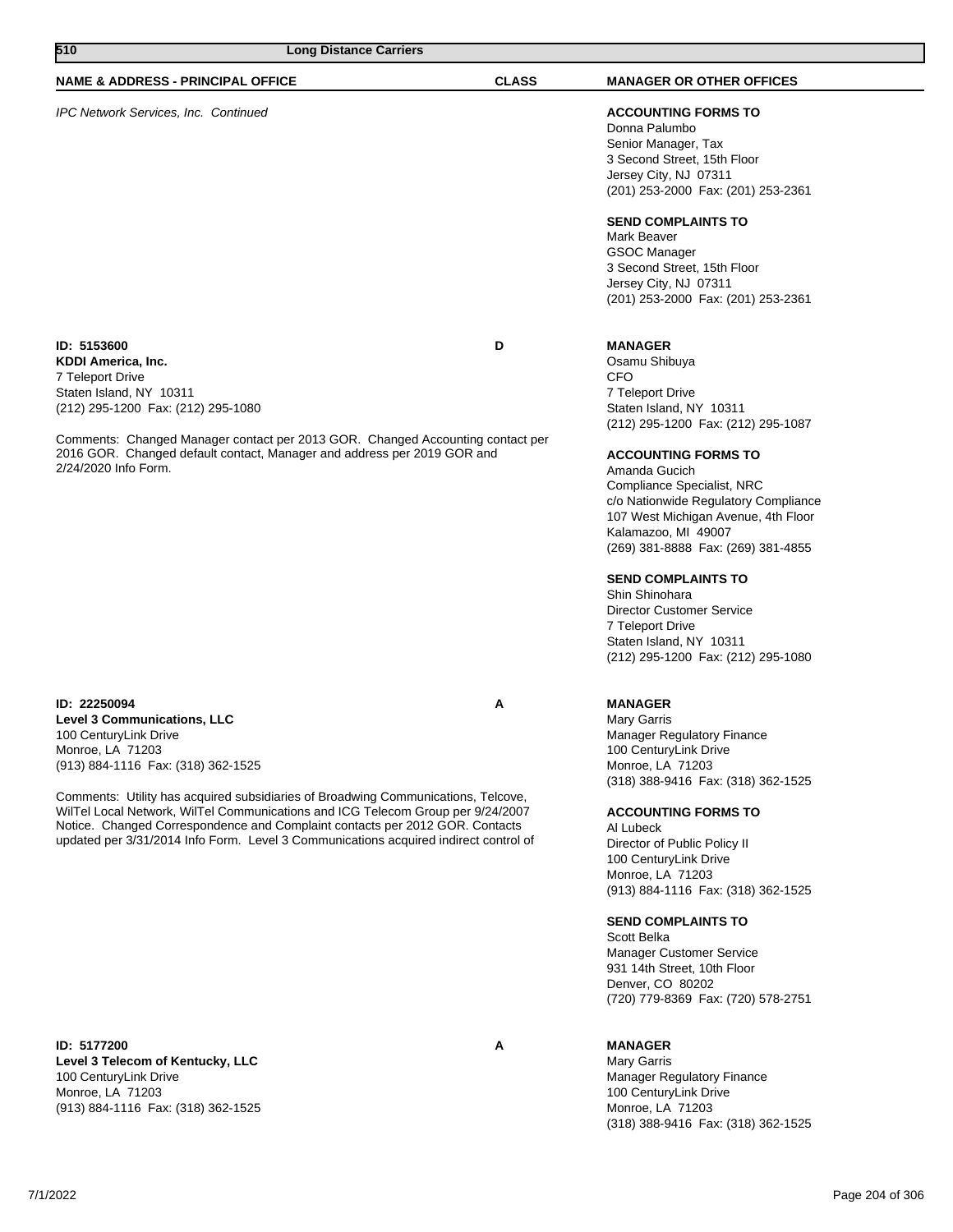| <b>CLASS</b>                                                                                                                                                                                                                                                                                                                                         | <b>MANAGER OR OTHER OFFICES</b>                                                                                                                                                                                                                                                                                                                                                                                                                                                                                                                                                                                                                                                                    |
|------------------------------------------------------------------------------------------------------------------------------------------------------------------------------------------------------------------------------------------------------------------------------------------------------------------------------------------------------|----------------------------------------------------------------------------------------------------------------------------------------------------------------------------------------------------------------------------------------------------------------------------------------------------------------------------------------------------------------------------------------------------------------------------------------------------------------------------------------------------------------------------------------------------------------------------------------------------------------------------------------------------------------------------------------------------|
| Comments: Formerly Xspedius Management Co. Switched Services, LLC, Xspedius<br>Management Company of Lexington, LLC, Xspedius Management Company of Louisville,<br>LLC, and Time Warner Telecom of Ohio, LLC per filings of 9/7/2007 and 11/13/2007.<br>Formerly Time Warner Telecom of Kentucky, LLC; changed name to tw telecom of                 | <b>ACCOUNTING FORMS TO</b><br>Al Lubeck<br>Director of Public Policy II<br>100 CenturyLink Drive<br>Monroe, LA 71203<br>(913) 884-1116 Fax: (318) 362-1525                                                                                                                                                                                                                                                                                                                                                                                                                                                                                                                                         |
|                                                                                                                                                                                                                                                                                                                                                      | <b>SEND COMPLAINTS TO</b><br>Scott Belka<br><b>Manager Customer Relations</b><br>931 14th Street, 10th Floor<br>Denver, CO 80202<br>(720) 779-8369 Fax: (720) 578-2751                                                                                                                                                                                                                                                                                                                                                                                                                                                                                                                             |
| C                                                                                                                                                                                                                                                                                                                                                    | <b>SEND CORRESPONDENCE TO</b><br><b>Bill Morris</b><br><b>CFO</b><br>9330 LBJ Freeway, Suite 944                                                                                                                                                                                                                                                                                                                                                                                                                                                                                                                                                                                                   |
| Comments: Established per 7/17/2013 Notice of Intent to Provide Service. Lightyear<br>Network Solutions (ID 4103800, 5104600, 22251046) transferred to Birch per 12/3/2013<br>notice. SE Acquisitions (ID 5056610 and 5179320) transferred assets and customers to<br>Birch per 12/4/2013 notice. Changed address and contacts per 2013 GOR. Changed | Dallas, TX 75243<br><b>SEND COMPLAINTS TO</b><br>Angela Howard<br>Paralegal - Legal and Regulatory<br>9330 LBJ Freeway, Suite 944<br>Dallas, TX 75243                                                                                                                                                                                                                                                                                                                                                                                                                                                                                                                                              |
| в<br>Comments: Adopted Trinsic Communications and Touch 1 per 9/10/2007. Modified<br>company name to add VarTec, Excel, and Clear Choice and changed default contact per<br>8/19/2010 notice. Company name modified per 1/30/2015 Interconnection Agreement.<br>Impact Telecom, Inc. and Americatel Corporation transferred to Matrix per 7/2/2015   | <b>MANAGER</b><br>Linda Dellearo<br>Regulatory Compliance Manager<br>9330 LBJ Freeway, Suite 944<br>Dallas, TX 75243<br>(813) 892-9053 Fax: (813) 973-3243<br><b>SEND CORRESPONDENCE TO</b><br>Alex Valencia<br>VP - Government Affairs and Complian<br>9330 LBJ Freeway, Suite 944<br>Dallas, TX 75243<br>(972) 910-1720 Fax: (866) 418-9750<br><b>ACCOUNTING FORMS TO</b><br><b>Judith Martin</b><br>Compliance Reporting Specialist I<br>c/o Inteserra Consulting Group, Inc.<br>P. O. Drawer 200<br>Winter Park, FL 32790-0200<br><b>SEND COMPLAINTS TO</b><br>Mary Hope<br><b>Regulatory Analyst</b><br>9330 LBJ Freeway, Suite 944<br>Dallas, TX 75243<br>(972) 910-1374 Fax: (866) 418-9750 |
|                                                                                                                                                                                                                                                                                                                                                      |                                                                                                                                                                                                                                                                                                                                                                                                                                                                                                                                                                                                                                                                                                    |

**ID: 5123500 D Long Distance Consolidated Billing Co.** 4010 W Walton Blvd, Suite B Waterford, MI 48329 (248) 618-9989 Fax: (248) 618-0989

Comments: Mailing returned 8/29/2007 with address supplied by Postal Service; Default address changed to reflect. Address changed per correspondence received 6/18/2008 from company; Removed correspondence address. Changed address, phone and fax per 2013 GOR. Changed Accounting contact per 2016 GOR. Changed Complaint contact

**MANAGER**

Jan M Lowe President 4010 W Walton Blvd, Suite B Waterford, MI 48329 (248) 618-9989 Fax: (248) 618-0989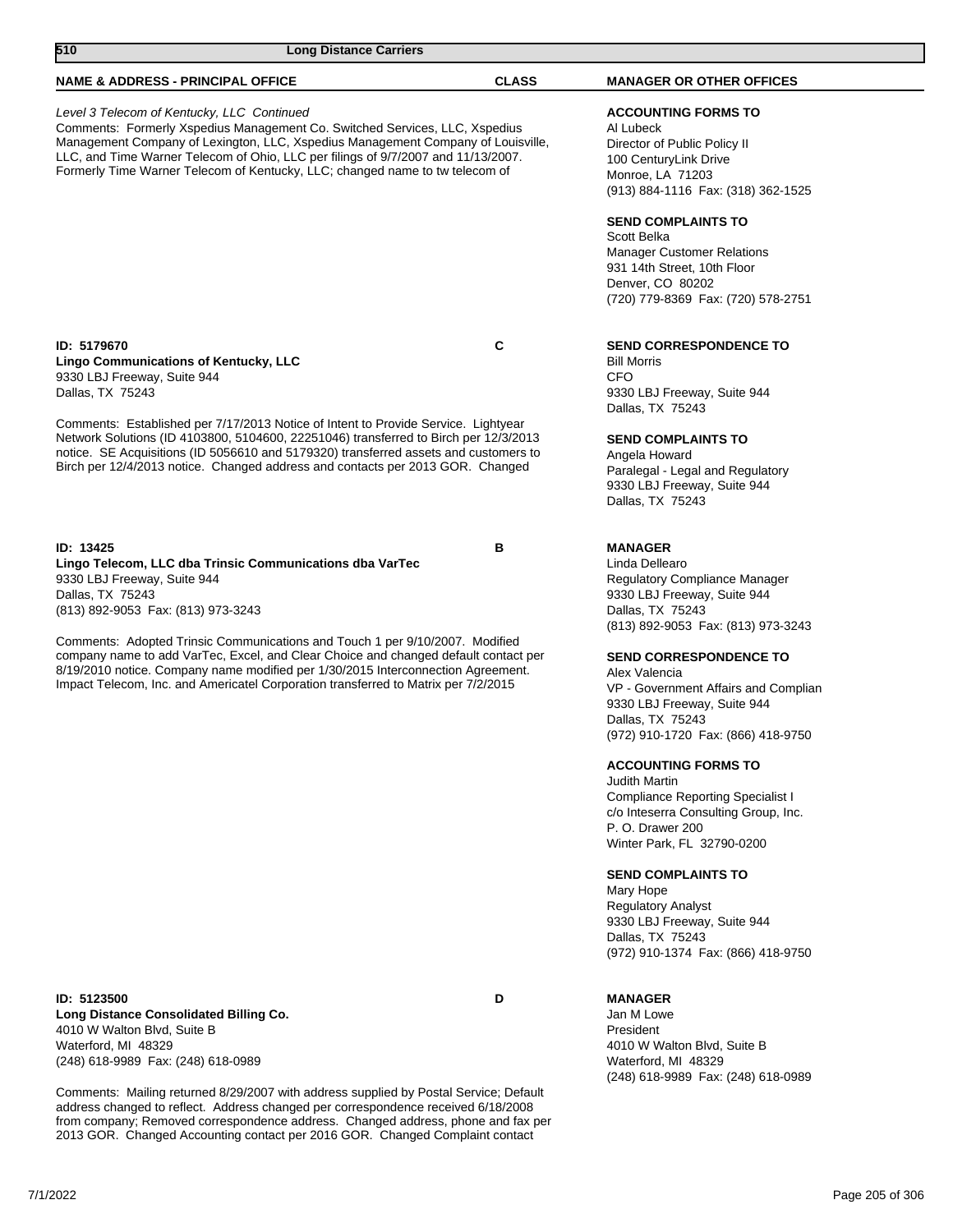|                                                                                                                                                                                                                                                                                                                                                                                                                                                                            |   | Kalamazoo, MI 49007<br>(269) 381-8888 Fax: (269) 381-4855                                                                                                                                                                                                                                                                                                                                                                                             |                 |
|----------------------------------------------------------------------------------------------------------------------------------------------------------------------------------------------------------------------------------------------------------------------------------------------------------------------------------------------------------------------------------------------------------------------------------------------------------------------------|---|-------------------------------------------------------------------------------------------------------------------------------------------------------------------------------------------------------------------------------------------------------------------------------------------------------------------------------------------------------------------------------------------------------------------------------------------------------|-----------------|
|                                                                                                                                                                                                                                                                                                                                                                                                                                                                            |   | <b>SEND COMPLAINTS TO</b><br>Sue Jackson<br><b>Regulatory Compliance Director</b><br>4010 W Walton Blvd, Suite B<br>Waterford, MI 48329<br>(218) 618-9989 Fax: (248) 618-0989                                                                                                                                                                                                                                                                         |                 |
| ID: 22205320<br><b>Lumos Networks, LLC</b><br>1200 Greenbrier Street<br>Charleston, WV 25311<br>(304) 720-2159 Fax: (304) 720-2114<br>Comments: Address changed per notice received 4/14/2008. Complaint contact changed<br>per 4/1/2011 Info Form. Company name changed from FiberNet, LLC to Lumos<br>Networks, LLC per 3/28/2012 Info Form and 9/6/2011 KSOS Amended Certificate of<br>Authority. Added Accounting contact per 2011 GOR. Removed reference to FiberNet, | D | <b>MANAGER</b><br>Steven Hamula<br>Director of Regulatory Affairs<br>1200 Greenbrier Street<br>Charleston, WV 25311<br>(304) 720-2159 Fax: (304) 720-2114<br><b>ACCOUNTING FORMS TO</b><br><b>Tim Whitener</b><br><b>Financial Analyst</b><br>One Lumos Way<br>Waynesboro, VA 22980<br><b>SEND COMPLAINTS TO</b><br>Steve Hamula<br>Associate General Counsel<br>1200 Greenbrier Street<br>Charleston, WV 25311<br>(304) 720-2159 Fax: (304) 720-2114 |                 |
| ID: 5179810<br>Magna5 LLC<br>3001 Dallas Pkwy, Suite 610<br>Frisco, TX 75034<br>Comments: Established per 11/23/2015 application for authority to operate as an IXC.<br>Acquired NovaTel LTD, Inc. (ID 5056280 and 5178200) on 2/1/2016 per 2/17/2016 notice.                                                                                                                                                                                                              | C | <b>MANAGER</b><br>Joseph O'Hara<br><b>CFO</b><br>3001 Dallas Pkwy, Suite 610<br>Frisco, TX 75034                                                                                                                                                                                                                                                                                                                                                      |                 |
| Created Active Date per Comment info 5/27/2016. Changed address and company name<br>from X5 OpCo LLC to Magna5 LLC per 11/17/2016 notice. Changed default electronic                                                                                                                                                                                                                                                                                                       |   | <b>SEND CORRESPONDENCE TO</b><br>Joseph O'Hara<br><b>CFO</b><br>3001 Dallas Pkwy, Suite 610<br>Frisco, TX 75034<br><b>SEND COMPLAINTS TO</b><br><b>Randy Russell</b><br>Tier 1 Support Manager<br>3001 Dallas Pkwy, Suite 610<br>Frisco, TX 75034                                                                                                                                                                                                     |                 |
| ID: 22205537<br>MCC Telephony of the South, LLC<br>One Mediacom Way<br>Mediacom Park, NY 10918<br>(845) 443-2600 Fax: (845) 698-4078                                                                                                                                                                                                                                                                                                                                       | D | <b>MANAGER</b><br>Daniel Templin<br>President<br>One Mediacom Way<br>Mediacom Park, NY 10918                                                                                                                                                                                                                                                                                                                                                          |                 |
| 7/1/2022                                                                                                                                                                                                                                                                                                                                                                                                                                                                   |   |                                                                                                                                                                                                                                                                                                                                                                                                                                                       | Page 206 of 306 |

**NAME & ADDRESS - PRINCIPAL OFFICE CLASS MANAGER OR OTHER OFFICES**

Long Distance Consolidated Billing Co. Continued **SEND CORRESPONDENCE TO**

Sue Jackson

Amanda Gucich

Regulatory Compliance Directory 4010 W Walton Blvd, Suite B Waterford, MI 48329

**ACCOUNTING FORMS TO**

Compliance Specialist, NRC

(248) 618-9989 Fax: (248) 618-0989

c/o Nationwide Regulatory Compliance 107 West Michigan Avenue, 4th Floor

**510 Long Distance Carriers**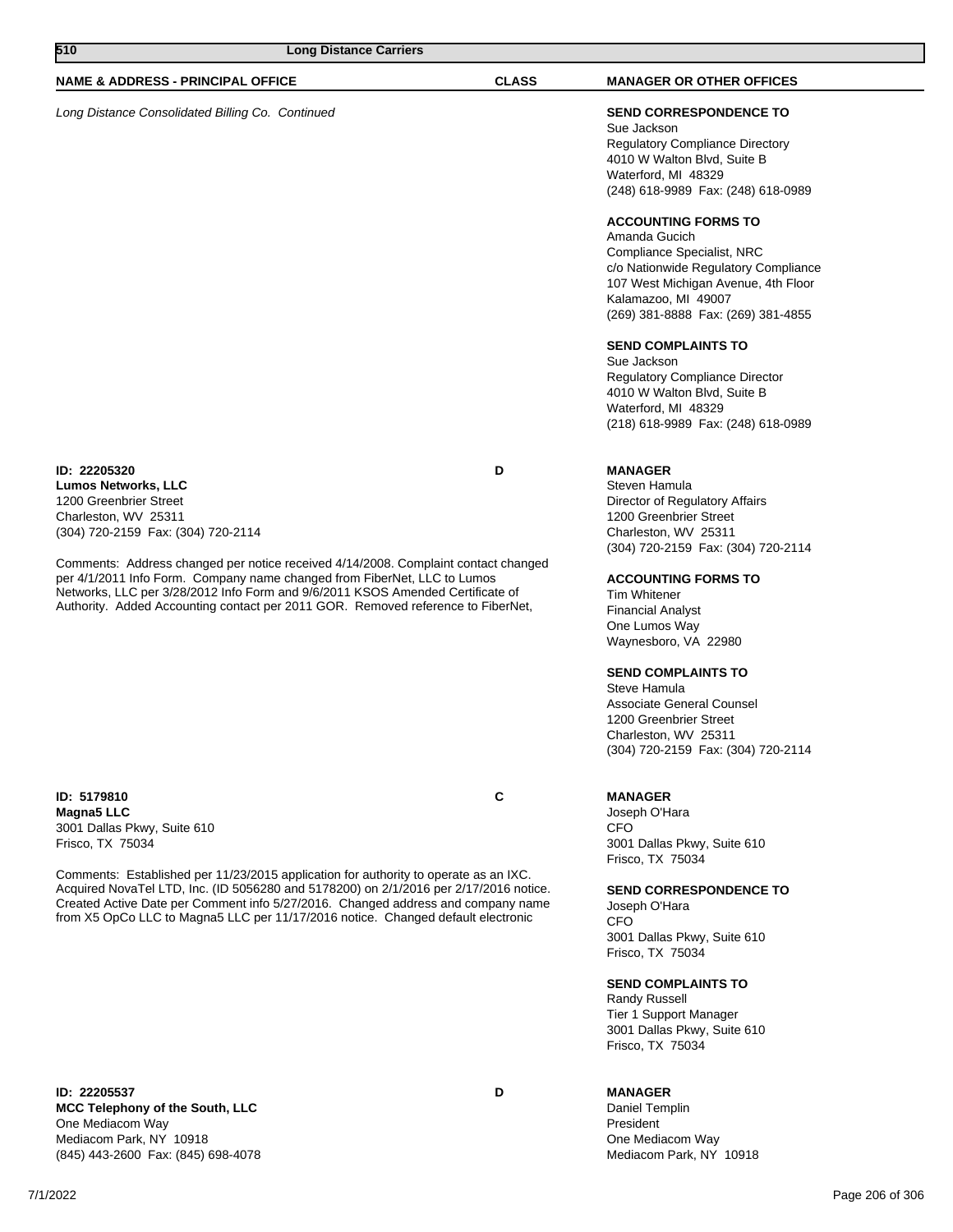| 510<br><b>Long Distance Carriers</b>                                                                                                                                                                                                                                                                                                                                                              |              |                                                                                                                                                                                   |
|---------------------------------------------------------------------------------------------------------------------------------------------------------------------------------------------------------------------------------------------------------------------------------------------------------------------------------------------------------------------------------------------------|--------------|-----------------------------------------------------------------------------------------------------------------------------------------------------------------------------------|
| <b>NAME &amp; ADDRESS - PRINCIPAL OFFICE</b>                                                                                                                                                                                                                                                                                                                                                      | <b>CLASS</b> | <b>MANAGER OR OTHER OFFICES</b>                                                                                                                                                   |
| MCC Telephony of the South, LLC Continued<br>Comments: Name changed from "Inc." to "LLC" per 9/9/2009 notice. FEIN changed 2008<br>per company's change from "Inc" to "LLC". Changed contacts per 2/27/2013 Cellular<br>registration. Contacts changed per 3/26/2013 Info Form. Address and contacts changed<br>per 11/8/2013 notice. Contacts updated per 2013 GOR. Added Accounting contact per |              | <b>SEND CORRESPONDENCE TO</b><br>Anna Sokolin-Maimon<br><b>VP Regulatory Affairs</b><br>One Mediacom Way<br>Mediacom Park, NY 10918<br>(845) 443-2600 Fax: (845) 698-4078         |
|                                                                                                                                                                                                                                                                                                                                                                                                   |              | <b>ACCOUNTING FORMS TO</b><br>Melissa Balu<br>Senior Tax Director<br>One Mediacom Way<br>Mediacom Park, NY 10918<br>(845) 443-2600 Fax: (845) 698-4078                            |
|                                                                                                                                                                                                                                                                                                                                                                                                   |              | <b>SEND COMPLAINTS TO</b><br>James McKnight<br>Senior Attorney<br>One Mediacom Way<br>Mediacom Park, NY 10918<br>(845) 443-2600 Fax: (845) 698-4078                               |
| ID: 5132500<br><b>MCI Communications Services LLC</b><br>600 Hidden Ridge<br>Irving, TX 75038<br>(214) 490-4853 Fax: (972) 719-5612                                                                                                                                                                                                                                                               | A            | <b>SEND CORRESPONDENCE TO</b><br>Jan Chesney<br>Sr. Analyst - Goverment Relations<br>600 Hidden Ridge<br>Irving, TX 75038<br>(214) 490-4853 Fax: (972) 719-5612                   |
| Comments: Address changed 8/6/2008 per Information Form. Complaint Contact<br>changed & Correspondence Contact email address added per 2010 Telecom Info Form<br>filed 3/14/2011. Teleconnect Long Distance Services' customers to be transferred to MCI<br>on or after 9/15/2014 per 9/5/2014 notice; Additional notice to be filed to withdraw                                                  |              | <b>SEND COMPLAINTS TO</b><br><b>Agency Relations</b><br><b>Agency Relations Specialist</b><br>P. O. Box 1145<br>Cedar Rapids, IA 52406-1145<br>(800) 624-0533 Fax: (800) 854-7960 |
| ID: 22252007<br><b>MCImetro Access Transmission Services LLC d/b/a Verizon Access</b><br>600 Hidden Ridge<br>Irving, TX 75038<br>(214) 490-4853 Fax: (972) 719-5612                                                                                                                                                                                                                               | D            | <b>SEND CORRESPONDENCE TO</b><br>Jan Chesney<br>Sr Analyst - Goverment Relations<br>600 Hidden Ridge<br>Irving, TX 75038<br>(214) 490-4853 Fax: (972) 719-5612                    |
| Comments: Correspondence address modified per 2008 GOR. Added "d/b/a Verizon"<br>Access Transmission Services" and changed address per Info Form and 2009 GOR<br>submitted 2/19/2010. Complaint Contact changed & Correspondence Contact email<br>address per 2010 Telecom Info Form filed 3/14/2011. Changed default and mailing                                                                 |              | <b>SEND COMPLAINTS TO</b><br><b>Agency Relations</b><br><b>Agency Relations Specialist</b><br>P. O. Box 1145<br>Cedar Rapids, IA 52406-3187<br>(800) 624-0533 Fax: (800) 854-7960 |
| ID: 5126200<br><b>McLeodUSA Telecommunications Services, LLC</b><br>4001 N Rodney Parham Road<br>Little Rock, AR 72212                                                                                                                                                                                                                                                                            | D            | <b>MANAGER</b><br>Stephanie D Marsh<br>Senior Analyst - Reg Compliane<br>4001 N Rodney Parham Road                                                                                |

Little Rock, AR 72212 (859) 357-8600 Fax: (501) 748-7400

Comments: Address changed after returned mailing of 8/27/2007; Info obtained from KY Sec of State. Changed Manager contact and added Accounting contact per 2009 GOR submitted 3/12/2010. Changed from Inc to LLC per 6/16/2010 notice. Addresses and contacts changed per 2011 GOR and 3/8/2012 Info Form. Contacts updated per

Little Rock, AR 72212

130 W. New Circle Rd.

Lexington, KY 40505

Stephanie Bell

Suite 170

(501) 748-7897 Fax: (501) 748-7400

Vice President of Government Affairs

**SEND CORRESPONDENCE TO**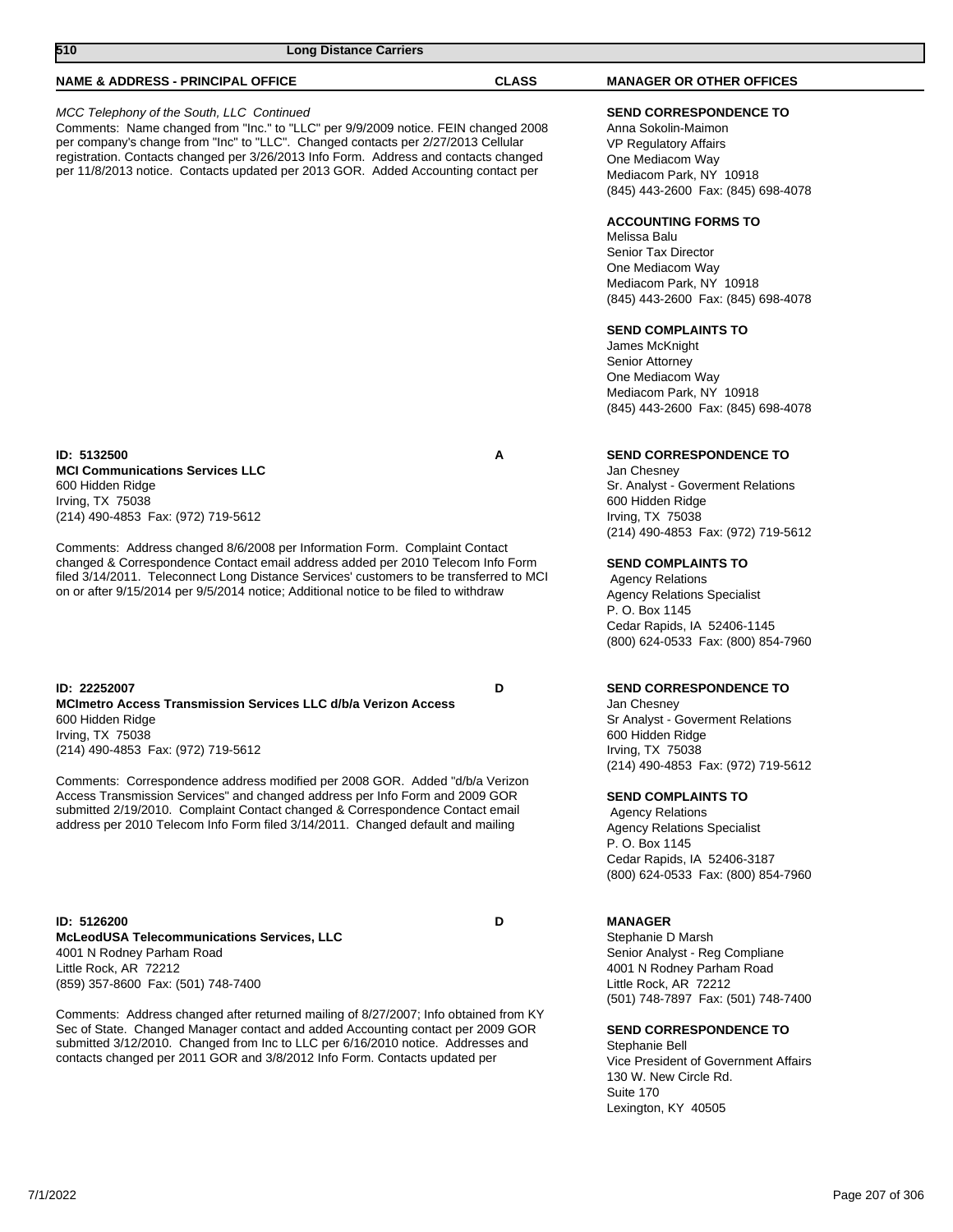| 510<br><b>Long Distance Carriers</b>                                                                                                                                                                                                                                                                                                                                                                                                                                                                 |              |                                                                                                                                                                                                                                                                                                                                                                                                                                                                                        |
|------------------------------------------------------------------------------------------------------------------------------------------------------------------------------------------------------------------------------------------------------------------------------------------------------------------------------------------------------------------------------------------------------------------------------------------------------------------------------------------------------|--------------|----------------------------------------------------------------------------------------------------------------------------------------------------------------------------------------------------------------------------------------------------------------------------------------------------------------------------------------------------------------------------------------------------------------------------------------------------------------------------------------|
| <b>NAME &amp; ADDRESS - PRINCIPAL OFFICE</b>                                                                                                                                                                                                                                                                                                                                                                                                                                                         | <b>CLASS</b> | <b>MANAGER OR OTHER OFFICES</b>                                                                                                                                                                                                                                                                                                                                                                                                                                                        |
| McLeodUSA Telecommunications Services, LLC Continued                                                                                                                                                                                                                                                                                                                                                                                                                                                 |              | <b>ACCOUNTING FORMS TO</b><br><b>Becky West</b><br>Staff Manager - Regulatory Complianc<br>4001 N Rodney Parham Road, MS 1170-B1F2-1216C<br>Little Rock, AR 72212                                                                                                                                                                                                                                                                                                                      |
|                                                                                                                                                                                                                                                                                                                                                                                                                                                                                                      |              | <b>SEND COMPLAINTS TO</b><br>Andrea Curtis<br>Manager- Customer Experience<br>1720 Galleria Blvd<br>Charlotte, NC 28270<br>(855) 352-2731 Fax: (704) 849-2241                                                                                                                                                                                                                                                                                                                          |
| ID: 22205242<br>Metropolitan Telecommunications of Kentucky dba MetTel<br>55 Water Street, 32nd Floor<br>New York, NY 10041<br>(212) 607-6323 Fax: (212) 635-5074<br>Comments: Address and contacts modified per notice submitted 1/15/2010. Address<br>changed per 8/27/2010 notice. Changed Manager contact and floor number. Complaint<br>contact updated per 3/29/2019 Info Form.                                                                                                                | D            | <b>MANAGER</b><br><b>Ralph Dichy</b><br>Vice President<br>55 Water Street, 32nd Floor<br>New York, NY 10041<br>(212) 607-6323 Fax: (212) 635-5074<br><b>SEND CORRESPONDENCE TO</b><br>Meghan Ruwet<br>Consultant<br>36586 N Windfield Avenue<br>Parker, CO 80134<br>(303) 663-0102 Fax: (303) 663-0084<br><b>SEND COMPLAINTS TO</b><br><b>Ralph Dichy</b><br>Vice President<br>55 Water Street, 32nd Floor<br>New York, NY 10041<br>(212) 607-6323 Fax: (212) 635-5074                 |
| ID: 5180000<br>Missouri Network Alliance, LLC<br>4215 Philips Farm Road, Suite 103<br>Columbia, MO 65201<br>(855) 258-2473 Fax: (573) 777-4201<br>Comments: Established per 6/25/2019 notice of intent to provide CLEC and<br>Interexchange Service. Changed default contact after returned mailing 1/2/2020. Updated<br>Accounting and Complaint contacts per 3/30/2020 Info Form. Changed default electronic<br>contact information per 1/15/2021 undeliverable notice. Changed default electronic | D            | <b>MANAGER</b><br>Chris Bach<br><b>CFO</b><br>4215 Philips Farm Road, Suite 103<br>Columbia, MO 65201<br>(573) 777-4200 Fax: (573) 777-4201<br><b>ACCOUNTING FORMS TO</b><br>Douglas Zerr<br>Vice President, Engineering<br>4215 Philips Farm Road, Suite 103<br>Columbia, MO 65201<br>(816) 237-2138 Fax: (573) 777-4201<br><b>SEND COMPLAINTS TO</b><br><b>Michael Morey</b><br>CEO<br>4215 Philips Farm Road, Suite 103<br>Columbia, MO 65201<br>(573) 777-4200 Fax: (573) 777-4201 |
| ID: 22212300<br>Mountain Rural Telephone Cooperative Corporation dba Mountain<br>425 Main Street, Suite 1<br>P. O. Box 399<br>West Liberty, KY 41472<br>(606) 743-3121 Fax: (606) 743-3635                                                                                                                                                                                                                                                                                                           | Α            | <b>MANAGER</b><br>Jimme Jones<br>President<br>425 Main Street, Suite 1<br>P. O. Box 399<br>West Liberty, KY 41472<br>(606) 743-3121 Fax: (606) 743-3635                                                                                                                                                                                                                                                                                                                                |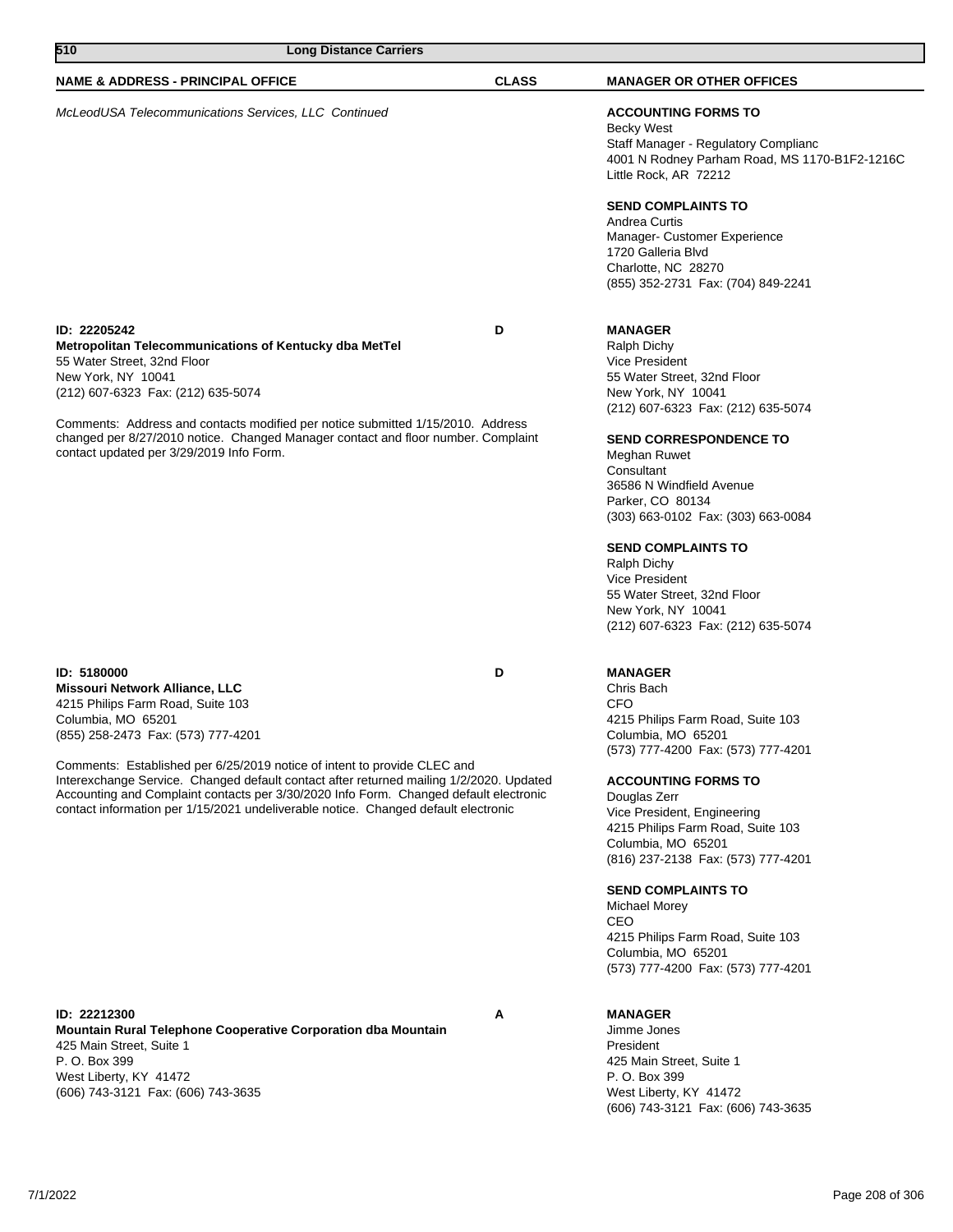| 510                                                                                                                                                                                                                                                                                                                             | <b>Long Distance Carriers</b> |                                                                                                                                                    |                                                                                                                                                                                                              |
|---------------------------------------------------------------------------------------------------------------------------------------------------------------------------------------------------------------------------------------------------------------------------------------------------------------------------------|-------------------------------|----------------------------------------------------------------------------------------------------------------------------------------------------|--------------------------------------------------------------------------------------------------------------------------------------------------------------------------------------------------------------|
| <b>NAME &amp; ADDRESS - PRINCIPAL OFFICE</b>                                                                                                                                                                                                                                                                                    |                               | <b>CLASS</b>                                                                                                                                       | <b>MANAGER OR OTHER OFFICES</b>                                                                                                                                                                              |
| Mountain Rural Telephone Cooperative Corporation dba Mountain<br>Comments: Changed Correspondence contact per 1/29/2014 notice. Changed physical<br>address per 12/16/2016 notice. Changed Manager contact per 2016 AR. Changed<br>default electronic contact information per 12/30/2020 notice.                                |                               |                                                                                                                                                    | <b>SEND CORRESPONDENCE TO</b><br>Shayne Ison<br>General Manager<br>425 Main Street, Suite 1<br>P. O. Box 399<br>West Liberty, KY 41472<br>(606) 743-3121 Fax: (606) 743-3635                                 |
|                                                                                                                                                                                                                                                                                                                                 |                               |                                                                                                                                                    | <b>SEND COMPLAINTS TO</b><br>Angela Pennington<br>Office Manager<br>425 Main Street, Suite 1<br>P. O. Box 399<br>West Liberty, KY 41472                                                                      |
| ID: 5175100<br>Multiline Long Distance, Inc.<br>2000 Town Center, Suite 1900<br>Southfield, MI 48075<br>(800) 985-6409 Fax: (800) 985-6404                                                                                                                                                                                      |                               | D                                                                                                                                                  | <b>SEND CORRESPONDENCE TO</b><br>Federico Colman<br><b>Accounting Manager</b><br>2000 Town Center, Suite 1900<br>Southfield, MI 48075<br>(678) 436-5590 Fax: (678) 681-7580                                  |
| Comments: All contact information updated per 7/17/2009 correspondence.<br>Correspondence contact updated added 6/28/2010 per company. Fax number changed<br>per 2010 Telecom Info Form filed 3/16/2011. Modified Correspondence contact per<br>returned mailing 12/27/2011 and KSOS. Changed address and default per 2012 GOR. |                               | <b>SEND COMPLAINTS TO</b><br><b>Suzanne Stebbins</b><br>2000 Town Center, Suite 1900<br>Southfield, OH 48075<br>(800) 985-6409 Fax: (800) 985-6404 |                                                                                                                                                                                                              |
| ID: 5179460<br><b>MuniNet Fiber Agency</b><br>1500 Broadway Street<br>Paducah, KY 42001<br>(270) 575-4000 Fax: (270) 408-4004                                                                                                                                                                                                   |                               | D                                                                                                                                                  | <b>MANAGER</b><br><b>Brent A Shelton</b><br>CTO<br>1500 Broadway Street<br>Paducah, KY 42001                                                                                                                 |
| Comments: Established per 9/26/2011 submission of local and inter-exchange tariffs.<br>Accounting contact added per 2011 GOR. Created Active Date per Comment info<br>5/27/2016. Added Correspondence contact per 2016 GOR. Added Complaint contact per<br>2/23/2021 Info Form.                                                 |                               |                                                                                                                                                    | (270) 575-4004 Fax: (270) 408-4004<br><b>SEND CORRESPONDENCE TO</b><br>Debbie Adams<br><b>Administrator of Operations</b><br>1500 Broadway Street<br>Paducah, KY 42001<br>(270) 575-4000 Fax: (270) 408-4004 |
|                                                                                                                                                                                                                                                                                                                                 |                               |                                                                                                                                                    | <b>ACCOUNTING FORMS TO</b><br>Terri K Firestein<br>Sr. Director with CCG Consulting<br>c/o CCG Consulting, LLC<br>10806 Garrison Hollow Road<br>Clear Spring, MD 21722                                       |
|                                                                                                                                                                                                                                                                                                                                 |                               |                                                                                                                                                    | <b>SEND COMPLAINTS TO</b><br><b>Brent Shelton</b><br>CTO<br>1500 Broadway Street<br>Paducah, KY 42001<br>(425) 383-4000 Fax: (270) 408-4004                                                                  |

**ID: 5166200 D National Access Long Distance, Inc.** 2000 Town Center, Suite 1900 Southfield, MI 48075 (888) 627-9399 Fax: (888) 627-1921

## **MANAGER**

Martin Tibbitts President 2000 Town Center, Suite 1900 Southfield, MI 48075 (888) 627-9399 Fax: (888) 627-1921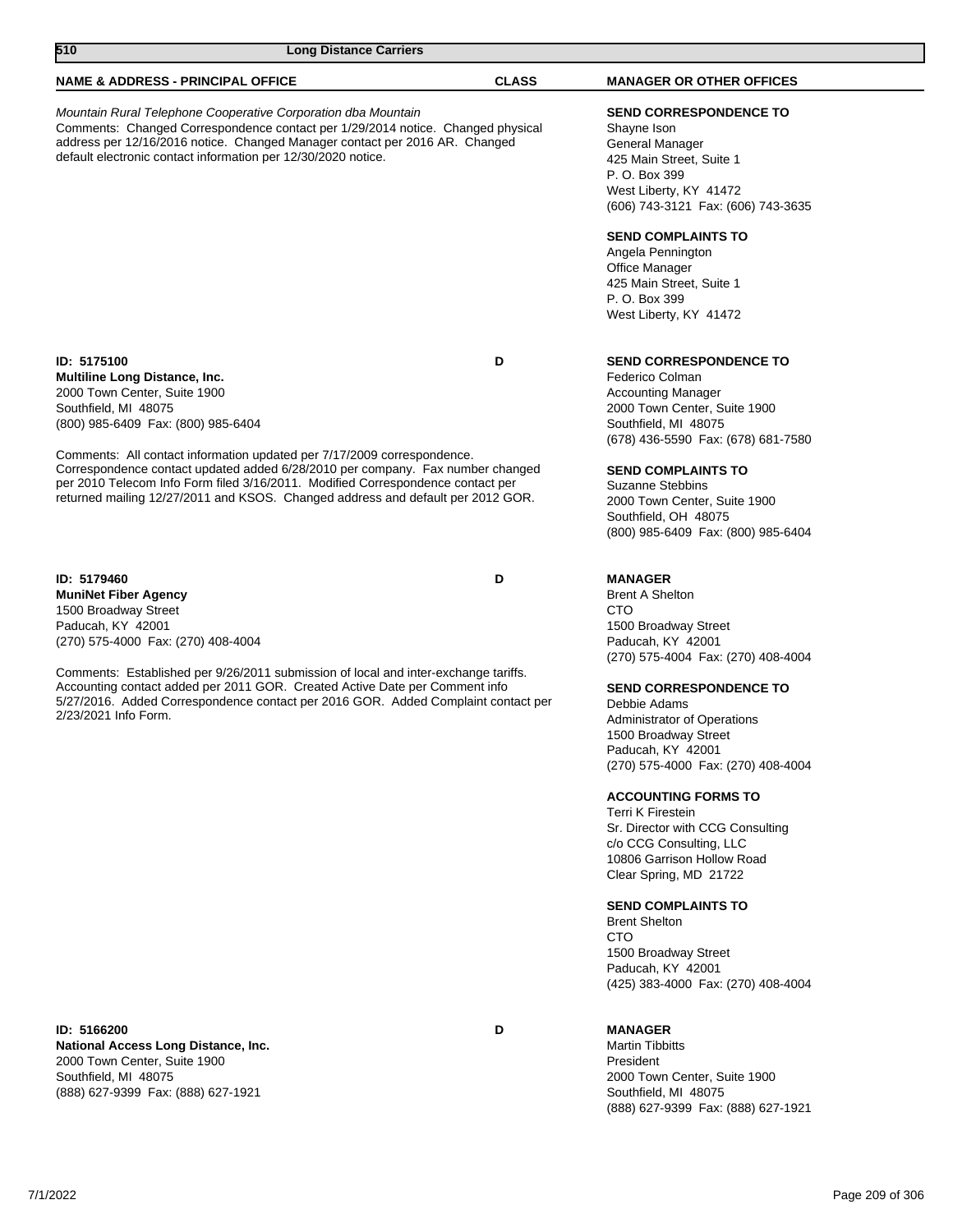## **NAME & ADDRESS - PRINCIPAL OFFICE CLASS MANAGER OR OTHER OFFICES**

#### National Access Long Distance, Inc. Continued Comments: All contact information updated per 7/17/2009 correspondence. Correspondence contact address updated after inquiry 7/2/2010. Fax number & Complaint Contact changed per 2010 Telecom Info Form filed 3/16/2011. Accounting Contacted added per 7/25/2011 DOR Notice. Removed Correspondence contact per

**ID: 5173800 D Nationwide Long Distance Service, Inc.** 2000 Town Center, Suite 1900 Southfield, MI 48075 (800) 353-2179 Fax: (800) 539-2138

Comments: Correspondence contact address updated after inquiry 7/2/2010. Fax number & Complaint Contact changed per 2010 Telecom Info Form filed 3/16/2011. Accounting Contacted added per 7/25/2011 DOR Notice. Removed Correspondence contact per returned mailing 12/27/2011 and diverted default to Manager contact.

#### **ID: 5179830 D Netcom Systems Group, LLC** 2431 Aloma Avenue, Suite 124 Winter Park, FL 32792 (844) 663-8266 Fax: (844) 963-8266

Comments: Established per 3/24/2016 application for authority to operate as an IXC. Created Active Date per Comment info 5/27/2016. Default contact changed after undeliverable notice 1/5/2017. Changed default electronic contact information per 2017 GOR. Changed default electronic contact information after returned mailing 1/2/2020.

**ID: 13615 D Netwolves Network Services, LLC** 4710 Eisenhower Blvd, Suite E8 Tampa, FL 33634 (813) 579-3200 Fax: (813) 882-0209

Comments: Changed address suite per Info Form submitted 4/28/2009. Changed name from Norstan Network Services, Inc. per 2/22/2011 Telecom Info Form. Contacts updated per 2011 GOR and 3/5/2012 Info Form. Changed Correspondence, Accounting and Complaint contacts per 2012 GOR and 3/18/2013 Info Form. Changed contacts per

## **SEND CORRESPONDENCE TO**

Federico Colman Account Manager 2000 Town Center, Suite 1900 Southfield, MI 48075 (678) 436-5590 Fax: (678) 681-7580

## **SEND COMPLAINTS TO**

Suzanne Stebbins 2000 Town Center, Suite 1900 Southfield, MI 48075 (888) 627-9399 Fax: (888) 627-1921

## **MANAGER**

Martin J Tibbitts President 2000 Town Center, Suite 1900 Southfield, MI 48075 (800) 853-2179 Fax: (800) 539-2138

## **SEND CORRESPONDENCE TO**

Federico Colman Account Manager 2000 Town Center, Suite 1900 Southfield, MI 48075 (678) 436-5590 Fax: (678) 681-7580

## **SEND COMPLAINTS TO**

Suzanne Stebbins 2000 Town Center, Suite 1900 Southfield, MI 48075 (800) 853-7409 Fax: (800) 539-2138

## **MANAGER**

Tyler Wentz Managing Member 2431 Aloma Avenue, Suite 124 Winter Park, FL 32792 (844) 663-8266 Fax: (844) 963-8266

## **SEND COMPLAINTS TO**

Tyler Wentz Managing Manager 2431 Aloma Avenue, Suite 124 Winter Park, FL 32792 (844) 663-8266 Fax: (844) 963-8266

## **SEND CORRESPONDENCE TO**

Gina Wybel **Controller** 4710 Eisenhower Blvd, Suite E8 Tampa, FL 33634 (813) 579-3200 Fax: (813) 882-0209

## **ACCOUNTING FORMS TO**

Terry Gribbin Sr Accountant 4710 Eisenhower Blvd, Suite E8 Tampa, FL 33634 (813) 579-3217 Fax: (813) 882-0209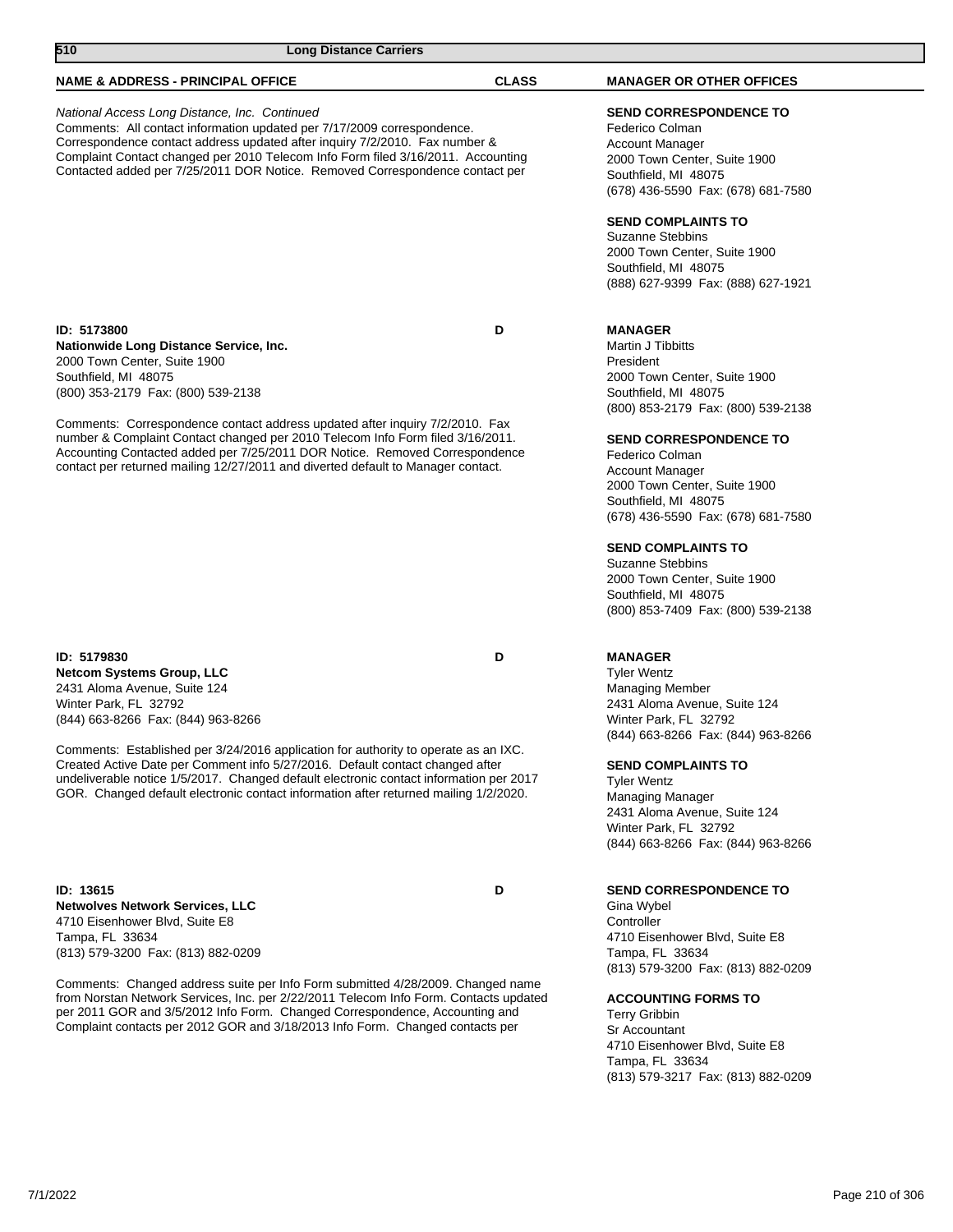| 510<br><b>Long Distance Carriers</b>                                                                                                                                                                                                                                                                                                |              |                                                                                                                                                                                                                                 |
|-------------------------------------------------------------------------------------------------------------------------------------------------------------------------------------------------------------------------------------------------------------------------------------------------------------------------------------|--------------|---------------------------------------------------------------------------------------------------------------------------------------------------------------------------------------------------------------------------------|
| <b>NAME &amp; ADDRESS - PRINCIPAL OFFICE</b>                                                                                                                                                                                                                                                                                        | <b>CLASS</b> | <b>MANAGER OR OTHER OFFICES</b>                                                                                                                                                                                                 |
| Netwolves Network Services, LLC Continued                                                                                                                                                                                                                                                                                           |              | <b>SEND COMPLAINTS TO</b><br>Mary Dinardo<br><b>Client Services</b><br>4710 Eisenhower Blvd, Suite E8<br>Tampa, FL 33634<br>(813) 579-3217 Fax: (813) 882-0209                                                                  |
| ID: 5146800<br>Network Communications International Corp d/b/a NCIC Inmate<br>607 East Whaley Street<br>Longview, TX 75601<br>(888) 686-3699 Fax: (903) 757-4899                                                                                                                                                                    | D            | <b>MANAGER</b><br>William L Pope<br>President<br>607 East Whaley Street<br>Longview, TX 75601                                                                                                                                   |
| Comments: Removed "AKA Mundo Telecom" from company name per 7/9/2007 filing.<br>Address changed 7/17/2007 per info on Gross Op Form after returned mailing. Company<br>name and contacts modified per 2010 GOR and Info Form submitted 3/9/2011.<br>Accounting contact added per 2011 GOR. Changed Accounting contact per 3/11/2014 |              | <b>SEND CORRESPONDENCE TO</b><br>Stephanie Jackson<br>Director, Billing and Collections<br>607 East Whaley Street<br>Longview, TX 75601<br>(903) 757-4455 Fax: (903) 247-0765                                                   |
|                                                                                                                                                                                                                                                                                                                                     |              | <b>ACCOUNTING FORMS TO</b><br>Carly Fiola<br><b>Compliance Reporting Specialist</b><br>c/o Inteserra Consulting Group, Inc.<br>2600 Maitland Center Pkwy, Suite 300<br>Maitland, FL 32751<br>(407) 740-8575 Fax: (407) 740-0613 |
|                                                                                                                                                                                                                                                                                                                                     |              | <b>SEND COMPLAINTS TO</b><br>Donna Sumrow<br><b>Customer Service</b><br>607 East Whaley Street                                                                                                                                  |

**ID: 22205547 B Network Innovations, Inc.** 350 N Orelans Street, Suite 1300N Chicago, IL 60654 (773) 770-1360 Fax: (773) 770-0256

Comments: Established per 12/21/2006 filing. Address changed per Info Form filed 2/25/2009. Changed contacts and added Correspondence contact per 2009 GOR submitted 4/1/2010. Modified contacts per Info Form submitted 4/12/2011. Contacts updated per 2011 GOR and 3/28/2012 Info Form. Correspondence contact updated per

## **MANAGER**

Longview, TX 75601

Ron Grason COO 350 N Orelans Street, Suite 1300N Chicago, IL 60607 (773) 770-1360 Fax: (773) 770-0256

(903) 757-4455 Fax: (903) 247-0765

## **SEND CORRESPONDENCE TO**

Junette Bradshaw Regulatory Compliance Manager 350 N Orelans Street, Suite 1300N Chicago, IL 60654 (773) 661-5543 Fax: (773) 770-0256

## **ACCOUNTING FORMS TO**

Matt W Dean Regulatory Agent c/o Telecom Professionals, Inc. P. O. Box 720128 Oklahoma City, OK 73172 (405) 755-8177 Fax: (405) 755-8377

## **SEND COMPLAINTS TO**

Paul Rios General Counsel 350 N Orelans Street, Suite 1300N Chicago, IL 60654 (773) 364-3199 Fax: (773) 770-0256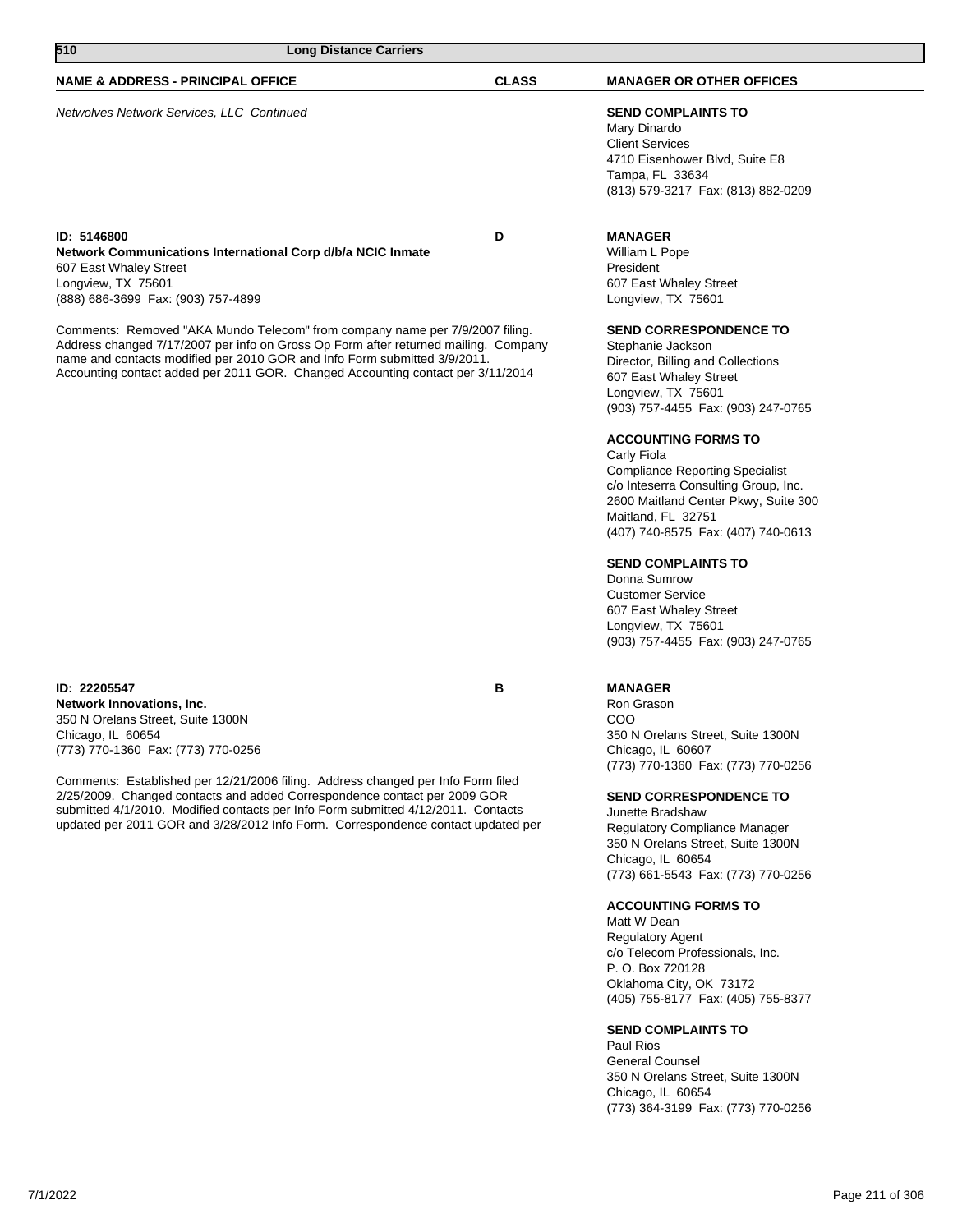| <b>NAME &amp; ADDRESS - PRINCIPAL OFFICE</b>                                                                                                                                                                                                                                                                                                 | <b>CLASS</b> | <b>MANAGER OR OTHER OFFICES</b>                                                                                                                                          |
|----------------------------------------------------------------------------------------------------------------------------------------------------------------------------------------------------------------------------------------------------------------------------------------------------------------------------------------------|--------------|--------------------------------------------------------------------------------------------------------------------------------------------------------------------------|
| ID: 5172500<br><b>Network Service Billing, Inc.</b><br>2000 Town Center, Suite 1900<br>Southfield, MI 48075<br>(800) 745-2479 Fax: (800) 406-2049<br>Comments: All contact information updated per 7/17/2009 correspondence.                                                                                                                 | D            | <b>MANAGER</b><br><b>Martin Tibbitts</b><br>President<br>2000 Town Center, Suite 1900<br>Southfield, MI 48075<br>(888) 236-2478 Fax: (800) 406-2049                      |
| Correspondence contact address updated after inquiry 7/2/2010. Complaint Contact<br>updated per 3/16/2011 Info Form. Accounting Contacted added per 7/25/2011 DOR<br>Notice. Physical address changed and Correspondence contact modified per 2011 GOR.                                                                                      |              | <b>SEND CORRESPONDENCE TO</b><br>Federico Colman<br><b>Account Manager</b><br>2000 Town Center, Suite 1900<br>Southfield, MI 48075<br>(678) 436-5590 Fax: (678) 681-7580 |
|                                                                                                                                                                                                                                                                                                                                              |              | <b>SEND COMPLAINTS TO</b><br><b>Suzanne Stebbins</b><br>2000 Town Center, Suite 1900<br>Southfield, MI 48075<br>(800) 745-2479 Fax: (800) 406-2049                       |
| ID: 22250076<br><b>Network Telephone, LLC</b><br>4001 N Rodney Parham Road<br>Little Rock, AR 72212<br>(859) 357-8600 Fax: (501) 748-7400                                                                                                                                                                                                    | D            | <b>MANAGER</b><br>Stephanie Bell<br>Vice President of Government Affairs<br>130 W. New Circle Rd.<br>Suite 170<br>Lexington, KY 40505                                    |
| Comments: Added dba per 2/5/2007 filing. Updated contact info per 12/12/2007 filing.<br>Added dba per 2/5/2007 filing. Contact info updated per 12/12/2007 filing. Contacts<br>updated per 2011 GOR and 3/19/2012 Info Form. Changed Manager contact per 2012<br>GOR. Changed name to Network Telephone, LLC per 11/19/2015 notice; formerly |              | <b>SEND CORRESPONDENCE TO</b><br>Stephanie Bell<br>Vice President of Government Affairs<br>130 W. New Circle Rd.<br>Suite 170<br>Lexington, KY 40505                     |
|                                                                                                                                                                                                                                                                                                                                              |              | <b>ACCOUNTING FORMS TO</b><br><b>Becky West</b><br>Staff Manager - Regulatory Complianc<br>4001 N Rodney Parham Road, MS 1170-B1F2-1216C<br>Little Rock, AR 72212        |
|                                                                                                                                                                                                                                                                                                                                              |              | <b>SEND COMPLAINTS TO</b><br>Andrea Curtis<br>Manager- Customer Experience<br>1720 Galleria Blvd<br>Charlotte, NC 28270<br>(855) 352-2731 Fax: (704) 849-2241            |
| ID: 5149900<br>NetworkIP, L.L.C.<br>119 W Tyler Street, Suite 100<br>Longview, TX 75601<br>(903) 323-4900 Fax: (903) 323-4849                                                                                                                                                                                                                | D            | <b>MANAGER</b><br><b>Tim Martin</b><br>Member<br>119 W Tyler Street, Suite 100<br>Longview, TX 75601<br>(903) 323-4900 Fax: (903) 323-4849                               |
| Comments: Address changed 2/4/2008 per Telecom Form submitted 1/28/2008.<br>Modified contacts per 2011 GOR and 1/30/2012 Info Form. Contacts updated per<br>3/26/2013 Info Form. Complaint contact updated per 4/6/2020 Info Form.                                                                                                           |              | <b>SEND CORRESPONDENCE TO</b><br>Amanda Harris<br>Regulatory Compliance Officer<br>119 W Tyler Street, Suite 100<br>Longview, TX 75601                                   |

**510 Long Distance Carriers** 

**SEND COMPLAINTS TO**

Amanda Harris Regulatory Compliance Officer 119 W Tyler Street, Suite 100 Longview, TX 75601 (903) 323-4900 Fax: (903) 323-4849

(903) 323-4900 Fax: (903) 323-4849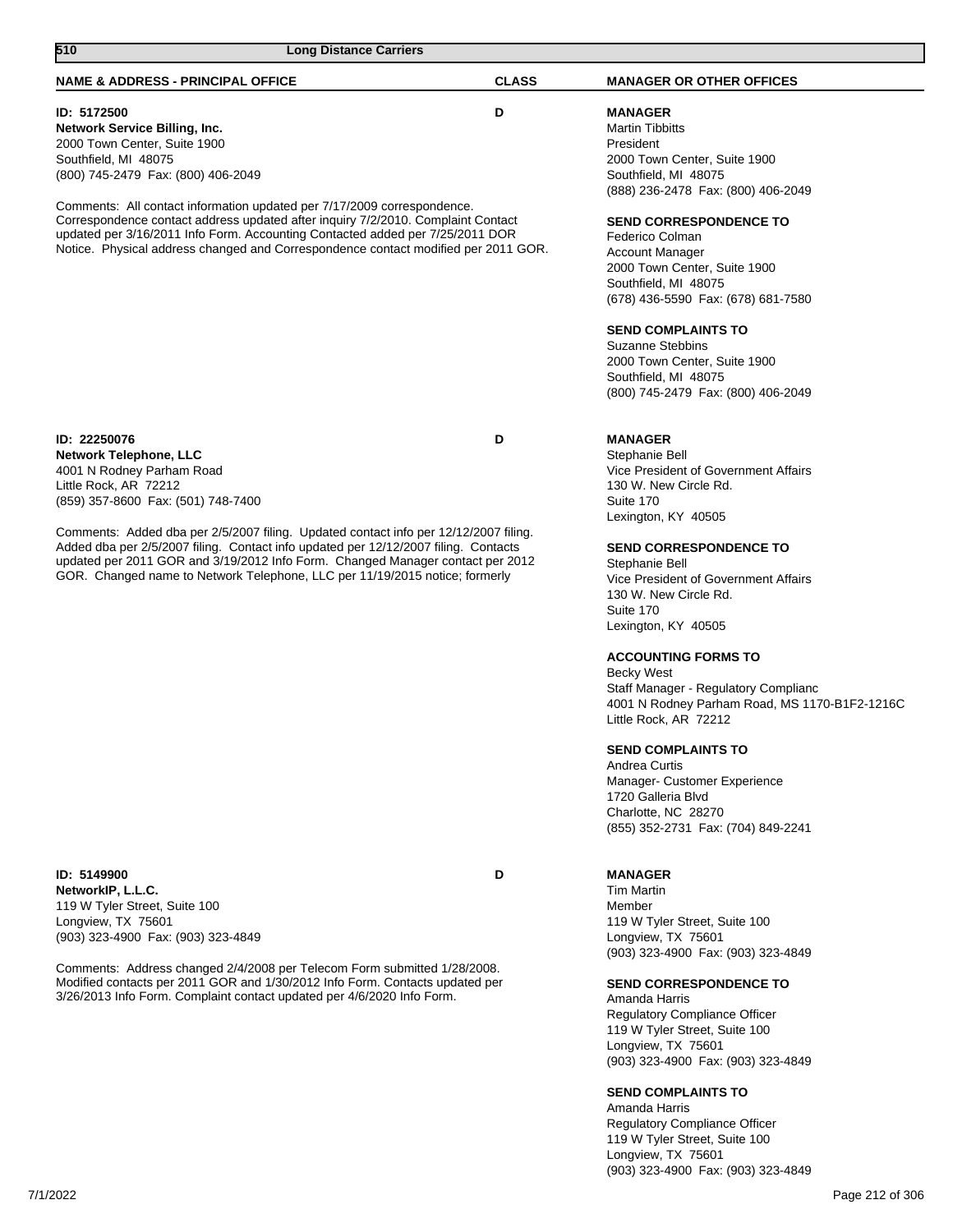| ID: 22255450<br><b>Neutral Tandem-Kentucky, LLC</b><br>550 West Adams Street, Suite 900<br>Chicago, IL 60661<br>(312) 384-8000 Fax: (312) 346-2601<br>Comments: Established per 12/11/2006 filing. Address and contact changed per<br>8/20/2010 notice. Contacts changed per 2011 GOR. Created Active Date per Comment<br>info 5/27/2016. Changed Manager contact per 2016 GOR. Contacts updated per<br>4/2/2019 Info Form.                                                                    | D | <b>MANAGER</b><br>Eric Carlson<br><b>VP and Treasurer</b><br>550 West Adams Street, Suite 900<br>Chicago, IL 60661<br>(312) 384-8000 Fax: (312) 346-2601<br><b>SEND CORRESPONDENCE TO</b><br>Dan Meldazis<br><b>Regulatory Manager</b><br>550 West Adams Street, Suite 900<br>Chicago, IL 60661<br>(312) 384-8834 Fax: (312) 346-2601<br><b>ACCOUNTING FORMS TO</b><br>Domingo Chaluisant<br><b>Compliance Reporting Specialist</b><br>Inteserra Consulting Group, Inc.<br>P.O. Drawer 200<br>Winter Park, FL 32790<br><b>SEND COMPLAINTS TO</b><br><b>Richard Monto</b><br>General Counsel and Sr VP Inteliquen<br>550 West Adams Street, Suite 900<br>Chicago, IL 60661<br>(312) 384-8090 Fax: (312) 346-2601 |
|------------------------------------------------------------------------------------------------------------------------------------------------------------------------------------------------------------------------------------------------------------------------------------------------------------------------------------------------------------------------------------------------------------------------------------------------------------------------------------------------|---|-----------------------------------------------------------------------------------------------------------------------------------------------------------------------------------------------------------------------------------------------------------------------------------------------------------------------------------------------------------------------------------------------------------------------------------------------------------------------------------------------------------------------------------------------------------------------------------------------------------------------------------------------------------------------------------------------------------------|
| ID: 5170200<br><b>New Horizons Communications Corp.</b><br>200 Baker Avenue, Suite 300<br>Concord, MA 01742<br>(339) 222-7518 Fax: (781) 290-4600<br>Comments: Address changed 7/30/2008 per Information Form. Contacts changed per<br>Info Form submitted 3/25/2010. Contacts updated per 3/26/2012 Info Form and 2011<br>GOR. Changed Manager and Correspondence contacts per 2012 GOR. Changed<br>default, removed Correspondence and added Accounting contact per 2014 GOR.                | D | <b>MANAGER</b><br>Glen E Nelson<br><b>Vice President</b><br>200 Baker Avenue, Suite 300<br>Concord, MA 01742<br>(339) 222-7518 Fax: (781) 290-4600<br><b>ACCOUNTING FORMS TO</b><br>Mark G Lammert<br><b>Tax Preparer</b><br>c/o Compliance Solutions, Inc.<br>242 Rangeline Road<br>Lexington, MA 02420<br>(407) 260-1011 Fax: (407) 260-1033<br><b>SEND COMPLAINTS TO</b><br><b>Paul Wieners</b><br>VP of Operations<br>200 Baker Avenue, Suite 300<br>Concord, MA 01742<br>(339) 222-7518 Fax: (781) 290-4600                                                                                                                                                                                                |
| ID: 5176200<br><b>Norstar Telecommunications, LLC</b><br>10025 Scenic View Road<br>Vienna, VA 22182<br>(703) 757-4005 Fax: (703) 757-1344<br>Comments: Established per 6/13/2007 Tariff. Letter issued 11/24/2010 for status<br>confirmation in Kentucky. Manager's email address added per 2009 GOR filed 2/24/2011<br>and Accounting Contact's zip code changed per letter from Norstar filed 2/24/2011.<br>Complaint contact changed per 4/26/2011 Info Form. Contacts updated per 2011 GOR | D | <b>MANAGER</b><br>Shaun Naghdi<br>President<br>10025 Scenic View Road<br>Vienna, VA 22182<br>(703) 757-4005 Fax: (703) 757-1344<br><b>ACCOUNTING FORMS TO</b><br>Kenny Monroe<br><b>Account Manager</b><br>c/o RTC Associates, LLC<br>3075 Breckinridge Blvd, Suite 425<br>Vienna, VA 22182<br>(678) 436-5590 Fax: (678) 681-7580                                                                                                                                                                                                                                                                                                                                                                               |

**NAME & ADDRESS - PRINCIPAL OFFICE CLASS MANAGER OR OTHER OFFICES**

**510 Long Distance Carriers**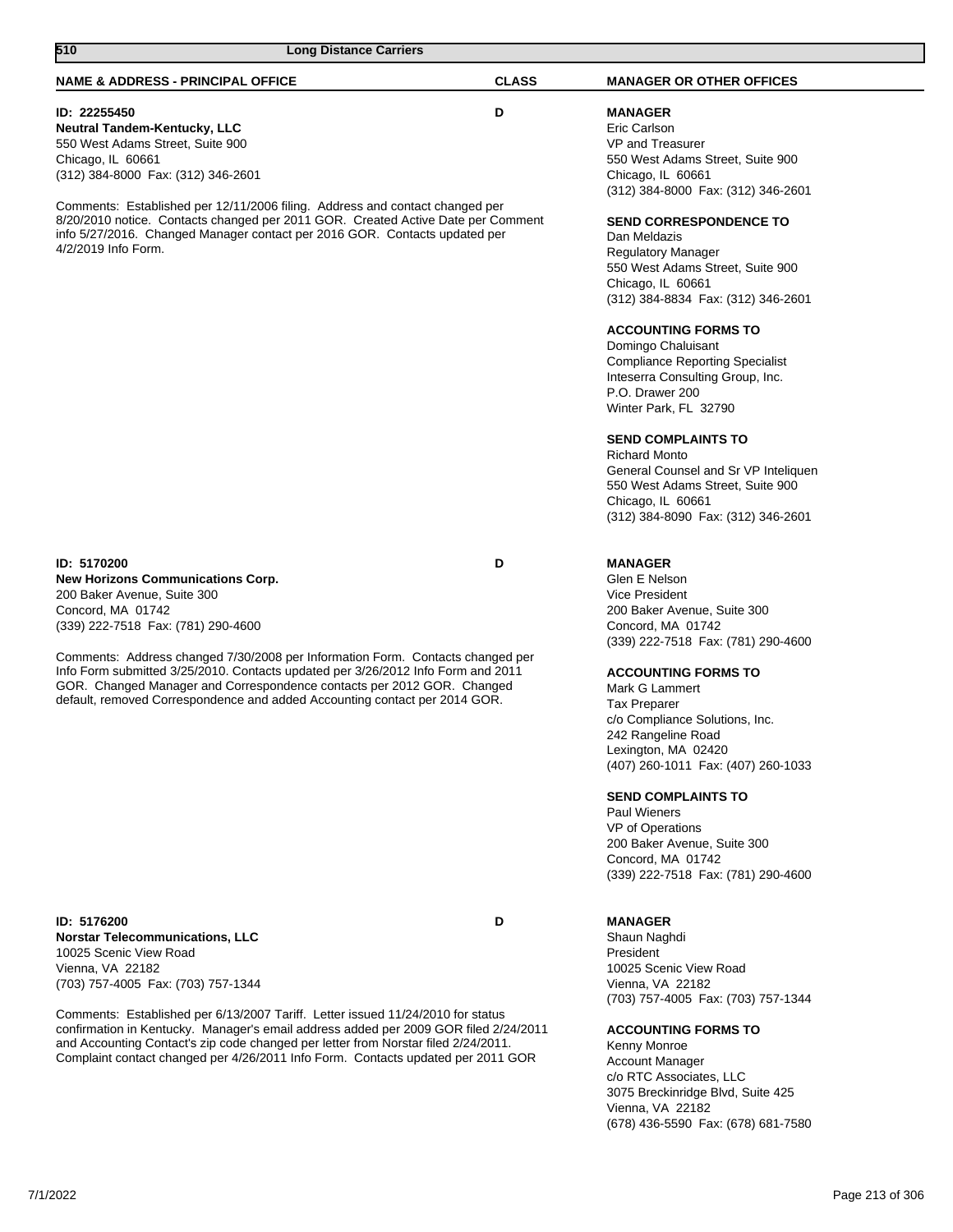| 510<br><b>Long Distance Carriers</b>                                                                                                                                                                                                                                                                                        |              |                                                                                                                                                                               |
|-----------------------------------------------------------------------------------------------------------------------------------------------------------------------------------------------------------------------------------------------------------------------------------------------------------------------------|--------------|-------------------------------------------------------------------------------------------------------------------------------------------------------------------------------|
| <b>NAME &amp; ADDRESS - PRINCIPAL OFFICE</b>                                                                                                                                                                                                                                                                                | <b>CLASS</b> | <b>MANAGER OR OTHER OFFICES</b>                                                                                                                                               |
| Norstar Telecommunications, LLC Continued                                                                                                                                                                                                                                                                                   |              | <b>SEND COMPLAINTS TO</b><br>Shaun Naghdi<br>President<br>10025 Scenic View Road<br>Vienna, VA 22182<br>(703) 757-4005 Fax: (703) 757-1344                                    |
| ID: 13617<br>NOS Communications, Inc. dba 011 Communications, Internet<br>250 Pilot Road, Suite 300<br>Las Vegas, NV 89119<br>(702) 547-8486 Fax: (702) 942-5055                                                                                                                                                            | D            | <b>MANAGER</b><br>Joseph T Koppy<br>CEO<br>250 Pilot Road, Suite 300<br>Las Vegas, NV 89119<br>(702) 547-8486 Fax: (702) 942-5055                                             |
| Comments: Additions made to Company Name per Info Form filed 2/24/2009. Address<br>changed per 8/18/2010 notice. Changed default per 2013 GOR. Added Manager and<br>changed Complaint contact per 2014 GOR and 3/30/2015 Info Form. Changed default<br>electronic contact information per 2018 GOR and 3/29/2019 Info Form. |              | <b>SEND CORRESPONDENCE TO</b><br>Jessica Renneker<br>Director of Regulatory Affairs<br>250 Pilot Road, Suite 300<br>Las Vegas, NV 89119<br>(702) 547-8692 Fax: (702) 547-8546 |
|                                                                                                                                                                                                                                                                                                                             |              | <b>ACCOUNTING FORMS TO</b><br>Mark G Lammert<br><b>Tax Preparer</b>                                                                                                           |

**ID: 5159100 D NOSVA Limited Partnership dba CierraCom Systems** 250 Pilot Road, Suite 300 Las Vegas, NV 89119 (702) 547-8486 Fax: (702) 547-8546

Comments: Changed manager contact per 2009 GOR submitted 2/2/2010. Address changed per 8/18/2010 notice. Manager Contact and Complaint Contact email added per 2010 Telecom Info Form filed 2/10/2011. Changed Manager and Accounting contact per 2011 GOR and 1/31/2012 Info Form. Changed Complaint contact per 3/30/2015 Info

## **MANAGER**

CEO

Joseph T Koppy CEO 250 Pilot Road, Suite 300 Las Vegas, NV 89119 (702) 547-8486 Fax: (702) 547-8546

(702) 547-8486 Fax: (702) 547-8546

c/o Compliance Solutions, Inc. 242 Rangeline Road Longwood, FL 32750

**SEND COMPLAINTS TO** Joseph T Koppy

250 Pilot Road, Suite 300 Las Vegas, NV 89119

(407) 260-1011 Fax: (407) 260-1033

#### **SEND CORRESPONDENCE TO**

Jessica Renneker Director of Regulatory Affairs 250 Pilot Road, Suite 300 Las Vegas, NV 89119 (702) 547-8486 Fax: (702) 942-5055

## **ACCOUNTING FORMS TO**

Mark G Lammert Tax Preparer c/o Compliance Solutions, Inc. 242 Rangeline Road Longwood, FL 32750 (407) 260-1011 Fax: (407) 260-1033

### **SEND COMPLAINTS TO**

Joseph T Koppy CEO 250 Pilot Road, Suite 300 Las Vegas, NV 89119 (702) 547-8486 Fax: (702) 547-8546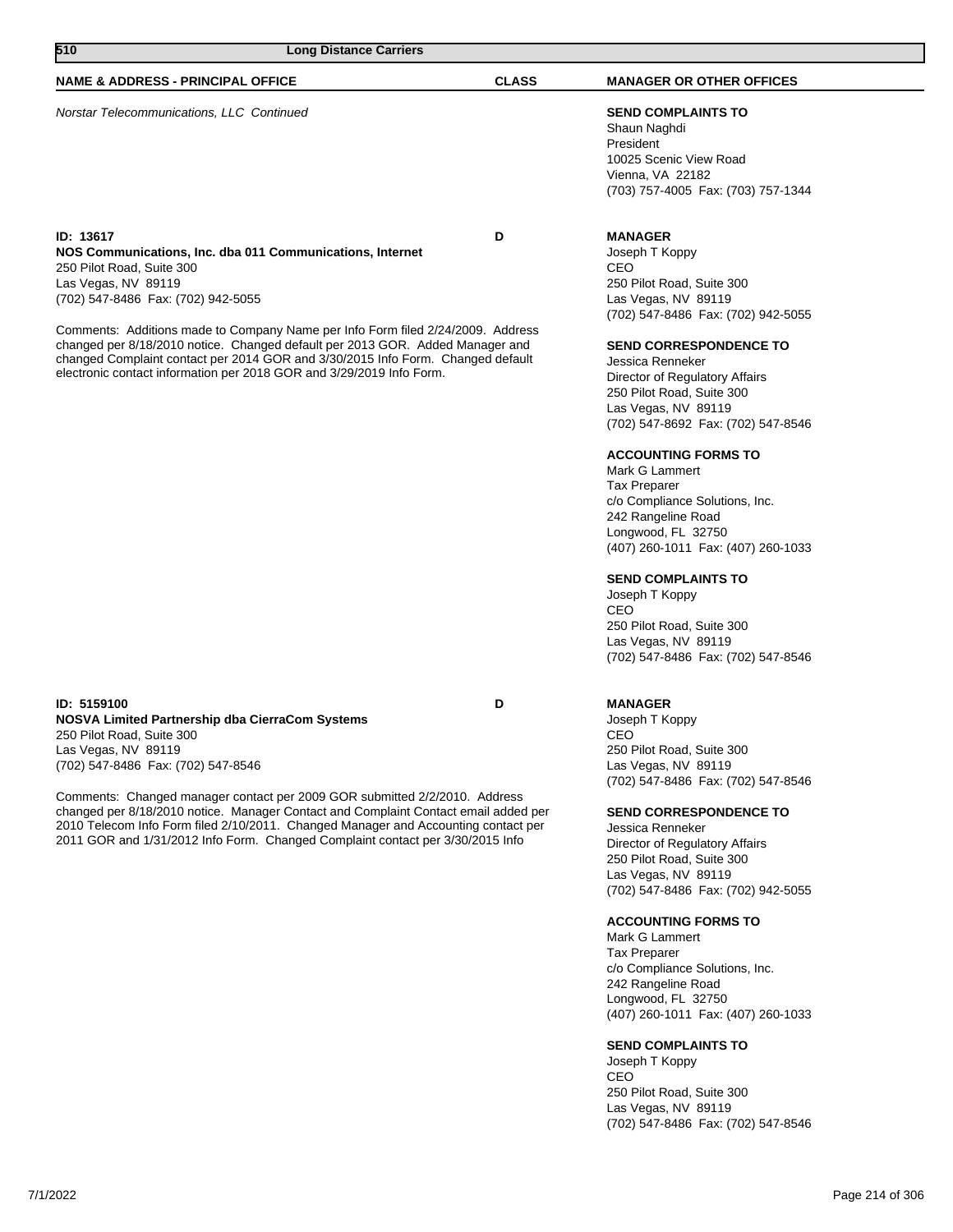Comments: Established per 8/7/2014 notice of intent to provide CLEC and IXC services. Created Active Date per Comment info 5/27/2016. Contacts updated per 4/2/2019 Info Form.

**SEND COMPLAINTS TO**

Daniel Meldazis Regulatory Manager 550 West Adams Street, Suite 900 Chicago, IL 60661 (312) 348-8834 Fax: (763) 230-4200

| 510<br><b>Long Distance Carriers</b>                                                                                                                                                                                                                                                                                                         |              |                                                                                                                                                                                                                                                                                                                                                                                                                                                                                                                          |
|----------------------------------------------------------------------------------------------------------------------------------------------------------------------------------------------------------------------------------------------------------------------------------------------------------------------------------------------|--------------|--------------------------------------------------------------------------------------------------------------------------------------------------------------------------------------------------------------------------------------------------------------------------------------------------------------------------------------------------------------------------------------------------------------------------------------------------------------------------------------------------------------------------|
| <b>NAME &amp; ADDRESS - PRINCIPAL OFFICE</b>                                                                                                                                                                                                                                                                                                 | <b>CLASS</b> | <b>MANAGER OR OTHER OFFICES</b>                                                                                                                                                                                                                                                                                                                                                                                                                                                                                          |
| ID: 5175000<br>NOSVA Limited Partnership dba Exit Mobile<br>250 Pilot Road, Suite 300<br>Las Vegas, NV 89119<br>(702) 547-8486 Fax: (702) 547-8546                                                                                                                                                                                           | D            | <b>MANAGER</b><br>Joseph T Koppy<br>CEO<br>250 Pilot Road, Suite 300<br>Las Vegas, NV 89119<br>(702) 547-8486 Fax: (702) 547-8546                                                                                                                                                                                                                                                                                                                                                                                        |
| Comments: Address changed per 8/18/2010 notice. Manager Contact changed and<br>added fax number and email for Complaint Contact per 2010 Telecom Info Form filed<br>2/10/2011. Changed Manager and Accounting contact per 2011 GOR and 1/31/2012 Info<br>Form. Changed Complaint contact per 3/30/2015 Info Form. Changed default electronic |              | <b>SEND CORRESPONDENCE TO</b><br>Jessica Renneker<br>Director of Regulatory Affairs<br>250 Pilot Road, Suite 300<br>Las Vegas, NV 89119<br>(702) 547-8486 Fax: (702) 942-5055<br><b>ACCOUNTING FORMS TO</b><br>Mark G Lammert<br><b>Tax Preparer</b><br>c/o Compliance Solutions, Inc.<br>242 Rangeline Road<br>Longwood, FL 32750<br>(407) 260-1011 Fax: (407) 260-1033<br><b>SEND COMPLAINTS TO</b><br>Joseph T Koppy<br>CEO<br>250 Pilot Road, Suite 300<br>Las Vegas, NV 89119<br>(702) 547-8486 Fax: (702) 547-8546 |
| ID: 5176300<br><b>OneVoice Communications, Inc.</b><br>19775 Belmont Executive Plaza<br>Suite 410<br>Ashburn, VA 20147<br>(703) 880-2502 Fax: (703) 880-2510                                                                                                                                                                                 | D            | <b>MANAGER</b><br>Stephen C Dize<br>President<br>19775 Belmont Executive Plaza<br>Suite 410<br>Ashburn, VA 20147                                                                                                                                                                                                                                                                                                                                                                                                         |
| Comments: Established per 6/13/2007 filing. Manager Contact and Complaint Contact<br>changed per 2010 Telecom Info Form filed 2/10/2011. Address, Manager and Complaint<br>contact changed and Accounting record added per 2011 GOR and 1/31/2012 Info Form.<br>Addresses updated per 3/30/2021 Info Form.                                   |              | (703) 880-2502 Fax: (703) 880-2510<br><b>ACCOUNTING FORMS TO</b><br>Mark G Lammert<br><b>Tax Preparer</b><br>c/o Compliance Solutions, Inc.<br>242 Rangeline Road<br>Longwood, FL 32750<br>(407) 260-1011 Fax: (407) 260-1033<br><b>SEND COMPLAINTS TO</b><br>Stephen C Dize<br>President<br>19775 Belmont Executive Plaza<br>Suite 410<br>Ashburn, VA 20147<br>(703) 880-2502 Fax: (703) 880-2510                                                                                                                       |
| ID: 5179720<br>Onvoy, LLC<br>550 West Adams Street, Suite 900<br>Chicago, IL 60661<br>(312) 348-8834 Fax: (763) 230-4200                                                                                                                                                                                                                     | D            | <b>SEND CORRESPONDENCE TO</b><br>Daniel Meldazis<br><b>Regulatory Manager</b><br>550 West Adams Street, Suite 900<br>Chicago, IL 60661<br>(312) 348-8834 Fax: (763) 230-4200                                                                                                                                                                                                                                                                                                                                             |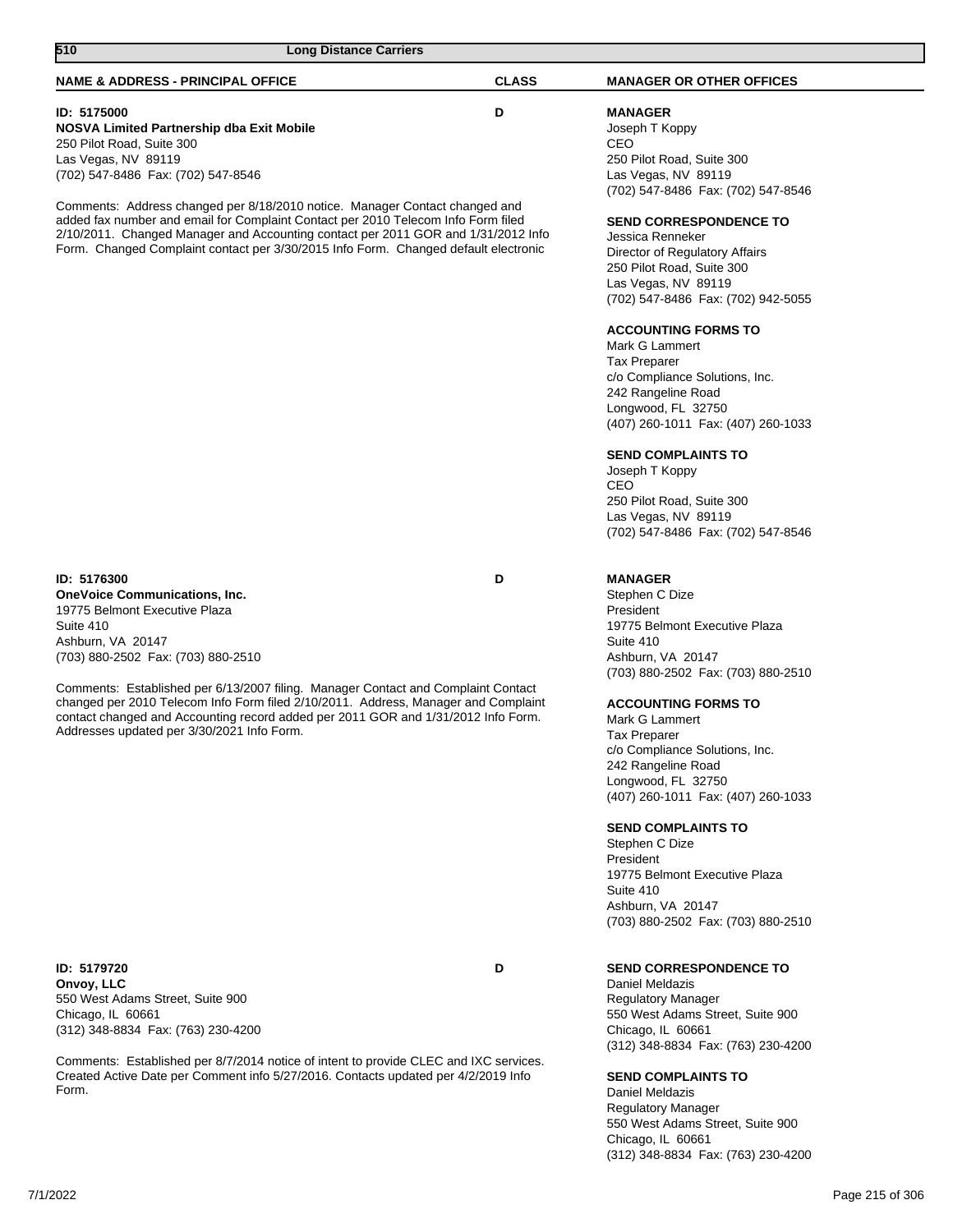| 510<br><b>Long Distance Carriers</b>                                                                                                                                                                                                                                                                                                                                                                                                                                                        |              |                                                                                                                                                                                                                                                                                                                                                                                                                                                                                                |
|---------------------------------------------------------------------------------------------------------------------------------------------------------------------------------------------------------------------------------------------------------------------------------------------------------------------------------------------------------------------------------------------------------------------------------------------------------------------------------------------|--------------|------------------------------------------------------------------------------------------------------------------------------------------------------------------------------------------------------------------------------------------------------------------------------------------------------------------------------------------------------------------------------------------------------------------------------------------------------------------------------------------------|
| <b>NAME &amp; ADDRESS - PRINCIPAL OFFICE</b>                                                                                                                                                                                                                                                                                                                                                                                                                                                | <b>CLASS</b> | <b>MANAGER OR OTHER OFFICES</b>                                                                                                                                                                                                                                                                                                                                                                                                                                                                |
| ID: 5141200<br><b>OPEX Communications, Inc. dba TCI Long Distance</b><br>3777 Long Beach Blvd, Suite 400<br>Long Beach, CA 90807<br>(562) 968-5420 Fax: (562) 427-4728<br>Comments: Contact changed per 2009 GOR submitted 3/31/2010. Added dba per                                                                                                                                                                                                                                         | D            | <b>MANAGER</b><br>Mark Leafstedt<br>CEO<br>3777 Long Beach Blvd, Suite 300<br>Long Beach, CA 90807<br>(562) 968-5420 Fax: (562) 427-4728                                                                                                                                                                                                                                                                                                                                                       |
| 6/10/2010 notice and tariff. Manager Contact and Complaint Contact title changed and<br>Manager Contact email added per 2010 Telecom Info Form filed 2/10/2011. Address and<br>contacts updated per 7/7/2011 notice. Changed default and added Complaint contact per                                                                                                                                                                                                                        |              | <b>SEND COMPLAINTS TO</b><br>Mark Leafstedt<br>CEO<br>3777 Long Beach Blvd, Suite 400<br>Long Beach, CA 90807<br>(562) 968-5420 Fax: (652) 427-4728                                                                                                                                                                                                                                                                                                                                            |
| ID: 5144500<br><b>PAETEC Communications, LLC</b><br>4001 N Rodney Parham Road<br>Little Rock, AR 72212<br>(859) 357-8600 Fax: (501) 748-7400<br>Comments: Address changed 8/6/2008 per Information Form. Manager contact changed<br>per Info Form submitted 3/31/2009. Contacts updated per 2/22/2011 Telecom Info Form.<br>Addresses and contacts changed per 2011 GOR and 3/8/2012 Info Form. Contacts<br>updated per 3/26/2013 Info Form. Changed from Inc to LLC per 11/18/2015 notice. | в            | <b>MANAGER</b><br>Stephanie D Marsh<br>Senior Analyst - Reg Compliane<br>4001 N Rodney Parham Road<br>Little Rock, AR 72212<br>(501) 748-7897 Fax: (501) 748-7400<br><b>SEND CORRESPONDENCE TO</b><br>Stephanie Bell<br>Vice President of Government Affairs<br>130 W. New Circle Rd.<br>Suite 170<br>Lexington, KY 40505<br><b>ACCOUNTING FORMS TO</b><br><b>Becky West</b><br>Staff Manager - Regulatory Complianc<br>4001 N Rodney Parham Road, MS 1170-B1F2-1216C<br>Little Rock, AR 72212 |
|                                                                                                                                                                                                                                                                                                                                                                                                                                                                                             |              | <b>SEND COMPLAINTS TO</b><br>Andrea Curtis<br>Manager- Customer Experience<br>1720 Galleria Blvd<br>Charlotte, NC 28270<br>(855) 352-2731 Fax: (704) 849-2241                                                                                                                                                                                                                                                                                                                                  |
| <b>ID: 5179650</b><br>Pay Tel Communications, Inc.<br>4230 Beechwood Drive<br>Greensboro, NC 27410<br>(336) 852-7419 Fax: (336) 854-0496<br>Comments: Established per Notice of Intent to Provide Interexchange Telephone Service<br>dated 4/30/2013. Contacts updated per 3/25/2014. Updated Active Date per Comment<br>info 5/27/2016                                                                                                                                                     | D            | <b>SEND CORRESPONDENCE TO</b><br>Jeff McGowan<br>Tax & Regulatory Manager<br>4230 Beechwood Drive<br>Greensboro, NC 27410<br>(336) 852-7419 Fax: (336) 854-0496<br><b>SEND COMPLAINTS TO</b><br>Jeff McGowan<br>Tax & Regulatory Manager<br>4230 Beechwood Drive<br>Greensboro, NC 27410<br>(336) 852-7419 Fax: (336) 854-0496                                                                                                                                                                 |
| <b>ID: 5179950</b><br>PeakNet, LLC<br>9887 Fourth Street North, Suite 100<br>St. Petersburg, FL 33702<br>(727) 547-3655 Fax: (727) 471-5688                                                                                                                                                                                                                                                                                                                                                 | D            | <b>MANAGER</b><br>Allan Bakalar<br>VP of Operations<br>9887 Fourth Street North, Suite 100<br>St. Petersburg, FL 33702                                                                                                                                                                                                                                                                                                                                                                         |

(727) 471-5681 Fax: (727) 471-5688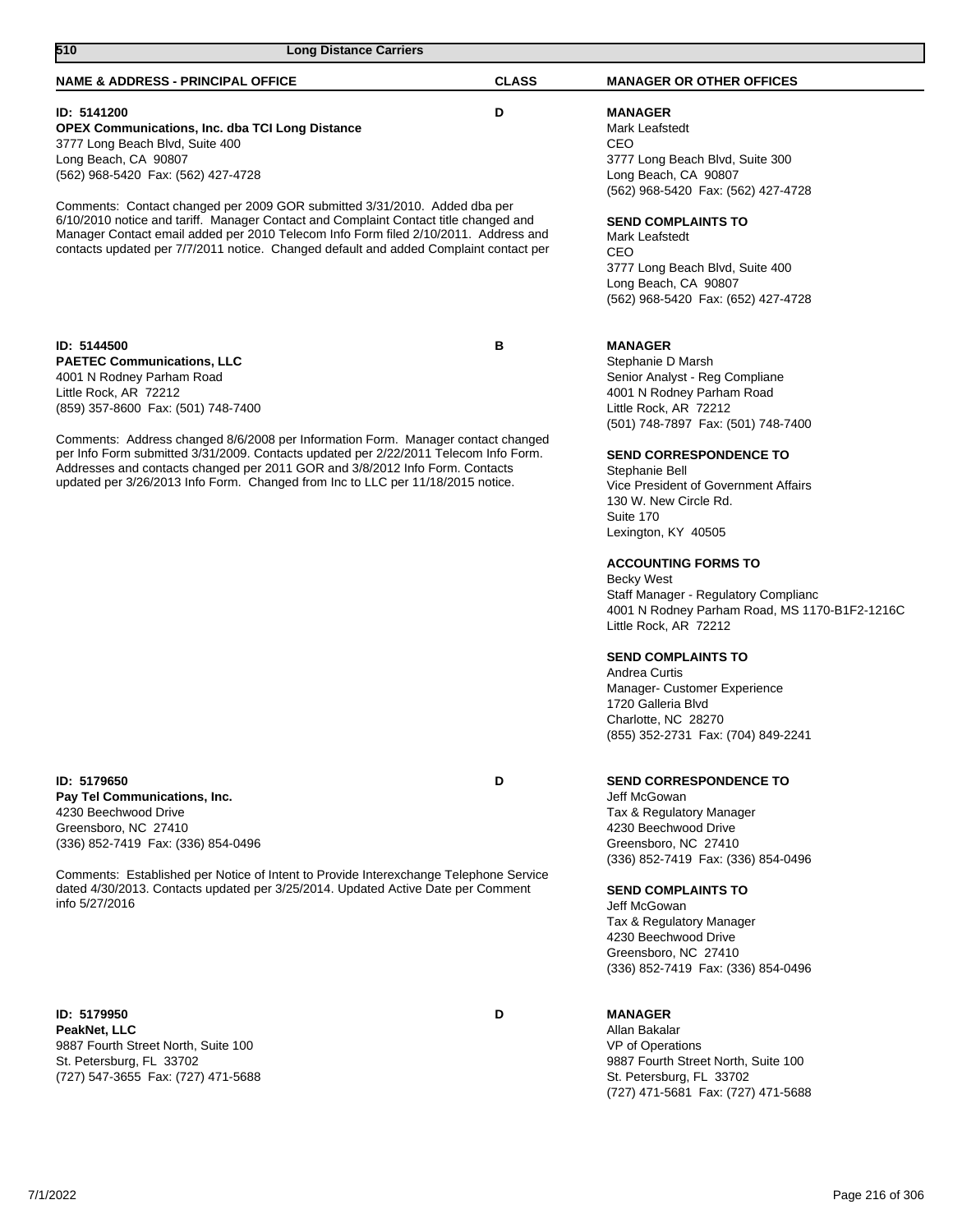| 510<br><b>Long Distance Carriers</b>                                                                                                                                                                                                                                                                                                                 |              |                                                                                                                                                                                                                                                                                                                                                                                                                                               |
|------------------------------------------------------------------------------------------------------------------------------------------------------------------------------------------------------------------------------------------------------------------------------------------------------------------------------------------------------|--------------|-----------------------------------------------------------------------------------------------------------------------------------------------------------------------------------------------------------------------------------------------------------------------------------------------------------------------------------------------------------------------------------------------------------------------------------------------|
| <b>NAME &amp; ADDRESS - PRINCIPAL OFFICE</b>                                                                                                                                                                                                                                                                                                         | <b>CLASS</b> | <b>MANAGER OR OTHER OFFICES</b>                                                                                                                                                                                                                                                                                                                                                                                                               |
| PeakNet, LLC Continued<br>Comments: Established per 1/28/2019 application for authority to operate as a CLEC and<br>IXC. Changed address per 7/16/2020 notice. Changed default electronic contact<br>information and added Accounting contact per 2020 GOR submitted 2/11/2021.                                                                      |              | <b>ACCOUNTING FORMS TO</b><br><b>Tonya Swindell</b><br>VP of Finance<br>9887 Fourth Street North, Suite 100<br>St. Petersburg, FL 33702<br><b>SEND COMPLAINTS TO</b><br>Allan Bakalar<br>VP of Operations<br>9887 Fourth Street North, Suite 100<br>St. Petersburg, FL 33702<br>(727) 547-3637 Fax: (727) 471-5688                                                                                                                            |
| ID: 22212500<br>Peoples Rural Telephone Cooperative Corporation, Inc. dba PRTC<br>1080 Main Street South<br>McKee, KY 40447<br>(606) 287-7101 Fax: (606) 287-8332<br>Comments: Changed fax per 2012 GOR. Changed Manager contact per 2014 LEC AR.<br>Address updated per 3/25/2022 Info Form.                                                        | C            | <b>MANAGER</b><br>Donald Hughes<br>President<br>1080 Main Street South<br>McKee, KY 40447<br>(606) 287-7101 Fax: (606) 287-8332<br><b>SEND CORRESPONDENCE TO</b><br>Keith Gabbard<br>General Manager<br>1080 Main Street South<br>McKee, KY 40447<br>(606) 287-7101 Fax: (606) 287-2200<br><b>ACCOUNTING FORMS TO</b><br>Christine Duncan<br>1080 Main Street South<br>McKee, KY 40447<br><b>SEND COMPLAINTS TO</b><br><b>Timothy Bingham</b> |
| ID: 5118200<br><b>PNG Telecommunications, Inc. dba PowerNet Global</b><br>8805 Governor's Hill Drive<br>Suite 250<br>Cincinnati, OH 45249<br>(513) 942-7900 Fax: (888) 549-8823<br>Comments: Name changed per 12/7/2009 letter and SOS records. Correspondence<br>Contact updated per 10/25/2012 letter. Added Manager and changed Complaint contact | A            | <b>Commercial Manager</b><br>1080 Main Street South<br>McKee, KY 40447<br>(606) 287-2474 Fax: (606) 287-4032<br><b>MANAGER</b><br><b>Allison Stevens</b><br>CEO<br>8805 Governor's Hill Drive<br>Suite 250<br>Cincinnati, OH 45249<br>(513) 942-7900 Fax: (888) 549-8823<br><b>SEND CORRESPONDENCE TO</b>                                                                                                                                     |
| per 2/4/2013 Info Form. Adding Accounting contact per 2012 GOR. Changed Accounting<br>contact per 2014 GOR. Changed Correspondence contact per 2016 GOR. Changed                                                                                                                                                                                     |              | Darryl Williams<br><b>Tax Analyst</b><br>8805 Governor's Hill Drive<br>Suite 250<br>Cincinnati, OH 45249<br>(513) 942-7900 Fax: (888) 549-8823<br><b>ACCOUNTING FORMS TO</b><br>Darryl Williams<br><b>Tax Analyst</b><br>8805 Governor's Hill Drive<br>Suite 250<br>Cincinnati, OH 45249<br>(513) 942-7900 Fax: (888) 549-8823                                                                                                                |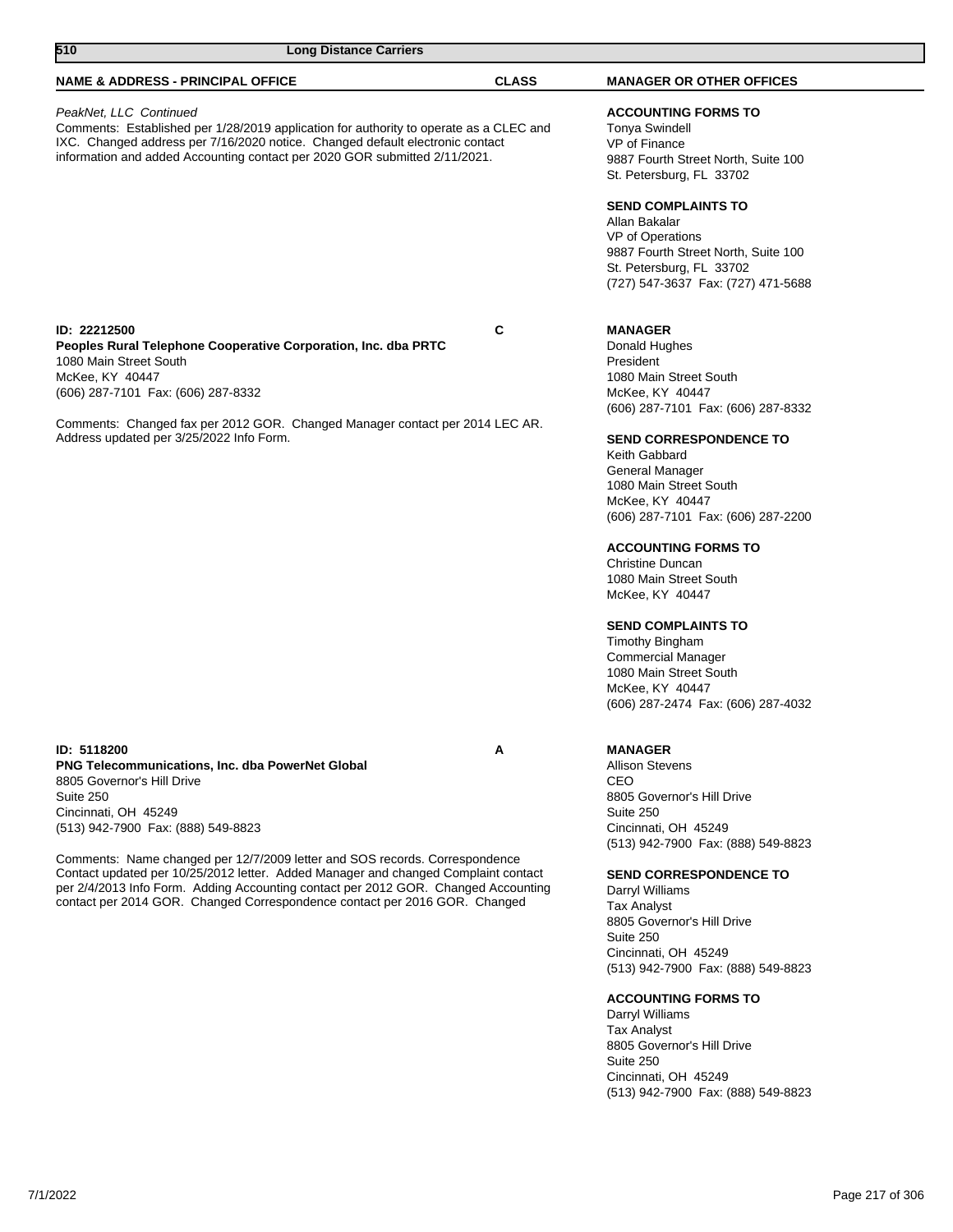| 510<br><b>Long Distance Carriers</b>                                                                                                                                                                                                                                                                                                       |              |                                                                                                                                                                                   |  |
|--------------------------------------------------------------------------------------------------------------------------------------------------------------------------------------------------------------------------------------------------------------------------------------------------------------------------------------------|--------------|-----------------------------------------------------------------------------------------------------------------------------------------------------------------------------------|--|
| <b>NAME &amp; ADDRESS - PRINCIPAL OFFICE</b>                                                                                                                                                                                                                                                                                               | <b>CLASS</b> | <b>MANAGER OR OTHER OFFICES</b>                                                                                                                                                   |  |
| PNG Telecommunications, Inc. dba PowerNet Global Communications                                                                                                                                                                                                                                                                            |              | <b>SEND COMPLAINTS TO</b><br>Jules Coffman<br><b>Corporation Counsel</b><br>8805 Governor's Hill Drive<br>Suite 250<br>Cincinnati, OH 45249<br>(513) 942-7900 Fax: (888) 549-8823 |  |
| ID: 22205283<br><b>QuantumShift Communications, Inc. dba vCom Solutions</b><br>12657 Alcosta Blvd, Suite 418<br>San Ramon, CA 94583<br>(415) 209-7044 Fax: (925) 415-1458                                                                                                                                                                  | D            | <b>MANAGER</b><br>Jenna Brown<br>Director, Regulatory Affairs<br>12657 Alcosta Blvd, Suite 418<br>Sam Ramon, CA 94583<br>(415) 209-7044 Fax: (925) 415-1458                       |  |
| Comments: Mailing returned 8/29/2007 with address supplied by Postal Service; Default<br>address changed to reflect. Letter issued to company 9/15/2010 for GOR and<br>Assessment concern. Contacts updated per 12/3/2010 notice. Updated Complaint contact<br>per 3/20/2012 Info Form. Complaint contact updated per 3/27/2015 Info Form. |              | <b>SEND COMPLAINTS TO</b><br><b>Customer Service</b><br>12657 Alcosta Blvd, Suite 418<br>San Ramon, CA 94583<br>(800) 804-8266 Fax: (925) 415-1458                                |  |
| ID: 5158900<br><b>Reduced Rate Long Distance, LLC</b><br>1800 Pembrooke Drive, Suite 300<br>Orlando, FL 32810<br>(800) 435-9217 Fax: (800) 774-9216                                                                                                                                                                                        | D            | <b>MANAGER</b><br><b>Robert Sorrentino</b><br>Member<br>1800 Pembrooke Drive, Suite 300<br>Orlando, FL 32810<br>(866) 367-7753 Fax: (877) 539-7924                                |  |
| Comments: Contact information changed per letter received 9/4/2007. Acquired Horizon<br>Telecom, Inc. per notices of 2/12/2008 and 2/3/2009. Manager Contact phone numbers                                                                                                                                                                 |              | <b>SEND COMPLAINTS TO</b>                                                                                                                                                         |  |

**ID: 5165800 D Reliant Communications, Inc.** 801 International Parkway, 5th Floor Lake Mary, FL 32746 (800) 435-9217 Fax: (800) 774-9216

Comments: Contacts and telephone number changed per 2009 GOR submitted 3/31/2010. Complaint address updated per 3/31/2011 Info Form. Added Accounting record per 2011 GOR and 1/31/2012 Info Form. Changed Complaint contact per 3/30/2015 Info Form. Changed default mailing address per 8/19/2016 notice.

changed 2010 Telecom Info Form filed 2/10/2011. Changed Complaint and added Accounting contact per 2014 GOR and 3/30/2015 Info Form. Changed default mailing

**ID: 5179400 D Roman LD, Inc.** 5601 Bridge Street, Suite 300 Fort Worth, TX 76112 (972) 793-8636 Fax: (972) 408-4150

Comments: Established per 6/6/2011 Application for Authority to Operate as an IXC. Added Correspondence contact and changed default and Complaint contact per 2011 GOR and Info Form submitted 3/12/2012. Contacts updated per 3/13/2015 Info Form. Created Active Date per Comment info 5/27/2016. Changed address, Manager and

Robert Sorrentino President 801 International Parkway, 5th Floor Lake Mary, FL 32746 (800) 435-9217 Fax: (800) 774-9216

(866) 367-7753 Fax: (877) 539-7924

#### **SEND COMPLAINTS TO**

Robert Sorrentino Member P. O. Box 621329 Oviedo, FL 32762

**MANAGER**

Robert Sorrentino President P. O. Box 621329 Oviedo, FL 32762 (800) 830-5582 Fax: (866) 400-6584

### **MANAGER**

Momotaz Begum President 5601 Bridge Street, Suite 300 Fort Worth, TX 76112 (972) 793-8636 Fax: (972) 408-4150

#### **SEND COMPLAINTS TO**

Rose Cortes **Secretary** 5601 Bridge Street, Suite 300 Fort Worth, TX 76112 (972) 793-8636 Fax: (972) 408-4150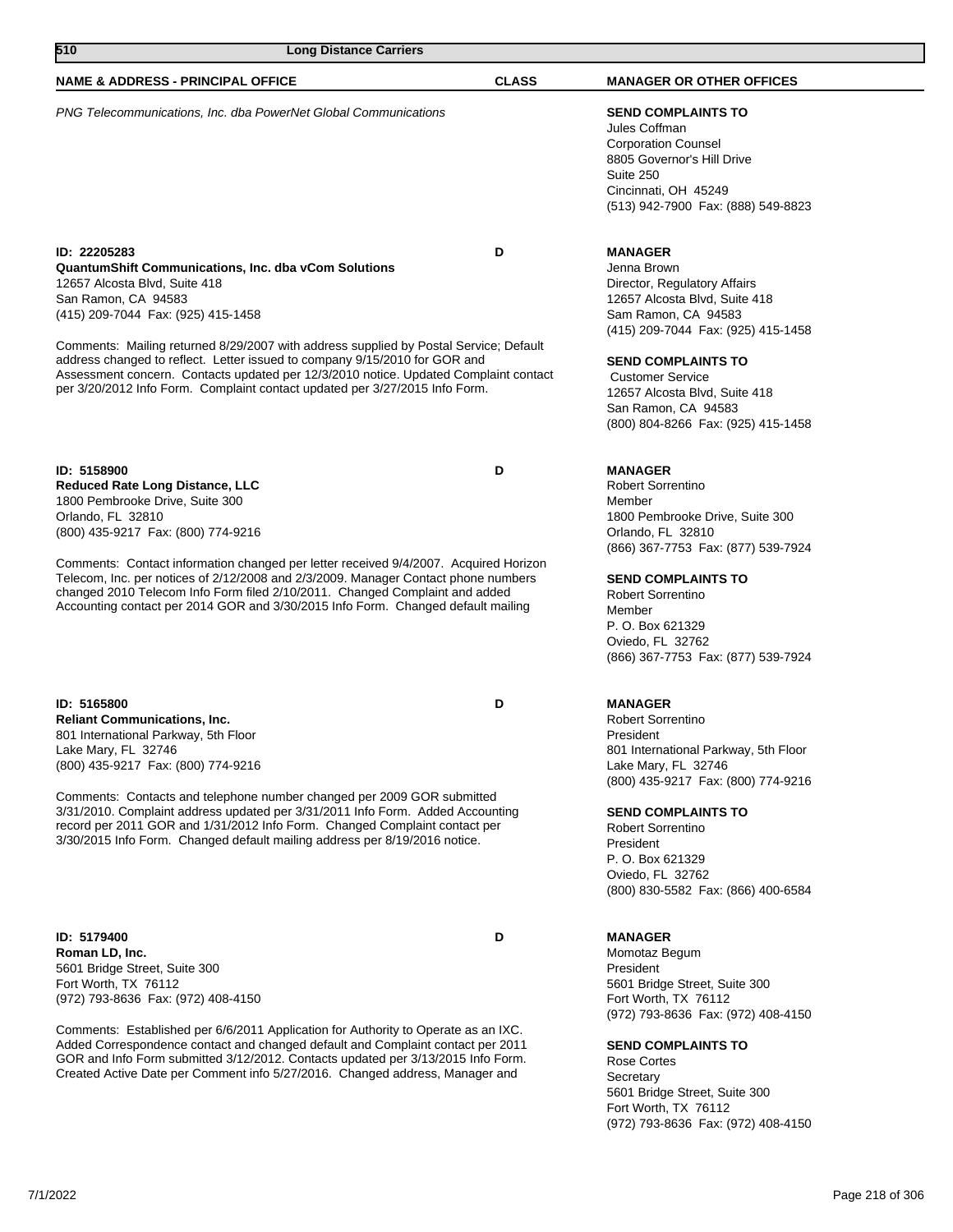| 510<br><b>Long Distance Carriers</b>                                                                                                                                                                                                                                                                                                                |              |                                                                                                                                                                                                                         |  |
|-----------------------------------------------------------------------------------------------------------------------------------------------------------------------------------------------------------------------------------------------------------------------------------------------------------------------------------------------------|--------------|-------------------------------------------------------------------------------------------------------------------------------------------------------------------------------------------------------------------------|--|
| <b>NAME &amp; ADDRESS - PRINCIPAL OFFICE</b>                                                                                                                                                                                                                                                                                                        | <b>CLASS</b> | <b>MANAGER OR OTHER OFFICES</b>                                                                                                                                                                                         |  |
| ID: 5173700<br>SBC Long Distance, LLC dba SBC Long Dist., dba AT&T L.D.<br>754 Peachtree Street - Floor 10<br>Atlanta, GA 30308<br>(469) 785-0341 Fax: (502) 797-4484                                                                                                                                                                               | D            | <b>MANAGER</b><br>Michaela Flewallen<br>Area Manager - Regulatory Relations<br>405 N Broadway<br>Oklahoma City, OK 73102                                                                                                |  |
| Comments: Address changed after returned mailing on 12/26/2007 to reflect address<br>supplied on GOR. Address and contact modified per 2008 GOR. Address, phone and<br>contacts changed per Info Form submitted 3/31/2010. Updated address and contact per<br>8/20/2010 notice; Contact should remain Descoteaux until further notice. Changed last |              | <b>ACCOUNTING FORMS TO</b><br>Thomas P Margavio<br><b>Sr Financial Analyst</b><br>675 West Peachtree St NW, Suite 32046<br>Atlanta, GA 30308                                                                            |  |
|                                                                                                                                                                                                                                                                                                                                                     |              | <b>SEND COMPLAINTS TO</b><br><b>Chris Timmermans</b><br>Associate Dir - Office of President<br>2121 E 63rd Street, Building C<br>Office of the President<br>Kansas City, MO 64130<br>(816) 363-7437 Fax: (281) 664-5365 |  |
| ID: 5178500<br><b>Shelby Communications, LLC</b><br>1021 East Cary Street, Suite 1150<br>Richmond, VA 23219<br>(703) 554-6610 Fax: (866) 467-9048                                                                                                                                                                                                   | D            | <b>MANAGER</b><br>James Carr<br>CEO<br>1021 East Cary Street, Suite 1150<br>Richmond, VA 23219                                                                                                                          |  |
| Comments: Established per 1/22/2009 notice and tariff. Created Active Date per<br>Comment info 5/27/2016. Changed Complaint Contact per 5/31/2016 Info Form.<br>Changed all contact information and address per 2018 GOR and 4/2/2019 Info Form.<br>Addresses updated address per 6/15/2022 Info Form.                                              |              | <b>SEND CORRESPONDENCE TO</b><br>Mark N Zaruba<br><b>General Counsel</b><br>1021 East Cary Street, Suite 1150<br>Richmond, VA 23219                                                                                     |  |
|                                                                                                                                                                                                                                                                                                                                                     |              | <b>ACCOUNTING FORMS TO</b><br><b>Matthew Fisher</b><br>CFO<br>1021 East Cary Street, Suite 1150<br>Richmond, VA 23219                                                                                                   |  |
|                                                                                                                                                                                                                                                                                                                                                     |              | <b>SEND COMPLAINTS TO</b><br>Mark N Zaruba<br><b>General Counsel</b><br>1021 East Cary Street, Suite 1150<br>Richmond, VA 23219<br>(706) 554-6600 Fax: (866) 467-9048                                                   |  |
| ID: 5180010<br>Simwood Inc.<br>5016 Spedale Ct #306<br>Spring Hill, TN 37174                                                                                                                                                                                                                                                                        | D            | <b>MANAGER</b><br>Thomas Hadden<br>COO<br>5016 Spedale Ct #306<br>Spring Hill, TN 37174                                                                                                                                 |  |

Comments: Established per 1/22/2020 application for authority to operate as an IXC and CLEC. Changed default electronic contact information per 3/9/2022 notice.

**ID: 5179980 D Smart Communications Holding, Inc.** 10491 72nd Street Seminole, FL 33777

#### **SEND COMPLAINTS TO** Thomas Hadden

COO 5016 Spedale Ct #306 Spring Hill, TN 37174

# **MANAGER**

James P Logan President 10491 72nd Street Seminole, FL 33777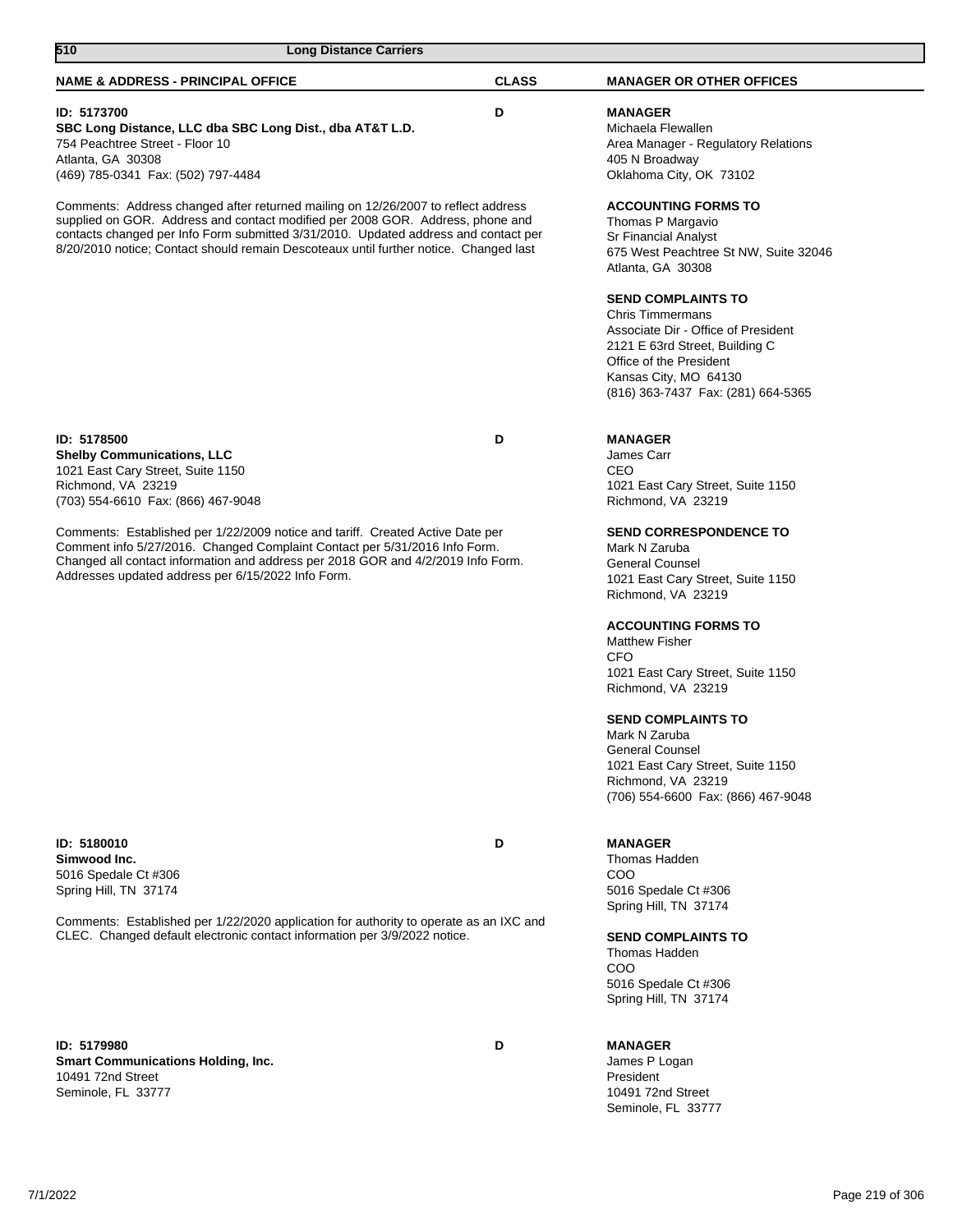| 510<br><b>Long Distance Carriers</b>                                                                                                                                                                                                                                                                                                         |              |                                                                                                                                                                                                                                                          |
|----------------------------------------------------------------------------------------------------------------------------------------------------------------------------------------------------------------------------------------------------------------------------------------------------------------------------------------------|--------------|----------------------------------------------------------------------------------------------------------------------------------------------------------------------------------------------------------------------------------------------------------|
| <b>NAME &amp; ADDRESS - PRINCIPAL OFFICE</b>                                                                                                                                                                                                                                                                                                 | <b>CLASS</b> | <b>MANAGER OR OTHER OFFICES</b>                                                                                                                                                                                                                          |
| Smart Communications Holding, Inc. Continued<br>Comments: Established per 3/11/2019 request for authority to operate as a reseller of<br>interexchange telephone service.                                                                                                                                                                    |              | <b>SEND CORRESPONDENCE TO</b><br><b>Terry Whiteside</b><br>10491 72nd Street<br>Seminole, FL 33777                                                                                                                                                       |
|                                                                                                                                                                                                                                                                                                                                              |              | <b>SEND COMPLAINTS TO</b><br>James P Logan<br>President<br>10491 72nd Street<br>Seminole, FL 33777                                                                                                                                                       |
| <b>ID: 5179470</b><br>Spectrotel of the South LLC dba Touch Base Communications<br>3535 State Highway 66, Suite 7                                                                                                                                                                                                                            | D            | <b>MANAGER</b><br>Ross Artale<br>President & COO                                                                                                                                                                                                         |
| Neptune, NJ 07753<br>(732) 345-7000 Fax: (732) 345-7893                                                                                                                                                                                                                                                                                      |              | 3535 State Highway 66, Suite 7<br>Neptune, NJ 07753<br>(732) 345-7845 Fax: (732) 345-7893                                                                                                                                                                |
| Comments: Established per 10/7/2011 notice of intent to provide Competitive Local<br>Exchange and Interexchange Telecommunication Services in Kentucky. Contacts<br>changed per 2011 GOR and 1/31/2012 Info Form. Changed default and Complaint<br>contacts per info submitted 4/18/2016 with new wireless registration. Created Active Date |              | <b>ACCOUNTING FORMS TO</b><br>Mark G Lammert<br><b>Tax Preparer</b><br>c/o Compliance Solutions, Inc.<br>242 Rangeline Road<br>Longwood, FL 32750<br>(407) 260-1011 Fax: (407) 260-1033                                                                  |
| ID: 5171600<br><b>Stratus Networks, Inc.</b><br>4700 North Prospect Road<br>Peoria Heights, IL 61616<br>(309) 222-2123 Fax: (309) 222-2124                                                                                                                                                                                                   | С            | <b>MANAGER</b><br>John Petrakis<br>President<br>4700 North Prospect Road<br>Peoria Heights, IL 61616                                                                                                                                                     |
| Comments: Name changed to Stratus Networks, Inc. from Access2go, Inc. per 3/11/2013<br>letter. Changed Accounting contact per 2017 GOR.                                                                                                                                                                                                      |              | (309) 222-2123 Fax: (309) 222-2124<br><b>ACCOUNTING FORMS TO</b><br>Sam Allen<br>Attorney-in-fact<br>c/o GSAssociates, LLC<br>1595 Peachtree Pkwy, Suite 204-337<br>Cumming, GA 30041<br>(678) 203-0277 Fax: (678) 999-4928<br><b>SEND COMPLAINTS TO</b> |
|                                                                                                                                                                                                                                                                                                                                              |              | John Petrakis<br>President<br>4700 North Prospect Road<br>Peoria Heights, IL 61616<br>(309) 222-2123 Fax: (309) 222-2124                                                                                                                                 |
| ID: 5100700<br><b>Talk America, LLC</b><br>4001 N Rodney Parham Road<br>Little Rock, AR 72212                                                                                                                                                                                                                                                | D            | <b>MANAGER</b><br>Stephanie Bell<br>Vice President of Government Affairs<br>130 W New Circle Road, Suite 170<br>Lexington, KY 40505                                                                                                                      |
| Comments: Contact, address and phone number updated per 2009 GOR submitted<br>3/24/2010. Added additional d/b/a PAETEC Services per 7/7/2011 notice. Changed<br>address, phone, fax, default contact and Complaint contact and added Accounting contact<br>per 2011 GOR and 3/16/2012 Info Form. Changed Manager, added Correspondence,      |              | <b>SEND CORRESPONDENCE TO</b><br>Stephanie Bell<br>Vice President of Government Affairs<br>130 W. New Circle Rd. Suite 170<br>Lexington, KY 40505<br>(859) 357-8600 Fax: (501) 748-6583                                                                  |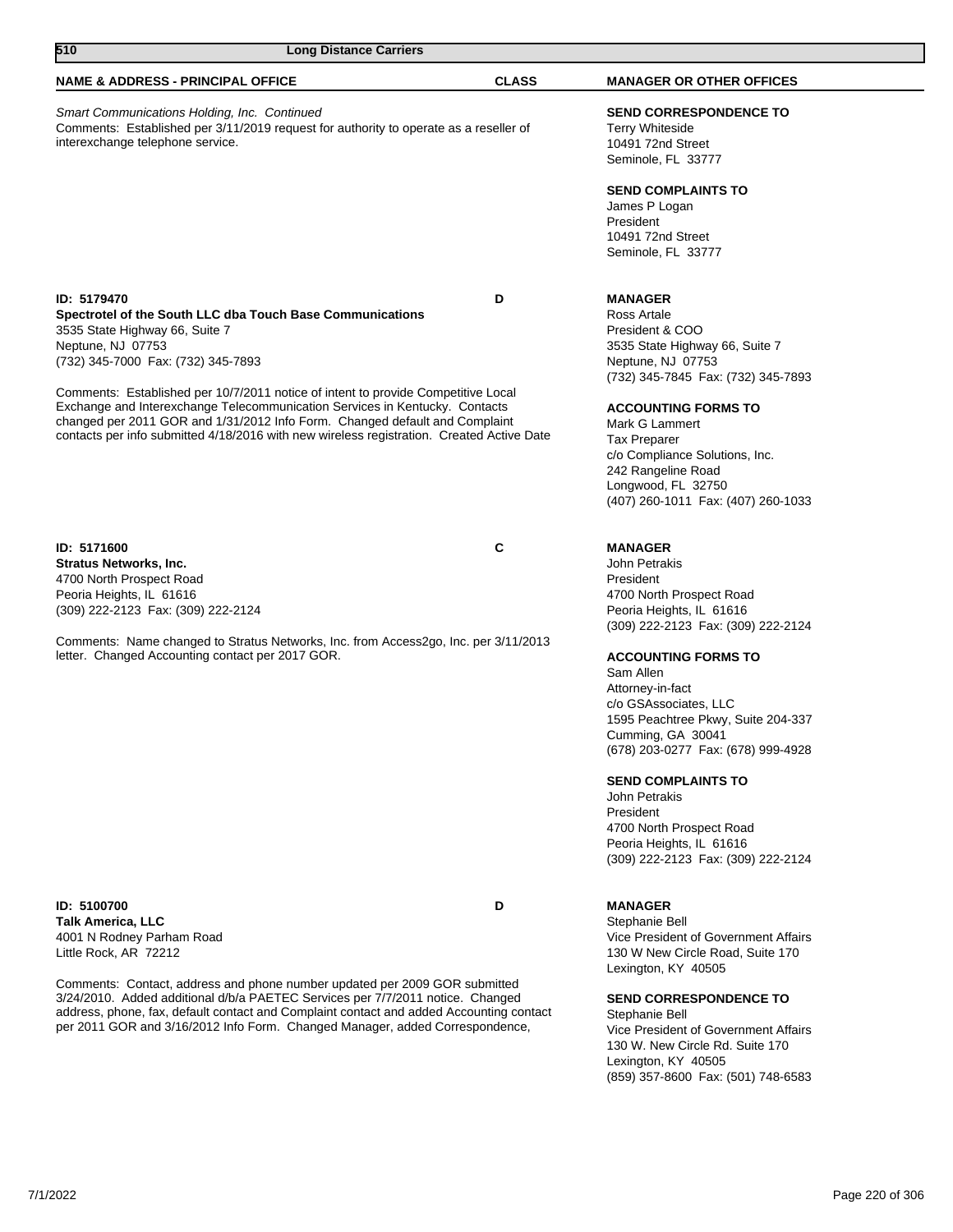| 510<br><b>Long Distance Carriers</b>                                                                                                                                                                                                                                                                                                               |              |                                                                                                                                                                           |
|----------------------------------------------------------------------------------------------------------------------------------------------------------------------------------------------------------------------------------------------------------------------------------------------------------------------------------------------------|--------------|---------------------------------------------------------------------------------------------------------------------------------------------------------------------------|
| <b>NAME &amp; ADDRESS - PRINCIPAL OFFICE</b>                                                                                                                                                                                                                                                                                                       | <b>CLASS</b> | <b>MANAGER OR OTHER OFFICES</b>                                                                                                                                           |
| Talk America, LLC Continued                                                                                                                                                                                                                                                                                                                        |              | <b>ACCOUNTING FORMS TO</b><br><b>Becky West</b><br>Staff Manager - Regulatory Complianc<br>4001 N Rodney Parham Road, MS 1170-B1F2-1216C<br>Little Rock, AR 72212         |
|                                                                                                                                                                                                                                                                                                                                                    |              | <b>SEND COMPLAINTS TO</b><br>Andrea Curtis<br>Manager- Customer Experience<br>1720 Galleria Blvd<br>Charlotte, NC 28270<br>(855) 352-2731 Fax: (704) 849-2241             |
| ID: 5153700<br><b>TDS Long Distance Corporation</b><br>525 Junction Road<br>Madison, WI 53717<br>(606) 664-4000 Fax: (608) 830-5580                                                                                                                                                                                                                | Α            | <b>MANAGER</b><br>Jennifer Heise<br>Manager - GRA<br>525 Junction Road<br>Madison, WI 53717<br>(608) 664-4148 Fax: (608) 830-5519                                         |
| Comments: Address of contact person changed 7/31/2007 per email from Dept of<br>Revenue 7/30/2007 advising they received notice to amend address. Modified contacts<br>per 11/19/2010 notice. Complaint Contact changed per 2010 Telecom Info Form filed<br>$3/10/2011$ .                                                                          |              | <b>SEND COMPLAINTS TO</b><br>Phil Berry<br><b>Product Manager</b><br>525 Junction Road<br>Madison, WI 53717<br>(608) 664-4148 Fax: (608) 830-5519                         |
| ID: 22250199<br><b>TelCove Operations, LLC</b><br>100 CenturyLink Drive<br>Monroe, LA 71203<br>(913) 884-1116 Fax: (318) 362-1525                                                                                                                                                                                                                  | D            | <b>SEND CORRESPONDENCE TO</b><br><b>Marc Felts</b><br><b>Mgr-Regulatory Operations</b><br>100 CenturyLink Drive<br>Monroe, LA 71203<br>(318) 330-6450 Fax: (318) 362-1727 |
| Comments: FKA Adelphia Business Solutions of KY, Inc (letter of 5/4/2004). Name<br>changed from TelCove of KY to TelCove Operations, LLC due to 11/17/2006 reorg letter.<br>Subsidiary of Level 3 Communications, LLC per 9/24/2007 Notice. Correspondence<br>contact modified and Accounting record added per 9/26/08 notice. Updated Accounting  |              | <b>ACCOUNTING FORMS TO</b><br>Al Lubeck<br>Director of Public Policy II<br>100 CenturyLink Drive<br>Monroe, LA 71203<br>(913) 884-1116 Fax: (318) 362-1525                |
|                                                                                                                                                                                                                                                                                                                                                    |              | <b>SEND COMPLAINTS TO</b><br>Scott Belka<br><b>Manager Customer Relations</b><br>931 14th Street, 10th Floor<br>Denver, CO 80202<br>(720) 779-8369 Fax: (720) 578-2751    |
| ID: 5168900<br>Telecom Management, Inc. dba Pioneer Telephone<br>100 Main Street, #205<br>Saco, ME 04072<br>(207) 774-9500 Fax: (207) 774-9508                                                                                                                                                                                                     | D            | <b>MANAGER</b><br>Peter Bouchard<br>CEO<br>100 Main Street, #205<br>Saco, ME 04072<br>(207) 774-9500 Fax: (207) 774-9508                                                  |
| Comments: Changed address per Info Form submitted 3/27/2009. Added Manager and<br>Accounting contacts and changed Complaint contact per 2015 GOR and 3/30/2016 Info<br>Form. Changed default regulatory electronic contact information, Correspondence and<br>Complaint contacts per 11/30/2017 Info Form. Changed Complaint contact per 3/29/2018 |              | <b>SEND CORRESPONDENCE TO</b><br>Mark G Lammert<br><b>Tax Preparer</b><br>c/o Compliance Solutions, Inc.<br>242 Rangeline Road<br>Longwood, FL 32750                      |

(407) 260-1011 Fax: (407) 260-1033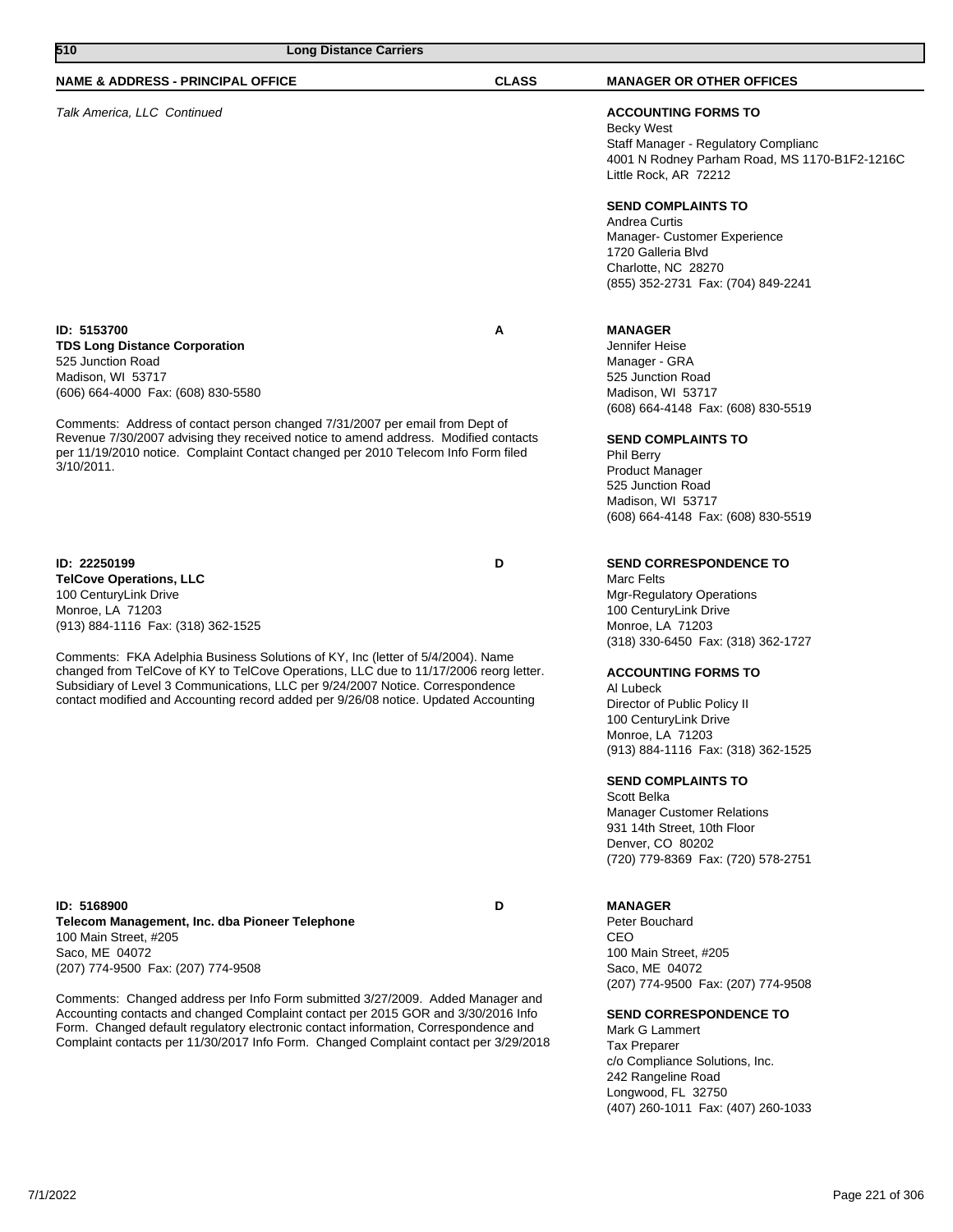Telecom Management, Inc. dba Pioneer Telephone Continued **SEND COMPLAINTS TO**

**510 Long Distance Carriers** 

**ID: 5170000 D Telecom One, Inc.** 13400 Bishops Lane, Suite 295 Brookfield, WI 53005 (262) 821-9200 Fax: (262) 821-9211

Comments: Changed Complaint Contact and all addresses per 2010 GOR & Telecom Info Form filed 2/17/2011. Changed contacts per 2011 GOR and 1/31/2012 Info Form. Changed name to Telecom One, Inc. per 4/7/2014 notice; Formerly TCO Network, Inc. Changed Correspondence contact per 2014 GOR. Added Accounting and changed

**ID: 5179550 D Telefonica USA, Inc.** 800 Waterford Way, Suite 300 Miami, FL 33136 (305) 925-5300 Fax: (305) 925-5239

Comments: Established per 4/12/2012 notice to provide resale of local exchange, interexchange and commercial mobile wireless services. Changed Complaint and added Accounting contact per 2013 GOR and 3/27/2014 Info Form. Changed Correspondence contact per 6/17/2014 notice. Changed Correspondence and Complaint contacts per

**ID: 5179940 D Teliax, Inc.** 21699 E Quincy Avenue, Unit F #285 Aurora, CO 80015 (303) 629-8301 Fax: (303) 412-7078

Comments: Established per 1/2/2019 notice of intent to provide CLEC and IXC services. Changed physical address per 3/21/2019 notice. Contacts updated per 3/19/2020 Info Form. Changed physical address and contacts per 3/15/2022 GOR and Info Form.

# **NAME & ADDRESS - PRINCIPAL OFFICE CLASS MANAGER OR OTHER OFFICES**

Peter Bouchard CEO 100 Main Street, #205 Saco, ME 04072 (207) 774-9500 Fax: (207) 774-9508

# **SEND CORRESPONDENCE TO**

Don Sparks **Controller** 13400 Bishops Lane Suite 295 Elm Grove, WI 53005 (262) 821-9200 Fax: (262) 821-9211

# **ACCOUNTING FORMS TO**

Mark G Lammert Tax Preparer c/o Compliance Solutions, Inc. 242 Rangeline Road Longwood, FL 32750 (407) 260-1011 Fax: (407) 260-1033

# **SEND COMPLAINTS TO**

Don Sparks **Controller** 13400 Bishops Lane, Suite 295 Brookfield, WI 53005 (262) 821-9200 Fax: (262) 821-9211

# **SEND CORRESPONDENCE TO**

Daniela Yanez Tax Analyst 800 Waterford Way, Suite 300 Miami, FL 33136 (305) 925-5300 Fax: (305) 925-5239

# **ACCOUNTING FORMS TO**

Mark G Lammert Tax Preparer c/o Compliance Solutions, Inc. 242 Rangeline Road Longwood, FL 32750 (407) 260-1011 Fax: (407) 260-1033

# **SEND COMPLAINTS TO**

Daniela Yanez Tax Analyst 800 Waterford Way, Suite 300 Miami, FL 33136 (305) 925-5300 Fax: (305) 925-5239

# **MANAGER**

David Aldworth President & CEO 21699 E Quincy Avenue, Unit F #285 Aurora, CO 80015 (303) 629-8301 Fax: (303) 412-7078

### **ACCOUNTING FORMS TO**

Ruth Betsy Compliance Reporting Specialist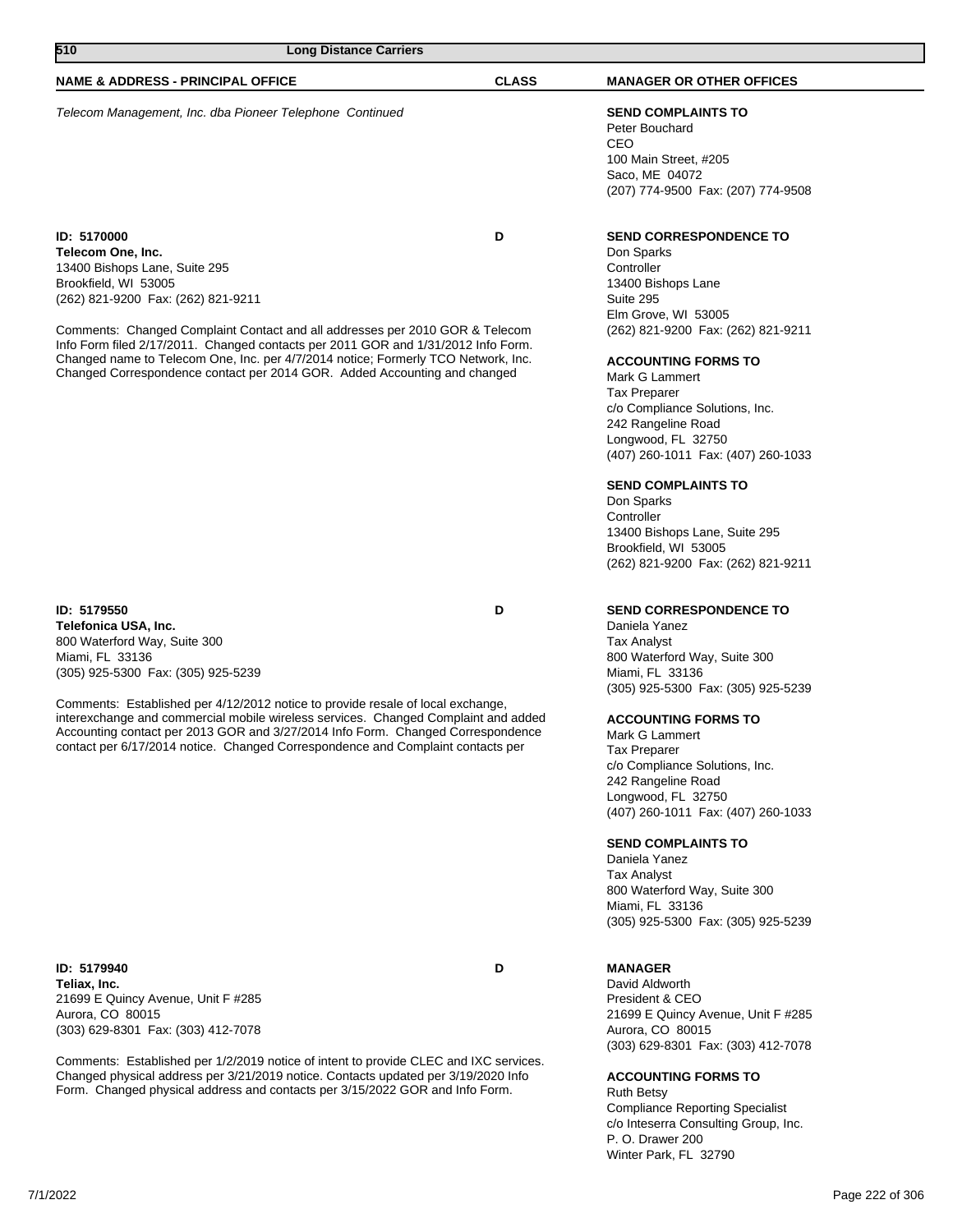| 7/1/2022 | Page 223 of 306 |
|----------|-----------------|

**ID: 22212900 C**

default electronic contact information and Correspondence and Accounting contacts per notice 5/30/2017; Changed Manager contact per KSOS. Changed physical address per

Comments: Established per 4/22/2013 Letter. Added Manager contact and changed address per 2014 GOR. Created Active Date per Comment info 5/27/2016. Changed

**Thacker-Grigsby Telephone Company, Incorporated dba Thacker-**9500 Communications Lane P. O. Box 789 Hindman, KY 41822 (606) 785-9500 Fax: (606) 785-9521

Comments: Changed name 8/12/2016 Inc. to Incorporated to match KSOS. Changed Complaint contact per 2/28/2017 Info Form. Changed Complaint contact's address per 3/9/2018 Info Form. Address updated per 3/31/2022 Info Form.

**SEND CORRESPONDENCE TO**

Bill Morris **CFO** 9330 LBJ Freeway, Suite 944 Dallas, TX 75243

**SEND COMPLAINTS TO**

Bill Morris **CFO** 9330 LBJ Freeway, Suite 944 Dallas, TX 75243

### **MANAGER**

William K Grigsby President and General Manager 9500 Communications Lane P. O. Box 789 Hindman, KY 41822 (606) 785-9500 Fax: (606) 785-9521

### **SEND COMPLAINTS TO**

Loretta Watts Office Manager 9500 Communications Lane Hindman, KY 41822 (606) 785-9500 Fax: (606) 785-9521

**ID: 5179630 D Tempo Telecom, LLC** 9330 LBJ Freeway, Suite 944 Dallas, TX 75243

**ID: 5168300 D Telrite Corporation** 4113 Monticello Street Covington, GA 30014 (678) 202-1294 Fax: (678) 202-1325

Comments: Address updated after returned mailing of 8/17/2007; Call placed to utility and they provided info. Contacts and telephone number updated per 2009 GOR submitted 3/31/2010. Manager Contact email added and Complaint Contact changed per 2010 Telecom Info Form filed 2/10/2011. Correspondence and Accounting contacts added per

# Teliax, Inc. Continued **SEND COMPLAINTS TO**

Help Desk 21699 E Quincy Avenue, Unit F #285 (888) 483-5429 Fax: (303) 412-7078

President 4113 Monticello Street Covington, GA 30014 (678) 202-1292 Fax: (678) 202-1325

#### **SEND CORRESPONDENCE TO**

Kelly Jesel **Treasurer** 4113 Monticello Street Covington, GA 30014 (678) 202-1294 Fax: (678) 202-1325

#### **ACCOUNTING FORMS TO**

Mark G Lammert Tax Preparer c/o Compliance Solutions, Inc. 242 Rangeline Road Longwood, FL 32750 (407) 260-1011 Fax: (407) 260-1033

#### **SEND COMPLAINTS TO**

Kelly Jesel **Treasurer** 4113 Monticello Street Covington, GA 30014 (678) 202-1294 Fax: (678) 202-1325

**MANAGER** Jim Carpenter

Aurora, CO 80015

**510 Long Distance Carriers** 

**NAME & ADDRESS - PRINCIPAL OFFICE CLASS MANAGER OR OTHER OFFICES**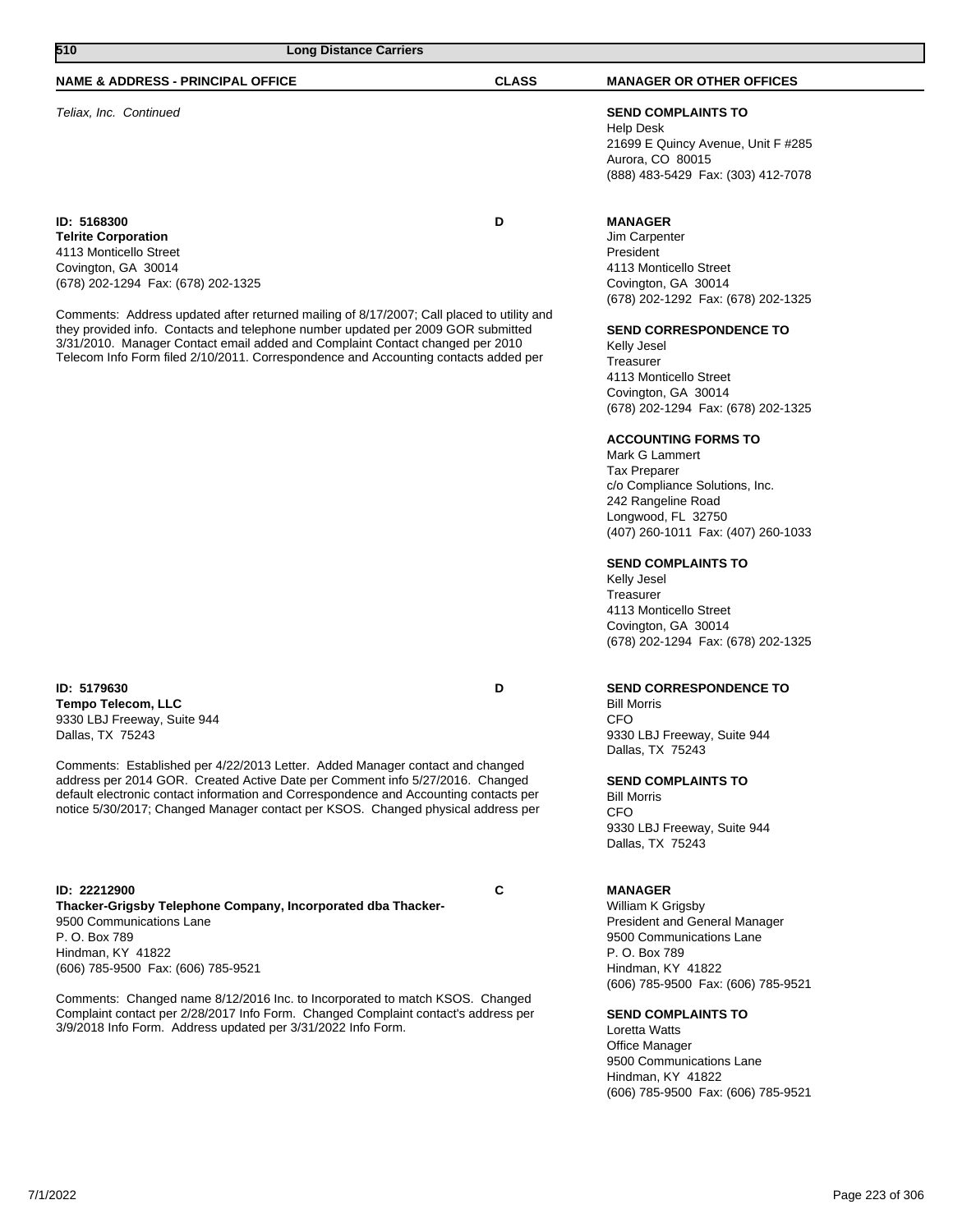| 510<br><b>Long Distance Carriers</b>                                                                                                                                                                                                                                                                                                                                                                                                        |              |                                                                                                                                                                                                                                                                                                                                                                                                                                                                                                                                                                                                |
|---------------------------------------------------------------------------------------------------------------------------------------------------------------------------------------------------------------------------------------------------------------------------------------------------------------------------------------------------------------------------------------------------------------------------------------------|--------------|------------------------------------------------------------------------------------------------------------------------------------------------------------------------------------------------------------------------------------------------------------------------------------------------------------------------------------------------------------------------------------------------------------------------------------------------------------------------------------------------------------------------------------------------------------------------------------------------|
| <b>NAME &amp; ADDRESS - PRINCIPAL OFFICE</b>                                                                                                                                                                                                                                                                                                                                                                                                | <b>CLASS</b> | <b>MANAGER OR OTHER OFFICES</b>                                                                                                                                                                                                                                                                                                                                                                                                                                                                                                                                                                |
| ID: 5179900<br>The Chillicothe Telephone Company d/b/a Horizon Telcom<br>68 E Main Street<br>Chillicothe, OH 45601<br>(740) 772-8200 Fax: (740) 774-3400<br>Comments: Established per 8/21/2018 notice. Added dba Horizon Telcom per 8/29/2018<br>notice. Added Accounting contact per 2018 GOR. Added Manager contact per 2020<br>GOR filed 1/30/2021. Changed Accounting contact per 2021 GOR.                                            | D            | <b>MANAGER</b><br>Pete Holland<br><b>CFO</b><br>68 E Main Street<br>Chillicothe, OH 45601<br>(740) 772-8200 Fax: (740) 774-3400<br><b>SEND CORRESPONDENCE TO</b><br>Kae Diehl<br><b>Director of Contracts</b><br>68 E Main Street<br>Chillicothe, OH 45601<br>(740) 772-8591 Fax: (740) 774-3400<br><b>ACCOUNTING FORMS TO</b><br><b>Wendy Cottrill</b><br>GM of Accounting<br>68 E Main Street<br>Chillicothe, OH 45601<br><b>SEND COMPLAINTS TO</b><br>Kae Diehl<br><b>Director of Contracts</b><br>1123 Goodale Blvd, Suite 550<br>Columbus, OH 43212<br>(888) 410-2580 Fax: (740) 774-3400 |
| ID: 33388021<br>The Electric & Water Plant Board of the City of Frankfort<br>151 Flynn Avenue<br>P. O. Box 308<br>Frankfort, KY 40602<br>(502) 352-4372 Fax: (502) 352-3887<br>Comments: Contacts modified per 2010 GOR and Info Form submitted 3/10/2011.<br>Changed Manager contact per 2012 GOR. Changed address per 2017 GOR and<br>Complaint contact per 3/6/2018 Info Form.                                                           | C            | <b>MANAGER</b><br>Herbbie Bannister<br>General Manager<br>151 Flynn Avenue<br>P. O. Box 308<br>Frankfort, KY 40602<br>(502) 352-4372 Fax: (502) 352-3887<br><b>SEND CORRESPONDENCE TO</b><br><b>Hance Price</b><br><b>Staff Attorney</b><br>151 Flynn Avenue<br>P. O. Box 308<br>Frankfort, KY 40602<br>(502) 352-4541 Fax: (502) 223-3887<br><b>SEND COMPLAINTS TO</b><br>Adam Hellard<br>Cable / Telecom Superintendent<br>151 Flynn Avenue<br>P. O. Box 308<br>Frankfort, KY 40602<br>(502) 352-4470 Fax: (502) 227-4118                                                                    |
| ID: 5179450<br>The Electric Plant Board of the City of Paducah, Kentucky d/b/a<br>1500 Broadway Street<br>Paducah, KY 42001<br>(270) 575-4000 Fax: (270) 408-4004<br>Comments: Established per 9/23/2011 submission of local and interexchange tariffs.<br>Added Accounting contact per 2011 GOR. Created Active Date per Comment info<br>5/27/2016. Deleted Correspondence contact and added Complaint contact per 2/17/2021<br>Info Form. | D            | <b>MANAGER</b><br><b>Brent A Shelton</b><br>Manager of Telecommunications<br>1500 Broadway Street<br>Paducah, KY 42001<br>(270) 575-4004 Fax: (270) 408-4004<br><b>ACCOUNTING FORMS TO</b><br><b>Terri K Firestein</b><br>Senior Director with CCG<br>c/o CCG Consulting, LLC<br>10806 Garrison Hollow Road                                                                                                                                                                                                                                                                                    |

Clear Spring, MD 21722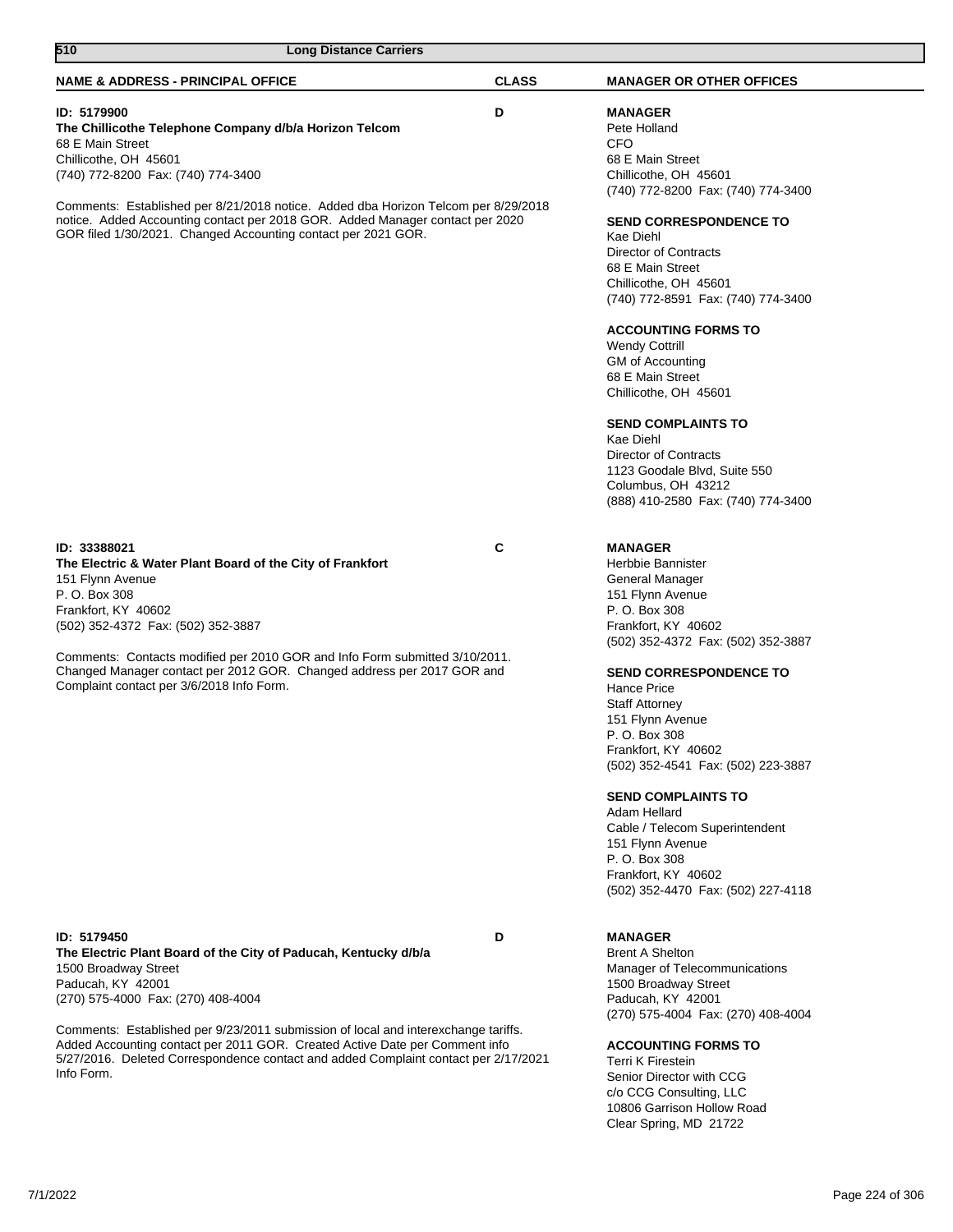| 510<br><b>Long Distance Carriers</b>                                                                                                                                                                                                                                                                                                                                                                                                                          |              |                                                                                                                                                                                                                                                                                                                                                                                                                                                                                                                                             |
|---------------------------------------------------------------------------------------------------------------------------------------------------------------------------------------------------------------------------------------------------------------------------------------------------------------------------------------------------------------------------------------------------------------------------------------------------------------|--------------|---------------------------------------------------------------------------------------------------------------------------------------------------------------------------------------------------------------------------------------------------------------------------------------------------------------------------------------------------------------------------------------------------------------------------------------------------------------------------------------------------------------------------------------------|
| <b>NAME &amp; ADDRESS - PRINCIPAL OFFICE</b>                                                                                                                                                                                                                                                                                                                                                                                                                  | <b>CLASS</b> | <b>MANAGER OR OTHER OFFICES</b>                                                                                                                                                                                                                                                                                                                                                                                                                                                                                                             |
| The Electric Plant Board of the City of Paducah, Kentucky d/b/a Paducah                                                                                                                                                                                                                                                                                                                                                                                       |              | <b>SEND COMPLAINTS TO</b><br><b>Brent Shelton</b><br>Manager of Telecommunications<br>1500 Broadway Street<br>Paducah, KY 42001<br>(270) 575-4004 Fax: (270) 575-4027                                                                                                                                                                                                                                                                                                                                                                       |
| ID: 22250106<br>The Other Phone Company, LLC<br>4001 North Rodney Parham Road<br>Little Rock, AR 72212<br>Comments: Main contact information changed using Secretary of State's information after<br>returned mailing on 6/8/2007. Contact info updated per 12/12/2007 filing. Changed<br>address per returned mailing 12/27/2011 and KSOS. Contacts updated per 2011 GOR<br>and 3/22/2012 Info Form. Added Manager and Correspondence and removed Accounting | D            | <b>MANAGER</b><br>Stephanie Bell<br>Vice President of Government Affairs<br>130 W New Circle Road, Suite 170<br>Lexington, KY 40505<br><b>SEND CORRESPONDENCE TO</b><br>Stephanie Bell<br>Vice President of Government Affairs<br>130 W. New Circle Rd. Suite 170<br>Lexington, KY 40505<br><b>ACCOUNTING FORMS TO</b><br><b>Becky West</b><br>Staff Manager - Regulatory Complianc<br>4001 N Rodney Parham Road, MS 1170-B1F2-1216C<br>Little Rock, AR 72212<br><b>SEND COMPLAINTS TO</b><br>Andrea Curtis<br>Manager- Customer Experience |

**ID: 5179920 D TIME CLOCK SOLUTIONS, LLC** 6920 Spring Valley Drive, Suite 101 Holland, OH 43528 (855) 753-0941 Fax: (844) 769-7666

Comments: Established per 10/23/2018 application for authority to operate as a CLEC and Interexchange Carrier. Added Accounting and changed Complaint contacts per 2/25/2019 Info Form.

**ID: 5179620 A Time Warner Cable Business, LLC dba Time Warner Cable** 12405 Powerscout Drive St. Louis, MO 63131 (314) 965-0555 Fax: (314) 288-3555

Comments: Established per 2/14/2013 Notice of Intent to Provide Service. Contacts updated per 3/31/2014 Info Form. Address and contacts changed per 9/12/2014 notice. Created Active Date per Comment info 5/27/2016. Changed address and contacts per 6/20/2016 notice. Contacts updated per 3/28/2018 Info Form.

# **MANAGER**

Charlotte, NC 28270

Vance Witt Managing Member / CEO 6920 Spring Valley Drive, Suite 101 Holland, OH 43528 (678) 515-1743 Fax: (844) 769-7666

(855) 352-2731 Fax: (704) 849-2241

#### **ACCOUNTING FORMS TO**

Susan Cockerham Regulatory Agent c/o FAS Tek Compliance Solutions 1725 Windward Concourse, Suite 150 Alpharetta, GA 30005 (678) 672-2837 Fax: (678) 672-2830

#### **SEND COMPLAINTS TO**

Vance Witt Managing Member / CEO 6920 Spring Valley Drive, Suite 101 Holland, OH 43528 (855) 753-0941 Fax: (844) 769-7666

#### **SEND CORRESPONDENCE TO**

Stacey Hines Regulatory Specialist 12405 Powerscout Drive St. Louis, MO 63131 (314) 965-0555 Fax: (314) 288-3555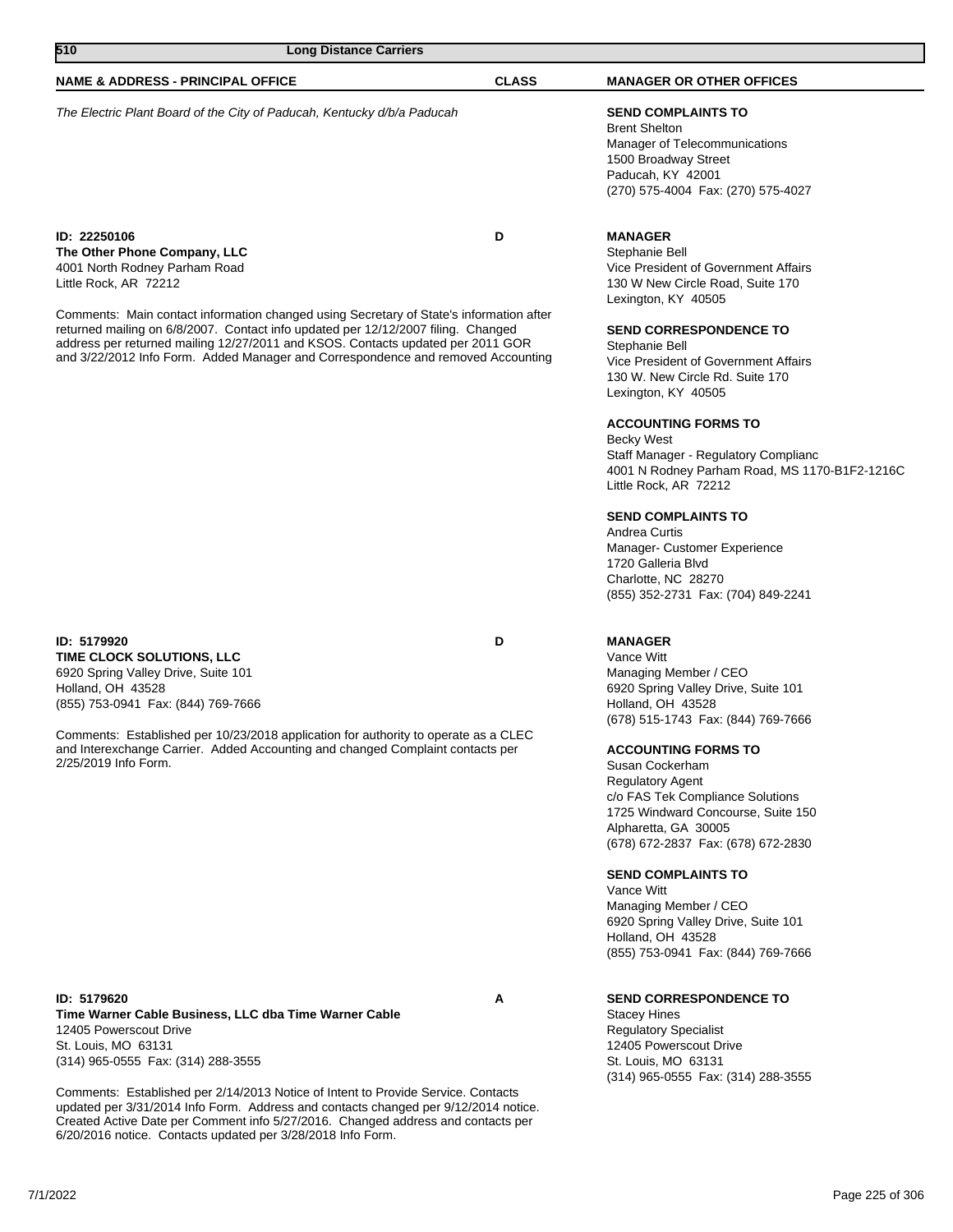| 510<br><b>Long Distance Carriers</b>                                                                                                                                                                                                                                                                                                                                                                                                                                                                                          |              |                                                                                                                                                                                                                                                                                                                                                                                                     |
|-------------------------------------------------------------------------------------------------------------------------------------------------------------------------------------------------------------------------------------------------------------------------------------------------------------------------------------------------------------------------------------------------------------------------------------------------------------------------------------------------------------------------------|--------------|-----------------------------------------------------------------------------------------------------------------------------------------------------------------------------------------------------------------------------------------------------------------------------------------------------------------------------------------------------------------------------------------------------|
| <b>NAME &amp; ADDRESS - PRINCIPAL OFFICE</b>                                                                                                                                                                                                                                                                                                                                                                                                                                                                                  | <b>CLASS</b> | <b>MANAGER OR OTHER OFFICES</b>                                                                                                                                                                                                                                                                                                                                                                     |
| Time Warner Cable Business, LLC dba Time Warner Cable Continued                                                                                                                                                                                                                                                                                                                                                                                                                                                               |              | <b>SEND COMPLAINTS TO</b><br>William Wesselman<br>Counsel, Retulatory Compliance<br>6399 Fiddler's Green Circle<br>Greenwood Village, CO 80111<br>(888) 438-2427 Fax: (314) 288-3555                                                                                                                                                                                                                |
| ID: 5176600<br>Time Warner Cable Information Services (Kentucky), LLC d/b/a Time<br>12405 Powerscourt Drive<br>St. Louis, MO 63131<br>(314) 965-0555 Fax: (314) 288-3555<br>Comments: Established per 9/17/07 Email from utility's attorney advising that utility<br>wished for IXC service at filing of tariff. Address and contact changed per Info Form<br>submitted 4/6/2009. Telephone number changed per 2009 GOR submitted 3/31/2010.<br>Changed company name 5/15/2012 after receipt of ICA; information confirmed by | D            | <b>SEND CORRESPONDENCE TO</b><br><b>Stacey Hines</b><br><b>Regulatory Specialist</b><br>12405 Powerscourt Drive<br>St. Louis, MO 63131<br>(314) 394-9854 Fax: (314) 288-3555<br><b>ACCOUNTING FORMS TO</b><br>Craig Neeld<br><b>Compliance Reporting Specialist</b><br>P.O. Drawer 200<br>Winter Park, FL 32790<br><b>SEND COMPLAINTS TO</b><br>William Wesselman<br>Counsel, Regulatory Compliance |
| ID: 5140700<br>Toly Digital Network, Inc.                                                                                                                                                                                                                                                                                                                                                                                                                                                                                     | D            | 6399 Fiddler's Green Circle<br>Greenwood Village, CO 80111<br>(888) 438-2427 Fax: (314) 288-3555<br><b>MANAGER</b><br>Mark E Suto                                                                                                                                                                                                                                                                   |
| 1005 W Indiantown Road, Suite 201<br>Jupiter, FL 33458<br>(561) 694-8655 Fax: (561) 694-8656                                                                                                                                                                                                                                                                                                                                                                                                                                  |              | <b>Vice President</b><br>1005 W Indiantown Road, Suite 201<br>Jupiter, FL 33458<br>(561) 694-8655 Fax: (561) 694-8656                                                                                                                                                                                                                                                                               |
| Comments: Contact information changed per Information Form received 3/15/2007.<br>Contact changed per 2009 GOR submitted 4/2/2010. Changed address per 2011 GOR.                                                                                                                                                                                                                                                                                                                                                              |              | <b>ACCOUNTING FORMS TO</b><br>Douglas Hoff<br>Attorney-In-Fact<br>1005 W Indiantown Road, Suite 201<br>Jupiter, FL 33458<br>(866) 766-3591 Fax: (678) 999-4928<br><b>SEND COMPLAINTS TO</b><br>Mark E Suto                                                                                                                                                                                          |
|                                                                                                                                                                                                                                                                                                                                                                                                                                                                                                                               |              | Vice President<br>1005 W Indiantown Road, Suite 201<br>Jupiter, FL 33458<br>(561) 694-8655 Fax: (561) 694-8656                                                                                                                                                                                                                                                                                      |
| ID: 5165900<br><b>Touchtone Communications, Inc.</b><br>3 Wing Drive, Suite 103<br>Cedar Knolls, NJ 07927<br>(866) 727-3323 Fax: (973) 352-6076                                                                                                                                                                                                                                                                                                                                                                               | D            | <b>MANAGER</b><br>Giuseppe Bio<br>President<br>3 Wing Drive, Suite 103<br>Cedar Knolls, NJ 07927<br>(973) 739-0039 Fax: (973) 739-9366                                                                                                                                                                                                                                                              |
| Comments: Added correspondence contact per information obtained during inquiry made<br>to company for 2008 GOR via telephone. Complaint contact changed per 2/17/2011<br>Telecom Info Form. Added Accounting and changed Complaint contact per 2012 GOR<br>and 3/18/2013 Info Form. Changed default and Complaint contact per 3/22/2016 Info                                                                                                                                                                                  |              | <b>ACCOUNTING FORMS TO</b><br><b>Kitty Whitt</b><br>Attorney in Fact                                                                                                                                                                                                                                                                                                                                |

1595 Peachtree Pkwy, Ste 204-337

Cumming, GA 30041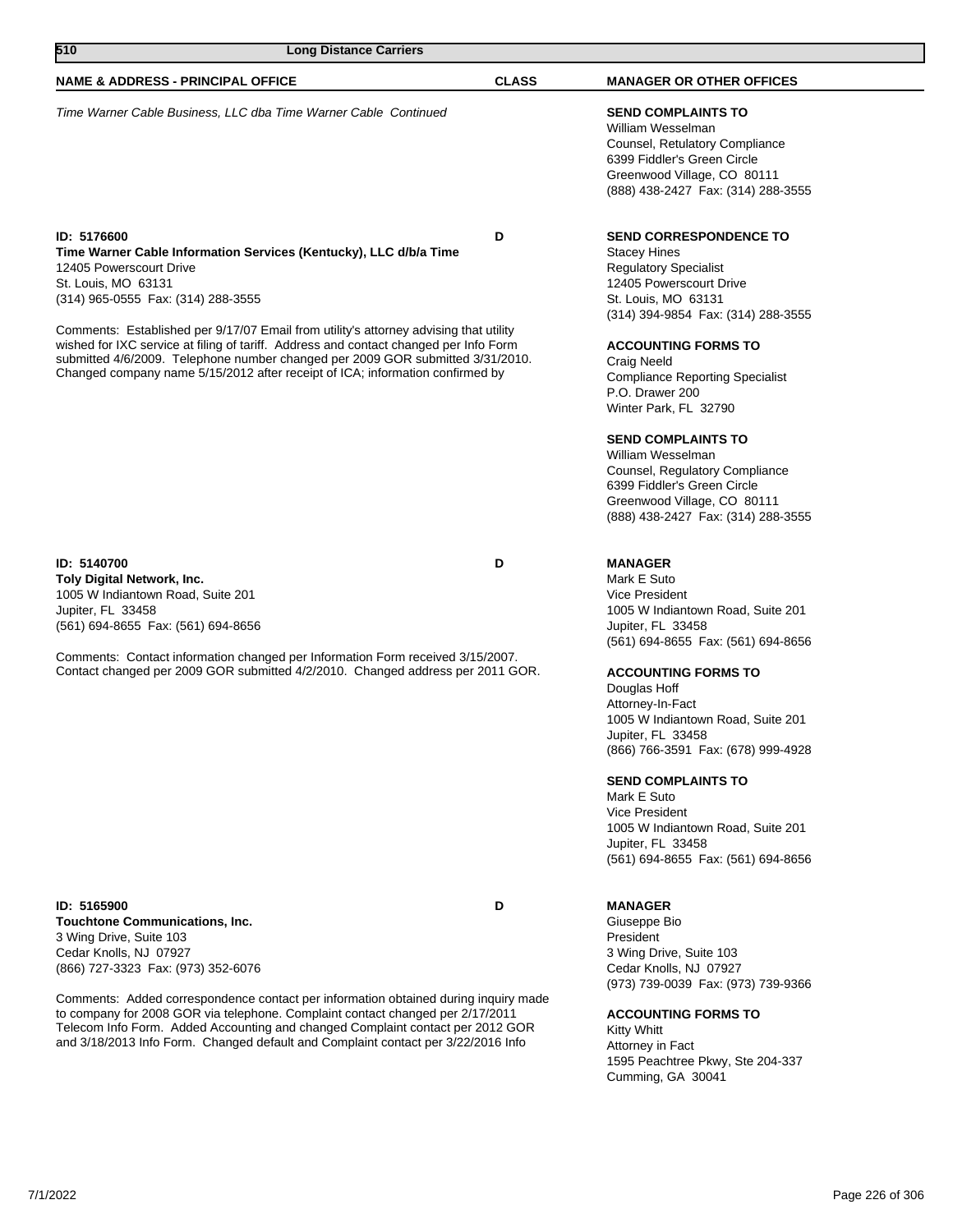| 7/1/2022 |  | Page 227 of 306 |
|----------|--|-----------------|

| <b>NAME &amp; ADDRESS - PRINCIPAL OFFICE</b>                                                                                                                                                                                                                                                                         | <b>CLASS</b> | <b>MANAGER OR OTHER (</b>                                                                                                                  |
|----------------------------------------------------------------------------------------------------------------------------------------------------------------------------------------------------------------------------------------------------------------------------------------------------------------------|--------------|--------------------------------------------------------------------------------------------------------------------------------------------|
| Touchtone Communications, Inc. Continued                                                                                                                                                                                                                                                                             |              | <b>SEND COMPLAINTS TO</b><br>Gregory Glodek<br><b>CFO</b><br>3 Wing Drive, Suite 103<br>Cedar Knolls, NJ 07927<br>(973) 739-0039 Fax: (973 |
| ID: 5170300                                                                                                                                                                                                                                                                                                          | D            | <b>MANAGER</b>                                                                                                                             |
| <b>TransWorld Network, LLC</b>                                                                                                                                                                                                                                                                                       |              | Colin Wood                                                                                                                                 |
| 255 Pine Avenue North                                                                                                                                                                                                                                                                                                |              | CEO                                                                                                                                        |
| Oldsmar, FL 34677                                                                                                                                                                                                                                                                                                    |              | 255 Pine Avenue North                                                                                                                      |
| (813) 891-4700 Fax: (813) 891-4713                                                                                                                                                                                                                                                                                   |              | Oldsmar, FL 34677                                                                                                                          |
| Comments: Address changed per letter received 7/26/2007. Correspondence contact<br>updated per 11/8/2010 Informational Form. Address changed per 3/24/2011 Info Form.<br>Contacts updated per 4/1/2019 Info Form. Changed name to TransWorld Network, LLC<br>per 3/5/2021 notice: Formerly TransWorld Network, Corp. |              | <b>SEND CORRESPONDEN</b><br>Josh Beckman<br>Manager, Regulatory & C<br>255 Pine Avenue North                                               |

**ID: 5165500 D Twin City Capital, L.L.C. d/b/a Small Business America d/b/a** 10161 Park Run Drive, Suite 231 Las Vegas, NV 89145 (702) 425-4545 Fax: (866) 283-1220

Comments: Added d/b/a American Select per 6/28/2010 notice. Changed address per 2010 GOR. Updated Complaint and added Accounting contacts per 2/27/2012 Info Form. Changed address per 5/19/2016 notice. Changed Accounting and added Complaint contact per 2016 GOR and 1/26/2017 Info Form. Changed address per 2019 GOR.

**ID: 5123600 D U. S. South Communications, Inc. dba US South and dba INCOMM** 250 Williams Street, Suite M-100 Atlanta, GA 30303 (770) 240-6100 Fax: (678) 713-2029

Comments: Merged to join First Data Corporation per 7/4/2008 notice. Added Accounting and changed default electronic contact per 2016 GOR. Updated phone number per 2017 GOR. Changed default electronic contact information, Manager, Accounting and Complaint contacts and removed Correspondence contact per 12/17/2018 notice. Added

#### **NTHER OFFICES**

 $ta$  103 07927 Fax: (973) 739-9366

#### **ONDENCE TO**

tory & Compliance 55 Pine Avenue North Oldsmar, FL 34677 (813) 891-4700 Fax: (813) 891-4713

### **SEND COMPLAINTS TO**

Josh Beckman Manager, Regulatory & Compliance 255 Pine Avenue North Oldsmar, FL 34677 (813) 891-4700 Fax: (813) 891-4713

#### **MANAGER**

Jon Greene Managing Manager 10161 Park Run Drive, Suite 231 Las Vegas, NV 89145 (702) 425-4545 Fax: (866) 283-1220

#### **ACCOUNTING FORMS TO**

Amanda Gucich Compliance Specialist, NRC c/o Nationwide Regulatory Compliance 107 West Michigan Avenue, 4th Floor Kalamazoo, MI 49007 (269) 381-8888 Fax: (269) 381-4855

#### **SEND COMPLAINTS TO**

Sarah Oistad Attorney 4946 Devonshire Ct Shorewood, MN 55331 (952) 401-0680 Fax: (866) 283-1220

#### **MANAGER**

Daniel Anderson President 250 Williams Street, Suite M-100 Atlanta, GA 30303 (770) 240-6100 Fax: (678) 713-2029

#### **SEND CORRESPONDENCE TO**

Robin Madley **Director** 250 Williams Street, Suite M-100 Atlanta, GA 30303 (770) 240-6100 Fax: (678) 713-2029

### **510 Long Distance Carriers**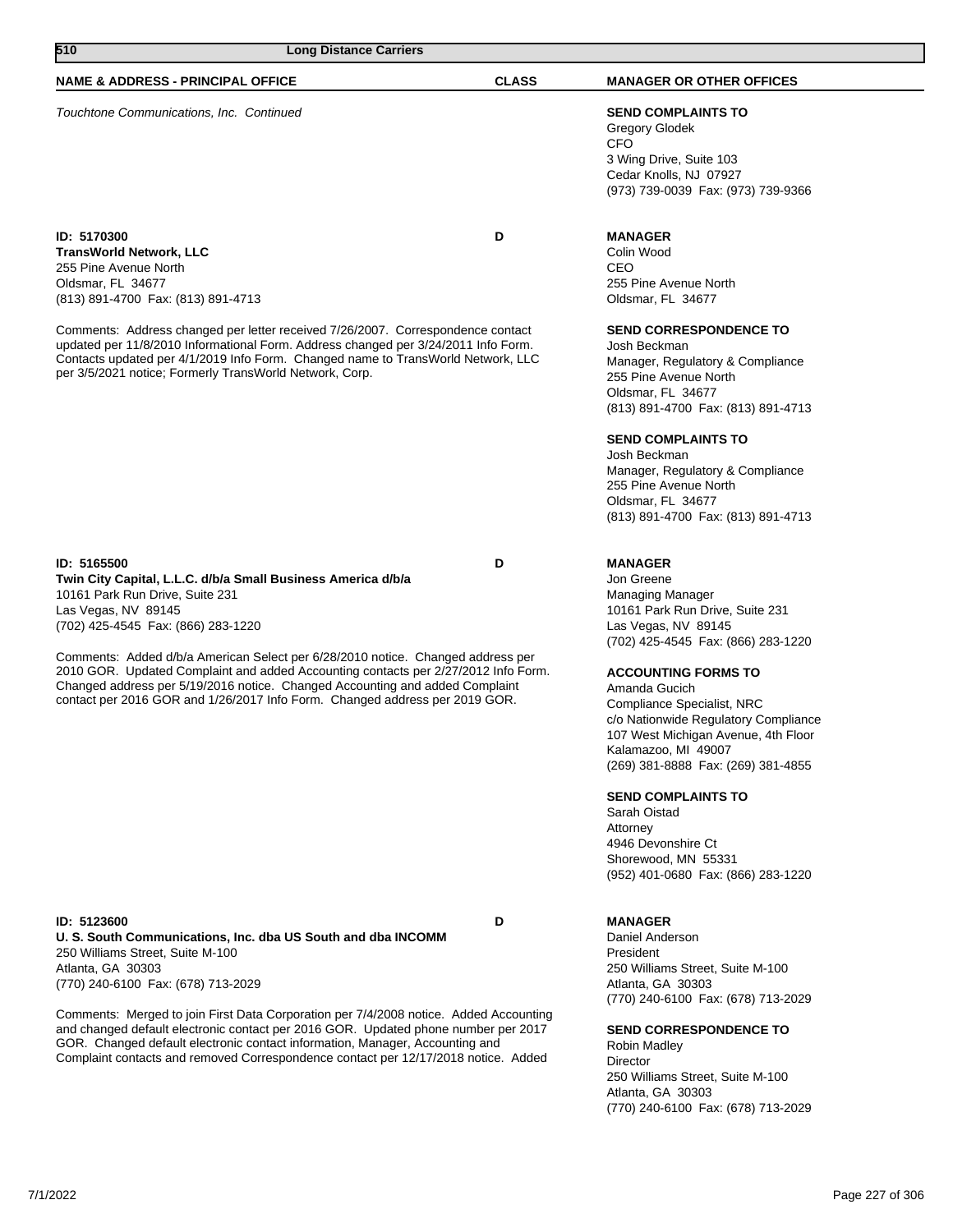| 510<br><b>Long Distance Carriers</b>                                                                                                                                                                                                                                                                                                                                       |              |                                                                                                                                                                                                                                                                                                                                                                   |
|----------------------------------------------------------------------------------------------------------------------------------------------------------------------------------------------------------------------------------------------------------------------------------------------------------------------------------------------------------------------------|--------------|-------------------------------------------------------------------------------------------------------------------------------------------------------------------------------------------------------------------------------------------------------------------------------------------------------------------------------------------------------------------|
| <b>NAME &amp; ADDRESS - PRINCIPAL OFFICE</b>                                                                                                                                                                                                                                                                                                                               | <b>CLASS</b> | <b>MANAGER OR OTHER OFFICES</b>                                                                                                                                                                                                                                                                                                                                   |
| U. S. South Communications, Inc. dba US South and dba INCOMM                                                                                                                                                                                                                                                                                                               |              | <b>ACCOUNTING FORMS TO</b><br>Mark G Lammert<br>Attorney-in-Fact<br>c/o Compliance Solutions, Inc.<br>242 Rangeline Road<br>Longwood, FL 32750<br>(407) 260-1011 Fax: (407) 260-1033                                                                                                                                                                              |
| ID: 5135800<br>U.S. Telecom Long Distance, Inc.<br>3960 Howard Hughes Pkwy<br>Suite 5001-F<br>Las Vegas, NV 89109<br>(949) 798-7020 Fax: (888) 299-6619<br>Comments: Formerly Corporate Calling Services, Inc., per letter of 9/21/2001. Changed<br>phone per 2017 GOR and 2/26/2018 Info Form. Changed default electronic contact<br>information per GOR filed 3/16/2022. | D            | <b>MANAGER</b><br>Robert Young<br>President<br>3960 Howard Hughes Pkwy<br>Suite 5001-F<br>Las Vegas, NV 89109<br>(888) 299-6618 Fax: (888) 299-6619<br><b>SEND COMPLAINTS TO</b><br>Robert Young<br>President<br>3960 Howard Hughes Pkwy<br>Suite 5001-F<br>Las Vegas, NV 89109                                                                                   |
| ID: 5180040<br><b>Uniti Dark Fiber LLC</b><br>2101 Riverfront Drive, Suite A<br>Little Rock, AR 72202<br>(501) 458-4397 Fax: (501) 537-0769<br>Comments: Established per 1/20/2022 notice of intent to provide CLEC and IXC service.                                                                                                                                       | C            | <b>MANAGER</b><br>Jeffrey R Strenkowski<br>VP, Deputy Counsel<br>2101 Riverfront Drive, Suite A<br>Little Rock, AR 72202<br>(501) 850-0820 Fax: (501) 537-0769<br><b>SEND COMPLAINTS TO</b><br><b>Network Operations Center</b><br>107 St. Francis Street, Suite 1800<br>Mobile, AL 36602                                                                         |
| ID: 5180020<br><b>Uniti National LLC</b><br>2101 Riverfront Drive<br>Suite A<br>Little Rock, AR 72202<br>(501) 850-0820 Fax: (501) 537-0769<br>Comments: Established per 6/11/2020 notice to operate as a CLEC and Interexchange<br>Carrier. Contacts updated per 3/21/2022 Info Form.                                                                                     | D            | <b>MANAGER</b><br>Jeffrey R Strenkowski<br>VP, Deputy General Counsel<br>2101 Riverfront Drive<br>Suite A<br>Little Rock, AR 72211<br>(301) 774-0461 Fax: (501) 537-0769<br><b>SEND CORRESPONDENCE TO</b><br>Linda Holden-Smith<br>Manager Billing and Customer Service<br>2101 Riverfront Drive<br>Suite A<br>Little Rock, AR 72202<br><b>SEND COMPLAINTS TO</b> |

**ID: 22205037 A US LEC of Tennessee, LLC** 4001 N Rodney Parham Road Little Rock, AR 72212 (859) 357-8600 Fax: (501) 748-7400

# **MANAGER**

Suite A

Linda Holden-Smith

2101 Riverfront Drive

Little Rock, AR 72202

Stephanie D Marsh Senior Analyst - Reg Compliane 4001 N Rodney Parham Road Little Rock, AR 72212 (501) 748-7897 Fax: (501) 748-7400

Manager Billing and Customer Service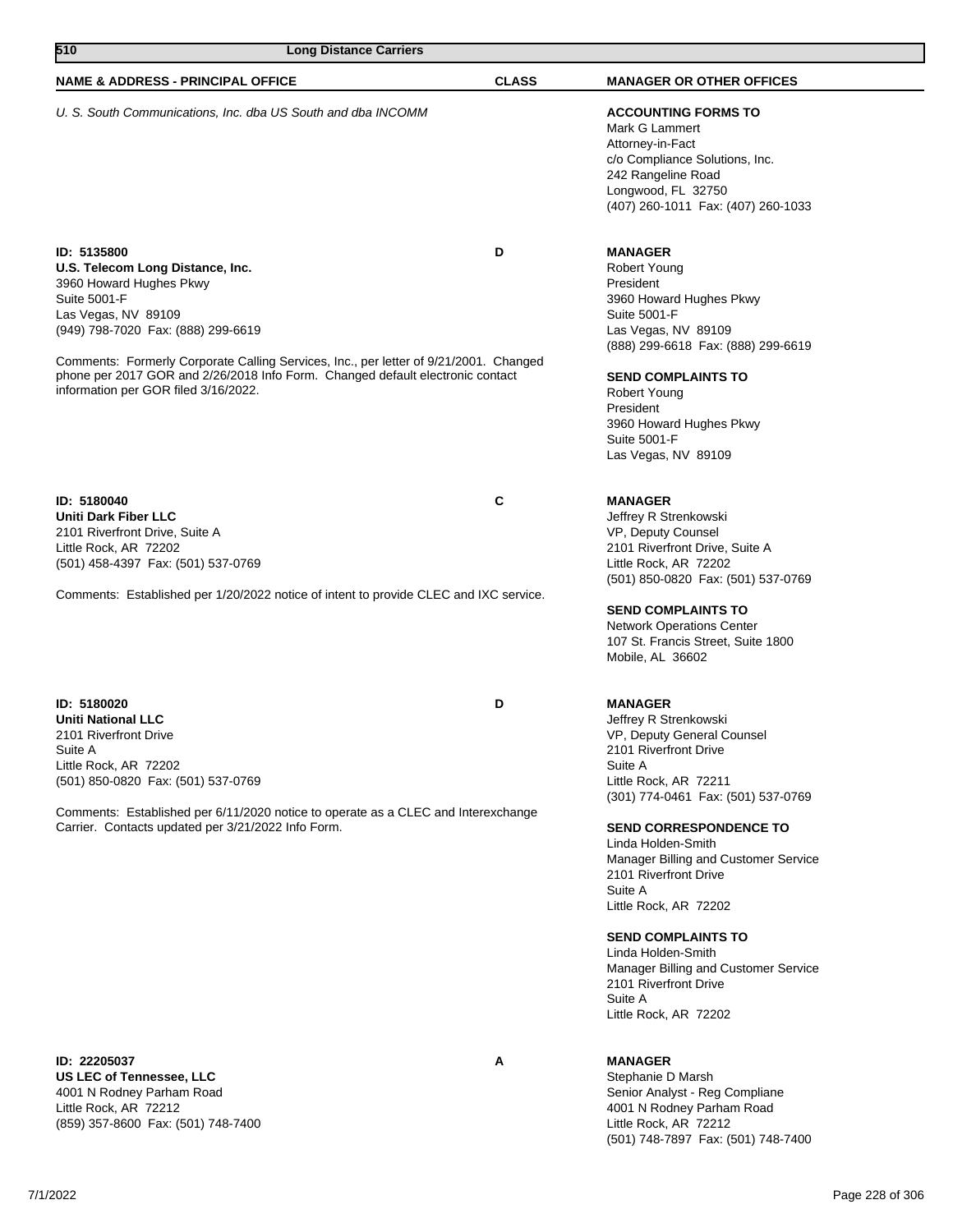| <b>NAME &amp; ADDRESS - PRINCIPAL OFFICE</b>                                                                                                                                                                                                                                                                                                                                        | <b>CLASS</b> | <b>MANAGER OR OTHER OFFICES</b>                                                                                                                                                 |
|-------------------------------------------------------------------------------------------------------------------------------------------------------------------------------------------------------------------------------------------------------------------------------------------------------------------------------------------------------------------------------------|--------------|---------------------------------------------------------------------------------------------------------------------------------------------------------------------------------|
| US LEC of Tennessee, LLC Continued<br>Comments: Formerly dba US LEC Communications, Inc. Name changed 3/9/2007 per<br>letter. Changed from Inc to LLC per 6/16/2010 notice. Contacts modified per 2010 GOR<br>and Info Form submitted 3/18/2011. Addresses and contacts changed per 2011 GOR and<br>3/8/2012 Info Form. Contacts updated per 3/26/2013 Info Form. Complaint contact |              | <b>SEND CORRESPONDENCE TO</b><br>Stephanie Bell<br>Vice President of Government Affairs<br>130 W. New Circle Rd. Suite 170<br>Lexington, KY 40505<br><b>ACCOUNTING FORMS TO</b> |
|                                                                                                                                                                                                                                                                                                                                                                                     |              | Becky West<br>Staff Manager - Regulatory Complianc<br>4001 N Rodney Parham Road, MS 1170-B1F2-1216C<br>Little Rock, AR 72212                                                    |
|                                                                                                                                                                                                                                                                                                                                                                                     |              | <b>SEND COMPLAINTS TO</b><br>Andrea Curtis<br>Manager- Customer Experience<br>1720 Galleria Blvd<br>Charlotte, NC 28270<br>(855) 352-2731 Fax: (704) 849-2241                   |
| ID: 5179580<br>US Signal Company, LLC<br>201 Ionia Avenue SW<br>Grand Rapids, MI 49503<br>(616) 233-5715 Fax: (616) 988-0414                                                                                                                                                                                                                                                        | D            | <b>MANAGER</b><br><b>Richard Postma</b><br>Chairman<br>201 Ionia Avenue SW<br>Grand Rapids, MI 49503<br>(866) 274-4625 Fax: (616) 988-0414                                      |
| Comments: Established per 6/1/2012 Application for Authority to Operate as an<br>Interexchange Carrier and Competitive Local Exchange Carrier. Created Active Date per<br>Comment info 5/27/2016. Changed default electronic contact information,<br>Correspondence and Complaint contacts per 11/19/2020 Info Form.                                                                |              | <b>SEND CORRESPONDENCE TO</b><br>Linda Manske<br><b>Compliance Analyst</b><br>201 Ionia Avenue SW<br>Grand Rapids, MI 49503<br>(616) 233-5715 Fax: (616) 988-0414               |
|                                                                                                                                                                                                                                                                                                                                                                                     |              | <b>SEND COMPLAINTS TO</b><br>Linda Manske<br><b>Compliance Analyst</b><br>201 Ionia Avenue SW<br>Grand Rapids, MI 49503<br>(616) 233-5715 Fax: (616) 988-0414                   |
|                                                                                                                                                                                                                                                                                                                                                                                     |              | <b>SEND COMPLAINTS TO</b><br>Daniel Anderson<br>President<br>250 Williams Street, Suite M-100<br>Atlanta, GA 30303<br>(770) 240-6100 Fax: (678) 713-2029                        |
| ID: 5148700<br><b>USA Digital Communications, Inc.</b><br>11600 Broadway Extension, Suite 150<br>Oklahoma City, OK 73114<br>(800) 598-7949 Fax: (888) 254-5096                                                                                                                                                                                                                      | D            | <b>MANAGER</b><br>Mark Costello<br>President<br>11600 Broadway Extension, Suite 150<br>Oklahoma City, OK 73114                                                                  |
| Comments: Changed Correspondence contact per 2011 GOR. Changed address per<br>2015 GOR. Changed default electronic contact information per 2016 GOR. Changed<br>Accounting contact per 2017 GOR. Changed default contact per 2019 GOR.                                                                                                                                              |              | <b>SEND CORRESPONDENCE TO</b><br>Michael Sturdivan<br><b>CFO</b><br>11600 Broadway Extension, Suite 150<br>Oklahoma City, OK 73114<br>(877) 801-0617 Fax: (888) 254-5096        |
|                                                                                                                                                                                                                                                                                                                                                                                     |              | <b>SEND COMPLAINTS TO</b>                                                                                                                                                       |

**510 Long Distance Carriers** 

Celeste Eckroat Regulatory Manager 11600 Broadway Extension, Suite 150 Oklahoma City, OK 73114 (888) 872-3787 Fax: (888) 254-5096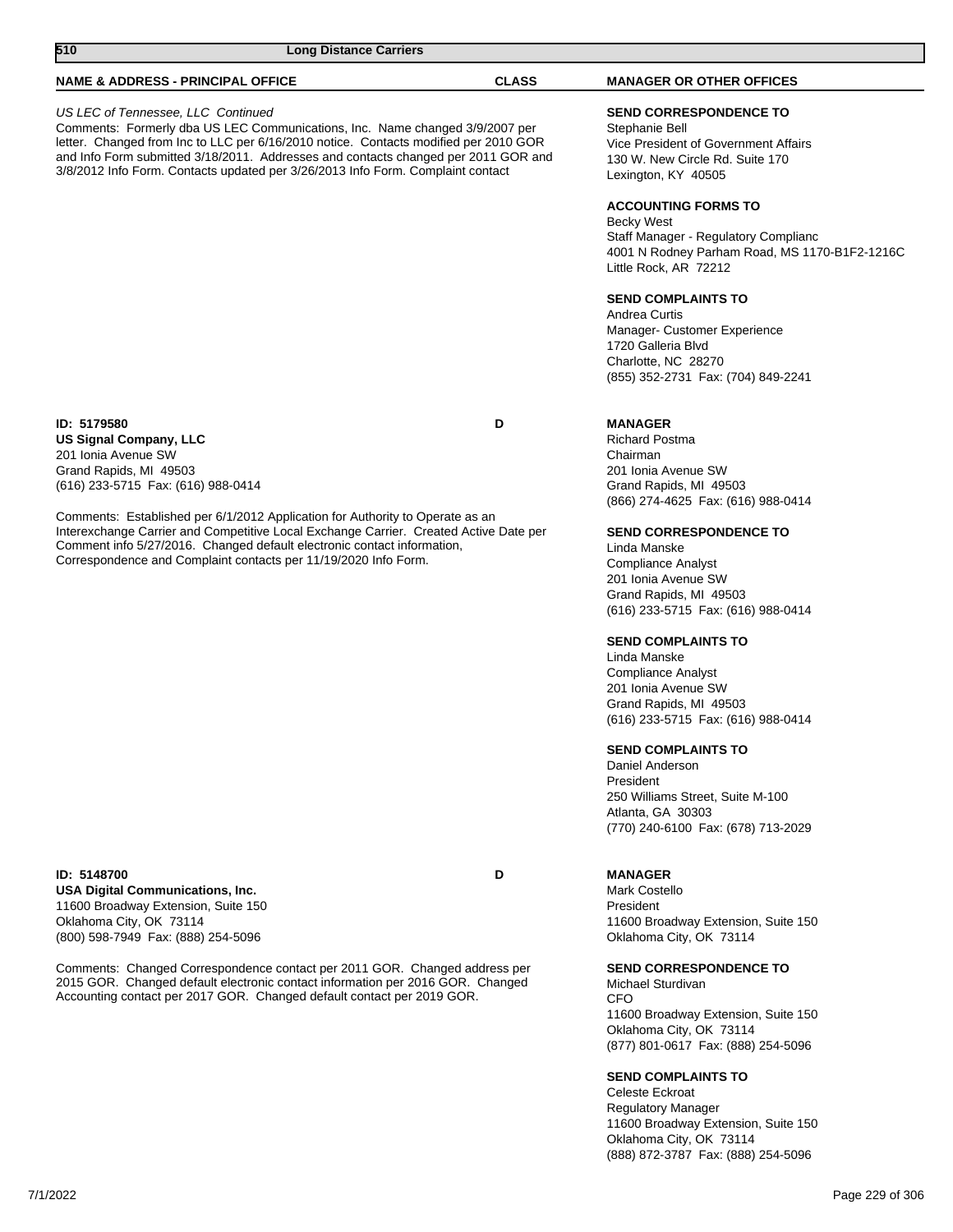| 510<br><b>Long Distance Carriers</b>                                                                                                                                        |              |                                                                                                   |
|-----------------------------------------------------------------------------------------------------------------------------------------------------------------------------|--------------|---------------------------------------------------------------------------------------------------|
| <b>NAME &amp; ADDRESS - PRINCIPAL OFFICE</b>                                                                                                                                | <b>CLASS</b> | <b>MANAGER OR OTHER OFFICES</b>                                                                   |
| ID: 22205211<br>Velocity Networks of Kentucky, Inc.<br>5550 77 Center Drive, Suite 220<br>Charlotte, NC 28217                                                               | D            | <b>MANAGER</b><br><b>Tammy Thurston</b><br>President & Manager<br>5550 77 Center Drive, Suite 220 |
| Comments: Changed manager per 3/24/2011 Info Form. Address updated 9/6/2013 per<br>KSOS info on file after returned mailing. Address and Contacts updated per 4/3/2020 Info |              | Charlotte, NC 28217<br>(270) 893-0012 Fax: (270) 726-8069                                         |
| Form.                                                                                                                                                                       |              | <b>SEND CORRESPONDENCE TO</b><br>Chris Turbyfill                                                  |
|                                                                                                                                                                             |              | Controller<br>5550 77 Center Drive, Suite 220<br>Charlotte, NC 28217                              |
|                                                                                                                                                                             |              | <b>SEND COMPLAINTS TO</b><br>Norma Baker                                                          |
|                                                                                                                                                                             |              | E&P<br>5550 77 Center Drive, Suite 220<br>Charlotte, NC 28217                                     |
| ID: 5179000                                                                                                                                                                 | D            | <b>SEND CORRESPONDENCE TO</b>                                                                     |
| Velocity, A Managed Services Company, Inc.<br>7130 Spring Meadows West Drive                                                                                                |              | Chip Werner<br>Secretary                                                                          |
| Holland, OH 43528                                                                                                                                                           |              | 7130 Spring Meadows West Drive                                                                    |
| (419) 868-9983 Fax: (419) 932-6977                                                                                                                                          |              | Holland, OH 43528                                                                                 |
|                                                                                                                                                                             |              | (419) 868-9983 Fax: (419) 932-6977                                                                |
| Comments: Established per 6/10/2009 notice and tariff. Contacts updated per 3/22/2012<br>Info Form and 2011 GOR. Created Active Date per Comment info 5/27/2016. Name       |              |                                                                                                   |
| changed to Velocity, A Managed Services Company, Inc. per 8/25/2020 notice; Formerly                                                                                        |              | <b>ACCOUNTING FORMS TO</b><br>Susan Cockerham                                                     |
| Velocity The Greatest Phone Company Ever, Inc. Complaint contact updated per                                                                                                |              | <b>Regulatory Agent</b>                                                                           |
|                                                                                                                                                                             |              | c/o FAS Tek Compliance Solutions                                                                  |
|                                                                                                                                                                             |              | 1725 Windward Concourse, Suite 150                                                                |
|                                                                                                                                                                             |              | Alpharetta, GA 30005                                                                              |
|                                                                                                                                                                             |              | (678) 672-2837 Fax: (678) 672-2830                                                                |
|                                                                                                                                                                             |              | <b>SEND COMPLAINTS TO</b>                                                                         |
|                                                                                                                                                                             |              | <b>Frank Provino</b>                                                                              |
|                                                                                                                                                                             |              | VP of Operations                                                                                  |
|                                                                                                                                                                             |              | 7130 Spring Meadows West Drive                                                                    |
|                                                                                                                                                                             |              | Holland, OH 43528<br>(419) 868-9983 Fax: (419) 932-6977                                           |
|                                                                                                                                                                             |              |                                                                                                   |
| ID: 5124700                                                                                                                                                                 | D            | <b>MANAGER</b>                                                                                    |
| <b>Verizon Long Distance, LLC</b>                                                                                                                                           |              | Darren S Kaufmann                                                                                 |
| 140 West Street, 07 Floor Room 7E100                                                                                                                                        |              | President                                                                                         |
| New York, NY 10007                                                                                                                                                          |              | 140 West Street, 07 Floor Room 7E100<br>New York, NY 10007                                        |
| Comments: Formerly Bell Atlantic Communications, Inc. dba Verizon Long Distance per<br>4/30/2009 notice. Modified President contact and address per 8/31/2009 notice. Added |              | (703) 886-8900 Fax: (908) 630-2615                                                                |
| Accounting contact per 11/18/2010 notice. Address changed per 3/30/2011 Info Form.                                                                                          |              | <b>ACCOUNTING FORMS TO</b>                                                                        |
| Manager contact changed per 8/6/2012 notice. Contacts updated per 10/21/13 Letter.                                                                                          |              | <b>Emily Sharpe</b>                                                                               |
|                                                                                                                                                                             |              | Senior Manager - Accounting                                                                       |
|                                                                                                                                                                             |              | 140 West Street, 07 Floor Room 7E100<br>New York, NY 10007                                        |
|                                                                                                                                                                             |              |                                                                                                   |
|                                                                                                                                                                             |              | <b>SEND COMPLAINTS TO</b>                                                                         |
|                                                                                                                                                                             |              | Senior Analyst Executive Relations<br>140 West Street, 07 Floor Room 7E100                        |

**ID: 5111600 D Verizon Select Services, Inc.** 140 West Street, 07 Floor Room 7E100 New York, NY 10007 (212) 519-4751 Fax: (908) 630-2648

### **MANAGER**

3rd Floor

New York, NY 10007

Sandra Anderson Sr Manager-Tax 140 West Street, 07 Floor Room 7E100 New York, NY 10007 (908) 559-2466 Fax: (908) 630-2648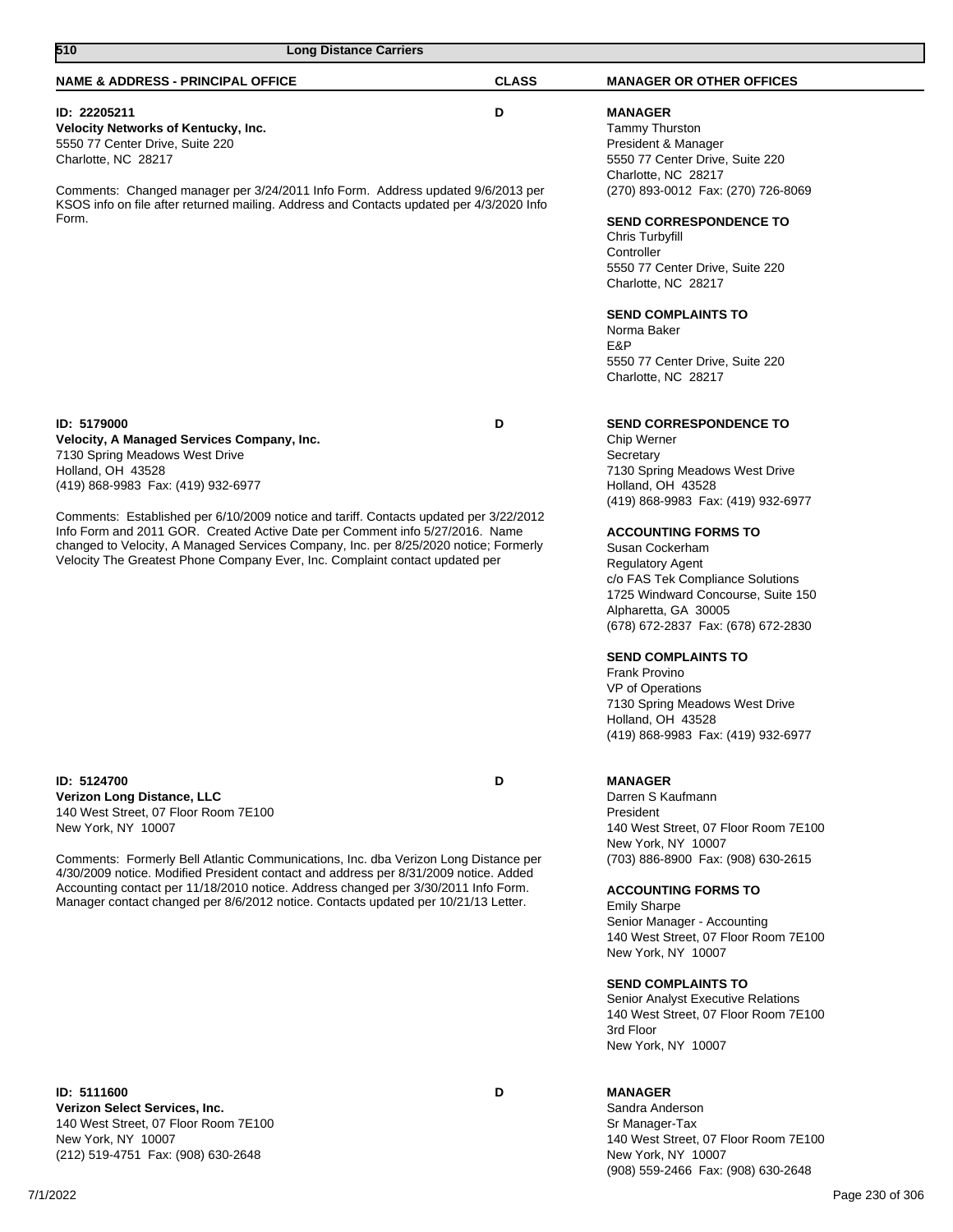| 510                                                                                                                                                                                                                                                                                                                                                                                            | <b>Long Distance Carriers</b> |                                                                                                                                                                                                                                                                                                                                                                                                                                                                                         |
|------------------------------------------------------------------------------------------------------------------------------------------------------------------------------------------------------------------------------------------------------------------------------------------------------------------------------------------------------------------------------------------------|-------------------------------|-----------------------------------------------------------------------------------------------------------------------------------------------------------------------------------------------------------------------------------------------------------------------------------------------------------------------------------------------------------------------------------------------------------------------------------------------------------------------------------------|
| <b>NAME &amp; ADDRESS - PRINCIPAL OFFICE</b>                                                                                                                                                                                                                                                                                                                                                   | <b>CLASS</b>                  | <b>MANAGER OR OTHER OFFICES</b>                                                                                                                                                                                                                                                                                                                                                                                                                                                         |
| Verizon Select Services, Inc. Continued<br>Comments: Changed physical address 8/15/2005 per Information Form; If problem with<br>mailing to other addresses occurs, may need to change to match new changes to physical<br>address. Changed Correspondence contact per 12/8/2009 notice. Added Accounting<br>record per call from company 2/17/2011. Contacts updated per 3/30/2011 Info Form. |                               | <b>ACCOUNTING FORMS TO</b><br><b>Emily Sharpe</b><br>Senior Manager - Accounting<br>140 West Street, 07 Floor Room 7E100<br>New York, NY 10007                                                                                                                                                                                                                                                                                                                                          |
|                                                                                                                                                                                                                                                                                                                                                                                                |                               | <b>SEND COMPLAINTS TO</b><br>Jenny Lutterman<br>Senior Manager - Client Svc Ops<br>10000 Park Meadows Drive<br>Long Tree, CO 80124                                                                                                                                                                                                                                                                                                                                                      |
| ID: 5166100<br><b>Voicecom Telecommunications, LLC</b><br>1330 Capital Parkway<br>Carrollton, TX 75006<br>(770) 325-8000 Fax: (770) 663-5058                                                                                                                                                                                                                                                   | D                             | <b>MANAGER</b><br><b>Zahed Lateef</b><br>Chairman<br>1330 Capital Parkway<br>Carrollton, TX 75006<br>(770) 325-8000 Fax: (770) 663-5058                                                                                                                                                                                                                                                                                                                                                 |
| Comments: Added Accounting contact per 2009 GOR submitted 3/15/2010. Changed<br>Manager contact per 2011 GOR. Changed default, Accounting and Complaint contacts<br>per 2013 GOR and 3/27/2014 Info Form. Added Correspondence contact, changed<br>Complaint contact and default per 2016 GOR and 3/28/2017 Info Form. Changed                                                                 |                               | <b>SEND CORRESPONDENCE TO</b><br>Siao Gallion<br>Vice President of Finance<br>5900 Windward Parkway, Suite 500<br>Alpharetta, GA 30005<br>(770) 325-8000 Fax: (770) 663-5058<br><b>ACCOUNTING FORMS TO</b><br>Mark G Lammert<br><b>Tax Preparer</b><br>c/o Compliance Solutions, Inc.<br>242 Rangeline Road<br>Longwood, FL 32750<br>(407) 260-1011 Fax: (407) 260-1033<br><b>SEND COMPLAINTS TO</b><br><b>Zahed Lateef</b><br>Chairman<br>1330 Capital Parkway<br>Carrollton, TX 75006 |
| ID: 5179870<br><b>WANRack, LLC</b><br>4550 West 109th Street, Suite 115<br>Overland Park, KS 66211<br>Comments: Established per 4/17/2018 submission of application for authority to operate<br>as an IXC and CLEC. Contacts updated per 4/5/2019 Info Form. Address and Contacts<br>updated per 3/29/2022 Info Form.                                                                          | D                             | <b>MANAGER</b><br>Rob Oyler<br>CEO<br>4550 West 109th Street, Suite 115<br>Overland Park, KS 66211<br><b>SEND CORRESPONDENCE TO</b><br><b>Todd Barfield</b><br>Chief Legal Officer<br>4550 West 109th Street, Suite 115<br>Overland Park, KS 66211<br><b>SEND COMPLAINTS TO</b><br>Sherrie Lynn<br><b>Project Manager</b><br>4550 West 109th Street, Suite 115<br>Overland Park, KS 66211                                                                                               |

**ID: 5179790 A West Kentucky Rural Telephone Cooperative Corporation, Inc. dba** 100 WK&T Technology Drive P. O. Box 649 Mayfield, KY 42066-0649 (270) 674-1000 Fax: (270) 856-3611

# **MANAGER**

Joe Thompson President, Board of Trustees 100 WK&T Technology Drive P. O. Box 649 Mayfield, KY 42066-0649 (270) 674-1000 Fax: (270) 856-3611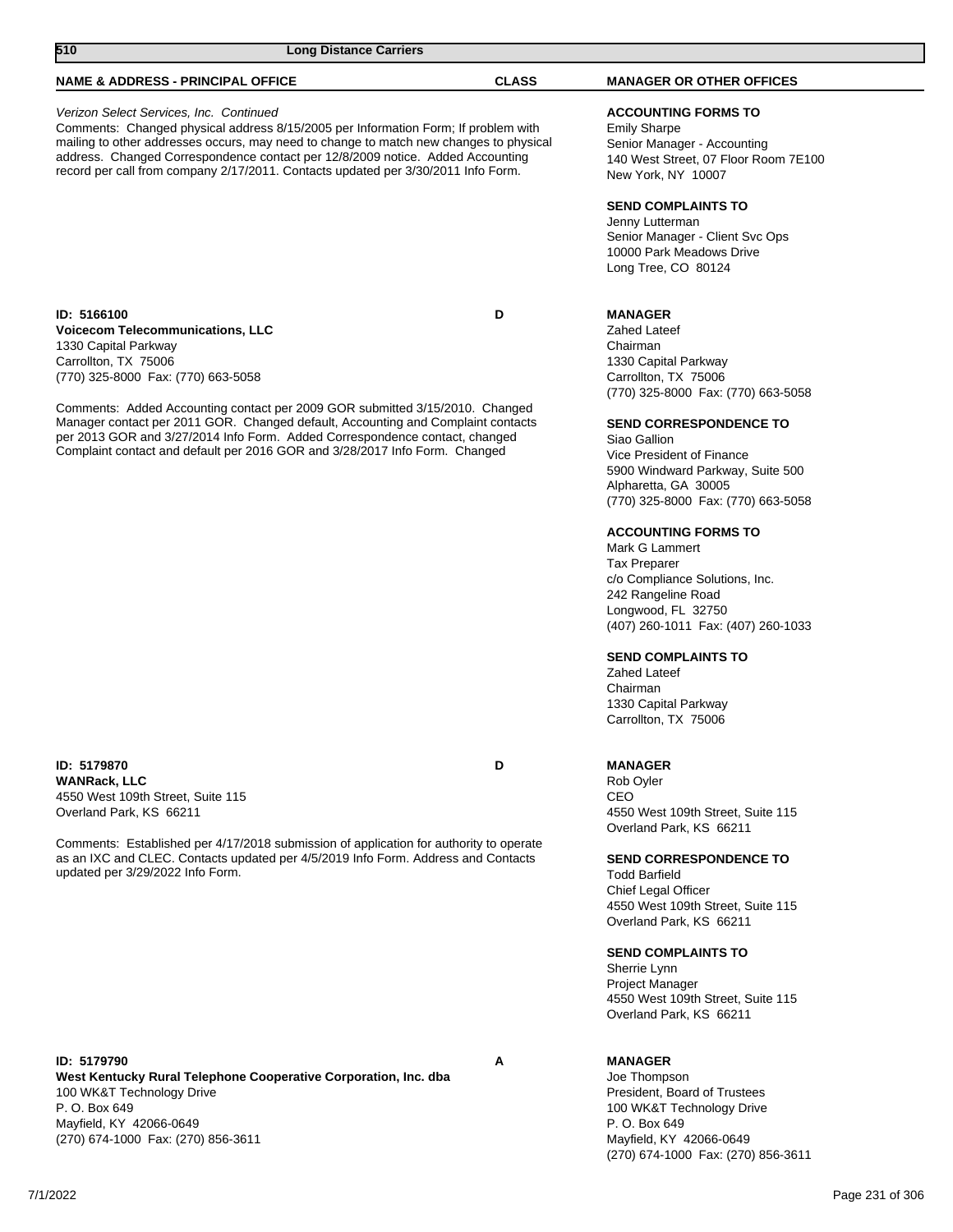| 510<br><b>Long Distance Carriers</b>                                                                                                                                                                                                                                                                                                                                                                                    |              |                                                                                                                                                                                                                                                                                                                                                                         |
|-------------------------------------------------------------------------------------------------------------------------------------------------------------------------------------------------------------------------------------------------------------------------------------------------------------------------------------------------------------------------------------------------------------------------|--------------|-------------------------------------------------------------------------------------------------------------------------------------------------------------------------------------------------------------------------------------------------------------------------------------------------------------------------------------------------------------------------|
| <b>NAME &amp; ADDRESS - PRINCIPAL OFFICE</b>                                                                                                                                                                                                                                                                                                                                                                            | <b>CLASS</b> | <b>MANAGER OR OTHER OFFICES</b>                                                                                                                                                                                                                                                                                                                                         |
| West Kentucky Rural Telephone Cooperative Corporation, Inc. dba<br>Comments: Established per 4/14/2015 notice of West Kentucky Networks, Inc. to<br>withdraw registration advising that company was wholly owned subsidiary of West<br>Kentucky Rural Telephone Cooperative Corporation, Inc. ("WK&T") and as of January 1,<br>2014, it was merged into WK&T and ceased to exist as a separate entity. Established this |              | <b>SEND CORRESPONDENCE TO</b><br><b>Tiffany Myers</b><br>CFO<br>100 WK&T Technology Drive<br>P. O. Box 649<br>Mayfield, KY 42066-0649<br>(270) 804-4110 Fax: (270) 856-3045<br><b>ACCOUNTING FORMS TO</b><br>Cathy Pigg                                                                                                                                                 |
|                                                                                                                                                                                                                                                                                                                                                                                                                         |              | Accountant<br>100 WK&T Technology Drive<br>Mayfield, KY 42066-0649                                                                                                                                                                                                                                                                                                      |
|                                                                                                                                                                                                                                                                                                                                                                                                                         |              | <b>SEND COMPLAINTS TO</b><br>Karen Jackson-Furman<br><b>COO</b><br>100 WK&T Technology Drive<br>P. O. Box 649<br>Mayfield, KY 42066-0649<br>(270) 856-9988 Fax: (270) 856-3045                                                                                                                                                                                          |
| ID: 5163800<br><b>Wholesale Carrier Services, Inc.</b><br>295 Madison Avenue<br>5th Floor<br>New York, NY 10017<br>(954) 227-1700 Fax: (954) 905-4277                                                                                                                                                                                                                                                                   | C            | <b>MANAGER</b><br>Chris S Barton<br>President<br>295 Madison Avenue<br>5th Floor<br>New York, NY 10017<br>(954) 227-1700 Fax: (954) 905-4277                                                                                                                                                                                                                            |
| Comments: Manager and Complaint contact changed and Accounting contact added per<br>2011 GOR and 2/15/2012 Info Form. Acquired Digizip.com, Inc. (ID 5173900) per<br>4/3/2013 and 8/22/2013 notice. Contacts updated per 3/27/2014 Info Form. Changed<br>address, added Correspondence contact and changed default and Complaint contact per                                                                            |              | <b>SEND CORRESPONDENCE TO</b><br>James M Foster<br>VP of Finance & Accounting<br>295 Madison Avenue<br>5th Floor<br>New York, NY 10017<br>(954) 227-1700 Fax: (954) 905-4277<br><b>ACCOUNTING FORMS TO</b><br>Mark G Lammert<br><b>Tax Preparer</b><br>c/o Compliance Solutions, Inc.<br>242 Rangeline Road<br>Longwood, FL 32750<br>(407) 260-1011 Fax: (407) 260-1033 |
|                                                                                                                                                                                                                                                                                                                                                                                                                         |              | <b>SEND COMPLAINTS TO</b><br>Iames M Foster                                                                                                                                                                                                                                                                                                                             |

James M Foster VP of Finance & Accounting 295 Madison Avenue New York, NY 10017 (954) 227-1700 Fax: (954) 905-4277

**MANAGER** Patrick J Chicas President 410 South Rampart, Suite 390 Las Vegas, NV 89145 (702) 913-1084 Fax: (702) 825-2582

**SEND CORRESPONDENCE TO** Andrew Nickerson CEO 410 South Rampart, Suite 390 Las Vegas, NV 89145 (702) 913-1083 Fax: (702) 825-2582

**ID: 5179540 D Wide Voice, LLC** 410 South Rampart, Suite 390 Las Vegas, NV 89145 (702) 913-1084 Fax: (702) 825-2582

Comments: Established per 2/10/2012 Notice of Intent to Operate. Added Manager and Accounting contacts per 2015 GOR. Created Active Date per Comment info 5/27/2016. Changed Accounting contact's c/o company name and electronic contact information per 2/7/2018 notice. Changed Accounting contact person info per 3/21/2018 GOR. Changed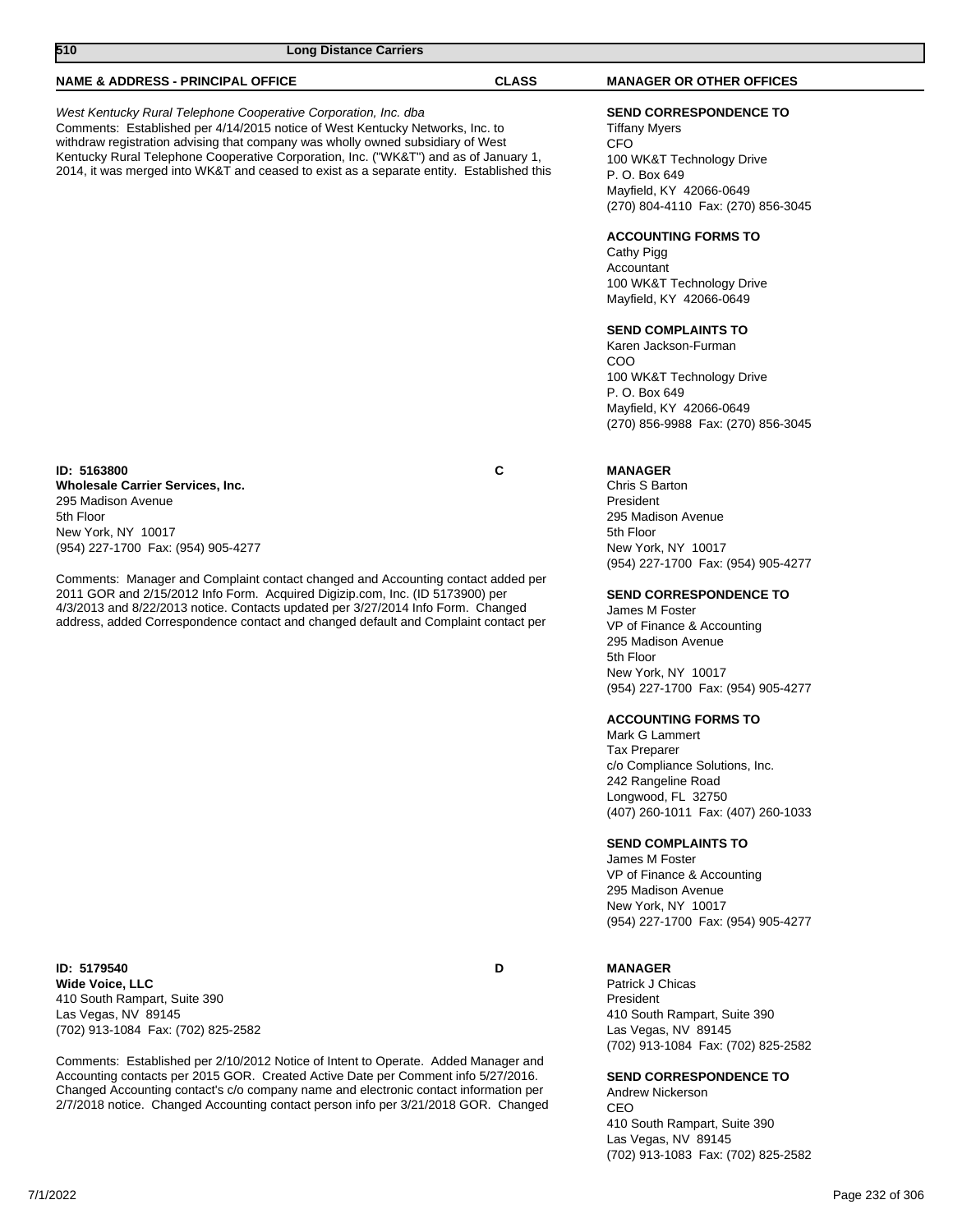| 510<br><b>Long Distance Carriers</b>                                                                                                                                                                                                                                                                                                                                                                                                                                                             |              |                                                                                                                                                                                                                                                                                                                                                                                                                                                                                                            |
|--------------------------------------------------------------------------------------------------------------------------------------------------------------------------------------------------------------------------------------------------------------------------------------------------------------------------------------------------------------------------------------------------------------------------------------------------------------------------------------------------|--------------|------------------------------------------------------------------------------------------------------------------------------------------------------------------------------------------------------------------------------------------------------------------------------------------------------------------------------------------------------------------------------------------------------------------------------------------------------------------------------------------------------------|
| <b>NAME &amp; ADDRESS - PRINCIPAL OFFICE</b>                                                                                                                                                                                                                                                                                                                                                                                                                                                     | <b>CLASS</b> | <b>MANAGER OR OTHER OFFICES</b>                                                                                                                                                                                                                                                                                                                                                                                                                                                                            |
| Wide Voice, LLC Continued                                                                                                                                                                                                                                                                                                                                                                                                                                                                        |              | <b>ACCOUNTING FORMS TO</b><br>Erla Erlingsdottir<br>Sr. Manager of Telephone Services<br>410 South Rampart, Suite 390<br>Las Vegas, NV 89145<br>(702) 913-1084 Fax: (702) 825-2582<br><b>SEND COMPLAINTS TO</b><br>Tandy DeCosta<br>Director of Telephony Services<br>410 South Rampart, Suite 390<br>Las Vegas, NV 89145<br>(702) 913-1078 Fax: (702) 825-2582                                                                                                                                            |
| ID: 5143600<br>WilTel Communications, LLC dba Vyvx, Inc.<br>100 CenturyLink Drive<br>Monroe, LA 71203<br>(913) 884-1116 Fax: (318) 362-1525<br>Comments: Utility is subsidiary of Level 3 Communications, LLC per 9/24/07 Notice.<br>Correspondence contact modified and Accounting record added per 9/26/2008 notice.<br>Address updated per 2008 GOR. Changed address and contact per 2011 GOR. Changed<br>default contact per 10/30/2012 notice. Changed Correspondence contact per 2013 GOR. | Α            | <b>SEND CORRESPONDENCE TO</b><br>Marc Felts<br><b>Mgr-Regulatory Operations</b><br>100 CenturyLink Drive<br>Monroe, LA 71203<br>(318) 330-6450 Fax: (318) 362-1727<br><b>ACCOUNTING FORMS TO</b><br>Al Lubeck<br>Director of Public Policy II<br>100 CenturyLink Drive<br>Monroe, LA 71203<br>(913) 884-1116 Fax: (318) 362-1525<br><b>SEND COMPLAINTS TO</b><br>Scott Belka<br><b>Manager Customer Relations</b><br>931 14th Street, 10th Floor<br>Denver, CO 80202<br>(720) 779-8369 Fax: (720) 578-2751 |
| ID: 5179330<br>WiMacTel, Inc.<br>6420 6A Street SE, Suite 200<br>Calgary, AB, CA T2H2B7<br>(877) 776-0042 Fax: (877) 476-0890<br>Comments: Established per 10/29/2010 notice of intent to provide CLEC and<br>Interexchange services in Kentucky. Address changed per 6/20/2011 email. Changed<br>address per 12/9/2013 notice. Changed Accounting contact per 2013 GOR. Created<br>Active Date per Comment info 5/27/2016. Contacts updated per 3/31/2017 Info Form.                            | D            | <b>SEND CORRESPONDENCE TO</b><br>James MacKenzie<br>President & CEO<br>6420 6A Street SE, Suite 200<br>Calgary, AB, CA T2H2B7<br>(877) 776-0042 Fax: (877) 476-0890<br><b>SEND COMPLAINTS TO</b><br>James MacKenzie<br>President & CEO<br>6420 6A Street SE, Suite 200<br>Calgary, AB, CA T2H2B7<br>(800) 820-4680 Fax: (877) 476-0890                                                                                                                                                                     |
| ID: 5118400<br><b>Windstream Communications, LLC</b><br>4001 N Rodney Parham Road<br>Little Rock, AR 72212                                                                                                                                                                                                                                                                                                                                                                                       | A            | <b>MANAGER</b><br>Stephanie Bell<br>Vice President of Government Affairs<br>130 W New Circle Road, Suite 170<br>Lexington, KY 40505                                                                                                                                                                                                                                                                                                                                                                        |

Comments: Changed Manager contact 1/5/2010. Manager Contact's address changed per 2010 Telecom Info Form filed 3/15/2011. Default address changed per 6/6/2011 notice. Physical address changed per 2011 GOR and 2/21/2012 Info Form; Mailing address not changed per verification by Jeanne Shearer. Added Accounting contact per

**SEND CORRESPONDENCE TO**

Stephanie Bell Vice President of Government Affairs 130 W. New Circle Rd. Suite 170 Lexington, KY 40505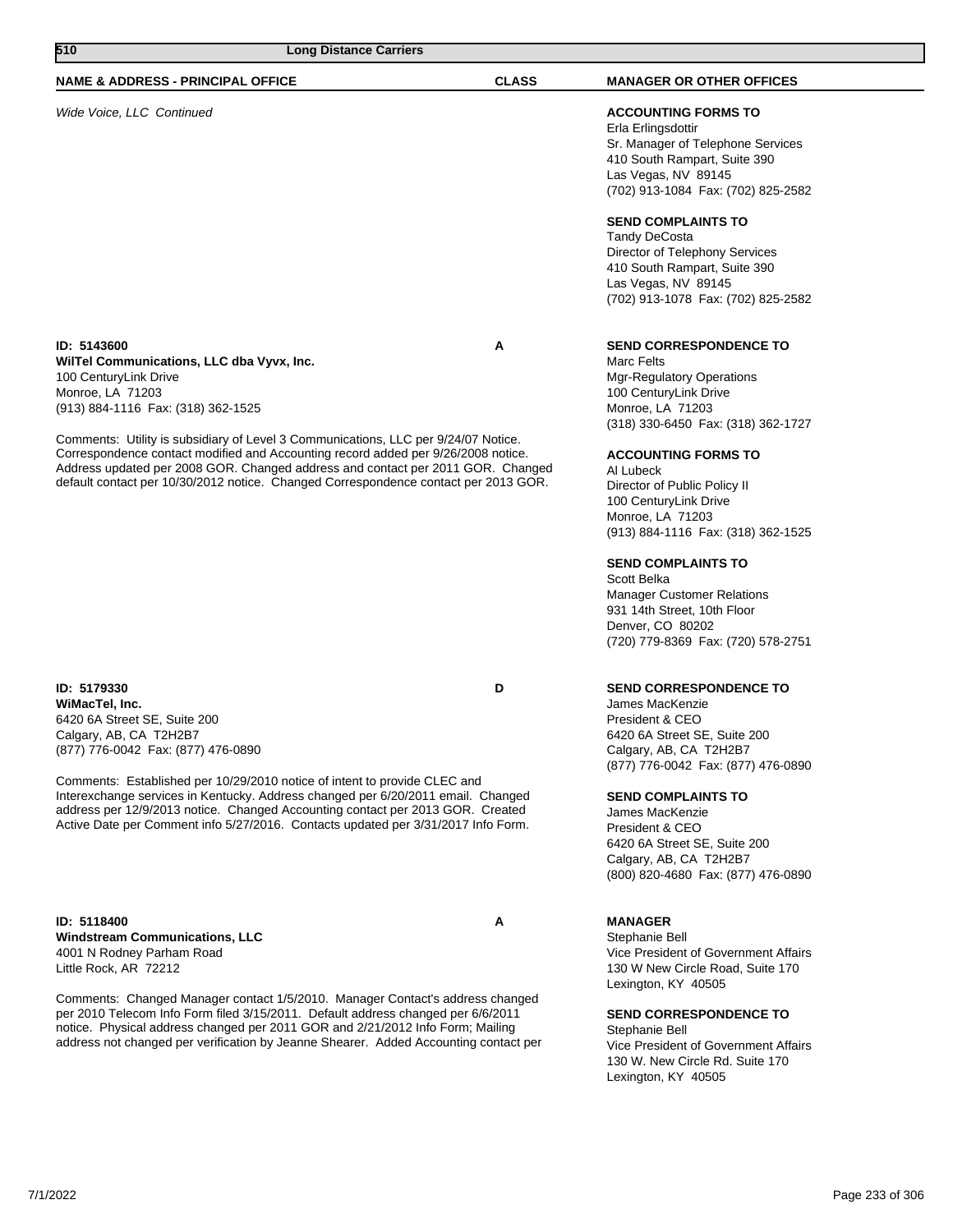| 510                                                                                           | <b>Long Distance Carriers</b>                                                                                                                                                                                                                                                                                                                                |              |                                                                                                                                                                   |
|-----------------------------------------------------------------------------------------------|--------------------------------------------------------------------------------------------------------------------------------------------------------------------------------------------------------------------------------------------------------------------------------------------------------------------------------------------------------------|--------------|-------------------------------------------------------------------------------------------------------------------------------------------------------------------|
| <b>NAME &amp; ADDRESS - PRINCIPAL OFFICE</b>                                                  |                                                                                                                                                                                                                                                                                                                                                              | <b>CLASS</b> | <b>MANAGER OR OTHER OFFICES</b>                                                                                                                                   |
| <b>Windstream Communications, LLC Continued</b>                                               |                                                                                                                                                                                                                                                                                                                                                              |              | <b>ACCOUNTING FORMS TO</b><br>Becky West<br>Staff Manager - Regulatory Complianc<br>4001 N Rodney Parham Road, MS 1170-B1F2-1216C<br>Little Rock, AR 72212        |
|                                                                                               |                                                                                                                                                                                                                                                                                                                                                              |              | <b>SEND COMPLAINTS TO</b><br>Andrea Curtis<br>Manager- Customer Experience<br>1720 Galleria Blvd<br>Charlotte, NC 28270<br>(855) 352-2731 Fax: (704) 849-2241     |
| ID: 5108200<br>Windstream FiberNet, LLC<br>4001 N Rodney Parham Road<br>Little Rock, AR 72212 |                                                                                                                                                                                                                                                                                                                                                              | D            | <b>MANAGER</b><br>Timothy P Loken<br><b>Director Regulatory Reporting</b><br>4001 N Rodney Parham Road<br>Grand Rapids, MI 49546                                  |
|                                                                                               | Comments: Changed contacts per 2009 GOR submitted 4/2/2010. Name changed per<br>8/30/2011 Notice. Changed address and contacts per 2012 GOR and changed dropped<br>dba Earthlink Carrier per KSOS. Name changed to Earthlink Carrier from Interstate<br>Fibernet per 3/21/2014 Info Form. Changed default electronic contact information and                 |              | <b>SEND CORRESPONDENCE TO</b><br>Stephanie Bell<br>Vice President of Government Affairs<br>130 W. New Circle Rd.<br>Suite 170<br>Lexington, KY 40505              |
|                                                                                               |                                                                                                                                                                                                                                                                                                                                                              |              | <b>ACCOUNTING FORMS TO</b><br><b>Becky West</b><br>Staff Manager - Regulatory Complianc<br>4001 N Rodney Parham Road, MS 1170-B1F2-1216C<br>Little Rock, AR 72212 |
|                                                                                               |                                                                                                                                                                                                                                                                                                                                                              |              | <b>SEND COMPLAINTS TO</b><br>Andrea Curtis<br>Manager- Customer Experience<br>1720 Galleria Blvd.<br>Charlotte, NC 28270<br>(855) 352-2731 Fax: (704) 849-2241    |
| ID: 5100900<br>Windstream KDL, LLC<br>4001 N Rodney Parham Road<br>Little Rock, AR 72212      |                                                                                                                                                                                                                                                                                                                                                              | D            | <b>MANAGER</b><br>Stephanie Bell<br>Vice President of Government Affairs<br>130 W New Circle Road, Suite 170<br>Lexington, KY 40505                               |
|                                                                                               | Comments: Contact information changed 6/13/2007 per letter of 4/16/2007. Changed<br>physical address 8/15/2008 per Information Form. All contacts & addresses changed per<br>2010 Telecom Info Form filed 3/15/2011. Name changed from Kentucky Data Link, Inc. to<br>Windstream KDL, Inc. per 4/1/2011 notice. Default address changed per 6/6/2011 notice. |              | <b>SEND CORRESPONDENCE TO</b><br>Stephanie Bell<br>Vice President of Government Affairs<br>130 W. New Circle Rd. Suite 170<br>Lexington, KY 40505                 |
|                                                                                               |                                                                                                                                                                                                                                                                                                                                                              |              | <b>ACCOUNTING FORMS TO</b><br>Becky West<br>Staff Manager - Regulatory Complianc<br>4001 N Rodney Parham Road, MS 1170-B1F2-1216C<br>Little Rock, AR 72212        |
|                                                                                               |                                                                                                                                                                                                                                                                                                                                                              |              | <b>SEND COMPLAINTS TO</b><br>Andrea Curtis<br>Manager- Customer Experience<br>1720 Galleria Blvd                                                                  |

Charlotte, NC 28270

(855) 352-2731 Fax: (704) 849-2241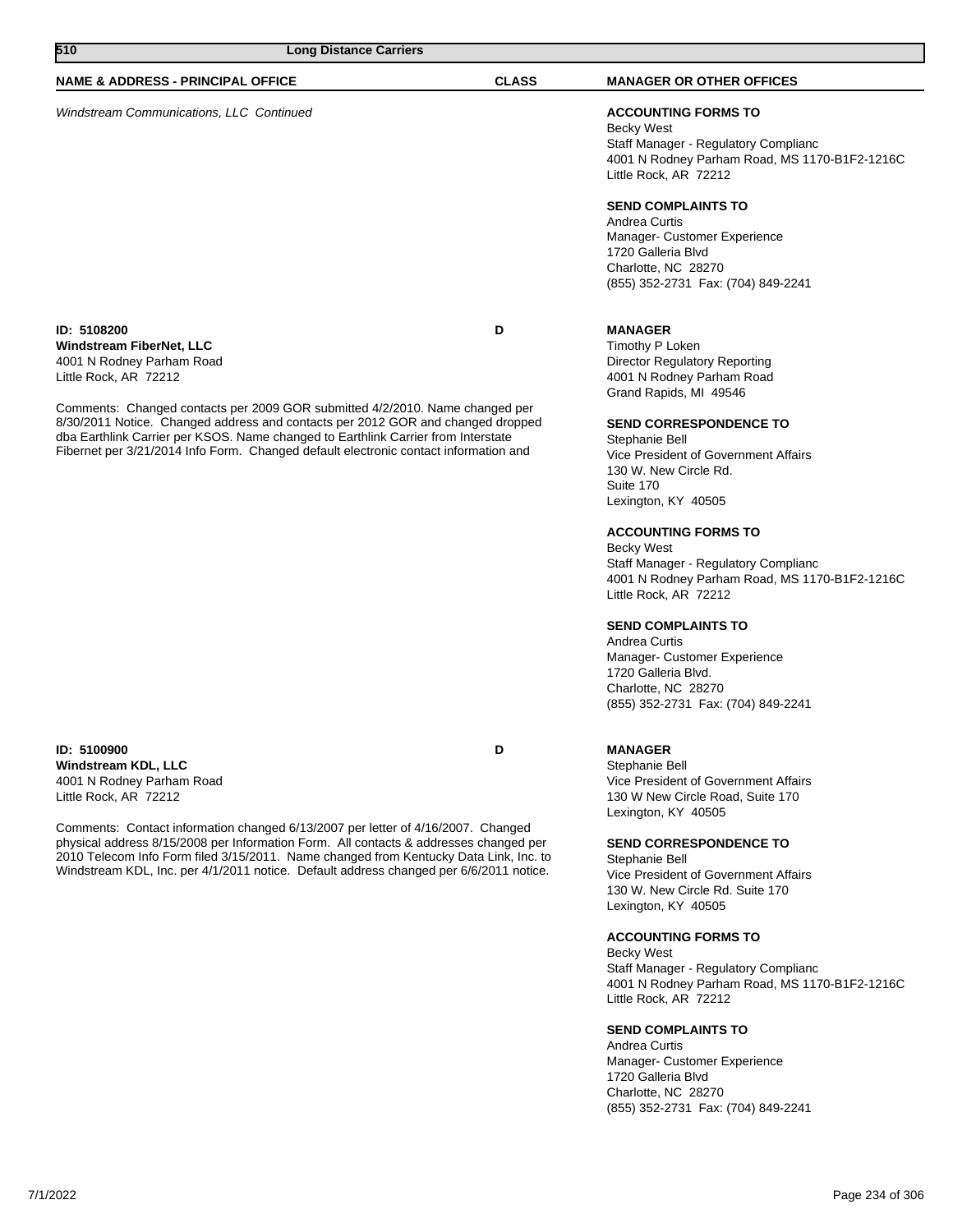| 510<br><b>Long Distance Carriers</b>                                                                                                                                                                                                                                                                                                                       |              |                                                                                                                                                                                                                                                                                                                                                                                                                                   |
|------------------------------------------------------------------------------------------------------------------------------------------------------------------------------------------------------------------------------------------------------------------------------------------------------------------------------------------------------------|--------------|-----------------------------------------------------------------------------------------------------------------------------------------------------------------------------------------------------------------------------------------------------------------------------------------------------------------------------------------------------------------------------------------------------------------------------------|
| <b>NAME &amp; ADDRESS - PRINCIPAL OFFICE</b>                                                                                                                                                                                                                                                                                                               | <b>CLASS</b> | <b>MANAGER OR OTHER OFFICES</b>                                                                                                                                                                                                                                                                                                                                                                                                   |
| ID: 22250580<br><b>Windstream New Edge, LLC</b><br>4001 N Rodney Parham Road<br>Little Rock, AR 72212                                                                                                                                                                                                                                                      | в            | <b>MANAGER</b><br>Timothy P Loken<br><b>Director Regulatory Reporting</b><br>2851 Charlevoix Drive SE, Suite 209                                                                                                                                                                                                                                                                                                                  |
| Comments: Contact changed per Info Form submitted 3/8/2010. Contacts updated per<br>3/14/2011 Info Form. Name changed per 8/30/2011 Notice. Address and contacts<br>changed per 2011 GOR and 4/23/2012 Info Form. Name Changed from "New Edge<br>Network, Inc dba EarthLink Business III" per 2012 GOR and 5/13/2013 Info Form.                            |              | Grand Rapids, MI 49546<br><b>SEND CORRESPONDENCE TO</b><br>Stephanie Bell<br>Vice President of Government Affairs<br>130 W. New Circle Rd.<br>Suite 170<br>Lexington, KY 40505<br><b>ACCOUNTING FORMS TO</b><br><b>Becky West</b><br>Staff Manager - Regulatory Complianc<br>4001 N Rodney Parham Road, MS 1170-B1F2-1216C<br>Little Rock, AR 72212<br><b>SEND COMPLAINTS TO</b><br>Andrea Curtis<br>Manager- Customer Experience |
|                                                                                                                                                                                                                                                                                                                                                            |              | 1720 Galleria Blvd<br>Charlotte, NC 28270<br>(855) 352-2731 Fax: (704) 849-2241                                                                                                                                                                                                                                                                                                                                                   |
| <b>ID: 13700</b><br><b>Windstream Norlight, LLC</b><br>4001 Rodney Parham Road<br>Little Rock, AR 72212                                                                                                                                                                                                                                                    | в            | <b>MANAGER</b><br>Stephanie Bell<br>Vice President of Government Affairs<br>130 W New Circle Road, Suite 170<br>Lexington, KY 40505                                                                                                                                                                                                                                                                                               |
| Comments: Contact information changed 6/13/2007 per letter of 4/16/2007. Name<br>changed from Cinergy to Norlight aka Cinergy per 10/10/07 tariff revisions. All contacts &<br>addresses changed per 2010 Telecom Info Form filed 3/15/2011. Name changed from<br>Norlight, Inc. to Windstream Norlight, Inc. per 4/1/2011 notice. Default address changed |              | <b>SEND CORRESPONDENCE TO</b><br>Stephanie Bell<br>Vice President of Government Affairs<br>130 W. New Circle Rd. Suite 170<br>Lexington, KY 40505                                                                                                                                                                                                                                                                                 |
|                                                                                                                                                                                                                                                                                                                                                            |              | <b>ACCOUNTING FORMS TO</b><br><b>Becky West</b><br>Staff Manager - Regulatory Complianc<br>4001 N Rodney Parham Road, MS 1170-B1F2-1216C<br>Little Rock, AR 72212                                                                                                                                                                                                                                                                 |
|                                                                                                                                                                                                                                                                                                                                                            |              | <b>SEND COMPLAINTS TO</b><br>Andrea Curtis<br>Manager- Customer Experience<br>1720 Galleria Blvd<br>Charlotte, NC 28270<br>(855) 352-2731 Fax: (704) 849-2241                                                                                                                                                                                                                                                                     |
| ID: 22250055<br>Windstream NuVox, LLC<br>4001 N Rodney Parham Road<br>Little Rock, AR 72212                                                                                                                                                                                                                                                                | A            | <b>MANAGER</b><br>Stephanie Bell<br>Vice President of Government Affairs<br>130 W New Circle Road, Suite 170<br>Lexington, KY 40505                                                                                                                                                                                                                                                                                               |
| Comments: NuVox acquired Southern Digital dba FDN Communications 12/31/07 per<br>2/27/08 notice. Formerly NuVox Communications, Inc.; Name changed per 3/25/10 notice.<br>All contacts' addresses changed per 2010 Telecom Info Form filed 3/15/11. Default<br>address changed per 6/6/11 notice. Physical address changed per 2011 GOR and                |              | <b>SEND CORRESPONDENCE TO</b><br>Stephanie Bell<br>Vice President of Government Affairs<br>130 W. New Circle Rd. Suite 170<br>Lexington, KY 40505                                                                                                                                                                                                                                                                                 |
|                                                                                                                                                                                                                                                                                                                                                            |              |                                                                                                                                                                                                                                                                                                                                                                                                                                   |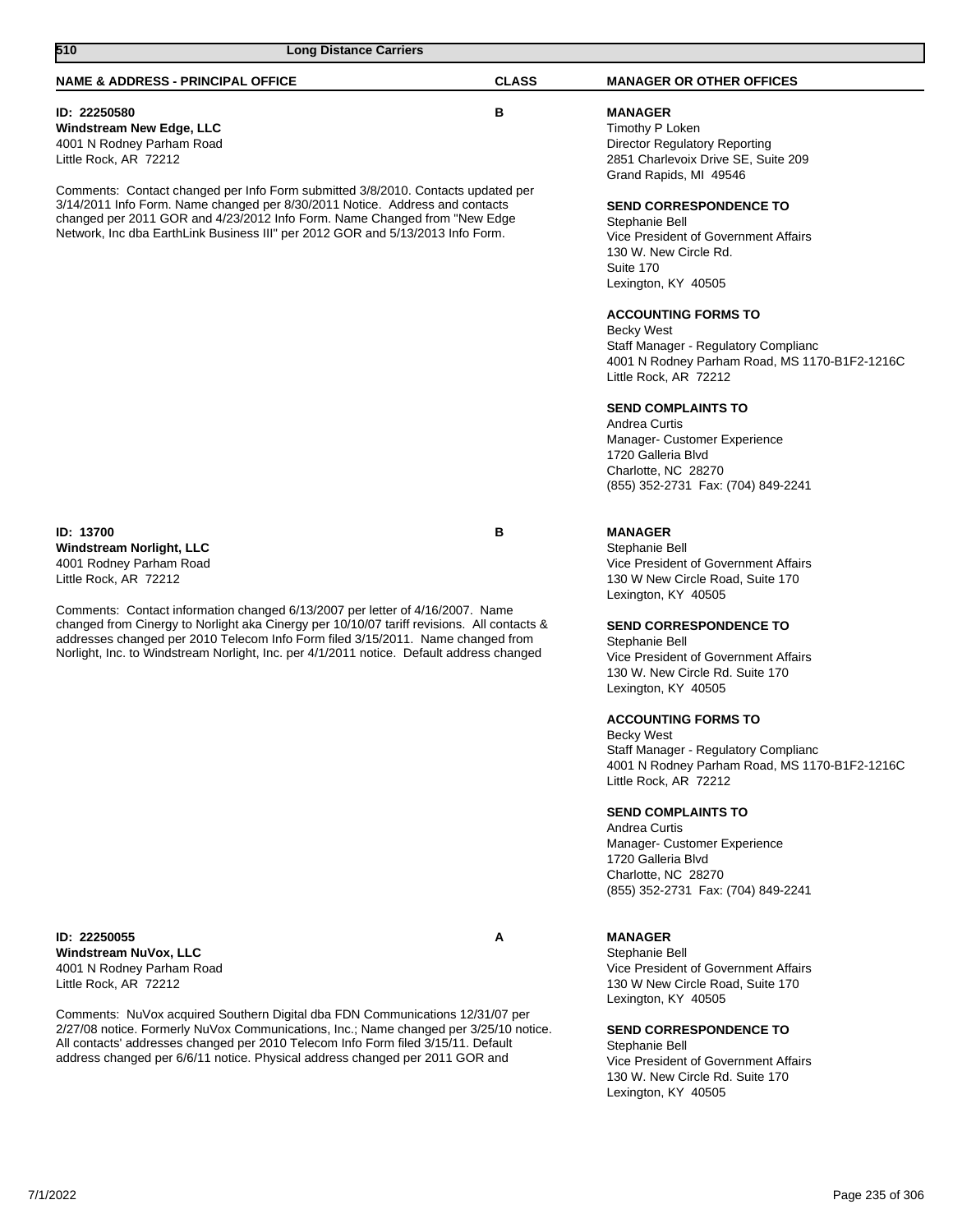| 510                                                                                                                                                                                                                                                                                                                                                                                                      | <b>Long Distance Carriers</b> |              |                                                                                                                                                                                                                                                                                                                                                                                                                                                                                                      |
|----------------------------------------------------------------------------------------------------------------------------------------------------------------------------------------------------------------------------------------------------------------------------------------------------------------------------------------------------------------------------------------------------------|-------------------------------|--------------|------------------------------------------------------------------------------------------------------------------------------------------------------------------------------------------------------------------------------------------------------------------------------------------------------------------------------------------------------------------------------------------------------------------------------------------------------------------------------------------------------|
| <b>NAME &amp; ADDRESS - PRINCIPAL OFFICE</b>                                                                                                                                                                                                                                                                                                                                                             |                               | <b>CLASS</b> | <b>MANAGER OR OTHER OFFICES</b>                                                                                                                                                                                                                                                                                                                                                                                                                                                                      |
| Windstream NuVox, LLC Continued                                                                                                                                                                                                                                                                                                                                                                          |                               |              | <b>ACCOUNTING FORMS TO</b><br><b>Becky West</b><br>Staff Manager - Regulatory Complianc<br>4001 N Rodney Parham Road, MS 1170-B1F2-1216C<br>Little Rock, AR 72212<br><b>SEND COMPLAINTS TO</b><br>Andrea Curtis<br>Manager- Customer Experience<br>1720 Galleria Blvd<br>Charlotte, NC 28270<br>(855) 352-2731 Fax: (704) 849-2241                                                                                                                                                                   |
| ID: 5101800<br>Working Assets Funding Service, Inc. d/b/a Credo Long Distance<br>101 Market Street, Suite 700<br>San Francisco, CA 94105-1533<br>(415) 369-2000 Fax: (415) 371-1048<br>Comments: Change made for dba from Working Assets Long Distance to Credo Long<br>Distance per 11/15/2007 letter. Added Correspondence contact and changed default per<br>2011 GOR. Updated contacts per 2013 GOR. | D                             |              | <b>MANAGER</b><br>Jean Parker<br><b>General Counsel</b><br>101 Market Street, Suite 700<br>San Francisco, CA 94105-1533<br>(415) 369-2053 Fax: (415) 371-1048<br><b>ACCOUNTING FORMS TO</b><br>Douglas Moore<br><b>CFO</b><br>101 Market Street, Suite 700<br>San Francisco, CA 94105-1533<br>(415) 369-2000 Fax: (415) 371-1048<br><b>SEND COMPLAINTS TO</b><br>Jean Parker<br>Legal Director<br>101 Market Street, Suite 700<br>San Francisco, CA 94105-1533<br>(415) 369-2053 Fax: (415) 371-1048 |
| ID: 5161500<br>X2Comm, Inc. dba DC Communications<br>270 South Main Street<br>Flemington, NJ 08822<br>(908) 806-7096 Fax: (908) 806-3678<br>Comments: Changed Complaint contact and added Accounting contact per 2011 GOR<br>and 3/16/2012 Info Form. Changed Complaint contact per 2/5/2018 Info Form. Changed<br>Manager contact per 2/18/2022 GOR.                                                    |                               | D            | <b>MANAGER</b><br>Diane Pavol<br>President<br>270 South Main Street<br>Flemington, NJ 08822<br>(908) 806-4479 Fax: (908) 806-3678<br><b>SEND CORRESPONDENCE TO</b><br>Tina Tecce<br>Regulatory<br>270 South Main Street<br>Flemington, NJ 08822<br>(908) 806-7096 Fax: (908) 806-3678<br><b>SEND COMPLAINTS TO</b><br><b>Tina Tecce</b><br>Regulatory<br>270 South Main Street<br>Flemington, NJ 08822<br>(908) 806-7096 Fax: (908) 806-3678                                                         |
| ID: 5146500<br>XO Communications Services, LLC<br>22001 Loudoun County Parkway<br>Ashburn, VA 20147<br>(703) 547-2000 Fax: (703) 547-2420                                                                                                                                                                                                                                                                |                               | D            | <b>MANAGER</b><br>Kelly Faul<br>Senior Manager, Government Relations<br>1300 I Street, NW<br>Washington, DC 20005                                                                                                                                                                                                                                                                                                                                                                                    |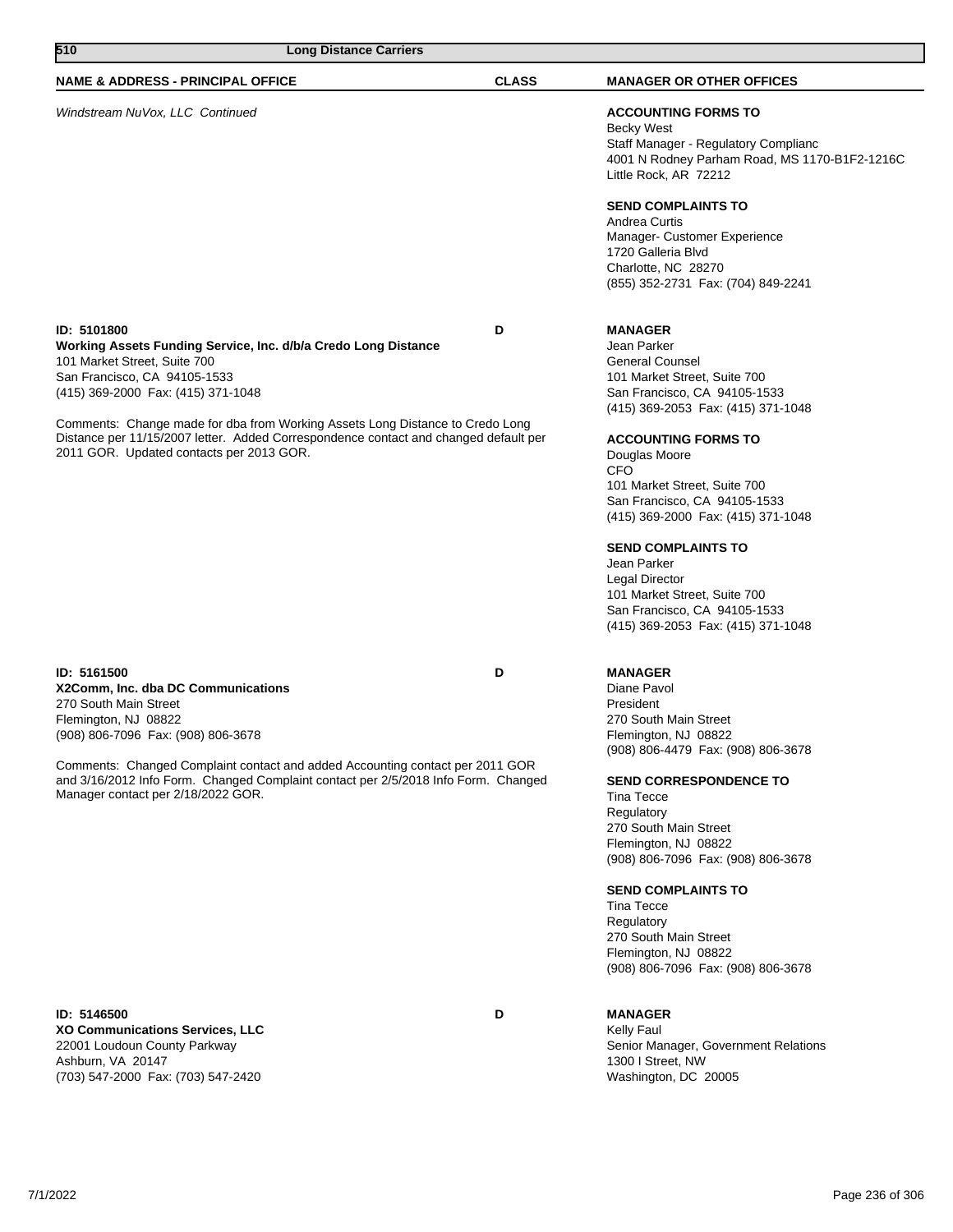5056490 and 5179150) merged to Zayo Group, LLC per notice of 8/10/2011. Notice of 1/27/2012 confirmed transfer of indirect control to Zayo Group, LLC (ID 5179370) of 360networks (USA) inc. (ID 22250507) and 360networks Kentucky LLC (ID 22250589)

**530 Operator Services** 

**ID: 22213800 A AT&T Corp.** Meidinger Tower 462 S 4th Street, Suite 2400 Louisville, KY 40202 (469) 785-0341 Fax: (502) 587-0915

### **MANAGER**

Sales Support 1401 Wynkoop Street Denver, CO 80202

Michaela Flewallen Area Manager - Regulatory Relations 405 N Broadway Oklahoma City, OK 73102

**SEND COMPLAINTS TO**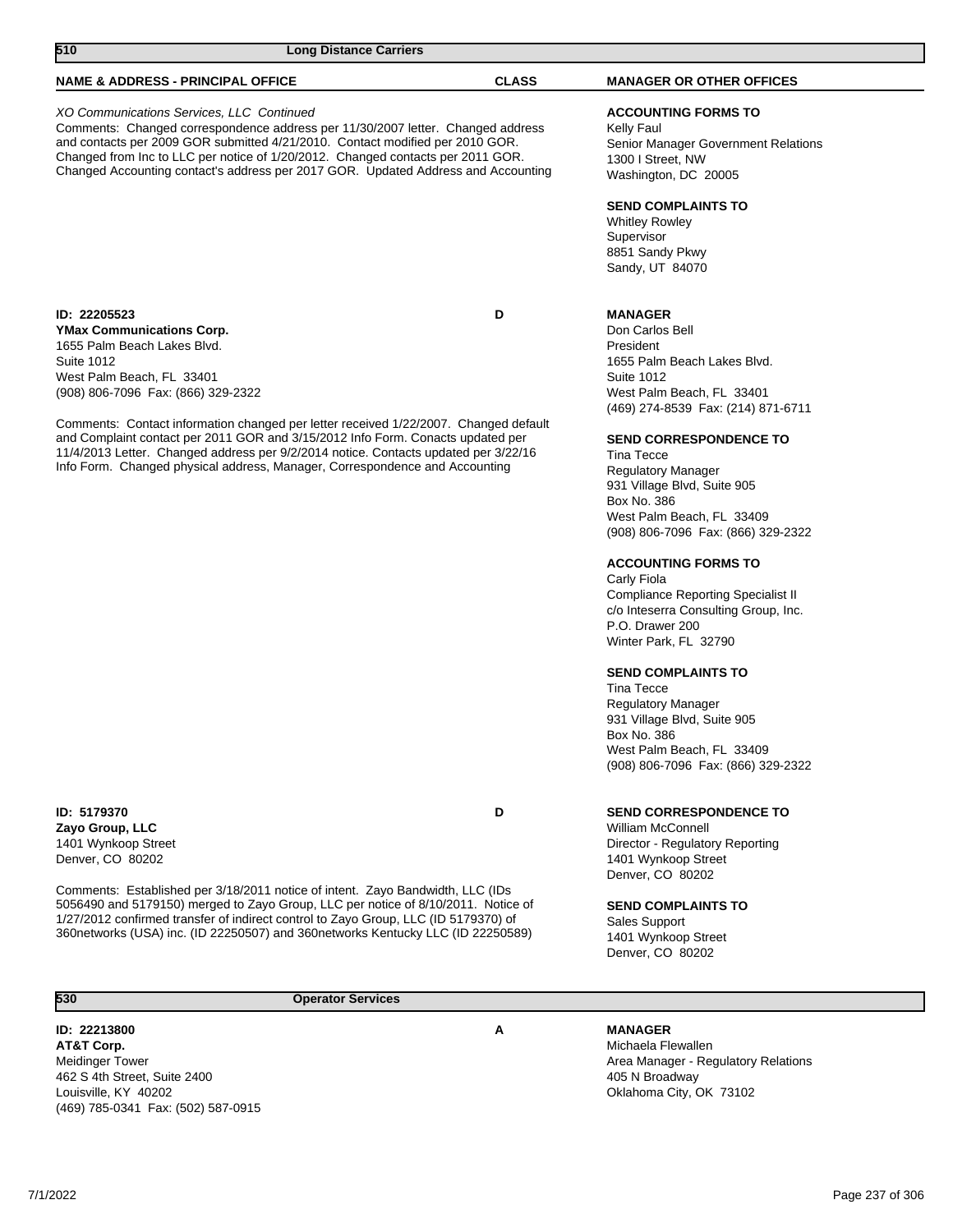| 530                                                                                                                                                                                                                                                                                                                                                                     | <b>Operator Services</b> |                                                                                                                                                                                                          |
|-------------------------------------------------------------------------------------------------------------------------------------------------------------------------------------------------------------------------------------------------------------------------------------------------------------------------------------------------------------------------|--------------------------|----------------------------------------------------------------------------------------------------------------------------------------------------------------------------------------------------------|
| <b>NAME &amp; ADDRESS - PRINCIPAL OFFICE</b>                                                                                                                                                                                                                                                                                                                            | <b>CLASS</b>             | <b>MANAGER OR OTHER OFFICES</b>                                                                                                                                                                          |
| AT&T Corp. Continued<br>Comments: Changed contact from Joan Coleman to Mary Pat Regan per 2/3/2009 notice.<br>Contacts modified per 12/9/2009 correspondence. Contacts modified per 2010 GOR and<br>Info Form submitted 3/31/2011. Formerly AT&T Communications of the South Central<br>States, LLC; Changed per 10/1/2012 notice. Changed Manager contact per 8/6/2013 |                          | <b>ACCOUNTING FORMS TO</b><br>Robert Cancillieri<br>Lead Financial Analyst<br>One AT&T Way, Room 3B111H<br>Bedminster, NJ 07921                                                                          |
|                                                                                                                                                                                                                                                                                                                                                                         |                          | <b>SEND COMPLAINTS TO</b><br><b>Chris Timmermans</b><br>Associate Dir - Office of President<br>2121 East 63rd Street<br><b>Building C</b><br>Kansas City, MO 64130<br>(816) 363-7437 Fax: (281) 664-5365 |
| ID: 22251330<br>BellSouth Long Distance, Inc. dba AT&T Long Distance Service<br>462 S 4th Street, Suite 2400<br>Louisville, KY 40202<br>(469) 785-0341 Fax: (502) 587-0915                                                                                                                                                                                              | C                        | <b>MANAGER</b><br>Michaela Flewallen<br>Area Manager - Regulatory Relations<br>405 N Broadway<br>Oklahoma City, OK 73102                                                                                 |
| Comments: Merger with AT&T closed on 12/29/06 per letter received 1/2/07 - now to<br>operate as BellSouth dba AT&T Long Distance Service. Changed Correspondence<br>contact per 5/11/2009 notice. Contacts modified per 12/9/2009 correspondence. Added<br>fax number & email address to Accounting Contact per 2010 Telecom Info Form filed                            |                          | <b>ACCOUNTING FORMS TO</b><br>Thomas Margavio<br>Senior Financial Analyst<br>754 Peachtree Street, Floor 10A86<br>Atlanta, GA 30308                                                                      |
|                                                                                                                                                                                                                                                                                                                                                                         |                          | <b>SEND COMPLAINTS TO</b><br><b>Chris Timmermans</b><br>Associate Director<br>2121 E 63rd Street, Buidling C<br>Kansas City, MO 64130<br>(816) 363-7437 Fax: (281) 664-5365                              |
| ID: 33305406<br><b>Citynet Kentucky, LLC</b><br>100 Citynet Drive<br>Briegeport, WV 26330<br>(304) 848-5400 Fax: (304) 848-5410<br>Comments: Changed contact per 12/19/2008 notice. Correspondence Contact changed<br>and all addresses changed per 2010 Telecom Info Form filed 3/10/2011. Changed<br>Correspondence contact address per 2016 CLEC GOR.                | C                        | <b>SEND CORRESPONDENCE TO</b><br><b>Brian Pancoast</b><br>Controller<br>3600 University Avenue<br>Briegeport, WV 26505<br>(304) 848-6205 Fax: (304) 292-5040                                             |
| ID: 22251617<br><b>Combined Public Communications, LLC</b><br>100 Aqua Drive<br>Cold Spring, KY 41076<br>(859) 547-5441 Fax: (859) 781-0087<br>Comments: Address and phone/fax updated per notice of 10/29/2009. Modified address                                                                                                                                       | C                        | <b>MANAGER</b><br>Melody C Weil<br>President<br>100 Aqua Drive<br>Cold Spring, KY 41076<br>(859) 547-5446 Fax: (859) 441-1790                                                                            |
| per 2009 GOR submitted 3/12/2010. Modified address per 11/5/2010 notice. Complaint<br>and Accounting contacts added per 3/21/2012 Info Form. Added Correspondence contact<br>per 2016 GOR. Changed Correspondence and Complaint contact title and company                                                                                                               |                          | <b>SEND CORRESPONDENCE TO</b><br><b>Vicky Moody</b><br>Regulatory Administration<br>100 Aqua Drive<br>Cold Spring, KY 41076<br>(859) 547-5441 Fax: (859) 781-0087                                        |

#### **ACCOUNTING FORMS TO**

Tracey Dolezal Accountant 100 Aqua Drive Cold Spring, KY 41076 (859) 547-5441 Fax: (859) 781-0087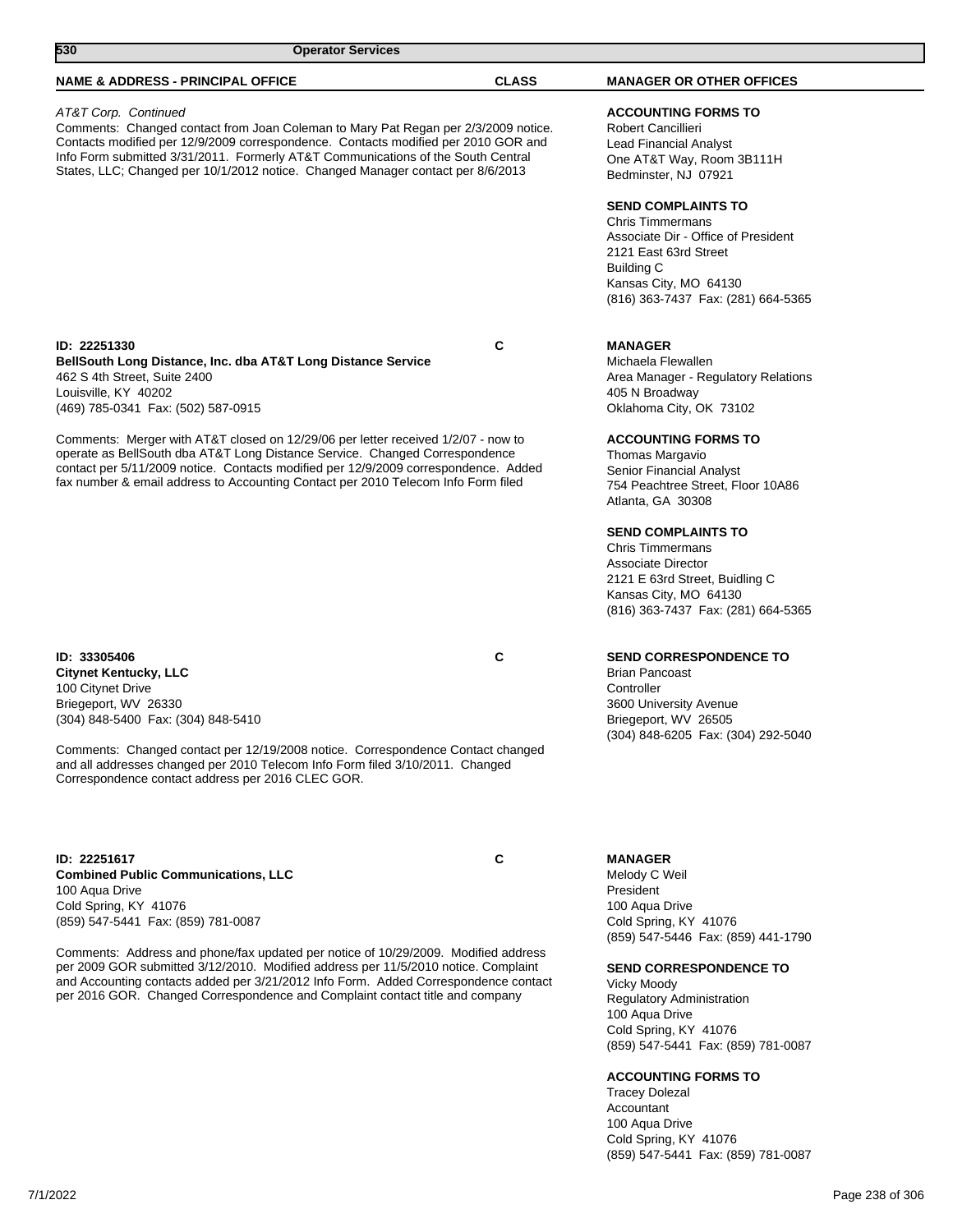# **530 Operator Services**

### **NAME & ADDRESS - PRINCIPAL OFFICE CLASS MANAGER OR OTHER OFFICES**

Combined Public Communications, LLC Continued **SEND COMPLAINTS TO**

**ID: 22251587 C Custom Teleconnect, Inc.** 6242 West Desert Inn Road Las Vegas, NV 89146 (702) 368-3324 Fax: (702) 368-0363

Comments: Address changed 7/18/2007 per letter received 7/6/2007. Contacts modified per 2010 GOR. Changed Manager contact and removed Correspondence per 2012 GOR. Contacts updated per 4/1/2019 Info Form. Changed default electronic contact information per 3/14/2022 GOR.

# **ID: 22251454 C**

**First Communications, L.L.C.** 3340 West Market Street Akron, OH 44333 (330) 835-2459 Fax: (866) 540-8518

Comments: Address changed per letter received 1/26/2007. New Access Communications, LLC sold to First Communications per 8/17/2007 notification. Changed physical address 8/14/2008 per Information Form. Changed address per 1/22/2009 notice. Changed address per 2009 GOR submitted 3/1/2010. Added Accounting contact per

#### **ID: 22251291 C Highland Communications of Tennessee LLC** 119 Hillcrest Street P. O. Box 1278 Wartburg, TN 37887 (423) 346-4000 Fax: (423) 346-4010

Vicky Moody Regulatory Administration 100 Aqua Drive Cold Spring, KY 41076 (859) 547-5441 Fax: (859) 781-0087

### **MANAGER**

William Perna General Manager 6242 West Desert Inn Road Las Vegas, NV 89146 (702) 368-3324 Fax: (702) 368-0363

#### **SEND CORRESPONDENCE TO**

Ryan Crowder Director of Operations 6242 West Desert Inn Road Las Vegas, NV 89146 (702) 368-3324 Fax: (702) 368-0363

#### **SEND COMPLAINTS TO**

Ryan Crowder Director of Operations 6242 West Desert Inn Road Las Vegas, NV 89146 (702) 368-3324 Fax: (702) 368-0363

### **MANAGER**

Mary Cegelski Manager of Regulatory Affairs 3340 West Market Street Akron, OH 44333 (330) 835-2272 Fax: (330) 835-2330

#### **SEND CORRESPONDENCE TO**

Jeffrey Giannantonio Contract Administrator 3340 West Market Street Akron, OH 44333 (330) 835-2459 Fax: (866) 540-8518

#### **ACCOUNTING FORMS TO**

Laura Sanders Attorney-in-Fact 3340 West Maket Street Akron, OH 44333 (678) 786-1472 Fax: (404) 262-3271

#### **SEND COMPLAINTS TO**

Customer Care 3340 West Market Street Akron, OH 44333 (330) 835-2459 Fax: (866) 540-8518

### **SEND CORRESPONDENCE TO**

G. M. Patterson General Manager / CEO 119 Hillcrest Street P. O. Box 1278 Wartburg, TN 37887 (423) 346-4000 Fax: (423) 346-4010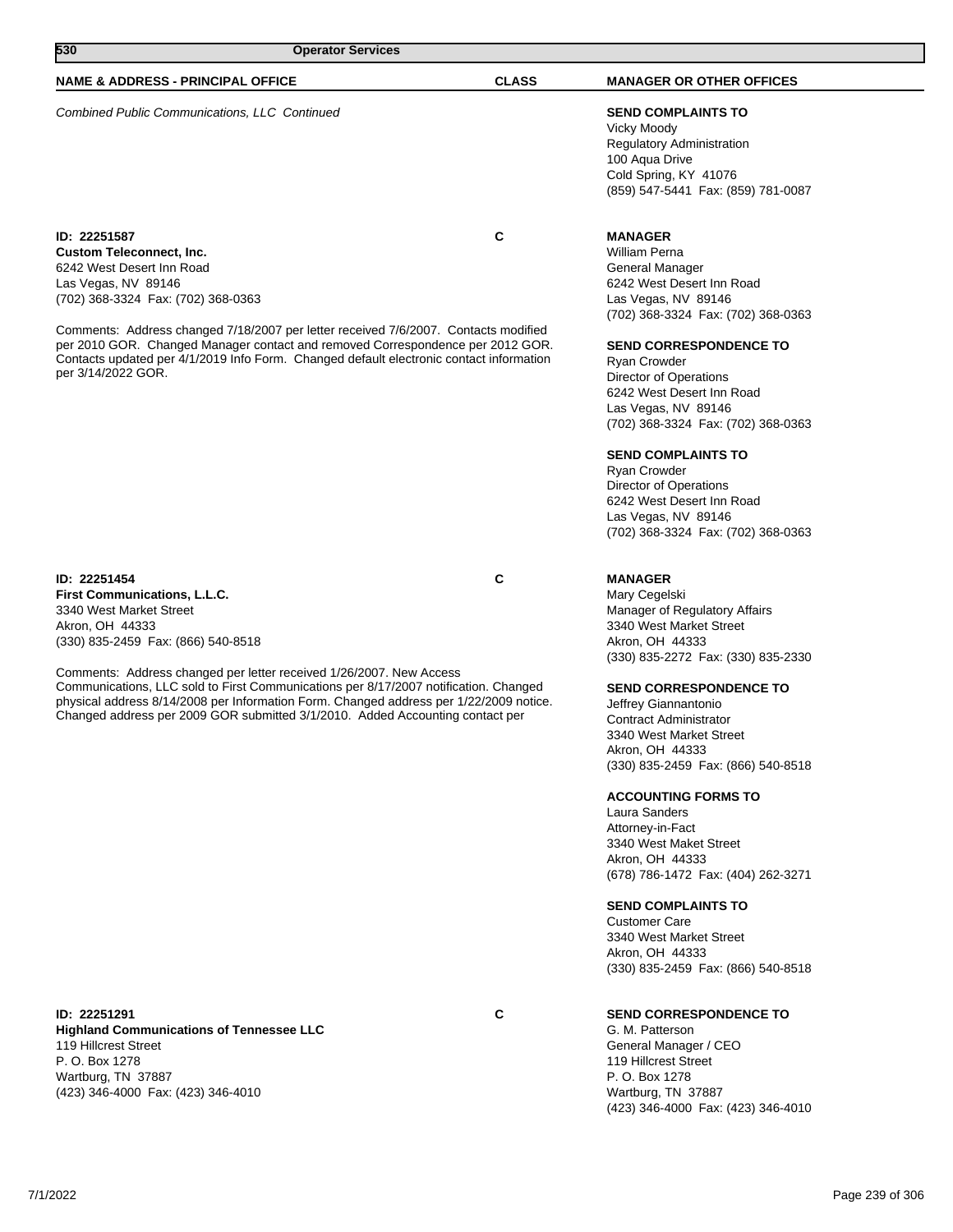| 530<br><b>Operator Services</b>                                                                                                                                                                                                                                                                                                                                                                                                                                                                  |              |                                                                                                                                                                                                                                                                                                                                                        |
|--------------------------------------------------------------------------------------------------------------------------------------------------------------------------------------------------------------------------------------------------------------------------------------------------------------------------------------------------------------------------------------------------------------------------------------------------------------------------------------------------|--------------|--------------------------------------------------------------------------------------------------------------------------------------------------------------------------------------------------------------------------------------------------------------------------------------------------------------------------------------------------------|
| NAME & ADDRESS - PRINCIPAL OFFICE                                                                                                                                                                                                                                                                                                                                                                                                                                                                | <b>CLASS</b> | <b>MANAGER OR OTHER OFFICES</b>                                                                                                                                                                                                                                                                                                                        |
| <b>Highland Communications of Tennessee LLC Continued</b><br>Comments: Address changed 8/6/2008 per Information Form. Added PO BOX per 2009<br>Info Form filed 2/23/2009. Updated contacts per 2010 GOR and Info Form submitted<br>3/7/2011. Changed default electronic contact information per 2016 GOR. Company<br>name changed per 10/4/2010 certificate filed with KSOS. Changed default electronic                                                                                          |              | <b>SEND COMPLAINTS TO</b><br>G. M. Patterson<br>General Manager / CEO<br>119 Hillcrest Street<br>P. O. Box 1278<br>Wartburg, TN 37887<br>(423) 346-4000 Fax: (423) 346-4010                                                                                                                                                                            |
| ID: 22251325<br><b>MCI Communications Services LLC</b><br>600 Hidden Ridge<br>Irving, TX 75038<br>(214) 490-4853 Fax: (972) 719-5612<br>Comments: Changed address 8/6/2008 per Information Form. Complaint Contact<br>changed & Correspondence Contact email address added per 2010 Telecom Info Form<br>filed 3/14/2011. Changed default and mailing address per 2015 GOR. Changed from Inc<br>to LLC per 9/9/2020 notice; effective 8/25/2020.                                                 | $\mathbf c$  | <b>SEND CORRESPONDENCE TO</b><br>Jan Chesney<br>Sr. Analyst - Goverment Relations<br>600 Hidden Ridge<br>Irving, $TX$ 75038<br>(214) 490-4853 Fax: (972) 719-5612<br><b>SEND COMPLAINTS TO</b><br><b>Agency Relations</b><br><b>Agency Relations Specialist</b><br>P. O. Box 1145<br>Cedar Rapids, IA 52406-3187<br>(800) 624-0533 Fax: (800) 854-7960 |
| ID: 33352007<br>MCImetro Access Transmission Services LLC d/b/a Verizon Access<br>600 Hidden Ridge<br>Irving, TX 75038<br>(214) 490-4853 Fax: (972) 719-5612<br>Comments: Correspondence address modified per 2008 GOR. Added "d/b/a Verizon<br>Access Transmission Services" and changed address per Info Form and 2009 GOR<br>submitted 2/19/2010. Complaint Contact changed & Correspondence Contact email<br>address per 2010 Telecom Info Form filed 3/14/2011. Changed default and mailing | C            | <b>SEND CORRESPONDENCE TO</b><br>Jan Chesney<br>Sr Analyst - Goverment Relations<br>600 Hidden Ridge<br>Irving, TX 75038<br>(214) 490-4853 Fax: (972) 719-5612<br><b>SEND COMPLAINTS TO</b><br><b>Agency Relations</b><br><b>Agency Relations Specialist</b><br>P. O. Box 1145<br>Grand Rapids, IA 52406-3187<br>(800) 624-0533 Fax: (800) 854-7960    |
| ID: 22213615<br>Netwolves Network Services, LLC<br>4710 Eisenhower Blvd, Suite E8<br>Tampa, FL 33634                                                                                                                                                                                                                                                                                                                                                                                             | в            | <b>SEND CORRESPONDENCE TO</b><br>Gina Wybel<br>Contoller<br>4710 Eisenhower Blvd, Suite E8                                                                                                                                                                                                                                                             |

Tampa, FL 33634 (813) 579-3200 Fax: (813) 882-0209

Comments: Changed address suite per Info Form submitted 4/28/2009. Changed name from Norstan Network Services, Inc. per 2/22/2011 Telecom Info Form. Changed Correspondence, Accounting and Complaint contacts per 2012 GOR and 3/18/2013 Info Form. Changed contacts per 12/17/2014 notice. Changed default electronic contact

**ID: 22251468 C Network Communications International Corp d/b/a NCIC Inmate** 607 East Whaley Street Longview, TX 75601 (888) 686-3699 Fax: (903) 757-4899

### **MANAGER**

Mary Dinardo Client Service

Tampa, FL 33634

Tampa, FL 33634

Tampa, FL 33634

Terry Gribbin Sr Accountant

(813) 579-3200 Fax: (813) 882-0209

**ACCOUNTING FORMS TO**

**SEND COMPLAINTS TO**

4710 Eisenhower Blvd, Suite E8

4710 Eisenhower Blvd, Suite E8

(813) 579-3217 Fax: (813) 882-0209

(813) 579-3217 Fax: (813) 882-0209

William L Pope President 607 East Whaley Street Longview, TX 75601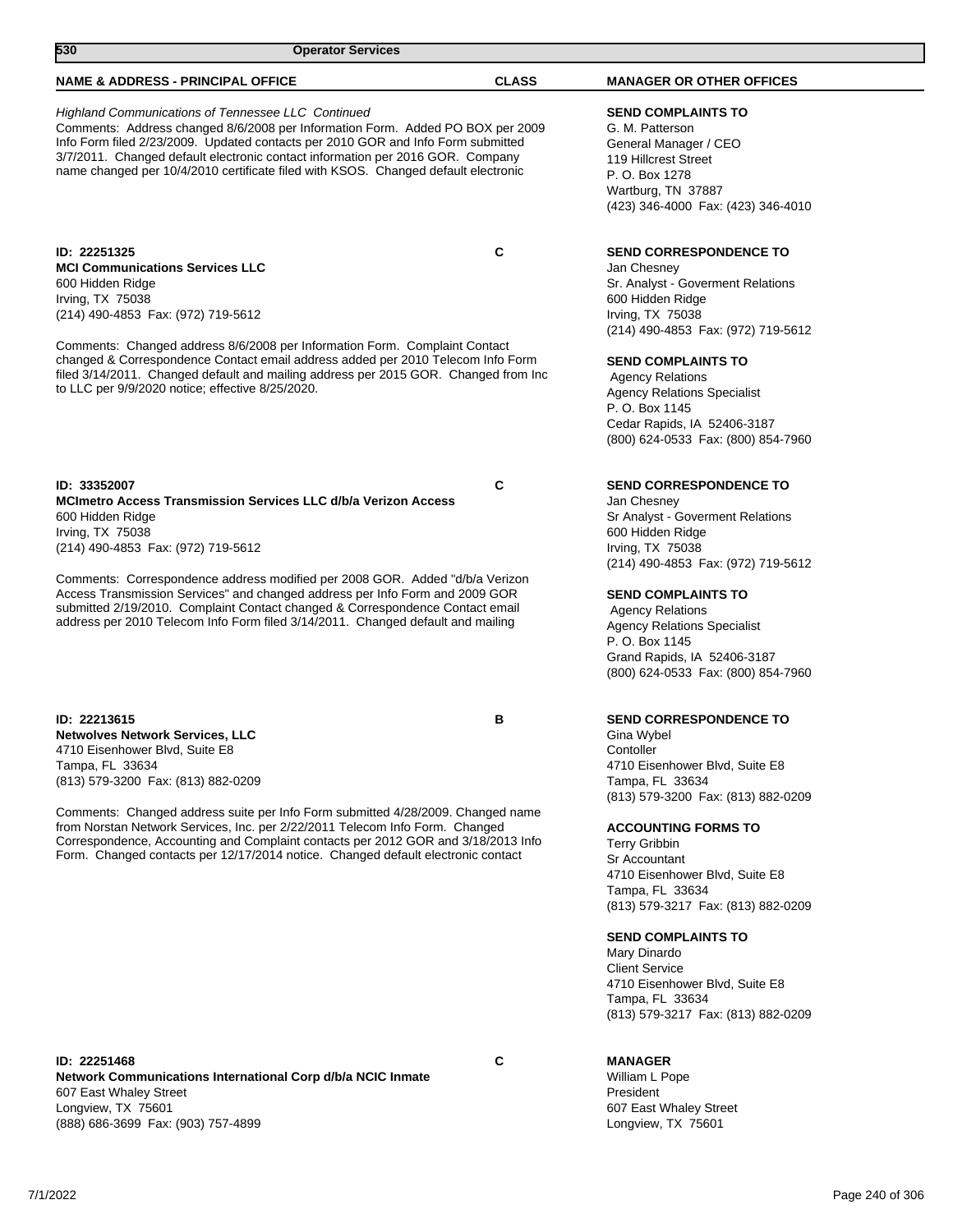| 530<br><b>Operator Services</b>                                                                                                                                                                                                                                                                                                                                                                                                           |              |                                                                                                                                                                                                                                                                                                                                                                                                                                                                                                                                                                                |
|-------------------------------------------------------------------------------------------------------------------------------------------------------------------------------------------------------------------------------------------------------------------------------------------------------------------------------------------------------------------------------------------------------------------------------------------|--------------|--------------------------------------------------------------------------------------------------------------------------------------------------------------------------------------------------------------------------------------------------------------------------------------------------------------------------------------------------------------------------------------------------------------------------------------------------------------------------------------------------------------------------------------------------------------------------------|
| <b>NAME &amp; ADDRESS - PRINCIPAL OFFICE</b>                                                                                                                                                                                                                                                                                                                                                                                              | <b>CLASS</b> | <b>MANAGER OR OTHER OFFICES</b>                                                                                                                                                                                                                                                                                                                                                                                                                                                                                                                                                |
| Network Communications International Corp d/b/a NCIC Inmate<br>Comments: Address changed 7/17/2007 to match Gross Op Report after returned<br>mailing. Contacts modified per Info Form submitted 3/9/2011. Changed Accounting<br>contact per 3/11/2014 Info Form. Formerly Network Communications Int'l Corp. aka<br>1800Call4Less; Company name changed to NCIC Inmate Communications per 4/18/2017                                      |              | <b>SEND CORRESPONDENCE TO</b><br>Stephanie Jackson<br>Director, Billing and Collections<br>607 East Whaley Street<br>Longview, TX 75601<br>(903) 757-4455 Fax: (903) 247-0765<br><b>ACCOUNTING FORMS TO</b><br>Carly Fiola<br><b>Compliance Reporting Specialist</b><br>c/o Inteserra Consulting Group, Inc.<br>2600 Maitland Center PKWY, Suite 300<br>Maitland, FL 32751<br>(407) 740-8575 Fax: (407) 740-0613<br><b>SEND COMPLAINTS TO</b><br>Donna Sumrow<br><b>Customer Service</b><br>607 East Whaley Street<br>Longview, TX 75601<br>(903) 757-4455 Fax: (903) 247-0765 |
| ID: 22251007<br><b>Talk America, LLC</b><br>4001 N Rodney Parham Road<br>Little Rock, AR 72212<br>Comments: Contact, address and phone number updated per 2009 GOR submitted<br>3/24/2010. Added additional d/b/a PAETEC Services per 7/7/2011 notice. Changed<br>address, phone, fax, default contact and Complaint contact and added Accounting contact<br>per 2011 GOR and 3/16/2012 Info Form. Changed Manager, added Correspondence, | C            | <b>MANAGER</b><br>Stephanie Bell<br>Vice President of Government Affairs<br>130 W New Circle Road, Suite 170<br>Lexington, KY 40505<br><b>SEND CORRESPONDENCE TO</b><br>Stephanie Bell<br>Manager- Customer Experience<br>130 W. New Circle Rd. Suite 170<br>Lexington, KY 40505<br><b>ACCOUNTING FORMS TO</b><br>Becky West<br>Staff Manager - Regulatory Complianc<br>4001 N Rodney Parham Road, MS 1170-B1F2-1216C<br>Little Rock, AR 72212                                                                                                                                 |

**SEND COMPLAINTS TO**

Andrea Curtis Manager - Customer Experience 1720 Galleria Blvd Charlotte, NC 28270 (855) 352-2731 Fax: (704) 849-2241

#### **ID: 33305037 C US LEC of Tennessee, LLC** 4001 N Rodney Parham Road Little Rock, AR 77212 (859) 357-8600 Fax: (501) 748-7400

Comments: Formerly dba US LEC Communications, Inc. Name changed 3/9/2007 per letter. Changed from Inc to LLC per 6/16/2010 notice. Contacts modified per 2010 GOR and Info Form submitted 3/18/2011. Addresses and contacts changed per 2011 GOR and 3/8/2012 Info Form. Contacts updated per 3/26/2013 Info Form. Complaint contact

#### **MANAGER**

Stephanie D Marsh Senior Analyst - Reg Compliane 4001 N Rodney Parham Road Little Rock, AR 72212 (501) 748-7897 Fax: (501) 748-7400

# **SEND CORRESPONDENCE TO**

Stephanie Bell Vice President of Government Affairs 130 W. New Circle Rd. Suite 170 Lexington, KY 40505

# **ACCOUNTING FORMS TO**

Becky West Staff Manager - Regulatory Complianc 4001 N Rodney Parham Road, MS 1170-B1F2-1216C Little Rock, AR 77212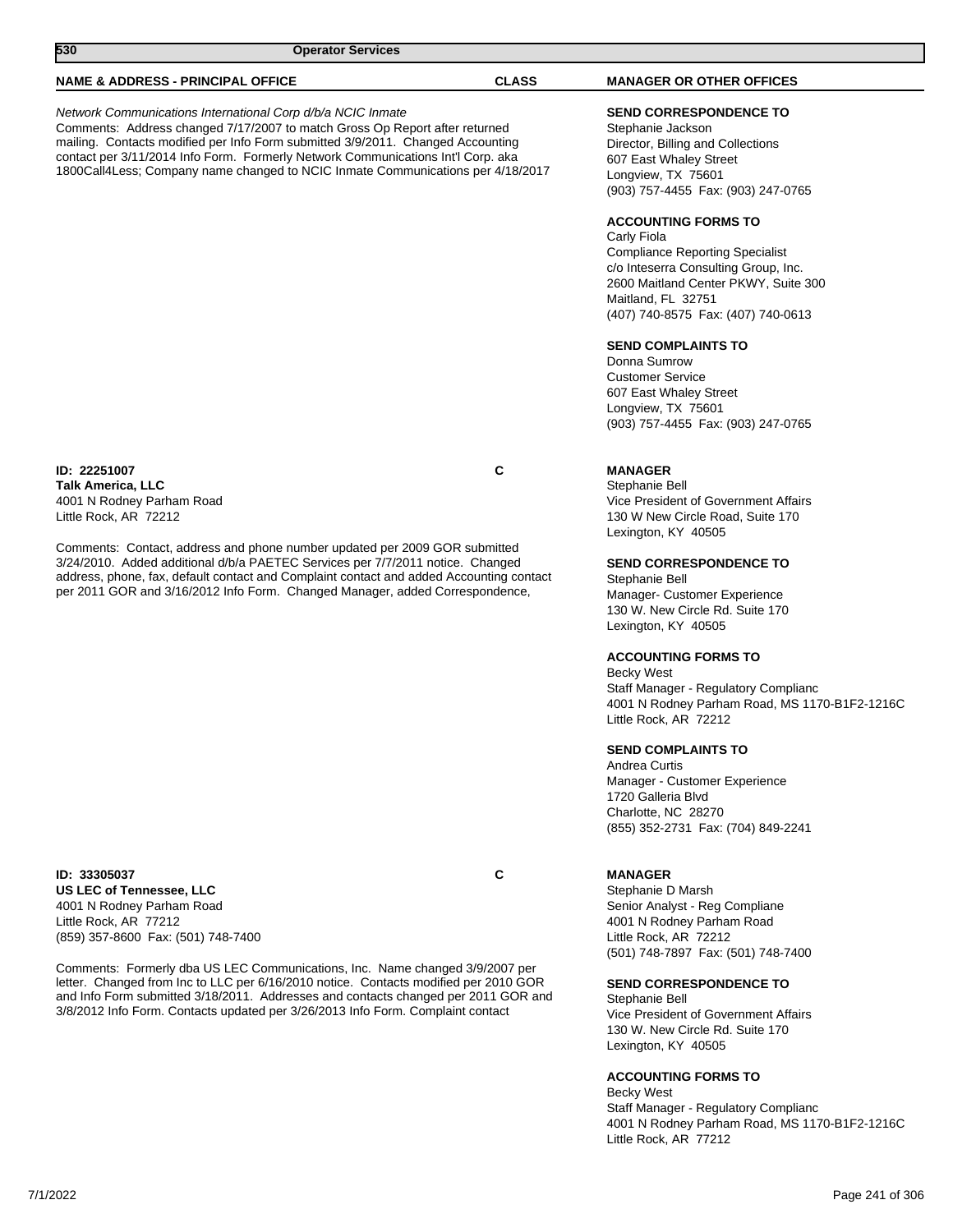100 CenturyLink Drive Monroe, LA 71203

**WilTel Communications, LLC dba Vyvx, Inc.**

(913) 884-1116 Fax: (318) 362-1525

# **NAME & ADDRESS - PRINCIPAL OFFICE CLASS MANAGER OR OTHER OFFICES**

# US LEC of Tennessee, LLC Continued **SEND COMPLAINTS TO**

**ID: 22251247 C Verizon Long Distance, LLC** One Verizon Way Mailcode VC53N054C Basking Ridge, NJ 07920 (703) 886-8900 Fax: (908) 630-2615

Comments: Formerly Bell Atlantic Communications, Inc. dba Verizon Long Distance per 4/30/2009 notice. Modified President contact and address per 8/31/2009 notice. Added Accounting contact per 11/18/2010 notice. Address changed per 3/30/2011 Info Form. Manager contact changed per 8/6/2012 notice. Contacts updated per 10/21/13 Letter.

#### **ID: 22251638 C**

**Wholesale Carrier Services, Inc.** 295 Madison Avenue 5th Floor New York, NY 10017 (954) 227-1700 Fax: (954) 905-4277

Comments: Manager and Complaint contact changed and Accounting contact added per 2011 GOR and 2/15/2012 Info Form. Contacts updated per 3/27/2014 Info Form. Changed address, added Correspondence contact and changed default and Complaint contact per 2014 GOR and 3/30/2015 Info Form. Changed Correspondence and

Andrea Curtis Manager- Customer Experience 1720 Galleria Blvd Charlotte, NC 28270 (855) 352-2731 Fax: (704) 849-2241

#### **MANAGER**

Darren S Kaufmann President One Verizon Way Mailcode VC53N054C Basking Ridge, NJ 07920 (703) 886-8900 Fax: (908) 630-2615

#### **ACCOUNTING FORMS TO**

Emily Sharpe Senior Manager - Accounting 140 West Street, Room 7E100 New York, NY 10007

#### **SEND COMPLAINTS TO**

Olan Olude Senior Analyst Executive Relations 290 W Mouth Pleasant Avenue 2nd Floor Livingston, NJ 07039

#### **MANAGER**

Chris S Barton President 295 Madison Avenue 5th Floor New York, NY 10017 (954) 227-1700 Fax: (954) 905-4277

### **SEND CORRESPONDENCE TO**

James M Foster VP of Finance & Accounting 295 Madison Avenue 5th Floor New York, NY 10017 (954) 227-1700 Fax: (954) 905-4277

#### **ACCOUNTING FORMS TO**

Mark G Lammert Tax Preparer c/o Compliance Solutions, Inc. 242 Rangeline Road Longwood, FL 32750 (407) 260-1011 Fax: (407) 260-1033

#### **SEND COMPLAINTS TO**

James M Foster VP of Finance & Accounting 295 Madison Avenue 5th Floor New York, NY 10017 (954) 227-1700 Fax: (954) 905-4277

#### **SEND CORRESPONDENCE TO**

Marc Felts Mgr-Regulatory Operations 100 CenturyLink Drive Monroe, LA 71203 (318) 330-6450 Fax: (318) 362-1727

|--|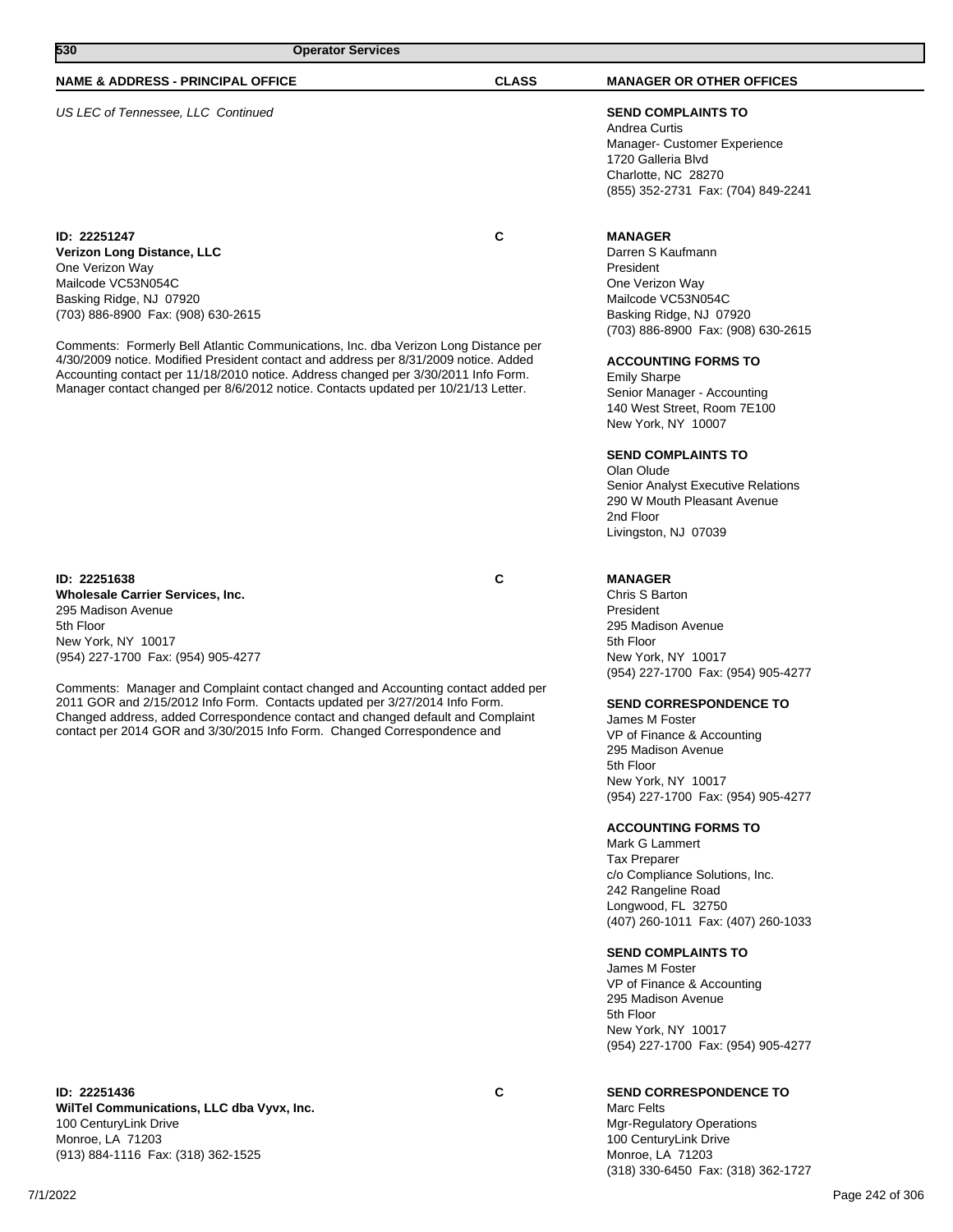### **SEND COMPLAINTS TO**

Andrea Curtis Manager- Customer Experience 1720 Galleria Blvd. Charlotte, NC 28270 (855) 352-2731 Fax: (704) 849-2241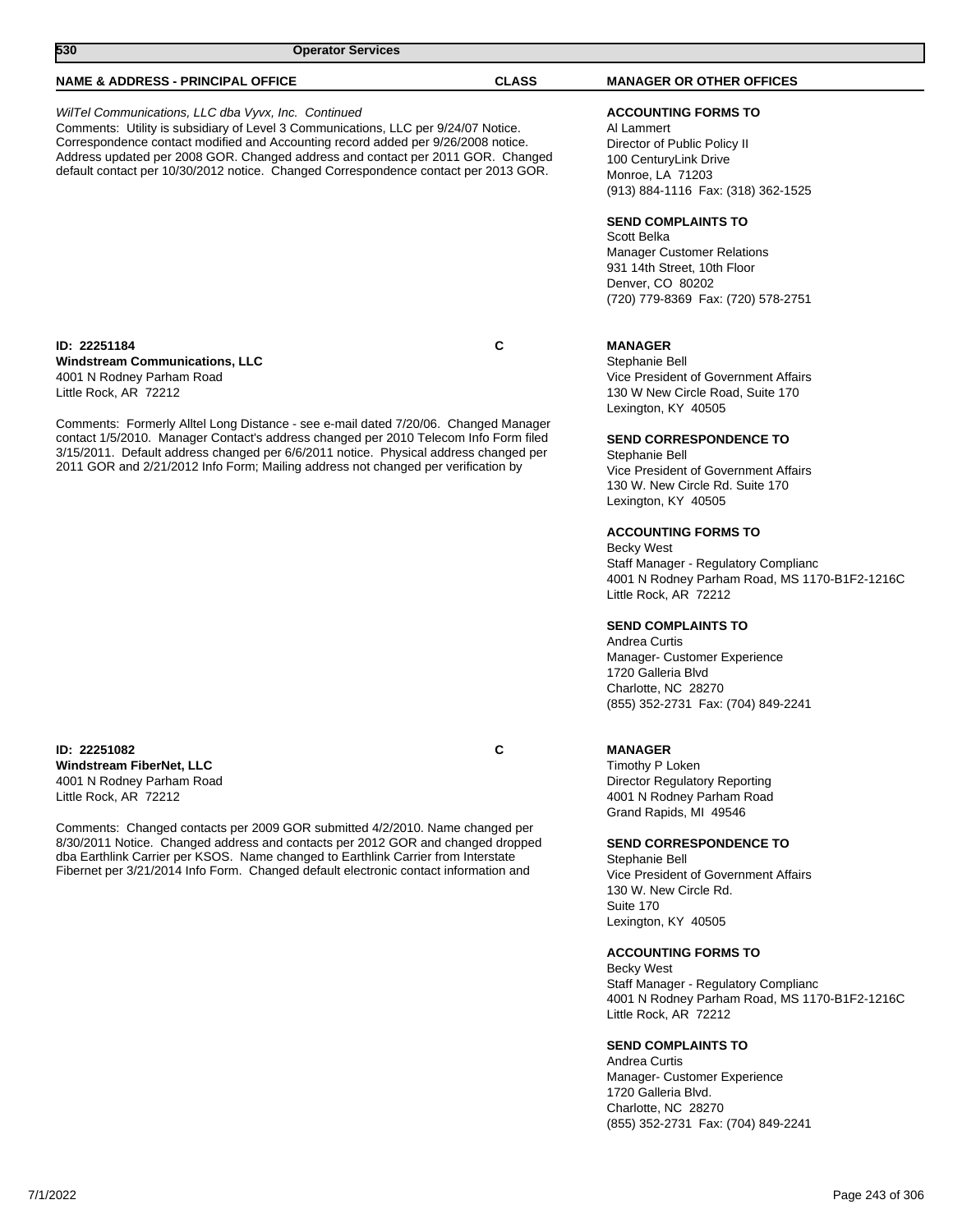| 530<br><b>Operator Services</b>                                                                                                                                                                                                                                                                                                                                                                                                                                                                                                      |              |                                                                                                                                                                                                                                                                                                                                                                                                                                                                                                                                                                                                                 |
|--------------------------------------------------------------------------------------------------------------------------------------------------------------------------------------------------------------------------------------------------------------------------------------------------------------------------------------------------------------------------------------------------------------------------------------------------------------------------------------------------------------------------------------|--------------|-----------------------------------------------------------------------------------------------------------------------------------------------------------------------------------------------------------------------------------------------------------------------------------------------------------------------------------------------------------------------------------------------------------------------------------------------------------------------------------------------------------------------------------------------------------------------------------------------------------------|
| <b>NAME &amp; ADDRESS - PRINCIPAL OFFICE</b>                                                                                                                                                                                                                                                                                                                                                                                                                                                                                         | <b>CLASS</b> | <b>MANAGER OR OTHER OFFICES</b>                                                                                                                                                                                                                                                                                                                                                                                                                                                                                                                                                                                 |
| ID: 33313700<br><b>Windstream Norlight, LLC</b><br>4001 Rodney Parham Road<br>Little Rock, AR 72212                                                                                                                                                                                                                                                                                                                                                                                                                                  | C            | <b>MANAGER</b><br>Stephanie Bell<br>Vice President of Government Affairs<br>130 W New Circle Road, Suite 170                                                                                                                                                                                                                                                                                                                                                                                                                                                                                                    |
| Comments: Contact information changed 6/13/2007 per letter of 4/16/2007. Name<br>changed from Cinergy to Norlight aka Cinergy per 10/10/07 tariff revisions. All contacts &<br>addresses changed per 2010 Telecom Info Form filed 3/15/2011. Name changed from<br>Norlight, Inc. to Windstream Norlight, Inc. per 4/1/2011 notice. Default address changed                                                                                                                                                                           |              | Lexington, KY 40505<br><b>SEND CORRESPONDENCE TO</b><br>Stephanie Bell<br>Vice President of Government Affairs<br>130 W. New Circle Rd. Suite 170<br>Lexington, KY 40505<br><b>ACCOUNTING FORMS TO</b><br><b>Becky West</b><br>Staff Manager - Regulatory Complianc<br>4001 N Rodney Parham Road, MS 1170-B1F2-1216C<br>Little Rock, AR 72212<br><b>SEND COMPLAINTS TO</b><br>Andrea Curtis<br>Manager- Customer Experience<br>1720 Galleria Blvd<br>Charlotte, NC 28270<br>(855) 352-2731 Fax: (704) 849-2241                                                                                                  |
|                                                                                                                                                                                                                                                                                                                                                                                                                                                                                                                                      |              |                                                                                                                                                                                                                                                                                                                                                                                                                                                                                                                                                                                                                 |
| 600<br><b>Investor-Owned Water Companies</b>                                                                                                                                                                                                                                                                                                                                                                                                                                                                                         |              |                                                                                                                                                                                                                                                                                                                                                                                                                                                                                                                                                                                                                 |
| ID: 6001000<br><b>Bluegrass Water Utility Operating Company, LLC</b><br>1650 Des Peres Road, Suite 300<br>St. Louis, MO 63131<br>(314) 736-4672 Fax: (314) 736-4743<br>Comments: Center Ridge Water District No. 2 (ID 6000700) transferred to Bluegrass<br>Water Utility Operating Company, LLC approved per 2/17/2020 Order in Case 2019-<br>00360; Acquisition/transfer of assets transaction closed 5/29/2020. Established 3/15/2021<br>to have method to make entries for 2020 Gross Report water figure; Order stipulation for | C            | <b>MANAGER</b><br>Michael Duncan<br>Director, Business Operations<br>1650 Des Peres Road, Suite 300<br>St. Louis, MO 63131<br>(314) 736-4672 Fax: (314) 736-4743<br><b>SEND CORRESPONDENCE TO</b><br><b>Stacy Culleton</b><br>Project Portfolio Manager<br>1650 Des Peres Road, Suite 300<br>St. Louis, MO 63131<br>(314) 736-4672 Fax: (314) 736-4743<br><b>ACCOUNTING FORMS TO</b><br><b>Brent Thies</b><br>Controller<br>1650 Des Peres Road, Suite 300<br>St. Louis, MO 63131<br>(314) 380-8544 Fax: (314) 736-4743<br><b>SEND COMPLAINTS TO</b><br><b>Brenda Eaves</b><br><b>Customer Services Manager</b> |
|                                                                                                                                                                                                                                                                                                                                                                                                                                                                                                                                      |              | 1650 Des Peres Road, Suite 300<br>St. Louis, MO 63131<br>(314) 736-4672 Fax: (314) 736-4743                                                                                                                                                                                                                                                                                                                                                                                                                                                                                                                     |

**ID: 15100 C Fern Lake Company** 12121 S. Fox Den Drive Knoxville, TN 37934 (865) 207-1941 Fax: (865) 671-1922

Comments: Physical address changed per 2010 AR. Updated phone number, addresses per 2019 GOR. Confirmed by Calling Mr. Guadiano.

#### **MANAGER**

Gary Asher President 12121 S. Fox Den Drive Knoxville, TN 37934 (606) 248-1535 Fax: (606) 248-6141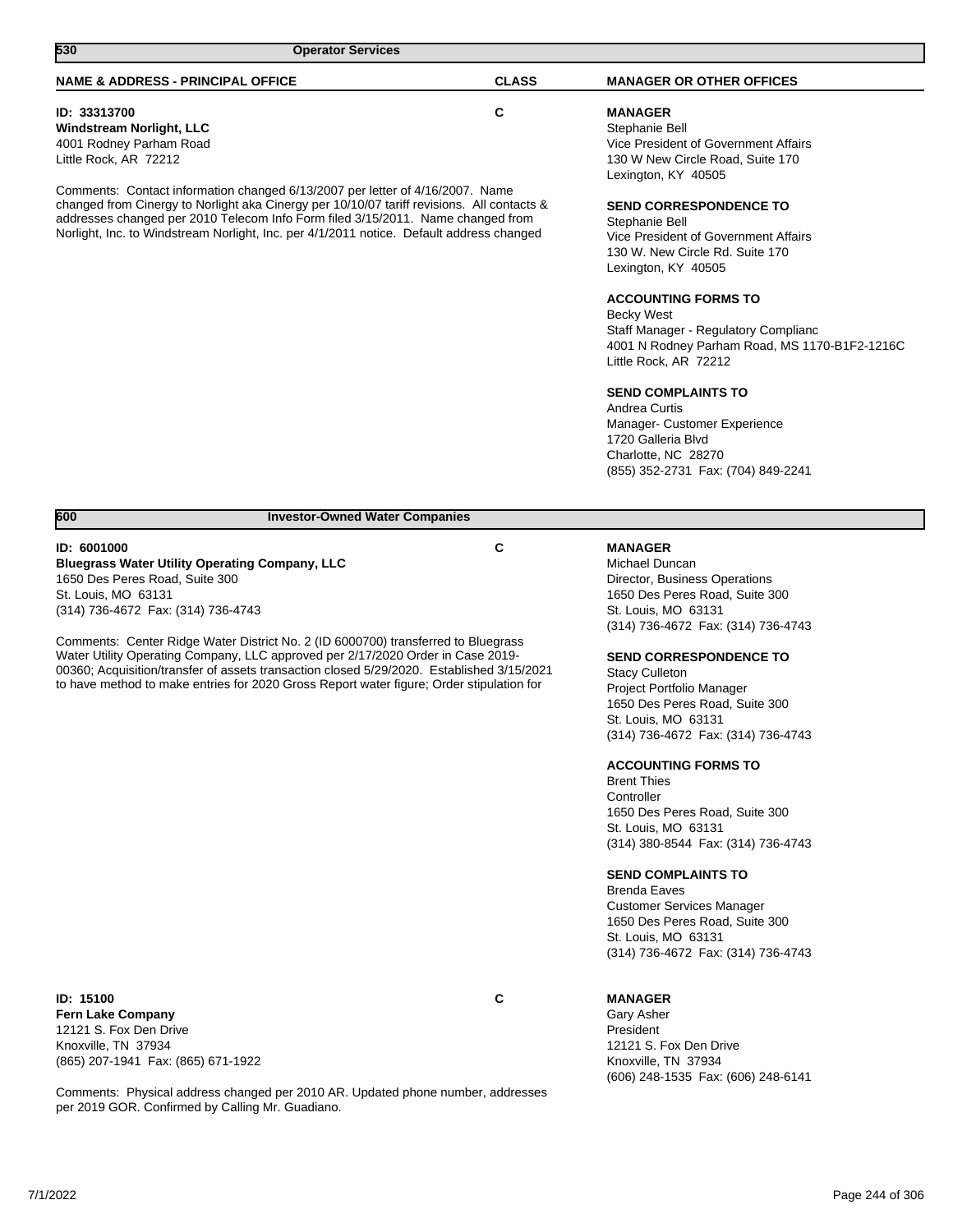| 600<br><b>Investor-Owned Water Companies</b>                                                                                                                                                                                                                                                                                                                                                                                                                       |              |                                                                                                                                                                                                                                                    |
|--------------------------------------------------------------------------------------------------------------------------------------------------------------------------------------------------------------------------------------------------------------------------------------------------------------------------------------------------------------------------------------------------------------------------------------------------------------------|--------------|----------------------------------------------------------------------------------------------------------------------------------------------------------------------------------------------------------------------------------------------------|
| <b>NAME &amp; ADDRESS - PRINCIPAL OFFICE</b>                                                                                                                                                                                                                                                                                                                                                                                                                       | <b>CLASS</b> | <b>MANAGER OR OTHER OFFICES</b>                                                                                                                                                                                                                    |
| Fern Lake Company Continued                                                                                                                                                                                                                                                                                                                                                                                                                                        |              | <b>SEND CORRESPONDENCE TO</b><br>Salvador A Guadiano<br>Treasurer<br>12121 S. Fox Den Drive<br>Knoxville, TN 37934                                                                                                                                 |
| <b>ID: 15200</b><br>Francis Water Company, Inc.<br>29 Water Street<br>Garrett, KY 41630<br>Comments: Changed all contact addresses to P. O. Box 38 after returned mailing of<br>12/15/2008. Changed contact person per 2009 AR. Updated phone number per 2010<br>GOR.                                                                                                                                                                                              | C            | <b>MANAGER</b><br><b>Chris Francis</b><br>Manager<br>P. O. Box 38<br>Garrett, KY 41630                                                                                                                                                             |
|                                                                                                                                                                                                                                                                                                                                                                                                                                                                    |              |                                                                                                                                                                                                                                                    |
| ID: 15800<br>Kentucky-American Water Company<br>2300 Richmond Road<br>Lexington, KY 40502<br>(859) 268-6333 Fax: (859) 268-6327<br>Comments: Added Accounting contact per 2011 GOR. Changed Manager per 11/4/2015<br>notice. Changed default electronic contact information and Accounting contact per<br>information obtained from 2/13/2019 monthly financial report. Changed default electronic<br>regulatory contact and Account contact per 7/28/2021 notice. | A            | <b>MANAGER</b><br><b>Nick Rowe</b><br>President<br>2300 Richmond Road<br>Lexington, KY 40502<br>(859) 268-6333 Fax: (859) 268-6327<br><b>ACCOUNTING FORMS TO</b><br><b>Tricia Sinopole</b><br>Director, Rates and Regulatory<br>2300 Richmond Road |
|                                                                                                                                                                                                                                                                                                                                                                                                                                                                    |              | Lexington, KY 40502<br>(703) 706-3898 Fax: (859) 268-6374                                                                                                                                                                                          |
| ID: 6000800<br><b>Water Service Corporation of Kentucky</b><br>c/o Water Service Corp<br>500 West Monroe Street, Suite 3600<br>Chicago, IL 60661-3779<br>(844) 310-5556 Fax: (866) 842-8348                                                                                                                                                                                                                                                                        | Α            | <b>MANAGER</b><br>Steve Lubertozzi<br>President<br>c/o Water Service Corp<br>500 West Monroe Street, Suite 3600<br>Chicago, IL 60661-3779<br>(844) 310-5556 Fax: (866) 842-8348                                                                    |
| Comments: Added Manager and changed Accounting contact per 2011 GOR. Changed<br>Accounting contact per 2/4/2012 AR extension request. Changed Accounting contact per<br>2012 AR. Changed Manager contact per 2013 AR. Changed Accounting contact per<br>2014 AR. Changed default regulatory electronic contact information, Correspondence and                                                                                                                     |              |                                                                                                                                                                                                                                                    |
| 700<br><b>Water Districts</b>                                                                                                                                                                                                                                                                                                                                                                                                                                      |              |                                                                                                                                                                                                                                                    |
| ID: 18200<br><b>Allen County Water District</b><br>330 New Gallatin Road<br>P. O. Box 58<br>Scottsville, KY 42164                                                                                                                                                                                                                                                                                                                                                  | Α            | <b>MANAGER</b><br>Wayne Jackson<br>Chairperson<br>330 New Gallatin Road<br>P. O. Box 58                                                                                                                                                            |

Comments: Changed Manager contact per 2011 AR. Changed Manager and Correspondence contacts and fax per 2016 AR and GOR.

(270) 622-3040 Fax: (270) 622-3041

 $\mathcal{L}_{\mathcal{A}}$ 

Scottsville, KY 42164

DeAnn Marquez Office Manager 330 New Gallatin Road

P. O. Box 58 Scottsville, KY 42164

(270) 622-3040 Fax: (270) 622-3041

(270) 622-3040 Fax: (270) 622-3041

**SEND CORRESPONDENCE TO**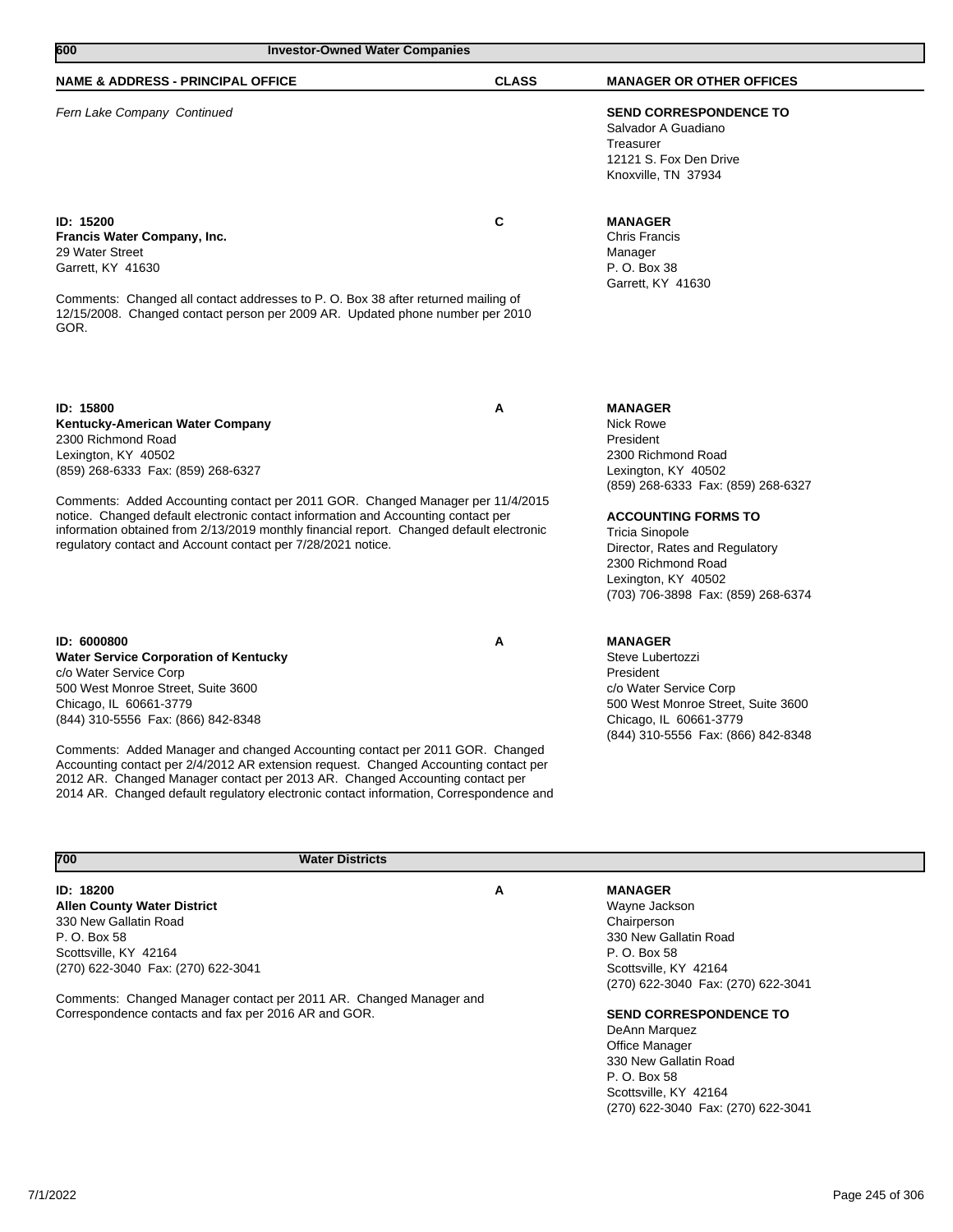# **700 Water Districts**

#### **NAME & ADDRESS - PRINCIPAL OFFICE CLASS MANAGER OR OTHER OFFICES**

#### **ID: 18500 A**

**Barkley Lake Water District** 1420 Canton Road P. O. Box 308 Cadiz, KY 42211 (270) 522-8425 Fax: (270) 522-8448

Comments: Added Correspondence contact and changed default per 2011 GOR. Changed default contact per 2019 GOR. Changed Manager contact per 2019 AR. Changed Manager contact per 2020 GOR.

**ID: 18600 A Bath County Water District** 21 Church Street P. O. Box 369 Salt Lick, KY 40371 (606) 683-6363 Fax: (606) 683-9917

Comments: Contacts updated 4/20/2009 per 2008 AR. Correspondence contact changed per 2013 GOR. Updated Correspondence email per 2018 AR.

**ID: 18800 A Big Sandy Water District** 18200 Kentucky Route #3 Catlettsburg, KY 41129 (606) 928-2075 Fax: (606) 928-8454

Comments: Overland Development, Inc. (ID 17000) transferred to Big Sandy Water District pursuant to 2/10/2016 Order in Case 2015-00351; Adoption Notice filed 6/15/2016 and Journal Entries filed 6/13/2016. Changed Manager contact per 2019 GOR.

**ID: 20000 A Black Mountain Utility District** 609 Four Mile Road Baxter, KY 40806-8437 (606) 573-1277 Fax: (606) 573-1276

Comments: Updated Manager contact per 2008 AR. Changed Manager contact per 2010 GOR. Accounting contact added per 2012 AR. Acquired Green Hills Water District (ID 22100) per 7/13/2012 Order in Case 2012-00095. Changed default contact per 8/17/2021 notice.

**MANAGER** Scott Bridges Chairman 1420 Canton Road P. O. Box 308 Cadiz, KY 42211 (270) 522-8425 Fax: (270) 522-8448

#### **SEND CORRESPONDENCE TO**

Penny Wright Office Manager P. O. Box 308 Cadiz, KY 42211 (270) 522-8425 Fax: (270) 522-8448

#### **ACCOUNTING FORMS TO**

Penny Wright Office Manager P. O. Box 308 Cadiz, KY 42211 (270) 522-8425 Fax: (270) 522-8448

### **MANAGER**

Kelly Wilson Chairperson 21 Chruch Street P. O. Box 369 Salt Lick, KY 40371 (606) 683-6363 Fax: (606) 683-9917

#### **SEND CORRESPONDENCE TO**

Sherri Greene Co-Manager 21 Church Street P. O. Box 369 Salt Lick, KY 40371

### **MANAGER**

Teresa Brown Manager 18200 Kentucky Route #3 Catlettsburg, KY 41129

**SEND CORRESPONDENCE TO**

James H Blanton Manager 18200 Kentucky Route #3 Catlettsburg, KY 41129 (606) 928-2075 Fax: (606) 928-0254

### **MANAGER**

Stanley Smith Chairman 609 Four Mile Road Baxter, KY 40806-8437 (606) 573-1277 Fax: (606) 573-1276

**SEND CORRESPONDENCE TO**

Earl Hall Operations Manager 609 Four Mile Road Baxter, KY 40806-8437 (606) 573-1277 Fax: (606) 573-1276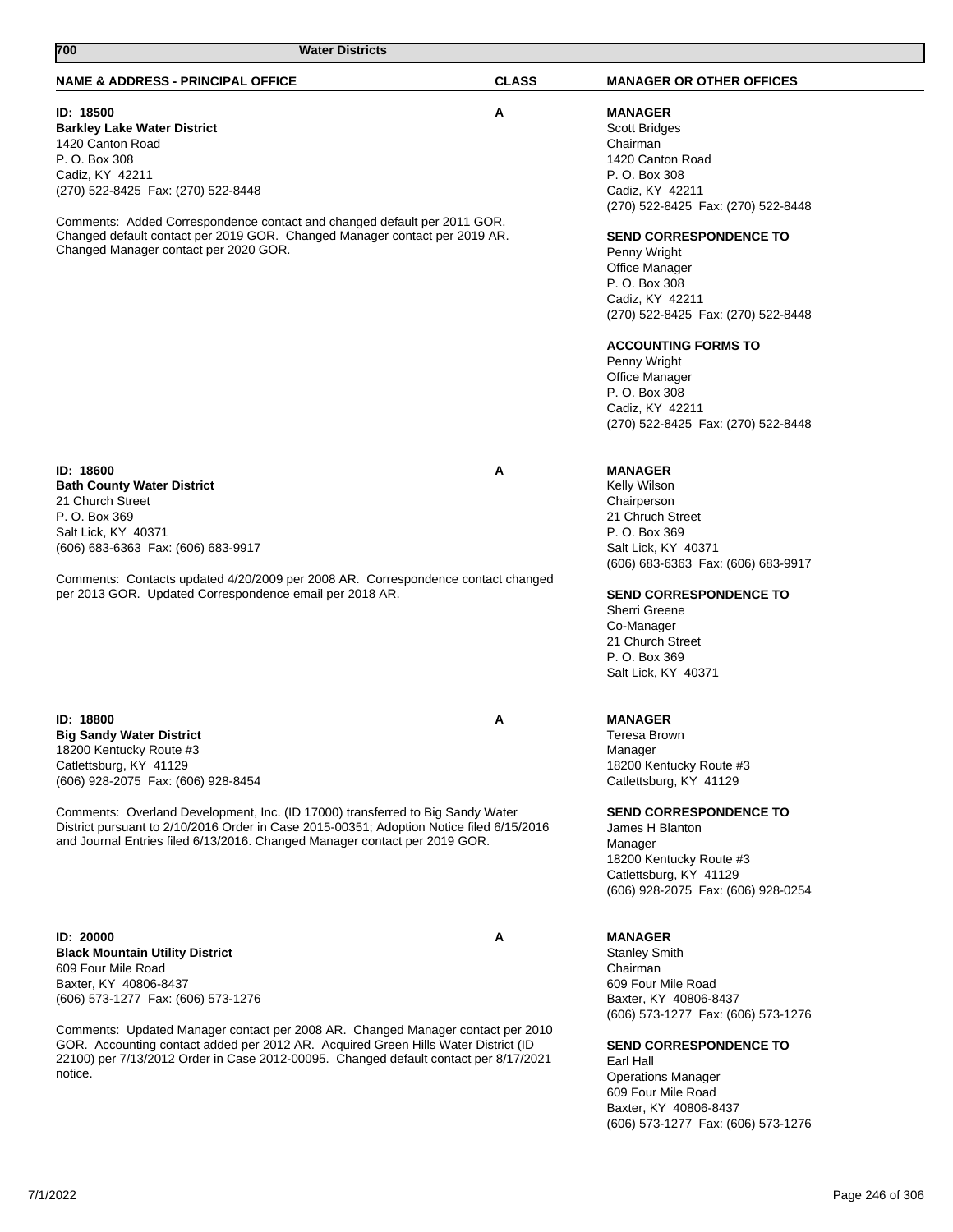| 700<br><b>Water Districts</b>                                                                                                                                                                                                                                                                                                               |              |                                                                                                                                                                             |
|---------------------------------------------------------------------------------------------------------------------------------------------------------------------------------------------------------------------------------------------------------------------------------------------------------------------------------------------|--------------|-----------------------------------------------------------------------------------------------------------------------------------------------------------------------------|
| <b>NAME &amp; ADDRESS - PRINCIPAL OFFICE</b>                                                                                                                                                                                                                                                                                                | <b>CLASS</b> | <b>MANAGER OR OTHER OFFICES</b>                                                                                                                                             |
| <b>Black Mountain Utility District Continued</b>                                                                                                                                                                                                                                                                                            |              | <b>ACCOUNTING FORMS TO</b><br><b>Grant Cooper</b><br>609 Four Mile Road<br>Baxter, KY 40806-8437                                                                            |
|                                                                                                                                                                                                                                                                                                                                             |              | <b>SEND COMPLAINTS TO</b><br>Earl Hall<br><b>Operations Manager</b><br>609 Four Mile Road<br>Baxter, KY 40806-8437                                                          |
| ID: 18900<br><b>Boone County Water District</b><br>2475 Burlington Pike<br>P. O. Box 18<br>Burlington, KY 41005<br>(859) 586-6155 Fax: (859) 586-5016                                                                                                                                                                                       | A            | <b>MANAGER</b><br>Charlie Cain<br>Chairman<br>2475 Burlington Pike<br>Burlington, KY 41005<br>(859) 586-6155 Fax: (859) 586-5016                                            |
| Comments: Contact information updated per filing of 8/15/2007. Changed<br>Correspondence contact per 2012 GOR.                                                                                                                                                                                                                              |              | <b>SEND CORRESPONDENCE TO</b><br><b>Harry Anness</b><br><b>Director of Operations</b><br>2475 Burlington Pike<br>Burlington, KY 41005<br>(859) 586-6155 Fax: (859) 586-5016 |
| ID: 19050<br><b>Bracken County Water District</b><br>1324 Brooksville Germantown Road<br>P. O. Box 201<br>Brooksville, KY 41004<br>(606) 735-3513 Fax: (606) 735-3017                                                                                                                                                                       | A            | <b>MANAGER</b><br>Anthony Habermehl<br>Chairman<br>P. O. Box 201<br>Brooksville, KY 41004<br>(606) 735-3513 Fax: (606) 735-2619                                             |
| Comments: Updated street address per 11/30/2007 letter. Updated street address again<br>per call from Eddie Chinn 6/3/2008. Chairman contact changed 6/13/2008 per<br>correspondence from Consumer Services Division. Contact updated per 2008 AR.<br>Changed default per 2012 AR. Changed default electronic contact per 10/1/2020 notice. |              | <b>SEND CORRESPONDENCE TO</b><br>Diana Moran<br>Office Manager<br>P. O. Box 201<br>Brooksville, KY 41004<br>(606) 735-3513 Fax: (606) 735-3017                              |
| ID: 7000700<br><b>Breathitt County Water District</b><br>1137 Main Street, Suite 305<br>Jackson, KY 41339<br>(606) 666-3800 Fax: (606) 666-2860                                                                                                                                                                                             | A            | <b>MANAGER</b><br><b>Bobby Thorpe</b><br>Chairman<br>1137 Main Street, Suite 305<br>Jackson, KY 41339<br>(606) 666-3800 Fax: (606) 666-2860                                 |
| Comments: Added Correspondence contact per 2010 GOR. Changed Manager contact<br>per 2011 GOR.                                                                                                                                                                                                                                               |              | <b>SEND CORRESPONDENCE TO</b><br>Estill McIntosh<br>Superintendent<br>1137 Main Street, Suite 305<br>Jackson, KY 41339<br>(606) 666-3800 Fax: (606) 666-2860                |
| ID: 19200<br><b>Bullock Pen Water District</b><br>One Farrell Drive<br>P. O. Box 188<br>Crittenden, KY 41030<br>(859) 428-2112 Fax: (859) 428-1293                                                                                                                                                                                          | A            | <b>MANAGER</b><br>Bobby J Burgess<br>Chairperson<br>One Farrell Drive<br>P. O. Box 188<br>Crittenden, KY 41030                                                              |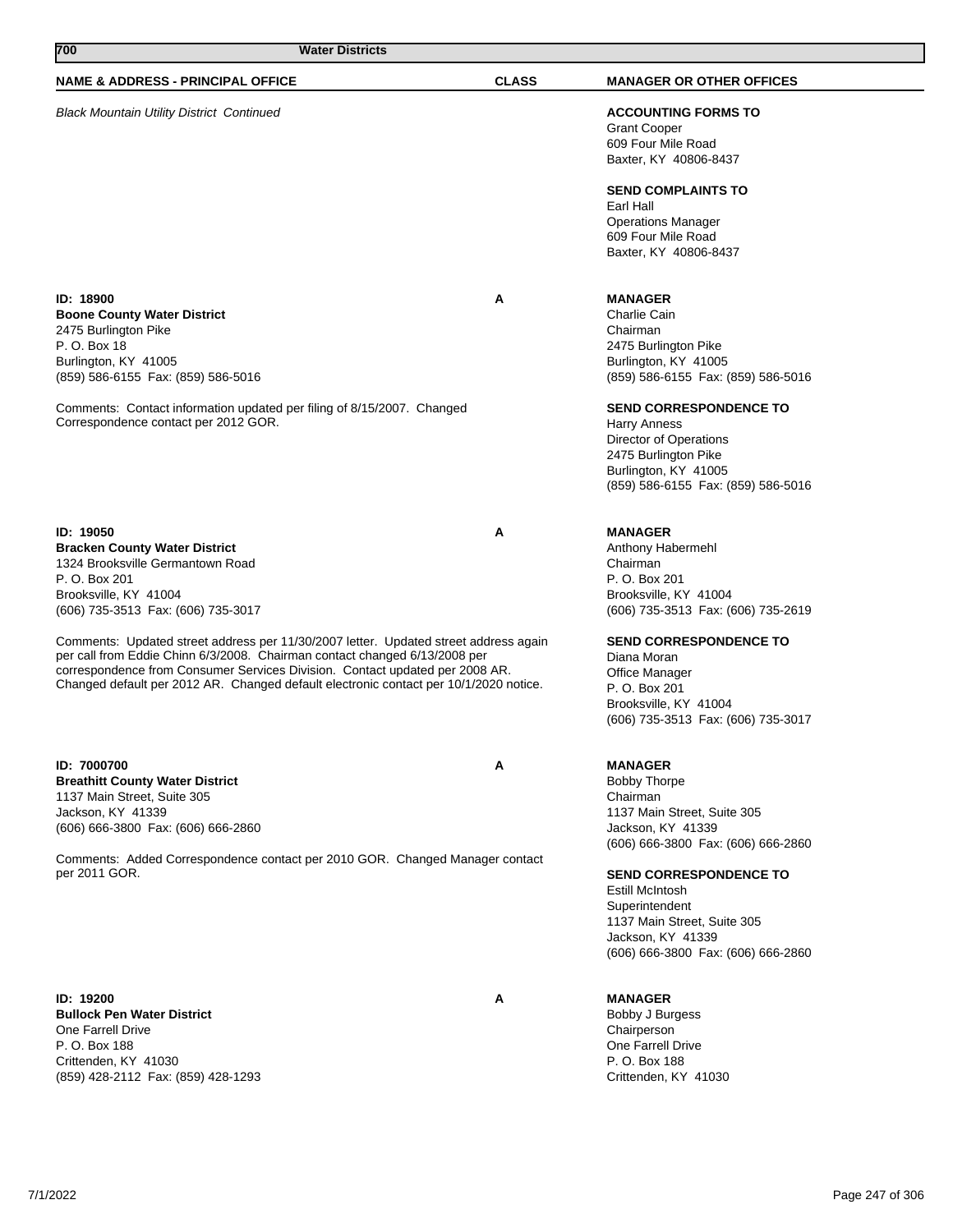| 700<br><b>Water Districts</b>                                                                                                                                                                                                                                                                                                                                                            |              |                                                                                                                                                                                                                                                                                                                                      |
|------------------------------------------------------------------------------------------------------------------------------------------------------------------------------------------------------------------------------------------------------------------------------------------------------------------------------------------------------------------------------------------|--------------|--------------------------------------------------------------------------------------------------------------------------------------------------------------------------------------------------------------------------------------------------------------------------------------------------------------------------------------|
| <b>NAME &amp; ADDRESS - PRINCIPAL OFFICE</b>                                                                                                                                                                                                                                                                                                                                             | <b>CLASS</b> | <b>MANAGER OR OTHER OFFICES</b>                                                                                                                                                                                                                                                                                                      |
| <b>Bullock Pen Water District Continued</b><br>Comments: Changed Correspondence per 2020 GOR.                                                                                                                                                                                                                                                                                            |              | <b>SEND CORRESPONDENCE TO</b><br>Paul Harp<br>General Manager<br>One Farrell Drive<br>P. O. Box 188<br>Crittenden, KY 41030<br>(859) 428-5340 Fax: (859) 428-1293<br><b>ACCOUNTING FORMS TO</b><br>Amy G Ruark<br>Office Manager<br>One Farrell Drive<br>P. O. Box 188<br>Crittenden, KY 41030<br>(859) 428-2112 Fax: (859) 428-1293 |
| ID: 19201<br><b>Caldwell County Water District</b><br>118 West Market Street<br>Princeton, KY 42445<br>(270) 365-9381 Fax: (270) 365-9591<br>Comments: Changed Manager and added Correspondence contact per 2015 AR.                                                                                                                                                                     | A            | <b>MANAGER</b><br>Patricia Fralick<br>Chairperson<br>118 West Market Street<br>Princeton, KY 42445<br>(270) 365-9381 Fax: (270) 365-9591<br><b>SEND CORRESPONDENCE TO</b><br>Jimmy Littlefield<br>CEO<br>118 West Market Street<br>Princeton, KY 42445                                                                               |
| ID: 19500<br><b>Cannonsburg Water District</b><br>1606 Cannonsburg Road<br>Ashland, KY 41102<br>(606) 928-9808 Fax: (606) 928-4788<br>Comments: PO Box added per 2008 AR. Added Chairman to contacts per 2012 GOR.<br>Changed default contact per 4/27/2015 notice. Changed Manager contact per 1/5/2016<br>notice. Changed default electronic contact information per 4/26/2017 notice. | A            | <b>MANAGER</b><br>Tim Webb<br><b>District Manager</b><br>1606 Cannonsburg Road<br>Ashland, KY 41105<br>(606) 928-9808 Fax: (606) 928-4788                                                                                                                                                                                            |
| ID: 19600<br><b>Carroll County Water District #1</b><br>205 Main Cross Street<br>P. O. Box 350<br>Ghent, KY 41045<br>(502) 347-9500 Fax: (502) 347-9333<br>Comments: Contact modified per 2008 AR. Changed Correspondence contact per 2011<br>GOR. Changed Manager contact per 2016 AR.                                                                                                  | A            | <b>MANAGER</b><br>Joe C Raisor<br>Chairperson<br>205 Main Cross Street<br>P. O. Box 350<br>Ghent, KY 41045<br>(502) 347-9500 Fax: (502) 347-9333<br><b>SEND CORRESPONDENCE TO</b><br>Obe Cox<br>Manager<br>205 Main Cross Street<br>Ghent, KY 41045<br>(502) 347-9500 Fax: (502) 347-9333                                            |

**ID: 19650 A Cawood Water District** 54 Plant Road P. O. Box 429 Cawood, KY 40815 (606) 573-3744 Fax: (606) 573-5387

# **MANAGER**

Howard Farmer Chairman P. O. Box 429 Cawood, KY 40815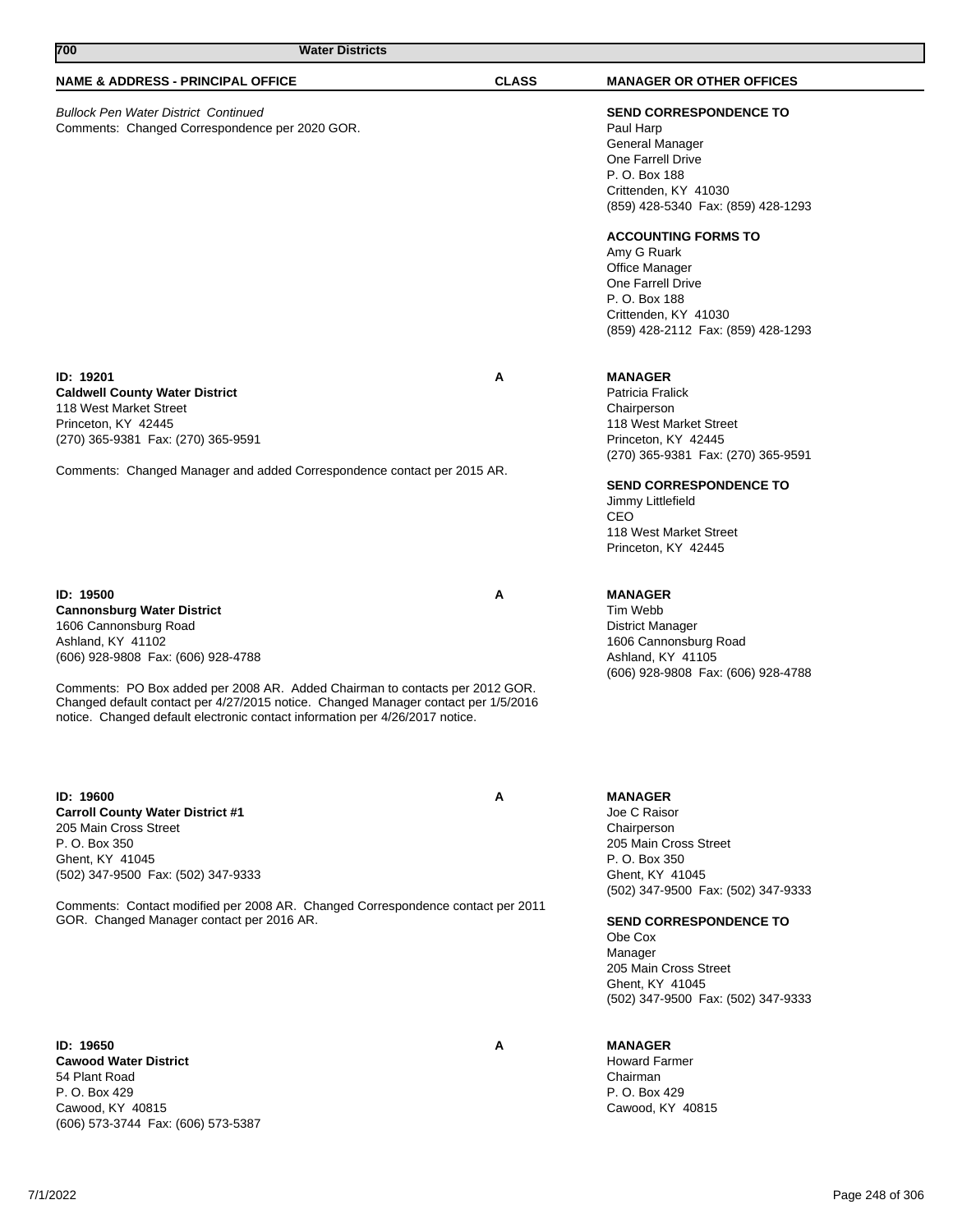| 700<br><b>Water Districts</b>                                                                                                                                                                                                                                                                                                                                                               |              |                                                                                                                                                                                                                                                                                                                              |
|---------------------------------------------------------------------------------------------------------------------------------------------------------------------------------------------------------------------------------------------------------------------------------------------------------------------------------------------------------------------------------------------|--------------|------------------------------------------------------------------------------------------------------------------------------------------------------------------------------------------------------------------------------------------------------------------------------------------------------------------------------|
| <b>NAME &amp; ADDRESS - PRINCIPAL OFFICE</b>                                                                                                                                                                                                                                                                                                                                                | <b>CLASS</b> | <b>MANAGER OR OTHER OFFICES</b>                                                                                                                                                                                                                                                                                              |
| Cawood Water District Continued<br>Comments: Changed Manager contact per 1/23/2013 notice. Changed default electronic<br>contact information and Correspondence contact per 3/13/2019 notice. Changed default<br>electronic contact information, Correspondence contact and phone per 5/11/2021 notice.<br>Changed Accounting contact per 9/20/2021 notice.                                 |              | <b>SEND CORRESPONDENCE TO</b><br>Ronnie Williams<br>General Manager<br>P. O. Box 429<br>Cawood, KY 40815<br>(606) 573-3744 Fax: (606) 573-5387                                                                                                                                                                               |
|                                                                                                                                                                                                                                                                                                                                                                                             |              | <b>ACCOUNTING FORMS TO</b><br><b>Tim Rice</b><br><b>Board Member</b><br>54 Plant Road<br>P. O. Box 429<br>Cawood, KY 40815                                                                                                                                                                                                   |
| <b>ID: 19700</b><br><b>Christian County Water District</b><br>1940 Dawson Springs Road<br>P. O. Box 7<br>Hopkinsville, KY 42241-0007<br>(270) 886-3696 Fax: (270) 886-0708                                                                                                                                                                                                                  | Α            | <b>MANAGER</b><br>James Owen<br><b>GM</b><br>1940 Dawson Springs Road<br>P. O. Box 7<br>Hopkinsville, KY 42241-0007<br>(270) 886-3696 Fax: (270) 886-0708                                                                                                                                                                    |
| Comments: Changed physical address per 1/24/2012 notice. Updated General Manager<br>per 2018 AR.                                                                                                                                                                                                                                                                                            |              | <b>SEND CORRESPONDENCE TO</b><br>James R Owen<br>General Manager<br>1940 Dawson Springs Road<br>P. O. Box 7<br>Hopkinsville, KY 42241-0007<br>(270) 886-3696 Fax: (270) 886-0708                                                                                                                                             |
| ID: 18100<br><b>Columbia/Adair Utilities District</b><br>109 Grant Lane<br>P. O. Box 567<br>Columbia, KY 42728<br>(270) 384-2181 Fax: (270) 384-3437<br>Comments: Contact updated per 12/29/2010 notice. Added Manager contact per 2011<br>GOR. Changed Company name to Columbia/Adair Utilities District per 2/17/2022 notice<br>in Case 2021-00315; Formerly Adair County Water District. | Α            | <b>MANAGER</b><br>Lennon Stone<br>General Manager<br>109 Grant Lane<br>P. O. Box 567<br>Columbia, KY 42728<br>(270) 384-2181 Fax: (270) 384-3437<br><b>SEND CORRESPONDENCE TO</b><br>Jennifer Carter<br><b>Office Manager</b><br>109 Grant Lane<br>P. O. Box 567<br>Columbia, KY 42728<br>(270) 384-2181 Fax: (270) 384-3437 |
| ID: 19900<br><b>Corinth Water District</b><br>215 Thomas Lane<br>P. O. Box 218<br>Corinth, KY 41010<br>(859) 824-7110 Fax: (859) 824-5922<br>Comments: Changed default electronic contact information and Correspondence contact<br>per 2018 GOR.                                                                                                                                           | Α            | <b>MANAGER</b><br>Dan Field<br>Chairperson<br>215 Thomas Lane<br>P. O. Box 218<br>Corinth, KY 41010<br><b>SEND CORRESPONDENCE TO</b><br><b>Tara Wright</b>                                                                                                                                                                   |
|                                                                                                                                                                                                                                                                                                                                                                                             |              | General Manager<br>P. O. Box 218<br>Corinth, KY 41010<br>(859) 824-7110 Fax: (859) 824-5922                                                                                                                                                                                                                                  |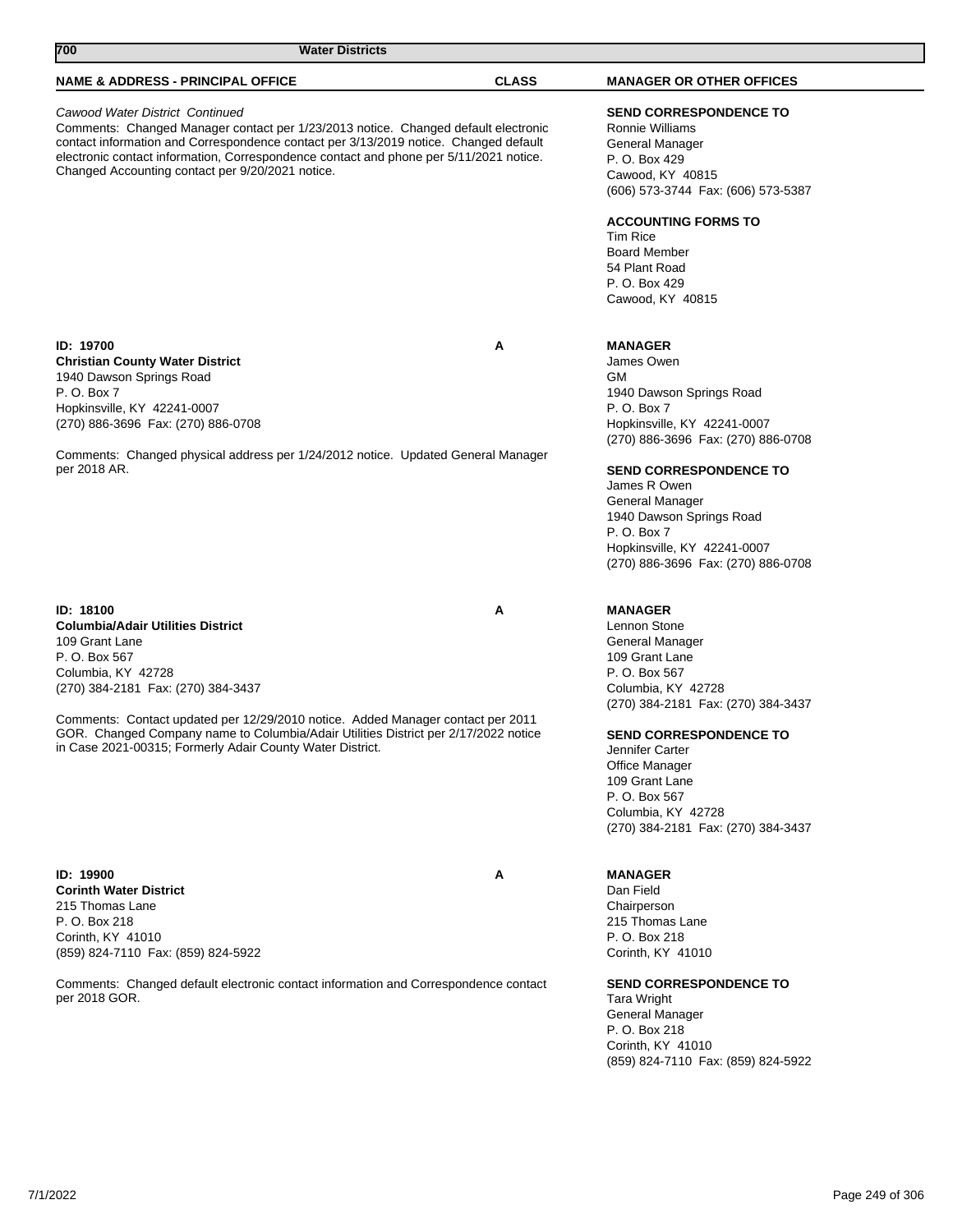| P. O. Box 495<br>Salem, KY 42078<br>(270) 988-2680 Fax: (270) 988-4892<br>Comments: Changed Correspondence contact per 2009 AR submitted 3/29/2010.<br>Correspondence contact updated per 1/14/2013 Letter. Changed default contact<br>information per 2021 AR filed 5/4/2022. | 620 East Main Street<br>P. O. Box 495<br>Salem, KY 42078<br>(270) 988-2680 Fax: (270) 988-4892<br><b>SEND CORRESPONDENCE TO</b><br><b>Tyler Pierson</b><br>Superintendent<br>620 East Main Street<br>P. O. Box 495<br>Salem, KY 42078<br>(270) 988-2680 Fax: (270) 988-4892                                                                     |
|--------------------------------------------------------------------------------------------------------------------------------------------------------------------------------------------------------------------------------------------------------------------------------|-------------------------------------------------------------------------------------------------------------------------------------------------------------------------------------------------------------------------------------------------------------------------------------------------------------------------------------------------|
| <b>ID: 20150</b><br><b>Cumberland County Water District</b><br>133 Lower River Street<br>Burkesville, KY 42717-9622<br>(270) 864-3133 Fax: (270) 864-3865                                                                                                                      | A<br><b>MANAGER</b><br><b>Alvin Pharis</b><br>Chairman<br>133 Lower River Street<br>Burkesville, KY 42717-9622                                                                                                                                                                                                                                  |
| Comments: Added Correspondence contact and changed default per 2011 GOR.<br>Changed Manager and Correspondence contacts per 2015 AR.                                                                                                                                           | <b>SEND CORRESPONDENCE TO</b><br><b>Matthew Dyer</b><br>Office Manager<br>133 Lower River Street<br>Burkesville, KY 42717-9622<br>(270) 864-3133 Fax: (270) 864-3865<br><b>SEND COMPLAINTS TO</b><br><b>Matthew Dyer</b><br><b>Office Manager</b><br>133 Lower River Street<br>Burkesville, KY 42717-9622<br>(270) 864-3133 Fax: (270) 864-3865 |
| <b>ID: 20200</b><br><b>Cumberland Falls Highway Water District</b><br>6926 Cumberland Falls Highway<br>Corbin, KY 40701-8637<br>(606) 528-0222 Fax: (606) 528-9875                                                                                                             | Α<br><b>MANAGER</b><br>Johnny Collette<br>Chairman<br>6926 Cumberland Falls Highway<br>Corbin, KY 40701-8637<br>(606) 528-0222 Fax: (606) 528-9875                                                                                                                                                                                              |
| Comments: Changed contacts per 2013 GOR. Changed Manager contact per 9/10/2015<br>notice. Changed Manager and Correspondence contacts per 1/30/2020 notice. Changed<br>Manager and Correspondence contacts per 7/8/2020 notice.                                                | <b>SEND CORRESPONDENCE TO</b><br>Mike Baird<br>Manager<br>3822 Cumberland Falls Highway<br>Corbin, KY 40701-8637<br>(606) 528-0222 Fax: (606) 528-9875                                                                                                                                                                                          |
| ID: 20300<br><b>Cunningham Water District</b><br>7506 US Highway 52<br>P. O. Box 644<br>Cunningham, KY 42035                                                                                                                                                                   | C<br><b>MANAGER</b><br><b>Billy Viniard</b><br>Treasurer<br>P. O. Box 644<br>Cunningham, KY 42035                                                                                                                                                                                                                                               |
| Comments: Modified contacts per call on 3/12/2010. Added Manager contact per 2015<br>GOR. Changed Correspondence contact's email address per 12/4/2021 notice.                                                                                                                 | <b>SEND CORRESPONDENCE TO</b><br>Dan Bowles<br>Commissioner<br>P. O. Box 644<br>Cunningham, KY 42035                                                                                                                                                                                                                                            |
| 7/1/2022                                                                                                                                                                                                                                                                       | Page 250 of 306                                                                                                                                                                                                                                                                                                                                 |

**NAME & ADDRESS - PRINCIPAL OFFICE CLASS MANAGER OR OTHER OFFICES**

**MANAGER** Randall O'Bryan Chairman

620 East Main Street

**Crittenden-Livingston County Water District**

**700 Water Districts** 

**ID: 20100 A**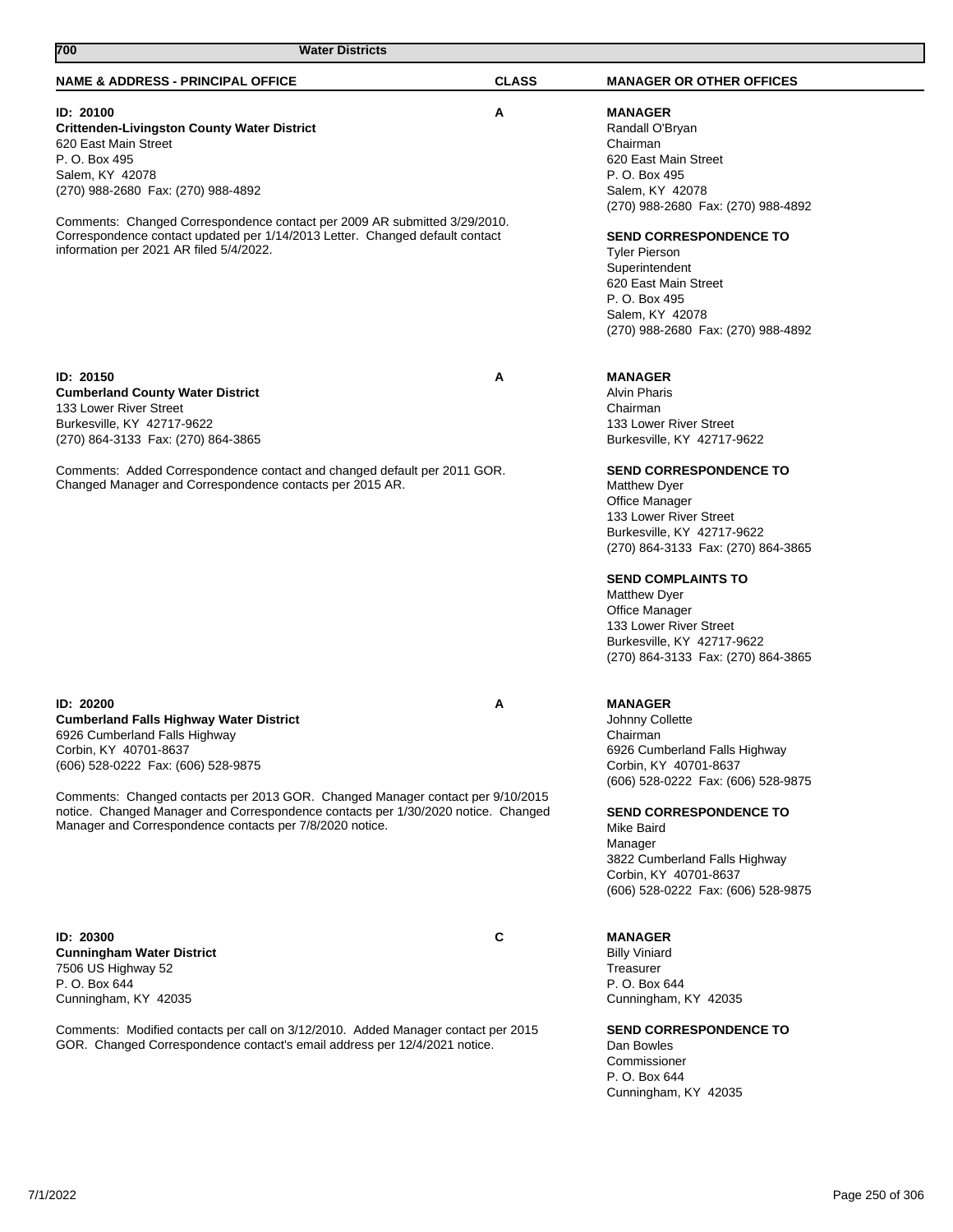| <b>NAME &amp; ADDRESS - PRINCIPAL OFFICE</b>                                                                                                                                                                                                                                                                                                            | <b>CLASS</b> | <b>MANAGER OR OTHER OFFICES</b>                                                                                                                                                                                                                                                                                                             |
|---------------------------------------------------------------------------------------------------------------------------------------------------------------------------------------------------------------------------------------------------------------------------------------------------------------------------------------------------------|--------------|---------------------------------------------------------------------------------------------------------------------------------------------------------------------------------------------------------------------------------------------------------------------------------------------------------------------------------------------|
| ID: 30500<br><b>Daviess County Water District</b><br>3400 Bittel Road<br>Owensboro, KY 42301<br>(270) 685-5594  Fax: (270) 683-6324                                                                                                                                                                                                                     | Α            | <b>MANAGER</b><br>William Higdon<br>General Manager<br>3400 Bittel Road<br>Owensboro, KY 42301<br>(270) 685-5594  Fax: (270) 683-6324                                                                                                                                                                                                       |
| Comments: Correspondence contact changed per info received 3/30/2009. Contact title<br>updated per 2008 AR. Modified contacts per 2011 GOR. Name changed to Daviess<br>County Water District; Formerly Southeast Daviess County Water District; Merger of West<br>Daviess County Water District (ID 32000) into Southeast Daviess County Water District |              | <b>ACCOUNTING FORMS TO</b><br>Keith Krampe<br>3400 Bittel Road<br>Owensboro, KY 42301                                                                                                                                                                                                                                                       |
|                                                                                                                                                                                                                                                                                                                                                         |              | <b>SEND COMPLAINTS TO</b><br>William Higdon<br>General Manager<br>3400 Bittel Road<br>Owensboro, KY 42301<br>(270) 685-5594 Fax: (270) 683-6324                                                                                                                                                                                             |
| ID: 20600<br><b>Dexter-Almo Heights Water District</b><br>351 Almo Road<br>Almo, KY 42020<br>(270) 753-9101 Fax: (270) 759-0199                                                                                                                                                                                                                         | в            | <b>MANAGER</b><br><b>Charles R Boren</b><br>Commissioner<br>351 Almo Road<br>Almo, KY 42020                                                                                                                                                                                                                                                 |
| Comments: Changed Manager contact per 2015 AR. Changed default electronic contact<br>information per 4/26/2017 notice. Removed PO Box 7/27/2017 per undeliverable mailing<br>notice. Changed Manager contact per 2017 GOR.                                                                                                                              |              | <b>SEND CORRESPONDENCE TO</b><br>Kathy Wyatt<br>Office Manager<br>351 Almo Road<br>Almo, KY 42020<br>(270) 753-9101 Fax: (270) 759-0199                                                                                                                                                                                                     |
| ID: 20700<br><b>East Casey County Water District</b><br>690 S Wallace Wilkinson Blyd<br>P. O. Box 56<br>Liberty, KY 42539                                                                                                                                                                                                                               | A            | <b>MANAGER</b><br>Ricky Carman<br>Chairperson<br>P. O. Box 56<br>Liberty, KY 42539                                                                                                                                                                                                                                                          |
| Comments: Changed Chairman per 3/7/2007 filing. Removed street address for mailing<br>as P. O. Box should be used per 7/3/2018 notice.                                                                                                                                                                                                                  |              | <b>SEND CORRESPONDENCE TO</b><br>Andy Greynolds<br>General Manager<br>P. O. Box 56<br>Liberty, KY 42539                                                                                                                                                                                                                                     |
| ID: 20800<br><b>East Clark County Water District</b><br>118 Hopkins Lane<br>P. O. Box 112<br>Winchester, KY 40391<br>(859) 745-1458 Fax: (859) 745-5982                                                                                                                                                                                                 | A            | <b>MANAGER</b><br><b>Fred Farris</b><br>Chairman<br>118 Hopkins Lane<br>P. O. Box 112<br>Winchester, KY 40391<br>(859) 745-1458 Fax: (859) 745-5982<br><b>SEND CORRESPONDENCE TO</b><br><b>William Ballard</b><br><b>Ganeral Manager</b><br>118 Hopkins Lane<br>P. O. Box 112<br>Winchester, KY 40391<br>(859) 745-1458 Fax: (859) 745-5982 |

**700 Water Districts**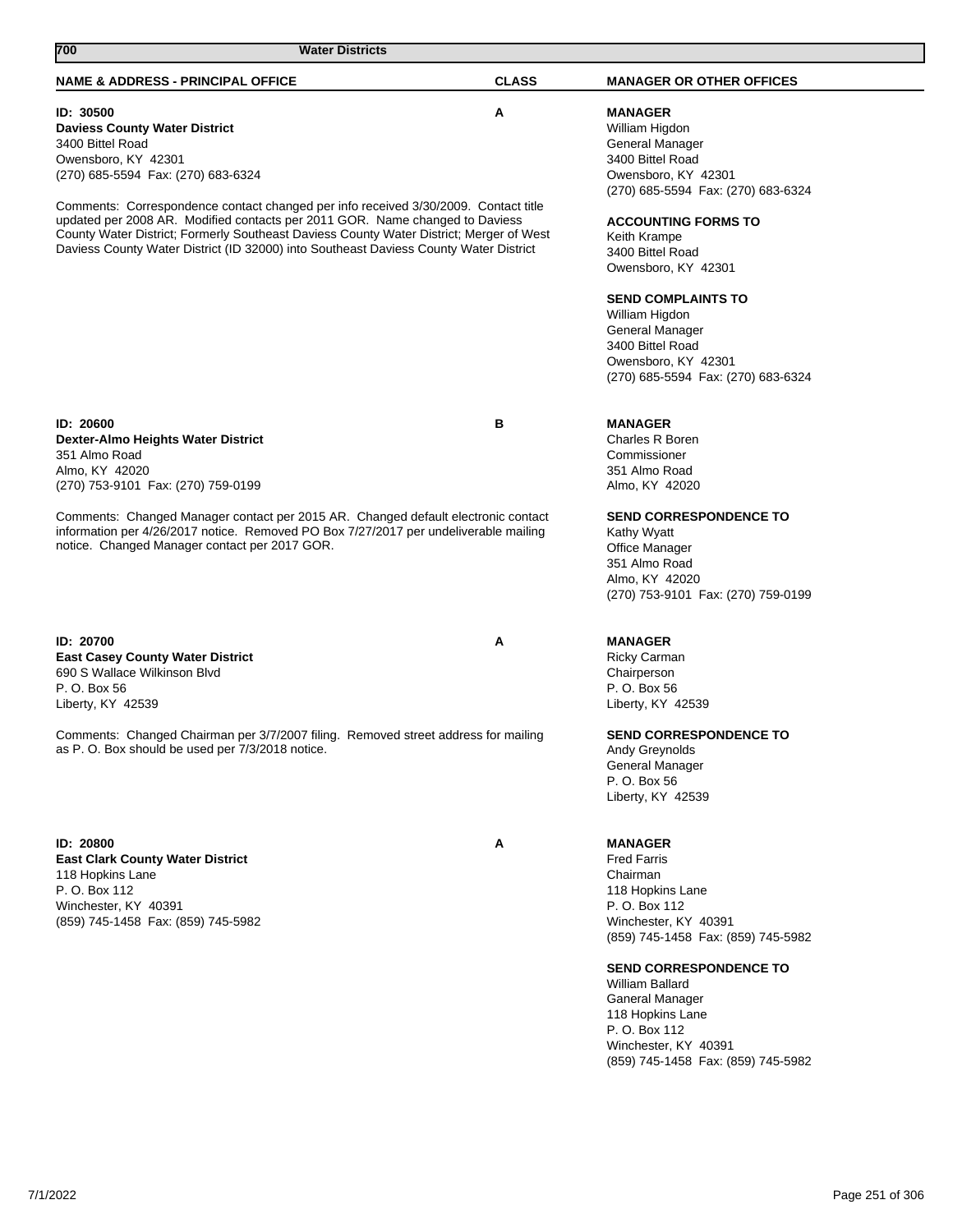| 700<br><b>Water Districts</b>                                                                                                                                                                                                                                                            |              |                                                                                                                                                                                                                                                                                                                                                                                                                          |
|------------------------------------------------------------------------------------------------------------------------------------------------------------------------------------------------------------------------------------------------------------------------------------------|--------------|--------------------------------------------------------------------------------------------------------------------------------------------------------------------------------------------------------------------------------------------------------------------------------------------------------------------------------------------------------------------------------------------------------------------------|
| <b>NAME &amp; ADDRESS - PRINCIPAL OFFICE</b>                                                                                                                                                                                                                                             | <b>CLASS</b> | <b>MANAGER OR OTHER OFFICES</b>                                                                                                                                                                                                                                                                                                                                                                                          |
| ID: 21000<br><b>East Laurel Water District</b><br>1670 Hal Rogers Parkway<br>P. O. Box 726<br>London, KY 40743<br>(606) 878-9420 Fax: (606) 878-9425                                                                                                                                     | Α            | <b>MANAGER</b><br>Douglas Day<br>Chairman<br>P. O. Box 726<br>London, KY 40743<br>(606) 878-9420 Fax: (606) 878-9425                                                                                                                                                                                                                                                                                                     |
| Comments: Changed Correspondence contact per 2011 GOR. Changed Manager<br>contact per 2013 GOR. Changed Manager contact per 2018 AR.                                                                                                                                                     |              | <b>SEND CORRESPONDENCE TO</b><br>Dewayne Lewis<br>Office Manager<br>P. O. Box 726<br>London, KY 40743<br>(606) 878-9420 Fax: (606) 878-9425                                                                                                                                                                                                                                                                              |
| ID: 21100<br>East Logan Water District, Inc.<br>333 S Franklin Street<br>Russellville, KY 42276<br>(270) 717-0991 Fax: (270) 717-0958                                                                                                                                                    | A            | <b>MANAGER</b><br>Linda Alexander<br>Manager<br>333 S Franklin Street<br>Russellville, KY 42276<br>(270) 717-0991 Fax: (270) 717-0958                                                                                                                                                                                                                                                                                    |
| Comments: Changed Manager contact per 2014 AR. Changed address and contact per<br>11/13/2015 notice. Correspondence contact added per 2017 GOR.                                                                                                                                          |              | <b>SEND CORRESPONDENCE TO</b><br>Harris Dockins<br>Chairman<br>333 S Franklin Street<br>Russellville, KY 42276                                                                                                                                                                                                                                                                                                           |
| ID: 21200<br><b>East Pendleton Water District</b><br>601 Woodson Road<br>Falmouth, KY 41040<br>(859) 654-2100 Fax: (859) 654-3144<br>Comments: Removed PO Box per 2009 AR. Changed Manager contact per 2017 GOR.<br>Changed default electronic contact information per 3/17/2020 notice. | Α            | <b>MANAGER</b><br>William Thompson<br>Chairman<br>601 Woodson Road<br>Falmouth, KY 41040<br>(859) 654-2100 Fax: (859) 654-2100<br><b>SEND CORRESPONDENCE TO</b><br>Wayne Lonaker<br>General Manager<br>601 Woodson Road<br>Falmouth, KY 41040<br>(859) 654-2100 Fax: (859) 654-2100                                                                                                                                      |
| ID: 21300<br><b>Edmonson County Water District</b><br>1128 Highway 259N<br>P. O. Box 208<br>Brownsville, KY 42210<br>(270) 597-2165 Fax: (270) 597-2166<br>Comments: Updated Chairman contact per 2008 AR. Changed Accounting contact per<br>2021 GOR filed 3/21/2022.                   | A            | <b>MANAGER</b><br>Jimmy Mills<br>Chairman<br>1128 Highway 259N<br>P. O. Box 208<br>Brownsville, KY 42210<br><b>SEND CORRESPONDENCE TO</b><br><b>Tony Sanders</b><br>General Manager<br>P. O. Box 208<br>Brownsville, KY 42210<br>(270) 597-2165 Fax: (270) 597-2166<br><b>ACCOUNTING FORMS TO</b><br>Latisha Elmore<br><b>Bookkeeper</b><br>P. O. Box 208<br>Brownsville, KY 42210<br>(270) 597-2165 Fax: (270) 597-2166 |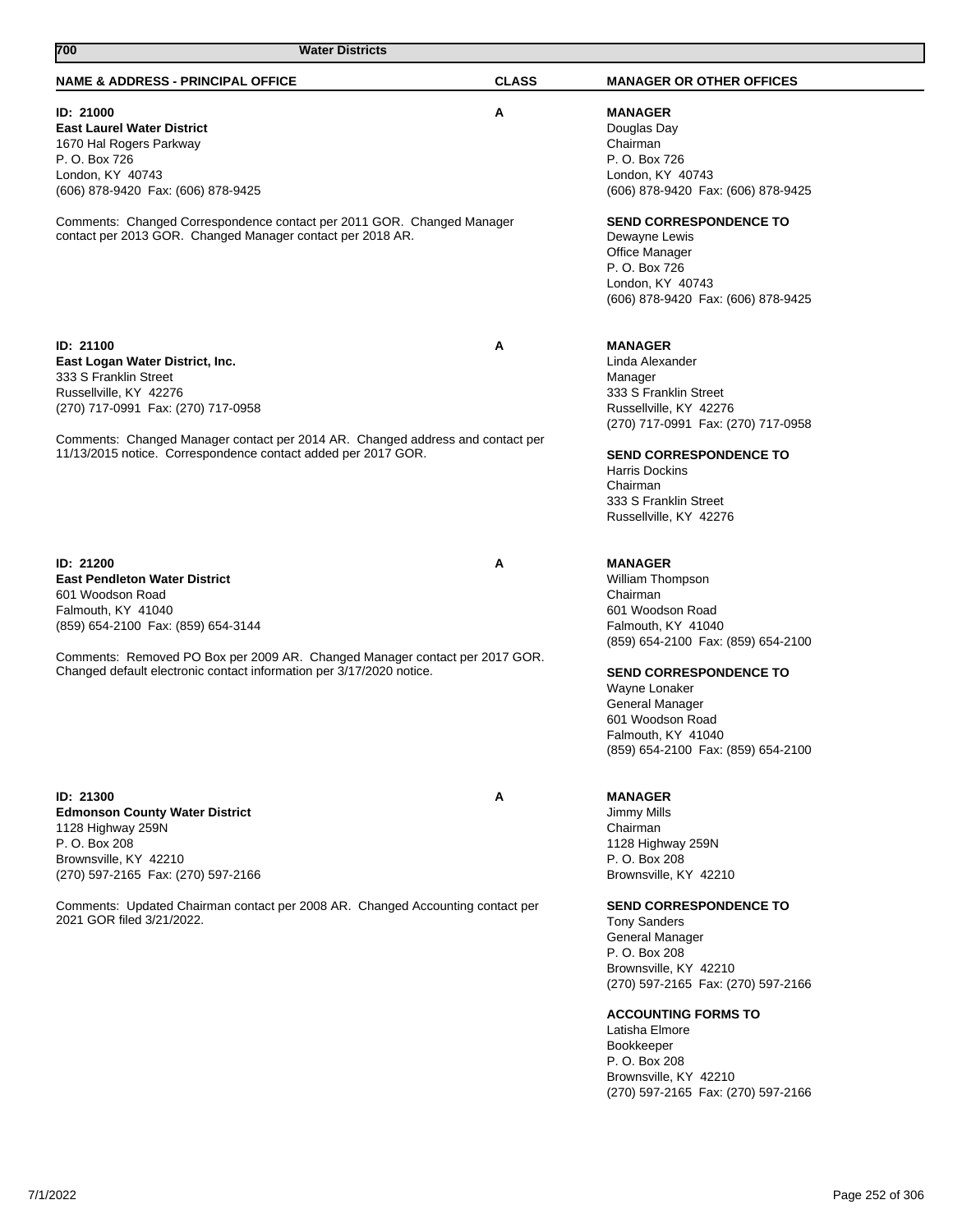| <b>NAME &amp; ADDRESS - PRINCIPAL OFFICE</b>                                                                                                                         | <b>CLASS</b> | <b>MANAGER OR OTHER OFFICES</b>     |
|----------------------------------------------------------------------------------------------------------------------------------------------------------------------|--------------|-------------------------------------|
| <b>Edmonson County Water District Continued</b>                                                                                                                      |              | <b>SEND COMPLAINTS TO</b>           |
|                                                                                                                                                                      |              | <b>Tony Sanders</b>                 |
|                                                                                                                                                                      |              | <b>General Manager</b>              |
|                                                                                                                                                                      |              | P. O. Box 208                       |
|                                                                                                                                                                      |              | Brownsville, KY 42210               |
|                                                                                                                                                                      |              | (270) 597-2165 Fax: (270) 597-2166  |
| ID: 21400                                                                                                                                                            | в            | <b>MANAGER</b>                      |
| <b>Elkhorn Water District</b>                                                                                                                                        |              | <b>Brad Gregory</b>                 |
| 7165 US 127 North                                                                                                                                                    |              | Chairman                            |
| P. O. Box 67                                                                                                                                                         |              | P. O. Box 67                        |
| Frankfort, KY 40602                                                                                                                                                  |              | Frankfort, KY 40602                 |
|                                                                                                                                                                      |              |                                     |
| Comments: Changed physical address and added electronic contact information to                                                                                       |              | <b>SEND CORRESPONDENCE TO</b>       |
| Manager contact per 2016 GOR. Changed default electronic contact information per<br>5/16/2017 notice. Changed Manager and Correspondence contacts per 2021 GOR filed |              | Nancy Sherrow                       |
| 3/24/2022.                                                                                                                                                           |              | <b>Office Manager</b>               |
|                                                                                                                                                                      |              | 7165 US 127 North                   |
|                                                                                                                                                                      |              | P. O. Box 67<br>Frankfort, KY 40602 |
|                                                                                                                                                                      |              |                                     |
|                                                                                                                                                                      |              | <b>ACCOUNTING FORMS TO</b>          |
|                                                                                                                                                                      |              | Andi Breek                          |
|                                                                                                                                                                      |              | 7165 US 127 North<br>P. O. Box 67   |
|                                                                                                                                                                      |              | Frankfort, KY 40602                 |
|                                                                                                                                                                      |              |                                     |
| ID: 21500                                                                                                                                                            | Α            | <b>MANAGER</b>                      |
| <b>Estill County Water District #1</b>                                                                                                                               |              | Robert Johnson                      |
| 76 Cedar Grove Road                                                                                                                                                  |              | Treasurer                           |
| Irvine, KY 40336                                                                                                                                                     |              | 76 Cedar Grove Road                 |
| (606) 723-3795 Fax: (606) 726-9083                                                                                                                                   |              | Irvine, KY 40336                    |
|                                                                                                                                                                      |              | (606) 723-3795 Fax: (606) 726-9083  |
| Comments: Changed Manager contact per 2009 AR. Changed Manager contact per                                                                                           |              |                                     |
| 2011 GOR. Changed Manager contact per 2018 GOR.                                                                                                                      |              | <b>SEND CORRESPONDENCE TO</b>       |
|                                                                                                                                                                      |              | Audrea Miller                       |
|                                                                                                                                                                      |              | General Manager                     |
|                                                                                                                                                                      |              | 76 Cedar Grove Road                 |
|                                                                                                                                                                      |              | Irvine, KY 40336                    |
|                                                                                                                                                                      |              | (606) 723-3795 Fax: (606) 726-9083  |
| ID: 21700                                                                                                                                                            | A            | <b>MANAGER</b>                      |
| <b>Farmdale Water District</b>                                                                                                                                       |              | <b>Clifford Toles</b>               |
| 100 Highwood Drive, Route 8                                                                                                                                          |              | Chairman                            |
| Frankfort, KY 40601                                                                                                                                                  |              | 55 Boone Creek Estates Road         |
| (502) 223-3562 Fax: (502) 352-2990                                                                                                                                   |              | Frankfort, KY 40601                 |
|                                                                                                                                                                      |              | (502) 223-3562 Fax: (502) 352-2990  |
| Comments: Manager contact modified per 2009 AR for Chairman and address. Added<br>Correspondence contact and changed default per 2011 GOR.                           |              | <b>SEND CORRESPONDENCE TO</b>       |
|                                                                                                                                                                      |              | Jan Sanders                         |
|                                                                                                                                                                      |              | Office Manager                      |
|                                                                                                                                                                      |              | 100 Highwood Drive, Route 8         |
|                                                                                                                                                                      |              | Frankfort, KY 40601                 |
|                                                                                                                                                                      |              | (502) 223-3562 Fax: (502) 352-2990  |
|                                                                                                                                                                      |              |                                     |
| <b>ID: 21800</b>                                                                                                                                                     | В            | <b>MANAGER</b>                      |
| <b>Fountain Run Water District #1</b>                                                                                                                                |              | Joe Cornwell                        |
| 226 Main Street<br>P.O. Box 118                                                                                                                                      |              | Chairperson<br>1220 Brownsford Road |
| Fountain Run, KY 42133                                                                                                                                               |              | Fountain Run, KY 42133              |
| (270) 434-4080 Fax: (270) 434-4081                                                                                                                                   |              |                                     |
|                                                                                                                                                                      |              |                                     |

**700 Water Districts**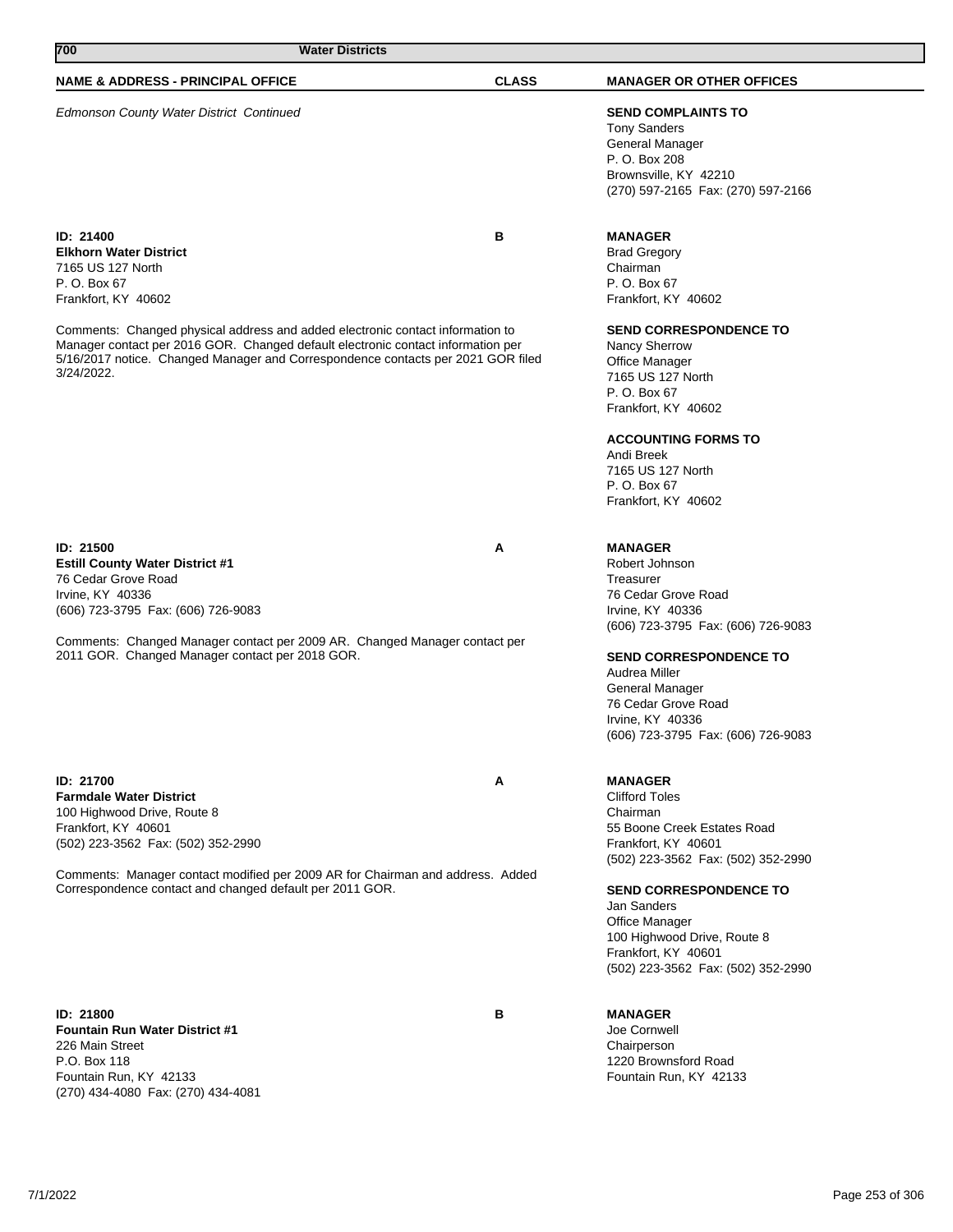| 700                                                                                                                                                                                                                                                                                                                                                                                                                               | <b>Water Districts</b> |                                                                                                                                                                                                                                                                                                                                                                                       |
|-----------------------------------------------------------------------------------------------------------------------------------------------------------------------------------------------------------------------------------------------------------------------------------------------------------------------------------------------------------------------------------------------------------------------------------|------------------------|---------------------------------------------------------------------------------------------------------------------------------------------------------------------------------------------------------------------------------------------------------------------------------------------------------------------------------------------------------------------------------------|
| <b>NAME &amp; ADDRESS - PRINCIPAL OFFICE</b>                                                                                                                                                                                                                                                                                                                                                                                      | <b>CLASS</b>           | <b>MANAGER OR OTHER OFFICES</b>                                                                                                                                                                                                                                                                                                                                                       |
| Fountain Run Water District #1 Continued<br>Comments: Changed PO Box from 116 to 118 per filing of 12/10/2007. Chairman contact<br>info updated per 2008 AR.                                                                                                                                                                                                                                                                      |                        | <b>SEND CORRESPONDENCE TO</b><br>Louise Veach<br>Office Manager<br>226 Main Street<br>P.O. Box 118<br>Fountain Run, KY 42133<br>(270) 434-4080 Fax: (270) 434-4081                                                                                                                                                                                                                    |
| ID: 21850<br><b>Gallatin County Water District</b><br>4500 Highway 455<br>Sparta, KY 41086<br>(859) 643-5200 Fax: (859) 567-7928                                                                                                                                                                                                                                                                                                  | Α                      | <b>MANAGER</b><br>Vic Satchwell<br>Chairman<br>4500 Highway 455<br>Sparta, KY 41086<br>(859) 643-5200 Fax: (859) 567-7928<br><b>SEND CORRESPONDENCE TO</b><br>Tammy Hendren<br><b>Office Manager</b><br>4500 Highway 455<br>Sparta, KY 41086<br>(859) 643-5200 Fax: (859) 643-5222<br><b>SEND COMPLAINTS TO</b><br>Tammy Hendren<br>Secretary<br>4500 Highway 455<br>Sparta, KY 41086 |
| ID: 21900<br>Garrison-Quincy-Ky-O-Heights Water District<br>279 Robins Lane<br>P. O. Box 279<br>Garrison, KY 41141<br>(606) 757-4898 Fax: (606) 757-9508<br>Comments: Added street address per 12/7/2007 letter. Added Accounting contact per<br>2016 GOR. Changed physical street address per 2017 GOR. Changed Manager contact<br>per 2018 AR. Changed Manager contact and deleted Correspondence contact per<br>3/15/2022 GOR. | в                      | <b>MANAGER</b><br><b>Trent Underwood</b><br>Manager<br>279 Robins Lane<br>P. O. Box 279<br>Garrison, KY 41141<br>(606) 757-4898 Fax: (606) 757-9508<br><b>ACCOUNTING FORMS TO</b><br>Andrea Johnson<br><b>District Finance Officer</b><br>279 Robins Lane<br>P. O. Box 279<br>Garrison, KY 41141<br>(606) 757-4898 Fax: (606) 757-9508                                                |
| ID: 7001200<br><b>Graves County Water District</b><br>P. O. Box 329<br>301 East Broadway<br>Mayfield, KY 42066                                                                                                                                                                                                                                                                                                                    | A                      | <b>MANAGER</b><br>Joey Morrow<br>Chairman<br>P. O. Box 329<br>Mayfield, KY 42066                                                                                                                                                                                                                                                                                                      |

Comments: Established 10/20/2008 per confirmation of Adoption Notice submitted 9/8/2008. Formerly Consumers Water District, Fancy Farm Water District, Hardeman Water District, and South Graves County Water District (merge approved per 5/21/2008 Order in Case 2007-00496 with conditions). Hickory Water District merged per Order of

**ID: 22000 A Grayson County Water District** 21 Shull White Road P. O. Box 217 Leitchfield, KY 42754 (270) 259-2917 Fax: (230) 200-4302

Manager 21 Shull White Road

**MANAGER** Kevin Shaw

Belva Wilkerson P. O. Box 329 301 East Broadway Mayfield, KY 42066

**ACCOUNTING FORMS TO**

P. O. Box 217 Leitchfield, KY 42754 (270) 259-2917 Fax: (230) 200-4302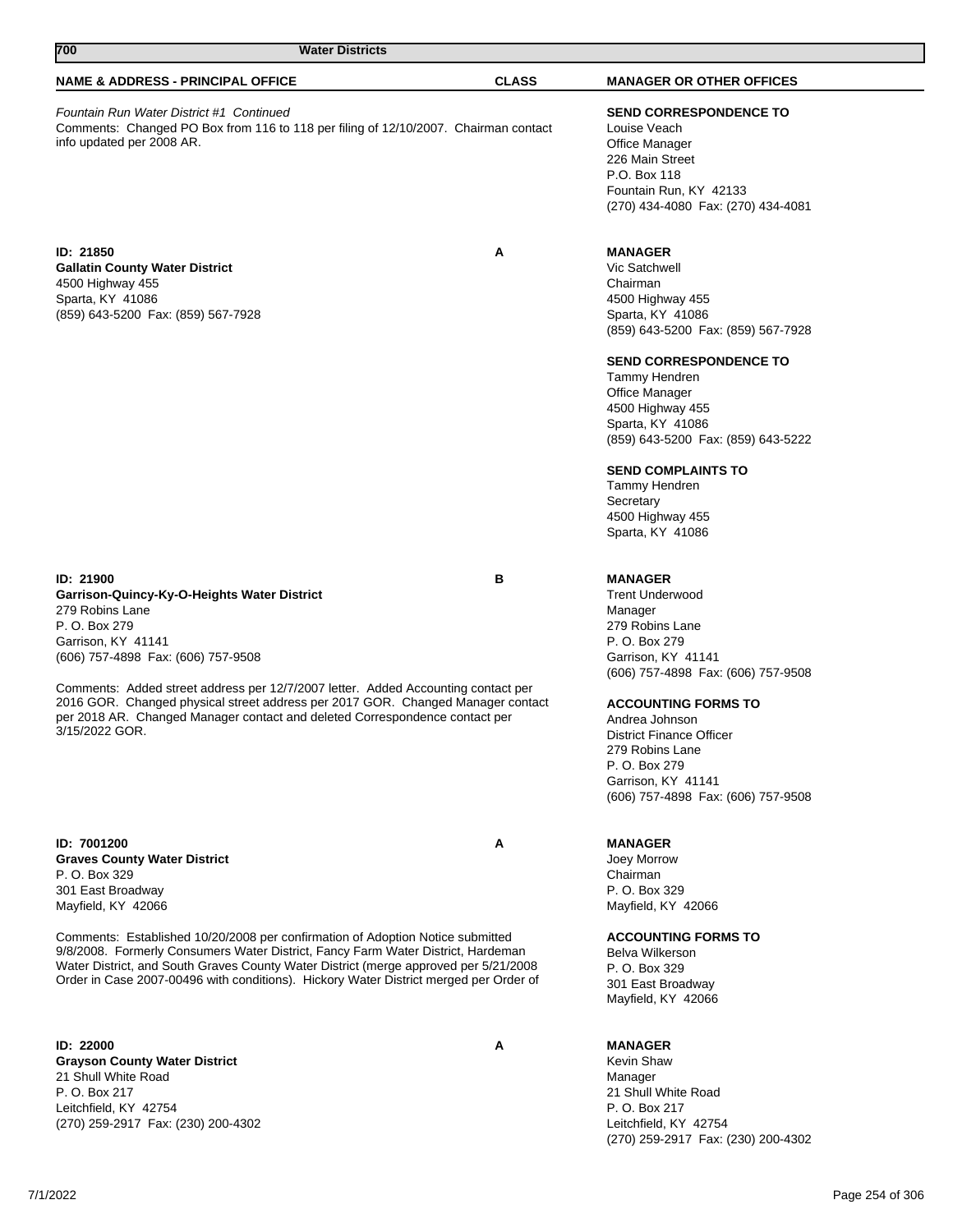| 700                                                                                                                                                                                                                                                                                                                                                                                                                                                                   | <b>Water Districts</b> |              |                                                                                                                                                                                                                                                                                                 |
|-----------------------------------------------------------------------------------------------------------------------------------------------------------------------------------------------------------------------------------------------------------------------------------------------------------------------------------------------------------------------------------------------------------------------------------------------------------------------|------------------------|--------------|-------------------------------------------------------------------------------------------------------------------------------------------------------------------------------------------------------------------------------------------------------------------------------------------------|
| <b>NAME &amp; ADDRESS - PRINCIPAL OFFICE</b>                                                                                                                                                                                                                                                                                                                                                                                                                          |                        | <b>CLASS</b> | <b>MANAGER OR OTHER OFFICES</b>                                                                                                                                                                                                                                                                 |
| Grayson County Water District Continued<br>Comments: Address updated per 2017 GOR and AR. Unable to issue notices to prior<br>default electronic contact information; undeliverable and suspected as spam; Changed<br>default electronic contact information per 2018 GOR.                                                                                                                                                                                            |                        |              | <b>ACCOUNTING FORMS TO</b><br>Kyle Cannon<br>Assistant Manager<br>21 Shull White Road<br>P. O. Box 217<br>Leitchfield, KY 42754<br>(270) 259-2917 Fax: (270) 200-4302<br><b>SEND COMPLAINTS TO</b><br>Kevin Shaw<br>Manager<br>21 Shull White Road<br>P. O. Box 217<br>Leitchfield, KY 42754    |
| ID: 22200<br><b>Green River Valley Water District</b><br>1180 E Main Street<br>P. O. Box 460<br>Horse Cave, KY 42749<br>(270) 786-2134 Fax: (270) 786-5261<br>Comments: Changed address, phone and fax per 10/26/2015 notice. Added Manager<br>contact per 2016 AR.                                                                                                                                                                                                   |                        | A            | <b>MANAGER</b><br>Phillip Doyle<br>Chairman<br>P. O. Box 460<br>Horse Cave, 42749<br>(270) 786-2134 Fax: (270) 786-5261<br><b>SEND CORRESPONDENCE TO</b><br>David Paige<br>General Manager<br>P. O. Box 460<br>Horse Cave, KY 42749<br>(270) 786-2134 Fax: (270) 786-5261                       |
| <b>ID: 22300</b><br><b>Green-Taylor Water District</b><br>250 Industrial Park Road<br>P. O. Box 168<br>Greensburg, KY 42743<br>(270) 932-4947 Fax: (270) 932-7036<br>Comments: Added Correspondence contact and changed default per 2015 GOR.<br>Changed Correspondence contact per 2017 GOR. Changed Manager contact per 2017<br>AR. Removed Correspondence contact per 9/4/2019 notice. Changed default and added<br>Correspondence contact 5/19/2020 per 2019 GOR. |                        | A            | <b>MANAGER</b><br>Ken Ferguson<br>Chairman<br>250 Industrial Park Road<br>P. O. Box 168<br>Greensburg, KY 42743<br>(270) 932-4947 Fax: (270) 932-7036<br><b>SEND CORRESPONDENCE TO</b><br>Andrew Tucker<br>General Manager<br>250 Industrial Park Road<br>P. O. Box 168<br>Greensburg, KY 42743 |
| ID: 22500<br>Hardin County Water District #1<br>1400 Rogersville Road<br>Radcliff, KY 40159-0489<br>(270) 352-4280 Fax: (270) 352-3055<br>Comments: Telephone number updated per 2009 AR submitted 3/31/2010. Changed<br>default electronic contact information and Manager contact per 5/2/2018 notice.                                                                                                                                                              |                        | Α            | <b>MANAGER</b><br>Stephen Hogan<br>General Manager<br>1400 Rogersville Road<br>Radcliff, KY 40159-0489<br>(270) 351-3222 Fax: (270) 352-3055                                                                                                                                                    |
| ID: 22600<br>Hardin County Water District #2                                                                                                                                                                                                                                                                                                                                                                                                                          |                        | Α            | <b>MANAGER</b><br>Michael Bell                                                                                                                                                                                                                                                                  |

**Hardin County Water District #2** 1951 West Park Road P. O. Box 970 Elizabethtown, KY 42702-0970 (270) 737-1056 Fax: (270) 737-2301

Chairman P. O. Box 970 Elizabethtown, KY 42702-0970 (270) 737-1056 Fax: (270) 737-2301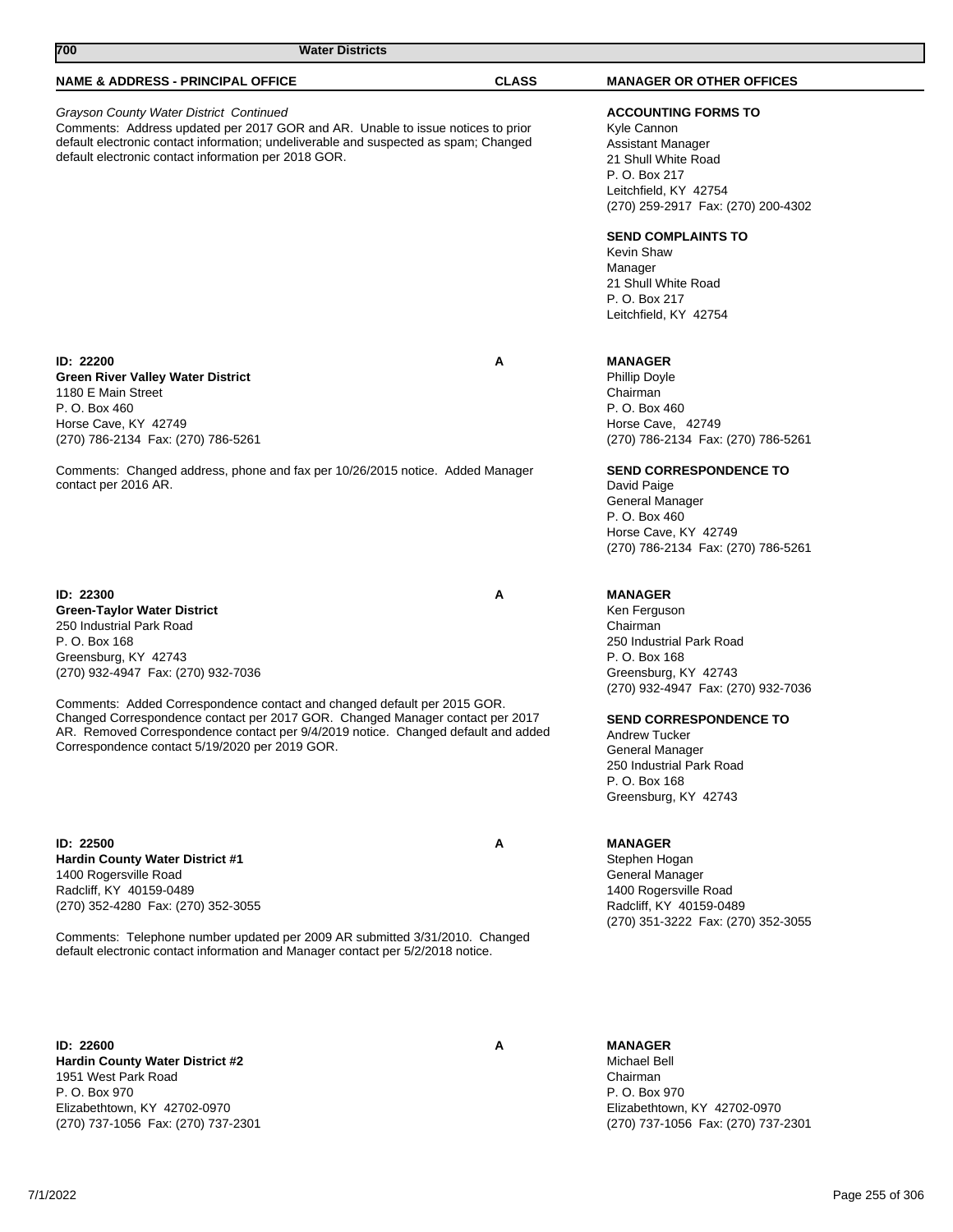| 700<br><b>Water Districts</b>                                                                                                                                                                                                                                                                                                                                                  |              |                                                                                                                                                                                                                                                                                                      |
|--------------------------------------------------------------------------------------------------------------------------------------------------------------------------------------------------------------------------------------------------------------------------------------------------------------------------------------------------------------------------------|--------------|------------------------------------------------------------------------------------------------------------------------------------------------------------------------------------------------------------------------------------------------------------------------------------------------------|
| <b>NAME &amp; ADDRESS - PRINCIPAL OFFICE</b>                                                                                                                                                                                                                                                                                                                                   | <b>CLASS</b> | <b>MANAGER OR OTHER OFFICES</b>                                                                                                                                                                                                                                                                      |
| Hardin County Water District #2 Continued<br>Comments: Added physical street address, Manager contact title, and updated<br>Correspondence contact per 2008 AR. Added Accounting contact per 2013 GOR.<br>Changed default electronic contact information and Correspondence contact per<br>10/31/2019 notice. Changed default contact information per 1/3/2020 notice. Changed |              | <b>SEND CORRESPONDENCE TO</b><br>Shaun Youravich<br><b>General Manager</b><br>P. O. Box 970<br>Elizabethtown, KY 42702-0970<br>(270) 737-1056 Fax: (270) 737-2301<br><b>ACCOUNTING FORMS TO</b><br>Mandy Isham<br>Accountant<br>1951 West Park Road<br>P. O. Box 970<br>Elizabethtown, KY 42702-0970 |
| ID: 22700<br><b>Henderson County Water District</b><br>655 South Main Street<br>P. O. Box 655                                                                                                                                                                                                                                                                                  | A            | <b>MANAGER</b><br>David Spainhoward<br>Chairperson<br>655 South Main Street                                                                                                                                                                                                                          |
| Henderson, KY 42419-0655<br>(270) 826-9802 Fax: (270) 826-9808                                                                                                                                                                                                                                                                                                                 |              | P. O. Box 655<br>Henderson, KY 42419-0655<br>(270) 826-9802 Fax: (270) 826-9808                                                                                                                                                                                                                      |
| Comments: Changed Correspondence contact per 8/21/2013 notice. Changed default<br>contact information after returned mailing 1/2/2020. Returned electronic mailing<br>3/16/2020; obtaining new information asap. Entered default electronic contact information<br>per 3/17/2020 feedback.                                                                                     |              | <b>SEND CORRESPONDENCE TO</b><br>Peter R Conrad<br>Superintendent<br>655 South Main Street<br>P. O. Box 655<br>Henderson, KY 42419-0655<br>(270) 826-9802 Fax: (270) 826-9808                                                                                                                        |
| ID: 23000<br>Henry County Water District #2<br>8955 Main Street<br>P. O. Box 219                                                                                                                                                                                                                                                                                               | Α            | <b>MANAGER</b><br>Dale Jennings<br>Chairperson<br>P. O. Box 219                                                                                                                                                                                                                                      |
| Campbellsburg, KY 40011<br>(502) 532-6279 Fax: (502) 532-0027                                                                                                                                                                                                                                                                                                                  |              | Campbellsburg, KY 40011<br>(502) 947-5254 Fax: (502) 532-0027                                                                                                                                                                                                                                        |
| Comments: Replaced Lynda Wilson with James Simpson as Correspondence contact per<br>3/27/2008 notice. Address changed for Manager contact per 6/17/2008 correspondence<br>from PSC Consumer Services after returned mailing. Default electronic contact<br>information and Correspondence contact changed per 3/14/2017 notice.                                                |              | <b>SEND CORRESPONDENCE TO</b><br>Keith Morris<br>COO<br>8955 Main Street<br>P. O. Box 219<br>Campbellsburg, KY 40011<br>(502) 532-6280 Fax: (502) 532-0027                                                                                                                                           |
| ID: 23300<br><b>Hyden-Leslie County Water District</b><br>356 Wendover Road                                                                                                                                                                                                                                                                                                    | Α            | <b>MANAGER</b><br><b>Augustus Roberts</b><br>Chairman                                                                                                                                                                                                                                                |

356 Wendover Road Hyden, KY 41749 (606) 672-2791 Fax: (606) 672-7510

**ID: 23400 A Jessamine County Water District #1** 2225 Lexington Road Nicholasville, KY 40356-9702 (859) 885-9314 Fax: (859) 881-3814

Comments: Modified address per 2009 AR. Changed Manager contact per 2014 AR. Changed mailing address per 2015 AR and GOR. Changed Correspondence contact per 2017 GOR.

## **MANAGER**

L. J. Turner Manager

356 Wendover Road Hyden, KY 41749

356 Wendover Road Hyden, KY 41749

(606) 672-2791 Fax: (606) 672-7510

(606) 672-2791 Fax: (606) 672-7510

**SEND CORRESPONDENCE TO**

Carl Waits Chairman 2225 Lexington Road Nicholasville, KY 40356-9702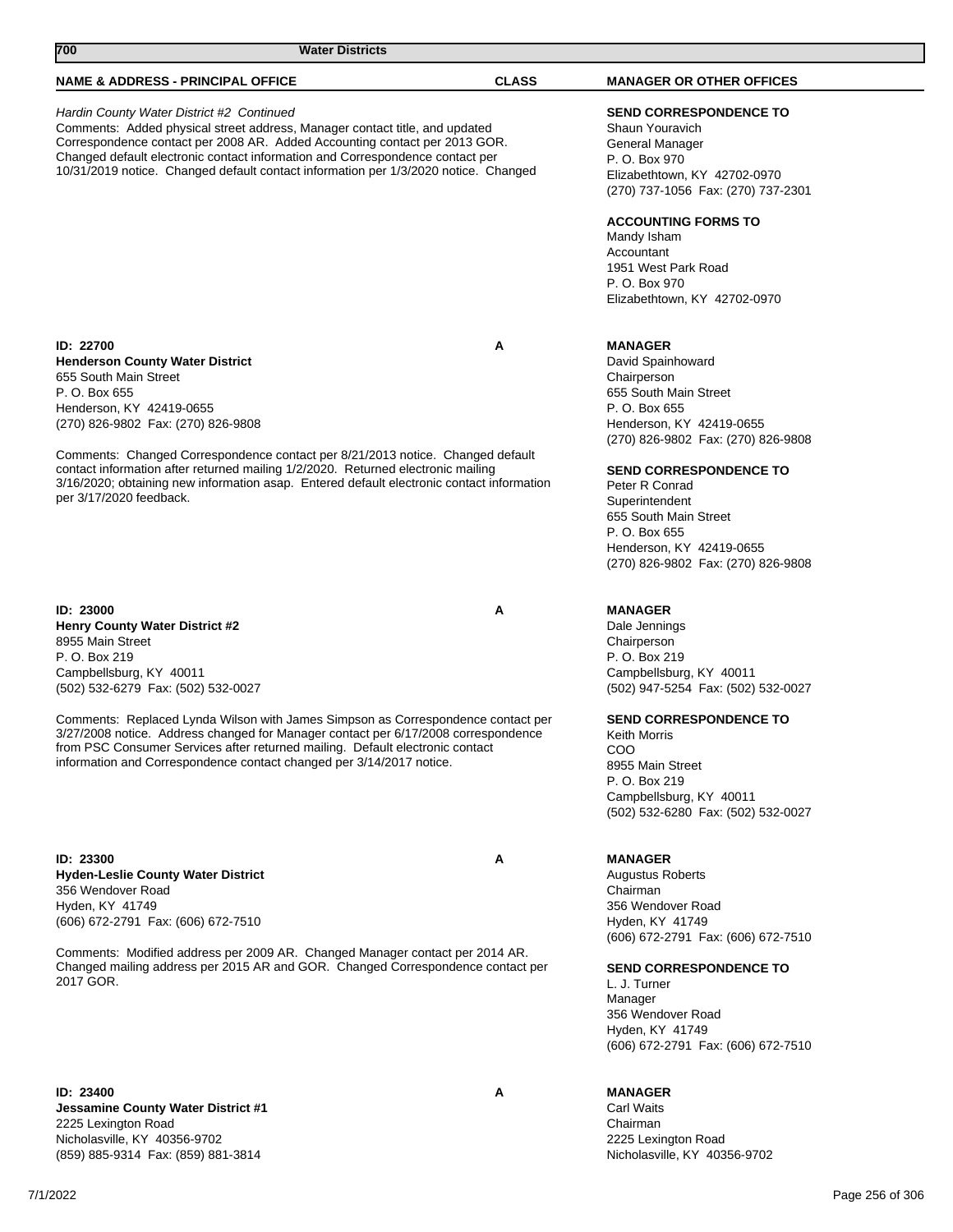| 700<br><b>Water Districts</b>                                                                                                                                                                                                                                                                                                                                           |                                                                                                                                                                                                                                                                                       |  |
|-------------------------------------------------------------------------------------------------------------------------------------------------------------------------------------------------------------------------------------------------------------------------------------------------------------------------------------------------------------------------|---------------------------------------------------------------------------------------------------------------------------------------------------------------------------------------------------------------------------------------------------------------------------------------|--|
| <b>NAME &amp; ADDRESS - PRINCIPAL OFFICE</b>                                                                                                                                                                                                                                                                                                                            | <b>CLASS</b><br><b>MANAGER OR OTHER OFFICES</b>                                                                                                                                                                                                                                       |  |
| Jessamine County Water District #1 Continued<br>Comments: Address updated per 2008 AR. Correspondence contact changed per<br>6/22/2011 notice. Changed default electronic contact information per undeliverable notice<br>on 6/12/2018 to prior contact. Added Accounting contact per 2018 AR. Changed<br>Accounting contact per 2019 AR.                               | <b>SEND CORRESPONDENCE TO</b><br>Karen Lee<br>Office Manager<br>2225 Lexington Road<br>Nicholasville, KY 40356-9702<br>(859) 885-9314 Fax: (859) 881-3814                                                                                                                             |  |
|                                                                                                                                                                                                                                                                                                                                                                         | <b>ACCOUNTING FORMS TO</b><br>Lisa Teater<br><b>Bookkeeper</b><br>2225 Lexington Road<br>Nicholasville, KY 40356-9702                                                                                                                                                                 |  |
| ID: 24300<br>Jessamine-South Elkhorn Water District<br>802 S Main Street<br>P. O. Box 731<br>Nicholasville, KY 40356<br>(859) 881-0589 Fax: (859) 881-5080                                                                                                                                                                                                              | A<br><b>MANAGER</b><br>L. Nick Strong<br>Chairperson<br>802 S Main Street<br>Nicholasville, KY 40356<br>(859) 881-0589 Fax: (859) 881-5080                                                                                                                                            |  |
| Comments: Now multi-service per 1/28/2008 filing. Added new physical address per<br>12/11/2008 notice. Changed Correspondence contact per update provided on 6/29/2016.<br>Default Regulatory email updated per 2017 GOR and AR. Changed default email address<br>per 1/8/2019 phone inquiry related to a case. Changed Correspondence contact per 2018                 | <b>SEND CORRESPONDENCE TO</b><br><b>Richard Decker</b><br>Superintendent<br>802 S Main Street<br>P. O. Box 731<br>Nicholasville, KY 40356<br>(859) 881-0589 Fax: (859) 881-5080                                                                                                       |  |
|                                                                                                                                                                                                                                                                                                                                                                         | <b>ACCOUNTING FORMS TO</b><br>Kim Miller<br><b>Bookkeeper</b><br>P. O. Box 731<br>Nicholasville, KY 40356<br>(859) 881-0589 Fax: (859) 881-5080                                                                                                                                       |  |
| ID: 23550<br>Jonathan Creek Water District<br>7564 U. S. Highway 68E<br>P. O. Box 414<br>Benton, KY 42025<br>(270) 354-8474 Fax: (270) 354-9176<br>Comments: Modified Manager contact title per 2008 AR. Manager contact changed per<br>2014 AR. Added Correspondence contact and change general default per 2017 GOR.<br>Changed Manager contact per 7/16/2018 notice. | <b>MANAGER</b><br>Α<br>Jeff O'Bryan<br>Chairman<br>7564 U.S. Highway 68E<br>P. O. Box 414<br>Benton, KY 42025<br>(270) 354-8474 Fax: (270) 354-9176<br><b>SEND CORRESPONDENCE TO</b><br>David Lovett<br>Superintendent<br>7564 U. S. Highway 68E<br>P. O. Box 414<br>Benton, KY 42025 |  |
| ID: 19400<br>Knott County Water & Sewer District<br>7777 Big Branch Road<br>Vicco, KY 41773<br>(606) 642-3582 Fax: (606) 642-3770<br>Comments: Formerly Caney Creek Water & Sewer District per 12/26/2000 letter.<br>Changed address per company 11/18/2010. Changed default electronic contact                                                                         | Α<br><b>MANAGER</b><br><b>Jared Salmons</b><br>General Manager<br>7777 Big Branch Road<br>Vicco, KY 41773<br>(606) 642-3582 Fax: (606) 642-3770<br><b>ACCOUNTING FORMS TO</b>                                                                                                         |  |
| information and Accounting contact per 10/19/2017 notice. Changed Manager contact per                                                                                                                                                                                                                                                                                   | Kyle Smith                                                                                                                                                                                                                                                                            |  |

CFO 7777 Big Branch Road Vicco, KY 41773 (606) 642-3582 Fax: (606) 642-3770

KPSC DOI 7/22/2019. Deleted Manager contact per 2019 AR. Changed default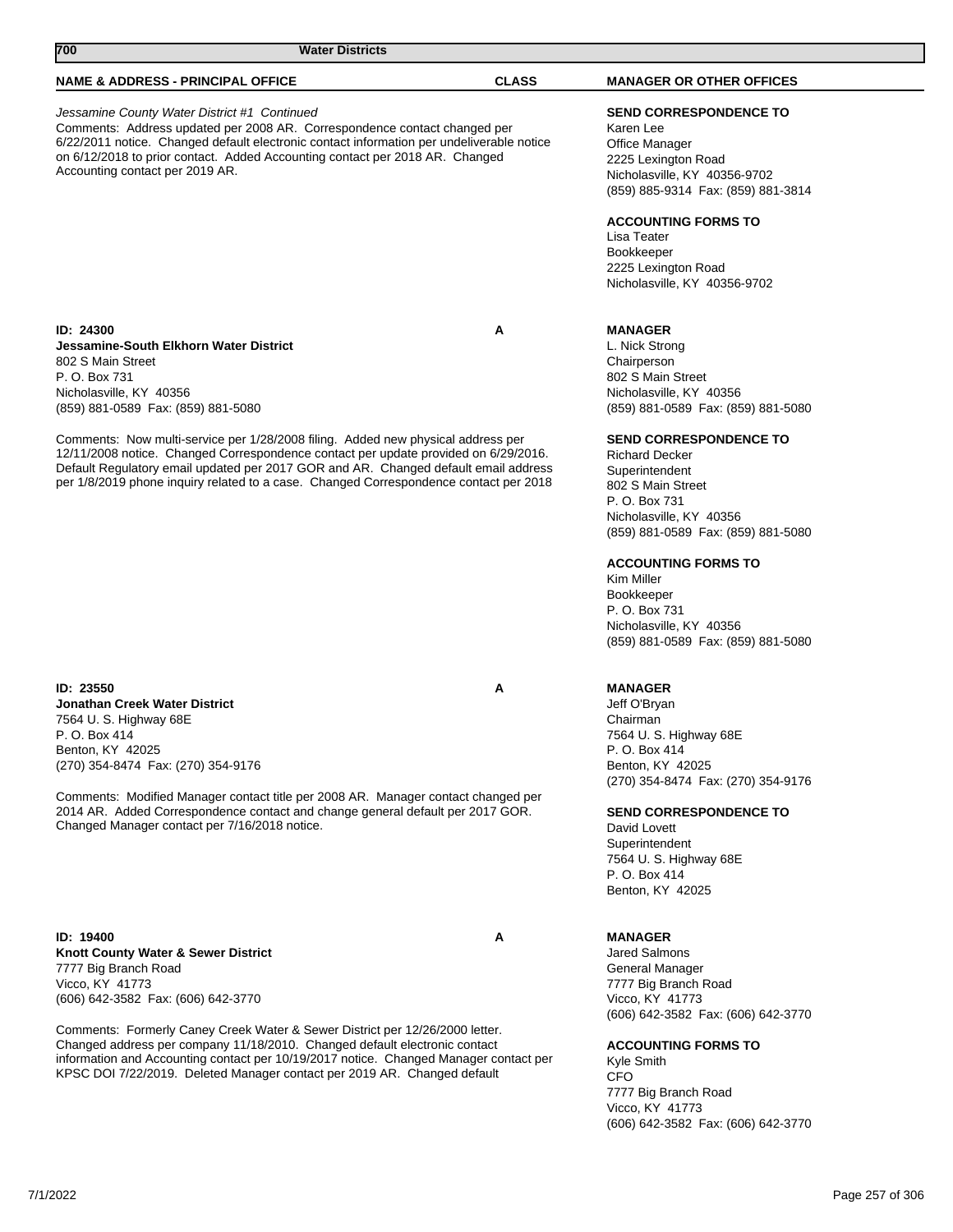| 700<br><b>Water Districts</b>                                                                                                                                                                                                                                                                                                                                                                                                                                             |              |                                                                                                                                                                                                                                                                                                                   |
|---------------------------------------------------------------------------------------------------------------------------------------------------------------------------------------------------------------------------------------------------------------------------------------------------------------------------------------------------------------------------------------------------------------------------------------------------------------------------|--------------|-------------------------------------------------------------------------------------------------------------------------------------------------------------------------------------------------------------------------------------------------------------------------------------------------------------------|
| <b>NAME &amp; ADDRESS - PRINCIPAL OFFICE</b>                                                                                                                                                                                                                                                                                                                                                                                                                              | <b>CLASS</b> | <b>MANAGER OR OTHER OFFICES</b>                                                                                                                                                                                                                                                                                   |
| ID: 7001000<br><b>Knox County Utility Commission</b><br>1905 Highway 930<br>Barbourville, KY 40906<br>(606) 546-5300 Fax: (606) 546-3099<br>Comments: Updated Manager record per 2009 AR. Added Correspondence contact per<br>2011 GOR. Changed mailing address per 12/4/2012 notice. Correspondence Contact<br>updated per 2017 GOR. Changed Manager contact per 8/1/2019 notice.                                                                                        | Α            | <b>MANAGER</b><br>Sam Watts<br>Chairman<br>P. O. Box 1630<br>Barbourville, KY 40906<br>(606) 546-5300 Fax: (606) 546-5300<br><b>SEND CORRESPONDENCE TO</b><br><b>Michelle Stewart</b><br>Office Manager<br>P. O. Box 1630<br>Barbourville, KY 40906<br>(606) 546-5300 Fax: (606) 546-3099                         |
| ID: 24000<br>Larue County Water District #1<br>6215 L & N Turnpike<br>Buffalo, KY 42716<br>(270) 325-3242 Fax: (270) 325-3243<br>Comments: Added Correspondence contact and changed default per 2011 AR. Changed<br>Correspondence contact per 2018 GOR.                                                                                                                                                                                                                  | Α            | <b>MANAGER</b><br>John Detre<br>Chairman<br>6215 L & N Turnpike<br>Buffalo, KY 42716<br>(270) 325-3242 Fax: (270) 325-3243<br><b>SEND CORRESPONDENCE TO</b><br><b>Tim Bartley</b><br>General Manager<br>6215 L & N Turnpike<br>Buffalo, KY 42716<br>(270) 325-3242 Fax: (270) 325-3243                            |
| ID: 24100<br><b>Laurel County Water District #2</b><br>3910 South Laurel Road<br>London, KY 40744<br>(606) 878-2494 Fax: (606) 878-2448<br>Comments: Modified Manager contact per 2008 AR. Added Accounting contact per 2012<br>GOR. Changed Manager contact per 10/16/2017 notice. Changed default electronic<br>contact information, Manager and Correspondence contacts per 2018 GOR and<br>3/29/2019 Info Form. Changed Manager contact per 2021 GOR filed 3/30/2022. | Α            | <b>MANAGER</b><br><b>Kenneth Finley</b><br>Chairman<br>3910 South Laurel Road<br>London, KY 40744<br>(606) 878-2494 Fax: (606) 878-2448<br><b>SEND CORRESPONDENCE TO</b><br>Wanda Simons Smith<br>Office Manager / Accountant<br>3910 South Laurel Road<br>London, KY 40744<br>(606) 878-2494 Fax: (606) 878-2448 |
| ID: 24200<br><b>Ledbetter Water District</b><br>1483 US Highway 60W<br>P. O. Box 123<br>Ledbetter, KY 42058-0123<br>(270) 898-3236 Fax: (270) 898-3496<br>Comments: Contacts changed per 2007 AR. Changed Manager contact per 7/15/2020<br>notice.                                                                                                                                                                                                                        | в            | <b>MANAGER</b><br>Alan Fox<br>Manager<br>P. O. Box 123<br>Ledbetter, KY 42058-0123<br>(270) 898-3236 Fax: (270) 898-3496<br><b>SEND CORRESPONDENCE TO</b><br>Paula Malone<br>Office Manager<br>P. O. Box 123<br>Ledbetter, KY 42058<br>(270) 898-3236 Fax: (270) 898-3496                                         |
| ID: 7000300<br><b>Letcher County Water and Sewer District</b><br>3443 US 119 North<br>Mayking, KY 41837<br>(606) 633-8550 Fax: (606) 633-8550                                                                                                                                                                                                                                                                                                                             | Α            | <b>MANAGER</b><br><b>Bernard Watts</b><br>Chairman<br>3443 US 119 North<br>Mayking, KY 41837                                                                                                                                                                                                                      |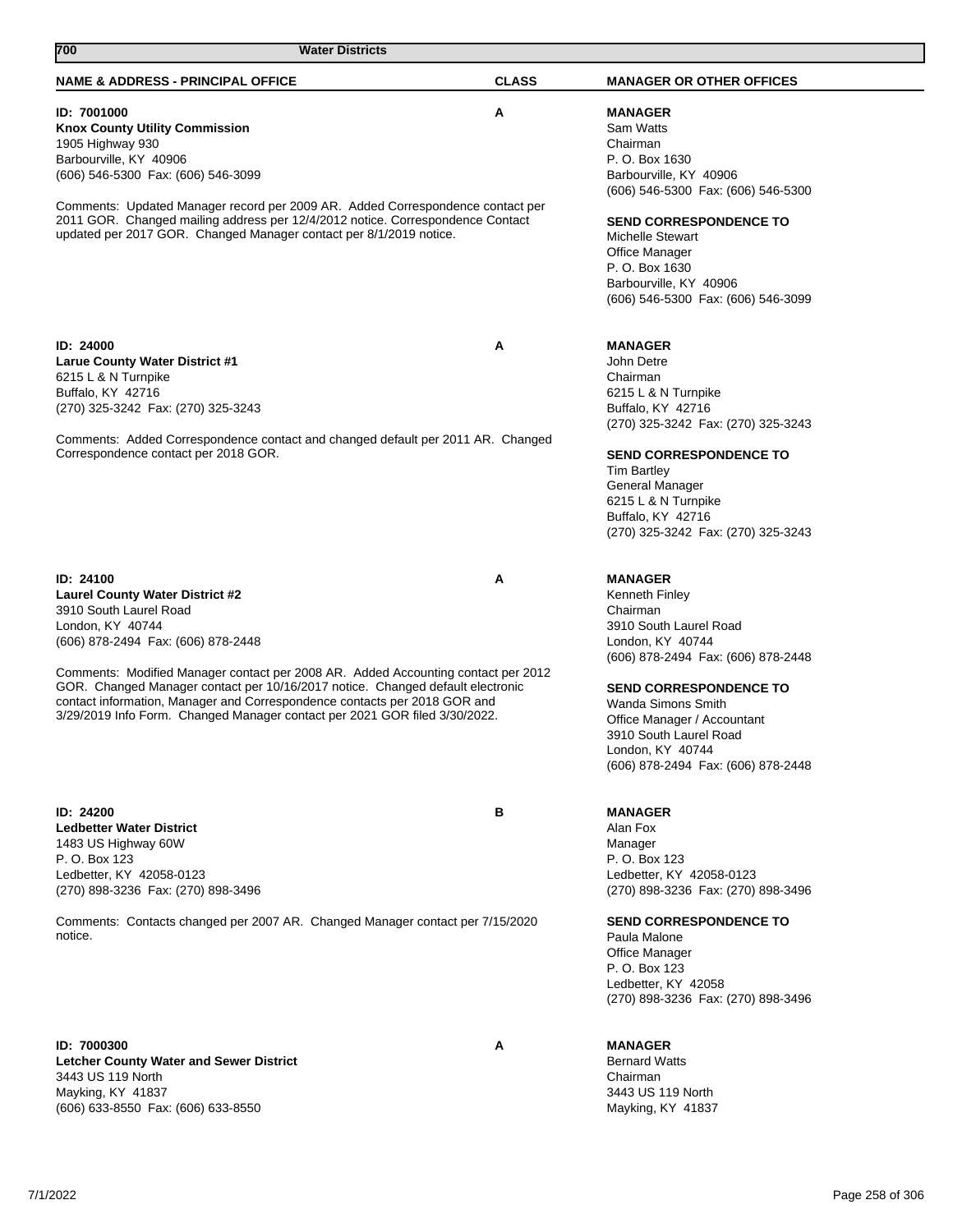| 700<br><b>Water Districts</b>                                                                                                                                                                                                                                                                                                                                                                                   |              |                                                                                                                                                          |
|-----------------------------------------------------------------------------------------------------------------------------------------------------------------------------------------------------------------------------------------------------------------------------------------------------------------------------------------------------------------------------------------------------------------|--------------|----------------------------------------------------------------------------------------------------------------------------------------------------------|
| <b>NAME &amp; ADDRESS - PRINCIPAL OFFICE</b>                                                                                                                                                                                                                                                                                                                                                                    | <b>CLASS</b> | <b>MANAGER OR OTHER OFFICES</b>                                                                                                                          |
| Letcher County Water and Sewer District Continued<br>Comments: Contact information changed per 8/20/2007 email. Contact and phone<br>changed per 9/9/2008 correspondence. Contacts updated per 5/8/2009 notice. Modified<br>contacts per 2010 AR. Removed PO Box after returned mailing 10/3/2011. Changed<br>default per 2012 GOR. Changed contacts per 2013 GOR. Changed default electronic                   |              | <b>SEND CORRESPONDENCE TO</b><br>Mark Lewis<br>General Manager<br>3443 US 119 North<br>Mayking, KY 41837<br>(606) 633-8550 Fax: (606) 633-8550           |
|                                                                                                                                                                                                                                                                                                                                                                                                                 |              | <b>ACCOUNTING FORMS TO</b><br>Nick Hall<br><b>Financial Clerk</b><br>3443 US 119 North<br>Mayking, KY 41837<br>(606) 633-8550 Fax: (606) 633-8550        |
|                                                                                                                                                                                                                                                                                                                                                                                                                 |              | <b>SEND COMPLAINTS TO</b><br>Greg Pridemore<br><b>Executive Director</b><br>3443 US 119 North<br>Mayking, KY 41837<br>(606) 633-8550 Fax: (606) 633-8550 |
| <b>ID: 24500</b><br><b>Lyon County Water District</b><br>5464 U.S. Highway 62 West<br>P. O. Box 489<br>Kuttawa, KY 42055<br>(270) 388-0271 Fax: (270) 388-9825                                                                                                                                                                                                                                                  | Α            | <b>MANAGER</b><br>Don Robertson<br>Chairman<br>P. O. Box 489<br>Kuttawa, KY 42055<br>(270) 388-0271 Fax: (270) 388-9825                                  |
| Comments: Added Sewer Division 6/30/2008 effective 8/1/2008 per tariff. Phone number<br>of Chairman and physical address of company updated per 2008 AR. Changed Manager<br>contact and address per 2010 AR. Added Correspondence contact per 2011 GOR.<br>Changed Manager contact per 2014 AR and added Accounting contact per 2014 GOR.                                                                       |              | <b>ACCOUNTING FORMS TO</b><br>Elaine Bond<br>Accountant<br>P. O. Box 489<br>Princeton, KY 42055                                                          |
| ID: 7000100<br><b>Madison County Utilities District</b><br>297 Michelle Drive<br>P. O. Box 670<br>Richmond, KY 40476-0670<br>(859) 624-1735 Fax: (859) 623-8220<br>Comments: Added street address per 11/20/2007 email. Changed Manager and<br>Complaint contact per notice received 4/17/2008. Changed company name per<br>10/18/2013 notice and Tariff on file. Changed Manager contact per 6/14/2021 notice. | Α            | <b>MANAGER</b><br>Jared Webb<br>Manager<br>297 Michelle Drive<br>P. O. Box 670<br>Richmond, KY 40476-0670<br>(859) 624-1735 Fax: (859) 623-8220          |
| ID: 24600<br><b>Magoffin County Water District</b><br>749 Parkway Road<br>P. O. Box 490<br>Salyersville, KY 41465<br>(606) 349-6812 Fax: (606) 349-6814                                                                                                                                                                                                                                                         | Α            | <b>MANAGER</b><br>Randall Hardin<br>Chairman<br>P. O. Box 490<br>Salyersville, KY 41465                                                                  |
| Comments: Chairman updated per 2008 AR. Updated Manager contact per call from<br>company 2/23/2010. Updated contacts and phone per 2010 AR. Changed<br>Correspondence and Complaint contacts per 2015 AR and GOR. Phone number                                                                                                                                                                                  |              | <b>SEND CORRESPONDENCE TO</b><br>Allen McCarty<br>Manager<br>749 Parkway Rd                                                                              |

Correspondence and Complaint contacts per 2015 AR and GOR. Phone number changed per 2/7/2019 notice.

P. O. Box 490 Salyersville, KY 41465

(606) 349-6812 Fax: (606) 349-6814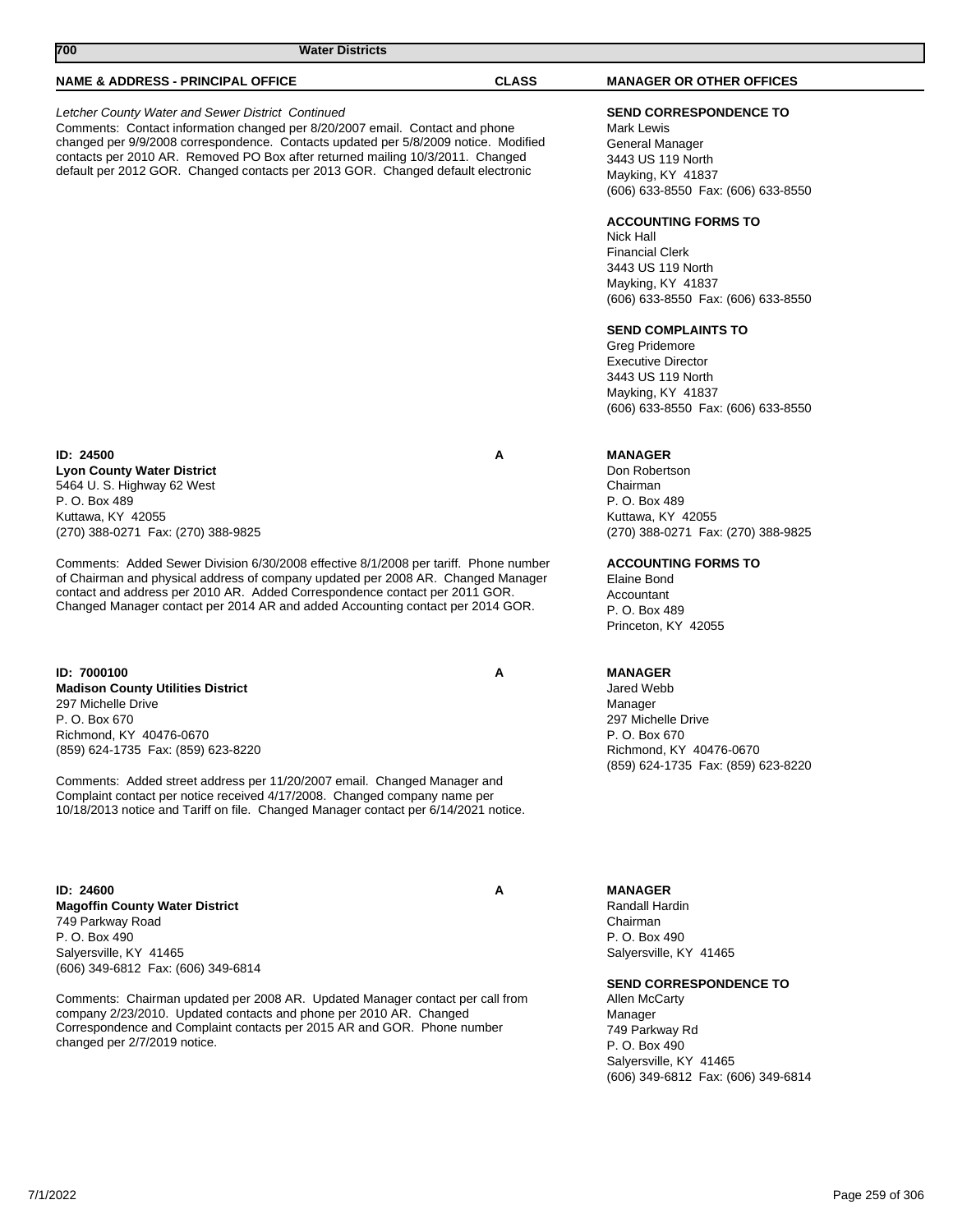| 700<br><b>Water Districts</b>                                                                                                                                                                                                                                                                                                                                                                                                                                                              |              |                                                                                                                                                                                                                                                                                                                                                                                                                                                              |
|--------------------------------------------------------------------------------------------------------------------------------------------------------------------------------------------------------------------------------------------------------------------------------------------------------------------------------------------------------------------------------------------------------------------------------------------------------------------------------------------|--------------|--------------------------------------------------------------------------------------------------------------------------------------------------------------------------------------------------------------------------------------------------------------------------------------------------------------------------------------------------------------------------------------------------------------------------------------------------------------|
| <b>NAME &amp; ADDRESS - PRINCIPAL OFFICE</b>                                                                                                                                                                                                                                                                                                                                                                                                                                               | <b>CLASS</b> | <b>MANAGER OR OTHER OFFICES</b>                                                                                                                                                                                                                                                                                                                                                                                                                              |
| <b>Magoffin County Water District Continued</b>                                                                                                                                                                                                                                                                                                                                                                                                                                            |              | <b>SEND COMPLAINTS TO</b><br>Allen McCarty<br>Manager<br>749 Parkway Road<br>P. O. Box 490<br>Salyersville, KY 41465<br>(606) 349-6812 Fax: (606) 349-6814                                                                                                                                                                                                                                                                                                   |
| ID: 24700<br><b>Marion County Water District</b><br>1835 Campbellsville Road<br>P. O. Box 528<br>Lebanon, KY 40033<br>(270) 692-2004 Fax: (270) 692-1010<br>Comments: Added street address per 12/3/2007 letter. Changed Manager contact per<br>2016 GOR. Changed Correspondence contact per 2020 AR.                                                                                                                                                                                      | Α            | <b>MANAGER</b><br>Earl Sandusky<br>Chairperson<br>1835 Campbellsville Road<br>P. O. Box 528<br>Lebanon, KY 40033<br><b>SEND CORRESPONDENCE TO</b><br><b>Toby Spalding</b><br>General Manager<br>P. O. Box 528<br>Lebanon, KY 40033<br>(270) 692-2004 Fax: (270) 692-1010                                                                                                                                                                                     |
| ID: 25000<br><b>Martin County Water District</b><br>387 East Main Street, Suite 140<br>Inez, KY 41224<br>(606) 298-3885 Fax: (606) 298-4913<br>Comments: Address changed per information obtained from PSC Engineering 12/2/2009.<br>Default contact and address updated per 9/27/2011 notice. Default contact and address<br>updated per 2011 GOR. Changed Manager contact per 2013 AR. Added Accounting<br>contact per 2015 GOR. Changed Accounting contact per 5/8/2018 notice. Changed | A            | <b>MANAGER</b><br><b>Craig Miller</b><br><b>Division Manager</b><br>c/o Alliance Water Resources, Inc.<br>1402 East Main Street<br>Inez, KY 41224<br><b>SEND CORRESPONDENCE TO</b><br>James Ford<br>Local Manager<br>c/o Alliance Water Resources, Inc.<br>1402 East Main Street<br>Inez, KY 41224<br><b>ACCOUNTING FORMS TO</b><br>Craig Miller<br><b>Division Manager</b><br>c/o Alliance Water Resources, Inc.<br>1402 East Main Street<br>Inez, KY 41224 |
| ID: 25200<br><b>McCreary County Water District</b>                                                                                                                                                                                                                                                                                                                                                                                                                                         | Α            | <b>MANAGER</b><br>Stephen Whitaker                                                                                                                                                                                                                                                                                                                                                                                                                           |

**McCreary County Water District** Highway 27 P. O. Box 488 Whitley City, KY 42653

Comments: Modified phone number per 2008 AR. Changed Manager contact per 10/6/2017 notice. Changed default electronic contact information per 7/25/2018 phone inquiry after undeliverable notice.

**ID: 25300 A McKinney Water District** 2900 KY HWY 198 Stanford, KY 40484 (606) 346-2220 Fax: (606) 346-5145

Comments: Added Correspondence contact per 2009 AR submitted 3/26/2010. Modified City and zip per 1/10/2011 notice. Changed contacts per 2011 GOR.

**MANAGER** Mark Reed Manager P. O. Box 7 McKinney, KY 40448 (606) 346-2220 Fax: (606) 346-5145

**Superintendent** P. O. Box 488 Whitley City, KY 42653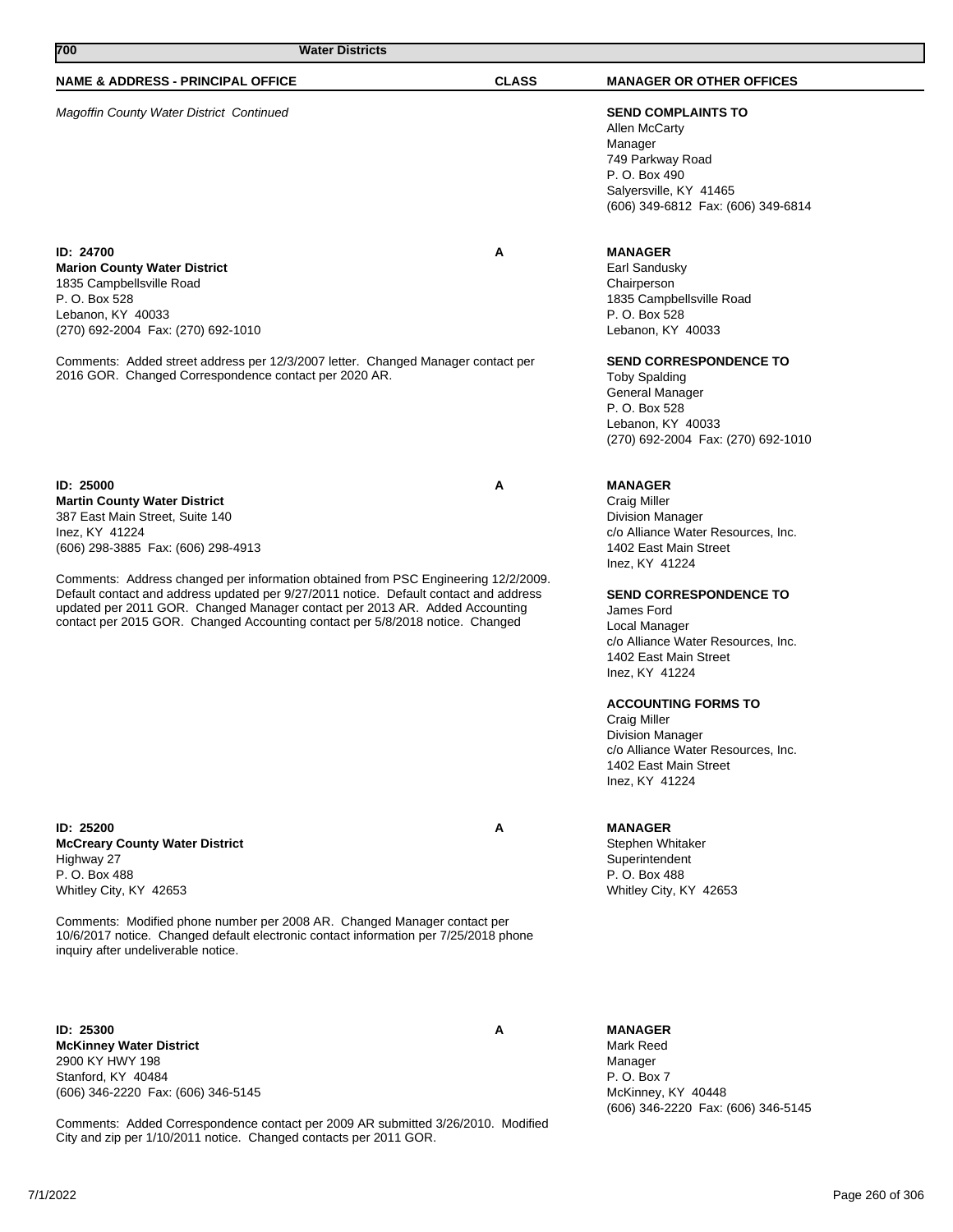## **NAME & ADDRESS - PRINCIPAL OFFICE CLASS MANAGER OR OTHER OFFICES 700 Water Districts ID: 25305 A Meade County Water District** 1003 Armory Place P. O. Box 367 Brandenburg, KY 40108 (270) 422-5006 Fax: (270) 422-5068 Comments: Contacts changed per 8/16/2007 email. Added street address per 12/3/2007 letter. Chairman updated per 2008 AR. Added Accounting contact per 2016 AR. Changed default electronic contact information, Correspondence, and Complaint contacts per 8/10/2018 notice. Changed electronic contact information after undeliverable **MANAGER** Doug Cornett Chairman 125 Cornett Lane Guston, KY 40142 (270) 422-5006 Fax: (270) 422-5068 **SEND CORRESPONDENCE TO** Brett Pyles General Manager 1003 Armory Place P. O. Box 367 Brandenburg, KY 40108 (270) 422-5006 Fax: (270) 422-5068 **ACCOUNTING FORMS TO** Brett Pyles General Manager 1003 Armory Place P. O. Box 367 Brandenburg, KY 40108 **SEND COMPLAINTS TO** Brett Pyles General Manager 1003 Armory Place P. O. Box 367 Brandenburg, KY 40108 (270) 422-5006 Fax: (270) 422-5068 **ID: 25400 C Milburn Water District** 7731 State Route 80 East Arlington, KY 42021 (270) 694-3412 Fax: (270) 694-3055 Comments: Contacts updated per 1/10/2011 notice. **MANAGER** Mark Vaden Chairman 7731 State Route 80 East Arlington, KY 42021 (270) 694-3412 Fax: (270) 694-3055 **SEND CORRESPONDENCE TO** Glynn Goldsmith Operator 7731 State Route 80 East Arlington, KY 42021 (270) 694-3412 Fax: (270) 694-3055 **ACCOUNTING FORMS TO** Donna Curtsinger Office Manager c/o Curtsinger & Duncan Financial 1861 County road 1129, Arlington, KY

**ID: 25500 A Monroe County Water District** 205 Capp Harlan Road Tompkinsville, KY 42167 (270) 487-8131 Fax: (270) 487-0932

Comments: Changed contact per 2011 GOR.

## **MANAGER**

Arlington, KY 42021

Richard O Ross General Manager 205 Capp Harlan Road Tompkinsville, KY 42167 (270) 487-8131 Fax: (270) 487-0932

**SEND CORRESPONDENCE TO**

Jana Dubree Office Manager 205 Capp Harlan Road Tompkinsville, KY 42167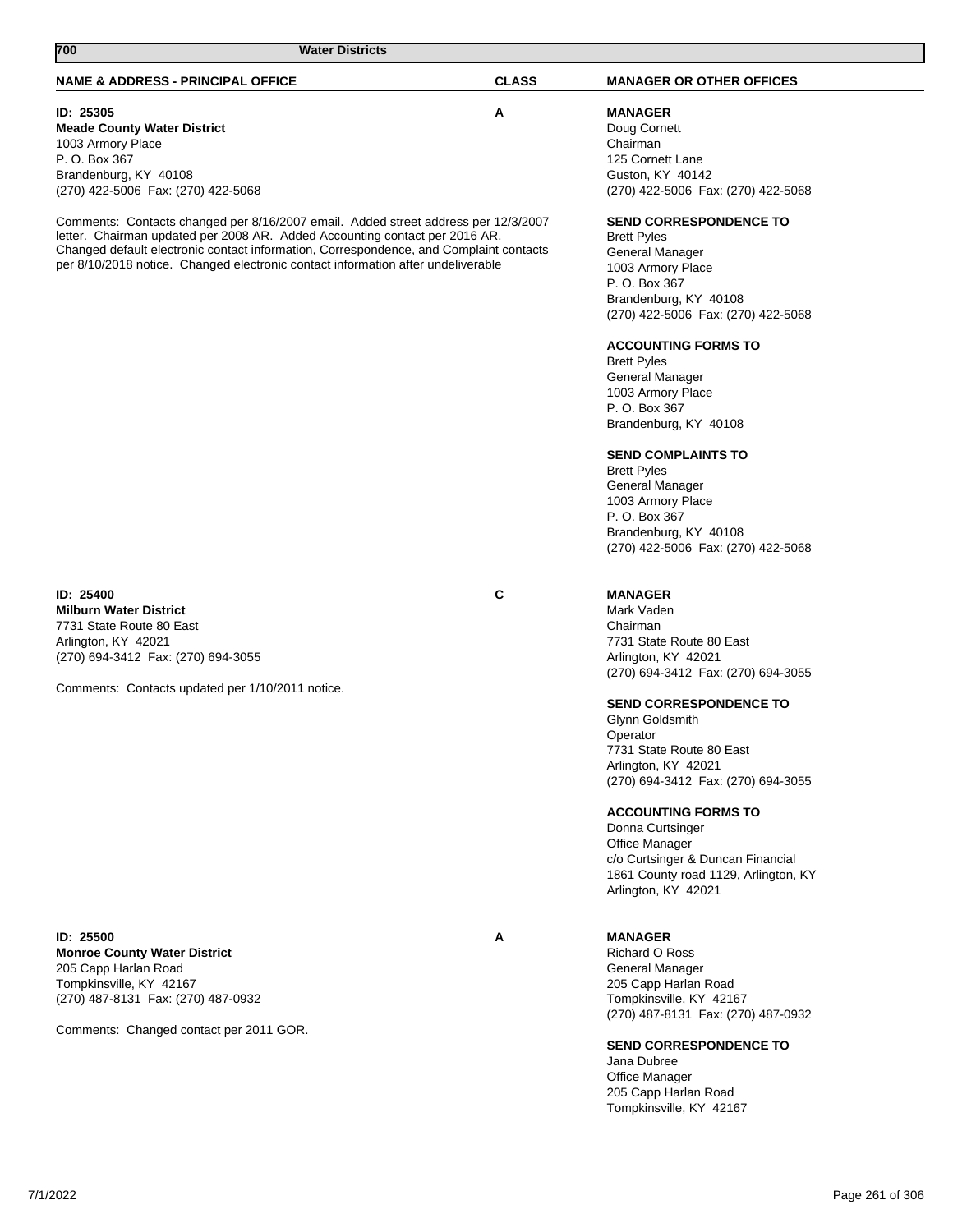| 700<br><b>Water Districts</b>                                                                                                                                                                                                                                   |              |                                                                                                                                                                                                                                                                                                             |
|-----------------------------------------------------------------------------------------------------------------------------------------------------------------------------------------------------------------------------------------------------------------|--------------|-------------------------------------------------------------------------------------------------------------------------------------------------------------------------------------------------------------------------------------------------------------------------------------------------------------|
| <b>NAME &amp; ADDRESS - PRINCIPAL OFFICE</b>                                                                                                                                                                                                                    | <b>CLASS</b> | <b>MANAGER OR OTHER OFFICES</b>                                                                                                                                                                                                                                                                             |
| ID: 25600<br><b>Montgomery County Water District #1</b><br>4412 Camargo Road<br>Mt. Sterling, KY 40353<br>(859) 498-0521 Fax: (859) 498-0872                                                                                                                    | в            | <b>MANAGER</b><br><b>Billy Kiser</b><br>Chairman<br>4412 Camargo Road<br>Mt. Sterling, KY 40353                                                                                                                                                                                                             |
| Comments: Correspondence contact changed per telephone call 1/11/2008 from utility.<br>Address changed per 7/5/2011 notice. Changed Manager contact per 2011 GOR.<br>Changed Manager contact per 2015 AR.                                                       |              | <b>SEND CORRESPONDENCE TO</b><br>Sandra Cole<br><b>Office Manager</b><br>4412 Camargo Road<br>Mt. Sterling, KY 40353<br>(859) 498-0521 Fax: (859) 498-0872                                                                                                                                                  |
| ID: 25603<br><b>Morgan County Water District</b><br>1009 Hwy 172<br>West Liberty, KY 41472<br>(606) 743-1204 Fax: (606) 743-9585<br>Comments: Contact changed per 2008 AR. Changed address per 5/3/2012 notice.<br>Changed Correspondence contact per 2018 GOR. | Α            | <b>MANAGER</b><br>Roy Collett<br>Chairperson<br>1009 Hwy 172<br>West Liberty, KY 41472<br>(606) 743-1204 Fax: (606) 743-9585<br><b>SEND CORRESPONDENCE TO</b><br>Shannon Elam<br><b>General Manager</b><br>1009 Hwy 172<br>West Liberty, KY 41472<br>(606) 743-1204 Fax: (606) 743-9585                     |
| ID: 25605<br><b>Mountain Water District</b><br>6332 Zebulon Highway<br>P. O. Box 3157<br>Pikeville, KY 41502-3157<br>(606) 631-9162 Fax: (606) 631-3087                                                                                                         | Α            | <b>MANAGER</b><br>Michael Blackburn<br>Chairperson<br>P. O. Box 3157<br>Pikeville, KY 41502                                                                                                                                                                                                                 |
| Comments: Telephone number modified per 2008 AR. Changed default contact per 2010<br>AR. Changed contacts per 2011 GOR. Changed Manager contact per 2014 GOR.                                                                                                   |              | <b>SEND CORRESPONDENCE TO</b><br><b>Roy Sawyers</b><br>District Administrator<br>P. O. Box 3157<br>Pikeville, KY 41502<br>(606) 631-9162 Fax: (606) 631-3087<br><b>SEND COMPLAINTS TO</b><br>Tammy Olson<br>Office/Compliance Manager<br>6332 Zebulon Highway<br>P. O. Box 3157<br>Pikeville, KY 41502-3157 |
| ID: 25800<br><b>Muhlenberg County Water District</b><br>301 Dean Road<br>P. O. Box 348<br>Greenville, KY 42345<br>(270) 338-1300 Fax: (270) 338-7494                                                                                                            | A            | <b>MANAGER</b><br>Bobby Mayhugh<br>Chairperson<br>P. O. Box 348<br>Greenville, KY 42345<br>(270) 338-1300 Fax: (270) 338-7494                                                                                                                                                                               |
| Comments: Changed Manager and Correspondence contact per 2011 GOR. Changed<br>Correspondence contact per 2015 GOR. Added Accounting contact per 2017 GOR and<br>AR.                                                                                             |              | <b>SEND CORRESPONDENCE TO</b><br>Melva Pendley<br><b>Office Manager</b><br>P. O. Box 348<br>Greenville, KY 42345<br>(270) 338-1300 Fax: (270) 338-7494                                                                                                                                                      |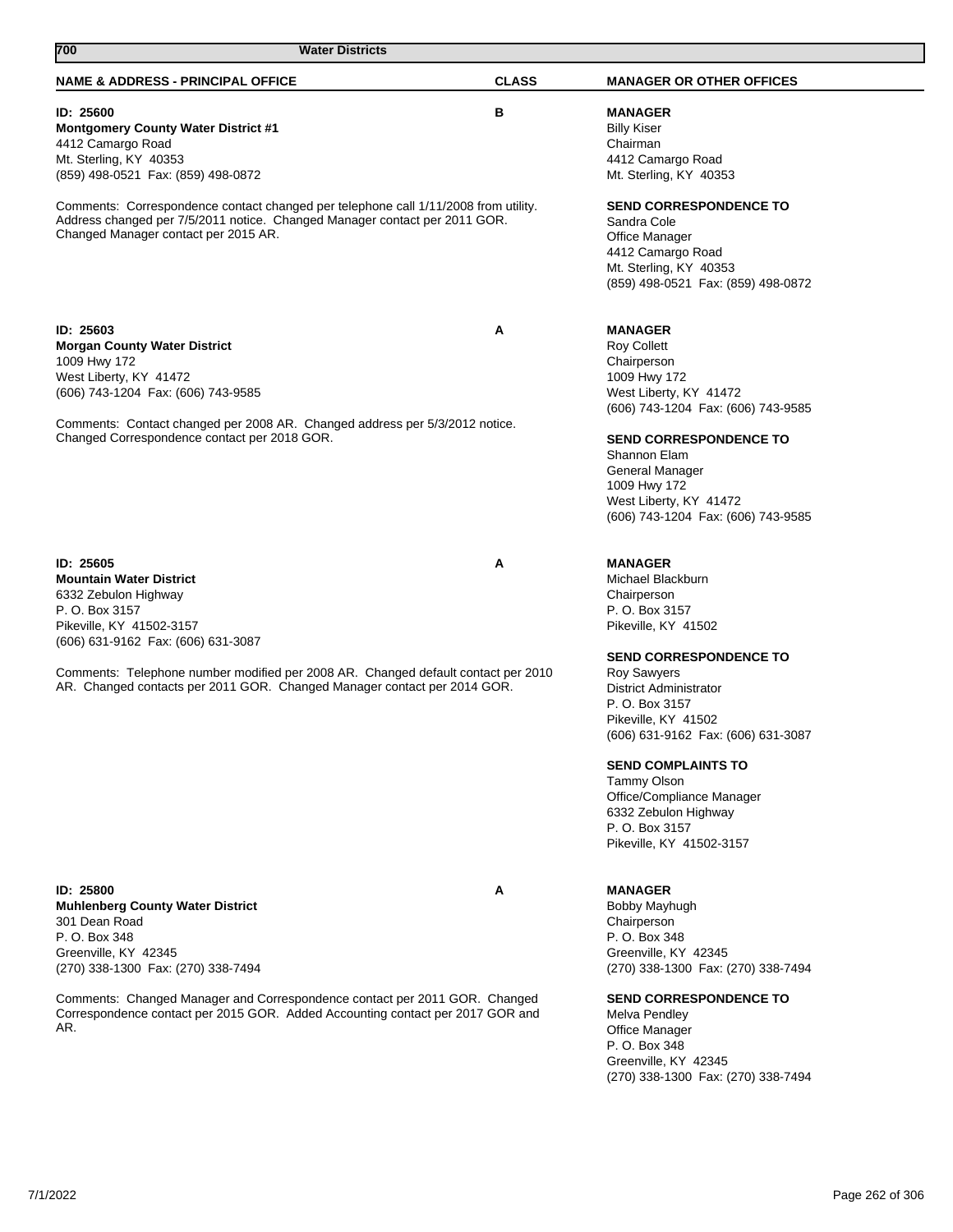| 700<br><b>Water Districts</b>                                                                                                                                                                                                                                                                                                                                                                                        |              |                                                                                                                                                                                                                        |
|----------------------------------------------------------------------------------------------------------------------------------------------------------------------------------------------------------------------------------------------------------------------------------------------------------------------------------------------------------------------------------------------------------------------|--------------|------------------------------------------------------------------------------------------------------------------------------------------------------------------------------------------------------------------------|
| <b>NAME &amp; ADDRESS - PRINCIPAL OFFICE</b>                                                                                                                                                                                                                                                                                                                                                                         | <b>CLASS</b> | <b>MANAGER OR OTHER OFFICES</b>                                                                                                                                                                                        |
| Muhlenberg County Water District Continued                                                                                                                                                                                                                                                                                                                                                                           |              | <b>ACCOUNTING FORMS TO</b><br>Kendra Newman<br><b>Office Manager</b><br>301 Dean Road<br>P. O. Box 348<br>Greenville, KY 42345<br>(270) 338-1300 Fax: (270) 338-7494                                                   |
| ID: 26000<br><b>Muhlenberg County Water District #3</b><br>4789 Main Street<br>P. O. Box 67<br>Bremen, KY 42325<br>(270) 525-6333 Fax: (270) 525-0025<br>Comments: Chairman name and address updated per 2008 AR submitted 3/19/2009.<br>Chairman name and address updated per 2009 AR submitted 3/22/2010. Changed<br>default contact per 2013 AR and GOR. Changed Correspondence contact per 10/12/2017<br>notice. | А            | <b>MANAGER</b><br>Donald Garrett<br>Chairman<br>P. O. Box 67<br>Bremen, KY 42325<br>(270) 525-6333 Fax: (270) 525-0025<br>SEND CORRESPONDENCE TO<br>Cindy Darr<br>Office Manager<br>P. O. Box 67<br>Bremen, KY 42325   |
| ID: 26200<br><b>Murray #2 Water District</b><br>201 New Providence Road<br>Murray, KY 42071                                                                                                                                                                                                                                                                                                                          | С            | <b>MANAGER</b><br><b>Marty Futrell</b><br>Chairperson<br>201 New Providence Road<br>Murray, KY 42071                                                                                                                   |
| Comments: Changed default electronic contact information and added Accounting<br>contact per 2016 AR. Default regulatory electronic contact information changed per KPSC<br>phone communication 4/5/2018. Transfer of Murray #2 Water District to City of Murray<br>approved per 2/27/2020 Order in Case 2019-00413. Final 2020 Annual Report filed                                                                  |              | <b>SEND CORRESPONDENCE TO</b><br>Judy Harris<br>Secretary / Manager<br>201 New Providence Road<br>Murray, KY 42071<br><b>ACCOUNTING FORMS TO</b><br>Mike Hodge<br>Accountant<br>915 Coldwater Road<br>Murray, KY 42071 |
| ID: 26400<br><b>Nebo Water District</b><br>45 North Bernard Street<br>Nebo, KY 42441<br>(270) 249-3709 Fax: (270) 249-3714<br>Comments: Added street address per notice submitted 12/28/2009. Contacts modified<br>per 4/1/2011 notice. Removed Correspondence contact and changed default per 2017<br>AR and GOR. Changed electronic contact information per 1/5/2022 notice.                                       | А            | <b>MANAGER</b><br>J E Ellis<br>Chairman<br>45 North Bernard Street<br>Nebo, KY 42441<br>(270) 249-3709 Fax: (270) 249-3714                                                                                             |

**ID: 26500 B Nicholas County Water District** 1639 Old Paris Road Carlisle, KY 40311 (859) 289-3157 Fax: (859) 289-8131

Comments: Manager contact changed per 2009 AR. Manager contact changed per 2010 AR. Contacts updated per 4/17/2018 inquiry for delinquent reporting.

**MANAGER** Debbie Higginbotham Chairman 1639 Old Paris Road Carlisle, KY 40311

**SEND CORRESPONDENCE TO** Monica Pryor Office Manager 1639 Old Paris Road Carlisle, KY 40311 (859) 289-3157 Fax: (859) 289-8131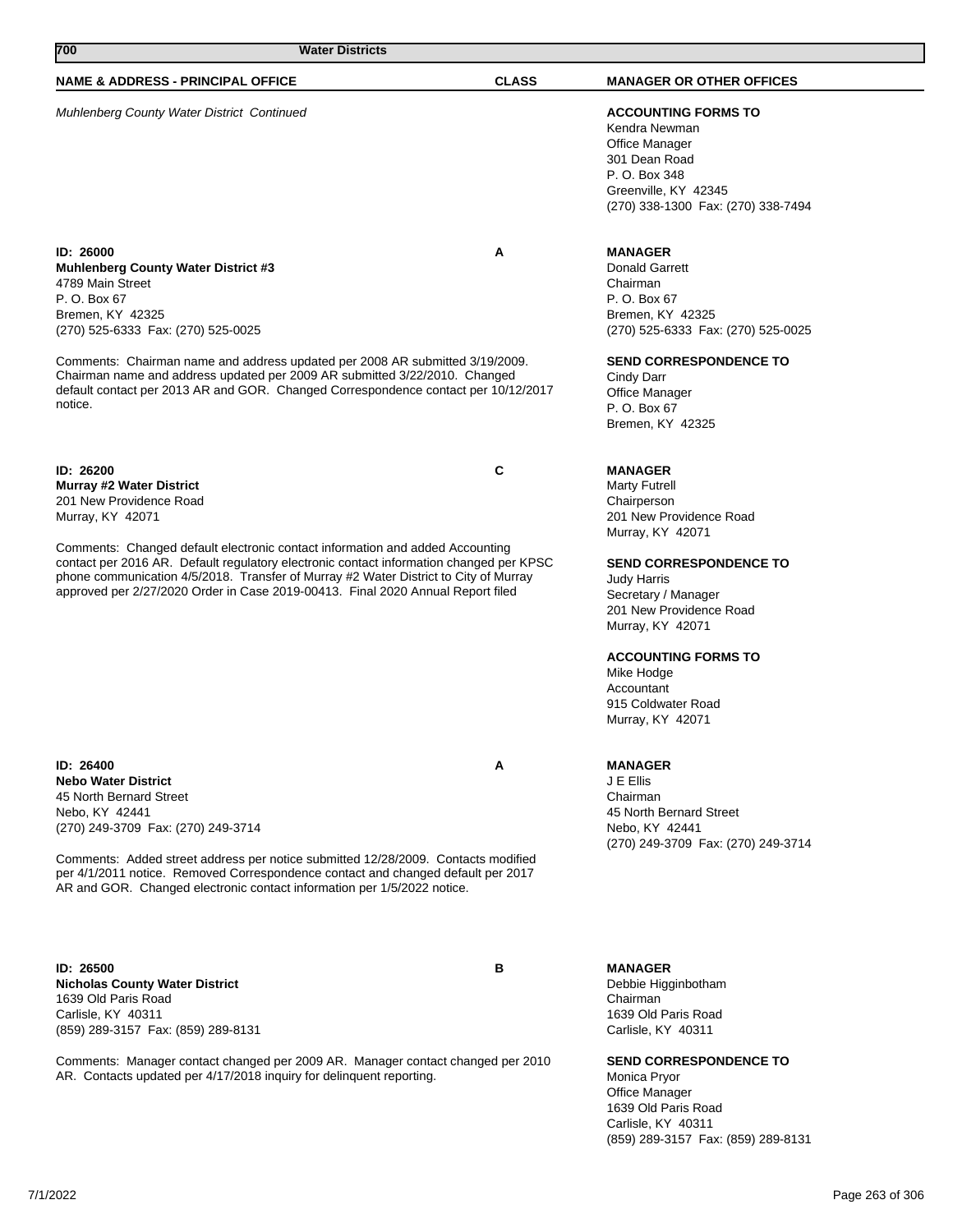| <b>NAME &amp; ADDRESS - PRINCIPAL OFFICE</b>                                                                                                                                                                                                                                                                                                                                                                                                                                               | <b>CLASS</b> | <b>MANAGER OR OTHER OFFICES</b>                                                                                                                                                                                                                                                                                                                                                                                                       |
|--------------------------------------------------------------------------------------------------------------------------------------------------------------------------------------------------------------------------------------------------------------------------------------------------------------------------------------------------------------------------------------------------------------------------------------------------------------------------------------------|--------------|---------------------------------------------------------------------------------------------------------------------------------------------------------------------------------------------------------------------------------------------------------------------------------------------------------------------------------------------------------------------------------------------------------------------------------------|
| ID: 26600<br><b>North Hopkins Water District</b><br>316 Liberty Church Loop<br>Madisonville, KY 42431<br>(270) 825-1623 Fax: (270) 825-8493                                                                                                                                                                                                                                                                                                                                                | А            | <b>MANAGER</b><br>Norman D Adams<br>Chairman<br>316 Liberty Church Loop<br>Madisonville, KY 42431<br>(270) 825-1623 Fax: (270) 825-8493                                                                                                                                                                                                                                                                                               |
| Comments: Changed Chairman name per 12/10/2007 letter. Updated contacts 3/4/2009<br>per 2008 AR. Contacts and Address changed per 2012 Annual Report. Changed<br>address per 2013 AR and GOR. Changed Correspondence mailing address per 2015<br>GOR. Changed record for Physical and Manager Address per 10/3/2017 notice; Other                                                                                                                                                          |              | <b>SEND CORRESPONDENCE TO</b><br>Tamara Hunter<br><b>Office Manager</b><br>316 Liberty Church Loop<br>Madisonville, KY 42431<br>(270) 825-1623 Fax: (270) 825-8493<br><b>ACCOUNTING FORMS TO</b><br>Anthony Knight<br><b>CPA</b><br>28 Court St.<br>Madisonville, KY 42431<br><b>ENGINEERING</b><br><b>Tamara Hunter</b><br>Office Manager<br>316 Liberty Church Loop<br>Madisonville, KY 42431<br>(502) 825-1623 Fax: (270) 825-8493 |
| <b>ID: 26700</b><br>North Logan Water District #1<br>3118 Lewisburg Road<br>Russellville, KY 42276<br>Comments: Changed telephone number per 2008 AR.                                                                                                                                                                                                                                                                                                                                      | в            | <b>MANAGER</b><br>S. C. Smotherman<br>Chairman<br>3118 Lewisburg Road<br>Russellville, KY 42276<br><b>ENGINEERING</b><br>James Grimes<br>Secretary-Treasurer<br>5311 Lewisburg Road<br>Russellville, KY 42276                                                                                                                                                                                                                         |
| <b>ID: 26800</b><br><b>North Marshall Water District</b><br>96 Carroll Road<br>Benton, KY 42025<br>(270) 527-3208 Fax: (270) 527-3039<br>Comments: Manager contact address changed per 6/18/2008 correspondence from PSC<br>Consumer Services. Street address and default contact changed per 2009 AR submitted<br>3/29/2010. PO Box removed per 2/11/2010 notice; Verified by telephone call to utility.<br>Changed Correspondence contact per 2011 GOR. Changed Manager contact per 2015 | А            | <b>MANAGER</b><br>Kendra Capps<br>Chairperson<br>96 Carroll Road<br>Benton, KY 42025<br><b>SEND CORRESPONDENCE TO</b><br>Roger Colburn<br>General Manager<br>96 Carroll Road<br>Benton, KY 42025<br>(270) 527-3208 Fax: (270) 527-3039<br><b>SEND COMPLAINTS TO</b><br><b>Brad Anderson</b><br>Superintendent<br>96 Carroll Road<br>Benton, KY 42025<br>(270) 527-3208 Fax: (270) 527-3039                                            |
| ID: 26900                                                                                                                                                                                                                                                                                                                                                                                                                                                                                  | Α            | <b>MANAGER</b>                                                                                                                                                                                                                                                                                                                                                                                                                        |

**ID: 26900 A North McLean County Water District** 217 Hill Street P. O. Box 68 Livermore, KY 42352 (270) 278-2800 Fax: (270) 278-2792

7/1/2022 Page 264 of 306 Comments: Changed Manager contact per 2017 GOR.

**700 Water Districts** 

Keith Ayer Chairman 217 Hill Street P. O. Box 68 Livermore, KY 42352

(270) 278-2800 Fax: (270) 278-2792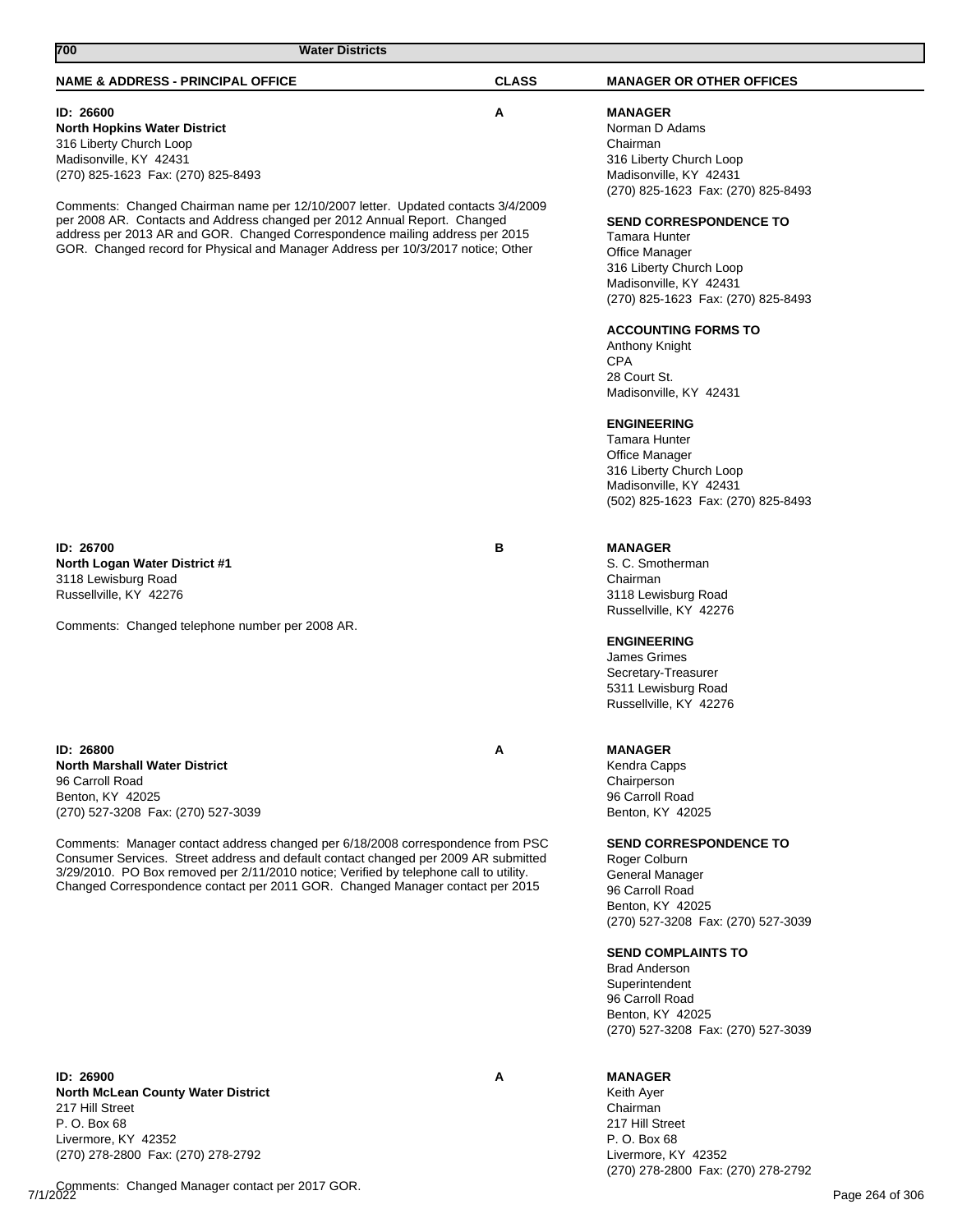|          | P. U. B0X Z5<br>Cox's Creek, KY 40013<br>(502) 348-8342 Fax: (502) 348-8342<br>Comments: Changed Manager and removed Correspondence contact per 2012 GOR.<br>Changed Manager contact per 6/1/2017 notice. Added Correspondence contact and<br>changed default contact per 2017 GOR. |   | 5555 LOUISVIIIE ROAD<br>P. O. Box 25<br>Cox's Creek, KY 40013<br>(502) 348-8342 Fax: (502) 348-8342<br><b>SEND CORRESPONDENCE TO</b><br>Don Mudd<br>Secretary<br>5555 Louisville Road<br>P. O. Box 25<br>Cox's Creek, KY 40013<br><b>SEND COMPLAINTS TO</b><br>Steven R Allgeier<br>General Manager<br>5555 Louisville Road<br>P. O. Box 25<br>Cox's Creek, KY 40013-0025<br>(502) 348-8342 Fax: (502) 348-8342 |                 |
|----------|-------------------------------------------------------------------------------------------------------------------------------------------------------------------------------------------------------------------------------------------------------------------------------------|---|-----------------------------------------------------------------------------------------------------------------------------------------------------------------------------------------------------------------------------------------------------------------------------------------------------------------------------------------------------------------------------------------------------------------|-----------------|
|          | ID: 27300<br>Northeast Woodford County Water District<br>225A South Main Street<br>Versailles, KY 40383<br>(859) 873-5989 Fax: (859) 873-7334<br>Comments: Contact updated per 2008 AR. Updated phone number per 2018 AR.                                                           | в | <b>MANAGER</b><br>John Davis<br>Chairman<br>225A South Main Street<br>Versailles, KY 40383<br>(859) 873-7334 Fax: (859) 873-7334<br><b>SEND COMPLAINTS TO</b><br><b>Fred Faust</b>                                                                                                                                                                                                                              |                 |
|          | ID: 7000200<br>Northern Kentucky Water District<br>2835 Crescent Springs Road                                                                                                                                                                                                       | A | <b>Biller</b><br>225A South Main Street<br>Versailles, KY 40383<br><b>MANAGER</b><br>C. Ronald Lovan<br>President & CEO                                                                                                                                                                                                                                                                                         |                 |
|          | P. O. Box 18640                                                                                                                                                                                                                                                                     |   | 2835 Crescent Springs Road                                                                                                                                                                                                                                                                                                                                                                                      |                 |
|          | Erlanger, KY 41018-0640<br>(859) 578-9898 Fax: (859) 441-3829                                                                                                                                                                                                                       |   | P. O. Box 18640<br>Erlanger, KY 41018-0640<br>(859) 578-9898 Fax: (859) 578-7893                                                                                                                                                                                                                                                                                                                                |                 |
|          | Comments: Added Accounting contact per 2015 GOR. Removed Correspondence<br>contact 1/10/2017 after returned electronic mailing. Changed default electronic contact<br>information after returned mailing 3/16/2020.                                                                 |   | <b>ACCOUNTING FORMS TO</b><br><b>Lindsey Rechtin</b><br>VP of Finance and Support Services<br>2835 Crescent Springs Road<br>P. O. Box 18640<br>Erlanger, KY 41018-0640<br>(859) 578-9898 Fax: (859) 442-0665                                                                                                                                                                                                    |                 |
| 7/1/2022 |                                                                                                                                                                                                                                                                                     |   |                                                                                                                                                                                                                                                                                                                                                                                                                 | Page 265 of 306 |

**ID: 27100 A North Nelson Water District** 5555 Louisville Road P. O. Box 25 Cox's Creek, KY 4

(859) 865-2292 Fax: (859) 865-4572

**North Mercer Water District** 4795 Louisville Road P. O. Box 79 Salvisa, KY 40372

Comments: Changed Manager contact per 2011 GOR. Changed default per 2013 GOR. Default electronic contact info changed per PSC Legal 9/29/2016.

**ID: 27000 A**

Gerald Shepherson Chairman P. O. Box 79 Salvisa, KY 40372 (859) 865-2292 Fax: (859) 865-4572

**SEND CORRESPONDENCE TO** Mischell Lee Manager P. O. Box 79 Salvisa, KY 40372 (859) 865-2292 Fax: (859) 865-4572

## **MANAGER**

**MANAGER**

Nicky Rapier Chairman 5555 Louisville Road

# **NAME & ADDRESS - PRINCIPAL OFFICE CLASS MANAGER OR OTHER OFFICES**

**700 Water Districts**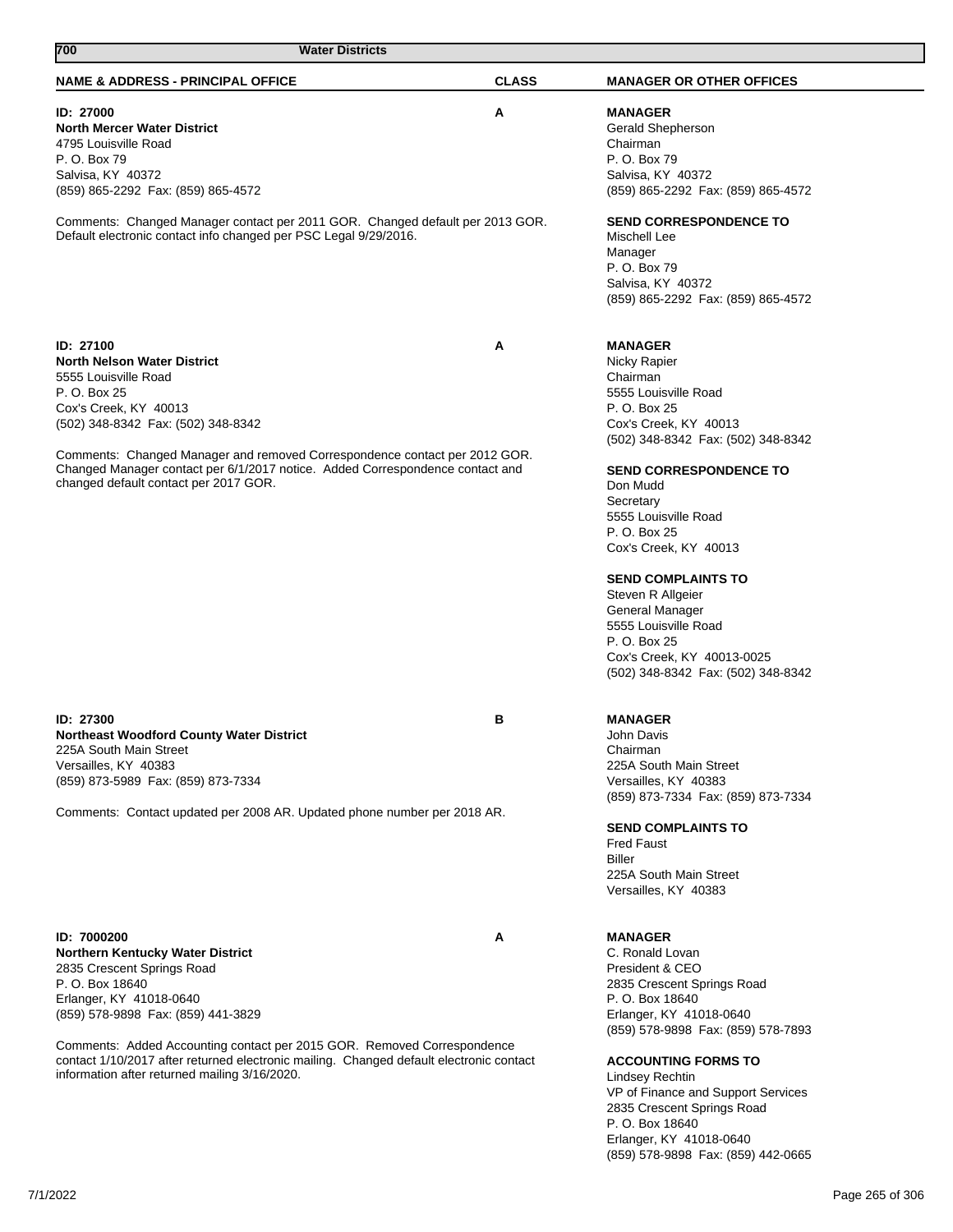|                                                                                                                                                                                                     | <b>Fainoville, NT 40404</b><br>(859) 332-2255 Fax: (859) 332-2482                                                                                                                                                                   |                                      |
|-----------------------------------------------------------------------------------------------------------------------------------------------------------------------------------------------------|-------------------------------------------------------------------------------------------------------------------------------------------------------------------------------------------------------------------------------------|--------------------------------------|
| в                                                                                                                                                                                                   | <b>MANAGER</b>                                                                                                                                                                                                                      |                                      |
|                                                                                                                                                                                                     |                                                                                                                                                                                                                                     |                                      |
|                                                                                                                                                                                                     | 7165 US 127 North                                                                                                                                                                                                                   |                                      |
|                                                                                                                                                                                                     | Frankfort, KY 40601<br>(502) 227-5740 Fax: (502) 227-5740                                                                                                                                                                           |                                      |
|                                                                                                                                                                                                     | <b>SEND CORRESPONDENCE TO</b><br>Nancy Sherrow<br><b>Office Manager</b><br>7165 US 127 North<br>Frankfort, KY 40601                                                                                                                 |                                      |
|                                                                                                                                                                                                     |                                                                                                                                                                                                                                     |                                      |
|                                                                                                                                                                                                     |                                                                                                                                                                                                                                     | Page 266 of 306                      |
| ID: 27900<br><b>Peaks Mill Water District</b><br>7165 US 127 North<br>Frankfort, KY 40601<br>(502) 227-5740 Fax: (502) 227-5740<br>Correspondence contact per 2021 GOR filed 3/24/2022.<br>7/1/2022 | Comments: Modified Manager contact per 2009 AR. Address changed per 2/23/2011<br>notice. Address changed per 2/28/2012 notice. Changed Correspondence Contact per<br>2016 GOR. Changed Correspondence contact per 2018 GOR. Changed | <b>Church Quarles</b><br>Chairperson |

(270) 298-7704 Fax: (270) 298-9890 Comments: Added Suite and PO Box to address per 12/3/2007 letter. Changed default contact per 2013 GOR. Changed default electronic contact information and Manager contact per 1/19/2021 notice. Changed electronic contact information per 2/19/2021

**Ohio County Water District** 124 E Washington Street

P. O. Box 207 Hartford, KY 42347

notice.

**ID: 27600 A Oldham County Water District** P.O. Box 51 2160 Spencer Court Buckner, KY 40010

**ID: 27800 A Parksville Water District** 10711 Lebanon Road P. O. Box 9 Parksville, KY 40464 (859) 332-2255 Fax: (859) 332-2482

Comments: Correspondence Contact added per 2013 AR.

(502) 222-1690 Fax: (502) 222-5701

Comments: Chairman updated per 2008 AR. Changed Correspondence contact per 2013 AR. Physical address changed per 2/3/2016 notice. Updated address per 2019 GOR.

**ID: 27500 A**

# **NAME & ADDRESS - PRINCIPAL OFFICE CLASS MANAGER OR OTHER OFFICES**

**MANAGER** Eric Hickman General Manager 124 E Washington Street P. O. Box 207 Hartford, KY 42347 (270) 298-7704 Fax: (270) 298-9890

**MANAGER**

Melvin Milburn Chairman P. O. Box 51 Buckner, KY 40010 (502) 222-1690 Fax: (502) 222-5701

## **SEND CORRESPONDENCE TO**

Russell D Rose General Manager P. O. Box 51 Buckner, KY 40010 (502) 222-1690 Fax: (502) 222-5701

## **SEND COMPLAINTS TO**

Kelly Porter Finance & Administrative Manager P. O. Box 51 Buckner, KY 40010 (502) 222-1690 Fax: (502) 222-5701

## **MANAGER**

Ronald Russell **Chairperson** 10711 Lebanon Road P. O. Box 9 Parksville, KY 40464 (859) 332-2255 Fax: (859) 332-2482

## **SEND CORRESPONDENCE TO**

Debbie Webb Manager 10711 Lebanon Road P. O. Box 9 Parksville, KY 40464 (859) 332-2255 Fax: (859) 332-2482

## ER

#### **700 Water Districts**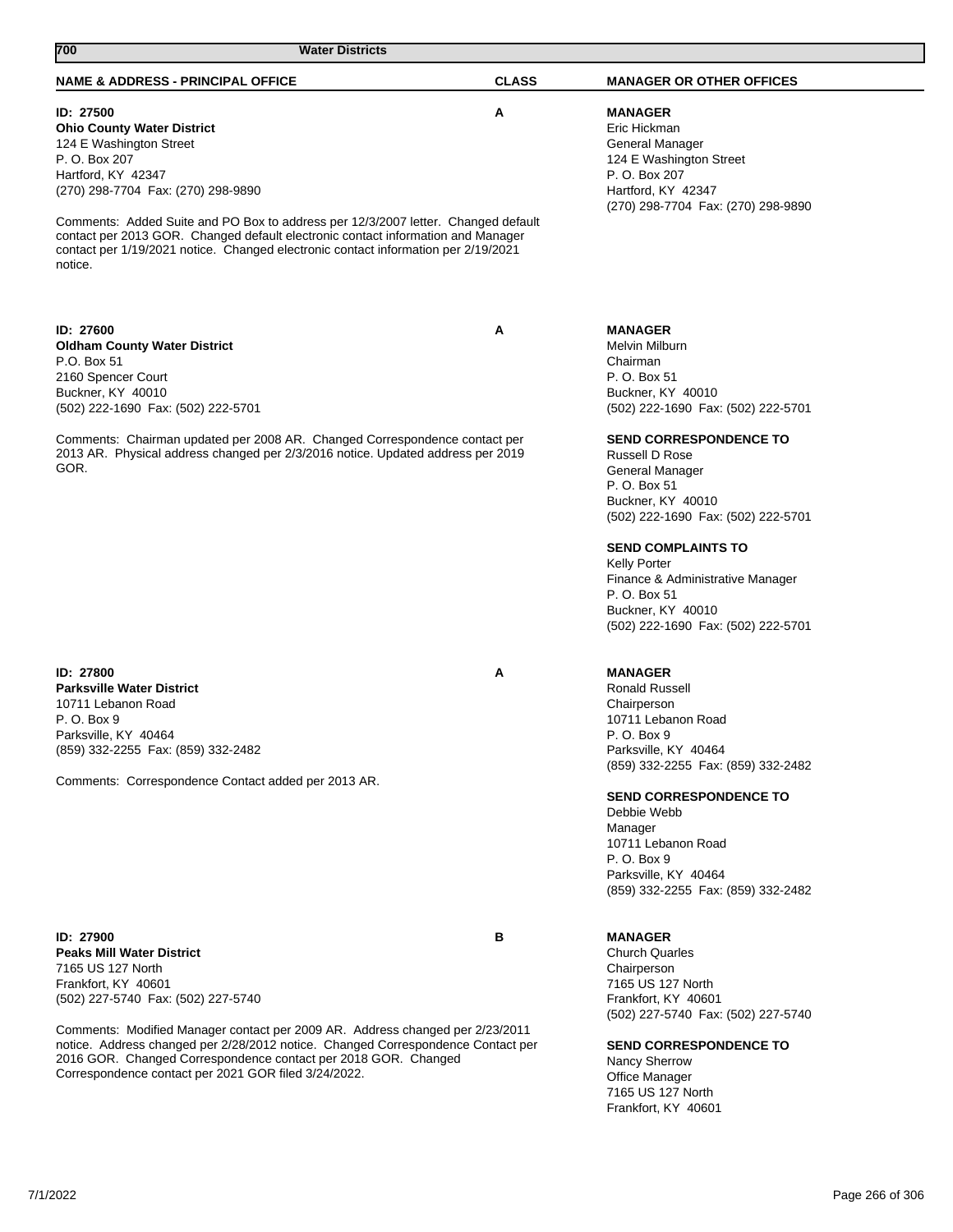| 700<br><b>Water Districts</b>                                                                                                                                                                                                                                                                                                                                                                                                    |              |                                                                                                                                                                                                                                                                                                                                                                |
|----------------------------------------------------------------------------------------------------------------------------------------------------------------------------------------------------------------------------------------------------------------------------------------------------------------------------------------------------------------------------------------------------------------------------------|--------------|----------------------------------------------------------------------------------------------------------------------------------------------------------------------------------------------------------------------------------------------------------------------------------------------------------------------------------------------------------------|
| <b>NAME &amp; ADDRESS - PRINCIPAL OFFICE</b>                                                                                                                                                                                                                                                                                                                                                                                     | <b>CLASS</b> | <b>MANAGER OR OTHER OFFICES</b>                                                                                                                                                                                                                                                                                                                                |
| ID: 28000<br><b>Pendleton County Water District</b><br>331 Highway 330 W<br>P. O. Box 232<br>Falmouth, KY 41040<br>(859) 654-6964 Fax: (859) 654-7032<br>Comments: Changed Manager contact per 2014 AR.                                                                                                                                                                                                                          | Α            | <b>MANAGER</b><br><b>Rick King</b><br>General Manager<br>P. O. Box 232<br>Falmouth, KY 41040<br>(859) 654-6964 Fax: (859) 654-7032                                                                                                                                                                                                                             |
| ID: 28300<br><b>Powell's Valley Water District</b><br>31 Adams Ridge Road<br>P. O. Box 550<br>Clay City, KY 40312<br>Comments: Changed default mailing contact per 2015 GOR.                                                                                                                                                                                                                                                     | Α            | <b>MANAGER</b><br>Stephen Everman<br>Chairman<br>31 Adams Ridge Road<br>P. O. Box 550<br>Clay City, KY 40312<br>SEND CORRESPONDENCE TO<br>Kendell Knox<br>Manager<br>31 Adams Ridge Road<br>P. O. Box 550<br>Clay City, KY 40312<br><b>SEND COMPLAINTS TO</b><br>Kendell Knox<br>Superintendent<br>31 Adams Ridge Road<br>P. O. Box 550<br>Clay City, KY 40312 |
| ID: 28600<br><b>Rattlesnake Ridge Water District</b><br>3563 State Highway 1661<br>P. O. Box 475<br>Grayson, KY 41143-0475<br>(606) 474-7570 Fax: (606) 474-8531<br>Comments: Contacts changed per 8/9/2013 article. Changed default after receiving<br>undeliverable notice 10/12/2017. Changed default after receiving undeliverable notice<br>5/31/2018. Changed default electronic contact information per 3/20/2019 notice. | Α            | <b>MANAGER</b><br><b>Bill Gilbert</b><br>Chairman<br>P. O. Box 475<br>Grayson, KY 41143                                                                                                                                                                                                                                                                        |
| ID: 28700<br><b>Reid Village Water District</b><br>903 Winchester Road<br>P. O. Box 610<br>Mt. Sterling, KY 40353<br>(859) 498-0062 Fax: (859) 497-9984<br>Comments: Correspondence contact updated per 4/27/2009 notice. Changed street<br>address per 2009 AR. Changed Manager contact per 3/7/2016 notice.                                                                                                                    | в            | <b>MANAGER</b><br>Jim Costigan<br>Chairman<br>P.O. Box 610<br>Mt. Sterling, KY 40353<br><b>SEND CORRESPONDENCE TO</b><br><b>Rachel Cartmill</b><br>Manager<br>P. O. Box 610<br>Mt. Sterling, KY 40353                                                                                                                                                          |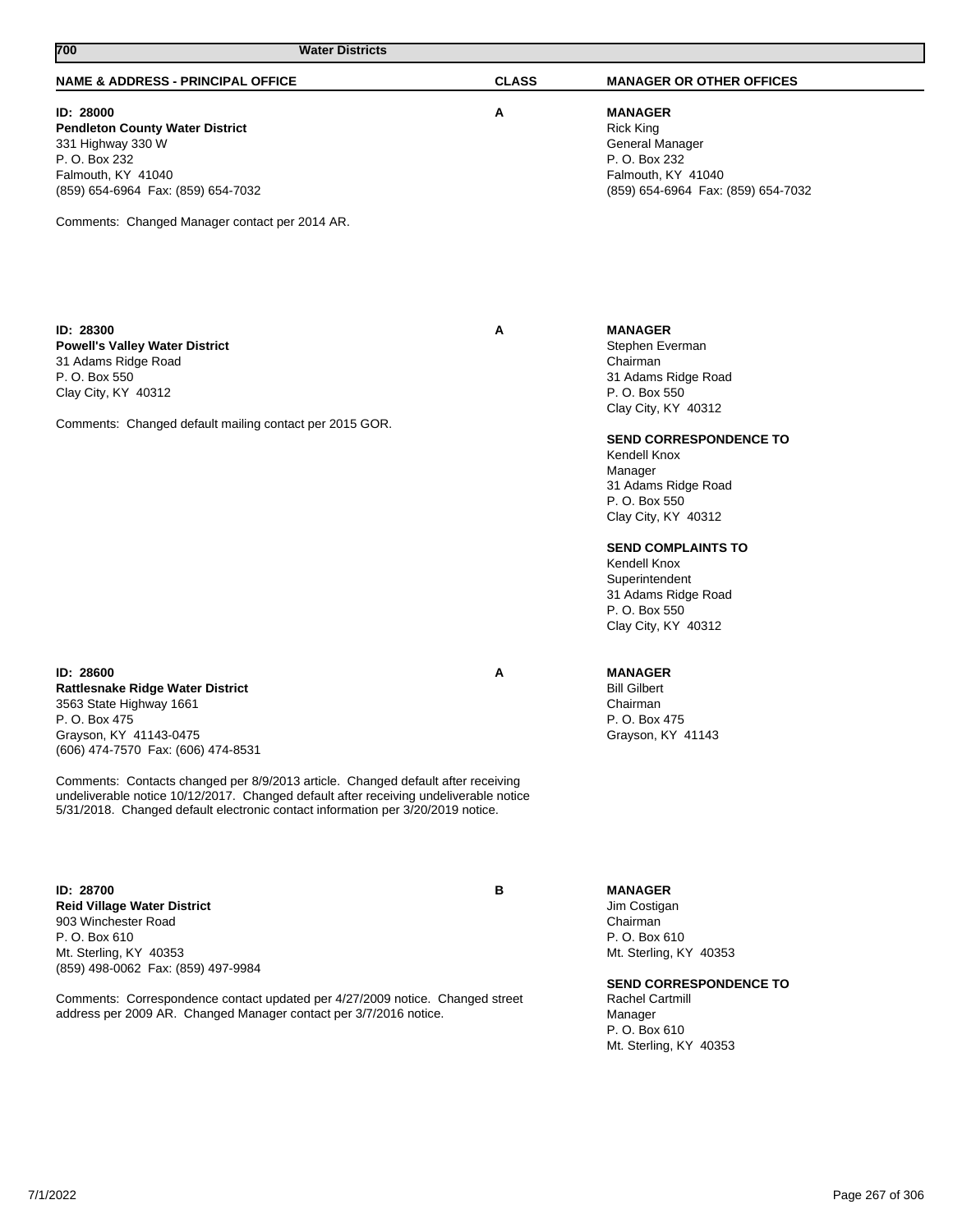| <b>NAME &amp; ADDRESS - PRINCIPAL OFFICE</b>                                                | <b>CLASS</b> | <b>MANAGER OR OTHER OFFICES</b>    |
|---------------------------------------------------------------------------------------------|--------------|------------------------------------|
|                                                                                             |              |                                    |
| ID: 29200                                                                                   | Α            | <b>MANAGER</b>                     |
| <b>Sandy Hook Water District</b>                                                            |              | <b>Philip Justice</b>              |
| 1000 Howard's Creek Road<br>P. O. Box 726                                                   |              | Chairman                           |
|                                                                                             |              | P. O. Box 726                      |
| Sandy Hook, KY 41171                                                                        |              | Sandy Hook, KY 41171               |
| (606) 738-6282 Fax: (606) 738-6292                                                          |              | (606) 738-6282 Fax: (606) 738-6292 |
| Comments: Filing of 1/31/2007 referenced different PO Box Number; Made changes              |              | <b>SEND CORRESPONDENCE TO</b>      |
| reflecting filing. Modified street address per 1/10/2011 notice. Default electronic contact |              | <b>Bridgett Howard</b>             |
| changed per 1/25/2017 notice. Changed Correspondence contact per 3/23/2017 notice.          |              | General Manager                    |
| Changed Manager contact per 2017 AR.                                                        |              | P. O. Box 726                      |
|                                                                                             |              | Sandy Hook, KY 41171               |
|                                                                                             |              | (606) 738-6282 Fax: (606) 738-6292 |
|                                                                                             |              |                                    |
|                                                                                             |              |                                    |
| ID: 29500                                                                                   | A            | <b>MANAGER</b>                     |
| <b>Sharpsburg Water District</b>                                                            |              | Roger Wills                        |
| 16 East Mill Street                                                                         |              | Chairman                           |
| P. O. Box 248                                                                               |              | P. O. Box 248                      |
| Sharpsburg, KY 40374                                                                        |              | Sharpsburg, KY 40374               |
| (606) 247-2861 Fax: (606) 247-9031                                                          |              | (606) 247-2861 Fax: (606) 247-9031 |
|                                                                                             |              |                                    |
| Comments: Address updated per 2011 AR. Added Manager contact per 2017 GOR.                  |              | <b>SEND CORRESPONDENCE TO</b>      |
|                                                                                             |              | Gayle Haney                        |
|                                                                                             |              | Manager                            |
|                                                                                             |              | 16 East Mill Street                |
|                                                                                             |              | P. O. Box 248                      |
|                                                                                             |              | Sharpsburg, KY 40374               |
|                                                                                             |              | (606) 247-2861 Fax: (606) 247-9031 |
|                                                                                             |              |                                    |
| ID: 29700                                                                                   | A            | <b>MANAGER</b>                     |
| <b>Simpson County Water District</b>                                                        |              | Jacob Cuarta                       |
| 523 US Highway 31W Bypass                                                                   |              | General Manager                    |
| P. O. Box 10180                                                                             |              | 523 US Highway 31W Bypass          |
| Bowling Green, KY 42102                                                                     |              | P. O. Box 10180                    |
| (270) 842-0052 Fax: (270) 842-8360                                                          |              | Bowling Green, KY 42102            |
|                                                                                             |              |                                    |
| Comments: Changed default contact per 4/30/2014 notice. Changed default electronic          |              |                                    |
| contact information per 2017 AR. Changed default electronic contact information and         |              |                                    |
| Manager contact per 6/7/2022 notice.                                                        |              |                                    |
|                                                                                             |              |                                    |
|                                                                                             |              |                                    |
|                                                                                             |              |                                    |
| ID: 30300                                                                                   | C            | <b>MANAGER</b>                     |
| South 641 Water District                                                                    |              | John Paschall                      |
| 207 Main Street                                                                             |              | Chairperson                        |
| P. O. Box 126                                                                               |              | P. O. Box 126                      |
| Hazel, KY 42049                                                                             |              | Hazel, KY 42047                    |
| (270) 492-8857 Fax: (270) 492-8562                                                          |              | (270) 492-8857 Fax: (270) 492-8562 |
|                                                                                             |              |                                    |
| Comments: Correspondence contact information changed per 5/30/2007 email.                   |              | <b>SEND CORRESPONDENCE TO</b>      |
| Correspondence contact modified per 3/30/2009 inquiry from company. Chairman                |              | <b>Rick Walls</b>                  |
| updated per 2008 AR. Contacts updated per South 641 2/11/2011. Changed Manager              |              | Chairperson                        |
| and Correspondence contact per 2014 AR. Added Accounting contact per 2015 GOR.              |              | P. O. Box 126                      |
|                                                                                             |              | Hazel, KY 42049                    |
|                                                                                             |              | (270) 492-8857 Fax: (270) 492-8562 |
|                                                                                             |              |                                    |
|                                                                                             |              | <b>ACCOUNTING FORMS TO</b>         |
|                                                                                             |              | Amy Fadden                         |
|                                                                                             |              | Administrator                      |
|                                                                                             |              | 207 Main Street                    |

**700 Water Districts** 

7/1/2022 Page 268 of 306

P. O. Box 126 Hazel, KY 42047

(270) 492-8857 Fax: (270) 492-8562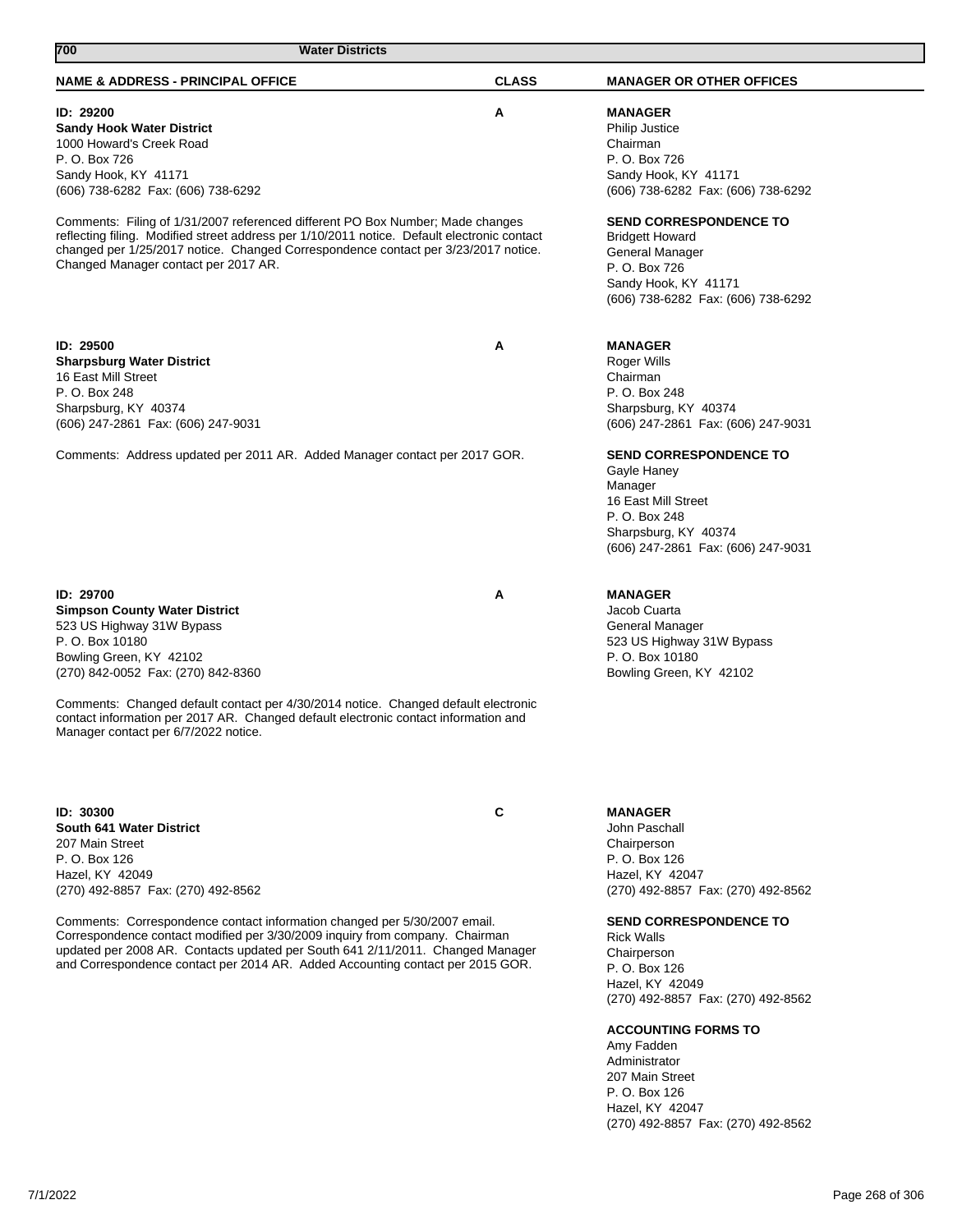| 700<br><b>Water Districts</b>                                                                                                                                                                                                                                                                                                                                                              |              |                                                                                                                                                                                                                                                                                                                                                                                                                                                                                                                                               |
|--------------------------------------------------------------------------------------------------------------------------------------------------------------------------------------------------------------------------------------------------------------------------------------------------------------------------------------------------------------------------------------------|--------------|-----------------------------------------------------------------------------------------------------------------------------------------------------------------------------------------------------------------------------------------------------------------------------------------------------------------------------------------------------------------------------------------------------------------------------------------------------------------------------------------------------------------------------------------------|
| <b>NAME &amp; ADDRESS - PRINCIPAL OFFICE</b>                                                                                                                                                                                                                                                                                                                                               | <b>CLASS</b> | <b>MANAGER OR OTHER OFFICES</b>                                                                                                                                                                                                                                                                                                                                                                                                                                                                                                               |
| ID: 29800<br>South Anderson Water District<br>142 South Main Street<br>P. O. Box 17<br>Lawrenceburg, KY 40342<br>(502) 839-6919 Fax: (502) 859-0424                                                                                                                                                                                                                                        | Α            | <b>MANAGER</b><br><b>Eddie R Stevens</b><br>Chairman<br>P. O. Box 17<br>Lawrenceburg, KY 40342<br>(502) 839-6919 Fax: (502) 859-0424                                                                                                                                                                                                                                                                                                                                                                                                          |
| Comments: Added Correspondence contact and changed default per 2016 GOR.                                                                                                                                                                                                                                                                                                                   |              | <b>SEND CORRESPONDENCE TO</b><br>Shawn Cook<br>General Manager<br>142 South Main Street<br>P. O. Box 17<br>Lawrenceburg, KY 40342<br>(502) 839-6919 Fax: (502) 839-0424                                                                                                                                                                                                                                                                                                                                                                       |
| ID: 30100<br><b>South Hopkins Water District</b><br>129 South Main Street<br>P. O. Box 487<br>Dawson Springs, KY 42408<br>(270) 797-5760 Fax: (270) 797-3800<br>Comments: Added Correspondence contact per 2014 GOR. Changed Correspondence<br>and Complaint contact per 2016 GOR. Contacts changed per 2017 GOR. Changed<br>default electronic contact information per 5/26/2022 notice.  | A            | <b>MANAGER</b><br><b>Robert Tucker</b><br>Chairperson<br>129 South Main Street<br>P. O. Box 487<br>Dawson Springs, KY 42408<br>(270) 797-5760 Fax: (270) 797-3800<br><b>SEND CORRESPONDENCE TO</b><br>Kayla Goodaker<br><b>Office Manager</b><br>129 South Main Street<br>P. O. Box 487<br>Dawson Springs, KY 42408<br>(270) 797-5760 Fax: (270) 797-3800<br><b>SEND COMPLAINTS TO</b><br>Kayla Goodaker<br><b>Office Manager</b><br>129 South Main Street<br>P. O. Box 487<br>Dawson Springs, KY 42408<br>(270) 797-5760 Fax: (270) 797-3800 |
| ID: 30400<br><b>South Woodford Water District</b><br>117-D Crossfield Drive<br>Versailles, KY 40383<br>(859) 873-1308 Fax: (859) 873-1308<br>Comments: Address changed per 2/19/2008 notice. Added Manager contact per 2009<br>AR. Changed Correspondence contact per 2016 AR. Default electronic contact<br>information changed per 12/11/2017 undeliverable return for 2017 GOR inquiry. | A            | <b>MANAGER</b><br><b>Barry Drury</b><br>Chairman<br>117-D Crossfield Drive<br>Versailles, KY 40383<br>(859) 873-1308 Fax: (859) 873-1308<br><b>SEND CORRESPONDENCE TO</b><br><b>Matthew Coyle</b><br>Manager<br>117-D Crossfield Drive<br>Versailles, KY 40383<br>(859) 873-1308 Fax: (859) 873-1308                                                                                                                                                                                                                                          |
| ID: 30600<br><b>Southern Madison Water District</b><br>207 North Dogwood Drive<br>P. O. Box 220<br>Berea, KY 40403<br>(859) 986-9031 Fax: (859) 986-1794                                                                                                                                                                                                                                   | Α            | <b>MANAGER</b><br>Wayne Robinson<br>Manager<br>207 North Dogwood Drive<br>P. O. Box 220<br>Berea, KY 40403                                                                                                                                                                                                                                                                                                                                                                                                                                    |
| Comments: Changed default contact information per 8/27/2021 notice. Correspondence<br>contact and default email updated per 12/21/2021 Correspondence. Changed Manager<br>contact per 4/14/2022 notice.                                                                                                                                                                                    |              | <b>SEND CORRESPONDENCE TO</b><br>Jesse Abrams<br>Bookkeeper<br>207 North Dogwood Drive<br>P. O. Box 220                                                                                                                                                                                                                                                                                                                                                                                                                                       |

Berea, KY 40403

(859) 986-9031 Fax: (859) 986-1794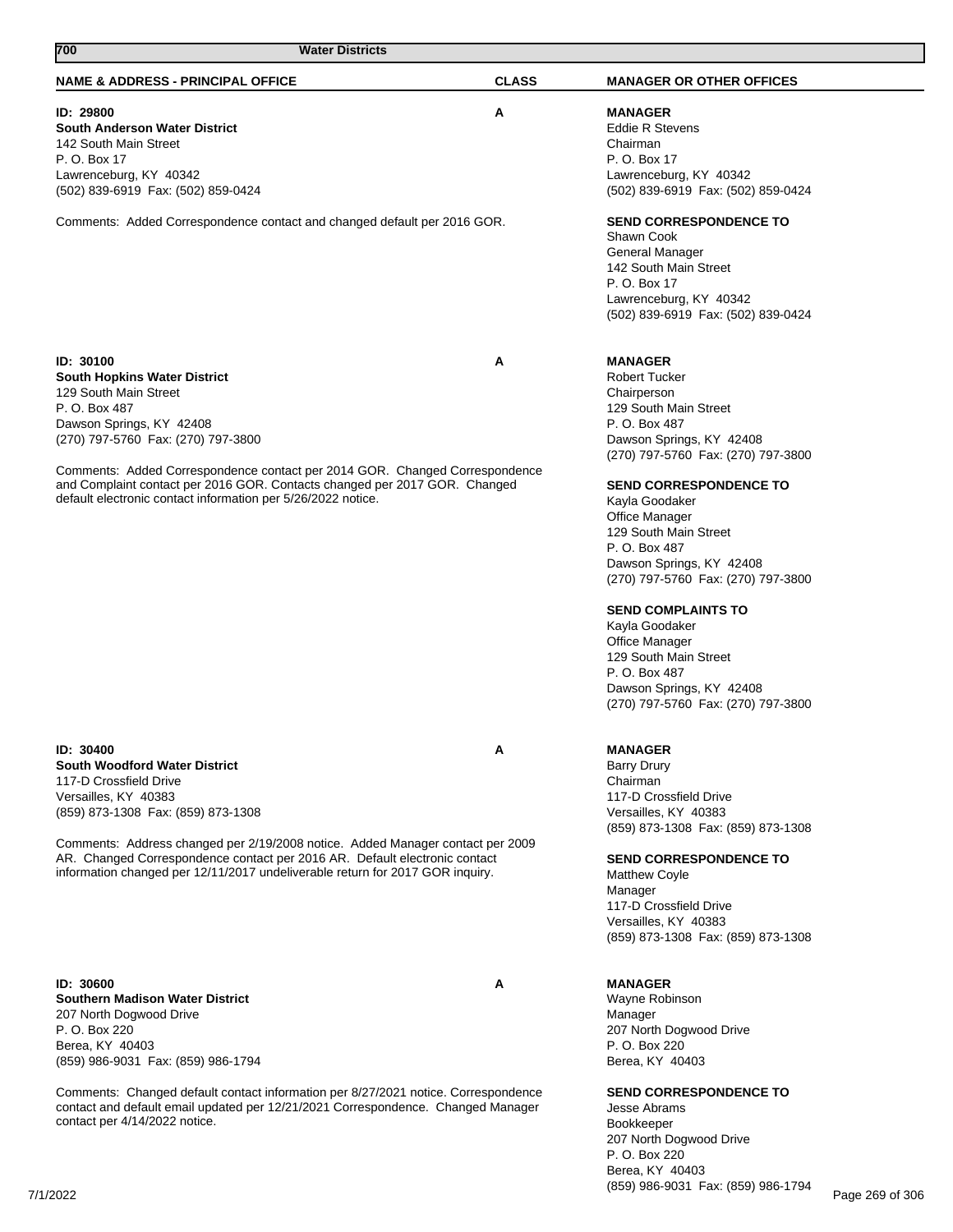| 700<br><b>Water Districts</b>                                                                                                                                      |              |                                                              |
|--------------------------------------------------------------------------------------------------------------------------------------------------------------------|--------------|--------------------------------------------------------------|
| <b>NAME &amp; ADDRESS - PRINCIPAL OFFICE</b>                                                                                                                       | <b>CLASS</b> | <b>MANAGER OR OTHER OFFICES</b>                              |
| ID: 7000900                                                                                                                                                        | A            | <b>MANAGER</b>                                               |
| <b>Southern Water &amp; Sewer District</b>                                                                                                                         |              | Jeff Prater                                                  |
| 245 Kentucky Route 680                                                                                                                                             |              | Chairperson                                                  |
| P. O. Box 610                                                                                                                                                      |              | 245 Kentucky Route 680                                       |
| McDowell, KY 41647                                                                                                                                                 |              | P. O. Box 610                                                |
| (606) 377-9296 Fax: (606) 377-9286                                                                                                                                 |              | McDowell, KY 41647                                           |
|                                                                                                                                                                    |              | (606) 377-9296 Fax: (606) 377-9286                           |
| Comments: Telephone number changed 6/13/2007 per 4/3/2007 email. Telephone<br>number updated per notice from PSC Engineering on 6/11/2009. Changed contacts per    |              | <b>SEND CORRESPONDENCE TO</b>                                |
| 2014 GOR. Changed default contact per 1/23/2017 notice. Changed all contacts per                                                                                   |              | <b>Randy Conley</b>                                          |
| 4/25/2019 notice. Changed default electronic contact information and Correspondence                                                                                |              | <b>District Manager</b>                                      |
|                                                                                                                                                                    |              | 245 Kentucky Route 680                                       |
|                                                                                                                                                                    |              | P. O. Box 610                                                |
|                                                                                                                                                                    |              | McDowell, KY 41647                                           |
|                                                                                                                                                                    |              |                                                              |
| <b>ID: 31000</b>                                                                                                                                                   | C            | <b>MANAGER</b>                                               |
| <b>Symsonia Water District</b>                                                                                                                                     |              | <b>Stuart Bell</b>                                           |
| 11105 State Rt. 131                                                                                                                                                |              | Chairman                                                     |
| P. O. Box 99                                                                                                                                                       |              | 11105 State Rt. 131                                          |
| Symsonia, KY 42082-9801                                                                                                                                            |              | P. O. Box 99                                                 |
| (270) 851-4470 Fax: (270) 851-4474                                                                                                                                 |              | Symsonia, KY 42082-9801                                      |
| Comments: Changed Manager contact per 2016 AR.                                                                                                                     |              | <b>SEND CORRESPONDENCE TO</b>                                |
|                                                                                                                                                                    |              | Jim Waid                                                     |
|                                                                                                                                                                    |              | <b>Plant Superintendent</b>                                  |
|                                                                                                                                                                    |              | 11105 State Rt. 131                                          |
|                                                                                                                                                                    |              | P. O. Box 99<br>Symsonia, KY 42082-9801                      |
|                                                                                                                                                                    |              |                                                              |
|                                                                                                                                                                    |              |                                                              |
| <b>ID: 31100</b><br><b>Todd County Water District</b>                                                                                                              | A            | <b>MANAGER</b><br>George D Brown                             |
| 2201 New Highway 68 West                                                                                                                                           |              | Chairman                                                     |
| P. O. Box 520                                                                                                                                                      |              | P. O. Box 520                                                |
| Elkton, KY 42220                                                                                                                                                   |              | Elkton, KY 42220                                             |
| (270) 265-2229 Fax: (270) 265-2035                                                                                                                                 |              |                                                              |
|                                                                                                                                                                    |              | <b>SEND CORRESPONDENCE TO</b>                                |
| Comments: Changed physical address and deleted Complaint contact per 2017 AR.<br>Created correspondence contact and website per 2018 GOR. Updated address, contact |              | Carla Moody<br>Office Manager                                |
| information, and website per 2018 GOR.                                                                                                                             |              | 2201 New Highway 68 West                                     |
|                                                                                                                                                                    |              | P. O. Box 520                                                |
|                                                                                                                                                                    |              | Elkton, KY 42220                                             |
|                                                                                                                                                                    |              | (270) 265-2229 Fax: (270) 265-2035                           |
|                                                                                                                                                                    |              |                                                              |
| ID: 31200                                                                                                                                                          | A            | <b>MANAGER</b>                                               |
| <b>Trimble County Water District #1</b>                                                                                                                            |              | <b>Wayne Smith</b>                                           |
| P. O. Box 63                                                                                                                                                       |              | Chairperson                                                  |
| 34 E Morgan Drive                                                                                                                                                  |              | P. O. Box 63                                                 |
| Bedford, KY 40006-0063<br>(502) 255-7554 Fax: (502) 255-7559                                                                                                       |              | 34 E Morgan Drive                                            |
|                                                                                                                                                                    |              | Bedford, KY 40006-0063<br>(502) 255-7554 Fax: (502) 255-7559 |
| Comments: Secretary name changed per correspondence from PSC Consumer Services                                                                                     |              |                                                              |
| 6/24/2008 and Chairman name changed per 2007 AR. Changed Manager contact per                                                                                       |              | <b>SEND CORRESPONDENCE TO</b>                                |
| 2015 GOR. Changed default electronic contact information per 2016 GOR. Changed                                                                                     |              | Neil Martindale                                              |
| default electronic contact information and all other contacts and added Engineering                                                                                |              | <b>District Manager</b>                                      |
|                                                                                                                                                                    |              | P. O. Box 63                                                 |
|                                                                                                                                                                    |              | Bedford, KY 40006-0063<br>(502) 255-7554 Fax: (502) 255-7559 |
|                                                                                                                                                                    |              |                                                              |
|                                                                                                                                                                    |              | <b>ENGINEERING</b>                                           |
|                                                                                                                                                                    |              | Neil Martindale                                              |
|                                                                                                                                                                    |              | District Manager<br>P. O. Box 63                             |
|                                                                                                                                                                    |              | Bedford, KY 40006-0063                                       |
|                                                                                                                                                                    |              | (502) 255-7554 Fax: (502) 255-7559                           |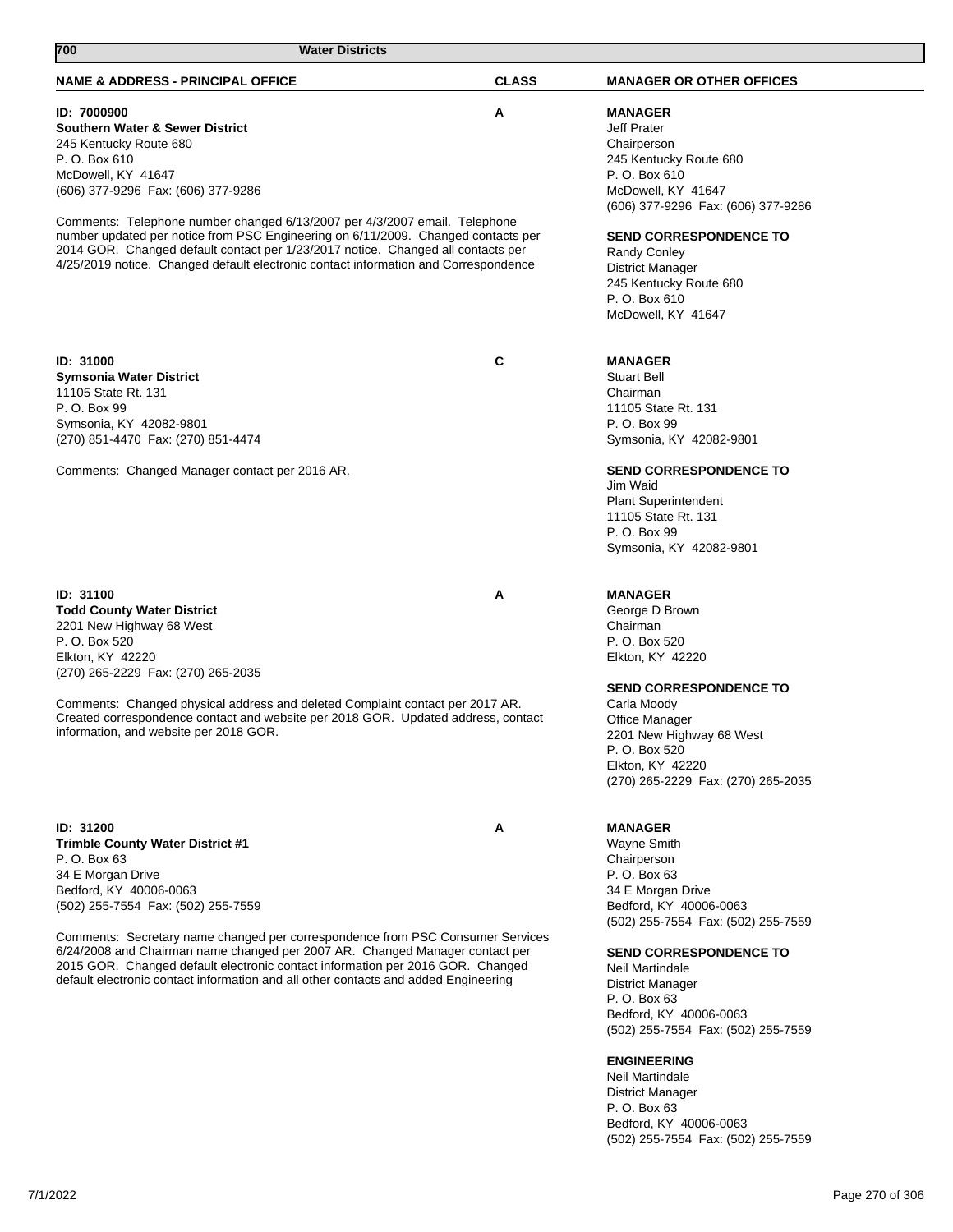| 700<br><b>Water Districts</b>                                                                                                                                                                                                                                                                                                                                                                                                                                                                                                |              |                                                                                                                                                                                                                                                                                                                                    |
|------------------------------------------------------------------------------------------------------------------------------------------------------------------------------------------------------------------------------------------------------------------------------------------------------------------------------------------------------------------------------------------------------------------------------------------------------------------------------------------------------------------------------|--------------|------------------------------------------------------------------------------------------------------------------------------------------------------------------------------------------------------------------------------------------------------------------------------------------------------------------------------------|
| <b>NAME &amp; ADDRESS - PRINCIPAL OFFICE</b>                                                                                                                                                                                                                                                                                                                                                                                                                                                                                 | <b>CLASS</b> | <b>MANAGER OR OTHER OFFICES</b>                                                                                                                                                                                                                                                                                                    |
| Trimble County Water District #1 Continued                                                                                                                                                                                                                                                                                                                                                                                                                                                                                   |              | <b>SEND COMPLAINTS TO</b><br>Terri Campbell<br>Office Manager<br>P. O. Box 63<br>Bedford, KY 40006-0063<br>(502) 255-7554 Fax: (502) 255-7559                                                                                                                                                                                      |
| ID: 31500<br>U. S. 60 Water District of Shelby and Franklin Counties<br>4596 Bagdad Road<br>P. O. Box 97<br>Bagdad, KY 40003<br>(502) 747-8942 Fax: (502) 747-5048<br>Comments: Address updated per 6/18/2008 correspondence from PSC Consumer<br>Services. Per 2008 AR, in May 2008, the District changed its name from "U.S. 60 Water<br>District of Shelby, Spencer and Franklin Counties" to "U.S. 60 Water District of Shelby and<br>Franklin Counties"; Modified company name. Changed Correspondence contact per 2011 | A            | <b>MANAGER</b><br>William Eggen<br>Chairman<br>P. O. Box 97<br>Bagdad, KY 40003<br><b>SEND CORRESPONDENCE TO</b><br>David Hedges<br>Manager<br>P. O. Box 97<br>Bagdad, KY 40003                                                                                                                                                    |
| ID: 31400<br><b>Union County Water District</b><br>409 North Court Street<br>P. O. Box 146<br>Morganfield, KY 42437<br>(270) 389-3868 Fax: (270) 389-0091<br>Comments: Changed Correspondence contact per 2014 GOR.                                                                                                                                                                                                                                                                                                          | Α            | <b>MANAGER</b><br><b>Gerald Hunter</b><br>Chairman<br>409 North Court Street<br>P. O. Box 146<br>Morganfield, KY 42437<br>(270) 389-3868 Fax: (270) 389-0091<br><b>SEND CORRESPONDENCE TO</b><br>Gary Sheffer<br>Manager<br>409 North Court Street<br>P. O. Box 146<br>Morganfield, KY 42437<br>(270) 389-3868 Fax: (270) 389-0091 |
| <b>ID: 31700</b><br><b>Warren County Water District</b><br>523 US Highway 31W Bypass<br>P. O. Box 10180<br>Bowling Green, KY 42102-4780<br>(270) 842-0052 Fax: (270) 842-8360<br>Comments: Changed Manager contact per 4/30/2014 notice. Changed default electronic<br>contact information and Manager contact per 6/7/2022 notice.                                                                                                                                                                                          | A            | <b>MANAGER</b><br>Jacob Cuarta<br>General Manager<br>523 US Highway 31W Bypass<br>P.O. Box 10180<br>Bowling Green, KY 42102-4780<br>(270) 495-3503 Fax: (270) 842-8360                                                                                                                                                             |
| ID: 31800                                                                                                                                                                                                                                                                                                                                                                                                                                                                                                                    | A            | <b>MANAGER</b>                                                                                                                                                                                                                                                                                                                     |

**Webster County Water District** 478 US HWY 41-A South P. O. Box 320 Dixon, KY 42409-0320 (270) 639-9010 Fax: (270) 639-6074

Comments: Address changed per notice received 8/20/2007.

## **MANAGER**

Jimmy L Frederick Chairperson P. O. Box 320 Dixon, KY 42409 (270) 639-9010 Fax: (270) 639-6074

## **SEND CORRESPONDENCE TO**

Paul D Lashbrook Superintendent P. O. Box 320 Dixon, KY 42409-0320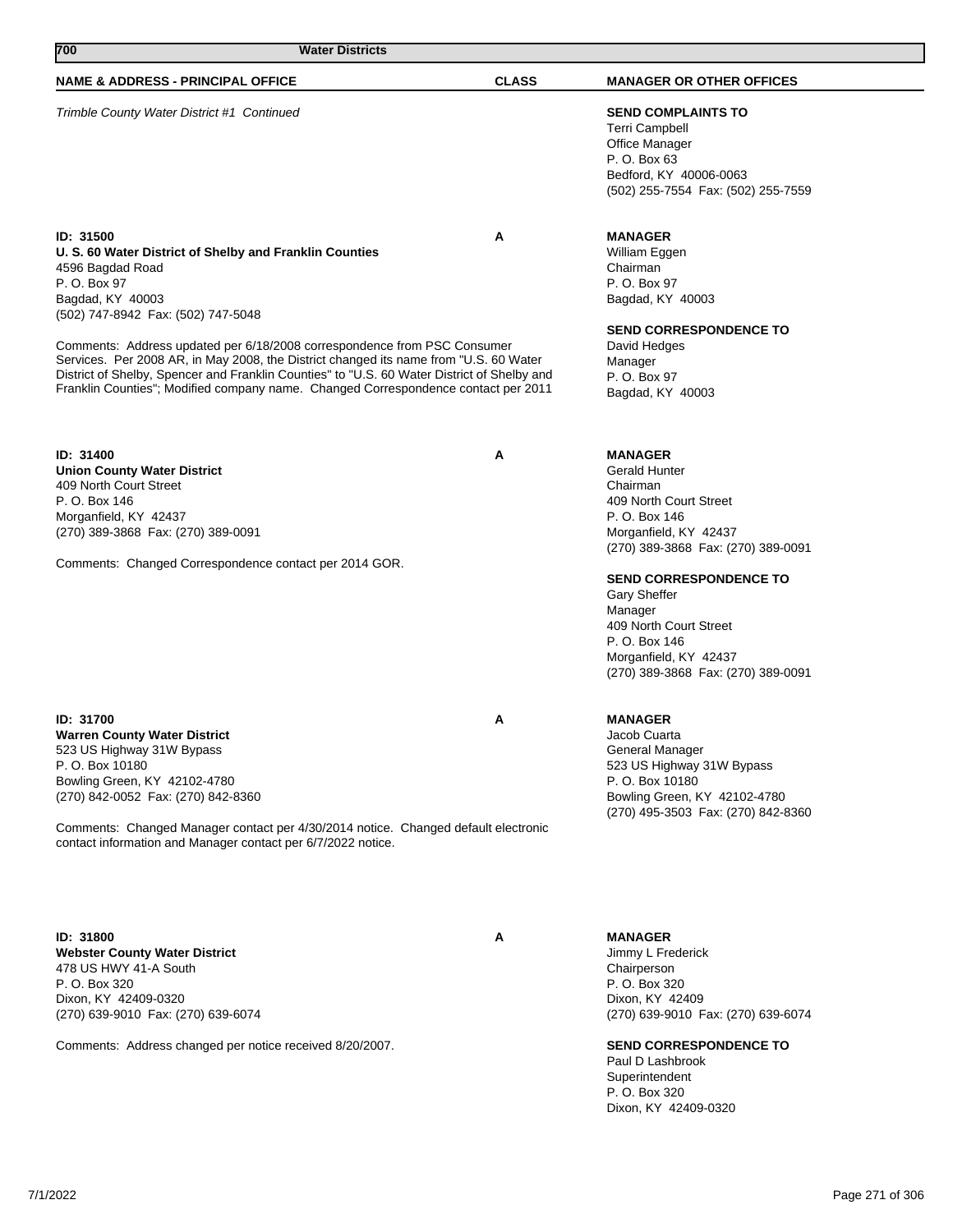| <b>NAME &amp; ADDRESS - PRINCIPAL OFFICE</b>                                                                                                                           | <b>CLASS</b> | <b>MANAGER OR OTHER OFFICES</b>                                |
|------------------------------------------------------------------------------------------------------------------------------------------------------------------------|--------------|----------------------------------------------------------------|
|                                                                                                                                                                        |              |                                                                |
| ID: 32200                                                                                                                                                              | Α            | <b>MANAGER</b>                                                 |
| <b>West McCracken County Water District</b>                                                                                                                            |              | Jason Petersen                                                 |
| 8020 Ogden Landing Road                                                                                                                                                |              | General Manager                                                |
| West Paducah, KY 42086                                                                                                                                                 |              | 8020 Ogden Landing Road                                        |
| (270) 442-3337 Fax: (270) 441-7104                                                                                                                                     |              | West Paducah, KY 42086                                         |
|                                                                                                                                                                        |              | (270) 442-3337 Fax: (270) 441-7104                             |
| Comments: Added Accounting contact per 4/10/2017 notice. Changed Manager contact<br>per 1/29/2018 notice. Changed Correspondence contact per 7/30/2018 notice. Deleted |              |                                                                |
| Accounting contact per 2017 AR. Changed Manager contact per 2021 GOR filed                                                                                             |              | <b>SEND CORRESPONDENCE TO</b>                                  |
| 3/22/2022. Transfer to Paducah Water Works granted per 12/6/2021 Final Order in Case                                                                                   |              | April Reed-Warriner                                            |
|                                                                                                                                                                        |              | Superintendent<br>8020 Ogden Landing Road                      |
|                                                                                                                                                                        |              | West Paducah, KY 42086                                         |
|                                                                                                                                                                        |              | (270) 442-3337 Fax: (270) 441-7104                             |
|                                                                                                                                                                        |              |                                                                |
|                                                                                                                                                                        |              |                                                                |
| ID: 32300                                                                                                                                                              | Α            | <b>MANAGER</b>                                                 |
| <b>West Shelby Water District</b>                                                                                                                                      |              | Melvin Phenix                                                  |
| 7101 Shelbyville Road                                                                                                                                                  |              | Manager                                                        |
| P. O. Box 39                                                                                                                                                           |              | 7101 Shelbyville Road                                          |
| Simpsonville, KY 40067                                                                                                                                                 |              | P. O. Box 39                                                   |
| (502) 722-8944 Fax: (502) 722-0060                                                                                                                                     |              | Simpsonville, KY 40067                                         |
|                                                                                                                                                                        |              | (502) 722-8944 Fax: (502) 722-9844                             |
| Comments: Changed Manager contact per 2013 GOR. Added Correspondence contact                                                                                           |              |                                                                |
| and changed default per 2016 AR. Changed Manager contact per 4/23/2019 Notice.                                                                                         |              | <b>SEND CORRESPONDENCE TO</b>                                  |
|                                                                                                                                                                        |              | Lisa Didier                                                    |
|                                                                                                                                                                        |              | <b>Executive Administrator</b>                                 |
|                                                                                                                                                                        |              | 7101 Shelbyville Road                                          |
|                                                                                                                                                                        |              | P. O. Box 39                                                   |
|                                                                                                                                                                        |              | Simpsonville, KY 40067                                         |
|                                                                                                                                                                        |              |                                                                |
|                                                                                                                                                                        |              | <b>SEND COMPLAINTS TO</b><br>Wanda Land                        |
|                                                                                                                                                                        |              |                                                                |
|                                                                                                                                                                        |              | Co-Manager<br>7101 Shelbyville Road                            |
|                                                                                                                                                                        |              | P. O. Box 39                                                   |
|                                                                                                                                                                        |              | Simpsonville, KY 40067                                         |
|                                                                                                                                                                        |              |                                                                |
|                                                                                                                                                                        |              |                                                                |
| ID: 32500                                                                                                                                                              | Α            | <b>MANAGER</b>                                                 |
| <b>Western Fleming County Water District</b>                                                                                                                           |              | Vernon Barton                                                  |
| 1500 Ewing Road                                                                                                                                                        |              | Chairperson                                                    |
| P. O. Box 16                                                                                                                                                           |              | 1500 Ewing Road                                                |
| Ewing, KY 41039                                                                                                                                                        |              | P. O. Box 16                                                   |
| (606) 267-2120 Fax: (606) 267-4423                                                                                                                                     |              | Ewing, KY 41039                                                |
|                                                                                                                                                                        |              | (606) 267-2120 Fax: (606) 272-4423                             |
| Comments: Added street address and changed Chairman name per 12/10/2007 letter.<br>Added Correspondence contact per 2015 GOR.                                          |              |                                                                |
|                                                                                                                                                                        |              | <b>SEND CORRESPONDENCE TO</b><br><b>Molly Ruark</b>            |
|                                                                                                                                                                        |              | <b>Office Manager</b>                                          |
|                                                                                                                                                                        |              | 1500 Ewing Road                                                |
|                                                                                                                                                                        |              | P. O. Box 16                                                   |
|                                                                                                                                                                        |              | Ewing, KY 41039                                                |
|                                                                                                                                                                        |              | (606) 267-2120 Fax: (606) 267-4423                             |
|                                                                                                                                                                        |              |                                                                |
|                                                                                                                                                                        |              |                                                                |
| ID: 22206700                                                                                                                                                           | Α            | <b>MANAGER</b>                                                 |
| Western Lewis-Rectorville Water and Gas District                                                                                                                       |              | <b>Chad Clark</b>                                              |
| 8044 KY 3161                                                                                                                                                           |              | General Manager                                                |
| Maysville, KY 41056-9344                                                                                                                                               |              | 8044 KY 3161                                                   |
| (606) 742-0014 Fax: (606) 742-0016                                                                                                                                     |              | Maysville, KY 41056-9344                                       |
|                                                                                                                                                                        |              | (606) 742-0014 Fax: (606) 742-0016                             |
| Comments: Address changed per 1/3/2011 notice. Changed Manager contact per 2013<br>GOR.                                                                                |              | <b>SEND CORRESPONDENCE TO</b>                                  |
|                                                                                                                                                                        |              | <b>Sharon Dennison</b>                                         |
|                                                                                                                                                                        |              | Senior Office Clerk                                            |
|                                                                                                                                                                        |              | 8044 KY 3161                                                   |
|                                                                                                                                                                        |              |                                                                |
|                                                                                                                                                                        |              | Maysville, KY 41056-9344<br>(606) 742-0014 Fax: (606) 742-0016 |
|                                                                                                                                                                        |              |                                                                |

**700 Water Districts** 

7/1/2022 Page 272 of 306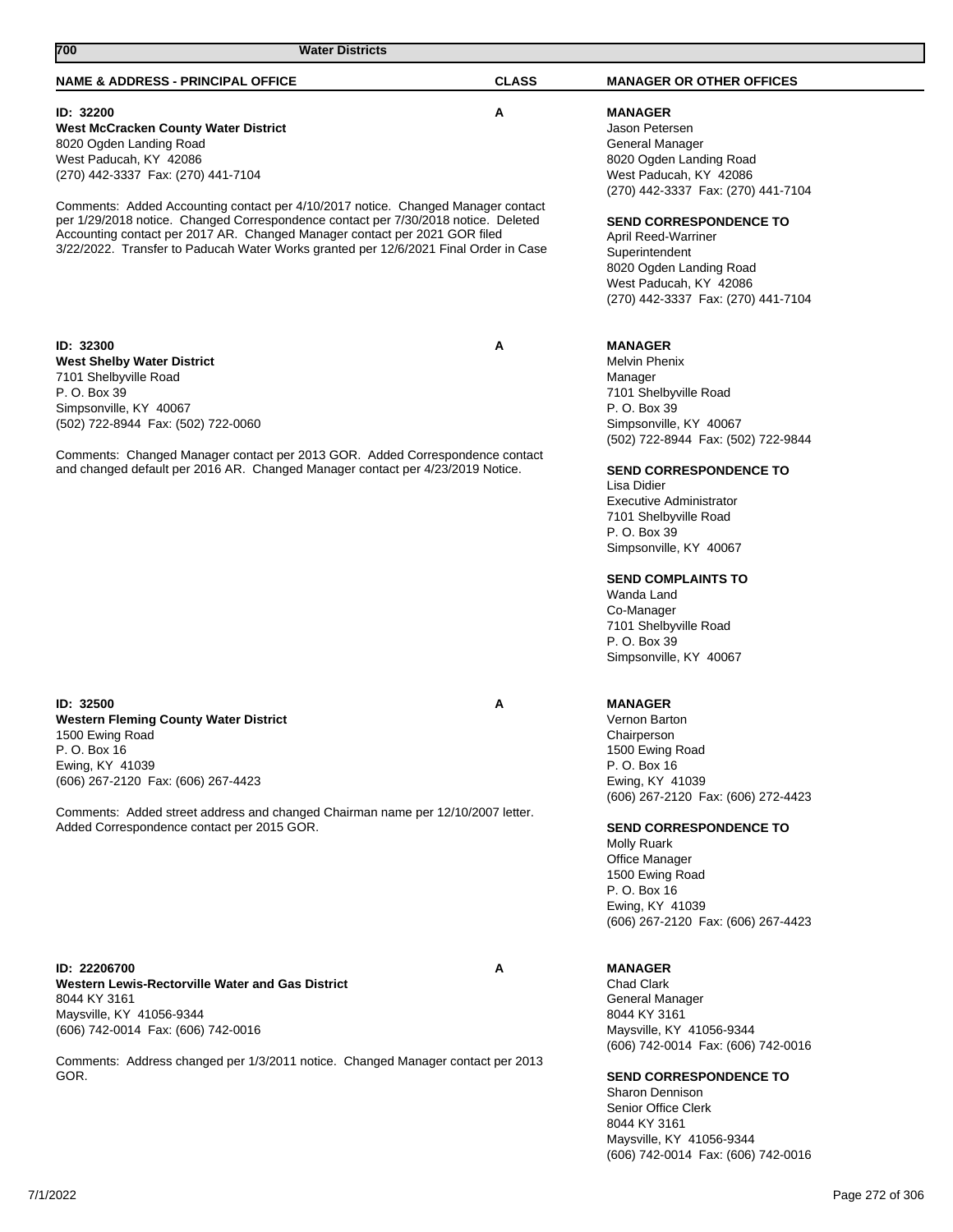| <b>NAME &amp; ADDRESS - PRINCIPAL OFFICE</b>                                                                                                                                                                                                                                                                                                                                                                                                                                            | <b>CLASS</b> | <b>MANAGER OR OTHER OFFICES</b>                                                                                                                                                                                                                                                                                                                                                         |
|-----------------------------------------------------------------------------------------------------------------------------------------------------------------------------------------------------------------------------------------------------------------------------------------------------------------------------------------------------------------------------------------------------------------------------------------------------------------------------------------|--------------|-----------------------------------------------------------------------------------------------------------------------------------------------------------------------------------------------------------------------------------------------------------------------------------------------------------------------------------------------------------------------------------------|
| ID: 32700<br>Western Mason County Water District<br>2573 Mary Ingles Highway<br>P. O. Box 49<br>Dover, KY 41034-0049<br>(606) 882-3141 Fax: (606) 882-2321<br>Comments: Address changed per 3/6/2009 PSC Engineering.                                                                                                                                                                                                                                                                   | Α            | <b>MANAGER</b><br>Larry Redden<br>Chairperson<br>2573 Mary Ingles Highway<br>P. O. Box 49<br>Dover, KY 41034-0049<br>(606) 882-3141 Fax: (606) 882-2321<br><b>SEND CORRESPONDENCE TO</b><br>David French<br>General Manager<br>2573 Mary Ingles Highway<br>P. O. Box 49<br>Dover, KY 41034-0049<br>(606) 882-3141 Fax: (606) 882-2321                                                   |
| <b>ID: 7000500</b><br>Western Pulaski County Water District<br>2128 West Highway 80<br>Somerset, KY 42503<br>(606) 679-1569 Fax: (606) 677-9449<br>Comments: Modified Chairman record per 2008 AR. Changed default contact per 2010<br>AR. Changed default electronic contact information per 6/20/2019 notice. Changed<br>Manager contact per 2019 AR.                                                                                                                                 | Α            | <b>MANAGER</b><br>Joe McClendon<br>General Manager<br>2128 West Highway 80<br>Somerset, KY 42503<br>(606) 679-1569 Fax: (606) 677-9449<br><b>ACCOUNTING FORMS TO</b><br>Tammy Vaught<br><b>Office Manager</b><br>2128 West Highway 80<br>Pulaski, KY 42503<br>(606) 679-1569 Fax: (606) 677-9449                                                                                        |
| ID: 32900<br><b>Whitley County Water District #1</b><br>19 S Highway 25W<br>Williamsburg, KY 40769<br>(606) 549-3600 Fax: (606) 549-5795<br>Comments: Changed Correspondence contact per 2016 GOR. Added Accounting<br>contact per 2018 GOR. Changed default electronic contact information per 2019 GOR.<br>Changed default electronic contact information 3/17/2020 after returned mailing<br>3/16/2020; reverting back to previous contact as 2019 GOR provided invalid information. | Α            | <b>MANAGER</b><br><b>Bob Durham</b><br>Secretary<br>19 S Highway 25W<br>Williamsburg, KY 40769<br><b>SEND CORRESPONDENCE TO</b><br>Sandra Smith<br>Manager<br>19 S Highway 25W<br>Williamsburg, KY 40769<br>(606) 549-3600 Fax: (606) 549-5795                                                                                                                                          |
| ID: 33000<br><b>Wood Creek Water District</b><br>1670 Hal Rogers Parkway<br>P. O. Box 726<br>London, KY 40743<br>(606) 878-9420 Fax: (606) 878-9425<br>Comments: Removed physical address 6/22/2011 from contacts after confirmation from<br>company as there is no box at office; Only PO Box should be used. Changed<br>Correspondence contact per 2011 GOR.                                                                                                                          | Α            | <b>MANAGER</b><br><b>Glenn Williams</b><br>Chairman<br>P. O. Box 726<br>London, KY 40743<br>(606) 878-0354 Fax: (606) 878-9425<br><b>SEND CORRESPONDENCE TO</b><br>Dewayne Lewis<br><b>Office Manager</b><br>P. O. Box 726<br>London, KY 40743<br>(606) 878-9420 Fax: (606) 878-9425<br><b>SEND COMPLAINTS TO</b><br>Donta Evans<br>Superintendent<br>P. O. Box 726<br>London, KY 40743 |

**700 Water Districts** 

(606) 878-9420 Fax: (606) 878-9425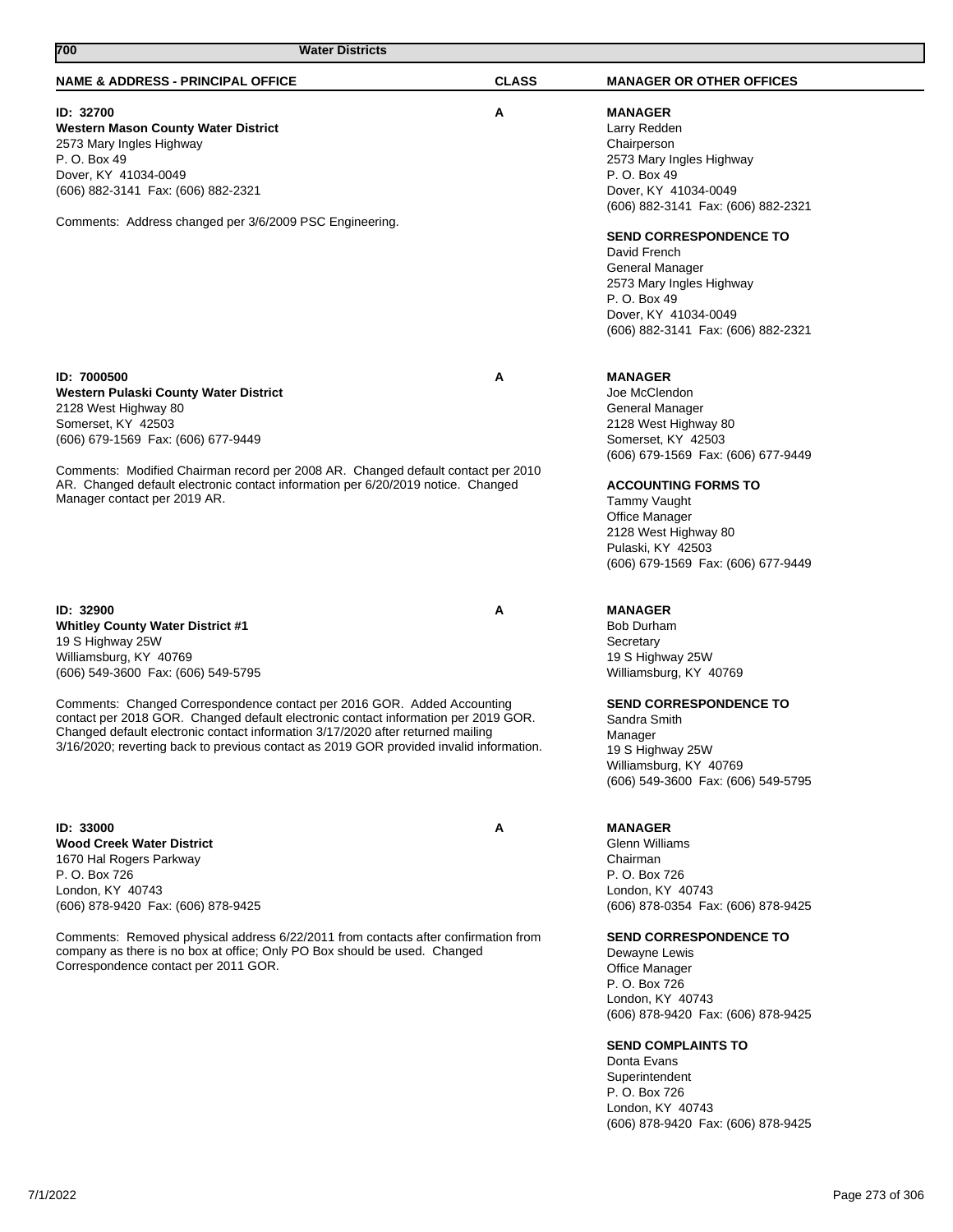| 800<br><b>Water Associations</b>                                                                                                                                                                                                                                                                                                                                                                                                                                                                     |              |                                                                                                                                                                                                                                                                                                     |
|------------------------------------------------------------------------------------------------------------------------------------------------------------------------------------------------------------------------------------------------------------------------------------------------------------------------------------------------------------------------------------------------------------------------------------------------------------------------------------------------------|--------------|-----------------------------------------------------------------------------------------------------------------------------------------------------------------------------------------------------------------------------------------------------------------------------------------------------|
| <b>NAME &amp; ADDRESS - PRINCIPAL OFFICE</b>                                                                                                                                                                                                                                                                                                                                                                                                                                                         | <b>CLASS</b> | <b>MANAGER OR OTHER OFFICES</b>                                                                                                                                                                                                                                                                     |
| ID: 33200<br>Beech Grove Water System, Inc.<br>445 State Route 56 North<br>Calhoun, KY 42327<br>(270) 273-5738 Fax: (270) 273-5770<br>Comments: Changed Manager contact per 2013 GOR. Changed Manager contact per<br>2015 AR. Changed Manager contact per 2017 GOR.                                                                                                                                                                                                                                  | В            | <b>MANAGER</b><br>Nathan Ward<br>President<br>445 State Route 56 North<br>Calhoun, KY 42327<br>(270) 273-5738 Fax: (270) 273-5770<br><b>SEND CORRESPONDENCE TO</b><br>Sheila Murphy<br><b>Office Manager</b><br>445 State Route 56 North<br>Calhoun, KY 42327<br>(270) 273-5738 Fax: (270) 273-5770 |
| ID: 33500<br><b>Bronston Water Association, Inc.</b><br>2013 Highway 90<br>P. O. Box 243<br>Bronston, KY 42518<br>(606) 561-5209 Fax: (606) 561-0102<br>Comments: Contacts updated per 3/12/2009 correspondence. President contact and<br>telephone updated per 2008 AR. President contact updated per 2009 AR submitted<br>3/31/2010. Correspondence contact changed per 10/15/2010 notice. Changed default<br>electronic contact information per 1/4/2017 notice. Changed Manager contact per 2021 | Α            | <b>MANAGER</b><br>Eric Keith<br>President<br>P. O. Box 243<br>Bronston, KY 42518<br>(606) 561-5209 Fax: (606) 561-0102<br><b>SEND CORRESPONDENCE TO</b><br><b>Vickie Ramsey</b><br><b>Office Manager</b><br>P. O. Box 243<br>Bronston, KY 42518<br>(606) 561-5209 Fax: (606) 561-0102               |
| ID: 33600<br><b>Buffalo Trail Water Association, Inc.</b><br>41135 Highway 62<br>Mayslick, KY 41055<br>(606) 763-6516 Fax: (606) 763-6516<br>Comments: Manager contact title and address updated per 2008 AR. Address changed<br>per 2015 GOR. Email address updated per 2020 GOR.                                                                                                                                                                                                                   | В            | <b>MANAGER</b><br>William L Clary<br>President<br>41135 Highway 62<br>Mayslick, KY 41055<br><b>SEND COMPLAINTS TO</b><br>Jane Saunders<br>41135 Highway 62<br>Mayslick, KY 41055                                                                                                                    |
| ID: 33700<br>Butler County Water System, Inc.<br>1118 S Main Street, Suite 1<br>Morgantown, KY 42261<br>(270) 842-0052 Fax: (270) 842-8360<br>Comments: Changed Manager contact per 4/30/2014 notice. Changed address per<br>4/15/2016 notice. Changed Manager contact address per 2017 GOR. Changed default<br>electronic contact information and Manager contact per 6/7/2022 notice.                                                                                                              | A            | <b>MANAGER</b><br>Jacob Cuarta<br>General Manager<br>P. O. Box 10180<br>Bowling Green, KY 42102<br>(270) 495-3503 Fax: (270) 842-8360                                                                                                                                                               |
| ID: 33800<br><b>East Daviess County Water Association, Inc.</b><br>9210 Highway Route 144<br>Knottsville, KY 42366<br>(270) 281-5187 Fax: (270) 281-5709<br>Comments: Address changed per 5/11/2007 filing. Updated contacts per KYSOS site<br>10/20/2009. Added Correspondence contact per 2009 AR submitted 3/31/2010. Default<br>contact changed per 12/18/2012 request by utility.                                                                                                               | A            | <b>MANAGER</b><br>Jerome Hamilton<br>President<br>9210 Highway Route 144<br>Knottsville, KY 42366<br>(270) 281-5187 Fax: (270) 281-5709<br><b>SEND CORRESPONDENCE TO</b><br>Kasey Emmick<br>General Manager                                                                                         |

9210 Highway Route 144 Knottsville, KY 42366

(270) 281-5187 Fax: (270) 281-5709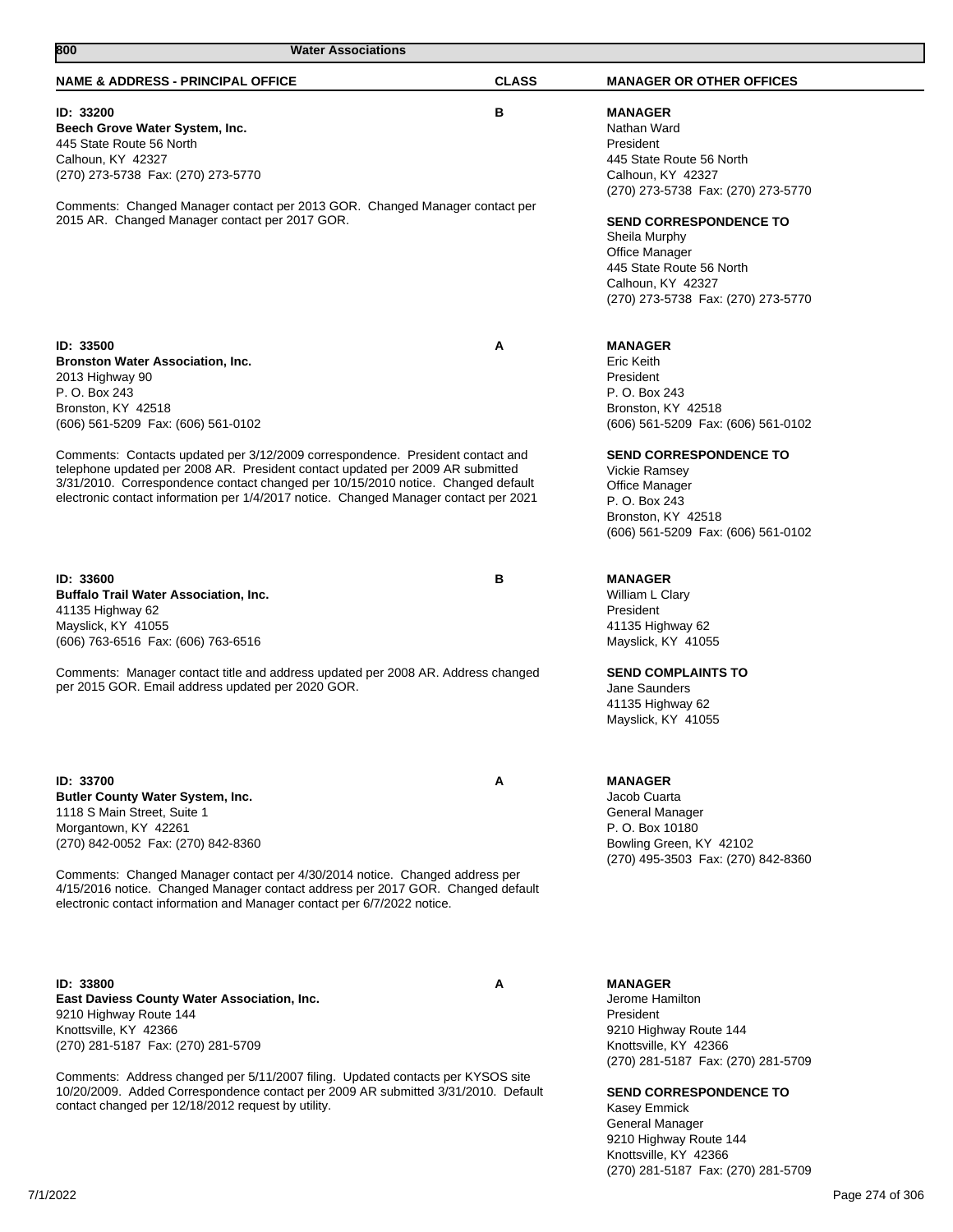| <b>NAME &amp; ADDRESS - PRINCIPAL OFFICE</b>                                                                                                                                                                                                  | <b>CLASS</b> | <b>MANAGER OR OTHER OFFICES</b>                                                                                                                                 |
|-----------------------------------------------------------------------------------------------------------------------------------------------------------------------------------------------------------------------------------------------|--------------|-----------------------------------------------------------------------------------------------------------------------------------------------------------------|
| ID: 34000<br>Fleming County Water Association, Inc.<br>2772 Morehead Road<br>P. O. Box 327<br>Flemingsburg, KY 41041<br>(606) 845-3981 Fax: (606) 845-3982<br>Comments: Changed default contact per 2009 AR. Added Correspondence contact per | A            | <b>MANAGER</b><br>Stephen Miller<br>President<br>P. O. Box 327<br>Flemingsburg, KY 41041<br>(606) 845-3981 Fax: (606) 845-3982<br><b>SEND CORRESPONDENCE TO</b> |
| 2011 GOR. Changed Correspondence contact per 12/3/2014 notice. Changed Manager<br>contact per 2015 AR. Changed default electronic contact information per 2016 GOR.                                                                           |              | <b>Kevin Cornette</b><br>Superintendent<br>P. O. Box 327<br>Flemingsburg, KY 41041<br>(606) 845-3981 Fax: (606) 345-3982                                        |
| <b>ID: 34100</b>                                                                                                                                                                                                                              | A            | <b>MANAGER</b>                                                                                                                                                  |
| <b>Garrard County Water Association, Inc.</b>                                                                                                                                                                                                 |              | <b>Billy C Doolin</b>                                                                                                                                           |
| 315 Lexington Road                                                                                                                                                                                                                            |              | Chairman / President                                                                                                                                            |
| P. O. Box 670<br>Lancaster, KY 40444                                                                                                                                                                                                          |              | 315 Lexington Road<br>P. O. Box 670                                                                                                                             |
| (859) 792-4501 Fax: (859) 792-1671                                                                                                                                                                                                            |              | Lancaster, KY 40444                                                                                                                                             |
|                                                                                                                                                                                                                                               |              | (859) 792-4501 Fax: (859) 792-1671                                                                                                                              |
| Comments: Updated email per 12/19/2008 notice. Manager contact updated per 2009                                                                                                                                                               |              |                                                                                                                                                                 |
| AR. Added Correspondence contact per 2014 GOR. Changed Manager contact per 2016<br>AR. Changed default electronic contact information per 4/19/2017 notice.                                                                                   |              | <b>SEND CORRESPONDENCE TO</b><br>Sean Smith                                                                                                                     |
|                                                                                                                                                                                                                                               |              | Manager                                                                                                                                                         |
|                                                                                                                                                                                                                                               |              | 315 Lexington Road<br>P. O. Box 670                                                                                                                             |
|                                                                                                                                                                                                                                               |              | Lancaster, KY 40444                                                                                                                                             |
|                                                                                                                                                                                                                                               |              | (859) 792-4501 Fax: (859) 792-1671                                                                                                                              |
| ID: 34200                                                                                                                                                                                                                                     | A            | <b>MANAGER</b>                                                                                                                                                  |
| Harrison County Water Association, Inc.                                                                                                                                                                                                       |              | J Frank Marsh                                                                                                                                                   |
| 2167 US 27 South                                                                                                                                                                                                                              |              | President                                                                                                                                                       |
| Cynthiana, KY 41031                                                                                                                                                                                                                           |              | P. O. Box 215                                                                                                                                                   |
| (859) 234-4284 Fax: (859) 234-4284                                                                                                                                                                                                            |              | Cynthiana, KY 41031                                                                                                                                             |
| Comments: Added Correspondence contact per 2009 AR submitted 3/31/2010. Modified                                                                                                                                                              |              | (859) 234-4284 Fax: (859) 234-4284                                                                                                                              |
| physical address, changed Correspondence contact, and added fax per 2011 GOR.<br>Removed Correspondence contact and changed default per 2012 GOR. Added                                                                                       |              | <b>SEND CORRESPONDENCE TO</b><br><b>Mark Patrick</b>                                                                                                            |
| Accounting contact per feedback by telephone on 4/26/2013. Added Correspondence                                                                                                                                                               |              | General Manager                                                                                                                                                 |
|                                                                                                                                                                                                                                               |              | 2167 US 27 South                                                                                                                                                |
|                                                                                                                                                                                                                                               |              | Cynthiana, KY 41031<br>(859) 234-4284 Fax: (859) 234-4284                                                                                                       |
|                                                                                                                                                                                                                                               |              |                                                                                                                                                                 |
| ID: 34500                                                                                                                                                                                                                                     | A            | <b>MANAGER</b>                                                                                                                                                  |
| Jackson County Water Association, Inc.                                                                                                                                                                                                        |              | <b>Howard Williams</b>                                                                                                                                          |
| U. S. Highway 421 South                                                                                                                                                                                                                       |              | Chairperson                                                                                                                                                     |
| P. O. Box 232                                                                                                                                                                                                                                 |              | U. S. Highway 421 South                                                                                                                                         |
| Tyner, KY 40486                                                                                                                                                                                                                               |              | P. O. Box 232                                                                                                                                                   |
| (606) 287-7000 Fax: (606) 287-7003                                                                                                                                                                                                            |              | Tyner, KY 40486                                                                                                                                                 |
| Comments: Changed Correspondence contact per 2018 GOR.                                                                                                                                                                                        |              | <b>SEND CORRESPONDENCE TO</b><br>Sammy Creech                                                                                                                   |
|                                                                                                                                                                                                                                               |              | Manager                                                                                                                                                         |
|                                                                                                                                                                                                                                               |              | U. S. Highway 421 South<br>P. O. Box 232                                                                                                                        |
|                                                                                                                                                                                                                                               |              | Tyner, KY 40486                                                                                                                                                 |
|                                                                                                                                                                                                                                               |              | (606) 287-7000 Fax: (606) 287-7003                                                                                                                              |
| ID: 34650                                                                                                                                                                                                                                     | Α            | <b>MANAGER</b>                                                                                                                                                  |
| Judy Water Association, Inc.                                                                                                                                                                                                                  |              | Greg Williamson                                                                                                                                                 |
| 2010 Maysville Road                                                                                                                                                                                                                           |              | President                                                                                                                                                       |
| P. O. Box 781                                                                                                                                                                                                                                 |              | 2010 Maysville Road                                                                                                                                             |
| Mt. Sterling, KY 40353-0781                                                                                                                                                                                                                   |              | P. O. Box 781                                                                                                                                                   |
| (859) 498-4809 Fax: (859) 498-4809                                                                                                                                                                                                            |              | Mt. Sterling, KY 40353                                                                                                                                          |

**800 Water Associations** 

7/1/2022 Page 275 of 306

(859) 498-4809 Fax: (859) 498-4809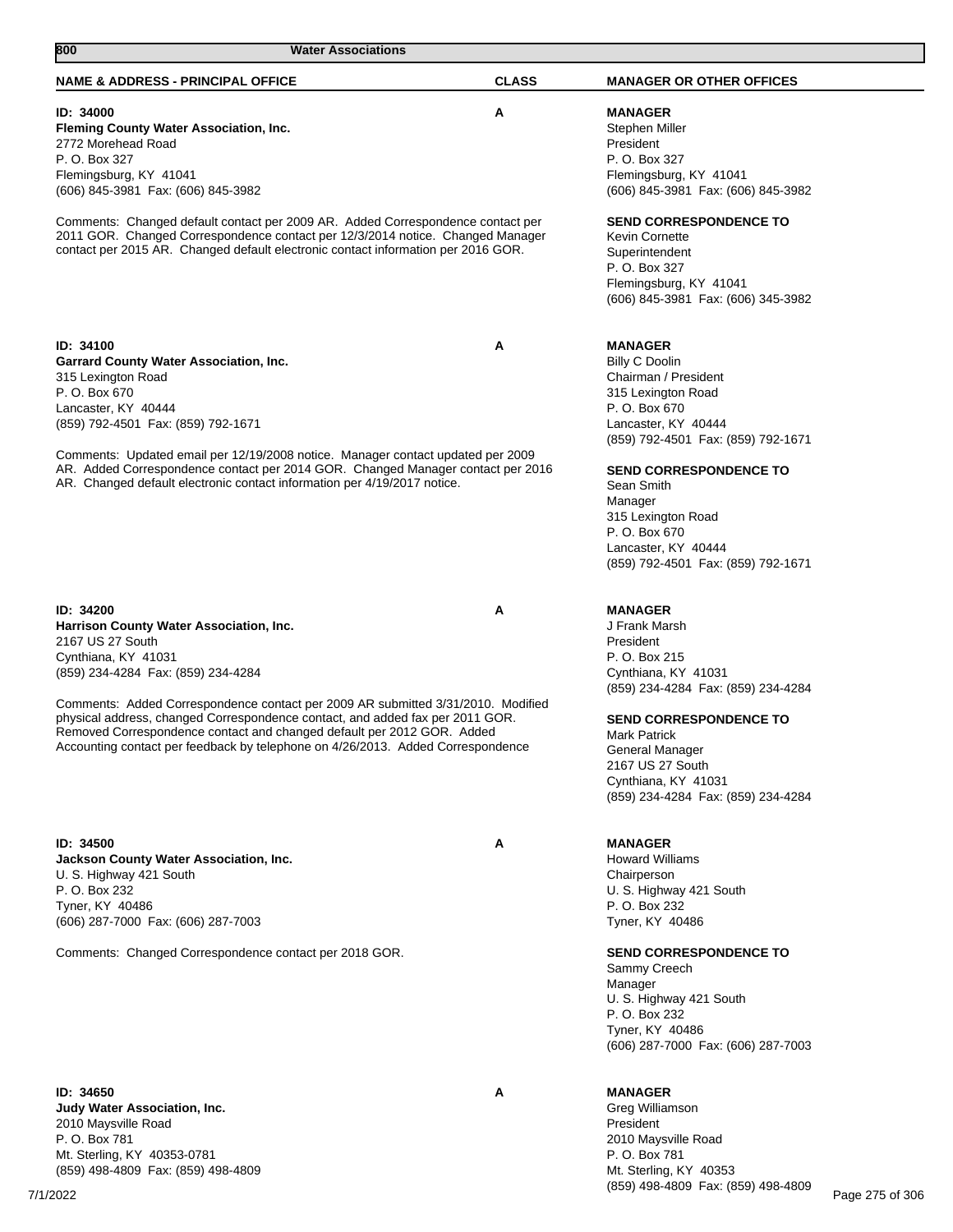## **NAME & ADDRESS - PRINCIPAL OFFICE CLASS MANAGER OR OTHER OFFICES**

#### Judy Water Association, Inc. Continued

Comments: Added street address and changed Mr. Fawns' Title per letter of 12/3/2007. Removed physical address of 2010 Maysville Road as company does not receive mail at business location, only at P. O. Box, per PSC Consumer Services 6/17/2008. Updated physical address per 2011 GOR. Changed default electronic contact information per 2016

## **ID: 34700 A Kirksville Water Association, Inc.**

1613 Foxhaven Drive P. O. Box 1150 Richmond, KY 40475 (859) 963-2555 Fax: (859) 963-2558

Comments: Changed default contact per 2009 AR. Removed street address from contacts as mail was returned undeliverable 12/2/2010. Changed Manager contact per 2018 AR. Changed Manager contact per 10/29/2020 notice. Changed address and contacts per 2/25/2022 notice.

#### **ID: 34800 A**

**Lake Village Water Association, Inc.** 801 Pleasant Hill Drive P. O. Box 303 Burgin, KY 40310 (859) 748-5642 Fax: (859) 748-9114

Comments: Correspondence changed per 3/12/2008 phone call from utility. Contact title updated per 2008 AR. Changed Manager contact per 2021 GOR filed 3/30/2022.

**ID: 34900 B Levee Road Water Association, Inc.** 4969 Levee Road P. O. Box 770 Mt. Sterling, KY 40353

Comments: Addresses modified per 2009 AR. Changed default electronic contact information and added Accounting contact per 2018 GOR. Changed Correspondence electronic contact information per 2019 AR. Changed default electronic contact information per returned delivery 6/17/2022.

# **SEND CORRESPONDENCE TO**

Billy Ray Fawns Operations Manager P. O. Box 781 Mt. Sterling, KY 40353-0781

#### **MANAGER**

Michael H Agee General Manager P. O. Box 1150 Richmond, KY 40476 (859) 963-2555 Fax: (859) 623-8220

#### **SEND CORRESPONDENCE TO**

Jud Patterson Legal Counsel 228A West Main Street Richmond, KY 40475 (859) 623-6233 Fax: (859) 623-6977

#### **ACCOUNTING FORMS TO**

Ashley N Owens Office Manager P. O. Box 1150 Richmond, KY 40476 (859) 963-2555 Fax: (859) 963-2558

## **MANAGER**

Jim Boyd Chairman 801 Pleasant Hill Drive P. O. Box 303 Burgin, KY 40310 (859) 748-5642 Fax: (859) 748-9114

## **SEND CORRESPONDENCE TO**

Mike D Sanford Executive Director 801 Pleasant Hill Drive P. O. Box 303 Burgin, KY 40310 (859) 748-5642 Fax: (859) 748-9114

#### **MANAGER**

Jimmy Linkous Chairperson 910 Nest Egg Road Mt. Sterling, KY 40353

#### **SEND CORRESPONDENCE TO**

Brenda M Murphy Director 4681 Levee Road Mt. Sterling, KY 40353

#### **ACCOUNTING FORMS TO**

Beverly Carpenter Treasurer 4969 Levee Road P. O. Box 770 Mt. Sterling, KY 40353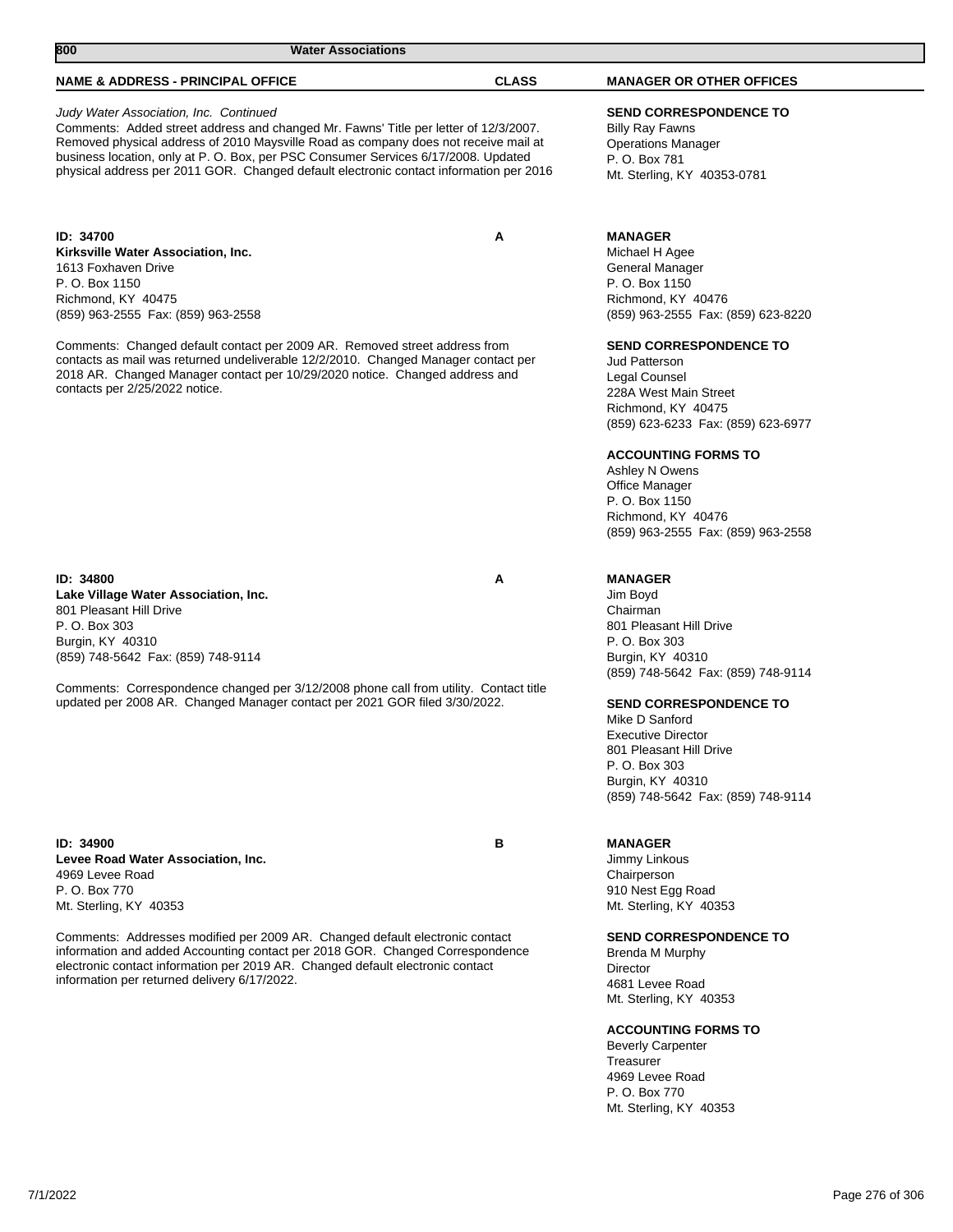| 800<br><b>Water Associations</b>                                                                                                                                                                                                                                                                                          |              |                                                                                                                                                                                         |
|---------------------------------------------------------------------------------------------------------------------------------------------------------------------------------------------------------------------------------------------------------------------------------------------------------------------------|--------------|-----------------------------------------------------------------------------------------------------------------------------------------------------------------------------------------|
| <b>NAME &amp; ADDRESS - PRINCIPAL OFFICE</b>                                                                                                                                                                                                                                                                              | <b>CLASS</b> | <b>MANAGER OR OTHER OFFICES</b>                                                                                                                                                         |
| <b>ID: 35300</b><br>North Manchester Water Association, Inc.<br>7361 N Highway 421<br>Manchester, KY 40962<br>(606) 598-1488 Fax: (606) 598-1483<br>Comments: Phone, fax and Manager contact changed per 2011 AR and GOR. Changed<br>default after receiving undeliverable notice 10/12/2017. Changed Manager contact per | Α            | <b>MANAGER</b><br><b>Steve Davis</b><br>President<br>7362 N Highway 421<br>Manchester, KY 40962<br>(606) 598-1488 Fax: (606) 598-1483<br><b>SEND CORRESPONDENCE TO</b>                  |
| 2016 AR. Changed default electronic contact information and Correspondence contact<br>per 1/30/2018 notice. Changed Manager contact per 2017 GOR. Changed electronic                                                                                                                                                      |              | Rose Lewis<br>Office Manager<br>7362 N Highway 421<br>Manchester, KY 40962<br><b>ACCOUNTING FORMS TO</b><br><b>Teddy Woods</b><br><b>CPA</b><br>305 Main Street<br>Manchester, KY 40962 |
| ID: 35400                                                                                                                                                                                                                                                                                                                 | Α            | <b>MANAGER</b>                                                                                                                                                                          |
| <b>North Shelby Water Company</b>                                                                                                                                                                                                                                                                                         |              | David Hedges                                                                                                                                                                            |
| 4596 Bagdad Road<br>P. O. Box 97                                                                                                                                                                                                                                                                                          |              | Manager<br>4596 Bagdad Road                                                                                                                                                             |
| Bagdad, KY 40003                                                                                                                                                                                                                                                                                                          |              | P. O. Box 97                                                                                                                                                                            |
| (502) 747-8942 Fax: (502) 747-5048                                                                                                                                                                                                                                                                                        |              | Bagdad, KY 40003                                                                                                                                                                        |
| Comments: Modified Manager contact title per 1/12/2011 letter from Jerry Ruble,<br>President. Contacts updated per 8/3/2011 notice. Contact updated per 12/6/2011 notice.<br>Changed Manager contact per 2011 GOR. Changed default electronic contact<br>information per 2017 GOR.                                        |              |                                                                                                                                                                                         |
| ID: 35800                                                                                                                                                                                                                                                                                                                 | A            | <b>MANAGER</b>                                                                                                                                                                          |
| Rowan Water, Inc.                                                                                                                                                                                                                                                                                                         |              | Larry Johnson                                                                                                                                                                           |
| 1765 Christy Creek Road                                                                                                                                                                                                                                                                                                   |              | President                                                                                                                                                                               |
| Morehead, KY 40351                                                                                                                                                                                                                                                                                                        |              | 1765 Christy Creek Road                                                                                                                                                                 |
| (606) 784-9818 Fax: (606) 783-1644                                                                                                                                                                                                                                                                                        |              | Morehead, KY 40351<br>(606) 784-9818 Fax: (606) 783-1644                                                                                                                                |
| Comments: Manager contact changed per 2011 AR. Changed address per 3/4/2013                                                                                                                                                                                                                                               |              |                                                                                                                                                                                         |
| notice.                                                                                                                                                                                                                                                                                                                   |              | <b>SEND CORRESPONDENCE TO</b>                                                                                                                                                           |
|                                                                                                                                                                                                                                                                                                                           |              | Jerry Patrick                                                                                                                                                                           |
|                                                                                                                                                                                                                                                                                                                           |              | General Manager                                                                                                                                                                         |
|                                                                                                                                                                                                                                                                                                                           |              | 1765 Christy Creek Road<br>Morehead, KY 40351                                                                                                                                           |
|                                                                                                                                                                                                                                                                                                                           |              | (606) 784-9818 Fax: (606) 783-1644                                                                                                                                                      |
|                                                                                                                                                                                                                                                                                                                           |              |                                                                                                                                                                                         |
|                                                                                                                                                                                                                                                                                                                           |              | <b>SEND COMPLAINTS TO</b><br>Jerry Patrick                                                                                                                                              |
|                                                                                                                                                                                                                                                                                                                           |              | General Manager                                                                                                                                                                         |
|                                                                                                                                                                                                                                                                                                                           |              | 1765 Christy Creek Road                                                                                                                                                                 |
|                                                                                                                                                                                                                                                                                                                           |              | Morehead, KY 40351                                                                                                                                                                      |
|                                                                                                                                                                                                                                                                                                                           |              | (606) 784-9818 Fax: (606) 783-1644                                                                                                                                                      |
|                                                                                                                                                                                                                                                                                                                           |              |                                                                                                                                                                                         |
| ID: 36150                                                                                                                                                                                                                                                                                                                 | Α            | <b>MANAGER</b>                                                                                                                                                                          |
| South Eastern Water Association, Inc.<br>147 East Somerset Church Road                                                                                                                                                                                                                                                    |              | <b>William Harvey Phelps</b><br>President                                                                                                                                               |
| Somerset, KY 42503                                                                                                                                                                                                                                                                                                        |              | 147 East Somerset Church Road                                                                                                                                                           |
| (606) 678-5501 Fax: (606) 677-9664                                                                                                                                                                                                                                                                                        |              | Somerset, KY 42503<br>(606) 678-5501 Fax: (606) 677-9664                                                                                                                                |
|                                                                                                                                                                                                                                                                                                                           |              |                                                                                                                                                                                         |

Comments: Added street address per 12/5/2007 letter. Changed PO Box 7/31/2008 per 2007 AR. Added Accounting contact per 2010 GOR. Changed Manager contact and default per 2011 GOR. Removed PO Box per 8/2/2017 notice. Changed Accounting contact per 2017 AR extension requests.

7/1/2022 Page 277 of 306

**ACCOUNTING FORMS TO**

423 East Mt. Vernon Street Somerset, KY 42501

(606) 679-9344 Fax: (606) 679-5545

Camie R Meece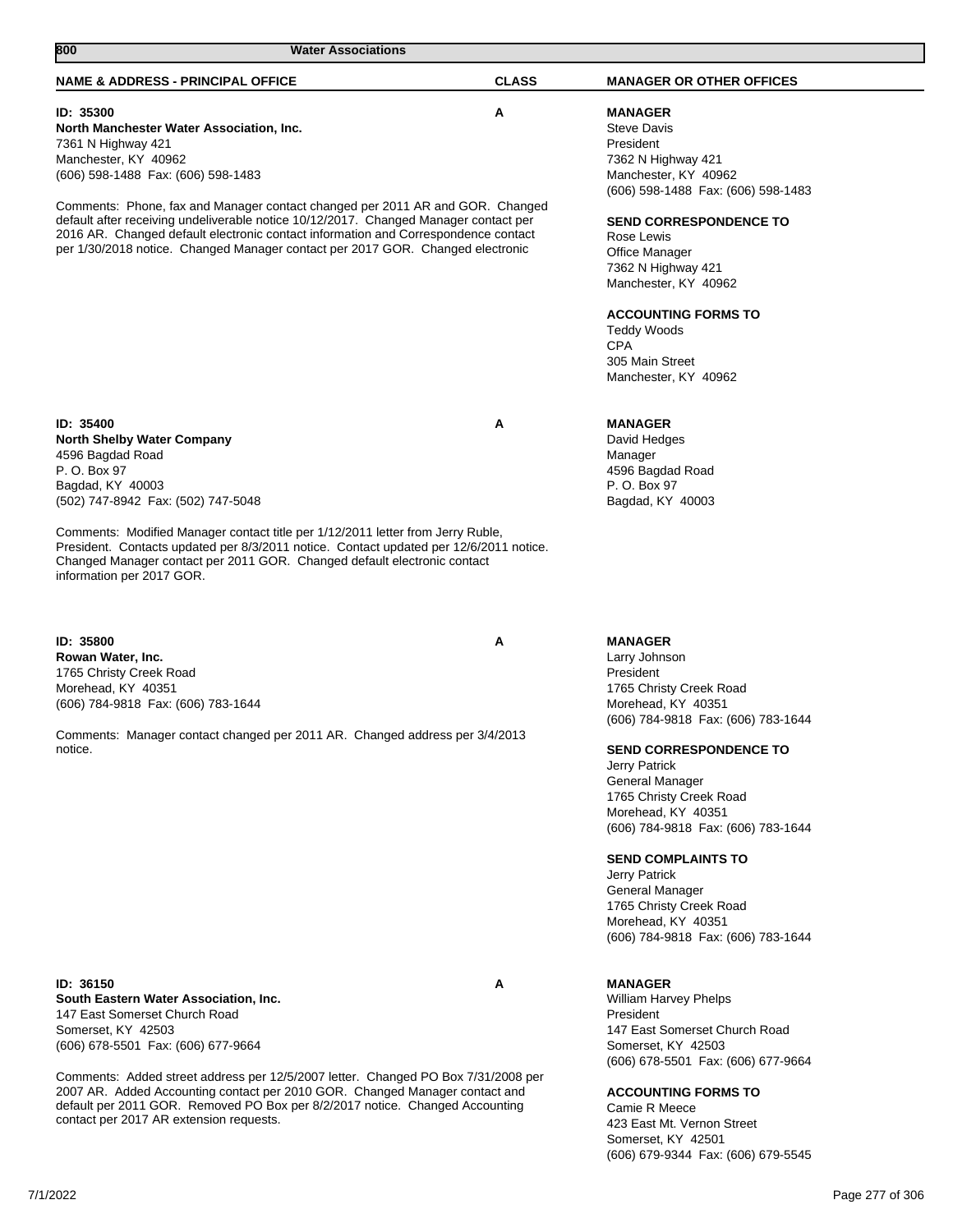| 800<br><b>Water Associations</b>                                                                                                                                                                                                                                                                                                                                              |              |                                                                                                                                                                                                                                                                                                                                                                                                                               |
|-------------------------------------------------------------------------------------------------------------------------------------------------------------------------------------------------------------------------------------------------------------------------------------------------------------------------------------------------------------------------------|--------------|-------------------------------------------------------------------------------------------------------------------------------------------------------------------------------------------------------------------------------------------------------------------------------------------------------------------------------------------------------------------------------------------------------------------------------|
| <b>NAME &amp; ADDRESS - PRINCIPAL OFFICE</b>                                                                                                                                                                                                                                                                                                                                  | <b>CLASS</b> | <b>MANAGER OR OTHER OFFICES</b>                                                                                                                                                                                                                                                                                                                                                                                               |
| ID: 36000<br>South Logan Water Association, Inc.<br>114 S Main Street<br>Adairville, KY 42202<br>(270) 539-6730 Fax: (270) 539-5730<br>Comments: Removed PO Box 1/15/2014 as company confirmed box now closed.<br>Changed Manager and default contact per 2013 GOR. Updated contacts per 2017 GOR<br>and AR. Added Engineering contact per 8/21/2018 Correspondence.          | Α            | <b>MANAGER</b><br>George Fugate<br>Chairman<br>114 S Main Street<br>Adairville, KY 42202<br>(270) 539-6730 Fax: (270) 539-5730<br><b>SEND CORRESPONDENCE TO</b><br>Rebecca Ferguson<br>Office Manager<br>114 S Main Street<br>Adairville, KY 42202<br>(270) 539-6730 Fax: (270) 539-5730<br><b>ENGINEERING</b><br>Jamie Utley<br>Operator<br>114 S Main Street<br>Adairville, KY 42202                                        |
| ID: 36300<br>West Laurel Water Association, Inc.<br>1670 Hal Rogers Parkway<br>P. O. Box 726<br>London, KY 40741<br>(606) 878-9420 Fax: (606) 878-9425<br>Comments: Changed Correspondence contact per 2011 GOR. Changed Manager<br>contact per 2013 GOR. Changed Manager contact per 2018 AR.                                                                                | A            | <b>MANAGER</b><br><b>Otis Williams</b><br>President<br>P. O. Box 726<br>London, KY 40743<br>(606) 878-9420 Fax: (606) 878-9425<br><b>SEND CORRESPONDENCE TO</b><br>Dewayne Lewis<br><b>Office Manager</b><br>P. O. Box 726<br>London, KY 40743<br>(606) 878-9420 Fax: (606) 878-9425<br><b>SEND COMPLAINTS TO</b><br>Donta Evans<br>Superintendent<br>P. O. Box 726<br>London, KY 40743<br>(606) 878-9420 Fax: (606) 878-9425 |
| ID: 36400<br>Western Rockcastle Water Association, Inc.<br>371 New Brodhead Road<br>P. O. Box 627<br>Mt. Vernon, KY 40456<br>Comments: Added PO Box to record 6/30/2008 and removed phone number per notice<br>from DOR; Info obtained from 2007 GOR. Street address changed per 12/5/2008 notice<br>from KYPSC Engineering. Contact changed per 2008 AR submitted 5/10/2010. | Α            | <b>MANAGER</b><br>Paula Deborde<br>Office Manager<br>P. O. Box 627<br>Mt. Vernon, KY 40456                                                                                                                                                                                                                                                                                                                                    |
| <b>Municipal Water Utilities</b><br>880                                                                                                                                                                                                                                                                                                                                       |              |                                                                                                                                                                                                                                                                                                                                                                                                                               |

**ID: 8800100 Adairville Public Works** P. O. Box 185 Adairville, KY 42202 (270) 539-8661 Fax: (502) 539-5503

## **MANAGER**

Russell S Law Water and Sewer Superintendent P. O. Box 185 Adairville, KY 42202 (270) 539-8661 Fax: (502) 539-5503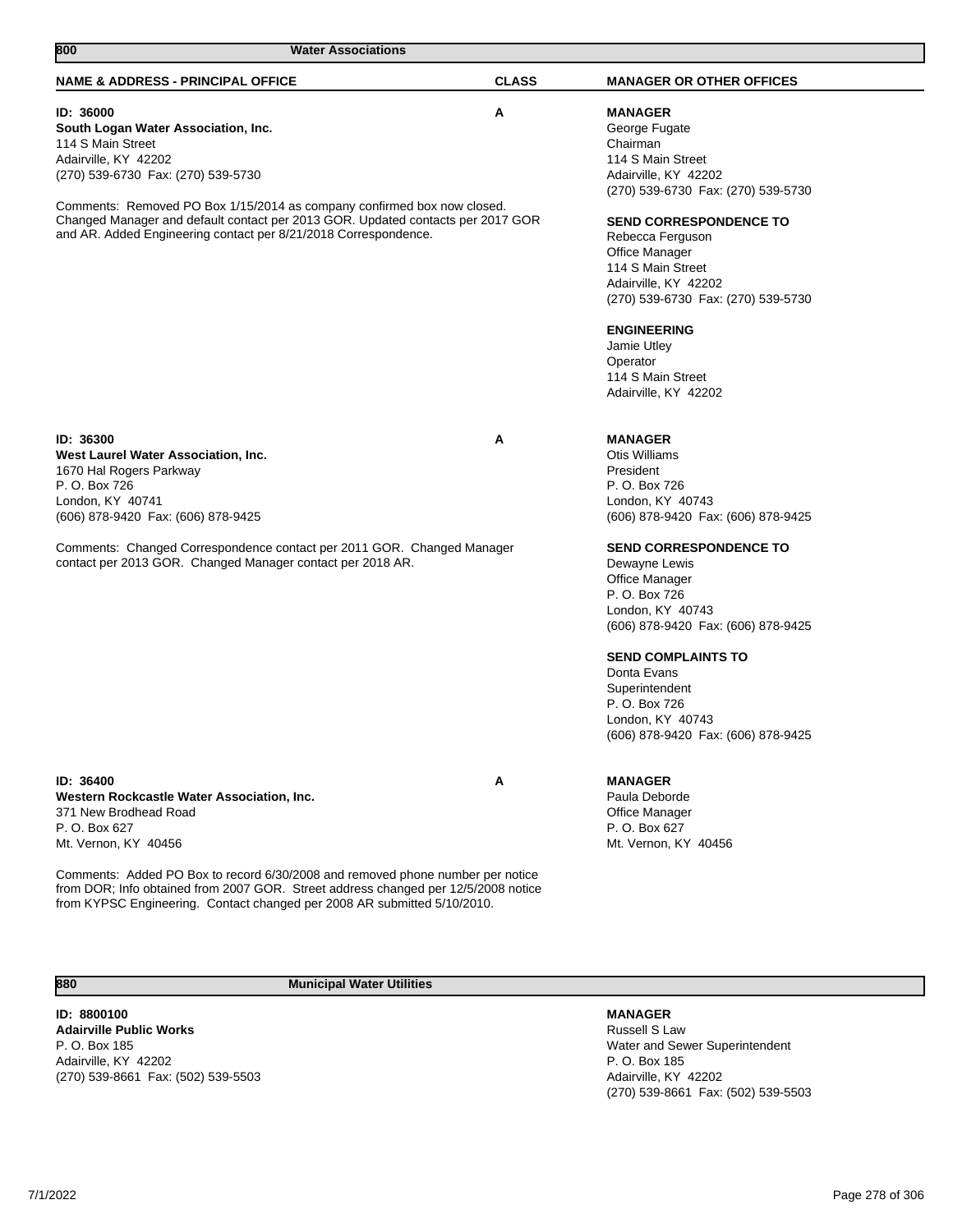#### **NAME & ADDRESS - PRINCIPAL OFFICE CLASS MANAGER OR OTHER OFFICES**

Adairville Public Works Continued **SEND CORRESPONDENCE TO**

**ID: 8807300 Ashland Municipal Water System** P. O. Box 1839 Ashland, KY 41105-1839

Comments: Changed default electronic contact information and added Correspondence contact per 10/23/2019 notice.

**ID: 8800500 Bowling Green Municipal Utilities** 801 Center Street P. O. Box 10300 Bowling Green, KY 42102 (270) 782-1200 Fax: (502) 782-4320

Comments: Contact changed 6/17/2009.

**ID: 8800800 Burnside Municipal Water Works** 984 E. Lakeshore Drive P. O. Box 384 Burnside, KY 42519

**ID: 8807800 Campbellsville Municipal Water and Sewer System** 110 S. Columbia Avenue Suite A Campbellsville, KY 42719 (270) 789-3133 Fax: (270) 465-3581

Comments: Address changed after returned mailing of 8/20/2007; Utility provided updated address when a phone call was placed.

George W Arnold Mayor P. O. Box 185 Adairville, KY 42202 (270) 539-8661 Fax: (502) 539-5503

## **MANAGER**

Stephen W Corbitt City Manager P. O. Box 1839 Ashland, KY 41105-1839 (606) 327-2002 Fax: (606) 327-2055

#### **SEND CORRESPONDENCE TO**

Christina Travis P. O. Box 1839 Ashland, KY 41105-1839

#### **MANAGER**

Mark Iverson 801 Center Street P. O. Box 10300 Bowling Green, KY 42102 (270) 782-1200 Fax: (502) 782-4320

#### **MANAGER**

Eddie Phillips Manager 984 E. Lakeshore Drive P. O. Box 384 Burnside, KY 42519

#### **SEND CORRESPONDENCE TO**

Inette Sadler Clerk, Treasurer 984 E. Lakeshore Drive P. O. Box 384 Burnside, KY 42519

### **MANAGER**

Elbert Nash General Manager 110 S. Columbia Avenue Suite A Campbellsville, KY 42719 (270) 789-3133 Fax: (270) 465-3581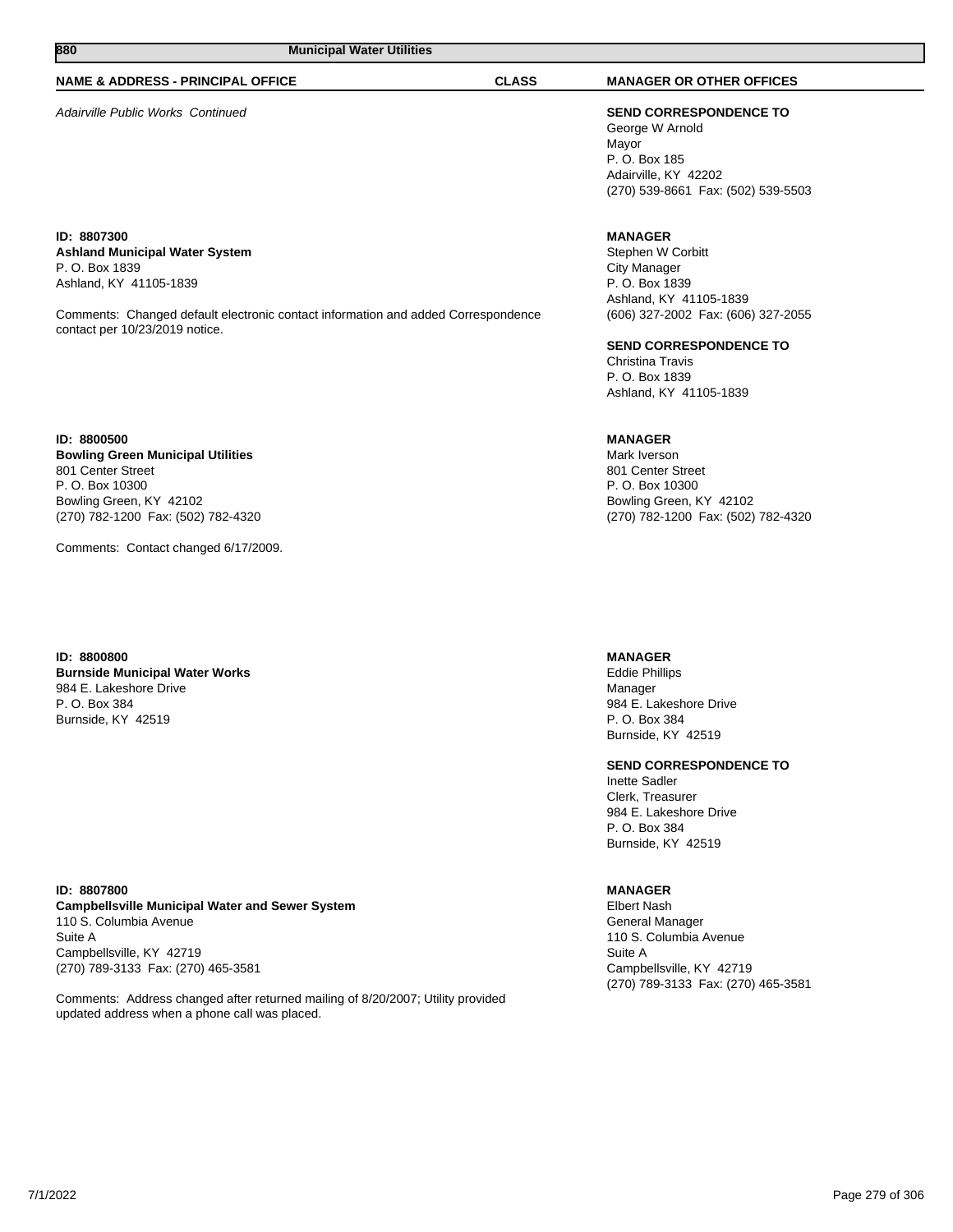#### **NAME & ADDRESS - PRINCIPAL OFFICE CLASS MANAGER OR OTHER OFFICES**

#### **ID: 8801100 Carrollton Utilities** 225 6th. Street P. O. Box 269 Carrollton, KY 41008 (502) 732-7055 Fax: (502) 732-7058

#### **ID: 8801300 Central City Municipal Water & Sewer** 208 N. First Street Central City, KY 42330

Comments: Changed default electronic contact information per 6/22/2017 inquiry.

#### **ID: 8809600 City of Albany** 204 Cross Street P. O. Box 129 Albany, KY 42602 (606) 387-6011 Fax: (606) 387-6105

Comments: Established per 9/4/2009 notice. Created Active Date per Comment info 5/27/2016

#### **ID: 8807700 City of Augusta** 219 Main Street Augusta, KY 41002

#### **ID: 8800200 City of Barbourville** P. O. Box 1300 Barbourville, KY 40906

#### **ID: 8800300 City of Bardstown** 220 N. 5th Street P. O. Box 368

Bardstown, KY 40004

**ID: 8800400 City of Beattyville** P. O. Box 308

Beattyville, KY 41311

#### **MANAGER** Gerald Ballinger Sewer/Water Superintendent 225 6th. Street P. O. Box 269 Carrollton, KY 41008 (502) 732-7055 Fax: (502) 732-7058

## **MANAGER**

David L Greenwood Chairman 208 N. First Street Central City, KY 42330

#### **SEND CORRESPONDENCE TO**

David Rhoades City Administrator 214 North First Street Central City, KY 42330 (270) 754-5097 Fax: (270) 754-5745

## **SEND CORRESPONDENCE TO**

John N Smith Mayor 204 Cross Street P. O. Box 129 Albany, KY 42602 (606) 387-6011 Fax: (606) 387-6105

## **MANAGER**

John Laycock Mayor 219 Main Street Augusta, KY 41002 (606) 756-2183 Fax: (606) 756-2185

## **MANAGER**

Randall Young Public Works P. O. Box 1300 Barbourville, KY 40906

## **MANAGER**

Larry Bryan Water Superintendent 220 N. 5th Street P. O. Box 368 Bardstown, KY 40004

## **MANAGER**

William H Abner Manager/Administrator P. O. Box 308 Beattyville, KY 41311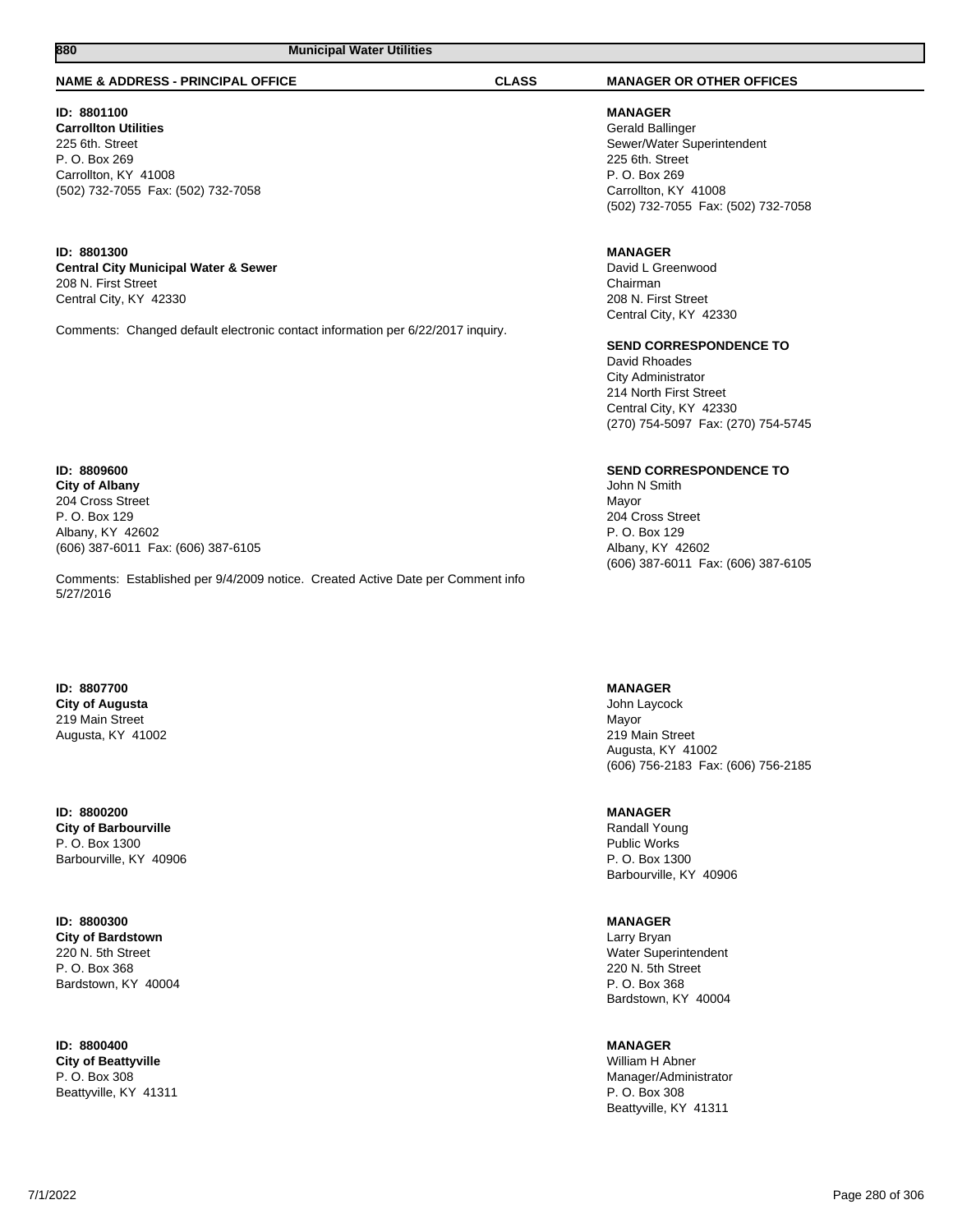| 880<br><b>Municipal Water Utilities</b>                                                                                                                                                                                                                                                             |              |                                                                                                                                              |
|-----------------------------------------------------------------------------------------------------------------------------------------------------------------------------------------------------------------------------------------------------------------------------------------------------|--------------|----------------------------------------------------------------------------------------------------------------------------------------------|
| <b>NAME &amp; ADDRESS - PRINCIPAL OFFICE</b>                                                                                                                                                                                                                                                        | <b>CLASS</b> | <b>MANAGER OR OTHER OFFICES</b>                                                                                                              |
| ID: 8809400<br><b>City of Benton</b><br>P. O. Box 450<br>Benton, KY 42025<br>Comments: Established per 9/8/2008 Agreement between City of Benton and North<br>Marshall Water District that provides sale of water to one another in an emergency.<br>Created Active Date per Comment info 5/27/2016 | C            | <b>MANAGER</b><br>Martin W Johnson<br><b>City Attorney</b><br>P. O. Box 450<br>Benton, KY 42025                                              |
| ID: 8809300<br><b>City of Berea</b><br>212 Chestnut Street<br>Berea, KY 40403<br>(859) 986-8528 Fax: (859) 986-7657<br>Comments: Established per 5/19/2008 filing. Created Active Date per Comment info<br>5/27/2016                                                                                | C            | <b>MANAGER</b><br><b>Steven Connelly</b><br>Mayor<br>212 Chestnut Street<br>Berea, KY 40403<br>(859) 986-8528 Fax: (859) 986-7657            |
| ID: 8800600<br><b>City of Brandenburg</b><br>737 High Street<br>P. O. Box 305<br>Brandenburg, KY 40108                                                                                                                                                                                              |              | <b>MANAGER</b><br>Thomas M Curl<br><b>Public Works Director</b><br>737 High Street<br>P. O. Box 305<br>Brandenburg, KY 40108                 |
| ID: 8800700<br><b>City of Burkesville</b><br>214 Upper St.<br>Burkesville, KY 42717<br>Comments: Address changed after returned mailing of 8/16/2007; Info obtained from<br>web. Telephone number modified 3/26/2009.                                                                               |              | <b>MANAGER</b><br><b>Steve Capps</b><br><b>Public Works</b><br>214 Upper St.<br>Burkesville, KY 42717                                        |
| ID: 8800900<br><b>City of Calhoun Water Works</b><br>P. O. Box 294<br>Calhoun, KY 42327<br>(270) 273-3216 Fax: (502) 273-9717                                                                                                                                                                       |              | <b>MANAGER</b><br>Larence Holmes<br>Water & Sewer Superintendent<br>P. O. Box 294<br>Calhoun, KY 42327<br>(270) 273-3216 Fax: (502) 273-9717 |

**ID: 8808500 City of Campton** P. O. Box 35 Campton, KY 41301

Comments: Owner of water system formerly Cliffview Development, LLC as of 12/31/2003 per letter received 3/12/2007.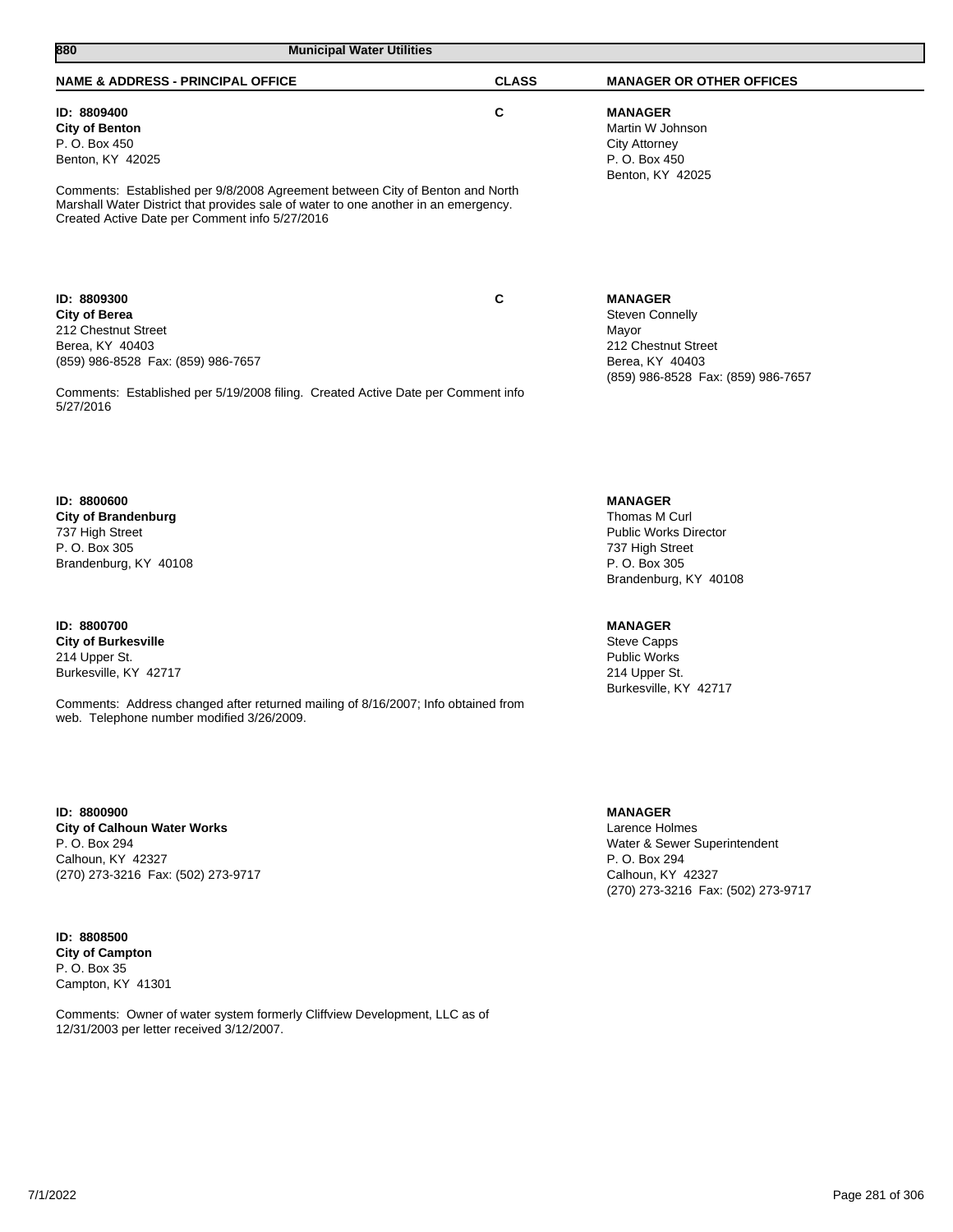#### **NAME & ADDRESS - PRINCIPAL OFFICE CLASS MANAGER OR OTHER OFFICES**

#### **ID: 8801000**

**City of Carlisle** 107 East Chestnut Street Carlisle, KY 40311 (859) 289-3700 Fax: (859) 289-7704

**MANAGER** Ronnie Clark Mayor 107 East Chestnut Street Carlisle, KY 40311 (859) 289-3700 Fax: (859) 289-7704

**SEND CORRESPONDENCE TO**

Tommy Vice Water Plant Superintendent 107 East Chestnut Street Carlisle, KY 40311 (859) 289-3700 Fax: (859) 289-7704

#### **MANAGER**

Charleen M McIlvain City Clerk P. O. Box 67 Cynthiana, KY 41031-0067 (859) 234-7150 Fax: (859) 234-0035

#### **MANAGER**

Mike Perros Mayor P. O. Box 670 Danville, KY 40423 (859) 238-1200 Fax: (859) 238-1236

#### **MANAGER**

George Crady Water/Sewer Superintendent 200 Commerce Street P. O. Box 673 Eddyville, KY 42038 (270) 388-2226 Fax: (502) 388-5683

#### **MANAGER**

Edward J Poppe City Administrator 200 West Dixie Avenue P. O. Box 550 Elizabethtown, KY 42702 (270) 765-6121 Fax: 270765612

#### **ID: 8801600 City of Cynthiana Water Treatment Plant** P. O. Box 67 Cynthiana, KY 41031-0067 (859) 234-7150 Fax: (859) 234-0035

**ID: 8801700 City of Danville Water Dept.** P. O. Box 670 Danville, KY 40423 (859) 238-1200 Fax: (859) 238-1236

Comments: Changed Manager contact per 11/25/2014 notice. Changed Manager contact per 2/19/2015 notice.

#### **ID: 8801900 City of Eddyville** 200 Commerce Street P. O. Box 673 Eddyville, KY 42038 (270) 388-2226 Fax: (502) 388-5683

# **ID: 8810700 C**

**City of Elizabethtown** 200 West Dixie Avenue P. O. Box 550 Elizabethtown, KY 42702 (270) 765-6121 Fax: 270765612

Comments: Established per 11/20/2018 notice; To submit agreement for wastewater treatment agreement.

## **ID: 8809500**

**City of Eubank** 20 Water Way P. O. Box 159 Eubank, KY 42567 (606) 379-2211 Fax: (606) 379-2023

Comments: Established 8/3/2009 Created Active Date per Comment info 5/27/2016

**SEND CORRESPONDENCE TO** Frey Todd Mayor 20 Water Way P. O. Box 159 Eubank, KY 42567 (606) 379-2703 Fax: (606) 379-2023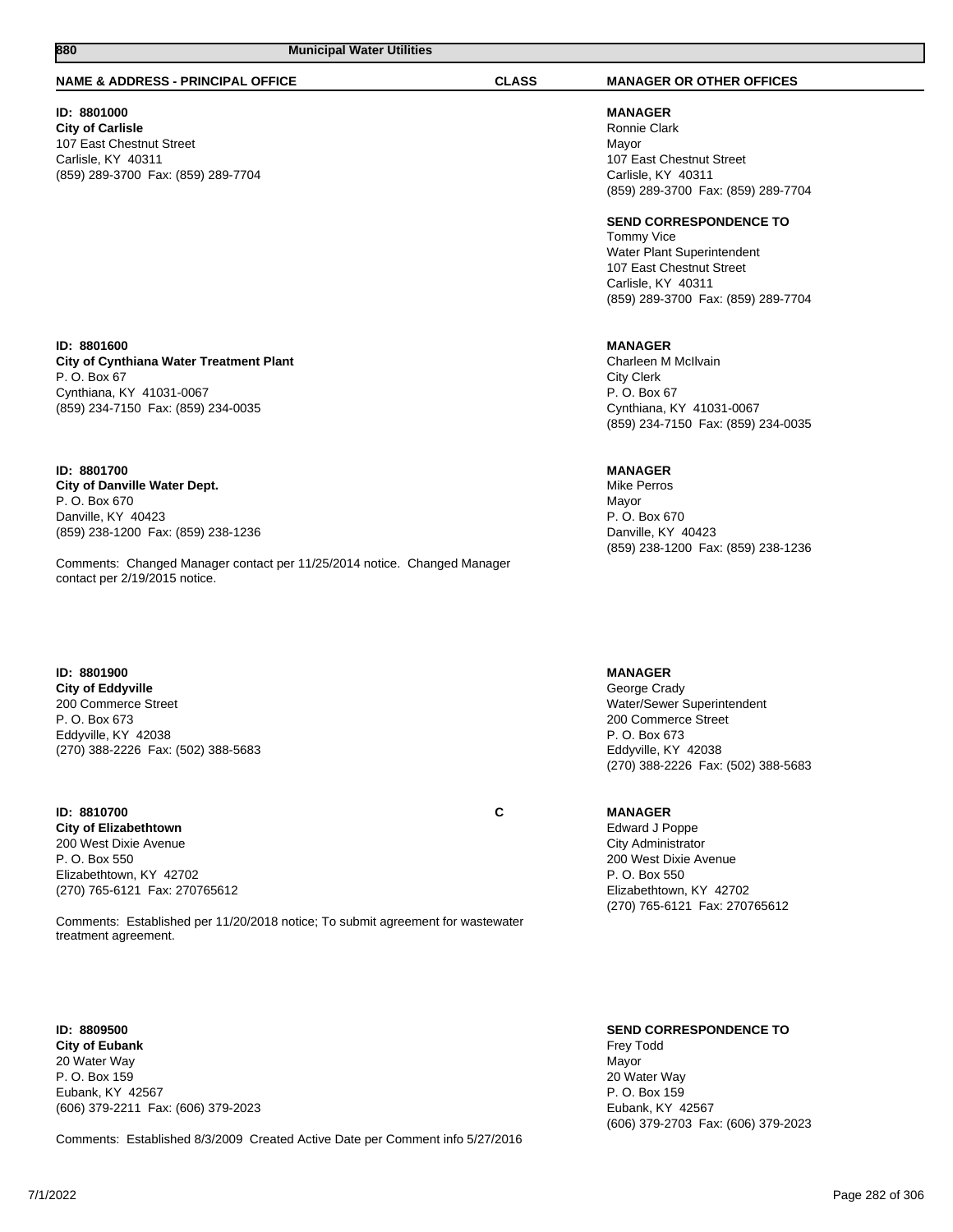#### **NAME & ADDRESS - PRINCIPAL OFFICE CLASS MANAGER OR OTHER OFFICES**

# **ID: 8807500**

**City of Evarts** City Hall Building P. O. Box 208 Evarts, KY 40828

# **ID: 8808600 City of Falmouth**

230 Main Street Falmouth, KY 41040

## **ID: 8802000**

**City of Flemingsburg Utilities** 140 W Electric Avenue P. O. Box 406 Flemingsburg, KY 41041

Comments: Changed company name, contacts, and removed PO Box per KPSC GIS after returned mailing per 1/30/2014 notice. Recategorized from type 320 to 330 on 2/2/2015. Added PO Box per 4/24/2017 notice.

## **ID: 8802200**

**City of Franklin** P. O. Box 2805 Franklin, KY 42135 (270) 586-4497 Fax: (502) 586-9419

#### **ID: 8808800 City of Frenchburg** 157 Old Campus Road

P. O. Box 113 Frenchburg, KY 40322

#### **ID: 8802400**

**City of Grand Rivers** 122 W. Cumberland Avenue P. O. Box 265 Grand Rivers, KY 42045 (270) 362-8272 Fax: (502) 362-8272

**MANAGER** Ronny S King Mayor City Hall Building P. O. Box 208 Evarts, KY 40828

#### **MANAGER**

Gene Flaugher Mayor 230 Main Street Falmouth, KY 41040

## **MANAGER**

Martin L Voiers Mayor P. O. Box 406 Flemingsburg, KY 41041

#### **SEND CORRESPONDENCE TO**

Joe Dunaway Superintendent P. O. Box 406 Flemingsburg, KY 41041

#### **MANAGER**

William Gentry Mayor P. O. Box 2805 Franklin, KY 42135 (270) 586-4497 Fax: (502) 586-9419

#### **SEND CORRESPONDENCE TO**

M. Timothy Williams City Manager P. O. Box 2805 Franklin, KY 42135 (270) 586-4497 Fax: (502) 586-9419

#### **MANAGER**

Frank Buchanan Mayor 122 W. Cumberland Avenue P. O. Box 265 Grand Rivers, KY 42045 (270) 362-8272 Fax: (502) 362-8272

#### **SEND CORRESPONDENCE TO**

John R O'Bryan City Administrative Officer 122 W. Cumberland Avenue P. O. Box 265 Grand Rivers, KY 42045 (270) 362-8272 Fax: (502) 362-8272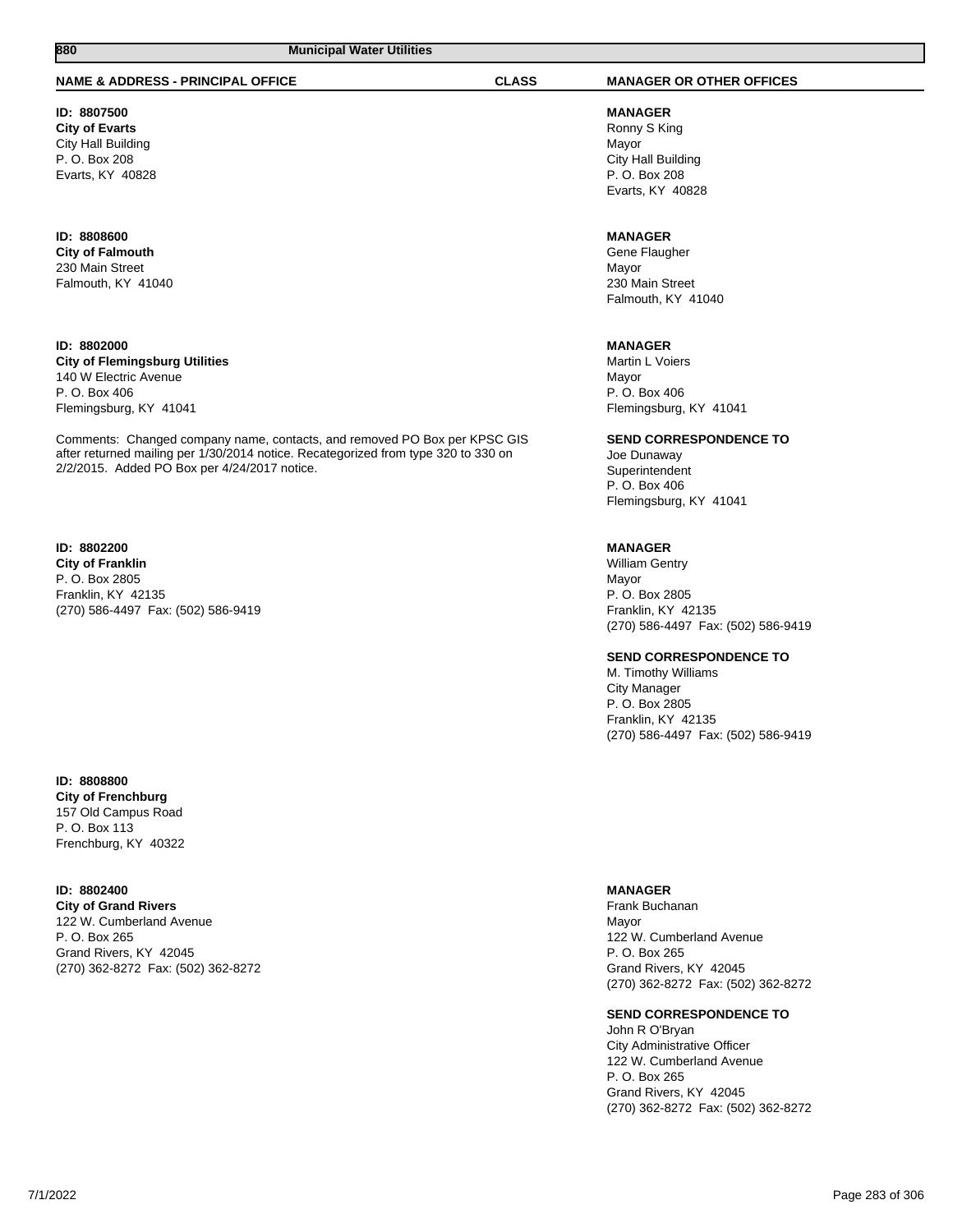#### **NAME & ADDRESS - PRINCIPAL OFFICE CLASS MANAGER OR OTHER OFFICES**

#### **ID: 8802500**

**ID: 8809100 City of Greensburg** 110 W. Court Street Greensburg, KY 42743-1557

**City of Grayson Utilities** 1671 S. State Highway 7 Grayson, KY 41143-6970 (606) 474-6651 Fax: (606) 474-7569

**MANAGER** George J Waggoner Mayor 302 East Main Street Grayson, KY 41143 (606) 474-6651 Fax: (606) 474-7569

#### **SEND CORRESPONDENCE TO**

Bill Lewis Superintendent 302 East Main Street Grayson, KY 41143 (606) 474-6651 Fax: (606) 474-7569

**MANAGER**

Janie B Casey City Clerk/Treasurer 110 W. Court Street Greensburg, KY 42743-1557

**ID: 8802700 City of Harrodsburg Water Dept.**

Comments: Address modified per returned mailing 1/7/2010.

208 South Main Street Harrodsburg, KY 40330 (859) 734-2383 Fax: (859) 734-6231

**ID: 8809000 City of Hindman** P. O. Box 496 Hindman, KY 41822 (606) 785-5544 Fax: 606785799

**ID: 8807200 City of Hodgenville** Hodgenville City Hall 208 North Lincoln Boulevard Hodgenville, KY 42748

**ID: 8809800**

**City of Jackson** 333 Broadway Jackson, KY 41339 (606) 666-7069 Fax: (606) 666-7046

Comments: Established per 9/27/2011 letter.

**MANAGER**

Charles W Carr Mayor 208 South Main Street Harrodsburg, KY 40330 (859) 734-2383 Fax: (859) 734-6231

**SEND CORRESPONDENCE TO** Robert Norman Water Superintendent 208 South Main Street Harrodsburg, KY 40330 (859) 748-5198 Fax: (859) 734-6231

#### **MANAGER**

Janice Jewell Mayor P. O. Box 496 Hindman, KY 41822

**MANAGER**

Rose Wolfe Mayor 333 Broadway Jackson, KY 41339 (606) 666-7069 Fax: (606) 666-7046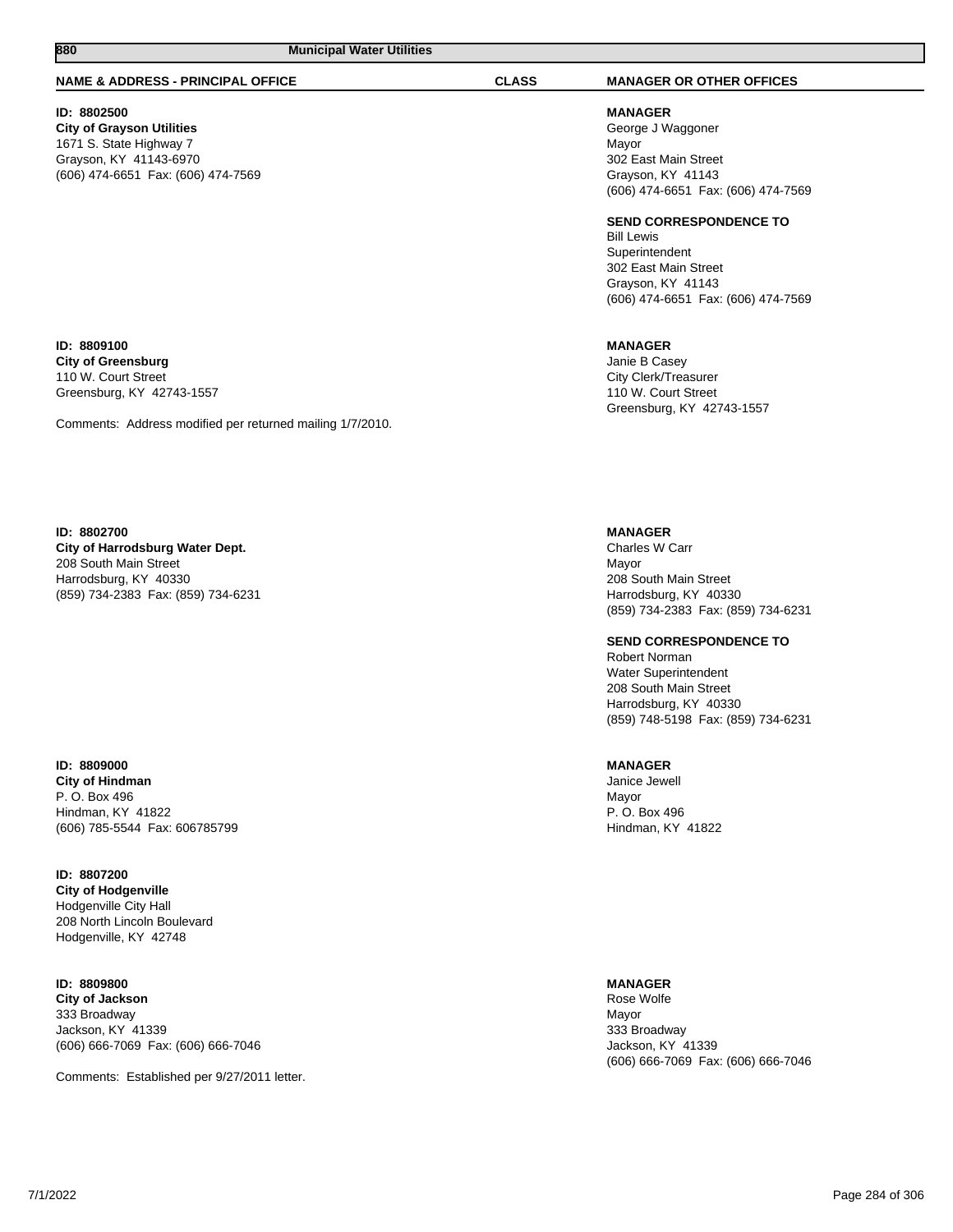#### **NAME & ADDRESS - PRINCIPAL OFFICE CLASS MANAGER OR OTHER OFFICES**

#### **ID: 8810500**

**City of Jenkins** 755 Lakeside Drive P. O. Box 789 Jenkins, KY 41537 (606) 832-2142 Fax: (606) 832-2362

Comments: Established per 3/4/2015 notice. Created Active Date per Comment info 5/27/2016

#### **ID: 8803100 City of Kuttawa Municipal Water System** 90 Beach Street P. O. Box 400 Kuttawa, KY 42055

#### **ID: 8803200 City of Lancaster** 308 W Maple Lancaster, KY 40444

Comments: Address changed 7/7/2008 per company. Changed default electronic contact information and Manager contact per 10/27/2017 notice. Changed phone number per 11/6/2017 notice.

#### **ID: 8803300 City of Lawrenceburg** 100 North Main Street, First Floor P.O. Box 290 Lawrenceburg, KY 40342

Comments: Address changed after returned mailing 2/20/2009; New address obtained from online search.

#### **ID: 8803600 City of Liberty** P. O. Box 127 Liberty, KY 42539 (606) 787-9973 Fax: (606) 787-7992

Comments: Changed default electronic contact information per 3/30/2017 notice.

# **MANAGER**

Todd DePriest City Manager 755 Lakeside Drive P. O. Box 789 Jenkins, KY 41537 (606) 832-2142 Fax: (606) 832-2362

#### **SEND CORRESPONDENCE TO**

G. C. Kincer Mayor 755 Lakeside Drive P. O. Box 789 Jenkins, KY 41537 (606) 832-2142 Fax: (606) 832-2362

## **MANAGER**

Thomas Aldridge Water & Sewer Superintendent 90 Beach Street P. O. Box 400 Kuttawa, KY 42055

## **MANAGER**

Chris Davis Mayor 308 W Maple Lancaster, KY 40444

#### **MANAGER**

Bobby W Sparrow Mayor 100 North Main Street, First Floor P.O. Box 290 Lawrenceburg, KY 40342

**SEND CORRESPONDENCE TO** Robert D Bradshaw CAO

### 100 North Main Street, First Floor Lawrenceburg, KY 40342

## **MANAGER**

Bridgett Blake City Clerk P. O. Box 127 Liberty, KY 42539 (606) 787-9973 Fax: (606) 787-7992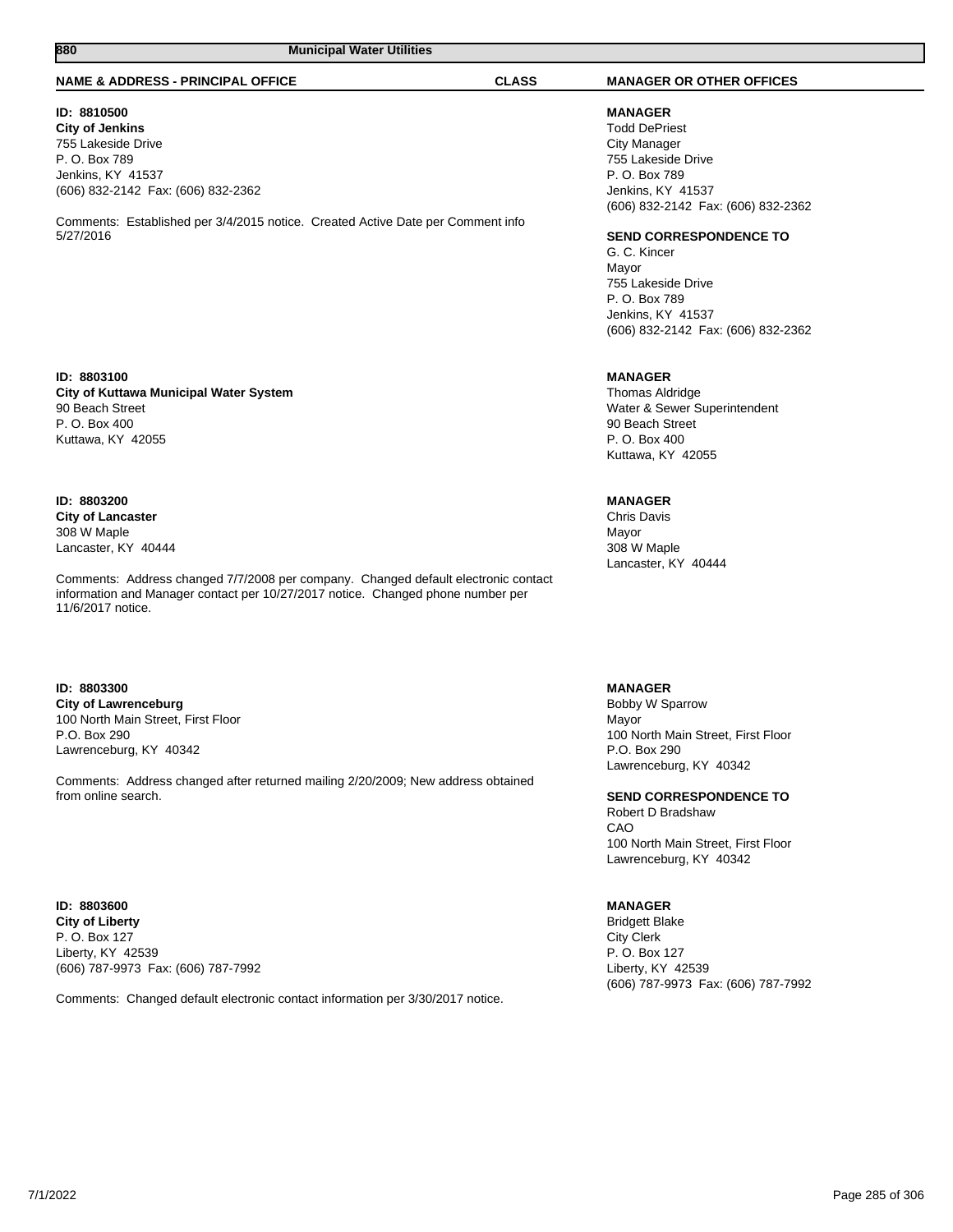#### **NAME & ADDRESS - PRINCIPAL OFFICE CLASS MANAGER OR OTHER OFFICES**

## **ID: 8803700**

**City of Livermore** 211 E. 3rd. Street P. O. Box 279 Livermore, KY 42352

**MANAGER** Eldon R Eaton Mayor 211 E. 3rd. Street P. O. Box 279 Livermore, KY 42352

**SEND CORRESPONDENCE TO**

John Bell Superintendent 211 E. 3rd. Street P. O. Box 279 Livermore, KY 42352

#### **MANAGER**

Raymond Griffin Mayor P. O. Box 654 Livingston, KY 40445

**MANAGER**

Michael A Sullivan Mayor Municipal Building 215 N. Main Cross Louisa, KY 41230

#### **MANAGER**

Stanley Bowling Water & Sewer Superintendent 123 Town Square Manchester, KY 40962

### **MANAGER**

Paul M Story City Administrator 217 S. Main Street Marion, KY 42064 (270) 965-5313 Fax: (270) 965-5235

#### **SEND CORRESPONDENCE TO**

Donald Tinsley Superintendent 217 S. Main Street Marion, KY 42064 (270) 965-2525 Fax: (270) 965-5235

#### **MANAGER**

Penny Stanfield **Comptroller** 216 Bridge Street Maysville, KY 41056

#### **ID: 8810100 City of Livingston Water Works** P. O. Box 654 Livingston, KY 40445

Comments: Established per 5/21/2012 notice. Created Active Date per Comment info 5/27/2016

#### **ID: 8808900**

**City of Louisa** Municipal Building 215 N. Main Cross Louisa, KY 41230 (606) 638-4050 Fax: (606) 638-3414

### **ID: 8804200 City of Manchester** 123 Town Square

Manchester, KY 40962

Comments: Address changed after returned mailing of 8/15/2007; Info obtained from cityofmanchesterky.com. Address changed after returned mailing of 8/18/2009; Info obtained from city's web site.

#### **ID: 8804300 City of Marion** 217 S. Main Street Marion, KY 42064 (270) 965-2266 Fax: (270) 965-5235

Comments: Address changed 7/18/2008 per notice.

**ID: 8808000 City of Maysville-Utility Department** 216 Bridge Street Maysville, KY 41056

Comments: Default contact information and name changed to City of Maysville-Utility Department per 3/10/2020 notice; Formerly City of Maysville Utility Commission.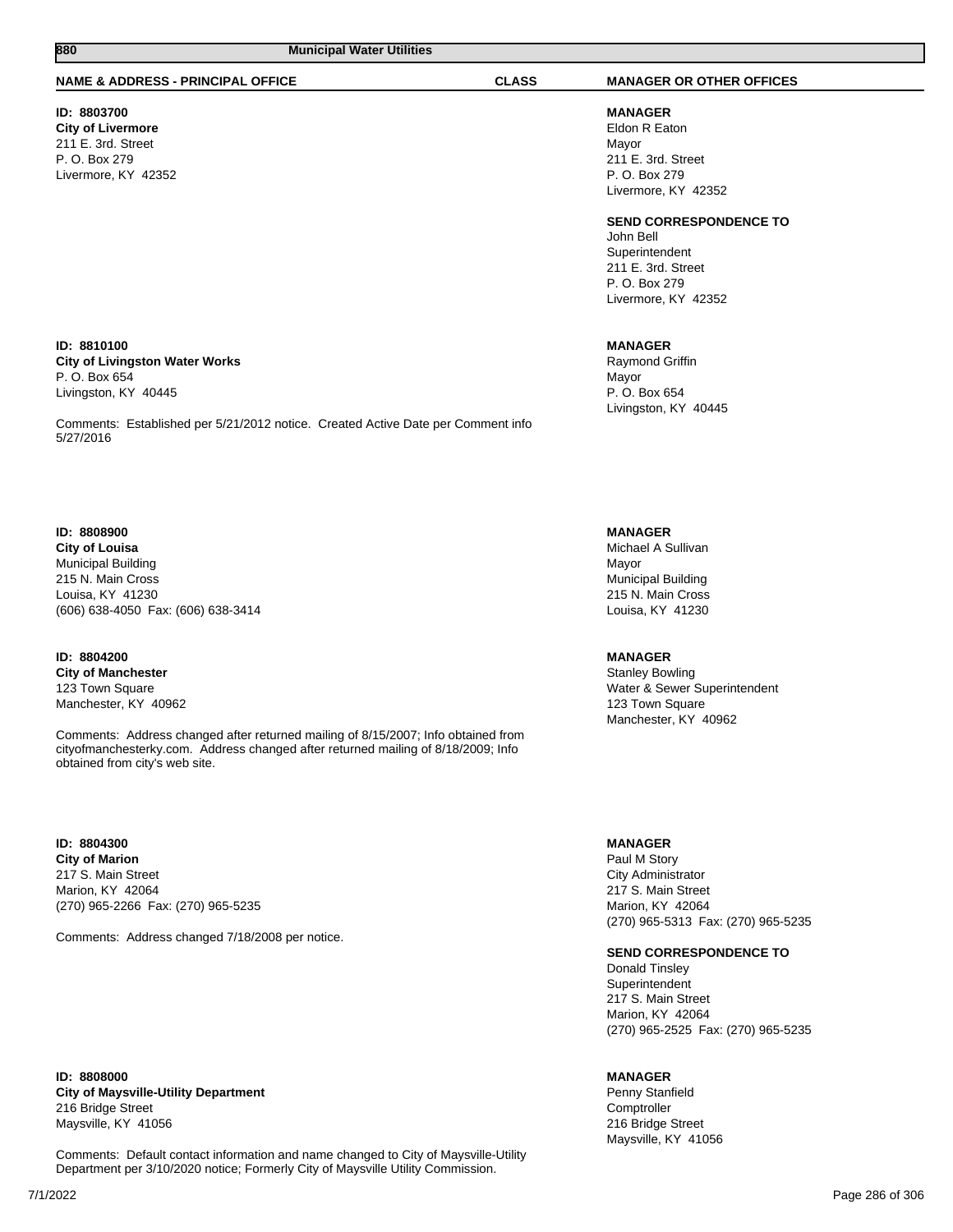## **NAME & ADDRESS - PRINCIPAL OFFICE CLASS MANAGER OR OTHER OFFICES**

**880 Municipal Water Utilities** 

**ID: 8808400 City of Millersburg** P. O. Box 265 Millersburg, KY 40348

## **ID: 8809900**

**City of Milton** 10179 Hwy 421 N Milton, KY 40045 (502) 268-5224 Fax: (502) 268-0224

Comments: Established per 11/29/2011 notice to adjust wholesale rate for service provided to West Carroll Water District.

#### **ID: 8807100 City of Morganfield** 130 E. Main Street P. O. Box 420 Morganfield, KY 42437

## **ID: 8804800**

**City of Mt. Vernon** 125 Richmond Street P. O. Box 1465 Mt. Vernon, KY 40456 (606) 256-3437 Fax: (606) 256-3443

#### **ID: 8805100 City of Nicholasville**

601 N. Main Street P. O. Box 450 Nicholasville, KY 40356-0450 (859) 885-9473 Fax: (859) 885-9576

#### **ID: 8810000 C City of Owingsville** P. O. Box 639 Owingsville, KY 40360 (606) 674-6361 Fax: (606) 674-3068

Comments: Established per 12/2/2011 Letter Created Active Date per Comment info 5/27/2016

## **MANAGER**

Denny Jackson Mayer 10179 Hwy 421 N Milton, KY 40045 (502) 268-5224 Fax: (502) 268-0224

#### **MANAGER**

Bill M Young Director 130 E. Main Street P. O. Box 420 Morganfield, KY 42437

### **MANAGER**

Gary R Cromer Mayor 125 Richmond Street P. O. Box 1465 Mt. Vernon, KY 40456 (606) 256-3437 Fax: (606) 256-3443

#### **SEND CORRESPONDENCE TO**

Dennis McClure Superintendent 125 Richmond Street P. O. Box 1465 Mt. Vernon, KY 40456 (606) 256-3440 Fax: (606) 256-3443

#### **MANAGER**

Sam E Corman Mayor 517 N. Main Street P. O. Box 450 Nicholasville, KY 40356-0450 (859) 885-1121 Fax: (859) 885-9476

#### **SEND CORRESPONDENCE TO**

Thomas P Calkins Director of Public Utilities 601 N. Main Street P. O. Box 450 Nicholasville, KY 40356-0450 (859) 885-9473 Fax: (859) 885-9576

## **MANAGER**

Gary Hunt Mayor P. O. Box 639 Owingsville, KY 40360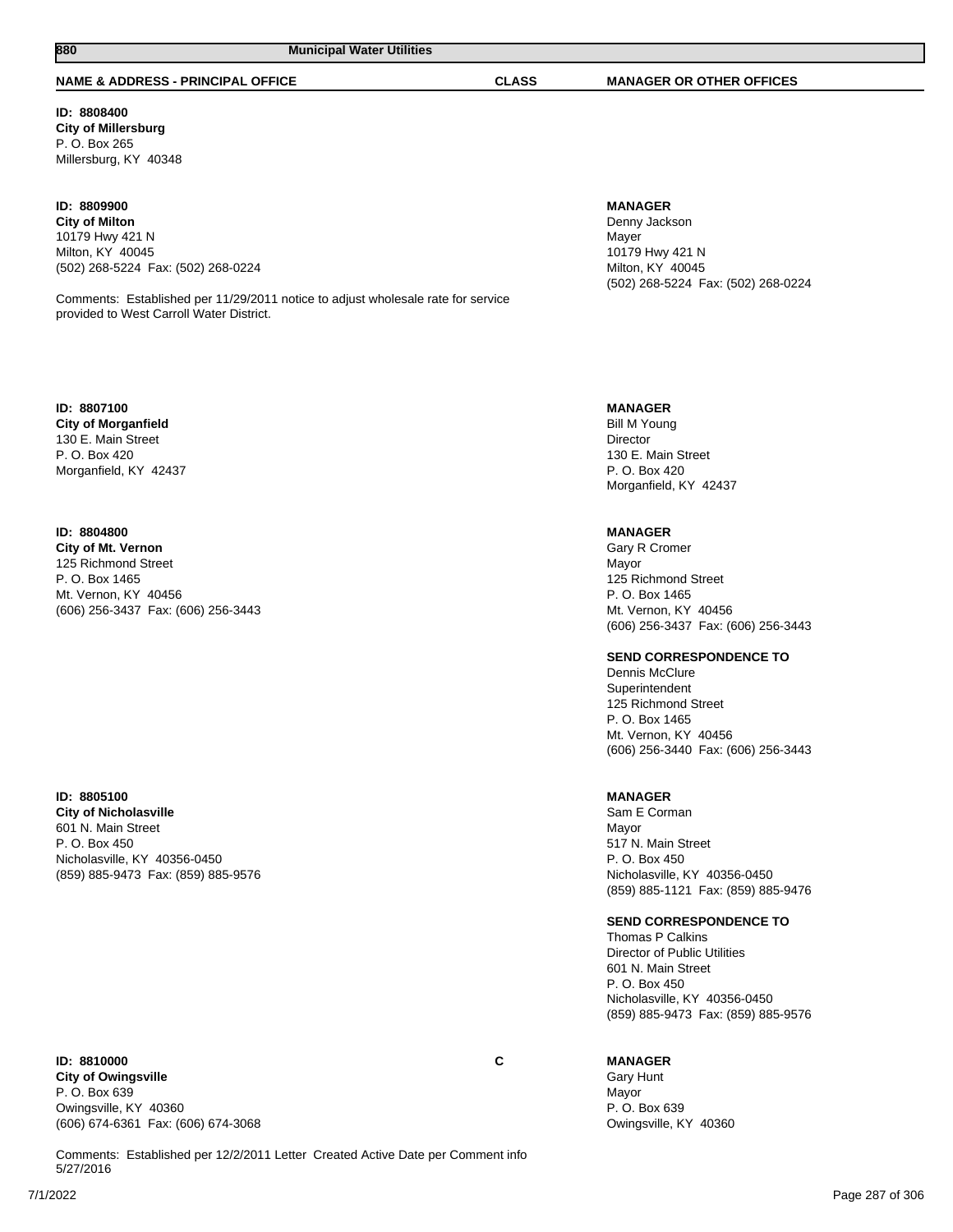#### **NAME & ADDRESS - PRINCIPAL OFFICE CLASS MANAGER OR OTHER OFFICES**

**ID: 8810300 City of Paris** 525 High Street Paris, KY 40361

Comments: Established per 8/6/2014 notice. Created Active Date per Comment info 5/27/2016. Changed default electronic contact information and Correspondence contact per 10/23/2019 notice.

**ID: 8805400 City of Pikeville** 243 Main Street Pikeville, KY 41501 (606) 437-5100 Fax: (606) 437-5106

Comments: Sandy Valley Water District transferred to City of Pikeville per 6/1/2007 filing in Case 2006-00327. Changed address per 8/1/2019 notice.

**ID: 8805800 City of Russell Springs** P. O. Box 247 Russell Springs, KY 42642

#### **ID: 8806300 City of Somerset Water Service** 104 College Street P. O. Box A Somerset, KY 42502 (606) 678-9907 Fax: (606) 679-6227

**ID: 8808200 City of Stanford** P. O. Box 45 Stanford, KY 40484

#### **ID: 8806400 City of Tompkinsville** 206 N. Magnolia Street Tompkinsville, KY 42167

**SEND CORRESPONDENCE TO** John Plummer City Manager 525 High Street Paris, KY 40361

#### **MANAGER**

Frank M Morris Mayor 243 Main Street Pikeville, KY 41501 (606) 437-5100 Fax: (606) 437-5106

#### **SEND CORRESPONDENCE TO**

Kenny B Blackburn City Manager 243 Main Street Pikeville, KY 41501 (606) 437-5100 Fax: (606) 437-5106

## **MANAGER**

H M Bottom Utilities Manager P. O. Box 247 Russell Springs, KY 42642

#### **MANAGER**

James R Willliams Mayor, City of Somerset 400 E. Mt. Vernon Street P. O. Box 989 Somerset, KY 42501 (606) 679-6366 Fax: (606) 679-2481

#### **SEND CORRESPONDENCE TO**

Lawrence M Fisher Manager 104 College Street P. O. Box A Somerset, KY 42502 (606) 678-9907 Fax: (606) 679-6227

#### **MANAGER**

Glenn Hurt P. O. Box 45 Stanford, KY 40484

#### **MANAGER**

Windell Carter Mayor 206 N. Magnolia Street Tompkinsville, KY 42167

#### **SEND CORRESPONDENCE TO**

J. E Petett Works Manager 206 N. Magnolia Street Tompkinsville, KY 42167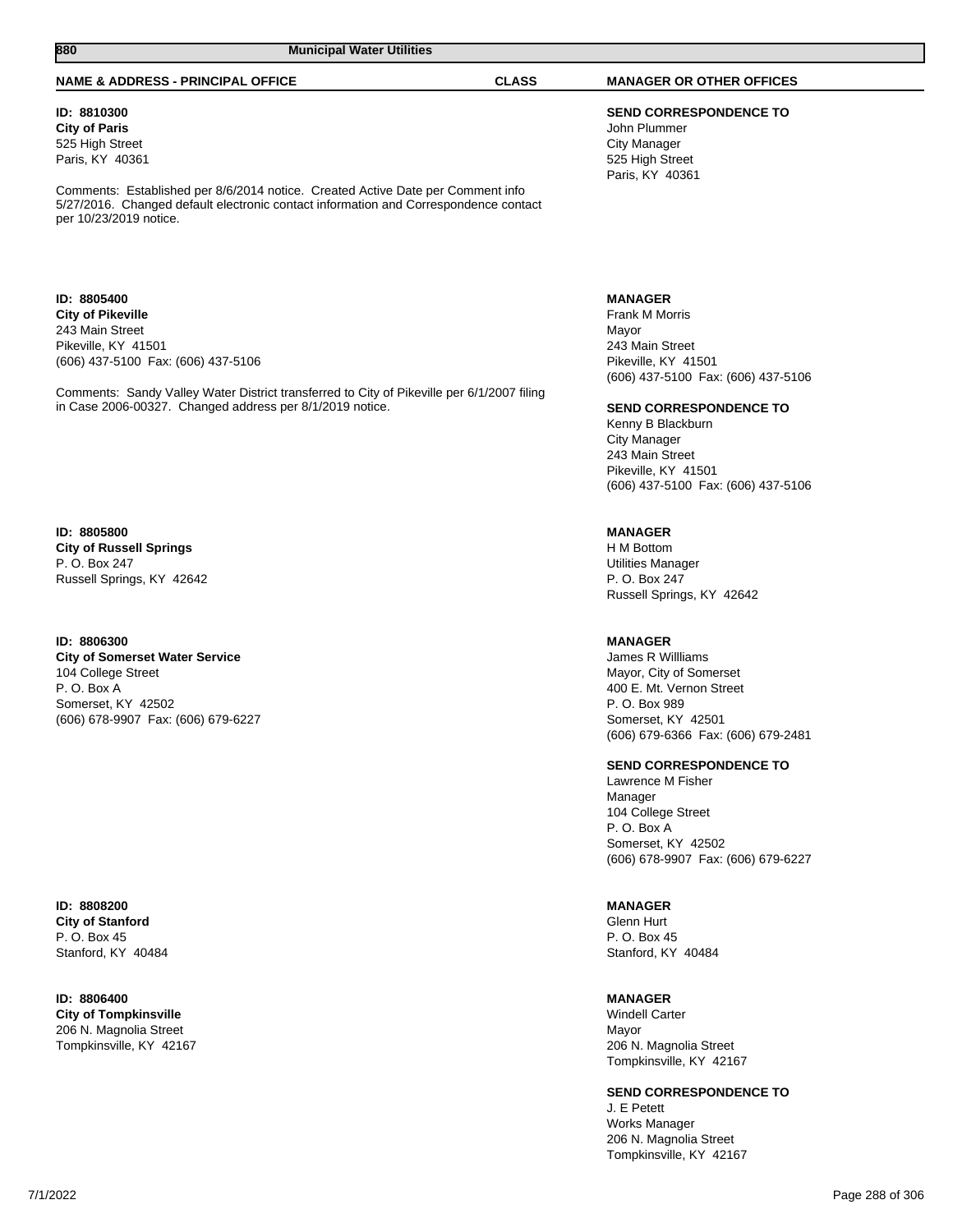# **NAME & ADDRESS - PRINCIPAL OFFICE CLASS MANAGER OR OTHER OFFICES**

**ID: 8806600 City of Versailles** P. O. Box 625 Versailles, KY 40303

### **ID: 8810400**

**City of Vicco** 295 Main Street P. O. Box 249 Vicco, KY 41773 (606) 476-2414 Fax: (606) 476-2676

Comments: Established per 3/4/2015 notice. Created Active Date per Comment info 5/27/2016

**ID: 8810600 C City of Walton** 40 North Main Street P. O. Box 95 Walton, KY 41094 (859) 485-4383 Fax: (859) 485-9710

Comments: Established per 6/22/2017 notice.

#### **ID: 8806700 City of Warsaw** 101 West Market Street P. O. Box 785 Warsaw, KY 41095-0785

(859) 567-5900 Fax: (859) 567-5931

**ID: 8808700 City of West Liberty** 565 Main Street West Liberty, KY 41472

**ID: 8809700 City of Whitesburg** 38 East Main Street Whitesburg, KY 41858 (800) 648-6056 Fax: (606) 633-3712

**MANAGER** Jerry Holt Water Superintendent P. O. Box 625 Versailles, KY 40303

# **MANAGER**

Johnny Cummings Mayor 295 Main Street P. O. Box 249 Vicco, KY 41773 (606) 476-2414 Fax: (606) 476-2676

### **SEND CORRESPONDENCE TO**

Vernon Anderton City Manager 295 Main Street P. O. Box 249 Vicco, KY 41773 (606) 476-2414 Fax: (606) 476-2676

# **SEND CORRESPONDENCE TO**

Cassandra Farmer Administrative Clerk 40 North Main Street P. O. Box 95 Walton, KY 41094 (859) 485-4383 Fax: (859) 485-9710

**MANAGER**

Richard Wood Mayor 101 West Market Street P. O. Box 785 Warsaw, KY 41095-0785 (859) 567-5900 Fax: (859) 567-5931

### **SEND CORRESPONDENCE TO**

Barbara Baker Clerk/Treasurer 101 West Market Street P. O. Box 785 Warsaw, KY 41095-0785 (859) 567-5900 Fax: (859) 567-5931

# **MANAGER**

Robert W Nickell Mayor 565 Main Street West Liberty, KY 41472

# **MANAGER**

James W Craft Mayor 38 East Main Street Whitesburg, KY 41858 (800) 648-6056 Fax: (606) 633-3712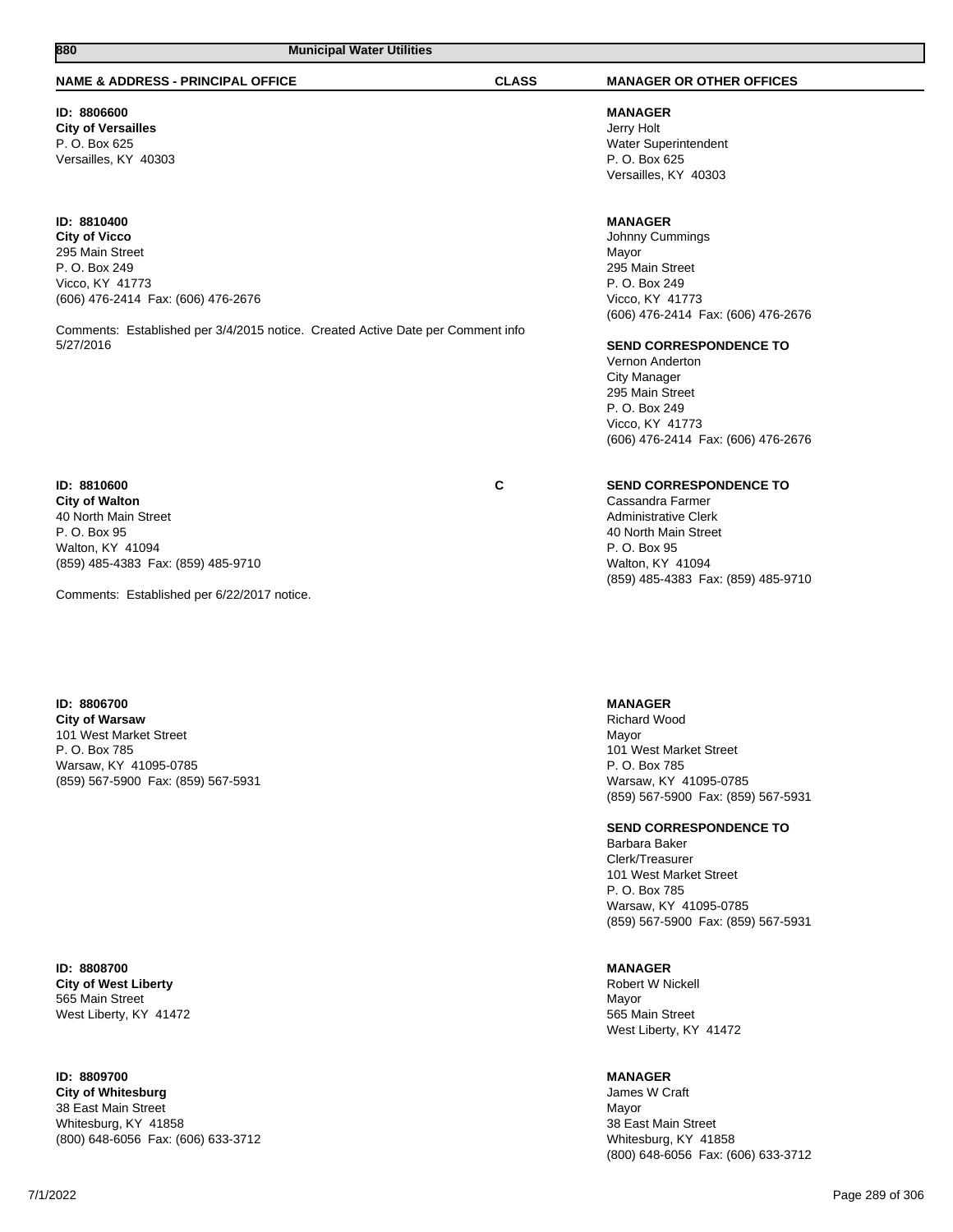# **NAME & ADDRESS - PRINCIPAL OFFICE CLASS MANAGER OR OTHER OFFICES** City of Whitesburg Continued

Comments: Established per 11/3/2009 notice of change in wholesale water rates. Created Active Date per Comment info 5/27/2016

**880 Municipal Water Utilities** 

**ID: 8806800 City of Williamsburg Water Plant** 440 Croley Bend Road P. O. Box 119 Williamsburg, KY 40769 (606) 549-6040 Fax: (606) 549-6080

# **ID: 8806900**

**City of Williamstown Water Department** 400 N. Main Street P. O. Box 147 Williamstown, KY 41097 (859) 824-4210 Fax: (859) 824-3246

**ID: 8809200 C City of Wilmore** 335 E. Main Street Wilmore, KY 40390

Comments: Established 1/23/07 per filing received 1/19/07 in Case 2006-00409

**ID: 8801500 City Utilities Commission** P. O. Box 1350 1515 Cumberland Falls Highway Corbin, KY 40702-1350 (606) 528-4026 Fax: (606) 528-4848

Comments: Company Name changed from "City of Corbin", address and contacts all updated per 11/10/2011 Correspondence.

**ID: 8801800 Dawson Springs City Water & Sewer** 200 W. Arcadia Avenue P. O. Drawer 345 Dawson Springs, KY 42048 (270) 797-2844 Fax: (502) 797-2221

**ID: 8802100 Frankfort Electric & Water Plant Board** 317 W. Second Street P. O. Box 308 Frankfort, KY 40602

**SEND CORRESPONDENCE TO** James D Asher City Attorney 38 East Main Street Whitesburg, KY 41858 (606) 633-1616 Fax: (606) 633-3280

# **MANAGER**

Guearldain F Prewitt Supervisor & Chief Operator 440 Croley Bend Road P. O. Box 119 Williamsburg, KY 40769 (606) 549-6040 Fax: (606) 549-6080

**MANAGER**

Gordon F Taylor Water Superintendent 400 N. Main Street P. O. Box 147 Williamstown, KY 41097 (859) 824-4210 Fax: (859) 824-3246

# **MANAGER**

Harold L Rainwater Mayor 335 E. Main Street Wilmore, KY 40390

**MANAGER** Ronald W Herd General Manager P. O. Box 1350 1515 Cumberland Falls Highway Corbin, KY 40702-1350 (606) 528-4026 Fax: (606) 528-4848

**MANAGER**

Joe Roberts **Superintendent** 200 W. Arcadia Avenue P. O. Drawer 345 Dawson Springs, KY 42048 (270) 797-2922 Fax: (502) 797-2221

**MANAGER**

Warner Caines General Manager P. O. Box 308 Frankfort, KY 40602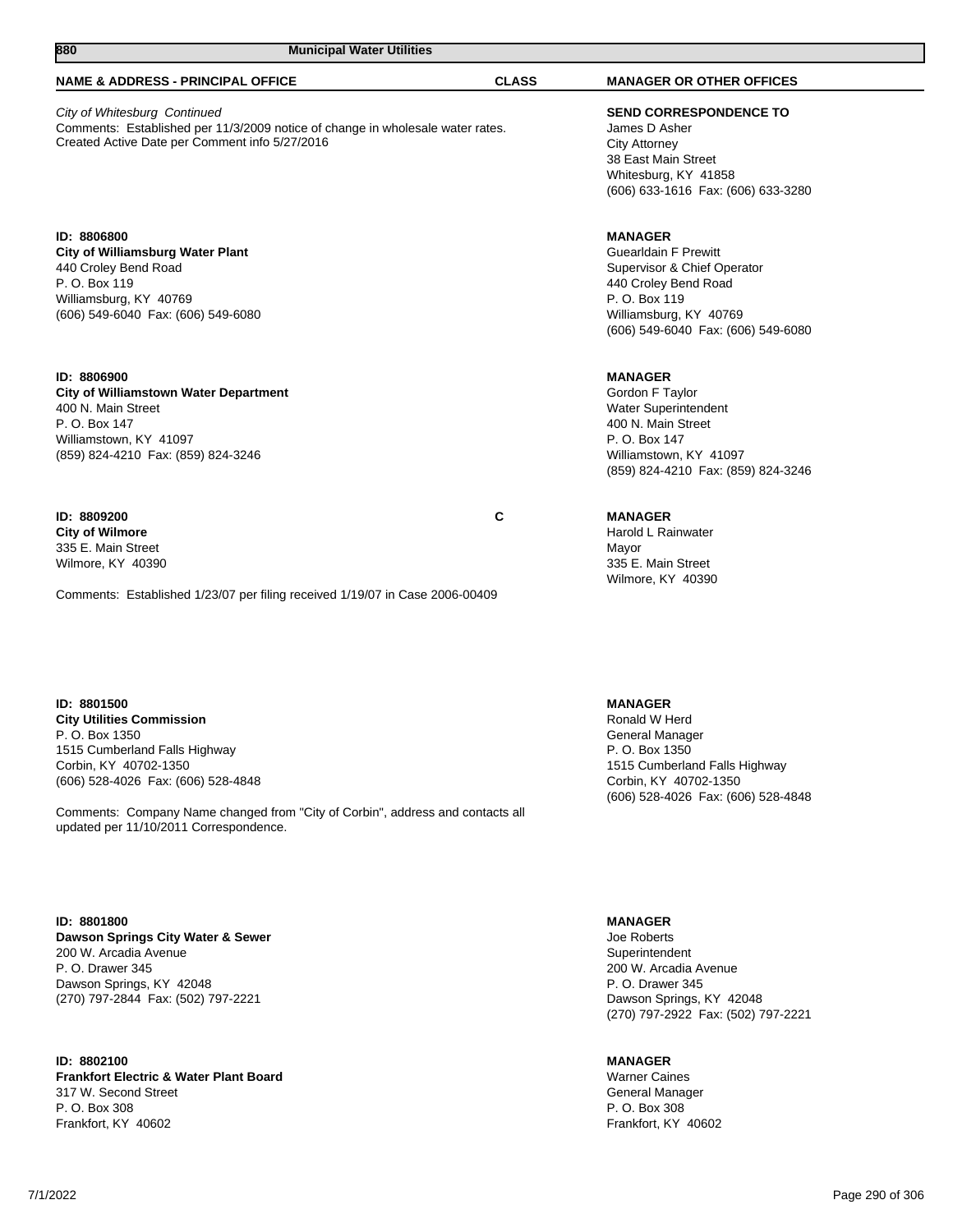# **NAME & ADDRESS - PRINCIPAL OFFICE CLASS MANAGER OR OTHER OFFICES**

Frankfort Electric & Water Plant Board Continued **SEND CORRESPONDENCE TO**

James Liebman Attorney P. O. Box 308 Frankfort, KY 40602

# **SEND COMPLAINTS TO**

John Higginbotham Cable Superintendent 317 W. Second Street P. O. Box 308 Frankfort, KY 40602

# **MANAGER**

Joe Leech Chairman P. O. Box 819 Glasgow, KY 42141-0819 (270) 651-6787 Fax: (502) 651-1651

#### **SEND CORRESPONDENCE TO**

Scott Young General Manager P. O. Box 819 Glasgow, KY 42141-0819 (270) 651-6787 Fax: (502) 651-1651

#### **SEND COMPLAINTS TO**

Jeffrey Reed P. O. Box 819 Glasgow, KY 42141-0819 (270) 651-3727 Fax: (270) 651-1651

### **MANAGER**

Otis T Lewis Water Superintendent 125 River Street P. O. Box 114 Harlan, KY 40831

# **MANAGER**

Jeanne-Marie Gadient Chairman 111 Fifth Street Henderson, KY 42420 (270) 827-8696 Fax: (502) 826-2428

# **SEND CORRESPONDENCE TO**

Todd Bowley CFO 111 Fifth Street Henderson, KY 42420 (270) 869-6607 Fax: (502) 826-2428

# **MANAGER**

Derrick W Watson General Manager 401 East 9th Street P. O. Box 628 Hopkinsville, KY 42241-0628 (270) 887-4246 Fax: (502) 887-4244

# **ID: 8802300 Glasgow Water & Sewer Commission dba Glasgow Water Company**

P. O. Box 819 Glasgow, KY 42141-0819 (270) 651-6787 Fax: (502) 651-1651

Comments: Updated contacts per 11/1/2016 notice.

# **ID: 8802600 Harlan Municipal Water Works** 125 River Street P. O. Box 114 Harlan, KY 40831

**ID: 8802800 Henderson Water Utility** 111 Fifth Street Henderson, KY 42420 (270) 826-2421 Fax: (502) 826-2428

Comments: Default contact changed per 1/18/2017 notice.

**ID: 8802900 Hopkinsville Water Environment Authority** 401 East 9th Street P. O. Box 628 Hopkinsville, KY 42241-0628 (270) 887-4246 Fax: (502) 887-4244

Comments: Address updated and Manager Contact (as of 7/1/2012) updated per 7/12/2012 Letter.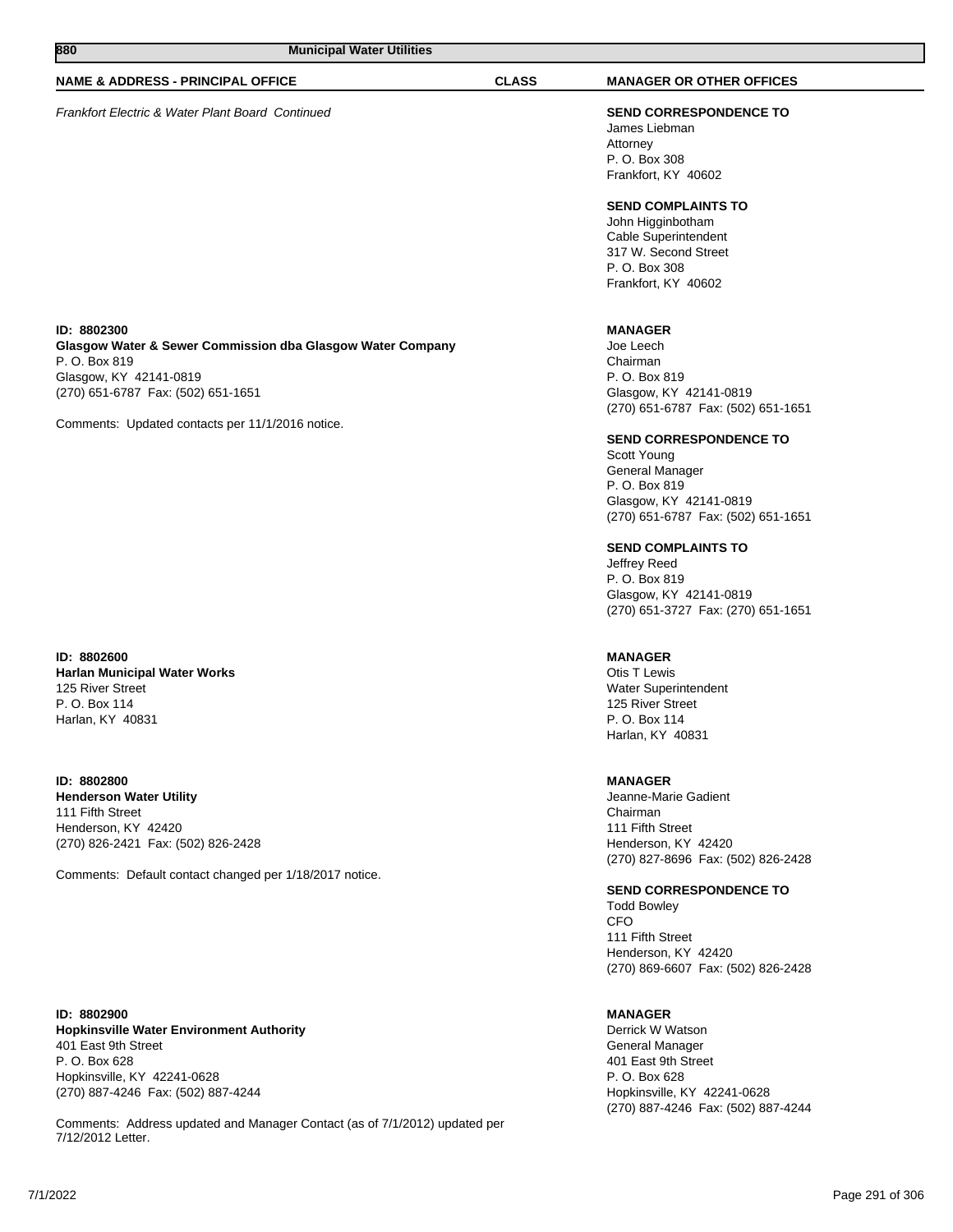# **NAME & ADDRESS - PRINCIPAL OFFICE CLASS MANAGER OR OTHER OFFICES**

# **ID: 8803000**

**Irvine Municipal Utilities** 238 Broadway Irvine, KY 40336

Comments: Address changed after returned mailing; Info provided by utility after we placed call.

# **ID: 8803400 Lebanon Water Works** 120 S Proctor Knott Avenue Lebanon, KY 40033 (270) 692-2491 Fax: (270) 692-6413

Comments: Changed default regulatory contact information and Manager and Correspondence contacts per 8/1/2017 notice.

# **ID: 8803500 Leitchfield Water & Sewer Commission** 314 West White Oak Street P. O. Box 398 Leitchfield, KY 42754

# **ID: 8810200 Lexington-Fayette Urban County Government** 125 Lisle Industrial Avenue Suite 180 Lexington, KY 40511 (859) 425-2455 Fax: (859) 254-7787

Comments: Established per 2/10/2014 notice. Provides sewer service to Jessamine-South Elkhorn Water District. Created Active Date per Comment info 5/27/2016

**ID: 8803900 Louisville Water Company** 550 S. Third Street Louisville, KY 40202 (502) 569-3600 Fax: (502) 569-0815

**MANAGER** Johnny Shepherd Chairman 238 Broadway Irvine, KY 40336

# **SEND CORRESPONDENCE TO**

Kelly Morefield Operational Manager 238 Broadway Irvine, KY 40336

# **MANAGER**

J. R. Moraja President of the Board of Directors 120 S Proctor Knott Avenue Lebanon, KY 40033 (270) 692-2491 Fax: (270) 692-6413

# **SEND CORRESPONDENCE TO**

Daren S Thompson Operations & Mgmt Superintende 120 S Proctor Knott Avenue Lebanon, KY 40033 (270) 692-2491 Fax: (270) 692-6413

# **MANAGER**

Charles E Miller Water/Gas Superintendent 314 West White Oak Street P. O. Box 398 Leitchfield, KY 42754

#### **MANAGER**

Charles Martin Director 125 Lisle Industrial Avenue Suite 180 Lexington, KY 40511 (859) 425-2455 Fax: (859) 254-7787

#### **MANAGER**

John L Huber President 550 S. Third Street Louisville, KY 40202 (502) 569-3600 Fax: (502) 569-0815

# **SEND CORRESPONDENCE TO**

J. Vincent Guenthner Manager, Governmental Affairs 550 S. Third Street Louisville, KY 40202 (502) 569-3600 Fax: (502) 569-0815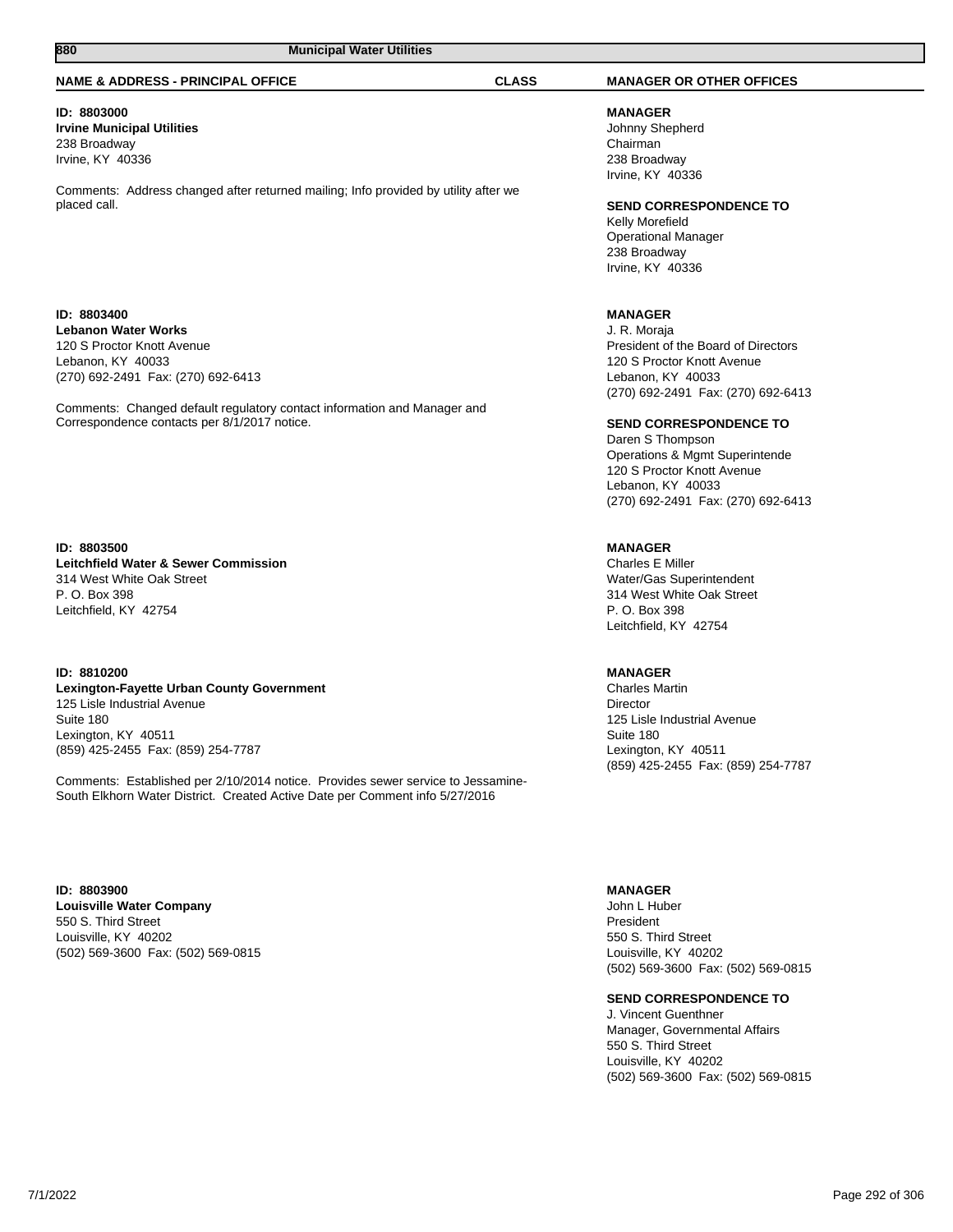# **NAME & ADDRESS - PRINCIPAL OFFICE CLASS MANAGER OR OTHER OFFICES**

# **ID: 8804100**

**Madisonville Water Distribution** 600 McCoy Avenue P. O. Box 704 Madisonville, KY 42431 (270) 824-2140 Fax: (502) 821-7124

#### **ID: 8804400 Monticello Utility Commission**

P. O. Box 518 Monticello, KY 42633 (606) 348-8473 Fax: (606) 348-0484

Comments: Changed default electronic contact information per 11/6/2017 notice.

# **ID: 8804500 Morehead Utility Plant Board** 135 S Wilson Avenue Morehead, KY 40351 (606) 784-5538 Fax: (606) 783-1340

Comments: Changed contacts per 2/26/2014 notice.

# **ID: 8804600 Morgantown Utilities** 117 S. Main Street P. O. Box 417 Morgantown, KY 42261 (270) 526-3623 Fax: (502) 526-2093

### **ID: 8804700 Mount Sterling Water & Sewer** 300 East Main Street P. O. Box 392 Mt. Sterling, KY 40353 (859) 498-0166 Fax: (859) 498-0168

**MANAGER** Owen Cunningham Departmental Superintendent 600 McCoy Avenue P. O. Box 704 Madisonville, KY 42431 (270) 824-2140 Fax: (502) 821-7124

# **SEND CORRESPONDENCE TO**

C. E Beshear Office/Records 600 McCoy Avenue P. O. Box 704 Madisonville, KY 42431 (270) 824-2140 Fax: (502) 821-7124

# **MANAGER**

John D Lyons Chairman P. O. Box 518 Monticello, KY 42633 (606) 348-4672 Fax: (606) 348-0484

# **SEND CORRESPONDENCE TO**

Leroy Mikel System Manager P. O. Box 518 Monticello, KY 42633 (606) 348-8473 Fax: (606) 348-0484

# **MANAGER**

David Perkins Mayor - City of Morehead 105 East Main Street Morehead, KY 40351

# **SEND CORRESPONDENCE TO**

Mike Nickell General Manager 135 S Wilson Avenue Morehead, KY 40351 (606) 784-5538 Fax: (606) 783-1340

# **MANAGER**

Dewayne Colter Superintendent 117 S. Main Street P. O. Box 417 Morgantown, KY 42261 (270) 526-3623 Fax: (502) 526-2093

# **MANAGER**

Steve Turpak Manager 300 East Main Street P. O. Box 392 Mt. Sterling, KY 40353 (859) 498-0166 Fax: (859) 498-0168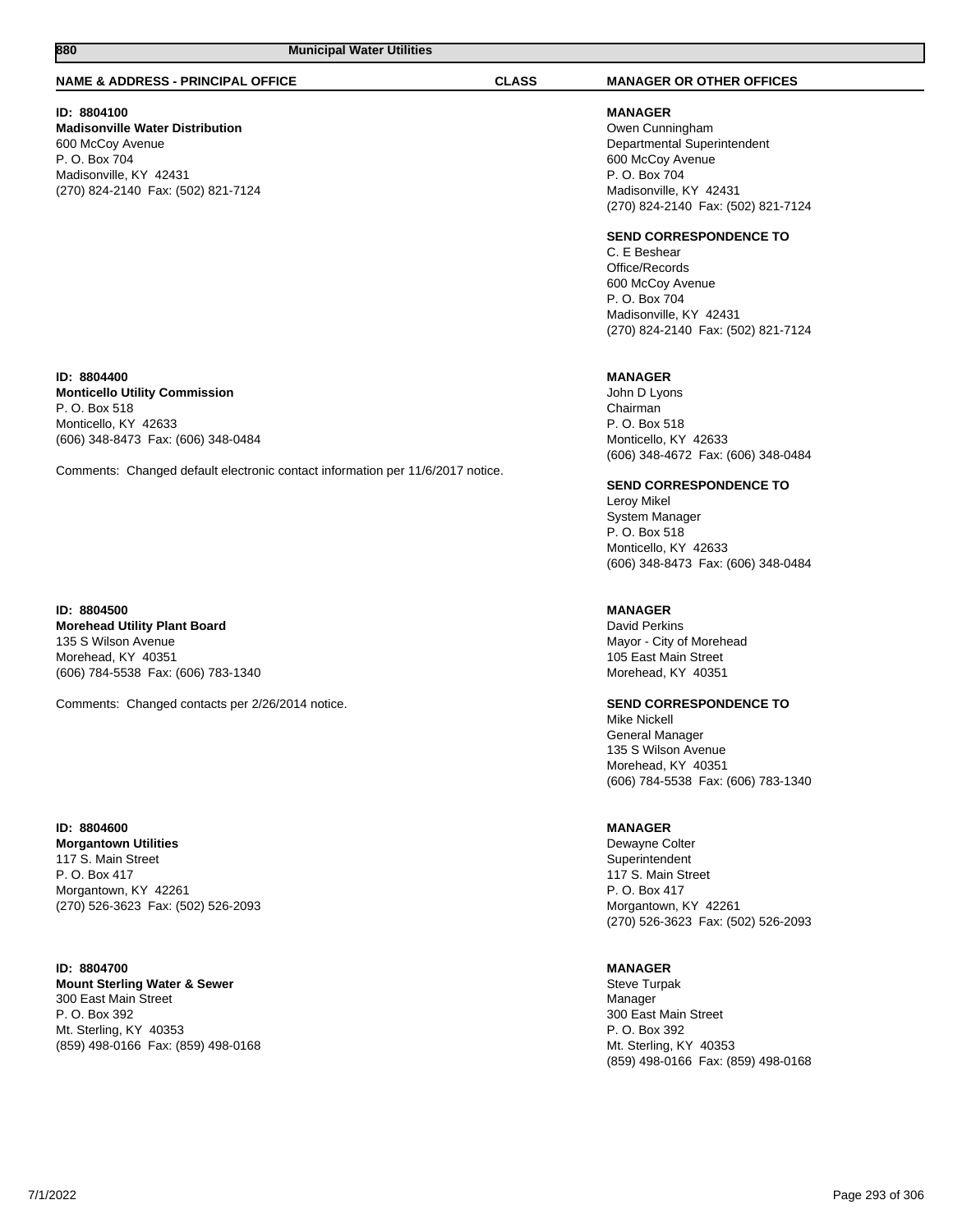**ID: 8804900 Murray Water & Sewer System** 200 Andrus Murray, KY 42071

# **ID: 8805200 Owensboro Municipal Utilities** 2070 Tamarack Road P. O. Box 806 Owensboro, KY 42301-0806 (270) 926-3200 Fax: (502) 686-8152

# **ID: 8807900 Paducah Water Works** 1800 North 8th Street P. O. Box 2377 Paducah, KY 42001 (270) 444-5550 Fax: (502) 443-9627

Comments: Changed contact information per 9/24/2021 notice.

**ID: 8815035 Paintsville Utilities** P. O. Box 631 Paintsville, KY 41240

**ID: 8808300 Pineville Utility Commission** P. O. Box 277 Pineville, KY 40977

**ID: 8805500 Prestonsburg City Utilities Commission** 2560 South Lake Drive Prestonsburg, KY 41653 (606) 886-6871 Fax: (606) 886-8779

Comments: Address changed after returned mailing of 8/15/2007; Info obtained from web. Changed default contact per 1/23/2017 notice.

# **NAME & ADDRESS - PRINCIPAL OFFICE CLASS MANAGER OR OTHER OFFICES**

**MANAGER** J. L Barnett Water Superintendent 200 Andrus Murray, KY 42071

# **MANAGER**

Bob Huntzinger General Manager 2070 Tamarack Road P. O. Box 806 Owensboro, KY 42301-0806 (270) 926-3200 Fax: (502) 686-8152

# **SEND CORRESPONDENCE TO**

Claude O Brown Director of Water Utility 2070 Tamarack Road P. O. Box 806 Owensboro, KY 42301-0806 (270) 926-3200 Fax: (502) 686-8152

# **MANAGER**

Jason Petersen General Manager 1800 North 8th Street P. O. Box 2377 Paducah, KY 42001 (270) 444-5550 Fax: (502) 443-9627

# **MANAGER**

Earl Reed Chairman P. O. Box 631 Paintsville, KY 41240

# **MANAGER**

John Rowland Chairman P. O. Box 277 Pineville, KY 40977

# **MANAGER**

Turner E Campbell Superintendent & CEO 2560 South Lake Drive2560 S. Lake Dr. Prestonsburg, KY 41653 (606) 886-6871 Fax: (606) 886-8779

**SEND CORRESPONDENCE TO**

Dwight Slone Natural Gas Supervisor 2560 South Lake Drive Prestonsburg, KY 41653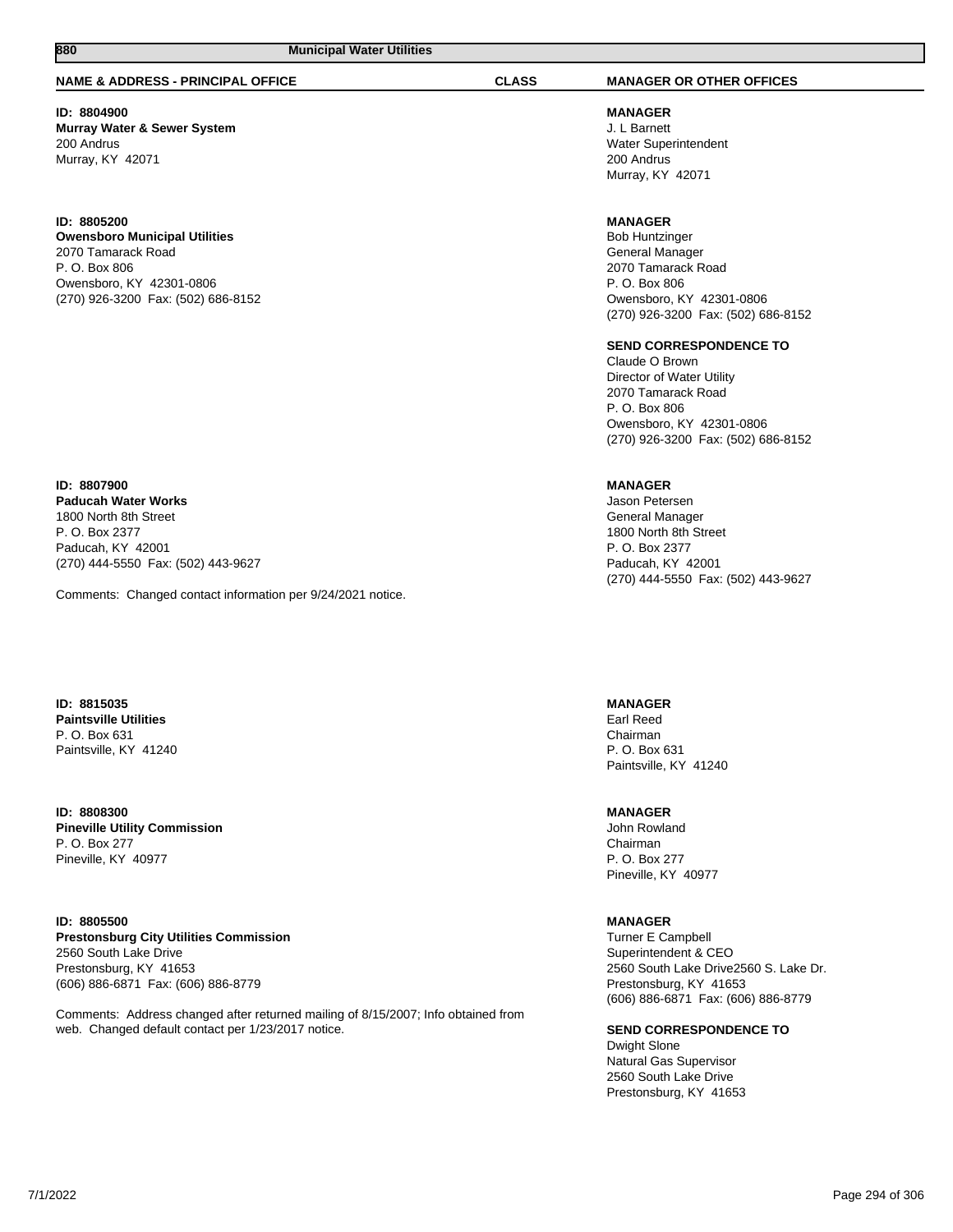# **NAME & ADDRESS - PRINCIPAL OFFICE CLASS MANAGER OR OTHER OFFICES**

# **ID: 8805600**

**Princeton Water and Wastewater** 101 E. Market Street Princeton, KY 42445 (270) 365-9301 Fax: (502) 365-4669

# **ID: 8805700**

**Richmond Water, Gas & Sewage Works** 300 Hallie Irvine Street P. O. Box 700 Richmond, KY 40476-0700 (859) 623-2323 Fax: (859) 624-0805

#### **ID: 8805900**

**Russellville Water Works** 105 West First Street Russellville, KY 42276 (270) 726-5026 Fax: (502) 726-5008

**ID: 8806000 Salyersville Water Works** 401 College Street Salyersville, KY 41465 (606) 349-3743 Fax: (606) 349-3752

**ID: 8806100 Scottsville Water Department** City-County Building 201 W. Main Street Scottsville, KY 42164 (270) 237-4402 Fax: (502) 237-4922

**MANAGER**

Virginia Routen Office Manager 101 E. Market Street Princeton, KY 42445 (270) 365-9301 Fax: (502) 365-4669

#### **SEND CORRESPONDENCE TO**

Michael W Scott Superintendent 101 E. Market Street Princeton, KY 42445 (270) 365-9301 Fax: (502) 365-4669

# **MANAGER**

William W Sweat Assistant Superintendent/Gas System 300 Hallie Irvine Street P. O. Box 700 Richmond, KY 40476-0700 (859) 623-2323 Fax: (859) 624-0805

# **SEND CORRESPONDENCE TO**

Hershell W Sparks Superintendent 300 Hallie Irvine Street P. O. Box 700 Richmond, KY 40476-0700 (859) 623-2323 Fax: (859) 624-0805

# **MANAGER**

Jerry Howard Water Superintendent 105 West First Street Russellville, KY 42276 (270) 726-5026 Fax: (502) 726-5008

#### **MANAGER**

Kenny Fletcher Chairman 401 College Street Salyersville, KY 41465 (606) 349-3743 Fax: (606) 349-3752

**SEND CORRESPONDENCE TO**

Garry Rowe Superintendent 401 College Street Salyersville, KY 41465 (606) 349-3743 Fax: (606) 349-3752

#### **MANAGER**

Greg Carver City Superintendent City-County Building 201 W. Main Street Scottsville, KY 42164 (270) 237-4402 Fax: (502) 237-4922

#### **SEND CORRESPONDENCE TO**

Karen P Shockley Clerk City-County Building 201 W. Main Street Scottsville, KY 42164 (270) 237-4402 Fax: (502) 237-4922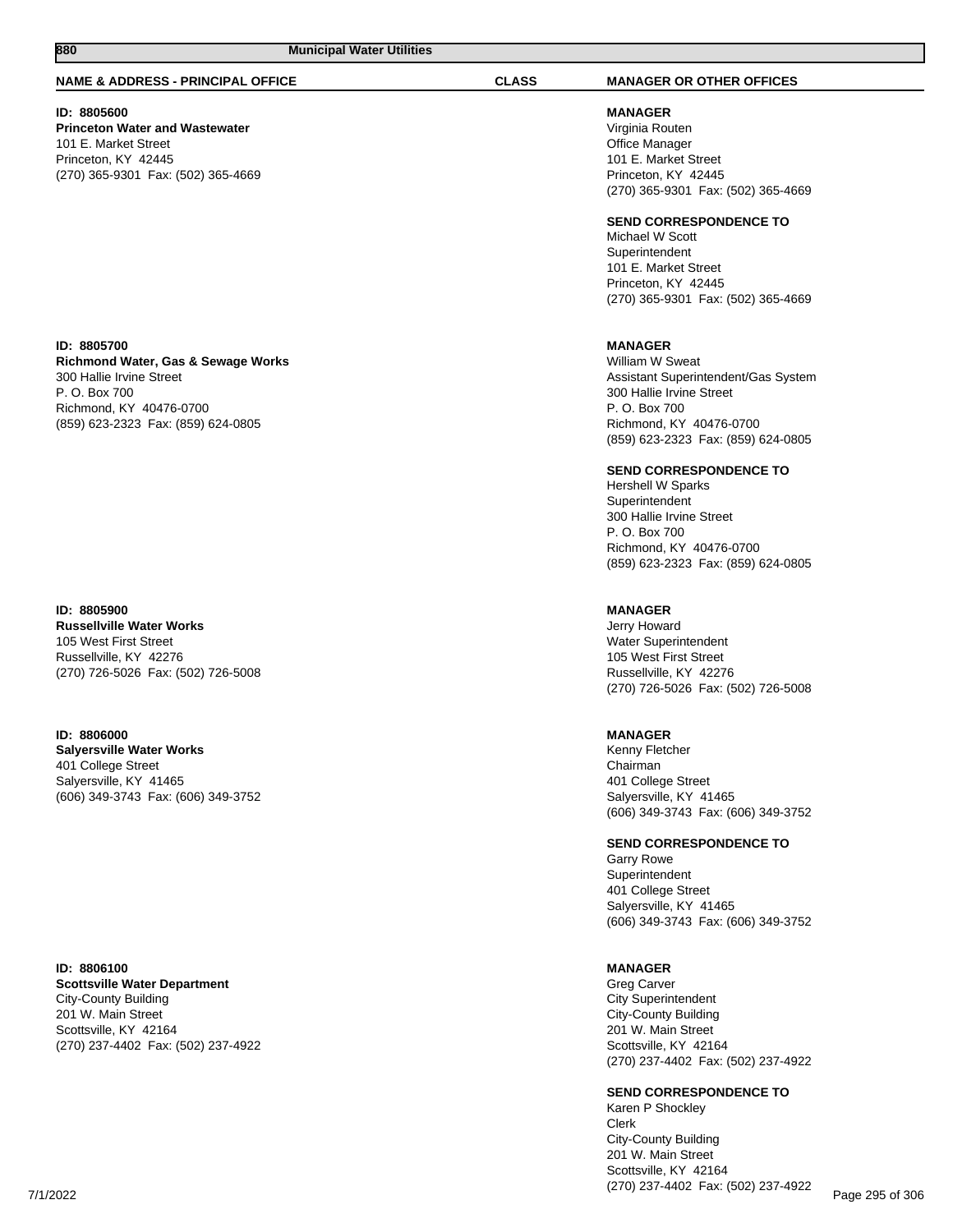#### **NAME & ADDRESS - PRINCIPAL OFFICE CLASS MANAGER OR OTHER OFFICES**

# **ID: 8806200**

# **Shelbyville Municipal Water and Sewer Commission** 1059 Washington Street P. O. Box 608 Shelbyville, KY 40066 (502) 633-2840 Fax: (502) 633-1939

#### **ID: 8803800**

**Utility Commission of the City of London** 801 North Main Street P. O. Box 918 London, KY 40743-0918 (606) 864-2103 Fax: (606) 864-2131

# **ID: 8806500 Vanceburg Utilities** 609 Front Street Vanceburg, KY 41179

**ID: 8807000 Winchester Municipal Utilities** 150 North Main Street P.O. Box 4177 Winchester, KY 40392-4177 (859) 744-5434 Fax: (859) 745-4146

**MANAGER** Don Cubert Mayor/Chairman of the Commission 823 Washington Street P. O. Box 1289 Shelbyville, KY 40066

#### **SEND CORRESPONDENCE TO**

Gene P Fouts Manager 1059 Washington Street P. O. Box 608 Shelbyville, KY 40066 (502) 633-2840 Fax: (502) 633-1939

# **MANAGER**

John L Bruner Chairman of the Board 801 North Main Street P. O. Box 918 London, KY 40743-0918 (606) 864-2103 Fax: (606) 864-2131

# **SEND CORRESPONDENCE TO**

Michael Williams **Superintendent** 801 North Main Street P. O. Box 918 London, KY 40743-0918 (606) 864-2103 Fax: (606) 864-2131

#### **MANAGER**

William T Cooper Mayor 609 Front Street Vanceburg, KY 41179

# **MANAGER**

Vernon Azevedo Director of Finance & Administration 150 North Main Street P.O. Box 4177 Winchester, KY 40392-4177 (859) 744-5434 Fax: (859) 745-4146

#### **900 Sewer Utilities ID: 9000100 C Big Bear Wastewater, Inc.** 3499 Big Bear Highway Benton, KY 42025 **MANAGER** Richard O Meier President

Comments: Modified company's physical address 3/4/2009 per 2008 AR. Changed default Correspondence and electronic contact information per 2015 GOR. Changed default electronic contact information 3/20/2017. Added an Accounting Contact per correspondence with Janet at Big Bear 3/18/2021.

3499 Big Bear Highway Benton, KY 42025

# **SEND CORRESPONDENCE TO**

Allen Artis **Operator** 3499 Big Bear Highway Benton, KY 42025

# **ACCOUNTING FORMS TO**

Patrick Hanrahan 3499 Big Bear Highway Benton, KY 42025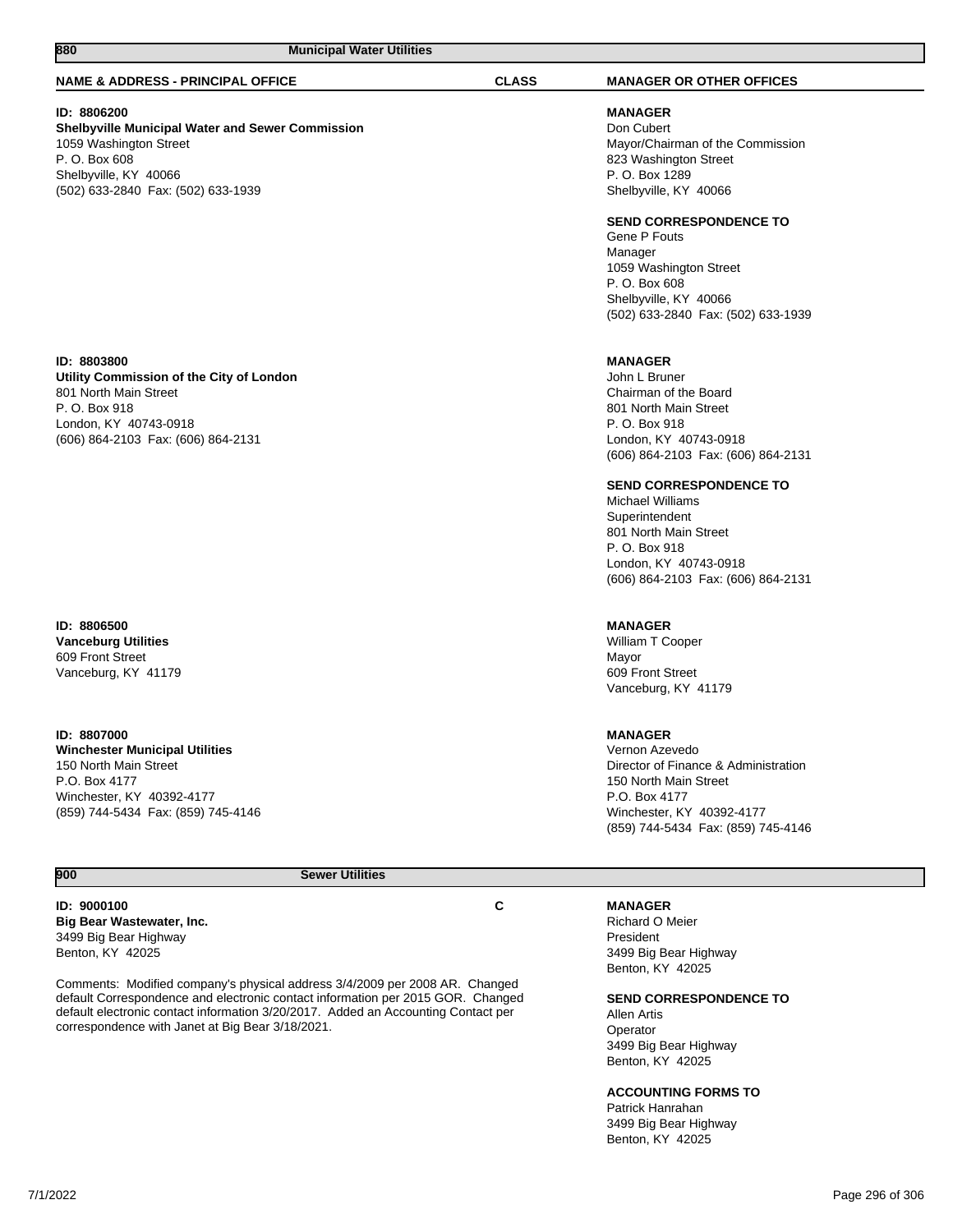| 900<br><b>Sewer Utilities</b>                                                                                                                                                                                                                                                                                                                                  |              |                                                                                                                                                                                                                                                                                                                                                                                                                                                                                       |  |
|----------------------------------------------------------------------------------------------------------------------------------------------------------------------------------------------------------------------------------------------------------------------------------------------------------------------------------------------------------------|--------------|---------------------------------------------------------------------------------------------------------------------------------------------------------------------------------------------------------------------------------------------------------------------------------------------------------------------------------------------------------------------------------------------------------------------------------------------------------------------------------------|--|
| <b>NAME &amp; ADDRESS - PRINCIPAL OFFICE</b>                                                                                                                                                                                                                                                                                                                   | <b>CLASS</b> | <b>MANAGER OR OTHER OFFICES</b>                                                                                                                                                                                                                                                                                                                                                                                                                                                       |  |
| ID: 9001100<br>Big Valley Sanitation, Inc. c/o Bullitt County Sanitation District<br>376 Norwood Way<br>Louisville, KY 40229<br>(502) 957-6140 Fax: (502) 957-0224                                                                                                                                                                                             | D            | <b>MANAGER</b><br>Chuck Callahan<br>Chairman<br>P. O. Box 818<br>Hillview, KY 40129                                                                                                                                                                                                                                                                                                                                                                                                   |  |
| Comments: Declared abandoned per 7/18/2011 Order in Case 2009-00378; Receiver to<br>be determined. Default contact modified per Order of 9/27/2011 in Case 2009-00378.<br>Bullitt County Sanitation appointed receiver per Franklin Circuit Court Order of 4/30/2013.<br>Changed Manager and Correspondence contact per 2017 GOR. Changed address per          |              | <b>SEND CORRESPONDENCE TO</b><br>Jerry Kennedy<br>District Manager<br>P. O. Box 818<br>Hillview, KY 40129<br>(502) 957-6140 Fax: (502) 957-0224<br><b>ACCOUNTING FORMS TO</b><br>Jeanie Tinnel<br>Office Manager<br>P. O. Box 818                                                                                                                                                                                                                                                     |  |
|                                                                                                                                                                                                                                                                                                                                                                |              | Hillview, KY 40129<br>(502) 957-6140 Fax: (502) 957-0224                                                                                                                                                                                                                                                                                                                                                                                                                              |  |
| ID: 22220000<br><b>Black Mountain Utility District</b><br>609 Four Mile Road<br>Baxter, KY 40806-8437<br>(606) 573-1277 Fax: (606) 573-1276<br>Comments: Accounting contact added per 2012 AR. Changed default contact information<br>per 8/17/2021 notice.                                                                                                    | D            | <b>MANAGER</b><br>Raymond Dox<br>Chairperson<br>609 Four Mile Road<br>Baxter, KY 40806-8437<br>(606) 573-1277 Fax: (606) 573-1276<br><b>SEND CORRESPONDENCE TO</b><br>Earl Hall<br><b>Operations Manager</b><br>609 Four Mile Road<br>Baxter, KY 40806-8437<br><b>ACCOUNTING FORMS TO</b><br><b>Grant Cooper</b><br>609 Four Mile Road<br>Baxter, KY 40806-8437<br><b>SEND COMPLAINTS TO</b><br>Earl Hall<br><b>Operations Manager</b><br>609 Four Mile Road<br>Baxter, KY 40806-8437 |  |
| ID: 9004000<br><b>Bluegrass Water Utility Operating Company, LLC</b><br>1650 Des Peres Road, Suite 300<br>St. Louis, MO 63131<br>(314) 736-4672 Fax: (314) 736-4743                                                                                                                                                                                            | Α            | <b>MANAGER</b><br>Michael Duncan<br>Director, Business Operations<br>1650 Des Peres Road, Suite 300<br>St. Louis, MO 63131                                                                                                                                                                                                                                                                                                                                                            |  |
| Comments: Established per Transfers of Airview Utilities, LLC (ID 9002400), Brocklyn<br>Utilities, LLC (ID 9002200), Fox Run Utilities, LLC (ID 9003100), Kingswood Development,<br>Inc. (ID 9000700), Lake Columbia Utilities, Inc. (ID 45875), LH Treatment Company, LLC<br>(ID 9001300), Marshall County Environmental Services, LLC (ID 9003800) and P. R. |              | (314) 736-4672 Fax: (314) 736-4743<br><b>SEND CORRESPONDENCE TO</b><br><b>Stacy Culleton</b><br>Project Portfolio Manager<br>1650 Des Peres Road, Suite 300<br>St. Louis, MO 63131                                                                                                                                                                                                                                                                                                    |  |

# **ACCOUNTING FORMS TO**

Brent Thies Controller 1650 Des Peres Road, Suite 300 St. Louis, MO 63131 (314) 380-8544 Fax: (314) 736-4743

(314) 736-4672 Fax: (314) 736-4743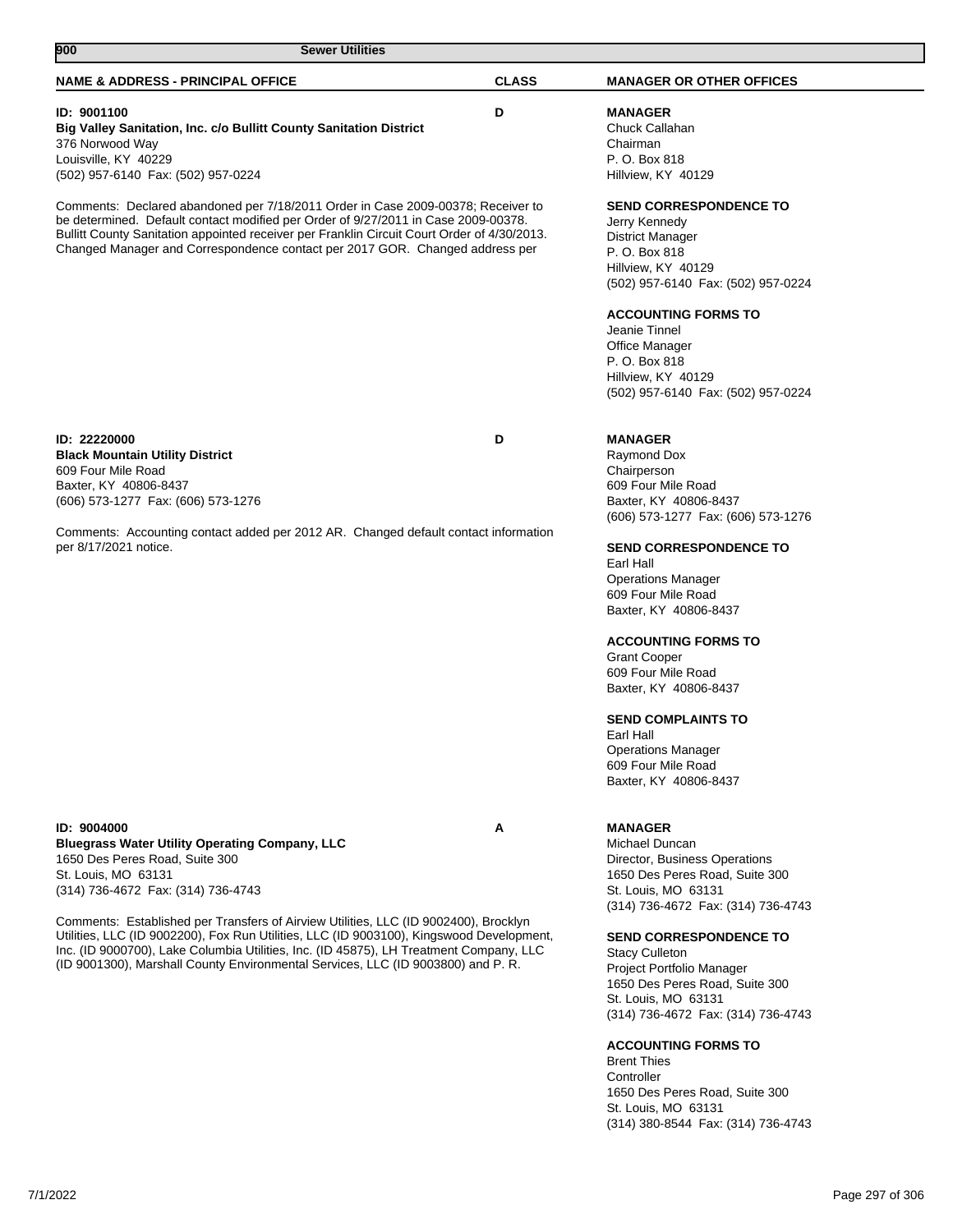| 900<br><b>Sewer Utilities</b>                                                                                                                                                                                                                                                                                                                                          |              |                                                                                                                                                                                                                                                                                                      |
|------------------------------------------------------------------------------------------------------------------------------------------------------------------------------------------------------------------------------------------------------------------------------------------------------------------------------------------------------------------------|--------------|------------------------------------------------------------------------------------------------------------------------------------------------------------------------------------------------------------------------------------------------------------------------------------------------------|
| <b>NAME &amp; ADDRESS - PRINCIPAL OFFICE</b>                                                                                                                                                                                                                                                                                                                           | <b>CLASS</b> | <b>MANAGER OR OTHER OFFICES</b>                                                                                                                                                                                                                                                                      |
| Bluegrass Water Utility Operating Company, LLC Continued                                                                                                                                                                                                                                                                                                               |              | <b>SEND COMPLAINTS TO</b><br><b>Brenda Eaves</b><br>Customer Services Manager<br>1650 Des Peres Road, Suite 300<br>St. Louis, MO 63131<br>(314) 736-4672 Fax: (314) 736-4743                                                                                                                         |
| ID: 38100<br><b>Bullitt Utilities, Inc. dba Hunters Hollow Sewer Plant c/o Bullitt</b><br>P. O. Box 818<br>Hillview, KY 40129<br>(502) 957-6140 Fax: (502) 957-0224                                                                                                                                                                                                    | C            | <b>MANAGER</b><br>Chuck Callahan<br>Chairman<br>P. O. Box 818<br>Hillsdale, KY 40129                                                                                                                                                                                                                 |
| Comments: Changed contact and address; Bullitt Utilities' abandonment was effective as<br>of entry of Franklin Circuit Court's 9/23/2014 Order in Civil Action No. 2015-CI-946,<br>appointing Bullitt County Sanitation District as receiver. Bullitt Utilities shall submit, no<br>later than 12/1/2015, its Gross Revenue Report and an Annual Report for the period |              | <b>SEND CORRESPONDENCE TO</b><br>Jerry Kennedy<br><b>District Manager</b><br>P. O. Box 818<br>Hillview, KY 40129<br>(502) 957-6140 Fax: (502) 957-0224<br><b>ACCOUNTING FORMS TO</b><br>Jeanie Tinnel<br>Office Manager<br>P. O. Box 818<br>Hillview, KY 40129<br>(502) 957-6140 Fax: (502) 957-0224 |
| ID: 9003500<br><b>Columbia/Adair Utilities District</b><br>109 Grant Lane<br>P. O. Box 567<br>Columbia, KY 42728<br>(270) 384-2181 Fax: (270) 384-3437                                                                                                                                                                                                                 | Α            | <b>MANAGER</b><br>Lennon Stone<br>General Manager<br>109 Grant Lane<br>P. O. Box 567<br>Columbia, KY 42728                                                                                                                                                                                           |
| Comments: Established per 7/26/2011 letter. Added Manager contact per 2011 GOR.<br>Created Active Date per Comment info 5/27/2016. Changed Company name to<br>Columbia/Adair Utilities District per 2/17/2022 notice in Case 2021-00315; Formerly Adair<br>County Water District.                                                                                      |              | (270) 384-2181 Fax: (270) 384-3437<br><b>SEND CORRESPONDENCE TO</b><br>Jennifer Carter<br>Office Manager<br>109 Grant Lane<br>P. O. Box 567<br>Columbia, KY 42728<br>(270) 384-2181 Fax: (270) 384-3437                                                                                              |
| ID: 9002000<br><b>Commonwealth Wastewater Systems, LLC</b><br>851 Aviation Parkway<br>Smyrna, TN 37167<br>(615) 220-7200 Fax: (615) 220-7209                                                                                                                                                                                                                           | D            | <b>MANAGER</b><br>Jeff Risden<br>CEO<br>851 Aviation Parkway<br>Smyrna, TN 37167<br>(615) 220-7200 Fax: (615) 220-7207                                                                                                                                                                               |
| Comments: Address changed per email from Revenue 7/3/2007 after mailing returned<br>undeliverable. Address changed 7/8/2008 per info obtained from 2007 AR. Percentage of<br>ownership changed and new contact information added per 9/24/2008 correspondence.<br>Contact information modified per 2008 AR. Changed default electronic contact                         |              | <b>ACCOUNTING FORMS TO</b><br>Tim Barber<br>Controller<br>851 Aviation Parkway<br>Smyrna, TN 37167<br>(615) 220-7167 Fax: (615) 220-7209                                                                                                                                                             |
| ID: 22221200<br><b>East Pendleton Water District Division II</b><br>601 Woodson Road<br>Falmouth, KY 41040<br>(859) 654-2100 Fax: (859) 654-2100                                                                                                                                                                                                                       | D            | <b>MANAGER</b><br>William Thompson<br>Chairman<br>601 Woodson Road<br>Falmouth, KY 41040                                                                                                                                                                                                             |

(859) 654-2100 Fax: (859) 654-2100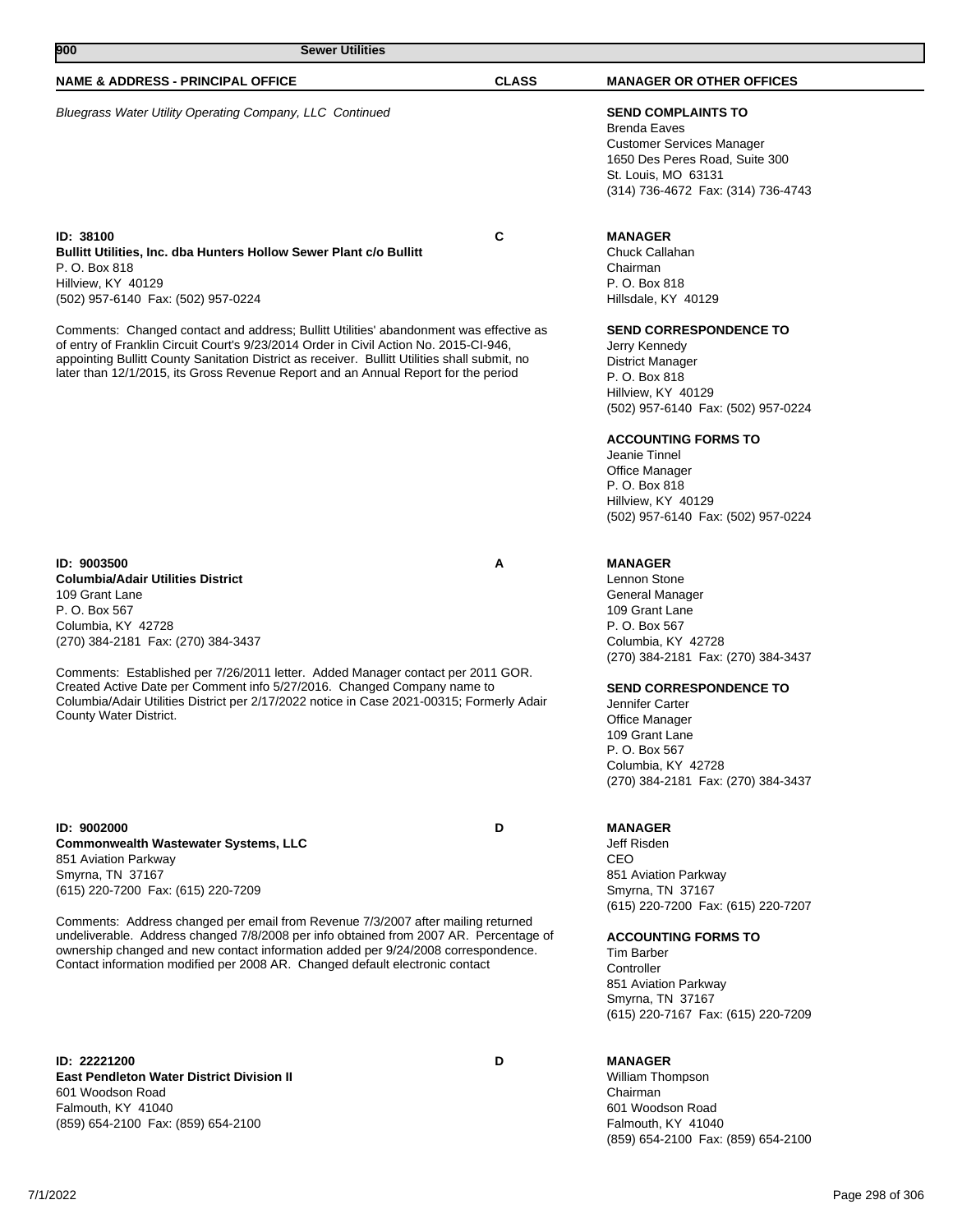| 900<br><b>Sewer Utilities</b>                                                                                                                                                                                     |              |                                                                                                                                                   |
|-------------------------------------------------------------------------------------------------------------------------------------------------------------------------------------------------------------------|--------------|---------------------------------------------------------------------------------------------------------------------------------------------------|
| <b>NAME &amp; ADDRESS - PRINCIPAL OFFICE</b>                                                                                                                                                                      | <b>CLASS</b> | <b>MANAGER OR OTHER OFFICES</b>                                                                                                                   |
| <b>East Pendleton Water District Division II Continued</b><br>Comments: Removed PO Box per 2009 AR. Changed Manager contact per 2017 GOR.<br>Changed default electronic contact information per 3/17/2020 notice. |              | <b>SEND CORRESPONDENCE TO</b><br>Wayne Lonaker<br>General Manager<br>601 Woodson Road<br>Falmouth, KY 41040<br>(859) 654-2100 Fax: (859) 654-3144 |
| ID: 22221300<br><b>Edmonson County Water District</b><br>1128 Highway 259N<br>P. O. Box 208<br>Brownsville, KY 42210<br>(270) 597-2165 Fax: (270) 597-2166                                                        | D            | <b>MANAGER</b><br>Jimmy Mills<br>Chairman<br>1128 Highway 259N<br>P. O. Box 208<br>Brownsville, KY 42210                                          |

**SEND CORRESPONDENCE TO**

Tony Sanders General Manager 1128 Highway 259N P. O. Box 208 Brownsville, KY 42210 (270) 597-2165 Fax: (270) 597-2166

# **ACCOUNTING FORMS TO**

Latisha Elmore Bookkeeper P. O. Box 208 Brownsville, KY 42210

# **SEND COMPLAINTS TO**

Tony Sanders General Manager 1128 Highway 259N P. O. Box 208 Brownsville, KY 42210 (270) 597-2165 Fax: (270) 597-2166

6300 E Hampden Avenue, Suite 324

James King

# **MANAGER**

Denver, CO 80222

Joe Cornwell Chairperson

**MANAGER**

12220 Brownsford Road Fountain Run, KY 42133

# **SEND CORRESPONDENCE TO**

Louise Veach Office Manager 226 Main Street P. O. Box 118 Fountain Run, KY 42133 (270) 434-4080 Fax: (270) 434-4081

**ID: 9004100 D F R Utility LLC** 6300 E Hampden Avenue, Suite 324 Denver, CO 80222

Comments: Transfer of Pro Man Property Management, LLC (9002700) to to Fox Run Living, LLC (ID 9004100) established as Case 2019-00390 approved upon conditions. Fox Run Living, LLC transferred the sewer assets that were purchased from Pro Man Management to F R Utility LLC; Record changed to F R Utility LLC 5/5/2020 per KPSC

**ID: 22221800 D Fountain Run Water District #1** 226 Main Street P. O. Box 118 Fountain Run, KY 42133 (270) 434-4080 Fax: (270) 434-4081

Comments: Changed PO Box from 116 to 118 per 12/10/2007 filing.

Comments: Updated Chairman contact per 2008 AR. Portion of sewer system that is east of Green River transferred to Caveland Sanitation Authority d/b/a Caveland Environmental Authority approved per 7/20/2018 Order in Case 2018-00127; Edmonson County Water District will continue operating sewer system west of the Green River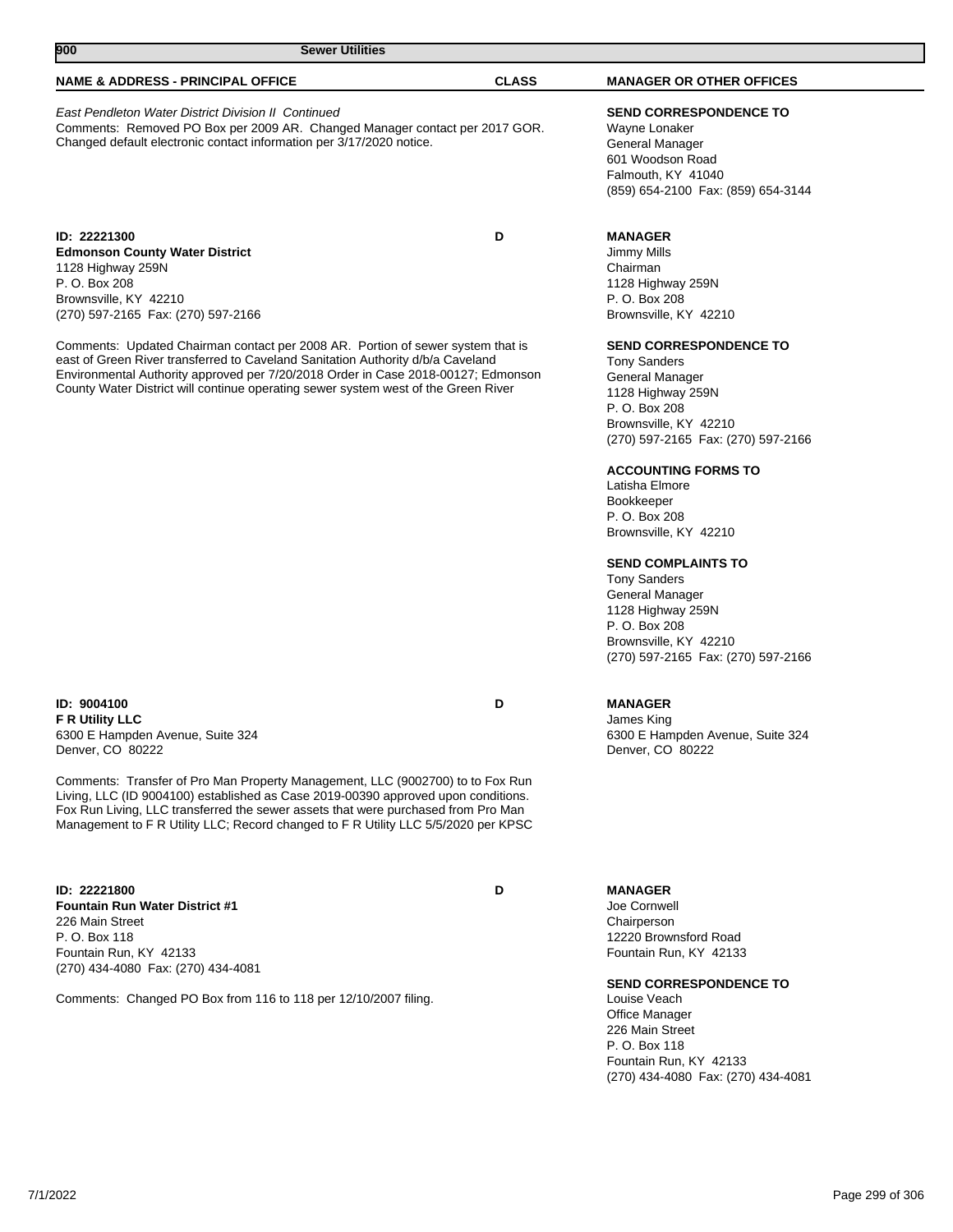| <b>NAME &amp; ADDRESS - PRINCIPAL OFFICE</b>                                                                                                                                                                                                                                                                                                  | <b>CLASS</b> | <b>MANAGER OR OTHER OFFICES</b>                                                                                                                                                                                       |
|-----------------------------------------------------------------------------------------------------------------------------------------------------------------------------------------------------------------------------------------------------------------------------------------------------------------------------------------------|--------------|-----------------------------------------------------------------------------------------------------------------------------------------------------------------------------------------------------------------------|
| ID: 9003600<br>Garrison-Quincy-Ky-O-Heights Water District Wastewater Division<br>279 Robins Lane<br>P. O. Box 279<br>Garrison, KY 41141<br>(606) 757-4898 Fax: (606) 757-9508                                                                                                                                                                | C            | <b>MANAGER</b><br><b>Trent Underwood</b><br>Manager<br>279 Robins Lane<br>P. O. Box 279<br>Garrison, KY 41141                                                                                                         |
| Comments: Established per 5/21/2010 Order in Case 2010-00163 and Tariff filed<br>8/10/2011. Created Active Date per Comment info 5/27/2016. Added Accounting contact<br>per 2016 GOR. Changed physical street address per 2017 GOR. Changed Manager<br>contact per 2018 AR. Changed Manager contact and deleted Correspondence contact        |              | (606) 757-4898 Fax: (606) 757-9508<br><b>ACCOUNTING FORMS TO</b><br>Andrea Johnson<br><b>District Finance Officer</b><br>279 Robins Lane<br>P. O. Box 279<br>Garrison, KY 41141<br>(606) 757-4898 Fax: (606) 757-9508 |
| ID: 9002500<br><b>Grant County Sanitary Sewer District</b><br>One Farrell Drive<br>P. O. Box 460<br>Crittenden, KY 41030<br>(859) 428-3060 Fax: (859) 428-1293<br>Comments: Phone number added to record per 2008 AR. Added Correspondence                                                                                                    | Α            | <b>MANAGER</b><br><b>Charles Given</b><br>Chairman<br>One Farrell Drive<br>P. O. Box 460<br>Crittenden, KY 41030<br><b>SEND CORRESPONDENCE TO</b>                                                                     |
| contact per 2013 GOR. Changed default electronic contact information per 2016 GOR.<br>Changed Manager contact per 2016 AR. Changed default electronic contact information<br>after returned mailing 1/2/2020. Changed Correspondence contact per 2020 GOR                                                                                     |              | Paul Harp<br>General Manager<br>One Farrell Drive<br>P. O. Box 460<br>Crittenden, KY 41030<br>(859) 428-3060 Fax: (859) 428-1293                                                                                      |
| ID: 9003200<br><b>Graves County Water District</b><br>P. O. Box 329<br>301 East Broadway<br>Mayfield, KY 42066                                                                                                                                                                                                                                | C            | <b>MANAGER</b><br>Joey Morrow<br>Chairman<br>P. O. Box 329<br>Mayfield, KY 42066                                                                                                                                      |
| Comments: Established 10/20/2008 per confirmation of Adoption Notice submitted<br>9/8/2008. Formerly Consumers Water District, Fancy Farm Water District, Hardeman<br>Water District, and South Graves County Water District (merge approved per 5/21/2008<br>Order in Case 2007-00496 with conditions). Created Active Date per Comment info |              |                                                                                                                                                                                                                       |
| ID: 22222500<br><b>Hardin County Water District #1</b><br>1400 Rogersville Road<br>Radcliff, KY 40160<br>(270) 352-4280 Fax: (270) 352-3055<br>Comments: Changed default electronic contact information and Manager contact per<br>5/2/2018 notice.                                                                                           | Α            | <b>MANAGER</b><br>Stephen Hogan<br>General Manager<br>1400 Rogersville Road<br>Radcliff, KY 40160<br>(270) 351-3222 Fax: (270) 352-3055                                                                               |
| ID: 9004200<br>Hardin County Water District #2                                                                                                                                                                                                                                                                                                | C            | <b>MANAGER</b><br>Michael Bell                                                                                                                                                                                        |

360 Ring Road P. O. Box 970 Elizabethtown, KY 42702-0970 (270) 737-1056 Fax: (270) 737-2301

**900 Sewer Utilities** 

Chairman P. O. Box 970 Elizabethtown, KY 42702-0970 (270) 737-1056 Fax: (270) 737-2301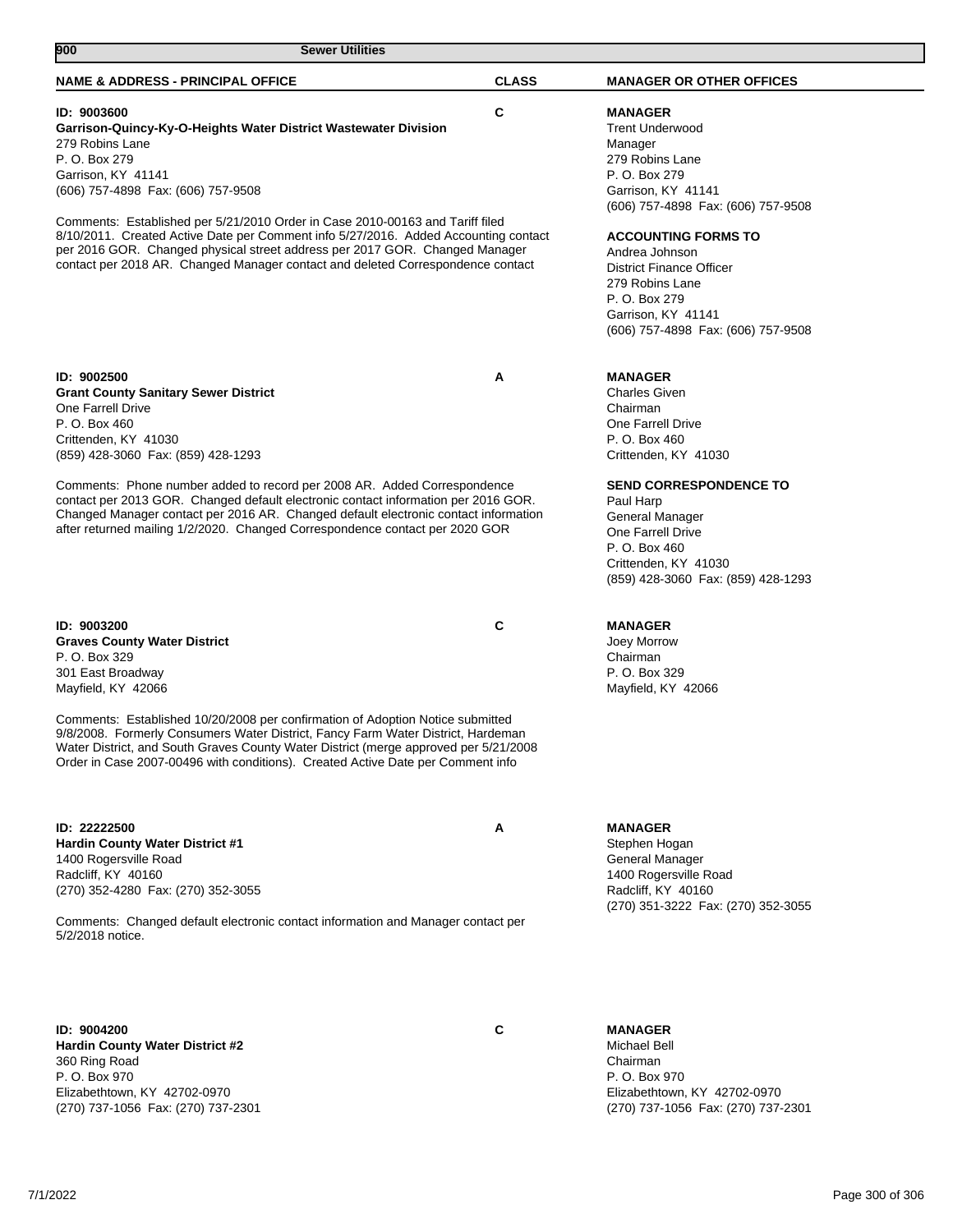| <b>Sewer Utilities</b><br>900                                                                                                                                                                                                                                                                                                                                                                                                                                                                                    |              |                                                                                                                                                                                                                                                                                                                                                                                                                                                                      |
|------------------------------------------------------------------------------------------------------------------------------------------------------------------------------------------------------------------------------------------------------------------------------------------------------------------------------------------------------------------------------------------------------------------------------------------------------------------------------------------------------------------|--------------|----------------------------------------------------------------------------------------------------------------------------------------------------------------------------------------------------------------------------------------------------------------------------------------------------------------------------------------------------------------------------------------------------------------------------------------------------------------------|
| <b>NAME &amp; ADDRESS - PRINCIPAL OFFICE</b>                                                                                                                                                                                                                                                                                                                                                                                                                                                                     | <b>CLASS</b> | <b>MANAGER OR OTHER OFFICES</b>                                                                                                                                                                                                                                                                                                                                                                                                                                      |
| Hardin County Water District #2 Continued<br>Comments: Stipulations of 11/1/2017 Final Order in Case 2017-00264 appear to have<br>been satisfied on 5/5/2021; record established.                                                                                                                                                                                                                                                                                                                                |              |                                                                                                                                                                                                                                                                                                                                                                                                                                                                      |
|                                                                                                                                                                                                                                                                                                                                                                                                                                                                                                                  |              | P. O. Box 970<br>Elizabethtown, KY 42702-0970<br>(270) 737-1056 Fax: (270) 737-2301                                                                                                                                                                                                                                                                                                                                                                                  |
| ID: 9002800<br>Jessamine-South Elkhorn Water District<br>802 S Main Street<br>P. O. Box 731<br>Nicholasville, KY 40356<br>(859) 881-0589 Fax: (859) 881-5080<br>Comments: Established per 1/28/2008 filing. Added new physical address per<br>12/11/2008 notice. Changed Correspondence contact per update provided on 6/29/2016.<br>Default Regulator email updated per 2017 GOR and AR. Changed default email address<br>per 1/8/2019 phone inquiry related to a case. Changed Correspondence contact per 2018 | A            | <b>MANAGER</b><br>L. Nick Strong<br>Chairperson<br>802 S Main Street<br>Nicholasville, KY 40356<br>(859) 881-0589 Fax: (859) 881-5080<br><b>SEND CORRESPONDENCE TO</b><br><b>Richard Decker</b><br>Superintendent<br>802 S Main Street<br>P. O. Box 731<br>Nicholasville, KY 40356<br>(859) 881-0589 Fax: (859) 881-5080<br><b>ACCOUNTING FORMS TO</b><br>Kim Miller<br>Bookkeeper<br>P. O. Box 731<br>Nicholasville, KY 40356<br>(859) 881-0589 Fax: (859) 881-5080 |
| ID: 45700<br>Kentucky Mountain Housing Development Corporation, Inc.<br>113 Main Street<br>P. O. Box 729<br>Manchester, KY 40962<br>(606) 598-5128 Fax: (606) 598-8199                                                                                                                                                                                                                                                                                                                                           | D            | <b>MANAGER</b><br>Katie Smith<br>113 Main Street<br>P. O. Box 729<br>Manchester, KY 40962<br>(606) 598-5128 Fax: (606) 598-8199                                                                                                                                                                                                                                                                                                                                      |
| Comments: Address modified per 2008 AR. Added Accounting contact per 2009 AR.<br>Changed contacts per 2015 GOR. Changed default electronic contact information after<br>returned mailing 1/2/2020. Changed default contact information and deleted Accounting<br>contact per 8/2/2021 notice.                                                                                                                                                                                                                    |              |                                                                                                                                                                                                                                                                                                                                                                                                                                                                      |

# **ID: 22215800 A Kentucky-American Water Company** 2300 Richmond Road Lexington, KY 40502 (859) 269-2386 Fax: (859) 268-6327

Comments: Deleted Accounting contact so Manager would be true default address per correspondence on 11/7/2007. Added Accounting contact per 2011 GOR. Changed Manager contact per 11/4/2015 notice. Changed default electronic contact information and Accounting contact per information obtained from 2/13/2019 monthly financial report.

# **MANAGER**

Nick Rowe President 2300 Richmond Road Lexington, KY 40502 (859) 268-6333 Fax: (859) 268-6327

# **ACCOUNTING FORMS TO**

Tricia Sinopole Director, Rates and Regulatory 2300 Richmond Road Lexington, KY 40502 (703) 706-3898 Fax: (859) 268-6374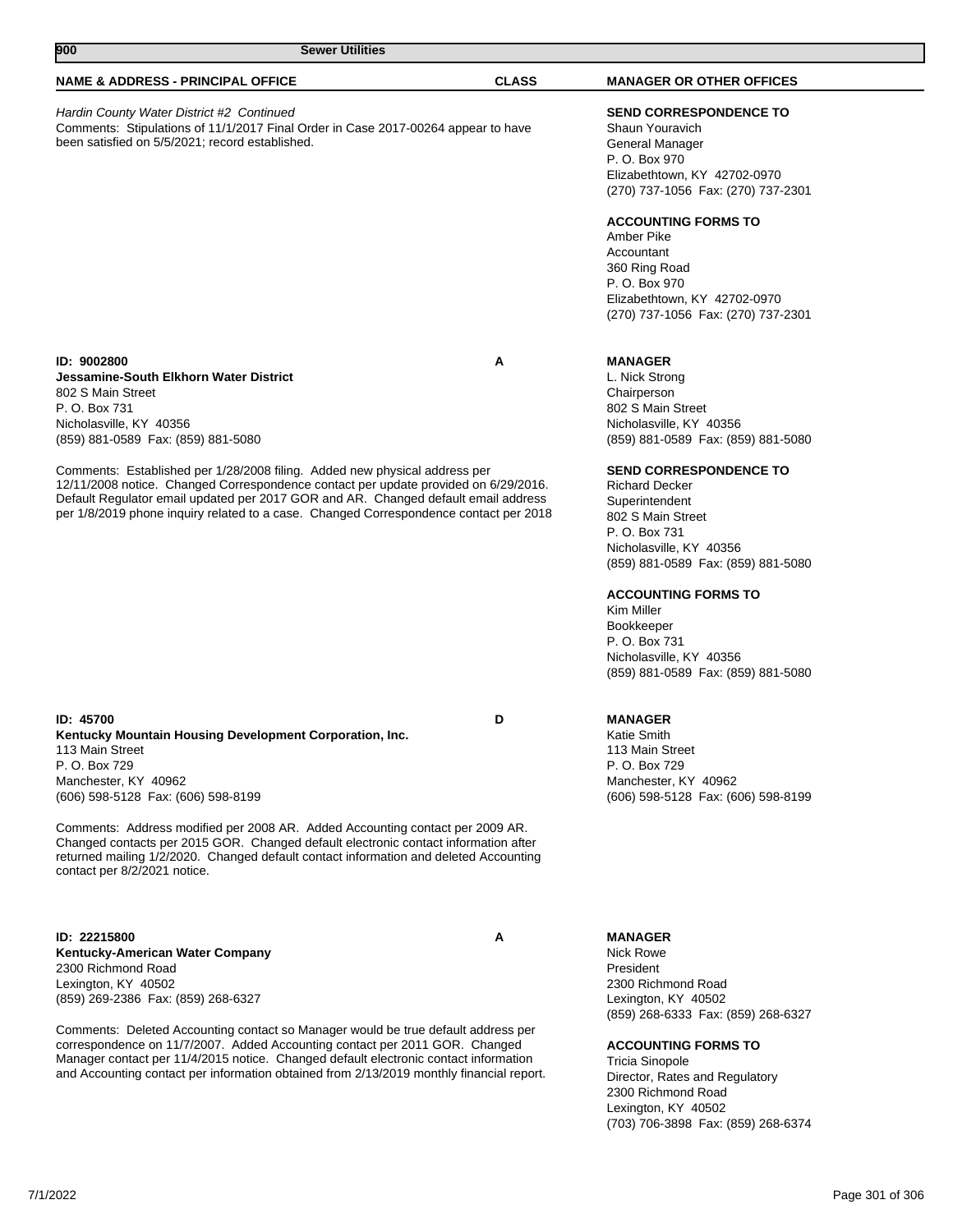| <b>Sewer Utilities</b><br>900                                                                                                                                                                                                                                                                                                                                                                                                                                                              |              |                                                                                                                                                                                                                                                                                                                                                                                                                                           |
|--------------------------------------------------------------------------------------------------------------------------------------------------------------------------------------------------------------------------------------------------------------------------------------------------------------------------------------------------------------------------------------------------------------------------------------------------------------------------------------------|--------------|-------------------------------------------------------------------------------------------------------------------------------------------------------------------------------------------------------------------------------------------------------------------------------------------------------------------------------------------------------------------------------------------------------------------------------------------|
| <b>NAME &amp; ADDRESS - PRINCIPAL OFFICE</b>                                                                                                                                                                                                                                                                                                                                                                                                                                               | <b>CLASS</b> | <b>MANAGER OR OTHER OFFICES</b>                                                                                                                                                                                                                                                                                                                                                                                                           |
| ID: 22219400<br>Knott County Water & Sewer District<br>7777 Big Branch Road<br>Vicco, KY 41773<br>(606) 642-3582 Fax: (606) 642-3770<br>Comments: Formerly Caney Creek Water & Sewer District per 12/26/2000 letter.<br>Changed address per company 11/18/2010. Changed default electronic contact<br>information and Accounting contact per 10/19/2017 notice. Troublesome Creek<br>Environmental Authority, Inc. (ID 9003400) transferred to Knott County Water and Sewer,               | C            | <b>MANAGER</b><br><b>Jared Salmons</b><br>General Manager<br>7777 Big Branch Road<br>Vicco, KY 41773<br>(606) 642-3582 Fax: (606) 642-3770<br><b>ACCOUNTING FORMS TO</b><br>Kyle Smith<br><b>CFO</b><br>7777 Big Branch Road<br>Vicco, KY 41773<br>(606) 642-3582 Fax: (606) 642-3770                                                                                                                                                     |
| ID: 22270010<br><b>Knox County Utility Commission</b><br>1905 Highway 930<br>Barbourville, KY 40906<br>(606) 546-5300 Fax: (606) 546-3099<br>Comments: Chairman updated per 2009 AR. Added Correspondence contact per 2011<br>GOR. Changed mailing address per 12/4/2012 notice. Correspondence Contact updated<br>per 2017 GOR. Changed Manager contact per 8/1/2019 notice.                                                                                                              | D            | <b>MANAGER</b><br>Sam Watts<br>Chairman<br>P. O. Box 1630<br>Barbourville, KY 40906<br>(606) 546-5300 Fax: (606) 546-3099<br><b>SEND CORRESPONDENCE TO</b><br><b>Michelle Stewart</b><br>Office Manager<br>P. O. Box 1630<br>Barbourville, KY 40906<br>(606) 546-5300 Fax: (606) 546-3099                                                                                                                                                 |
| ID: 22224200<br><b>Ledbetter Sewer District</b><br>1483 US Highway 60W<br>P. O. Box 123<br>Ledbetter, KY 42058<br>(270) 898-3236 Fax: (270) 898-3496<br>Comments: Contact changed per 2007 AR. Changed Manager contact per 7/15/2020<br>notice.                                                                                                                                                                                                                                            | A            | <b>MANAGER</b><br>Alan Fox<br>Manager<br>P. O. Box 123<br>Ledbetter, KY 42058<br>(270) 898-3236 Fax: (270) 898-3496<br><b>SEND CORRESPONDENCE TO</b><br>Paula Malone<br>Office Manager<br>P. O. Box 123<br>Ledbetter, KY 42058                                                                                                                                                                                                            |
| ID: 22270003<br><b>Letcher County Water and Sewer District</b><br>3443 US 119 North<br>Mayking, KY 41837<br>(606) 633-8550 Fax: (606) 633-8550<br>Comments: Contact information changed per 8/20/2007 email. Contact and phone<br>changed per 9/9/2008 correspondence. Contacts updated per 5/8/2009 notice. Modified<br>contacts per 2010 AR. Removed PO Box after returned mailing 10/3/2011. Changed<br>default per 2012 GOR. Changed contacts per 2013 GOR. Changed default electronic | D            | (270) 898-3236 Fax: (270) 898-3496<br><b>MANAGER</b><br><b>Bernard Watts</b><br>Chairman<br>3443 US 119 North<br>Mayking, KY 41837<br><b>SEND CORRESPONDENCE TO</b><br>Mark Lewis<br>General Manager<br>3443 US 119 North<br>Mayking, KY 41837<br>(606) 633-8550 Fax: (606) 633-8550<br><b>ACCOUNTING FORMS TO</b><br>Nick Hall<br><b>Financial Clerk</b><br>3443 US 119 North<br>Mayking, KY 41837<br>(606) 633-8550 Fax: (606) 633-8550 |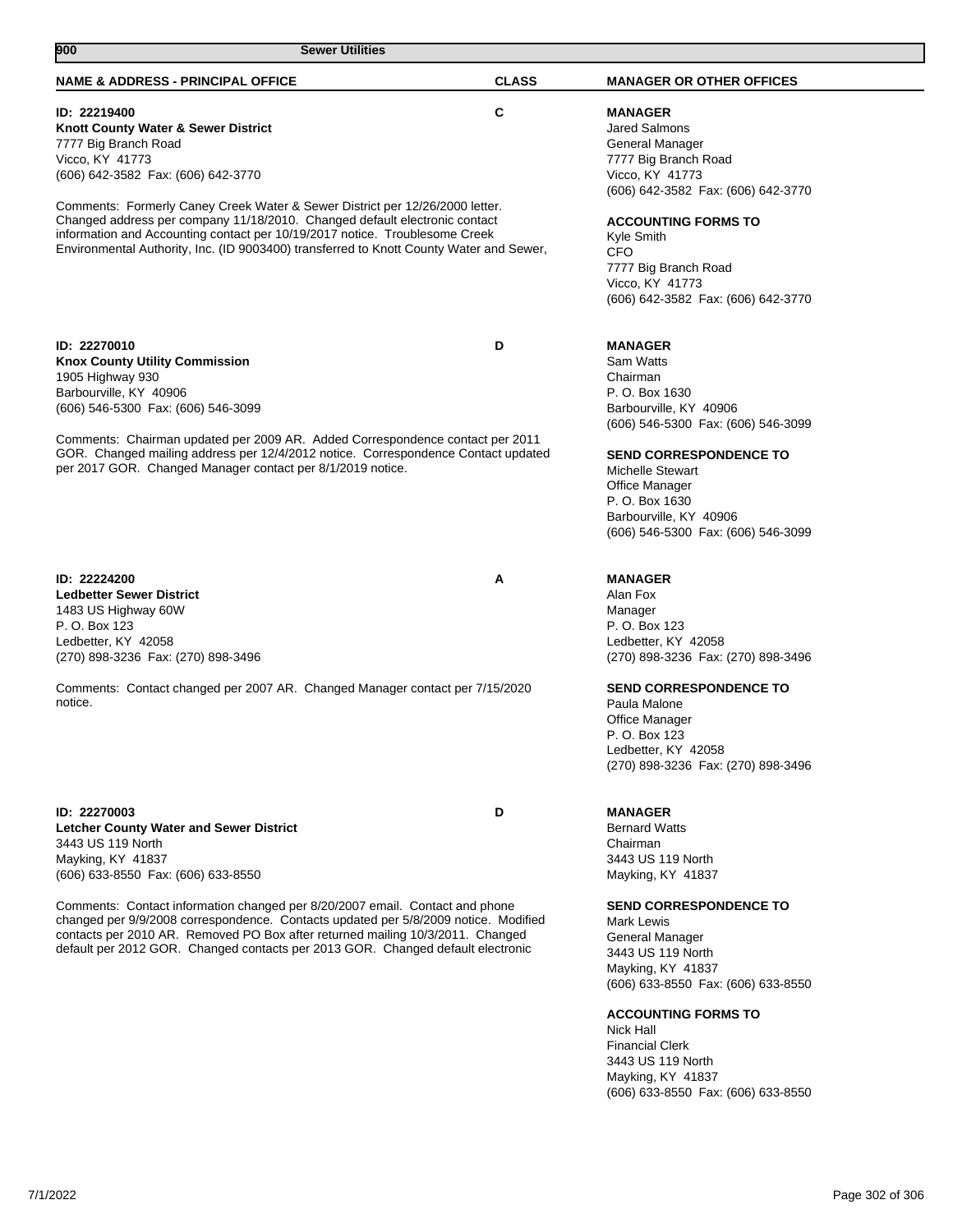# **900 Sewer Utilities**

### **NAME & ADDRESS - PRINCIPAL OFFICE CLASS MANAGER OR OTHER OFFICES**

Letcher County Water and Sewer District Continued **SEND COMPLAINTS TO**

**ID: 9002900 D Lyon County Water District** 5464 U. S. Highway 62 West P. O. Box 489 Kuttawa, KY 42055 (270) 388-0271 Fax: (270) 388-9825

Comments: Added Sewer Division 6/30/2008 effective 8/1/2008 per tariff. Company to begin filing Reporting Statistics with 2009 operations per 4/30/2009 correspondence. Changed Manager contact per 2010 AR. Added Correspondence contact per 2011 GOR. Changed Manager contact per 2014 AR and added Accounting contact per 2014 GOR.

**ID: 22225200 A McCreary County Water District** P.O. Box 488 Whitley City, KY 42653

Comments: Changed Manager contact per 10/6/2017 notice. Changed default electronic contact information per 7/25/2018 phone inquiry after undeliverable notice.

**ID: 22225605 A Mountain Water District** 6332 Zebulon Highway P. O. Box 3157 Pikeville, KY 41502-3157 (606) 631-9162 Fax: (606) 631-3087

Comments: Changed default contact per 2010 AR. Changed contacts per 2011 GOR. Changed Manager contact per 2014 GOR.

**ID: 48000 D Nixutil Sanitation Association, Inc.** 2048 Lincoln Drive Independence, KY 41051

Comments: Address and Correspondence contact changed per 2011 GOR. Changed default contact per 1/5/2017 notice. Chanced Correspondence contact address and phone per 2016 GOR. Added Accounting contact per 2018 GOR.

Gary Pridemore Executive Director 3443 US 119 North Mayking, KY 41837 (606) 633-8550 Fax: (606) 633-8550

### **MANAGER**

Don Robertson Chairman P. O. Box 489 Kuttawa, KY 42055 (270) 388-0271 Fax: (270) 388-9825

#### **ACCOUNTING FORMS TO**

Elaine Bond Accountant P. O. Box 489 Princeton, KY 42055

# **MANAGER**

Stephen Whitaker **Superintendent** P.O. Box 488 Whitley City, KY 42653

#### **MANAGER**

Michael Blackburn Chairperson P. O. Box 3157 Pikeville, KY 41502

# **SEND CORRESPONDENCE TO**

Roy Sawyers District Administrator P. O. Box 3157 Pikeville, KY 41502 (606) 631-9162 Fax: (606) 631-3087

#### **SEND COMPLAINTS TO**

Tammy Olson Office/Compliance Manager 6332 Zebulon Highway P. O. Box 3157 Pikeville, KY 41502-3157

#### **MANAGER**

Harold Brautigan President 2048 Lincoln Drive Independence, KY 41051

**SEND CORRESPONDENCE TO** Donna Brautigan

Secretary/Treasurer 2048 Lincoln Drive Independence, KY 41051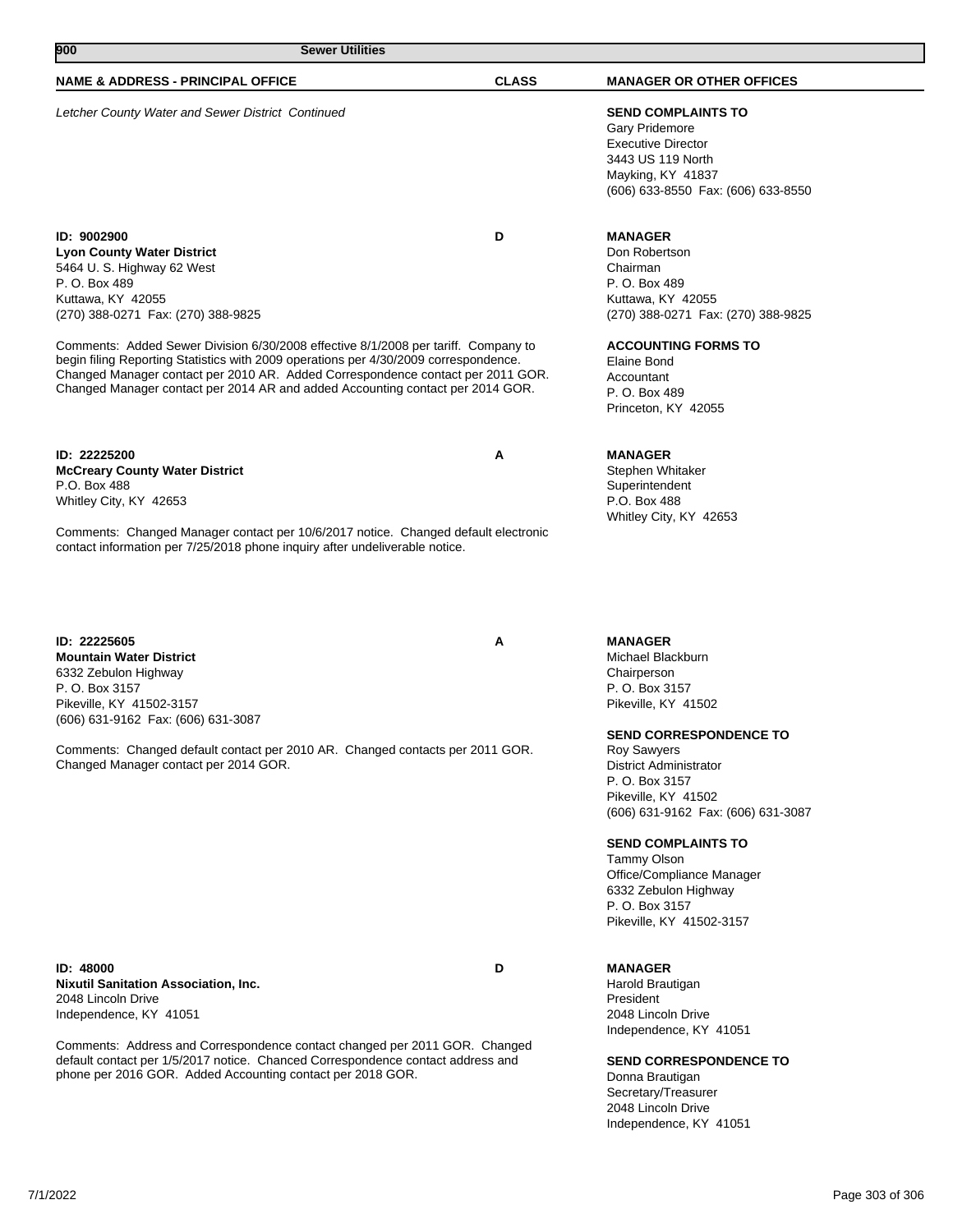| 900<br><b>Sewer Utilities</b>                                                                                                                                                                                                                                                                                                  |              |                                                                                                                                                |  |
|--------------------------------------------------------------------------------------------------------------------------------------------------------------------------------------------------------------------------------------------------------------------------------------------------------------------------------|--------------|------------------------------------------------------------------------------------------------------------------------------------------------|--|
| <b>NAME &amp; ADDRESS - PRINCIPAL OFFICE</b>                                                                                                                                                                                                                                                                                   | <b>CLASS</b> | <b>MANAGER OR OTHER OFFICES</b>                                                                                                                |  |
| Nixutil Sanitation Association, Inc. Continued                                                                                                                                                                                                                                                                                 |              | <b>ACCOUNTING FORMS TO</b><br>Glenn Workman<br>Bookeeper<br>2048 Lincoln Drive<br>Independence, KY 41051                                       |  |
| ID: 48250<br><b>Oldham Woods Sanitation, Inc.</b><br>P. O. Box 23226<br>Anchorage, KY 40223                                                                                                                                                                                                                                    | C            | <b>MANAGER</b><br>Patience Martin<br>P. O. Box 23226<br>Anchorage, KY 40223                                                                    |  |
| Comments: Mistakenly made Inactive because of Case 2003-00288 9/15/03. Case 2003-<br>00288 was dismissed; did not approve transfer. Activated 2/27/2007 and letter issued for<br>annual reports for 2003-2006. Changed phone and contact per 4/25/2014 notice.<br>Changed default electronic contact information per 2018 GOR. |              |                                                                                                                                                |  |
| ID: 22260005<br>Par-Tee LLC dba Perry Park Resort<br>595 Springport Ferry Road<br>P. O. Box 147<br>Perry Park, KY 40363<br>(502) 484-2159 Fax: (502) 484-2467                                                                                                                                                                  | C            | <b>MANAGER</b><br>James W Berling<br>Vice President<br>595 Springport Ferry Road<br>Perry Park, KY 40363<br>(502) 484-2159 Fax: (502) 484-2467 |  |

Comments: Added Manager contact per 2012 GOR. Changed Manager contact per 2018 GOR. Changed default contact per 2/23/2022 notice.

**ID: 22228300 C Powell's Valley Water District** 31 Adams Ridge Road P. O. Box 550 Clay City, KY 40312

Comments: Changed default mailing contact per 2015 GOR.

# **MANAGER**

David Witt

Stephen Everman Chairman 31 Adams Ridge Road P. O. Box 550 Clay City, KY 40312

**SEND CORRESPONDENCE TO**

**SEND CORRESPONDENCE TO**

(502) 484-2159 Fax: (502) 484-2467

(513) 721-3710 Fax: (513) 721-3151

595 Springport Ferry Road

**ACCOUNTING FORMS TO**

c/o Feltrup & Company 8050 Hosbrook Road, Suite 109

Cincinnati, OH 45236

Rhonda Sisson Manager

P. O. Box 147 Perry Park, KY 40363

Kendell Knox Manager 31 Adams Ridge Road P. O. Box 550 Clay City, KY 40312

# **SEND COMPLAINTS TO**

Kendell Knox Superintendent 31 Adams Ridge Road P. O. Box 550 Clay City, KY 40312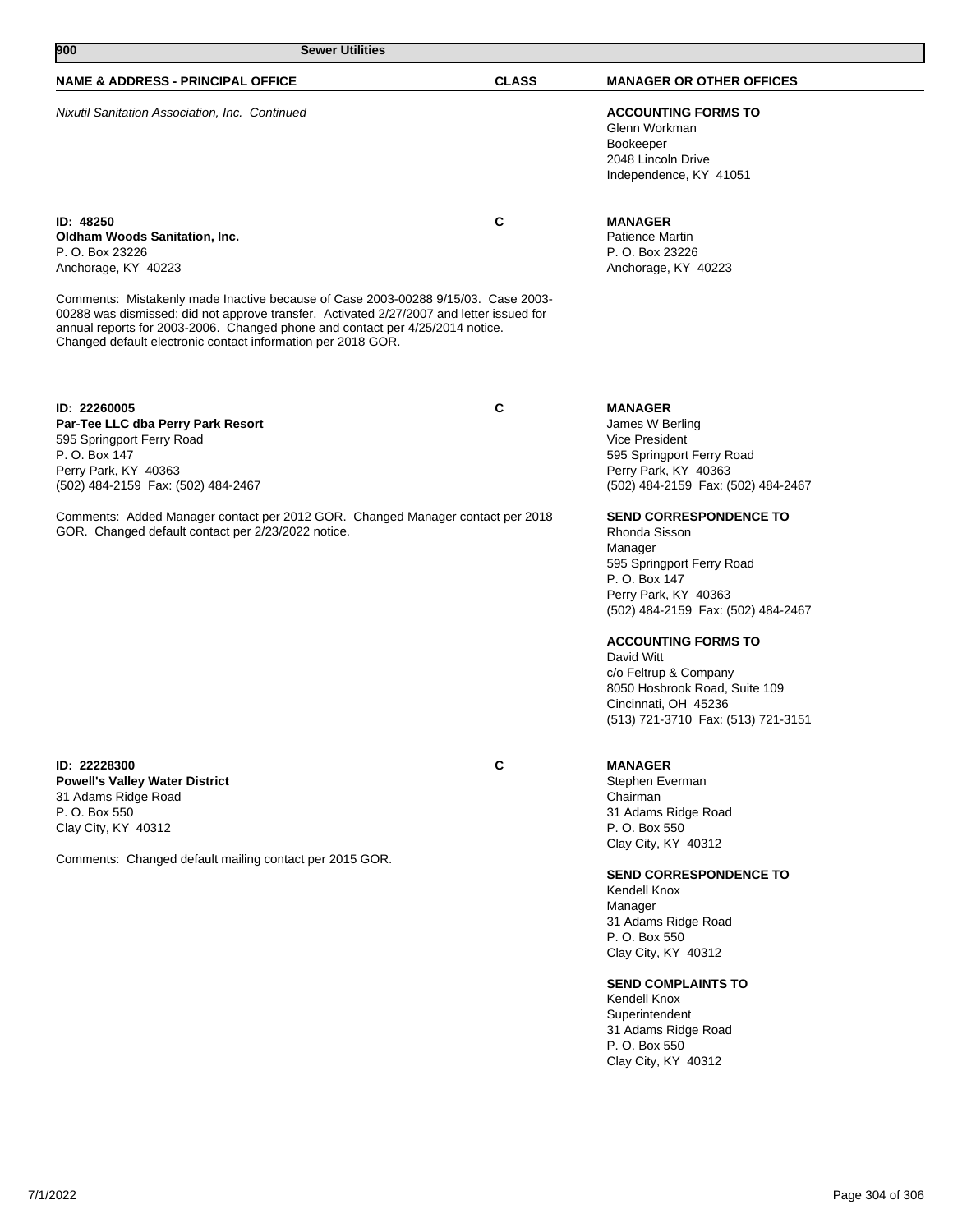| 900<br><b>Sewer Utilities</b>                                                                                                                                                             |              |                                                                                                    |
|-------------------------------------------------------------------------------------------------------------------------------------------------------------------------------------------|--------------|----------------------------------------------------------------------------------------------------|
| <b>NAME &amp; ADDRESS - PRINCIPAL OFFICE</b>                                                                                                                                              | <b>CLASS</b> | <b>MANAGER OR OTHER OFFICES</b>                                                                    |
| ID: 50700<br>Ridgelea Investments, Inc.<br>2106 W North Bend Road<br>Cincinnati, OH 45224<br>Comments: Address changed 9/23/2008 after returned mailings; new address confirmed           | C            | <b>MANAGER</b><br>Charles G Hungler<br>President<br>2106 W North Bend Road<br>Cincinnati, OH 45224 |
| by company. Ridgelea still operates Grant County system; transfer of Franklin County<br>system granted to Farmdale Sanitation District approved per 8/2/2017 Order in Case<br>2017-00153. |              |                                                                                                    |
| ID: 22230300<br>South 641 Water District                                                                                                                                                  | C            | <b>MANAGER</b><br>John Paschall                                                                    |
| 207 Main Street                                                                                                                                                                           |              | Chairperson                                                                                        |
| P. O. Box 126                                                                                                                                                                             |              | P. O. Box 126                                                                                      |
| Hazel, KY 42049<br>(270) 492-8857 Fax: (270) 492-8562                                                                                                                                     |              | Hazel, KY 42047<br>(270) 492-8857 Fax: (270) 492-8562                                              |
| Comments: Correspondence contact information changed per 5/30/2007 email. Contacts<br>updated per South 641 2/11/2011. Changed Manager and Correspondence contact per                     |              | <b>SEND CORRESPONDENCE TO</b><br>Carolyn Ray                                                       |
| 2014 AR. Added Accounting contact per 2015 GOR. Changed street address and zip per                                                                                                        |              | Assistant Manager                                                                                  |
| 2016 GOR. Changed zip per 2019 GOR.                                                                                                                                                       |              | P. O. Box 126                                                                                      |
|                                                                                                                                                                                           |              | Hazel, KY 42047<br>(270) 492-8857 Fax: (270) 492-8562                                              |
|                                                                                                                                                                                           |              | <b>ACCOUNTING FORMS TO</b>                                                                         |
|                                                                                                                                                                                           |              | Amy Fadden<br>Administrator                                                                        |
|                                                                                                                                                                                           |              | 207 Main Street                                                                                    |
|                                                                                                                                                                                           |              | P. O. Box 126                                                                                      |
|                                                                                                                                                                                           |              | Hazel, KY 42047<br>(270) 492-8857 Fax: (270) 492-8562                                              |
|                                                                                                                                                                                           |              |                                                                                                    |
| ID: 22231000<br><b>Symsonia Water District</b>                                                                                                                                            | C            | <b>MANAGER</b><br><b>Stuart Bell</b>                                                               |
| 11105 State Rt. 131                                                                                                                                                                       |              | Chairman                                                                                           |
| P. O. Box 99                                                                                                                                                                              |              | 11105 State Rt. 131                                                                                |
| Symsonia, KY 42082-9801<br>(270) 851-4470 Fax: (270) 851-4474                                                                                                                             |              | P. O. Box 99<br>Symsonia, KY 42082-9801                                                            |
| Comments: Changed Manager contact per 2016 AR.                                                                                                                                            |              | <b>SEND CORRESPONDENCE TO</b>                                                                      |
|                                                                                                                                                                                           |              | Jim Waid                                                                                           |
|                                                                                                                                                                                           |              | <b>Plant Superintendent</b><br>11105 State Rt. 131                                                 |
|                                                                                                                                                                                           |              | P. O. Box 99                                                                                       |
|                                                                                                                                                                                           |              | Symsonia, KY 42082-9801                                                                            |
| ID: 9003700                                                                                                                                                                               | D            | <b>MANAGER</b>                                                                                     |
| Villas of Woodson Bend Sewer System c/o Citizens National Bank                                                                                                                            |              | Brenda Hranicky                                                                                    |
| 107 East Mount Vernon Street<br>P. O. Box 760                                                                                                                                             |              | Manager<br>107 East Mount Vernon Street                                                            |
| Somerset, KY 42502                                                                                                                                                                        |              | P. O. Box 760                                                                                      |
| (606) 679-6341 Fax: (606) 451-0861                                                                                                                                                        |              | Somerset, KY 42502                                                                                 |
| Comments: Established per 1/20/2012 Order in Case 2011-00302 and 2/1/2012 Tariff.                                                                                                         |              | (606) 679-6341 Fax: (606) 451-0861                                                                 |
| Created Active Date per Comment info 5/27/2016. Changed default electronic contact                                                                                                        |              | <b>SEND CORRESPONDENCE TO</b>                                                                      |
| information and Correspondence contact per 2016 GOR.                                                                                                                                      |              | Josh Edwards<br>Manager                                                                            |
|                                                                                                                                                                                           |              | P. O. Box 760                                                                                      |
|                                                                                                                                                                                           |              | Somerset, KY 42502                                                                                 |
|                                                                                                                                                                                           |              | (606) 679-6341 Fax: (606) 451-0861                                                                 |
|                                                                                                                                                                                           |              |                                                                                                    |
|                                                                                                                                                                                           |              |                                                                                                    |